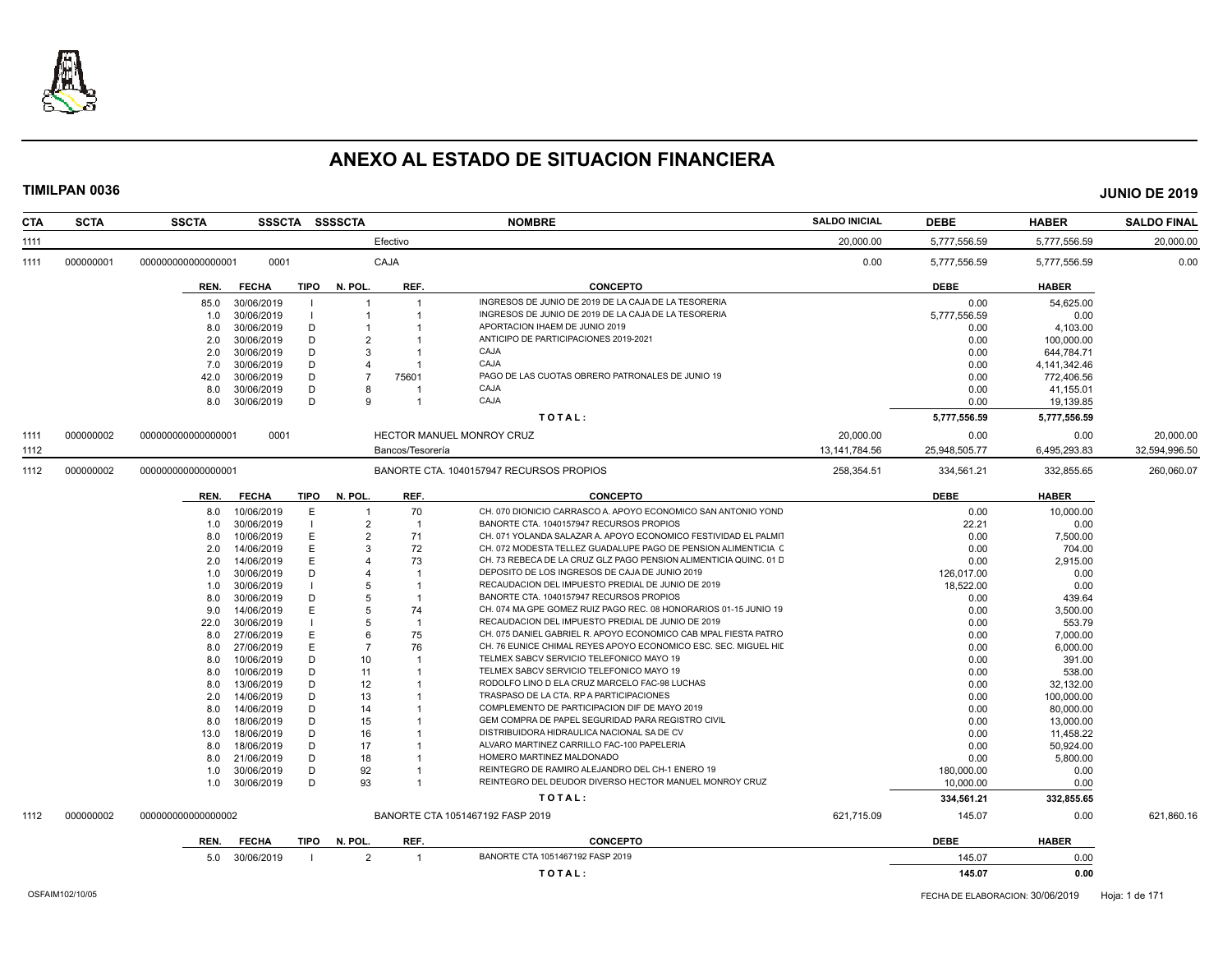

| 000000002<br>000000000000000003<br>BANORTE CTA 1057902444 FEFOM 2019<br>18,474,795.61<br>0.00<br>1112<br>1.00<br><b>FECHA</b><br>TIPO<br>N. POL.<br>REF.<br><b>CONCEPTO</b><br><b>DEBE</b><br><b>HABER</b><br>REN.<br>13.0<br>30/06/2019<br>BANORTE CTA 1057902444 FEFOM 2019<br>574.75<br>0.00<br>$\overline{2}$<br>-1<br>6<br>BANORTE CTA 1057902444 FEFOM 2019<br>30/06/2019<br>$\overline{1}$<br>18,474,220.86<br>0.00<br>1.0<br>0.00<br>TOTAL:<br>18,474,795.61<br>000000002<br>000000000000000007<br>CTA, No. 01040157938 FISM 2019<br>9.675.849.62<br>1,936,509.75<br>518,268.62<br>11,094,090.75<br>1112<br><b>CONCEPTO</b><br><b>DEBE</b><br><b>FECHA</b><br>TIPO N. POL.<br>REF.<br><b>HABER</b><br>REN.<br>CTA. No. 01040157938 FISM 2019<br>0.00<br>30/06/2019<br>3<br>1,934,236.77<br>1.0<br>-1<br>30/06/2019<br>CTA. No. 01040157938 FISM 2019<br>2,272.98<br>0.00<br>1.0<br>$\overline{4}$<br>30/06/2019<br>CTA. No. 01040157938 FISM 2019<br>0.00<br>5.80<br>8.0<br>D<br>6<br>-1<br>ABRAHAM RABADAN LOPEZ ANTICIPO OBRA BARRIO MORELOS<br>13/06/2019<br>D<br>71<br>0.00<br>95.930.00<br>4.0<br>-1<br>26/06/2019<br>D<br>72<br>FAC-137 MARIBEL SEGUNDO BAUTISTA<br>9.0<br>0.00<br>157,146.00<br>-1<br>D<br>73<br>FACT-136 MARIBEL SEGUNDO BAUTISTA<br>9.0<br>26/06/2019<br>$\overline{1}$<br>0.00<br>265,186.82<br>TOTAL:<br>1,936,509.75<br>518,268.62<br>149,278.34<br>000000000000000012<br>CTA, No. 1040157956 FORTAMUN 2019<br>892,126.68<br>1112<br>000000002<br>938,798.72<br><b>CONCEPTO</b><br><b>DEBE</b><br><b>HABER</b><br><b>FECHA</b><br>N. POL.<br>REF.<br>REN.<br>TIPO<br>CTA. No. 1040157956 FORTAMUN 2019<br>30/06/2019<br>892.098.00<br>0.00<br>5.0<br>$\mathcal{B}$<br>-1<br>CTA. No. 1040157956 FORTAMUN 2019<br>5.0<br>30/06/2019<br>28.68<br>0.00<br>$\overline{4}$<br>-1<br>30/06/2019<br>CTA. No. 1040157956 FORTAMUN 2019<br>0.00<br>281.88<br>16.0<br>D<br>6<br>14/06/2019<br>34<br>18<br>CH-18 LORENA PANFILO GARCIA PAGO DE PENSION ALIMENTICIA<br>0.00<br>2.0<br>F<br>800.00<br>E<br>35<br>19<br>CH-19 ERIKA GARCIA GONZALEZ PAGO DE PENSION ALIMENTICIA<br>2.0<br>14/06/2019<br>0.00<br>1,000.00<br>28/06/2019<br>Е<br>36<br>20<br>CH-20 MUNICIPIO DE TIMILPAN<br>0.00<br>104,058.43<br>18.0<br>37<br>CH-21 MUNICIPIO DE TIMILPAN<br>28/06/2019<br>Е<br>21<br>0.00<br>11,988.00<br>16.0<br>CH-22 LORENA PANFILO GARCIA<br>28/06/2019<br>Е<br>38<br>22<br>0.00<br>2.0<br>800.00<br>CH-23 YESENIA BASILIO MARTINEZ PAGO DE PENSION<br>28/06/2019<br>Е<br>39<br>23<br>0.00<br>2.0<br>1,320.00<br>CH-24 ERIKA GARCIA GONZALEZ PENSION ALIMENTICIA<br>28/06/2019<br>E<br>40<br>24<br>0.00<br>2.0<br>1,000.00<br>FINAGAM S.C. DE A.P. DE R.L. DE C.V. 2DA QNA MAYO SEG. PUBLICA<br>05/06/2019<br>D<br>74<br>0.00<br>2.0<br>8.169.00<br>-1<br>D<br>FINAGAM S.C. DE A.P. DE R.L. DE C.V. 2DA QNA MAYO PROTE. CIVIL<br>2.0<br>05/06/2019<br>75<br>0.00<br>1,012.00<br>COMISION FEDERAL DE ELECTRICIDAD SER. AD. ALUMBRADO PUBLICO DI<br>8.0<br>10/06/2019<br>D<br>76<br>0.00<br>4,416.85<br>-1<br>14/06/2019<br>D<br>77<br>MUNICIPIO DE TIMILPAN<br>0.00<br>18.0<br>106,280.43<br>14/06/2019<br>D<br>78<br>MUNICIPIO DE TIMILPAN NOMINA PROTECCION CIVIL<br>0.00<br>11,988.00<br>16.0<br>17/06/2019<br>D<br>79<br>FINAGAM S.C. DE A.P. DE R.L. DE C.V. CREDITOS 1RA QNA JUNIO 2019<br>0.00<br>2.0<br>8,169.00<br>2.0<br>17/06/2019<br>D<br>80<br>FINAGAM S.C. DE A.P. DE R.L. DE C.V. 1RA QNA JUNIO PROTECCION CIVIL<br>0.00<br>1,012.00<br>29/06/2019<br>D<br>COMISION FECERAL DE ELECTRICIDAD SSB ENERGIA POZO CABECERA M<br>0.00<br>8.0<br>81<br>82.616.00<br>82<br>COMISION FEDERAL DE ELECTRICIDAD POZO DE AGUA DE ZARAGOZA<br>8.0<br>29/06/2019<br>D<br>0.00<br>83.598.00<br>D<br>83<br>COMISION FEDERAL DE ELECTRICIDAD ENERGIA DE LOS POZOS DE AGUA<br>0.00<br>8.0<br>29/06/2019<br>200,782.00<br>D<br>COMISION FEDERAL DE ELECTRICIDAD ALUMBRADO MAYO 19<br>8.0<br>29/06/2019<br>84<br>0.00<br>309,507.13<br>-1<br>TOTAL:<br>892,126.68<br>938,798.72<br>000000002<br>CTA. No. 0865794641 PARTICIPACIONES 2013-2015<br>1112<br>000000000000000016<br>2,158,930.56<br>4,310,325.46<br>4,525,621.32<br><b>DEBE</b><br>REN.<br><b>FECHA</b><br>TIPO<br>N. POL.<br>REF.<br><b>CONCEPTO</b><br><b>HABER</b><br>DEPOSITO DE PARTICIPACIONES ESTATLES DE JUNIO 2019<br>90,302.55<br>0.00<br>30/06/2019<br>D<br>6.0<br>-1<br>DEPOSITO DE PARTICIPACIONES FEDERALES DE JUNIO 2019<br>5.0<br>30/06/2019<br>D<br>3,639,462.70<br>0.00<br>30/06/2019<br>D<br>DEPOSITO DE COMP'ENSACION DE PARTCIPACIONES<br>0.00<br>152,154.08<br>4.0<br>DEPOSITO DE ISR PARTICIPABLE<br>30/06/2019<br>D<br>57,784.00<br>0.00<br>3.0<br>DEPOSITO DE LOS INGRESOS DE CAJA DE JUNIO 2019<br>2.0<br>30/06/2019<br>Ð<br>75,622.13<br>0.00<br>OSFAIM102/10/05<br>FECHA DE ELABORACION: 30/06/2019<br>Hoja: 2 de 171 | <b>CTA</b> | <b>SCTA</b> | <b>SSCTA</b> |  | SSSCTA SSSSCTA | <b>NOMBRE</b> | <b>SALDO INICIAL</b> | <b>DEBE</b> | <b>HABER</b> | <b>SALDO FINAL</b> |
|----------------------------------------------------------------------------------------------------------------------------------------------------------------------------------------------------------------------------------------------------------------------------------------------------------------------------------------------------------------------------------------------------------------------------------------------------------------------------------------------------------------------------------------------------------------------------------------------------------------------------------------------------------------------------------------------------------------------------------------------------------------------------------------------------------------------------------------------------------------------------------------------------------------------------------------------------------------------------------------------------------------------------------------------------------------------------------------------------------------------------------------------------------------------------------------------------------------------------------------------------------------------------------------------------------------------------------------------------------------------------------------------------------------------------------------------------------------------------------------------------------------------------------------------------------------------------------------------------------------------------------------------------------------------------------------------------------------------------------------------------------------------------------------------------------------------------------------------------------------------------------------------------------------------------------------------------------------------------------------------------------------------------------------------------------------------------------------------------------------------------------------------------------------------------------------------------------------------------------------------------------------------------------------------------------------------------------------------------------------------------------------------------------------------------------------------------------------------------------------------------------------------------------------------------------------------------------------------------------------------------------------------------------------------------------------------------------------------------------------------------------------------------------------------------------------------------------------------------------------------------------------------------------------------------------------------------------------------------------------------------------------------------------------------------------------------------------------------------------------------------------------------------------------------------------------------------------------------------------------------------------------------------------------------------------------------------------------------------------------------------------------------------------------------------------------------------------------------------------------------------------------------------------------------------------------------------------------------------------------------------------------------------------------------------------------------------------------------------------------------------------------------------------------------------------------------------------------------------------------------------------------------------------------------------------------------------------------------------------------------------------------------------------------------------------------------------------------------------------------------------------------------------------------------------------------------------------------------------------------------------------------------------------------------------------------------------------------------------------------------------------------------------------------------------------------------------------------------------------------------------------------------------------------------------------------------------------------------------------------------------------------------------------------------------------------------------------------------------------------------------------------------------------------------------------------------------------|------------|-------------|--------------|--|----------------|---------------|----------------------|-------------|--------------|--------------------|
|                                                                                                                                                                                                                                                                                                                                                                                                                                                                                                                                                                                                                                                                                                                                                                                                                                                                                                                                                                                                                                                                                                                                                                                                                                                                                                                                                                                                                                                                                                                                                                                                                                                                                                                                                                                                                                                                                                                                                                                                                                                                                                                                                                                                                                                                                                                                                                                                                                                                                                                                                                                                                                                                                                                                                                                                                                                                                                                                                                                                                                                                                                                                                                                                                                                                                                                                                                                                                                                                                                                                                                                                                                                                                                                                                                                                                                                                                                                                                                                                                                                                                                                                                                                                                                                                                                                                                                                                                                                                                                                                                                                                                                                                                                                                                                                                                                  |            |             |              |  |                |               |                      |             |              | 18,474,796.61      |
|                                                                                                                                                                                                                                                                                                                                                                                                                                                                                                                                                                                                                                                                                                                                                                                                                                                                                                                                                                                                                                                                                                                                                                                                                                                                                                                                                                                                                                                                                                                                                                                                                                                                                                                                                                                                                                                                                                                                                                                                                                                                                                                                                                                                                                                                                                                                                                                                                                                                                                                                                                                                                                                                                                                                                                                                                                                                                                                                                                                                                                                                                                                                                                                                                                                                                                                                                                                                                                                                                                                                                                                                                                                                                                                                                                                                                                                                                                                                                                                                                                                                                                                                                                                                                                                                                                                                                                                                                                                                                                                                                                                                                                                                                                                                                                                                                                  |            |             |              |  |                |               |                      |             |              |                    |
|                                                                                                                                                                                                                                                                                                                                                                                                                                                                                                                                                                                                                                                                                                                                                                                                                                                                                                                                                                                                                                                                                                                                                                                                                                                                                                                                                                                                                                                                                                                                                                                                                                                                                                                                                                                                                                                                                                                                                                                                                                                                                                                                                                                                                                                                                                                                                                                                                                                                                                                                                                                                                                                                                                                                                                                                                                                                                                                                                                                                                                                                                                                                                                                                                                                                                                                                                                                                                                                                                                                                                                                                                                                                                                                                                                                                                                                                                                                                                                                                                                                                                                                                                                                                                                                                                                                                                                                                                                                                                                                                                                                                                                                                                                                                                                                                                                  |            |             |              |  |                |               |                      |             |              |                    |
|                                                                                                                                                                                                                                                                                                                                                                                                                                                                                                                                                                                                                                                                                                                                                                                                                                                                                                                                                                                                                                                                                                                                                                                                                                                                                                                                                                                                                                                                                                                                                                                                                                                                                                                                                                                                                                                                                                                                                                                                                                                                                                                                                                                                                                                                                                                                                                                                                                                                                                                                                                                                                                                                                                                                                                                                                                                                                                                                                                                                                                                                                                                                                                                                                                                                                                                                                                                                                                                                                                                                                                                                                                                                                                                                                                                                                                                                                                                                                                                                                                                                                                                                                                                                                                                                                                                                                                                                                                                                                                                                                                                                                                                                                                                                                                                                                                  |            |             |              |  |                |               |                      |             |              |                    |
|                                                                                                                                                                                                                                                                                                                                                                                                                                                                                                                                                                                                                                                                                                                                                                                                                                                                                                                                                                                                                                                                                                                                                                                                                                                                                                                                                                                                                                                                                                                                                                                                                                                                                                                                                                                                                                                                                                                                                                                                                                                                                                                                                                                                                                                                                                                                                                                                                                                                                                                                                                                                                                                                                                                                                                                                                                                                                                                                                                                                                                                                                                                                                                                                                                                                                                                                                                                                                                                                                                                                                                                                                                                                                                                                                                                                                                                                                                                                                                                                                                                                                                                                                                                                                                                                                                                                                                                                                                                                                                                                                                                                                                                                                                                                                                                                                                  |            |             |              |  |                |               |                      |             |              |                    |
|                                                                                                                                                                                                                                                                                                                                                                                                                                                                                                                                                                                                                                                                                                                                                                                                                                                                                                                                                                                                                                                                                                                                                                                                                                                                                                                                                                                                                                                                                                                                                                                                                                                                                                                                                                                                                                                                                                                                                                                                                                                                                                                                                                                                                                                                                                                                                                                                                                                                                                                                                                                                                                                                                                                                                                                                                                                                                                                                                                                                                                                                                                                                                                                                                                                                                                                                                                                                                                                                                                                                                                                                                                                                                                                                                                                                                                                                                                                                                                                                                                                                                                                                                                                                                                                                                                                                                                                                                                                                                                                                                                                                                                                                                                                                                                                                                                  |            |             |              |  |                |               |                      |             |              |                    |
|                                                                                                                                                                                                                                                                                                                                                                                                                                                                                                                                                                                                                                                                                                                                                                                                                                                                                                                                                                                                                                                                                                                                                                                                                                                                                                                                                                                                                                                                                                                                                                                                                                                                                                                                                                                                                                                                                                                                                                                                                                                                                                                                                                                                                                                                                                                                                                                                                                                                                                                                                                                                                                                                                                                                                                                                                                                                                                                                                                                                                                                                                                                                                                                                                                                                                                                                                                                                                                                                                                                                                                                                                                                                                                                                                                                                                                                                                                                                                                                                                                                                                                                                                                                                                                                                                                                                                                                                                                                                                                                                                                                                                                                                                                                                                                                                                                  |            |             |              |  |                |               |                      |             |              |                    |
|                                                                                                                                                                                                                                                                                                                                                                                                                                                                                                                                                                                                                                                                                                                                                                                                                                                                                                                                                                                                                                                                                                                                                                                                                                                                                                                                                                                                                                                                                                                                                                                                                                                                                                                                                                                                                                                                                                                                                                                                                                                                                                                                                                                                                                                                                                                                                                                                                                                                                                                                                                                                                                                                                                                                                                                                                                                                                                                                                                                                                                                                                                                                                                                                                                                                                                                                                                                                                                                                                                                                                                                                                                                                                                                                                                                                                                                                                                                                                                                                                                                                                                                                                                                                                                                                                                                                                                                                                                                                                                                                                                                                                                                                                                                                                                                                                                  |            |             |              |  |                |               |                      |             |              |                    |
|                                                                                                                                                                                                                                                                                                                                                                                                                                                                                                                                                                                                                                                                                                                                                                                                                                                                                                                                                                                                                                                                                                                                                                                                                                                                                                                                                                                                                                                                                                                                                                                                                                                                                                                                                                                                                                                                                                                                                                                                                                                                                                                                                                                                                                                                                                                                                                                                                                                                                                                                                                                                                                                                                                                                                                                                                                                                                                                                                                                                                                                                                                                                                                                                                                                                                                                                                                                                                                                                                                                                                                                                                                                                                                                                                                                                                                                                                                                                                                                                                                                                                                                                                                                                                                                                                                                                                                                                                                                                                                                                                                                                                                                                                                                                                                                                                                  |            |             |              |  |                |               |                      |             |              |                    |
|                                                                                                                                                                                                                                                                                                                                                                                                                                                                                                                                                                                                                                                                                                                                                                                                                                                                                                                                                                                                                                                                                                                                                                                                                                                                                                                                                                                                                                                                                                                                                                                                                                                                                                                                                                                                                                                                                                                                                                                                                                                                                                                                                                                                                                                                                                                                                                                                                                                                                                                                                                                                                                                                                                                                                                                                                                                                                                                                                                                                                                                                                                                                                                                                                                                                                                                                                                                                                                                                                                                                                                                                                                                                                                                                                                                                                                                                                                                                                                                                                                                                                                                                                                                                                                                                                                                                                                                                                                                                                                                                                                                                                                                                                                                                                                                                                                  |            |             |              |  |                |               |                      |             |              |                    |
|                                                                                                                                                                                                                                                                                                                                                                                                                                                                                                                                                                                                                                                                                                                                                                                                                                                                                                                                                                                                                                                                                                                                                                                                                                                                                                                                                                                                                                                                                                                                                                                                                                                                                                                                                                                                                                                                                                                                                                                                                                                                                                                                                                                                                                                                                                                                                                                                                                                                                                                                                                                                                                                                                                                                                                                                                                                                                                                                                                                                                                                                                                                                                                                                                                                                                                                                                                                                                                                                                                                                                                                                                                                                                                                                                                                                                                                                                                                                                                                                                                                                                                                                                                                                                                                                                                                                                                                                                                                                                                                                                                                                                                                                                                                                                                                                                                  |            |             |              |  |                |               |                      |             |              |                    |
|                                                                                                                                                                                                                                                                                                                                                                                                                                                                                                                                                                                                                                                                                                                                                                                                                                                                                                                                                                                                                                                                                                                                                                                                                                                                                                                                                                                                                                                                                                                                                                                                                                                                                                                                                                                                                                                                                                                                                                                                                                                                                                                                                                                                                                                                                                                                                                                                                                                                                                                                                                                                                                                                                                                                                                                                                                                                                                                                                                                                                                                                                                                                                                                                                                                                                                                                                                                                                                                                                                                                                                                                                                                                                                                                                                                                                                                                                                                                                                                                                                                                                                                                                                                                                                                                                                                                                                                                                                                                                                                                                                                                                                                                                                                                                                                                                                  |            |             |              |  |                |               |                      |             |              |                    |
|                                                                                                                                                                                                                                                                                                                                                                                                                                                                                                                                                                                                                                                                                                                                                                                                                                                                                                                                                                                                                                                                                                                                                                                                                                                                                                                                                                                                                                                                                                                                                                                                                                                                                                                                                                                                                                                                                                                                                                                                                                                                                                                                                                                                                                                                                                                                                                                                                                                                                                                                                                                                                                                                                                                                                                                                                                                                                                                                                                                                                                                                                                                                                                                                                                                                                                                                                                                                                                                                                                                                                                                                                                                                                                                                                                                                                                                                                                                                                                                                                                                                                                                                                                                                                                                                                                                                                                                                                                                                                                                                                                                                                                                                                                                                                                                                                                  |            |             |              |  |                |               |                      |             |              |                    |
|                                                                                                                                                                                                                                                                                                                                                                                                                                                                                                                                                                                                                                                                                                                                                                                                                                                                                                                                                                                                                                                                                                                                                                                                                                                                                                                                                                                                                                                                                                                                                                                                                                                                                                                                                                                                                                                                                                                                                                                                                                                                                                                                                                                                                                                                                                                                                                                                                                                                                                                                                                                                                                                                                                                                                                                                                                                                                                                                                                                                                                                                                                                                                                                                                                                                                                                                                                                                                                                                                                                                                                                                                                                                                                                                                                                                                                                                                                                                                                                                                                                                                                                                                                                                                                                                                                                                                                                                                                                                                                                                                                                                                                                                                                                                                                                                                                  |            |             |              |  |                |               |                      |             |              |                    |
|                                                                                                                                                                                                                                                                                                                                                                                                                                                                                                                                                                                                                                                                                                                                                                                                                                                                                                                                                                                                                                                                                                                                                                                                                                                                                                                                                                                                                                                                                                                                                                                                                                                                                                                                                                                                                                                                                                                                                                                                                                                                                                                                                                                                                                                                                                                                                                                                                                                                                                                                                                                                                                                                                                                                                                                                                                                                                                                                                                                                                                                                                                                                                                                                                                                                                                                                                                                                                                                                                                                                                                                                                                                                                                                                                                                                                                                                                                                                                                                                                                                                                                                                                                                                                                                                                                                                                                                                                                                                                                                                                                                                                                                                                                                                                                                                                                  |            |             |              |  |                |               |                      |             |              | 102,606.30         |
|                                                                                                                                                                                                                                                                                                                                                                                                                                                                                                                                                                                                                                                                                                                                                                                                                                                                                                                                                                                                                                                                                                                                                                                                                                                                                                                                                                                                                                                                                                                                                                                                                                                                                                                                                                                                                                                                                                                                                                                                                                                                                                                                                                                                                                                                                                                                                                                                                                                                                                                                                                                                                                                                                                                                                                                                                                                                                                                                                                                                                                                                                                                                                                                                                                                                                                                                                                                                                                                                                                                                                                                                                                                                                                                                                                                                                                                                                                                                                                                                                                                                                                                                                                                                                                                                                                                                                                                                                                                                                                                                                                                                                                                                                                                                                                                                                                  |            |             |              |  |                |               |                      |             |              |                    |
|                                                                                                                                                                                                                                                                                                                                                                                                                                                                                                                                                                                                                                                                                                                                                                                                                                                                                                                                                                                                                                                                                                                                                                                                                                                                                                                                                                                                                                                                                                                                                                                                                                                                                                                                                                                                                                                                                                                                                                                                                                                                                                                                                                                                                                                                                                                                                                                                                                                                                                                                                                                                                                                                                                                                                                                                                                                                                                                                                                                                                                                                                                                                                                                                                                                                                                                                                                                                                                                                                                                                                                                                                                                                                                                                                                                                                                                                                                                                                                                                                                                                                                                                                                                                                                                                                                                                                                                                                                                                                                                                                                                                                                                                                                                                                                                                                                  |            |             |              |  |                |               |                      |             |              |                    |
|                                                                                                                                                                                                                                                                                                                                                                                                                                                                                                                                                                                                                                                                                                                                                                                                                                                                                                                                                                                                                                                                                                                                                                                                                                                                                                                                                                                                                                                                                                                                                                                                                                                                                                                                                                                                                                                                                                                                                                                                                                                                                                                                                                                                                                                                                                                                                                                                                                                                                                                                                                                                                                                                                                                                                                                                                                                                                                                                                                                                                                                                                                                                                                                                                                                                                                                                                                                                                                                                                                                                                                                                                                                                                                                                                                                                                                                                                                                                                                                                                                                                                                                                                                                                                                                                                                                                                                                                                                                                                                                                                                                                                                                                                                                                                                                                                                  |            |             |              |  |                |               |                      |             |              |                    |
|                                                                                                                                                                                                                                                                                                                                                                                                                                                                                                                                                                                                                                                                                                                                                                                                                                                                                                                                                                                                                                                                                                                                                                                                                                                                                                                                                                                                                                                                                                                                                                                                                                                                                                                                                                                                                                                                                                                                                                                                                                                                                                                                                                                                                                                                                                                                                                                                                                                                                                                                                                                                                                                                                                                                                                                                                                                                                                                                                                                                                                                                                                                                                                                                                                                                                                                                                                                                                                                                                                                                                                                                                                                                                                                                                                                                                                                                                                                                                                                                                                                                                                                                                                                                                                                                                                                                                                                                                                                                                                                                                                                                                                                                                                                                                                                                                                  |            |             |              |  |                |               |                      |             |              |                    |
|                                                                                                                                                                                                                                                                                                                                                                                                                                                                                                                                                                                                                                                                                                                                                                                                                                                                                                                                                                                                                                                                                                                                                                                                                                                                                                                                                                                                                                                                                                                                                                                                                                                                                                                                                                                                                                                                                                                                                                                                                                                                                                                                                                                                                                                                                                                                                                                                                                                                                                                                                                                                                                                                                                                                                                                                                                                                                                                                                                                                                                                                                                                                                                                                                                                                                                                                                                                                                                                                                                                                                                                                                                                                                                                                                                                                                                                                                                                                                                                                                                                                                                                                                                                                                                                                                                                                                                                                                                                                                                                                                                                                                                                                                                                                                                                                                                  |            |             |              |  |                |               |                      |             |              |                    |
|                                                                                                                                                                                                                                                                                                                                                                                                                                                                                                                                                                                                                                                                                                                                                                                                                                                                                                                                                                                                                                                                                                                                                                                                                                                                                                                                                                                                                                                                                                                                                                                                                                                                                                                                                                                                                                                                                                                                                                                                                                                                                                                                                                                                                                                                                                                                                                                                                                                                                                                                                                                                                                                                                                                                                                                                                                                                                                                                                                                                                                                                                                                                                                                                                                                                                                                                                                                                                                                                                                                                                                                                                                                                                                                                                                                                                                                                                                                                                                                                                                                                                                                                                                                                                                                                                                                                                                                                                                                                                                                                                                                                                                                                                                                                                                                                                                  |            |             |              |  |                |               |                      |             |              |                    |
|                                                                                                                                                                                                                                                                                                                                                                                                                                                                                                                                                                                                                                                                                                                                                                                                                                                                                                                                                                                                                                                                                                                                                                                                                                                                                                                                                                                                                                                                                                                                                                                                                                                                                                                                                                                                                                                                                                                                                                                                                                                                                                                                                                                                                                                                                                                                                                                                                                                                                                                                                                                                                                                                                                                                                                                                                                                                                                                                                                                                                                                                                                                                                                                                                                                                                                                                                                                                                                                                                                                                                                                                                                                                                                                                                                                                                                                                                                                                                                                                                                                                                                                                                                                                                                                                                                                                                                                                                                                                                                                                                                                                                                                                                                                                                                                                                                  |            |             |              |  |                |               |                      |             |              |                    |
|                                                                                                                                                                                                                                                                                                                                                                                                                                                                                                                                                                                                                                                                                                                                                                                                                                                                                                                                                                                                                                                                                                                                                                                                                                                                                                                                                                                                                                                                                                                                                                                                                                                                                                                                                                                                                                                                                                                                                                                                                                                                                                                                                                                                                                                                                                                                                                                                                                                                                                                                                                                                                                                                                                                                                                                                                                                                                                                                                                                                                                                                                                                                                                                                                                                                                                                                                                                                                                                                                                                                                                                                                                                                                                                                                                                                                                                                                                                                                                                                                                                                                                                                                                                                                                                                                                                                                                                                                                                                                                                                                                                                                                                                                                                                                                                                                                  |            |             |              |  |                |               |                      |             |              |                    |
|                                                                                                                                                                                                                                                                                                                                                                                                                                                                                                                                                                                                                                                                                                                                                                                                                                                                                                                                                                                                                                                                                                                                                                                                                                                                                                                                                                                                                                                                                                                                                                                                                                                                                                                                                                                                                                                                                                                                                                                                                                                                                                                                                                                                                                                                                                                                                                                                                                                                                                                                                                                                                                                                                                                                                                                                                                                                                                                                                                                                                                                                                                                                                                                                                                                                                                                                                                                                                                                                                                                                                                                                                                                                                                                                                                                                                                                                                                                                                                                                                                                                                                                                                                                                                                                                                                                                                                                                                                                                                                                                                                                                                                                                                                                                                                                                                                  |            |             |              |  |                |               |                      |             |              |                    |
|                                                                                                                                                                                                                                                                                                                                                                                                                                                                                                                                                                                                                                                                                                                                                                                                                                                                                                                                                                                                                                                                                                                                                                                                                                                                                                                                                                                                                                                                                                                                                                                                                                                                                                                                                                                                                                                                                                                                                                                                                                                                                                                                                                                                                                                                                                                                                                                                                                                                                                                                                                                                                                                                                                                                                                                                                                                                                                                                                                                                                                                                                                                                                                                                                                                                                                                                                                                                                                                                                                                                                                                                                                                                                                                                                                                                                                                                                                                                                                                                                                                                                                                                                                                                                                                                                                                                                                                                                                                                                                                                                                                                                                                                                                                                                                                                                                  |            |             |              |  |                |               |                      |             |              |                    |
|                                                                                                                                                                                                                                                                                                                                                                                                                                                                                                                                                                                                                                                                                                                                                                                                                                                                                                                                                                                                                                                                                                                                                                                                                                                                                                                                                                                                                                                                                                                                                                                                                                                                                                                                                                                                                                                                                                                                                                                                                                                                                                                                                                                                                                                                                                                                                                                                                                                                                                                                                                                                                                                                                                                                                                                                                                                                                                                                                                                                                                                                                                                                                                                                                                                                                                                                                                                                                                                                                                                                                                                                                                                                                                                                                                                                                                                                                                                                                                                                                                                                                                                                                                                                                                                                                                                                                                                                                                                                                                                                                                                                                                                                                                                                                                                                                                  |            |             |              |  |                |               |                      |             |              |                    |
|                                                                                                                                                                                                                                                                                                                                                                                                                                                                                                                                                                                                                                                                                                                                                                                                                                                                                                                                                                                                                                                                                                                                                                                                                                                                                                                                                                                                                                                                                                                                                                                                                                                                                                                                                                                                                                                                                                                                                                                                                                                                                                                                                                                                                                                                                                                                                                                                                                                                                                                                                                                                                                                                                                                                                                                                                                                                                                                                                                                                                                                                                                                                                                                                                                                                                                                                                                                                                                                                                                                                                                                                                                                                                                                                                                                                                                                                                                                                                                                                                                                                                                                                                                                                                                                                                                                                                                                                                                                                                                                                                                                                                                                                                                                                                                                                                                  |            |             |              |  |                |               |                      |             |              |                    |
|                                                                                                                                                                                                                                                                                                                                                                                                                                                                                                                                                                                                                                                                                                                                                                                                                                                                                                                                                                                                                                                                                                                                                                                                                                                                                                                                                                                                                                                                                                                                                                                                                                                                                                                                                                                                                                                                                                                                                                                                                                                                                                                                                                                                                                                                                                                                                                                                                                                                                                                                                                                                                                                                                                                                                                                                                                                                                                                                                                                                                                                                                                                                                                                                                                                                                                                                                                                                                                                                                                                                                                                                                                                                                                                                                                                                                                                                                                                                                                                                                                                                                                                                                                                                                                                                                                                                                                                                                                                                                                                                                                                                                                                                                                                                                                                                                                  |            |             |              |  |                |               |                      |             |              |                    |
|                                                                                                                                                                                                                                                                                                                                                                                                                                                                                                                                                                                                                                                                                                                                                                                                                                                                                                                                                                                                                                                                                                                                                                                                                                                                                                                                                                                                                                                                                                                                                                                                                                                                                                                                                                                                                                                                                                                                                                                                                                                                                                                                                                                                                                                                                                                                                                                                                                                                                                                                                                                                                                                                                                                                                                                                                                                                                                                                                                                                                                                                                                                                                                                                                                                                                                                                                                                                                                                                                                                                                                                                                                                                                                                                                                                                                                                                                                                                                                                                                                                                                                                                                                                                                                                                                                                                                                                                                                                                                                                                                                                                                                                                                                                                                                                                                                  |            |             |              |  |                |               |                      |             |              |                    |
|                                                                                                                                                                                                                                                                                                                                                                                                                                                                                                                                                                                                                                                                                                                                                                                                                                                                                                                                                                                                                                                                                                                                                                                                                                                                                                                                                                                                                                                                                                                                                                                                                                                                                                                                                                                                                                                                                                                                                                                                                                                                                                                                                                                                                                                                                                                                                                                                                                                                                                                                                                                                                                                                                                                                                                                                                                                                                                                                                                                                                                                                                                                                                                                                                                                                                                                                                                                                                                                                                                                                                                                                                                                                                                                                                                                                                                                                                                                                                                                                                                                                                                                                                                                                                                                                                                                                                                                                                                                                                                                                                                                                                                                                                                                                                                                                                                  |            |             |              |  |                |               |                      |             |              |                    |
|                                                                                                                                                                                                                                                                                                                                                                                                                                                                                                                                                                                                                                                                                                                                                                                                                                                                                                                                                                                                                                                                                                                                                                                                                                                                                                                                                                                                                                                                                                                                                                                                                                                                                                                                                                                                                                                                                                                                                                                                                                                                                                                                                                                                                                                                                                                                                                                                                                                                                                                                                                                                                                                                                                                                                                                                                                                                                                                                                                                                                                                                                                                                                                                                                                                                                                                                                                                                                                                                                                                                                                                                                                                                                                                                                                                                                                                                                                                                                                                                                                                                                                                                                                                                                                                                                                                                                                                                                                                                                                                                                                                                                                                                                                                                                                                                                                  |            |             |              |  |                |               |                      |             |              |                    |
|                                                                                                                                                                                                                                                                                                                                                                                                                                                                                                                                                                                                                                                                                                                                                                                                                                                                                                                                                                                                                                                                                                                                                                                                                                                                                                                                                                                                                                                                                                                                                                                                                                                                                                                                                                                                                                                                                                                                                                                                                                                                                                                                                                                                                                                                                                                                                                                                                                                                                                                                                                                                                                                                                                                                                                                                                                                                                                                                                                                                                                                                                                                                                                                                                                                                                                                                                                                                                                                                                                                                                                                                                                                                                                                                                                                                                                                                                                                                                                                                                                                                                                                                                                                                                                                                                                                                                                                                                                                                                                                                                                                                                                                                                                                                                                                                                                  |            |             |              |  |                |               |                      |             |              |                    |
|                                                                                                                                                                                                                                                                                                                                                                                                                                                                                                                                                                                                                                                                                                                                                                                                                                                                                                                                                                                                                                                                                                                                                                                                                                                                                                                                                                                                                                                                                                                                                                                                                                                                                                                                                                                                                                                                                                                                                                                                                                                                                                                                                                                                                                                                                                                                                                                                                                                                                                                                                                                                                                                                                                                                                                                                                                                                                                                                                                                                                                                                                                                                                                                                                                                                                                                                                                                                                                                                                                                                                                                                                                                                                                                                                                                                                                                                                                                                                                                                                                                                                                                                                                                                                                                                                                                                                                                                                                                                                                                                                                                                                                                                                                                                                                                                                                  |            |             |              |  |                |               |                      |             |              |                    |
|                                                                                                                                                                                                                                                                                                                                                                                                                                                                                                                                                                                                                                                                                                                                                                                                                                                                                                                                                                                                                                                                                                                                                                                                                                                                                                                                                                                                                                                                                                                                                                                                                                                                                                                                                                                                                                                                                                                                                                                                                                                                                                                                                                                                                                                                                                                                                                                                                                                                                                                                                                                                                                                                                                                                                                                                                                                                                                                                                                                                                                                                                                                                                                                                                                                                                                                                                                                                                                                                                                                                                                                                                                                                                                                                                                                                                                                                                                                                                                                                                                                                                                                                                                                                                                                                                                                                                                                                                                                                                                                                                                                                                                                                                                                                                                                                                                  |            |             |              |  |                |               |                      |             |              |                    |
|                                                                                                                                                                                                                                                                                                                                                                                                                                                                                                                                                                                                                                                                                                                                                                                                                                                                                                                                                                                                                                                                                                                                                                                                                                                                                                                                                                                                                                                                                                                                                                                                                                                                                                                                                                                                                                                                                                                                                                                                                                                                                                                                                                                                                                                                                                                                                                                                                                                                                                                                                                                                                                                                                                                                                                                                                                                                                                                                                                                                                                                                                                                                                                                                                                                                                                                                                                                                                                                                                                                                                                                                                                                                                                                                                                                                                                                                                                                                                                                                                                                                                                                                                                                                                                                                                                                                                                                                                                                                                                                                                                                                                                                                                                                                                                                                                                  |            |             |              |  |                |               |                      |             |              |                    |
|                                                                                                                                                                                                                                                                                                                                                                                                                                                                                                                                                                                                                                                                                                                                                                                                                                                                                                                                                                                                                                                                                                                                                                                                                                                                                                                                                                                                                                                                                                                                                                                                                                                                                                                                                                                                                                                                                                                                                                                                                                                                                                                                                                                                                                                                                                                                                                                                                                                                                                                                                                                                                                                                                                                                                                                                                                                                                                                                                                                                                                                                                                                                                                                                                                                                                                                                                                                                                                                                                                                                                                                                                                                                                                                                                                                                                                                                                                                                                                                                                                                                                                                                                                                                                                                                                                                                                                                                                                                                                                                                                                                                                                                                                                                                                                                                                                  |            |             |              |  |                |               |                      |             |              |                    |
|                                                                                                                                                                                                                                                                                                                                                                                                                                                                                                                                                                                                                                                                                                                                                                                                                                                                                                                                                                                                                                                                                                                                                                                                                                                                                                                                                                                                                                                                                                                                                                                                                                                                                                                                                                                                                                                                                                                                                                                                                                                                                                                                                                                                                                                                                                                                                                                                                                                                                                                                                                                                                                                                                                                                                                                                                                                                                                                                                                                                                                                                                                                                                                                                                                                                                                                                                                                                                                                                                                                                                                                                                                                                                                                                                                                                                                                                                                                                                                                                                                                                                                                                                                                                                                                                                                                                                                                                                                                                                                                                                                                                                                                                                                                                                                                                                                  |            |             |              |  |                |               |                      |             |              |                    |
|                                                                                                                                                                                                                                                                                                                                                                                                                                                                                                                                                                                                                                                                                                                                                                                                                                                                                                                                                                                                                                                                                                                                                                                                                                                                                                                                                                                                                                                                                                                                                                                                                                                                                                                                                                                                                                                                                                                                                                                                                                                                                                                                                                                                                                                                                                                                                                                                                                                                                                                                                                                                                                                                                                                                                                                                                                                                                                                                                                                                                                                                                                                                                                                                                                                                                                                                                                                                                                                                                                                                                                                                                                                                                                                                                                                                                                                                                                                                                                                                                                                                                                                                                                                                                                                                                                                                                                                                                                                                                                                                                                                                                                                                                                                                                                                                                                  |            |             |              |  |                |               |                      |             |              |                    |
|                                                                                                                                                                                                                                                                                                                                                                                                                                                                                                                                                                                                                                                                                                                                                                                                                                                                                                                                                                                                                                                                                                                                                                                                                                                                                                                                                                                                                                                                                                                                                                                                                                                                                                                                                                                                                                                                                                                                                                                                                                                                                                                                                                                                                                                                                                                                                                                                                                                                                                                                                                                                                                                                                                                                                                                                                                                                                                                                                                                                                                                                                                                                                                                                                                                                                                                                                                                                                                                                                                                                                                                                                                                                                                                                                                                                                                                                                                                                                                                                                                                                                                                                                                                                                                                                                                                                                                                                                                                                                                                                                                                                                                                                                                                                                                                                                                  |            |             |              |  |                |               |                      |             |              | 1,943,634.70       |
|                                                                                                                                                                                                                                                                                                                                                                                                                                                                                                                                                                                                                                                                                                                                                                                                                                                                                                                                                                                                                                                                                                                                                                                                                                                                                                                                                                                                                                                                                                                                                                                                                                                                                                                                                                                                                                                                                                                                                                                                                                                                                                                                                                                                                                                                                                                                                                                                                                                                                                                                                                                                                                                                                                                                                                                                                                                                                                                                                                                                                                                                                                                                                                                                                                                                                                                                                                                                                                                                                                                                                                                                                                                                                                                                                                                                                                                                                                                                                                                                                                                                                                                                                                                                                                                                                                                                                                                                                                                                                                                                                                                                                                                                                                                                                                                                                                  |            |             |              |  |                |               |                      |             |              |                    |
|                                                                                                                                                                                                                                                                                                                                                                                                                                                                                                                                                                                                                                                                                                                                                                                                                                                                                                                                                                                                                                                                                                                                                                                                                                                                                                                                                                                                                                                                                                                                                                                                                                                                                                                                                                                                                                                                                                                                                                                                                                                                                                                                                                                                                                                                                                                                                                                                                                                                                                                                                                                                                                                                                                                                                                                                                                                                                                                                                                                                                                                                                                                                                                                                                                                                                                                                                                                                                                                                                                                                                                                                                                                                                                                                                                                                                                                                                                                                                                                                                                                                                                                                                                                                                                                                                                                                                                                                                                                                                                                                                                                                                                                                                                                                                                                                                                  |            |             |              |  |                |               |                      |             |              |                    |
|                                                                                                                                                                                                                                                                                                                                                                                                                                                                                                                                                                                                                                                                                                                                                                                                                                                                                                                                                                                                                                                                                                                                                                                                                                                                                                                                                                                                                                                                                                                                                                                                                                                                                                                                                                                                                                                                                                                                                                                                                                                                                                                                                                                                                                                                                                                                                                                                                                                                                                                                                                                                                                                                                                                                                                                                                                                                                                                                                                                                                                                                                                                                                                                                                                                                                                                                                                                                                                                                                                                                                                                                                                                                                                                                                                                                                                                                                                                                                                                                                                                                                                                                                                                                                                                                                                                                                                                                                                                                                                                                                                                                                                                                                                                                                                                                                                  |            |             |              |  |                |               |                      |             |              |                    |
|                                                                                                                                                                                                                                                                                                                                                                                                                                                                                                                                                                                                                                                                                                                                                                                                                                                                                                                                                                                                                                                                                                                                                                                                                                                                                                                                                                                                                                                                                                                                                                                                                                                                                                                                                                                                                                                                                                                                                                                                                                                                                                                                                                                                                                                                                                                                                                                                                                                                                                                                                                                                                                                                                                                                                                                                                                                                                                                                                                                                                                                                                                                                                                                                                                                                                                                                                                                                                                                                                                                                                                                                                                                                                                                                                                                                                                                                                                                                                                                                                                                                                                                                                                                                                                                                                                                                                                                                                                                                                                                                                                                                                                                                                                                                                                                                                                  |            |             |              |  |                |               |                      |             |              |                    |
|                                                                                                                                                                                                                                                                                                                                                                                                                                                                                                                                                                                                                                                                                                                                                                                                                                                                                                                                                                                                                                                                                                                                                                                                                                                                                                                                                                                                                                                                                                                                                                                                                                                                                                                                                                                                                                                                                                                                                                                                                                                                                                                                                                                                                                                                                                                                                                                                                                                                                                                                                                                                                                                                                                                                                                                                                                                                                                                                                                                                                                                                                                                                                                                                                                                                                                                                                                                                                                                                                                                                                                                                                                                                                                                                                                                                                                                                                                                                                                                                                                                                                                                                                                                                                                                                                                                                                                                                                                                                                                                                                                                                                                                                                                                                                                                                                                  |            |             |              |  |                |               |                      |             |              |                    |
|                                                                                                                                                                                                                                                                                                                                                                                                                                                                                                                                                                                                                                                                                                                                                                                                                                                                                                                                                                                                                                                                                                                                                                                                                                                                                                                                                                                                                                                                                                                                                                                                                                                                                                                                                                                                                                                                                                                                                                                                                                                                                                                                                                                                                                                                                                                                                                                                                                                                                                                                                                                                                                                                                                                                                                                                                                                                                                                                                                                                                                                                                                                                                                                                                                                                                                                                                                                                                                                                                                                                                                                                                                                                                                                                                                                                                                                                                                                                                                                                                                                                                                                                                                                                                                                                                                                                                                                                                                                                                                                                                                                                                                                                                                                                                                                                                                  |            |             |              |  |                |               |                      |             |              |                    |
|                                                                                                                                                                                                                                                                                                                                                                                                                                                                                                                                                                                                                                                                                                                                                                                                                                                                                                                                                                                                                                                                                                                                                                                                                                                                                                                                                                                                                                                                                                                                                                                                                                                                                                                                                                                                                                                                                                                                                                                                                                                                                                                                                                                                                                                                                                                                                                                                                                                                                                                                                                                                                                                                                                                                                                                                                                                                                                                                                                                                                                                                                                                                                                                                                                                                                                                                                                                                                                                                                                                                                                                                                                                                                                                                                                                                                                                                                                                                                                                                                                                                                                                                                                                                                                                                                                                                                                                                                                                                                                                                                                                                                                                                                                                                                                                                                                  |            |             |              |  |                |               |                      |             |              |                    |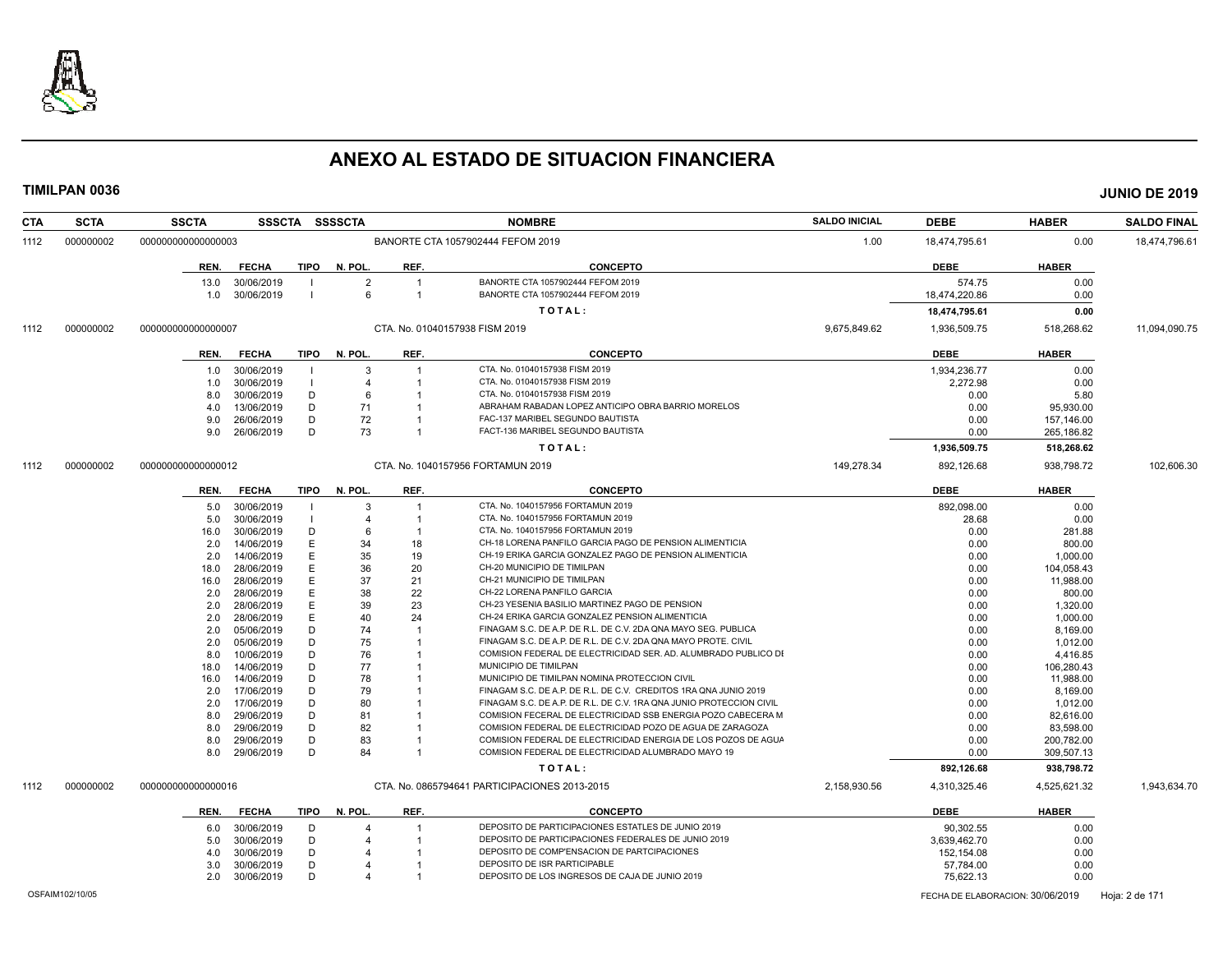

| CTA | <b>SCTA</b> | <b>SSCTA</b> | SSSCTA SSSSCTA |   |    |                | <b>NOMBRE</b>                                                       | <b>SALDO INICIAL</b> | <b>DEBE</b> | <b>HABER</b> | <b>SALDO FINAL</b> |
|-----|-------------|--------------|----------------|---|----|----------------|---------------------------------------------------------------------|----------------------|-------------|--------------|--------------------|
|     |             | 16.0         | 30/06/2019     | D | -5 | $\mathbf{1}$   | CTA. No. 0865794641 PARTICIPACIONES 2013-2015                       |                      | 0.00        | 1,678.52     |                    |
|     |             | 1.0          | 01/06/2019     | Ε | 8  | 1556           | CH. 1556 CANCELADO                                                  |                      | 0.00        | 0.00         |                    |
|     |             | 4.0          | 01/06/2019     | Е | -9 | 1557           | CH. 1557 JAVIER PICHARDO HDZ LIQ LABORAL 4/4 S/CONVENIO PASIVO RE   |                      | 0.00        | 25,000.00    |                    |
|     |             | 4.0          | 01/06/2019     | Е | 10 | 1558           | CH. 1558 FELICIANA MARTINEZ DE LA CRUZ PAGO LIQUIDACION 2/2 S/CON   |                      | 0.00        | 15,054.54    |                    |
|     |             | 4.0          | 01/06/2019     |   | 11 | 1559           | CH 1559 CINTHYA MONROY PLATA PAGO 2/2 DE LIQUIDACION LABORAL PO     |                      | 0.00        | 20,000.00    |                    |
|     |             | 4.0          | 01/06/2019     | Е | 12 | 1560           | CH-1560 JHOSUNY GERRERO TORAL PAGO 2/2 LIQUIDACION LABORAL PO       |                      | 0.00        | 15,000.00    |                    |
|     |             | 1.0          | 01/06/2019     | E | 13 | 1561           | CH. 1561 CANCELADO                                                  |                      | 0.00        | 0.00         |                    |
|     |             | 1.0          | 14/06/2019     | D | 13 | -1             | TRASPASO DE LA CTA. RP A PARTICIPACIONES                            |                      | 100,000.00  | 0.00         |                    |
|     |             | 8.0          | 01/06/2019     | Е | 14 | 1562           | CH 1562 HAZEL A. ESQUIVEL MTZ LIQUID. LABORAL. 1/1 S/CONVENIO       |                      | 0.00        | 25,474.31    |                    |
|     |             | 1.0          | 04/06/2019     |   | 15 | 1563           | CH. 1563 CANCELADO                                                  |                      | 0.00        | 0.00         |                    |
|     |             | 6.0          | 04/06/2019     | Ε | 16 | 1564           | CH. 1564 COMPL. LISTA RAYA 2DA QUINCENA MAY 2019                    |                      | 0.00        | 5,000.00     |                    |
|     |             | 46.0         | 18/06/2019     | F | 17 | 1565           | CH. 1565 COMPL. NOMINA QUINC. 01 JUN 19                             |                      | 0.00        | 63,000.00    |                    |
|     |             | 4.0          | 18/06/2019     | Е | 18 | 1566           | CH. 1566 HOMERO MARTINEZ MALDONADO FACT-79 PERIODICO                |                      | 0.00        | 5,800.00     |                    |
|     |             | 8.0          | 01/06/2019     | D | 19 | -1             | PARTICIPACION DIF DEL MES DE MAYO DE 2019                           |                      | 0.00        | 130,000.00   |                    |
|     |             | 7.0          | 18/06/2019     | Е | 19 | 1097           | CH. 1567 ARTURO R. CHAVEZ VARGAS F/1093-1097 INSERCION PERIODICO    |                      | 0.00        | 11,484.00    |                    |
|     |             | 22.0         | 03/06/2019     | D | 20 | $\overline{1}$ | COPY CDMX S.A. DE C.V. FACTURA 521 RENTA COPIADORAS                 |                      | 0.00        | 17,432.48    |                    |
|     |             | 6.0          | 20/06/2019     | Е | 20 | 1568           | CH. 1568 COMPL. NOMINA 2DA QUINCENA MARZO 2019                      |                      | 0.00        | 5,000.00     |                    |
|     |             | 8.0          | 03/06/2019     | D | 21 | $\overline{1}$ | GEOVANY PEREZ LUGO FACT. 1028 COMPRA DE REFACCIONES                 |                      | 0.00        | 4,342.85     |                    |
|     |             |              | 20/06/2019     | Ε | 21 | 1569           | CH-1569 HECTOR MANUEL MONROY CRUZ REP. FONDO FIJO                   |                      | 0.00        |              |                    |
|     |             | 99.0         |                |   |    |                | CH-1570 MARIO SANTIAGO SANTIAGO                                     |                      |             | 16,976.69    |                    |
|     |             | 8.0          | 27/06/2019     | Е | 22 | 1570           |                                                                     |                      | 0.00        | 3,000.00     |                    |
|     |             | 6.0          | 05/06/2019     | D | 22 | $\overline{1}$ | APOLONIO APOLINAR NAVA FACT. 298 TRABAJOS IMPRENTA                  |                      | 0.00        | 7,018.00     |                    |
|     |             | 36.0         | 28/06/2019     | E | 23 | 1571           | CH-1571 SIMON MUNGUIA CAMACHO                                       |                      | 0.00        | 4,362.76     |                    |
|     |             | 25.0         | 06/06/2019     | D | 23 | $\overline{1}$ | JOSE MATUSALEN LEGORRETA SEGUNDO PAGO FACT. 628 Y 634               |                      | 0.00        | 7,621.66     |                    |
|     |             | 4.0          | 05/06/2019     | D | 24 | $\mathbf{1}$   | S.U.T.E.Y.M.                                                        |                      | 0.00        | 2,615.60     |                    |
|     |             | 1.0          | 28/06/2019     | Е | 24 | 1572           | CH-1572 CANCELADO                                                   |                      | 0.00        | 0.00         |                    |
|     |             | 2.0          | 05/06/2019     | D | 25 | -1             | FINAGAM S.C. CREDITOS 2DA QUINCENA D EMAYO 2019                     |                      | 0.00        | 28,118.00    |                    |
|     |             | 298.0        | 28/06/2019     | Е | 25 | 1573           | MUNICIPIO DE TIMILPAN                                               |                      | 0.00        | 774,430.69   |                    |
|     |             | 134.0        | 28/06/2019     | Е | 26 | 1574           | CH-1574 MUNICIPIO DE TIMILPAN                                       |                      | 0.00        | 483.823.00   |                    |
|     |             | 2.0          | 05/06/2019     | D | 26 | $\overline{1}$ | FINAGAM S.C. CREDITOS 2DA QUINCENA D EMAYO 2019                     |                      | 0.00        | 5,023.00     |                    |
|     |             | 8.0          | 05/06/2019     | D | 27 | $\overline{1}$ | TELMEX S.A.B. DE C.V. SERVICIO TELEFONICO MAYO 2019                 |                      | 0.00        | 399.00       |                    |
|     |             | 2.0          | 28/06/2019     |   | 27 | 1575           | CH-1575 MODESTA TELLEZ GUADALUPE                                    |                      | 0.00        | 704.00       |                    |
|     |             | 2.0          | 28/06/2019     | Е | 28 | 1576           | CH-1576 REBECA DE LA CRUZ GONZALEZ PAGO PENSION                     |                      | 0.00        | 2,915.00     |                    |
|     |             | 8.0          | 05/06/2019     | D | 28 | $\overline{1}$ | TELMEX S.A.B. DE C.V. SERVICIO TELEFONICO MAYO 2019                 |                      | 0.00        | 799.00       |                    |
|     |             | 9.0          | 28/06/2019     | Е | 29 | 1577           | CH-1577 MARIA GUADALUPE GOMEZ RUIZ                                  |                      | 0.00        | 3,500.00     |                    |
|     |             | 8.0          | 05/06/2019     | D | 29 | $\overline{1}$ | TELMEX S.A.B. DE C.V. SERVICIO TELEFONICO MAYO 2019                 |                      | 0.00        | 1,789.00     |                    |
|     |             | 8.0          | 28/06/2019     | E | 30 | 1578           | CH-1578 JOSE ARMANDO DE LA CRUZ MIRANDA                             |                      | 0.00        | 2,392.33     |                    |
|     |             | 8.0          | 05/06/2019     | D | 30 | -1             | TELMEX S.A.B. DE C.V. SERVICIO TELEFONICO MAYO 2019                 |                      | 0.00        | 942.00       |                    |
|     |             | 8.0          | 05/06/2019     | D | 31 | $\overline{1}$ | TELMEX S.A.B. DE C.V. SERVICIO TELEFONICO MAYO 2019                 |                      | 0.00        | 2,387.00     |                    |
|     |             | 92.0         | 29/06/2019     |   | 31 | 1579           | CH-1579 HECTOR MANUEL MONROY CRUZ                                   |                      | 0.00        | 15,515.40    |                    |
|     |             | 8.0          | 05/06/2019     | D | 32 | -1             | TELMEX S.A.B. DE C.V. SERVICIO TELEFONICO MAYO 2019                 |                      | 0.00        | 2,886.00     |                    |
|     |             | 71.0         | 29/06/2019     | Е | 32 | 1580           | CH-1580 HECTOR MANUEL MONROY CRUZ                                   |                      | 0.00        | 9,941.25     |                    |
|     |             | 8.0          | 05/06/2019     | D | 33 | -1             | GCHRUBCH CONSULTORES S.A. DE C.V.                                   |                      | 0.00        | 40,000.00    |                    |
|     |             | 78.0         | 29/06/2019     | Е | 33 | 1581           | CH-1581 HECTOR MANUEL MONROY CRUZ                                   |                      | 0.00        | 12,126.16    |                    |
|     |             | 4.0          | 05/06/2019     | D | 34 | -1             | LIBIA MONTIEL COLIN PAGO DE SERVICIO DE HOSPEDAJE                   |                      | 0.00        | 3,855.60     |                    |
|     |             | 12.0         | 05/06/2019     | D | 35 | $\mathbf{1}$   | SILVANA IRENE DOMINGUEZ COLIN PAGO FAC 798,799,800,801,Y 802        |                      | 0.00        | 67,262.00    |                    |
|     |             | 6.0          | 05/06/2019     | D | 36 | $\overline{1}$ | MIREYA CASTRO LOPEZ COMPRA LLANTAS FAC 8916 Y 9001                  |                      | 0.00        | 21,300.00    |                    |
|     |             | 4.0          | 05/06/2019     | D | 37 |                | TEOFILO CUENCA GIL FACT-624 PERIODICO LA VOZ DEL ESTADO DE MEXIO    |                      | 0.00        | 4,000.00     |                    |
|     |             | 8.0          | 05/06/2019     | D | 38 | $\mathbf{1}$   | CARLOS HERNANDEZ AGUILA FAC-543 APOYO PREPRA CABECERA               |                      | 0.00        | 21,112.00    |                    |
|     |             | 4.0          | 06/06/2019     | D | 39 | $\mathbf{1}$   | DISTRIBUIDORA HIDRAULICA NACIONAL SA DE CV FAC-474 MAT HIDRAULIO    |                      | 0.00        | 44,011.64    |                    |
|     |             | 8.0          | 06/06/2019     | D | 40 |                | FAC-325 SERVICIOS PUBLICITARIOS FREELY S.A. DE C.V. DIA DE LA MADRE |                      | 0.00        | 30,060.00    |                    |
|     |             | 8.0          | 06/06/2019     | D | 41 | $\mathbf{1}$   | FAC-325 SERVICIOS PUBLICITARIOS FREELY S.A. DE C.V. DIA DE LA MADRE |                      | 0.00        | 50,100.00    |                    |
|     |             | 8.0          | 06/06/2019     | D | 42 |                | FAC-324 SERVICIOS PUBLICITARIOS FREELY S.A. DE C.V. DIA DE LA MADRE |                      | 0.00        | 58,450.00    |                    |
|     |             |              |                |   |    |                |                                                                     |                      |             |              |                    |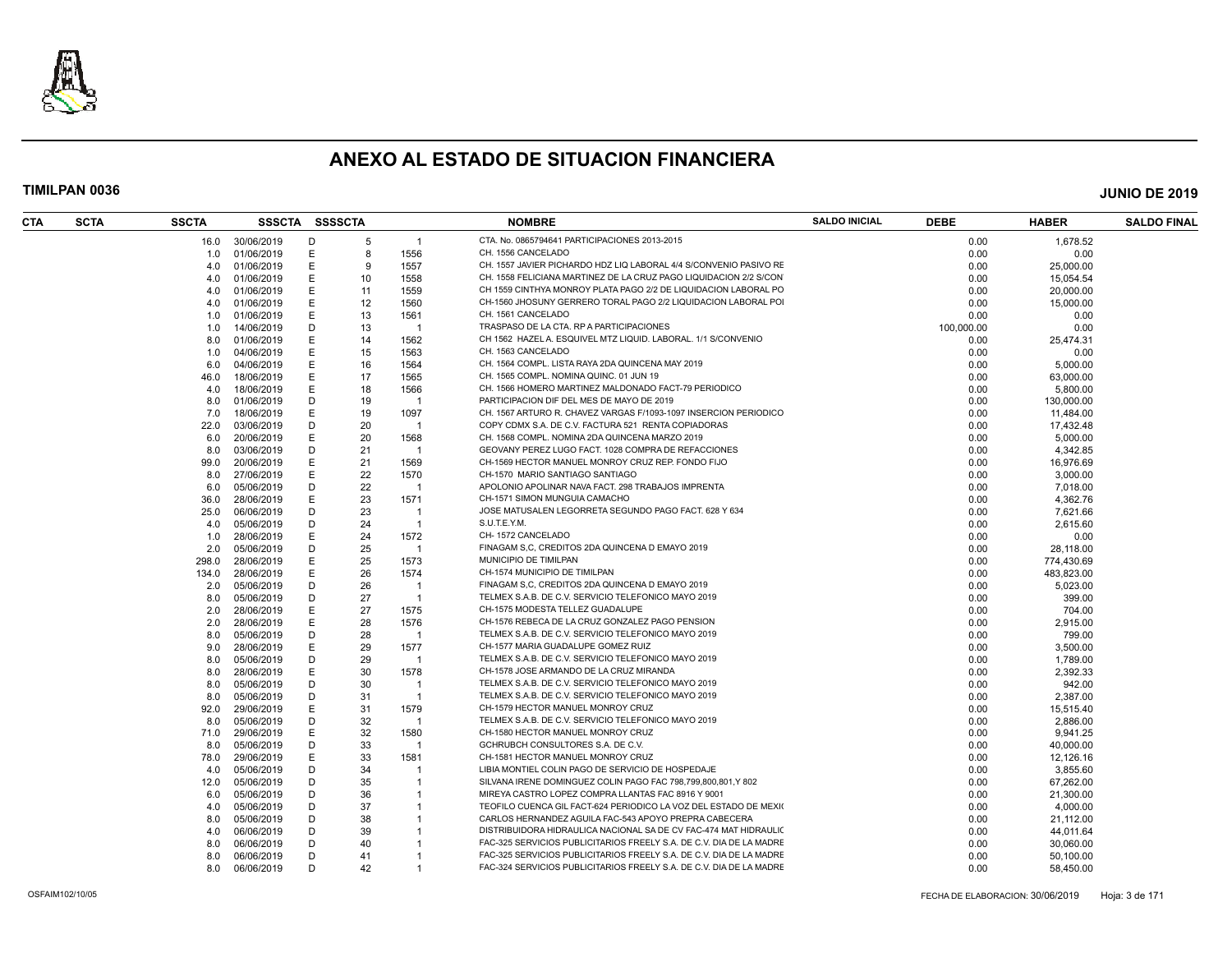

| <b>CTA</b> | <b>SCTA</b> | <b>SSCTA</b>       |                |      | SSSCTA SSSSCTA |                | <b>NOMBRE</b>                                                              | <b>SALDO INICIAL</b> | <b>DEBE</b>  | <b>HABER</b> | <b>SALDO FINAL</b> |
|------------|-------------|--------------------|----------------|------|----------------|----------------|----------------------------------------------------------------------------|----------------------|--------------|--------------|--------------------|
|            |             | 8.0                | 06/06/2019     | Ð    | 43             |                | FAC-327 SERVICIOS PUBLICITARIOS FREELY S.A. DE C.V. DIA DE LA MADRE        |                      | 0.00         | 6,680.00     |                    |
|            |             | 8.0                | 06/06/2019     | D    | 44             | $\overline{1}$ | FAC-326 SERVICIOS PUBLICITARIOS FREELY S.A. DE C.V. DIA DE LA MADRE        |                      | 0.00         | 66,800.00    |                    |
|            |             | 8.0                | 06/06/2019     | D    | 45             |                | FAC-329 Y 333 SERVICIOS PUBLICITARIOS FREELY S.A. DE C.V. DIA DE LA M      |                      | 0.00         | 15,030.00    |                    |
|            |             | 8.0                | 06/06/2019     | D    | 46             | -1             | FAC-332 SERVICIOS PUBLICITARIOS FREELY S.A. DE C.V. DIA DE LA MADRE        |                      | 0.00         | 30,060.00    |                    |
|            |             | 8.0                | 06/06/2019     | D    | 47             |                | FAC-331 SERVICIOS PUBLICITARIOS FREELY S.A. DE C.V. DIA DE LA MADRE        |                      | 0.00         | 75,150.00    |                    |
|            |             | 8.0                | 06/06/2019     | D    | 48             |                | FAC-330 SERVICIOS PUBLICITARIOS FREELY S.A. DE C.V. DIA DE LA MADRE        |                      | 0.00         | 25,050.00    |                    |
|            |             | 8.0                | 07/06/2019     | D    | 49             |                | FAC-11067 J. GUADALUPE CASTAÑEDA COLIN                                     |                      | 0.00         | 2,488.20     |                    |
|            |             | 10.0               | 07/06/2019     | D    | 50             |                | FAC- 24 JOSE BACILIO MARTINEZ                                              |                      | 0.00         | 7,308.00     |                    |
|            |             | 8.0                | 07/06/2019     | D    | 51             |                | FAC-29677 JAIME ISAAC GOMEZ VASQUEZ                                        |                      | 0.00         | 3,800.00     |                    |
|            |             | 8.0                | 10/06/2019     | D    | 52             |                | GOBIERNO DEL ESTADO DE MEXICO                                              |                      | 0.00         | 108,049.00   |                    |
|            |             | 8.0                | 13/06/2019     | D    | 53             |                | FAC-5 AUTOPARTES Y REMOLQUES THANOX S.A. DE C.V.                           |                      | 0.00         | 187,340.00   |                    |
|            |             | 288.0              | 14/06/2019     | D    | 54             |                | NOMINA DE LA 1RA QUINCENA DE JUNIO 2019                                    |                      | 0.00         | 716,368.69   |                    |
|            |             | 134.0              | 14/06/2019     | D    | 55             |                | CTA. No. 0865794641 PARTICIPACIONES 2013-2015                              |                      | 0.00         | 486,421.00   |                    |
|            |             | 2.0                | 17/06/2019     | D    | 56             |                | FINAGAM S.C. 1RA QUINCENA DE JUNIO 2019                                    |                      | 0.00         | 29.052.00    |                    |
|            |             | 2.0                | 17/06/2019     | D    | 57             |                | FINAGAM S,C, 1RA QUINCENA JUNIO DE LISTA DE RAYA                           |                      | 0.00         | 5,023.00     |                    |
|            |             | 10.0               | 17/06/2019     | D    | 58             |                | SECRETARIA DE HACIENDA Y CREDITO PUBLICO                                   |                      | 0.00         | 10,926.00    |                    |
|            |             | 8.0                | 19/06/2019     | D    | 59             |                | FAC-46119438 CADECO S.A. DE C.V.                                           |                      | 0.00         | 2,988.25     |                    |
|            |             | 8.0                | 26/06/2019     | D    | 60             |                | INSTITUTO DE INFORMACION E INVESTIGACION GEOGRAFICA ESTADISTIO             |                      | 0.00         | 4,645.00     |                    |
|            |             | 8.0                | 26/06/2019     | D    | 61             |                | MARIA DEL CARMEN AVILA RIVERO                                              |                      | 0.00         | 69,600.00    |                    |
|            |             | 8.0                | 26/06/2019     | D    | 62             |                | MARIA DEL CARMEN AVILA RIVERO                                              |                      | 0.00         | 116,000.00   |                    |
|            |             | 8.0                | 28/06/2019     | D    | 63             |                | SISTEMA MUNICIPAL PARA EL DESARROLLO INTEGRAL DE LA FAMILIA DE T           |                      | 0.00         | 150,000.00   |                    |
|            |             | 85.0               | 29/06/2019     | D    | 64             |                | FAC-4372 SERVICIO ESTRELLA JUNA S.A. DE C.V.                               |                      | 0.00         | 46,331.08    |                    |
|            |             | 85.0               | 29/06/2019     | D    | 65             |                | FAC-4373 SERVICIO ESTRELLA JUNA S.A. DE C.V.                               |                      | 0.00         | 37,779.75    |                    |
|            |             |                    | 29/06/2019     | D    | 66             |                | SERVICIO ESTRELLA JUNA S.A. DE C.V.                                        |                      | 0.00         |              |                    |
|            |             | 64.0               |                | D    | 67             |                | SERVICIO ESTRELLA JUNA S.A. DE C.V.                                        |                      |              | 37,527.88    |                    |
|            |             | 57.0               | 29/06/2019     | D    |                |                |                                                                            |                      | 0.00         | 54,616.76    |                    |
|            |             | 64.0               | 29/06/2019     |      | 68             |                | SERVICIO ESTRELLA JUNA S.A. DE C.V.<br>SERVICIO ESTRELLA JUNA S.A. DE C.V. |                      | 0.00         | 54,472.03    |                    |
|            |             | 64.0               | 29/06/2019     | D    | 69             | $\overline{1}$ |                                                                            |                      | 0.00         | 56,060.77    |                    |
|            |             | 64.0               | 29/06/2019     | D    | 70             |                | SERVICIO ESTRELLA JUNA S.A. DE C.V.                                        |                      | 0.00         | 46,350.43    |                    |
|            |             | 1.0                | 30/06/2019     | D    | 94             |                | DEPOSITO DE RAMIRO ALEJANDRO TENORIO VILCHIS                               |                      | 180,000.00   | 0.00         |                    |
|            |             | 1.0                | 30/06/2019     | D    | 95             |                | PAGO DEL DEUDOR MAGALI GUADARAMA NIETO                                     |                      | 15,000.00    | 0.00         |                    |
|            |             |                    |                |      |                |                | TOTAL:                                                                     |                      | 4,310,325.46 | 4,525,621.32 |                    |
| 1112       | 000000002   | 000000000000000041 |                |      |                |                | BANORTE CUENTA 592055125 FEFOM 2018                                        | 277,655.44           | 41.99        | 179,749.52   | 97,947.91          |
|            |             | REN.               | <b>FECHA</b>   | TIPO | N. POL.        | REF.           | <b>CONCEPTO</b>                                                            |                      | <b>DEBE</b>  | <b>HABER</b> |                    |
|            |             | 9.0                | 30/06/2019     |      | $\overline{2}$ |                | BANORTE CUENTA 592055125 FEFOM 2018                                        |                      | 41.99        | 0.00         |                    |
|            |             | 24.0               | 30/06/2019     | D    | -5             | $\overline{1}$ | BANORTE CUENTA 592055125 FEFOM 2018                                        |                      | 0.00         | 83.52        |                    |
|            |             | 2.0                | 24/06/2019     | E    | 41             | 50             | CH- 50 GOBIERNO DEL ESTADO DE MEXICO ENTERO RETENCION DEL 0.29             |                      | 0.00         | 19,931.00    |                    |
|            |             | 2.0                | 24/06/2019     | Ε    | 42             | 51             | CH-51 GOBIERNO DEL ESTADO DE MEXICO ENTERO RETENCION 0.5%                  |                      | 0.00         | 49,834.00    |                    |
|            |             | 2.0                | 24/06/2019     | E    | 43             | 52             | CH-52 GOBIERNO DEL ESTADO DE MEXICO ENTERO DE REMANENTES                   |                      | 0.00         | 108,102.00   |                    |
|            |             | 5.0                | 24/06/2019     | F    | 44             | 53             | CH-53 GOBIERNO DEL ESTADO DE MEXICO ENTERO DE RENDIMIENTOS                 |                      | 0.00         | 1,799.00     |                    |
|            |             |                    |                |      |                |                | TOTAL:                                                                     |                      | 41.99        | 179,749.52   |                    |
| 1121       |             |                    |                |      |                |                | Inversiones Financieras de Corto Plazo                                     | 1,769,524.91         | 644,784.71   | 0.00         | 2,414,309.62       |
| 1121       | 000000001   |                    |                |      |                |                | FONDO FINANCIERO DE APOYO MUNICIPAL                                        | 1,769,524.91         | 644,784.71   | 0.00         | 2,414,309.62       |
|            |             |                    |                |      |                |                |                                                                            |                      |              |              |                    |
|            |             | REN.               | <b>FECHA</b>   | TIPO | N. POL.        | REF.           | <b>CONCEPTO</b>                                                            |                      | <b>DEBE</b>  | <b>HABER</b> |                    |
|            |             |                    | 1.0 30/06/2019 | D    | 3              | $\overline{1}$ | FONDO FINANCIERO DE APOYO MUNICIPAL JUNIO 2019                             |                      | 644,784.71   | 0.00         |                    |
|            |             |                    |                |      |                |                | TOTAL:                                                                     |                      | 644,784.71   | 0.00         |                    |
| 1123       |             |                    |                |      |                |                | Deudores Diversos por cobrar a Corto Plazo                                 | 696.242.57           | 8.919.96     | 385.000.00   | 320.162.53         |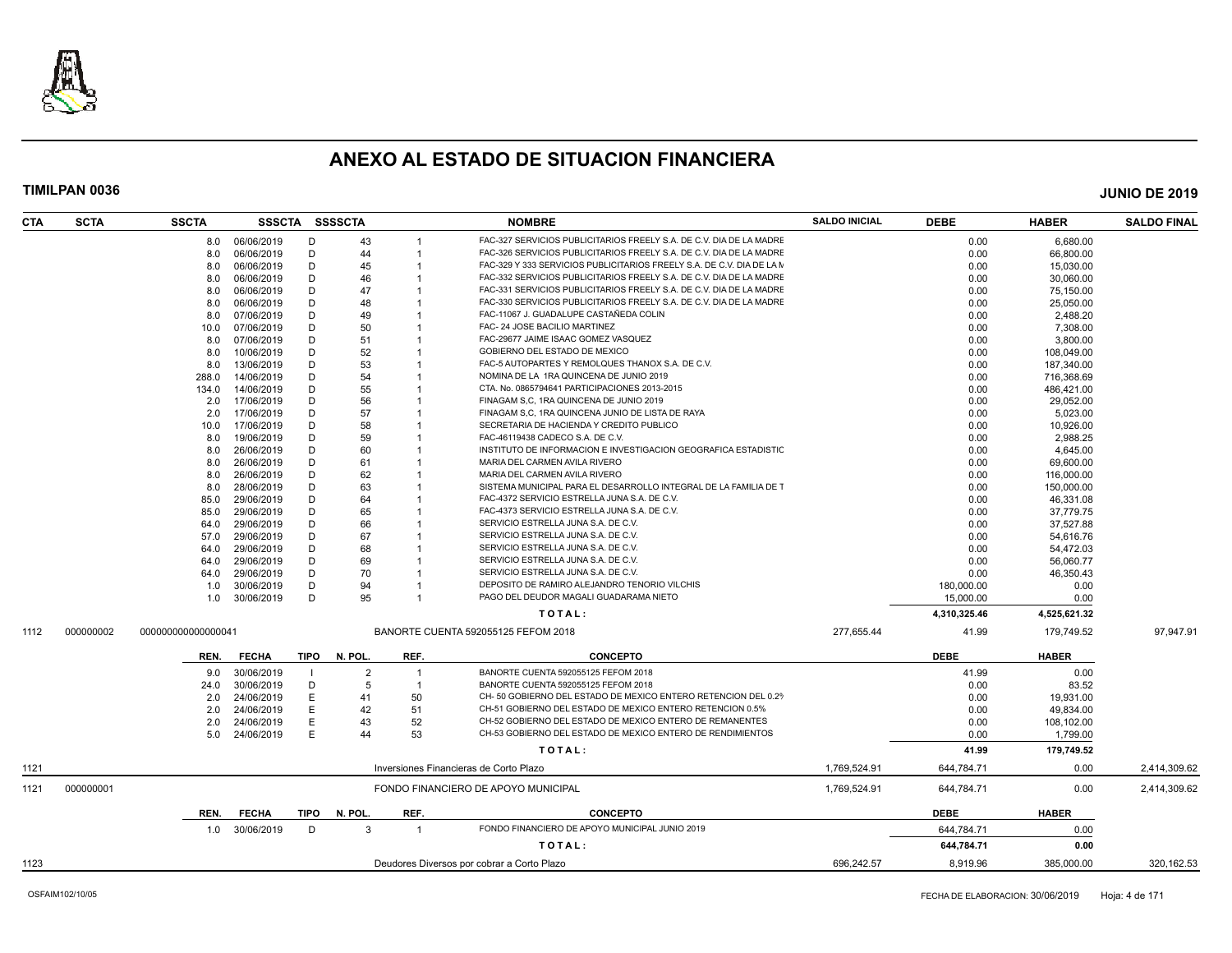

| <b>CTA</b> | <b>SCTA</b>            | <b>SSCTA</b><br><b>SSSCTA</b>                        | <b>SSSSCTA</b>             | <b>NOMBRE</b>                                                                    | <b>SALDO INICIAL</b> | <b>DEBE</b>        | <b>HABER</b> | <b>SALDO FINAL</b> |
|------------|------------------------|------------------------------------------------------|----------------------------|----------------------------------------------------------------------------------|----------------------|--------------------|--------------|--------------------|
| 1123       | 000000001              | 00000000000000001<br>0003                            |                            | SUBSIDIO AL EMPLEO EJERCICIO 2019-2021                                           | 18,847.36            | 3,987.90           | 0.00         | 22,835.26          |
|            |                        | REN.<br><b>FECHA</b><br>TIPO                         | N. POL.<br>REF.            | <b>CONCEPTO</b>                                                                  |                      | <b>DEBE</b>        | <b>HABER</b> |                    |
|            |                        | 18/06/2019<br>E.<br>41.0                             | 17<br>$\overline{1}$       | CH. 1565 COMPL. NOMINA QUINC. 01 JUN 19                                          |                      | 153.09             | 0.00         |                    |
|            |                        | E<br>286.0<br>28/06/2019                             | 25<br>$\overline{2}$       | SUBSIDIO AL EMPLEO EJERCICIO 2019-2021                                           |                      | 515.46             | 0.00         |                    |
|            |                        | E<br>28/06/2019<br>131.0<br>14/06/2019<br>D<br>276.0 | 26<br>$\overline{2}$<br>54 | SUBSIDIO AL EMPLEO EJERCICIO 2019-2021<br>SUBSIDIO AL EMPLEO EJERCICIO 2019-2021 |                      | 1,478.49<br>362.37 | 0.00<br>0.00 |                    |
|            |                        | D<br>14/06/2019<br>131.0                             | 55                         | SUBSIDIO AL EMPLEO EJERCICIO 2019-2021                                           |                      | 1,478.49           | 0.00         |                    |
|            |                        |                                                      |                            | TOTAL:                                                                           |                      | 3,987.90           | 0.00         |                    |
| 1123       | 000000001              | 000000000000000001<br>0005                           |                            | SUBSIDIO AL EMPLEO 2013-2015                                                     | 24,582.55            | 0.00               | 0.00         | 24,582.55          |
| 1123       | 000000001              | 0006<br>000000000000000001                           |                            | SUBSIDIO AL EMPLEO 2016-2018                                                     | 44,895.26            | 0.00               | 0.00         | 44,895.26          |
| 1123       | 000000005              | 0002<br>000000000000000001                           | DANIEL RORIGUEZ DE LA CRUZ |                                                                                  | 42,466.00            | 2,902.00           | 0.00         | 45,368.00          |
|            |                        |                                                      |                            |                                                                                  |                      |                    |              |                    |
|            |                        | <b>FECHA</b><br>TIPO<br>REN.                         | N. POL.<br>REF.            | <b>CONCEPTO</b>                                                                  |                      | <b>DEBE</b>        | <b>HABER</b> |                    |
|            |                        | 9.0 17/06/2019<br>D                                  | 58<br>$\overline{1}$       | PAGO DE RECARGOS DE ISR DE SEPTIEMBRE DE 2016                                    |                      | 2,902.00           | 0.00         |                    |
|            |                        |                                                      |                            | TOTAL:                                                                           |                      | 2,902.00           | 0.00         |                    |
| 1123       | 000000005              | 000000000000000001<br>0004                           |                            | RAMIRO ALEJANDRO TENORIO VILCHIS                                                 | 360,000.00           | 0.00               | 360,000.00   | 0.00               |
|            |                        | <b>TIPO</b><br>REN.<br><b>FECHA</b>                  | N. POL.<br>REF.            | <b>CONCEPTO</b>                                                                  |                      | <b>DEBE</b>        | <b>HABER</b> |                    |
|            |                        | 30/06/2019<br>D<br>2.0                               | 92<br>$\overline{1}$       | RAMIRO ALEJANDRO TENORIO VILCHIS                                                 |                      | 0.00               | 180,000.00   |                    |
|            |                        | 30/06/2019<br>D<br>2.0                               | 94<br>$\overline{1}$       | DEPOSITO DE RAMIRO ALEJANDRO TENORIO VILCHIS                                     |                      | 0.00               | 180,000.00   |                    |
|            |                        |                                                      |                            | TOTAL:                                                                           |                      | 0.00               | 360,000.00   |                    |
| 1123       | 000000005              | 0005<br>000000000000000001                           |                            | HECTOR MANUEL MONROY CRUZ                                                        | 10.451.40            | 0.00               | 10.000.00    | 451.40             |
|            |                        | <b>FECHA</b><br>TIPO<br>REN.                         | N. POL.<br>REF.            | <b>CONCEPTO</b>                                                                  |                      | <b>DEBE</b>        | <b>HABER</b> |                    |
|            |                        | 30/06/2019<br>D<br>2.0                               | 93<br>$\overline{1}$       | REINTEGRO DEL DEUDOR HECTOR MANUEL MONROY CRUZ                                   |                      | 0.00               | 10,000.00    |                    |
|            |                        |                                                      |                            | TOTAL:                                                                           |                      | 0.00               | 10,000.00    |                    |
| 1123       | 000000005              | 0020<br>000000000000000001                           | <b>ISSEMYM</b>             |                                                                                  | 0.00                 | 2,030.06           | 0.00         | 2,030.06           |
|            |                        | REN.<br><b>FECHA</b><br>TIPO                         | N. POL.<br>REF.            | <b>CONCEPTO</b>                                                                  |                      | <b>DEBE</b>        | <b>HABER</b> |                    |
|            |                        | 41.0 30/06/2019<br>D                                 | 75601<br>$\overline{7}$    | PAGO DE LAS CUOTAS OBRERO PATRONALES DE JUNIO 19                                 |                      | 2,030.06           | 0.00         |                    |
|            |                        |                                                      |                            | TOTAL:                                                                           |                      | 2,030.06           | 0.00         |                    |
| 1123       | 000000005              | 0021<br>000000000000000001                           |                            | TRAVETEX CONSTRUCTORA S.A. DE C.V.                                               | 180,000.00           | 0.00               | 0.00         | 180,000.00         |
| 1123       | 000000005              | 000000000000000001<br>0022                           | MAGALI GUADARAMA NIETO     |                                                                                  | 15,000.00            | 0.00               | 15,000.00    | 0.00               |
|            |                        | REN.<br><b>FECHA</b><br>TIPO                         | N. POL.<br>REF.            | <b>CONCEPTO</b>                                                                  |                      | <b>DEBE</b>        | <b>HABER</b> |                    |
|            |                        | 2.0 30/06/2019<br>D                                  | 95<br>$\overline{1}$       | PAGO DEL DEUDOR MAGALI GUADARAMA NIETO                                           |                      | 0.00               | 15,000.00    |                    |
|            |                        |                                                      |                            | TOTAL:                                                                           |                      | 0.00               | 15,000.00    |                    |
|            |                        |                                                      |                            | Anticipo a Contratistas por Obras Públicas a Corto Plazo                         | 132,723.36           | 95,930.00          | 0.00         | 228,653.36         |
| 1134       |                        |                                                      |                            |                                                                                  |                      |                    |              |                    |
| 1134       | 000000001              | 0001<br>000000000000000002                           | TENUN SA DE CV             |                                                                                  | 0.04                 | 0.00               | 0.00         | 0.04               |
| 1134       | 000000001<br>000000001 | 0006<br>000000000000000002                           |                            | TENUN CONSTRUCCIONES SA DE CV                                                    | 79,826.18            | 0.00<br>0.00       | 0.00         | 79,826.18          |
| 1134       |                        | 000000000000000002<br>0012                           |                            | INGENIERIA Y MOVIMIENTO DEL AGUA SA DE CV                                        | 50,000.00            |                    | 0.00         | 50,000.00          |
| 1134       | 000000001              | 000000000000000002<br>0014                           |                            | INGENIERIA CIVIL E INDUSTRIAL DEL ESTADO DE MEXICO SA DE CV                      | 2.897.14             | 0.00               | 0.00         | 2,897.14           |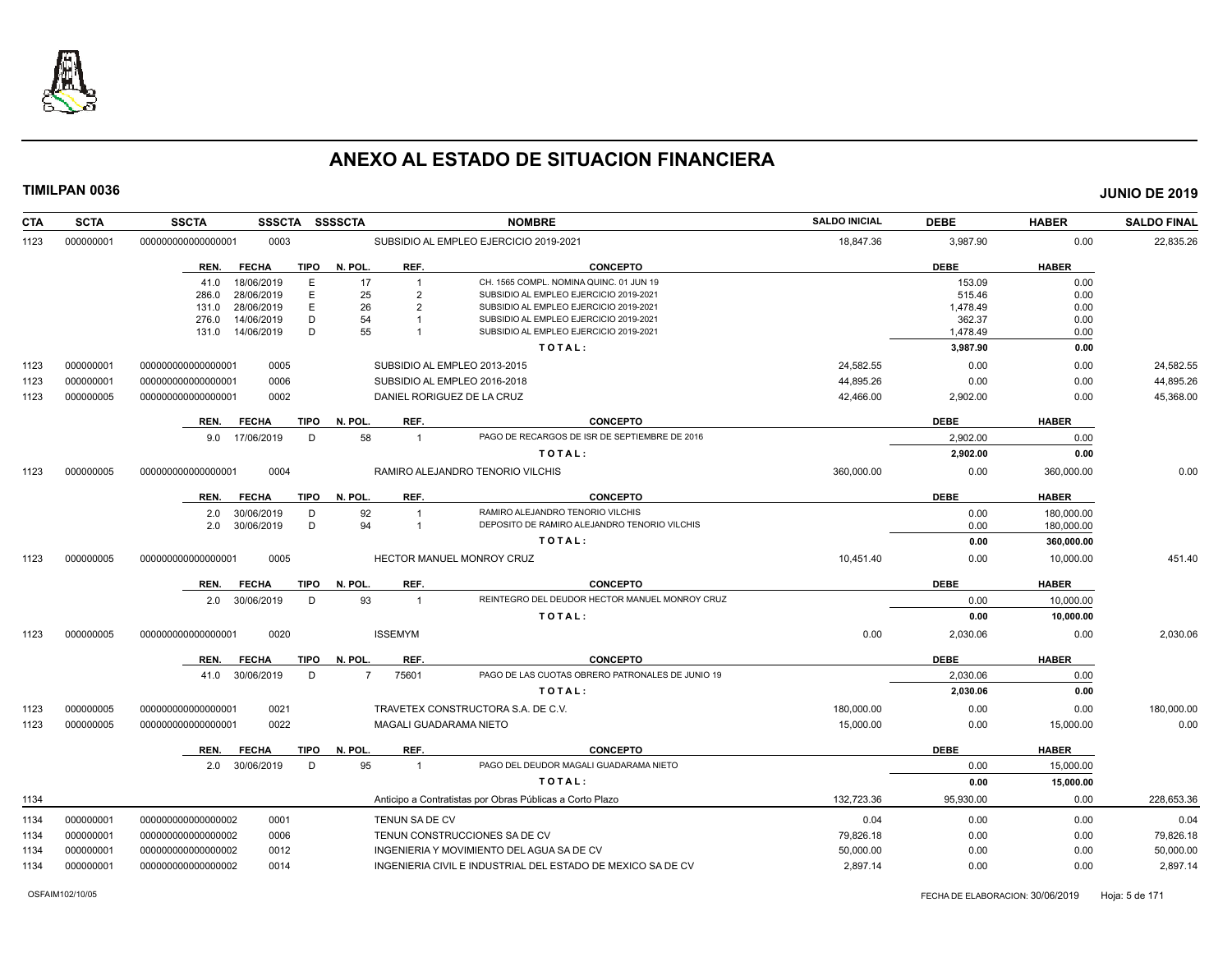

| CTA  | <b>SCTA</b> | <b>SSCTA</b>       | <b>SSSCTA</b> | <b>SSSSCTA</b>        |                             | <b>NOMBRE</b>                                          | <b>SALDO INICIAL</b> | <b>DEBE</b> | <b>HABER</b> | <b>SALDO FINAL</b> |
|------|-------------|--------------------|---------------|-----------------------|-----------------------------|--------------------------------------------------------|----------------------|-------------|--------------|--------------------|
| 1134 | 000000001   | 000000000000000002 | 0016          |                       |                             | ABRAHAM RABADAN LOPEZ                                  | 0.00                 | 95,930.00   | 0.00         | 95,930.00          |
|      |             | REN.               | <b>FECHA</b>  | <b>TIPO</b><br>N. POL | REF.                        | <b>CONCEPTO</b>                                        |                      | <b>DEBE</b> | <b>HABER</b> |                    |
|      |             | 1.0                | 13/06/2019    | D<br>71               | $\overline{1}$              | ABRAHAM RABADAN LOPEZ ANTICIPO OBRA BARRIO MORELOS     |                      | 95,930.00   | 0.00         |                    |
|      |             |                    |               |                       |                             | TOTAL:                                                 |                      | 95,930.00   | 0.00         |                    |
| 1231 |             |                    |               |                       | Terrenos                    |                                                        | 7,715,947.40         | 0.00        | 0.00         | 7,715,947.40       |
| 1231 | 000000002   | 00000000000000001  | 0001          |                       |                             | JARDIN MUNICIPAL Y PLAZA CIVICA CAB MPAL               | 295,088.00           | 0.00        | 0.00         | 295,088.00         |
| 1231 | 000000002   | 00000000000000001  | 0002          |                       |                             | TERRENO DEL JARDIN DE NIÑOS Y PLAZA CIVICA BO ITURBIDE | 243,159.20           | 0.00        | 0.00         | 243,159.20         |
| 1231 | 000000002   | 00000000000000001  | 0003          |                       | <b>VIVERO MUNICIPAL</b>     |                                                        | 14,487.00            | 0.00        | 0.00         | 14,487.00          |
| 1231 | 000000003   | 00000000000000001  | 0002          |                       |                             | PANTEON MUNICIPAL EL PALMITO                           | 53,048.00            | 0.00        | 0.00         | 53,048.00          |
| 1231 | 000000003   | 00000000000000001  | 0003          |                       |                             | PANTEON MUNICIPAL HUAPANGO                             | 102,967.00           | 0.00        | 0.00         | 102,967.00         |
| 1231 | 000000003   | 00000000000000001  | 0004          |                       |                             | PANTEON MUNICIPAL VIEJO SANTIAGUITO MAXDA              | 135.373.00           | 0.00        | 0.00         | 135,373.00         |
| 1231 | 000000003   | 00000000000000001  | 0005          |                       |                             | PANTEON MUNICIPAL CABECERA MUNICIPAL                   | 1,143,716.00         | 0.00        | 0.00         | 1,143,716.00       |
| 1231 | 000000003   | 00000000000000001  | 0006          |                       |                             | PANTEON MUNICIPAL NUEVO SANTIAGUITO MAXDA              | 125,372.00           | 0.00        | 0.00         | 125,372.00         |
| 1231 | 000000003   | 00000000000000001  | 0007          |                       |                             | PANTEON MUNICIPAL RINCON DE BUCIO                      | 932,381.00           | 0.00        | 0.00         | 932,381.00         |
| 1231 | 000000003   | 00000000000000001  | 0008          |                       |                             | PANTEON MUNICIPAL BARRIO MORELOS                       | 1,116,000.00         | 0.00        | 0.00         | 1,116,000.00       |
| 1231 | 000000003   | 00000000000000001  | 0009          |                       |                             | PANTEON MUNICIPAL SAN ANTONIO YONDEJE                  | 130,107.00           | 0.00        | 0.00         | 130,107.00         |
| 1231 | 000000003   | 00000000000000001  | 0010          |                       |                             | PANTEON MUNICIPAL SANTIAGUITO MAXDA                    | 79,442.00            | 0.00        | 0.00         | 79,442.00          |
| 1231 | 000000004   | 00000000000000001  | 0001          |                       |                             | PARQUE RECREATIVO (AGUA CALIENTE) RINCON DE BUCIO      | 146,662.00           | 0.00        | 0.00         | 146,662.00         |
| 1231 | 000000004   | 00000000000000001  | 0002          |                       |                             | PARQUE RECREATIVO PROBORDO BO HIDALGO                  | 230,000.00           | 0.00        | 0.00         | 230,000.00         |
| 1231 | 000000004   | 00000000000000000  | 0003          |                       |                             | UNIDAD DEPORTIVA BO HIDALGO                            | 696,533.00           | 0.00        | 0.00         | 696,533.00         |
| 1231 | 000000004   | 00000000000000001  | 0004          |                       |                             | ESTANQUE PUBLICO CAB MUNICIPAL                         | 243,159.20           | 0.00        | 0.00         | 243,159.20         |
| 1231 | 000000005   | 00000000000000001  | 0002          |                       |                             | TERRENO PARA FOSA DE OXIDACION ZARAGOZA 3RA MZA        | 26,379.00            | 0.00        | 0.00         | 26,379.00          |
| 1231 | 000000005   | 00000000000000001  | 0006          |                       |                             | TERRENO PLANTA TRATADORA RINCON DE BUCIO               | 45.000.00            | 0.00        | 0.00         | 45,000.00          |
| 1231 | 000000005   | 00000000000000001  | 0007          |                       |                             | POZO DE CABECERA CABECERA MUNICIPAL                    | 243,458.00           | 0.00        | 0.00         | 243,458.00         |
| 1231 | 000000005   | 00000000000000001  | 0008          |                       |                             | TERRENO PLANTA TRATADORA ZARAGOZA                      | 1,567,548.00         | 0.00        | 0.00         | 1,567,548.00       |
| 1231 | 000000006   | 00000000000000001  | 0001          |                       |                             | TERRENO A UN COSTADO DE LA LA PREPARATORIA CAB MPAL    | 61,000.00            | 0.00        | 0.00         | 61,000.00          |
| 1231 | 000000006   | 00000000000000001  | 0002          |                       |                             | CANCHA 2A MZA ZARAGOZA                                 | 50,760.00            | 0.00        | 0.00         | 50,760.00          |
| 1231 | 000000006   | 00000000000000001  | 0003          |                       |                             | CANCHA DE BASQUETBOL LA GARITA ZARAGOZA                | 34,308.00            | 0.00        | 0.00         | 34,308.00          |
| 1233 |             |                    |               |                       | Edificios no Habitacionales |                                                        | 37,798,342.81        | 0.00        | 0.00         | 37,798,342.81      |
| 1233 | 000000002   | 00000000000000001  | 0002          |                       |                             | FABRICA DE ZARAGOZA BO. OCAMPO                         | 70,000.00            | 0.00        | 0.00         | 70,000.00          |
| 1233 | 000000002   | 00000000000000001  | 0003          |                       |                             | BODEGA MUNICIPAL BO HIDALGO                            | 531,483.00           | 0.00        | 0.00         | 531,483.00         |
| 1233 | 000000002   | 00000000000000001  | 0004          |                       |                             | NAVE INDUSTRIAL CAB MPAL                               | 8,567,427.00         | 0.00        | 0.00         | 8,567,427.00       |
| 1233 | 000000003   | 00000000000000001  | 0002          |                       |                             | AUDITORIO Y PLAZA CIVICA HUAPANGO                      | 924,011.00           | 0.00        | 0.00         | 924,011.00         |
| 1233 | 000000003   | 000000000000000001 | 0003          |                       |                             | AUDITORIO Y CASA DE CULTURA CAB MPAL                   | 9.613.628.00         | 0.00        | 0.00         | 9,613,628.00       |
| 1233 | 000000003   | 00000000000000001  | 0004          |                       |                             | AUDITORIO SAN ANTONIO YONDEJE                          | 3,407,088.00         | 0.00        | 0.00         | 3,407,088.00       |
| 1233 | 000000005   | 00000000000000001  | 0002          |                       | PALACIO MUNICIPAL           |                                                        | 6,360,673.81         | 0.00        | 0.00         | 6,360,673.81       |
| 1233 | 000000005   | 00000000000000001  | 0004          |                       |                             | DELEGACION MUNICIPAL EL PALMITO                        | 87,746.00            | 0.00        | 0.00         | 87,746.00          |
| 1233 | 000000005   | 00000000000000001  | 0005          |                       |                             | DELEGACION MUNICIPAL SANTIAGUITO MAXDA                 | 343,753.00           | 0.00        | 0.00         | 343,753.00         |
| 1233 | 000000005   | 00000000000000001  | 0006          |                       |                             | DELEGACION Y PLAZA CIVICA YONDEJE                      | 85,454.00            | 0.00        | 0.00         | 85,454.00          |
| 1233 | 000000005   | 00000000000000001  | 0007          |                       |                             | DELEGACION MUNICIPAL RINCON DE BUCIO                   | 251,050.00           | 0.00        | 0.00         | 251,050.00         |
|      |             |                    |               |                       |                             |                                                        |                      |             |              |                    |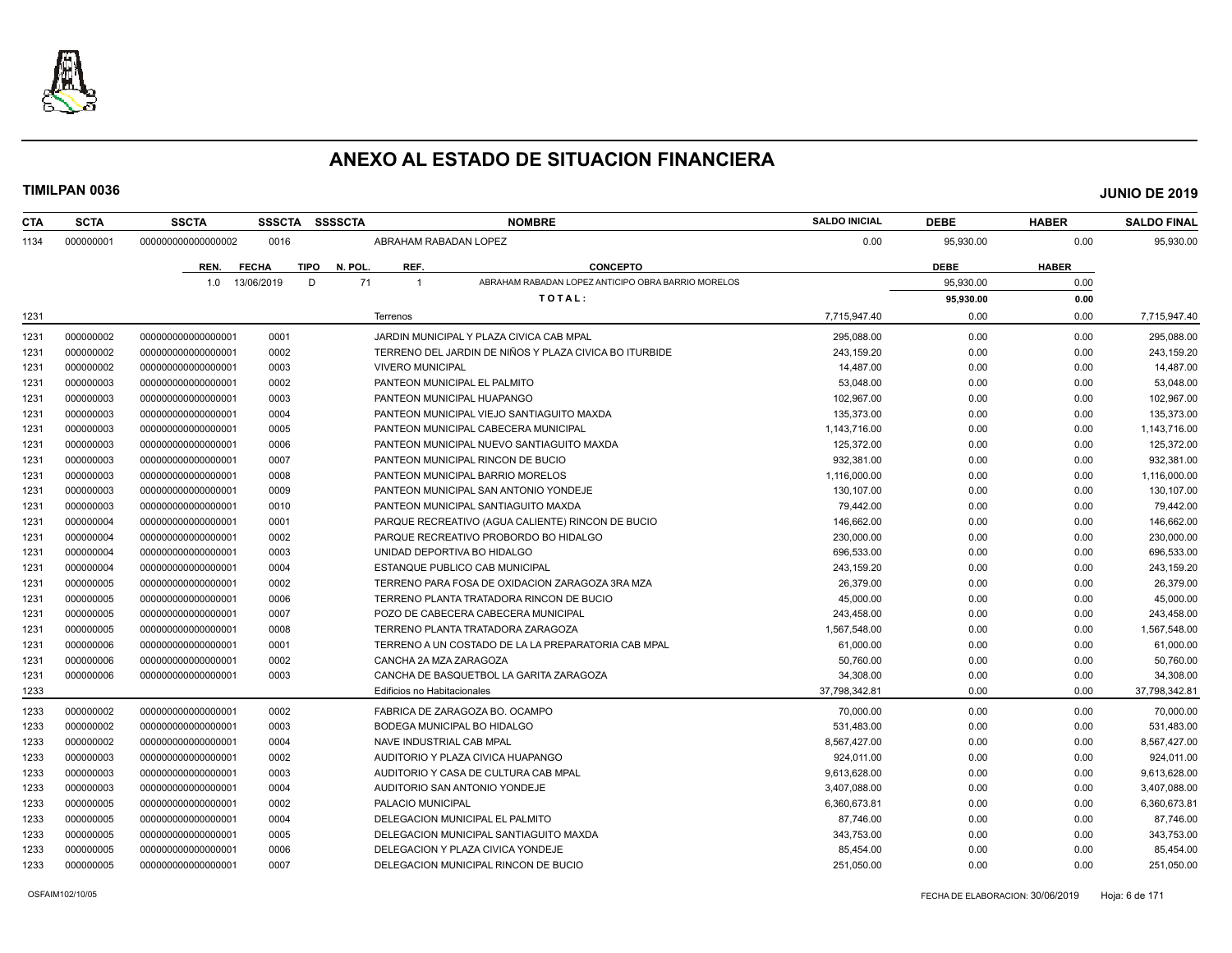

| <b>CTA</b> | <b>SCTA</b> | <b>SSCTA</b>       | <b>SSSCTA</b> | <b>SSSSCTA</b>         |                          | <b>NOMBRE</b>                                                                    | <b>SALDO INICIAL</b> | <b>DEBE</b>  | <b>HABER</b>  | <b>SALDO FINAL</b> |
|------------|-------------|--------------------|---------------|------------------------|--------------------------|----------------------------------------------------------------------------------|----------------------|--------------|---------------|--------------------|
| 1233       | 000000005   | 00000000000000001  | 0008          |                        |                          | CASA DE LA MUJER EL PALMITO                                                      | 50,000.00            | 0.00         | 0.00          | 50,000.00          |
| 1233       | 000000005   | 00000000000000001  | 0009          |                        |                          | CLINICA DE SALUD SANTIAGUITO MAXDA                                               | 400,000.00           | 0.00         | 0.00          | 400,000.00         |
| 1233       | 000000005   | 00000000000000001  | 0010          |                        |                          | CENTRO DE SALUD EL PALMITO                                                       | 385,000.00           | 0.00         | 0.00          | 385,000.00         |
| 1233       | 000000006   | 00000000000000001  | 0001          |                        |                          | GIMNASIO MUNICIPAL BO HIDALGO                                                    | 131,539.00           | 0.00         | 0.00          | 131,539.00         |
| 1233       | 000000007   | 00000000000000001  | 0005          |                        | <b>MERCADO MUNICIPAL</b> |                                                                                  | 4,318,461.00         | 0.00         | 0.00          | 4,318,461.00       |
| 1233       | 000000008   | 00000000000000001  | 0002          |                        |                          | TERMINAL MUNICIPAL DE MICROS Y AUTOBUSES CAB MPAL                                | 915,578.00           | 0.00         | 0.00          | 915,578.00         |
| 1233       | 000000008   | 00000000000000001  | 0003          |                        |                          | PLANTA TRATADORA DE AGUAS PARCELA 2321 RINCON DE BUCIO                           | 540.988.00           | 0.00         | 0.00          | 540.988.00         |
| 1233       | 000000008   | 00000000000000001  | 0004          |                        |                          | ESCUELA PRIMARIA TLACAEL BO ITURBIDE                                             | 60,000.00            | 0.00         | 0.00          | 60,000.00          |
| 1233       | 000000008   | 00000000000000001  | 0005          |                        |                          | CARCAMO DE AGUA Y TANQUE DE AGUA SAN NICOLAS                                     | 183.909.00           | 0.00         | 0.00          | 183,909.00         |
| 1233       | 000000008   | 00000000000000001  | 0006          |                        | LAVADEROS PUBLICOS       |                                                                                  | 40,000.00            | 0.00         | 0.00          | 40,000.00          |
| 1233       | 000000008   | 00000000000000001  | 0010          |                        |                          | BODEGA MUNICIPAL CAB MUNICIPAL                                                   | 530,554.00           | 0.00         | 0.00          | 530,554.00         |
| 1235       |             |                    |               |                        |                          | Construcciones en Proceso en Bienes de Dominio Público                           | 29,490,925.54        | 3,079,851.39 | 11,727,466.91 | 20,843,310.02      |
| 1235       | 000000020   | 000000000000000005 | 0002          | 0002                   |                          | 2018. ZARAGOZA REHABILITACION YAMPLIACION CON CONCRETO HIDRAULICO EN CAI         | 449,765.23           | 0.00         | 0.00          | 449,765.23         |
| 1235       | 000000020   | 000000000000000006 | 0002          | 0002                   |                          | 2018. RINCON DE BUCIO REVESTIMIENTO DEL CAMINO DE LA 2DA MANZANA DE MOREI        | 199,881.78           | 0.00         | 0.00          | 199,881.78         |
| 1235       | 000000020   | 00000000000000007  | 0002          | 0002                   |                          | 2018 SANTIAGUITO MAXDA PAVIMENTO DEL CAMINO SANTIAGUITO MAXDA LA ESTANC          | 599,537.44           | 0.00         | 0.00          | 599,537.44         |
| 1235       | 000000020   | 000000000000000008 | 0002          | 0002                   |                          | 2018 ZARAGOZA 3RA MANZANA ENCEMENTADO DE CAMINO HACIA LA LAGUNA 2DA ET/          | 249,998.48           | 0.00         | 0.00          | 249,998.48         |
| 1235       | 000000024   | 00000000000000012  | 0001          | 0001                   |                          | 2017, CONST. AULA ESC. PRIM. LIC. ADOLFO LOPEZ MATEOS DE LA CAMPESINA            | 33.808.66            | 0.00         | 33,808.66     | 0.00               |
|            |             | REN.               | <b>FECHA</b>  | <b>TIPO</b><br>N. POL. | REF.                     | <b>CONCEPTO</b>                                                                  |                      | <b>DEBE</b>  | <b>HABER</b>  |                    |
|            |             | 2.0                | 30/06/2019    | 103<br>D               | $\overline{1}$           | 2017, CONST. AULA ESC. PRIM. LIC. ADOLFO LOPEZ MATEOS DE LA CAMPE                |                      | 0.00         | 33,808.66     |                    |
|            |             |                    |               |                        |                          | TOTAL:                                                                           |                      | 0.00         | 33,808.66     |                    |
| 1235       | 000000026   | 00000000000000012  | 0001          | 0001                   |                          | FISM 2017 AMPLIACION DE DRENAJE PLUVIAL YONDEJE BO. III Y CENTRO                 | 359.168.06           | 0.00         | 359,168.06    | 0.00               |
|            |             | REN.               | <b>FECHA</b>  | <b>TIPO</b><br>N. POL. | REF.                     | <b>CONCEPTO</b>                                                                  |                      | <b>DEBE</b>  | <b>HABER</b>  |                    |
|            |             | 3.0                | 30/06/2019    | D<br>103               | $\mathbf{1}$             | FISM 2017 AMPLIACION DE DRENAJE PLUVIAL YONDEJE BO. III Y CENTRO                 |                      | 0.00         | 359,168.06    |                    |
|            |             |                    |               |                        |                          | TOTAL:                                                                           |                      | 0.00         | 359,168.06    |                    |
| 1235       | 000000030   | 00000000000000001  | 0001          | 0001                   |                          | APARURAL 2017 EQUIPAMIENTO POZO Y LINEA DE CONDUCCION PUEBLO BUCIO               | 14,315,325.43        | 0.00         | 0.00          | 14,315,325.43      |
| 1235       | 000000036   | 000000000000000001 | 0001          | 0001                   |                          | 2018, SANTIAGUITO MAXDA CONSTRUCCION DE LA TECHUMBRE DE LA ESCUELA PRIM          | 264,932.43           | 0.00         | 264,932.43    | 0.00               |
|            |             |                    |               |                        |                          |                                                                                  |                      | <b>DEBE</b>  |               |                    |
|            |             | REN.               | <b>FECHA</b>  | <b>TIPO</b><br>N. POL  | REF.                     | <b>CONCEPTO</b><br>2018, SANTIAGUITO MAXDA CONSTRUCCION DE LA TECHUMBRE DE LA ES |                      |              | <b>HABER</b>  |                    |
|            |             | 4.0                | 30/06/2019    | 103<br>D               | $\mathbf{1}$             |                                                                                  |                      | 0.00         | 264,932.43    |                    |
|            |             |                    |               |                        |                          | TOTAL:                                                                           |                      | 0.00         | 264,932.43    |                    |
| 1235       | 000000036   | 000000000000000016 | 0001          | 0001                   |                          | 2018. SANTIAGUITO MAXDA Bo. ENZDA MODERNIZACION Y AMPLIACION DEL CAMINO S.       | 314.000.00           | 0.00         | 314,000.00    | 0.00               |
|            |             | REN.               | <b>FECHA</b>  | N. POL.<br><b>TIPO</b> | REF.                     | <b>CONCEPTO</b>                                                                  |                      | <b>DEBE</b>  | <b>HABER</b>  |                    |
|            |             | 5.0                | 30/06/2019    | 103<br>D               | $\mathbf{1}$             | 2018. SANTIAGUITO MAXDA Bo. ENZDA MODERNIZACION Y AMPLIACION DE                  |                      | 0.00         | 314,000.00    |                    |
|            |             |                    |               |                        |                          | TOTAL:                                                                           |                      | 0.00         | 314,000.00    |                    |
| 1235       | 000000036   | 000000000000000017 | 0001          | 0001                   |                          | 2018. SANTIAGUITO MAXDA AMPLIACION DEL SISTEMA DE DRENAJE SANITARIO ETAPA        | 570.000.00           | 0.00         | 570.000.00    | 0.00               |
|            |             | REN.               | <b>FECHA</b>  | N. POL.<br>TIPO        | REF.                     | <b>CONCEPTO</b>                                                                  |                      | <b>DEBE</b>  | <b>HABER</b>  |                    |
|            |             | 6.0                | 30/06/2019    | D.<br>103              | $\mathbf{1}$             | 2018. SANTIAGUITO MAXDA AMPLIACION DEL SISTEMA DE DRENAJE SANIT                  |                      | 0.00         | 570.000.00    |                    |
|            |             |                    |               |                        |                          | TOTAL:                                                                           |                      | 0.00         | 570,000.00    |                    |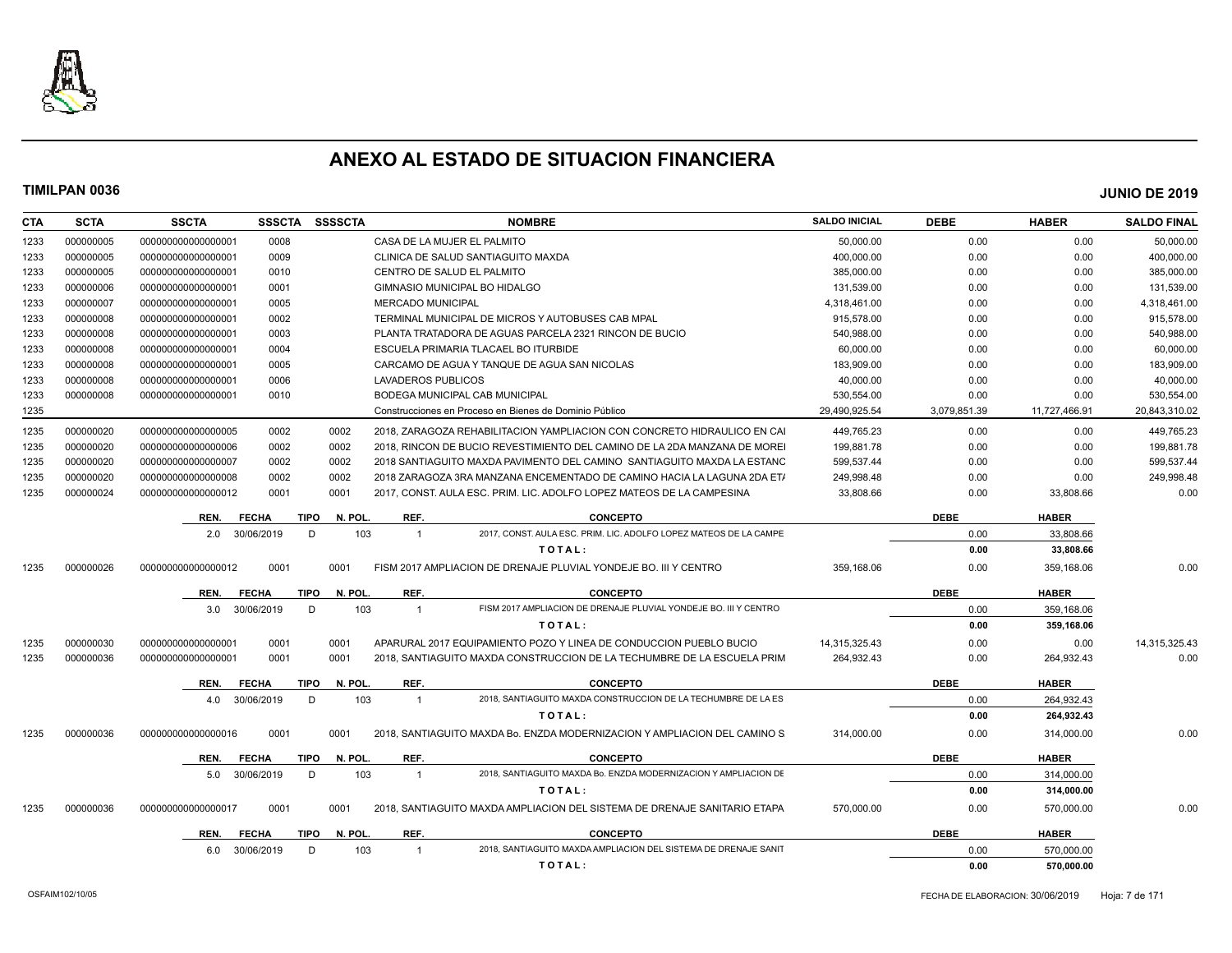

| CTA  | <b>SCTA</b> | <b>SSCTA</b><br><b>SSSCTA</b>                        | <b>SSSSCTA</b> |                        | <b>NOMBRE</b>                                                                      | <b>SALDO INICIAL</b> | <b>DEBE</b>         | <b>HABER</b>                 | <b>SALDO FINAL</b> |
|------|-------------|------------------------------------------------------|----------------|------------------------|------------------------------------------------------------------------------------|----------------------|---------------------|------------------------------|--------------------|
| 1235 | 000000036   | 0001<br>000000000000000018                           | 0001           |                        | 2018M ZARAGOZA AMPLIACION DEL SISTEMA DE AGUA POTABLE 3RA MANZANA ETAPA            | 286,000.00           | 0.00                | 286,000.00                   | 0.00               |
|      |             | <b>TIPO</b><br><b>FECHA</b><br>REN.                  | N. POL.        | REF.                   | <b>CONCEPTO</b>                                                                    |                      | <b>DEBE</b>         | <b>HABER</b>                 |                    |
|      |             | 7.0 30/06/2019<br>D                                  | 103            | $\overline{1}$         | 2018M ZARAGOZA AMPLIACION DEL SISTEMA DE AGUA POTABLE 3RA MAN                      |                      | 0.00                | 286,000.00                   |                    |
|      |             |                                                      |                |                        | TOTAL:                                                                             |                      | 0.00                | 286,000.00                   |                    |
| 1235 | 000000036   | 0001<br>000000000000000019                           | 0001           |                        | 2018 ZARAGOZA AMPLIACION DE LA RED DE DRENAJE SANITARIO EN LA LAMBA 1RA M.         | 230,000.00           | 0.00                | 230,000.00                   | 0.00               |
|      |             | <b>FECHA</b><br>TIPO<br>REN.                         | N. POL.        | REF.                   | <b>CONCEPTO</b>                                                                    |                      | <b>DEBE</b>         | <b>HABER</b>                 |                    |
|      |             | 8.0 30/06/2019<br>D                                  | 103            | $\overline{1}$         | 2018 ZARAGOZA AMPLIACION DE LA RED DE DRENAJE SANITARIO EN LA L                    |                      | 0.00                | 230,000.00                   |                    |
|      |             |                                                      |                |                        | TOTAL:                                                                             |                      | 0.00                | 230,000.00                   |                    |
| 1235 | 000000036   | 0002<br>000000000000000037                           | 0002           |                        | 2018. MORELOS AMPLIACION DE LA RED DEL SISTEMA DE DRENAJE SANITARIO Y TRAT         | 726.114.86           | 0.00                | 726,114.86                   | 0.00               |
|      |             |                                                      |                |                        |                                                                                    |                      |                     |                              |                    |
|      |             | <b>FECHA</b><br>TIPO<br>REN.                         | N. POL.        | REF.                   | <b>CONCEPTO</b><br>2018, MORELOS AMPLIACION DE LA RED DEL SISTEMA DE DRENAJE SANIT |                      | <b>DEBE</b>         | <b>HABER</b>                 |                    |
|      |             | 9.0 30/06/2019<br>D                                  | 103            | $\overline{1}$         | TOTAL:                                                                             |                      | 0.00<br>0.00        | 726,114.86<br>726,114.86     |                    |
| 1235 | 000000036   | 0002<br>000000000000000038                           | 0002           |                        | 2018. RINCON DE BUCIO 2DA MZA AMPLEACION DE LA RED DE DRENAJE SANITARIO EN         | 199,725.73           | 0.00                | 199,725.73                   | 0.00               |
|      |             |                                                      |                |                        |                                                                                    |                      |                     |                              |                    |
|      |             | REN.<br><b>FECHA</b><br>TIPO                         | N. POL.        | REF.                   | <b>CONCEPTO</b>                                                                    |                      | <b>DEBE</b>         | <b>HABER</b>                 |                    |
|      |             | 30/06/2019<br>D<br>10.0                              | 103            | $\overline{1}$         | 2018, RINCON DE BUCIO 2DA MZA AMPLEACION DE LA RED DE DRENAJE S                    |                      | 0.00                | 199,725.73                   |                    |
|      |             |                                                      |                |                        | TOTAL:                                                                             |                      | 0.00                | 199,725.73                   |                    |
| 1235 | 000000036   | 000000000000000039<br>0002                           | 0002           |                        | 2018, YONDEJE AMPLEACION DE LA RED DE DRENAJE PLUVIAL EN BO.II Y CENTRO            | 455,954.60           | 0.00                | 455,954.60                   | 0.00               |
|      |             | <b>FECHA</b><br>TIPO<br>REN.                         | N. POL.        | REF.                   | <b>CONCEPTO</b>                                                                    |                      | <b>DEBE</b>         | <b>HABER</b>                 |                    |
|      |             | 11.0 30/06/2019<br>D                                 | 103            | $\overline{1}$         | 2018. YONDEJE AMPLEACION DE LA RED DE DRENAJE PLUVIAL EN BO.II Y                   |                      | 0.00                | 455,954.60                   |                    |
|      |             |                                                      |                |                        | TOTAL:                                                                             |                      | 0.00                | 455,954.60                   |                    |
| 1235 | 000000036   | 000000000000000040<br>0002                           | 0002           |                        | 2018, BO. HIDALGOAMPLEACION DE LA RED DE RECOLECTOR DE DRENAJE SANITARIO           | 1,124,886.63         | 0.00                | 1,124,886.63                 | 0.00               |
|      |             | <b>FECHA</b><br>TIPO<br>REN.                         | N. POL.        | REF.                   | <b>CONCEPTO</b>                                                                    |                      | <b>DEBE</b>         | <b>HABER</b>                 |                    |
|      |             | 12.0 30/06/2019<br>D                                 | 103            | $\overline{1}$         | 2018, BO. HIDALGOAMPLEACION DE LA RED DE RECOLECTOR DE DRENAJE                     |                      | 0.00                | 1,124,886.63                 |                    |
|      |             |                                                      |                |                        | TOTAL:                                                                             |                      | 0.00                | 1,124,886.63                 |                    |
| 1235 | 000000038   | 0001<br>000000000000000001                           | 0001           |                        | 2018 CONSTRUCCION DEL CAMINO DE ACCESO, MODERNIZACION DEL CAMINO RURAL             | 1,999,994.74         | 0.00                | 1,999,994.74                 | 0.00               |
|      |             |                                                      |                |                        |                                                                                    |                      |                     |                              |                    |
|      |             | REN.<br><b>FECHA</b><br>TIPO<br>13.0 30/06/2019<br>D | N. POL.<br>103 | REF.<br>$\overline{1}$ | <b>CONCEPTO</b><br>2018 CONSTRUCCION DEL CAMINO DE ACCESO, MODERNIZACION DEL CA    |                      | <b>DEBE</b><br>0.00 | <b>HABER</b><br>1,999,994.74 |                    |
|      |             |                                                      |                |                        | TOTAL:                                                                             |                      | 0.00                | 1,999,994.74                 |                    |
| 1235 | 000000039   | 0002<br>000000000000000006                           | 0002           |                        | 2018. 3RA MANZANA ZARAGOZA REHABILITACION CON CONCRETO HIDRAULICO CARRI            | 1.438.164.80         | 0.00                | 1,438,164.80                 | 0.00               |
|      |             |                                                      |                |                        |                                                                                    |                      |                     |                              |                    |
|      |             | <b>FECHA</b><br><b>TIPO</b><br>REN.                  | N. POL.        | REF.                   | <b>CONCEPTO</b>                                                                    |                      | <b>DEBE</b>         | <b>HABER</b>                 |                    |
|      |             | D<br>14.0 30/06/2019                                 | 103            | $\overline{1}$         | 2018, 3RA MANZANA ZARAGOZA REHABILITACION CON CONCRETO HIDRAI                      |                      | 0.00                | 1,438,164.80                 |                    |
|      |             |                                                      |                |                        | TOTAL:                                                                             |                      | 0.00                | 1,438,164.80                 |                    |
| 1235 | 000000039   | 0002<br>000000000000000011                           | 0002           |                        | 2018. MORELOS REHABILITACION CON CONCRETO HIDRAULICO TIMILPAN PATHE CAM            | 2,425,407.02         | 0.00                | 2,425,407.02                 | 0.00               |
|      |             | REN.<br><b>FECHA</b>                                 | TIPO N. POL.   | REF.                   | <b>CONCEPTO</b>                                                                    |                      | <b>DEBE</b>         | <b>HABER</b>                 |                    |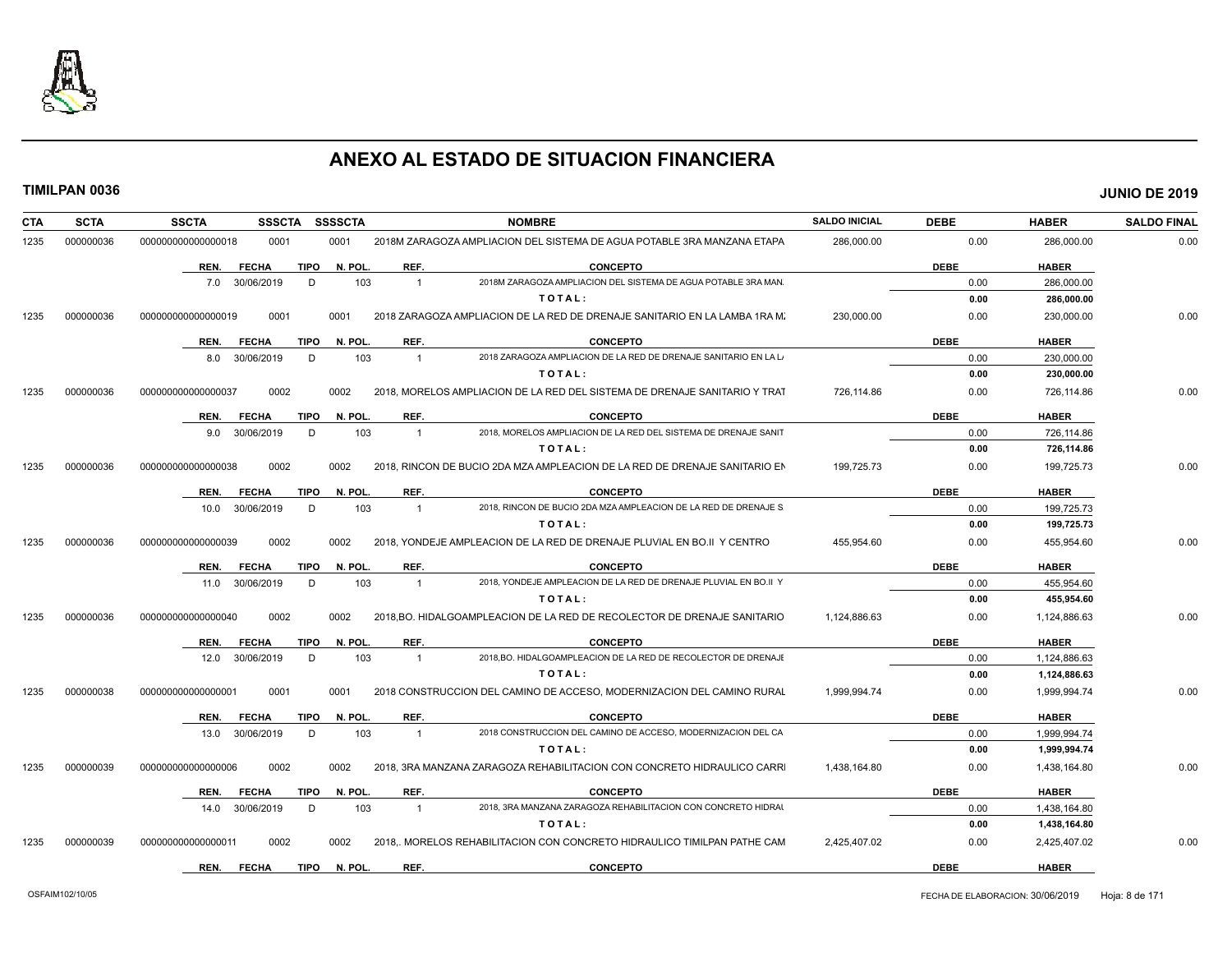

| <b>CTA</b> | <b>SCTA</b> | <b>SSCTA</b><br>SSSCTA SSSSCTA      |         | <b>NOMBRE</b>                                                                    | <b>SALDO INICIAL</b> | <b>DEBE</b> | <b>HABER</b> | <b>SALDO FINAL</b> |
|------------|-------------|-------------------------------------|---------|----------------------------------------------------------------------------------|----------------------|-------------|--------------|--------------------|
|            |             | 15.0 30/06/2019<br>D                | 103     | 2018. MORELOS REHABILITACION CON CONCRETO HIDRAULICO TIMILPAN<br>$\mathbf{1}$    |                      | 0.00        | 2,425,407.02 |                    |
|            |             |                                     |         | TOTAL:                                                                           |                      | 0.00        | 2,425,407.02 |                    |
| 1235       | 000000039   | 0002<br>000000000000000026          | 0002    | 2018. EL PALMITO REHABILITACION CON CONCRETO HIDRAULICO DE LA 3RA MZNA DE        | 874.740.08           | 0.00        | 874,740.08   | 0.00               |
|            |             | REN.<br><b>FECHA</b><br>TIPO        | N. POL. | REF.<br><b>CONCEPTO</b>                                                          |                      | <b>DEBE</b> | <b>HABER</b> |                    |
|            |             | D<br>16.0<br>30/06/2019             | 103     | 2018, EL PALMITO REHABILITACION CON CONCRETO HIDRAULICO DE LA 31<br>$\mathbf{1}$ |                      | 0.00        | 874,740.08   |                    |
|            |             |                                     |         | TOTAL:                                                                           |                      | 0.00        | 874,740.08   |                    |
| 1235       | 000000039   | 0002<br>000000000000000030          | 0002    | 2018, ENZDA PAVIMENTO DEL CAMINO SANTIAGUITO MAXDA LA ESTANCIA BARRIO QUI        | 424,569.30           | 0.00        | 424,569.30   | 0.00               |
|            |             | REN.<br><b>FECHA</b><br><b>TIPO</b> | N. POL  | REF.<br><b>CONCEPTO</b>                                                          |                      | <b>DEBE</b> | <b>HABER</b> |                    |
|            |             | 17.0 30/06/2019<br>D                | 103     | 2018. ENZDA PAVIMENTO DEL CAMINO SANTIAGUITO MAXDA LA ESTANCIA<br>$\overline{1}$ |                      | 0.00        | 424,569.30   |                    |
|            |             |                                     |         | TOTAL:                                                                           |                      | 0.00        | 424,569.30   |                    |
| 1235       | 000000042   | 000000000000000005<br>0002          | 0002    | 2019, CABECERA MUNICIPAL REHABILITACION C/CONCRETO HIDRAULICO CALLE PROL         | 1,099,085.20         | 0.00        | 0.00         | 1,099,085.20       |
| 1235       | 000000042   | 0002<br>000000000000000018          | 0002    | 2019, RINCON DE BUCIO CONST. DE ALUMBRADO PUBLICO DEL MOLINO AL POZO 1RA I       | 849,865.07           | 0.00        | 0.00         | 849,865.07         |
| 1235       | 000000042   | 0002<br>000000000000000027          | 0002    | 2019, ZARAGOZA REHABILITACION CON CONCRETO HIDRAULICO PARTE ALTA 1RA MAN         | 0.00                 | 660,197.01  | 0.00         | 660,197.01         |
|            |             | REN.<br><b>FECHA</b><br><b>TIPO</b> | N. POL. | REF.<br><b>CONCEPTO</b>                                                          |                      | <b>DEBE</b> | <b>HABER</b> |                    |
|            |             | 30/06/2019<br>D<br>1.0              | 97      | 19<br>2019. ZARAGOZA REHABILITACION CON CONCRETO HIDRAULICO PARTE A              |                      | 660,197.01  | 0.00         |                    |
|            |             |                                     |         | TOTAL:                                                                           |                      | 660,197.01  | 0.00         |                    |
| 1235       | 000000042   | 000000000000000037<br>0002          | 0002    | 2019, SANTIAGUITO MAXDA CONSTRUCCION DE ENLOZADO CALLE FRENTE AL CBT             | 0.00                 | 969,705.22  | 0.00         | 969,705.22         |
|            |             | <b>FECHA</b><br>REN.<br>TIPO        | N. POL. | REF.<br><b>CONCEPTO</b>                                                          |                      | <b>DEBE</b> | <b>HABER</b> |                    |
|            |             | 1.0 30/06/2019<br>D                 | 96      | 2019, SANTIAGUITO MAXDA CONSTRUCCION DE ENLOZADO CALLE FRENT<br>119              |                      | 969,705.22  | 0.00         |                    |
|            |             |                                     |         | TOTAL:                                                                           |                      | 969,705.22  | 0.00         |                    |
| 1235       | 000000043   | 0002<br>000000000000000001          | 0002    | 2019, HUAPANGO AMPLIACION DE LA RED DE DRENAJE SANITARIO DE LA COMUNIDAD         | 0.00                 | 575,230.46  | 0.00         | 575,230.46         |
|            |             | <b>FECHA</b><br>TIPO<br>REN.        | N. POL. | REF.<br><b>CONCEPTO</b>                                                          |                      | <b>DEBE</b> | <b>HABER</b> |                    |
|            |             | 1.0 30/06/2019<br>D                 | 100     | 59<br>2019, HUAPANGO AMPLIACION DE LA RED DE DRENAJE SANITARIO DE LA (           |                      | 575,230.46  | 0.00         |                    |
|            |             |                                     |         | TOTAL:                                                                           |                      | 575,230.46  | 0.00         |                    |
| 1235       | 000000043   | 0002<br>000000000000000003          | 0002    | 2019, CABECERA MUNICIPAL AMPLIACION DE LA RED DE AGUA POTABLE CALLE CONST        | 0.00                 | 159.902.95  | 0.00         | 159.902.95         |
|            |             | <b>TIPO</b><br>REN.<br><b>FECHA</b> | N. POL. | REF.<br><b>CONCEPTO</b>                                                          |                      | <b>DEBE</b> | <b>HABER</b> |                    |
|            |             | D<br>1.0 26/06/2019                 | 72      | 2019, CABECERA MUNICIPAL AMPLIACION DE LA RED DE AGUA POTABLE C<br>137           |                      | 159,902.95  | 0.00         |                    |
|            |             |                                     |         | TOTAL:                                                                           |                      | 159,902.95  | 0.00         |                    |
| 1235       | 000000043   | 000000000000000004<br>0002          | 0002    | 2019, CABECERA MUNICIPAL CONSTRUCCION DE DRENAJE SANITARIO CALLE CONSTI          | 0.00                 | 269,839.22  | 0.00         | 269,839.22         |
|            |             | <b>FECHA</b><br>REN.<br><b>TIPO</b> | N. POL. | REF.<br><b>CONCEPTO</b>                                                          |                      | <b>DEBE</b> | <b>HABER</b> |                    |
|            |             | 1.0 26/06/2019<br>D                 | 73      | 2019, CABECERA MUNICIPAL CONSTRUCCION DE DRENAJE SANITARIO CA<br>136             |                      | 269.839.22  | 0.00         |                    |
|            |             |                                     |         | TOTAL:                                                                           |                      | 269,839.22  | 0.00         |                    |
|            |             |                                     |         |                                                                                  |                      |             |              |                    |
| 1235       | 000000043   | 000000000000000018<br>0002          | 0002    | 2019, Bo OCAMPO CONSTRUCCION SISTEMA DE AGUA POTABLE HACIA LOS JILGUERO:         | 0.00                 | 444,976.53  | 0.00         |                    |
|            |             | <b>FECHA</b><br><b>TIPO</b><br>REN. | N. POL. | REF.<br><b>CONCEPTO</b>                                                          |                      | <b>DEBE</b> | <b>HABER</b> | 444,976.53         |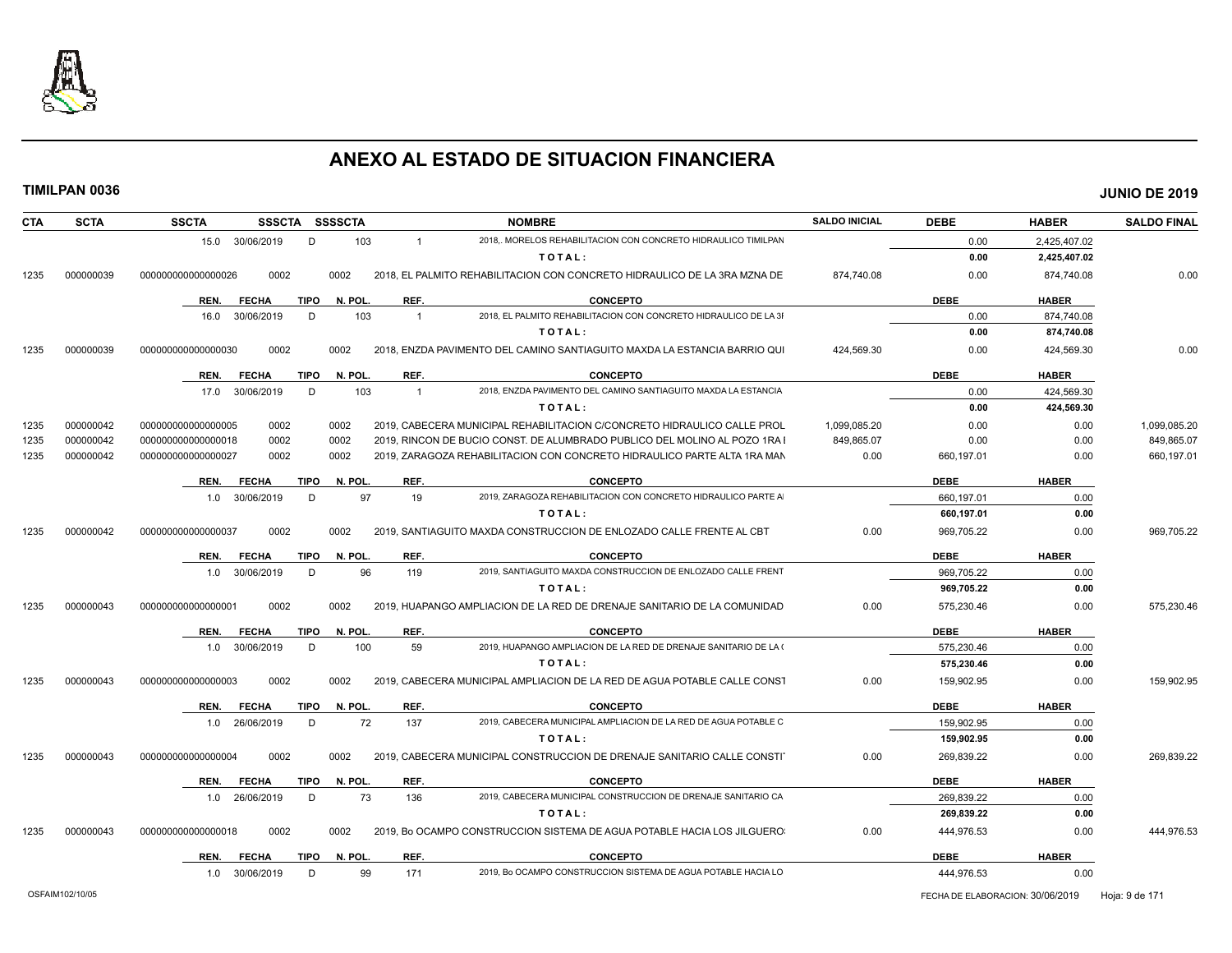

| CTA  | <b>SCTA</b> | <b>SSCTA</b>       | <b>SSSCTA</b> | SSSSCTA | <b>NOMBRE</b>                                                               | <b>SALDO INICIAL</b> | <b>DEBE</b> | <b>HABER</b> | <b>SALDO FINAL</b> |
|------|-------------|--------------------|---------------|---------|-----------------------------------------------------------------------------|----------------------|-------------|--------------|--------------------|
|      |             |                    |               |         | TOTAL:                                                                      |                      | 444,976.53  | 0.00         |                    |
| 1236 |             |                    |               |         | Construcciones en Proceso en Bienes Própios                                 | 449,684.64           | 0.00        | 0.00         | 449,684.64         |
| 1236 | 000000039   | 00000000000000015  | 0002          | 0002    | 2018. CABECERA MUNICIPAL ACABADOS. CANCELERIA E INSTALACION DEL NUEVO EDI   | 449.684.64           | 0.00        | 0.00         | 449,684.64         |
| 1241 |             |                    |               |         | Mobiliario y Equipo de Administración                                       | 1,169,412.49         | 0.00        | 0.00         | 1,169,412.49       |
| 1241 | 000000004   | 00000000000000001  | 0001          |         | Mueble para computadora c/cubierta de cristal                               | 2,798.00             | 0.00        | 0.00         | 2,798.00           |
| 1241 | 000000004   | 00000000000000001  | 0002          |         | Mueble para computadora c/cubierta de cristal                               | 2,798.00             | 0.00        | 0.00         | 2,798.00           |
| 1241 | 000000004   | 00000000000000001  | 0011          |         | Computadora HP SR 1605 y Monitor LCD 15" MXK61506-0T5G                      | 6,500.00             | 0.00        | 0.00         | 6,500.00           |
| 1241 | 000000004   | 00000000000000001  | 0025          |         | COM LAP TOP 3 SERIES 99164506Q, 99179246Q,99163622Q, OBRAS PRES Y TES       | 24,973.80            | 0.00        | 0.00         | 24,973.80          |
| 1241 | 000000004   | 00000000000000001  | 0026          |         | Comp. Ensamblada Dual Core 2.6 2GB Serie 939992016285 Monitor CM19H9FSC3459 | 6,500.00             | 0.00        | 0.00         | 6,500.00           |
| 1241 | 000000004   | 00000000000000001  | 0029          |         | Comp escritorio EMachines EL1352-03 Serie PTNBT090020211C2A22700            | 8,550.00             | 0.00        | 0.00         | 8,550.00           |
| 1241 | 000000004   | 00000000000000001  | 0030          |         | Comp escritorio EMachines EL1352-03 Serie PTNBT090020211C22C2700            | 8,550.00             | 0.00        | 0.00         | 8,550.00           |
| 1241 | 000000004   | 00000000000000001  | 0031          |         | Comp Ensamblada Procesador Dual Core 2.9 Ghz Serie EL411U400212             | 8,800.00             | 0.00        | 0.00         | 8,800.00           |
| 1241 | 000000004   | 00000000000000001  | 0033          |         | Comp Portatil ACER mod. AS5336-2007 Serie LXR4G0C0050504C50F16              | 5,945.00             | 0.00        | 0.00         | 5,945.00           |
| 1241 | 000000004   | 00000000000000001  | 0034          |         | 05 Computadoras ACER AX3400-S4002 Atlon X2 3qb RAM 500 Gb DD                | 24,320.00            | 0.00        | 0.00         | 24,320.00          |
| 1241 | 000000004   | 00000000000000001  | 0035          |         | Computadora ACER AX3910-S4902 pentium e5800 4qb RAM 1Tb DD                  | 8,490.00             | 0.00        | 0.00         | 8,490.00           |
| 1241 | 000000004   | 00000000000000001  | 0036          |         | Comp Acer Verinton X275 Celeron 2 GB Serie LBN0C1941100706C40B7 Monitor 128 | 2,990.00             | 0.00        | 0.00         | 2,990.00           |
| 1241 | 000000004   | 00000000000000001  | 0037          |         | Comp de escritorio HP S5-1025                                               | 12,232.11            | 0.00        | 0.00         | 12,232.11          |
| 1241 | 000000004   | 00000000000000001  | 0038          |         | Computadora Portatil HP455 Dual Core 2 gb Serie SCG2270S68                  | 5,750.00             | 0.00        | 0.00         | 5,750.00           |
| 1241 | 000000004   | 00000000000000001  | 0039          |         | CPU HP PAVILLON P6-2302 4GB RAM DDR3 1TB Serie MXX31206VJ                   | 10.017.33            | 0.00        | 0.00         | 10,017.33          |
| 1241 | 000000004   | 00000000000000001  | 0040          |         | 02 EQUIPO DE COMPUTO FX3600 DD500GB 8GB MONITOR 23"                         | 15,000.00            | 0.00        | 0.00         | 15,000.00          |
| 1241 | 000000004   | 00000000000000001  | 0041          |         | 02 EQUIPO DE COMPUTO SEMPRON 2.8 DD 250GB MONITOR 18.5"                     | 5,100.00             | 0.00        | 0.00         | 5,100.00           |
| 1241 | 000000004   | 00000000000000001  | 0042          |         | COMPUTADORA ENSAMBLADA CORE DUO 3.1. RAM 4GB                                | 6,800.00             | 0.00        | 0.00         | 6,800.00           |
| 1241 | 000000004   | 00000000000000001  | 0043          |         | COMPUTADORA ENSAMBLADA CORE DUO 3.1 RAM 4 GB REG CIVIL                      | 6,800.00             | 0.00        | 0.00         | 6,800.00           |
| 1241 | 000000004   | 00000000000000001  | 0044          |         | COMPUTADORA ENSAMBLADA CORE DUO 3.1 RAM 4 GB TESORERIA                      | 6,800.00             | 0.00        | 0.00         | 6,800.00           |
| 1241 | 000000004   | 00000000000000001  | 0045          |         | COMPUTADORA GABINETE ATX AMD DUAL CORE X2 5300 DD 500 GB 8 GB RAM           | 6.800.00             | 0.00        | 0.00         | 6,800.00           |
| 1241 | 000000004   | 00000000000000001  | 0046          |         | COMPUTADORA GABINETE ATX AMD FX X4 3.8 DD 500 GB 8 GB RAM                   | 7,000.00             | 0.00        | 0.00         | 7,000.00           |
| 1241 | 000000004   | 000000000000000001 | 0048          |         | COMPUTADORA ATX SLIM AMD X2 A4 DD 500GB 4GB RAM                             | 7,150.00             | 0.00        | 0.00         | 7,150.00           |
| 1241 | 000000004   | 00000000000000001  | 0049          |         | COMPUTADORA AMD 1.4 GHZ ATX BIOSTAR DD 160 GB DDR3 2GB SEMPRON              | 4,500.00             | 0.00        | 0.00         | 4,500.00           |
| 1241 | 000000004   | 00000000000000001  | 0052          |         | COMPUTADORA X2 GAB ATX 5300 5300 MB ASROCK DD 500 GB MON 20" DDR3 8GB       | 6,800.00             | 0.00        | 0.00         | 6,800.00           |
| 1241 | 000000004   | 00000000000000001  | 0053          |         | CPU ENSAMBLADO CORE 15 8 GB RAM 1 TB DD                                     | 7,260.00             | 0.00        | 0.00         | 7,260.00           |
| 1241 | 000000004   | 00000000000000001  | 0056          |         | COMPUTADORA HP S7640LA Serie CMH64136                                       | 13,225.00            | 0.00        | 0.00         | 13,225.00          |
| 1241 | 000000004   | 00000000000000001  | 0057          |         | COMPUTADORA LAP TOP HP X15-S3803 Serie 584062-001                           | 10,740.00            | 0.00        | 0.00         | 10,740.00          |
| 1241 | 000000004   | 00000000000000001  | 0058          |         | COMPUTADORA LAP TOP HP PAV14-N009LA Serie SCD34644Y5                        | 15,338.85            | 0.00        | 0.00         | 15,338.85          |
| 1241 | 000000004   | 00000000000000001  | 0060          |         | COMPUTADORA ENSAMBLADA                                                      | 4,000.00             | 0.00        | 0.00         | 4,000.00           |
| 1241 | 000000004   | 00000000000000001  | 0061          |         | COMPUTADORA COMPAQ SR1920LA Serie MXX62703LB                                | 9,000.00             | 0.00        | 0.00         | 9,000.00           |
| 1241 | 000000004   | 00000000000000001  | 0063          |         | COMPUTADORA ENSAMBLADA                                                      | 8,800.00             | 0.00        | 0.00         | 8,800.00           |
| 1241 | 000000004   | 00000000000000001  | 0065          |         | COMPUTADORA ENSAMBLADA                                                      | 9,000.00             | 0.00        | 0.00         | 9,000.00           |
| 1241 | 000000004   | 00000000000000001  | 0066          |         | CPU HP 205 GI E3T80LTAMDE1-1500 Serie ACE4211182                            | 8,351.80             | 0.00        | 0.00         | 8,351.80           |
| 1241 | 000000004   | 00000000000000001  | 0067          |         | COMPUTADORA E-MACHINES EL 1352-03M Serie PTNB090020211C2A22700              | 8,550.00             | 0.00        | 0.00         | 8,550.00           |
| 1241 | 000000004   | 00000000000000001  | 0068          |         | COMPUTADORA HP PRODESK Serie MXL4270M87                                     | 4,000.00             | 0.00        | 0.00         | 4,000.00           |
| 1241 | 000000004   | 00000000000000001  | 0069          |         | COMPUTADORA ENSAMBLADA                                                      | 8,800.00             | 0.00        | 0.00         | 8,800.00           |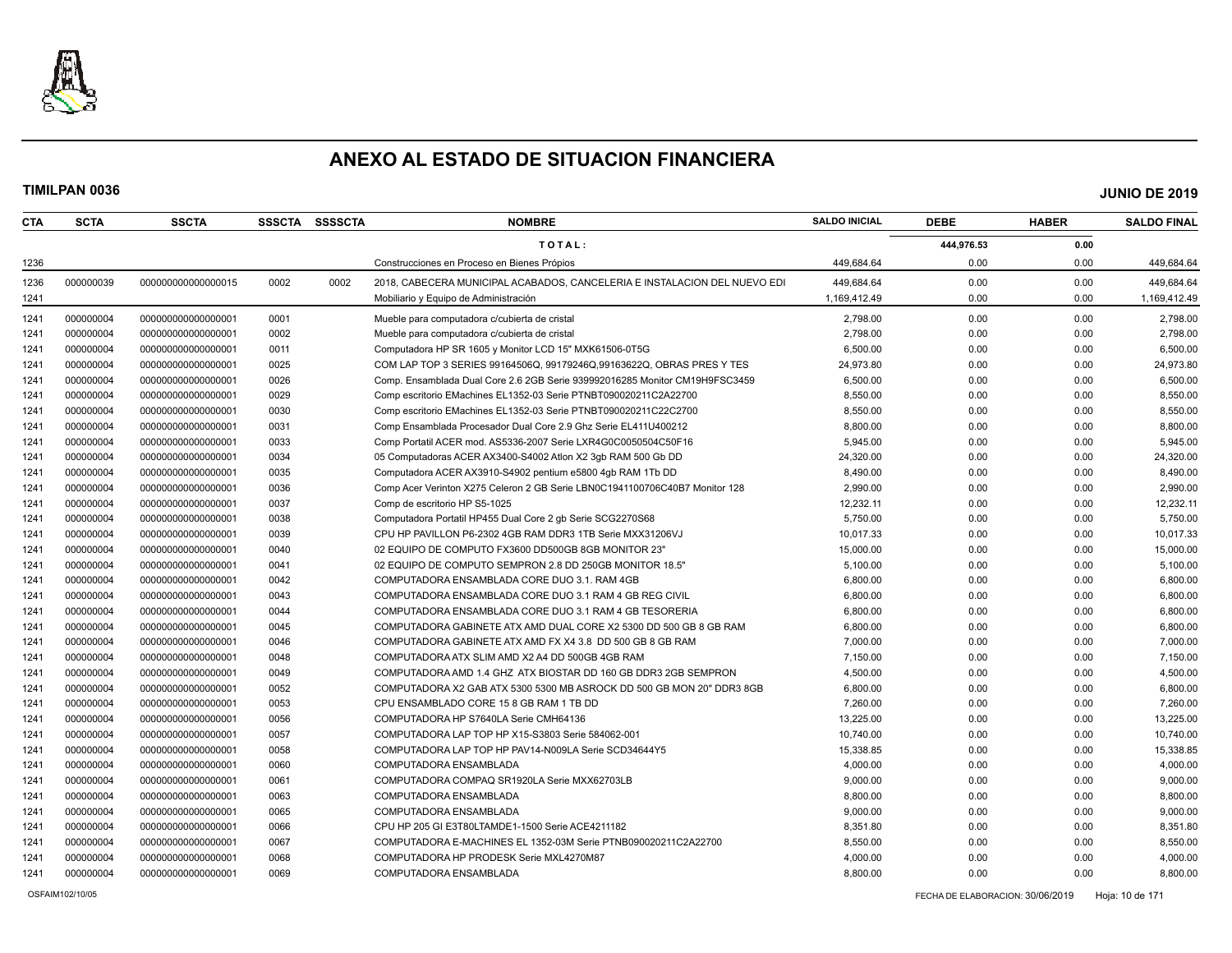

| <b>CTA</b> | <b>SCTA</b> | <b>SSCTA</b>       | <b>SSSCTA</b> | <b>SSSSCTA</b> | <b>NOMBRE</b>                                                                 | <b>SALDO INICIAL</b> | <b>DEBE</b> | <b>HABER</b> | <b>SALDO FINAL</b> |
|------------|-------------|--------------------|---------------|----------------|-------------------------------------------------------------------------------|----------------------|-------------|--------------|--------------------|
| 1241       | 000000004   | 00000000000000001  | 0070          |                | RED DE EQUIPO DE COMPUTO                                                      | 20,700.00            | 0.00        | 0.00         | 20,700.00          |
| 1241       | 000000004   | 00000000000000001  | 0072          |                | COMPUTADORA ENSAMBLADA DIR DESARROLLO ECONOMICO                               | 4,000.00             | 0.00        | 0.00         | 4,000.00           |
| 1241       | 000000004   | 00000000000000001  | 0073          |                | CPU TODO EN UNO LENOVO AIO MOD 10K4000ALM SERIE MP09Y4J2 - MP10RX0K           | 13,949.30            | 0.00        | 0.00         | 13,949.30          |
| 1241       | 000000004   | 00000000000000001  | 0074          |                | 03 COMPUTADORA ENSAMBLADA TARJETA MADRE GIGABYTE B150M DDR3                   | 32,271.42            | 0.00        | 0.00         | 32,271.42          |
| 1241       | 000000004   | 00000000000000001  | 0075          |                | 09 COMPUTADORA ENSAMBLADA TARJETA MADRE GIGABYTE B150M INTEL COREI3           | 78,300.00            | 0.00        | 0.00         | 78,300.00          |
| 1241       | 000000004   | 00000000000000001  | 0076          |                | LAP TOP HP 14-AM00-1LA No. serie 5CG6185CYM                                   | 6,502.64             | 0.00        | 0.00         | 6,502.64           |
| 1241       | 000000004   | 00000000000000001  | 0077          |                | LAP TOP HP Serie 5CG6042B9T (DONACION)                                        | 5,000.00             | 0.00        | 0.00         | 5,000.00           |
| 1241       | 000000004   | 00000000000000002  | 0003          |                | Impreso EPSON LX 300 PWS PARAL. serial 0+2C con cable bidireccional           | 5,447.51             | 0.00        | 0.00         | 5,447.51           |
| 1241       | 000000004   | 00000000000000002  | 0009          |                | Impresora HP Laser Jet 1020                                                   | 1,699.00             | 0.00        | 0.00         | 1,699.00           |
| 1241       | 000000004   | 00000000000000002  | 0010          |                | IMPRESORA HP LASERJET 1020, TESORERIA, FAC, 327, 02/10/2007                   | 1,896.68             | 0.00        | 0.00         | 1,896.68           |
| 1241       | 000000004   | 00000000000000002  | 0016          |                | Impresora LaserJet Pro HP 1102W (3) Series VNB3Q14815, VNB3S11260, VNB3Q15177 | 7,650.00             | 0.00        | 0.00         | 7,650.00           |
| 1241       | 000000004   | 00000000000000002  | 0018          |                | Impresora Samsumg Laser Color CLP Serie Z0B7BAGZ200256                        | 2,690.00             | 0.00        | 0.00         | 2,690.00           |
| 1241       | 000000004   | 00000000000000002  | 0020          |                | Impresora HP 3050 Inalámbrica Multifuncional                                  | 3,999.99             | 0.00        | 0.00         | 3,999.99           |
| 1241       | 000000004   | 00000000000000002  | 0022          |                | SCANER FUJITZU FI6230Z DUPLEX 1 CAMA PLANA PA03630-B555 Serie 401764          | 32,398.80            | 0.00        | 0.00         | 32,398.80          |
| 1241       | 000000004   | 00000000000000002  | 0024          |                | Impresora Multifuncional Brother J140W                                        | 2,500.00             | 0.00        | 0.00         | 2,500.00           |
| 1241       | 000000004   | 00000000000000002  | 0025          |                | MULTIFUNCIONAL EPSON L210 C/SISTEMA DE TINTA CONTINUA                         | 3,200.00             | 0.00        | 0.00         | 3,200.00           |
| 1241       | 000000004   | 00000000000000002  | 0026          |                | MULTIFUNCIONAL LASER HP 1132 IMPRESORA COPIADORA ESCANER                      | 2,700.00             | 0.00        | 0.00         | 2,700.00           |
| 1241       | 000000004   | 00000000000000002  | 0027          |                | IMPRESORA EPSON L300 SISTEMA CONTINUO                                         | 2,760.00             | 0.00        | 0.00         | 2,760.00           |
| 1241       | 000000004   | 00000000000000002  | 0029          |                | IMPRESORA HP1005 Serie VND3116061                                             | 2,550.00             | 0.00        | 0.00         | 2,550.00           |
| 1241       | 000000004   | 00000000000000002  | 0030          |                | IMPRESORA EPSON P-3640 Serie FSZY017620                                       | 3,000.00             | 0.00        | 0.00         | 3,000.00           |
| 1241       | 000000004   | 00000000000000002  | 0032          |                | IMPRESORA LASER JET PRO HP 200 COLOR Serie VNB3B28533                         | 7,080.08             | 0.00        | 0.00         | 7,080.08           |
| 1241       | 000000004   | 00000000000000002  | 0033          |                | PROYECTOR BENQ 3000 LUM XGA Serie PDP1E02386000                               | 10,865.88            | 0.00        | 0.00         | 10,865.88          |
| 1241       | 000000004   | 00000000000000002  | 0034          |                | PANTALLA DE PARED                                                             | 7,485.18             | 0.00        | 0.00         | 7,485.18           |
| 1241       | 000000004   | 00000000000000002  | 0035          |                | VIDEOPROYECTOR SONY VPL-E57 Serie P-90950300                                  | 7,000.00             | 0.00        | 0.00         | 7,000.00           |
| 1241       | 000000004   | 00000000000000002  | 0036          |                | SCANNER CAMA BAJA FIJITZU fi-5220 C Serie 003040                              | 10,000.00            | 0.00        | 0.00         | 10,000.00          |
| 1241       | 000000004   | 00000000000000002  | 0037          |                | MULTIFUNCIONAL BROTHER MFC-J485DW SERIE U64066G5H291873 Y U64066G5H29347      | 6,000.01             | 0.00        | 0.00         | 6,000.01           |
| 1241       | 000000004   | 00000000000000002  | 0038          |                | MULTIFUNCIONAL BROTHER MFC-450DW SERIE U63553D5F150743                        | 3,000.00             | 0.00        | 0.00         | 3,000.00           |
| 1241       | 000000004   | 00000000000000002  | 0040          |                | IMPRESORA TINTA EPSON MOD L800 SERIE Q7ZK034058                               | 6,881.94             | 0.00        | 0.00         | 6,881.94           |
| 1241       | 000000004   | 00000000000000002  | 0041          |                | IMPRESORA MULTIFUNCIONAL EPSON L575 Serie 1X98Y043135                         | 3,800.00             | 0.00        | 0.00         | 3,800.00           |
| 1241       | 000000004   | 00000000000000002  | 0042          |                | VIDEO PROYECTOR EPSON Serie WDRK6305234 (Donación)                            | 3,000.00             | 0.00        | 0.00         | 3,000.00           |
| 1241       | 000000004   | 00000000000000002  | 0043          |                | IMPRESORA EPSON L805 SERIE W7TK017535                                         | 6,400.01             | 0.00        | 0.00         | 6,400.01           |
| 1241       | 000000004   | 000000000000000003 | 0007          |                | Cámara Fotográfica Canon A480 10mpx Serie 3474B001 Fact. 50211-B PPC La Sev   | 2,300.00             | 0.00        | 0.00         | 2,300.00           |
| 1241       | 000000004   | 000000000000000003 | 0008          |                | Cámara Fotogr. Sony 10Mp DSC-S1900 (2) series S01-5038800-A /S01-5006598-J    | 2,300.00             | 0.00        | 0.00         | 2,300.00           |
| 1241       | 000000004   | 00000000000000003  | 0010          |                | CAMARA DIGITAL NIKON MOD D3200 C/LENTE 18-55 MM                               | 11,020.00            | 0.00        | 0.00         | 11,020.00          |
| 1241       | 000000004   | 00000000000000004  | 0002          |                | MAQUINA DE ESCRIBIR OLYMPIA                                                   | 3,000.00             | 0.00        | 0.00         | 3,000.00           |
| 1241       | 000000004   | 000000000000000004 | 0005          |                | MAQUINA DE ESCRIBIR OLIVETTI MOD ET1250MD Serie 365226                        | 4,400.00             | 0.00        | 0.00         | 4,400.00           |
| 1241       | 000000004   | 000000000000000004 | 0006          |                | Conmutador Telefónico NEC SL1000 c/tarjeta de expansión y respaldo de energ   | 25,740.40            | 0.00        | 0.00         | 25,740.40          |
| 1241       | 000000004   | 00000000000000004  | 0007          |                | Central Telefónica serie EATC056718                                           | 30,829.12            | 0.00        | 0.00         | 30,829.12          |
| 1241       | 000000004   | 00000000000000004  | 0008          |                | BAFLE AMPLIFICADOR ACTIVO J&B SB145 Serie ER201404                            | 4,625.03             | 0.00        | 0.00         | 4,625.03           |
| 1241       | 000000004   | 000000000000000004 | 0009          |                | EQUIPO DE SONIDO PEGASUS ALIEN PROAUDIO (Donación)                            | 3,500.00             | 0.00        | 0.00         | 3,500.00           |
| 1241       | 000000004   | 000000000000000004 | 0010          |                | PANTALLA LED 40" SAMSUMG Serie 06a63cfhb00139 (Donación)                      | 5,000.00             | 0.00        | 0.00         | 5,000.00           |
| 1241       | 000000004   | 00000000000000005  | 0001          |                | TELEVISION SONY KV21R22/5 B004552                                             | 5,000.00             | 0.00        | 0.00         | 5,000.00           |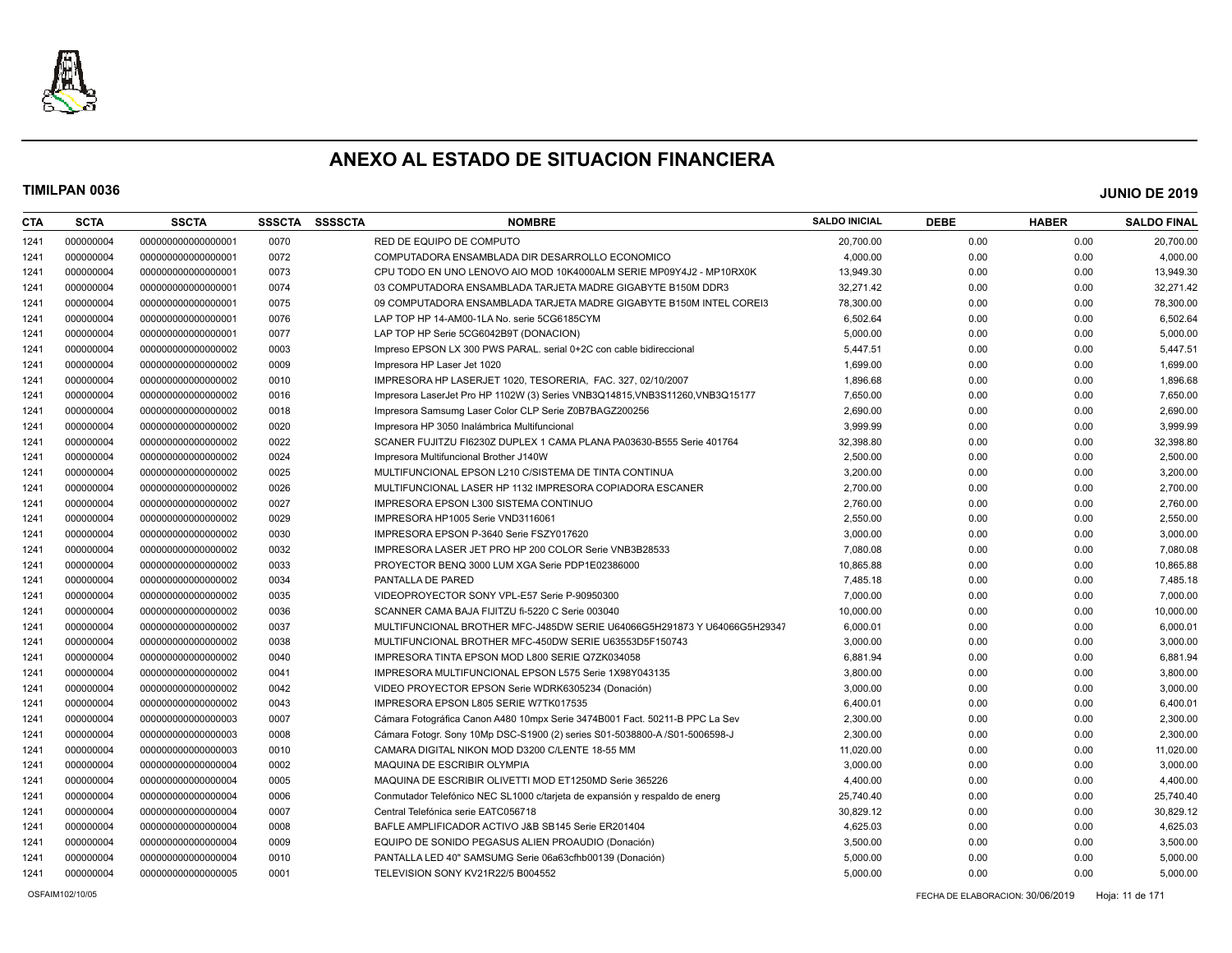

| <b>CTA</b> | <b>SCTA</b> | <b>SSCTA</b>      | <b>SSSCTA</b> | <b>SSSSCTA</b> | <b>NOMBRE</b>                                                      | <b>SALDO INICIAL</b> | <b>DEBE</b> | <b>HABER</b> | <b>SALDO FINAL</b> |
|------------|-------------|-------------------|---------------|----------------|--------------------------------------------------------------------|----------------------|-------------|--------------|--------------------|
| 1241       | 000000004   | 00000000000000005 | 0002          |                | MINICOMPONENTE PANASONIC CATM900 DVD SERIE SPSQBD001862R           | 6,400.00             | 0.00        | 0.00         | 6,400.00           |
| 1241       | 000000004   | 00000000000000005 | 0003          |                | ECUALIZADOR 31 BANDAS POR CANAL BERINGHER F803102 N0535003165      | 2,084.00             | 0.00        | 0.00         | 2,084.00           |
| 1241       | 000000004   | 00000000000000005 | 0004          |                | PIANO BARRA METALICA WAGNER OC2611                                 | 2,000.00             | 0.00        | 0.00         | 2,000.00           |
| 1241       | 000000004   | 00000000000000005 | 0005          |                | <b>MAMPARA</b>                                                     | 3,700.00             | 0.00        | 0.00         | 3,700.00           |
| 1241       | 000000004   | 00000000000000005 | 0006          |                | AMPLIFICADOR BACK STAGE DSP-40 7501000113477                       | 14,000.00            | 0.00        | 0.00         | 14,000.00          |
| 1241       | 000000004   | 00000000000000005 | 0007          |                | MEZCLADORA MACKIE 1402-VLZ3 2033917 AVEN0163                       | 5,999.98             | 0.00        | 0.00         | 5,999.98           |
| 1241       | 000000004   | 00000000000000005 | 0008          |                | BAFLE 2 VIAS 1x15" DRIVER JBL JRX115 SERIE 96121                   | 3,040.00             | 0.00        | 0.00         | 3,040.00           |
| 1241       | 000000004   | 00000000000000005 | 0009          |                | BAFLE 2 VIAS 1x15" DRIVER JBL JRX115 SERIE 92728                   | 3,040.00             | 0.00        | 0.00         | 3,040.00           |
| 1241       | 000000004   | 00000000000000005 | 0010          |                | BAFLE 2 VIAS 1x15" DRIVER JBL JRX115 SERIE 75479                   | 3,040.00             | 0.00        | 0.00         | 3,040.00           |
| 1241       | 000000004   | 00000000000000005 | 0011          |                | BAFLE 2 VIAS 1x15" DRIVER JBL JRX115 SERIE 72217                   | 3,040.00             | 0.00        | 0.00         | 3,040.00           |
| 1241       | 000000004   | 00000000000000005 | 0012          |                | <b>CABLE PARA BOCINAS</b>                                          | 2,800.00             | 0.00        | 0.00         | 2,800.00           |
| 1241       | 000000004   | 00000000000000005 | 0013          |                | RACK DE 16 ESPACIOS                                                | 3,088.00             | 0.00        | 0.00         | 3,088.00           |
| 1241       | 000000004   | 00000000000000005 | 0014          |                | PEDESTAL DE CROMO                                                  | 2,400.00             | 0.00        | 0.00         | 2,400.00           |
| 1241       | 000000004   | 00000000000000005 | 0015          |                | EQUIPO DE SONIDO C/CONSOLA PEAVEY MOD XR696F SERIE K0268052 Y ACC. | 24,144.00            | 0.00        | 0.00         | 24,144.00          |
| 1241       | 000000006   | 00000000000000001 | 0001          |                | Escritorio secretarial                                             | 3,680.00             | 0.00        | 0.00         | 3,680.00           |
| 1241       | 000000006   | 00000000000000001 | 0002          |                | Escritorio secretarial                                             | 3,680.00             | 0.00        | 0.00         | 3,680.00           |
| 1241       | 000000006   | 00000000000000001 | 0003          |                | Escritorio secretarial                                             | 3,680.00             | 0.00        | 0.00         | 3,680.00           |
| 1241       | 000000006   | 00000000000000001 | 0004          |                | Escritorio secretarial                                             | 3,680.00             | 0.00        | 0.00         | 3,680.00           |
| 1241       | 000000006   | 00000000000000001 | 0005          |                | Escritorio secretarial                                             | 3,680.00             | 0.00        | 0.00         | 3,680.00           |
| 1241       | 000000006   | 00000000000000001 | 0006          |                | Archivero para oficina                                             | 3,450.00             | 0.00        | 0.00         | 3,450.00           |
| 1241       | 000000006   | 00000000000000001 | 0007          |                | Archivero para oficina                                             | 3,450.00             | 0.00        | 0.00         | 3,450.00           |
| 1241       | 000000006   | 00000000000000001 | 0008          |                | Archivero para oficina                                             | 3,450.00             | 0.00        | 0.00         | 3,450.00           |
| 1241       | 000000006   | 00000000000000001 | 0011          |                | Engargoladora Dual T. Binder                                       | 5,870.00             | 0.00        | 0.00         | 5,870.00           |
| 1241       | 000000006   | 00000000000000001 | 0012          |                | ENGARGOLADORA CERRADORA Y PERFORADORA MINI WIRE                    | 3,315.00             | 0.00        | 0.00         | 3,315.00           |
| 1241       | 000000006   | 00000000000000001 | 0019          |                | 7 ESCRITORIOS PARA EL CABILDO EN DIF MEDIDAS SEGUN FACT 411        | 10,020.00            | 0.00        | 0.00         | 10,020.00          |
| 1241       | 000000006   | 00000000000000001 | 0020          |                | Archivero de Metal Printaform c/4 cajones t/oficio Almendra        | 3,568.87             | 0.00        | 0.00         | 3,568.87           |
| 1241       | 000000006   | 00000000000000001 | 0021          |                | ESCRITORIO DE 1.80 M x 0.80 M DE MADERA DE ENCINO                  | 5,104.00             | 0.00        | 0.00         | 5,104.00           |
| 1241       | 000000006   | 00000000000000001 | 0024          |                | TERMINAL DE HUELLA BIONET MULTIMEDIA                               | 3,200.00             | 0.00        | 0.00         | 3,200.00           |
| 1241       | 000000006   | 00000000000000001 | 0025          |                | ESCRITORIO JAN018 4 CAJONES 1.80 X 1.80                            | 2,950.01             | 0.00        | 0.00         | 2,950.01           |
| 1241       | 000000006   | 00000000000000001 | 0026          |                | SILLA PIEL ESCOCIA                                                 | 5,598.00             | 0.00        | 0.00         | 5,598.00           |
| 1241       | 000000006   | 00000000000000001 | 0027          |                | ARCHIVERO URUAPAN C/4 CAJONES ESQ CURVA                            | 2,950.00             | 0.00        | 0.00         | 2,950.00           |
| 1241       | 000000006   | 00000000000000001 | 0029          |                | SILLA PIEL ESCOCIA PARA SECRETARIO MPAL                            | 2,799.00             | 0.00        | 0.00         | 2,799.00           |
| 1241       | 000000006   | 00000000000000001 | 0030          |                | ARCHIVERO CAFE 3 GAVETAS                                           | 3,000.00             | 0.00        | 0.00         | 3,000.00           |
| 1241       | 000000006   | 00000000000000001 | 0031          |                | <b>ESCRITORIO METALICO</b>                                         | 3,680.00             | 0.00        | 0.00         | 3,680.00           |
| 1241       | 000000006   | 00000000000000001 | 0032          |                | <b>LOCKER METALICO</b>                                             | 1,800.00             | 0.00        | 0.00         | 1,800.00           |
| 1241       | 000000006   | 00000000000000001 | 0033          |                | ESCRITORIO METALICO 2 GAVETAS                                      | 3,680.00             | 0.00        | 0.00         | 3,680.00           |
| 1241       | 000000006   | 00000000000000001 | 0034          |                | ARCHIVERO DE MADERA 4 GAVETAS                                      | 2,569.10             | 0.00        | 0.00         | 2,569.10           |
| 1241       | 000000006   | 00000000000000001 | 0035          |                | <b>MESA ESCRITORIO</b>                                             | 2,200.00             | 0.00        | 0.00         | 2,200.00           |
| 1241       | 000000006   | 00000000000000001 | 0036          |                | <b>ESCRITORIO EJECUTIVO</b>                                        | 3,680.00             | 0.00        | 0.00         | 3,680.00           |
| 1241       | 000000006   | 00000000000000001 | 0037          |                | <b>ARCHIVERO</b>                                                   | 3,000.00             | 0.00        | 0.00         | 3,000.00           |
| 1241       | 000000006   | 00000000000000001 | 0038          |                | <b>ESCRITORIO 2 CAJONES</b>                                        | 3,200.00             | 0.00        | 0.00         | 3,200.00           |
| 1241       | 000000006   | 00000000000000001 | 0040          |                | <b>ESCRITORIO METALICO</b>                                         | 2,800.00             | 0.00        | 0.00         | 2,800.00           |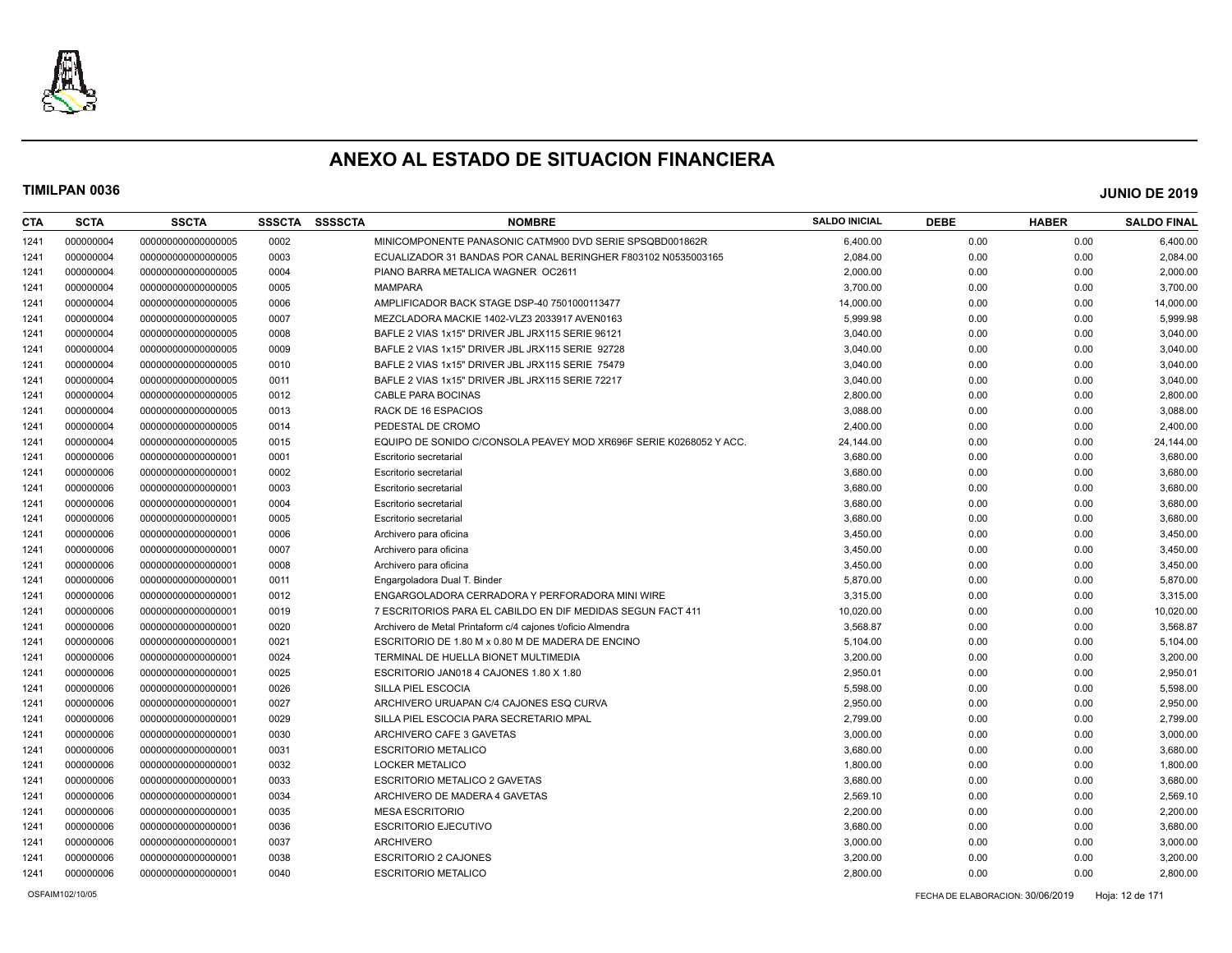

| CTA  | <b>SCTA</b> | <b>SSCTA</b>       | <b>SSSCTA</b> | <b>SSSSCTA</b> | <b>NOMBRE</b>                                       | <b>SALDO INICIAL</b> | <b>DEBE</b> | <b>HABER</b> | <b>SALDO FINAL</b> |
|------|-------------|--------------------|---------------|----------------|-----------------------------------------------------|----------------------|-------------|--------------|--------------------|
| 1241 | 000000006   | 00000000000000001  | 0041          |                | <b>ESCRITORIO 5 CAJONES</b>                         | 2.600.00             | 0.00        | 0.00         | 2,600.00           |
| 1241 | 000000006   | 00000000000000001  | 0042          |                | ARCHIVERO AGLOMERADO                                | 2,000.00             | 0.00        | 0.00         | 2,000.00           |
| 1241 | 000000006   | 00000000000000001  | 0043          |                | <b>ESCRITORIO ROAL</b>                              | 3,680.00             | 0.00        | 0.00         | 3,680.00           |
| 1241 | 000000006   | 00000000000000001  | 0044          |                | ESCRITORIO EJECUTIVO CON CREDENZA                   | 9,570.68             | 0.00        | 0.00         | 9,570.68           |
| 1241 | 000000006   | 00000000000000001  | 0045          |                | <b>MESA REDONDA</b>                                 | 2,593.53             | 0.00        | 0.00         | 2,593.53           |
| 1241 | 000000006   | 00000000000000001  | 0046          |                | MODULO DE 3 PLAZAS TAPIZADO EN TELA                 | 2,740.20             | 0.00        | 0.00         | 2,740.20           |
| 1241 | 000000006   | 00000000000000001  | 0047          |                | SILLA EJECUTIVA NEGRA CON RUEDAS                    | 2,384.93             | 0.00        | 0.00         | 2,384.93           |
| 1241 | 000000006   | 000000000000000001 | 0048          |                | ARCHIVERO 4 CAJONES SAGITARIO T/OFICIO COLOR MARFIL | 3,064.00             | 0.00        | 0.00         | 3,064.00           |
| 1241 | 000000006   | 00000000000000001  | 0049          |                | ESCRITORIO L TRIO MOD 0737                          | 2,915.85             | 0.00        | 0.00         | 2,915.85           |
| 1241 | 000000006   | 00000000000000001  | 0050          |                | ESCRITORIO METALICO 4 CAJONES                       | 3,680.00             | 0.00        | 0.00         | 3,680.00           |
| 1241 | 000000006   | 00000000000000001  | 0051          |                | ARCHIVERO DE MADERA 4 CAJONES                       | 3,200.00             | 0.00        | 0.00         | 3,200.00           |
| 1241 | 000000006   | 00000000000000001  | 0052          |                | LIBRERO DE MADERA                                   | 3,800.00             | 0.00        | 0.00         | 3,800.00           |
| 1241 | 000000006   | 000000000000000001 | 0053          |                | ARCHIVERO DE MADERA 4 CAJONES                       | 10,000.00            | 0.00        | 0.00         | 10,000.00          |
| 1241 | 000000006   | 00000000000000001  | 0054          |                | VITRINA 2 ENTREPAÑOS                                | 3.000.00             | 0.00        | 0.00         | 3,000.00           |
| 1241 | 000000006   | 00000000000000001  | 0055          |                | SILLA SECRETARIAL NEGRA 15 PZAS                     | 22,500.00            | 0.00        | 0.00         | 22,500.00          |
| 1241 | 000000006   | 00000000000000001  | 0056          |                | SILLON EJECUTIVO                                    | 2,500.00             | 0.00        | 0.00         | 2,500.00           |
| 1241 | 000000006   | 00000000000000001  | 0057          |                | JUEGO DE SALA DE 3 PIEZAS                           | 5,000.00             | 0.00        | 0.00         | 5,000.00           |
| 1241 | 000000006   | 000000000000000001 | 0058          |                | <b>MESA DE CENTRO</b>                               | 2,000.00             | 0.00        | 0.00         | 2,000.00           |
| 1241 | 000000006   | 00000000000000001  | 0059          |                | ARCHIVERO DE MADERA                                 | 2,000.00             | 0.00        | 0.00         | 2,000.00           |
| 1241 | 000000006   | 00000000000000001  | 0060          |                | ARCHIVERO 4 GAVETAS                                 | 2,000.00             | 0.00        | 0.00         | 2,000.00           |
| 1241 | 000000006   | 00000000000000001  | 0061          |                | MUEBLE DE MADERA                                    | 2,000.00             | 0.00        | 0.00         | 2,000.00           |
| 1241 | 000000006   | 00000000000000001  | 0062          |                | LIBRERO DE MADERA                                   | 2,000.00             | 0.00        | 0.00         | 2,000.00           |
| 1241 | 000000006   | 00000000000000001  | 0063          |                | ARCHIVERO DE 4 GAVETAS                              | 2,000.00             | 0.00        | 0.00         | 2,000.00           |
| 1241 | 000000006   | 00000000000000001  | 0064          |                | <b>MESA ESCRITORIO</b>                              | 2,500.00             | 0.00        | 0.00         | 2,500.00           |
| 1241 | 000000006   | 00000000000000001  | 0065          |                | <b>ESTANTE METALICO DE 2 GAVETAS</b>                | 2,000.00             | 0.00        | 0.00         | 2,000.00           |
| 1241 | 000000006   | 00000000000000001  | 0066          |                | ARCHIVERO DE 4 GAVETAS                              | 3,680.00             | 0.00        | 0.00         | 3,680.00           |
| 1241 | 000000006   | 00000000000000001  | 0067          |                | ARCHIVERO ROAL DE 4 GAVETAS                         | 2,580.00             | 0.00        | 0.00         | 2,580.00           |
| 1241 | 000000006   | 00000000000000001  | 0068          |                | MUEBLE SECRETARIAL 4 CAJONES                        | 4,000.00             | 0.00        | 0.00         | 4,000.00           |
| 1241 | 000000006   | 00000000000000001  | 0069          |                | ESCRITORIO ROAL DE 4 GAVETAS                        | 3,680.00             | 0.00        | 0.00         | 3,680.00           |
| 1241 | 000000006   | 00000000000000001  | 0070          |                | ARCHIVERO ROAL DE 4 GAVETAS                         | 3,680.00             | 0.00        | 0.00         | 3,680.00           |
| 1241 | 000000006   | 00000000000000001  | 0071          |                | <b>LIBRERO CAFE</b>                                 | 4,500.00             | 0.00        | 0.00         | 4,500.00           |
| 1241 | 000000006   | 00000000000000001  | 0072          |                | SILLON EJECUTIVO                                    | 1,500.00             | 0.00        | 0.00         | 1,500.00           |
| 1241 | 000000006   | 00000000000000001  | 0073          |                | SALA DE VINIL CAFE                                  | 4,000.00             | 0.00        | 0.00         | 4,000.00           |
| 1241 | 000000006   | 00000000000000001  | 0074          |                | ESCRITORIO METALICO DE 3 GAVETAS                    | 3,000.00             | 0.00        | 0.00         | 3,000.00           |
| 1241 | 000000006   | 00000000000000001  | 0075          |                | ESCRITORIO METALICO DE 3 GAVETAS                    | 3,000.00             | 0.00        | 0.00         | 3,000.00           |
| 1241 | 000000006   | 00000000000000001  | 0076          |                | ESCRITORIO CAFE 4 CAJONES 2 PZAS                    | 5,600.00             | 0.00        | 0.00         | 5,600.00           |
| 1241 | 000000006   | 00000000000000001  | 0077          |                | MESA DE MADERA CAFE 2 PZAS                          | 2,200.00             | 0.00        | 0.00         | 2,200.00           |
| 1241 | 000000006   | 00000000000000001  | 0078          |                | ARCHIVERO METALICO 3 GAVETAS BEIGE                  | 2,800.00             | 0.00        | 0.00         | 2,800.00           |
| 1241 | 000000006   | 000000000000000001 | 0079          |                | ARCHIVERO CAFE DE 4 GAVETAS                         | 3,000.00             | 0.00        | 0.00         | 3,000.00           |
| 1241 | 000000006   | 000000000000000001 | 0080          |                | GABINETE METALICO 5 ENTREPAÑOS                      | 2,500.00             | 0.00        | 0.00         | 2,500.00           |
| 1241 | 000000006   | 00000000000000001  | 0081          |                | ARCHIVERO METALICO NEGRO                            | 3,000.00             | 0.00        | 0.00         | 3,000.00           |
| 1241 | 000000006   | 00000000000000001  | 0082          |                | ARCHIVERO 4 GAVETAS                                 | 3,860.00             | 0.00        | 0.00         | 3,860.00           |
|      |             |                    |               |                |                                                     |                      |             |              |                    |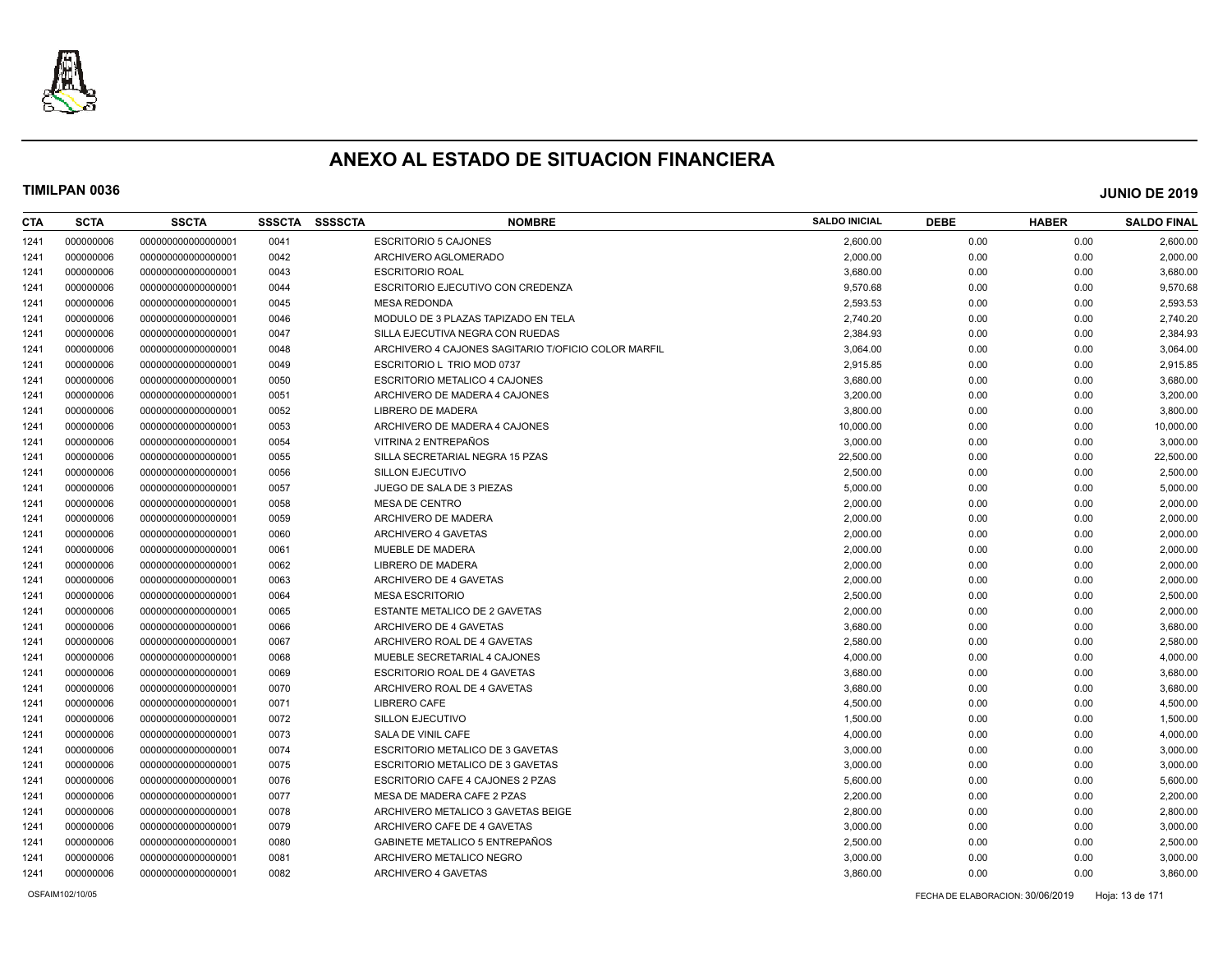

| CTA  | <b>SCTA</b> | <b>SSCTA</b>       | <b>SSSCTA</b> | <b>SSSSCTA</b> | <b>NOMBRE</b>                                                           | <b>SALDO INICIAL</b> | <b>DEBE</b> | <b>HABER</b> | <b>SALDO FINAL</b> |
|------|-------------|--------------------|---------------|----------------|-------------------------------------------------------------------------|----------------------|-------------|--------------|--------------------|
| 1241 | 000000006   | 000000000000000001 | 0083          |                | ARCHIVERO 4 GAVETAS                                                     | 3,860.00             | 0.00        | 0.00         | 3,860.00           |
| 1241 | 000000006   | 000000000000000001 | 0084          |                | ARCHIVERO 4 GAVETAS                                                     | 3,860.00             | 0.00        | 0.00         | 3,860.00           |
| 1241 | 000000006   | 000000000000000001 | 0085          |                | <b>ESCRITORIO EJECUTIVO</b>                                             | 2,200.00             | 0.00        | 0.00         | 2,200.00           |
| 1241 | 000000006   | 000000000000000001 | 0086          |                | <b>ESCRTORIO SECRETARIAL</b>                                            | 1,500.00             | 0.00        | 0.00         | 1,500.00           |
| 1241 | 000000006   | 000000000000000001 | 0087          |                | <b>ESCRITORIO DE MADERA</b>                                             | 3,680.00             | 0.00        | 0.00         | 3,680.00           |
| 1241 | 000000006   | 000000000000000001 | 0088          |                | <b>ESCRITORIO EJECUTIVO METALICO</b>                                    | 3,500.00             | 0.00        | 0.00         | 3,500.00           |
| 1241 | 000000006   | 000000000000000001 | 0089          |                | <b>MESA PARA COMPUTADORA</b>                                            | 2,500.00             | 0.00        | 0.00         | 2,500.00           |
| 1241 | 000000006   | 00000000000000001  | 0090          |                | ARCHIVERO 4 GAVETAS                                                     | 2,400.00             | 0.00        | 0.00         | 2,400.00           |
| 1241 | 000000006   | 000000000000000001 | 0091          |                | MUEBLE PARA COMPUTADORA                                                 | 2,798.00             | 0.00        | 0.00         | 2,798.00           |
| 1241 | 000000006   | 00000000000000001  | 0092          |                | ESTANTE METALICO 6 GAVETAS 6 PZAS                                       | 6,000.00             | 0.00        | 0.00         | 6,000.00           |
| 1241 | 000000006   | 000000000000000001 | 0094          |                | ARCHIVERO CAFE DE 4 GAVETAS                                             | 3,680.00             | 0.00        | 0.00         | 3,680.00           |
| 1241 | 000000006   | 000000000000000001 | 0095          |                | ARCHIVERO CAOBA DE 4 GAVETAS                                            | 3,680.00             | 0.00        | 0.00         | 3,680.00           |
| 1241 | 000000006   | 000000000000000001 | 0096          |                | ESCRITORIO METALICO DE 4 CAJONES                                        | 3,000.00             | 0.00        | 0.00         | 3,000.00           |
| 1241 | 000000006   | 000000000000000001 | 0097          |                | MOSTRADOR DE MADERA SEMICIRCULAR                                        | 5,000.00             | 0.00        | 0.00         | 5,000.00           |
| 1241 | 000000006   | 000000000000000001 | 0098          |                | <b>ESCRITORIO METALICO</b>                                              | 3,680.00             | 0.00        | 0.00         | 3,680.00           |
| 1241 | 000000006   | 000000000000000001 | 0099          |                | <b>MESA DE TRABAJO</b>                                                  | 1,200.00             | 0.00        | 0.00         | 1,200.00           |
| 1241 | 000000006   | 000000000000000001 | 0100          |                | <b>ESCRITORIO</b>                                                       | 2,860.00             | 0.00        | 0.00         | 2,860.00           |
| 1241 | 000000006   | 000000000000000001 | 0101          |                | ARCHIVERO DE MADERA                                                     | 3,000.00             | 0.00        | 0.00         | 3,000.00           |
| 1241 | 000000006   | 00000000000000001  | 0102          |                | <b>ESCRITORIO SECRETARIAL</b>                                           | 1,400.00             | 0.00        | 0.00         | 1,400.00           |
| 1241 | 000000006   | 000000000000000001 | 0103          |                | ARCHIVERO METALICO                                                      | 3,680.00             | 0.00        | 0.00         | 3,680.00           |
| 1241 | 000000006   | 000000000000000001 | 0104          |                | <b>ESTANTE METALICO</b>                                                 | 1,000.00             | 0.00        | 0.00         | 1,000.00           |
| 1241 | 000000006   | 000000000000000001 | 0105          |                | <b>ESCRITORIO SECRETARIAL FUTURA</b>                                    | 2,200.00             | 0.00        | 0.00         | 2,200.00           |
| 1241 | 000000006   | 00000000000000001  | 0107          |                | MUEBLE DE MADERA 2 PUERTAS                                              | 1,800.00             | 0.00        | 0.00         | 1,800.00           |
| 1241 | 000000006   | 000000000000000001 | 0108          |                | MESA DE MADERA RUSTICA                                                  | 10,413.28            | 0.00        | 0.00         | 10,413.28          |
| 1241 | 000000006   | 000000000000000001 | 0109          |                | MESA 1.20 x 0.75 M                                                      | 1,200.00             | 0.00        | 0.00         | 1,200.00           |
| 1241 | 000000006   | 000000000000000001 | 0110          |                | LIBRERO DE MADERA                                                       | 3,000.00             | 0.00        | 0.00         | 3,000.00           |
| 1241 | 000000006   | 000000000000000001 | 0111          |                | LIBRERO METALICO NACIONAL                                               | 3,000.00             | 0.00        | 0.00         | 3,000.00           |
| 1241 | 000000006   | 000000000000000001 | 0112          |                | <b>MESA DE MADERA</b>                                                   | 3,422.00             | 0.00        | 0.00         | 3,422.00           |
| 1241 | 000000006   | 000000000000000001 | 0113          |                | ARCHIVERO DE 4 GAVETAS DE 45.5x60.5x135 CMS COLOR ARENA                 | 17,607.18            | 0.00        | 0.00         | 17,607.18          |
| 1242 |             |                    |               |                | Mobiliario y Equipo Educacional y Recreativo                            | 31,681.85            | 0.00        | 0.00         | 31,681.85          |
| 1242 | 000000001   | 000000000000000001 | 0001          |                | Podium Metálico                                                         | 9,522.00             | 0.00        | 0.00         | 9,522.00           |
| 1242 | 000000001   | 000000000000000001 | 0002          |                | Podium de madera                                                        | 3.000.00             | 0.00        | 0.00         | 3,000.00           |
| 1242 | 000000001   | 000000000000000001 | 0003          |                | Videoproyector VIEMSONIC MOD. PJD5112 Serie RLP094806911                | 9,430.00             | 0.00        | 0.00         | 9,430.00           |
| 1242 | 000000001   | 000000000000000001 | 0004          |                | <b>ESTANTE DE 5 GAVETAS</b>                                             | 1,000.00             | 0.00        | 0.00         | 1,000.00           |
| 1242 | 000000001   | 000000000000000001 | 0005          |                | PANTALLA DE TV LED SAMSUMG 32" Mod. UN32FH400SFXZX Serie 01XY3CSF101264 | 5,302.85             | 0.00        | 0.00         | 5,302.85           |
| 1242 | 000000001   | 00000000000000001  | 0006          |                | MINICOMPONENTE SONY Mod. HCD-EC77 Serie 311146                          | 3,427.00             | 0.00        | 0.00         | 3,427.00           |
| 1243 |             |                    |               |                | Equipo e Instrumental Médico y de Laboratorio                           | 32,300.00            | 0.00        | 0.00         | 32,300.00          |
| 1243 | 000000002   | 000000000000000001 | 0002          |                | CAMILLA AUTOMATICA PARA AMBULANCIA XIE-YXH-3B                           | 18,000.00            | 0.00        | 0.00         | 18,000.00          |
| 1243 | 000000002   | 000000000000000001 | 0003          |                | TANQUE DE OXIGENO 3 KG                                                  | 2,000.00             | 0.00        | 0.00         | 2,000.00           |
| 1243 | 000000002   | 00000000000000001  | 0004          |                | TANQUE DE OXIGENO 3 KG                                                  | 2,000.00             | 0.00        | 0.00         | 2,000.00           |
| 1243 | 000000002   | 00000000000000001  | 0005          |                | TANQUE DE OXIGENO 1 KG                                                  | 1,300.00             | 0.00        | 0.00         | 1,300.00           |
|      |             |                    |               |                |                                                                         |                      |             |              |                    |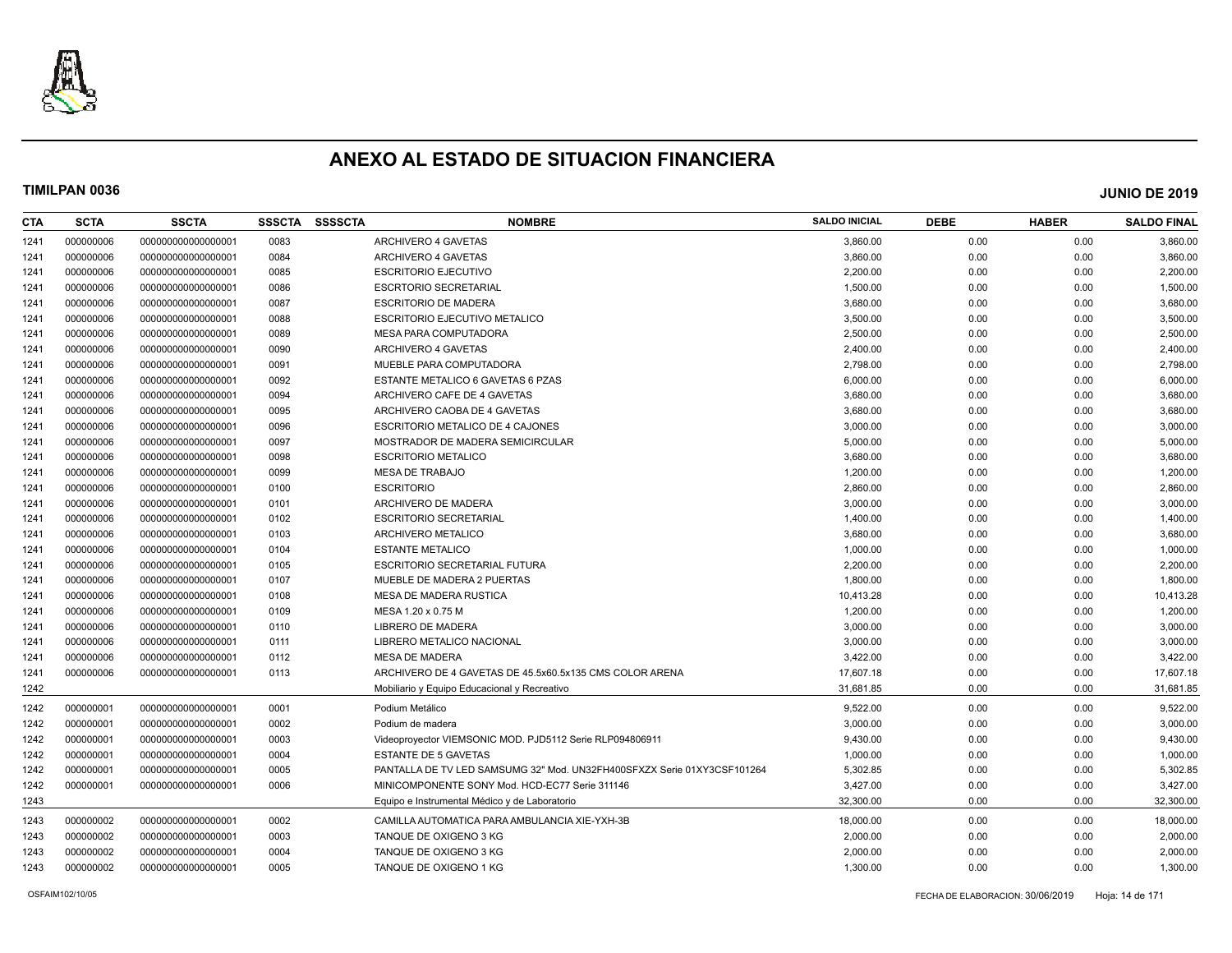

| CTA  | <b>SCTA</b> | <b>SSCTA</b>       | <b>SSSCTA</b> | <b>SSSSCTA</b> | <b>NOMBRE</b>                                                               | <b>SALDO INICIAL</b> | <b>DEBE</b> | <b>HABER</b> | <b>SALDO FINAL</b> |
|------|-------------|--------------------|---------------|----------------|-----------------------------------------------------------------------------|----------------------|-------------|--------------|--------------------|
| 1243 | 000000002   | 000000000000000001 | 0006          |                | CAMILLA MARINERA DE PLASTICO                                                | 1,200.00             | 0.00        | 0.00         | 1,200.00           |
| 1243 | 000000002   | 000000000000000001 | 0007          |                | <b>CAMILLA RIGIDA</b>                                                       | 1,500.00             | 0.00        | 0.00         | 1,500.00           |
| 1243 | 000000002   | 000000000000000001 | 0008          |                | <b>CAMILLA RIGIDA MADERA</b>                                                | 1,200.00             | 0.00        | 0.00         | 1,200.00           |
| 1243 | 000000002   | 000000000000000001 | 0009          |                | <b>CAMILLA RIGIDA</b>                                                       | 1,500.00             | 0.00        | 0.00         | 1,500.00           |
| 1243 | 000000002   | 000000000000000001 | 0010          |                | <b>CAMILLA DE PATIN</b>                                                     | 1,800.00             | 0.00        | 0.00         | 1,800.00           |
| 1243 | 000000002   | 000000000000000001 | 0011          |                | <b>CAMILLA DE PATIN</b>                                                     | 1,800.00             | 0.00        | 0.00         | 1,800.00           |
| 1244 |             |                    |               |                | Vehiculos y Equipo de Transporte                                            | 10,875,024.25        | 0.00        | 0.00         | 10,875,024.25      |
| 1244 | 000000002   | 000000000000000001 | 0001          |                | Camioneta Marca TOYOTA MOD 2006 4RUNNER SR5 V6 3F motor 1GR5258181          | 369,000.00           | 0.00        | 0.00         | 369,000.00         |
| 1244 | 000000002   | 000000000000000001 | 0002          |                | Auto Mca VW Tipo Pointer Mod. 2006 Mot BJY041272 CHASIS 9BWCC05W969862777   | 94,901.45            | 0.00        | 0.00         | 94,901.45          |
| 1244 | 000000002   | 000000000000000001 | 0005          |                | Motocicleta 150 cc Italika Mod FT-150 Año 2010 Serie 3SCPFTEE6A1021262      | 29.991.80            | 0.00        | 0.00         | 29,991.80          |
| 1244 | 000000002   | 000000000000000001 | 0006          |                | Patrulla Nissan D/cabina Mod 2011 Serie 3N6DD23TOBK043575 Motor KA24520754A | 309,000.00           | 0.00        | 0.00         | 309,000.00         |
| 1244 | 000000002   | 000000000000000001 | 0008          |                | Patrulla Nissan D/cabina M 2014 Serie 3an6dd23t7ek028270 Motor KA24-670770A | 295.500.00           | 0.00        | 0.00         | 295,500.00         |
| 1244 | 000000002   | 00000000000000001  | 0009          |                | Patrulla Aveo LS Serie 3G1TA5AF9EL214210 Mod. 2014 Motor Hecho en México    | 168,000.00           | 0.00        | 0.00         | 168,000.00         |
| 1244 | 000000002   | 00000000000000001  | 0010          |                | Patrulla Aveo LS Serie 3G1TA5AF8EL179952 Mod. 2014 Motor Hecho en México    | 168,000.00           | 0.00        | 0.00         | 168,000.00         |
| 1244 | 000000002   | 000000000000000002 | 0002          |                | CAMION CHEVROLET KODIAK BLANCO MOD 2004 SERIE                               | 417,000.00           | 0.00        | 0.00         | 417,000.00         |
| 1244 | 000000002   | 000000000000000002 | 0003          |                | CAMION CHEVROLET KODIAK BLANCO MOD 2004 SERIE                               | 417,000.00           | 0.00        | 0.00         | 417,000.00         |
| 1244 | 000000002   | 000000000000000002 | 0004          |                | <b>CAMION INTERNATIONAL</b>                                                 | 697,497.00           | 0.00        | 0.00         | 697,497.00         |
| 1244 | 000000002   | 000000000000000002 | 0005          |                | AMBULANCIA FORD E-150                                                       | 400.000.00           | 0.00        | 0.00         | 400,000.00         |
| 1244 | 000000002   | 000000000000000002 | 0008          |                | PATRULLA FORD LOBO 2005 SERIE 3FTEF172X5MA07737                             | 200,000.00           | 0.00        | 0.00         | 200,000.00         |
| 1244 | 000000002   | 000000000000000002 | 0009          |                | PATRULLA NISSAN D/CABINA 2010 SERIE 3N6DD23T9AK017935                       | 300,000.00           | 0.00        | 0.00         | 300,000.00         |
| 1244 | 000000002   | 000000000000000002 | 0010          |                | PATRULLA NISSAN D/CABINA 2010 SERIE 3N6DD23T9AK017944                       | 300,000.00           | 0.00        | 0.00         | 300,000.00         |
| 1244 | 000000002   | 000000000000000002 | 0011          |                | AMBULANCIA FORD ECONOLINE 2010 SERIE 1FTNE1EW7ADA70888                      | 400,000.00           | 0.00        | 0.00         | 400,000.00         |
| 1244 | 000000002   | 000000000000000002 | 0013          |                | PATRULLA FORD LOBO 2005 SERIE 3FTEF17241MA00188                             | 148.000.00           | 0.00        | 0.00         | 148,000.00         |
| 1244 | 000000002   | 000000000000000002 | 0014          |                | CAMIONETA DODGE RAM 1998 3B7HC16XXWM241168                                  | 20,000.00            | 0.00        | 0.00         | 20,000.00          |
| 1244 | 000000002   | 000000000000000002 | 0015          |                | AUTOMOVIL TSURU 1999 SERIE 3N1EB31S4XL125973                                | 35,000.00            | 0.00        | 0.00         | 35,000.00          |
| 1244 | 000000002   | 000000000000000002 | 0018          |                | CAMIONETA CHEVROLET PICK UP VINO 1991 SERIE 3GCEC20T4MM1336687              | 30,000.00            | 0.00        | 0.00         | 30,000.00          |
| 1244 | 000000002   | 000000000000000002 | 0020          |                | CAMION VOLTEO DODGE RAM SERIE 3B6WC66D3VM583221                             | 414,619.00           | 0.00        | 0.00         | 414,619.00         |
| 1244 | 000000002   | 000000000000000002 | 0021          |                | CAMION VOLTEO DODGE RAM SERIE L419298                                       | 417,000.00           | 0.00        | 0.00         | 417,000.00         |
| 1244 | 000000002   | 000000000000000002 | 0022          |                | CAMION COMPACTADOR INTERNATIONAL 2005 SERIE 3HAMPAFM45L159518               | 132.801.00           | 0.00        | 0.00         | 132,801.00         |
| 1244 | 000000002   | 000000000000000002 | 0024          |                | CAMIONETA NISSAN 2001 SERIE 3N6CD13S91K030139                               | 135,800.00           | 0.00        | 0.00         | 135,800.00         |
| 1244 | 000000002   | 000000000000000002 | 0025          |                | CAMIONETA NISSAN CAB Y MEDIA 2001 SERIE 3N1UCAD21VR002184                   | 111,886.00           | 0.00        | 0.00         | 111,886.00         |
| 1244 | 000000002   | 000000000000000002 | 0026          |                | PIPA DE AGUA KODIAK 2008 SERIE 3GBM7H1CXXM112004                            | 400,000.00           | 0.00        | 0.00         | 400,000.00         |
| 1244 | 000000002   | 000000000000000002 | 0027          |                | COMPACTADOR DE BASURA FORD SERIE 1FDE3667BE007893                           | 132,801.00           | 0.00        | 0.00         | 132,801.00         |
| 1244 | 000000002   | 000000000000000002 | 0029          |                | COMPACTADOR DE BASURA FORD 2011 SERIE 1FEF3G67BED07893                      | 800,000.00           | 0.00        | 0.00         | 800,000.00         |
| 1244 | 000000002   | 000000000000000002 | 0030          |                | COMPACTADOR DE BASURA DODGE 2010 SERIE 3D6WN5ET1AG175943                    | 750,000.00           | 0.00        | 0.00         | 750,000.00         |
| 1244 | 000000002   | 000000000000000002 | 0031          |                | PICK UP FORD RANGER 1998 SERIE 1FTYR10C5WPA39756                            | 135,000.00           | 0.00        | 0.00         | 135,000.00         |
| 1244 | 000000002   | 000000000000000002 | 0032          |                | PICK UP FORD LOBO 1999 SERIE 3FTDF1724XMA41509                              | 20,000.00            | 0.00        | 0.00         | 20,000.00          |
| 1244 | 000000002   | 000000000000000002 | 0033          |                | CAMIONETA FORD RANGER CREW CAB 2015 No Serie 8AFBR5AA7F6299620              | 392,600.00           | 0.00        | 0.00         | 392,600.00         |
| 1244 | 000000002   | 000000000000000002 | 0034          |                | CAMIONETA MITSUBISHI L200 DOBLE CABINA 2015 Serie MMBMG46H3FD062568         | 399,930.00           | 0.00        | 0.00         | 399,930.00         |
| 1244 | 000000002   | 00000000000000002  | 0035          |                | CAMIONETA MITSUBISHI L200 DOBLE CABINA 2015 Serie MMBMG46H1FD061547         | 399.930.00           | 0.00        | 0.00         | 399,930.00         |
| 1244 | 000000002   | 00000000000000002  | 0036          |                | CAMIONETA MITSUBISHI L200 DOBLE CABINA 2015 Serie MMBMG46H0FD062270         | 399.930.00           | 0.00        | 0.00         | 399.930.00         |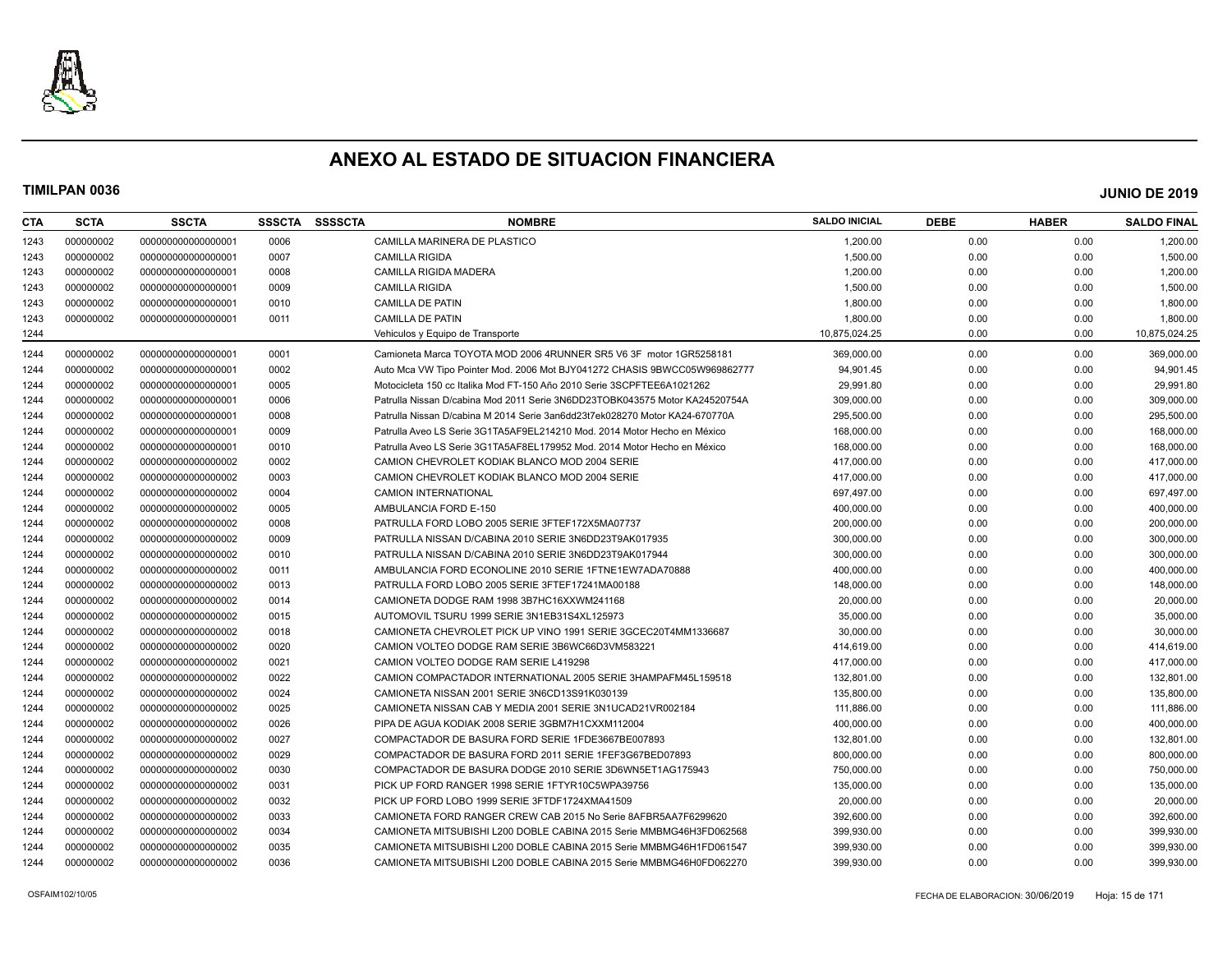

| CTA  | <b>SCTA</b> | <b>SSCTA</b>       | <b>SSSCTA</b> | <b>SSSSCTA</b> | <b>NOMBRE</b>                                                            | <b>SALDO INICIAL</b> | <b>DEBE</b> | <b>HABER</b> | <b>SALDO FINAL</b> |
|------|-------------|--------------------|---------------|----------------|--------------------------------------------------------------------------|----------------------|-------------|--------------|--------------------|
| 1244 | 000000002   | 00000000000000002  | 0037          |                | CAMIONETA MITSUBISHI L200 DOBLE CABINA 2015 Serie MMBMG46H3FD061954      | 399,930.00           | 0.00        | 0.00         | 399,930.00         |
| 1244 | 000000002   | 00000000000000002  | 0038          |                | AUTO TIIDA SEDAN SENSE TM 2016 Serie 3N1BC1ASXGK202534 Motor MR18059345J | 170.500.00           | 0.00        | 0.00         | 170,500.00         |
| 1244 | 000000002   | 00000000000000002  | 0039          |                | AUTO VOLKSWAGEN JETTA 2.0 2018 SERIE 3VW1K1AJ4JM262479 MOTOR CBP787045   | 363,407.00           | 0.00        | 0.00         | 363,407.00         |
| 1244 | 000000002   | 00000000000000002  | 0040          |                | AUTOBUS MERCEDES BENZ MODELO 2011 SERIE 3MBAA6DM1BM039296 MOTOR 90699    | 100,000.00           | 0.00        | 0.00         | 100,000.00         |
| 1245 |             |                    |               |                | Equipo de Defensa y Seguridad                                            | 1,483,354.37         | 0.00        | 0.00         | 1,483,354.37       |
| 1245 | 000000002   | 00000000000000001  | 0003          |                | SISTEMA DE VIDEOVIGILANCIA (1DVD, DD320GB, 4 CAMARAS LEDS INFRARROJOS)   | 29.999.92            | 0.00        | 0.00         | 29.999.92          |
| 1245 | 000000002   | 00000000000000001  | 0004          |                | DETECTOR DE METALES PORTATIL RANGER 1000                                 | 4,798.92             | 0.00        | 0.00         | 4,798.92           |
| 1245 | 000000002   | 00000000000000001  | 0005          |                | DETECTOR DE METALES PORTATIL RANGER 1001                                 | 4,798.92             | 0.00        | 0.00         | 4,798.92           |
| 1245 | 000000002   | 00000000000000001  | 0006          |                | <b>CHALECO ANTIBALAS</b>                                                 | 1,500.00             | 0.00        | 0.00         | 1,500.00           |
| 1245 | 000000002   | 00000000000000001  | 0007          |                | <b>CHALECO ANTIBALAS</b>                                                 | 1,500.00             | 0.00        | 0.00         | 1,500.00           |
| 1245 | 000000002   | 00000000000000001  | 0008          |                | <b>CHALECO ANTIBALAS</b>                                                 | 1,500.00             | 0.00        | 0.00         | 1,500.00           |
| 1245 | 000000002   | 00000000000000001  | 0009          |                | <b>CHALECO ANTIBALAS</b>                                                 | 1,500.00             | 0.00        | 0.00         | 1,500.00           |
| 1245 | 000000002   | 00000000000000001  | 0010          |                | CHALECO ANTIBALAS                                                        | 1,500.00             | 0.00        | 0.00         | 1,500.00           |
| 1245 | 000000002   | 000000000000000001 | 0011          |                | <b>CHALECO ANTIBALAS</b>                                                 | 1,500.00             | 0.00        | 0.00         | 1,500.00           |
| 1245 | 000000002   | 00000000000000001  | 0012          |                | <b>CHALECO ANTIBALAS</b>                                                 | 1,500.00             | 0.00        | 0.00         | 1,500.00           |
| 1245 | 000000002   | 000000000000000001 | 0013          |                | CHALECO ANTIBALAS                                                        | 1,500.00             | 0.00        | 0.00         | 1,500.00           |
| 1245 | 000000002   | 00000000000000001  | 0014          |                | <b>CHALECO ANTIBALAS</b>                                                 | 1,500.00             | 0.00        | 0.00         | 1,500.00           |
| 1245 | 000000002   | 00000000000000001  | 0015          |                | <b>CHALECO ANTIBALAS</b>                                                 | 1,500.00             | 0.00        | 0.00         | 1,500.00           |
| 1245 | 000000002   | 00000000000000001  | 0016          |                | CHALECO ANTIBALAS                                                        | 1,500.00             | 0.00        | 0.00         | 1,500.00           |
| 1245 | 000000002   | 00000000000000001  | 0017          |                | VISOR NOCTURNO ATM                                                       | 9,006.83             | 0.00        | 0.00         | 9,006.83           |
| 1245 | 000000002   | 00000000000000001  | 0018          |                | EXTINTOR DE 6 KG CARLO ACUARIO                                           | 1,200.00             | 0.00        | 0.00         | 1,200.00           |
| 1245 | 000000002   | 000000000000000001 | 0019          |                | EXTINTOR DE 6 KG CARLO ACUARIO                                           | 1,200.00             | 0.00        | 0.00         | 1,200.00           |
| 1245 | 000000002   | 00000000000000001  | 0020          |                | EXTINTOR BADGER B15V X-648325                                            | 1,200.00             | 0.00        | 0.00         | 1,200.00           |
| 1245 | 000000002   | 000000000000000001 | 0021          |                | ESCOPETA CALIBRE 12 MOSSBERG 500-A L013722                               | 3,000.00             | 0.00        | 0.00         | 3,000.00           |
| 1245 | 000000002   | 00000000000000001  | 0022          |                | ESCOPETA CALIBRE 12 MOSSBERG 500-479 1US16670                            | 3,000.00             | 0.00        | 0.00         | 3,000.00           |
| 1245 | 000000002   | 00000000000000001  | 0023          |                | ESCOPETA CALIBRE 12 MOSSBERG 550-A L014391                               | 3,000.00             | 0.00        | 0.00         | 3,000.00           |
| 1245 | 000000002   | 00000000000000001  | 0024          |                | ESCOPETA CALIBRE 12 MOSSBERG 500-A T005866                               | 3,000.00             | 0.00        | 0.00         | 3,000.00           |
| 1245 | 000000002   | 000000000000000001 | 0025          |                | ESCOPETA CALIBRE 12 MOSSBERG 500-A K167192                               | 3,000.00             | 0.00        | 0.00         | 3,000.00           |
| 1245 | 000000002   | 00000000000000001  | 0026          |                | ESCOPETA CALIBRE 12 MOSSBERG 500-A T005863                               | 3,000.00             | 0.00        | 0.00         | 3,000.00           |
| 1245 | 000000002   | 000000000000000001 | 0027          |                | PISTOLA GLOCK 17 PCB559                                                  | 8,345.90             | 0.00        | 0.00         | 8,345.90           |
| 1245 | 000000002   | 00000000000000001  | 0028          |                | PISTOLA GLOCK 17 PCB560                                                  | 8,345.90             | 0.00        | 0.00         | 8,345.90           |
| 1245 | 000000002   | 00000000000000001  | 0029          |                | PISTOLA GLOCK 17 PCB561                                                  | 8,345.90             | 0.00        | 0.00         | 8,345.90           |
| 1245 | 000000002   | 00000000000000001  | 0030          |                | PISTOLA GLOCK 17 PCB562                                                  | 8,345.90             | 0.00        | 0.00         | 8,345.90           |
| 1245 | 000000002   | 00000000000000001  | 0031          |                | PISTOLA GLOCK 17 NRW245                                                  | 8,345.90             | 0.00        | 0.00         | 8,345.90           |
| 1245 | 000000002   | 00000000000000001  | 0032          |                | REVOLVER 38 SPL WESSON 10 BFF5358                                        | 3,000.00             | 0.00        | 0.00         | 3,000.00           |
| 1245 | 000000002   | 000000000000000001 | 0033          |                | REVOLVER 38 SPL WESSON 10 BFM7714                                        | 3,000.00             | 0.00        | 0.00         | 3,000.00           |
| 1245 | 000000002   | 00000000000000001  | 0034          |                | REVOLVER 38 SPL WESSON 10 BFM7947                                        | 3,000.00             | 0.00        | 0.00         | 3,000.00           |
| 1245 | 000000002   | 000000000000000001 | 0035          |                | CARABINA BUSHMASTER XM15-E2S BFI658606                                   | 19,607.80            | 0.00        | 0.00         | 19,607.80          |
| 1245 | 000000002   | 00000000000000001  | 0036          |                | CARABINA BUSHMASTER XM15-E2S BFI643609                                   | 19,607.80            | 0.00        | 0.00         | 19,607.80          |
| 1245 | 000000002   | 00000000000000001  | 0037          |                | CARABINA BUSHMASTER XM15-E2S BFI643610                                   | 19,607.80            | 0.00        | 0.00         | 19,607.80          |
| 1245 | 000000002   | 00000000000000001  | 0038          |                | CARABINA BUSHMASTER XM15-E2S BFI658607                                   | 19,607.80            | 0.00        | 0.00         | 19,607.80          |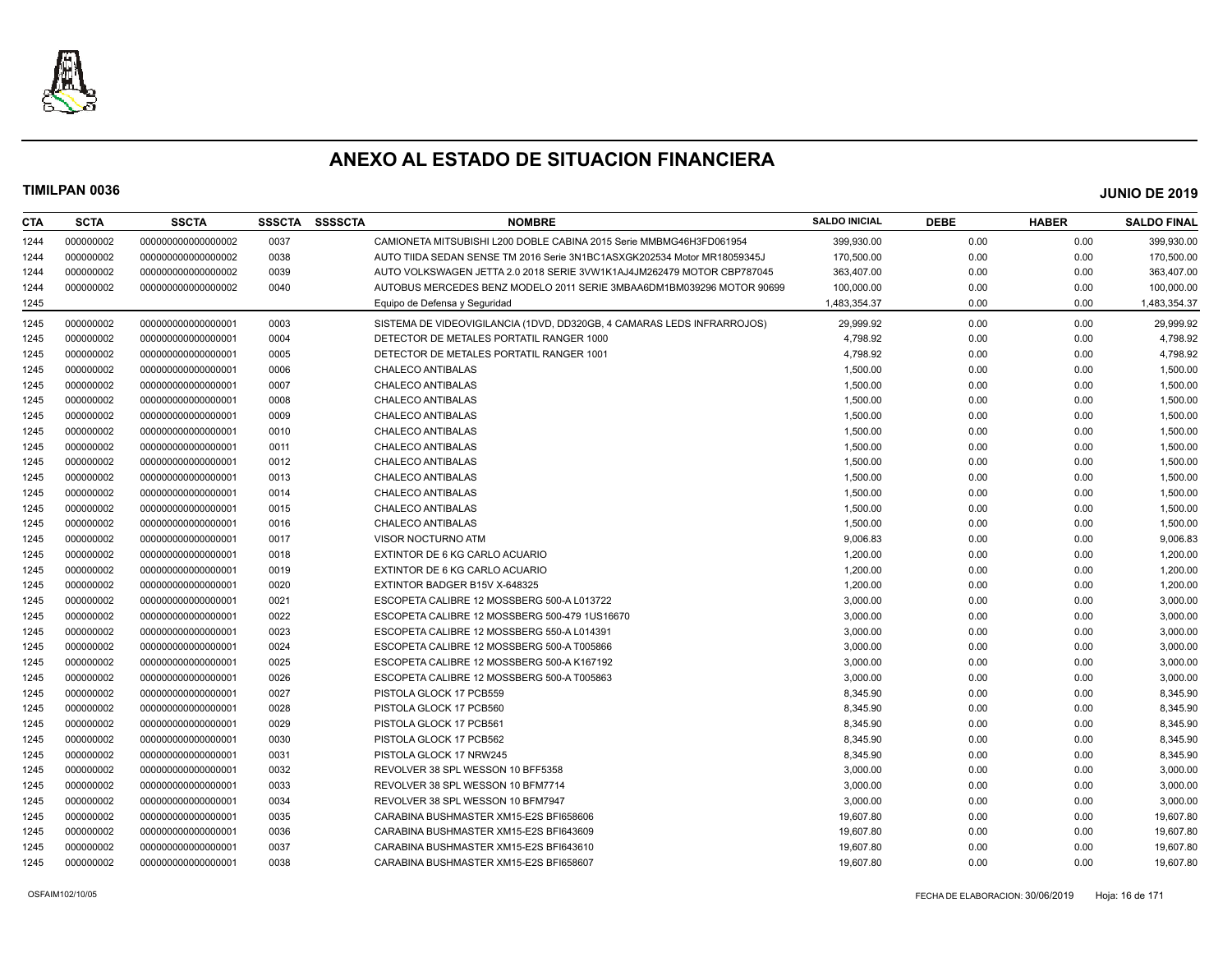

| <b>CTA</b> | <b>SCTA</b> | <b>SSCTA</b>       | <b>SSSCTA</b> | <b>SSSSCTA</b>        |                            | <b>NOMBRE</b>                                                               | <b>SALDO INICIAL</b> | <b>DEBE</b> | <b>HABER</b> | <b>SALDO FINAL</b> |
|------------|-------------|--------------------|---------------|-----------------------|----------------------------|-----------------------------------------------------------------------------|----------------------|-------------|--------------|--------------------|
| 1245       | 000000002   | 00000000000000000  | 0039          |                       |                            | CARABINA BUSHMASTER XM15-E2S BFI658605                                      | 19.607.80            | 0.00        | 0.00         | 19.607.80          |
| 1245       | 000000002   | 000000000000000001 | 0040          |                       | PISTOLA GLOCK 17 NRW246    |                                                                             | 8,345.90             | 0.00        | 0.00         | 8,345.90           |
| 1245       | 000000002   | 000000000000000001 | 0042          |                       | PISTOLA GLOCK 17 PSH898    |                                                                             | 8,345.90             | 0.00        | 0.00         | 8,345.90           |
| 1245       | 000000002   | 000000000000000001 | 0043          |                       | PISTOLA GLOCK 17 PSH899    |                                                                             | 8,345.90             | 0.00        | 0.00         | 8,345.90           |
| 1245       | 000000002   | 000000000000000001 | 0044          |                       |                            | CHALECO BALISTICO MINIMO NIVEL IIIA ANTIPUNTA (10 PZAS)                     | 241,280.00           | 0.00        | 0.00         | 241,280.00         |
| 1245       | 000000002   | 000000000000000001 | 0045          |                       |                            | 4 PISTOLAS CALIBRE 9 X 19 MM MARCA GLOCK MODELO 17                          | 51,711.35            | 0.00        | 0.00         | 51,711.35          |
| 1245       | 000000002   | 000000000000000001 | 0046          |                       |                            | 2 CARABINAS DE SEGURIDAD PUBLICA CALIBRE 5.56 MM MARCA COLT MODELO (M4) L   | 81,105.17            | 0.00        | 0.00         | 81,105.17          |
| 1245       | 000000002   | 000000000000000001 | 0047          |                       |                            | CAMARAS DE VIDEOVIGILANCIA EN PUNTOS ESTRATEGICOS                           | 848,747.06           | 0.00        | 0.00         | 848,747.06         |
| 1246       |             |                    |               |                       |                            | Maquinaria, otros Equipos y Herramientas                                    | 1,631,603.93         | 0.00        | 14,984.98    | 1,616,618.95       |
| 1246       | 000000003   | 000000000000000001 | 0002          |                       |                            | VIBROCOMPACTADOR CASE MOD 1102D AÑO 1985 RODILLO 86"                        | 450.527.20           | 0.00        | 0.00         | 450.527.20         |
| 1246       | 000000003   | 000000000000000001 | 0003          |                       |                            | CARGADOR FRONTAL MCA CASE MOD 621B ANO 97 SERIE JEE0055105                  | 690,000.00           | 0.00        | 0.00         | 690,000.00         |
| 1246       | 000000003   | 000000000000000001 | 0004          |                       |                            | NIVEL AUTOMATICO MCA OMNI SERIE 84313 CON TRIPIE Y ESTADAL DE 4 MTS         | 4,825.40             | 0.00        | 0.00         | 4,825.40           |
| 1246       | 000000003   | 000000000000000001 | 0005          |                       | TORRE ESTRUCTURAL 25 M     |                                                                             | 14,770.60            | 0.00        | 0.00         | 14,770.60          |
| 1246       | 000000003   | 000000000000000001 | 0008          |                       |                            | MOTOCONFORMADORA CATERPILLAR 12G SERIE G1M7900                              | 256,239.00           | 0.00        | 0.00         | 256,239.00         |
| 1246       | 000000003   | 000000000000000001 | 0009          |                       |                            | NIVEL AUTOMATICO CON TRIPIE Y ESTADAL                                       | 15,000.00            | 0.00        | 0.00         | 15,000.00          |
| 1246       | 000000003   | 000000000000000001 | 0010          |                       | ARMERO 4 REPISAS           |                                                                             | 4,945.00             | 0.00        | 0.00         | 4,945.00           |
| 1246       | 000000004   | 00000000000000001  | 0006          |                       |                            | Compresor MILWOOKEE 108 LT 1.5 caballos                                     | 5,872.50             | 0.00        | 0.00         | 5,872.50           |
| 1246       | 000000004   | 000000000000000001 | 0009          |                       | <b>TANQUE ESTACIONARIO</b> |                                                                             | 5,000.00             | 0.00        | 0.00         | 5,000.00           |
| 1246       | 000000004   | 000000000000000001 | 0011          |                       |                            | COMPRESOR LIMITADOR BERINGHER MBX-2600 N0S35747178                          | 2,500.00             | 0.00        | 0.00         | 2,500.00           |
| 1246       | 000000004   | 000000000000000001 | 0014          |                       |                            | DESBROZADORA DE GASOLINA 63 CC 12671                                        | 5.098.00             | 0.00        | 0.00         | 5,098.00           |
| 1246       | 000000004   | 000000000000000001 | 0015          |                       |                            | DESBROZADORA PROFESIONAL 52 cc CRAFT TOP C/ ACCESORIOS                      | 3,480.00             | 0.00        | 0.00         | 3,480.00           |
| 1246       | 000000004   | 000000000000000001 | 0016          |                       |                            | DESMALEZADORA A GASOLINA DES 33 CC 1.4 H.P.                                 | 14,984.98            | 0.00        | 14,984.98    | 0.00               |
|            |             | REN.               | <b>FECHA</b>  | <b>TIPO</b><br>N. POL | REF.                       | <b>CONCEPTO</b>                                                             |                      | <b>DEBE</b> | <b>HABER</b> |                    |
|            |             | 2.0                | 30/06/2019    | 102<br>D              | 37                         | RECLASIFICACION POLIZA DE EGRESOS 37 MARZO DE 2019                          |                      | 0.00        | 14.984.98    |                    |
|            |             |                    |               |                       |                            | TOTAL:                                                                      |                      | 0.00        | 14,984.98    |                    |
| 1246       | 000000004   | 000000000000000002 | 0006          |                       |                            | Paquete: Estacion Total para levantto topog S/ fact 508 de Salvador Velazqu | 97.031.25            | 0.00        | 0.00         | 97,031.25          |
| 1246       | 000000004   | 000000000000000002 | 0012          |                       |                            | Tractor Bolens de 13.5 HP 38" Corte (Podadora de Pasto)                     | 18,444.00            | 0.00        | 0.00         | 18,444.00          |
| 1246       | 000000004   | 000000000000000002 | 0014          |                       |                            | Equipo de Audio p/Difusion (Amplificador Mod DO-450-EUSB) (2 Un. c/trompeta | 3,910.00             | 0.00        | 0.00         | 3,910.00           |
| 1246       | 000000004   | 000000000000000002 | 0019          |                       |                            | Planta p/soldar DELTA Mod SD250                                             | 2,150.00             | 0.00        | 0.00         | 2,150.00           |
| 1246       | 000000004   | 000000000000000002 | 0020          |                       |                            | GPS MONTANA 650 CREACION AUTOM RUTAS BRUJULA ELECT. EJES C/INCLINACION C    | 14,326.00            | 0.00        | 0.00         | 14,326.00          |
| 1246       | 000000006   | 000000000000000001 | 0007          |                       |                            | RADIOMOVIL MOTOROLA EM-200 019-TJAO-117                                     | 2,500.00             | 0.00        | 0.00         | 2,500.00           |
| 1246       | 000000006   | 000000000000000001 | 0008          |                       |                            | RADIOMOVIL MOTOROLA EM-400 019-THU-9286                                     | 2,500.00             | 0.00        | 0.00         | 2,500.00           |
| 1246       | 000000006   | 000000000000000001 | 0009          |                       |                            | RADIOMOVIL MOTOROLA EM-200 103TBCB015                                       | 2,500.00             | 0.00        | 0.00         | 2,500.00           |
| 1246       | 000000006   | 000000000000000001 | 0010          |                       |                            | RADIOMOVIL MOTOROLA EM-200 019-TKN3026                                      | 2,500.00             | 0.00        | 0.00         | 2,500.00           |
| 1246       | 000000006   | 000000000000000001 | 0011          |                       |                            | RADIOMOVIL MOTOROLA PRO 3100 T08TAL3437                                     | 2,500.00             | 0.00        | 0.00         | 2,500.00           |
| 1246       | 000000006   | 000000000000000001 | 0012          |                       |                            | RADIOMOVIL TIPO MATRA VER-B-RADIO LBDP4-2 3044                              | 2,500.00             | 0.00        | 0.00         | 2,500.00           |
| 1246       | 000000006   | 000000000000000001 | 0013          |                       |                            | RADIOMOVIL TIPO MATRA VER-B-RADIO LBDP4-2 3050                              | 2,500.00             | 0.00        | 0.00         | 2,500.00           |
| 1246       | 000000006   | 000000000000000001 | 0014          |                       |                            | RADIO BASE FIJO TIPO MATRA SMART-EADS-TELECOM RA1635BBC03064001685          | 2,500.00             | 0.00        | 0.00         | 2,500.00           |
| 1246       | 000000006   | 000000000000000001 | 0017          |                       |                            | RADIO MOVIL MOTOROLA PRO 5100 103TELN232                                    | 2,500.00             | 0.00        | 0.00         | 2,500.00           |
| 1247       |             |                    |               |                       |                            | Colecciones, Obras de Arte y Objetos Valiosos                               | 8,790.00             | 0.00        | 0.00         | 8,790.00           |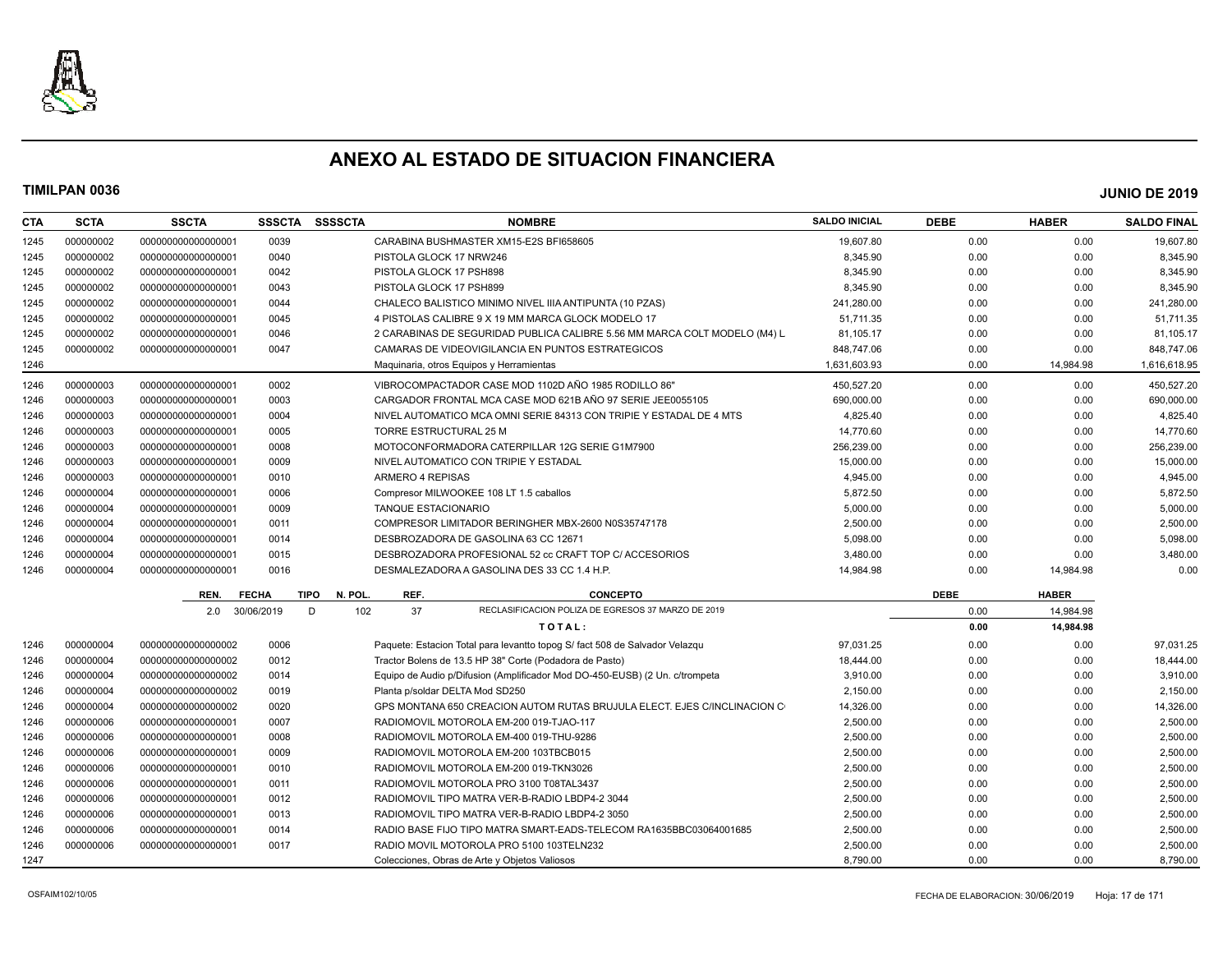

| <b>CTA</b> | <b>SCTA</b> | <b>SSCTA</b>         | <b>SSSCTA</b> | <b>SSSSCTA</b>         |                | <b>NOMBRE</b>                                          | <b>SALDO INICIAL</b> | <b>DEBE</b> | <b>HABER</b> | <b>SALDO FINAL</b> |
|------------|-------------|----------------------|---------------|------------------------|----------------|--------------------------------------------------------|----------------------|-------------|--------------|--------------------|
| 1247       | 000000002   | 00000000000000001    | 0004          |                        | NICHO METALICO |                                                        | 1,200.00             | 0.00        | 0.00         | 1,200.00           |
| 1247       | 000000002   | 00000000000000001    | 0005          |                        |                | CAMPANA GRABADA PARA FIESTAS PATRIAS                   | 7,590.00             | 0.00        | 0.00         | 7,590.00           |
| 1263       |             |                      |               |                        |                | Depreciación Acumulada de Bienes Muebles               | 8,115,200.54         | 0.00        | 169,902.42   | 8,285,102.96       |
| 1263       | 000000001   | 00000000000000001    | 0001          |                        |                | Dep Acum Equiipo de Cómputo 1241-04-01                 | 390,333.70           | 0.00        | 7,995.89     | 398,329.59         |
|            |             | REN.<br><b>FECHA</b> |               | <b>TIPO</b><br>N. POL. | REF.           | <b>CONCEPTO</b>                                        |                      | <b>DEBE</b> | <b>HABER</b> |                    |
|            |             | 30/06/2019<br>2.0    |               | 101<br>D               | $\overline{1}$ | DEPRECIACION DE MUEBLES DE JUNIO 2019                  |                      | 0.00        | 7,995.89     |                    |
|            |             |                      |               |                        |                | TOTAL:                                                 |                      | 0.00        | 7,995.89     |                    |
| 1263       | 000000001   | 000000000000000001   | 0002          |                        |                | Dep Acum Equipo de Cómputo 1241-04-02                  | 117,854.98           | 0.00        | 2,400.08     | 120,255.06         |
|            |             | REN.<br><b>FECHA</b> | <b>TIPO</b>   | N. POL.                | REF.           | <b>CONCEPTO</b>                                        |                      | <b>DEBE</b> | <b>HABER</b> |                    |
|            |             | 30/06/2019<br>3.0    |               | 101<br>D               | $\overline{1}$ | DEPRECIACION DE MUEBLES DE JUNIO 2019                  |                      | 0.00        | 2,400.08     |                    |
|            |             |                      |               |                        |                | TOTAL:                                                 |                      | 0.00        | 2,400.08     |                    |
| 1263       | 000000001   | 000000000000000001   | 0003          |                        |                | Dep Acum Cámaras Digitales 1241-04-03                  | 21,443.71            | 0.00        | 260.33       | 21,704.04          |
|            |             | <b>FECHA</b><br>REN. |               | N. POL.<br>TIPO        | REF.           | <b>CONCEPTO</b>                                        |                      | <b>DEBE</b> | <b>HABER</b> |                    |
|            |             | 30/06/2019<br>4.0    |               | D<br>101               | $\overline{1}$ | DEPRECIACION DE MUEBLES DE JUNIO 2019                  |                      | 0.00        | 260.33       |                    |
|            |             |                      |               |                        |                | TOTAL:                                                 |                      | 0.00        | 260.33       |                    |
| 1263       | 000000001   | 00000000000000001    | 0004          |                        |                | Dep Acum Otros Equipos 1241-04-04                      | 50,129.47            | 0.00        | 1,284.91     | 51,414.38          |
|            |             | <b>FECHA</b><br>REN. |               | <b>TIPO</b><br>N. POL. | REF.           | <b>CONCEPTO</b>                                        |                      | <b>DEBE</b> | <b>HABER</b> |                    |
|            |             | 30/06/2019<br>5.0    |               | 101<br>D               | $\overline{1}$ | DEPRECIACION DE MUEBLES DE JUNIO 2019                  |                      | 0.00        | 1,284.91     |                    |
|            |             |                      |               |                        |                | TOTAL:                                                 |                      | 0.00        | 1,284.91     |                    |
| 1263       | 000000001   | 000000000000000001   | 0005          |                        |                | Dep Acum Mobiliario y Equipo de Oficina 1241-06-01     | 48,989.10            | 0.00        | 922.91       | 49,912.01          |
|            |             | <b>FECHA</b><br>REN. |               | N. POL.<br><b>TIPO</b> | REF.           | <b>CONCEPTO</b>                                        |                      | <b>DEBE</b> | <b>HABER</b> |                    |
|            |             | 30/06/2019<br>6.0    |               | 101<br>D               | $\overline{1}$ | DEPRECIACION DE MUEBLES DE JUNIO 2019                  |                      | 0.00        | 922.91       |                    |
|            |             |                      |               |                        |                | TOTAL:                                                 |                      | 0.00        | 922.91       |                    |
| 1263       | 000000001   | 00000000000000001    | 0006          |                        |                | Dep Acum Mobiliario y Equipo de Oficina 1242-01-01     | 4,197.66             | 0.00        | 79.20        | 4,276.86           |
|            |             | <b>FECHA</b><br>REN. |               | N. POL.<br><b>TIPO</b> | REF.           | <b>CONCEPTO</b>                                        |                      | <b>DEBE</b> | <b>HABER</b> |                    |
|            |             | 7.0 30/06/2019       |               | D<br>101               | $\overline{1}$ | DEPRECIACION DE MUEBLES DE JUNIO 2019                  |                      | 0.00        | 79.20        |                    |
|            |             |                      |               |                        |                | TOTAL:                                                 |                      | 0.00        | 79.20        |                    |
| 1263       | 000000001   | 000000000000000001   | 0007          |                        |                | Dep Acum Equipo Médico de Primeros Auxilios 1243-02-01 | 14,265.97            | 0.00        | 269.17       | 14,535.14          |
|            |             | REN.<br><b>FECHA</b> |               | N. POL.<br><b>TIPO</b> | REF.           | <b>CONCEPTO</b>                                        |                      | <b>DEBE</b> | <b>HABER</b> |                    |
|            |             | 30/06/2019<br>8.0    |               | 101<br>D               | $\overline{1}$ | DEPRECIACION DE MUEBLES DE JUNIO 2019                  |                      | 0.00        | 269.17       |                    |
|            |             |                      |               |                        |                | TOTAL:                                                 |                      | 0.00        | 269.17       |                    |
| 1263       | 000000001   | 000000000000000001   | 0008          |                        |                | Dep Acum Equipo de Transporte Camionetas 1244-02-01    | 3,796,919.52         | 0.00        | 78,920.45    | 3,875,839.97       |
|            |             | <b>FECHA</b><br>REN. |               | N. POL.<br>TIPO        | REF.           | <b>CONCEPTO</b>                                        |                      | <b>DEBE</b> | <b>HABER</b> |                    |
|            |             | 9.0<br>30/06/2019    |               | D<br>101               | $\mathbf{1}$   | DEPRECIACION DE MUEBLES DE JUNIO 2019                  |                      | 0.00        | 78,920.45    |                    |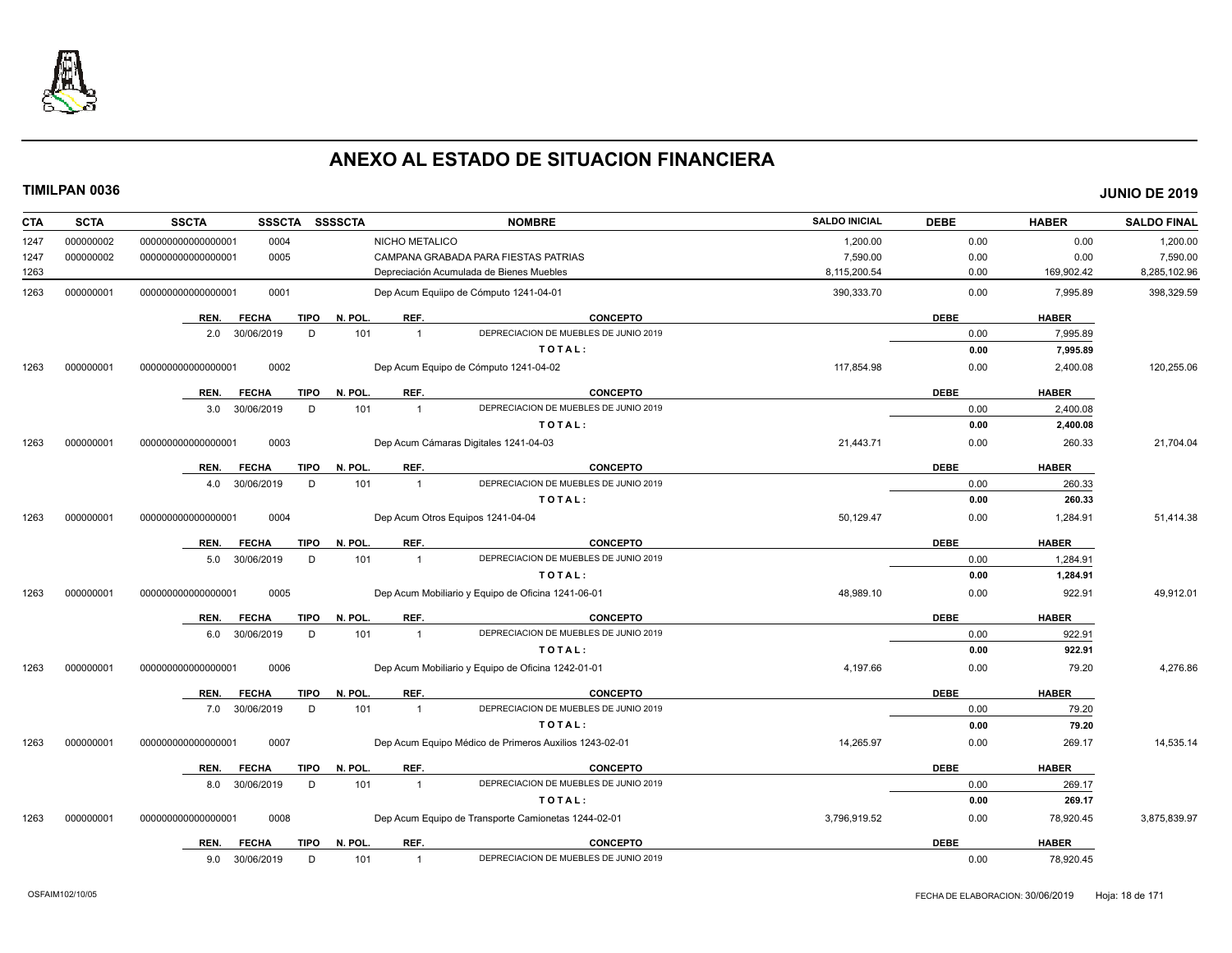

| <b>CTA</b> | <b>SCTA</b> | <b>SSCTA</b><br>SSSCTA SSSSCTA                         |                                          | <b>NOMBRE</b>                                                  | <b>SALDO INICIAL</b> | <b>DEBE</b>         | <b>HABER</b>           | <b>SALDO FINAL</b> |
|------------|-------------|--------------------------------------------------------|------------------------------------------|----------------------------------------------------------------|----------------------|---------------------|------------------------|--------------------|
|            |             |                                                        |                                          | TOTAL:                                                         |                      | 0.00                | 78,920.45              |                    |
| 1263       | 000000001   | 0009<br>000000000000000001                             |                                          | Dep Acum Equipo de Transporte Vehículos 1244-02-02             | 2,664,129.56         | 0.00                | 51,164.98              | 2,715,294.54       |
|            |             | <b>FECHA</b><br><b>TIPO</b><br>REN.                    | REF.<br>N. POL.                          | <b>CONCEPTO</b>                                                |                      | <b>DEBE</b>         | <b>HABER</b>           |                    |
|            |             | 30/06/2019<br>D<br>10.0                                | 101<br>$\overline{1}$                    | DEPRECIACION DE MUEBLES DE JUNIO 2019                          |                      | 0.00                | 51,164.98              |                    |
|            |             |                                                        |                                          | TOTAL:                                                         |                      | 0.00                | 51,164.98              |                    |
| 1263       | 000000001   | 000000000000000001<br>0010                             |                                          | Dep Acum Equipo de Seguridad Publica y Armas 1245-02-01        | 254,343.07           | 0.00                | 12,361.29              | 266,704.36         |
|            |             |                                                        |                                          |                                                                |                      |                     |                        |                    |
|            |             | REN.<br><b>FECHA</b><br><b>TIPO</b>                    | REF.<br>N. POL                           | <b>CONCEPTO</b>                                                |                      | <b>DEBE</b>         | <b>HABER</b>           |                    |
|            |             | 30/06/2019<br>D<br>11.0                                | 101<br>$\overline{1}$                    | DEPRECIACION DE MUEBLES DE JUNIO 2019                          |                      | 0.00                | 12,361.29              |                    |
|            |             |                                                        |                                          | TOTAL:                                                         |                      | 0.00                | 12,361.29              |                    |
| 1263       | 000000001   | 0011<br>000000000000000001                             |                                          | Dep Acum Maquinaria y Equipo de Construcción 1246-03-01        | 633,781.13           | 0.00                | 11,969.23              | 645,750.36         |
|            |             | <b>FECHA</b><br><b>TIPO</b><br>REN.                    | REF.<br>N. POL.                          | <b>CONCEPTO</b>                                                |                      | <b>DEBE</b>         | <b>HABER</b>           |                    |
|            |             | 30/06/2019<br>D<br>12.0                                | 101<br>$\overline{1}$                    | DEPRECIACION DE MUEBLES DE JUNIO 2019                          |                      | 0.00                | 11,969.23              |                    |
|            |             |                                                        |                                          | TOTAL:                                                         |                      | 0.00                | 11,969.23              |                    |
| 1263       | 000000001   | 000000000000000001<br>0012                             |                                          | Dep Acum Maquinaria y Equipo Diverso 1246-04-01                | 8,089.19             | 0.00                | 182.92                 | 8,272.11           |
|            |             |                                                        |                                          |                                                                |                      |                     |                        |                    |
|            |             | <b>TIPO</b><br>REN.<br><b>FECHA</b><br>30/06/2019<br>D | N. POL.<br>REF.<br>101<br>$\overline{1}$ | <b>CONCEPTO</b><br>DEPRECIACION DE MUEBLES DE JUNIO 2019       |                      | <b>DEBE</b><br>0.00 | <b>HABER</b><br>182.92 |                    |
|            |             | 13.0                                                   |                                          | TOTAL:                                                         |                      | 0.00                | 182.92                 |                    |
|            | 000000001   | 0013<br>000000000000000001                             |                                          |                                                                | 59.949.88            | 0.00                |                        | 61,082.06          |
| 1263       |             |                                                        |                                          | Dep Acum Equipo Diverso 1246-04-02                             |                      |                     | 1,132.18               |                    |
|            |             | <b>TIPO</b><br>REN.<br><b>FECHA</b>                    | N. POL.<br>REF.                          | <b>CONCEPTO</b>                                                |                      | <b>DEBE</b>         | <b>HABER</b>           |                    |
|            |             | 30/06/2019<br>D<br>14.0                                | 101<br>$\overline{1}$                    | DEPRECIACION DE MUEBLES DE JUNIO 2019                          |                      | 0.00                | 1,132.18               |                    |
|            |             |                                                        |                                          | TOTAL:                                                         |                      | 0.00                | 1,132.18               |                    |
| 1263       | 000000001   | 0014<br>000000000000000001                             |                                          | Dep Acum Equipo de Radio y Comunicación 1246-06-01             | 9,928.27             | 0.00                | 187.50                 | 10,115.77          |
|            |             | <b>FECHA</b><br><b>TIPO</b><br>REN.                    | N. POL.<br>REF.                          | CONCEPTO                                                       |                      | <b>DEBE</b>         | <b>HABER</b>           |                    |
|            |             | 30/06/2019<br>D<br>15.0                                | 101<br>$\overline{1}$                    | DEPRECIACION DE MUEBLES DE JUNIO 2019                          |                      | 0.00                | 187.50                 |                    |
|            |             |                                                        |                                          | TOTAL:                                                         |                      | 0.00                | 187.50                 |                    |
| 1263       | 000000001   | 0015<br>000000000000000001                             |                                          | Dep Acum Bienes Artísticos. Históricos y Culturales 1247-02-01 | 16,418.80            | 0.00                | 73.25                  | 16,492.05          |
|            |             | REN.<br><b>FECHA</b><br><b>TIPO</b>                    | N. POL<br>REF.                           | CONCEPTO                                                       |                      | <b>DEBE</b>         | <b>HABER</b>           |                    |
|            |             | 30/06/2019<br>D<br>16.0                                | 101<br>$\overline{1}$                    | DEPRECIACION DE MUEBLES DE JUNIO 2019                          |                      | 0.00                | 73.25                  |                    |
|            |             |                                                        |                                          | TOTAL:                                                         |                      | 0.00                | 73.25                  |                    |
| 1263       | 000000001   | 0016<br>00000000000000000                              |                                          | Dep Acum Equipo Diverso 1241-4-5                               | 24,426.53            | 0.00                | 698.13                 | 25,124.66          |
|            |             |                                                        |                                          |                                                                |                      |                     |                        |                    |
|            |             | <b>FECHA</b><br><b>TIPO</b><br>REN.                    | REF.<br>N. POL.                          | CONCEPTO<br>DEPRECIACION DE MUEBLES DE JUNIO 2019              |                      | <b>DEBE</b>         | <b>HABER</b>           |                    |
|            |             | D<br>17.0<br>30/06/2019                                | 101<br>$\overline{1}$                    | TOTAL:                                                         |                      | 0.00<br>0.00        | 698.13<br>698.13       |                    |
|            |             |                                                        |                                          |                                                                |                      |                     |                        |                    |
| 2111       |             |                                                        |                                          | Servicios Personales por Pagar a Corto Plazo                   | 22,000.00            | 10,000.00           | 0.00                   | 12,000.00          |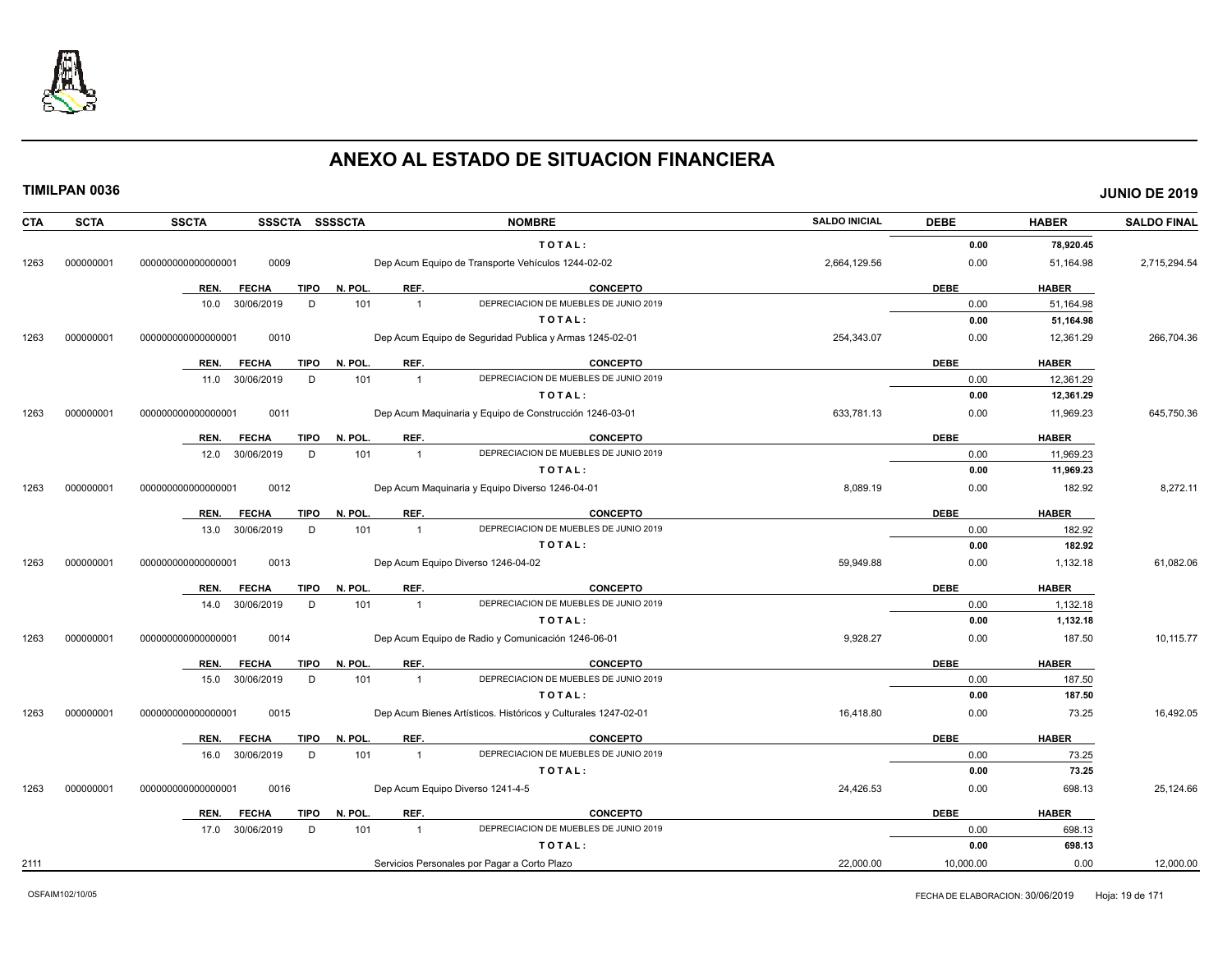

| <b>CTA</b> | <b>SCTA</b> | <b>SSCTA</b><br><b>SSSCTA</b>          | <b>SSSSCTA</b>         |                                     | <b>NOMBRE</b>                                                                                      | <b>SALDO INICIAL</b> | <b>DEBE</b>          | <b>HABER</b> | <b>SALDO FINAL</b> |
|------------|-------------|----------------------------------------|------------------------|-------------------------------------|----------------------------------------------------------------------------------------------------|----------------------|----------------------|--------------|--------------------|
| 2111       | 000000001   | 000000000000000001<br>0001             |                        |                                     | SUELDOS Y SALARIOS POR PAGAR 2019-2021                                                             | 22.000.00            | 10.000.00            | 0.00         | 12.000.00          |
|            |             | <b>FECHA</b><br>REN.                   | <b>TIPO</b><br>N. POL. | REF.                                | <b>CONCEPTO</b>                                                                                    |                      | <b>DEBE</b>          | <b>HABER</b> |                    |
|            |             | 1.0<br>04/06/2019<br>20/06/2019<br>1.0 | E<br>16<br>E<br>20     | $\overline{1}$<br>$\overline{1}$    | CH. 1564 COMPL. LISTA RAYA 2DA QUINCENA MAY 2019<br>CH. 1568 COMPL. NOMINA 2DA QUINCENA MARZO 2019 |                      | 5,000.00<br>5.000.00 | 0.00<br>0.00 |                    |
|            |             |                                        |                        |                                     | TOTAL:                                                                                             |                      | 10,000.00            | 0.00         |                    |
| 2112       |             |                                        |                        | Proveedores por Pagar a Corto Plazo |                                                                                                    | 7,499,542.85         | 186,832.73           | 109,164.18   | 7,421,874.30       |
| 2112       | 000000001   | 000000000000000002<br>0003             |                        | FRANCISCA MENDOZA MARTINEZ          |                                                                                                    | 2.702.40             | 0.00                 | 0.00         | 2.702.40           |
| 2112       | 000000001   | 0004<br>00000000000000002              |                        |                                     | FRANCISCO DE JESUS ZAMUDIO BALDERAS                                                                | 3,480.00             | 0.00                 | 0.00         | 3,480.00           |
| 2112       | 000000001   | 0005<br>000000000000000002             |                        | <b>Felix Garcia Andres</b>          |                                                                                                    | 561,298.00           | 0.00                 | 34,602.80    | 595,900.80         |
|            |             | <b>FECHA</b><br>REN.                   | <b>TIPO</b><br>N. POL. | REF.                                | <b>CONCEPTO</b>                                                                                    |                      | <b>DEBE</b>          | <b>HABER</b> |                    |
|            |             | 30/06/2019<br>78.0                     | 87<br>D                | 964                                 | FELIX GARCIA ANDRES FACT 949, 950, 951, 952, 953, 954, 955, 956, 957, 958,                         |                      | 0.00                 | 34,602.80    |                    |
|            |             |                                        |                        |                                     | TOTAL:                                                                                             |                      | 0.00                 | 34,602.80    |                    |
| 2112       | 000000001   | 00000000000000002<br>0006              |                        | ALBERTO GONZALEZ NOVOA              |                                                                                                    | 227.978.16           | 0.00                 | 0.00         | 227,978.16         |
| 2112       | 000000001   | 0007<br>00000000000000002              |                        | ALFREDO CELESTINO DE JESUS          |                                                                                                    | 20,620.01            | 0.00                 | 0.00         | 20,620.01          |
| 2112       | 000000001   | 00000000000000002<br>0009              |                        | TOMASA CAMACHO MARTINEZ             |                                                                                                    | 475.19               | 0.00                 | 0.00         | 475.19             |
| 2112       | 000000001   | 00000000000000002<br>0010              |                        |                                     | LAZARO ANDRES VAZQUEZ GONZALEZ                                                                     | 3,480.00             | 0.00                 | 0.00         | 3,480.00           |
| 2112       | 000000001   | 00000000000000002<br>0011              |                        |                                     | VIRGILIO CONRADO VASQUEZ MANZANO                                                                   | 68,023.95            | 0.00                 | 0.00         | 68,023.95          |
| 2112       | 000000001   | 00000000000000002<br>0012              |                        |                                     | TURISMOS COORDINADOS DE ATLACOMULCO SA DE CV                                                       | 68,236.00            | 0.00                 | 0.00         | 68,236.00          |
| 2112       | 000000001   | 00000000000000002<br>0013              |                        | <b>FERNANDO PEREZ TORRIJOS</b>      |                                                                                                    | 300.961.27           | 0.00                 | 0.00         | 300,961.27         |
| 2112       | 000000001   | 00000000000000002<br>0014              |                        | LEOPOLDO REYES PAREDES              |                                                                                                    | 21.366.03            | 0.00                 | 0.00         | 21,366.03          |
| 2112       | 000000001   | 00000000000000002<br>0015              |                        | ALFREDO CELESTINO DE JESUS          |                                                                                                    | 10,000.00            | 0.00                 | 0.00         | 10,000.00          |
| 2112       | 000000001   | 000000000000000002<br>0016             |                        | VICENTE DE JESUS MATEO              |                                                                                                    | 43,800.00            | 0.00                 | 0.00         | 43,800.00          |
| 2112       | 000000001   | 0017<br>00000000000000002              |                        |                                     | UNIVERSIDAD AUTONOMA CHAPINGO                                                                      | 11,929.00            | 0.00                 | 0.00         | 11,929.00          |
| 2112       | 000000001   | 00000000000000002<br>0018              |                        | <b>TEOFILO CUENCA GIL</b>           |                                                                                                    | 21,440.00            | 4,000.00             | 0.00         | 17,440.00          |
|            |             | REN.<br><b>FECHA</b>                   | N. POL.<br><b>TIPO</b> | REF.                                | <b>CONCEPTO</b>                                                                                    |                      | <b>DEBE</b>          | <b>HABER</b> |                    |
|            |             | 1.0 05/06/2019                         | 37<br>D                | 624                                 | TEOFILO CUENCA GIL FACT-624 PERIODICO LA VOZ DEL ESTADO DE MEXIO                                   |                      | 4,000.00             | 0.00         |                    |
|            |             |                                        |                        |                                     | TOTAL:                                                                                             |                      | 4,000.00             | 0.00         |                    |
| 2112       | 000000001   | 0019<br>00000000000000002              |                        | FELIPE HERNANDEZ ESCOBAR            |                                                                                                    | 13,119.80            | 0.00                 | 0.00         | 13,119.80          |
| 2112       | 000000001   | 0020<br>00000000000000002              |                        | JESUS DOMINGUEZ ALCANTARA           |                                                                                                    | $-11,000.00$         | 0.00                 | 0.00         | $-11,000.00$       |
| 2112       | 000000001   | 00000000000000002<br>0021              |                        | <b>MARIBEL TORALES NOGUEZ</b>       |                                                                                                    | 49,500.00            | 0.00                 | 0.00         | 49,500.00          |
| 2112       | 000000001   | 0023<br>00000000000000002              |                        |                                     | REYNA HORTENCIA RODRIGUEZ VAZQUEZ                                                                  | 13,920.00            | 0.00                 | 0.00         | 13,920.00          |
| 2112       | 000000001   | 0024<br>00000000000000002              |                        | TENUN, S.A. DE C.V.                 |                                                                                                    | 25.957.18            | 0.00                 | 0.00         | 25.957.18          |
| 2112       | 000000001   | 0027<br>00000000000000002              |                        | ALVARO CHAVEZ MONTES DE OCA         |                                                                                                    | 503.94               | 0.00                 | 0.00         | 503.94             |
| 2112       | 000000001   | 00000000000000002<br>0030              |                        |                                     | SERGIO ALFONSO BRITO MOLL MARTINEZ                                                                 | 4,060.00             | 0.00                 | 0.00         | 4,060.00           |
| 2112       | 000000001   | 00000000000000002<br>0033              |                        | IVAN GUADARRAMA CONTRERAS           |                                                                                                    | 0.20                 | 0.00                 | 0.00         | 0.20               |
| 2112       | 000000001   | 00000000000000002<br>0034              |                        | AURELIO JIMENEZ MENDOZA             |                                                                                                    | 3,885.00             | 0.00                 | 0.00         | 3,885.00           |
|            | 000000001   | 00000000000000002<br>0035              |                        |                                     | PROV. PAPELERA COMPUTACIONAL LA SEVILLANA SA DE CV                                                 | 920.00               | 0.00                 | 0.00         | 920.00             |
| 2112       |             |                                        |                        |                                     |                                                                                                    |                      |                      |              |                    |
| 2112       | 000000001   | 00000000000000002<br>0036              |                        | APOLINAR MARQUEZ MARTINEZ           |                                                                                                    | 10,840.15            | 0.00                 | 0.00         | 10,840.15          |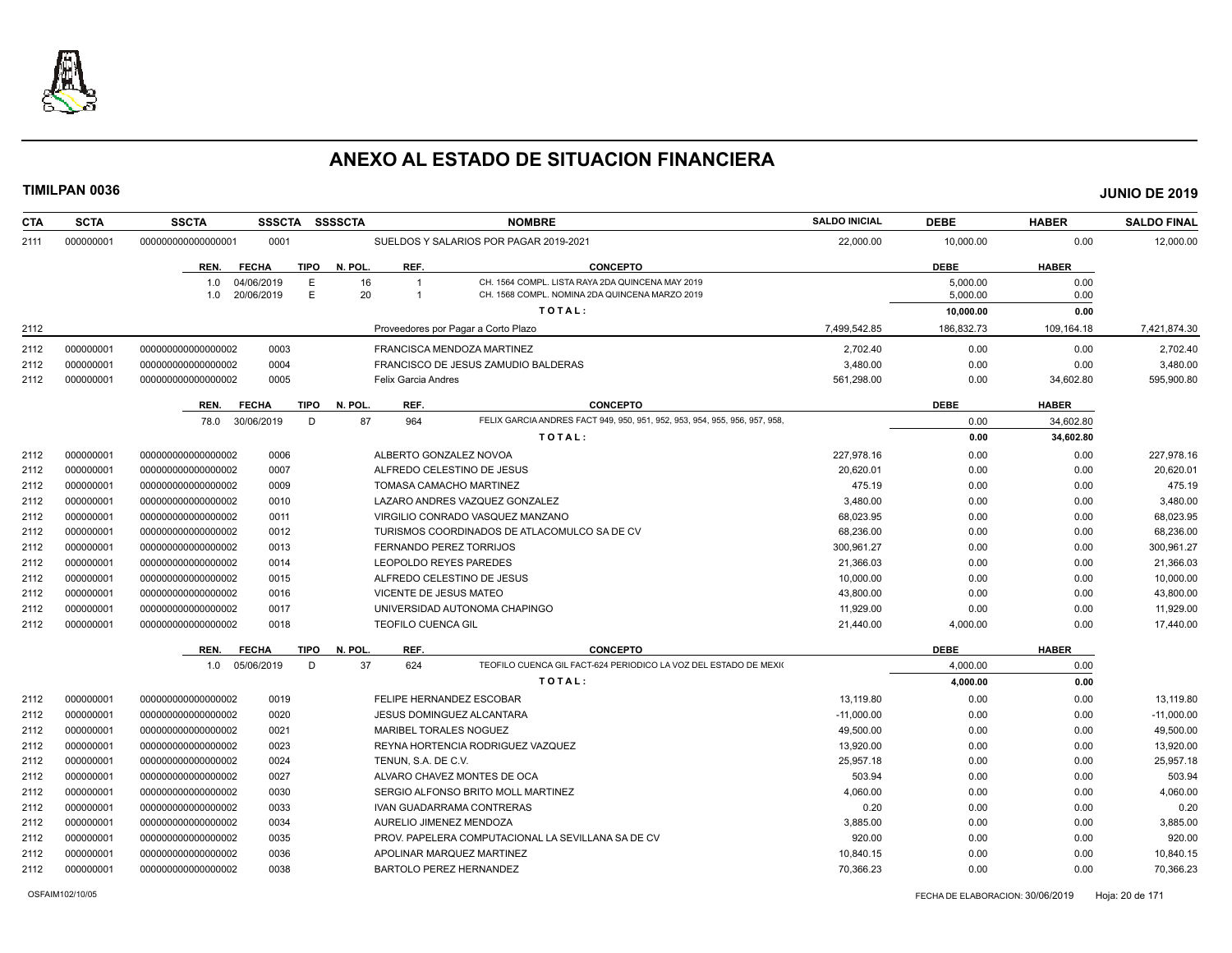

| <b>CTA</b> | <b>SCTA</b> | <b>SSCTA</b>       | <b>SSSCTA</b>        | <b>SSSSCTA</b>  |                                   | <b>NOMBRE</b>                                                     | <b>SALDO INICIAL</b> | <b>DEBE</b> | <b>HABER</b> | <b>SALDO FINAL</b> |
|------------|-------------|--------------------|----------------------|-----------------|-----------------------------------|-------------------------------------------------------------------|----------------------|-------------|--------------|--------------------|
| 2112       | 000000001   | 00000000000000002  | 0041                 |                 | <b>FRANCISCO MONTIEL DIONICIO</b> |                                                                   | 88.940.23            | 0.00        | 0.00         | 88.940.23          |
| 2112       | 000000001   | 00000000000000002  | 0043                 |                 | RODOLFO SANCHEZ SANCHEZ           |                                                                   | 14,732.00            | 0.00        | 0.00         | 14,732.00          |
| 2112       | 000000001   | 00000000000000002  | 0044                 |                 | ANGELICA COLIN PACHECO            |                                                                   | 306.883.76           | 0.00        | 0.00         | 306,883.76         |
| 2112       | 000000001   | 00000000000000002  | 0046                 |                 |                                   | GRUPO COMERCIAL Y SERV SAMO SA DE CV                              | 31.090.34            | 0.00        | 0.00         | 31,090.34          |
| 2112       | 000000001   | 00000000000000002  | 0049                 |                 | RAMON MONTIEL CRUZ                |                                                                   | 116,000.00           | 0.00        | 0.00         | 116,000.00         |
| 2112       | 000000001   | 00000000000000002  | 0052                 |                 |                                   | SOTO & ASOCIADOS ESPECIALISTAS AGRARIOS DE LATINOAMERICA SA DE CV | 43,500.00            | 0.00        | 0.00         | 43,500.00          |
| 2112       | 000000001   | 00000000000000002  | 0053                 |                 |                                   | PROMOTORA Y COMERCIALIZADORA DE MATERIALES SA DE CV               | 10,678.54            | 0.00        | 0.00         | 10,678.54          |
| 2112       | 000000001   | 00000000000000002  | 0055                 |                 | <b>MANUEL RIVERA MOLINA</b>       |                                                                   | 5,800.00             | 0.00        | 0.00         | 5,800.00           |
| 2112       | 000000001   | 00000000000000002  | 0056                 |                 |                                   | JOSE GUADALUPE GARCIA SANDOVAL                                    | 89,552.86            | 0.00        | 4,697.50     | 94,250.36          |
|            |             | REN.               | <b>FECHA</b>         | N. POL.<br>TIPO | REF.                              | <b>CONCEPTO</b>                                                   |                      | <b>DEBE</b> | <b>HABER</b> |                    |
|            |             | 6.0                | 30/06/2019           | 86<br>D         | 737                               | FACT- 737 JOSE GUADALUPE GARCIA SANDOVAL                          |                      | 0.00        | 4,697.50     |                    |
|            |             |                    |                      |                 |                                   | TOTAL:                                                            |                      | 0.00        | 4,697.50     |                    |
| 2112       | 000000001   | 00000000000000002  | 0057                 |                 | <b>ISMAEL ROLDAN PEREA</b>        |                                                                   | 11,600.00            | 0.00        | 0.00         | 11,600.00          |
| 2112       | 000000001   | 00000000000000002  | 0058                 |                 |                                   | JOSE PAULINO GALVAN COYOTE                                        | 11,600.00            | 0.00        | 0.00         | 11,600.00          |
| 2112       | 000000001   | 00000000000000002  | 0061                 |                 |                                   | YESICA ALEJANDRA MONROY SOSA                                      | 4,014.82             | 0.00        | 0.00         | 4,014.82           |
| 2112       | 000000001   | 00000000000000002  | 0062                 |                 | LETICIA BARRANCO MONROY           |                                                                   | 7,037.60             | 0.00        | 0.00         | 7,037.60           |
| 2112       | 000000001   | 00000000000000002  | 0064                 |                 |                                   | LECD EMPRESA COMERCIALIZADORA XXI S DE RL DE CV                   | 25,520.00            | 0.00        | 0.00         | 25,520.00          |
| 2112       | 000000001   | 00000000000000002  | 0065                 |                 | <b>JUAN PACHECO ALBINO</b>        |                                                                   | 25,056.00            | 0.00        | 0.00         | 25,056.00          |
| 2112       | 000000001   | 00000000000000002  | 0066                 |                 | <b>FRANCISCA REYES VENTURA</b>    |                                                                   | 10,171.00            | 0.00        | 0.00         | 10,171.00          |
| 2112       | 000000001   | 00000000000000002  | 0067                 |                 |                                   | ACEROS Y CORRUGADOS LA UNION SA DE CV                             | 15,000.00            | 0.00        | 0.00         | 15,000.00          |
| 2112       | 000000001   | 00000000000000002  | 0068                 |                 | MEPIR S DE RL DE CV               |                                                                   | 6,960.00             | 0.00        | 0.00         | 6,960.00           |
| 2112       | 000000001   | 00000000000000002  | 0069                 |                 | LIDIA APOLINAR MARIANO            |                                                                   | 45,578.00            | 0.00        | 0.00         | 45,578.00          |
| 2112       | 000000001   | 00000000000000002  | 0072                 |                 |                                   | DIOSELINA TORRIJOS CRUZ, MATERIALES TIMILPAN                      | 19,382.46            | 0.00        | 0.00         | 19,382.46          |
| 2112       | 000000001   | 00000000000000002  | 0076                 |                 | LUIS BLAS LEON                    |                                                                   | 6.090.00             | 0.00        | 0.00         | 6,090.00           |
| 2112       | 000000001   | 00000000000000002  | 0077                 |                 | AFIANZADORA SOFIMEX SA            |                                                                   | 39,462.26            | 0.00        | 0.00         | 39,462.26          |
| 2112       | 000000001   | 00000000000000002  | 0078                 |                 |                                   | STROW IN MOTION DECORATION SA DE CV                               | 26,400.00            | 0.00        | 0.00         | 26,400.00          |
| 2112       | 000000001   | 000000000000000002 | 0079                 |                 |                                   | OPERADORA DE SERVICIOS NICO'S S.C.                                | 80.875.92            | 0.00        | 0.00         | 80,875.92          |
| 2112       | 000000001   | 00000000000000002  | 0080                 |                 | MOISES CRUZ CRUZ                  |                                                                   | 67,396.00            | 0.00        | 0.00         | 67,396.00          |
| 2112       | 000000001   | 00000000000000002  | 0082                 |                 | <b>JOSE BACILIO MARTINEZ</b>      |                                                                   | 30,525.40            | 7,308.00    | 0.00         | 23,217.40          |
|            |             | REN.               | <b>FECHA</b>         | TIPO<br>N. POL. | REF.                              | <b>CONCEPTO</b>                                                   |                      | <b>DEBE</b> | <b>HABER</b> |                    |
|            |             | 1.0                | 07/06/2019           | 50<br>D         | 24                                | FAC- 24 JOSE BACILIO MARTINEZ HOJAS MEMBRETADAS                   |                      | 7.308.00    | 0.00         |                    |
|            |             |                    |                      |                 |                                   | TOTAL:                                                            |                      | 7,308.00    | 0.00         |                    |
| 2112       | 000000001   | 00000000000000002  | 0083                 |                 | ATANACIO MIRANDA SERRANO          |                                                                   | 5,800.00             | 0.00        | 0.00         | 5,800.00           |
| 2112       | 000000001   | 00000000000000002  | 0084                 |                 |                                   | GRUPO HERRADURA OCCIDENTE SA DE CV                                | 30,000.00            | 0.00        | 0.00         | 30,000.00          |
| 2112       | 000000001   | 00000000000000002  | 0085                 |                 |                                   | DISTRIBUIDORA HIDRAULICA NACIONAL SA DE CV                        | 55,336.27            | 55,336.27   | 0.00         | 0.00               |
|            |             | REN.               | <b>FECHA</b><br>TIPO | N. POL.         | REF.                              | <b>CONCEPTO</b>                                                   |                      | <b>DEBE</b> | <b>HABER</b> |                    |
|            |             | 1.0                | 18/06/2019           | D<br>16         | 473                               | PAGO FACT 473 MATERIAL HIDRAULICO PD 79 MAY 19                    |                      | 11,324.63   | 0.00         |                    |
|            |             | 1.0                | 06/06/2019           | 39<br>D         | 474                               | DISTRIBUIDORA HIDRAULICA NACIONAL SA DE CV FAC-474 MAT HIDRAULIC  |                      | 44.011.64   | 0.00         |                    |
|            |             |                    |                      |                 |                                   | TOTAL:                                                            |                      | 55.336.27   | 0.00         |                    |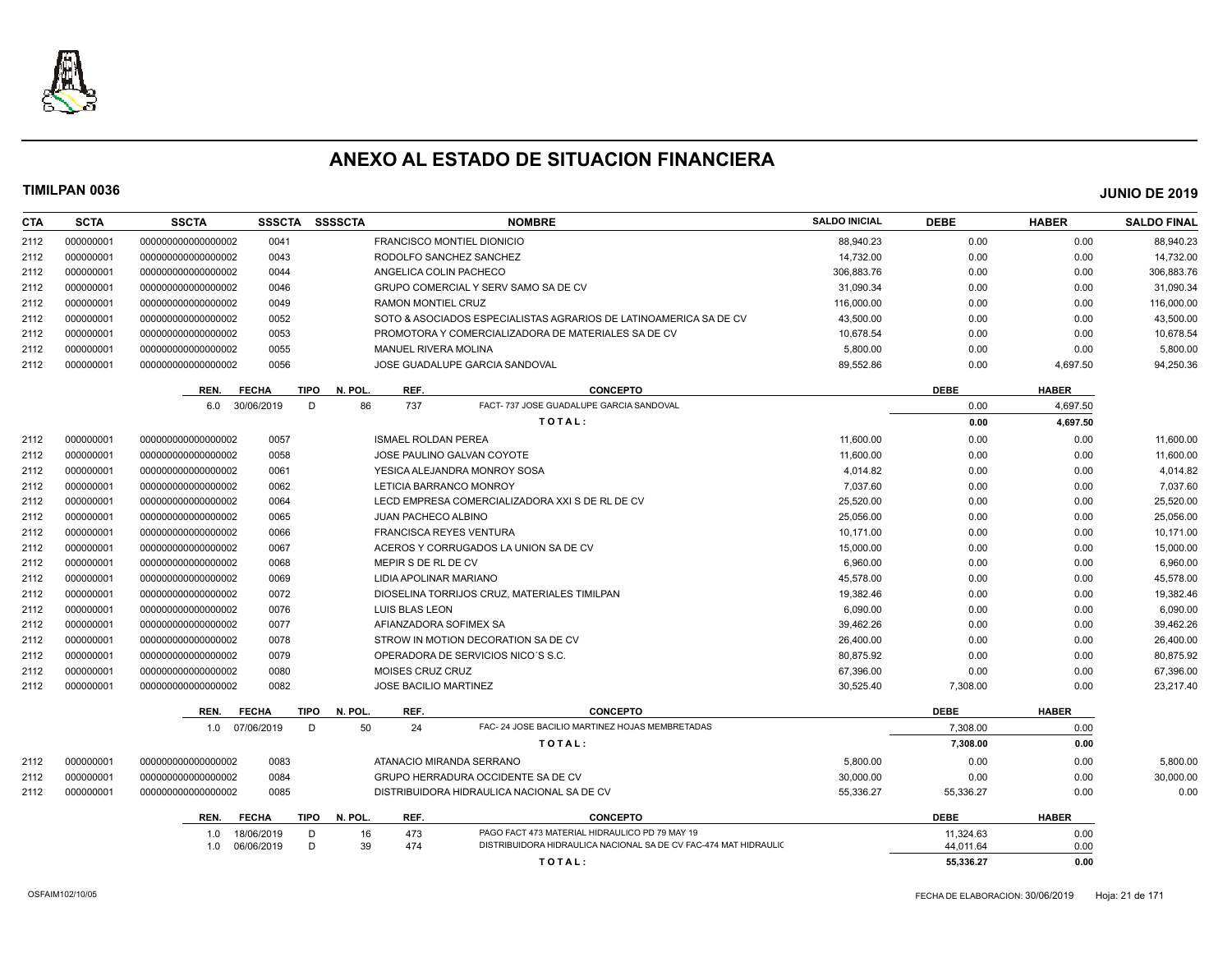

| 5,952.01<br>0.00<br>0.00<br>5,952.01<br>000000001<br>00000000000000002<br>0087<br><b>LAURA LEON GARCIA</b><br>2112<br>0090<br>0.00<br>0.00<br>8,039.96<br>2112<br>000000001<br>00000000000000002<br><b>GLANCOMER SA DE CV</b><br>8,039.96<br><b>CONCEPTO</b><br><b>DEBE</b><br>REN.<br><b>FECHA</b><br><b>TIPO</b><br>N. POL.<br>REF.<br><b>HABER</b><br>FACT-182 GLANCOMER S.A. DE C.V. COMPRA PAPELERIA<br>89<br>182<br>30/06/2019<br>D<br>0.00<br>8,039.96<br>21.0<br>TOTAL:<br>0.00<br>8,039.96<br>0091<br>MIREYA CASTRO LOPEZ<br>30,440.00<br>31,100.00<br>2112<br>000000001<br>000000000000000002<br>21,300.00<br>21,960.00<br>N. POL.<br>REF.<br><b>CONCEPTO</b><br><b>DEBE</b><br><b>HABER</b><br>REN.<br><b>FECHA</b><br><b>TIPO</b><br>05/06/2019<br>36<br>8916<br>MIREYA CASTRO LOPEZ COMPRA LLANTAS FAC 8916 Y 9001<br>D<br>21.300.00<br>0.00<br>1.0<br>30/06/2019<br>D<br>90<br>9042<br>FAC-9042 MIREYA CASTRO LOPEZ COMPRA DE LLANTAS<br>21,960.00<br>6.0<br>0.00<br>TOTAL:<br>21,300.00<br>21,960.00<br>0092<br>000000001<br>00000000000000002<br>DALENCE URRUTIA GUZMAN<br>0.24<br>0.00<br>0.00<br>0.24<br>2112<br>000000001<br>000000000000000002<br>0098<br>80.186.07<br>0.00<br>0.00<br>80,186.07<br>2112<br><b>FRANCISCO COLIN RAFAEL</b><br>000000001<br>0100<br>JORGE MUNGUIA PEREZ<br>17.864.00<br>0.00<br>2112<br>000000000000000002<br>0.00<br>17,864.00<br>000000001<br>2,320.00<br>0.00<br>2,320.00<br>2112<br>000000000000000002<br>0101<br>LUIS ALEJANDRO VILCHIS LAGUNA<br>0.00<br>124,000.00<br>000000001<br>000000000000000002<br>0102<br><b>GCHRUBCH CONSULTORES SA DE CV</b><br>0.00<br>0.00<br>124,000.00<br>2112<br>MARIA DEL CARMEN ZUÑIGA ARIAZ<br>2112<br>000000001<br>00000000000000002<br>0106<br>0.00<br>0.00<br>2,668.00<br>2,668.00<br><b>FECHA</b><br><b>TIPO</b><br>N. POL.<br>REF.<br><b>CONCEPTO</b><br><b>DEBE</b><br><b>HABER</b><br>REN.<br>98<br>FAC-447 PASIVO DE MARIA DEL CARMEN ZUÑIGA ARIAZ<br>6.0 30/06/2019<br>447<br>D<br>0.00<br>2.668.00<br>2,668.00<br>TOTAL:<br>0.00<br>000000001<br>0114<br>ARACELI MENDOZA MORA<br>4,640.00<br>0.00<br>0.00<br>000000000000000002<br>4,640.00<br>2112<br>42.833.00<br>0116<br>ALBERTO FLORES LOPEZ<br>0.00<br>0.00<br>42.833.00<br>2112<br>000000001<br>00000000000000002<br>000000001<br>00000000000000002<br>0117<br>ALEJANDRO TREJO SERRANO<br>6,174.88<br>0.00<br>0.00<br>2112<br>000000001<br>0120<br>0.00<br>2112<br>00000000000000002<br>ESTEBAN ALBARRAN GONZALEZ<br>$-3,480.00$<br>0.00<br>$-3,480.00$<br>000000001<br>0123<br>2112<br>00000000000000002<br>IRIS ANNEL VILCHIS ZARAGOZA<br>3,016.00<br>0.00<br>0.00<br>3,016.00<br>000000001<br>0126<br><b>RAMON NIETO MOLINA</b><br>26,680.00<br>0.00<br>0.00<br>26,680.00<br>2112<br>000000000000000002<br>2112<br>000000001<br>0128<br>195.329.78<br>0.00<br>0.00<br>195,329.78<br>000000000000000002<br><b>GRUPO JILOTEPEC SA DE CV</b><br>000000001<br>0130<br>10,440.00<br>0.00<br>10,440.00<br>2112<br>000000000000000002<br><b>MARCIANO BERNAL BARON</b><br>0.00<br>000000001<br>0131<br>9,287.97<br>9,287.97<br>2112<br>000000000000000002<br><b>JOSE LUIS MONDRAGON GARCIA</b><br>0.00<br>0.00<br>000000001<br>0132<br>45,556.68<br>0.00<br>0.00<br>45,556.68<br>2112<br>000000000000000002<br>JOSE LUIS OSORNIO CABALLERO<br>000000001<br>2112<br>00000000000000002<br>0135<br>ESTEBAN ALBARRAN GONZALEZ<br>6,960.00<br>0.00<br>0.00<br>6,960.00<br>000000001<br>0143<br>44.980.47<br>0.00<br>44,980.47<br>2112<br>000000000000000002<br>DAVID HERNANDEZ ESCOBAR<br>0.00<br>000000001<br>000000000000000002<br>0144<br><b>MARTINIANO RUIZ RUIZ</b><br>162,139.74<br>0.00<br>0.00<br>162,139.74<br>2112<br>0145<br>1,468,085.43<br>1,468,085.43<br>2112<br>000000001<br>000000000000000002<br>CFE SUMINISTRADOR DE SERVICIOS BASICOS<br>0.00<br>0.00<br>297,731.40<br>2112<br>000000001<br>00000000000000002<br>0146<br>JOSE MATUSALEN LEGORRETA SEGUNDO<br>301,200.26<br>3,468.86<br>0.00<br>N. POL<br>REF.<br><b>CONCEPTO</b><br><b>DEBE</b><br><b>HABER</b><br>REN.<br><b>FECHA</b><br><b>TIPO</b><br>23<br>JOSE MATUSALEN LEGORRETA SEGUNDO PAGO FACT. 628 Y 634<br>3.468.86<br>1.0 06/06/2019<br>D<br>628<br>0.00<br>3,468.86<br>0.00<br>TOTAL:<br>BONIFACIO BRUNO GONZALEZ<br>20,000.00<br>00000000000000002<br>0147<br>0.00<br>0.00<br>20,000.00<br>2112<br>000000001 | <b>CTA</b> | <b>SCTA</b> | <b>SSSCTA</b><br><b>SSCTA</b> | <b>SSSSCTA</b><br><b>NOMBRE</b> | <b>SALDO INICIAL</b> | <b>DEBE</b> | <b>HABER</b> | <b>SALDO FINAL</b> |
|---------------------------------------------------------------------------------------------------------------------------------------------------------------------------------------------------------------------------------------------------------------------------------------------------------------------------------------------------------------------------------------------------------------------------------------------------------------------------------------------------------------------------------------------------------------------------------------------------------------------------------------------------------------------------------------------------------------------------------------------------------------------------------------------------------------------------------------------------------------------------------------------------------------------------------------------------------------------------------------------------------------------------------------------------------------------------------------------------------------------------------------------------------------------------------------------------------------------------------------------------------------------------------------------------------------------------------------------------------------------------------------------------------------------------------------------------------------------------------------------------------------------------------------------------------------------------------------------------------------------------------------------------------------------------------------------------------------------------------------------------------------------------------------------------------------------------------------------------------------------------------------------------------------------------------------------------------------------------------------------------------------------------------------------------------------------------------------------------------------------------------------------------------------------------------------------------------------------------------------------------------------------------------------------------------------------------------------------------------------------------------------------------------------------------------------------------------------------------------------------------------------------------------------------------------------------------------------------------------------------------------------------------------------------------------------------------------------------------------------------------------------------------------------------------------------------------------------------------------------------------------------------------------------------------------------------------------------------------------------------------------------------------------------------------------------------------------------------------------------------------------------------------------------------------------------------------------------------------------------------------------------------------------------------------------------------------------------------------------------------------------------------------------------------------------------------------------------------------------------------------------------------------------------------------------------------------------------------------------------------------------------------------------------------------------------------------------------------------------------------------------------------------------------------------------------------------------------------------------------------------------------------------------------------------------------------------------------------------------------------------------------------------------------------------------------------------------------------------------------------------------------------------------------------------------------------------------------------------------------------------------------------------------------------------------------------------------------------------|------------|-------------|-------------------------------|---------------------------------|----------------------|-------------|--------------|--------------------|
|                                                                                                                                                                                                                                                                                                                                                                                                                                                                                                                                                                                                                                                                                                                                                                                                                                                                                                                                                                                                                                                                                                                                                                                                                                                                                                                                                                                                                                                                                                                                                                                                                                                                                                                                                                                                                                                                                                                                                                                                                                                                                                                                                                                                                                                                                                                                                                                                                                                                                                                                                                                                                                                                                                                                                                                                                                                                                                                                                                                                                                                                                                                                                                                                                                                                                                                                                                                                                                                                                                                                                                                                                                                                                                                                                                                                                                                                                                                                                                                                                                                                                                                                                                                                                                                                                                                                                   |            |             |                               |                                 |                      |             |              |                    |
|                                                                                                                                                                                                                                                                                                                                                                                                                                                                                                                                                                                                                                                                                                                                                                                                                                                                                                                                                                                                                                                                                                                                                                                                                                                                                                                                                                                                                                                                                                                                                                                                                                                                                                                                                                                                                                                                                                                                                                                                                                                                                                                                                                                                                                                                                                                                                                                                                                                                                                                                                                                                                                                                                                                                                                                                                                                                                                                                                                                                                                                                                                                                                                                                                                                                                                                                                                                                                                                                                                                                                                                                                                                                                                                                                                                                                                                                                                                                                                                                                                                                                                                                                                                                                                                                                                                                                   |            |             |                               |                                 |                      |             |              |                    |
|                                                                                                                                                                                                                                                                                                                                                                                                                                                                                                                                                                                                                                                                                                                                                                                                                                                                                                                                                                                                                                                                                                                                                                                                                                                                                                                                                                                                                                                                                                                                                                                                                                                                                                                                                                                                                                                                                                                                                                                                                                                                                                                                                                                                                                                                                                                                                                                                                                                                                                                                                                                                                                                                                                                                                                                                                                                                                                                                                                                                                                                                                                                                                                                                                                                                                                                                                                                                                                                                                                                                                                                                                                                                                                                                                                                                                                                                                                                                                                                                                                                                                                                                                                                                                                                                                                                                                   |            |             |                               |                                 |                      |             |              |                    |
|                                                                                                                                                                                                                                                                                                                                                                                                                                                                                                                                                                                                                                                                                                                                                                                                                                                                                                                                                                                                                                                                                                                                                                                                                                                                                                                                                                                                                                                                                                                                                                                                                                                                                                                                                                                                                                                                                                                                                                                                                                                                                                                                                                                                                                                                                                                                                                                                                                                                                                                                                                                                                                                                                                                                                                                                                                                                                                                                                                                                                                                                                                                                                                                                                                                                                                                                                                                                                                                                                                                                                                                                                                                                                                                                                                                                                                                                                                                                                                                                                                                                                                                                                                                                                                                                                                                                                   |            |             |                               |                                 |                      |             |              |                    |
|                                                                                                                                                                                                                                                                                                                                                                                                                                                                                                                                                                                                                                                                                                                                                                                                                                                                                                                                                                                                                                                                                                                                                                                                                                                                                                                                                                                                                                                                                                                                                                                                                                                                                                                                                                                                                                                                                                                                                                                                                                                                                                                                                                                                                                                                                                                                                                                                                                                                                                                                                                                                                                                                                                                                                                                                                                                                                                                                                                                                                                                                                                                                                                                                                                                                                                                                                                                                                                                                                                                                                                                                                                                                                                                                                                                                                                                                                                                                                                                                                                                                                                                                                                                                                                                                                                                                                   |            |             |                               |                                 |                      |             |              |                    |
|                                                                                                                                                                                                                                                                                                                                                                                                                                                                                                                                                                                                                                                                                                                                                                                                                                                                                                                                                                                                                                                                                                                                                                                                                                                                                                                                                                                                                                                                                                                                                                                                                                                                                                                                                                                                                                                                                                                                                                                                                                                                                                                                                                                                                                                                                                                                                                                                                                                                                                                                                                                                                                                                                                                                                                                                                                                                                                                                                                                                                                                                                                                                                                                                                                                                                                                                                                                                                                                                                                                                                                                                                                                                                                                                                                                                                                                                                                                                                                                                                                                                                                                                                                                                                                                                                                                                                   |            |             |                               |                                 |                      |             |              |                    |
|                                                                                                                                                                                                                                                                                                                                                                                                                                                                                                                                                                                                                                                                                                                                                                                                                                                                                                                                                                                                                                                                                                                                                                                                                                                                                                                                                                                                                                                                                                                                                                                                                                                                                                                                                                                                                                                                                                                                                                                                                                                                                                                                                                                                                                                                                                                                                                                                                                                                                                                                                                                                                                                                                                                                                                                                                                                                                                                                                                                                                                                                                                                                                                                                                                                                                                                                                                                                                                                                                                                                                                                                                                                                                                                                                                                                                                                                                                                                                                                                                                                                                                                                                                                                                                                                                                                                                   |            |             |                               |                                 |                      |             |              |                    |
|                                                                                                                                                                                                                                                                                                                                                                                                                                                                                                                                                                                                                                                                                                                                                                                                                                                                                                                                                                                                                                                                                                                                                                                                                                                                                                                                                                                                                                                                                                                                                                                                                                                                                                                                                                                                                                                                                                                                                                                                                                                                                                                                                                                                                                                                                                                                                                                                                                                                                                                                                                                                                                                                                                                                                                                                                                                                                                                                                                                                                                                                                                                                                                                                                                                                                                                                                                                                                                                                                                                                                                                                                                                                                                                                                                                                                                                                                                                                                                                                                                                                                                                                                                                                                                                                                                                                                   |            |             |                               |                                 |                      |             |              |                    |
|                                                                                                                                                                                                                                                                                                                                                                                                                                                                                                                                                                                                                                                                                                                                                                                                                                                                                                                                                                                                                                                                                                                                                                                                                                                                                                                                                                                                                                                                                                                                                                                                                                                                                                                                                                                                                                                                                                                                                                                                                                                                                                                                                                                                                                                                                                                                                                                                                                                                                                                                                                                                                                                                                                                                                                                                                                                                                                                                                                                                                                                                                                                                                                                                                                                                                                                                                                                                                                                                                                                                                                                                                                                                                                                                                                                                                                                                                                                                                                                                                                                                                                                                                                                                                                                                                                                                                   |            |             |                               |                                 |                      |             |              |                    |
|                                                                                                                                                                                                                                                                                                                                                                                                                                                                                                                                                                                                                                                                                                                                                                                                                                                                                                                                                                                                                                                                                                                                                                                                                                                                                                                                                                                                                                                                                                                                                                                                                                                                                                                                                                                                                                                                                                                                                                                                                                                                                                                                                                                                                                                                                                                                                                                                                                                                                                                                                                                                                                                                                                                                                                                                                                                                                                                                                                                                                                                                                                                                                                                                                                                                                                                                                                                                                                                                                                                                                                                                                                                                                                                                                                                                                                                                                                                                                                                                                                                                                                                                                                                                                                                                                                                                                   |            |             |                               |                                 |                      |             |              |                    |
|                                                                                                                                                                                                                                                                                                                                                                                                                                                                                                                                                                                                                                                                                                                                                                                                                                                                                                                                                                                                                                                                                                                                                                                                                                                                                                                                                                                                                                                                                                                                                                                                                                                                                                                                                                                                                                                                                                                                                                                                                                                                                                                                                                                                                                                                                                                                                                                                                                                                                                                                                                                                                                                                                                                                                                                                                                                                                                                                                                                                                                                                                                                                                                                                                                                                                                                                                                                                                                                                                                                                                                                                                                                                                                                                                                                                                                                                                                                                                                                                                                                                                                                                                                                                                                                                                                                                                   |            |             |                               |                                 |                      |             |              |                    |
|                                                                                                                                                                                                                                                                                                                                                                                                                                                                                                                                                                                                                                                                                                                                                                                                                                                                                                                                                                                                                                                                                                                                                                                                                                                                                                                                                                                                                                                                                                                                                                                                                                                                                                                                                                                                                                                                                                                                                                                                                                                                                                                                                                                                                                                                                                                                                                                                                                                                                                                                                                                                                                                                                                                                                                                                                                                                                                                                                                                                                                                                                                                                                                                                                                                                                                                                                                                                                                                                                                                                                                                                                                                                                                                                                                                                                                                                                                                                                                                                                                                                                                                                                                                                                                                                                                                                                   |            |             |                               |                                 |                      |             |              |                    |
|                                                                                                                                                                                                                                                                                                                                                                                                                                                                                                                                                                                                                                                                                                                                                                                                                                                                                                                                                                                                                                                                                                                                                                                                                                                                                                                                                                                                                                                                                                                                                                                                                                                                                                                                                                                                                                                                                                                                                                                                                                                                                                                                                                                                                                                                                                                                                                                                                                                                                                                                                                                                                                                                                                                                                                                                                                                                                                                                                                                                                                                                                                                                                                                                                                                                                                                                                                                                                                                                                                                                                                                                                                                                                                                                                                                                                                                                                                                                                                                                                                                                                                                                                                                                                                                                                                                                                   |            |             |                               |                                 |                      |             |              |                    |
|                                                                                                                                                                                                                                                                                                                                                                                                                                                                                                                                                                                                                                                                                                                                                                                                                                                                                                                                                                                                                                                                                                                                                                                                                                                                                                                                                                                                                                                                                                                                                                                                                                                                                                                                                                                                                                                                                                                                                                                                                                                                                                                                                                                                                                                                                                                                                                                                                                                                                                                                                                                                                                                                                                                                                                                                                                                                                                                                                                                                                                                                                                                                                                                                                                                                                                                                                                                                                                                                                                                                                                                                                                                                                                                                                                                                                                                                                                                                                                                                                                                                                                                                                                                                                                                                                                                                                   |            |             |                               |                                 |                      |             |              |                    |
|                                                                                                                                                                                                                                                                                                                                                                                                                                                                                                                                                                                                                                                                                                                                                                                                                                                                                                                                                                                                                                                                                                                                                                                                                                                                                                                                                                                                                                                                                                                                                                                                                                                                                                                                                                                                                                                                                                                                                                                                                                                                                                                                                                                                                                                                                                                                                                                                                                                                                                                                                                                                                                                                                                                                                                                                                                                                                                                                                                                                                                                                                                                                                                                                                                                                                                                                                                                                                                                                                                                                                                                                                                                                                                                                                                                                                                                                                                                                                                                                                                                                                                                                                                                                                                                                                                                                                   |            |             |                               |                                 |                      |             |              |                    |
|                                                                                                                                                                                                                                                                                                                                                                                                                                                                                                                                                                                                                                                                                                                                                                                                                                                                                                                                                                                                                                                                                                                                                                                                                                                                                                                                                                                                                                                                                                                                                                                                                                                                                                                                                                                                                                                                                                                                                                                                                                                                                                                                                                                                                                                                                                                                                                                                                                                                                                                                                                                                                                                                                                                                                                                                                                                                                                                                                                                                                                                                                                                                                                                                                                                                                                                                                                                                                                                                                                                                                                                                                                                                                                                                                                                                                                                                                                                                                                                                                                                                                                                                                                                                                                                                                                                                                   |            |             |                               |                                 |                      |             |              |                    |
|                                                                                                                                                                                                                                                                                                                                                                                                                                                                                                                                                                                                                                                                                                                                                                                                                                                                                                                                                                                                                                                                                                                                                                                                                                                                                                                                                                                                                                                                                                                                                                                                                                                                                                                                                                                                                                                                                                                                                                                                                                                                                                                                                                                                                                                                                                                                                                                                                                                                                                                                                                                                                                                                                                                                                                                                                                                                                                                                                                                                                                                                                                                                                                                                                                                                                                                                                                                                                                                                                                                                                                                                                                                                                                                                                                                                                                                                                                                                                                                                                                                                                                                                                                                                                                                                                                                                                   |            |             |                               |                                 |                      |             |              |                    |
|                                                                                                                                                                                                                                                                                                                                                                                                                                                                                                                                                                                                                                                                                                                                                                                                                                                                                                                                                                                                                                                                                                                                                                                                                                                                                                                                                                                                                                                                                                                                                                                                                                                                                                                                                                                                                                                                                                                                                                                                                                                                                                                                                                                                                                                                                                                                                                                                                                                                                                                                                                                                                                                                                                                                                                                                                                                                                                                                                                                                                                                                                                                                                                                                                                                                                                                                                                                                                                                                                                                                                                                                                                                                                                                                                                                                                                                                                                                                                                                                                                                                                                                                                                                                                                                                                                                                                   |            |             |                               |                                 |                      |             |              |                    |
|                                                                                                                                                                                                                                                                                                                                                                                                                                                                                                                                                                                                                                                                                                                                                                                                                                                                                                                                                                                                                                                                                                                                                                                                                                                                                                                                                                                                                                                                                                                                                                                                                                                                                                                                                                                                                                                                                                                                                                                                                                                                                                                                                                                                                                                                                                                                                                                                                                                                                                                                                                                                                                                                                                                                                                                                                                                                                                                                                                                                                                                                                                                                                                                                                                                                                                                                                                                                                                                                                                                                                                                                                                                                                                                                                                                                                                                                                                                                                                                                                                                                                                                                                                                                                                                                                                                                                   |            |             |                               |                                 |                      |             |              |                    |
|                                                                                                                                                                                                                                                                                                                                                                                                                                                                                                                                                                                                                                                                                                                                                                                                                                                                                                                                                                                                                                                                                                                                                                                                                                                                                                                                                                                                                                                                                                                                                                                                                                                                                                                                                                                                                                                                                                                                                                                                                                                                                                                                                                                                                                                                                                                                                                                                                                                                                                                                                                                                                                                                                                                                                                                                                                                                                                                                                                                                                                                                                                                                                                                                                                                                                                                                                                                                                                                                                                                                                                                                                                                                                                                                                                                                                                                                                                                                                                                                                                                                                                                                                                                                                                                                                                                                                   |            |             |                               |                                 |                      |             |              |                    |
|                                                                                                                                                                                                                                                                                                                                                                                                                                                                                                                                                                                                                                                                                                                                                                                                                                                                                                                                                                                                                                                                                                                                                                                                                                                                                                                                                                                                                                                                                                                                                                                                                                                                                                                                                                                                                                                                                                                                                                                                                                                                                                                                                                                                                                                                                                                                                                                                                                                                                                                                                                                                                                                                                                                                                                                                                                                                                                                                                                                                                                                                                                                                                                                                                                                                                                                                                                                                                                                                                                                                                                                                                                                                                                                                                                                                                                                                                                                                                                                                                                                                                                                                                                                                                                                                                                                                                   |            |             |                               |                                 |                      |             |              |                    |
|                                                                                                                                                                                                                                                                                                                                                                                                                                                                                                                                                                                                                                                                                                                                                                                                                                                                                                                                                                                                                                                                                                                                                                                                                                                                                                                                                                                                                                                                                                                                                                                                                                                                                                                                                                                                                                                                                                                                                                                                                                                                                                                                                                                                                                                                                                                                                                                                                                                                                                                                                                                                                                                                                                                                                                                                                                                                                                                                                                                                                                                                                                                                                                                                                                                                                                                                                                                                                                                                                                                                                                                                                                                                                                                                                                                                                                                                                                                                                                                                                                                                                                                                                                                                                                                                                                                                                   |            |             |                               |                                 |                      |             |              |                    |
|                                                                                                                                                                                                                                                                                                                                                                                                                                                                                                                                                                                                                                                                                                                                                                                                                                                                                                                                                                                                                                                                                                                                                                                                                                                                                                                                                                                                                                                                                                                                                                                                                                                                                                                                                                                                                                                                                                                                                                                                                                                                                                                                                                                                                                                                                                                                                                                                                                                                                                                                                                                                                                                                                                                                                                                                                                                                                                                                                                                                                                                                                                                                                                                                                                                                                                                                                                                                                                                                                                                                                                                                                                                                                                                                                                                                                                                                                                                                                                                                                                                                                                                                                                                                                                                                                                                                                   |            |             |                               |                                 |                      |             |              | 6,174.88           |
|                                                                                                                                                                                                                                                                                                                                                                                                                                                                                                                                                                                                                                                                                                                                                                                                                                                                                                                                                                                                                                                                                                                                                                                                                                                                                                                                                                                                                                                                                                                                                                                                                                                                                                                                                                                                                                                                                                                                                                                                                                                                                                                                                                                                                                                                                                                                                                                                                                                                                                                                                                                                                                                                                                                                                                                                                                                                                                                                                                                                                                                                                                                                                                                                                                                                                                                                                                                                                                                                                                                                                                                                                                                                                                                                                                                                                                                                                                                                                                                                                                                                                                                                                                                                                                                                                                                                                   |            |             |                               |                                 |                      |             |              |                    |
|                                                                                                                                                                                                                                                                                                                                                                                                                                                                                                                                                                                                                                                                                                                                                                                                                                                                                                                                                                                                                                                                                                                                                                                                                                                                                                                                                                                                                                                                                                                                                                                                                                                                                                                                                                                                                                                                                                                                                                                                                                                                                                                                                                                                                                                                                                                                                                                                                                                                                                                                                                                                                                                                                                                                                                                                                                                                                                                                                                                                                                                                                                                                                                                                                                                                                                                                                                                                                                                                                                                                                                                                                                                                                                                                                                                                                                                                                                                                                                                                                                                                                                                                                                                                                                                                                                                                                   |            |             |                               |                                 |                      |             |              |                    |
|                                                                                                                                                                                                                                                                                                                                                                                                                                                                                                                                                                                                                                                                                                                                                                                                                                                                                                                                                                                                                                                                                                                                                                                                                                                                                                                                                                                                                                                                                                                                                                                                                                                                                                                                                                                                                                                                                                                                                                                                                                                                                                                                                                                                                                                                                                                                                                                                                                                                                                                                                                                                                                                                                                                                                                                                                                                                                                                                                                                                                                                                                                                                                                                                                                                                                                                                                                                                                                                                                                                                                                                                                                                                                                                                                                                                                                                                                                                                                                                                                                                                                                                                                                                                                                                                                                                                                   |            |             |                               |                                 |                      |             |              |                    |
|                                                                                                                                                                                                                                                                                                                                                                                                                                                                                                                                                                                                                                                                                                                                                                                                                                                                                                                                                                                                                                                                                                                                                                                                                                                                                                                                                                                                                                                                                                                                                                                                                                                                                                                                                                                                                                                                                                                                                                                                                                                                                                                                                                                                                                                                                                                                                                                                                                                                                                                                                                                                                                                                                                                                                                                                                                                                                                                                                                                                                                                                                                                                                                                                                                                                                                                                                                                                                                                                                                                                                                                                                                                                                                                                                                                                                                                                                                                                                                                                                                                                                                                                                                                                                                                                                                                                                   |            |             |                               |                                 |                      |             |              |                    |
|                                                                                                                                                                                                                                                                                                                                                                                                                                                                                                                                                                                                                                                                                                                                                                                                                                                                                                                                                                                                                                                                                                                                                                                                                                                                                                                                                                                                                                                                                                                                                                                                                                                                                                                                                                                                                                                                                                                                                                                                                                                                                                                                                                                                                                                                                                                                                                                                                                                                                                                                                                                                                                                                                                                                                                                                                                                                                                                                                                                                                                                                                                                                                                                                                                                                                                                                                                                                                                                                                                                                                                                                                                                                                                                                                                                                                                                                                                                                                                                                                                                                                                                                                                                                                                                                                                                                                   |            |             |                               |                                 |                      |             |              |                    |
|                                                                                                                                                                                                                                                                                                                                                                                                                                                                                                                                                                                                                                                                                                                                                                                                                                                                                                                                                                                                                                                                                                                                                                                                                                                                                                                                                                                                                                                                                                                                                                                                                                                                                                                                                                                                                                                                                                                                                                                                                                                                                                                                                                                                                                                                                                                                                                                                                                                                                                                                                                                                                                                                                                                                                                                                                                                                                                                                                                                                                                                                                                                                                                                                                                                                                                                                                                                                                                                                                                                                                                                                                                                                                                                                                                                                                                                                                                                                                                                                                                                                                                                                                                                                                                                                                                                                                   |            |             |                               |                                 |                      |             |              |                    |
|                                                                                                                                                                                                                                                                                                                                                                                                                                                                                                                                                                                                                                                                                                                                                                                                                                                                                                                                                                                                                                                                                                                                                                                                                                                                                                                                                                                                                                                                                                                                                                                                                                                                                                                                                                                                                                                                                                                                                                                                                                                                                                                                                                                                                                                                                                                                                                                                                                                                                                                                                                                                                                                                                                                                                                                                                                                                                                                                                                                                                                                                                                                                                                                                                                                                                                                                                                                                                                                                                                                                                                                                                                                                                                                                                                                                                                                                                                                                                                                                                                                                                                                                                                                                                                                                                                                                                   |            |             |                               |                                 |                      |             |              |                    |
|                                                                                                                                                                                                                                                                                                                                                                                                                                                                                                                                                                                                                                                                                                                                                                                                                                                                                                                                                                                                                                                                                                                                                                                                                                                                                                                                                                                                                                                                                                                                                                                                                                                                                                                                                                                                                                                                                                                                                                                                                                                                                                                                                                                                                                                                                                                                                                                                                                                                                                                                                                                                                                                                                                                                                                                                                                                                                                                                                                                                                                                                                                                                                                                                                                                                                                                                                                                                                                                                                                                                                                                                                                                                                                                                                                                                                                                                                                                                                                                                                                                                                                                                                                                                                                                                                                                                                   |            |             |                               |                                 |                      |             |              |                    |
|                                                                                                                                                                                                                                                                                                                                                                                                                                                                                                                                                                                                                                                                                                                                                                                                                                                                                                                                                                                                                                                                                                                                                                                                                                                                                                                                                                                                                                                                                                                                                                                                                                                                                                                                                                                                                                                                                                                                                                                                                                                                                                                                                                                                                                                                                                                                                                                                                                                                                                                                                                                                                                                                                                                                                                                                                                                                                                                                                                                                                                                                                                                                                                                                                                                                                                                                                                                                                                                                                                                                                                                                                                                                                                                                                                                                                                                                                                                                                                                                                                                                                                                                                                                                                                                                                                                                                   |            |             |                               |                                 |                      |             |              |                    |
|                                                                                                                                                                                                                                                                                                                                                                                                                                                                                                                                                                                                                                                                                                                                                                                                                                                                                                                                                                                                                                                                                                                                                                                                                                                                                                                                                                                                                                                                                                                                                                                                                                                                                                                                                                                                                                                                                                                                                                                                                                                                                                                                                                                                                                                                                                                                                                                                                                                                                                                                                                                                                                                                                                                                                                                                                                                                                                                                                                                                                                                                                                                                                                                                                                                                                                                                                                                                                                                                                                                                                                                                                                                                                                                                                                                                                                                                                                                                                                                                                                                                                                                                                                                                                                                                                                                                                   |            |             |                               |                                 |                      |             |              |                    |
|                                                                                                                                                                                                                                                                                                                                                                                                                                                                                                                                                                                                                                                                                                                                                                                                                                                                                                                                                                                                                                                                                                                                                                                                                                                                                                                                                                                                                                                                                                                                                                                                                                                                                                                                                                                                                                                                                                                                                                                                                                                                                                                                                                                                                                                                                                                                                                                                                                                                                                                                                                                                                                                                                                                                                                                                                                                                                                                                                                                                                                                                                                                                                                                                                                                                                                                                                                                                                                                                                                                                                                                                                                                                                                                                                                                                                                                                                                                                                                                                                                                                                                                                                                                                                                                                                                                                                   |            |             |                               |                                 |                      |             |              |                    |
|                                                                                                                                                                                                                                                                                                                                                                                                                                                                                                                                                                                                                                                                                                                                                                                                                                                                                                                                                                                                                                                                                                                                                                                                                                                                                                                                                                                                                                                                                                                                                                                                                                                                                                                                                                                                                                                                                                                                                                                                                                                                                                                                                                                                                                                                                                                                                                                                                                                                                                                                                                                                                                                                                                                                                                                                                                                                                                                                                                                                                                                                                                                                                                                                                                                                                                                                                                                                                                                                                                                                                                                                                                                                                                                                                                                                                                                                                                                                                                                                                                                                                                                                                                                                                                                                                                                                                   |            |             |                               |                                 |                      |             |              |                    |
|                                                                                                                                                                                                                                                                                                                                                                                                                                                                                                                                                                                                                                                                                                                                                                                                                                                                                                                                                                                                                                                                                                                                                                                                                                                                                                                                                                                                                                                                                                                                                                                                                                                                                                                                                                                                                                                                                                                                                                                                                                                                                                                                                                                                                                                                                                                                                                                                                                                                                                                                                                                                                                                                                                                                                                                                                                                                                                                                                                                                                                                                                                                                                                                                                                                                                                                                                                                                                                                                                                                                                                                                                                                                                                                                                                                                                                                                                                                                                                                                                                                                                                                                                                                                                                                                                                                                                   |            |             |                               |                                 |                      |             |              |                    |
|                                                                                                                                                                                                                                                                                                                                                                                                                                                                                                                                                                                                                                                                                                                                                                                                                                                                                                                                                                                                                                                                                                                                                                                                                                                                                                                                                                                                                                                                                                                                                                                                                                                                                                                                                                                                                                                                                                                                                                                                                                                                                                                                                                                                                                                                                                                                                                                                                                                                                                                                                                                                                                                                                                                                                                                                                                                                                                                                                                                                                                                                                                                                                                                                                                                                                                                                                                                                                                                                                                                                                                                                                                                                                                                                                                                                                                                                                                                                                                                                                                                                                                                                                                                                                                                                                                                                                   |            |             |                               |                                 |                      |             |              |                    |
|                                                                                                                                                                                                                                                                                                                                                                                                                                                                                                                                                                                                                                                                                                                                                                                                                                                                                                                                                                                                                                                                                                                                                                                                                                                                                                                                                                                                                                                                                                                                                                                                                                                                                                                                                                                                                                                                                                                                                                                                                                                                                                                                                                                                                                                                                                                                                                                                                                                                                                                                                                                                                                                                                                                                                                                                                                                                                                                                                                                                                                                                                                                                                                                                                                                                                                                                                                                                                                                                                                                                                                                                                                                                                                                                                                                                                                                                                                                                                                                                                                                                                                                                                                                                                                                                                                                                                   |            |             |                               |                                 |                      |             |              |                    |
|                                                                                                                                                                                                                                                                                                                                                                                                                                                                                                                                                                                                                                                                                                                                                                                                                                                                                                                                                                                                                                                                                                                                                                                                                                                                                                                                                                                                                                                                                                                                                                                                                                                                                                                                                                                                                                                                                                                                                                                                                                                                                                                                                                                                                                                                                                                                                                                                                                                                                                                                                                                                                                                                                                                                                                                                                                                                                                                                                                                                                                                                                                                                                                                                                                                                                                                                                                                                                                                                                                                                                                                                                                                                                                                                                                                                                                                                                                                                                                                                                                                                                                                                                                                                                                                                                                                                                   |            |             |                               |                                 |                      |             |              |                    |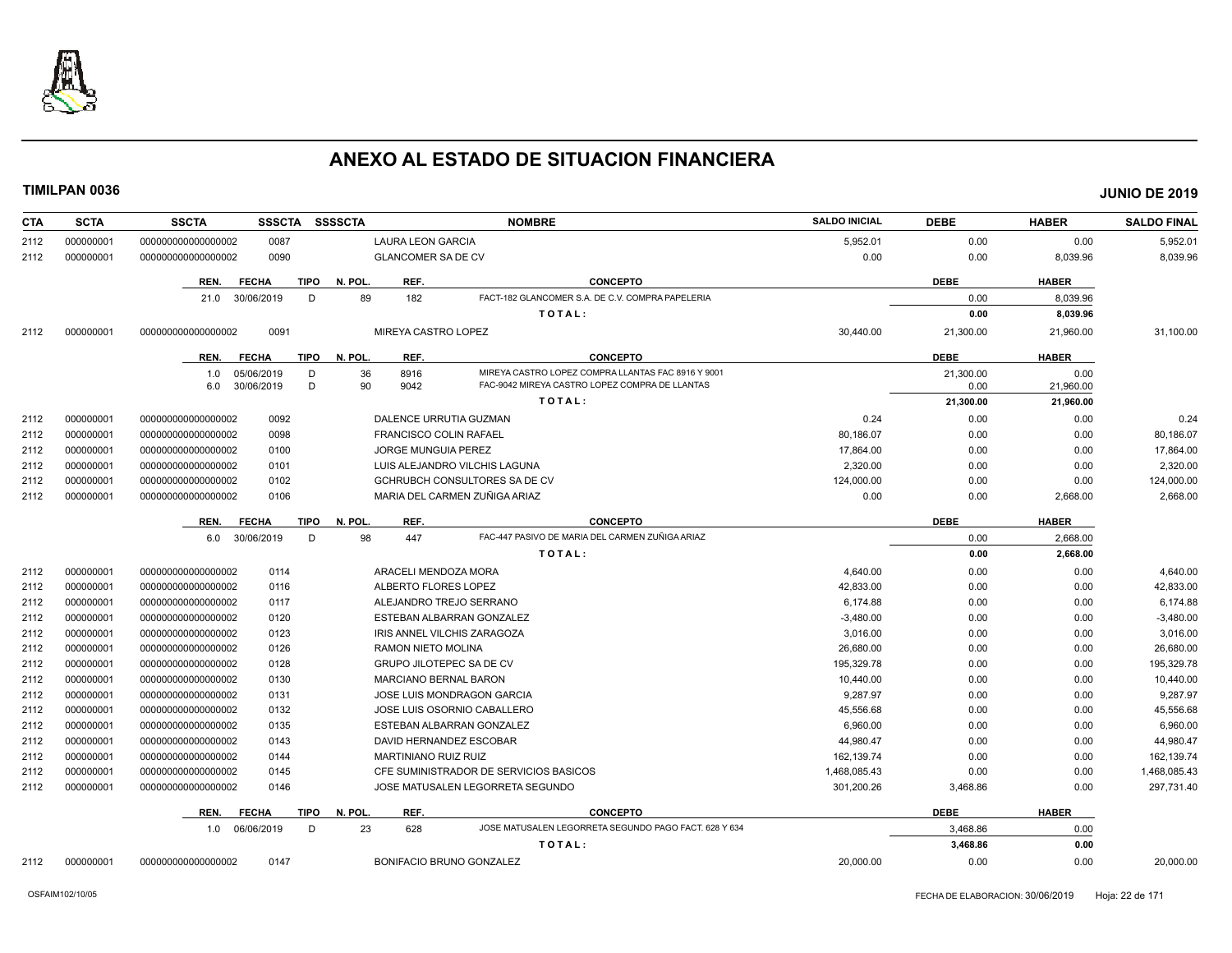

| <b>CTA</b> | <b>SCTA</b> | <b>SSCTA</b>       | <b>SSSCTA</b> | <b>SSSSCTA</b>         |                               | <b>NOMBRE</b>                                                    | <b>SALDO INICIAL</b> | <b>DEBE</b> | <b>HABER</b> | <b>SALDO FINAL</b> |
|------------|-------------|--------------------|---------------|------------------------|-------------------------------|------------------------------------------------------------------|----------------------|-------------|--------------|--------------------|
| 2112       | 000000001   | 00000000000000002  | 0153          |                        | ALBERTA TAPIA LUCAS           |                                                                  | 129,533.20           | 0.00        | 0.00         | 129,533.20         |
| 2112       | 000000001   | 00000000000000002  | 0154          |                        |                               | RIGOBERTO MIRANDA MIRANDA                                        | 82,560.20            | 0.00        | 0.00         | 82,560.20          |
| 2112       | 000000001   | 000000000000000002 | 0158          |                        | <b>TOMAS MONDRAGON GARCIA</b> |                                                                  | 5,812.78             | 0.00        | 0.00         | 5,812.78           |
| 2112       | 000000001   | 000000000000000002 | 0167          |                        | RAFAEL ORTIZ PADILLA          |                                                                  | 55,680.00            | 0.00        | 0.00         | 55,680.00          |
| 2112       | 000000001   | 00000000000000002  | 0173          |                        |                               | ADRIAN ISABEL MONROY HUITRON                                     | 10,614.97            | 0.00        | 0.00         | 10,614.97          |
| 2112       | 000000001   | 000000000000000002 | 0177          |                        | SANTIAGO MAGNO QUINTANA       |                                                                  | 4,222.00             | 0.00        | 0.00         | 4,222.00           |
| 2112       | 000000001   | 000000000000000002 | 0179          |                        | ELIAS MARTINEZ CRUZ           |                                                                  | 35.500.27            | 0.00        | 0.00         | 35,500.27          |
| 2112       | 000000001   | 000000000000000002 | 0184          |                        | <b>CARLOS GARCIA AGUILERA</b> |                                                                  | 8,420.00             | 0.00        | 0.00         | 8,420.00           |
| 2112       | 000000001   | 000000000000000002 | 0190          |                        |                               | ARTURO RAUL CHAVEZ VARGAS                                        | 34,684.00            | 11,484.00   | 0.00         | 23,200.00          |
|            |             | REN.               | <b>FECHA</b>  | <b>TIPO</b><br>N. POL. | REF.                          | <b>CONCEPTO</b>                                                  |                      | <b>DEBE</b> | <b>HABER</b> |                    |
|            |             | 2.0                | 18/06/2019    | E<br>19                | 1097                          | CH.1567 PAGO FACT. 1097 INSERCION PERIODICO PD 64 MAR 19         |                      | 6,960.00    | 0.00         |                    |
|            |             | 1.0                | 18/06/2019    | Ε<br>19                | 1093                          | CH.1567 PAGO FACT, 1093 INSERCION PERIODICO PD 64 MAR 19         |                      | 4,524.00    | 0.00         |                    |
|            |             |                    |               |                        |                               | TOTAL:                                                           |                      | 11,484.00   | 0.00         |                    |
| 2112       | 000000001   | 000000000000000002 | 0192          |                        |                               | ALFREDO HERNANDEZ HERNANDEZ                                      | 14,000.00            | 0.00        | 0.00         | 14,000.00          |
| 2112       | 000000001   | 000000000000000002 | 0198          |                        |                               | FERNANDO IGNACIO LOVERA SANTAMARINA                              | 5,135.84             | 0.00        | 0.00         | 5,135.84           |
| 2112       | 000000001   | 000000000000000002 | 0199          |                        | MA DE LA LUZ ROSAS IBARRA     |                                                                  | 4,060.00             | 0.00        | 0.00         | 4,060.00           |
| 2112       | 000000001   | 00000000000000002  | 0201          |                        | <b>MAXIMINO CHIMAL MONROY</b> |                                                                  | 8,579.65             | 0.00        | 0.00         | 8,579.65           |
| 2112       | 000000001   | 000000000000000002 | 0205          |                        | JULIO ADRIAN VEGA RUIZ        |                                                                  | 54,000.96            | 0.00        | 0.00         | 54,000.96          |
| 2112       | 000000001   | 00000000000000002  | 0216          |                        |                               | CARLO CESAR SANTIAGO MAGNO VAZQUEZ                               | 20,900.00            | 0.00        | 0.00         | 20,900.00          |
| 2112       | 000000001   | 00000000000000002  | 0220          |                        |                               | SILVANA IRENE DOMINGUEZ COLIN                                    | 253,996.10           | 67,262.00   | 0.00         | 186,734.10         |
|            |             | REN.               | <b>FECHA</b>  | N. POL<br><b>TIPO</b>  | REF.                          | <b>CONCEPTO</b>                                                  |                      | <b>DEBE</b> | <b>HABER</b> |                    |
|            |             | 1.0                | 05/06/2019    | 35<br>D                | 798                           | SILVANA IRENE DOMINGUEZ COLIN PAGO FAC 798,799,800,801,Y 802     |                      | 67.262.00   | 0.00         |                    |
|            |             |                    |               |                        |                               | TOTAL:                                                           |                      | 67,262.00   | 0.00         |                    |
| 2112       | 000000001   | 000000000000000002 | 0225          |                        | JESUS EDUARDO GIL ROLDAN      |                                                                  | 127,785.19           | 0.00        | 0.00         | 127,785.19         |
| 2112       | 000000001   | 000000000000000002 | 0227          |                        | MEDARDO ALCANTARA PAZ         |                                                                  | 27.144.00            | 0.00        | 0.00         | 27.144.00          |
| 2112       | 000000001   | 00000000000000002  | 0233          |                        | RAUL GONZALEZ CRUZ            |                                                                  | 58,736.32            | 0.00        | 0.00         | 58,736.32          |
| 2112       | 000000001   | 000000000000000002 | 0235          |                        | ALBERTO FLORES LOPEZ          |                                                                  | 22,277.00            | 0.00        | 0.00         | 22,277.00          |
| 2112       | 000000001   | 00000000000000002  | 0238          |                        |                               | LA ALBORADA DEL CENTENARIO SA DE CV                              | 168,364.11           | 0.00        | 0.00         | 168,364.11         |
| 2112       | 000000001   | 00000000000000002  | 0241          |                        | ANTONIA PLATA CASTAÑEDA       |                                                                  | 704,526.00           | 0.00        | 0.00         | 704,526.00         |
| 2112       | 000000001   | 00000000000000002  | 0254          |                        |                               | BEATRIZ ADRIANA GOMEZ VELASCO                                    | 19,321.20            | 0.00        | 0.00         | 19,321.20          |
| 2112       | 000000001   | 000000000000000002 | 0256          |                        | ERIC BALTAZAR OSORNIO         |                                                                  | 9,000.00             | 0.00        | 0.00         | 9,000.00           |
| 2112       | 000000001   | 000000000000000002 | 0257          |                        | CIRILO CONTRERAS JIMENEZ      |                                                                  | 3,480.00             | 0.00        | 0.00         | 3,480.00           |
| 2112       | 000000001   | 00000000000000002  | 0258          |                        |                               | ARACELI DIAZ ORDAZ ESCOBEDO                                      | 5,800.00             | 0.00        | 0.00         | 5,800.00           |
| 2112       | 000000001   | 000000000000000002 | 0263          |                        |                               | INOVACIONES MECANICAS ELECTRICAS SA DE CV                        | 6,560.00             | 0.00        | 0.00         | 6,560.00           |
| 2112       | 000000001   | 00000000000000002  | 0264          |                        |                               | SALVADOR ISMAEL MARRON SUAREZ                                    | 3,480.00             | 0.00        | 0.00         | 3,480.00           |
| 2112       | 000000001   | 000000000000000002 | 0272          |                        |                               | HOMERO MARTINEZ MALDONADO                                        | 14,500.00            | 5,800.00    | 5,800.00     | 14,500.00          |
|            |             | REN.               | <b>FECHA</b>  | <b>TIPO</b><br>N. POL. | REF.                          | <b>CONCEPTO</b>                                                  |                      | <b>DEBE</b> | <b>HABER</b> |                    |
|            |             | 1.0                | 18/06/2019    | 18<br>Е                | 79                            | CH. 1566 PAGO FACT-79 INSERCION DE PUBLICIDAD PASIVO POL D68 ABR |                      | 5,800.00    | 0.00         |                    |
|            |             | 6.0                | 30/06/2019    | D<br>91                | 91                            | FAC-91 HOMERO MARTINEZ MALDONADO PERIODICO                       |                      | 0.00        | 5,800.00     |                    |
|            |             |                    |               |                        |                               | TOTAL:                                                           |                      | 5.800.00    | 5,800.00     |                    |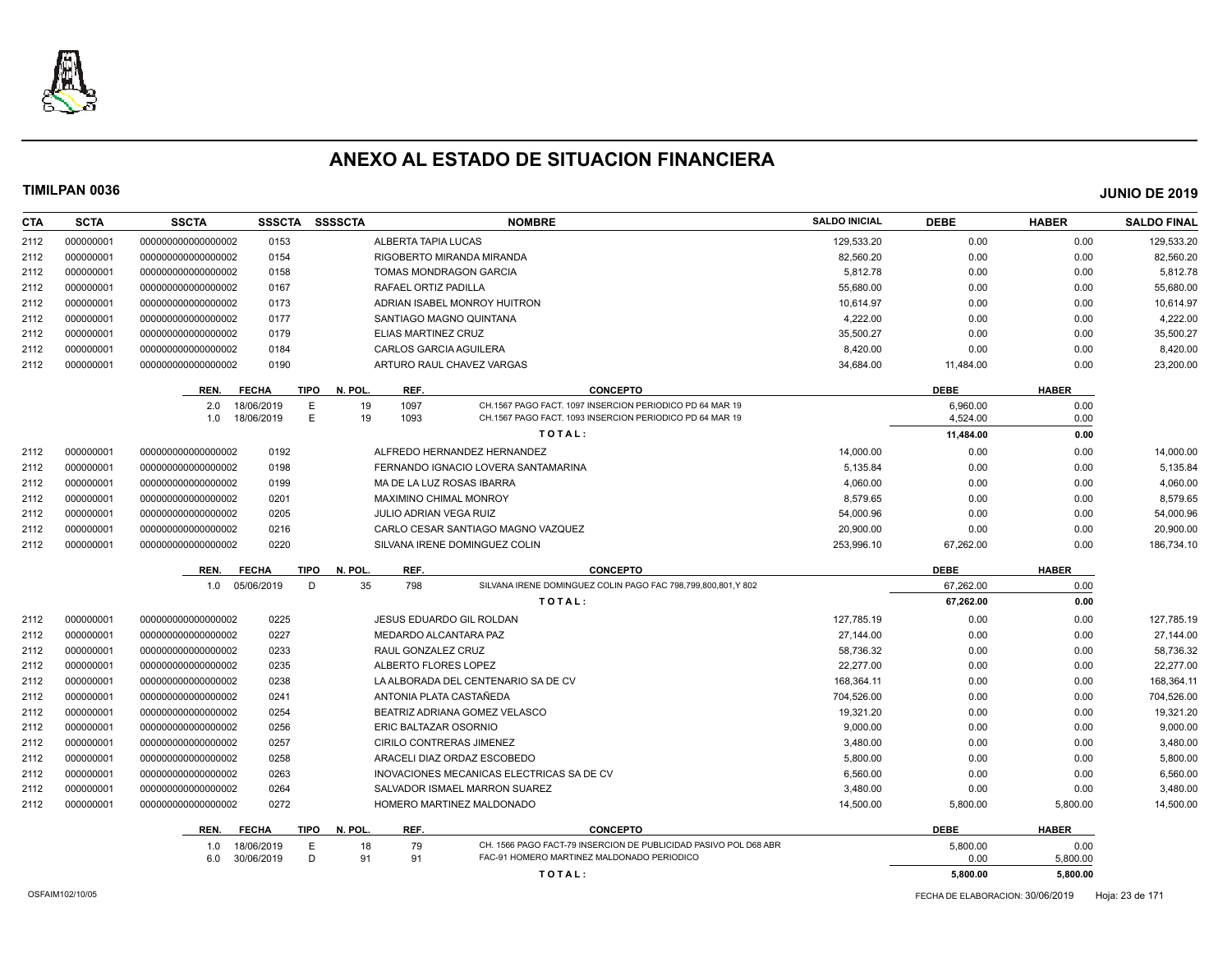

| <b>CTA</b> | <b>SCTA</b> | <b>SSCTA</b><br><b>SSSCTA</b> | <b>SSSSCTA</b>                 | <b>NOMBRE</b>                                               | <b>SALDO INICIAL</b> | <b>DEBE</b> | <b>HABER</b> | <b>SALDO FINAL</b> |
|------------|-------------|-------------------------------|--------------------------------|-------------------------------------------------------------|----------------------|-------------|--------------|--------------------|
| 2112       | 000000001   | 0277<br>000000000000000002    |                                | <b>VELOCIRAPTOR TOURS SA DE CV</b>                          | 5,220.00             | 0.00        | 0.00         | 5,220.00           |
| 2112       | 000000001   | 0281<br>00000000000000002     | <b>RAMON MARTINEZ SILVA</b>    |                                                             | 6,000.00             | 0.00        | 0.00         | 6,000.00           |
| 2112       | 000000001   | 000000000000000002<br>0283    |                                | FELIX HERNANDEZ FLORES                                      | 32,149.76            | 0.00        | 0.00         | 32,149.76          |
| 2112       | 000000001   | 000000000000000002<br>0284    |                                | SERVICIOS INTEGRALES ALCAMEX SA DE CV                       | 25,000.00            | 0.00        | 0.00         | 25,000.00          |
| 2112       | 000000001   | 000000000000000002<br>0286    | <b>OMAR SUAREZ ORTA</b>        |                                                             | 32,480.00            | 0.00        | 0.00         | 32,480.00          |
| 2112       | 000000001   | 000000000000000002<br>0289    | JUAN LOPEZ LAURENCIA           |                                                             | 22,600.01            | 0.00        | 0.00         | 22,600.01          |
| 2112       | 000000001   | 000000000000000002<br>0292    | LIBIA MONTIEL COLIN            |                                                             | 8,615.60             | 3,855.60    | 4,760.00     | 9,520.00           |
|            |             | <b>FECHA</b><br>REN.          | <b>TIPO</b><br>N. POL.<br>REF. | <b>CONCEPTO</b>                                             |                      | <b>DEBE</b> | <b>HABER</b> |                    |
|            |             | 05/06/2019<br>1.0             | 34<br>146<br>D                 | LIBIA MONTIEL COLIN FACT-146 SERVICIO DE HOSPEDAJE          |                      | 3,855.60    | 0.00         |                    |
|            |             | 30/06/2019<br>6.0             | D<br>88<br>153                 | FAC-153 LIBIA MONTIEL COLIN                                 |                      | 0.00        | 4,760.00     |                    |
|            |             |                               |                                | TOTAL:                                                      |                      | 3,855.60    | 4,760.00     |                    |
| 2112       | 000000001   | 0296<br>000000000000000002    |                                | HIDRAULICA MODERNA SA DE CV                                 | 46,400.00            | 0.00        | 0.00         | 46,400.00          |
| 2112       | 000000001   | 0297<br>00000000000000002     |                                | ALFREDO HERNANDEZ MIRANDA                                   | 4.191.15             | 0.00        | 0.00         | 4,191.15           |
| 2112       | 000000001   | 0298<br>000000000000000002    |                                | <b>JUAN ISIDRO DE LA CRUZ RAMIREZ</b>                       | 27,742.04            | 0.00        | 0.00         | 27,742.04          |
| 2112       | 000000001   | 000000000000000002<br>0301    | <b>GEOVANNY PEREZ LUGO</b>     |                                                             | 0.00                 | 0.00        | 26,635.92    | 26,635.92          |
|            |             | <b>FECHA</b><br>REN.          | <b>TIPO</b><br>N. POL.<br>REF. | <b>CONCEPTO</b>                                             |                      | <b>DEBE</b> | <b>HABER</b> |                    |
|            |             | 30/06/2019<br>16.0            | D<br>85<br>1042                | FACT-1042 GEOVANNY PEREZ LUGO                               |                      | 0.00        | 26,635.92    |                    |
|            |             |                               |                                | TOTAL:                                                      |                      | 0.00        | 26,635.92    |                    |
| 2112       | 000000001   | 0304<br>000000000000000002    |                                | APOLONIO APOLINAR NAVA                                      | 7,018.00             | 7,018.00    | 0.00         | 0.00               |
|            |             | <b>FECHA</b><br>REN.          | TIPO<br>N. POL.<br>REF.        | <b>CONCEPTO</b>                                             |                      | <b>DEBE</b> | <b>HABER</b> |                    |
|            |             | 1.0 05/06/2019                | D<br>22<br>298                 | APOLONIO APOLINAR NAVA FACT. 298 TRABAJOS IMPRENTA          |                      | 7,018.00    | 0.00         |                    |
|            |             |                               |                                | TOTAL:                                                      |                      | 7,018.00    | 0.00         |                    |
| 2113       |             |                               |                                | Contratistas por Obras Públicas por Pagar a Corto Plazo     | 5,135,927.31         | 0.00        | 2,594,582.05 | 7,730,509.36       |
| 2113       | 000000001   | 0002<br>000000000000000001    |                                | CONSTRUCCIONES Y PROYECTOS VICOIS SA DE CV                  | 0.10                 | 0.00        | 0.00         | 0.10               |
| 2113       | 000000001   | 000000000000000001<br>0004    |                                | INGENIERIA Y MOVIMIENTO DEL AGUA SA DE CV                   | 74,859.44            | 0.00        | 0.00         | 74,859.44          |
| 2113       | 000000001   | 000000000000000001<br>0006    |                                | GRUPO JILOTEPEC SA DE CV                                    | 0.00                 | 0.00        | 947,134.49   | 947,134.49         |
|            |             | <b>FECHA</b><br>REN.          | <b>TIPO</b><br>N. POL.<br>REF. | <b>CONCEPTO</b>                                             |                      | <b>DEBE</b> | <b>HABER</b> |                    |
|            |             | 9.0 30/06/2019                | 96<br>D<br>119                 | GRUPO JILOTEPEC SA DE CV                                    |                      | 0.00        | 947,134.49   |                    |
|            |             |                               |                                | TOTAL:                                                      |                      | 0.00        | 947,134.49   |                    |
| 2113       | 000000001   | 000000000000000001<br>0010    | <b>TENUN SA DE CV</b>          |                                                             | 439.296.58           | 0.00        | 0.00         | 439,296.58         |
| 2113       | 000000001   | 0012<br>000000000000000001    |                                | TENUN CONSTRUCCIONES SA DE CV                               | 69,998.95            | 0.00        | 0.00         | 69,998.95          |
| 2113       | 000000001   | 000000000000000001<br>0025    | NAROBA SA DE CV                |                                                             | 244,179.55           | 0.00        | 0.00         | 244,179.55         |
| 2113       | 000000001   | 0031<br>000000000000000001    |                                | INGENIERIA CIVIL E INDUSTRIAL DEL ESTADO DE MEXICO SA DE CV | 145,229.36           | 0.00        | 644,830.35   | 790,059.71         |
|            |             | REN.<br><b>FECHA</b>          | N. POL.<br>REF.<br>TIPO        | <b>CONCEPTO</b>                                             |                      | <b>DEBE</b> | <b>HABER</b> |                    |
|            |             | 9.0 30/06/2019                | 97<br>D<br>19                  | INGENIERIA CIVIL E INDUSTRIAL DEL ESTADO DE MEXICO SA DE CV |                      | 0.00        | 644,830.35   |                    |
|            |             |                               |                                | TOTAL:                                                      |                      | 0.00        | 644,830.35   |                    |
| 2113       | 000000001   | 00000000000000001<br>0034     |                                | JOSE FRANCISCO SANCHEZ LOPEZ                                | 68,440.00            | 0.00        | 437,304.52   | 505,744.52         |
|            |             |                               |                                |                                                             |                      |             |              |                    |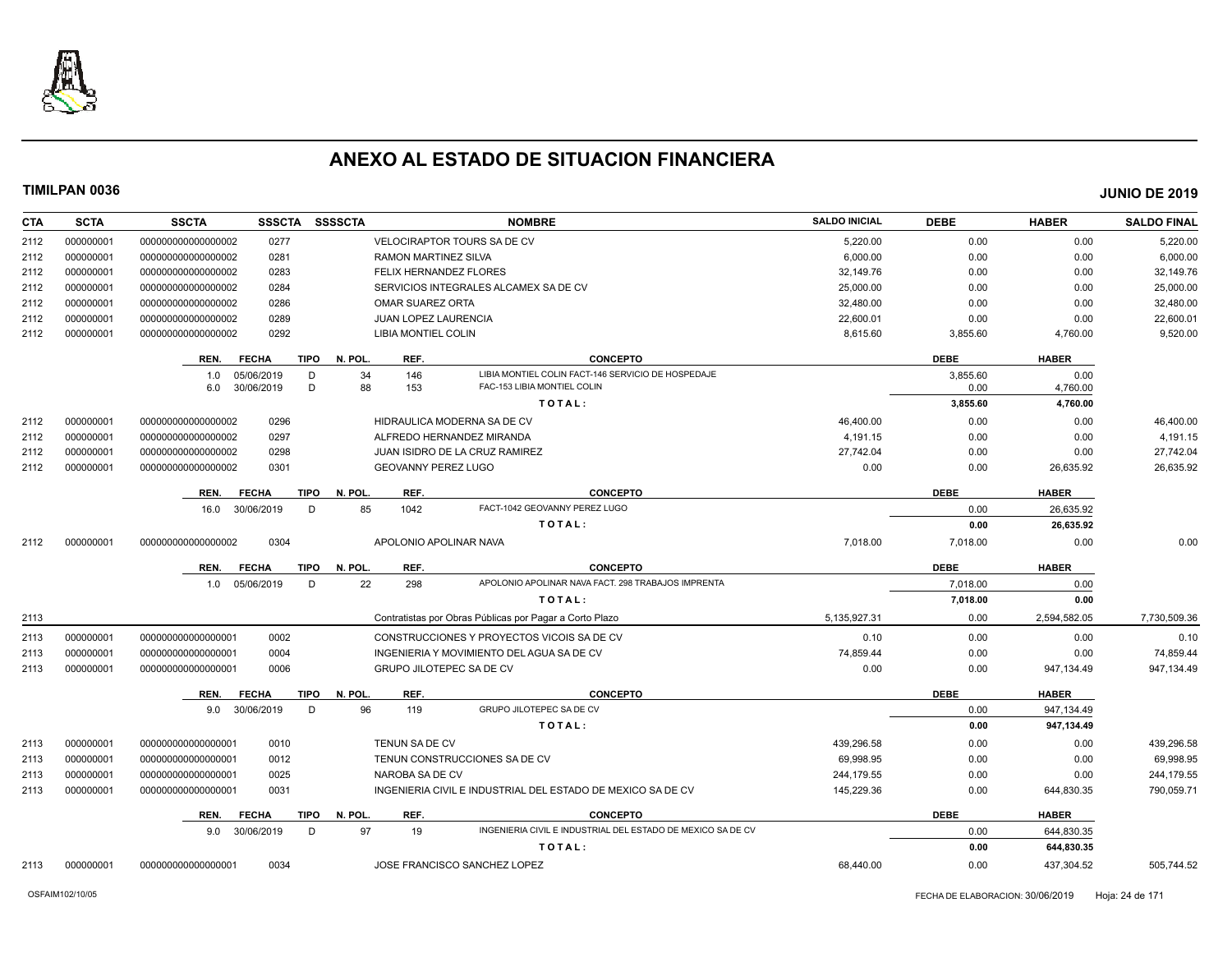

| <b>CTA</b> | <b>SCTA</b> | <b>SSCTA</b>       |                          |        | SSSCTA SSSSCTA |                             | <b>NOMBRE</b>                                                                                                                | <b>SALDO INICIAL</b> | <b>DEBE</b>  | <b>HABER</b>          | <b>SALDO FINAL</b> |
|------------|-------------|--------------------|--------------------------|--------|----------------|-----------------------------|------------------------------------------------------------------------------------------------------------------------------|----------------------|--------------|-----------------------|--------------------|
|            |             | REN.               | <b>FECHA</b>             | TIPO   | N. POL.        | REF.                        | <b>CONCEPTO</b>                                                                                                              |                      | <b>DEBE</b>  | <b>HABER</b>          |                    |
|            |             |                    | 7.0 30/06/2019           | D      | 99             | 171                         | OBRA FISM 18/2019 JOSE FRANCISCO SANCHEZ LOPEZ                                                                               |                      | 0.00         | 437,304.52            |                    |
|            |             |                    |                          |        |                |                             | TOTAL:                                                                                                                       |                      | 0.00         | 437,304.52            |                    |
| 2113       | 000000001   | 000000000000000001 | 0035                     |        |                | GUCOC S.A. DE C.V.          |                                                                                                                              | 1,000,269.77         | 0.00         | 0.00                  | 1,000,269.77       |
| 2113       | 000000001   | 000000000000000001 | 0036                     |        |                |                             | ELENA ARQUITECTOS + ARQUITECTOS S.A. DE C.V.                                                                                 | 0.00                 | 0.00         | 565,312.69            | 565,312.69         |
|            |             |                    |                          |        |                |                             |                                                                                                                              |                      |              |                       |                    |
|            |             | REN.               | <b>FECHA</b>             | TIPO   | N. POL.        | REF.                        | <b>CONCEPTO</b>                                                                                                              |                      | <b>DEBE</b>  | <b>HABER</b>          |                    |
|            |             |                    | 7.0 30/06/2019           | D      | 100            | 59                          | FACT-59 ELENA ARQUITECTOS + ARQUITECTOS S.A. DE C.V.                                                                         |                      | 0.00         | 565,312.69            |                    |
|            |             |                    |                          |        |                |                             | TOTAL:                                                                                                                       |                      | 0.00         | 565,312.69            |                    |
| 2113       | 000000001   | 00000000000000002  | 0005                     |        |                | RAUL GONZALEZ CRUZ          |                                                                                                                              | 53.771.80            | 0.00         | 0.00                  | 53,771.80          |
| 2113       | 000000001   | 00000000000000002  | 0006                     |        |                |                             | ANA CAROLINA DURAN BARROSO                                                                                                   | 365,638.66           | 0.00         | 0.00                  | 365,638.66         |
| 2113       | 000000001   | 00000000000000002  | 0009                     |        |                |                             | MARIBEL SEGUNDO BAUTISTA                                                                                                     | 1,658,739.47         | 0.00         | 0.00                  | 1,658,739.47       |
|            |             |                    |                          |        |                |                             |                                                                                                                              |                      |              |                       |                    |
| 2113       | 000000001   | 00000000000000002  | 0012                     |        |                | JAIME AGUILAR GOMEZ         |                                                                                                                              | 0.01                 | 0.00         | 0.00                  | 0.01               |
| 2113       | 000000001   | 00000000000000002  | 0013                     |        |                | <b>MARTINIANO RUIZ RUIZ</b> |                                                                                                                              | 16,077.60            | 0.00         | 0.00                  | 16,077.60          |
| 2113       | 000000001   | 000000000000000002 | 0014                     |        |                |                             | CAROLINA MARTINEZ MARTINEZ                                                                                                   | 159,729.36           | 0.00         | 0.00                  | 159,729.36         |
| 2113       | 000000001   | 00000000000000002  | 0016                     |        |                |                             | JOSE LUIS OSORNIO CABALLERO                                                                                                  | 9,612.92             | 0.00         | 0.00                  | 9,612.92           |
| 2113       | 000000001   | 00000000000000002  | 0017                     |        |                |                             | ANGEL ALFREDO ROMERO GONZALEZ                                                                                                | 830,083.74           | 0.00         | 0.00                  | 830,083.74         |
| 2117       |             |                    |                          |        |                |                             | Retenciones y Contribuciones por Pagar a Corto Plazo                                                                         | 5,874,237.92         | 457,005.58   | 903,801.40            | 6,321,033.74       |
| 2117       | 000000001   | 000000000000000001 | 0002                     |        | 0003           |                             | ISSEMYM RETENCIONES DE CUOTAS PARA FONDO SOLIDARIO DE REPARTO                                                                | 0.00                 | 141,738.72   | 141,738.72            | 0.00               |
|            |             | REN.               | <b>FECHA</b>             | TIPO   | N. POL.        | REF.                        | <b>CONCEPTO</b>                                                                                                              |                      | <b>DEBE</b>  | <b>HABER</b>          |                    |
|            |             | 1.0                | 30/06/2019               | D      | -7             | 75601                       | PAGO DE LAS CUOTAS OBRERO PATRONALES DE JUNIO 19                                                                             |                      | 141,738.72   | 0.00                  |                    |
|            |             | 42.0               | 18/06/2019               | E      | 17             | $\overline{1}$              | CH. 1565 COMPL. NOMINA QUINC. 01 JUN 19                                                                                      |                      | 0.00         | 4.884.79              |                    |
|            |             | 287.0              | 28/06/2019               | E<br>E | 25<br>36       | 2                           | ISSEMYM RETENCIONES DE CUOTAS PARA FONDO SOLIDARIO DE REPART<br>ISSEMYM RETENCIONES DE CUOTAS PARA FONDO SOLIDARIO DE REPART |                      | 0.00<br>0.00 | 62.759.29             |                    |
|            |             | 11.0<br>11.0       | 28/06/2019<br>28/06/2019 | E      | 37             | 2<br>2                      | ISSEMYM RETENCIONES DE CUOTAS PARA FONDO SOLIDARIO DE REPART                                                                 |                      | 0.00         | 7,359.08<br>750.99    |                    |
|            |             | 277.0              | 14/06/2019               | D      | 54             |                             | ISSEMYM RETENCIONES DE CUOTAS PARA FONDO SOLIDARIO DE REPART                                                                 |                      | 0.00         | 57,874.50             |                    |
|            |             | 11.0               | 14/06/2019               | D      | 77             |                             | ISSEMYM RETENCIONES DE CUOTAS PARA FONDO SOLIDARIO DE REPART                                                                 |                      | 0.00         | 7,359.08              |                    |
|            |             | 11.0               | 14/06/2019               | D      | 78             | $\mathbf{1}$                | ISSEMYM RETENCIONES DE CUOTAS PARA FONDO SOLIDARIO DE REPART                                                                 |                      | 0.00         | 750.99                |                    |
|            |             |                    |                          |        |                |                             | TOTAL:                                                                                                                       |                      | 141,738.72   | 141,738.72            |                    |
| 2117       | 000000001   | 000000000000000001 | 0002                     |        | 0004           |                             | ISSEMYM RETENCIONES DE CUOTAS PARA EL SERVICIO DE SALUD                                                                      | 0.00                 | 107,465.40   | 107,465.40            | 0.00               |
|            |             | REN.               | <b>FECHA</b>             | TIPO   | N. POL.        | REF.                        | <b>CONCEPTO</b>                                                                                                              |                      | <b>DEBE</b>  | <b>HABER</b>          |                    |
|            |             | 2.0                | 30/06/2019               | D      | $\overline{7}$ | 75601                       | PAGO DE LAS CUOTAS OBRERO PATRONALES DE JUNIO 19                                                                             |                      | 107,465.40   | 0.00                  |                    |
|            |             | 43.0               | 18/06/2019               | E      | 17             | -1                          | CH. 1565 COMPL. NOMINA QUINC. 01 JUN 19                                                                                      |                      | 0.00         | 3,703.62              |                    |
|            |             | 288.0              | 28/06/2019               | E      | 25             | $\overline{2}$              | ISSEMYM RETENCIONES DE CUOTAS PARA EL SERVICIO DE SALUD                                                                      |                      | 0.00         | 47,583.87             |                    |
|            |             | 12.0               | 28/06/2019               | E      | 36             | $\overline{2}$              | ISSEMYM RETENCIONES DE CUOTAS PARA EL SERVICIO DE SALUD                                                                      |                      | 0.00         | 5,579.45              |                    |
|            |             | 12.0<br>278.0      | 28/06/2019<br>14/06/2019 | E<br>D | 37<br>54       | $\overline{2}$              | ISSEMYM RETENCIONES DE CUOTAS PARA EL SERVICIO DE SALUD<br>ISSEMYM RETENCIONES DE CUOTAS PARA EL SERVICIO DE SALUD           |                      | 0.00<br>0.00 | 569.38                |                    |
|            |             | 12.0               | 14/06/2019               | D      | 77             | -1                          | ISSEMYM RETENCIONES DE CUOTAS PARA EL SERVICIO DE SALUD                                                                      |                      | 0.00         | 43,880.25<br>5,579.45 |                    |
|            |             | 12.0               | 14/06/2019               | D      | 78             | $\mathbf{1}$                | ISSEMYM RETENCIONES DE CUOTAS PARA EL SERVICIO DE SALUD                                                                      |                      | 0.00         | 569.38                |                    |
|            |             |                    |                          |        |                |                             | TOTAL:                                                                                                                       |                      | 107,465.40   | 107,465.40            |                    |
| 2117       | 000000001   | 00000000000000001  | 0002                     |        | 0007           |                             |                                                                                                                              | 0.00                 | 26,697.72    | 26,697.72             | 0.00               |
|            |             |                    |                          |        |                |                             | RETENCIONES DE CUOTAS SISTEMA DE CAPITALIZACION INDIVIDUAL 1.4 %                                                             |                      |              |                       |                    |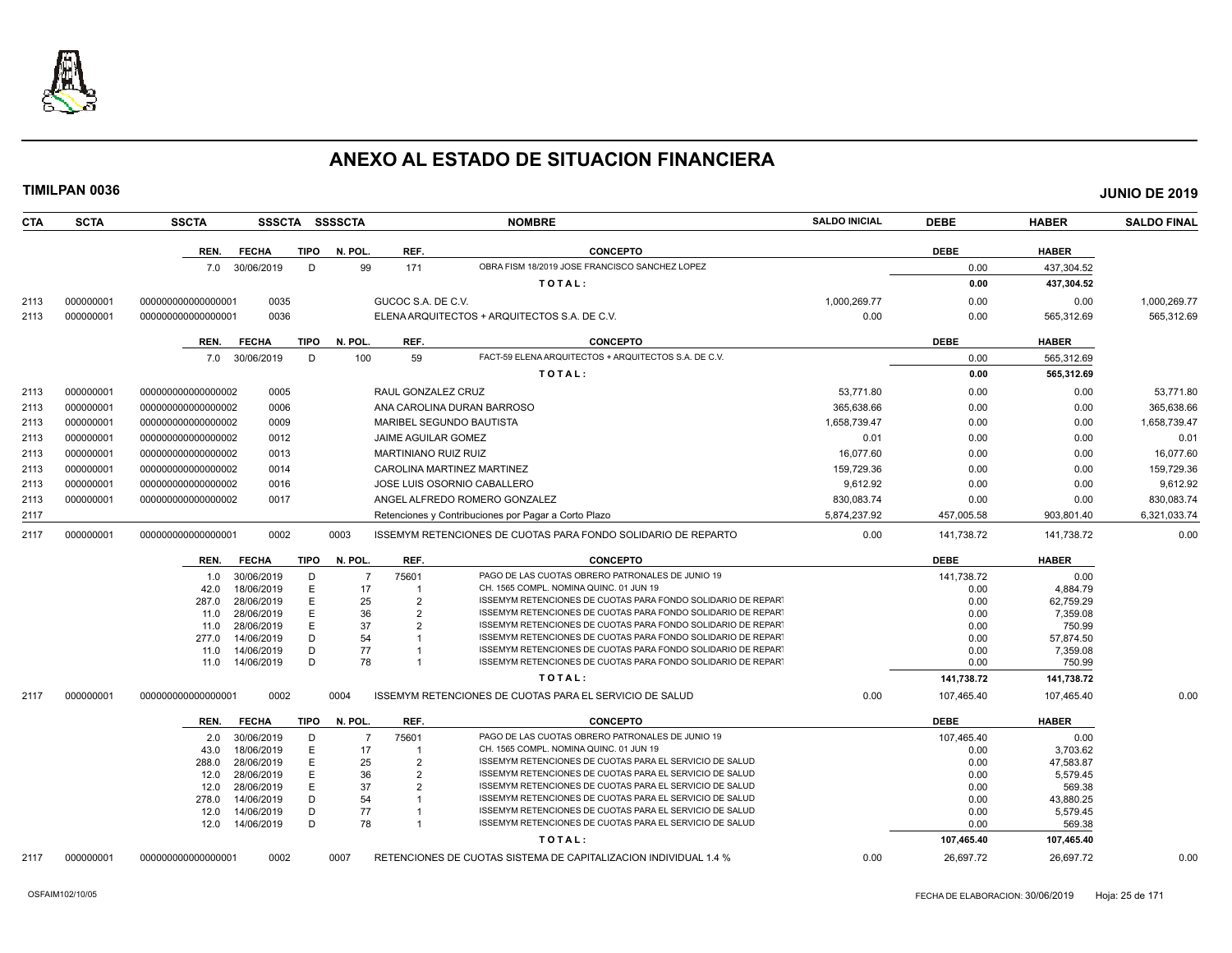

| CTA  | <b>SCTA</b> | <b>SSCTA</b>       | <b>SSSCTA</b>  |             | SSSSCTA        |                         | <b>NOMBRE</b>                                                    | <b>SALDO INICIAL</b> | <b>DEBE</b> | <b>HABER</b> | <b>SALDO FINAL</b> |
|------|-------------|--------------------|----------------|-------------|----------------|-------------------------|------------------------------------------------------------------|----------------------|-------------|--------------|--------------------|
|      |             | REN.               | <b>FECHA</b>   | TIPO        | N. POL.        | REF.                    | <b>CONCEPTO</b>                                                  |                      | <b>DEBE</b> | <b>HABER</b> |                    |
|      |             | 3.0                | 30/06/2019     | D           | $\overline{7}$ | 75601                   | PAGO DE LAS CUOTAS OBRERO PATRONALES DE JUNIO 19                 |                      | 26,697.72   | 0.00         |                    |
|      |             | 44.0               | 18/06/2019     | E           | 17             |                         | CH. 1565 COMPL. NOMINA QUINC. 01 JUN 19                          |                      | 0.00        | 771.31       |                    |
|      |             | 289.0              | 28/06/2019     | E           | 25             | 2                       | RETENCIONES DE CUOTAS SISTEMA DE CAPITALIZACION INDIVIDUAL 1.4 9 |                      | 0.00        | 11,784.47    |                    |
|      |             | 13.0               | 28/06/2019     | E           | 36             | $\overline{2}$          | RETENCIONES DE CUOTAS SISTEMA DE CAPITALIZACION INDIVIDUAL 1.4 9 |                      | 0.00        | 1,448.79     |                    |
|      |             | 13.0               | 28/06/2019     | F           | 37             | 2                       | RETENCIONES DE CUOTAS SISTEMA DE CAPITALIZACION INDIVIDUAL 1.4 9 |                      | 0.00        | 115.60       |                    |
|      |             | 279.0              | 14/06/2019     | D           | 54             |                         | RETENCIONES DE CUOTAS SISTEMA DE CAPITALIZACION INDIVIDUAL 1.4 9 |                      | 0.00        | 11,013.16    |                    |
|      |             | 13.0               | 14/06/2019     | D           | 77             |                         | RETENCIONES DE CUOTAS SISTEMA DE CAPITALIZACION INDIVIDUAL 1.4 9 |                      | 0.00        | 1,448.79     |                    |
|      |             | 13.0               | 14/06/2019     | D           | 78             | $\mathbf{1}$            | RETENCIONES DE CUOTAS SISTEMA DE CAPITALIZACION INDIVIDUAL 1.4 9 |                      | 0.00        | 115.60       |                    |
|      |             |                    |                |             |                |                         | TOTAL:                                                           |                      | 26,697.72   | 26,697.72    |                    |
| 2117 | 000000001   | 00000000000000001  | 0002           |             | 0008           |                         | SALDO ISSEMyM POR ENTERAR                                        | 10,440.08            | 0.00        | 0.00         | 10,440.08          |
| 2117 | 000000001   | 000000000000000001 | 0002           |             | 0009           | SEGURO DE VIDA          |                                                                  | 0.00                 | 336.00      | 336.00       | 0.00               |
|      |             | REN.               | <b>FECHA</b>   | <b>TIPO</b> | N. POL.        | REF.                    | <b>CONCEPTO</b>                                                  |                      | <b>DEBE</b> | <b>HABER</b> |                    |
|      |             | 4.0                | 30/06/2019     | D           | $\overline{7}$ | 75601                   | PAGO DE LAS CUOTAS OBRERO PATRONALES DE JUNIO 19                 |                      | 336.00      | 0.00         |                    |
|      |             | 290.0              | 28/06/2019     | Е           | 25             | $\overline{2}$          | SEGURO DE VIDA                                                   |                      | 0.00        | 168.00       |                    |
|      |             | 280.0              | 14/06/2019     | D           | 54             | $\mathbf{1}$            | SEGURO DE VIDA                                                   |                      | 0.00        | 168.00       |                    |
|      |             |                    |                |             |                |                         | TOTAL:                                                           |                      | 336.00      | 336.00       |                    |
| 2117 | 000000001   | 000000000000000001 | 0002           |             | 0010           | PRESTAMO ISSEMYM        |                                                                  | 0.00                 | 3,627.14    | 3,627.14     | 0.00               |
|      |             | REN.               | <b>FECHA</b>   | TIPO        | N. POL.        | REF.                    | <b>CONCEPTO</b>                                                  |                      | <b>DEBE</b> | <b>HABER</b> |                    |
|      |             | 5.0                | 30/06/2019     | D           | $\overline{7}$ | 75601                   | PAGO DE LAS CUOTAS OBRERO PATRONALES DE JUNIO 19                 |                      | 3,627.14    | 0.00         |                    |
|      |             | 291.0              | 28/06/2019     | E           | 25             | 2                       | PRESTAMO ISSEMYM                                                 |                      | 0.00        | 1,323.00     |                    |
|      |             | 14.0               | 28/06/2019     | E           | 36             | $\overline{2}$          | PRESTAMO ISSEMYM                                                 |                      | 0.00        | 490.57       |                    |
|      |             | 281.0              | 14/06/2019     | D           | 54             | $\mathbf{1}$            | PRESTAMO ISSEMYM                                                 |                      | 0.00        | 1,323.00     |                    |
|      |             | 14.0               | 14/06/2019     | D           | 77             | $\mathbf{1}$            | PRESTAMO ISSEMYM                                                 |                      | 0.00        | 490.57       |                    |
|      |             |                    |                |             |                |                         | TOTAL:                                                           |                      | 3,627.14    | 3,627.14     |                    |
| 2117 | 000000001   | 000000000000000001 | 0003           |             | 0001           | RETENCIONES DE I.S.P.T. |                                                                  | 968,251.86           | 0.00        | 0.00         | 968,251.86         |
| 2117 | 000000001   | 000000000000000001 | 0003           |             | 0002           |                         | 10 % SOBRE HONORARIOS (I.S.R.)                                   | 7,017.62             | 0.00        | 581.22       | 7,598.84           |
|      |             | REN.               | <b>FECHA</b>   | <b>TIPO</b> | N. POL.        | REF.                    | <b>CONCEPTO</b>                                                  |                      | <b>DEBE</b> | <b>HABER</b> |                    |
|      |             | 8.0                | 14/06/2019     | E           | 5              | 8                       | CH. 074 MA GPE GOMEZ RUIZ PAGO REC. 08 HONORARIOS 01-15 JUNIO 19 |                      | 0.00        | 290.61       |                    |
|      |             | 8.0                | 28/06/2019     | E           | 29             | $\mathbf{1}$            | 10 % SOBRE HONORARIOS MARIA GUADALUPE GOMEZ RUIZ                 |                      | 0.00        | 290.61       |                    |
|      |             |                    |                |             |                |                         | TOTAL:                                                           |                      | 0.00        | 581.22       |                    |
| 2117 | 000000001   | 000000000000000001 | 0003           |             | 0003           |                         | RETENCIONES ISR SALARIOS 2016-2018                               | 2,537,451.66         | 7,024.00    | 0.00         | 2,530,427.66       |
|      |             | REN.               | <b>FECHA</b>   | <b>TIPO</b> | N. POL.        | REF.                    | <b>CONCEPTO</b>                                                  |                      | <b>DEBE</b> | <b>HABER</b> |                    |
|      |             |                    | 1.0 17/06/2019 | D           | 58             | $\mathbf{1}$            | RETENCIONES ISR SALARIOS 2016-2018                               |                      | 7,024.00    | 0.00         |                    |
|      |             |                    |                |             |                |                         | TOTAL:                                                           |                      | 7,024.00    | 0.00         |                    |
| 2117 | 000000001   | 00000000000000001  | 0003           |             | 0004           |                         | RETENCIONES DE ISR 2019-2021                                     | 2,177,323.34         | 0.00        | 456,093.24   | 2,633,416.58       |
|      |             | REN.               | <b>FECHA</b>   | TIPO        | N. POL.        | REF.                    | <b>CONCEPTO</b>                                                  |                      | <b>DEBE</b> | <b>HABER</b> |                    |
|      |             | 45.0               | 18/06/2019     | Е           | 17             |                         | CH. 1565 COMPL. NOMINA QUINC. 01 JUN 19                          |                      | 0.00        | 12,261.67    |                    |
|      |             | 292.0              | 28/06/2019     | E           | 25             | $\overline{2}$          | RETENCIONES DE ISR NOMINA 2DA QNA DE JUNIO 2019                  |                      | 0.00        | 160,471.89   |                    |
|      |             | 132.0              | 28/06/2019     | E           | 26             | 2                       | RETENCIONES DE ISR LISTA DE RAYA 2DA QNA JUNIO 2019              |                      | 0.00        | 52,283.63    |                    |
|      |             |                    |                |             |                |                         |                                                                  |                      |             |              |                    |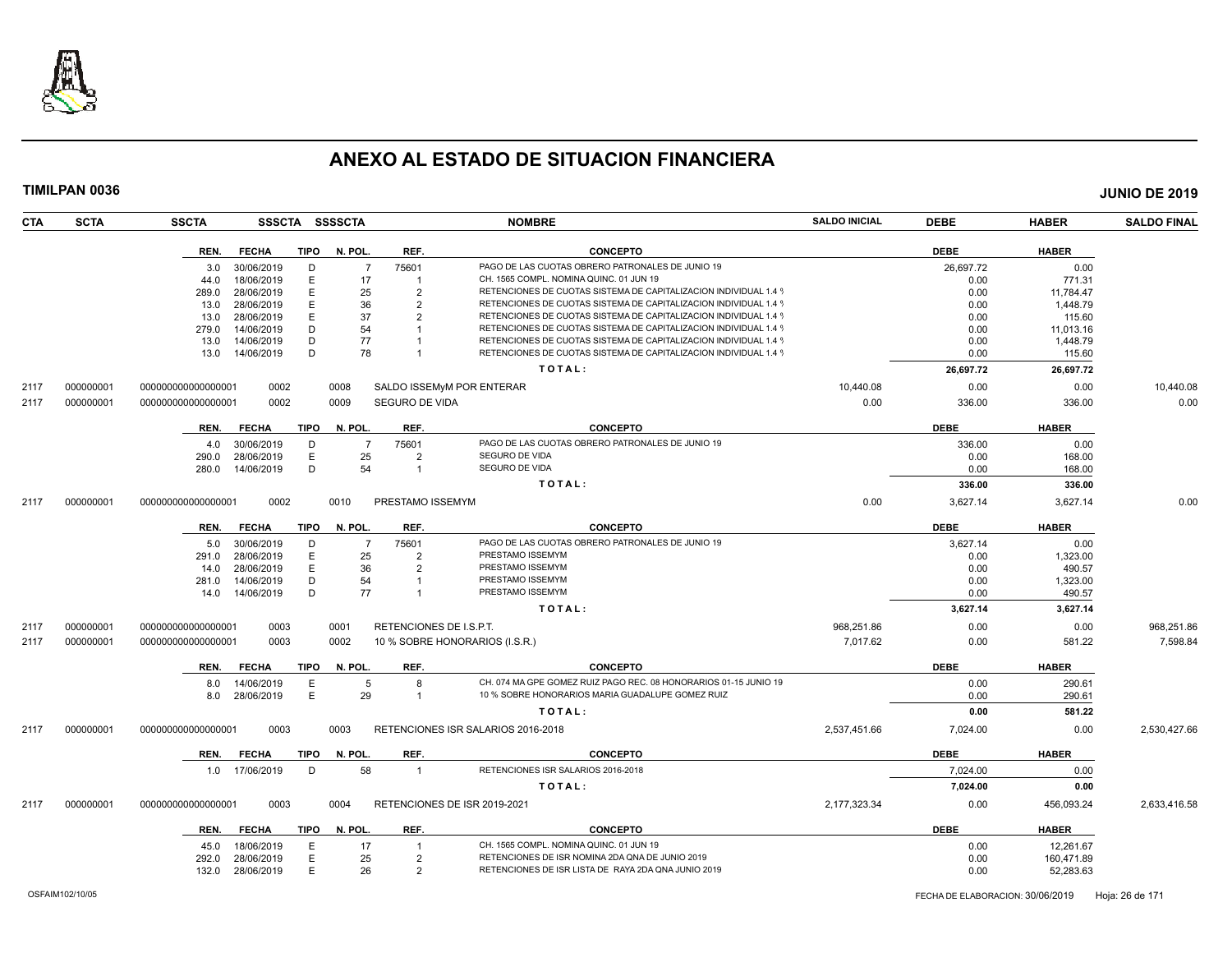

| <b>CTA</b> | <b>SCTA</b> | SSSCTA SSSSCTA<br><b>SSCTA</b>      |         |                          | <b>NOMBRE</b>                                         | <b>SALDO INICIAL</b> | <b>DEBE</b> | <b>HABER</b> | <b>SALDO FINAL</b> |
|------------|-------------|-------------------------------------|---------|--------------------------|-------------------------------------------------------|----------------------|-------------|--------------|--------------------|
|            |             | 15.0 28/06/2019<br>Е                | 36      | $\overline{2}$           | RETENCIONES DE ISR SEGURIDAD PUBLICA                  |                      | 0.00        | 12,749.30    |                    |
|            |             | 28/06/2019<br>E<br>14.0             | 37      | $\overline{2}$           | RETENCIONES DE ISR PROTECCION CIVIL                   |                      | 0.00        | 1,775.26     |                    |
|            |             | 282.0<br>14/06/2019<br>D            | 54      |                          | RETENCIONES DE ISR NOMINA                             |                      | 0.00        | 148,210.22   |                    |
|            |             | 14/06/2019<br>D<br>132.0            | 55      |                          | RETENCIONES DE ISR LISTA DE RAYA                      |                      | 0.00        | 53,816.71    |                    |
|            |             | 14/06/2019<br>D<br>15.0             | 77      |                          | RETENCIONES DE ISR 1RA QNA DE JUNIO SEGURIDAD PUBLICA |                      | 0.00        | 12,749.30    |                    |
|            |             | D<br>14/06/2019<br>14.0             | 78      |                          | RETENCIONES DE ISR PROTECCION CIVIL                   |                      | 0.00        | 1,775.26     |                    |
|            |             |                                     |         |                          | TOTAL:                                                |                      | 0.00        | 456,093.24   |                    |
| 2117       | 000000001   | 000000000000000001<br>0004          | 0001    | <b>CUOTAS SINDICALES</b> |                                                       | 3,338.10             | 1,555.00    | 762.68       | 2,545.78           |
|            |             | <b>FECHA</b><br>TIPO<br>REN.        | N. POL. | REF.                     | <b>CONCEPTO</b>                                       |                      | <b>DEBE</b> | <b>HABER</b> |                    |
|            |             | 05/06/2019<br>D<br>1.0              | 24      | 12539                    | CUOTAS SINDICALES DE MARZO Y ABRIL 2019               |                      | 1,555.00    | 0.00         |                    |
|            |             | E<br>28/06/2019<br>293.0            | 25      | $\overline{2}$           | <b>CUOTAS SINDICALES</b>                              |                      | 0.00        | 381.34       |                    |
|            |             | 14/06/2019<br>D<br>283.0            | 54      | $\overline{\mathbf{1}}$  | <b>CUOTAS SINDICALES</b>                              |                      | 0.00        | 381.34       |                    |
|            |             |                                     |         |                          | TOTAL:                                                |                      | 1,555.00    | 762.68       |                    |
| 2117       | 000000001   | 0004<br>000000000000000001          | 0002    |                          | FONDO DE RESISTENCIA SUTEYM                           | 112.00               | 64.00       | 32.00        | 80.00              |
|            |             | <b>TIPO</b><br>REN.<br><b>FECHA</b> | N. POL. | REF.                     | <b>CONCEPTO</b>                                       |                      | <b>DEBE</b> | <b>HABER</b> |                    |
|            |             | 05/06/2019<br>D<br>2.0              | 24      | 12539                    | FONDO DE RESISTENCIA SUTEYM MARZO Y ABRIL 2019        |                      | 64.00       | 0.00         |                    |
|            |             | Ε<br>28/06/2019<br>294.0            | 25      | $\overline{2}$           | FONDO DE RESISTENCIA SUTEYM                           |                      | 0.00        | 16.00        |                    |
|            |             | 14/06/2019<br>D<br>284.0            | 54      | $\overline{1}$           | FONDO DE RESISTENCIA SUTEYM                           |                      | 0.00        | 16.00        |                    |
|            |             |                                     |         |                          | TOTAL:                                                |                      | 64.00       | 32.00        |                    |
| 2117       | 000000001   | 0004<br>000000000000000001          | 0003    | MUTUALIDAD               |                                                       | 1,899.66             | 996.60      | 542.76       | 1,445.82           |
|            |             | <b>FECHA</b><br>TIPO<br>REN.        | N. POL. | REF.                     | <b>CONCEPTO</b>                                       |                      | <b>DEBE</b> | <b>HABER</b> |                    |
|            |             | 05/06/2019<br>D<br>3.0              | 24      | 12539                    | MUTUALIDAD DE MARZO YABRIL DE 2019                    |                      | 996.60      | 0.00         |                    |
|            |             | E<br>28/06/2019<br>295.0            | 25      | $\overline{2}$           | MUTUALIDAD                                            |                      | 0.00        | 271.38       |                    |
|            |             | D<br>14/06/2019<br>285.0            | 54      | $\overline{\mathbf{1}}$  | MUTUALIDAD                                            |                      | 0.00        | 271.38       |                    |
|            |             |                                     |         |                          | TOTAL:                                                |                      | 996.60      | 542.76       |                    |
| 2117       | 000000001   | 000000000000000001<br>0005          | 0001    | PENSION ALIMENTICIA      |                                                       | $-1,320.00$          | 12,158.00   | 12,158.00    | $-1.320.00$        |
|            |             | <b>FECHA</b><br>TIPO<br>REN.        | N. POL. | REF.                     | <b>CONCEPTO</b>                                       |                      | <b>DEBE</b> | <b>HABER</b> |                    |
|            |             | 1.0 14/06/2019<br>E                 | 3       | $\overline{1}$           | CH. 072 MODESTA TELLEZ GPE PAGO QUINC 01 JUNIO 19     |                      | 704.00      | 0.00         |                    |
|            |             | E<br>14/06/2019<br>1.0              | 4       | -1                       | CH. 73 REBECA DE LA CRUZ GLZ PAGO QUINC. 01 JUNIO 19  |                      | 2,915.00    | 0.00         |                    |
|            |             | 28/06/2019<br>E<br>296.0            | 25      | $\overline{2}$           | PENSION ALIMENTICIA                                   |                      | 0.00        | 3,619.00     |                    |
|            |             | E<br>28/06/2019<br>1.0              | 27      |                          | PENSION ALIMENTICIA 2DA QUINCENA DE JUNIO DE 2019     |                      | 704.00      | 0.00         |                    |
|            |             | 28/06/2019<br>E<br>1.0              | 28      |                          | PENSION ALIMENTICIA 2DA QUINCENA JUNIO 2019           |                      | 2,915.00    | 0.00         |                    |
|            |             | 14/06/2019<br>Е<br>1.0              | 34      |                          | PENSION ALIMENTICIA 1RA QUINCENA DE JUNIO 2019        |                      | 800.00      | 0.00         |                    |
|            |             | 14/06/2019<br>E<br>1.0              | 35      |                          | PENSION ALIMENTICIA 1RA QUINCENA DE JUNIO 2019        |                      | 1,000.00    | 0.00         |                    |
|            |             | 28/06/2019<br>E<br>16.0             | 36      | $\overline{2}$           | PENSION ALIMENTICIA                                   |                      | 0.00        | 2,460.00     |                    |
|            |             | 28/06/2019<br>Е<br>1.0              | 38      | 22                       | CH-22 PENSION ALIMENTICIA 2DA QUINCENA DE JUNIO 2019  |                      | 800.00      | 0.00         |                    |
|            |             | 28/06/2019<br>E<br>1.0              | 39      |                          | PENSION ALIMENTICIA 1RA Y 2DA QNA DE JUNIO DE 2019    |                      | 1,320.00    | 0.00         |                    |
|            |             | 28/06/2019<br>E<br>1.0              | 40      |                          | CH-24 PENSION ALIMENTICIA 2DA QUINCENA DE JUNIO 2019  |                      | 1,000.00    | 0.00         |                    |
|            |             | 14/06/2019<br>D<br>286.0            | 54      |                          | PENSION ALIMENTICIA                                   |                      | 0.00        | 3,619.00     |                    |
|            |             | D<br>16.0  14/06/2019               | 77      | $\overline{1}$           | PENSION ALIMENTICIA                                   |                      | 0.00        | 2,460.00     |                    |
|            |             |                                     |         |                          | TOTAL:                                                |                      | 12,158.00   | 12,158.00    |                    |
| 2117       | 000000001   | 0006<br>000000000000000001          | 0003    | FINAGAM S.C.             |                                                       | 41,970.00            | 85,578.00   | 90,830.00    | 47.222.00          |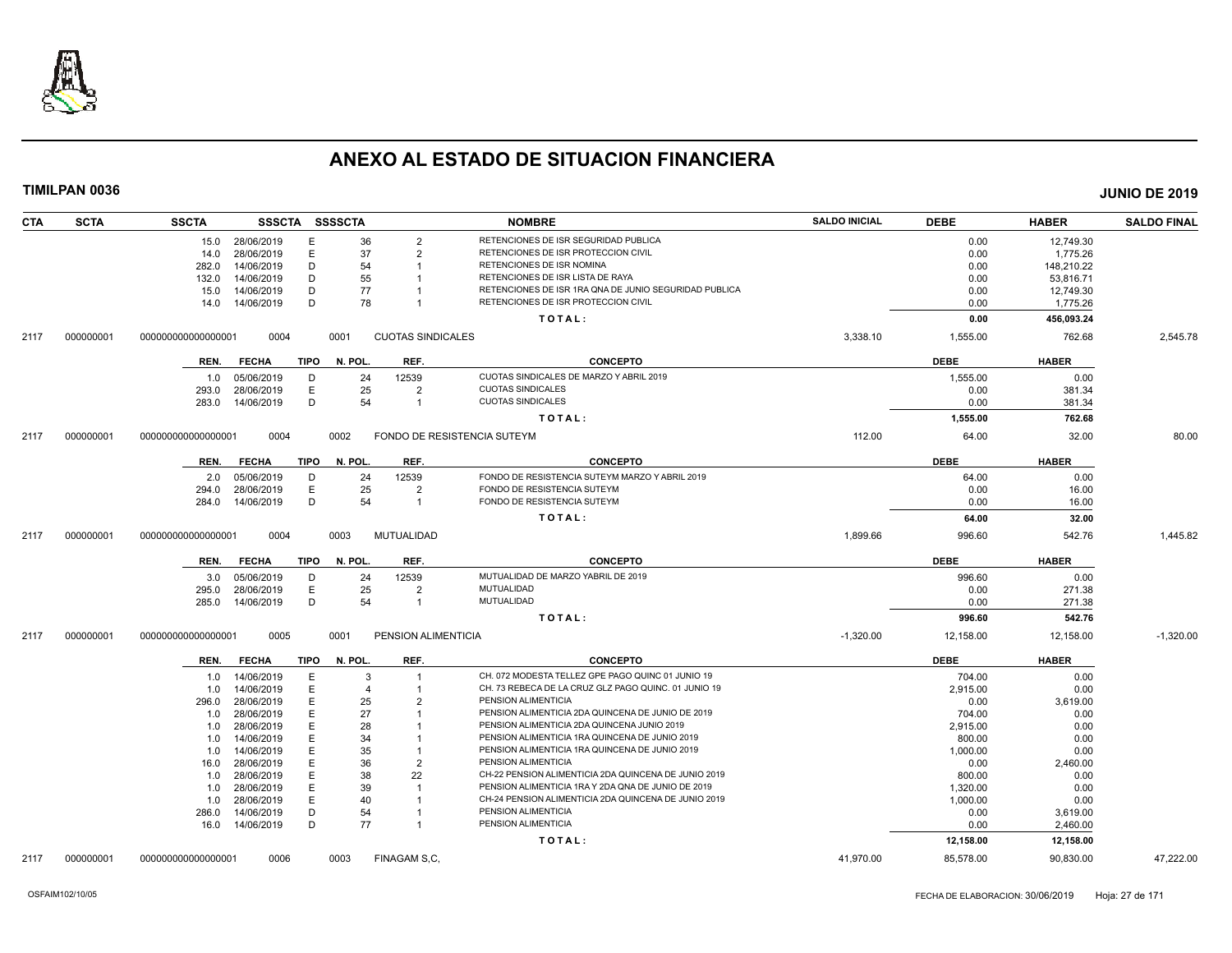

| CTA  | <b>SCTA</b> | <b>SSCTA</b>       |              |             | SSSCTA SSSSCTA |                | <b>NOMBRE</b>                                                          | <b>SALDO INICIAL</b> | <b>DEBE</b> | <b>HABER</b> | <b>SALDO FINAL</b> |
|------|-------------|--------------------|--------------|-------------|----------------|----------------|------------------------------------------------------------------------|----------------------|-------------|--------------|--------------------|
|      |             | REN.               | <b>FECHA</b> | <b>TIPO</b> | N. POL.        | REF.           | <b>CONCEPTO</b>                                                        |                      | <b>DEBE</b> | <b>HABER</b> |                    |
|      |             | 1.0                | 05/06/2019   | D           | 25             | 1919           | FINAGAM S.C. CREDITOS 2DA QUINCENA D EMAYO 2019                        |                      | 28,118.00   | 0.00         |                    |
|      |             | 297.0              | 28/06/2019   | E           | 25             | $\overline{2}$ | FINAGAM S.C.                                                           |                      | 0.00        | 32,720.00    |                    |
|      |             | 133.0              | 28/06/2019   | E           | 26             | $\overline{2}$ | FINAGAM S.C. LISTA DE RAYA 2DA QNA JUNIO 2019                          |                      | 0.00        | 5,027.00     |                    |
|      |             | 1.0                | 05/06/2019   | D           | 26             | 1918           | FINAGAM S.C. CREDITOS 2DA QUINCENA D EMAYO 2019                        |                      | 5,023.00    | 0.00         |                    |
|      |             | 17.0               | 28/06/2019   | E           | 36             | $\overline{2}$ | FINAGAM S.C.                                                           |                      | 0.00        | 8,815.00     |                    |
|      |             | 15.0               | 28/06/2019   | E           | 37             | $\overline{2}$ | FINAGAM S.C.                                                           |                      | 0.00        | 1,012.00     |                    |
|      |             | 287.0              | 14/06/2019   | D           | 54             | $\mathbf{1}$   | FINAGAM S.C.                                                           |                      | 0.00        | 29,052.00    |                    |
|      |             | 133.0              | 14/06/2019   | D           | 55             |                | FINAGAM S.C.                                                           |                      | 0.00        | 5,023.00     |                    |
|      |             | 1.0                | 17/06/2019   | D           | 56             | 1813           | FINAGAM S.C. 1RA QUINCENA DE JUNIO 2019                                |                      | 29,052.00   | 0.00         |                    |
|      |             | 1.0                | 17/06/2019   | D           | 57             | 1814           | FINAGAM S.C. 1RA QUINCENA JUNIO DE LISTA DE RAYA                       |                      | 5,023.00    | 0.00         |                    |
|      |             | 1.0                | 05/06/2019   | D           | 74             | 1920           | FINAGAM S.C. 2DA QUINCENA DE MAYO 2019 SEG. PUBLICA                    |                      | 8,169.00    | 0.00         |                    |
|      |             | 1.0                | 05/06/2019   | D           | 75             | 1921           | FINAGAM S,C, 2DA QUINCENA DE MAYO 2019 PROTE. CIVIL                    |                      | 1,012.00    | 0.00         |                    |
|      |             | 17.0               | 14/06/2019   | D           | 77             | -1             | FINAGAM S.C.                                                           |                      | 0.00        | 8,169.00     |                    |
|      |             | 15.0               | 14/06/2019   | D           | 78             | $\overline{1}$ | FINAGAM S.C.                                                           |                      | 0.00        | 1,012.00     |                    |
|      |             | 1.0                | 17/06/2019   | D           | 79             | 1812           | FINAGAM S.C. 1RA QNA DE JUNIO DE 2019 PROTECCION CIVIL                 |                      | 8,169.00    | 0.00         |                    |
|      |             | 1.0                | 17/06/2019   | D           | 80             | 1811           | FINAGAM S,C, 1RA QNA DE JUNIO PROTECCION CIVIL                         |                      | 1,012.00    | 0.00         |                    |
|      |             |                    |              |             |                |                | TOTAL:                                                                 |                      | 85,578.00   | 90.830.00    |                    |
| 2117 | 000000001   | 000000000000000001 | 0007         |             | 0002           |                | 2% SUPERVISION POR CONTRATO DE OBRA                                    | 12,575.65            | 0.00        | 53,100.90    | 65,676.55          |
|      |             | REN.               | <b>FECHA</b> | TIPO        | N. POL.        | REF.           | <b>CONCEPTO</b>                                                        |                      | <b>DEBE</b> | <b>HABER</b> |                    |
|      |             | 8.0                | 26/06/2019   | D           | 72             | 137            | OBRA FISM 03 2019 AMPLIACION AGUA POTABLE CAB. MPAL.                   |                      | 0.00        | 2,756.95     |                    |
|      |             | 8.0                | 26/06/2019   | D           | 73             | 136            | OBRA FISM 04 CONSTRUCCION DRENAJE SANITARIO CALLE CONSTITUCIO          |                      | 0.00        | 4,652.40     |                    |
|      |             | 6.0                | 30/06/2019   | D           | 96             | 119            | FEFOM 37 CONT. ENLOZADO SANTIAGUTO MAXDA                               |                      | 0.00        | 16,719.06    |                    |
|      |             | 6.0                | 30/06/2019   | D           | 97             | 19             | FEFOM 27 REHABILI. CON CONCRETO HIDRAULICO ZARAGOZA                    |                      | 0.00        | 11,382.71    |                    |
|      |             | 6.0                | 30/06/2019   | D           | 99             | 171            | FISM 19 OBRA 18 CONS. SIST. AGUA POTABLE B. OCAMPO                     |                      | 0.00        | 7,672.01     |                    |
|      |             | 6.0                | 30/06/2019   | D           | 100            | 59             | FISM 2019 OBRA 01/2019 CONST. DRENAJE HUAPANGO                         |                      | 0.00        | 9,917.77     |                    |
|      |             |                    |              |             |                |                | TOTAL:                                                                 |                      | 0.00        | 53,100.90    |                    |
| 2117 | 000000001   | 00000000000000001  | 0007         |             | 0004           |                | 0.2% RETENCION I.C.I.C. OBRAS POR CONTRATO                             | 4,642.73             | 19,931.00   | 2,810.18     | $-12,478.09$       |
|      |             | REN.               | <b>FECHA</b> | <b>TIPO</b> | N. POL         | REF.           | <b>CONCEPTO</b>                                                        |                      | <b>DEBE</b> | <b>HABER</b> |                    |
|      |             | 1.0                | 24/06/2019   | E           | 41             | $\mathbf{1}$   | 0.2% RETENCION I.C.I.C. OBRAS POR CONTRATO                             |                      | 19,931.00   | 0.00         |                    |
|      |             | 7.0                | 30/06/2019   | D           | 96             | 119            | FEFOM 37 CONT. ENLOZADO SANTIAGUTO MAXDA                               |                      | 0.00        | 1,671.91     |                    |
|      |             | 7.0                | 30/06/2019   | D           | 97             | 19             | FEFOM 27 REHABILI. CON CONCRETO HIDRAULICO ZARAGOZA                    |                      | 0.00        | 1,138.27     |                    |
|      |             |                    |              |             |                |                | TOTAL:                                                                 |                      | 19,931.00   | 2,810.18     |                    |
|      |             |                    |              |             |                |                |                                                                        |                      |             |              |                    |
| 2117 | 000000001   | 000000000000000001 | 0007         |             | 0005           |                | 0.5% RETENCION C.M.I.C. OBRAS POR CONTRATO                             | 95,385.23            | 49,834.00   | 7,025.44     | 52,576.67          |
|      |             | REN.               | <b>FECHA</b> | <b>TIPO</b> | N. POL.        | REF.           | <b>CONCEPTO</b>                                                        |                      | <b>DEBE</b> | <b>HABER</b> |                    |
|      |             | 1.0                | 24/06/2019   | E           | 42             | $\overline{1}$ | 0.5% RETENCION C.M.I.C. OBRAS POR CONTRATO                             |                      | 49,834.00   | 0.00         |                    |
|      |             | 8.0                | 30/06/2019   | D           | 96             | 119            | FEFOM 37 CONT. ENLOZADO SANTIAGUTO MAXDA                               |                      | 0.00        | 4,179.76     |                    |
|      |             | 8.0                | 30/06/2019   | D           | 97             | 19             | FEFOM 27 REHABILI. CON CONCRETO HIDRAULICO ZARAGOZA                    |                      | 0.00        | 2,845.68     |                    |
|      |             |                    |              |             |                |                | TOTAL:                                                                 |                      | 49,834.00   | 7,025.44     |                    |
| 2117 | 000000001   | 00000000000000001  | 0007         |             | 0007           |                | 0.5% VIGILANCIA, INSPECCION Y CONTROL DE LA SECRETARIA FUNCION PUBLICA | 15,149.99            | 0.00        | 0.00         | 15,149.99          |
| 2119 |             |                    |              |             |                |                | Otras Cuentas por Pagar a Corto Plazo                                  | 2,835,966.41         | 175,054.54  | 0.00         | 2,660,911.87       |
| 2119 | 000000001   | 000000000000000001 | 0003         |             | 0004           |                | DEPOSITOS PENDIENTES DE APLICAR                                        | 500.00               | 0.00        | 0.00         | 500.00             |
| 2119 | 000000001   | 000000000000000001 | 0004         |             | 0004           |                | ROBERTO CARLOS OSORNIO CABALLERO                                       | 34.937.56            | 0.00        | 0.00         | 34.937.56          |
|      |             |                    |              |             |                |                |                                                                        |                      |             |              |                    |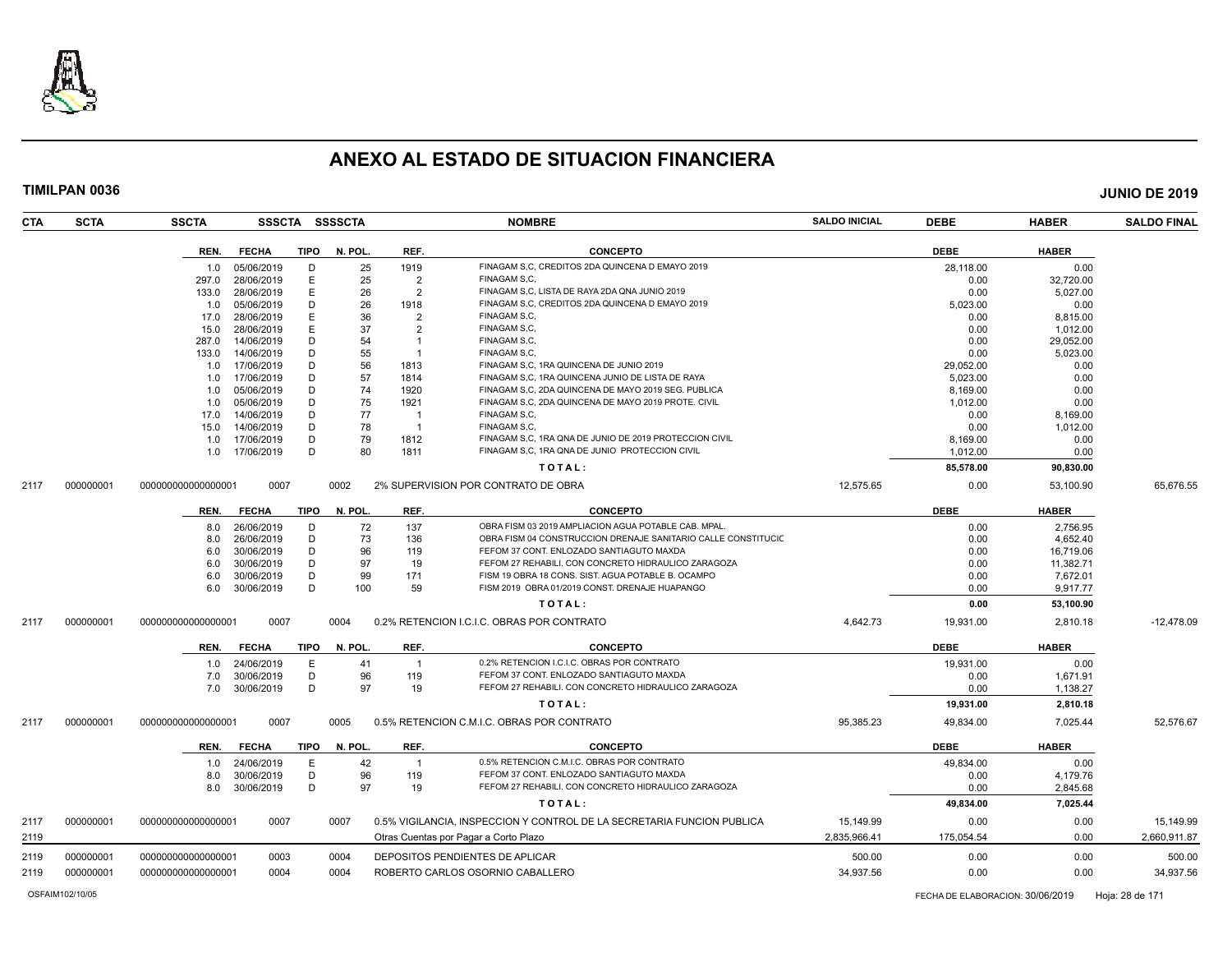

| <b>SCTA</b><br><b>CTA</b> |  | <b>SSCTA</b>       | <b>SSSCTA</b>  |             | <b>SSSSCTA</b> |                               | <b>NOMBRE</b>                                                            | <b>SALDO INICIAL</b> | <b>DEBE</b>                                      | <b>HABER</b> | <b>SALDO FINAL</b> |
|---------------------------|--|--------------------|----------------|-------------|----------------|-------------------------------|--------------------------------------------------------------------------|----------------------|--------------------------------------------------|--------------|--------------------|
| 000000001<br>2119         |  | 000000000000000001 | 0004           |             | 0006           |                               | JAVIER PICHARDO HERNANDEZ                                                | 25,000.00            | 25,000.00                                        | 0.00         | 0.00               |
|                           |  | REN.               | <b>FECHA</b>   | <b>TIPO</b> | N. POL.        | REF.                          | <b>CONCEPTO</b>                                                          |                      | <b>DEBE</b>                                      | <b>HABER</b> |                    |
|                           |  |                    | 1.0 01/06/2019 | E           | 9              | $\overline{1}$                | CH. 1557 JAVIER PICHARDO HDZ LIQ LABORAL 4/4 S/CONVENIO PASIVO RE        |                      | 25,000.00                                        | 0.00         |                    |
|                           |  |                    |                |             |                |                               | TOTAL:                                                                   |                      | 25,000.00                                        | 0.00         |                    |
| 000000001<br>2119         |  | 000000000000000001 | 0004           |             | 0009           |                               | FELICIANA MARTINEZ DE LA CRUZ                                            | 15,054.54            | 15,054.54                                        | 0.00         | 0.00               |
|                           |  | REN.               | <b>FECHA</b>   | <b>TIPO</b> | N. POL.        | REF.                          | <b>CONCEPTO</b>                                                          |                      | <b>DEBE</b>                                      | <b>HABER</b> |                    |
|                           |  |                    | 1.0 01/06/2019 | E           | 10             | $\overline{1}$                | CH. 1558 FELICIANA MARTINEZ DE LA CRUZ PAGO LIQUIDACION 2/2 S/CON        |                      | 15,054.54                                        | 0.00         |                    |
|                           |  |                    |                |             |                |                               | TOTAL:                                                                   |                      | 15,054.54                                        | 0.00         |                    |
| 000000001<br>2119         |  | 00000000000000001  | 0004           |             | 0011           | <b>JHOSUNY GERRERO TORAL</b>  |                                                                          | 15,000.00            | 15,000.00                                        | 0.00         | 0.00               |
|                           |  | REN.               | <b>FECHA</b>   | TIPO        | N. POL.        | REF.                          | <b>CONCEPTO</b>                                                          |                      | <b>DEBE</b>                                      | <b>HABER</b> |                    |
|                           |  |                    | 1.0 01/06/2019 | E           | 12             | $\overline{1}$                | CH-1560 JHOSUNY GERRERO TORAL PAGO 2/2 LIQUIDACION LABORAL POI           |                      | 15,000.00                                        | 0.00         |                    |
|                           |  |                    |                |             |                |                               | TOTAL:                                                                   |                      | 15,000.00                                        | 0.00         |                    |
| 000000001<br>2119         |  | 000000000000000001 | 0004           |             | 0012           | CINTHYA MONROY PLATA          |                                                                          | 20,000.00            | 20,000.00                                        | 0.00         | 0.00               |
|                           |  | REN.               | <b>FECHA</b>   | <b>TIPO</b> | N. POL.        | REF.                          | <b>CONCEPTO</b>                                                          |                      | <b>DEBE</b>                                      | <b>HABER</b> |                    |
|                           |  |                    | 1.0 01/06/2019 | E           | 11             | $\overline{1}$                | CH 1559 CINTHYA MONROY PLATA PAGO 2/2 DE LIQUIDACION LABORAL PO          |                      | 20,000.00                                        | 0.00         |                    |
|                           |  |                    |                |             |                |                               | TOTAL:                                                                   |                      | 20,000.00                                        | 0.00         |                    |
| 000000001<br>2119         |  | 000000000000000001 | 0004           |             | 0013           |                               | HAZEL AMAIRANI ESQUIVEL MARTINEZ                                         | 25,474.31            | 0.00                                             | 0.00         | 25,474.31          |
| 2119<br>000000004         |  | 000000000000000001 | 0001           |             | 0001           |                               | ANTICIPO DE PARTICIPACIONES 2019-2021                                    | 2,800,000.00         | 100,000.00                                       | 0.00         | 2,700,000.00       |
|                           |  | REN.               | <b>FECHA</b>   | TIPO        | N. POL.        | REF.                          | <b>CONCEPTO</b>                                                          |                      | <b>DEBE</b>                                      | <b>HABER</b> |                    |
|                           |  |                    | 1.0 30/06/2019 | D           | $\overline{2}$ | $\overline{1}$                | ANTICIPO DE PARTICIPACIONES 2019-2021                                    |                      | 100.000.00                                       | 0.00         |                    |
|                           |  |                    |                |             |                |                               | TOTAL:                                                                   |                      | 100,000.00                                       | 0.00         |                    |
| 000000004<br>2119         |  | 000000000000000001 | 0001           |             | 0002           |                               | ANTICIPO DE PARTICIPACIONES 2013-2015                                    | $-100.000.00$        | 0.00                                             | 0.00         | $-100.000.00$      |
| 3111                      |  |                    |                |             |                | Aportaciones                  |                                                                          | 13,201,683.23        | 0.00                                             | 0.00         | 13,201,683.23      |
| 000000001<br>3111         |  | 000000000000000001 | 0001           |             |                | <b>PATRIMONIO</b>             |                                                                          | 13,201,683.23        | 0.00                                             | 0.00         | 13,201,683.23      |
| 3221                      |  |                    |                |             |                |                               | Resultados de Ejercicios Anteriores                                      | 54,597,973.16        | 11.844.513.87                                    | 0.00         | 42,753,459.29      |
| 000000001<br>3221         |  |                    |                |             |                |                               | RESULTADO DE EJERCICIOS ANTERIORES                                       | 54,597,973.16        | 11,844,513.87                                    | 0.00         | 42,753,459.29      |
|                           |  | REN.               | <b>FECHA</b>   |             | TIPO N. POL.   | REF.                          | <b>CONCEPTO</b>                                                          |                      | <b>DEBE</b>                                      | <b>HABER</b> |                    |
|                           |  | 2.0                | 30/06/2019     |             | $\mathbf 1$    | $\overline{1}$                | RESULTADO DE EJERCICIOS ANTERIORES                                       |                      | 7.423.40                                         | 0.00         |                    |
|                           |  | 1.0                | 24/06/2019     | E           | 43             |                               | RESULTADO DE EJERCICIOS ANTERIORES                                       |                      | 108,102.00                                       | 0.00         |                    |
|                           |  | 1.0                | 24/06/2019     | E<br>D      | 44<br>103      |                               | RESULTADO DE EJERCICIOS ANTERIORES<br>RESULTADO DE EJERCICIOS ANTERIORES |                      | 1,521.56                                         | 0.00         |                    |
|                           |  | 1.0                | 30/06/2019     |             |                |                               |                                                                          |                      | 11,727,466.91                                    | 0.00         |                    |
|                           |  |                    |                |             |                |                               | TOTAL:                                                                   |                      | 11,844,513.87                                    | 0.00         |                    |
| 4112                      |  |                    |                |             |                | Impuestos sobre el Patrimonio |                                                                          | 1,862,063.00         | 0.00                                             | 35,538.00    | 1,897,601.00       |
| 4112<br>000000001         |  | 000000000000000002 | 0001           |             |                | Predial                       |                                                                          | 1,840,541.00         | 0.00                                             | 31,109.00    | 1,871,650.00       |
|                           |  | REN.               | <b>FECHA</b>   | TIPO        | N. POL.        | REF.                          | <b>CONCEPTO</b>                                                          |                      | <b>DEBE</b>                                      | <b>HABER</b> |                    |
|                           |  |                    | 9.0 30/06/2019 |             | 5              | $\overline{1}$                | RECAUDACION DEL IMPUESTO PREDIAL DE JUNIO DE 2019                        |                      | 0.00                                             | 31,109.00    |                    |
| OSFAIM102/10/05           |  |                    |                |             |                |                               |                                                                          |                      | FECHA DE ELABORACION: 30/06/2019 Hoja: 29 de 171 |              |                    |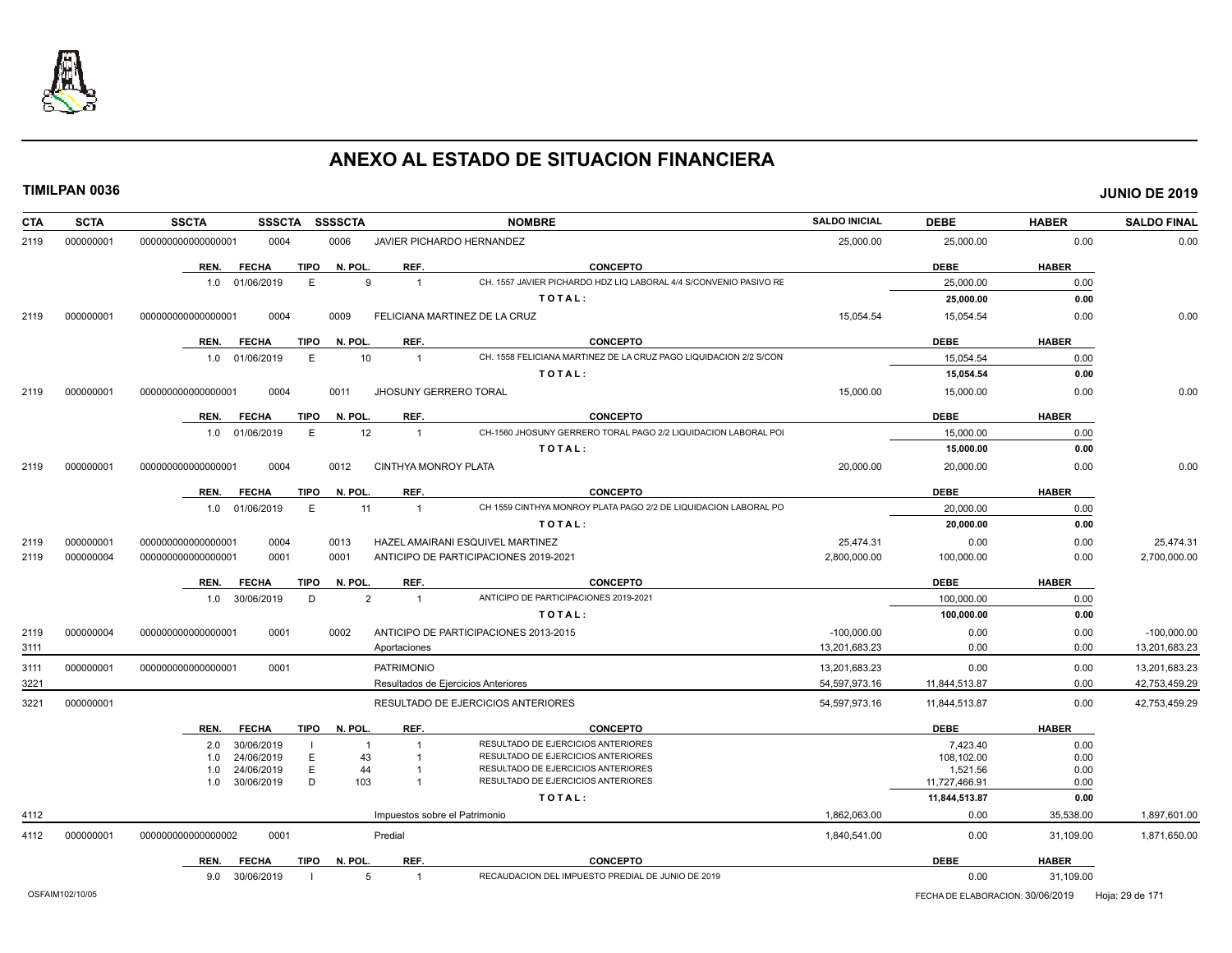

| <b>CTA</b> | <b>SCTA</b> | <b>SSCTA</b><br>SSSCTA SSSSCTA      |                                      | <b>NOMBRE</b>                                                                                | <b>SALDO INICIAL</b> | <b>DEBE</b> | <b>HABER</b> | <b>SALDO FINAL</b> |
|------------|-------------|-------------------------------------|--------------------------------------|----------------------------------------------------------------------------------------------|----------------------|-------------|--------------|--------------------|
|            |             |                                     |                                      | TOTAL:                                                                                       |                      | 0.00        | 31,109.00    |                    |
| 4112       | 000000001   | 0002<br>000000000000000002          |                                      | Sobre Adquisición de Inmuebles y Otras Operaciones Traslativas de Dominio de Inmuebles       | 21,522.00            | 0.00        | 4,429.00     | 25,951.00          |
|            |             | <b>TIPO</b><br>REN.<br><b>FECHA</b> | N. POL.<br>REF.                      | <b>CONCEPTO</b>                                                                              |                      | <b>DEBE</b> | <b>HABER</b> |                    |
|            |             | 30/06/2019<br>3.0                   | $\overline{1}$                       | INGRESOS DE JUNIO DE 2019 DE LA CAJA DE LA TESORERIA                                         |                      | 0.00        | 4,429.00     |                    |
|            |             |                                     |                                      | TOTAL:                                                                                       |                      | 0.00        | 4,429.00     |                    |
| 4117       |             |                                     | Accesorios de Impuestos              |                                                                                              | 14,928.00            | 0.00        | 4,493.00     | 19,421.00          |
| 4117       | 000000001   | 0002<br>00000000000000007           | Recargos                             |                                                                                              | 14,928.00            | 0.00        | 4,493.00     | 19,421.00          |
|            |             | <b>FECHA</b><br><b>TIPO</b><br>REN. | N. POL.<br>REF.                      | <b>CONCEPTO</b>                                                                              |                      | <b>DEBE</b> | <b>HABER</b> |                    |
|            |             | 30/06/2019<br>12.0                  | 5<br>$\overline{1}$                  | RECAUDACION DEL IMPUESTO PREDIAL DE JUNIO DE 2019                                            |                      | 0.00        | 4.493.00     |                    |
|            |             |                                     |                                      | TOTAL:                                                                                       |                      | 0.00        | 4,493.00     |                    |
| 4119       |             |                                     | Otros Impuestos                      |                                                                                              | 900.00               | 0.00        | 204.00       | 1,104.00           |
| 4119       | 000000001   | 000000000000000009<br>0001          | Sobre Anuncios Publicitarios         |                                                                                              | 900.00               | 0.00        | 204.00       | 1,104.00           |
|            |             | <b>FECHA</b><br><b>TIPO</b><br>REN. | REF.<br>N. POL.                      | <b>CONCEPTO</b>                                                                              |                      | <b>DEBE</b> | <b>HABER</b> |                    |
|            |             | 6.0<br>30/06/2019                   | $\overline{1}$<br>$\overline{1}$     | INGRESOS DE JUNIO DE 2019 DE LA CAJA DE LA TESORERIA                                         |                      | 0.00        | 204.00       |                    |
|            |             |                                     |                                      | TOTAL:                                                                                       |                      | 0.00        | 204.00       |                    |
| 4131       |             |                                     |                                      | Contribución de Mejoras por Obras Públicas                                                   | 2,200.00             | 0.00        | 0.00         | 2,200.00           |
| 4131       | 000000003   | 0001<br>00000000000000001           |                                      | Para obra pública y acciones de beneficio social                                             | 2.200.00             | 0.00        | 0.00         | 2.200.00           |
| 4141       |             |                                     |                                      | Derechos por el Uso, Goce, Aprovechamiento o Explotación de Bienes de Dominio                | 194,680.00           | 0.00        | 74,614.13    | 269,294.13         |
| 4141       | 000000004   | 0001<br>000000000000000001          | <b>Público</b>                       | Por Uso de Vías y Áreas Públicas para el ejercicio de Actividades Comerciales y de Servicios | 194,680.00           | 0.00        | 74,614.13    | 269,294.13         |
|            |             | <b>FECHA</b><br>TIPO<br>REN.        | N. POL.<br>REF.                      | <b>CONCEPTO</b>                                                                              |                      | <b>DEBE</b> | <b>HABER</b> |                    |
|            |             | 30/06/2019<br>9.0                   | $\overline{1}$                       | INGRESOS DE JUNIO DE 2019 DE LA CAJA DE LA TESORERIA                                         |                      | 0.00        | 74,614.13    |                    |
|            |             |                                     |                                      | TOTAL:                                                                                       |                      | 0.00        | 74,614.13    |                    |
| 4143       |             |                                     | Derechos por Prestación de Servicios |                                                                                              | 2,816,280.00         | 0.00        | 160,012.00   | 2,976,292.00       |
| 4143       | 000000004   | 0001<br>00000000000000003           | Suministro de Aqua Potable           |                                                                                              | 2,539,994.00         | 0.00        | 104,255.00   | 2,644,249.00       |
|            |             | <b>FECHA</b><br><b>TIPO</b><br>REN. | N. POL.<br>REF.                      | <b>CONCEPTO</b>                                                                              |                      | <b>DEBE</b> | <b>HABER</b> |                    |
|            |             | 30/06/2019<br>12.0                  | $\overline{1}$<br>$\overline{1}$     | INGRESOS DE JUNIO DE 2019 DE LA CAJA DE LA TESORERIA                                         |                      | 0.00        | 104,255.00   |                    |
|            |             |                                     |                                      | TOTAL:                                                                                       |                      | 0.00        | 104,255.00   |                    |
| 4143       | 000000004   | 0004<br>000000000000000003          |                                      | Conexiones a los Sistemas de Agua y Drenaje                                                  | 13,122.00            | 0.00        | 0.00         | 13,122.00          |
| 4143       | 000000004   | 0012<br>00000000000000003           | Agua en Pipas (Carga)                |                                                                                              | 69,025.00            | 0.00        | 5,860.00     | 74,885.00          |
|            |             | <b>FECHA</b><br><b>TIPO</b><br>REN. | N. POL.<br>REF.                      | <b>CONCEPTO</b>                                                                              |                      | <b>DEBE</b> | <b>HABER</b> |                    |
|            |             | 30/06/2019<br>15.0                  | $\overline{1}$<br>$\overline{1}$     | INGRESOS DE JUNIO DE 2019 DE LA CAJA DE LA TESORERIA                                         |                      | 0.00        | 5,860.00     |                    |
|            |             |                                     |                                      | TOTAL:                                                                                       |                      | 0.00        | 5,860.00     |                    |
| 4143       | 000000004   | 0020<br>000000000000000003          | Del Registro Civil                   |                                                                                              | 107,844.00           | 0.00        | 29,002.00    | 136,846.00         |
|            |             | <b>FECHA</b><br><b>TIPO</b><br>REN. | REF.<br>N. POL.                      | <b>CONCEPTO</b>                                                                              |                      | <b>DEBE</b> | <b>HABER</b> |                    |
|            |             |                                     |                                      |                                                                                              |                      |             |              |                    |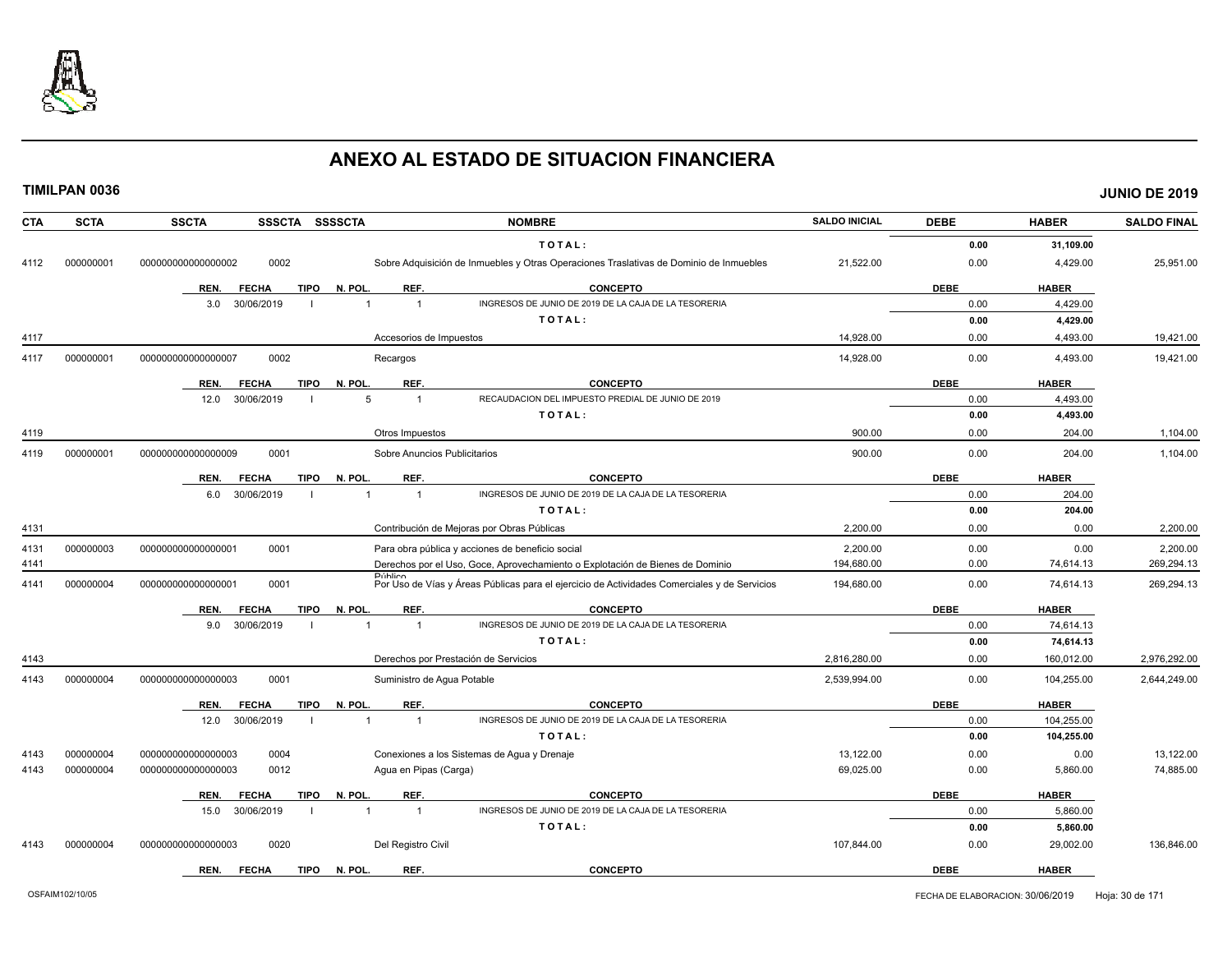

| <b>CTA</b> | <b>SCTA</b>     | <b>SSCTA</b><br><b>SSSCTA</b>       | SSSSCTA                          | <b>NOMBRE</b>                                                                                  | <b>SALDO INICIAL</b>             | <b>DEBE</b> | <b>HABER</b>    | <b>SALDO FINAL</b> |
|------------|-----------------|-------------------------------------|----------------------------------|------------------------------------------------------------------------------------------------|----------------------------------|-------------|-----------------|--------------------|
|            |                 | 18.0 30/06/2019                     | $\mathbf{1}$<br>$\mathbf{1}$     | INGRESOS DE JUNIO DE 2019 DE LA CAJA DE LA TESORERIA                                           |                                  | 0.00        | 29,002.00       |                    |
|            |                 |                                     |                                  | TOTAL:                                                                                         |                                  | 0.00        | 29,002.00       |                    |
| 4143       | 000000004       | 0021<br>000000000000000003          |                                  | De Desarrollo Urbano y Obras Públicas                                                          | 10,079.00                        | 0.00        | 1,096.00        | 11,175.00          |
|            |                 | REN.<br><b>FECHA</b><br><b>TIPO</b> | N. POL.<br>REF.                  | <b>CONCEPTO</b>                                                                                |                                  | <b>DEBE</b> | <b>HABER</b>    |                    |
|            |                 | 30/06/2019<br>21.0                  | $\overline{1}$<br>$\overline{1}$ | INGRESOS DE JUNIO DE 2019 DE LA CAJA DE LA TESORERIA                                           |                                  | 0.00        | 1,096.00        |                    |
|            |                 |                                     |                                  | TOTAL:                                                                                         |                                  | 0.00        | 1,096.00        |                    |
| 4143       | 000000004       | 0022<br>000000000000000003          |                                  | Por Servicios Prestados por Autoridades Fiscales, Administrativas y de Acceso a la Información | 9,954.00                         | 0.00        | 2,233.00        | 12,187.00          |
|            |                 | <b>TIPO</b><br>REN.<br><b>FECHA</b> | N. POL.<br>REF.                  | <b>CONCEPTO</b>                                                                                |                                  | <b>DEBE</b> | <b>HABER</b>    |                    |
|            |                 | 30/06/2019<br>24.0                  | $\overline{1}$<br>$\overline{1}$ | INGRESOS DE JUNIO DE 2019 DE LA CAJA DE LA TESORERIA                                           |                                  | 0.00        | 2,233.00        |                    |
|            |                 |                                     |                                  | TOTAL:                                                                                         |                                  | 0.00        | 2,233.00        |                    |
| 4143       | 000000004       | 000000000000000003<br>0025          |                                  | Por Servicios de Panteones                                                                     | 24,941.00                        | 0.00        | 4,366.00        | 29,307.00          |
|            |                 | <b>TIPO</b><br>REN.<br><b>FECHA</b> | N. POL.<br>REF.                  | <b>CONCEPTO</b>                                                                                |                                  | <b>DEBE</b> | <b>HABER</b>    |                    |
|            |                 | 27.0<br>30/06/2019                  | $\overline{1}$<br>$\mathbf{1}$   | INGRESOS DE JUNIO DE 2019 DE LA CAJA DE LA TESORERIA                                           |                                  | 0.00        | 4,366.00        |                    |
|            |                 |                                     |                                  | TOTAL:                                                                                         |                                  | 0.00        | 4,366.00        |                    |
| 4143       | 000000004       | 00000000000000003<br>0027           |                                  | Por Servicios Prestados por Autoridades de Seguridad Pública                                   | 32,800.00                        | 0.00        | 8,000.00        | 40,800.00          |
|            |                 | REN.<br><b>TIPO</b><br><b>FECHA</b> | REF.<br>N. POL                   | <b>CONCEPTO</b>                                                                                |                                  | <b>DEBE</b> | <b>HABER</b>    |                    |
|            |                 | 30/06/2019<br>30.0                  | $\overline{1}$<br>$\overline{1}$ | INGRESOS DE JUNIO DE 2019 DE LA CAJA DE LA TESORERIA                                           |                                  | 0.00        | 8,000.00        |                    |
|            |                 |                                     |                                  | TOTAL:                                                                                         |                                  | 0.00        | 8,000.00        |                    |
| 4143       | 000000004       | 000000000000000003<br>0028          |                                  | Por Servicios Prestados por las Autoridades de Catastro                                        | 2,021.00                         | 0.00        | 0.00            | 2,021.00           |
| 4143       | 000000004       | 00000000000000003<br>0030           |                                  | Por Servicios de Limpieza de Lotes Baldíos, Recolección, Traslado, y Disposición Final de Resi | 6,500.00                         | 0.00        | 5,200.00        | 11,700.00          |
|            |                 | <b>FECHA</b><br><b>TIPO</b><br>REN. | N. POL.<br>REF.                  | <b>CONCEPTO</b>                                                                                |                                  | <b>DEBE</b> | <b>HABER</b>    |                    |
|            |                 | 30/06/2019<br>33.0                  | $\overline{1}$<br>$\overline{1}$ | INGRESOS DE JUNIO DE 2019 DE LA CAJA DE LA TESORERIA                                           |                                  | 0.00        | 5,200.00        |                    |
|            |                 |                                     |                                  | TOTAL:                                                                                         |                                  | 0.00        | 5,200.00        |                    |
| 4144       |                 |                                     | Accesorios de Derechos           |                                                                                                | 144.123.00                       | 0.00        | 6,005.00        | 150,128.00         |
| 4144       | 000000004       | 00000000000000004<br>0002           | Recargos                         |                                                                                                | 144,123.00                       | 0.00        | 6,005.00        | 150,128.00         |
|            |                 | <b>TIPO</b><br>REN.<br><b>FECHA</b> | N. POL.<br>REF.                  | <b>CONCEPTO</b>                                                                                |                                  | <b>DEBE</b> | <b>HABER</b>    |                    |
|            |                 | 30/06/2019<br>36.0                  | $\overline{1}$<br>$\overline{1}$ | INGRESOS DE JUNIO DE 2019 DE LA CAJA DE LA TESORERIA                                           |                                  | 0.00        | 6,005.00        |                    |
|            |                 |                                     |                                  | TOTAL:                                                                                         |                                  | 0.00        | 6,005.00        |                    |
| 4151       |                 |                                     |                                  | Productos Derivados del Uso y Aprovechamiento de Bienes no Sujetos a Régimen                   | 132,190.00                       | 0.00        | 11,000.00       | 143,190.00         |
| 4151       | 000000005       | 00000000000000001<br>0001           | de Dominio Público               | Por la Venta o Arrendamiento de Bienes Municipales                                             | 132,190.00                       | 0.00        | 11,000.00       | 143,190.00         |
|            |                 | REN.<br><b>FECHA</b><br><b>TIPO</b> | N. POL<br>REF.                   | <b>CONCEPTO</b>                                                                                |                                  | <b>DEBE</b> | <b>HABER</b>    |                    |
|            |                 | 39.0<br>30/06/2019                  | $\overline{1}$                   | INGRESOS DE JUNIO DE 2019 DE LA CAJA DE LA TESORERIA                                           |                                  | 0.00        | 11,000.00       |                    |
|            |                 |                                     |                                  | TOTAL:                                                                                         |                                  | 0.00        | 11,000.00       |                    |
| 4211       |                 |                                     | Participaciones                  |                                                                                                | 23,245,234.57                    | 0.00        | 24,002,936.72   | 47,248,171.29      |
| 4211       | 000000001       | 00000000000000001<br>0001           |                                  | Fondo General de Participaciones                                                               | 17,392,456.98                    | 0.00        | 4,223,472.69    | 21,615,929.67      |
|            | OSFAIM102/10/05 |                                     |                                  |                                                                                                | FECHA DE ELABORACION: 30/06/2019 |             | Hoja: 31 de 171 |                    |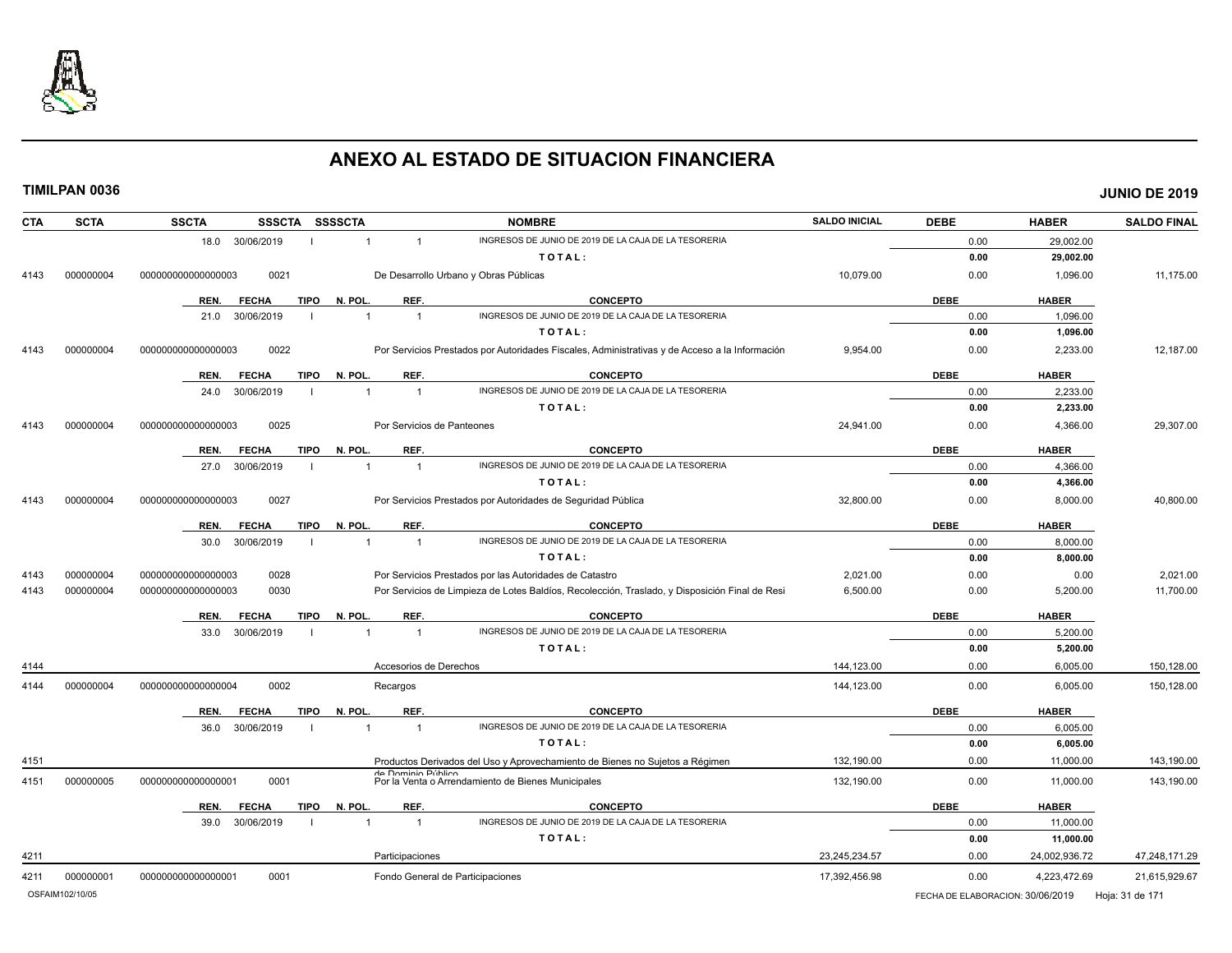

|--|

| CTA  | <b>SCTA</b> | <b>SSCTA</b><br>SSSCTA SSSSCTA       |                                  | <b>NOMBRE</b>                                                                    | <b>SALDO INICIAL</b> | <b>DEBE</b> | <b>HABER</b> | <b>SALDO FINAL</b> |
|------|-------------|--------------------------------------|----------------------------------|----------------------------------------------------------------------------------|----------------------|-------------|--------------|--------------------|
|      |             | REN.<br><b>TIPO</b><br><b>FECHA</b>  | REF.<br>N. POL.                  | <b>CONCEPTO</b>                                                                  |                      | <b>DEBE</b> | <b>HABER</b> |                    |
|      |             | 30/06/2019<br>42.0                   | $\overline{1}$                   | INGRESOS DE JUNIO DE 2019 DE LA CAJA DE LA TESORERIA                             |                      | 0.00        | 4,223,472.69 |                    |
|      |             |                                      |                                  | TOTAL:                                                                           |                      | 0.00        | 4,223,472.69 |                    |
| 4211 | 000000001   | 0002<br>000000000000000001           |                                  | Fondo de Fomentos Municipal                                                      | 2,883,901.98         | 0.00        | 706,168.44   | 3,590,070.42       |
|      |             | REN.<br><b>FECHA</b>                 | REF.<br>TIPO N. POL.             | <b>CONCEPTO</b>                                                                  |                      | <b>DEBE</b> | <b>HABER</b> |                    |
|      |             | 45.0<br>30/06/2019                   | $\overline{1}$<br>$\overline{1}$ | INGRESOS DE JUNIO DE 2019 DE LA CAJA DE LA TESORERIA                             |                      | 0.00        | 706,168.44   |                    |
|      |             |                                      |                                  | TOTAL:                                                                           |                      | 0.00        | 706,168.44   |                    |
| 4211 | 000000001   | 0003<br>000000000000000001           |                                  | Fondo de Fiscalización y Recaudacion                                             | 413,998.92           | 0.00        | 53,998.23    | 467,997.15         |
|      |             | <b>FECHA</b><br><b>TIPO</b><br>REN.  | REF.<br>N. POL.                  | <b>CONCEPTO</b>                                                                  |                      | <b>DEBE</b> | <b>HABER</b> |                    |
|      |             | 30/06/2019<br>48.0                   | $\overline{1}$<br>$\overline{1}$ | INGRESOS DE JUNIO DE 2019 DE LA CAJA DE LA TESORERIA                             |                      | 0.00        | 53,998.23    |                    |
|      |             |                                      |                                  | TOTAL:                                                                           |                      | 0.00        | 53,998.23    |                    |
| 4211 | 000000001   | 00000000000000001<br>0004            |                                  | Correspondientes al Impuesto Especial sobre Producción y Servicios               | 317,269.05           | 0.00        | 82,702.09    | 399,971.14         |
|      |             | <b>TIPO</b><br>REN.<br><b>FECHA</b>  | N. POL.<br>REF.                  | <b>CONCEPTO</b>                                                                  |                      | <b>DEBE</b> | <b>HABER</b> |                    |
|      |             | 30/06/2019<br>51.0                   | $\overline{1}$<br>$\overline{1}$ | INGRESOS DE JUNIO DE 2019 DE LA CAJA DE LA TESORERIA                             |                      | 0.00        | 82,702.09    |                    |
|      |             |                                      |                                  | TOTAL:                                                                           |                      | 0.00        | 82,702.09    |                    |
| 4211 | 000000001   | 0005<br>000000000000000001           |                                  | Correspondientes al Impuesto Sobre Automóviles Nuevos                            | 724,482.10           | 0.00        | 154,629.03   | 879,111.13         |
|      |             | <b>FECHA</b><br>REN.                 | REF.<br>TIPO N. POL.             | <b>CONCEPTO</b>                                                                  |                      | <b>DEBE</b> | <b>HABER</b> |                    |
|      |             | 30/06/2019<br>54.0                   | $\mathbf{1}$<br>$\overline{1}$   | INGRESOS DE JUNIO DE 2019 DE LA CAJA DE LA TESORERIA                             |                      | 0.00        | 154,629.03   |                    |
|      |             |                                      |                                  | TOTAL:                                                                           |                      | 0.00        | 154,629.03   |                    |
| 4211 | 000000001   | 0006<br>000000000000000001           |                                  | Correspondientes al Impuesto Sobre Tenencia o Uso de Vehículos                   | 131.28               | 0.00        | 2.08         | 133.36             |
|      |             | <b>TIPO</b><br>REN.<br><b>FECHA</b>  | REF.<br>N. POL.                  | <b>CONCEPTO</b>                                                                  |                      | <b>DEBE</b> | <b>HABER</b> |                    |
|      |             | 30/06/2019<br>57.0                   | $\overline{1}$<br>$\overline{1}$ | INGRESOS DE JUNIO DE 2019 DE LA CAJA DE LA TESORERIA                             |                      | 0.00        | 2.08         |                    |
|      |             |                                      |                                  | TOTAL:                                                                           |                      | 0.00        | 2.08         |                    |
| 4211 | 000000001   | 0008<br>000000000000000001           |                                  | Las derivadas de la aplicación del artículo 4-A de la Ley de Coordinación Fiscal | 712,530.60           | 0.00        | 152,233.35   | 864,763.95         |
|      |             | <b>TIPO</b><br>REN.<br><b>FECHA</b>  | N. POL.<br>REF.                  | <b>CONCEPTO</b>                                                                  |                      | <b>DEBE</b> | <b>HABER</b> |                    |
|      |             | 30/06/2019<br>60.0<br>$\blacksquare$ | $\overline{1}$<br>$\overline{1}$ | INGRESOS DE JUNIO DE 2019 DE LA CAJA DE LA TESORERIA                             |                      | 0.00        | 152,233.35   |                    |
|      |             |                                      |                                  | TOTAL:                                                                           |                      | 0.00        | 152,233.35   |                    |
| 4211 | 000000001   | 0009<br>000000000000000001           |                                  | Del Impuesto Sobre Tenencia o Uso de Vehículos Automotores                       | 679,996.05           | 0.00        | 77,589.49    | 757,585.54         |
|      |             | <b>TIPO</b><br>REN.<br><b>FECHA</b>  | N. POL.<br>REF.                  | <b>CONCEPTO</b>                                                                  |                      | <b>DEBE</b> | <b>HABER</b> |                    |
|      |             | 30/06/2019<br>63.0<br>- 1            | $\overline{1}$<br>$\overline{1}$ | INGRESOS DE JUNIO DE 2019 DE LA CAJA DE LA TESORERIA                             |                      | 0.00        | 77,589.49    |                    |
|      |             |                                      |                                  | TOTAL:                                                                           |                      | 0.00        | 77,589.49    |                    |
| 4211 | 000000001   | 0010<br>000000000000000001           |                                  | Del Impuesto Sobre Adquisición de Vehículos automotores Usados                   | 31,480.60            | 0.00        | 7,393.47     | 38,874.07          |
|      |             | REN.<br><b>FECHA</b>                 | TIPO N. POL.<br>REF.             | <b>CONCEPTO</b>                                                                  |                      | <b>DEBE</b> | <b>HABER</b> |                    |
|      |             | 66.0<br>30/06/2019                   | $\overline{1}$<br>$\mathbf{1}$   | INGRESOS DE JUNIO DE 2019 DE LA CAJA DE LA TESORERIA                             |                      | 0.00        | 7,393.47     |                    |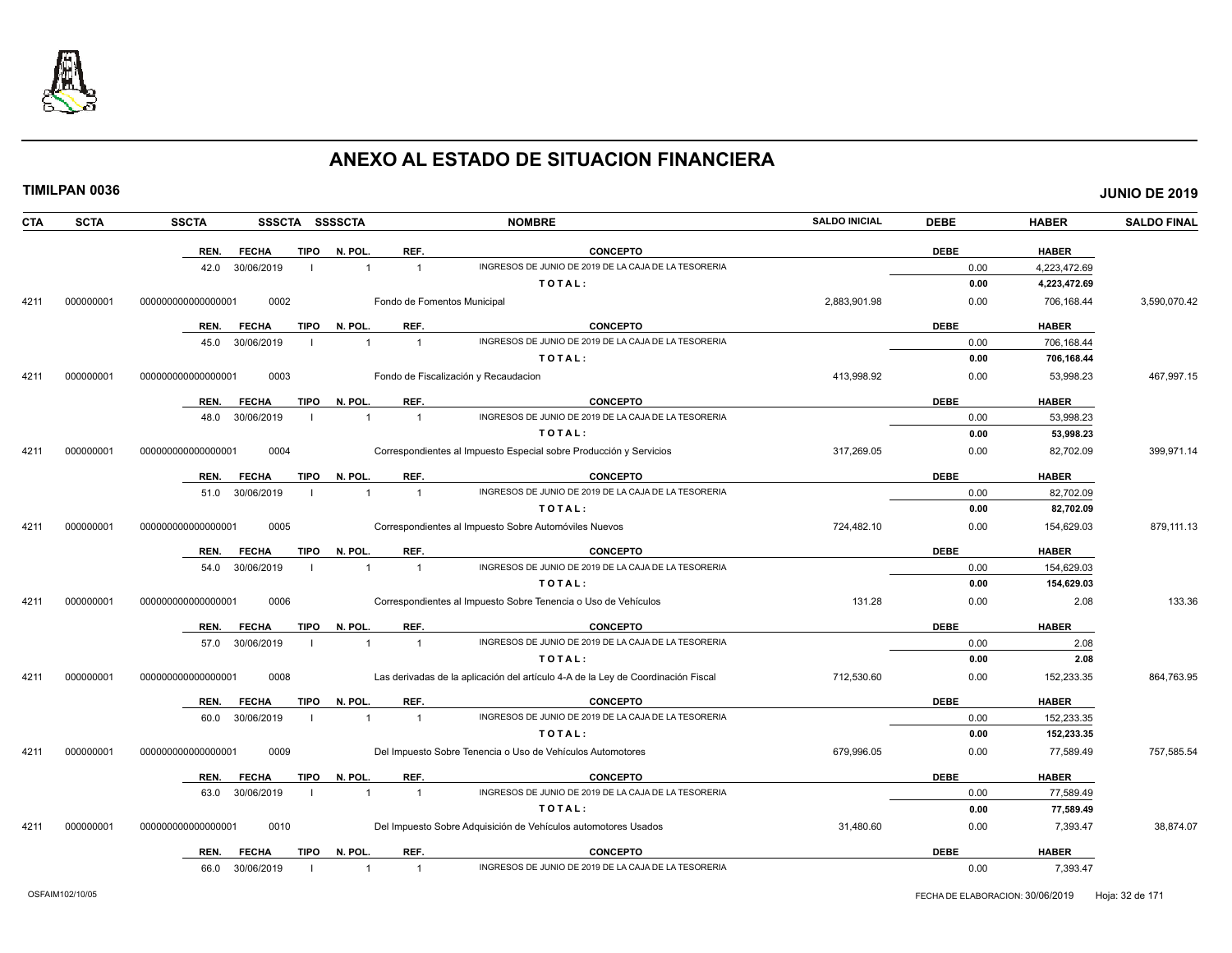

| <b>CTA</b> | <b>SCTA</b> | <b>SSCTA</b>       | SSSCTA SSSSCTA              |                | <b>NOMBRE</b>                                                                                    | <b>SALDO INICIAL</b> | <b>DEBE</b> | <b>HABER</b>  | <b>SALDO FINAL</b> |
|------------|-------------|--------------------|-----------------------------|----------------|--------------------------------------------------------------------------------------------------|----------------------|-------------|---------------|--------------------|
|            |             |                    |                             |                | TOTAL:                                                                                           |                      | 0.00        | 7.393.47      |                    |
| 4211       | 000000001   | 00000000000000000  | 0011                        |                | Del Impuesto Sobre Loterías, Rifas, Sorteos, Concursos y Juegos Permitidos con Cruce de Apu      | 57,861.04            | 0.00        | 8,507.07      | 66,368.11          |
|            |             | REN.               | <b>TIPO</b><br><b>FECHA</b> | N. POL.        | REF.<br><b>CONCEPTO</b>                                                                          |                      | <b>DEBE</b> | <b>HABER</b>  |                    |
|            |             | 69.0               | 30/06/2019                  | $\overline{1}$ | INGRESOS DE JUNIO DE 2019 DE LA CAJA DE LA TESORERIA<br>$\overline{1}$                           |                      | 0.00        | 8,507.07      |                    |
|            |             |                    |                             |                | TOTAL:                                                                                           |                      | 0.00        | 8,507.07      |                    |
| 4211       | 000000001   | 000000000000000001 | 0014                        |                | Fondo Estatal de Fortalecimiento Municipal (FEFOM)                                               | 0.00                 | 0.00        | 18,474,220.86 | 18,474,220.86      |
|            |             | REN.               | <b>TIPO</b><br><b>FECHA</b> | N. POL         | REF.<br><b>CONCEPTO</b>                                                                          |                      | <b>DEBE</b> | <b>HABER</b>  |                    |
|            |             | 2.0                | 30/06/2019                  | 6              | PARTICIPACIONES DE ENERO A JUNIO DE 2019 DE FEFOM 2019<br>$\overline{1}$                         |                      | 0.00        | 18,474,220.86 |                    |
|            |             |                    |                             |                | TOTAL:                                                                                           |                      | 0.00        | 18,474,220.86 |                    |
| 4211       | 000000001   | 00000000000000000  | 0021                        |                | El Impuesto Sobre la Renta efectivamente enterado a la Federación, corresp al salario de su pe   | 0.00                 | 0.00        | 57,784.00     | 57,784.00          |
|            |             | REN.               | <b>FECHA</b><br><b>TIPO</b> | N. POL         | <b>CONCEPTO</b><br>REF.                                                                          |                      | <b>DEBE</b> | <b>HABER</b>  |                    |
|            |             | 72.0               | 30/06/2019                  | 1              | INGRESOS DE JUNIO DE 2019 DE LA CAJA DE LA TESORERIA<br>$\overline{1}$                           |                      | 0.00        | 57,784.00     |                    |
|            |             |                    |                             |                | TOTAL:                                                                                           |                      | 0.00        | 57,784.00     |                    |
| 4211       | 000000001   | 00000000000000000  | 0022                        |                | A la venta final de bebidas con contenido alcohólico                                             | 31,125.97            | 0.00        | 4,235.92      | 35,361.89          |
|            |             | REN.               | <b>FECHA</b><br>TIPO        | N. POL.        | REF.<br><b>CONCEPTO</b>                                                                          |                      | <b>DEBE</b> | <b>HABER</b>  |                    |
|            |             | 75.0               | 30/06/2019                  |                | INGRESOS DE JUNIO DE 2019 DE LA CAJA DE LA TESORERIA<br>$\overline{1}$                           |                      | 0.00        | 4,235.92      |                    |
|            |             |                    |                             |                | TOTAL:                                                                                           |                      | 0.00        | 4,235.92      |                    |
| 4212       |             |                    |                             |                | Aportaciones Federales                                                                           | 15,021,314.70        | 0.00        | 2,879,830.54  | 17,901,145.24      |
| 4212       | 000000001   | 00000000000000002  | 0001                        |                | Fondo de Aportaciones para Infraestructura Social Municipal                                      | 9,671,183.85         | 0.00        | 1,934,236.77  | 11,605,420.62      |
|            |             | REN.               | <b>FECHA</b><br>TIPO        | N. POL         | REF.<br><b>CONCEPTO</b>                                                                          |                      | <b>DEBE</b> | <b>HABER</b>  |                    |
|            |             | 2.0                | 30/06/2019                  | 3              | PARTICIPACIONES DE FISM 2019 DE JUNIO 2019<br>$\overline{1}$                                     |                      | 0.00        | 1,934,236.77  |                    |
|            |             |                    |                             |                | TOTAL:                                                                                           |                      | 0.00        | 1,934,236.77  |                    |
| 4212       | 000000001   | 00000000000000002  | 0002                        |                | Fondo de Aport para el Fort de los Mpios y de las Demarcaciones Territoriales del Distrito Feder | 4,727,968.85         | 0.00        | 945,593.77    | 5,673,562.62       |
|            |             | REN.               | <b>FECHA</b><br>TIPO        | N. POL.        | REF.<br><b>CONCEPTO</b>                                                                          |                      | <b>DEBE</b> | <b>HABER</b>  |                    |
|            |             | 13.0               | 30/06/2019                  | 3              | PARTICIPACIONES DE ORTAMUN 2019 DE JUNIO 2019<br>$\overline{1}$                                  |                      | 0.00        | 945,593.77    |                    |
|            |             |                    |                             |                | TOTAL:                                                                                           |                      | 0.00        | 945,593.77    |                    |
| 4212       | 000000001   | 000000000000000002 | 0027                        |                | Fondo de Aportaciones para la Seguridad Pública. (FASP)                                          | 622,162.00           | 0.00        | 0.00          | 622,162.00         |
| 4311       |             |                    |                             |                | Intereses Ganados de Valores, Créditos, Bonos y Otros                                            | 5,390.52             | 0.00        | 2,808.24      | 8,198.76           |
| 4311       | 000000001   | 000000000000000001 | 0001                        |                | Derivados de Recursos Propios                                                                    | 277.43               | 0.00        | 22.21         | 299.64             |
|            |             | REN.               | <b>FECHA</b><br>TIPO        | N. POL         | REF.<br><b>CONCEPTO</b>                                                                          |                      | <b>DEBE</b> | <b>HABER</b>  |                    |
|            |             | 2.0                | 30/06/2019                  | $\overline{2}$ | INTERESES DE RECURSOS PROPIOS JUNIO 2019<br>$\overline{1}$                                       |                      | 0.00        | 22.21         |                    |
|            |             |                    |                             |                | TOTAL:                                                                                           |                      | 0.00        | 22.21         |                    |
| 4311       | 000000001   | 00000000000000000  | 0002                        |                | Derivados de Participaciones Federales                                                           | 5.49                 | 0.00        | 145.07        | 150.56             |
|            |             | REN.               | <b>FECHA</b><br><b>TIPO</b> | N. POL         | <b>CONCEPTO</b><br>REF.                                                                          |                      | <b>DEBE</b> | <b>HABER</b>  |                    |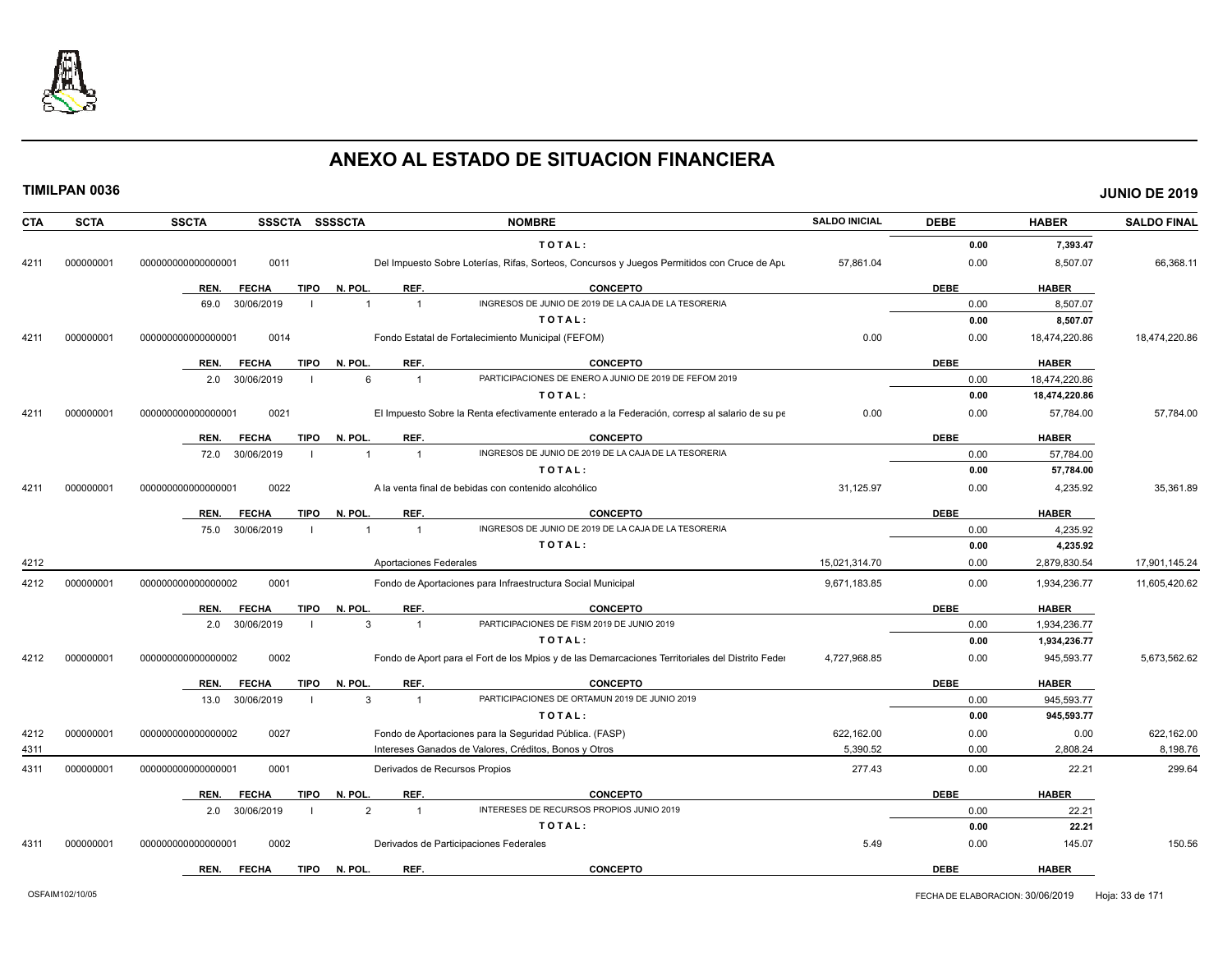

| <b>SCTA</b><br><b>CTA</b> | <b>SSCTA</b><br>SSSCTA SSSSCTA      |                                  | <b>NOMBRE</b>                                               | <b>SALDO INICIAL</b> | <b>DEBE</b>  | <b>HABER</b> | <b>SALDO FINAL</b> |
|---------------------------|-------------------------------------|----------------------------------|-------------------------------------------------------------|----------------------|--------------|--------------|--------------------|
|                           | 6.0 30/06/2019                      | $\overline{2}$<br>$\overline{1}$ | INTERESES DE FASP 2019 DE JUNIO 2019                        |                      | 0.00         | 145.07       |                    |
|                           |                                     |                                  | TOTAL:                                                      |                      | 0.00         | 145.07       |                    |
| 000000001<br>4311         | 00000000000000001<br>0003           | Derivados del Ramo 33            |                                                             | 4,829.16             | 0.00         | 2,301.66     | 7,130.82           |
|                           | <b>TIPO</b><br>REN.<br><b>FECHA</b> | N. POL.<br>REF.                  | <b>CONCEPTO</b>                                             |                      | <b>DEBE</b>  | <b>HABER</b> |                    |
|                           | 30/06/2019<br>6.0                   |                                  | INTERESES BANCARIOS DEL FORTAMUN 2019 DEL MES DE JUNIO 2019 |                      | 0.00         | 28.68        |                    |
|                           | 30/06/2019<br>2.0                   | $\overline{1}$                   | INTERESES BANCARIOS DEL FISM 2019 DEL MES DE JUNIO 2019     |                      | 0.00         | 2,272.98     |                    |
|                           |                                     |                                  | TOTAL:                                                      |                      | 0.00         | 2,301.66     |                    |
| 000000001<br>4311         | 0006<br>000000000000000001          |                                  | Derivados de Recursos de Programas Estatales                | 278.44               | 0.00         | 339.30       | 617.74             |
|                           | <b>FECHA</b><br><b>TIPO</b><br>REN. | REF.<br>N. POL.                  | <b>CONCEPTO</b>                                             |                      | <b>DEBE</b>  | <b>HABER</b> |                    |
|                           | 30/06/2019<br>10.0                  | $\overline{2}$                   | INTERESES DE FEFOM 2018 DE JUNIO 2019                       |                      | 0.00         | 41.99        |                    |
|                           | 30/06/2019<br>14.0                  | $\overline{2}$                   | INTERESES DE FEFOM 2019 DE JUNIO 2019                       |                      | 0.00         | 574.75       |                    |
|                           | E<br>24/06/2019<br>2.0              | 44<br>-1                         | Derivados de Recursos de Programas Estatales                |                      | 0.00         | $-277.44$    |                    |
|                           |                                     |                                  | TOTAL:                                                      |                      | 0.00         | 339.30       |                    |
| 5100                      |                                     | Gastos de Funcionamiento         |                                                             | 28,973,868.81        | 6,223,437.86 | 0.00         | 35, 197, 306.67    |
| A00101000<br>5100         | 1131<br>010302010103150101          | Sueldo base                      |                                                             | 25,000.00            | 20,089.65    | 0.00         | 45,089.65          |
|                           | <b>FECHA</b><br>TIPO<br>REN.        | N. POL.<br>REF.                  | <b>CONCEPTO</b>                                             |                      | <b>DEBE</b>  | <b>HABER</b> |                    |
|                           | 28/06/2019<br>E<br>16.0             | 25<br>$\mathcal{P}$              | CH-1573 NOMINA DE LA 2DA QUINCENA DE JUNIO 2019             |                      | 2.500.00     | 0.00         |                    |
|                           | D<br>14/06/2019<br>16.0             | 54                               | NOMINA DE LA 1RA QUINCENA DE JUNIO 2019                     |                      | 2,500.00     | 0.00         |                    |
|                           | 14/06/2019<br>D<br>11.0             | 55                               | NOMINA DE LISTA DE RAYA DE LA 1RA QUINCENA DE JUNIO 2019    |                      | 15,089.65    | 0.00         |                    |
|                           |                                     |                                  | TOTAL:                                                      |                      | 20,089.65    | 0.00         |                    |
| A00101000<br>5100         | 1222<br>010302010103150101          |                                  | Sueldos y salarios compactados al personal eventual         | 181,896.50           | 15,089.65    | 0.00         | 196,986.15         |
|                           | <b>TIPO</b><br>REN.<br><b>FECHA</b> | N. POL.<br>REF.                  | <b>CONCEPTO</b>                                             |                      | <b>DEBE</b>  | <b>HABER</b> |                    |
|                           | 28/06/2019<br>E<br>11.0             | 26<br>$\overline{2}$             | CH-1573 LISTA DE RAYA 2DA QUINCENA DE JUNIO 2019            |                      | 15.089.65    | 0.00         |                    |
|                           |                                     |                                  | TOTAL:                                                      |                      | 15,089.65    | 0.00         |                    |
| A00101000<br>5100         | 010302010103150101<br>1345          | Gratificación                    |                                                             | 113,468.25           | 17,525.88    | 0.00         | 130,994.13         |
|                           | <b>TIPO</b><br><b>FECHA</b><br>REN. | N. POL.<br>REF.                  | <b>CONCEPTO</b>                                             |                      | <b>DEBE</b>  | <b>HABER</b> |                    |
|                           | 28/06/2019<br>E<br>21.0             | 25<br>$\overline{2}$             | CH-1573 NOMINA DE LA 2DA QUINCENA DE JUNIO 2019             |                      | 3,311.71     | 0.00         |                    |
|                           | E<br>28/06/2019<br>16.0             | 26<br>$\overline{2}$             | CH-1573 LISTA DE RAYA 2DA QUINCENA DE JUNIO 2019            |                      | 5,451.23     | 0.00         |                    |
|                           | D<br>14/06/2019<br>21.0             | 54<br>-1                         | NOMINA DE LA 1RA QUINCENA DE JUNIO 2019                     |                      | 3,311.71     | 0.00         |                    |
|                           | D<br>16.0<br>14/06/2019             | 55                               | NOMINA DE LISTA DE RAYA DE LA 1RA QUINCENA DE JUNIO 2019    |                      | 5,451.23     | 0.00         |                    |
|                           |                                     |                                  | TOTAL:                                                      |                      | 17,525.88    | 0.00         |                    |
| A00101000<br>5100         | 2111<br>010302010103150101          | Materiales y útiles de oficina   |                                                             | 3,948.22             | 0.00         | 0.00         | 3,948.22           |
| A00101000<br>5100         | 010302010103150101<br>2611          |                                  | Combustibles, lubricantes y aditivos                        | 550.00               | 400.00       | 0.00         | 950.00             |
|                           | <b>FECHA</b><br>TIPO<br>REN.        | REF.<br>N. POL.                  | <b>CONCEPTO</b>                                             |                      | <b>DEBE</b>  | <b>HABER</b> |                    |
|                           | 8.0 29/06/2019<br>D                 | 64<br>4372                       | FAC-4372 SERVICIO ESTRELLA JUNA S.A. DE C.V. COMBUSTIBLE    |                      | 400.00       | 0.00         |                    |
|                           |                                     |                                  | TOTAL:                                                      |                      | 400.00       | 0.00         |                    |
| 5100<br>A00101000         | 010302010103150101<br>3821          |                                  | Gastos de ceremonias oficiales y de orden social            | 27,903.80            | 58,450.00    | 0.00         | 86,353.80          |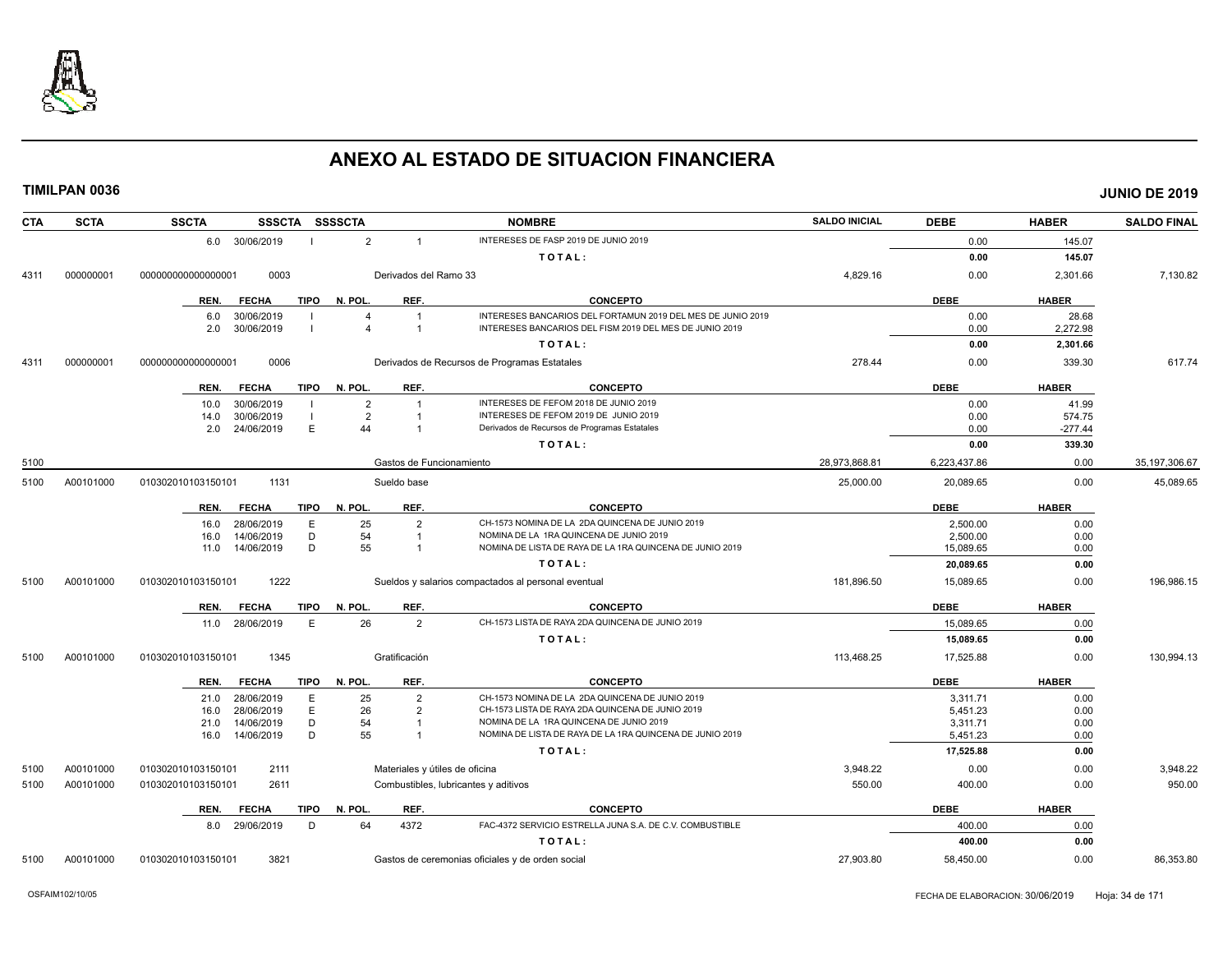

| <b>CTA</b> | <b>SCTA</b> | <b>SSCTA</b><br><b>SSSCTA</b>                      | <b>SSSSCTA</b> |                                      | <b>NOMBRE</b>                                                                                                | <b>SALDO INICIAL</b> | <b>DEBE</b>            | <b>HABER</b> | <b>SALDO FINAL</b> |
|------------|-------------|----------------------------------------------------|----------------|--------------------------------------|--------------------------------------------------------------------------------------------------------------|----------------------|------------------------|--------------|--------------------|
|            |             | <b>FECHA</b><br><b>TIPO</b><br>REN.                | N. POL.        | REF.                                 | <b>CONCEPTO</b>                                                                                              |                      | <b>DEBE</b>            | <b>HABER</b> |                    |
|            |             | 1.0 06/06/2019<br>D                                | 42             | 324                                  | FAC-324 SERVICIOS PUBLICITARIOS FREELY S.A. DE C.V. DIA DE LA MADRE                                          |                      | 58,450.00              | 0.00         |                    |
|            |             |                                                    |                |                                      | TOTAL:                                                                                                       |                      | 58,450.00              | 0.00         |                    |
| 5100       | A00102000   | 010204010102150101<br>1131                         | Sueldo base    |                                      |                                                                                                              | 30,000.00            | 6,000.00               | 0.00         | 36,000.00          |
|            |             | <b>FECHA</b><br>REN.                               | TIPO N. POL.   | REF.                                 | <b>CONCEPTO</b>                                                                                              |                      | <b>DEBE</b>            | <b>HABER</b> |                    |
|            |             | 28/06/2019<br>E<br>26.0                            | 25             | $\overline{2}$                       | CH-1573 NOMINA DE LA 2DA QUINCENA DE JUNIO 2019                                                              |                      | 3,000.00               | 0.00         |                    |
|            |             | D<br>14/06/2019<br>26.0                            | 54             | $\overline{1}$                       | NOMINA DE LA 1RA QUINCENA DE JUNIO 2019                                                                      |                      | 3,000.00               | 0.00         |                    |
|            |             |                                                    |                |                                      | TOTAL:                                                                                                       |                      | 6,000.00               | 0.00         |                    |
| 5100       | A00102000   | 1345<br>010204010102150101                         | Gratificación  |                                      |                                                                                                              | 35,576.60            | 7,115.32               | 0.00         | 42.691.92          |
|            |             | <b>FECHA</b><br>TIPO<br>REN.                       | N. POL.        | REF.                                 | <b>CONCEPTO</b>                                                                                              |                      | <b>DEBE</b>            | <b>HABER</b> |                    |
|            |             | 28/06/2019<br>E<br>31.0                            | 25             | $\overline{2}$                       | CH-1573 NOMINA DE LA 2DA QUINCENA DE JUNIO 2019                                                              |                      | 3,557.66               | 0.00         |                    |
|            |             | D<br>14/06/2019<br>31.0                            | 54             | $\overline{1}$                       | NOMINA DE LA 1RA QUINCENA DE JUNIO 2019                                                                      |                      | 3.557.66               | 0.00         |                    |
|            |             |                                                    |                |                                      | TOTAL:                                                                                                       |                      | 7,115.32               | 0.00         |                    |
| 5100       | A00102000   | 010204010102150101<br>2611                         |                | Combustibles, lubricantes y aditivos |                                                                                                              | 200.00               | 0.00                   | 0.00         | 200.00             |
| 5100       | A00103000   | 1131<br>010301010101150101                         |                | Sueldo base                          |                                                                                                              | 3,000.00             | 0.00                   | 0.00         | 3,000.00           |
| 5100       | A00103000   | 1222<br>010301010101150101                         |                |                                      | Sueldos y salarios compactados al personal eventual                                                          | 6,000.00             | 0.00                   | 0.00         | 6,000.00           |
| 5100       | A00103000   | 1345<br>010301010101150101                         |                | Gratificación                        |                                                                                                              | 5,859.60             | 0.00                   | 0.00         | 5,859.60           |
| 5100       | A00A00000   | 010301010101150101<br>1111                         | <b>Dietas</b>  |                                      |                                                                                                              | 400,000.00           | 80,000.00              | 0.00         | 480,000.00         |
|            |             | <b>TIPO</b><br>REN.<br><b>FECHA</b>                | N. POL.        | REF.                                 | <b>CONCEPTO</b>                                                                                              |                      | <b>DEBE</b>            | <b>HABER</b> |                    |
|            |             | 28/06/2019<br>Ε<br>1.0                             | 25             | $\overline{2}$                       | CH-1573 NOMINA DE LA 2DA QUINCENA DE JUNIO 2019                                                              |                      | 40,000.00              | 0.00         |                    |
|            |             | 1.0 14/06/2019<br>D                                | 54             | $\overline{1}$                       | NOMINA DE LA 1RA QUINCENA DE JUNIO 2019                                                                      |                      | 40,000.00              | 0.00         |                    |
|            |             |                                                    |                |                                      | TOTAL:                                                                                                       |                      | 80.000.00              | 0.00         |                    |
| 5100       | A00A00000   | 1131<br>010301010101150101                         |                | Sueldo base                          |                                                                                                              | 832,377.07           | 187,950.46             | 0.00         | 1,020,327.53       |
|            |             | <b>FECHA</b><br><b>TIPO</b><br>REN.                | N. POL.        | REF.                                 | <b>CONCEPTO</b>                                                                                              |                      | <b>DEBE</b>            | <b>HABER</b> |                    |
|            |             | 18/06/2019<br>E<br>1.0                             | 17             | $\mathbf{1}$                         | CH. 1565 COMPL. NOMINA QUINC. 01 JUN 19                                                                      |                      | 31.875.23              | 0.00         |                    |
|            |             | E<br>6.0<br>28/06/2019<br>14/06/2019<br>D<br>6.0   | 25<br>54       | $\overline{2}$<br>$\overline{1}$     | CH-1573 NOMINA DE LA 2DA QUINCENA DE JUNIO 2019<br>NOMINA DE LA 1RA QUINCENA DE JUNIO 2019                   |                      | 93,975.23<br>62,100.00 | 0.00         |                    |
|            |             |                                                    |                |                                      | TOTAL:                                                                                                       |                      | 187,950.46             | 0.00<br>0.00 |                    |
| 5100       | A00A00000   | 1222<br>010301010101150101                         |                |                                      | Sueldos y salarios compactados al personal eventual                                                          | 303,119.17           | 62,956.40              | 0.00         | 366,075.57         |
|            |             |                                                    |                |                                      |                                                                                                              |                      |                        |              |                    |
|            |             | <b>FECHA</b><br><b>TIPO</b><br>REN.                | N. POL.        | REF.                                 | <b>CONCEPTO</b>                                                                                              |                      | <b>DEBE</b>            | <b>HABER</b> |                    |
|            |             | E<br>28/06/2019<br>1.0<br>D<br>14/06/2019<br>1.0   | 26<br>55       | $\overline{2}$<br>$\mathbf{1}$       | CH-1573 LISTA DE RAYA 2DA QUINCENA DE JUNIO 2019<br>NOMINA DE LISTA DE RAYA DE LA 1RA QUINCENA DE JUNIO 2019 |                      | 29,046.65<br>33,909.75 | 0.00<br>0.00 |                    |
|            |             |                                                    |                |                                      | TOTAL:                                                                                                       |                      | 62,956.40              | 0.00         |                    |
| 5100       | A00A00000   | 010301010101150101<br>1345                         | Gratificación  |                                      |                                                                                                              | 685,493.17           | 142,539.56             | 0.00         | 828,032.73         |
|            |             |                                                    |                |                                      |                                                                                                              |                      |                        |              |                    |
|            |             | <b>FECHA</b><br>TIPO<br>REN.                       | N. POL.        | REF.                                 | <b>CONCEPTO</b>                                                                                              |                      | <b>DEBE</b>            | <b>HABER</b> |                    |
|            |             | 18/06/2019<br>E.<br>6.0<br>E<br>28/06/2019<br>11.0 | 17<br>25       | $\overline{1}$<br>$\overline{2}$     | CH. 1565 COMPL. NOMINA QUINC. 01 JUN 19<br>CH-1573 NOMINA DE LA 2DA QUINCENA DE JUNIO 2019                   |                      | 1,115.37<br>53,676.25  | 0.00<br>0.00 |                    |
|            |             | E<br>28/06/2019<br>6.0                             | 26             | $\overline{2}$                       | CH-1573 LISTA DE RAYA 2DA QUINCENA DE JUNIO 2019                                                             |                      | 14,898.53              | 0.00         |                    |
|            |             |                                                    |                |                                      |                                                                                                              |                      |                        |              |                    |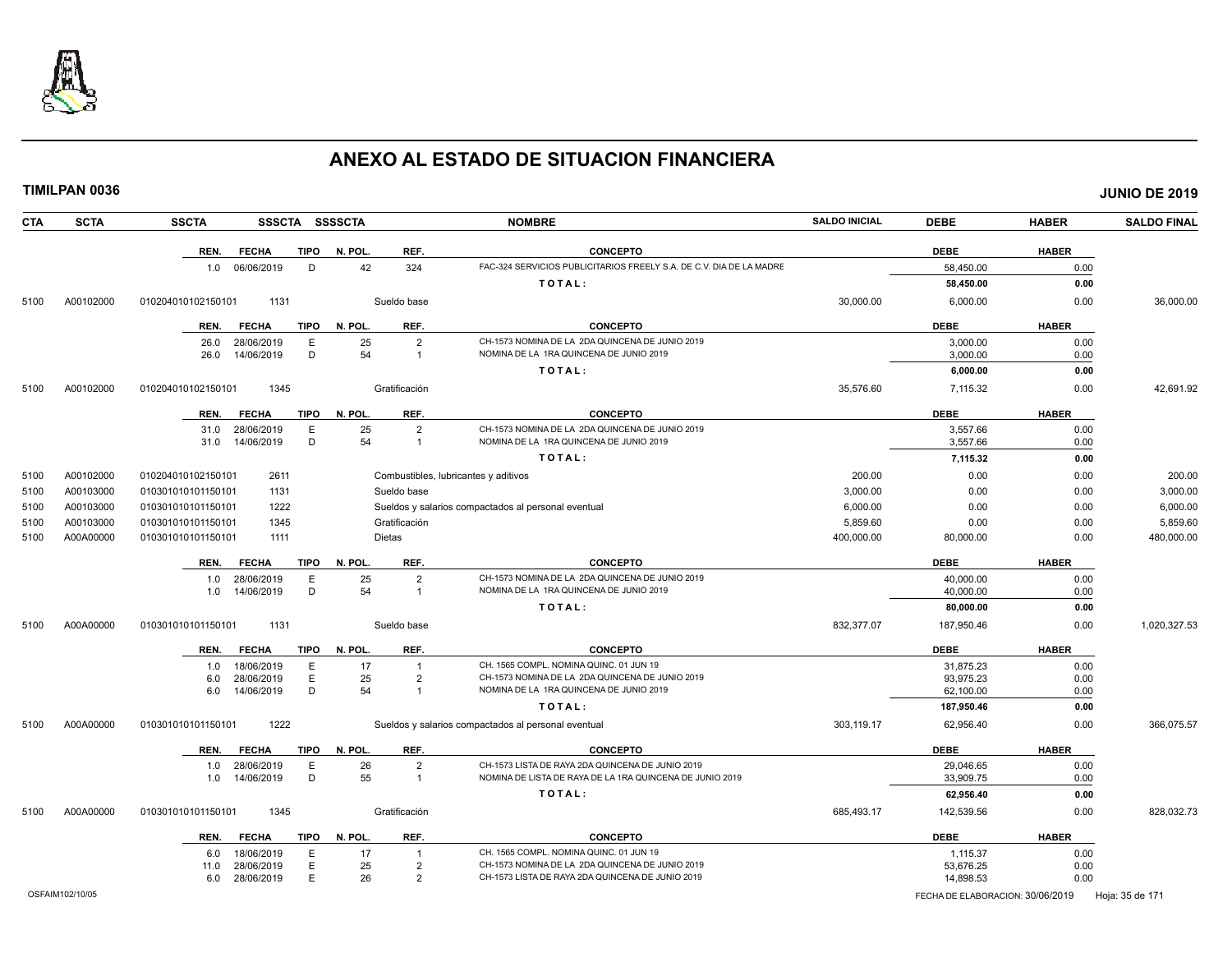

| <b>CTA</b> | <b>SCTA</b> | <b>SSCTA</b>                                                                   | SSSCTA SSSSCTA                    |         |                                                                            | <b>NOMBRE</b>                                                          | <b>SALDO INICIAL</b> | <b>DEBE</b> | <b>HABER</b> | <b>SALDO FINAL</b> |
|------------|-------------|--------------------------------------------------------------------------------|-----------------------------------|---------|----------------------------------------------------------------------------|------------------------------------------------------------------------|----------------------|-------------|--------------|--------------------|
|            |             | 11.0 14/06/2019                                                                | D                                 | 54      | -1                                                                         | NOMINA DE LA 1RA QUINCENA DE JUNIO 2019                                |                      | 52.560.88   | 0.00         |                    |
|            |             | 6.0<br>14/06/2019                                                              | D                                 | 55      | -1                                                                         | NOMINA DE LISTA DE RAYA DE LA 1RA QUINCENA DE JUNIO 2019               |                      | 20,288.53   | 0.00         |                    |
|            |             |                                                                                |                                   |         |                                                                            | TOTAL:                                                                 |                      | 142,539.56  | 0.00         |                    |
| 5100       | A00A00000   | 2611<br>Combustibles, lubricantes y aditivos<br>010301010101150101             |                                   |         |                                                                            |                                                                        | 64,940.38            | 16,910.17   | 0.00         | 81,850.55          |
|            |             | REN.<br><b>FECHA</b>                                                           | <b>TIPO</b>                       | N. POL. | REF.                                                                       | <b>CONCEPTO</b>                                                        |                      | <b>DEBE</b> | <b>HABER</b> |                    |
|            |             | 29/06/2019<br>1.0                                                              | D                                 | 64      | 4372                                                                       | FAC-4372 SERVICIO ESTRELLA JUNA S.A. DE C.V. COMBUSTIBLE               |                      | 2,350.07    | 0.00         |                    |
|            |             | 29/06/2019<br>1.0                                                              | D                                 | 65      | 4373                                                                       | FAC-4373 SERVICIO ESTRELLA JUNA S.A. DE C.V. COMBUSTIBLE               |                      | 3,660.02    | 0.00         |                    |
|            |             | 29/06/2019<br>1.0                                                              | D                                 | 67      | 4375                                                                       | SERVICIO ESTRELLA JUNA S.A. DE C.V. FAC-4375 COMBUSTIBLE               |                      | 2.499.75    | 0.00         |                    |
|            |             | 29/06/2019<br>1.0                                                              | D                                 | 68      | 4376                                                                       | SERVICIO ESTRELLA JUNA S.A. DE C.V. FAC-4376 COMBUSTIBLE               |                      | 500.00      | 0.00         |                    |
|            |             | 29/06/2019<br>1.0                                                              | D                                 | 69      | 4377                                                                       | SERVICIO ESTRELLA JUNA S.A. DE C.V. FAC-4377 COMBUSTIBLE               |                      | 3,700.12    | 0.00         |                    |
|            |             | 1.0<br>29/06/2019                                                              | D                                 | 70      | 4378                                                                       | SERVICIO ESTRELLA JUNA S.A. DE C.V. FAC-4378 COMBUSTIBLE               |                      | 4,200.21    | 0.00         |                    |
|            |             |                                                                                |                                   |         |                                                                            | TOTAL:                                                                 |                      | 16,910.17   | 0.00         |                    |
| 5100       | A00A00000   | 010301010101150101<br>3231                                                     |                                   |         |                                                                            | Arrendamiento de equipo y bienes informáticos                          | 43,760.42            | 9,512.00    | 0.00         | 53,272.42          |
|            |             | <b>FECHA</b><br>REN.                                                           | <b>TIPO</b>                       | N. POL. | REF.                                                                       | CONCEPTO                                                               |                      | <b>DEBE</b> | <b>HABER</b> |                    |
|            |             | 1.0 03/06/2019                                                                 | D                                 | 20      | 521                                                                        | COPY CDMX S.A. DE C.V. FACTURA 521 RENTA COPIADORAS                    |                      | 9,512.00    | 0.00         |                    |
|            |             |                                                                                |                                   |         |                                                                            | TOTAL:                                                                 |                      | 9,512.00    | 0.00         |                    |
| 5100       | A00A00000   | 3551<br>010301010101150101                                                     |                                   |         |                                                                            | Reparación y mantenimiento de vehículos terrestres, aéreos y lacustres | 10,050.92            | 1,505.00    | 0.00         | 11,555.92          |
|            |             | <b>FECHA</b><br>REN.                                                           | <b>TIPO</b>                       | N. POL. | REF.                                                                       | <b>CONCEPTO</b>                                                        |                      | <b>DEBE</b> | <b>HABER</b> |                    |
|            |             | 29/06/2019<br>29.0                                                             | Ε                                 | 32      | 5171                                                                       | CH-1580 HECTOR MANUEL MONROY CRUZ REP FONDO CAJA                       |                      | 105.00      | 0.00         |                    |
|            |             | 29/06/2019<br>36.0                                                             | E                                 | 32      | $\overline{1}$                                                             | CH-1580 HECTOR MANUEL MONROY CRUZ REP FONDO CAJA                       |                      | 1,400.00    | 0.00         |                    |
|            |             |                                                                                |                                   |         |                                                                            | TOTAL:                                                                 |                      | 1,505.00    | 0.00         |                    |
| 5100       | A00A00000   | 3571<br>010301010101150101                                                     |                                   |         | Reparación, instalación y mantenimiento de maguinaria, equipo industrial y |                                                                        | 1,792.00             | 0.00        | 0.00         | 1,792.00           |
| 5100       | A00A00000   | 010301010101150101<br>3611                                                     | Gastos de publicidad y propaganda |         |                                                                            |                                                                        | 129,524.00           | 11,600.00   | 0.00         | 141,124.00         |
|            |             | <b>FECHA</b><br>REN.                                                           | <b>TIPO</b>                       | N. POL. | REF.                                                                       | <b>CONCEPTO</b>                                                        |                      | <b>DEBE</b> | <b>HABER</b> |                    |
|            |             | 21/06/2019<br>1.0                                                              | D                                 | 18      | 79                                                                         | HOMERO MARTINEZ MALDONADO FACT-79 PERIODICO                            |                      | 5.800.00    | 0.00         |                    |
|            |             | 30/06/2019<br>1.0                                                              | D                                 | 91      | 91                                                                         | FAC-91 HOMERO MARTINEZ MALDONADO PERIODICO                             |                      | 5,800.00    | 0.00         |                    |
|            |             |                                                                                |                                   |         |                                                                            | TOTAL:                                                                 |                      | 11,600.00   | 0.00         |                    |
| 5100       | A00A00000   | 010301010101150101<br>3612                                                     |                                   |         |                                                                            | Publicaciones oficiales y de información en general para difusión      | 433,376.80           | 40,000.00   | 0.00         | 473,376.80         |
|            |             | <b>FECHA</b><br>REN.                                                           | <b>TIPO</b>                       | N. POL. | REF.                                                                       | <b>CONCEPTO</b>                                                        |                      | <b>DEBE</b> | <b>HABER</b> |                    |
|            |             | 05/06/2019<br>1.0                                                              | D                                 | 33      | 18                                                                         | FAC-18 GCHRUBCH CONSULTORES S.A. DE C.V. PLAN DE DESARROLLO            |                      | 40,000.00   | 0.00         |                    |
|            |             |                                                                                |                                   |         |                                                                            | TOTAL:                                                                 |                      | 40.000.00   | 0.00         |                    |
| 5100       | A00A00000   | 3751<br>010301010101150101                                                     |                                   |         | Gastos de alimentación en territorio nacional                              |                                                                        | 13.439.00            | 0.00        | 0.00         | 13,439.00          |
| 5100       | A00A00000   | 3821<br>010301010101150101<br>Gastos de ceremonias oficiales y de orden social |                                   |         |                                                                            | 615.508.31                                                             | 362,996.80           | 0.00        | 978,505.11   |                    |
|            |             | REN.<br><b>FECHA</b>                                                           | <b>TIPO</b>                       | N. POL. | REF.                                                                       | <b>CONCEPTO</b>                                                        |                      | <b>DEBE</b> | <b>HABER</b> |                    |
|            |             | 13/06/2019<br>1.0                                                              | D                                 | 12      | 98                                                                         | RODOLFO LINO D ELA CRUZ MARCELO FAC-98 LUCHAS                          |                      | 32,132.00   | 0.00         |                    |
|            |             | 06/06/2019<br>1.0                                                              | D                                 | 40      | 325                                                                        | FAC-325 SERVICIOS PUBLICITARIOS FREELY S.A. DE C.V. DIA DE LA MADRE    |                      | 30.060.00   | 0.00         |                    |
|            |             |                                                                                | D                                 | 41      | 328                                                                        | FAC-325 SERVICIOS PUBLICITARIOS FREELY S.A. DE C.V. DIA DE LA MADRE    |                      | 50,100.00   | 0.00         |                    |
|            |             | 06/06/2019<br>1.0                                                              |                                   |         |                                                                            |                                                                        |                      |             |              |                    |
|            |             | 06/06/2019<br>1.0                                                              | D                                 | 43      | 327                                                                        | FAC-327 SERVICIOS PUBLICITARIOS FREELY S.A. DE C.V. DIA DE LA MADRE    |                      | 6,680.00    | 0.00         |                    |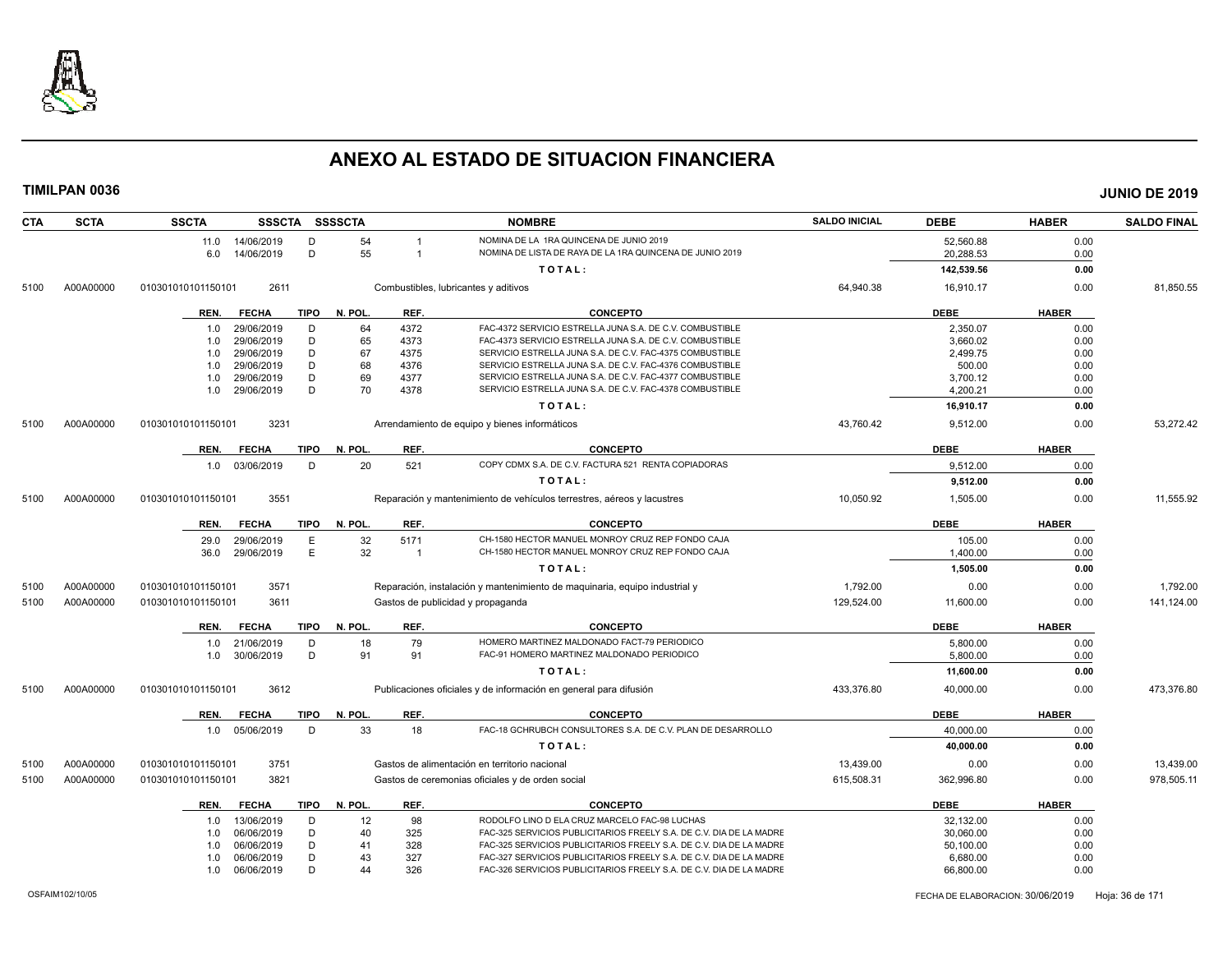

| <b>SCTA</b><br><b>CTA</b> | <b>SSCTA</b>       | <b>SSSCTA</b> |             | <b>SSSSCTA</b> |                          | <b>NOMBRE</b>                                                         | <b>SALDO INICIAL</b> | <b>DEBE</b> | <b>HABER</b> | <b>SALDO FINAL</b> |
|---------------------------|--------------------|---------------|-------------|----------------|--------------------------|-----------------------------------------------------------------------|----------------------|-------------|--------------|--------------------|
|                           | 1.0                | 06/06/2019    | D           | 45             | 329                      | FAC-329 Y 333 SERVICIOS PUBLICITARIOS FREELY S.A. DE C.V. DIA DE LA M |                      | 15,030.00   | 0.00         |                    |
|                           | 1.0                | 06/06/2019    | D           | 46             | 332                      | FAC-332 SERVICIOS PUBLICITARIOS FREELY S.A. DE C.V. DIA DE LA MADRE   |                      | 30,060.00   | 0.00         |                    |
|                           | 1.0                | 06/06/2019    | D           | 47             | 331                      | FAC-331 SERVICIOS PUBLICITARIOS FREELY S.A. DE C.V. DIA DE LA MADRE   |                      | 75,150.00   | 0.00         |                    |
|                           | 1.0                | 06/06/2019    | D           | 48             | 330                      | FAC-330 SERVICIOS PUBLICITARIOS FREELY S.A. DE C.V. DIA DE LA MADRE   |                      | 25,050.00   | 0.00         |                    |
|                           | 1.0                | 30/06/2019    | D           | 87             | 949                      | FAC-949 FELIX GARCIA ANDRES RENTA DE LONA Y MESAS                     |                      | 3,364.00    | 0.00         |                    |
|                           | 6.0                | 30/06/2019    | D           | 87             | 950                      | FAC-950 FELIX GARCIA ANDRES RENTA DE MESAS                            |                      | 2.436.00    | 0.00         |                    |
|                           | 11.0               | 30/06/2019    | D           | 87             | 951                      | FAC-951 FELIX GARCIA ANDRES RENTA DE LONA                             |                      | 928.00      | 0.00         |                    |
|                           | 73.0               | 30/06/2019    | D           | 87             | 964                      | FAC-964 FELIX GARCIA ANDRES RENTA DE LONA Y MESAS                     |                      | 1.740.00    | 0.00         |                    |
|                           | 21.0               | 30/06/2019    | D           | 87             | 953                      | FAC-953 FELIX GARCIA ANDRES RENTA DE LONA Y MESAS                     |                      | 3,538.00    | 0.00         |                    |
|                           | 26.0               | 30/06/2019    | D           | 87             | 954                      | FAC-954 FELIX GARCIA ANDRES RENTA DE LONA Y SILLAS                    |                      | 1,392.00    | 0.00         |                    |
|                           | 31.0               | 30/06/2019    | D           | 87             | 956                      | FAC-956 FELIX GARCIA ANDRES RENTA DE LONA, SILLAS Y CORTINAS          |                      | 3,132.00    | 0.00         |                    |
|                           | 36.0               | 30/06/2019    | D           | 87             | 957                      | FAC-957 FELIX GARCIA ANDRES RENTA DE SILLAS                           |                      | 5,568.00    | 0.00         |                    |
|                           | 43.0               | 30/06/2019    | D           | 87             | 958                      | FAC-958 FELIX GARCIA ANDRES RENTA DE LONA                             |                      | 928.00      | 0.00         |                    |
|                           | 53.0               | 30/06/2019    | D           | 87             | 960                      | FAC-960 FELIX GARCIA ANDRES RENTA DE LONA SILLAS Y MESAS              |                      | 3,897.60    | 0.00         |                    |
|                           | 58.0               | 30/06/2019    | D           | 87             | 962                      | FAC-962 FELIX GARCIA ANDRES RENTA DE SILLAS Y MESAS                   |                      | 742.40      | 0.00         |                    |
|                           | 63.0               | 30/06/2019    | D           | 87             | 961                      | FAC-961 FELIX GARCIA ANDRES RENTA DE LONA SILLAS Y MESAS              |                      | 1,670.40    | 0.00         |                    |
|                           | 68.0               | 30/06/2019    | D           | 87             | 963                      | FAC-963 FELIX GARCIA ANDRES RENTA DE LONA SILLAS Y MESAS              |                      | 2.598.40    | 0.00         |                    |
|                           |                    |               |             |                |                          | TOTAL:                                                                |                      | 362,996.80  | 0.00         |                    |
| A00A00000<br>5100         | 010301010101150101 | 3851          |             |                | Gastos de representación |                                                                       | 23,296.75            | 18,128.40   | 0.00         | 41,425.15          |
|                           | REN.               | <b>FECHA</b>  | <b>TIPO</b> | N. POL.        | REF.                     | <b>CONCEPTO</b>                                                       |                      | <b>DEBE</b> | <b>HABER</b> |                    |
|                           | 78.0               | 20/06/2019    | E           | 21             | $\overline{1}$           | CH-1569 REPOSICION FONDO FIJO DE CAJA CONSUMO ALIMENTOS               |                      | 1,800.00    | 0.00         |                    |
|                           | 71.0               | 20/06/2019    | E           | 21             | -1                       | CH-1569 REPOSICION FONDO FIJO DE CAJA CONSUMO ALIMENTOS               |                      | 1,800.00    | 0.00         |                    |
|                           | 57.0               | 20/06/2019    | E           | 21             | 1399                     | CH-1569 REPOSICION FONDO FIJO DE CAJA FAC-1399 CONSUMO ALIMENT        |                      | 1,800.00    | 0.00         |                    |
|                           | 64.0               | 20/06/2019    | E           | 21             | 1398                     | CH-1569 REPOSICION FONDO FIJO DE CAJA FAC-1398 CONSUMO ALIMENT        |                      | 1.300.00    | 0.00         |                    |
|                           | 85.0               | 29/06/2019    | E           | 31             | 905                      | CH-1579 HECTOR MANUEL MONROY CRUZ FAC-905 CAFETERIA                   |                      | 1,953.50    | 0.00         |                    |
|                           | 71.0               | 29/06/2019    | E           | 31             | 904                      | CH-1579 HECTOR MANUEL MONROY CRUZ FAC-904 CAFETERIA                   |                      | 1.970.50    | 0.00         |                    |
|                           | 36.0               | 29/06/2019    | Ε           | 31             | 1410                     | CH-1579 HECTOR MANUEL MONROY CRUZ FAC-1410 CONSUMOS                   |                      | 1,162.00    | 0.00         |                    |
|                           | 64.0               | 29/06/2019    | E           | 31             | 906                      | CH-1579 HECTOR MANUEL MONROY CRUZ FAC-906 CAFETERIA                   |                      | 1,969.40    | 0.00         |                    |
|                           | 50.0               | 29/06/2019    | E           | 31             | 11393                    | CH-1579 HECTOR MANUEL MONROY CRUZ FAC-11393 CONSUMOS                  |                      | 438.00      | 0.00         |                    |
|                           | 43.0               | 29/06/2019    | E           | 31             | 1411                     | CH-1579 HECTOR MANUEL MONROY CRUZ FAC-1411 CONSUMOS                   |                      | 1,940.00    | 0.00         |                    |
|                           | 78.0               | 29/06/2019    | E           | 31             | 907                      | CH-1579 HECTOR MANUEL MONROY CRUZ FAC-907 CAFETERIA                   |                      | 1,995.00    | 0.00         |                    |
|                           |                    |               |             |                |                          | TOTAL:                                                                |                      | 18,128.40   | 0.00         |                    |
| A00A00000<br>5100         | 010301010101150101 | 3992          |             |                |                          | Gastos de servicios menores                                           | 752.94               | 0.00        | 0.00         | 752.94             |
| A00A00000<br>5100         | 010301010101160101 | 2111          |             |                |                          | Materiales y útiles de oficina                                        | 65,281.42            | 185.60      | 0.00         | 65,467.02          |
|                           | REN.               | <b>FECHA</b>  | TIPO        | N. POL.        | REF.                     | <b>CONCEPTO</b>                                                       |                      | <b>DEBE</b> | <b>HABER</b> |                    |
|                           | 11.0               | 30/06/2019    | D           | 89             | 182                      | FACT-182 GLANCOMER S.A. DE C.V. COMPRA PAPELERIA                      |                      | 185.60      | 0.00         |                    |
|                           |                    |               |             |                |                          | TOTAL:                                                                |                      | 185.60      | 0.00         |                    |
| B00108000<br>5100         | 010309030101150101 | 1222          |             |                |                          | Sueldos y salarios compactados al personal eventual                   | 125,896.50           | 25,179.30   | 0.00         | 151,075.80         |
|                           | REN.               | <b>FECHA</b>  | <b>TIPO</b> | N. POL.        | REF.                     | <b>CONCEPTO</b>                                                       |                      | <b>DEBE</b> | <b>HABER</b> |                    |
|                           | 21.0               | 28/06/2019    | E           | 26             | $\overline{2}$           | CH-1573 LISTA DE RAYA 2DA QUINCENA DE JUNIO 2019                      |                      | 12,589.65   | 0.00         |                    |
|                           | 21.0               | 14/06/2019    | D           | 55             | $\overline{1}$           | NOMINA DE LISTA DE RAYA DE LA 1RA QUINCENA DE JUNIO 2019              |                      | 12.589.65   | 0.00         |                    |
|                           |                    |               |             |                |                          |                                                                       |                      |             |              |                    |
|                           |                    |               |             |                |                          | TOTAL:                                                                |                      | 25,179.30   | 0.00         |                    |
| B00108000<br>5100         | 010309030101150101 | 1345          |             |                | Gratificación            |                                                                       | 61,438.10            | 12,687.62   | 0.00         | 74,125.72          |
|                           | REN.               | <b>FECHA</b>  | TIPO        | N. POL.        | REF.                     | <b>CONCEPTO</b>                                                       |                      | <b>DEBE</b> | <b>HABER</b> |                    |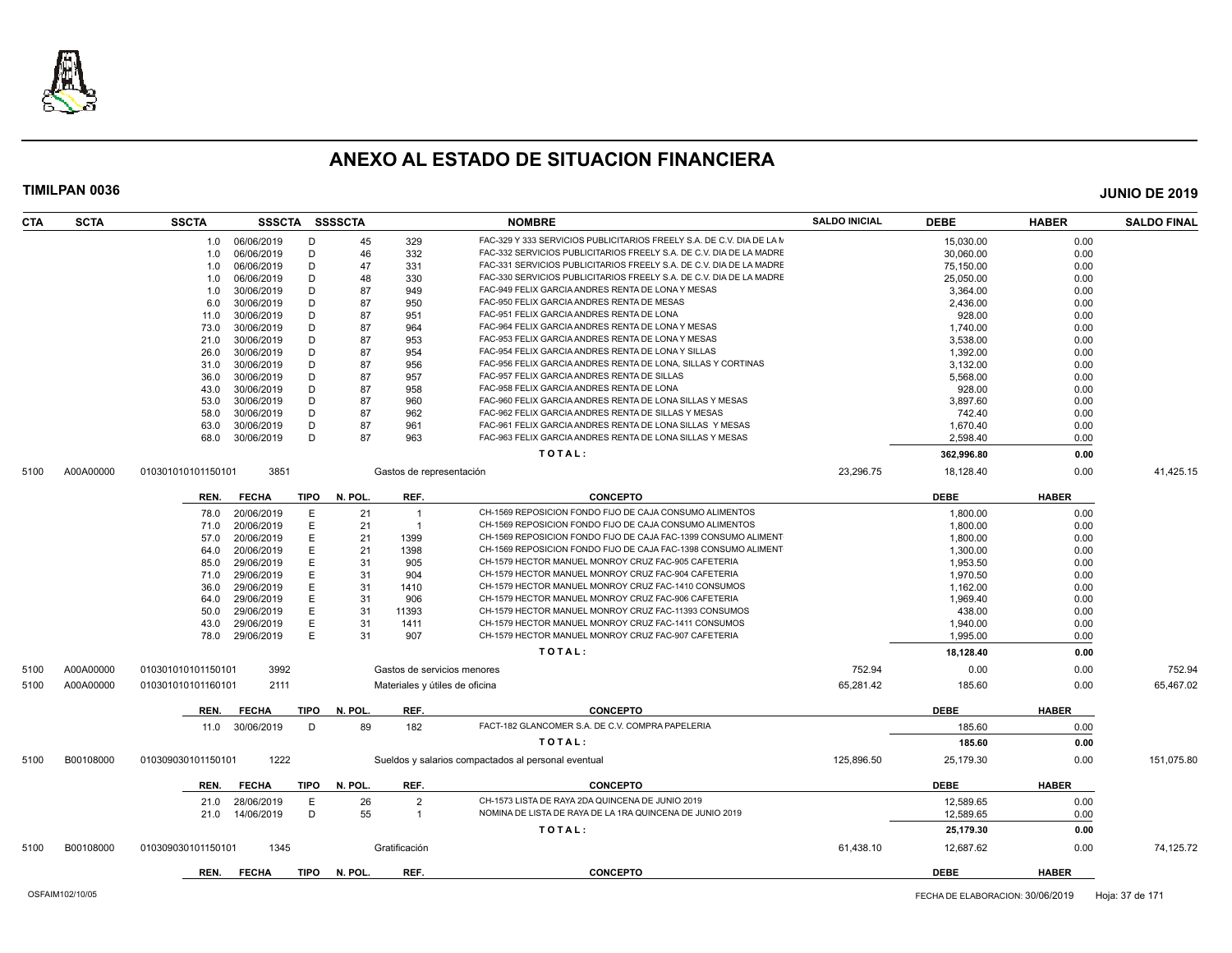

| CTA  | <b>SCTA</b> | <b>SSCTA</b><br>SSSCTA SSSSCTA                    |                                              | <b>NOMBRE</b>                                                                                                        | <b>SALDO INICIAL</b> | <b>DEBE</b>            | <b>HABER</b> | <b>SALDO FINAL</b> |
|------|-------------|---------------------------------------------------|----------------------------------------------|----------------------------------------------------------------------------------------------------------------------|----------------------|------------------------|--------------|--------------------|
|      |             | 26.0 28/06/2019<br>Е<br>D<br>14/06/2019<br>26.0   | 26<br>$\overline{2}$<br>55<br>$\overline{1}$ | CH-1573 LISTA DE RAYA 2DA QUINCENA DE JUNIO 2019<br>NOMINA DE LISTA DE RAYA DE LA 1RA QUINCENA DE JUNIO 2019         |                      | 6,043.81<br>6,643.81   | 0.00<br>0.00 |                    |
|      |             |                                                   |                                              | TOTAL:                                                                                                               |                      | 12,687.62              | 0.00         |                    |
| 5100 | B00108000   | 2111<br>010309030101160101                        | Materiales y útiles de oficina               |                                                                                                                      | 600.00               | 0.00                   | 0.00         | 600.00             |
| 5100 | B00B00000   | 010305010105150101<br>1111                        | <b>Dietas</b>                                |                                                                                                                      | 200,000.00           | 40,000.00              | 0.00         | 240,000.00         |
|      |             | <b>FECHA</b><br><b>TIPO</b><br>REN.               | REF.<br>N. POL.                              | CONCEPTO                                                                                                             |                      | <b>DEBE</b>            | <b>HABER</b> |                    |
|      |             | 28/06/2019<br>36.0<br>Е                           | $\overline{2}$<br>25                         | CH-1573 NOMINA DE LA 2DA QUINCENA DE JUNIO 2019                                                                      |                      | 20,000.00              | 0.00         |                    |
|      |             | D<br>14/06/2019<br>36.0                           | 54<br>$\overline{1}$                         | NOMINA DE LA 1RA QUINCENA DE JUNIO 2019                                                                              |                      | 20,000.00              | 0.00         |                    |
|      |             |                                                   |                                              | TOTAL:                                                                                                               |                      | 40,000.00              | 0.00         |                    |
| 5100 | B00B00000   | 010305010105150101<br>1131                        | Sueldo base                                  |                                                                                                                      | 17,600.00            | 9,800.00               | 0.00         | 27,400.00          |
|      |             | <b>FECHA</b><br>TIPO<br>REN.                      | REF.<br>N. POL.                              | <b>CONCEPTO</b>                                                                                                      |                      | <b>DEBE</b>            | <b>HABER</b> |                    |
|      |             | 28/06/2019<br>E<br>41.0                           | 25<br>$\overline{2}$                         | CH-1573 NOMINA DE LA 2DA QUINCENA DE JUNIO 2019                                                                      |                      | 6,900.00               | 0.00         |                    |
|      |             | D<br>14/06/2019<br>41.0                           | 54<br>$\overline{1}$                         | NOMINA DE LA 1RA QUINCENA DE JUNIO 2019                                                                              |                      | 2.900.00               | 0.00         |                    |
|      |             |                                                   |                                              | TOTAL:                                                                                                               |                      | 9,800.00               | 0.00         |                    |
| 5100 | B00B00000   | 010305010105150101<br>1345                        | Gratificación                                |                                                                                                                      | 104,033.62           | 28,162.19              | 0.00         | 132,195.81         |
|      |             | <b>FECHA</b><br><b>TIPO</b><br>REN.               | REF.<br>N. POL.                              | <b>CONCEPTO</b>                                                                                                      |                      | <b>DEBE</b>            | <b>HABER</b> |                    |
|      |             | 28/06/2019<br>Е                                   | $\overline{2}$                               | CH-1573 NOMINA DE LA 2DA QUINCENA DE JUNIO 2019                                                                      |                      |                        |              |                    |
|      |             | 46.0<br>D<br>14/06/2019<br>46.0                   | 25<br>54<br>$\overline{1}$                   | NOMINA DE LA 1RA QUINCENA DE JUNIO 2019                                                                              |                      | 14,629.59<br>13,532.60 | 0.00<br>0.00 |                    |
|      |             |                                                   |                                              | TOTAL:                                                                                                               |                      | 28,162.19              | 0.00         |                    |
| 5100 | B00B00000   | 2611<br>010305010105150101                        |                                              | Combustibles, lubricantes y aditivos                                                                                 | 6,630.00             | 1,800.00               | 0.00         | 8,430.00           |
|      |             |                                                   |                                              |                                                                                                                      |                      |                        |              |                    |
|      |             | <b>FECHA</b><br>TIPO<br>REN.                      | REF.<br>N. POL.                              | <b>CONCEPTO</b>                                                                                                      |                      | <b>DEBE</b>            | <b>HABER</b> |                    |
|      |             | 29/06/2019<br>D<br>15.0<br>29/06/2019<br>D<br>1.0 | 64<br>4372<br>66<br>4374                     | FAC-4372 SERVICIO ESTRELLA JUNA S.A. DE C.V. COMBUSTIBLE<br>SERVICIO ESTRELLA JUNA S.A. DE C.V. FAC-4374 COMBUSTIBLE |                      | 500.00<br>300.00       | 0.00<br>0.00 |                    |
|      |             | 29/06/2019<br>D<br>8.0                            | 68<br>4376                                   | SERVICIO ESTRELLA JUNA S.A. DE C.V. FAC-4376 COMBUSTIBLE                                                             |                      | 500.00                 | 0.00         |                    |
|      |             | D<br>29/06/2019<br>8.0                            | 69<br>4377                                   | SERVICIO ESTRELLA JUNA S.A. DE C.V. FAC-4377 COMBUSTIBLE                                                             |                      | 500.00                 | 0.00         |                    |
|      |             |                                                   |                                              | TOTAL:                                                                                                               |                      | 1,800.00               | 0.00         |                    |
| 5100 | B00B00000   | 010305010105160101<br>2111                        | Materiales y útiles de oficina               |                                                                                                                      | 1,256.98             | 0.00                   | 0.00         | 1,256.98           |
| 5100 | C01141000   | 1111<br>020501010106150101                        | <b>Dietas</b>                                |                                                                                                                      | 158,259.30           | 31,651.86              | 0.00         | 189,911.16         |
|      |             | <b>TIPO</b><br>REN.<br><b>FECHA</b>               | REF.<br>N. POL.                              | <b>CONCEPTO</b>                                                                                                      |                      | <b>DEBE</b>            | <b>HABER</b> |                    |
|      |             | 28/06/2019<br>Е<br>51.0                           | 25<br>$\overline{2}$                         | CH-1573 NOMINA DE LA 2DA QUINCENA DE JUNIO 2019                                                                      |                      | 15,825.93              | 0.00         |                    |
|      |             | D<br>14/06/2019<br>51.0                           | 54<br>$\overline{1}$                         | NOMINA DE LA 1RA QUINCENA DE JUNIO 2019                                                                              |                      | 15.825.93              | 0.00         |                    |
|      |             |                                                   |                                              | TOTAL:                                                                                                               |                      | 31,651.86              | 0.00         |                    |
| 5100 | C01141000   | 1222<br>020501010106150101                        |                                              | Sueldos y salarios compactados al personal eventual                                                                  | 8,379.32             | 6,179.34               | 0.00         | 14,558.66          |
|      |             | <b>FECHA</b><br><b>TIPO</b><br>REN.               | N. POL.<br>REF.                              | <b>CONCEPTO</b>                                                                                                      |                      | <b>DEBE</b>            | <b>HABER</b> |                    |
|      |             | 28/06/2019<br>31.0<br>Ε                           | 26<br>$\overline{2}$                         | CH-1573 LISTA DE RAYA 2DA QUINCENA DE JUNIO 2019                                                                     |                      | 3,089.67               | 0.00         |                    |
|      |             | D<br>14/06/2019<br>31.0                           | 55<br>$\overline{1}$                         | NOMINA DE LISTA DE RAYA DE LA 1RA QUINCENA DE JUNIO 2019                                                             |                      | 3,089.67               | 0.00         |                    |
|      |             |                                                   |                                              | TOTAL:                                                                                                               |                      | 6,179.34               | 0.00         |                    |
| 5100 | C01141000   | 1345<br>020501010106150101                        | Gratificación                                |                                                                                                                      | 5,250.57             | 0.00                   | 0.00         | 5,250.57           |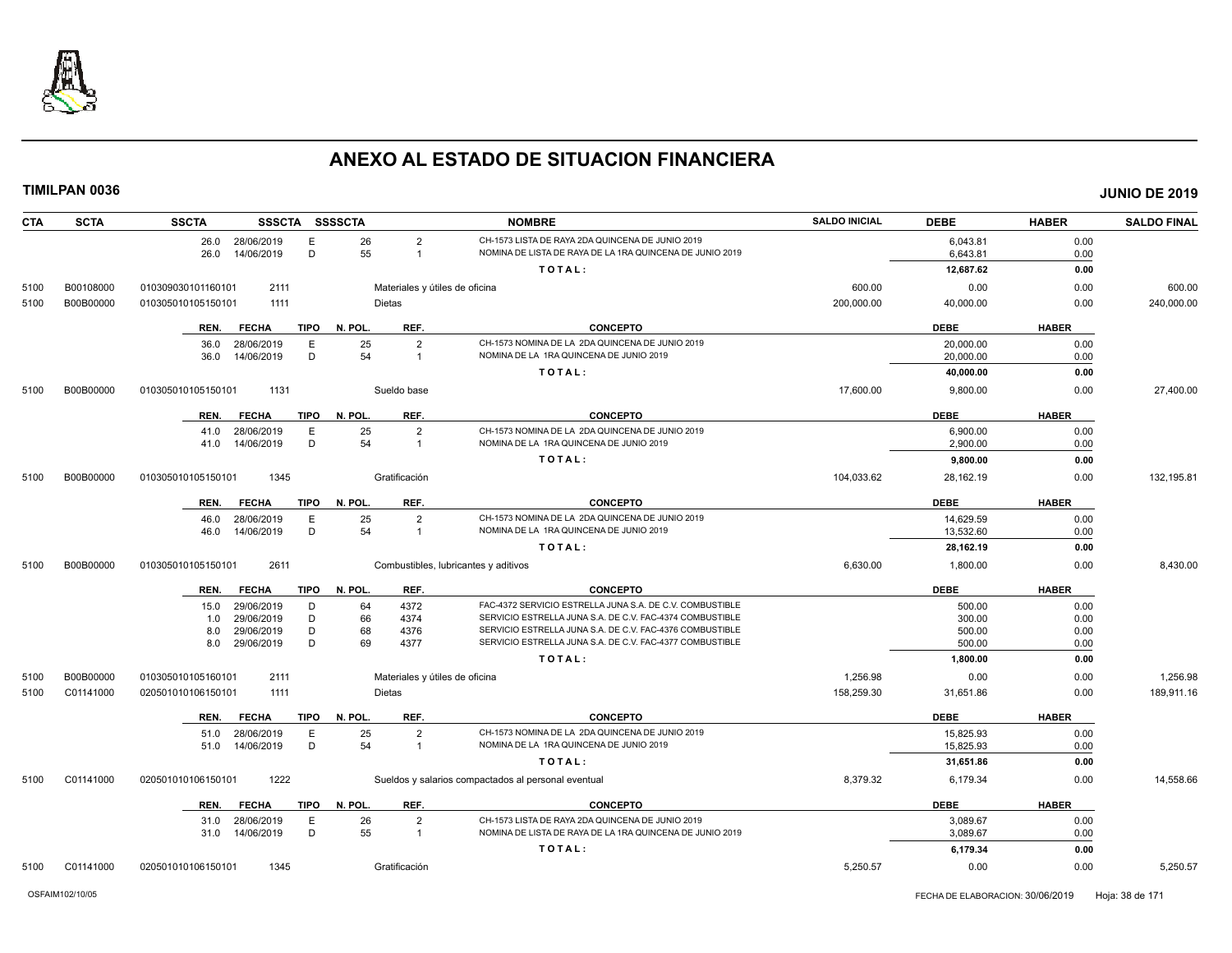

| <b>CTA</b> | <b>SCTA</b> | <b>SSSCTA</b><br><b>SSCTA</b>       | <b>SSSSCTA</b>                 | <b>NOMBRE</b>                                            | <b>SALDO INICIAL</b> | <b>DEBE</b> | <b>HABER</b> | <b>SALDO FINAL</b> |
|------------|-------------|-------------------------------------|--------------------------------|----------------------------------------------------------|----------------------|-------------|--------------|--------------------|
| 5100       | C01141000   | 020501010106150101<br>2611          |                                | Combustibles, lubricantes y aditivos                     | 650.00               | 300.00      | 0.00         | 950.00             |
|            |             | <b>FECHA</b><br><b>TIPO</b><br>REN. | N. POL.<br>REF.                | <b>CONCEPTO</b>                                          |                      | <b>DEBE</b> | <b>HABER</b> |                    |
|            |             | 29/06/2019<br>D<br>22.0             | 64<br>4372                     | FAC-4372 SERVICIO ESTRELLA JUNA S.A. DE C.V. COMBUSTIBLE |                      | 300.00      | 0.00         |                    |
|            |             |                                     |                                | TOTAL:                                                   |                      | 300.00      | 0.00         |                    |
| 5100       | C01141000   | 020501010106160101<br>2111          | Materiales y útiles de oficina |                                                          | 75.00                | 0.00        | 0.00         | 75.00              |
| 5100       | C02124000   | 1111<br>020201010503150101          | <b>Dietas</b>                  |                                                          | 180,788.85           | 32,870.70   | 0.00         | 213,659.55         |
|            |             | REN.<br><b>FECHA</b><br><b>TIPO</b> | N. POL.<br>REF.                | <b>CONCEPTO</b>                                          |                      | <b>DEBE</b> | <b>HABER</b> |                    |
|            |             | 18/06/2019<br>E<br>11.0             | 17<br>$\overline{1}$           | CH. 1565 COMPL. NOMINA QUINC. 01 JUN 19                  |                      | 16.435.35   | 0.00         |                    |
|            |             | E<br>28/06/2019<br>56.0             | 25<br>$\overline{2}$           | CH-1573 NOMINA DE LA 2DA QUINCENA DE JUNIO 2019          |                      | 16,435.35   | 0.00         |                    |
|            |             |                                     |                                | TOTAL:                                                   |                      | 32,870.70   | 0.00         |                    |
| 5100       | C02124000   | 020201010503150101<br>1345          | Gratificación                  |                                                          | 46,809.50            | 11,649.30   | 0.00         | 58,458.80          |
|            |             | REN.<br><b>FECHA</b><br><b>TIPO</b> | N. POL.<br>REF.                | <b>CONCEPTO</b>                                          |                      | <b>DEBE</b> | <b>HABER</b> |                    |
|            |             | 18/06/2019<br>Ε<br>16.0             | 17<br>$\overline{1}$           | CH. 1565 COMPL. NOMINA QUINC. 01 JUN 19                  |                      | 5,824.65    | 0.00         |                    |
|            |             | E<br>61.0 28/06/2019                | 25<br>$\overline{2}$           | CH-1573 NOMINA DE LA 2DA QUINCENA DE JUNIO 2019          |                      | 5,824.65    | 0.00         |                    |
|            |             |                                     |                                | TOTAL:                                                   |                      | 11,649.30   | 0.00         |                    |
| 5100       | C02124000   | 020201010503150101<br>2611          |                                | Combustibles, lubricantes y aditivos                     | 3,750.00             | 0.00        | 0.00         | 3,750.00           |
| 5100       | C03127000   | 020204010201150101<br>1111          | Dietas                         |                                                          | 180,788.85           | 32,870.70   | 0.00         | 213,659.55         |
|            |             | <b>TIPO</b><br>REN.<br><b>FECHA</b> | N. POL.<br>REF.                | <b>CONCEPTO</b>                                          |                      | <b>DEBE</b> | <b>HABER</b> |                    |
|            |             | Ε<br>66.0<br>28/06/2019             | 25<br>$\overline{2}$           | CH-1573 NOMINA DE LA 2DA QUINCENA DE JUNIO 2019          |                      | 16,435.35   | 0.00         |                    |
|            |             | D<br>14/06/2019<br>56.0             | 54<br>$\overline{1}$           | NOMINA DE LA 1RA QUINCENA DE JUNIO 2019                  |                      | 16,435.35   | 0.00         |                    |
|            |             |                                     |                                | TOTAL:                                                   |                      | 32,870.70   | 0.00         |                    |
| 5100       | C03127000   | 1345<br>020204010201150101          | Gratificación                  |                                                          | 26,095.52            | 4,744.64    | 0.00         | 30,840.16          |
|            |             | REN.<br><b>FECHA</b><br><b>TIPO</b> | N. POL.<br>REF.                | <b>CONCEPTO</b>                                          |                      | <b>DEBE</b> | <b>HABER</b> |                    |
|            |             | 28/06/2019<br>Ε<br>71.0             | 25<br>$\overline{2}$           | CH-1573 NOMINA DE LA 2DA QUINCENA DE JUNIO 2019          |                      | 2,372.32    | 0.00         |                    |
|            |             | D<br>14/06/2019<br>61.0             | 54<br>$\overline{1}$           | NOMINA DE LA 1RA QUINCENA DE JUNIO 2019                  |                      | 2,372.32    | 0.00         |                    |
|            |             |                                     |                                | TOTAL:                                                   |                      | 4,744.64    | 0.00         |                    |
| 5100       | C03127000   | 020204010201150101<br>2611          |                                | Combustibles, lubricantes y aditivos                     | 200.00               | 0.00        | 0.00         | 200.00             |
| 5100       | C04156000   | 020203010205150101<br>1111          | <b>Dietas</b>                  |                                                          | 164,353.50           | 32,870.70   | 0.00         | 197,224.20         |
|            |             | REN.<br><b>FECHA</b><br>TIPO        | N. POL.<br>REF.                | <b>CONCEPTO</b>                                          |                      | <b>DEBE</b> | <b>HABER</b> |                    |
|            |             | 28/06/2019<br>E<br>76.0             | 25<br>$\overline{2}$           | CH-1573 NOMINA DE LA 2DA QUINCENA DE JUNIO 2019          |                      | 16.435.35   | 0.00         |                    |
|            |             | D<br>14/06/2019<br>66.0             | 54<br>$\overline{1}$           | NOMINA DE LA 1RA QUINCENA DE JUNIO 2019                  |                      | 16,435.35   | 0.00         |                    |
|            |             |                                     |                                | TOTAL:                                                   |                      | 32,870.70   | 0.00         |                    |
| 5100       | C04156000   | 020203010205150101<br>1345          | Gratificación                  |                                                          | 44,437.18            | 11,649.30   | 0.00         | 56,086.48          |
|            |             | <b>FECHA</b><br><b>TIPO</b><br>REN. | N. POL.<br>REF.                | <b>CONCEPTO</b>                                          |                      | <b>DEBE</b> | <b>HABER</b> |                    |
|            |             | 28/06/2019<br>E<br>81.0             | 25<br>$\overline{2}$           | CH-1573 NOMINA DE LA 2DA QUINCENA DE JUNIO 2019          |                      | 5,824.65    | 0.00         |                    |
|            |             | 71.0 14/06/2019<br>D                | 54<br>$\overline{1}$           | NOMINA DE LA 1RA QUINCENA DE JUNIO 2019                  |                      | 5,824.65    | 0.00         |                    |
|            |             |                                     |                                | TOTAL:                                                   |                      | 11,649.30   | 0.00         |                    |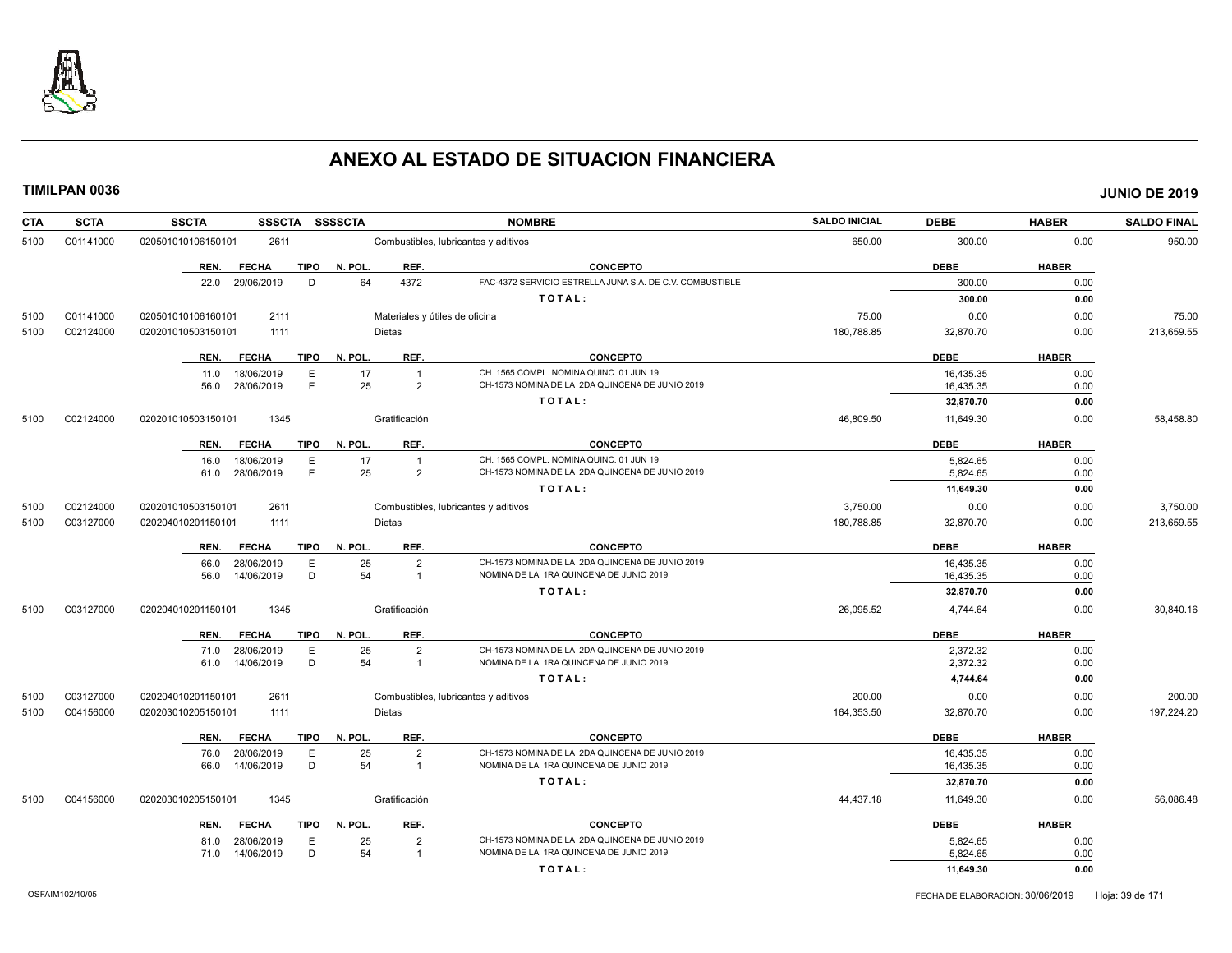

| <b>CTA</b> | <b>SCTA</b> | <b>SSCTA</b><br><b>SSSCTA</b>                    | <b>SSSSCTA</b>           | <b>NOMBRE</b>                                                                                                        | <b>SALDO INICIAL</b> | <b>DEBE</b>      | <b>HABER</b> | <b>SALDO FINAL</b> |
|------------|-------------|--------------------------------------------------|--------------------------|----------------------------------------------------------------------------------------------------------------------|----------------------|------------------|--------------|--------------------|
| 5100       | C04156000   | 2611<br>020203010205150101                       |                          | Combustibles, lubricantes y aditivos                                                                                 | 2,000.00             | 400.00           | 0.00         | 2,400.00           |
|            |             | <b>FECHA</b><br><b>TIPO</b><br>REN.              | N. POL.<br>REF.          | <b>CONCEPTO</b>                                                                                                      |                      | <b>DEBE</b>      | <b>HABER</b> |                    |
|            |             | 8.0<br>29/06/2019<br>D<br>29/06/2019<br>D<br>8.0 | 4373<br>65<br>66<br>4374 | FAC-4373 SERVICIO ESTRELLA JUNA S.A. DE C.V. COMBUSTIBLE<br>SERVICIO ESTRELLA JUNA S.A. DE C.V. FAC-4374 COMBUSTIBLE |                      | 200.00<br>200.00 | 0.00<br>0.00 |                    |
|            |             |                                                  |                          | TOTAL:                                                                                                               |                      | 400.00           | 0.00         |                    |
| 5100       | C05153000   | 1111<br>020301010201150101                       | Dietas                   |                                                                                                                      | 164,353.50           | 32,870.70        | 0.00         | 197,224.20         |
|            |             | <b>FECHA</b><br><b>TIPO</b><br>REN.              | REF.<br>N. POL.          | <b>CONCEPTO</b>                                                                                                      |                      | <b>DEBE</b>      | <b>HABER</b> |                    |
|            |             | 28/06/2019<br>E<br>86.0                          | 25<br>$\overline{2}$     | CH-1573 NOMINA DE LA 2DA QUINCENA DE JUNIO 2019                                                                      |                      | 16,435.35        | 0.00         |                    |
|            |             | D<br>76.0<br>14/06/2019                          | 54<br>$\overline{1}$     | NOMINA DE LA 1RA QUINCENA DE JUNIO 2019                                                                              |                      | 16,435.35        | 0.00         |                    |
|            |             |                                                  |                          | TOTAL:                                                                                                               |                      | 32,870.70        | 0.00         |                    |
| 5100       | C05153000   | 1345<br>020301010201150101                       | Gratificación            |                                                                                                                      | 23,723.20            | 4,744.64         | 0.00         | 28,467.84          |
|            |             | <b>FECHA</b><br><b>TIPO</b><br>REN.              | N. POL.<br>REF.          | <b>CONCEPTO</b>                                                                                                      |                      | <b>DEBE</b>      | <b>HABER</b> |                    |
|            |             | 91.0 28/06/2019<br>E                             | 25<br>$\overline{2}$     | CH-1573 NOMINA DE LA 2DA QUINCENA DE JUNIO 2019                                                                      |                      | 2,372.32         | 0.00         |                    |
|            |             | D<br>14/06/2019<br>81.0                          | 54<br>$\overline{1}$     | NOMINA DE LA 1RA QUINCENA DE JUNIO 2019                                                                              |                      | 2,372.32         | 0.00         |                    |
|            |             |                                                  |                          | TOTAL:                                                                                                               |                      | 4,744.64         | 0.00         |                    |
| 5100       | C05153000   | 2611<br>020301010201150101                       |                          | Combustibles, lubricantes y aditivos                                                                                 | 2,630.00             | 250.00           | 0.00         | 2,880.00           |
|            |             | <b>FECHA</b><br><b>TIPO</b><br>REN.              | N. POL.<br>REF.          | <b>CONCEPTO</b>                                                                                                      |                      | <b>DEBE</b>      | <b>HABER</b> |                    |
|            |             | 15.0 29/06/2019<br>D                             | 66<br>4374               | SERVICIO ESTRELLA JUNA S.A. DE C.V. FAC-4374 COMBUSTIBLE                                                             |                      | 250.00           | 0.00         |                    |
|            |             |                                                  |                          | TOTAL:                                                                                                               |                      | 250.00           | 0.00         |                    |
| 5100       | C06130000   | 030201030105150101<br>1111                       | Dietas                   |                                                                                                                      | 147,918.15           | 32,870.70        | 0.00         | 180,788.85         |
|            |             | <b>FECHA</b><br>REN.                             | TIPO N. POL.<br>REF.     | <b>CONCEPTO</b>                                                                                                      |                      | <b>DEBE</b>      | <b>HABER</b> |                    |
|            |             | E<br>28/06/2019<br>96.0                          | $\overline{2}$<br>25     | CH-1573 NOMINA DE LA 2DA QUINCENA DE JUNIO 2019                                                                      |                      | 16,435.35        | 0.00         |                    |
|            |             | D<br>14/06/2019<br>86.0                          | 54<br>$\overline{1}$     | NOMINA DE LA 1RA QUINCENA DE JUNIO 2019                                                                              |                      | 16,435.35        | 0.00         |                    |
|            |             |                                                  |                          | TOTAL:                                                                                                               |                      | 32,870.70        | 0.00         |                    |
| 5100       | C06130000   | 030201030105150101<br>1345                       | Gratificación            |                                                                                                                      | 21,350.88            | 4,744.64         | 0.00         | 26,095.52          |
|            |             | <b>FECHA</b><br>REN.                             | TIPO N. POL.<br>REF.     | <b>CONCEPTO</b>                                                                                                      |                      | <b>DEBE</b>      | <b>HABER</b> |                    |
|            |             | 101.0 28/06/2019<br>E                            | 25<br>$\overline{2}$     | CH-1573 NOMINA DE LA 2DA QUINCENA DE JUNIO 2019                                                                      |                      | 2,372.32         | 0.00         |                    |
|            |             | D<br>91.0 14/06/2019                             | 54<br>$\overline{1}$     | NOMINA DE LA 1RA QUINCENA DE JUNIO 2019                                                                              |                      | 2,372.32         | 0.00         |                    |
|            |             |                                                  |                          | TOTAL:                                                                                                               |                      | 4,744.64         | 0.00         |                    |
| 5100       | C06130000   | 030201030105150101<br>2611                       |                          | Combustibles, lubricantes y aditivos                                                                                 | 500.00               | 0.00             | 0.00         | 500.00             |
| 5100       | C07147000   | 020206010304150101<br>1111                       | Dietas                   |                                                                                                                      | 164,353.50           | 32,870.70        | 0.00         | 197,224.20         |
|            |             | <b>FECHA</b><br>TIPO<br>REN.                     | REF.<br>N. POL.          | <b>CONCEPTO</b>                                                                                                      |                      | <b>DEBE</b>      | <b>HABER</b> |                    |
|            |             | 28/06/2019<br>Е<br>106.0                         | 25<br>$\overline{2}$     | CH-1573 NOMINA DE LA 2DA QUINCENA DE JUNIO 2019                                                                      |                      | 16,435.35        | 0.00         |                    |
|            |             | D<br>96.0 14/06/2019                             | 54<br>$\overline{1}$     | NOMINA DE LA 1RA QUINCENA DE JUNIO 2019                                                                              |                      | 16,435.35        | 0.00         |                    |
|            |             |                                                  |                          | TOTAL:                                                                                                               |                      | 32,870.70        | 0.00         |                    |
| 5100       | C07147000   | 1345<br>020206010304150101                       | Gratificación            |                                                                                                                      | 23.723.20            | 4.744.64         | 0.00         | 28.467.84          |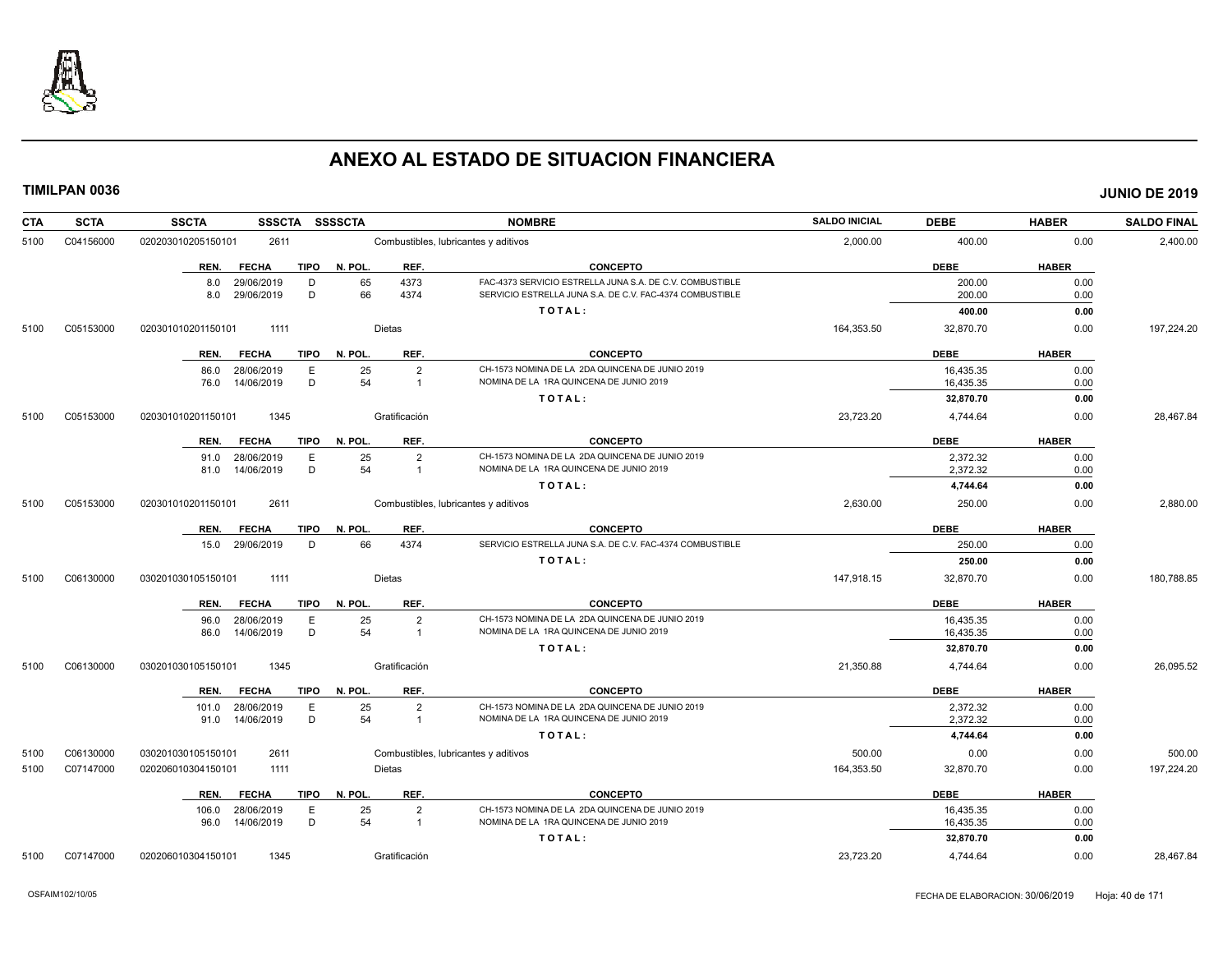

**CTA SCTA SSCTA SSSCTA SSSSCTA NOMBRE SALDO INICIAL DEBE HABER SALDO FINAL TIMILPAN 0036 JUNIO DE 2019 REN. FECHA TIPO N. POL. REF. CONCEPTO DEBE HABER** 111.0 28/06/2019 E 25 2 CH-1573 NOMINA DE LA 2DA QUINCENA DE JUNIO 2019<br>101.0 14/06/2019 D 54 1 NOMINA DE LA 1RA QUINCENA DE JUNIO 2019 2019 2019 2020 2,372.32 2000 101.0 101.0 101.0 14/06/2019 NOMINA DE JUNIO 2019 **T O T A L : 4,744.64 0.00** 5100 C07147000 020206010304150101 2611 Combustibles, lubricantes y aditivos 1,500.00 0.00 0.00 1,500.00 5100 C08155000 010309020101150101 1111 Dietas 164,353.50 32,870.70 0.00 197,224.20 **REN. FECHA TIPO N. POL. REF. CONCEPTO DEBE HABER** 116.0 28/06/2019 E 25 2 CH-1573 NOMINA DE LA 2DA QUINCENA DE JUNIO 2019<br>106.0 14/06/2019 D 54 1 NOMINA DE LA 1RA QUINCENA DE JUNIO 2019 16,435.35 16,435.35 0.00 106.0 14/06/2019 D 54 1 NOMINA DE LA 1RA QUINCENA DE JUNIO 2019 16,435.35 0.00 **T O T A L : 32,870.70 0.00** 5100 C08155000 010309020101150101 1345 Gratificación 23,723.20 4,744.64 0.00 28,467.84 **REN. FECHA TIPO N. POL. REF. CONCEPTO DEBE HABER** 121.0 28/06/2019 E 25 2 CH-1573 NOMINA DE LA 2DA QUINCENA DE JUNIO 2019 2,372.32 0.00 111.0 14/06/2019 D 54 1 NOMINA DE LA 1RA QUINCENA DE JUNIO 2019 2,372.32 0.00 **T O T A L : 4,744.64 0.00** 5100 C09145000 020206010302150101 1111 Dietas 164,353.50 32,870.70 0.00 197,224.20 **REN. FECHA TIPO N. POL. REF. CONCEPTO DEBE HABER** 126.0 28/06/2019 E 25 2 CH-1573 NOMINA DE LA 2DA QUINCENA DE JUNIO 2019 16,435.35 0.00 116.0 14/06/2019 D 54 1 NOMINA DE LA 1RA QUINCENA DE JUNIO 2019 16,435.35 0.00 **T O T A L : 32,870.70 0.00** 5100 C09145000 020206010302150101 1345 Gratificación 23,723.20 4,744.64 0.00 28,467.84 **REN. FECHA TIPO N. POL. REF. CONCEPTO DEBE HABER** 131.0 28/06/2019 E 25 2 CH-1573 NOMINA DE LA 2DA QUINCENA DE JUNIO 2019 2,372.32 0.00 121.0 14/06/2019 D 54 1 NOMINA DE LA 1RA QUINCENA DE JUNIO 2019 2,372.32 0.00 **T O T A L : 4,744.64 0.00** 5100 C09145000 020206010302150101 2611 Combustibles, lubricantes y aditivos 300.00 0.00 0.00 300.00 5100 C10140000 030102010301150101 1111 Dietas 164,353.50 32,870.70 0.00 197,224.20 **REN. FECHA TIPO N. POL. REF. CONCEPTO DEBE HABER** 136.0 28/06/2019 E 25 2 CH-1573 NOMINA DE LA 2DA QUINCENA DE JUNIO 2019 16,435.35 0.00 126.0 14/06/2019 D 54 1 NOMINA DE LA 1RA QUINCENA DE JUNIO 2019 16,435.35 0.00 **T O T A L : 32,870.70 0.00** 5100 C10140000 030102010301150101 1345 Gratificación 21,477.70 4,295.54 0.00 25,773.24 **REN. FECHA TIPO N. POL. REF. CONCEPTO DEBE HABER** 141.0 28/06/2019 E 25 2 CH-1573 NOMINA DE LA 2DA QUINCENA DE JUNIO 2019 2,147.77 2010 131.0 14/06/2019 D 54 1 NOMINA DE LA 1RA QUINCENA DE JUNIO 2019 2,147.77 0.00 **T O T A L : 4,295.54 0.00**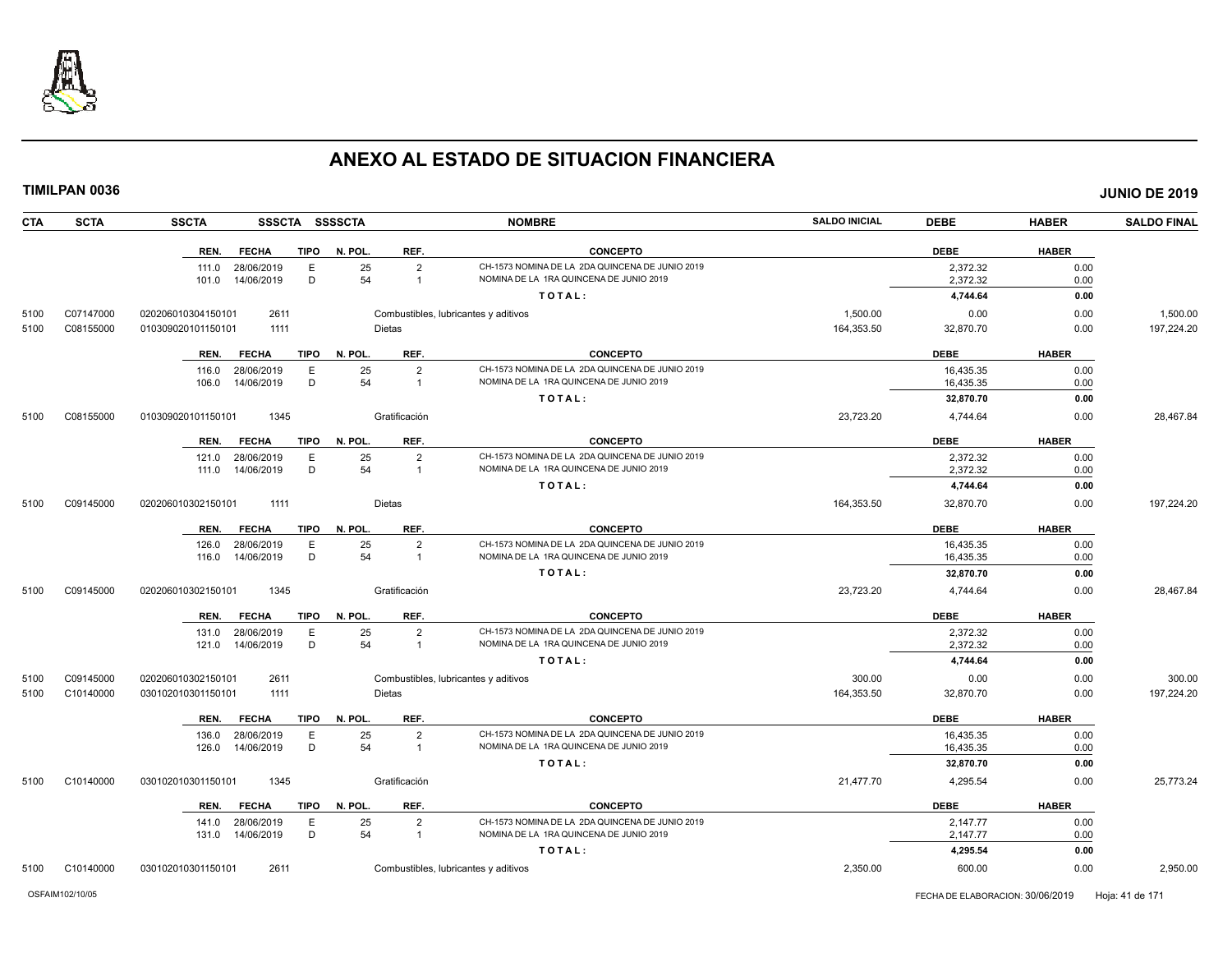

**TIMILPAN 0036 JUNIO DE 2019**

**CTA SCTA SSCTA SSSCTA SSSSCTA NOMBRE SALDO INICIAL DEBE HABER SALDO FINAL REN. FECHA TIPO N. POL. REF. CONCEPTO DEBE HABER** 15.0 29/06/2019 D 65 4373 FAC-4373 SERVICIO ESTRELLA JUNA S.A. DE C.V. COMBUSTIBLE 300.00 0.00 SERVICIO ESTRELLA JUNA S.A. DE C.V. FAC-4376 COMBUSTIBLE **T O T A L : 600.00 0.00** 5100 D00109000 010801010302150101 1131 Sueldo base 77,400.00 12,000.00 0.00 89,400.00 **REN. FECHA TIPO N. POL. REF. CONCEPTO DEBE HABER** 156.0 28/06/2019 E 25 2 CH-1573 NOMINA DE LA 2DA QUINCENA DE JUNIO 2019 6,000.00 0.00 146.0 14/06/2019 D 54 1 NOMINA DE LA 1RA QUINCENA DE JUNIO 2019 6,000.00 0.00 **T O T A L : 12,000.00 0.00** 5100 D00109000 010801010302150101 1345 Gratificación 44,560.16 4,422.84 0.00 48,983.00 **REN. FECHA TIPO N. POL. REF. CONCEPTO DEBE HABER** 161.0 28/06/2019 E 25 2 CH-1573 NOMINA DE LA 2DA QUINCENA DE JUNIO 2019 2,211.42 0.00 151.0 14/06/2019 D 54 1 NOMINA DE LA 1RA QUINCENA DE JUNIO 2019 2,211.42 0.00 **T O T A L : 4,422.84 0.00** 5100 D00109000 010801010302150101 2181 Material para identificación y registro 41,400.00 13,000.00 0.00 54,400.00 **REN. FECHA TIPO N. POL. REF. CONCEPTO DEBE HABER** 1.0 18/06/2019 D 15 1 GEM COMPRA DE PAPEL SEGURIDAD PARA REGISTRO CIVIL **13,000.00** 13,000.00 0.00 **T O T A L : 13,000.00 0.00** 5100 D00109000 010801010302150101 3231 Arrendamiento de equipo y bienes informáticos 14,878.16 3,280.48 0.00 18,158.64 **REN. FECHA TIPO N. POL. REF. CONCEPTO DEBE HABER** 8.0 03/06/2019 D 20 521 COPY CDMX S.A. DE C.V. FACTURA 521 RENTA COPIADORAS 3,280.48 3,280.48 0.00 **T O T A L : 3,280.48 0.00** 5100 D00109000 010801010302160101 2111 Materiales y útiles de oficina 750.00 0.00 0.00 750.00 5100 D00D00000 010502060301150101 1131 Sueldo base 213,898.60 45,219.30 0.00 259,117.90 **REN. FECHA TIPO N. POL. REF. CONCEPTO DEBE HABER** 146.0 28/06/2019 E 25 2 CH-1573 NOMINA DE LA 2DA QUINCENA DE JUNIO 2019 22,724.65 0.00 136.0 14/06/2019 D 54 1 NOMINA DE LA 1RA QUINCENA DE JUNIO 2019 22,494.65 0.00 **T O T A L : 45,219.30 0.00** 5100 D00D00000 010502060301150101 1222 Sueldos y salarios compactados al personal eventual 60,954.70 8,683.65 0.00 69,638.35 **REN. FECHA TIPO N. POL. REF. CONCEPTO DEBE HABER** 36.0 28/06/2019 E 26 2 CH-1573 LISTA DE RAYA 2DA QUINCENA DE JUNIO 2019<br>36.0 14/06/2019 D 55 1 NOMINA DE LISTA DE RAYA DE LA 1RA QUINCENA DE JUNIO 2019 S 683.65 5 683.65 0.00 1 NOMINA DE LISTA DE RAYA DE LA 1RA QUINCENA DE JUNIO 2019 **T O T A L : 8,683.65 0.00** 5100 D00D00000 010502060301150101 1345 Gratificación 123,968.22 24,364.34 0.00 148,332.56 **REN. FECHA TIPO N. POL. REF. CONCEPTO DEBE HABER**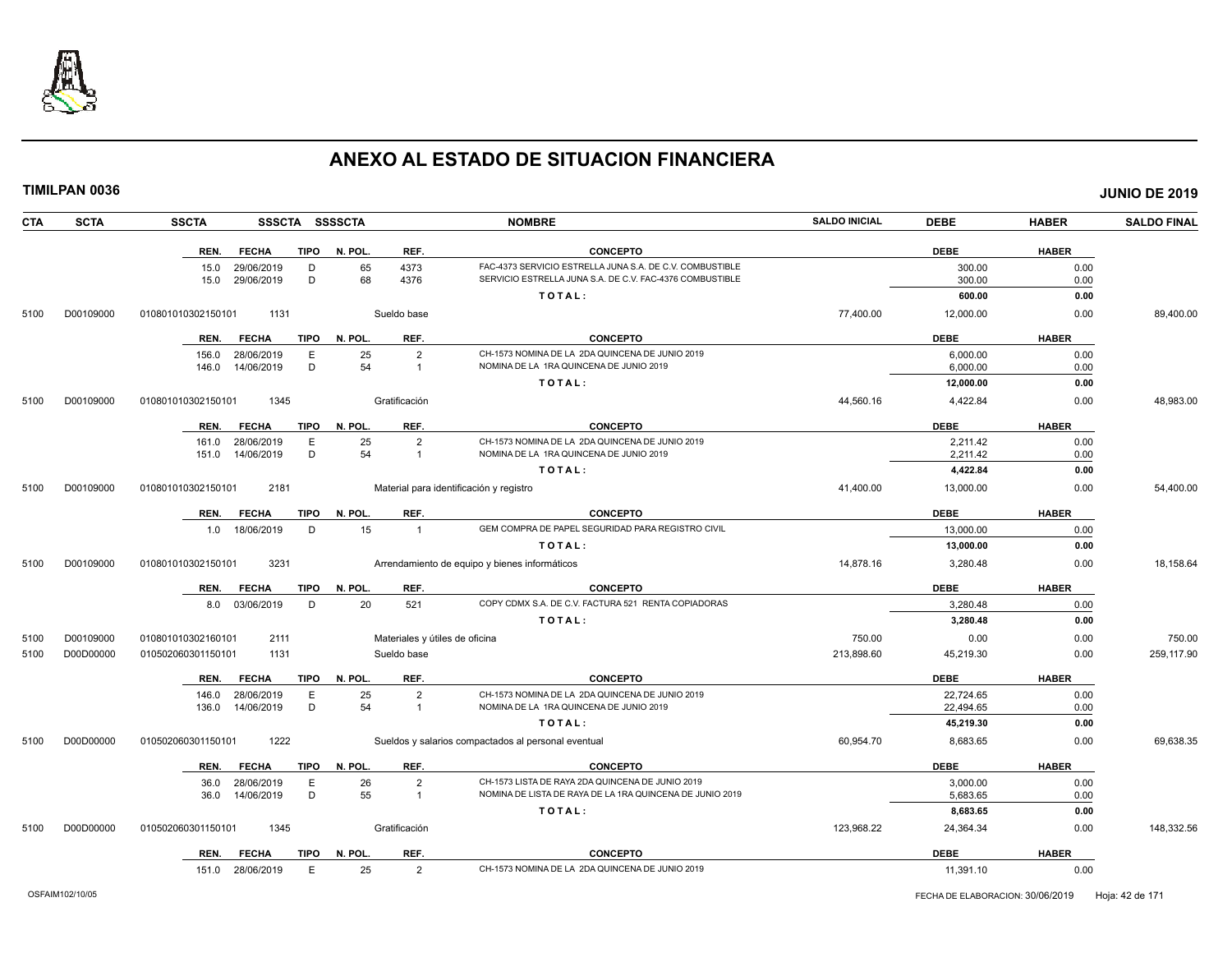

| <b>CTA</b> | <b>SCTA</b> | <b>SSCTA</b>       |                 |      | SSSCTA SSSSCTA |                           | <b>NOMBRE</b>                                                                                                    | <b>SALDO INICIAL</b> | <b>DEBE</b> | <b>HABER</b> | <b>SALDO FINAL</b> |
|------------|-------------|--------------------|-----------------|------|----------------|---------------------------|------------------------------------------------------------------------------------------------------------------|----------------------|-------------|--------------|--------------------|
|            |             |                    | 41.0 28/06/2019 | E    | 26             | $\overline{2}$            | CH-1573 LISTA DE RAYA 2DA QUINCENA DE JUNIO 2019                                                                 |                      | 791.07      | 0.00         |                    |
|            |             | 141.0              | 14/06/2019      | D    | 54             | $\overline{1}$            | NOMINA DE LA 1RA QUINCENA DE JUNIO 2019                                                                          |                      | 11,391.10   | 0.00         |                    |
|            |             |                    | 41.0 14/06/2019 | D    | 55             | $\overline{1}$            | NOMINA DE LISTA DE RAYA DE LA 1RA QUINCENA DE JUNIO 2019                                                         |                      | 791.07      | 0.00         |                    |
|            |             |                    |                 |      |                |                           | TOTAL:                                                                                                           |                      | 24,364.34   | 0.00         |                    |
| 5100       | D00D00000   | 010502060301150101 | 2611            |      |                |                           | Combustibles, lubricantes y aditivos                                                                             | 10,363.36            | 4,601.32    | 0.00         | 14,964.68          |
|            |             | REN.               | <b>FECHA</b>    | TIPO | N. POL.        | REF.                      | <b>CONCEPTO</b>                                                                                                  |                      | <b>DEBE</b> | <b>HABER</b> |                    |
|            |             | 29.0               | 29/06/2019      | D    | 64             | 4372                      | FAC-4372 SERVICIO ESTRELLA JUNA S.A. DE C.V. COMBUSTIBLE                                                         |                      | 850.48      | 0.00         |                    |
|            |             | 22.0               | 29/06/2019      | D    | 65             | 4373                      | FAC-4373 SERVICIO ESTRELLA JUNA S.A. DE C.V. COMBUSTIBLE                                                         |                      | 1,050.18    | 0.00         |                    |
|            |             | 8.0                | 29/06/2019      | D    | 67             | 4375                      | SERVICIO ESTRELLA JUNA S.A. DE C.V. FAC-4375 COMBUSTIBLE                                                         |                      | 1,100.32    | 0.00         |                    |
|            |             | 22.0               | 29/06/2019      | D    | 68             | 4376                      | SERVICIO ESTRELLA JUNA S.A. DE C.V. FAC-4376 COMBUSTIBLE                                                         |                      | 900.02      | 0.00         |                    |
|            |             | 15.0               | 29/06/2019      | D    | 69             | 4377                      | SERVICIO ESTRELLA JUNA S.A. DE C.V. FAC-4377 COMBUSTIBLE                                                         |                      | 700.32      | 0.00         |                    |
|            |             |                    |                 |      |                |                           | TOTAL:                                                                                                           |                      | 4,601.32    | 0.00         |                    |
| 5100       | D00D00000   | 010502060301150101 | 3992            |      |                |                           | Gastos de servicios menores                                                                                      | 27,175.49            | 4,826.65    | 0.00         | 32,002.14          |
|            |             |                    |                 |      |                |                           |                                                                                                                  |                      |             |              |                    |
|            |             | REN.               | <b>FECHA</b>    | TIPO | N. POL.        | REF.                      | <b>CONCEPTO</b>                                                                                                  |                      | <b>DEBE</b> | <b>HABER</b> |                    |
|            |             | 1.0                | 29/06/2019      | Ε    | 32             | 53227                     | CH-1580 HECTOR MANUEL MONROY CRUZ REP FONDO CAJA<br>FAC-737 JOSE GUADALUPE GARCIA SANDOVAL PINTURAS Y ACCESORIOS |                      | 129.15      | 0.00         |                    |
|            |             | 1.0                | 30/06/2019      | D    | 86             | 737                       |                                                                                                                  |                      | 4.697.50    | 0.00         |                    |
|            |             |                    |                 |      |                |                           | TOTAL:                                                                                                           |                      | 4,826.65    | 0.00         |                    |
| 5100       | D00D00000   | 010502060301160101 | 2111            |      |                |                           | Materiales y útiles de oficina                                                                                   | 66,088.60            | 51,794.00   | 0.00         | 117,882.60         |
|            |             | REN.               | <b>FECHA</b>    | TIPO | N. POL.        | REF.                      | <b>CONCEPTO</b>                                                                                                  |                      | <b>DEBE</b> | <b>HABER</b> |                    |
|            |             | 1.0                | 18/06/2019      | D    | 17             | 100                       | ALVARO MARTINEZ CARRILLO FAC-100 PAPELERIA                                                                       |                      | 50,924.00   | 0.00         |                    |
|            |             | 6.0                | 30/06/2019      | D    | 89             | 182                       | FACT-182 GLANCOMER S.A. DE C.V. COMPRA PAPELERIA                                                                 |                      | 870.00      | 0.00         |                    |
|            |             |                    |                 |      |                |                           | TOTAL:                                                                                                           |                      | 51,794.00   | 0.00         |                    |
| 5100       | F00124000   | 020201010503150101 | 1131            |      |                | Sueldo base               |                                                                                                                  | 594,438.20           | 108,487.64  | 0.00         | 702,925.84         |
|            |             | REN.               | <b>FECHA</b>    | TIPO | N. POL.        | REF.                      | <b>CONCEPTO</b>                                                                                                  |                      | <b>DEBE</b> | <b>HABER</b> |                    |
|            |             | 166.0              | 28/06/2019      | Е    | 25             | $\overline{2}$            | CH-1573 NOMINA DE LA 2DA QUINCENA DE JUNIO 2019                                                                  |                      | 54,243.82   | 0.00         |                    |
|            |             | 156.0              | 14/06/2019      | D    | 54             | $\overline{1}$            | NOMINA DE LA 1RA QUINCENA DE JUNIO 2019                                                                          |                      | 54,243.82   | 0.00         |                    |
|            |             |                    |                 |      |                |                           | TOTAL:                                                                                                           |                      | 108,487.64  | 0.00         |                    |
| 5100       | F00124000   | 020201010503150101 | 1222            |      |                |                           | Sueldos y salarios compactados al personal eventual                                                              | 173,344.00           | 39,700.00   | 0.00         | 213,044.00         |
|            |             | REN.               | <b>FECHA</b>    | TIPO | N. POL.        | REF.                      | <b>CONCEPTO</b>                                                                                                  |                      | <b>DEBE</b> | <b>HABER</b> |                    |
|            |             | 46.0               | 28/06/2019      | Е    | 26             | $\overline{2}$            | CH-1573 LISTA DE RAYA 2DA QUINCENA DE JUNIO 2019                                                                 |                      | 22,300.00   | 0.00         |                    |
|            |             | 46.0               | 14/06/2019      | D    | 55             | $\overline{1}$            | NOMINA DE LISTA DE RAYA DE LA 1RA QUINCENA DE JUNIO 2019                                                         |                      | 17,400.00   | 0.00         |                    |
|            |             |                    |                 |      |                |                           | TOTAL:                                                                                                           |                      | 39,700.00   | 0.00         |                    |
|            |             |                    |                 |      |                |                           |                                                                                                                  |                      |             |              |                    |
| 5100       | F00124000   | 020201010503150101 | 1311            |      |                | Prima por año de servicio |                                                                                                                  | 2,025.00             | 450.00      | 0.00         | 2,475.00           |
|            |             | REN.               | <b>FECHA</b>    | TIPO | N. POL.        | REF.                      | <b>CONCEPTO</b>                                                                                                  |                      | <b>DEBE</b> | <b>HABER</b> |                    |
|            |             | 171.0              | 28/06/2019      | Ε    | 25             | $\overline{2}$            | CH-1573 NOMINA DE LA 2DA QUINCENA DE JUNIO 2019                                                                  |                      | 225.00      | 0.00         |                    |
|            |             | 166.0              | 14/06/2019      | D    | 54             | $\overline{1}$            | NOMINA DE LA 1RA QUINCENA DE JUNIO 2019                                                                          |                      | 225.00      | 0.00         |                    |
|            |             |                    |                 |      |                |                           | TOTAL:                                                                                                           |                      | 450.00      | 0.00         |                    |
| 5100       | F00124000   | 020201010503150101 | 1345            |      |                | Gratificación             |                                                                                                                  | 468,039.04           | 90,118.92   | 0.00         | 558,157.96         |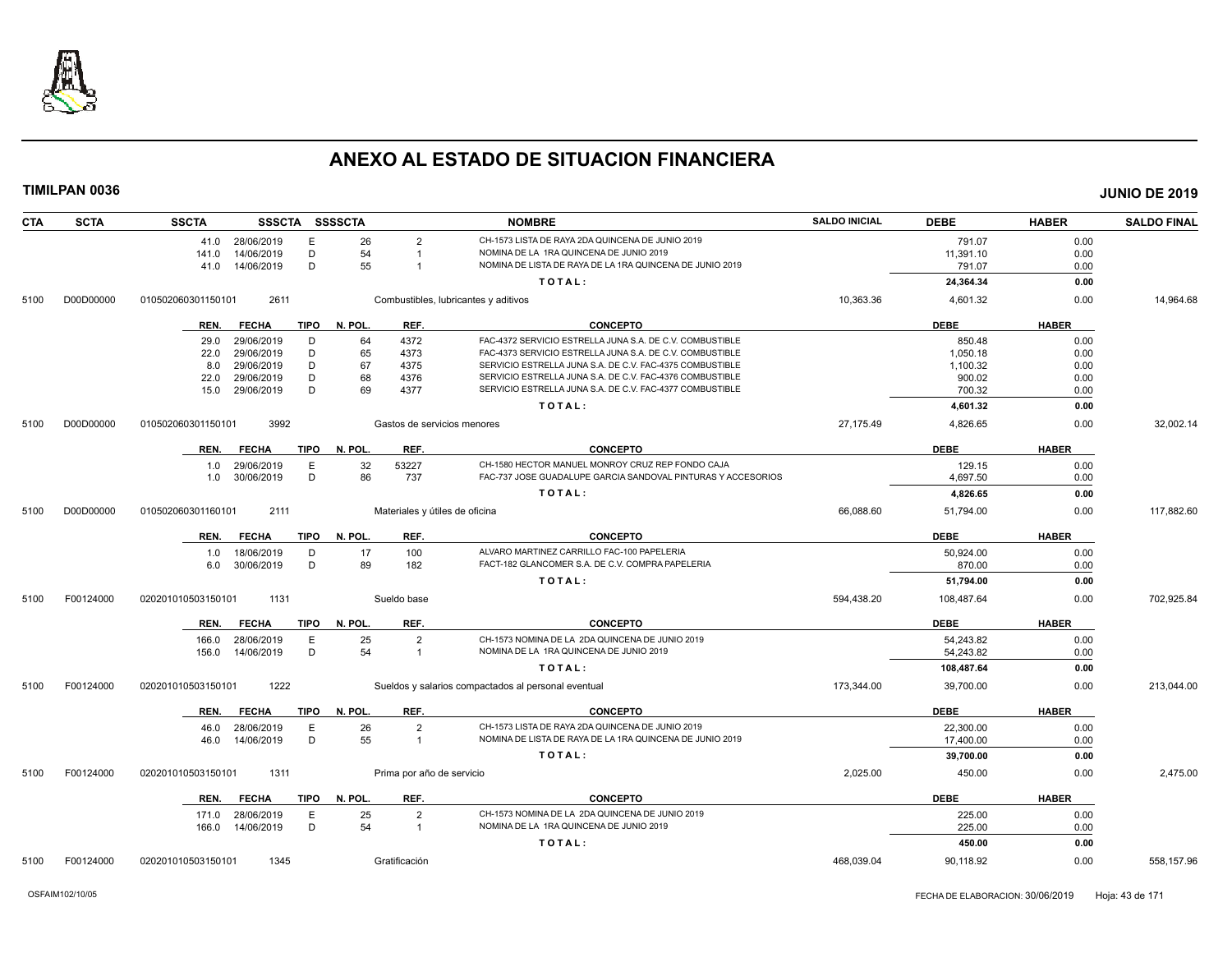

| <b>CTA</b> | <b>SCTA</b> | <b>SSCTA</b>       |              |             | SSSCTA SSSSCTA |                | <b>NOMBRE</b>                                                              | <b>SALDO INICIAL</b> | <b>DEBE</b> | <b>HABER</b> | <b>SALDO FINAL</b> |
|------------|-------------|--------------------|--------------|-------------|----------------|----------------|----------------------------------------------------------------------------|----------------------|-------------|--------------|--------------------|
|            |             | REN.               | <b>FECHA</b> | <b>TIPO</b> | N. POL.        | REF.           | <b>CONCEPTO</b>                                                            |                      | <b>DEBE</b> | <b>HABER</b> |                    |
|            |             | 176.0              | 28/06/2019   | E           | 25             | $\overline{2}$ | CH-1573 NOMINA DE LA 2DA QUINCENA DE JUNIO 2019                            |                      | 35,138.89   | 0.00         |                    |
|            |             | 51.0               | 28/06/2019   | E           | 26             | $\overline{2}$ | CH-1573 LISTA DE RAYA 2DA QUINCENA DE JUNIO 2019                           |                      | 10,561.76   | 0.00         |                    |
|            |             | 161.0              | 14/06/2019   | D           | 54             | -1             | NOMINA DE LA 1RA QUINCENA DE JUNIO 2019                                    |                      | 35.138.89   | 0.00         |                    |
|            |             | 51.0               | 14/06/2019   | D           | 55             |                | NOMINA DE LISTA DE RAYA DE LA 1RA QUINCENA DE JUNIO 2019                   |                      | 9,279.38    | 0.00         |                    |
|            |             |                    |              |             |                |                | TOTAL:                                                                     |                      | 90,118.92   | 0.00         |                    |
|            | F00124000   |                    | 1546         |             |                |                |                                                                            | 225.00               | 0.00        | 0.00         | 225.00             |
| 5100       |             | 020201010503150101 |              |             |                |                | Otros gastos derivados de convenio                                         |                      |             |              |                    |
| 5100       | F00124000   | 020201010503150101 | 2611         |             |                |                | Combustibles, lubricantes y aditivos                                       | 632,486.23           | 113,293.22  | 0.00         | 745,779.45         |
|            |             | REN.               | <b>FECHA</b> | <b>TIPO</b> | N. POL.        | REF.           | <b>CONCEPTO</b>                                                            |                      | <b>DEBE</b> | <b>HABER</b> |                    |
|            |             | 36.0               | 29/06/2019   | D           | 64             | 4372           | FAC-4372 SERVICIO ESTRELLA JUNA S.A. DE C.V. COMBUSTIBLE                   |                      | 12,500.00   | 0.00         |                    |
|            |             | 29.0               | 29/06/2019   | D           | 65             | 4373           | FAC-4373 SERVICIO ESTRELLA JUNA S.A. DE C.V. COMBUSTIBLE                   |                      | 8,662.45    | 0.00         |                    |
|            |             | 22.0               | 29/06/2019   | D           | 66             | 4374           | SERVICIO ESTRELLA JUNA S.A. DE C.V. FAC-4374 COMBUSTIBLE                   |                      | 3,726.50    | 0.00         |                    |
|            |             | 15.0               | 29/06/2019   | D           | 67             | 4375           | SERVICIO ESTRELLA JUNA S.A. DE C.V. FAC-4375 COMBUSTIBLE                   |                      | 19,570.35   | 0.00         |                    |
|            |             | 29.0               | 29/06/2019   | D           | 68             | 4376           | SERVICIO ESTRELLA JUNA S.A. DE C.V. FAC-4376 COMBUSTIBLE                   |                      | 28,651.56   | 0.00         |                    |
|            |             | 22.0               | 29/06/2019   | D           | 69             | 4377           | SERVICIO ESTRELLA JUNA S.A. DE C.V. FAC-4377 COMBUSTIBLE                   |                      | 23,255.84   | 0.00         |                    |
|            |             | 8.0                | 29/06/2019   | D           | 70             | 4378           | SERVICIO ESTRELLA JUNA S.A. DE C.V. FAC-4378 COMBUSTIBLE                   |                      | 16,926.52   | 0.00         |                    |
|            |             |                    |              |             |                |                | TOTAL:                                                                     |                      | 113,293.22  | 0.00         |                    |
| 5100       | F00124000   | 020201010503150101 | 2911         |             |                |                | Refacciones, accesorios y herramientas                                     | 1,634.72             | 0.00        | 0.00         | 1,634.72           |
| 5100       | F00124000   | 020201010503150101 | 3511         |             |                |                | Reparación y mantenimiento de inmuebles                                    | 13,551.73            | 1,308.15    | 0.00         | 14,859.88          |
|            |             |                    |              |             |                |                |                                                                            |                      |             |              |                    |
|            |             | REN.               | <b>FECHA</b> | TIPO        | N. POL.        | REF.           | <b>CONCEPTO</b>                                                            |                      | <b>DEBE</b> | <b>HABER</b> |                    |
|            |             | 85.0               | 20/06/2019   | E           | 21             | 5124           | CH-1569 REPOSICION FONDO FIJO DE CAJA FAC-5124 PISO                        |                      | 1,308.15    | 0.00         |                    |
|            |             |                    |              |             |                |                | TOTAL:                                                                     |                      | 1,308.15    | 0.00         |                    |
| 5100       | F00124000   | 020201010503150101 | 3551         |             |                |                | Reparación y mantenimiento de vehículos terrestres, aéreos y lacustres     | 120,438.68           | 19,648.23   | 0.00         | 140,086.91         |
|            |             | REN.               | <b>FECHA</b> | <b>TIPO</b> | N. POL.        | REF.           | <b>CONCEPTO</b>                                                            |                      | <b>DEBE</b> | <b>HABER</b> |                    |
|            |             | 4.0                | 06/06/2019   | D           | 23             | 634            | JOSE MATUSALEN LEGORRETA SEGUNDO PAGO FACT. 628 Y 634                      |                      | 278.40      | 0.00         |                    |
|            |             | 22.0               | 28/06/2019   | E           | 23             |                | CH-1571 SIMON MUNGUIA CAMACHO COMPRA DE REFACCIONES                        |                      | 725.40      | 0.00         |                    |
|            |             | 64.0               | 29/06/2019   | E           | 32             | 8360           | CH-1580 HECTOR MANUEL MONROY CRUZ REP FONDO CAJA                           |                      | 400.00      | 0.00         |                    |
|            |             | 43.0               | 29/06/2019   | E           | 32             | 8363           | CH-1580 HECTOR MANUEL MONROY CRUZ REP FONDO CAJA                           |                      | 1,700.00    | 0.00         |                    |
|            |             | 50.0               | 29/06/2019   | E           | 32             | 8364           | CH-1580 HECTOR MANUEL MONROY CRUZ REP FONDO CAJA                           |                      | 1.300.00    | 0.00         |                    |
|            |             | 57.0               | 29/06/2019   | E           | 32             | 8359           | CH-1580 HECTOR MANUEL MONROY CRUZ REP FONDO CAJA                           |                      | 1,800.03    | 0.00         |                    |
|            |             | 1.0                | 30/06/2019   | D           | 85             | 1042           | FAC-1042 GEOVANNY PEREZ LUGO REFACCIONES PARA LOS VEHICULOS                |                      | 13.444.40   | 0.00         |                    |
|            |             |                    |              |             |                |                | TOTAL:                                                                     |                      | 19,648.23   | 0.00         |                    |
| 5100       | F00124000   | 020201010503150101 | 3571         |             |                |                | Reparación, instalación y mantenimiento de maquinaria, equipo industrial y | 67,323.77            | 0.00        | 0.00         | 67,323.77          |
| 5100       | F00124000   | 020201010503150101 | 3821         |             |                |                | Gastos de ceremonias oficiales y de orden social                           | 10,334.90            | 1,740.00    | 0.00         | 12.074.90          |
|            |             |                    |              |             |                |                |                                                                            |                      |             |              |                    |
|            |             | REN.               | <b>FECHA</b> | <b>TIPO</b> | N. POL.        | REF.           | <b>CONCEPTO</b>                                                            |                      | <b>DEBE</b> | <b>HABER</b> |                    |
|            |             | 16.0               | 30/06/2019   | D           | 87             | 952            | FAC-952 FELIX GARCIA ANDRES RENTA DE LONA Y MESAS                          |                      | 1,740.00    | 0.00         |                    |
|            |             |                    |              |             |                |                | TOTAL:                                                                     |                      | 1,740.00    | 0.00         |                    |
| 5100       | F00124000   | 020201010503150101 | 3992         |             |                |                | Gastos de servicios menores                                                | 851.15               | 0.00        | 0.00         | 851.15             |
| 5100       | F00124000   | 020201010503160101 | 2111         |             |                |                | Materiales y útiles de oficina                                             | 6,533.09             | 870.00      | 0.00         | 7,403.09           |
|            |             | REN.               | <b>FECHA</b> | <b>TIPO</b> | N. POL.        | REF.           | <b>CONCEPTO</b>                                                            |                      | <b>DEBE</b> | <b>HABER</b> |                    |
|            |             |                    |              |             |                |                |                                                                            |                      |             |              |                    |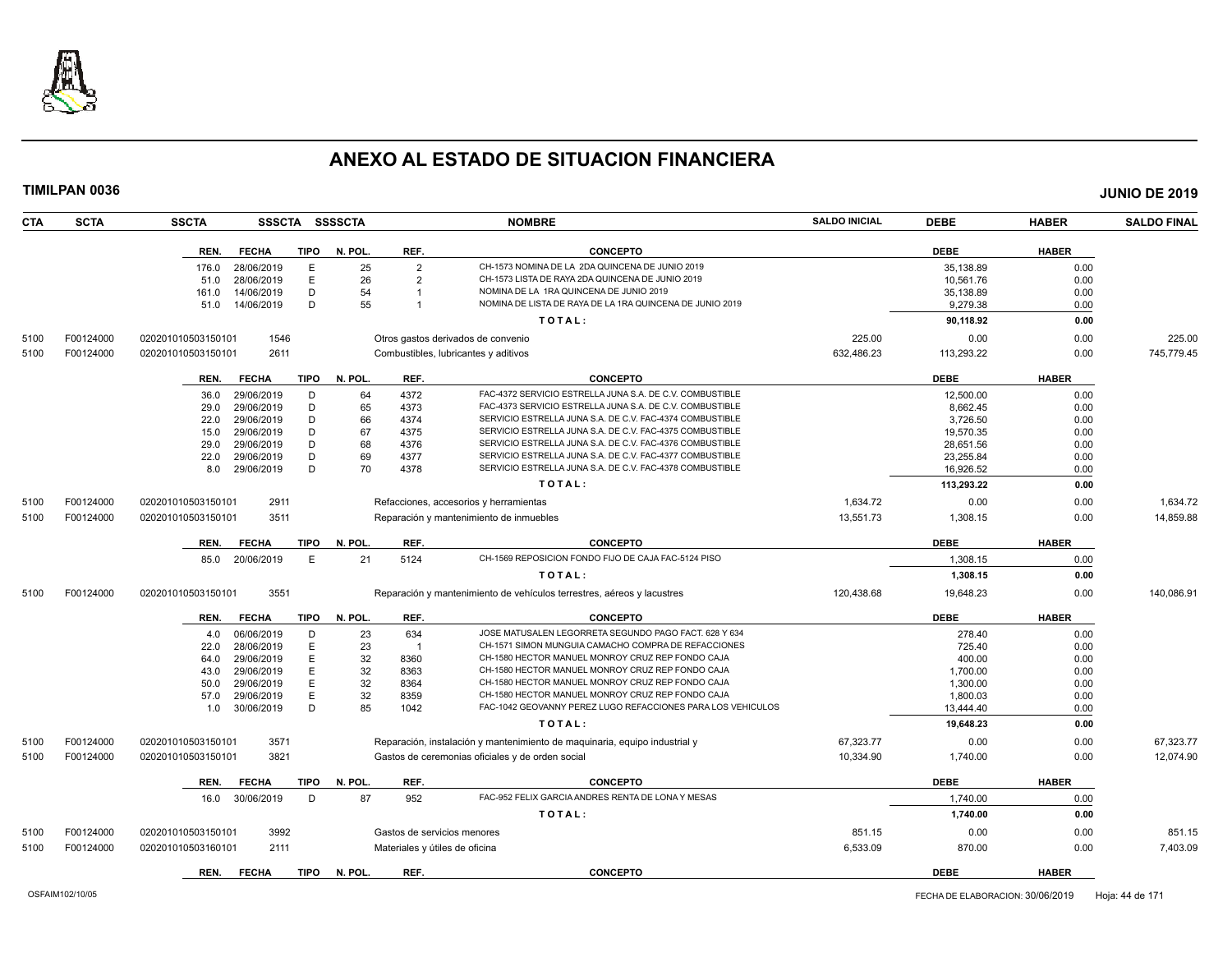

| <b>CTA</b><br><b>SCTA</b> | <b>SSCTA</b><br>SSSCTA SSSSCTA                     |                                | <b>NOMBRE</b>                                               | <b>SALDO INICIAL</b> | <b>DEBE</b>                      | <b>HABER</b> | <b>SALDO FINAL</b> |
|---------------------------|----------------------------------------------------|--------------------------------|-------------------------------------------------------------|----------------------|----------------------------------|--------------|--------------------|
|                           | 1.0 30/06/2019<br>D                                | 89<br>182                      | FACT-182 GLANCOMER S.A. DE C.V. COMPRA PAPELERIA            |                      | 870.00                           | 0.00         |                    |
|                           |                                                    |                                | TOTAL:                                                      |                      | 870.00                           | 0.00         |                    |
| H00125000<br>5100         | 1131<br>020203010205150101                         | Sueldo base                    |                                                             | 1,890,574.35         | 416,957.44                       | 0.00         | 2,307,531.79       |
|                           | <b>FECHA</b><br><b>TIPO</b><br>REN.                | REF.<br>N. POL.                | <b>CONCEPTO</b>                                             |                      | <b>DEBE</b>                      | <b>HABER</b> |                    |
|                           | E<br>18/06/2019<br>21.0                            | 17<br>$\overline{1}$           | CH. 1565 COMPL. NOMINA QUINC, 01 JUN 19                     |                      | 22,705.57                        | 0.00         |                    |
|                           | 28/06/2019<br>Ε<br>181.0                           | 25<br>$\overline{2}$           | CH-1573 NOMINA DE LA 2DA QUINCENA DE JUNIO 2019             |                      | 208,478.72                       | 0.00         |                    |
|                           | D<br>171.0<br>14/06/2019                           | 54<br>-1                       | NOMINA DE LA 1RA QUINCENA DE JUNIO 2019                     |                      | 185,773.15                       | 0.00         |                    |
|                           |                                                    |                                | TOTAL:                                                      |                      | 416.957.44                       | 0.00         |                    |
|                           |                                                    |                                |                                                             |                      |                                  |              |                    |
| H00125000<br>5100         | 020203010205150101<br>1222                         |                                | Sueldos y salarios compactados al personal eventual         | 1,803,655.99         | 429,879.05                       | 0.00         | 2,233,535.04       |
|                           | <b>TIPO</b><br>REN.<br><b>FECHA</b>                | N. POL.<br>REF.                | <b>CONCEPTO</b>                                             |                      | <b>DEBE</b>                      | <b>HABER</b> |                    |
|                           | 56.0<br>28/06/2019<br>E                            | 26<br>$\overline{2}$           | CH-1573 LISTA DE RAYA 2DA QUINCENA DE JUNIO 2019            |                      | 214,484.35                       | 0.00         |                    |
|                           | D<br>14/06/2019<br>56.0                            | 55<br>$\overline{1}$           | NOMINA DE LISTA DE RAYA DE LA 1RA QUINCENA DE JUNIO 2019    |                      | 215,394.70                       | 0.00         |                    |
|                           |                                                    |                                | TOTAL:                                                      |                      | 429,879.05                       | 0.00         |                    |
| H00125000<br>5100         | 020203010205150101<br>1311                         | Prima por año de servicio      |                                                             | 10,800.00            | 2,400.00                         | 0.00         | 13,200.00          |
|                           |                                                    |                                |                                                             |                      |                                  |              |                    |
|                           | REN.<br><b>FECHA</b><br><b>TIPO</b>                | N. POL.<br>REF.                | <b>CONCEPTO</b>                                             |                      | <b>DEBE</b>                      | <b>HABER</b> |                    |
|                           | E<br>28/06/2019<br>186.0                           | 25<br>$\overline{2}$           | CH-1573 NOMINA DE LA 2DA QUINCENA DE JUNIO 2019             |                      | 1.200.00                         | 0.00         |                    |
|                           | D<br>14/06/2019<br>176.0                           | 54<br>$\overline{1}$           | NOMINA DE LA 1RA QUINCENA DE JUNIO 2019                     |                      | 1,200.00                         | 0.00         |                    |
|                           |                                                    |                                | TOTAL:                                                      |                      | 2,400.00                         | 0.00         |                    |
| 5100<br>H00125000         | 1345<br>020203010205150101                         | Gratificación                  |                                                             | 1,884,938.66         | 411,019.28                       | 0.00         | 2,295,957.94       |
|                           | REN.<br><b>FECHA</b><br><b>TIPO</b>                | N. POL.<br>REF.                | <b>CONCEPTO</b>                                             |                      | <b>DEBE</b>                      | <b>HABER</b> |                    |
|                           | 26.0<br>18/06/2019<br>Е                            | 17<br>-1                       | CH. 1565 COMPL. NOMINA QUINC. 01 JUN 19                     |                      | 2,912.94                         | 0.00         |                    |
|                           | 28/06/2019<br>E<br>191.0                           | 25<br>$\overline{2}$           | CH-1573 NOMINA DE LA 2DA QUINCENA DE JUNIO 2019             |                      | 124.652.00                       | 0.00         |                    |
|                           | 28/06/2019<br>E<br>61.0                            | 26<br>$\mathcal{P}$            | CH-1573 LISTA DE RAYA 2DA QUINCENA DE JUNIO 2019            |                      | 81,026.46                        | 0.00         |                    |
|                           | D<br>181.0<br>14/06/2019                           | 54<br>-1                       | NOMINA DE LA 1RA QUINCENA DE JUNIO 2019                     |                      | 121,739.06                       | 0.00         |                    |
|                           | D<br>14/06/2019<br>61.0                            | 55<br>-1                       | NOMINA DE LISTA DE RAYA DE LA 1RA QUINCENA DE JUNIO 2019    |                      | 80,688.82                        | 0.00         |                    |
|                           |                                                    |                                | TOTAL:                                                      |                      | 411,019.28                       | 0.00         |                    |
| 5100<br>H00125000         | 020203010205150101<br>1546                         |                                | Otros gastos derivados de convenio                          | 1,200.00             | 0.00                             | 0.00         | 1,200.00           |
| H00125000<br>5100         | 2161<br>020203010205150101                         | Material y enseres de limpieza |                                                             | 19,271.37            | 3,416.51                         | 0.00         | 22,687.88          |
|                           | REN.<br><b>FECHA</b><br><b>TIPO</b>                | N. POL.<br>REF.                | <b>CONCEPTO</b>                                             |                      | <b>DEBE</b>                      | <b>HABER</b> |                    |
|                           | E<br>50.0<br>20/06/2019                            | 908<br>21                      | CH-1569 REPOSICION FONDO FIJO DE CAJA FAC-908 MAT. LIMPÍEZA |                      | 1,986.50                         | 0.00         |                    |
|                           | E<br>71.0<br>29/06/2019                            | 33<br>6918                     | CH-1581 HECTOR MANUEL MONROY CRUZ REP FONDO CAJA            |                      | 1,430.01                         | 0.00         |                    |
|                           |                                                    |                                | TOTAL:                                                      |                      | 3,416.51                         | 0.00         |                    |
| H00125000<br>5100         | 020203010205150101<br>2611                         |                                | Combustibles, lubricantes y aditivos                        | 292,269.46           | 72,609.48                        | 0.00         | 364,878.94         |
|                           | <b>TIPO</b><br>REN.<br><b>FECHA</b>                | N. POL.<br>REF.                | <b>CONCEPTO</b>                                             |                      | <b>DEBE</b>                      | <b>HABER</b> |                    |
|                           |                                                    |                                | FAC-4372 SERVICIO ESTRELLA JUNA S.A. DE C.V. COMBUSTIBLE    |                      |                                  |              |                    |
|                           | 29/06/2019<br>D<br>43.0<br>29/06/2019<br>D<br>36.0 | 4372<br>64<br>65<br>4373       | FAC-4373 SERVICIO ESTRELLA JUNA S.A. DE C.V. COMBUSTIBLE    |                      | 10,192.45<br>7.006.23            | 0.00<br>0.00 |                    |
|                           | D<br>29/06/2019<br>29.0                            | 66<br>4374                     | SERVICIO ESTRELLA JUNA S.A. DE C.V. FAC-4374 COMBUSTIBLE    |                      | 19,601.06                        | 0.00         |                    |
|                           | D<br>29/06/2019<br>22.0                            | 67<br>4375                     | SERVICIO ESTRELLA JUNA S.A. DE C.V. FAC-4375 COMBUSTIBLE    |                      | 6,355.35                         | 0.00         |                    |
|                           | D<br>36.0<br>29/06/2019                            | 68<br>4376                     | SERVICIO ESTRELLA JUNA S.A. DE C.V. FAC-4376 COMBUSTIBLE    |                      | 7.500.19                         | 0.00         |                    |
|                           | D<br>29.0<br>29/06/2019                            | 69<br>4377                     | SERVICIO ESTRELLA JUNA S.A. DE C.V. FAC-4377 COMBUSTIBLE    |                      | 15,604.02                        | 0.00         |                    |
| OSFAIM102/10/05           |                                                    |                                |                                                             |                      | FECHA DE ELABORACION: 30/06/2019 |              | Hoja: 45 de 171    |
|                           |                                                    |                                |                                                             |                      |                                  |              |                    |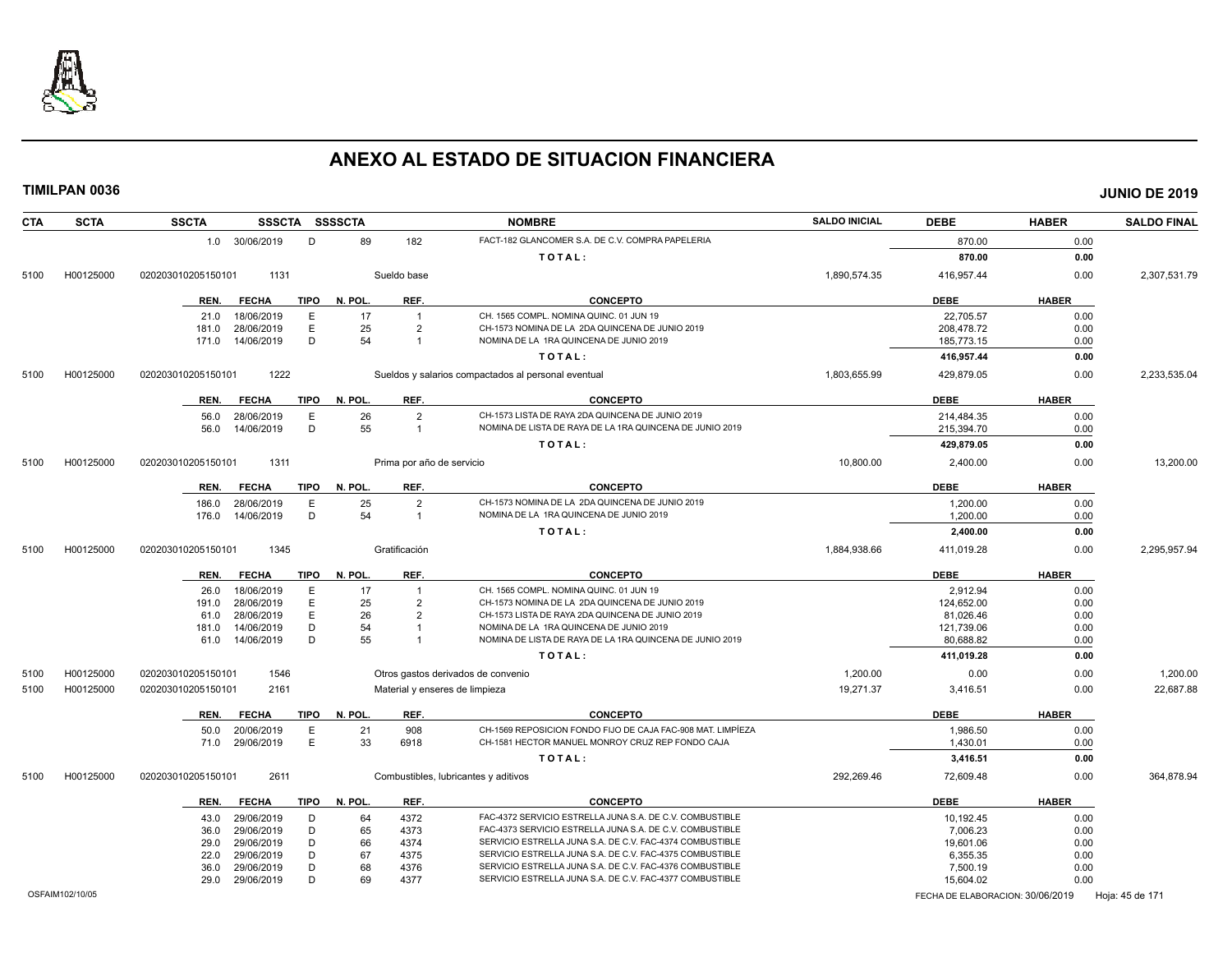

| <b>CTA</b> | <b>SCTA</b> | <b>SSCTA</b>       |                          |             | SSSCTA SSSSCTA |                | <b>NOMBRE</b>                                                              | <b>SALDO INICIAL</b> | <b>DEBE</b>        | <b>HABER</b> | <b>SALDO FINAL</b> |
|------------|-------------|--------------------|--------------------------|-------------|----------------|----------------|----------------------------------------------------------------------------|----------------------|--------------------|--------------|--------------------|
|            |             |                    | 15.0 29/06/2019          | D           | 70             | 4378           | SERVICIO ESTRELLA JUNA S.A. DE C.V. FAC-4378 COMBUSTIBLE                   |                      | 6.350.18           | 0.00         |                    |
|            |             |                    |                          |             |                |                | TOTAL:                                                                     |                      | 72,609.48          | 0.00         |                    |
| 5100       | H00125000   | 020203010205150101 | 2911                     |             |                |                | Refacciones, accesorios y herramientas                                     | 11,070.79            | 5,055.28           | 0.00         | 16,126.07          |
|            |             | REN.               | <b>FECHA</b>             | <b>TIPO</b> | N. POL         | REF.           | <b>CONCEPTO</b>                                                            |                      | <b>DEBE</b>        | <b>HABER</b> |                    |
|            |             | 15.0               | 29/06/2019               | E           | 32             | 3790           | CH-1580 HECTOR MANUEL MONROY CRUZ REP FONDO CAJA                           |                      | 1,526.56           | 0.00         |                    |
|            |             | 22.0               | 29/06/2019               | E           | 32             | 3791           | CH-1580 HECTOR MANUEL MONROY CRUZ REP FONDO CAJA                           |                      | 1,040.52           | 0.00         |                    |
|            |             | 1.0                | 07/06/2019               | D           | 49             | 110067         | FAC-11067 J. GUADALUPE CASTAÑEDA COLIN PLANTA DE SOLDAR                    |                      | 2,488.20           | 0.00         |                    |
|            |             |                    |                          |             |                |                | TOTAL:                                                                     |                      | 5,055.28           | 0.00         |                    |
| 5100       | H00125000   | 020203010205150101 | 3511                     |             |                |                | Reparación y mantenimiento de inmuebles                                    | 76,482.81            | 2,664.84           | 0.00         | 79,147.65          |
|            |             | REN.               | <b>FECHA</b>             | TIPO        | N. POL         | REF.           | <b>CONCEPTO</b>                                                            |                      | <b>DEBE</b>        | <b>HABER</b> |                    |
|            |             |                    |                          |             |                |                | CH-1581 HECTOR MANUEL MONROY CRUZ REP FONDO CAJA                           |                      |                    |              |                    |
|            |             | 43.0<br>64.0       | 29/06/2019<br>29/06/2019 | Е<br>E      | 33<br>33       | 11489<br>31166 | CH-1581 HECTOR MANUEL MONROY CRUZ REP FONDO CAJA                           |                      | 576.84<br>1,680.00 | 0.00<br>0.00 |                    |
|            |             | 29.0               | 29/06/2019               | E           | 33             | 697            | CH-1581 HECTOR MANUEL MONROY CRUZ REP FONDO CAJA                           |                      | 408.00             | 0.00         |                    |
|            |             |                    |                          |             |                |                | TOTAL:                                                                     |                      | 2,664.84           | 0.00         |                    |
|            |             |                    |                          |             |                |                |                                                                            |                      |                    |              |                    |
| 5100       | H00125000   | 020203010205150101 | 3551                     |             |                |                | Reparación y mantenimiento de vehículos terrestres, aéreos y lacustres     | 68,967.21            | 34,737.72          | 0.00         | 103,704.93         |
|            |             | REN.               | <b>FECHA</b>             | <b>TIPO</b> | N. POL         | REF.           | <b>CONCEPTO</b>                                                            |                      | <b>DEBE</b>        | <b>HABER</b> |                    |
|            |             | 1.0                | 28/06/2019               | E           | 23             | -1             | CH-1571 SIMON MUNGUIA CAMACHO COMPRA DE REFACCIONES                        |                      | 812.00             | 0.00         |                    |
|            |             | 29.0               | 28/06/2019               | E           | 23             | -1             | CH-1571 SIMON MUNGUIA CAMACHO COMPRA DE REFACCIONES                        |                      | 1,304.60           | 0.00         |                    |
|            |             | 1.0                | 29/06/2019               | Ε           | 33             | - 1            | CH-1581 HECTOR MANUEL MONROY CRUZ REP FONDO CAJA                           |                      | 1,900.00           | 0.00         |                    |
|            |             | 50.0               | 29/06/2019               | E           | 33             | 8387           | CH-1581 HECTOR MANUEL MONROY CRUZ REP FONDO CAJA                           |                      | 1,300.00           | 0.00         |                    |
|            |             | 57.0               | 29/06/2019               | E           | 33             | 8386           | CH-1581 HECTOR MANUEL MONROY CRUZ REP FONDO CAJA                           |                      | 1,450.00           | 0.00         |                    |
|            |             | 6.0                | 30/06/2019               | D           | 85             | 1042           | FAC-1042 GEOVANNY PEREZ LUGO REFACCIONES PARA LOS VEHICULOS                |                      | 6,011.12           | 0.00         |                    |
|            |             | 1.0                | 30/06/2019               | D           | 90             | 9042           | FAC-9042 MIREYA CASTRO LOPEZ COMPRA DE LLANTAS                             |                      | 21,960.00          | 0.00         |                    |
|            |             |                    |                          |             |                |                | TOTAL:                                                                     |                      | 34,737.72          | 0.00         |                    |
| 5100       | H00125000   | 020203010205150101 | 3571                     |             |                |                | Reparación, instalación y mantenimiento de maquinaria, equipo industrial y | 3,651.51             | 7,181.31           | 0.00         | 10,832.82          |
|            |             | REN.               | <b>FECHA</b>             | <b>TIPO</b> | N. POL         | REF.           | <b>CONCEPTO</b>                                                            |                      | <b>DEBE</b>        | <b>HABER</b> |                    |
|            |             | 22.0               | 29/06/2019               | Е           | 33             | 3792           | CH-1581 HECTOR MANUEL MONROY CRUZ REP FONDO CAJA                           |                      | 1,995.20           | 0.00         |                    |
|            |             | 36.0               | 29/06/2019               | Ε           | 33             | 3047           | CH-1581 HECTOR MANUEL MONROY CRUZ REP FONDO CAJA                           |                      | 200.01             | 0.00         |                    |
|            |             | 15.0               | 29/06/2019               | E           | 33             | 11040          | CH-1581 HECTOR MANUEL MONROY CRUZ REP FONDO CAJA                           |                      | 698.90             | 0.00         |                    |
|            |             | 8.0                | 29/06/2019               | E           | 33             | 505            | CH-1581 HECTOR MANUEL MONROY CRUZ REP FONDO CAJA                           |                      | 487.20             | 0.00         |                    |
|            |             | 1.0                | 07/06/2019               | D           | 51             | 29677          | FAC-29677 JAIME ISAAC GOMEZ VASQUEZ DISCO DE CORTE                         |                      | 3,800.00           | 0.00         |                    |
|            |             |                    |                          |             |                |                | TOTAL:                                                                     |                      | 7,181.31           | 0.00         |                    |
| 5100       | H00125000   | 020203010205160101 | 2111                     |             |                |                | Materiales y útiles de oficina                                             | 8,219.84             | 2,204.00           | 0.00         | 10,423.84          |
|            |             | REN.               | <b>FECHA</b>             | <b>TIPO</b> | N. POL         | REF.           | <b>CONCEPTO</b>                                                            |                      | <b>DEBE</b>        | <b>HABER</b> |                    |
|            |             | 18.0               | 06/06/2019               | D           | 23             | 634            | JOSE MATUSALEN LEGORRETA SEGUNDO PAGO FACT. 628 Y 634                      |                      | 2,204.00           | 0.00         |                    |
|            |             |                    |                          |             |                |                | TOTAL:                                                                     |                      | 2,204.00           | 0.00         |                    |
| 5100       | 101101000   | 020205010101150101 | 1131                     |             |                | Sueldo base    |                                                                            | 130,000.00           | 25,000.00          | 0.00         | 155,000.00         |
|            |             | REN.               | <b>FECHA</b>             | <b>TIPO</b> | N. POL.        | REF.           | <b>CONCEPTO</b>                                                            |                      | <b>DEBE</b>        | <b>HABER</b> |                    |
|            |             | 196.0              | 28/06/2019               | E           | 25             | $\overline{2}$ | CH-1573 NOMINA DE LA 2DA QUINCENA DE JUNIO 2019                            |                      | 12,500.00          | 0.00         |                    |
|            |             | 186.0              | 14/06/2019               | D           | 54             | $\overline{1}$ | NOMINA DE LA 1RA QUINCENA DE JUNIO 2019                                    |                      | 12,500.00          | 0.00         |                    |
|            |             |                    |                          |             |                |                |                                                                            |                      |                    |              |                    |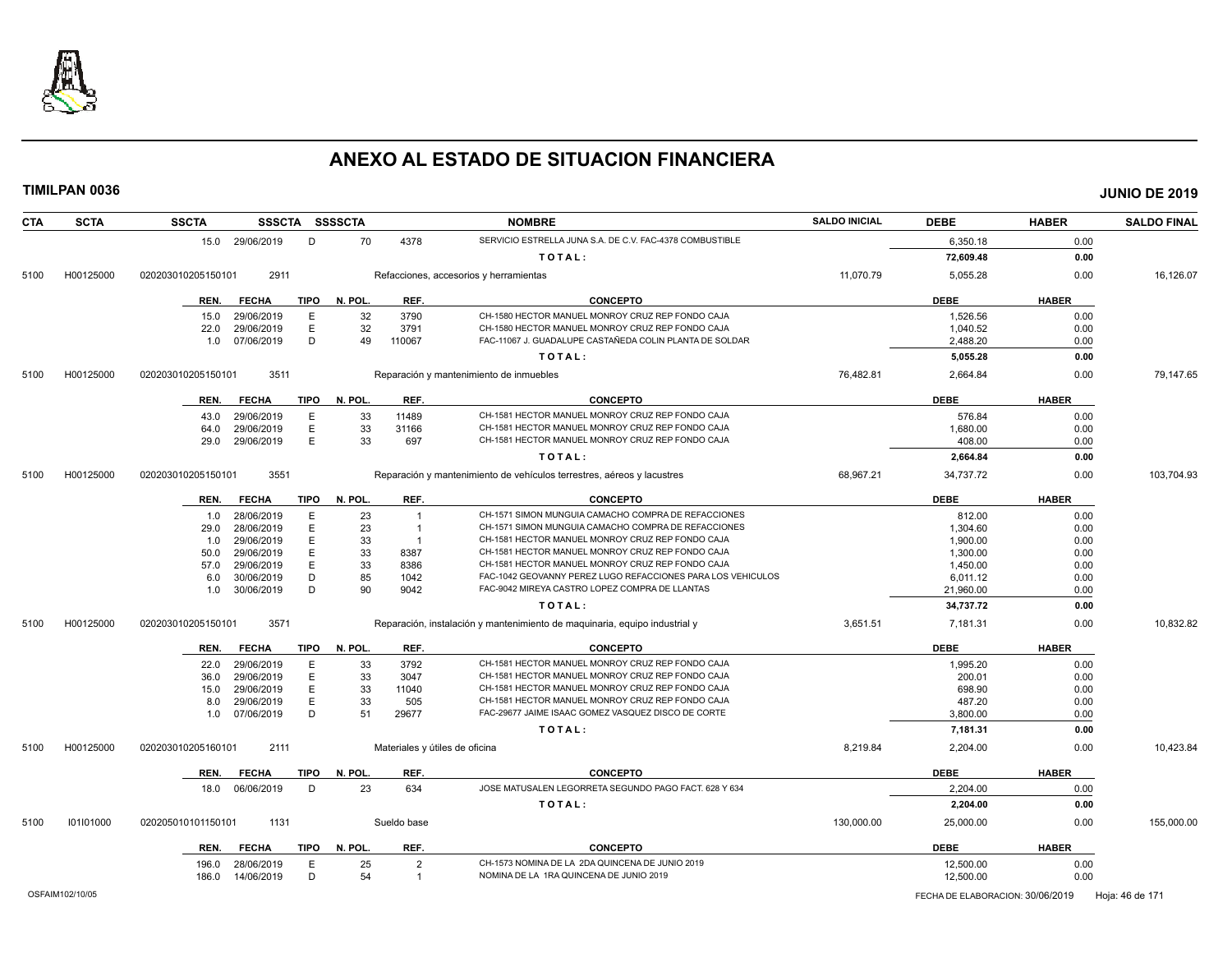

| <b>CTA</b> | <b>SCTA</b> | <b>SSCTA</b><br>SSSCTA SSSSCTA                 |                                              | <b>NOMBRE</b>                                            | <b>SALDO INICIAL</b> | <b>DEBE</b>            | <b>HABER</b> | <b>SALDO FINAL</b> |
|------------|-------------|------------------------------------------------|----------------------------------------------|----------------------------------------------------------|----------------------|------------------------|--------------|--------------------|
|            |             |                                                |                                              | TOTAL:                                                   |                      | 25,000.00              | 0.00         |                    |
| 5100       | 101101000   | 1222<br>020205010101150101                     |                                              | Sueldos y salarios compactados al personal eventual      | 110,000.00           | 22,000.00              | 0.00         | 132,000.00         |
|            |             | <b>TIPO</b><br><b>FECHA</b><br>REN.            | REF.<br>N. POL.                              | <b>CONCEPTO</b>                                          |                      | <b>DEBE</b>            | <b>HABER</b> |                    |
|            |             | E<br>66.0<br>28/06/2019                        | $\overline{2}$<br>26                         | CH-1573 LISTA DE RAYA 2DA QUINCENA DE JUNIO 2019         |                      | 11,000.00              | 0.00         |                    |
|            |             | D<br>14/06/2019<br>66.0                        | 55<br>$\overline{1}$                         | NOMINA DE LISTA DE RAYA DE LA 1RA QUINCENA DE JUNIO 2019 |                      | 11,000.00              | 0.00         |                    |
|            |             |                                                |                                              | TOTAL:                                                   |                      | 22,000.00              | 0.00         |                    |
| 5100       | 101101000   | 1345<br>020205010101150101                     | Gratificación                                |                                                          | 176,844.44           | 36,515.68              | 0.00         | 213,360.12         |
|            |             | FECHA<br>TIPO<br>REN.                          | REF.<br>N. POL.                              | <b>CONCEPTO</b>                                          |                      | <b>DEBE</b>            | <b>HABER</b> |                    |
|            |             | 28/06/2019<br>E<br>201.0                       | 25<br>$\overline{2}$                         | CH-1573 NOMINA DE LA 2DA QUINCENA DE JUNIO 2019          |                      | 12.917.62              | 0.00         |                    |
|            |             | E<br>28/06/2019<br>71.0                        | 26<br>$\overline{2}$                         | CH-1573 LISTA DE RAYA 2DA QUINCENA DE JUNIO 2019         |                      | 5,090.22               | 0.00         |                    |
|            |             | 14/06/2019<br>D<br>191.0                       | 54                                           | NOMINA DE LA 1RA QUINCENA DE JUNIO 2019                  |                      | 13,417.62              | 0.00         |                    |
|            |             | D<br>71.0 14/06/2019                           | 55                                           | NOMINA DE LISTA DE RAYA DE LA 1RA QUINCENA DE JUNIO 2019 |                      | 5,090.22               | 0.00         |                    |
|            |             |                                                |                                              | TOTAL:                                                   |                      | 36,515.68              | 0.00         |                    |
| 5100       | 101101000   | 2611<br>020205010101150101                     |                                              | Combustibles, lubricantes y aditivos                     | 1,585.00             | 300.00                 | 0.00         | 1,885.00           |
|            |             | <b>TIPO</b><br>REN.<br><b>FECHA</b>            | N. POL.<br>REF.                              | <b>CONCEPTO</b>                                          |                      | <b>DEBE</b>            | <b>HABER</b> |                    |
|            |             | 29/06/2019<br>D<br>43.0                        | 65<br>4373                                   | FAC-4373 SERVICIO ESTRELLA JUNA S.A. DE C.V. COMBUSTIBLE |                      | 300.00                 | 0.00         |                    |
|            |             |                                                |                                              | TOTAL:                                                   |                      | 300.00                 | 0.00         |                    |
| 5100       | 101101000   | 020205010101160101<br>2111                     | Materiales y útiles de oficina               |                                                          | 710.00               | 0.00                   | 0.00         | 710.00             |
| 5100       | K00K00000   | 1131<br>010304010101150101                     | Sueldo base                                  |                                                          | 279.000.00           | 50,000.00              | 0.00         | 329,000.00         |
|            |             | <b>TIPO</b><br>REN.<br><b>FECHA</b>            | N. POL.<br>REF.                              | <b>CONCEPTO</b>                                          |                      | <b>DEBE</b>            | <b>HABER</b> |                    |
|            |             | E<br>28/06/2019<br>206.0                       | 25<br>$\overline{2}$                         | CH-1573 NOMINA DE LA 2DA QUINCENA DE JUNIO 2019          |                      | 25,000.00              | 0.00         |                    |
|            |             | 14/06/2019<br>D<br>196.0                       | 54<br>$\overline{1}$                         | NOMINA DE LA 1RA QUINCENA DE JUNIO 2019                  |                      | 25,000.00              | 0.00         |                    |
|            |             |                                                |                                              | TOTAL:                                                   |                      | 50,000.00              | 0.00         |                    |
| 5100       | K00K00000   | 1222<br>010304010101150101                     |                                              | Sueldos y salarios compactados al personal eventual      | 98,937.00            | 43,600.00              | 0.00         | 142,537.00         |
|            |             | <b>FECHA</b><br><b>TIPO</b><br>REN.            | REF.<br>N. POL.                              | <b>CONCEPTO</b>                                          |                      | <b>DEBE</b>            | <b>HABER</b> |                    |
|            |             | Ε<br>28/06/2019<br>76.0                        | 26<br>$\overline{2}$                         | CH-1573 LISTA DE RAYA 2DA QUINCENA DE JUNIO 2019         |                      | 21,800.00              | 0.00         |                    |
|            |             | D<br>76.0<br>14/06/2019                        | 55<br>$\overline{1}$                         | NOMINA DE LISTA DE RAYA DE LA 1RA QUINCENA DE JUNIO 2019 |                      | 21,800.00              | 0.00         |                    |
|            |             |                                                |                                              | TOTAL:                                                   |                      | 43,600.00              | 0.00         |                    |
| 5100       | K00K00000   | 1345<br>010304010101150101                     | Gratificación                                |                                                          | 205,932.13           | 52,303.86              | 0.00         | 258,235.99         |
|            |             | <b>TIPO</b><br>REN.<br><b>FECHA</b>            | REF.<br>N. POL.                              | CONCEPTO                                                 |                      | <b>DEBE</b>            | <b>HABER</b> |                    |
|            |             |                                                |                                              | CH-1573 NOMINA DE LA 2DA QUINCENA DE JUNIO 2019          |                      |                        |              |                    |
|            |             | 28/06/2019<br>E<br>211.0<br>E                  | 25<br>$\overline{2}$<br>26<br>$\overline{2}$ | CH-1573 LISTA DE RAYA 2DA QUINCENA DE JUNIO 2019         |                      | 14,364.59              | 0.00         |                    |
|            |             | 28/06/2019<br>81.0<br>D                        | 54<br>$\overline{1}$                         | NOMINA DE LA 1RA QUINCENA DE JUNIO 2019                  |                      | 11,287.34              | 0.00         |                    |
|            |             | 14/06/2019<br>201.0<br>D<br>14/06/2019<br>81.0 | 55                                           | NOMINA DE LISTA DE RAYA DE LA 1RA QUINCENA DE JUNIO 2019 |                      | 14,364.59<br>12,287.34 | 0.00<br>0.00 |                    |
|            |             |                                                |                                              |                                                          |                      |                        |              |                    |
| 5100       | K00K00000   | 2611<br>010304010101150101                     |                                              | TOTAL:<br>Combustibles, lubricantes y aditivos           | 4,388.00             | 52,303.86<br>1,250.00  | 0.00<br>0.00 | 5,638.00           |
|            |             |                                                |                                              |                                                          |                      |                        |              |                    |
|            |             | REN.<br><b>FECHA</b><br><b>TIPO</b>            | N. POL.<br>REF.                              | <b>CONCEPTO</b>                                          |                      | <b>DEBE</b>            | <b>HABER</b> |                    |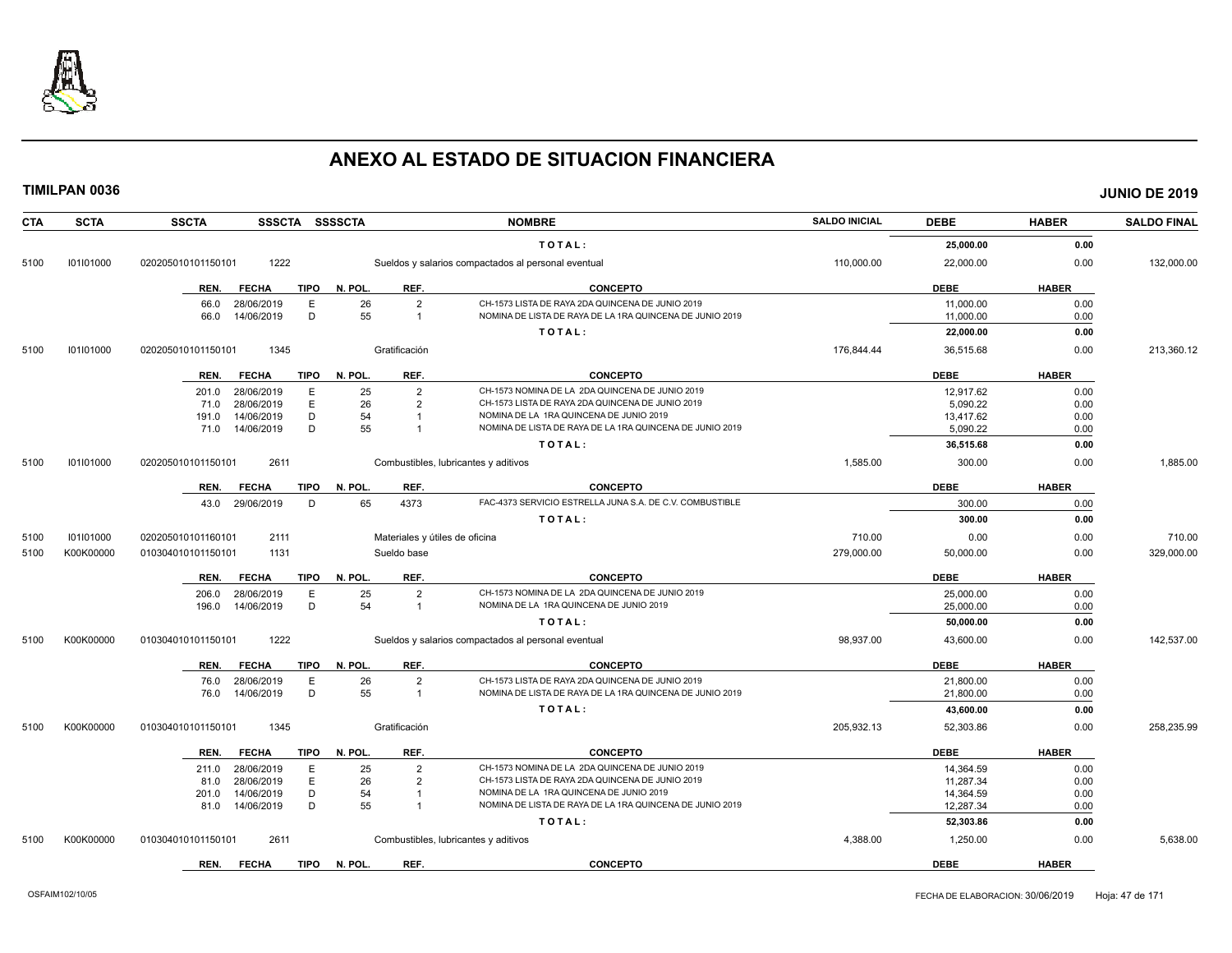

| <b>CTA</b> | <b>SCTA</b> | <b>SSCTA</b><br><b>SSSCTA</b>       | SSSSCTA                        | <b>NOMBRE</b>                                                                                                        | <b>SALDO INICIAL</b> | <b>DEBE</b>      | <b>HABER</b> | <b>SALDO FINAL</b> |
|------------|-------------|-------------------------------------|--------------------------------|----------------------------------------------------------------------------------------------------------------------|----------------------|------------------|--------------|--------------------|
|            |             | 29/06/2019<br>D<br>50.0             | 4372<br>64                     | FAC-4372 SERVICIO ESTRELLA JUNA S.A. DE C.V. COMBUSTIBLE                                                             |                      | 350.00           | 0.00         |                    |
|            |             | 29/06/2019<br>D<br>50.0             | 65<br>4373                     | FAC-4373 SERVICIO ESTRELLA JUNA S.A. DE C.V. COMBUSTIBLE                                                             |                      | 300.00           | 0.00         |                    |
|            |             | D<br>29/06/2019<br>36.0<br>D        | 66<br>4374<br>70<br>4378       | SERVICIO ESTRELLA JUNA S.A. DE C.V. FAC-4374 COMBUSTIBLE<br>SERVICIO ESTRELLA JUNA S.A. DE C.V. FAC-4378 COMBUSTIBLE |                      | 300.00<br>300.00 | 0.00         |                    |
|            |             | 29/06/2019<br>22.0                  |                                | TOTAL:                                                                                                               |                      | 1,250.00         | 0.00<br>0.00 |                    |
|            |             |                                     |                                |                                                                                                                      |                      |                  |              |                    |
| 5100       | K00K00000   | 2111<br>010304010101160101          | Materiales y útiles de oficina |                                                                                                                      | 3,850.80             | 0.00             | 0.00         | 3,850.80           |
| 5100       | L00118000   | 1131<br>010502020101150101          | Sueldo base                    |                                                                                                                      | 69,000.00            | 10,500.00        | 0.00         | 79,500.00          |
|            |             | <b>FECHA</b><br><b>TIPO</b><br>REN. | N. POL.<br>REF.                | <b>CONCEPTO</b>                                                                                                      |                      | <b>DEBE</b>      | <b>HABER</b> |                    |
|            |             | E<br>28/06/2019<br>236.0            | 25<br>$\overline{2}$           | CH-1573 NOMINA DE LA 2DA QUINCENA DE JUNIO 2019                                                                      |                      | 6,000.00         | 0.00         |                    |
|            |             | D<br>226.0<br>14/06/2019            | 54<br>$\overline{1}$           | NOMINA DE LA 1RA QUINCENA DE JUNIO 2019                                                                              |                      | 4.500.00         | 0.00         |                    |
|            |             |                                     |                                | TOTAL:                                                                                                               |                      | 10,500.00        | 0.00         |                    |
| 5100       | L00118000   | 1222<br>010502020101150101          |                                | Sueldos y salarios compactados al personal eventual                                                                  | 44,396.50            | 6,179.30         | 0.00         | 50,575.80          |
|            |             | <b>FECHA</b><br><b>TIPO</b><br>REN. | N. POL.<br>REF.                | <b>CONCEPTO</b>                                                                                                      |                      | <b>DEBE</b>      | <b>HABER</b> |                    |
|            |             | 28/06/2019<br>E<br>96.0             | 26<br>$\overline{2}$           | CH-1573 LISTA DE RAYA 2DA QUINCENA DE JUNIO 2019                                                                     |                      | 3,089.65         | 0.00         |                    |
|            |             | D<br>14/06/2019<br>96.0             | 55<br>$\overline{1}$           | NOMINA DE LISTA DE RAYA DE LA 1RA QUINCENA DE JUNIO 2019                                                             |                      | 3,089.65         | 0.00         |                    |
|            |             |                                     |                                | TOTAL:                                                                                                               |                      | 6,179.30         | 0.00         |                    |
| 5100       | L00118000   | 1345<br>010502020101150101          | Gratificación                  |                                                                                                                      | 87,280.85            | 8,629.00         | 0.00         | 95.909.85          |
|            |             | <b>FECHA</b><br>REN.<br><b>TIPO</b> | N. POL.<br>REF.                | <b>CONCEPTO</b>                                                                                                      |                      | <b>DEBE</b>      | <b>HABER</b> |                    |
|            |             | 28/06/2019<br>Ε                     | 25<br>$\overline{2}$           | CH-1573 NOMINA DE LA 2DA QUINCENA DE JUNIO 2019                                                                      |                      | 3,564.50         | 0.00         |                    |
|            |             | 241.0<br>D<br>14/06/2019<br>231.0   | 54<br>$\overline{1}$           | NOMINA DE LA 1RA QUINCENA DE JUNIO 2019                                                                              |                      | 5,064.50         | 0.00         |                    |
|            |             |                                     |                                | TOTAL:                                                                                                               |                      | 8,629.00         | 0.00         |                    |
| 5100       | L00118000   | 2611<br>010502020101150101          |                                | Combustibles, lubricantes y aditivos                                                                                 | 450.00               | 0.00             | 0.00         | 450.00             |
| 5100       | L00118000   | 2111<br>010502020101160101          | Materiales y útiles de oficina |                                                                                                                      | 2,421.40             | 0.00             | 0.00         | 2,421.40           |
| 5100       | L00119000   | 1131<br>010502050203150101          | Sueldo base                    |                                                                                                                      | 484,612.50           | 93,222.50        | 0.00         | 577,835.00         |
|            |             | <b>FECHA</b><br><b>TIPO</b><br>REN. | N. POL.<br>REF.                | <b>CONCEPTO</b>                                                                                                      |                      | <b>DEBE</b>      | <b>HABER</b> |                    |
|            |             | 28/06/2019<br>E<br>216.0            | 25<br>$\overline{2}$           | CH-1573 NOMINA DE LA 2DA QUINCENA DE JUNIO 2019                                                                      |                      | 45,361.25        | 0.00         |                    |
|            |             | D<br>14/06/2019<br>206.0            | 54<br>$\overline{1}$           | NOMINA DE LA 1RA QUINCENA DE JUNIO 2019                                                                              |                      | 47,861.25        | 0.00         |                    |
|            |             |                                     |                                | TOTAL:                                                                                                               |                      | 93,222.50        | 0.00         |                    |
| 5100       | L00119000   | 1222<br>010502050203150101          |                                | Sueldos y salarios compactados al personal eventual                                                                  | 153,537.90           | 32,379.30        | 0.00         | 185,917.20         |
|            |             | <b>FECHA</b><br><b>TIPO</b><br>REN. | N. POL.<br>REF.                | <b>CONCEPTO</b>                                                                                                      |                      | <b>DEBE</b>      | <b>HABER</b> |                    |
|            |             | E<br>28/06/2019<br>86.0             | 26<br>$\overline{2}$           | CH-1573 LISTA DE RAYA 2DA QUINCENA DE JUNIO 2019                                                                     |                      | 16,189.65        | 0.00         |                    |
|            |             | D<br>14/06/2019<br>86.0             | 55<br>$\overline{1}$           | NOMINA DE LISTA DE RAYA DE LA 1RA QUINCENA DE JUNIO 2019                                                             |                      | 16,189.65        | 0.00         |                    |
|            |             |                                     |                                | TOTAL:                                                                                                               |                      | 32,379.30        | 0.00         |                    |
| 5100       | L00119000   | 1311<br>010502050203150101          | Prima por año de servicio      |                                                                                                                      | 1,350.00             | 300.00           | 0.00         | 1,650.00           |
|            |             | <b>FECHA</b><br><b>TIPO</b><br>REN. | N. POL.<br>REF.                | <b>CONCEPTO</b>                                                                                                      |                      | <b>DEBE</b>      | <b>HABER</b> |                    |
|            |             | 28/06/2019<br>Ε<br>221.0            | 25<br>$\overline{2}$           | CH-1573 NOMINA DE LA 2DA QUINCENA DE JUNIO 2019                                                                      |                      | 150.00           | 0.00         |                    |
|            |             | D<br>14/06/2019<br>211.0            | 54<br>$\overline{1}$           | NOMINA DE LA 1RA QUINCENA DE JUNIO 2019                                                                              |                      | 150.00           | 0.00         |                    |
|            |             |                                     |                                | TOTAL:                                                                                                               |                      | 300.00           | 0.00         |                    |
|            |             |                                     |                                |                                                                                                                      |                      |                  |              |                    |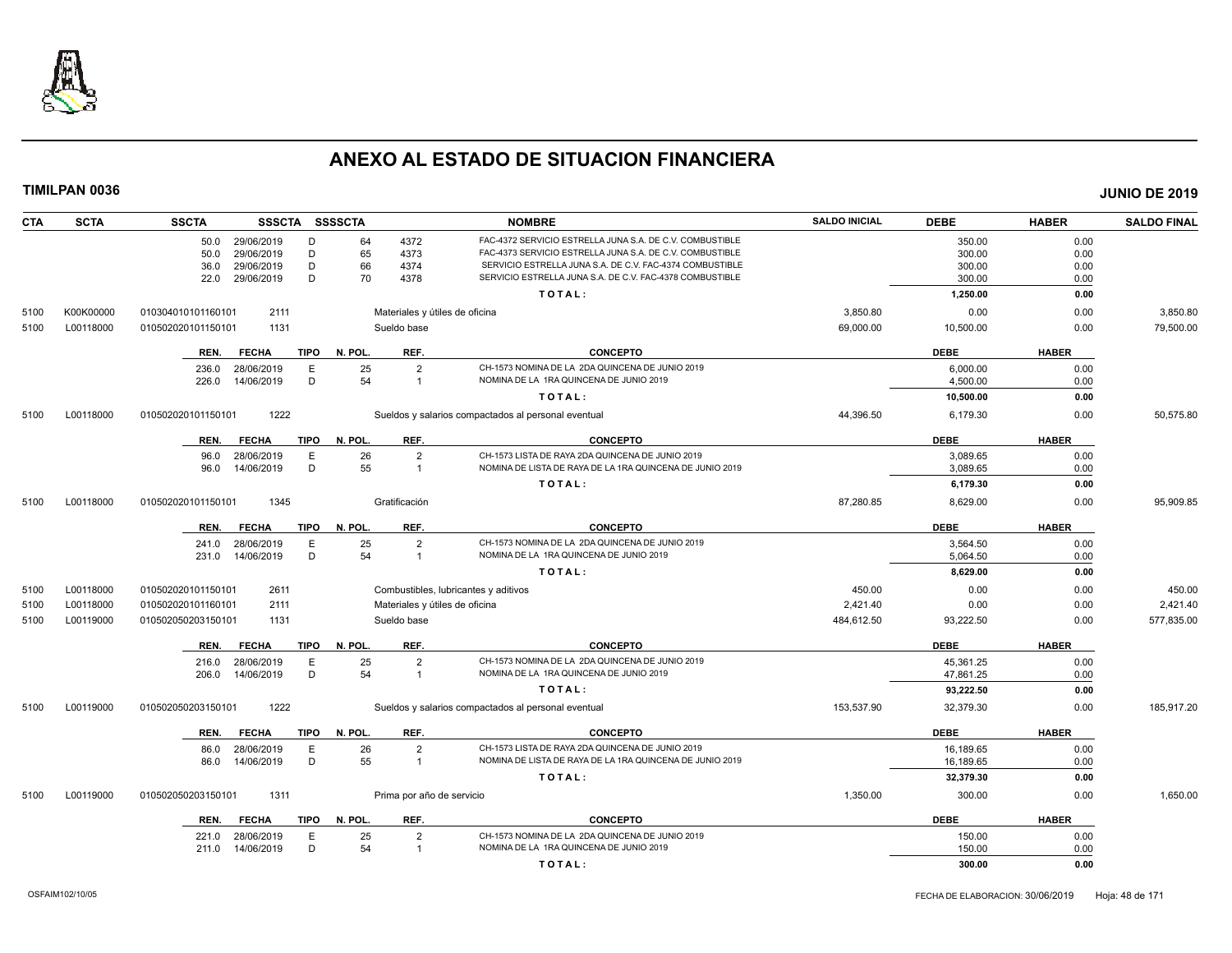

| <b>CTA</b> | <b>SCTA</b> | SSSCTA SSSSCTA<br><b>SSCTA</b>      |                         | <b>NOMBRE</b>                                                               | <b>SALDO INICIAL</b> | <b>DEBE</b> | <b>HABER</b> | <b>SALDO FINAL</b> |
|------------|-------------|-------------------------------------|-------------------------|-----------------------------------------------------------------------------|----------------------|-------------|--------------|--------------------|
| 5100       | L00119000   | 1345<br>010502050203150101          | Gratificación           |                                                                             | 314,082.23           | 63,411.77   | 0.00         | 377,494.00         |
|            |             | <b>TIPO</b><br>REN.<br><b>FECHA</b> | REF.<br>N. POL          | CONCEPTO                                                                    |                      | <b>DEBE</b> | <b>HABER</b> |                    |
|            |             | 28/06/2019<br>E<br>226.0            | 25<br>$\overline{2}$    | CH-1573 NOMINA DE LA 2DA QUINCENA DE JUNIO 2019                             |                      | 20.371.25   | 0.00         |                    |
|            |             | E<br>28/06/2019<br>91.0             | 26<br>$\overline{2}$    | CH-1573 LISTA DE RAYA 2DA QUINCENA DE JUNIO 2019                            |                      | 12,186.14   | 0.00         |                    |
|            |             | D<br>216.0<br>14/06/2019            | 54                      | NOMINA DE LA 1RA QUINCENA DE JUNIO 2019                                     |                      | 23,468.24   | 0.00         |                    |
|            |             | D<br>14/06/2019<br>91.0             | 55                      | NOMINA DE LISTA DE RAYA DE LA 1RA QUINCENA DE JUNIO 2019                    |                      | 7,386.14    | 0.00         |                    |
|            |             |                                     |                         | TOTAL:                                                                      |                      | 63,411.77   | 0.00         |                    |
| 5100       | L00119000   | 010502050203150101<br>1412          |                         | Aportaciones de servicio de salud                                           | 1,168,707.73         | 232,198.58  | 0.00         | 1,400,906.31       |
|            |             | <b>FECHA</b><br><b>TIPO</b><br>REN. | N. POL.<br>REF.         | <b>CONCEPTO</b>                                                             |                      | <b>DEBE</b> | <b>HABER</b> |                    |
|            |             | 30/06/2019<br>D<br>6.0              | 75601<br>$\overline{7}$ | PAGO DE LAS CUOTAS OBRERO PATRONALES DE JUNIO 19                            |                      | 232,198.58  | 0.00         |                    |
|            |             |                                     |                         | TOTAL:                                                                      |                      | 232,198.58  | 0.00         |                    |
| 5100       | L00119000   | 1413<br>010502050203150101          |                         | Aportaciones al sistema solidario de reparto                                | 867,180.44           | 172,291.20  | 0.00         | 1,039,471.64       |
|            |             | <b>TIPO</b><br>REN.<br><b>FECHA</b> | N. POL.<br>REF.         | <b>CONCEPTO</b>                                                             |                      | <b>DEBE</b> | <b>HABER</b> |                    |
|            |             | 30/06/2019<br>13.0<br>D             | 75601<br>$\overline{7}$ | PAGO DE LAS CUOTAS OBRERO PATRONALES DE JUNIO 19                            |                      | 172.291.20  | 0.00         |                    |
|            |             |                                     |                         | TOTAL:                                                                      |                      | 172,291.20  | 0.00         |                    |
| 5100       | L00119000   | 010502050203150101<br>1414          |                         | Aportaciones del sistema de capitalización individual                       | 178,358.37           | 35,248.94   | 0.00         | 213,607.31         |
|            |             | <b>TIPO</b><br>REN.<br><b>FECHA</b> | N. POL.<br>REF.         | <b>CONCEPTO</b>                                                             |                      | <b>DEBE</b> | <b>HABER</b> |                    |
|            |             | 30/06/2019<br>D<br>20.0             | 75601<br>$\overline{7}$ | PAGO DE LAS CUOTAS OBRERO PATRONALES DE JUNIO 19                            |                      | 35,248.94   | 0.00         |                    |
|            |             |                                     |                         | TOTAL:                                                                      |                      | 35,248.94   | 0.00         |                    |
| 5100       | L00119000   | 010502050203150101<br>1415          |                         | Aportaciones para financiar los gastos generales de administración del ISSE | 102,260.88           | 20,317.14   | 0.00         | 122,578.02         |
|            |             | <b>TIPO</b><br>REN.<br><b>FECHA</b> | REF.<br>N. POL          | <b>CONCEPTO</b>                                                             |                      | <b>DEBE</b> | <b>HABER</b> |                    |
|            |             | 27.0 30/06/2019<br>D                | 75601<br>$\overline{7}$ | PAGO DE LAS CUOTAS OBRERO PATRONALES DE JUNIO 19                            |                      | 20,317.14   | 0.00         |                    |
|            |             |                                     |                         |                                                                             |                      |             |              |                    |
|            |             |                                     |                         | TOTAL:                                                                      |                      | 20,317.14   | 0.00         |                    |
| 5100       | L00119000   | 010502050203150101<br>1416          |                         | Aportaciones para riesgo de trabajo                                         | 149,736.21           | 30,455.66   | 0.00         | 180,191.87         |
|            |             | REN.<br><b>FECHA</b><br><b>TIPO</b> | N. POL<br>REF.          | <b>CONCEPTO</b>                                                             |                      | <b>DEBE</b> | <b>HABER</b> |                    |
|            |             | D<br>30/06/2019<br>34.0             | 75601<br>$\overline{7}$ | PAGO DE LAS CUOTAS OBRERO PATRONALES DE JUNIO 19                            |                      | 30,455.66   | 0.00         |                    |
|            |             |                                     |                         | TOTAL:                                                                      |                      | 30,455.66   | 0.00         |                    |
| 5100       | L00119000   | 1522<br>010502050203150101          |                         | Liquidaciones por indemnizaciones, por sueldos y salarios caídos            | 714,736.47           | 27,866.64   | 0.00         | 742,603.11         |
|            |             | <b>TIPO</b><br>REN.<br><b>FECHA</b> | N. POL.<br>REF.         | <b>CONCEPTO</b>                                                             |                      | <b>DEBE</b> | <b>HABER</b> |                    |
|            |             | E<br>1.0 01/06/2019                 | 14                      | CH 1562 HAZEL A. ESQUIVEL MTZ LIQUID. LABORAL. 1/1 S/CONVENIO               |                      | 25,474.31   | 0.00         |                    |
|            |             | E<br>28/06/2019<br>1.0              | 30<br>$\overline{1}$    | CH-1578 JOSE ARMANDO DE LA CRUZ MIRANDA LIQUIDACION LABORAL                 |                      | 2,392.33    | 0.00         |                    |
|            |             |                                     |                         | TOTAL:                                                                      |                      | 27,866.64   | 0.00         |                    |
| 5100       | L00119000   | 010502050203150101<br>1541          |                         | Becas para hijos de trabajadores sindicalizados                             | 1,400.00             | 0.00        | 0.00         | 1,400.00           |
| 5100       | L00119000   | 010502050203150101<br>1546          |                         | Otros gastos derivados de convenio                                          | 2,250.00             | 700.00      | 0.00         | 2,950.00           |
|            |             | <b>TIPO</b><br>REN.<br><b>FECHA</b> | REF.<br>N. POL          | <b>CONCEPTO</b>                                                             |                      | <b>DEBE</b> | <b>HABER</b> |                    |
|            |             | 231.0 28/06/2019<br>E               | 25<br>$\overline{2}$    | CH-1573 NOMINA DE LA 2DA QUINCENA DE JUNIO 2019                             |                      | 350.00      | 0.00         |                    |
|            |             |                                     |                         |                                                                             |                      |             |              |                    |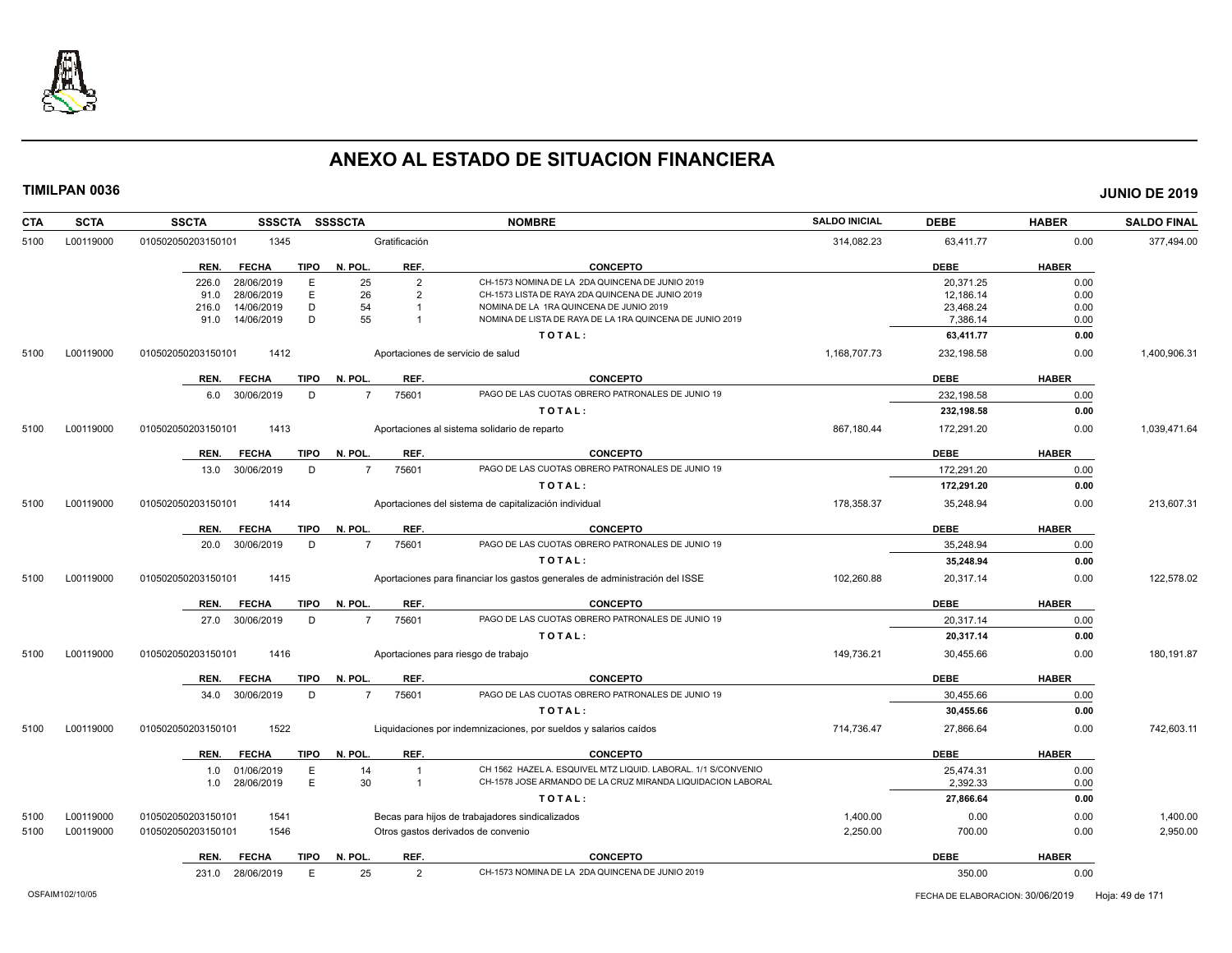

**CTA SCTA SSCTA SSSCTA SSSSCTA NOMBRE SALDO INICIAL DEBE HABER SALDO FINAL TIMILPAN 0036 JUNIO DE 2019** 221.0 14/06/2019 D 54 1 NOMINA DE LA 1RA QUINCENA DE JUNIO 2019 S50.00 350.00 0.00 **T O T A L : 700.00 0.00** 5100 L00119000 010502050203150101 2141 Materiales y útiles para el procesamiento en equipos y bienes informáticos 2,726.00 0.00 0.00 2,726.00 5100 L00119000 010502050203150101 2611 Combustibles, lubricantes y aditivos 74,710.78 28,536.36 0.00 103,247.14 **REN. FECHA TIPO N. POL. REF. CONCEPTO DEBE HABER** 57.0 29/06/2019 D 64 4372 FAC-4372 SERVICIO ESTRELLA JUNA S.A. DE C.V. COMBUSTIBLE<br>57.0 29/06/2019 D 65 4373 FAC-4373 SERVICIO ESTRELLA JUNA S.A. DE C.V. COMBUSTIBLE COMBUSTIBLE 5,200.13 5,200.13 57.0 29/06/2019 D 65 4373 FAC-4373 SERVICIO ESTRELLA JUNA S.A. DE C.V. COMBUSTIBLE 5,200.13 0.00 43.0 29/06/2019 D 66 4374 SERVICIO ESTRELLA JUNA S.A. DE C.V. FAC-4374 COMBUSTIBLE 2,200.00 0.00 29.0 29/06/2019 D 67 4375 SERVICIO ESTRELLA JUNA S.A. DE C.V. FAC-4375 COMBUSTIBLE 5,100.02 5,100.02 0.00 43.0 29/06/2019 D 68 4376 SERVICIO ESTRELLA JUNA S.A. DE C.V. FAC-4376 COMBUSTIBLE 4,220.03 4,220.03 0.00 36.0 29/06/2019 D 69 4377 SERVICIO ESTRELLA JUNA S.A. DE C.V. FAC-4377 COMBUSTIBLE 3,200.00 3,200.00 0.00 29.0 29/06/2019 D 70 4378 SERVICIO ESTRELLA JUNA S.A. DE C.V. FAC-4378 COMBUSTIBLE 4,350.12 4,350.12 0.00 **T O T A L : 28,536.36 0.00** 5100 L00119000 010502050203150101 2992 Otros enseres 331.76 0.00 0.00 331.76 5100 L00119000 010502050203150101 3131 Servicio de agua 56,408.46 53,495.77 0.00 109,904.23 **REN. FECHA TIPO N. POL. REF. CONCEPTO DEBE HABER** 6.0 30/06/2019 I 3 1 PARTICIPACIONES DE FORTAMUN 2019 DE JUNIO 2019 **53,495.77** 53,495.77 0.00 **T O T A L : 53,495.77 0.00** 5100 L00119000 010502050203150101 3132 Servicio de cloración de agua 99,169.38 0.00 99,169.38 5100 L00119000 010502050203150101 3141 Servicio de telefonía convencional 53,589.00 10,131.00 0.00 63,720.00 **REN. FECHA TIPO N. POL. REF. CONCEPTO DEBE HABER** 1.0 10/06/2019 D 10 1 TELMEX SABCV SERVICIO TELEFONICO MAYO 19 391.00 391.00 0.00 1.0 10/06/2019 D 11 1 TELMEX SABCV SERVICIO TELEFONICO MAYO 19<br>1.0 05/06/2019 D 27 1 TELMEX S.A.B. DE C.V. SERVICIO TELEFONICO MAYO 2019 1999.00 399.00 0.00 1.0 05/06/2019 D 27 1 TELMEX S.A.B. DE C.V. SERVICIO TELEFONICO MAYO 2019 399.00 399.00 0.00 1.0 05/06/2019 D 28 1 TELMEX S.A.B. DE C.V. SERVICIO TELEFONICO MAYO 2019<br>1.0 05/06/2019 D 29 1 TELMEX S.A.B. DE C.V. SERVICIO TELEFONICO MAYO 2019 1 1.789.00 1.789.00 0.00 1.0 05/06/2019 D 29 1 TELMEX S.A.B. DE C.V. SERVICIO TELEFONICO MAYO 2019 1,789.00 1.0 05/06/2019 D 30 1 TELMEX S.A.B. DE C.V. SERVICIO TELEFONICO MAYO 2019<br>1.0 05/06/2019 D 31 1 TELMEX S.A.B. DE C.V. SERVICIO TELEFONICO MAYO 2019 2.387.00 2.387.00 0.00 1.0 05/06/2019 D 31 1 TELMEX S.A.B. DE C.V. SERVICIO TELEFONICO MAYO 2019 25/37.00 2,387.00 0.00 1.0 05/06/2019 D 32 1 TELMEX S.A.B. DE C.V. SERVICIO TELEFONICO MAYO 2019 2,886.00 0.00 **T O T A L : 10,131.00 0.00** 5100 L00119000 010502050203150101 3231 Arrendamiento de equipo y bienes informáticos 17,150.02 4,640.00 0.00 21,790.02 **REN. FECHA TIPO N. POL. REF. CONCEPTO DEBE HABER** 15.0 03/06/2019 D 20 521 COPY CDMX S.A. DE C.V. FACTURA 521 RENTA COPIADORAS 4,640.00 4,640.00 0.00 **T O T A L : 4,640.00 0.00** 5100 L00119000 010502050203150101 3311 Asesorías asociadas a convenios o acuerdos 20,515.00 8,748.00 0.00 29,263.00 **REN. FECHA TIPO N. POL. REF. CONCEPTO DEBE HABER** 1.0 30/06/2019 D 1 1 APORTACION IHAEM DE JUNIO 2019 4,103.00 0.00 1.0 26/06/2019 D 60 1 IGECEM TABLAS DE VALORES DE CONSTRUCCION 2020 4,645.00 0.00 **T O T A L : 8,748.00 0.00**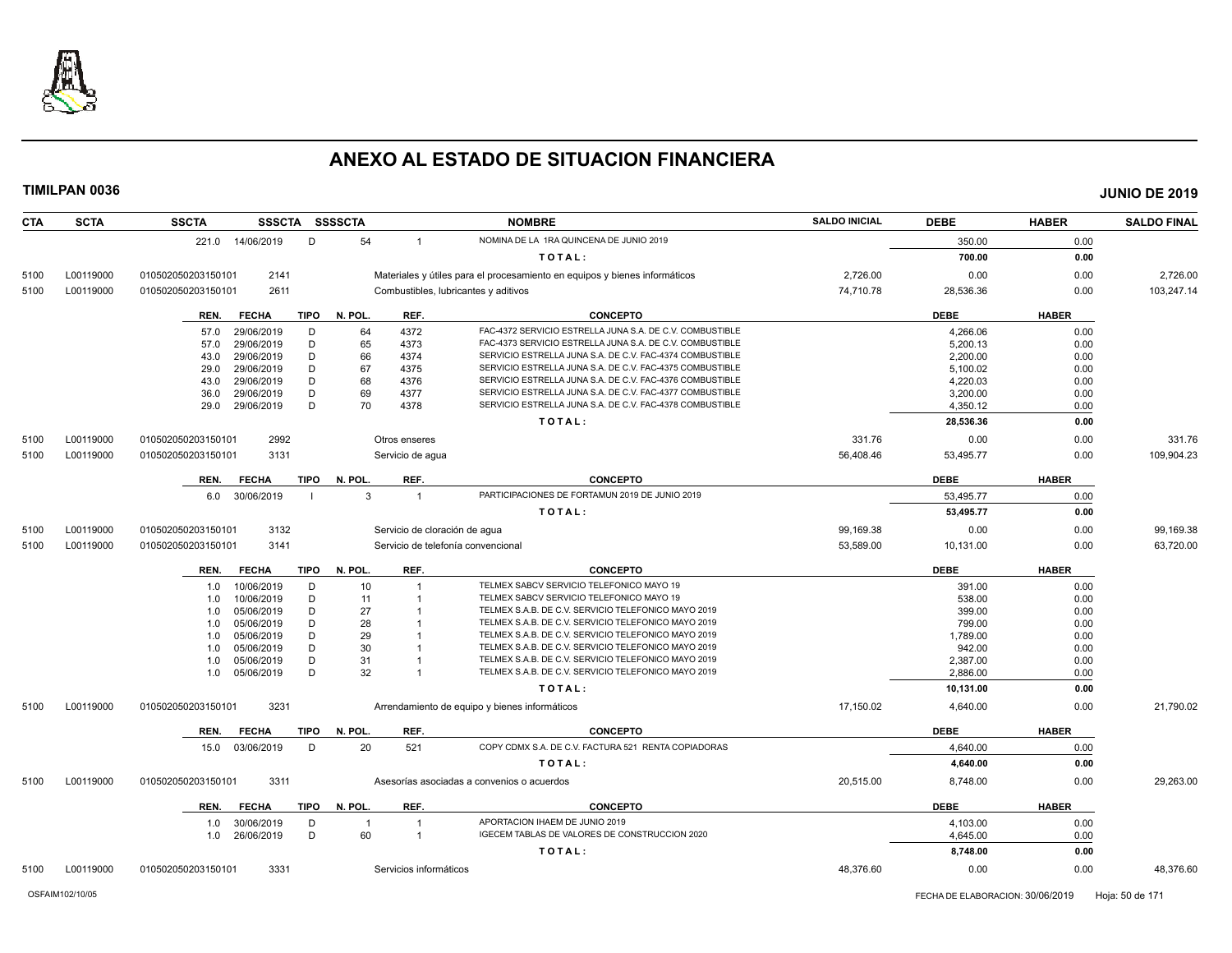

| CTA  | <b>SCTA</b>                                                                     | <b>SSCTA</b><br><b>SSSCTA</b>       | <b>SSSSCTA</b> |                            | <b>NOMBRE</b>                                                              | <b>SALDO INICIAL</b> | <b>DEBE</b> | <b>HABER</b> | <b>SALDO FINAL</b> |
|------|---------------------------------------------------------------------------------|-------------------------------------|----------------|----------------------------|----------------------------------------------------------------------------|----------------------|-------------|--------------|--------------------|
| 5100 | L00119000                                                                       | 010502050203150101<br>3391          |                | Servicios profesionales    |                                                                            | 135,997.44           | 193,181.22  | 0.00         | 329,178.66         |
|      |                                                                                 | <b>FECHA</b><br>TIPO<br>REN.        | N. POL.        | REF.                       | <b>CONCEPTO</b>                                                            |                      | <b>DEBE</b> | <b>HABER</b> |                    |
|      |                                                                                 | 14/06/2019<br>E<br>1.0              | 5              | 8                          | CH. 074 MA GPE GOMEZ RUIZ PAGO REC. 08 HONORARIOS 01-15 JUNIO 19           |                      | 3.790.61    | 0.00         |                    |
|      |                                                                                 | 28/06/2019<br>E<br>1.0              | 29             |                            | CH-1577 MARIA GUADALUPE GOMEZ RUIZ 16-30 JUNIO CRONISTA MUNICIF            |                      | 3,790.61    | 0.00         |                    |
|      |                                                                                 | D<br>1.0<br>26/06/2019              | 61             |                            | MARIA DEL CARMEN AVILA RIVERO ELABO. CUENTA PUBLICA 2018                   |                      | 69,600.00   | 0.00         |                    |
|      |                                                                                 | D<br>26/06/2019<br>1.0              | 62             |                            | MARIA DEL CARMEN AVILA RIVERO ELABORACION DE PRESUPUESTO                   |                      | 116,000.00  | 0.00         |                    |
|      |                                                                                 |                                     |                |                            | TOTAL:                                                                     |                      | 193,181.22  | 0.00         |                    |
| 5100 | L00119000                                                                       | 010502050203150101<br>3411          |                |                            | Servicios bancarios y financieros                                          | 116,247.88           | 21,133.28   | 0.00         | 137,381.16         |
|      |                                                                                 | <b>FECHA</b><br>TIPO<br>REN.        | N. POL.        | REF.                       | <b>CONCEPTO</b>                                                            |                      | <b>DEBE</b> | <b>HABER</b> |                    |
|      |                                                                                 | 30/06/2019<br>D<br>1.0              | 5              | $\mathbf{1}$               | COMISIONES BANCARIAS DE RECURSOS PROPIOS JUNIO 19                          |                      | 439.64      | 0.00         |                    |
|      |                                                                                 | 30/06/2019<br>15.0                  | 5              | -1                         | RECAUDACION DEL IMPUESTO PREDIAL DE JUNIO DE 2019                          |                      | 553.79      | 0.00         |                    |
|      |                                                                                 | 30/06/2019<br>D<br>1.0              | 9              |                            | CARGA FINANCIERA DE PRESTAMO ADELANTO DE PARTICPACION DE FEBI              |                      | 19,139.85   | 0.00         |                    |
|      |                                                                                 | D<br>17/06/2019<br>2.0              | 58             |                            | PAGO DE ISR DEL MES DE SEPTIEMBRE DE 2016                                  |                      | 1,000.00    | 0.00         |                    |
|      |                                                                                 |                                     |                |                            | TOTAL:                                                                     |                      | 21,133.28   | 0.00         |                    |
| 5100 | L00119000                                                                       | 3451<br>010502050203150101          |                | Seguros y fianzas          |                                                                            | 19,814.51            | 0.00        | 0.00         | 19,814.51          |
| 5100 | L00119000                                                                       | 3532<br>010502050203150101          |                |                            | Reparación y mantenimiento para equipo y redes de tele y radio transmisión | 43.598.60            | 0.00        | 0.00         | 43,598.60          |
| 5100 | L00119000                                                                       | 010502050203150101<br>3551          |                |                            | Reparación y mantenimiento de vehículos terrestres, aéreos y lacustres     | 1,950.00             | 0.00        | 0.00         | 1,950.00           |
| 5100 | L00119000<br>010502050203150101<br>3721<br>Gastos de traslado por vía terrestre |                                     |                |                            | 0.00                                                                       | 176.00               | 0.00        | 176.00       |                    |
|      |                                                                                 | <b>TIPO</b><br>REN.<br><b>FECHA</b> | N. POL.        | REF.                       | <b>CONCEPTO</b>                                                            |                      | <b>DEBE</b> | <b>HABER</b> |                    |
|      |                                                                                 | 29/06/2019<br>E<br>22.0             | 31             | 338098                     | CH-1579 HECTOR MANUEL MONROY CRUZ FAC-338098 PASAJES                       |                      | 176.00      | 0.00         |                    |
|      |                                                                                 |                                     |                |                            | TOTAL:                                                                     |                      | 176.00      | 0.00         |                    |
| 5100 | L00119000                                                                       | 3851<br>010502050203150101          |                | Gastos de representación   |                                                                            | 26.440.25            | 7.146.02    | 0.00         | 33.586.27          |
|      |                                                                                 | <b>FECHA</b><br><b>TIPO</b><br>REN. | N. POL.        | REF.                       | <b>CONCEPTO</b>                                                            |                      | <b>DEBE</b> | <b>HABER</b> |                    |
|      |                                                                                 | 20/06/2019<br>E<br>8.0              | 21             | 630                        | CH-1569 REPOSICION FONDO FIJO DE CAJA FAC-630 CONSUMO ALIMENTO             |                      | 90.00       | 0.00         |                    |
|      |                                                                                 | 20/06/2019<br>E<br>15.0             | 21             | 4864488                    | CH-1569 REPOSICION FONDO FIJO DE CAJA FAC-4864488 CONSUMO ALIME            |                      | 428.00      | 0.00         |                    |
|      |                                                                                 | E<br>22.0<br>20/06/2019             | 21             | 13379                      | CH-1569 REPOSICION FONDO FIJO DE CAJA FAC-13379 CONSUMO ALIMEN             |                      | 649.98      | 0.00         |                    |
|      |                                                                                 | 36.0<br>20/06/2019<br>E             | 21             | $\overline{\mathbf{1}}$    | CH-1569 REPOSICION FONDO FIJO DE CAJA DESECHABLES                          |                      | 1.018.02    | 0.00         |                    |
|      |                                                                                 | E<br>29.0<br>20/06/2019             | 21             | -1                         | CH-1569 REPOSICION FONDO FIJO DE CAJA DESECHABLES                          |                      | 1,268.02    | 0.00         |                    |
|      |                                                                                 | 20/06/2019<br>E<br>1.0              | 21             | 629                        | CH-1569 REPOSICION FONDO FIJO DE CAJA FAC-629 CONSUMO ALIMENTC             |                      | 1,281.00    | 0.00         |                    |
|      |                                                                                 | 29/06/2019<br>E<br>1.0              | 31             | 52576                      | CH-1579 HECTOR MANUEL MONROY CRUZ FAC-52576 CONSUMOS                       |                      | 471.00      | 0.00         |                    |
|      |                                                                                 | E<br>29/06/2019<br>15.0             | 31             | 3022                       | CH-1579 HECTOR MANUEL MONROY CRUZ FAC-3022 CONSUMOS                        |                      | 649.00      | 0.00         |                    |
|      |                                                                                 | 29/06/2019<br>Е<br>8.0              | 31             | 16320                      | CH-1579 HECTOR MANUEL MONROY CRUZ FAC-16320 CONSUMOS                       |                      | 716.00      | 0.00         |                    |
|      |                                                                                 | E<br>29.0<br>29/06/2019             | 31             | 1980                       | CH-1579 HECTOR MANUEL MONROY CRUZ FAC-1980 CONSUMOS                        |                      | 575.00      | 0.00         |                    |
|      |                                                                                 |                                     |                |                            | TOTAL:                                                                     |                      | 7,146.02    | 0.00         |                    |
| 5100 | L00119000                                                                       | 010502050203150101<br>3922          |                | Otros impuestos y derechos |                                                                            | 49.307.00            | 0.00        | 0.00         | 49.307.00          |
| 5100 | L00119000                                                                       | 3982<br>010502050203150101          |                |                            | Impuesto sobre erogaciones por remuneraciones al trabajo personal.         | 407.006.00           | 108,049.00  | 0.00         | 515,055.00         |
|      |                                                                                 | <b>FECHA</b><br><b>TIPO</b><br>REN. | N. POL.        | REF.                       | <b>CONCEPTO</b>                                                            |                      | <b>DEBE</b> | <b>HABER</b> |                    |
|      |                                                                                 | 1.0 10/06/2019<br>D                 | 52             | $\overline{1}$             | GEM IMPUESTO SOBRE EROGACIONES DE MAYO 2019                                |                      | 108.049.00  | 0.00         |                    |
|      |                                                                                 |                                     |                |                            | TOTAL:                                                                     |                      | 108,049.00  | 0.00         |                    |
| 5100 | L00119000                                                                       | 3992<br>010502050203150101          |                |                            | Gastos de servicios menores                                                | 1,125.08             | 0.00        | 0.00         | 1,125.08           |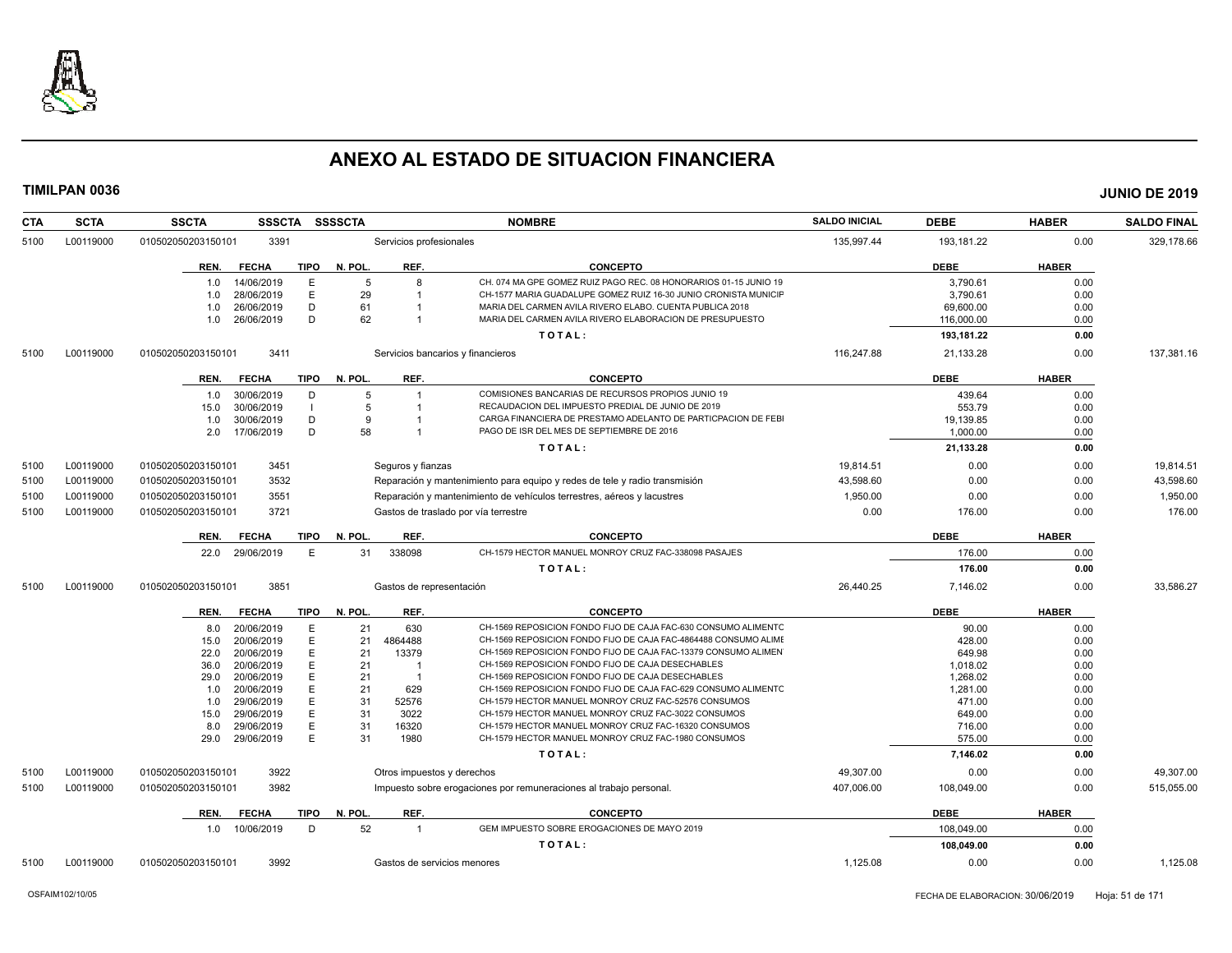

| <b>CTA</b><br><b>SCTA</b> | <b>SSCTA</b>       |                | <b>SSSCTA</b> | <b>SSSSCTA</b> |                         | <b>NOMBRE</b>                                                                                                 | <b>SALDO INICIAL</b> | <b>DEBE</b>        | <b>HABER</b> | <b>SALDO FINAL</b> |
|---------------------------|--------------------|----------------|---------------|----------------|-------------------------|---------------------------------------------------------------------------------------------------------------|----------------------|--------------------|--------------|--------------------|
| L00119000<br>5100         | 010502050203160101 | 2111           |               |                |                         | Materiales y útiles de oficina                                                                                | 181,516.25           | 8,361.38           | 0.00         | 189,877.63         |
|                           | REN.               | <b>FECHA</b>   | <b>TIPO</b>   | N. POL.        | REF.                    | <b>CONCEPTO</b>                                                                                               |                      | <b>DEBE</b>        | <b>HABER</b> |                    |
|                           | 43.0               | 20/06/2019     | Ε             | 21             | 1735455                 | CH-1569 REPOSICION FONDO FIJO DE CAJA FAC-1735455 TIMBRES                                                     |                      | 1,577.60           | 0.00         |                    |
|                           | 92.0               | 20/06/2019     | Ε<br>D        | 21<br>89       | 58340<br>182            | CH-1569 REPOSICION FONDO FIJO DE CAJA FAC-58340 PAPELERIA<br>FACT-182 GLANCOMER S.A. DE C.V. COMPRA PAPELERIA |                      | 669.42<br>6,114.36 | 0.00         |                    |
|                           | 16.0               | 30/06/2019     |               |                |                         | TOTAL:                                                                                                        |                      | 8,361.38           | 0.00<br>0.00 |                    |
|                           |                    |                |               |                |                         |                                                                                                               |                      |                    |              |                    |
| L00119000<br>5100         | 010502050203160101 | 3111           |               |                |                         | Servicio de energía eléctrica                                                                                 | 248.280.00           | 0.00               | 0.00         | 248,280.00         |
| L00119000<br>5100         | 010502050203160101 | 3112           |               |                |                         | Servicio de energía eléctrica para alumbrado publico                                                          | 72,896.00            | 0.00               | 0.00         | 72,896.00          |
| L00119000<br>5100         | 010502050203160101 | 3411           |               |                |                         | Servicios bancarios y financieros                                                                             | 2,526.48             | 1,762.04           | 0.00         | 4,288.52           |
|                           | REN.               | <b>FECHA</b>   | TIPO          | N. POL.        | REF.                    | <b>CONCEPTO</b>                                                                                               |                      | <b>DEBE</b>        | <b>HABER</b> |                    |
|                           | 9.0                | 30/06/2019     | D             | 5              | $\overline{1}$          | COMISIONES BANCARIAS DE PARTICIPACIONES JUNIO 19                                                              |                      | 1,678.52           | 0.00         |                    |
|                           | 17.0               | 30/06/2019     | D             | 5              | $\overline{1}$          | COMISIONES BANCARIAS DE FEFOM 18 DE JUNIO 19                                                                  |                      | 83.52              | 0.00         |                    |
|                           |                    |                |               |                |                         | TOTAL:                                                                                                        |                      | 1,762.04           | 0.00         |                    |
| 5100<br>L00119000         | 010502050203250101 | 3411           |               |                |                         | Servicios bancarios y financieros                                                                             | 0.00                 | 5.80               | 0.00         | 5.80               |
|                           | REN.               | <b>FECHA</b>   | <b>TIPO</b>   | N. POL.        | REF.                    | <b>CONCEPTO</b>                                                                                               |                      | <b>DEBE</b>        | <b>HABER</b> |                    |
|                           |                    | 1.0 30/06/2019 | D             | 6              | $\overline{1}$          | COMISIONES BANCARIAS DE FISM 19 DEL MES DE JUNIO 19                                                           |                      | 5.80               | 0.00         |                    |
|                           |                    |                |               |                |                         | TOTAL:                                                                                                        |                      | 5.80               | 0.00         |                    |
| L00119000<br>5100         | 010502050203250102 | 3111           |               |                |                         | Servicio de energía eléctrica                                                                                 | 1,367,047.35         | 366,996.00         | 0.00         | 1,734,043.35       |
|                           | REN.               | <b>FECHA</b>   | <b>TIPO</b>   | N. POL.        | REF.                    | <b>CONCEPTO</b>                                                                                               |                      | <b>DEBE</b>        | <b>HABER</b> |                    |
|                           | 1.0                | 29/06/2019     | D             | 81             | $\overline{1}$          | CFE SSB ENERGIA ELECTRICA POZO DE LA CABECERA ,PAL                                                            |                      | 82,616.00          | 0.00         |                    |
|                           | 1.0                | 29/06/2019     | D             | 82             | $\overline{1}$          | CFE SSB ENERGIA ELECTRICA POZO DE ZARAGOZA                                                                    |                      | 83,598.00          | 0.00         |                    |
|                           | 1.0                | 29/06/2019     | D             | 83             | $\overline{1}$          | CFE SSB ENERGIA ELECTRICA DE LOS POZOS DE AGUA                                                                |                      | 200,782.00         | 0.00         |                    |
|                           |                    |                |               |                |                         | TOTAL:                                                                                                        |                      | 366,996.00         | 0.00         |                    |
| 5100<br>L00119000         | 010502050203250102 | 3112           |               |                |                         | Servicio de energía eléctrica para alumbrado publico                                                          | 1,841,188.82         | 313,923.98         | 0.00         | 2,155,112.80       |
|                           | REN.               | <b>FECHA</b>   | <b>TIPO</b>   | N. POL.        | REF.                    | <b>CONCEPTO</b>                                                                                               |                      | <b>DEBE</b>        | <b>HABER</b> |                    |
|                           | 1.0                | 10/06/2019     | D             | 76             | $\overline{1}$          | CFE SSB SER. ADMINISTRATIVOS ALUMBRADO PUBLICO DE MAYO 2019                                                   |                      | 4,416.85           | 0.00         |                    |
|                           | 1.0                | 29/06/2019     | D             | 84             | $\overline{\mathbf{1}}$ | CFE SSB SERVICIO ALUMBRADO PUBLICO DE MAYO 2019                                                               |                      | 309,507.13         | 0.00         |                    |
|                           |                    |                |               |                |                         | TOTAL:                                                                                                        |                      | 313,923.98         | 0.00         |                    |
| 5100<br>L00119000         | 010502050203250102 | 3411           |               |                |                         | Servicios bancarios y financieros                                                                             | 1,727.24             | 281.88             | 0.00         | 2,009.12           |
|                           | REN.               | <b>FECHA</b>   | <b>TIPO</b>   | N. POL.        | REF.                    | <b>CONCEPTO</b>                                                                                               |                      | <b>DEBE</b>        | <b>HABER</b> |                    |
|                           |                    | 9.0 30/06/2019 | D             | 6              | $\overline{1}$          | COMISIONES BANCARIAS DE FORTAMUN 19 DEL MES DE JUNIO 19                                                       |                      | 281.88             | 0.00         |                    |
|                           |                    |                |               |                |                         | TOTAL:                                                                                                        |                      | 281.88             | 0.00         |                    |
| N00130000<br>5100         | 030201010201150101 | 1131           |               |                | Sueldo base             |                                                                                                               | 163,000.00           | 36,000.00          | 0.00         | 199,000.00         |
|                           | REN.               | <b>FECHA</b>   | TIPO          | N. POL.        | REF.                    | <b>CONCEPTO</b>                                                                                               |                      | <b>DEBE</b>        | <b>HABER</b> |                    |
|                           | 246.0              | 28/06/2019     | E             | 25             | $\overline{2}$          | CH-1573 NOMINA DE LA 2DA QUINCENA DE JUNIO 2019                                                               |                      | 18.000.00          | 0.00         |                    |
|                           | 236.0              | 14/06/2019     | D             | 54             | $\overline{1}$          | NOMINA DE LA 1RA QUINCENA DE JUNIO 2019                                                                       |                      | 18,000.00          | 0.00         |                    |
|                           |                    |                |               |                |                         | TOTAL:                                                                                                        |                      | 36,000.00          | 0.00         |                    |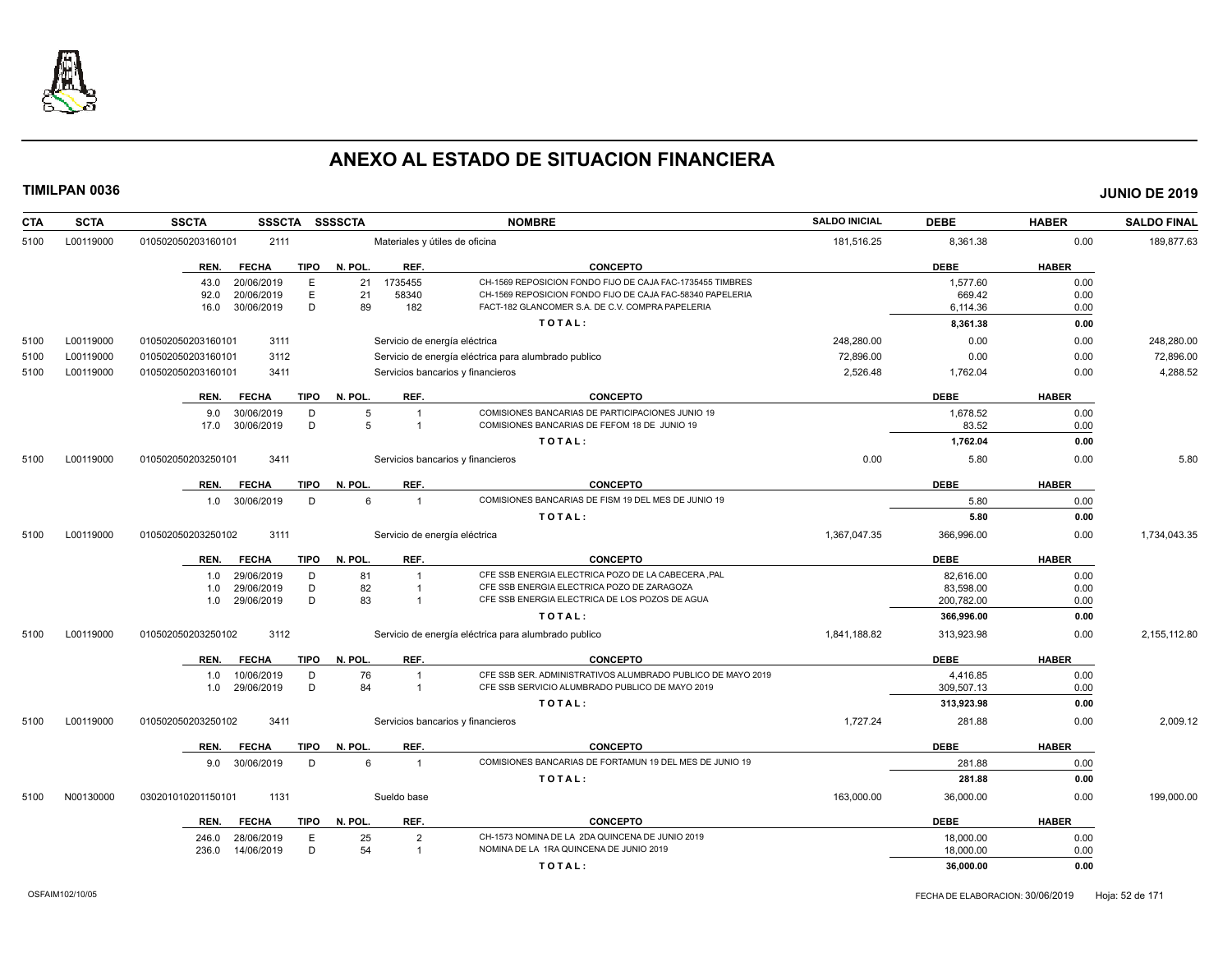

| CTA  | <b>SCTA</b> | <b>SSCTA</b><br>SSSCTA                               | <b>SSSSCTA</b>                               | <b>NOMBRE</b>                                                                                                | <b>SALDO INICIAL</b> | <b>DEBE</b>          | <b>HABER</b> | <b>SALDO FINAL</b> |
|------|-------------|------------------------------------------------------|----------------------------------------------|--------------------------------------------------------------------------------------------------------------|----------------------|----------------------|--------------|--------------------|
| 5100 | N00130000   | 1222<br>030201010201150101                           |                                              | Sueldos y salarios compactados al personal eventual                                                          | 62,258.01            | 8,000.00             | 0.00         | 70,258.01          |
|      |             | <b>TIPO</b><br>REN.<br><b>FECHA</b>                  | N. POL.<br>REF.                              | <b>CONCEPTO</b>                                                                                              |                      | <b>DEBE</b>          | <b>HABER</b> |                    |
|      |             | 28/06/2019<br>Е<br>101.0<br>D<br>14/06/2019<br>101.0 | 26<br>$\overline{2}$<br>55<br>$\overline{1}$ | CH-1573 LISTA DE RAYA 2DA QUINCENA DE JUNIO 2019<br>NOMINA DE LISTA DE RAYA DE LA 1RA QUINCENA DE JUNIO 2019 |                      | 4,000.00<br>4,000.00 | 0.00<br>0.00 |                    |
|      |             |                                                      |                                              | TOTAL:                                                                                                       |                      | 8,000.00             | 0.00         |                    |
| 5100 | N00130000   | 1345<br>030201010201150101                           | Gratificación                                |                                                                                                              | 164,104.70           | 29,568.38            | 0.00         | 193,673.08         |
|      |             | <b>FECHA</b><br><b>TIPO</b><br>REN.                  | N. POL<br>REF.                               | <b>CONCEPTO</b>                                                                                              |                      | <b>DEBE</b>          | <b>HABER</b> |                    |
|      |             | E<br>28/06/2019<br>251.0                             | $\overline{2}$<br>25                         | CH-1573 NOMINA DE LA 2DA QUINCENA DE JUNIO 2019                                                              |                      | 11.466.00            | 0.00         |                    |
|      |             | E<br>28/06/2019<br>106.0                             | 26<br>$\overline{2}$                         | CH-1573 LISTA DE RAYA 2DA QUINCENA DE JUNIO 2019                                                             |                      | 3,318.19             | 0.00         |                    |
|      |             | 14/06/2019<br>D<br>241.0                             | 54                                           | NOMINA DE LA 1RA QUINCENA DE JUNIO 2019                                                                      |                      | 11,466.00            | 0.00         |                    |
|      |             | D<br>14/06/2019<br>106.0                             | 55<br>$\overline{1}$                         | NOMINA DE LISTA DE RAYA DE LA 1RA QUINCENA DE JUNIO 2019                                                     |                      | 3,318.19             | 0.00         |                    |
|      |             |                                                      |                                              | TOTAL:                                                                                                       |                      | 29,568.38            | 0.00         |                    |
| 5100 | N00130000   | 2611<br>030201010201150101                           |                                              | Combustibles, lubricantes y aditivos                                                                         | 21,181.19            | 2,400.00             | 0.00         | 23,581.19          |
|      |             | <b>FECHA</b><br>TIPO<br>REN.                         | REF.<br>N. POL.                              | <b>CONCEPTO</b>                                                                                              |                      | <b>DEBE</b>          | <b>HABER</b> |                    |
|      |             | 29/06/2019<br>D<br>64.0                              | 4372<br>64                                   | FAC-4372 SERVICIO ESTRELLA JUNA S.A. DE C.V. COMBUSTIBLE                                                     |                      | 600.00               | 0.00         |                    |
|      |             | D<br>29/06/2019<br>64.0                              | 65<br>4373                                   | FAC-4373 SERVICIO ESTRELLA JUNA S.A. DE C.V. COMBUSTIBLE                                                     |                      | 600.00               | 0.00         |                    |
|      |             | D<br>29/06/2019<br>36.0                              | 67<br>4375                                   | SERVICIO ESTRELLA JUNA S.A. DE C.V. FAC-4375 COMBUSTIBLE                                                     |                      | 400.00               | 0.00         |                    |
|      |             | 29/06/2019<br>D<br>43.0                              | 69<br>4377                                   | SERVICIO ESTRELLA JUNA S.A. DE C.V. FAC-4377 COMBUSTIBLE                                                     |                      | 400.00               | 0.00         |                    |
|      |             | D<br>29/06/2019<br>36.0                              | 70<br>4378                                   | SERVICIO ESTRELLA JUNA S.A. DE C.V. FAC-4378 COMBUSTIBLE                                                     |                      | 400.00               | 0.00         |                    |
|      |             |                                                      |                                              | TOTAL:                                                                                                       |                      | 2,400.00             | 0.00         |                    |
| 5100 | N00130000   | 3571<br>030201010201150101                           |                                              | Reparación, instalación y mantenimiento de maquinaria, equipo industrial y                                   | 61,820.68            | 17,341.90            | 0.00         | 79,162.58          |
|      |             | <b>FECHA</b><br>TIPO<br>REN.                         | N. POL.<br>REF.                              | <b>CONCEPTO</b>                                                                                              |                      | <b>DEBE</b>          | <b>HABER</b> |                    |
|      |             | 03/06/2019<br>D<br>1.0                               | 1028<br>21                                   | GEOVANY PEREZ LUGO FACT. 1028 COMPRA DE REFACCIONES                                                          |                      | 4,342.85             | 0.00         |                    |
|      |             | E<br>28/06/2019<br>8.0                               | 23<br>$\overline{\mathbf{1}}$                | CH-1571 SIMON MUNGUIA CAMACHO COMPRA DE REFACCIONES                                                          |                      | 162.40               | 0.00         |                    |
|      |             | D<br>19/06/2019<br>1.0                               | 59<br>4611943                                | FAC-46119438 CADECO S.A. DE C.V. REFACCIONES MAQUINARIA                                                      |                      | 2,988.25             | 0.00         |                    |
|      |             | 30/06/2019<br>D<br>11.0                              | 85<br>1042                                   | FAC-1042 GEOVANNY PEREZ LUGO REFACCIONES PARA LOS VEHICULOS                                                  |                      | 7.180.40             | 0.00         |                    |
|      |             | D<br>1.0 30/06/2019                                  | 98<br>447                                    | FAC-447 PASIVO DE MA. DEL CARMEN ZUÑIGA ARIAS ACEITE                                                         |                      | 2,668.00             | 0.00         |                    |
|      |             |                                                      |                                              | TOTAL:                                                                                                       |                      | 17,341.90            | 0.00         |                    |
| 5100 | N00130000   | 030201010201150101<br>3851                           | Gastos de representación                     |                                                                                                              | 0.00                 | 4,760.00             | 0.00         | 4,760.00           |
|      |             | <b>TIPO</b><br>REN.<br><b>FECHA</b>                  | N. POL<br>REF.                               | <b>CONCEPTO</b>                                                                                              |                      | <b>DEBE</b>          | <b>HABER</b> |                    |
|      |             | 1.0 30/06/2019<br>D                                  | 88<br>153                                    | FAC-153 LIBIA MONTIEL COLIN SERVICIO DE HOSPEDAJE                                                            |                      | 4,760.00             | 0.00         |                    |
|      |             |                                                      |                                              | TOTAL:                                                                                                       |                      | 4,760.00             | 0.00         |                    |
| 5100 | N00132000   | 1131<br>020206010101150101                           | Sueldo base                                  |                                                                                                              | 135,115.00           | 30,723.00            | 0.00         | 165,838.00         |
|      |             | <b>FECHA</b><br><b>TIPO</b><br>REN.                  | REF.<br>N. POL                               | <b>CONCEPTO</b>                                                                                              |                      | <b>DEBE</b>          | <b>HABER</b> |                    |
|      |             | 28/06/2019<br>E<br>256.0                             | 25<br>$\overline{2}$                         | CH-1573 NOMINA DE LA 2DA QUINCENA DE JUNIO 2019                                                              |                      | 13,511.50            | 0.00         |                    |
|      |             | 14/06/2019<br>D<br>246.0                             | 54                                           | NOMINA DE LA 1RA QUINCENA DE JUNIO 2019                                                                      |                      | 13,511.50            | 0.00         |                    |
|      |             | 111.0  14/06/2019<br>D                               | 55<br>$\overline{1}$                         | NOMINA DE LISTA DE RAYA DE LA 1RA QUINCENA DE JUNIO 2019                                                     |                      | 3,700.00             | 0.00         |                    |
|      |             |                                                      |                                              | TOTAL:                                                                                                       |                      | 30,723.00            | 0.00         |                    |
| 5100 | N00132000   | 1222<br>020206010101150101                           |                                              | Sueldos y salarios compactados al personal eventual                                                          | 37,000.00            | 3,700.00             | 0.00         | 40,700.00          |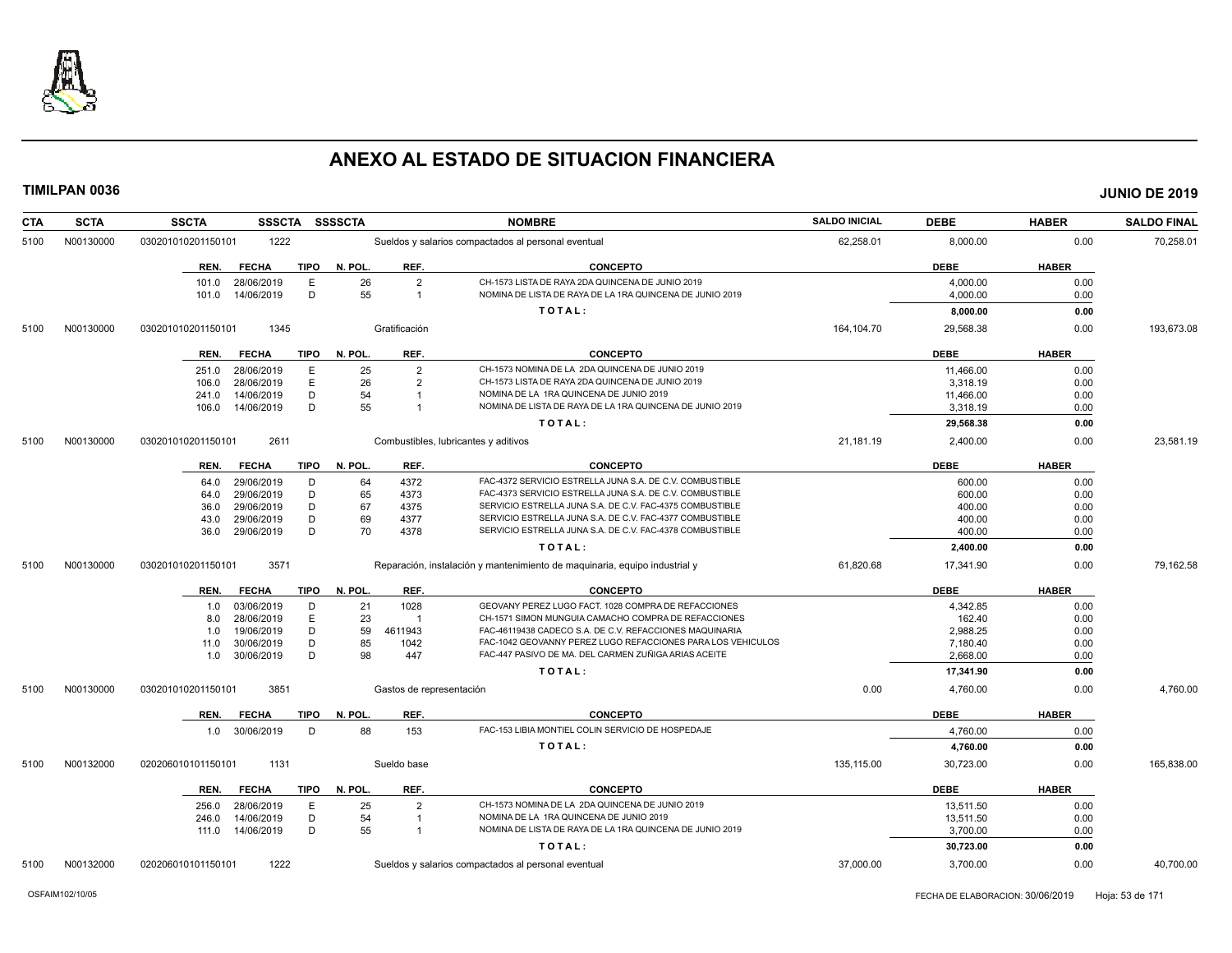

**TIMILPAN 0036 JUNIO DE 2019**

**CTA SCTA SSCTA SSSCTA SSSSCTA NOMBRE SALDO INICIAL DEBE HABER SALDO FINAL REN. FECHA TIPO N. POL. REF. CONCEPTO DEBE HABER** 111.0 28/06/2019 E 26 2 CH-1573 LISTA DE RAYA 2DA QUINCENA DE JUNIO 2019 3,700.00 0.00 **T O T A L : 3,700.00 0.00** 5100 N00132000 020206010101150101 1311 Prima por año de servicio 2,250.00 450.00 0.00 2,700.00 **REN. FECHA TIPO N. POL. REF. CONCEPTO DEBE HABER** 261.0 28/06/2019 E 25 2 CH-1573 NOMINA DE LA 2DA QUINCENA DE JUNIO 2019<br>251.0 14/06/2019 D 54 1 NOMINA DE LA 1RA QUINCENA DE JUNIO 2019 2019 225.00 225.00 0.00 251.0 14/06/2019 D 54 1 NOMINA DE LA 1RA QUINCENA DE JUNIO 2019 225.00 0.00 **T O T A L : 450.00 0.00** 5100 N00132000 020206010101150101 1345 Gratificación 80,235.60 7,087.28 0.00 87,322.88 **REN. FECHA TIPO N. POL. REF. CONCEPTO DEBE HABER** 266.0 28/06/2019 E 25 2 CH-1573 NOMINA DE LA 2DA QUINCENA DE JUNIO 2019 2,040.44 0.00 116.0 28/06/2019 E 26 2 CH-1573 LISTA DE RAYA 2DA QUINCENA DE JUNIO 2019 1,253.20 0.00 256.0 14/06/2019 D 54 1 NOMINA DE LA 1RA QUINCENA DE JUNIO 2019<br>116.0 14/06/2019 D 55 1 NOMINA DE LISTA DE RAYA DE LA 1RA QUINCENA DE JUNIO 2019 1 1253.20 1.253.20 0.00 116.0 14/06/2019 D 55 1 NOMINA DE LISTA DE RAYA DE LA 1RA QUINCENA DE JUNIO 2019 1,253.20 1,253.20 0.00 **T O T A L : 7,087.28 0.00** 5100 N00132000 020206010101150101 1541 Becas para hijos de trabajadores sindicalizados 800.00 0.00 0.00 800.00 5100 N00132000 020206010101150101 1546 Otros gastos derivados de convenio 1,200.00 400.00 0.00 1,600.00 **REN. FECHA TIPO N. POL. REF. CONCEPTO DEBE HABER** 271.0 28/06/2019 E 25 2 CH-1573 NOMINA DE LA 2DA QUINCENA DE JUNIO 2019<br>261.0 14/06/2019 D 54 1 NOMINA DE LA 1RA QUINCENA DE JUNIO 2019 2019 2010 2019 200.00 0.00 261.0 14/06/2019 D 54 1 NOMINA DE LA 1RA QUINCENA DE JUNIO 2019 200.00 0.00 **T O T A L : 400.00 0.00** 5100 N00132000 020206010101150101 2611 Combustibles, lubricantes y aditivos 1,400.00 0.00 0.00 1,400.00 5100 N00132000 020206010101150101 3821 Gastos de ceremonias oficiales y de orden social 19,627.20 0.00 0.00 19,627.20 5100 N00132000 020206010101160101 2111 Materiales y útiles de oficina 8,134.88 0.00 8,134.88 5100 Q00104000 010701010101150101 2611 Combustibles, lubricantes y aditivos 362,853.97 73,684.88 0.00 436,538.85 **REN. FECHA TIPO N. POL. REF. CONCEPTO DEBE HABER** 71.0 29/06/2019 D 64 4372 FAC-4372 SERVICIO ESTRELLA JUNA S.A. DE C.V. COMBUSTIBLE 9,869.00 9,869.00 0.00 71.0 29/06/2019 D 65 4373 FAC-4373 SERVICIO ESTRELLA JUNA S.A. DE C.V. COMBUSTIBLE 9,700.74 0.00 50.0 29/06/2019 D 66 4374 SERVICIO ESTRELLA JUNA S.A. DE C.V. FAC-4374 COMBUSTIBLE 8,550.27 8,550.27 0.00 43.0 29/06/2019 D 67 4375 SERVICIO ESTRELLA JUNA S.A. DE C.V. FAC-4375 COMBUSTIBLE 16,540.82 0.00 50.0 29/06/2019 D 68 4376 SERVICIO ESTRELLA JUNA S.A. DE C.V. FAC-4376 COMBUSTIBLE 10,600.23 0.00 50.0 29/06/2019 D 69 4377 SERVICIO ESTRELLA JUNA S.A. DE C.V. FAC-4377 COMBUSTIBLE 7,950.47 0.00 50.0 29/06/2019 D 70 4378 SERVICIO ESTRELLA JUNA S.A. DE C.V. FAC-4378 COMBUSTIBLE 10,473.35 0.00 **T O T A L : 73,684.88 0.00** 5100 Q00104000 010701010101150101 3551 Reparación y mantenimiento de vehículos terrestres, aéreos y lacustres 82,147.83 3,028.76 0.00 85,176.59

| <b>REN</b> | EECHA      | <b>TIPO</b> | '. POL | <b>REF</b> | <b>CONCEPTO</b>                                    | <b>DEBE</b> | <b>HABER</b> |
|------------|------------|-------------|--------|------------|----------------------------------------------------|-------------|--------------|
| 15.0       | 28/06/2019 |             |        |            | 71 SIMON MUNGUIA CAMACHO COMPRA DE REFACCIONES     | ,358.36     | 0.00         |
| 11.0       | 06/06/2019 |             |        | 634        | E MATUSALEN LEGORRETA SEGUNDO PAGO FACT. 628 Y 634 | .670.40     | 0.0f         |
|            |            |             |        |            | TOTAL.                                             | 3.028.76    | 0.00         |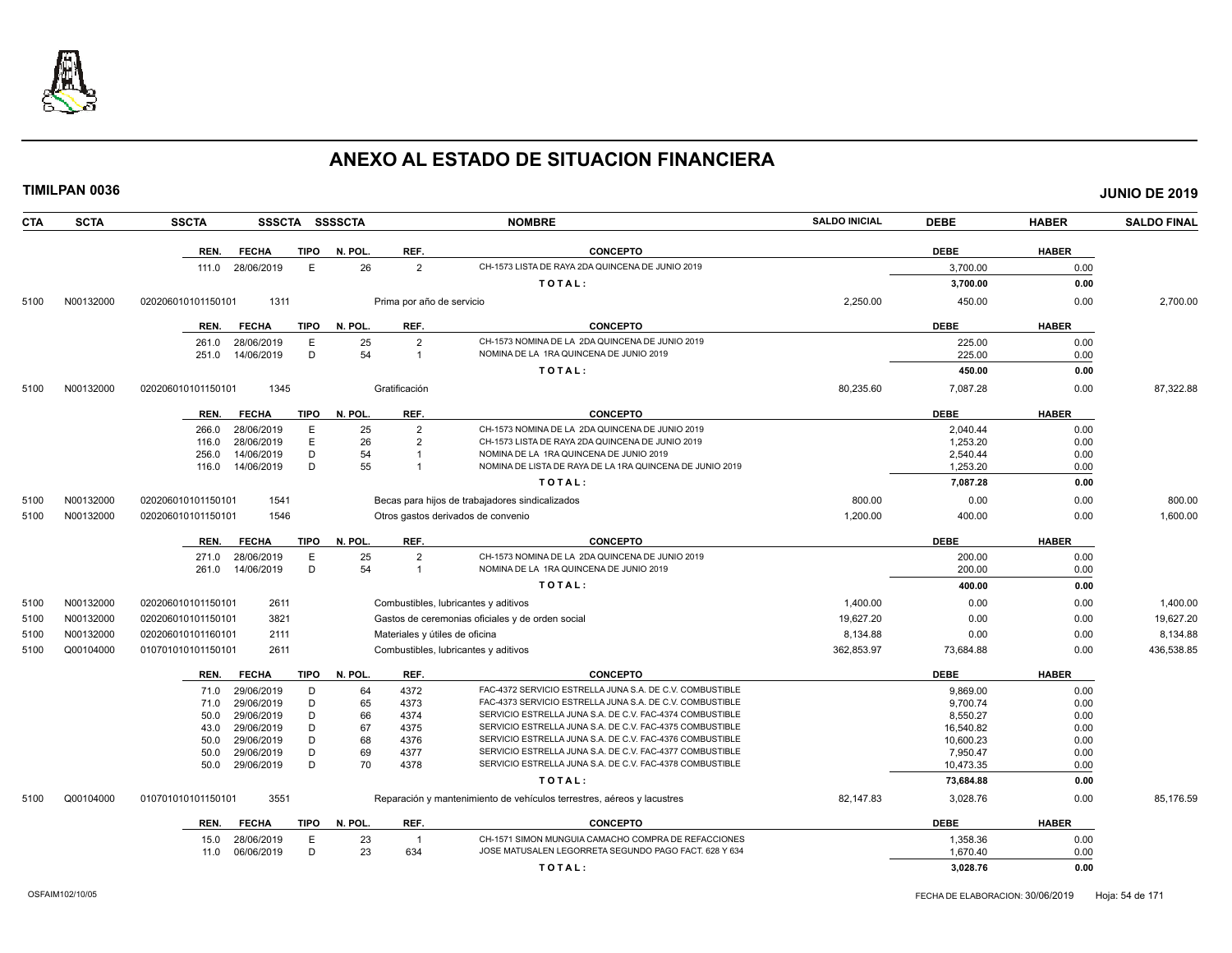

| <b>CTA</b> | <b>SCTA</b> | <b>SSCTA</b><br><b>SSSCTA</b> |             | <b>SSSSCTA</b> |                         | <b>NOMBRE</b>                                            | <b>SALDO INICIAL</b> | <b>DEBE</b> | <b>HABER</b> | <b>SALDO FINAL</b> |
|------------|-------------|-------------------------------|-------------|----------------|-------------------------|----------------------------------------------------------|----------------------|-------------|--------------|--------------------|
| 5100       | Q00104000   | 010701010101160101<br>2111    |             |                |                         | Materiales y útiles de oficina                           | 3,862.04             | 0.00        | 0.00         | 3,862.04           |
| 5100       | Q00104000   | 1131<br>010701010101250102    |             |                | Sueldo base             |                                                          | 905,183.70           | 172,170.54  | 0.00         | 1,077,354.24       |
|            |             | REN.<br><b>FECHA</b>          | <b>TIPO</b> | N. POL.        | REF.                    | <b>CONCEPTO</b>                                          |                      | <b>DEBE</b> | <b>HABER</b> |                    |
|            |             | 28/06/2019<br>1.0             | E           | 36             | $\overline{2}$          | CH-20 MUNICIPIO DE TIMILPAN PAGO 2DA QUINCENA JUNIO 2019 |                      | 85,297.27   | 0.00         |                    |
|            |             | 14/06/2019<br>1.0             | D           | 77             | $\overline{1}$          | NOMINA 1RA QUINCENA JUNIO 2019 SEGURIDAD PUBLICA         |                      | 86,873.27   | 0.00         |                    |
|            |             |                               |             |                |                         | TOTAL:                                                   |                      | 172,170.54  | 0.00         |                    |
| 5100       | Q00104000   | 1345<br>010701010101250102    |             |                | Gratificación           |                                                          | 611,148.50           | 115,326.70  | 0.00         | 726,475.20         |
|            |             |                               |             |                |                         |                                                          |                      |             |              |                    |
|            |             | <b>FECHA</b><br>REN.          | <b>TIPO</b> | N. POL.        | REF.                    | <b>CONCEPTO</b>                                          |                      | <b>DEBE</b> | <b>HABER</b> |                    |
|            |             | 28/06/2019<br>6.0             | E           | 36             | $\overline{2}$          | CH-20 MUNICIPIO DE TIMILPAN PAGO 2DA QUINCENA JUNIO 2019 |                      | 57.663.35   | 0.00         |                    |
|            |             | 14/06/2019<br>6.0             | D           | 77             | $\overline{1}$          | NOMINA 1RA QUINCENA JUNIO 2019 SEGURIDAD PUBLICA         |                      | 57.663.35   | 0.00         |                    |
|            |             |                               |             |                |                         | TOTAL:                                                   |                      | 115,326.70  | 0.00         |                    |
| 5100       | Q00104000   | 3993<br>010701010101250102    |             |                |                         | Estudios y análisis clínicos                             | 12,064.00            | 0.00        | 0.00         | 12,064.00          |
| 5100       | Q00104000   | 3411<br>010701010101250105    |             |                |                         | Servicios bancarios y financieros                        | 1.00                 | 0.00        | 0.00         | 1.00               |
| 5100       | Q00105000   | 2611<br>010702010303150101    |             |                |                         | Combustibles, lubricantes y aditivos                     | 78,724.28            | 15,203.27   | 0.00         | 93,927.55          |
|            |             | <b>FECHA</b><br>REN.          | TIPO        | N. POL.        | REF.                    | <b>CONCEPTO</b>                                          |                      | <b>DEBE</b> | <b>HABER</b> |                    |
|            |             | 29/06/2019<br>78.0            | D           | 64             | 4372                    | FAC-4372 SERVICIO ESTRELLA JUNA S.A. DE C.V. COMBUSTIBLE |                      | 4,153.02    | 0.00         |                    |
|            |             | 29/06/2019<br>78.0            | D           | 65             | 4373                    | FAC-4373 SERVICIO ESTRELLA JUNA S.A. DE C.V. COMBUSTIBLE |                      | 800.00      | 0.00         |                    |
|            |             | 29/06/2019<br>57.0            | D           | 66             | 4374                    | SERVICIO ESTRELLA JUNA S.A. DE C.V. FAC-4374 COMBUSTIBLE |                      | 2,400.05    | 0.00         |                    |
|            |             | 50.0<br>29/06/2019            | D           | 67             | 4375                    | SERVICIO ESTRELLA JUNA S.A. DE C.V. FAC-4375 COMBUSTIBLE |                      | 3,050.15    | 0.00         |                    |
|            |             | 29/06/2019<br>57.0            | D           | 68             | 4376                    | SERVICIO ESTRELLA JUNA S.A. DE C.V. FAC-4376 COMBUSTIBLE |                      | 1,300.00    | 0.00         |                    |
|            |             | 29/06/2019<br>57.0            | D           | 69             | 4377                    | SERVICIO ESTRELLA JUNA S.A. DE C.V. FAC-4377 COMBUSTIBLE |                      | 750.00      | 0.00         |                    |
|            |             | 29/06/2019<br>57.0            | D           | 70             | 4378                    | SERVICIO ESTRELLA JUNA S.A. DE C.V. FAC-4378 COMBUSTIBLE |                      | 2,750.05    | 0.00         |                    |
|            |             |                               |             |                |                         | TOTAL:                                                   |                      | 15,203.27   | 0.00         |                    |
|            |             |                               |             |                |                         |                                                          |                      |             |              |                    |
| 5100       | Q00105000   | 010702010303250102<br>1131    |             |                | Sueldo base             |                                                          | 90,000.00            | 18,000.00   | 0.00         | 108,000.00         |
|            |             | <b>FECHA</b><br>REN.          | <b>TIPO</b> | N. POL.        | REF.                    | <b>CONCEPTO</b>                                          |                      | <b>DEBE</b> | <b>HABER</b> |                    |
|            |             | 28/06/2019<br>1.0             | E           | 37             | $\overline{2}$          | CH-21 MUNICIPIO DE TIMILPAN PAGO 2DA QUINCENA JUNIO 2019 |                      | 9,000.00    | 0.00         |                    |
|            |             | 14/06/2019<br>1.0             | D           | 78             | $\overline{1}$          | NOMINA 1RA QUINCENA JUNIO 2019 PROTECION CIVIL           |                      | 9,000.00    | 0.00         |                    |
|            |             |                               |             |                |                         | TOTAL:                                                   |                      | 18,000.00   | 0.00         |                    |
| 5100       | Q00105000   | 1345<br>010702010303250102    |             |                | Gratificación           |                                                          | 72,112.30            | 14,422.46   | 0.00         | 86,534.76          |
|            |             | <b>FECHA</b><br>REN.          | <b>TIPO</b> | N. POL.        | REF.                    | <b>CONCEPTO</b>                                          |                      | <b>DEBE</b> | <b>HABER</b> |                    |
|            |             | 28/06/2019<br>6.0             | Е           | 37             | $\overline{2}$          | CH-21 MUNICIPIO DE TIMILPAN PAGO 2DA QUINCENA JUNIO 2019 |                      | 7,211.23    | 0.00         |                    |
|            |             | 14/06/2019<br>6.0             | D           | 78             | $\overline{1}$          | NOMINA 1RA QUINCENA JUNIO 2019 PROTECION CIVIL           |                      | 7,211.23    | 0.00         |                    |
|            |             |                               |             |                |                         | TOTAL:                                                   |                      | 14,422.46   | 0.00         |                    |
| 5100       | R00150000   | 1131<br>020402010102150101    |             |                | Sueldo base             |                                                          | 85,293.00            | 13,898.60   | 0.00         | 99,191.60          |
|            |             | REN.<br><b>FECHA</b>          | <b>TIPO</b> | N. POL.        | REF.                    | <b>CONCEPTO</b>                                          |                      | <b>DEBE</b> | <b>HABER</b> |                    |
|            |             | 31.0<br>18/06/2019            | E           | 17             | $\overline{\mathbf{1}}$ | CH. 1565 COMPL. NOMINA QUINC. 01 JUN 19                  |                      | 2,500.00    | 0.00         |                    |
|            |             | 276.0<br>28/06/2019           | E           | 25             | $\overline{2}$          | CH-1573 NOMINA DE LA 2DA QUINCENA DE JUNIO 2019          |                      | 6.949.30    | 0.00         |                    |
|            |             | 14/06/2019<br>266.0           | D           | 54             | $\overline{1}$          | NOMINA DE LA 1RA QUINCENA DE JUNIO 2019                  |                      | 4,449.30    | 0.00         |                    |
|            |             |                               |             |                |                         | TOTAL:                                                   |                      | 13,898.60   | 0.00         |                    |
|            |             |                               |             |                |                         |                                                          |                      |             |              |                    |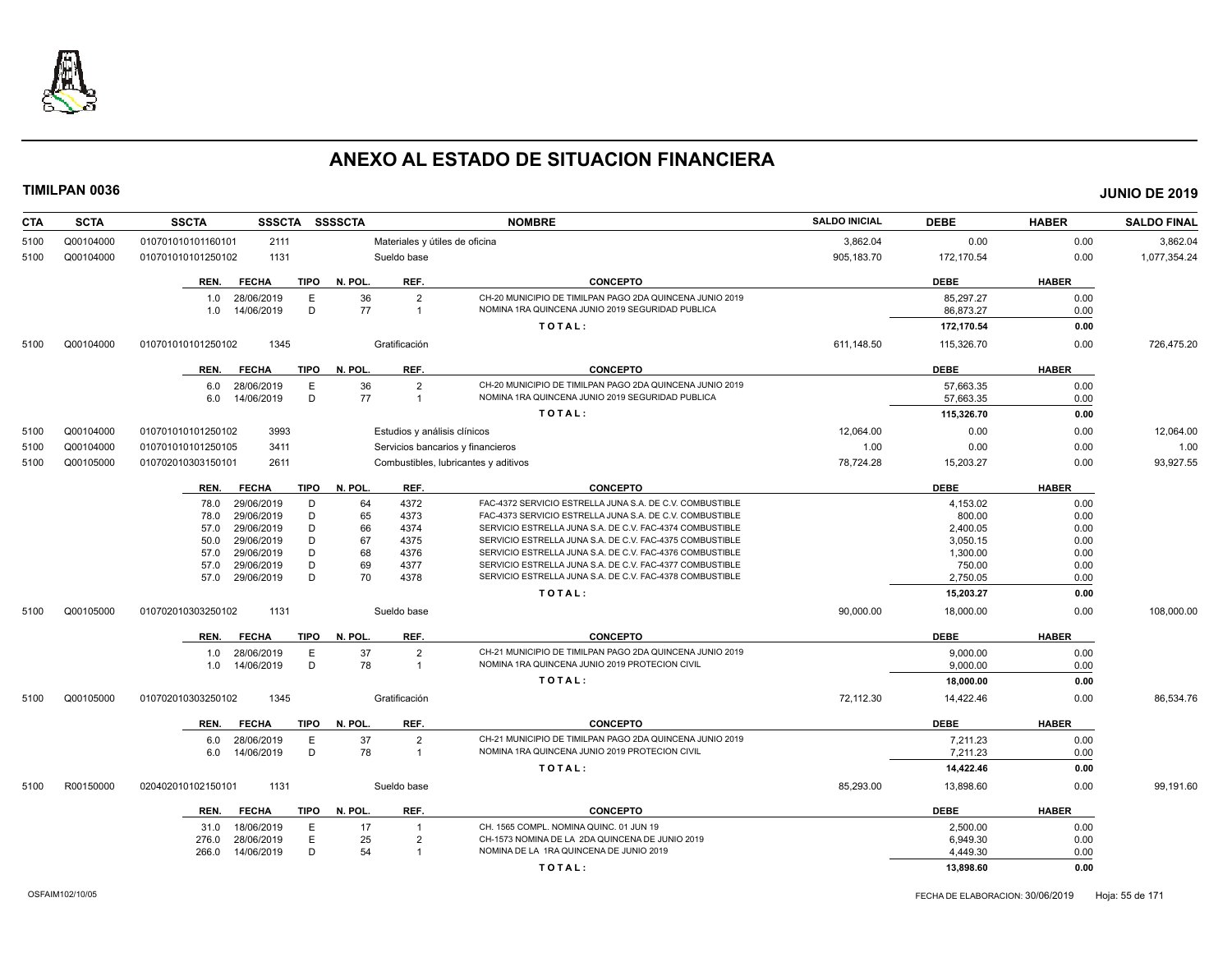

| <b>CTA</b> | <b>SCTA</b> | <b>SSCTA</b><br><b>SSSCTA</b> |             | <b>SSSSCTA</b> |                            | <b>NOMBRE</b>                                                   | <b>SALDO INICIAL</b> | <b>DEBE</b> | <b>HABER</b> | <b>SALDO FINAL</b> |
|------------|-------------|-------------------------------|-------------|----------------|----------------------------|-----------------------------------------------------------------|----------------------|-------------|--------------|--------------------|
| 5100       | R00150000   | 1222<br>020402010102150101    |             |                |                            | Sueldos y salarios compactados al personal eventual             | 219,329.88           | 47,763.74   | 0.00         | 267,093.62         |
|            |             | <b>FECHA</b><br>REN.          | <b>TIPO</b> | N. POL.        | REF.                       | <b>CONCEPTO</b>                                                 |                      | <b>DEBE</b> | <b>HABER</b> |                    |
|            |             | 28/06/2019<br>121.0           | E           | 26             | $\overline{2}$             | CH-1573 LISTA DE RAYA 2DA QUINCENA DE JUNIO 2019                |                      | 23,881.87   | 0.00         |                    |
|            |             | 14/06/2019<br>121.0           | D           | 55             | $\overline{1}$             | NOMINA DE LISTA DE RAYA DE LA 1RA QUINCENA DE JUNIO 2019        |                      | 23,881.87   | 0.00         |                    |
|            |             |                               |             |                |                            | TOTAL:                                                          |                      | 47,763.74   | 0.00         |                    |
| 5100       | R00150000   | 1345<br>020402010102150101    |             |                | Gratificación              |                                                                 | 96,056.37            | 13,873.92   | 0.00         | 109,930.29         |
|            |             | <b>FECHA</b><br>REN.          | TIPO        | N. POL.        | REF.                       | <b>CONCEPTO</b>                                                 |                      | <b>DEBE</b> | <b>HABER</b> |                    |
|            |             | 18/06/2019<br>36.0            | E           | 17             | $\overline{1}$             | CH. 1565 COMPL. NOMINA QUINC. 01 JUN 19                         |                      | 1,099.19    | 0.00         |                    |
|            |             | 281.0<br>28/06/2019           | E           | 25             | $\overline{2}$             | CH-1573 NOMINA DE LA 2DA QUINCENA DE JUNIO 2019                 |                      | 2,450.91    | 0.00         |                    |
|            |             | 28/06/2019<br>126.0           | E           | 26             | $\overline{2}$             | CH-1573 LISTA DE RAYA 2DA QUINCENA DE JUNIO 2019                |                      | 4,486.05    | 0.00         |                    |
|            |             | 14/06/2019<br>271.0           | D           | 54             | $\overline{1}$             | NOMINA DE LA 1RA QUINCENA DE JUNIO 2019                         |                      | 1,351.72    | 0.00         |                    |
|            |             | 126.0<br>14/06/2019           | D           | 55             | $\overline{1}$             | NOMINA DE LISTA DE RAYA DE LA 1RA QUINCENA DE JUNIO 2019        |                      | 4,486.05    | 0.00         |                    |
|            |             |                               |             |                |                            | TOTAL:                                                          |                      | 13,873.92   | 0.00         |                    |
| 5100       | R00150000   | 2611<br>020402010102150101    |             |                |                            | Combustibles, lubricantes y aditivos                            | 450.00               | 600.00      | 0.00         | 1,050.00           |
|            |             | <b>FECHA</b><br>REN.          | <b>TIPO</b> | N. POL.        | REF.                       | <b>CONCEPTO</b>                                                 |                      | <b>DEBE</b> | <b>HABER</b> |                    |
|            |             | 29/06/2019<br>43.0            | D           | 70             | 4378                       | SERVICIO ESTRELLA JUNA S.A. DE C.V. FAC-4378 COMBUSTIBLE        |                      | 600.00      | 0.00         |                    |
|            |             |                               |             |                |                            | TOTAL:                                                          |                      | 600.00      | 0.00         |                    |
| 5200       |             |                               |             |                |                            | Transferencias, Asignaciones, Subsidios y Otras Ayudas          | 3.609.053.72         | 529.900.01  | 0.00         | 4,138,953.73       |
| 5200       | A00A00000   | 4383<br>010301010101110101    |             |                | Subsidios y apoyos         |                                                                 | 1,545,884.23         | 401,155.01  | 0.00         | 1,947,039.24       |
|            |             | REN.<br><b>FECHA</b>          | TIPO        | N. POL.        | REF.                       | <b>CONCEPTO</b>                                                 |                      | <b>DEBE</b> | <b>HABER</b> |                    |
|            |             | 30/06/2019<br>1.0             | D           | 8              | $\overline{1}$             | PAGO ISSEMYM DEL DIF MUNICIPAL JUNIO 2019                       |                      | 41,155.01   | 0.00         |                    |
|            |             | 14/06/2019<br>1.0             | D           | 14             | $\overline{1}$             | COMPLEMENTO DE PARTICIPACION DIF DE MAYO 2019                   |                      | 80,000.00   | 0.00         |                    |
|            |             | 01/06/2019<br>1.0             | D           | 19             |                            | PARTICIPACION DIF DEL MES DE MAYO DE 2019                       |                      | 130,000.00  | 0.00         |                    |
|            |             | 1.0<br>28/06/2019             | D           | 63             | $\overline{1}$             | PARTICIPACION DIF MUNICIPAL DE JUNIO 2019                       |                      | 150,000.00  | 0.00         |                    |
|            |             |                               |             |                |                            | TOTAL:                                                          |                      | 401,155.01  | 0.00         |                    |
| 5200       | A00A00000   | 4411<br>010301010101110101    |             |                | Cooperaciones y ayudas     |                                                                 | 103,287.49           | 57,040.00   | 0.00         | 160,327.49         |
|            |             | <b>FECHA</b><br>REN.          | <b>TIPO</b> | N. POL.        | REF.                       | <b>CONCEPTO</b>                                                 |                      | <b>DEBE</b> | <b>HABER</b> |                    |
|            |             | 10/06/2019<br>1.0             | E           | $\overline{1}$ | -1                         | CH. 070 DIONICIO CARRASCO A. APOYO ECONOMICO SAN ANTONIO YOND   |                      | 10,000.00   | 0.00         |                    |
|            |             | 10/06/2019<br>1.0             | E           | $\overline{2}$ |                            | CH. 071 YOLANDA SALAZAR A. APOYO ECONOMICO FESTIVIDAD EL PALMIT |                      | 7,500.00    | 0.00         |                    |
|            |             | 27/06/2019<br>1.0             | E           | 6              | -1                         | CH. 075 DANIEL GABRIEL R. APOYO ECONOMICO CAB MPAL FIESTA PATRO |                      | 7,000.00    | 0.00         |                    |
|            |             | 27/06/2019<br>1.0             | E           | $\overline{7}$ | $\overline{1}$             | CH. 76 EUNICE CHIMAL REYES APOYO ECONOMICO ESC. SEC. MIGUEL HID |                      | 6,000.00    | 0.00         |                    |
|            |             | 27/06/2019                    | E           | 22             | $\overline{1}$             | CH-1570 MARIO SANTIAGO SANTIAGO APOYO ECONOMICO BARRIO OCAN     |                      | 3,000.00    | 0.00         |                    |
|            |             | 1.0<br>29/06/2019<br>57.0     | E           | 31             | $\overline{1}$             | CH-1579 HECTOR MANUEL MONROY CRUZ APOYO                         |                      |             | 0.00         |                    |
|            |             |                               |             |                |                            | CARLOS HERNANDEZ AGUILA FAC-543 APOYO PREPRA CABECERA           |                      | 1,500.00    |              |                    |
|            |             | 05/06/2019<br>1.0             | D           | 38             | 543                        | FAC-959 FELIX GARCIA ANDRES RENTA DE LONA                       |                      | 21,112.00   | 0.00         |                    |
|            |             | 30/06/2019<br>48.0            | D           | 87             | 959                        |                                                                 |                      | 928.00      | 0.00         |                    |
|            |             |                               |             |                |                            | TOTAL:                                                          |                      | 57.040.00   | 0.00         |                    |
| 5200       | L00119000   | 4391<br>01050205020311010     |             |                | Subsidios por carga fiscal |                                                                 | 1,959,882.00         | 71,705.00   | 0.00         | 2,031,587.00       |
|            |             | <b>FECHA</b><br>REN.          | TIPO        | N. POL.        | REF.                       | <b>CONCEPTO</b>                                                 |                      | <b>DEBE</b> | <b>HABER</b> |                    |
|            |             | 78.0<br>30/06/2019            |             |                |                            | INGRESOS DE JUNIO DE 2019 DE LA CAJA DE LA TESORERIA            |                      | 54,625.00   | 0.00         |                    |
|            |             | 30/06/2019<br>2.0             |             | 5              | $\overline{1}$             | RECAUDACION DEL IMPUESTO PREDIAL DE JUNIO DE 2019               |                      | 17,080.00   | 0.00         |                    |
|            |             |                               |             |                |                            |                                                                 |                      |             |              |                    |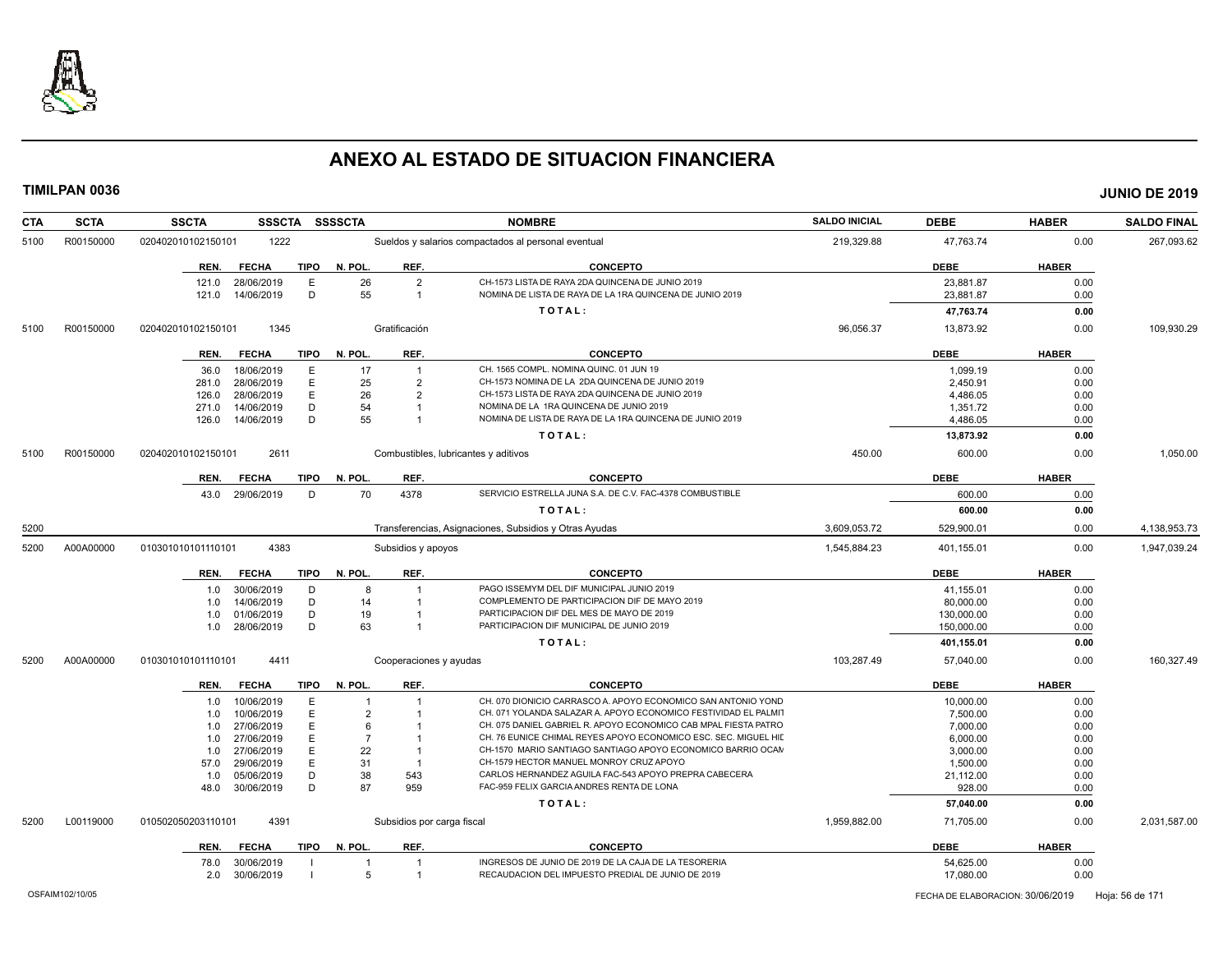

| <b>CTA</b> | <b>SCTA</b>     | <b>SSCTA</b><br>SSSCTA SSSSCTA      |         | <b>NOMBRE</b>                                                       | <b>SALDO INICIAL</b> | <b>DEBE</b>                      | <b>HABER</b> | <b>SALDO FINAL</b> |
|------------|-----------------|-------------------------------------|---------|---------------------------------------------------------------------|----------------------|----------------------------------|--------------|--------------------|
|            |                 |                                     |         | TOTAL:                                                              |                      | 71,705.00                        | 0.00         |                    |
| 5500       |                 |                                     |         | Otros Gastos y Pérdidas Extraordinarias                             | 847,705.64           | 169,902.42                       | 0.00         | 1,017,608.06       |
| 5500       | 000000001       |                                     |         | DEPRECIACION AÑO 2019                                               | 847,705.64           | 169,902.42                       | 0.00         | 1,017,608.06       |
|            |                 | REN.<br><b>TIPO</b><br><b>FECHA</b> | N. POL  | REF.<br><b>CONCEPTO</b>                                             |                      | <b>DEBE</b>                      | <b>HABER</b> |                    |
|            |                 | 30/06/2019<br>D<br>1.0              | 101     | DEPRECIACION AÑO 2019<br>$\overline{1}$                             |                      | 169.902.42                       | 0.00         |                    |
|            |                 |                                     |         | TOTAL:                                                              |                      | 169,902.42                       | 0.00         |                    |
| 5600       |                 |                                     |         | <b>Inversion Publica</b>                                            | 816,721.40           | 188,013.58                       | 0.00         | 1,004,734.98       |
| 5600       | F00124000       | 020201010503150101<br>6139          |         | Reparación y mantenimiento de infraestructura hidráulica            | 140,016.86           | 187,473.59                       | 0.00         | 327,490.45         |
|            |                 | <b>TIPO</b><br>REN.<br><b>FECHA</b> | N. POL. | REF.<br><b>CONCEPTO</b>                                             |                      | <b>DEBE</b>                      | <b>HABER</b> |                    |
|            |                 | 18/06/2019<br>D<br>6.0              | 16      | PAGO FACT 479 MATERIAL HIDRAULICO<br>479                            |                      | 133.59                           | 0.00         |                    |
|            |                 | 13/06/2019<br>D<br>1.0              | 53      | FAC-5 AUTOPARTES Y REMOLQUES THANOX S.A. DE C.V. RENTA MAQUINA<br>5 |                      | 187,340.00                       | 0.00         |                    |
|            |                 |                                     |         | TOTAL:                                                              |                      | 187,473.59                       | 0.00         |                    |
| 5600       | F00124000       | 6159<br>020201010503150101          |         | Reparacion y mantenimiento de vialidades y alumbrado                | 676,704.54           | 539.99                           | 0.00         | 677.244.53         |
|            |                 | <b>FECHA</b><br><b>TIPO</b><br>REN. | N. POL. | REF.<br><b>CONCEPTO</b>                                             |                      | <b>DEBE</b>                      | <b>HABER</b> |                    |
|            |                 | E<br>8.0<br>29/06/2019              | 32      | 698<br>CH-1580 HECTOR MANUEL MONROY CRUZ REP FONDO CAJA             |                      | 539.99                           | 0.00         |                    |
|            |                 |                                     |         | TOTAL:                                                              |                      | 539.99                           | 0.00         |                    |
| 5700       |                 |                                     |         | Bienes Muebles e Intangibles                                        | 27,142.96            | 14,984.98                        | 0.00         | 42,127.94          |
| 5700       | L00119000       | 5231<br>010502050203150101          |         | Equipo de foto, cine y grabación                                    | 27.142.96            | 0.00                             | 0.00         | 27.142.96          |
| 5700       | L00119000       | 5692<br>010502050203150101          |         | Maquinaria y equipo diverso                                         | 0.00                 | 14,984.98                        | 0.00         | 14,984.98          |
|            |                 | REN.<br><b>FECHA</b><br>TIPO        | N. POL  | REF.<br><b>CONCEPTO</b>                                             |                      | <b>DEBE</b>                      | <b>HABER</b> |                    |
|            |                 | 30/06/2019<br>D<br>1.0              | 102     | RECLASIFICACION POLIZA DE EGRESOS 37 MARZO DE 2019<br>37            |                      | 14,984.98                        | 0.00         |                    |
|            |                 |                                     |         | TOTAL:                                                              |                      | 14,984.98                        | 0.00         |                    |
| 7719       |                 |                                     |         | Programa Nacional de Recursos Federales                             | 606.69               | 0.00                             | 0.00         | 606.69             |
| 7719       | 000000005       |                                     |         | EMPLEO TEMPORAL BANORTE CTA 0559485855                              | 47.00                | 0.00                             | 0.00         | 47.00              |
| 7719       | 000000014       |                                     |         | SEDESOL 3x1 DE MIGRANTES CTA. 0648443142                            | $-2.00$              | 0.00                             | 0.00         | $-2.00$            |
| 7719       | 000000021       |                                     |         | SEDESOL 3x1 DE MIGRANTES CTA. 0688562928                            | 69.76                | 0.00                             | 0.00         | 69.76              |
| 7719       | 000000027       |                                     |         | FIDEICOMISO BANORTE 743333 0804757261                               | 100.00               | 0.00                             | 0.00         | 100.00             |
| 7719       | 000000031       |                                     |         | SEDESOL 3 x 1 PARA MIGRANTES 2012 CTA. 0826657952                   | $-1.00$              | 0.00                             | 0.00         | $-1.00$            |
| 7719       | 000000033       |                                     |         | MICRORREGIONES PDZ CTA 0861884982                                   | 8.264.26             | 0.00                             | 0.00         | 8,264.26           |
| 7719       | 000000034       |                                     |         | 3 x 1 PARA MIGRANTES 2012 CTA. 0861886315                           | $-8,264.26$          | 0.00                             | 0.00         | $-8,264.26$        |
| 7719       | 000000035       |                                     |         | VIVIENDA DIGNA 2013 CTA. 0893018489                                 | 1.00                 | 0.00                             | 0.00         | 1.00               |
| 7719       | 000000036       |                                     |         | CONADE 2013 CTA. 0205032051                                         | 391.93               | 0.00                             | 0.00         | 391.93             |
| 7720       |                 |                                     |         | Recursos Federales Programables                                     | 606.69               | 0.00                             | 0.00         | 606.69             |
| 7720       | 000000005       |                                     |         | CTA 0559485855 EMPLEO TEMPORAL BANORTE                              | 47.00                | 0.00                             | 0.00         | 47.00              |
| 7720       | 000000014       |                                     |         | CTA. 0648443142 SEDESOL 3x1 DE MIGRANTES                            | $-2.00$              | 0.00                             | 0.00         | $-2.00$            |
| 7720       | 000000021       |                                     |         | CTA. 0688562928 SEDESOL 3x1 DE MIGRANTES                            | 69.76                | 0.00                             | 0.00         | 69.76              |
| 7720       | 000000027       |                                     |         | CTA 0804757261 FIDEICOMISO BANORTE 743333                           | 100.00               | 0.00                             | 0.00         | 100.00             |
|            | OSFAIM102/10/05 |                                     |         |                                                                     |                      | FECHA DE ELABORACION: 30/06/2019 |              | Hoja: 57 de 171    |
|            |                 |                                     |         |                                                                     |                      |                                  |              |                    |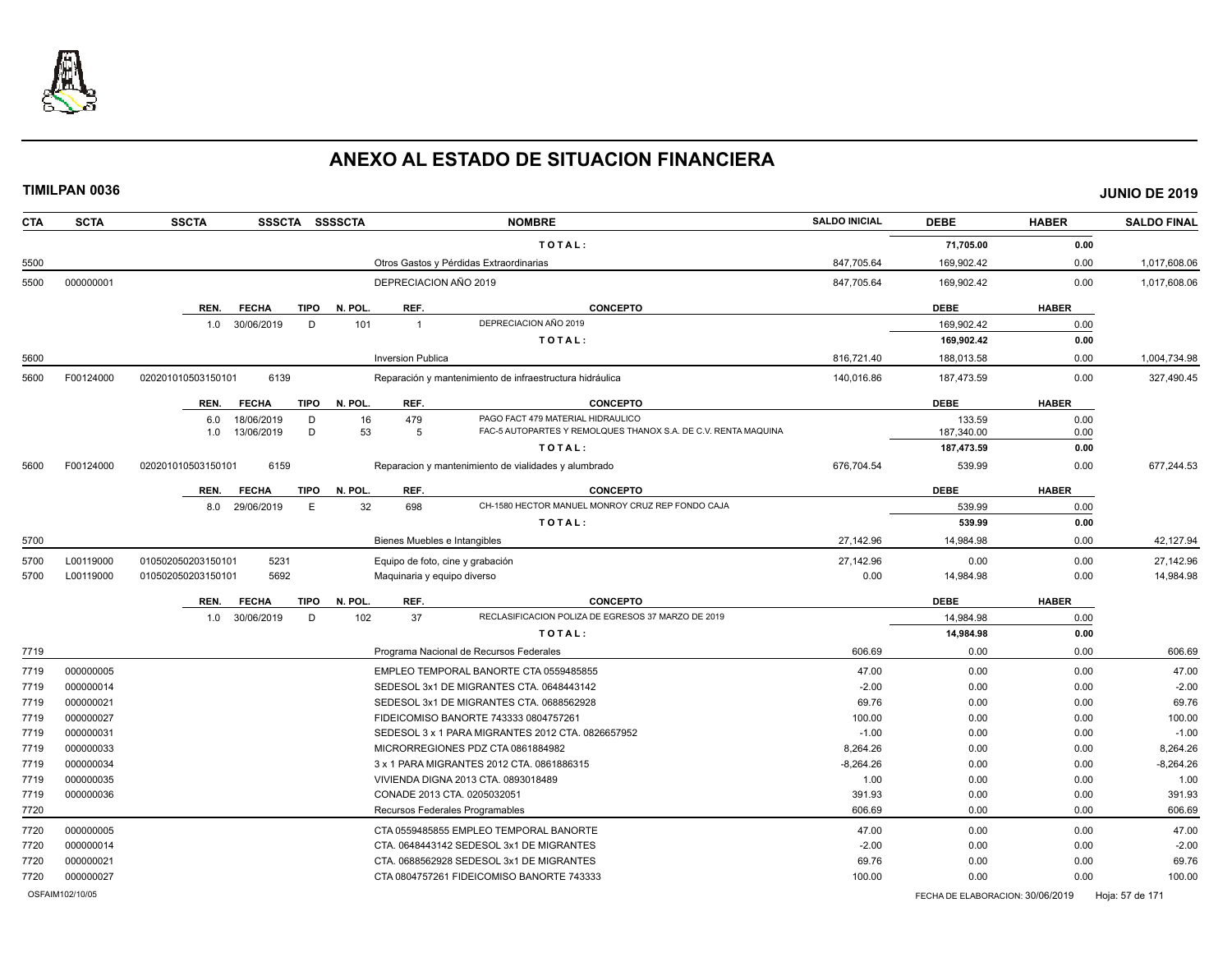

| CTA  | <b>SCTA</b> | <b>SSCTA</b>       | <b>SSSCTA</b> | SSSSCTA | <b>NOMBRE</b>                                                                                  | <b>SALDO INICIAL</b> | DEBE | <b>HABER</b> | <b>SALDO FINAL</b> |
|------|-------------|--------------------|---------------|---------|------------------------------------------------------------------------------------------------|----------------------|------|--------------|--------------------|
| 7720 | 000000031   |                    |               |         | CTA. 0826657952 SEDESOL 3 x 1 PARA MIGRANTES 2012                                              | $-1.00$              | 0.00 | 0.00         | $-1.00$            |
| 7720 | 000000033   |                    |               |         | CTA 0861884982 MICRORREGIONES PDZ                                                              | 8,264.26             | 0.00 | 0.00         | 8,264.26           |
| 7720 | 000000034   |                    |               |         | CTA. 0861886315 3 x 1 PARA MIGRANTES 2012                                                      | $-8,264.26$          | 0.00 | 0.00         | $-8,264.26$        |
| 7720 | 000000035   |                    |               |         | CTA, 0893018489 VIVIENDA DIGNA 2013                                                            | 1.00                 | 0.00 | 0.00         | 1.00               |
| 7720 | 000000036   |                    |               |         | CTA. 0205032051 CONADE 2013                                                                    | 391.93               | 0.00 | 0.00         | 391.93             |
| 8110 |             |                    |               |         | LEY DE INGRESOS ESTIMADA                                                                       | 155,620,472.80       | 0.00 | 0.00         | 155,620,472.80     |
| 8110 | 000004112   | 00000000000000001  | 0002          | 0001    | Predial                                                                                        | 2,088,602.25         | 0.00 | 0.00         | 2,088,602.25       |
| 8110 | 000004112   | 00000000000000001  | 0002          | 0002    | Sobre Adquisición de Inmuebles y Otras Operaciones Traslativas de Dominio de Inmuebles         | 105,977.20           | 0.00 | 0.00         | 105,977.20         |
| 8110 | 000004117   | 00000000000000001  | 0007          | 0002    | Recargos                                                                                       | 126,460.62           | 0.00 | 0.00         | 126,460.62         |
| 8110 | 000004131   | 00000000000000003  | 0001          | 0001    | Para obra pública y acciones de beneficio social                                               | 2,315.43             | 0.00 | 0.00         | 2,315.43           |
| 8110 | 000004141   | 00000000000000004  | 0001          | 0001    | Por Uso de Vías y Áreas Públicas para el ejercicio de Actividades Comerciales y de Servicios   | 196,654.77           | 0.00 | 0.00         | 196,654.77         |
| 8110 | 000004143   | 00000000000000004  | 0003          | 0001    | Suministro de Agua Potable                                                                     | 3,572,644.14         | 0.00 | 0.00         | 3,572,644.14       |
| 8110 | 000004143   | 00000000000000004  | 0003          | 0004    | Conexiones a los Sistemas de Agua y Drenaje                                                    | 23,005.71            | 0.00 | 0.00         | 23,005.71          |
| 8110 | 000004143   | 00000000000000004  | 0003          | 0012    | Agua en Pipas (Carga)                                                                          | 113,942.79           | 0.00 | 0.00         | 113,942.79         |
| 8110 | 000004143   | 00000000000000004  | 0003          | 0020    | Del Registro Civil                                                                             | 278,183.88           | 0.00 | 0.00         | 278,183.88         |
| 8110 | 000004143   | 00000000000000004  | 0003          | 0021    | De Desarrollo Urbano y Obras Públicas                                                          | 88,749.18            | 0.00 | 0.00         | 88,749.18          |
| 8110 | 000004143   | 00000000000000004  | 0003          | 0022    | Por Servicios Prestados por Autoridades Fiscales, Administrativas y de Acceso a la Información | 26,632.71            | 0.00 | 0.00         | 26,632.71          |
| 8110 | 000004143   | 00000000000000004  | 0003          | 0025    | Por Servicios de Panteones                                                                     | 36,743.85            | 0.00 | 0.00         | 36,743.85          |
| 8110 | 000004143   | 00000000000000004  | 0003          | 0026    | Por la Expedición o Refrendo Anual de Licencias Para la Venta de Bebidas Alcohólicas al Públio | 7,517.02             | 0.00 | 0.00         | 7,517.02           |
| 8110 | 000004143   | 00000000000000004  | 0003          | 0027    | Por Servicios Prestados por Autoridades de Seguridad Pública                                   | 123,224.40           | 0.00 | 0.00         | 123,224.40         |
| 8110 | 000004143   | 00000000000000004  | 0003          | 0028    | Por Servicios Prestados por las Autoridades de Catastro                                        | 3,263.13             | 0.00 | 0.00         | 3,263.13           |
| 8110 | 000004143   | 00000000000000004  | 0003          | 0030    | Por Servicios de Limpieza de Lotes Baldíos, Recolección, Traslado, y Disposición Final de Resi | 12,149.18            | 0.00 | 0.00         | 12,149.18          |
| 8110 | 000004144   | 00000000000000004  | 0004          | 0002    | Recargos                                                                                       | 122,555.16           | 0.00 | 0.00         | 122,555.16         |
| 8110 | 000004151   | 00000000000000005  | 0001          | 0001    | Por la Venta o Arrendamiento de Bienes Municipales                                             | 274,862.25           | 0.00 | 0.00         | 274,862.25         |
| 8110 | 000004159   | 00000000000000005  | 0009          | 0002    | En General, todos aquellos Ing que perciba la Hda Mpal, der de Act que no son Propias de Dere  | 395,559.42           | 0.00 | 0.00         | 395,559.42         |
| 8110 | 000004162   | 000000000000000006 | 0002          | 0001    | Sanciones Administrativas                                                                      | 3,120.00             | 0.00 | 0.00         | 3,120.00           |
| 8110 | 000004211   | 00000000000000001  | 0001          | 0001    | Fondo General de Participaciones                                                               | 39,119,068.00        | 0.00 | 0.00         | 39,119,068.00      |
| 8110 | 000004211   | 00000000000000001  | 0001          | 0002    | Fondo de Fomentos Municipal                                                                    | 6,492,924.00         | 0.00 | 0.00         | 6,492,924.00       |
| 8110 | 000004211   | 00000000000000001  | 0001          | 0003    | Fondo de Fiscalización y Recaudacion                                                           | 1,044,026.00         | 0.00 | 0.00         | 1,044,026.00       |
| 8110 | 000004211   | 00000000000000001  | 0001          | 0004    | Correspondientes al Impuesto Especial sobre Producción y Servicios                             | 650.626.00           | 0.00 | 0.00         | 650,626.00         |
| 8110 | 000004211   | 00000000000000001  | 0001          | 0005    | Correspondientes al Impuesto Sobre Automóviles Nuevos                                          | 1,389,092.00         | 0.00 | 0.00         | 1,389,092.00       |
| 8110 | 000004211   | 00000000000000001  | 0001          | 0006    | Correspondientes al Impuesto Sobre Tenencia o Uso de Vehículos                                 | 30.00                | 0.00 | 0.00         | 30.00              |
| 8110 | 000004211   | 00000000000000001  | 0001          | 0007    | Correspondientes al Fondo de Compensación del Impuesto Sobre Automóviles Nuevos                | 294,078.00           | 0.00 | 0.00         | 294,078.00         |
| 8110 | 000004211   | 00000000000000001  | 0001          | 0008    | Las derivadas de la aplicación del artículo 4-A de la Ley de Coordinación Fiscal               | 1,751,587.00         | 0.00 | 0.00         | 1,751,587.00       |
| 8110 | 000004211   | 00000000000000001  | 0001          | 0009    | Del Impuesto Sobre Tenencia o Uso de Vehículos Automotores                                     | 984,575.00           | 0.00 | 0.00         | 984,575.00         |
| 8110 | 000004211   | 00000000000000001  | 0001          | 0010    | Del Impuesto Sobre Adquisición de Vehículos automotores Usados                                 | 62,733.00            | 0.00 | 0.00         | 62,733.00          |
| 8110 | 000004211   | 00000000000000001  | 0001          | 0011    | Del Impuesto Sobre Loterías, Rifas, Sorteos, Concursos y Juegos Permitidos con Cruce de Apu    | 97,653.00            | 0.00 | 0.00         | 97,653.00          |
| 8110 | 000004211   | 00000000000000001  | 0001          | 0013    | Programa de Acciones para el Desarrollo (PAD)                                                  | 7,020,000.00         | 0.00 | 0.00         | 7,020,000.00       |
| 8110 | 000004211   | 00000000000000001  | 0001          | 0014    | Fondo Estatal de Fortalecimiento Municipal (FEFOM)                                             | 30,790,368.12        | 0.00 | 0.00         | 30,790,368.12      |
| 8110 | 000004211   | 00000000000000001  | 0001          | 0016    | Remanentes Programa de Apoyo al Gasto de Inversión de los Municipios (FEFOM)                   | 264,689.74           | 0.00 | 0.00         | 264,689.74         |
| 8110 | 000004211   | 00000000000000001  | 0001          | 0017    | <b>Otros Recursos Estatales</b>                                                                | 456,300.00           | 0.00 | 0.00         | 456,300.00         |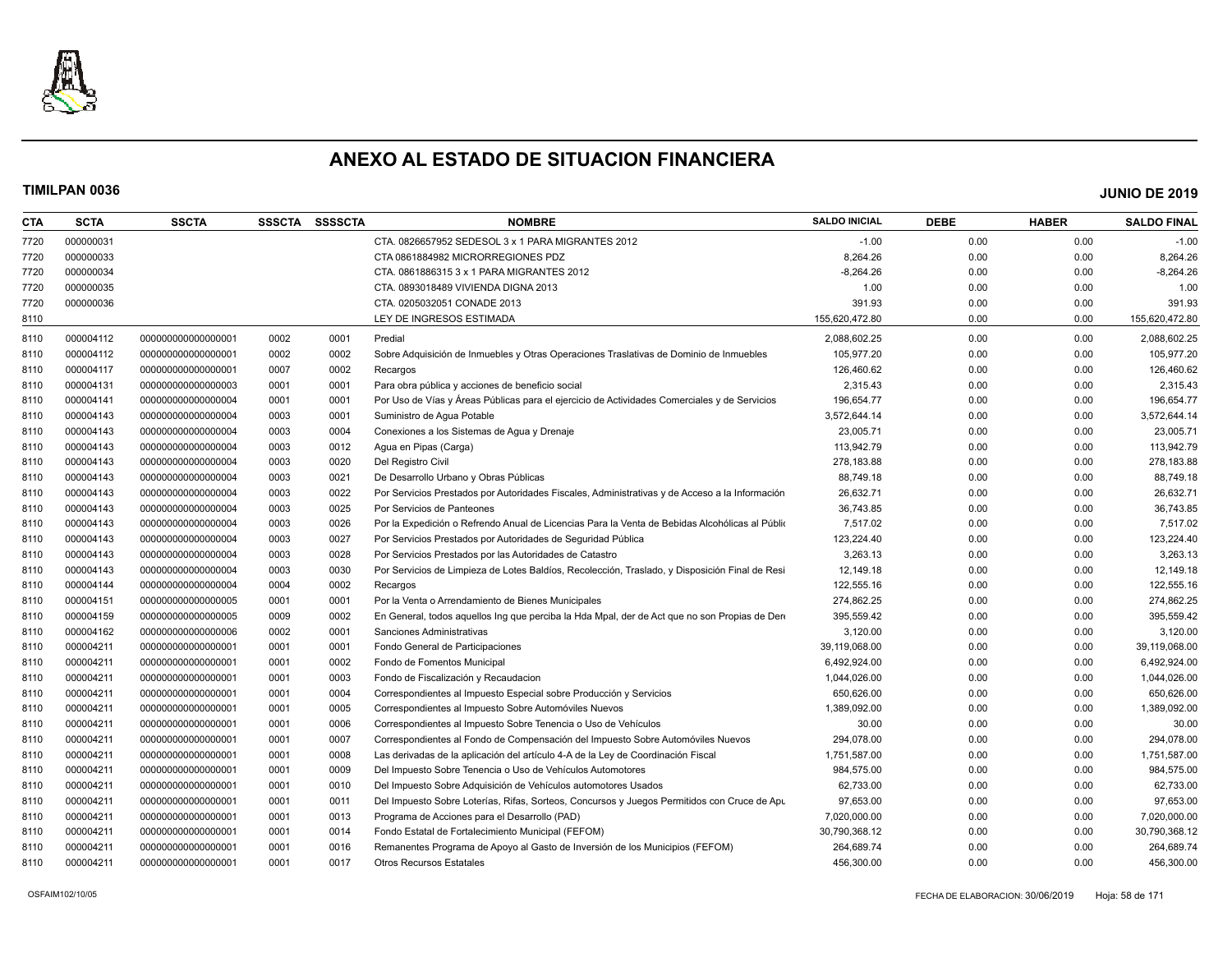

| CTA  | <b>SCTA</b> | <b>SSCTA</b>       | <b>SSSCTA</b> | <b>SSSSCTA</b>         | <b>NOMBRE</b>                                                                                    | <b>SALDO INICIAL</b> | <b>DEBE</b>     | <b>HABER</b> | <b>SALDO FINAL</b> |
|------|-------------|--------------------|---------------|------------------------|--------------------------------------------------------------------------------------------------|----------------------|-----------------|--------------|--------------------|
| 8110 | 000004211   | 00000000000000001  | 0001          | 0021                   | El Impuesto Sobre la Renta efectivamente enterado a la Federación, corresp al salario de su pe   | 9,111,561.71         | 0.00            | 0.00         | 9,111,561.71       |
| 8110 | 000004211   | 00000000000000001  | 0001          | 0022                   | A la venta final de bebidas con contenido alcohólico                                             | 65,023.00            | 0.00            | 0.00         | 65,023.00          |
| 8110 | 000004212   | 00000000000000001  | 0002          | 0001                   | Fondo de Aportaciones para Infraestructura Social Municipal                                      | 19,342,367.70        | 0.00            | 0.00         | 19,342,367.70      |
| 8110 | 000004212   | 00000000000000001  | 0002          | 0002                   | Fondo de Aport para el Fort de los Mpios y de las Demarcaciones Territoriales del Distrito Feder | 11,347,125.18        | 0.00            | 0.00         | 11,347,125.18      |
| 8110 | 000004212   | 00000000000000001  | 0002          | 0010                   | <b>Otros Recursos Federales</b>                                                                  | 16,855,919.02        | 0.00            | 0.00         | 16,855,919.02      |
| 8110 | 000004212   | 00000000000000001  | 0002          | 0027                   | Fondo de Aportaciones para la Seguridad Pública. (FASP)                                          | 651,537.90           | 0.00            | 0.00         | 651,537.90         |
| 8110 | 000004311   | 00000000000000001  | 0001          | 0001                   | Derivados de Recursos Propios                                                                    | 212,266.08           | 0.00            | 0.00         | 212,266.08         |
| 8110 | 000004311   | 00000000000000001  | 0001          | 0002                   | Derivados de Participaciones Federales                                                           | 2,931.85             | 0.00            | 0.00         | 2,931.85           |
| 8110 | 000004311   | 00000000000000001  | 0001          | 0003                   | Derivados del Ramo 33                                                                            | 6,893.92             | 0.00            | 0.00         | 6,893.92           |
| 8110 | 000004311   | 00000000000000001  | 0001          | 0006                   | Derivados de Recursos de Programas Estatales                                                     | 4,933.49             | 0.00            | 0.00         | 4,933.49           |
| 8120 |             |                    |               |                        | LEY DE INGRESOS POR EJECUTAR                                                                     | 112, 181, 169.01     | 27, 177, 441.63 | 0.00         | 85,003,727.38      |
| 8120 | 000004112   | 00000000000000001  | 0002          | 0001                   | Predial                                                                                          | 248,061.25           | 31,109.00       | 0.00         | 216,952.25         |
|      |             | REN.               | <b>FECHA</b>  | N. POL.<br><b>TIPO</b> | REF.<br><b>CONCEPTO</b>                                                                          |                      | <b>DEBE</b>     | <b>HABER</b> |                    |
|      |             | 11.0               | 30/06/2019    | 5                      | RECAUDACION DEL IMPUESTO PREDIAL DE JUNIO DE 2019<br>$\mathbf{1}$                                |                      | 31.109.00       | 0.00         |                    |
|      |             |                    |               |                        | TOTAL:                                                                                           |                      | 31,109.00       | 0.00         |                    |
| 8120 | 000004112   | 00000000000000000  | 0002          | 0002                   | Sobre Adquisición de Inmuebles y Otras Operaciones Traslativas de Dominio de Inmuebles           | 84,455.20            | 4,429.00        | 0.00         | 80,026.20          |
|      |             |                    |               |                        |                                                                                                  |                      |                 |              |                    |
|      |             | REN.               | <b>FECHA</b>  | N. POL.<br><b>TIPO</b> | REF.<br><b>CONCEPTO</b>                                                                          |                      | <b>DEBE</b>     | <b>HABER</b> |                    |
|      |             | 5.0                | 30/06/2019    |                        | INGRESOS DE JUNIO DE 2019 DE LA CAJA DE LA TESORERIA<br>$\overline{1}$                           |                      | 4.429.00        | 0.00         |                    |
|      |             |                    |               |                        | TOTAL:                                                                                           |                      | 4,429.00        | 0.00         |                    |
| 8120 | 000004117   | 00000000000000000  | 0007          | 0002                   | Recargos                                                                                         | 111,532.62           | 4,493.00        | 0.00         | 107,039.62         |
|      |             | REN.               | <b>FECHA</b>  | <b>TIPO</b><br>N. POL. | REF.<br><b>CONCEPTO</b>                                                                          |                      | <b>DEBE</b>     | <b>HABER</b> |                    |
|      |             | 14.0               | 30/06/2019    | 5                      | RECAUDACION DEL IMPUESTO PREDIAL DE JUNIO DE 2019<br>$\overline{1}$                              |                      | 4,493.00        | 0.00         |                    |
|      |             |                    |               |                        | TOTAL:                                                                                           |                      | 4,493.00        | 0.00         |                    |
| 8120 | 000004119   | 00000000000000000  | 0009          | 0001                   | Sobre Anuncios Publicitarios                                                                     | $-900.00$            | 204.00          | 0.00         | $-1,104.00$        |
|      |             | REN.               | <b>FECHA</b>  | N. POL.<br><b>TIPO</b> | REF.<br><b>CONCEPTO</b>                                                                          |                      | <b>DEBE</b>     | <b>HABER</b> |                    |
|      |             | 8.0                | 30/06/2019    | $\overline{1}$         | INGRESOS DE JUNIO DE 2019 DE LA CAJA DE LA TESORERIA<br>$\overline{1}$                           |                      | 204.00          | 0.00         |                    |
|      |             |                    |               |                        | TOTAL:                                                                                           |                      | 204.00          | 0.00         |                    |
| 8120 | 000004131   | 00000000000000003  | 0001          | 0001                   | Para obra pública y acciones de beneficio social                                                 | 115.43               | 0.00            | 0.00         | 115.43             |
| 8120 | 000004141   | 000000000000000004 | 0001          | 0001                   | Por Uso de Vías y Áreas Públicas para el ejercicio de Actividades Comerciales y de Servicios     | 1,974.77             | 74,614.13       | 0.00         | -72,639.36         |
|      |             |                    |               |                        |                                                                                                  |                      |                 |              |                    |
|      |             | REN.               | <b>FECHA</b>  | <b>TIPO</b><br>N. POL. | REF.<br><b>CONCEPTO</b>                                                                          |                      | <b>DEBE</b>     | <b>HABER</b> |                    |
|      |             | 11.0               | 30/06/2019    | $\overline{1}$         | INGRESOS DE JUNIO DE 2019 DE LA CAJA DE LA TESORERIA<br>$\mathbf{1}$                             |                      | 74.614.13       | 0.00         |                    |
|      |             |                    |               |                        | TOTAL:                                                                                           |                      | 74,614.13       | 0.00         |                    |
| 8120 | 000004143   | 000000000000000004 | 0003          | 0001                   | Suministro de Agua Potable                                                                       | 1,032,650.14         | 104,255.00      | 0.00         | 928,395.14         |
|      |             | REN.               | <b>FECHA</b>  | N. POL.<br><b>TIPO</b> | REF.<br><b>CONCEPTO</b>                                                                          |                      | <b>DEBE</b>     | <b>HABER</b> |                    |
|      |             | 14.0               | 30/06/2019    |                        | INGRESOS DE JUNIO DE 2019 DE LA CAJA DE LA TESORERIA<br>$\overline{1}$                           |                      | 104.255.00      | 0.00         |                    |
|      |             |                    |               |                        | TOTAL:                                                                                           |                      | 104,255.00      | 0.00         |                    |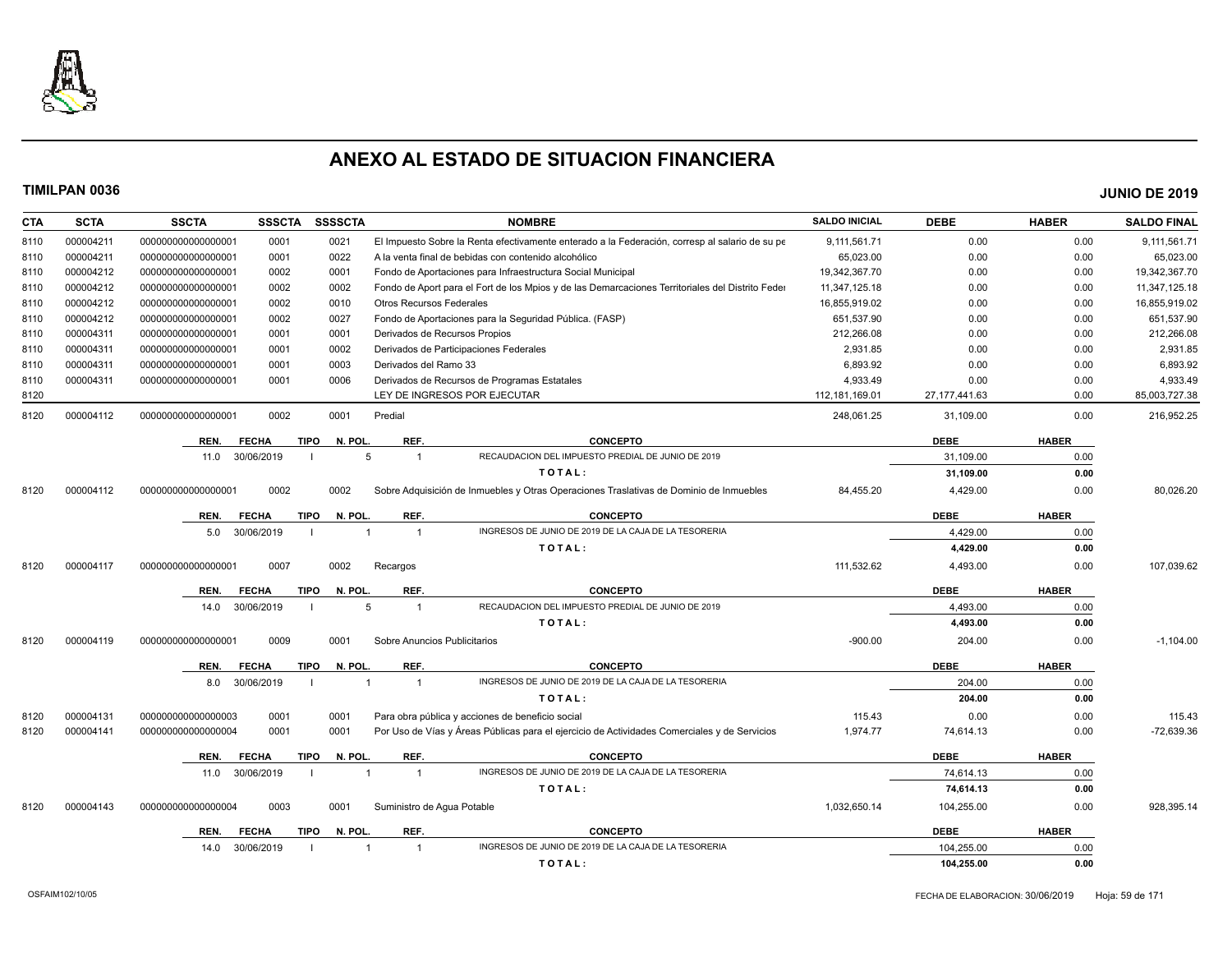

| <b>CTA</b> | <b>SCTA</b> | <b>SSCTA</b><br><b>SSSCTA</b>       | <b>SSSSCTA</b> | <b>NOMBRE</b>                                                                                     | <b>SALDO INICIAL</b> | <b>DEBE</b> | <b>HABER</b> | <b>SALDO FINAL</b> |
|------------|-------------|-------------------------------------|----------------|---------------------------------------------------------------------------------------------------|----------------------|-------------|--------------|--------------------|
| 8120       | 000004143   | 0003<br>000000000000000004          | 0004           | Conexiones a los Sistemas de Agua y Drenaje                                                       | 9,883.71             | 0.00        | 0.00         | 9,883.71           |
| 8120       | 000004143   | 0003<br>00000000000000004           | 0012           | Agua en Pipas (Carga)                                                                             | 44,917.79            | 5,860.00    | 0.00         | 39,057.79          |
|            |             | REN.<br><b>FECHA</b><br><b>TIPO</b> | N. POL         | REF.<br><b>CONCEPTO</b>                                                                           |                      | <b>DEBE</b> | <b>HABER</b> |                    |
|            |             | 30/06/2019<br>17.0                  |                | INGRESOS DE JUNIO DE 2019 DE LA CAJA DE LA TESORERIA<br>$\overline{1}$<br>$\overline{1}$          |                      | 5.860.00    | 0.00         |                    |
|            |             |                                     |                | TOTAL:                                                                                            |                      | 5,860.00    | 0.00         |                    |
| 8120       | 000004143   | 00000000000000004<br>0003           | 0020           | Del Registro Civil                                                                                | 170,339.88           | 29,002.00   | 0.00         | 141,337.88         |
|            |             | REN.<br><b>FECHA</b><br><b>TIPO</b> | N. POL         | REF.<br><b>CONCEPTO</b>                                                                           |                      | <b>DEBE</b> | <b>HABER</b> |                    |
|            |             | 20.0<br>30/06/2019                  |                | INGRESOS DE JUNIO DE 2019 DE LA CAJA DE LA TESORERIA<br>$\overline{1}$                            |                      | 29,002.00   | 0.00         |                    |
|            |             |                                     |                | TOTAL:                                                                                            |                      | 29,002.00   | 0.00         |                    |
| 8120       | 000004143   | 000000000000000004<br>0003          | 0021           | De Desarrollo Urbano y Obras Públicas                                                             | 78,670.18            | 1,096.00    | 0.00         | 77,574.18          |
|            |             |                                     |                |                                                                                                   |                      |             |              |                    |
|            |             | <b>TIPO</b><br>REN.<br><b>FECHA</b> | N. POL.        | REF.<br><b>CONCEPTO</b>                                                                           |                      | <b>DEBE</b> | <b>HABER</b> |                    |
|            |             | 23.0<br>30/06/2019                  |                | INGRESOS DE JUNIO DE 2019 DE LA CAJA DE LA TESORERIA<br>$\overline{1}$<br>$\overline{1}$          |                      | 1,096.00    | 0.00         |                    |
|            |             |                                     |                | TOTAL:                                                                                            |                      | 1,096.00    | 0.00         |                    |
| 8120       | 000004143   | 0003<br>000000000000000004          | 0022           | Por Servicios Prestados por Autoridades Fiscales, Administrativas y de Acceso a la Información    | 16,678.71            | 2,233.00    | 0.00         | 14,445.71          |
|            |             | <b>TIPO</b><br>REN.<br><b>FECHA</b> | N. POL         | REF.<br><b>CONCEPTO</b>                                                                           |                      | <b>DEBE</b> | <b>HABER</b> |                    |
|            |             | 26.0<br>30/06/2019                  |                | INGRESOS DE JUNIO DE 2019 DE LA CAJA DE LA TESORERIA<br>$\overline{1}$<br>$\mathbf{1}$            |                      | 2,233.00    | 0.00         |                    |
|            |             |                                     |                | TOTAL:                                                                                            |                      | 2,233.00    | 0.00         |                    |
| 8120       | 000004143   | 0003<br>00000000000000004           | 0025           | Por Servicios de Panteones                                                                        | 11,802.85            | 4,366.00    | 0.00         | 7,436.85           |
|            |             | <b>TIPO</b><br>REN.<br><b>FECHA</b> | N. POL         | REF.<br><b>CONCEPTO</b>                                                                           |                      | <b>DEBE</b> | <b>HABER</b> |                    |
|            |             | 30/06/2019<br>29.0                  |                | INGRESOS DE JUNIO DE 2019 DE LA CAJA DE LA TESORERIA<br>$\overline{1}$<br>$\overline{\mathbf{1}}$ |                      | 4,366.00    | 0.00         |                    |
|            |             |                                     |                | TOTAL:                                                                                            |                      | 4,366.00    | 0.00         |                    |
| 8120       | 000004143   | 00000000000000004<br>0003           | 0026           | Por la Expedición o Refrendo Anual de Licencias Para la Venta de Bebidas Alcohólicas al Públio    | 7,517.02             | 0.00        | 0.00         | 7,517.02           |
| 8120       | 000004143   | 0003<br>00000000000000004           | 0027           | Por Servicios Prestados por Autoridades de Seguridad Pública                                      | 90,424.40            | 8,000.00    | 0.00         | 82,424.40          |
|            |             | <b>TIPO</b><br>REN.<br><b>FECHA</b> | N. POL         | REF.<br><b>CONCEPTO</b>                                                                           |                      | <b>DEBE</b> | <b>HABER</b> |                    |
|            |             | 32.0<br>30/06/2019<br>- 1           |                | INGRESOS DE JUNIO DE 2019 DE LA CAJA DE LA TESORERIA<br>$\overline{1}$<br>$\overline{1}$          |                      | 8,000.00    | 0.00         |                    |
|            |             |                                     |                | TOTAL:                                                                                            |                      | 8.000.00    | 0.00         |                    |
| 8120       | 000004143   | 00000000000000004<br>0003           | 0028           | Por Servicios Prestados por las Autoridades de Catastro                                           | 1,242.13             | 0.00        | 0.00         | 1,242.13           |
| 8120       | 000004143   | 00000000000000004<br>0003           | 0030           | Por Servicios de Limpieza de Lotes Baldíos, Recolección, Traslado, y Disposición Final de Resi    | 5,649.18             | 5,200.00    | 0.00         | 449.18             |
|            |             |                                     |                |                                                                                                   |                      |             |              |                    |
|            |             | <b>FECHA</b><br><b>TIPO</b><br>REN. | N. POL         | REF.<br><b>CONCEPTO</b>                                                                           |                      | <b>DEBE</b> | <b>HABER</b> |                    |
|            |             | 30/06/2019<br>35.0                  |                | INGRESOS DE JUNIO DE 2019 DE LA CAJA DE LA TESORERIA<br>$\overline{1}$<br>$\overline{1}$          |                      | 5,200.00    | 0.00         |                    |
|            |             |                                     |                | TOTAL:                                                                                            |                      | 5,200.00    | 0.00         |                    |
| 8120       | 000004144   | 00000000000000004<br>0004           | 0002           | Recargos                                                                                          | $-21,567.84$         | 6,005.00    | 0.00         | $-27,572.84$       |
|            |             | REN.<br><b>FECHA</b><br><b>TIPO</b> | N. POL         | REF.<br><b>CONCEPTO</b>                                                                           |                      | <b>DEBE</b> | <b>HABER</b> |                    |
|            |             | 30/06/2019<br>38.0                  |                | INGRESOS DE JUNIO DE 2019 DE LA CAJA DE LA TESORERIA<br>-1                                        |                      | 6,005.00    | 0.00         |                    |
|            |             |                                     |                | TOTAL:                                                                                            |                      | 6,005.00    | 0.00         |                    |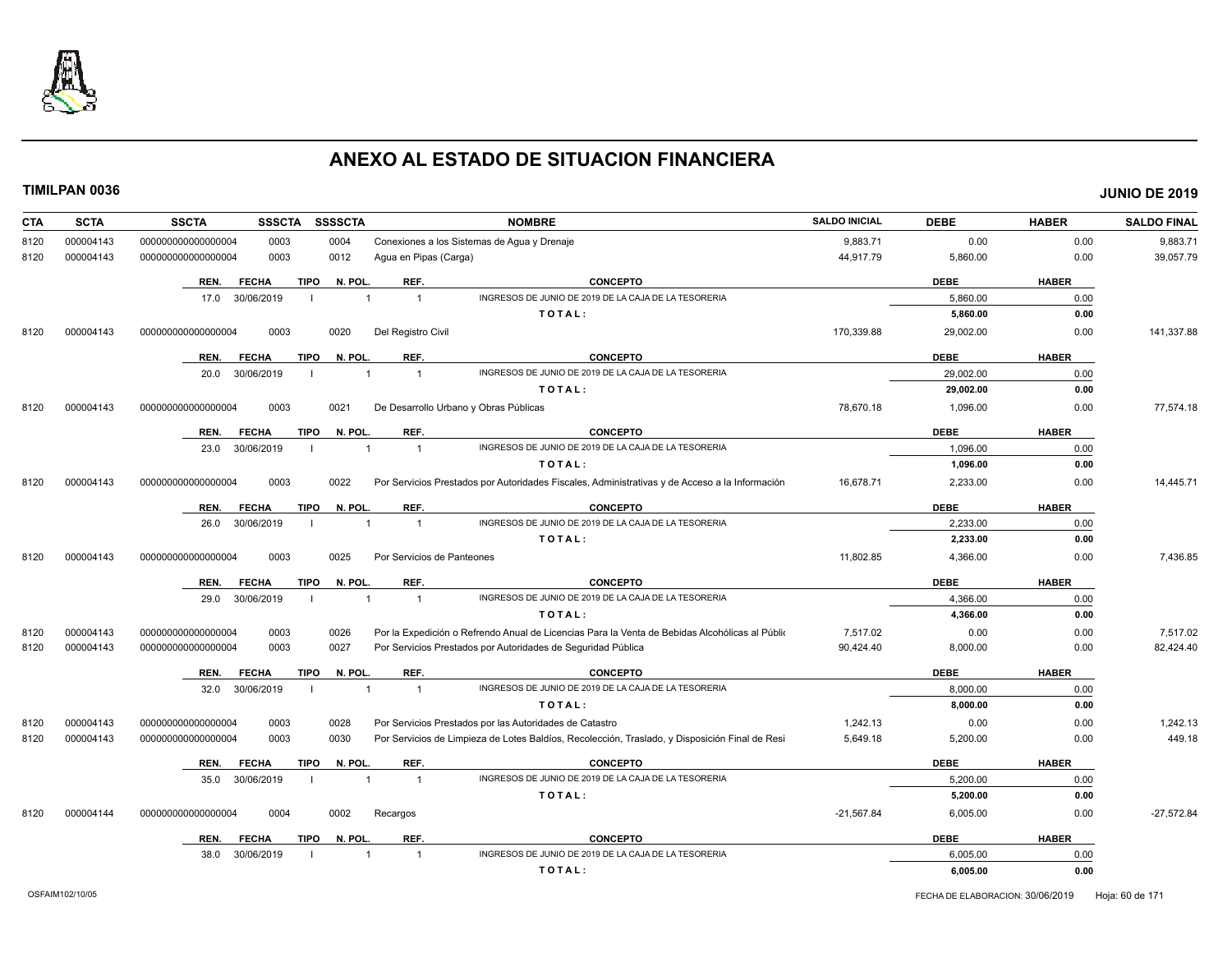

| <b>SCTA</b><br><b>CTA</b> | <b>SSCTA</b><br><b>SSSCTA</b>       | SSSSCTA        | <b>NOMBRE</b>                                                                                | <b>SALDO INICIAL</b> | <b>DEBE</b>  | <b>HABER</b> | <b>SALDO FINAL</b> |
|---------------------------|-------------------------------------|----------------|----------------------------------------------------------------------------------------------|----------------------|--------------|--------------|--------------------|
| 000004151<br>8120         | 0001<br>000000000000000005          | 0001           | Por la Venta o Arrendamiento de Bienes Municipales                                           | 142.672.25           | 11,000.00    | 0.00         | 131,672.25         |
|                           | <b>FECHA</b><br><b>TIPO</b><br>REN. | N. POL.        | <b>CONCEPTO</b><br>REF.                                                                      |                      | <b>DEBE</b>  | <b>HABER</b> |                    |
|                           | 41.0 30/06/2019<br>-1               |                | INGRESOS DE JUNIO DE 2019 DE LA CAJA DE LA TESORERIA<br>$\overline{1}$                       |                      | 11,000.00    | 0.00         |                    |
|                           |                                     |                | TOTAL:                                                                                       |                      | 11,000.00    | 0.00         |                    |
| 000004159<br>8120         | 0009<br>000000000000000005          | 0002           | En General, todos aquellos Ing que perciba la Hda Mpal, der de Act que no son Propias de Der | 395,559.42           | 0.00         | 0.00         | 395,559.42         |
| 000004162<br>8120         | 0002<br>000000000000000006          | 0001           | Sanciones Administrativas                                                                    | 3,120.00             | 0.00         | 0.00         | 3,120.00           |
| 8120<br>000004211         | 000000000000000001<br>0001          | 0001           | Fondo General de Participaciones                                                             | 21,726,611.02        | 4,223,472.69 | 0.00         | 17,503,138.33      |
|                           | <b>FECHA</b><br><b>TIPO</b><br>REN. | N. POL.        | REF.<br><b>CONCEPTO</b>                                                                      |                      | <b>DEBE</b>  | <b>HABER</b> |                    |
|                           | 30/06/2019<br>44.0                  |                | INGRESOS DE JUNIO DE 2019 DE LA CAJA DE LA TESORERIA<br>$\overline{1}$                       |                      | 4,223,472.69 | 0.00         |                    |
|                           |                                     |                | TOTAL:                                                                                       |                      | 4,223,472.69 | 0.00         |                    |
| 8120<br>000004211         | 0001<br>00000000000000001           | 0002           | Fondo de Fomentos Municipal                                                                  | 3,609,022.02         | 706,168.44   | 0.00         | 2,902,853.58       |
|                           | <b>FECHA</b><br><b>TIPO</b><br>REN. | N. POL.        | REF.<br><b>CONCEPTO</b>                                                                      |                      | <b>DEBE</b>  | <b>HABER</b> |                    |
|                           | 30/06/2019<br>47.0                  |                | INGRESOS DE JUNIO DE 2019 DE LA CAJA DE LA TESORERIA<br>$\overline{1}$                       |                      | 706,168.44   | 0.00         |                    |
|                           |                                     |                | TOTAL:                                                                                       |                      | 706,168.44   | 0.00         |                    |
| 8120<br>000004211         | 0001<br>000000000000000001          | 0003           | Fondo de Fiscalización y Recaudacion                                                         | 630,027.08           | 53,998.23    | 0.00         | 576,028.85         |
|                           | <b>TIPO</b><br>REN.<br><b>FECHA</b> | N. POL.        | <b>CONCEPTO</b><br>REF.                                                                      |                      | <b>DEBE</b>  | <b>HABER</b> |                    |
|                           | 50.0<br>30/06/2019<br>-1            | $\overline{1}$ | INGRESOS DE JUNIO DE 2019 DE LA CAJA DE LA TESORERIA<br>$\overline{1}$                       |                      | 53,998.23    | 0.00         |                    |
|                           |                                     |                | TOTAL:                                                                                       |                      | 53,998.23    | 0.00         |                    |
| 000004211<br>8120         | 000000000000000001<br>0001          | 0004           | Correspondientes al Impuesto Especial sobre Producción y Servicios                           | 333,356.95           | 82,702.09    | 0.00         | 250,654.86         |
|                           | <b>FECHA</b><br><b>TIPO</b><br>REN. | N. POL.        | REF.<br>CONCEPTO                                                                             |                      | <b>DEBE</b>  | <b>HABER</b> |                    |
|                           | 30/06/2019<br>53.0                  |                | INGRESOS DE JUNIO DE 2019 DE LA CAJA DE LA TESORERIA<br>$\overline{1}$                       |                      | 82.702.09    | 0.00         |                    |
|                           |                                     |                | TOTAL:                                                                                       |                      | 82,702.09    | 0.00         |                    |
| 000004211<br>8120         | 00000000000000001<br>0001           | 0005           | Correspondientes al Impuesto Sobre Automóviles Nuevos                                        | 664,609.90           | 154,629.03   | 0.00         | 509,980.87         |
|                           | <b>FECHA</b><br><b>TIPO</b><br>REN. | N. POL.        | REF.<br><b>CONCEPTO</b>                                                                      |                      | <b>DEBE</b>  | <b>HABER</b> |                    |
|                           | 30/06/2019<br>56.0                  | $\overline{1}$ | INGRESOS DE JUNIO DE 2019 DE LA CAJA DE LA TESORERIA<br>$\overline{1}$                       |                      | 154,629.03   | 0.00         |                    |
|                           |                                     |                | TOTAL:                                                                                       |                      | 154,629.03   | 0.00         |                    |
| 8120<br>000004211         | 0001<br>000000000000000001          | 0006           | Correspondientes al Impuesto Sobre Tenencia o Uso de Vehículos                               | $-101.28$            | 2.08         | 0.00         | $-103.36$          |
|                           | <b>FECHA</b><br><b>TIPO</b><br>REN. | N. POL.        | REF.<br><b>CONCEPTO</b>                                                                      |                      | <b>DEBE</b>  | <b>HABER</b> |                    |
|                           | 30/06/2019<br>59.0                  |                | INGRESOS DE JUNIO DE 2019 DE LA CAJA DE LA TESORERIA<br>$\overline{1}$                       |                      | 2.08         | 0.00         |                    |
|                           |                                     |                | TOTAL:                                                                                       |                      | 2.08         | 0.00         |                    |
| 000004211<br>8120         | 000000000000000001<br>0001          | 0007           | Correspondientes al Fondo de Compensación del Impuesto Sobre Automóviles Nuevos              | 294,078.00           | 0.00         | 0.00         | 294,078.00         |
| 8120<br>000004211         | 0001<br>000000000000000001          | 0008           | Las derivadas de la aplicación del artículo 4-A de la Ley de Coordinación Fiscal             | 1,039,056.40         | 152,233.35   | 0.00         | 886,823.05         |
|                           | <b>FECHA</b><br><b>TIPO</b><br>REN. | N. POL.        | REF.<br><b>CONCEPTO</b>                                                                      |                      | <b>DEBE</b>  | <b>HABER</b> |                    |
|                           | 30/06/2019<br>62.0                  |                | INGRESOS DE JUNIO DE 2019 DE LA CAJA DE LA TESORERIA<br>$\overline{1}$                       |                      | 152.233.35   | 0.00         |                    |
|                           |                                     |                | TOTAL:                                                                                       |                      | 152,233.35   | 0.00         |                    |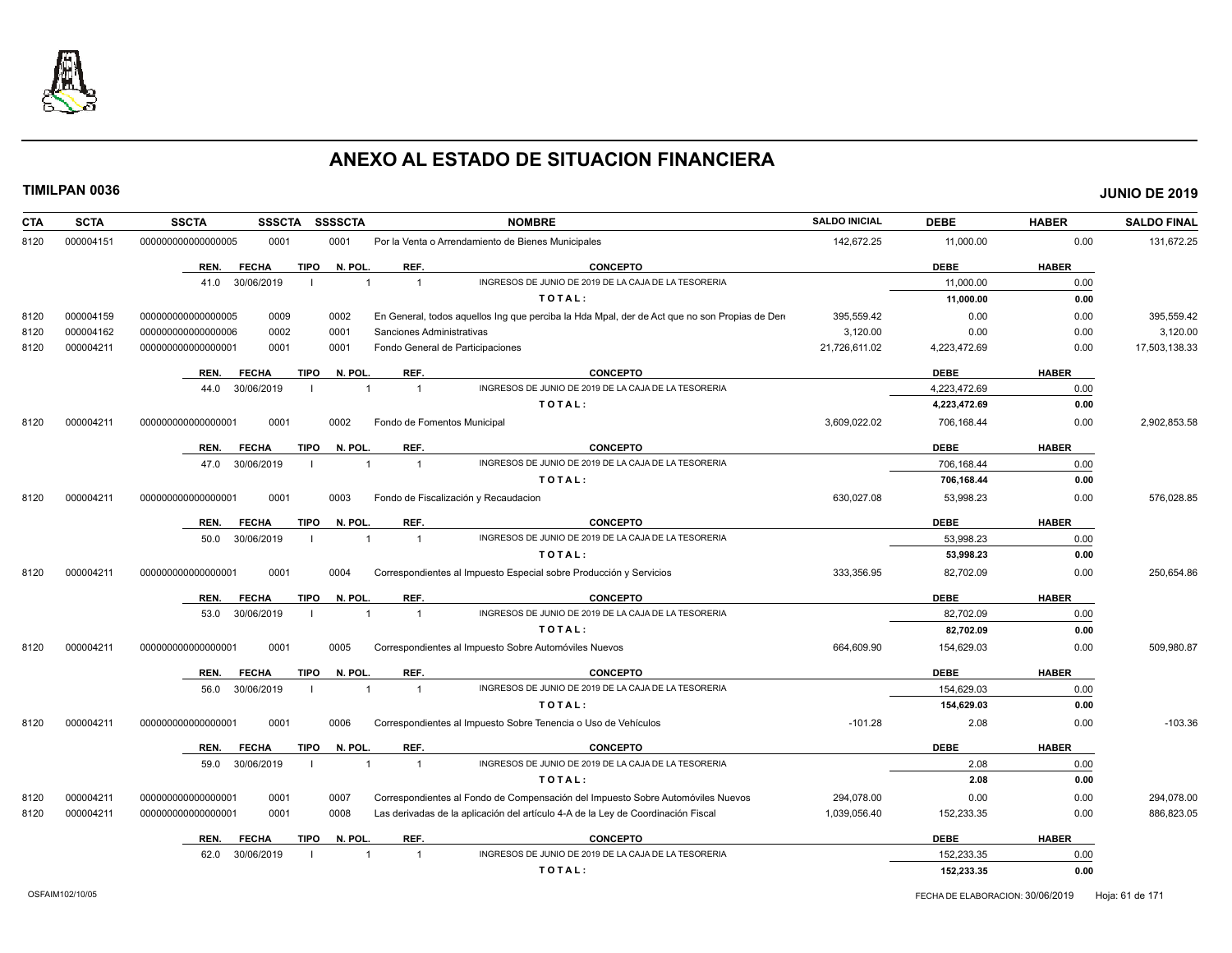

| <b>CTA</b> | <b>SCTA</b> | <b>SSCTA</b>       | <b>SSSCTA</b> | <b>SSSSCTA</b>         |                | <b>NOMBRE</b>                                                                                    | <b>SALDO INICIAL</b> | <b>DEBE</b>   | <b>HABER</b> | <b>SALDO FINAL</b> |
|------------|-------------|--------------------|---------------|------------------------|----------------|--------------------------------------------------------------------------------------------------|----------------------|---------------|--------------|--------------------|
| 8120       | 000004211   | 00000000000000001  | 0001          | 0009                   |                | Del Impuesto Sobre Tenencia o Uso de Vehículos Automotores                                       | 304,578.95           | 77,589.49     | 0.00         | 226,989.46         |
|            |             | REN.               | <b>FECHA</b>  | <b>TIPO</b><br>N. POL. |                | REF.<br><b>CONCEPTO</b>                                                                          |                      | <b>DEBE</b>   | <b>HABER</b> |                    |
|            |             | 65.0               | 30/06/2019    |                        |                | INGRESOS DE JUNIO DE 2019 DE LA CAJA DE LA TESORERIA<br>$\overline{1}$                           |                      | 77,589.49     | 0.00         |                    |
|            |             |                    |               |                        |                | TOTAL:                                                                                           |                      | 77,589.49     | 0.00         |                    |
| 8120       | 000004211   | 000000000000000001 | 0001          | 0010                   |                | Del Impuesto Sobre Adquisición de Vehículos automotores Usados                                   | 31,252.40            | 7,393.47      | 0.00         | 23,858.93          |
|            |             | REN.               | <b>FECHA</b>  | <b>TIPO</b>            | N. POL.        | REF.<br>CONCEPTO                                                                                 |                      | <b>DEBE</b>   | <b>HABER</b> |                    |
|            |             | 68.0               | 30/06/2019    |                        |                | INGRESOS DE JUNIO DE 2019 DE LA CAJA DE LA TESORERIA<br>$\overline{1}$                           |                      | 7.393.47      | 0.00         |                    |
|            |             |                    |               |                        |                | TOTAL:                                                                                           |                      | 7,393.47      | 0.00         |                    |
| 8120       | 000004211   | 00000000000000000  | 0001          | 0011                   |                | Del Impuesto Sobre Loterías, Rifas, Sorteos, Concursos y Juegos Permitidos con Cruce de Apu      | 39,791.96            | 8,507.07      | 0.00         | 31,284.89          |
|            |             | REN.               | <b>FECHA</b>  | <b>TIPO</b><br>N. POL. |                | REF.<br><b>CONCEPTO</b>                                                                          |                      | <b>DEBE</b>   | <b>HABER</b> |                    |
|            |             | 71.0               | 30/06/2019    |                        | $\overline{1}$ | INGRESOS DE JUNIO DE 2019 DE LA CAJA DE LA TESORERIA<br>$\overline{1}$                           |                      | 8,507.07      | 0.00         |                    |
|            |             |                    |               |                        |                | TOTAL:                                                                                           |                      | 8,507.07      | 0.00         |                    |
| 8120       | 000004211   | 000000000000000001 | 0001          | 0013                   |                | Programa de Acciones para el Desarrollo (PAD)                                                    | 7,020,000.00         | 0.00          | 0.00         | 7,020,000.00       |
| 8120       | 000004211   | 000000000000000001 | 0001          | 0014                   |                | Fondo Estatal de Fortalecimiento Municipal (FEFOM)                                               | 30,790,368.12        | 18,474,220.86 | 0.00         | 12,316,147.26      |
|            |             | REN.               | <b>FECHA</b>  | <b>TIPO</b>            | N. POL.        | REF.<br><b>CONCEPTO</b>                                                                          |                      | <b>DEBE</b>   | <b>HABER</b> |                    |
|            |             | 4.0                | 30/06/2019    | - 1                    | 6              | PARTICIPACIONES DE ENERO A JUNIO DE 2019 DE FEFOM 2019<br>$\overline{1}$                         |                      | 18,474,220.86 | 0.00         |                    |
|            |             |                    |               |                        |                | TOTAL:                                                                                           |                      | 18,474,220.86 | 0.00         |                    |
| 8120       | 000004211   | 000000000000000001 | 0001          | 0016                   |                | Remanentes Programa de Apoyo al Gasto de Inversión de los Municipios (FEFOM)                     | 264,689.74           | 0.00          | 0.00         | 264,689.74         |
| 8120       | 000004211   | 00000000000000001  | 0001          | 0017                   |                | <b>Otros Recursos Estatales</b>                                                                  | 456,300.00           | 0.00          | 0.00         | 456,300.00         |
| 8120       | 000004211   | 000000000000000001 | 0001          | 0021                   |                | El Impuesto Sobre la Renta efectivamente enterado a la Federación, corresp al salario de su pe   | 9,111,561.71         | 57,784.00     | 0.00         | 9,053,777.71       |
|            |             | REN.               | <b>FECHA</b>  | <b>TIPO</b><br>N. POL. |                | REF.<br><b>CONCEPTO</b>                                                                          |                      | <b>DEBE</b>   | <b>HABER</b> |                    |
|            |             | 74.0               | 30/06/2019    |                        |                | INGRESOS DE JUNIO DE 2019 DE LA CAJA DE LA TESORERIA<br>$\overline{1}$                           |                      | 57,784.00     | 0.00         |                    |
|            |             |                    |               |                        |                | TOTAL:                                                                                           |                      | 57,784.00     | 0.00         |                    |
| 8120       | 000004211   | 00000000000000001  | 0001          | 0022                   |                | A la venta final de bebidas con contenido alcohólico                                             | 33,897.03            | 4,235.92      | 0.00         | 29,661.11          |
|            |             | REN.               | <b>FECHA</b>  | <b>TIPO</b>            | N. POL.        | <b>CONCEPTO</b><br>REF.                                                                          |                      | <b>DEBE</b>   | <b>HABER</b> |                    |
|            |             | 77.0               | 30/06/2019    | -1                     | $\overline{1}$ | INGRESOS DE JUNIO DE 2019 DE LA CAJA DE LA TESORERIA<br>$\overline{1}$                           |                      | 4.235.92      | 0.00         |                    |
|            |             |                    |               |                        |                | TOTAL:                                                                                           |                      | 4,235.92      | 0.00         |                    |
| 8120       | 000004212   | 00000000000000001  | 0002          | 0001                   |                | Fondo de Aportaciones para Infraestructura Social Municipal                                      | 9,671,183.85         | 1,934,236.77  | 0.00         | 7,736,947.08       |
|            |             | REN.               | <b>FECHA</b>  | <b>TIPO</b>            | N. POL.        | REF.<br><b>CONCEPTO</b>                                                                          |                      | <b>DEBE</b>   | <b>HABER</b> |                    |
|            |             | 4.0                | 30/06/2019    |                        | 3              | PARTICIPACIONES DE FISM 2019 DE JUNIO 2019<br>$\overline{1}$                                     |                      | 1.934.236.77  | 0.00         |                    |
|            |             |                    |               |                        |                | TOTAL:                                                                                           |                      | 1,934,236.77  | 0.00         |                    |
| 8120       | 000004212   | 00000000000000000  | 0002          | 0002                   |                | Fondo de Aport para el Fort de los Mpios y de las Demarcaciones Territoriales del Distrito Feder | 6,619,156.33         | 945,593.77    | 0.00         | 5,673,562.56       |
|            |             | REN.               | <b>FECHA</b>  | <b>TIPO</b>            | N. POL.        | REF.<br><b>CONCEPTO</b>                                                                          |                      | <b>DEBE</b>   | <b>HABER</b> |                    |
|            |             | 15.0               | 30/06/2019    |                        | 3              | PARTICIPACIONES DE ORTAMUN 2019 DE JUNIO 2019<br>-1                                              |                      | 945,593.77    | 0.00         |                    |
|            |             |                    |               |                        |                | TOTAL:                                                                                           |                      | 945,593.77    | 0.00         |                    |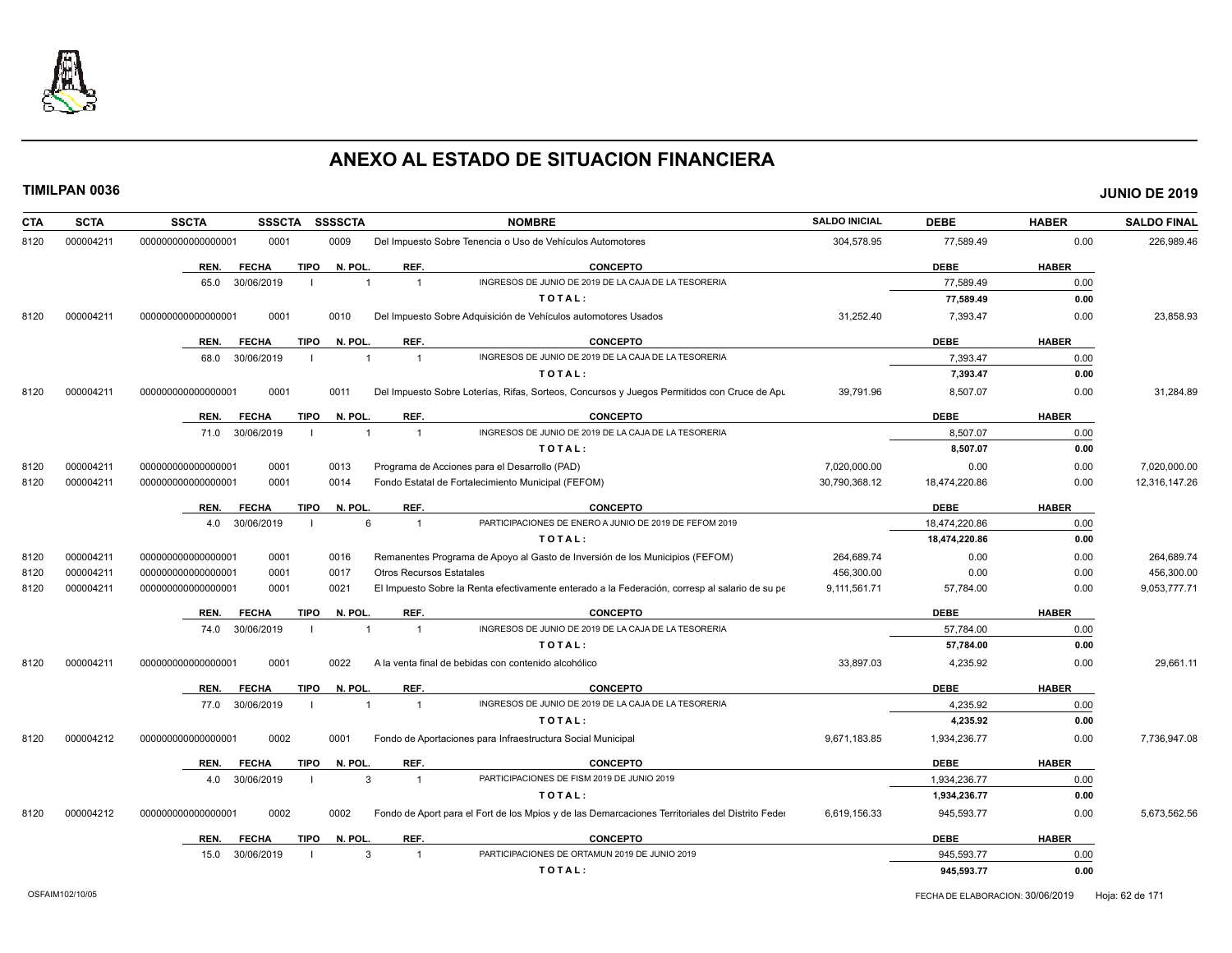

| <b>CTA</b> | <b>SCTA</b> | <b>SSCTA</b><br><b>NOMBRE</b><br><b>SSSCTA</b><br><b>SSSSCTA</b>                                                                                              | <b>SALDO INICIAL</b> | <b>DEBE</b>        | <b>HABER</b>    | <b>SALDO FINAL</b> |
|------------|-------------|---------------------------------------------------------------------------------------------------------------------------------------------------------------|----------------------|--------------------|-----------------|--------------------|
| 8120       | 000004212   | 0010<br>000000000000000001<br>0002<br><b>Otros Recursos Federales</b>                                                                                         | 16,855,919.02        | 0.00               | 0.00            | 16,855,919.02      |
| 8120       | 000004212   | 00000000000000001<br>0002<br>0027<br>Fondo de Aportaciones para la Seguridad Pública. (FASP)                                                                  | 29,375.90            | 0.00               | 0.00            | 29,375.90          |
| 8120       | 000004311   | 000000000000000001<br>0001<br>Derivados de Recursos Propios<br>0001                                                                                           | 211,988.65           | 22.21              | 0.00            | 211,966.44         |
|            |             | REF.<br><b>CONCEPTO</b><br><b>FECHA</b><br>TIPO<br>N. POL.<br>REN.                                                                                            |                      | <b>DEBE</b>        | <b>HABER</b>    |                    |
|            |             | INTERESES DE RECURSOS PROPIOS JUNIO 2019<br>30/06/2019<br>$\overline{2}$<br>$\overline{1}$<br>4.0                                                             |                      | 22.21              | 0.00            |                    |
|            |             | TOTAL:                                                                                                                                                        |                      | 22.21              | 0.00            |                    |
| 8120       | 000004311   | 000000000000000001<br>0001<br>0002<br>Derivados de Participaciones Federales                                                                                  | 2,926.36             | 145.07             | 0.00            | 2,781.29           |
|            |             | REF.<br><b>CONCEPTO</b><br><b>FECHA</b><br>TIPO<br>N. POL.<br>REN.                                                                                            |                      | <b>DEBE</b>        | <b>HABER</b>    |                    |
|            |             | INTERESES DE FASP 2019 DE JUNIO 2019<br>8.0 30/06/2019<br>$\overline{2}$<br>1                                                                                 |                      | 145.07             | 0.00            |                    |
|            |             | TOTAL:                                                                                                                                                        |                      | 145.07             | 0.00            |                    |
| 8120       | 000004311   | 0001<br>000000000000000001<br>0003<br>Derivados del Ramo 33                                                                                                   | 2,064.76             | 2,301.66           | 0.00            | $-236.90$          |
|            |             | REF.<br><b>FECHA</b><br>TIPO<br>N. POL.<br><b>CONCEPTO</b><br>REN.                                                                                            |                      | <b>DEBE</b>        | <b>HABER</b>    |                    |
|            |             | INTERESES BANCARIOS DEL FORTAMUN 2019 DEL MES DE JUNIO 2019<br>30/06/2019<br>8.0<br>$\overline{1}$<br>$\overline{4}$                                          |                      | 28.68              | 0.00            |                    |
|            |             | INTERESES BANCARIOS DEL FISM 2019 DEL MES DE JUNIO 2019<br>30/06/2019<br>4.0<br>$\overline{1}$                                                                |                      | 2,272.98           | 0.00            |                    |
|            |             | TOTAL:                                                                                                                                                        |                      | 2,301.66           | 0.00            |                    |
| 8120       | 000004311   | 0001<br>0006<br>Derivados de Recursos de Programas Estatales<br>000000000000000001                                                                            | 4,655.05             | 339.30             | 0.00            | 4,315.75           |
|            |             | <b>TIPO</b><br>N. POL.<br>REF.<br><b>CONCEPTO</b><br>REN.<br><b>FECHA</b>                                                                                     |                      | <b>DEBE</b>        | <b>HABER</b>    |                    |
|            |             | INTERESES DE FEFOM 2019 DE JUNIO 2019<br>30/06/2019<br>$\overline{2}$<br>16.0                                                                                 |                      | 574.75             | 0.00            |                    |
|            |             | INTERESES DE FEFOM 2018 DE JUNIO 2019<br>30/06/2019<br>$\overline{2}$<br>12.0<br>E<br>44<br>Derivados de Recursos de Programas Estatales<br>24/06/2019<br>4.0 |                      | 41.99<br>$-277.44$ | 0.00<br>0.00    |                    |
|            |             | TOTAL:                                                                                                                                                        |                      | 339.30             | 0.00            |                    |
| 8150       |             | LEY DE INGRESOS RECAUDADA                                                                                                                                     | 43,439,303.79        | 0.00               | 27, 177, 441.63 | 70,616,745.42      |
| 8150       | 000004112   | 0002<br>0001<br>Predial<br>000000000000000001                                                                                                                 | 1,840,541.00         | 0.00               | 31,109.00       | 1,871,650.00       |
|            |             | REF.<br>TIPO<br>N. POL.<br><b>CONCEPTO</b><br>REN.<br><b>FECHA</b>                                                                                            |                      | <b>DEBE</b>        | <b>HABER</b>    |                    |
|            |             | RECAUDACION DEL IMPUESTO PREDIAL DE JUNIO DE 2019<br>10.0 30/06/2019<br>5<br>$\overline{1}$                                                                   |                      | 0.00               | 31,109.00       |                    |
|            |             | TOTAL:                                                                                                                                                        |                      | 0.00               | 31,109.00       |                    |
| 8150       | 000004112   | 0002<br>0002<br>Sobre Adquisición de Inmuebles y Otras Operaciones Traslativas de Dominio de Inmuebles<br>000000000000000001                                  | 21,522.00            | 0.00               | 4,429.00        | 25,951.00          |
|            |             | <b>FECHA</b><br><b>TIPO</b><br>N. POL.<br>REF.<br><b>CONCEPTO</b><br>REN.                                                                                     |                      | <b>DEBE</b>        | <b>HABER</b>    |                    |
|            |             | INGRESOS DE JUNIO DE 2019 DE LA CAJA DE LA TESORERIA<br>30/06/2019<br>$\overline{1}$<br>$\overline{1}$<br>4.0                                                 |                      | 0.00               | 4,429.00        |                    |
|            |             | TOTAL:                                                                                                                                                        |                      | 0.00               | 4,429.00        |                    |
| 8150       | 000004117   | 000000000000000001<br>0007<br>0002<br>Recargos                                                                                                                | 14,928.00            | 0.00               | 4,493.00        | 19,421.00          |
|            |             | REF.<br><b>TIPO</b><br>N. POL.<br><b>CONCEPTO</b><br>REN.<br><b>FECHA</b>                                                                                     |                      | <b>DEBE</b>        | <b>HABER</b>    |                    |
|            |             | RECAUDACION DEL IMPUESTO PREDIAL DE JUNIO DE 2019<br>13.0 30/06/2019<br>5<br>$\overline{1}$                                                                   |                      | 0.00               | 4,493.00        |                    |
|            |             | TOTAL:                                                                                                                                                        |                      | 0.00               | 4,493.00        |                    |
| 8150       | 000004119   | 0009<br>0001<br>Sobre Anuncios Publicitarios<br>00000000000000001                                                                                             | 900.00               | 0.00               | 204.00          | 1.104.00           |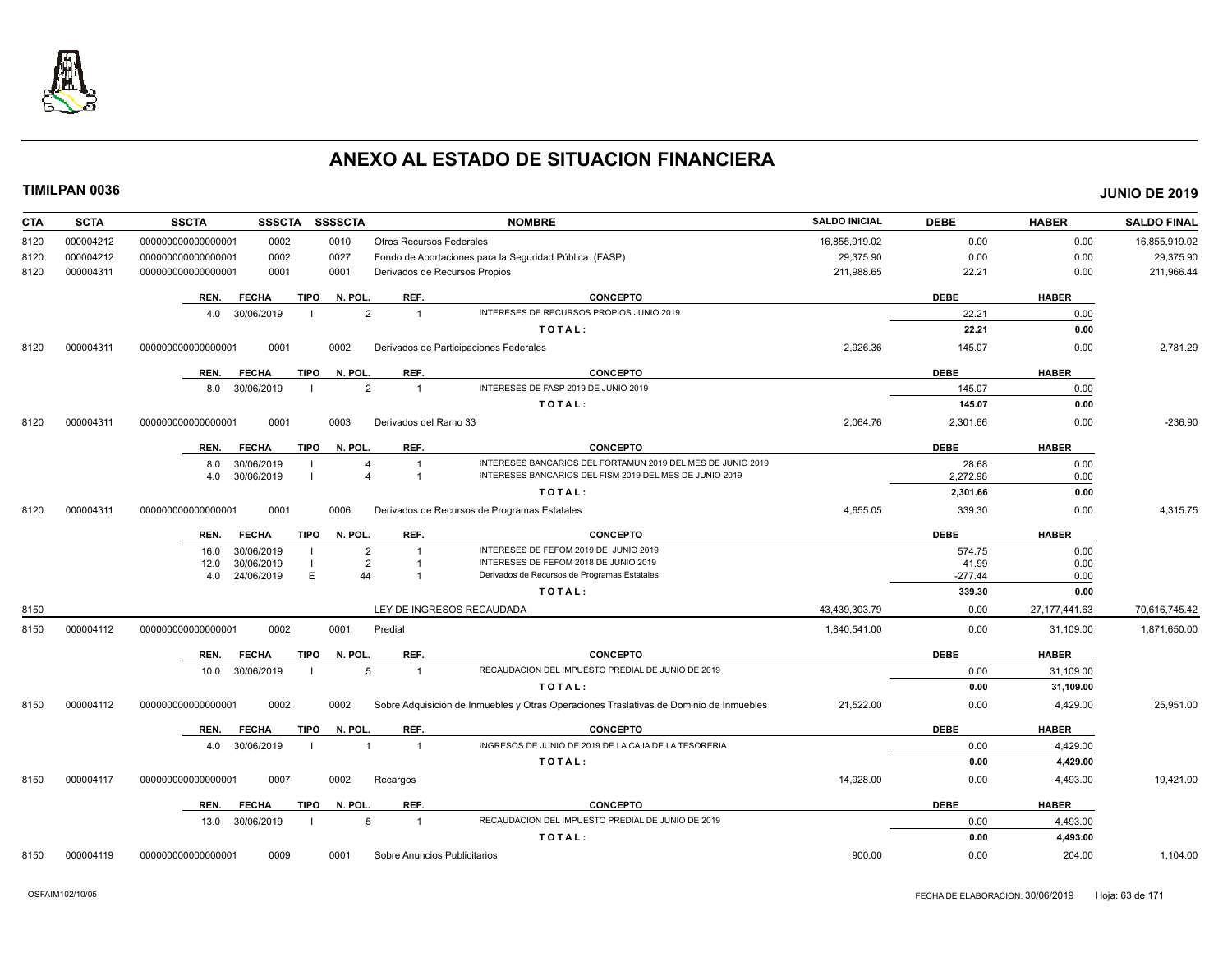

| <b>CTA</b> | <b>SCTA</b> | <b>SSCTA</b>       |              |             | SSSCTA SSSSCTA |                            | <b>NOMBRE</b>                                                                                  | <b>SALDO INICIAL</b> | <b>DEBE</b> | <b>HABER</b> | <b>SALDO FINAL</b> |
|------------|-------------|--------------------|--------------|-------------|----------------|----------------------------|------------------------------------------------------------------------------------------------|----------------------|-------------|--------------|--------------------|
|            |             | REN.               | <b>FECHA</b> | <b>TIPO</b> | N. POL.        | REF.                       | <b>CONCEPTO</b>                                                                                |                      | <b>DEBE</b> | <b>HABER</b> |                    |
|            |             | 7.0                | 30/06/2019   |             | $\overline{1}$ | $\overline{1}$             | INGRESOS DE JUNIO DE 2019 DE LA CAJA DE LA TESORERIA                                           |                      | 0.00        | 204.00       |                    |
|            |             |                    |              |             |                |                            | TOTAL:                                                                                         |                      | 0.00        | 204.00       |                    |
| 8150       | 000004131   | 000000000000000003 | 0001         |             | 0001           |                            | Para obra pública y acciones de beneficio social                                               | 2,200.00             | 0.00        | 0.00         | 2,200.00           |
| 8150       | 000004141   | 000000000000000004 | 0001         |             | 0001           |                            | Por Uso de Vías y Áreas Públicas para el ejercicio de Actividades Comerciales y de Servicios   | 194,680.00           | 0.00        | 74,614.13    | 269,294.13         |
|            |             | REN.               | <b>FECHA</b> | <b>TIPO</b> | N. POL.        | REF.                       | <b>CONCEPTO</b>                                                                                |                      | <b>DEBE</b> | <b>HABER</b> |                    |
|            |             | 10.0               | 30/06/2019   |             | $\overline{1}$ | $\overline{1}$             | INGRESOS DE JUNIO DE 2019 DE LA CAJA DE LA TESORERIA                                           |                      | 0.00        | 74,614.13    |                    |
|            |             |                    |              |             |                |                            | TOTAL:                                                                                         |                      | 0.00        | 74,614.13    |                    |
| 8150       | 000004143   | 00000000000000004  | 0003         |             | 0001           | Suministro de Agua Potable |                                                                                                | 2,539,994.00         | 0.00        | 104,255.00   | 2,644,249.00       |
|            |             | REN.               | <b>FECHA</b> | <b>TIPO</b> | N. POL.        | REF.                       | <b>CONCEPTO</b>                                                                                |                      | <b>DEBE</b> | <b>HABER</b> |                    |
|            |             | 13.0               | 30/06/2019   |             |                | $\overline{1}$             | INGRESOS DE JUNIO DE 2019 DE LA CAJA DE LA TESORERIA                                           |                      | 0.00        | 104,255.00   |                    |
|            |             |                    |              |             |                |                            | TOTAL:                                                                                         |                      | 0.00        | 104,255.00   |                    |
| 8150       | 000004143   | 00000000000000004  | 0003         |             | 0004           |                            | Conexiones a los Sistemas de Agua y Drenaje                                                    | 13,122.00            | 0.00        | 0.00         | 13,122.00          |
| 8150       | 000004143   | 000000000000000004 | 0003         |             | 0012           | Agua en Pipas (Carga)      |                                                                                                | 69,025.00            | 0.00        | 5,860.00     | 74,885.00          |
|            |             | REN.               | <b>FECHA</b> | <b>TIPO</b> | N. POL.        | REF.                       | <b>CONCEPTO</b>                                                                                |                      | <b>DEBE</b> | <b>HABER</b> |                    |
|            |             | 16.0               | 30/06/2019   |             |                |                            | INGRESOS DE JUNIO DE 2019 DE LA CAJA DE LA TESORERIA                                           |                      | 0.00        | 5,860.00     |                    |
|            |             |                    |              |             |                |                            | TOTAL:                                                                                         |                      | 0.00        | 5,860.00     |                    |
| 8150       | 000004143   | 00000000000000004  | 0003         |             | 0020           | Del Registro Civil         |                                                                                                | 107,844.00           | 0.00        | 29,002.00    | 136,846.00         |
|            |             | REN.               | <b>FECHA</b> | <b>TIPO</b> | N. POL         | REF.                       | <b>CONCEPTO</b>                                                                                |                      | <b>DEBE</b> | <b>HABER</b> |                    |
|            |             | 19.0               | 30/06/2019   |             | $\overline{1}$ | $\overline{1}$             | INGRESOS DE JUNIO DE 2019 DE LA CAJA DE LA TESORERIA                                           |                      | 0.00        | 29,002.00    |                    |
|            |             |                    |              |             |                |                            | TOTAL:                                                                                         |                      | 0.00        | 29,002.00    |                    |
| 8150       | 000004143   | 00000000000000004  | 0003         |             | 0021           |                            | De Desarrollo Urbano y Obras Públicas                                                          | 10,079.00            | 0.00        | 1,096.00     | 11,175.00          |
|            |             | REN.               | <b>FECHA</b> | <b>TIPO</b> | N. POL.        | REF.                       | <b>CONCEPTO</b>                                                                                |                      | <b>DEBE</b> | <b>HABER</b> |                    |
|            |             | 22.0               | 30/06/2019   |             | $\mathbf{1}$   | $\overline{1}$             | INGRESOS DE JUNIO DE 2019 DE LA CAJA DE LA TESORERIA                                           |                      | 0.00        | 1,096.00     |                    |
|            |             |                    |              |             |                |                            | TOTAL:                                                                                         |                      | 0.00        | 1,096.00     |                    |
| 8150       | 000004143   | 000000000000000004 | 0003         |             | 0022           |                            | Por Servicios Prestados por Autoridades Fiscales, Administrativas y de Acceso a la Información | 9,954.00             | 0.00        | 2,233.00     | 12,187.00          |
|            |             | REN.               | <b>FECHA</b> | <b>TIPO</b> | N. POL.        | REF.                       | <b>CONCEPTO</b>                                                                                |                      | <b>DEBE</b> | <b>HABER</b> |                    |
|            |             | 25.0               | 30/06/2019   |             | $\overline{1}$ | $\overline{1}$             | INGRESOS DE JUNIO DE 2019 DE LA CAJA DE LA TESORERIA                                           |                      | 0.00        | 2,233.00     |                    |
|            |             |                    |              |             |                |                            | TOTAL:                                                                                         |                      | 0.00        | 2,233.00     |                    |
| 8150       | 000004143   | 00000000000000004  | 0003         |             | 0025           | Por Servicios de Panteones |                                                                                                | 24,941.00            | 0.00        | 4,366.00     | 29,307.00          |
|            |             | REN.               | <b>FECHA</b> | <b>TIPO</b> | N. POL.        | REF.                       | <b>CONCEPTO</b>                                                                                |                      | <b>DEBE</b> | <b>HABER</b> |                    |
|            |             | 28.0               | 30/06/2019   |             | 1              | $\overline{1}$             | INGRESOS DE JUNIO DE 2019 DE LA CAJA DE LA TESORERIA                                           |                      | 0.00        | 4,366.00     |                    |
|            |             |                    |              |             |                |                            | TOTAL:                                                                                         |                      | 0.00        | 4,366.00     |                    |
| 8150       | 000004143   | 00000000000000004  | 0003         |             | 0027           |                            | Por Servicios Prestados por Autoridades de Seguridad Pública                                   | 32.800.00            | 0.00        | 8.000.00     | 40.800.00          |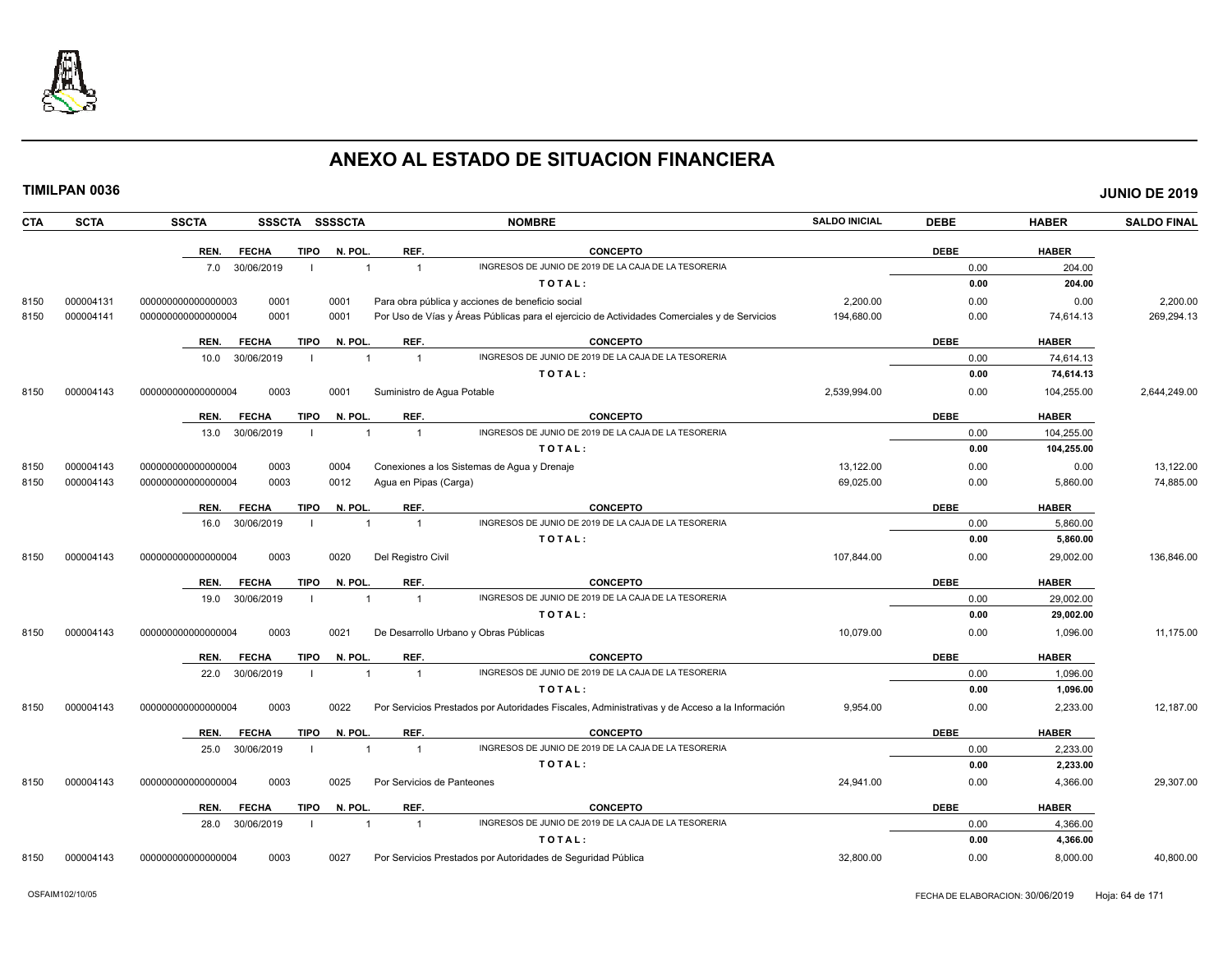

| <b>CTA</b> | <b>SCTA</b> | <b>SSCTA</b>       |              |             | SSSCTA SSSSCTA |                | <b>NOMBRE</b>                                                                                  | <b>SALDO INICIAL</b> | <b>DEBE</b> | <b>HABER</b> | <b>SALDO FINAL</b> |
|------------|-------------|--------------------|--------------|-------------|----------------|----------------|------------------------------------------------------------------------------------------------|----------------------|-------------|--------------|--------------------|
|            |             | REN.               | <b>FECHA</b> | <b>TIPO</b> | N. POL.        | REF.           | <b>CONCEPTO</b>                                                                                |                      | <b>DEBE</b> | <b>HABER</b> |                    |
|            |             | 31.0               | 30/06/2019   |             | $\overline{1}$ | $\overline{1}$ | INGRESOS DE JUNIO DE 2019 DE LA CAJA DE LA TESORERIA                                           |                      | 0.00        | 8.000.00     |                    |
|            |             |                    |              |             |                |                | TOTAL:                                                                                         |                      | 0.00        | 8.000.00     |                    |
| 8150       | 000004143   | 000000000000000004 | 0003         |             | 0028           |                | Por Servicios Prestados por las Autoridades de Catastro                                        | 2,021.00             | 0.00        | 0.00         | 2,021.00           |
| 8150       | 000004143   | 000000000000000004 | 0003         |             | 0030           |                | Por Servicios de Limpieza de Lotes Baldíos, Recolección, Traslado, y Disposición Final de Resi | 6,500.00             | 0.00        | 5,200.00     | 11,700.00          |
|            |             | REN.               | <b>FECHA</b> | <b>TIPO</b> | N. POL         | REF.           | <b>CONCEPTO</b>                                                                                |                      | <b>DEBE</b> | <b>HABER</b> |                    |
|            |             | 34.0               | 30/06/2019   |             |                | $\overline{1}$ | INGRESOS DE JUNIO DE 2019 DE LA CAJA DE LA TESORERIA                                           |                      | 0.00        | 5,200.00     |                    |
|            |             |                    |              |             |                |                | TOTAL:                                                                                         |                      | 0.00        | 5,200.00     |                    |
| 8150       | 000004144   | 000000000000000004 | 0004         |             | 0002           | Recargos       |                                                                                                | 144,123.00           | 0.00        | 6,005.00     | 150,128.00         |
|            |             | REN.               | <b>FECHA</b> | <b>TIPO</b> | N. POL         | REF.           | <b>CONCEPTO</b>                                                                                |                      | <b>DEBE</b> | <b>HABER</b> |                    |
|            |             | 37.0               | 30/06/2019   |             | $\overline{1}$ | $\overline{1}$ | INGRESOS DE JUNIO DE 2019 DE LA CAJA DE LA TESORERIA                                           |                      | 0.00        | 6,005.00     |                    |
|            |             |                    |              |             |                |                | TOTAL:                                                                                         |                      | 0.00        | 6.005.00     |                    |
| 8150       | 000004151   | 000000000000000005 | 0001         |             | 0001           |                | Por la Venta o Arrendamiento de Bienes Municipales                                             | 132.190.00           | 0.00        | 11,000.00    | 143,190.00         |
|            |             | REN.               | <b>FECHA</b> | <b>TIPO</b> | N. POL         | REF.           | <b>CONCEPTO</b>                                                                                |                      | <b>DEBE</b> | <b>HABER</b> |                    |
|            |             | 40.0               | 30/06/2019   |             | $\mathbf{1}$   | $\overline{1}$ | INGRESOS DE JUNIO DE 2019 DE LA CAJA DE LA TESORERIA                                           |                      | 0.00        | 11,000.00    |                    |
|            |             |                    |              |             |                |                | TOTAL:                                                                                         |                      | 0.00        | 11,000.00    |                    |
| 8150       | 000004211   | 00000000000000000  | 0001         |             | 0001           |                | Fondo General de Participaciones                                                               | 17,392,456.98        | 0.00        | 4,223,472.69 | 21,615,929.67      |
|            |             | REN.               | <b>FECHA</b> | <b>TIPO</b> | N. POL         | REF.           | <b>CONCEPTO</b>                                                                                |                      | <b>DEBE</b> | <b>HABER</b> |                    |
|            |             | 43.0               | 30/06/2019   |             |                | $\overline{1}$ | INGRESOS DE JUNIO DE 2019 DE LA CAJA DE LA TESORERIA                                           |                      | 0.00        | 4.223.472.69 |                    |
|            |             |                    |              |             |                |                | TOTAL:                                                                                         |                      | 0.00        | 4,223,472.69 |                    |
| 8150       | 000004211   | 000000000000000001 | 0001         |             | 0002           |                | Fondo de Fomentos Municipal                                                                    | 2.883.901.98         | 0.00        | 706.168.44   | 3,590,070.42       |
|            |             | REN.               | <b>FECHA</b> | <b>TIPO</b> | N. POL         | REF.           | <b>CONCEPTO</b>                                                                                |                      | <b>DEBE</b> | <b>HABER</b> |                    |
|            |             | 46.0               | 30/06/2019   |             | $\mathbf{1}$   | $\overline{1}$ | INGRESOS DE JUNIO DE 2019 DE LA CAJA DE LA TESORERIA                                           |                      | 0.00        | 706,168.44   |                    |
|            |             |                    |              |             |                |                | TOTAL:                                                                                         |                      | 0.00        | 706,168.44   |                    |
| 8150       | 000004211   | 000000000000000001 | 0001         |             | 0003           |                | Fondo de Fiscalización y Recaudacion                                                           | 413,998.92           | 0.00        | 53,998.23    | 467,997.15         |
|            |             | REN.               | <b>FECHA</b> | <b>TIPO</b> | N. POL         | REF.           | <b>CONCEPTO</b>                                                                                |                      | <b>DEBE</b> | <b>HABER</b> |                    |
|            |             | 49.0               | 30/06/2019   | - 1         | $\overline{1}$ | $\overline{1}$ | INGRESOS DE JUNIO DE 2019 DE LA CAJA DE LA TESORERIA                                           |                      | 0.00        | 53,998.23    |                    |
|            |             |                    |              |             |                |                | TOTAL:                                                                                         |                      | 0.00        | 53,998.23    |                    |
| 8150       | 000004211   | 000000000000000001 | 0001         |             | 0004           |                | Correspondientes al Impuesto Especial sobre Producción y Servicios                             | 317,269.05           | 0.00        | 82,702.09    | 399,971.14         |
|            |             | REN.               | <b>FECHA</b> | <b>TIPO</b> | N. POL         | REF.           | <b>CONCEPTO</b>                                                                                |                      | <b>DEBE</b> | <b>HABER</b> |                    |
|            |             | 52.0               | 30/06/2019   |             | $\overline{1}$ | $\overline{1}$ | INGRESOS DE JUNIO DE 2019 DE LA CAJA DE LA TESORERIA                                           |                      | 0.00        | 82,702.09    |                    |
|            |             |                    |              |             |                |                | TOTAL:                                                                                         |                      | 0.00        | 82,702.09    |                    |
| 8150       | 000004211   | 00000000000000000  | 0001         |             | 0005           |                | Correspondientes al Impuesto Sobre Automóviles Nuevos                                          | 724,482.10           | 0.00        | 154,629.03   | 879,111.13         |
|            |             | REN.               | <b>FECHA</b> | <b>TIPO</b> | N. POL         | REF.           | <b>CONCEPTO</b>                                                                                |                      | <b>DEBE</b> | <b>HABER</b> |                    |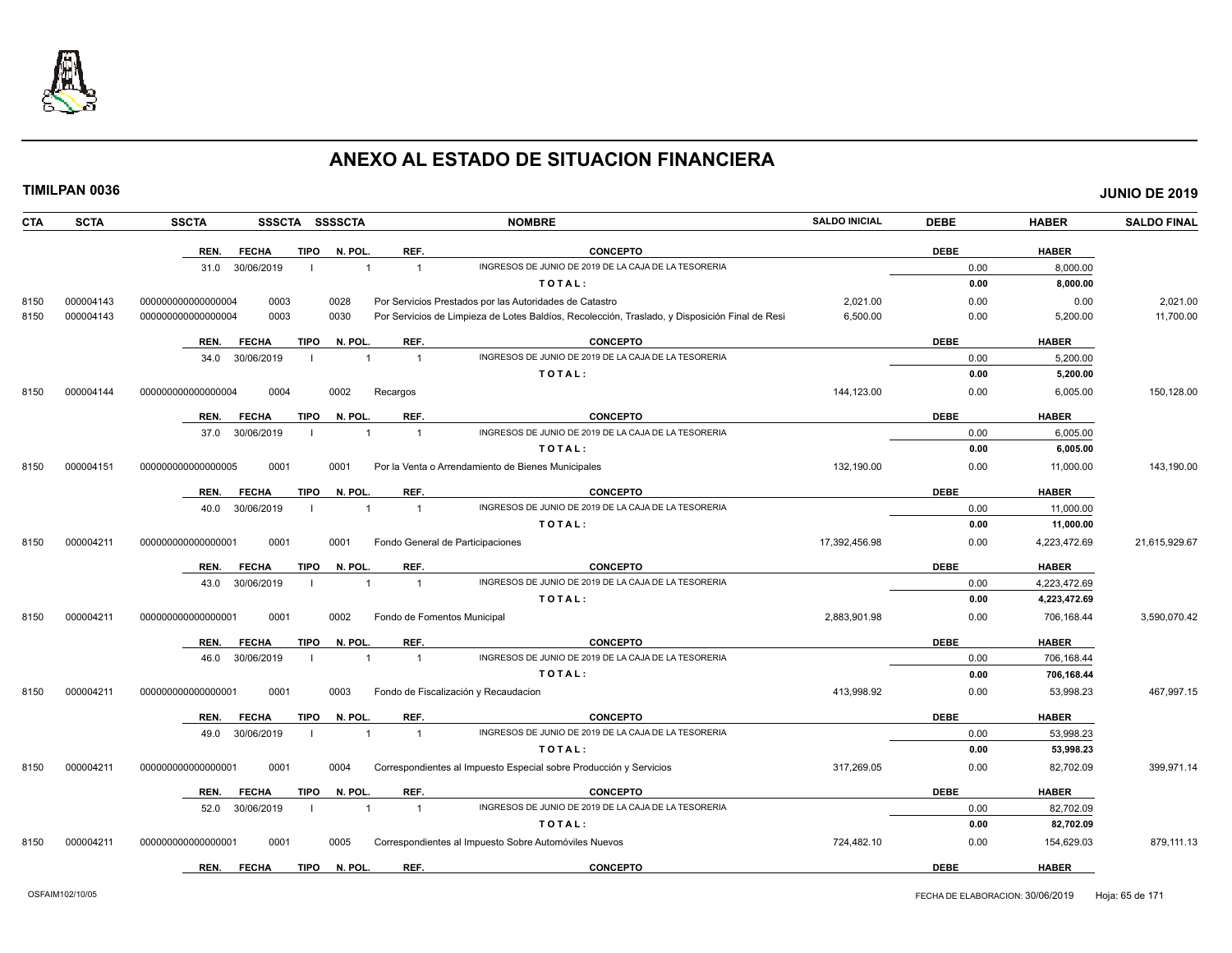

|--|

| <b>SCTA</b><br>CTA | <b>SSCTA</b><br><b>SSSSCTA</b><br><b>SSSCTA</b> | <b>NOMBRE</b>                                                                                  | <b>SALDO INICIAL</b> | <b>DEBE</b> | <b>HABER</b>  | <b>SALDO FINAL</b> |
|--------------------|-------------------------------------------------|------------------------------------------------------------------------------------------------|----------------------|-------------|---------------|--------------------|
|                    | 55.0 30/06/2019<br>$\overline{1}$               | INGRESOS DE JUNIO DE 2019 DE LA CAJA DE LA TESORERIA<br>$\mathbf{1}$                           |                      | 0.00        | 154,629.03    |                    |
|                    |                                                 | TOTAL:                                                                                         |                      | 0.00        | 154,629.03    |                    |
| 000004211<br>8150  | 000000000000000001<br>0001<br>0006              | Correspondientes al Impuesto Sobre Tenencia o Uso de Vehículos                                 | 131.28               | 0.00        | 2.08          | 133.36             |
|                    | N. POL.<br>REN.<br><b>FECHA</b><br>TIPO         | REF.<br><b>CONCEPTO</b>                                                                        |                      | <b>DEBE</b> | <b>HABER</b>  |                    |
|                    | 30/06/2019<br>58.0<br>$\overline{1}$            | INGRESOS DE JUNIO DE 2019 DE LA CAJA DE LA TESORERIA<br>$\overline{1}$                         |                      | 0.00        | 2.08          |                    |
|                    |                                                 | TOTAL:                                                                                         |                      | 0.00        | 2.08          |                    |
| 000004211<br>8150  | 00000000000000001<br>0001<br>0008               | Las derivadas de la aplicación del artículo 4-A de la Ley de Coordinación Fiscal               | 712,530.60           | 0.00        | 152,233.35    | 864,763.95         |
|                    | N. POL.<br><b>FECHA</b><br>TIPO<br>REN.         | REF.<br><b>CONCEPTO</b>                                                                        |                      | <b>DEBE</b> | <b>HABER</b>  |                    |
|                    | 61.0 30/06/2019                                 | INGRESOS DE JUNIO DE 2019 DE LA CAJA DE LA TESORERIA<br>$\overline{1}$                         |                      | 0.00        | 152,233.35    |                    |
|                    |                                                 | TOTAL:                                                                                         |                      | 0.00        | 152,233.35    |                    |
| 000004211<br>8150  | 0001<br>00000000000000001<br>0009               | Del Impuesto Sobre Tenencia o Uso de Vehículos Automotores                                     | 679.996.05           | 0.00        | 77,589.49     | 757,585.54         |
|                    | TIPO<br>N. POL.<br>REN.<br><b>FECHA</b>         | REF.<br><b>CONCEPTO</b>                                                                        |                      | <b>DEBE</b> | <b>HABER</b>  |                    |
|                    | 30/06/2019<br>64.0                              | INGRESOS DE JUNIO DE 2019 DE LA CAJA DE LA TESORERIA<br>$\mathbf{1}$                           |                      | 0.00        | 77,589.49     |                    |
|                    |                                                 | TOTAL:                                                                                         |                      | 0.00        | 77,589.49     |                    |
| 8150<br>000004211  | 000000000000000001<br>0001<br>0010              | Del Impuesto Sobre Adquisición de Vehículos automotores Usados                                 | 31,480.60            | 0.00        | 7,393.47      | 38,874.07          |
|                    | <b>FECHA</b><br><b>TIPO</b><br>N. POL.<br>REN.  | REF.<br><b>CONCEPTO</b>                                                                        |                      | <b>DEBE</b> | <b>HABER</b>  |                    |
|                    | 30/06/2019<br>67.0<br>$\overline{1}$            | INGRESOS DE JUNIO DE 2019 DE LA CAJA DE LA TESORERIA<br>$\overline{1}$                         |                      | 0.00        | 7,393.47      |                    |
|                    |                                                 | TOTAL:                                                                                         |                      | 0.00        | 7,393.47      |                    |
| 000004211<br>8150  | 000000000000000001<br>0001<br>0011              | Del Impuesto Sobre Loterías, Rifas, Sorteos, Concursos y Juegos Permitidos con Cruce de Apu    | 57,861.04            | 0.00        | 8,507.07      | 66,368.11          |
|                    | <b>FECHA</b><br><b>TIPO</b><br>N. POL.<br>REN.  | REF.<br><b>CONCEPTO</b>                                                                        |                      | <b>DEBE</b> | <b>HABER</b>  |                    |
|                    | 30/06/2019<br>70.0<br>$\mathbf{1}$              | INGRESOS DE JUNIO DE 2019 DE LA CAJA DE LA TESORERIA<br>$\overline{1}$                         |                      | 0.00        | 8,507.07      |                    |
|                    |                                                 | TOTAL:                                                                                         |                      | 0.00        | 8,507.07      |                    |
| 8150<br>000004211  | 0001<br>000000000000000001<br>0014              | Fondo Estatal de Fortalecimiento Municipal (FEFOM)                                             | 0.00                 | 0.00        | 18,474,220.86 | 18,474,220.86      |
|                    | <b>FECHA</b><br><b>TIPO</b><br>N. POL.<br>REN.  | REF.<br><b>CONCEPTO</b>                                                                        |                      | <b>DEBE</b> | <b>HABER</b>  |                    |
|                    | 6<br>30/06/2019<br>3.0                          | PARTICIPACIONES DE ENERO A JUNIO DE 2019 DE FEFOM 2019<br>$\overline{1}$                       |                      | 0.00        | 18,474,220.86 |                    |
|                    |                                                 | TOTAL:                                                                                         |                      | 0.00        | 18,474,220.86 |                    |
| 000004211<br>8150  | 00000000000000001<br>0001<br>0021               | El Impuesto Sobre la Renta efectivamente enterado a la Federación, corresp al salario de su pe | 0.00                 | 0.00        | 57,784.00     | 57,784.00          |
|                    | REN.<br><b>FECHA</b><br><b>TIPO</b><br>N. POL.  | REF.<br><b>CONCEPTO</b>                                                                        |                      | <b>DEBE</b> | <b>HABER</b>  |                    |
|                    | 30/06/2019<br>73.0<br>$\overline{1}$            | INGRESOS DE JUNIO DE 2019 DE LA CAJA DE LA TESORERIA<br>$\mathbf{1}$                           |                      | 0.00        | 57,784.00     |                    |
|                    |                                                 | TOTAL:                                                                                         |                      | 0.00        | 57,784.00     |                    |
| 000004211<br>8150  | 000000000000000001<br>0001<br>0022              | A la venta final de bebidas con contenido alcohólico                                           | 31,125.97            | 0.00        | 4,235.92      | 35,361.89          |
|                    | <b>FECHA</b><br><b>TIPO</b><br>N. POL.<br>REN.  | REF.<br><b>CONCEPTO</b>                                                                        |                      | <b>DEBE</b> | <b>HABER</b>  |                    |
|                    | 30/06/2019<br>76.0                              | INGRESOS DE JUNIO DE 2019 DE LA CAJA DE LA TESORERIA<br>$\mathbf{1}$                           |                      | 0.00        | 4,235.92      |                    |
|                    |                                                 | TOTAL:                                                                                         |                      | 0.00        | 4,235.92      |                    |
| 8150<br>000004212  | 0002<br>000000000000000001<br>0001              | Fondo de Aportaciones para Infraestructura Social Municipal                                    | 9,671,183.85         | 0.00        | 1,934,236.77  | 11,605,420.62      |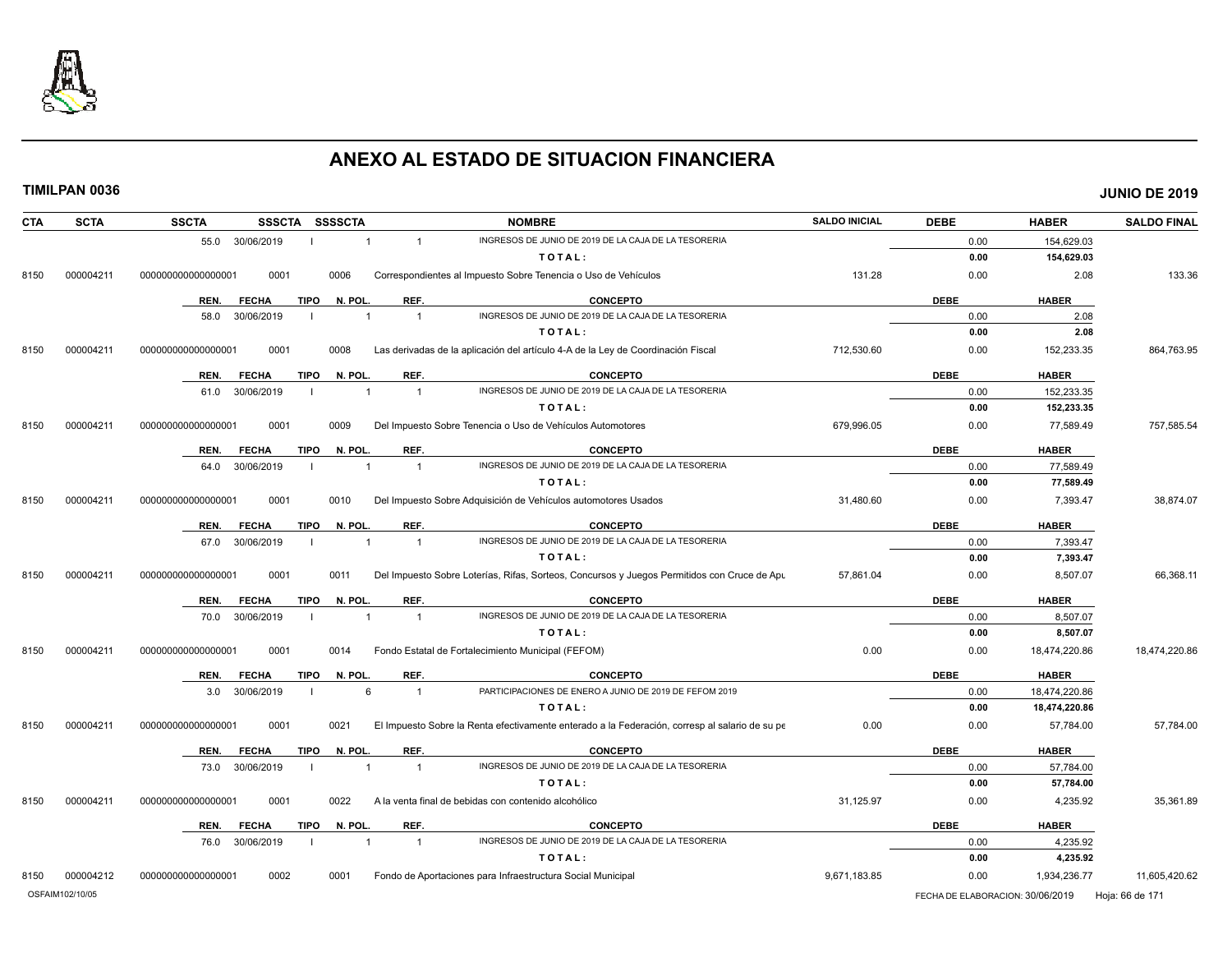

|--|

| <b>CTA</b>   | <b>SCTA</b>            | <b>SSCTA</b>                             | <b>SSSCTA</b>            |             | <b>SSSSCTA</b> |                                  | <b>NOMBRE</b>                                                                                    | <b>SALDO INICIAL</b>  | <b>DEBE</b>  | <b>HABER</b>       | <b>SALDO FINAL</b>    |
|--------------|------------------------|------------------------------------------|--------------------------|-------------|----------------|----------------------------------|--------------------------------------------------------------------------------------------------|-----------------------|--------------|--------------------|-----------------------|
|              |                        | REN.                                     | <b>FECHA</b>             | <b>TIPO</b> | N. POL         | REF.                             | <b>CONCEPTO</b>                                                                                  |                       | <b>DEBE</b>  | <b>HABER</b>       |                       |
|              |                        | 3.0                                      | 30/06/2019               |             |                | 3<br>$\overline{1}$              | PARTICIPACIONES DE FISM 2019 DE JUNIO 2019                                                       |                       | 0.00         | 1,934,236.77       |                       |
|              |                        |                                          |                          |             |                |                                  | TOTAL:                                                                                           |                       | 0.00         | 1,934,236.77       |                       |
| 8150         | 000004212              | 00000000000000000                        | 0002                     |             | 0002           |                                  | Fondo de Aport para el Fort de los Mpios y de las Demarcaciones Territoriales del Distrito Feder | 4,727,968.85          | 0.00         | 945.593.77         | 5,673,562.62          |
|              |                        | REN.                                     | <b>FECHA</b>             | <b>TIPO</b> | N. POL         | REF.                             | <b>CONCEPTO</b>                                                                                  |                       | <b>DEBE</b>  | <b>HABER</b>       |                       |
|              |                        | 14.0                                     | 30/06/2019               |             |                | 3<br>$\overline{1}$              | PARTICIPACIONES DE ORTAMUN 2019 DE JUNIO 2019                                                    |                       | 0.00         | 945,593.77         |                       |
|              |                        |                                          |                          |             |                |                                  | TOTAL:                                                                                           |                       | 0.00         | 945,593.77         |                       |
| 8150         | 000004212              | 00000000000000000                        | 0002                     |             | 0027           |                                  | Fondo de Aportaciones para la Seguridad Pública. (FASP)                                          | 622.162.00            | 0.00         | 0.00               | 622.162.00            |
| 8150         | 000004311              | 00000000000000000                        | 0001                     |             | 0001           |                                  | Derivados de Recursos Propios                                                                    | 277.43                | 0.00         | 22.21              | 299.64                |
|              |                        | REN.                                     | <b>FECHA</b>             | <b>TIPO</b> | N. POL         | REF.                             | <b>CONCEPTO</b>                                                                                  |                       | <b>DEBE</b>  | <b>HABER</b>       |                       |
|              |                        | 3.0                                      | 30/06/2019               |             |                | $\overline{2}$<br>$\overline{1}$ | INTERESES DE RECURSOS PROPIOS JUNIO 2019                                                         |                       | 0.00         | 22.21              |                       |
|              |                        |                                          |                          |             |                |                                  | TOTAL:                                                                                           |                       | 0.00         | 22.21              |                       |
| 8150         | 000004311              | 00000000000000000                        | 0001                     |             | 0002           |                                  | Derivados de Participaciones Federales                                                           | 5.49                  | 0.00         | 145.07             | 150.56                |
|              |                        | REN.                                     | <b>FECHA</b>             | <b>TIPO</b> | N. POL         | REF.                             | <b>CONCEPTO</b>                                                                                  |                       | <b>DEBE</b>  | <b>HABER</b>       |                       |
|              |                        | 7.0                                      | 30/06/2019               |             |                | $\overline{2}$<br>$\overline{1}$ | INTERESES DE FASP 2019 DE JUNIO 2019                                                             |                       | 0.00         | 145.07             |                       |
|              |                        |                                          |                          |             |                |                                  | TOTAL:                                                                                           |                       | 0.00         | 145.07             |                       |
| 8150         | 000004311              | 00000000000000000                        | 0001                     |             | 0003           | Derivados del Ramo 33            |                                                                                                  | 4,829.16              | 0.00         | 2,301.66           | 7,130.82              |
|              |                        | REN.                                     | <b>FECHA</b>             | <b>TIPO</b> | N. POL         | REF.                             | <b>CONCEPTO</b>                                                                                  |                       | <b>DEBE</b>  | <b>HABER</b>       |                       |
|              |                        | 7.0                                      | 30/06/2019               |             |                |                                  | INTERESES BANCARIOS DEL FORTAMUN 2019 DEL MES DE JUNIO 2019                                      |                       | 0.00         | 28.68              |                       |
|              |                        | 3.0                                      | 30/06/2019               |             | $\overline{4}$ | $\mathbf{1}$                     | INTERESES BANCARIOS DEL FISM 2019 DEL MES DE JUNIO 2019                                          |                       | 0.00         | 2,272.98           |                       |
|              |                        |                                          |                          |             |                |                                  | TOTAL:                                                                                           |                       | 0.00         | 2,301.66           |                       |
| 8150         | 000004311              | 00000000000000000                        | 0001                     |             | 0006           |                                  | Derivados de Recursos de Programas Estatales                                                     | 278.44                | 0.00         | 339.30             | 617.74                |
|              |                        | REN.                                     | <b>FECHA</b>             | <b>TIPO</b> | N. POL         | REF.                             | <b>CONCEPTO</b>                                                                                  |                       | <b>DEBE</b>  | <b>HABER</b>       |                       |
|              |                        | 15.0                                     | 30/06/2019               |             | $\overline{2}$ |                                  | INTERESES DE FEFOM 2019 DE JUNIO 2019                                                            |                       | 0.00         | 574.75             |                       |
|              |                        | 11.0<br>3.0                              | 30/06/2019<br>24/06/2019 | E           | 44             | $\overline{2}$                   | INTERESES DE FEFOM 2018 DE JUNIO 2019<br>Derivados de Recursos de Programas Estatales            |                       | 0.00<br>0.00 | 41.99<br>$-277.44$ |                       |
|              |                        |                                          |                          |             |                |                                  | TOTAL:                                                                                           |                       | 0.00         | 339.30             |                       |
| 8211         |                        |                                          |                          |             |                |                                  | Presupuesto de Egresos Aprobado de Gastos de Funcionamiento                                      | 69,839,117.96         | 0.00         | 0.00               | 69,839,117.96         |
|              |                        |                                          |                          |             |                |                                  |                                                                                                  |                       |              |                    |                       |
| 8211         | A00101000              | 010302010103150101                       | 1131                     |             |                | Sueldo base                      |                                                                                                  | 60,000.00             | 0.00         | 0.00               | 60,000.00             |
| 8211         | A00101000              | 010302010103150101                       | 1222                     |             |                |                                  | Sueldos y salarios compactados al personal eventual                                              | 362.151.60            | 0.00         | 0.00               | 362,151.60            |
| 8211         | A00101000<br>A00101000 | 010302010103150101                       | 1321<br>1322             |             |                | Prima vacacional                 |                                                                                                  | 5,782.87<br>46,262.99 | 0.00<br>0.00 | 0.00<br>0.00       | 5,782.87<br>46,262.99 |
| 8211<br>8211 | A00101000              | 010302010103150101<br>010302010103150101 | 1345                     |             |                | Aguinaldo<br>Gratificación       |                                                                                                  | 210,310.56            | 0.00         | 0.00               | 210,310.56            |
| 8211         | A00101000              | 010302010103150101                       | 2111                     |             |                | Materiales y útiles de oficina   |                                                                                                  | 22,800.00             | 0.00         | 0.00               | 22,800.00             |
| 8211         | A00101000              | 010302010103150101                       | 2141                     |             |                |                                  | Materiales y útiles para el procesamiento en equipos y bienes informáticos                       | 6.000.00              | 0.00         | 0.00               | 6,000.00              |
| 8211         | A00102000              | 010204010102150101                       | 1131                     |             |                | Sueldo base                      |                                                                                                  | 72,000.00             | 0.00         | 0.00               | 72,000.00             |
| 8211         | A00102000              | 010204010102150101                       | 1321                     |             |                | Prima vacacional                 |                                                                                                  | 986.30                | 0.00         | 0.00               | 986.30                |
|              |                        |                                          |                          |             |                |                                  |                                                                                                  |                       |              |                    |                       |

OSFAIM102/10/05 FECHA DE ELABORACION: 30/06/2019 Hoja: 67 de 171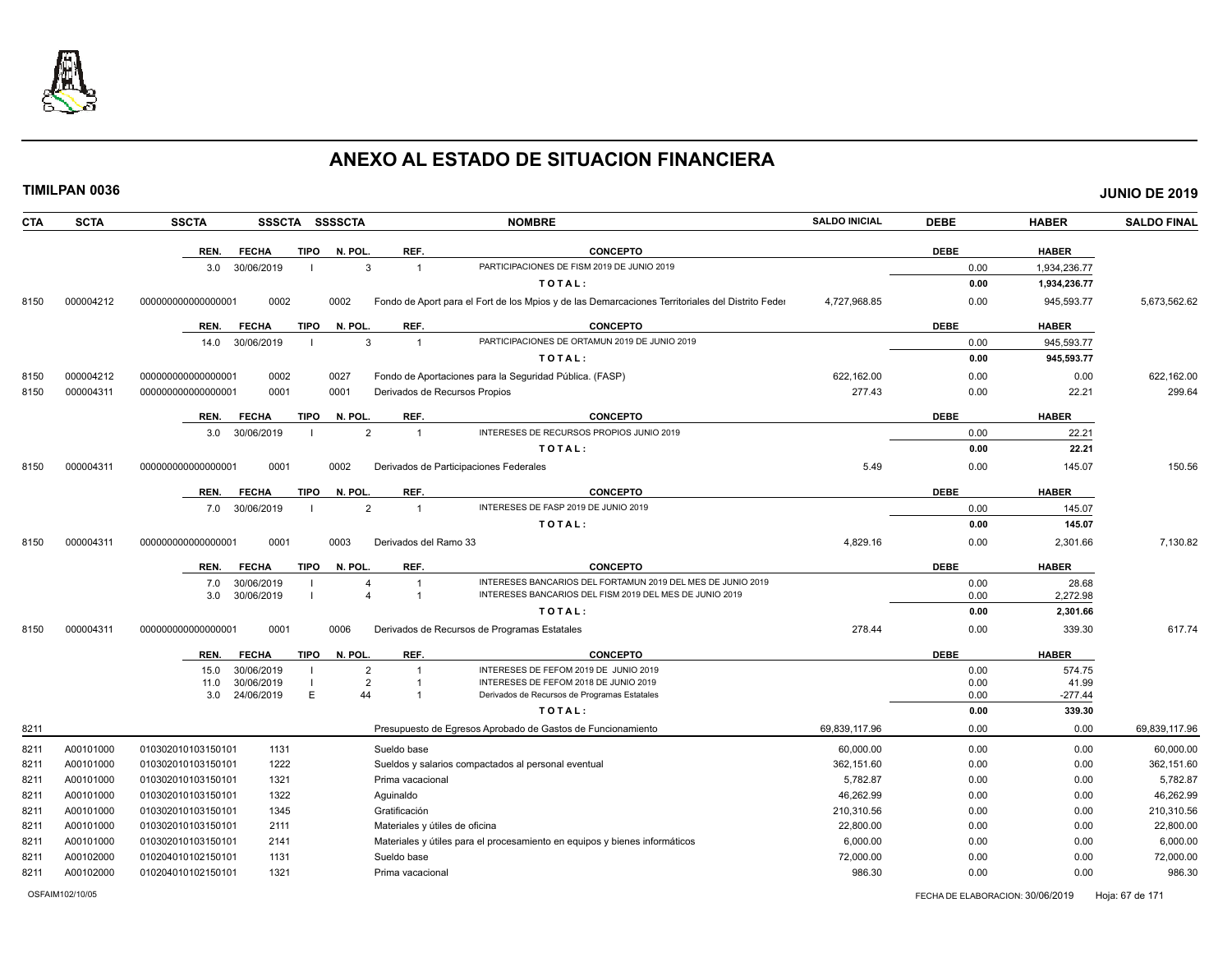

| CTA  | <b>SCTA</b> | <b>SSCTA</b>       | <b>SSSCTA</b> | <b>SSSSCTA</b> | <b>NOMBRE</b>                                                     | <b>SALDO INICIAL</b> | <b>DEBE</b> | <b>HABER</b> | <b>SALDO FINAL</b> |
|------|-------------|--------------------|---------------|----------------|-------------------------------------------------------------------|----------------------|-------------|--------------|--------------------|
| 8211 | A00102000   | 010204010102150101 | 1322          |                | Aquinaldo                                                         | 7,890.38             | 0.00        | 0.00         | 7,890.38           |
| 8211 | A00102000   | 010204010102150101 | 1345          |                | Gratificación                                                     | 85,383.84            | 0.00        | 0.00         | 85,383.84          |
| 8211 | A00102000   | 010204010102150101 | 2611          |                | Combustibles, lubricantes y aditivos                              | 16,560.00            | 0.00        | 0.00         | 16,560.00          |
| 8211 | A00103000   | 010301010101150101 | 1131          |                | Sueldo base                                                       | 60,000.00            | 0.00        | 0.00         | 60,000.00          |
| 8211 | A00103000   | 010301010101150101 | 1321          |                | Prima vacacional                                                  | 821.91               | 0.00        | 0.00         | 821.91             |
| 8211 | A00103000   | 010301010101150101 | 1322          |                | Aguinaldo                                                         | 6,575.31             | 0.00        | 0.00         | 6,575.31           |
| 8211 | A00103000   | 010301010101150101 | 1345          |                | Gratificación                                                     | 62,327.76            | 0.00        | 0.00         | 62,327.76          |
| 8211 | A00A00000   | 010301010101150101 | 1111          |                | <b>Dietas</b>                                                     | 960,000.00           | 0.00        | 0.00         | 960,000.00         |
| 8211 | A00A00000   | 010301010101150101 | 1131          |                | Sueldo base                                                       | 1,859,405.52         | 0.00        | 0.00         | 1,859,405.52       |
| 8211 | A00A00000   | 010301010101150101 | 1222          |                | Sueldos y salarios compactados al personal eventual               | 360,000.00           | 0.00        | 0.00         | 360,000.00         |
| 8211 | A00A00000   | 010301010101150101 | 1321          |                | Prima vacacional                                                  | 43,553.31            | 0.00        | 0.00         | 43,553.31          |
| 8211 | A00A00000   | 010301010101150101 | 1322          |                | Aguinaldo                                                         | 348,426.47           | 0.00        | 0.00         | 348,426.47         |
| 8211 | A00A00000   | 010301010101150101 | 1345          |                | Gratificación                                                     | 1,182,227.76         | 0.00        | 0.00         | 1,182,227.76       |
| 8211 | A00A00000   | 010301010101150101 | 2611          |                | Combustibles, lubricantes y aditivos                              | 240.000.00           | 0.00        | 0.00         | 240,000.00         |
| 8211 | A00A00000   | 010301010101150101 | 2911          |                | Refacciones, accesorios y herramientas                            | 18,000.00            | 0.00        | 0.00         | 18,000.00          |
| 8211 | A00A00000   | 010301010101150101 | 3231          |                | Arrendamiento de equipo y bienes informáticos                     | 90,000.00            | 0.00        | 0.00         | 90,000.00          |
| 8211 | A00A00000   | 010301010101150101 | 3611          |                | Gastos de publicidad y propaganda                                 | 60,000.00            | 0.00        | 0.00         | 60,000.00          |
| 8211 | A00A00000   | 010301010101150101 | 3612          |                | Publicaciones oficiales y de información en general para difusión | 165,014.17           | 0.00        | 0.00         | 165,014.17         |
| 8211 | A00A00000   | 010301010101150101 | 3721          |                | Gastos de traslado por vía terrestre                              | 18,000.00            | 0.00        | 0.00         | 18,000.00          |
| 8211 | A00A00000   | 010301010101150101 | 3751          |                | Gastos de alimentación en territorio nacional                     | 60,000.00            | 0.00        | 0.00         | 60,000.00          |
| 8211 | A00A00000   | 010301010101150101 | 3821          |                | Gastos de ceremonias oficiales y de orden social                  | 390,000.00           | 0.00        | 0.00         | 390,000.00         |
| 8211 | A00A00000   | 010301010101150101 | 3841          |                | Exposiciones y ferias                                             | 400,000.00           | 0.00        | 0.00         | 400,000.00         |
| 8211 | A00A00000   | 010301010101150101 | 3851          |                | Gastos de representación                                          | 240,000.00           | 0.00        | 0.00         | 240,000.00         |
| 8211 | A00A00000   | 010301010101150101 | 3992          |                | Gastos de servicios menores                                       | 180,000.00           | 0.00        | 0.00         | 180,000.00         |
| 8211 | A00A00000   | 010301010101160101 | 2111          |                | Materiales y útiles de oficina                                    | 54,000.00            | 0.00        | 0.00         | 54,000.00          |
| 8211 | A00A00000   | 010301010101160101 | 3612          |                | Publicaciones oficiales y de información en general para difusión | 305,000.00           | 0.00        | 0.00         | 305,000.00         |
| 8211 | A00A00000   | 010301010101160101 | 3822          |                | Espectáculos cívicos y culturales                                 | 36,000.00            | 0.00        | 0.00         | 36,000.00          |
| 8211 | B00108000   | 010309030101150101 | 1222          |                | Sueldos y salarios compactados al personal eventual               | 302,151.60           | 0.00        | 0.00         | 302,151.60         |
| 8211 | B00108000   | 010309030101150101 | 1321          |                | Prima vacacional                                                  | 4,139.04             | 0.00        | 0.00         | 4,139.04           |
| 8211 | B00108000   | 010309030101150101 | 1322          |                | Aguinaldo                                                         | 33,112.36            | 0.00        | 0.00         | 33,112.36          |
| 8211 | B00108000   | 010309030101150101 | 1345          |                | Gratificación                                                     | 145,051.44           | 0.00        | 0.00         | 145,051.44         |
| 8211 | B00108000   | 010309030101160101 | 2111          |                | Materiales y útiles de oficina                                    | 14,400.00            | 0.00        | 0.00         | 14,400.00          |
| 8211 | B00B00000   | 010305010105150101 | 1111          |                | Dietas                                                            | 480,000.00           | 0.00        | 0.00         | 480,000.00         |
| 8211 | B00B00000   | 010305010105150101 | 1131          |                | Sueldo base                                                       | 120,000.00           | 0.00        | 0.00         | 120,000.00         |
| 8211 | B00B00000   | 010305010105150101 | 1321          |                | Prima vacacional                                                  | 8,219.14             | 0.00        | 0.00         | 8,219.14           |
| 8211 | B00B00000   | 010305010105150101 | 1322          |                | Aguinaldo                                                         | 65,753.14            | 0.00        | 0.00         | 65,753.14          |
| 8211 | B00B00000   | 010305010105150101 | 1345          |                | Gratificación                                                     | 241,892.88           | 0.00        | 0.00         | 241,892.88         |
| 8211 | B00B00000   | 010305010105150101 | 2611          |                | Combustibles, lubricantes y aditivos                              | 12,000.00            | 0.00        | 0.00         | 12,000.00          |
| 8211 | B00B00000   | 010305010105160101 | 2111          |                | Materiales y útiles de oficina                                    | 18,000.00            | 0.00        | 0.00         | 18,000.00          |
| 8211 | C01141000   | 020501010106150101 | 1111          |                | Dietas                                                            | 379,822.32           | 0.00        | 0.00         | 379,822.32         |
| 8211 | C01141000   | 020501010106150101 | 1222          |                | Sueldos y salarios compactados al personal eventual               | 60,000.00            | 0.00        | 0.00         | 60,000.00          |
| 8211 | C01141000   | 020501010106150101 | 1321          |                | Prima vacacional                                                  | 6,224.91             | 0.00        | 0.00         | 6,224.91           |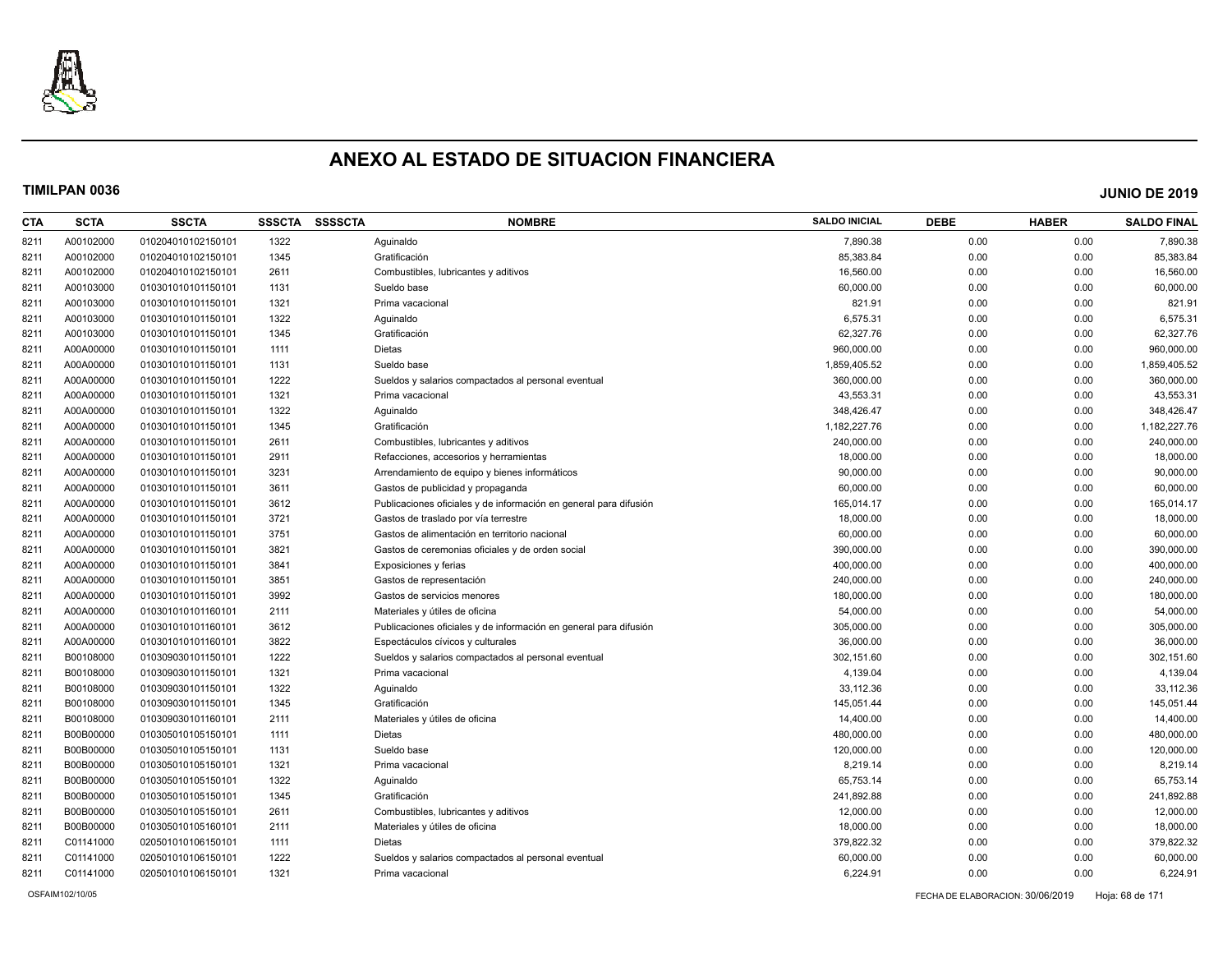

| CTA  | <b>SCTA</b> | <b>SSCTA</b>       | <b>SSSCTA</b> | <b>SSSSCTA</b> | <b>NOMBRE</b>                        | <b>SALDO INICIAL</b> | <b>DEBE</b> | <b>HABER</b> | <b>SALDO FINAL</b> |
|------|-------------|--------------------|---------------|----------------|--------------------------------------|----------------------|-------------|--------------|--------------------|
| 8211 | C01141000   | 020501010106150101 | 1322          |                | Aquinaldo                            | 49.802.31            | 0.00        | 0.00         | 49,802.31          |
| 8211 | C01141000   | 020501010106150101 | 1345          |                | Gratificación                        | 14,151.60            | 0.00        | 0.00         | 14,151.60          |
| 8211 | C01141000   | 020501010106150101 | 2611          |                | Combustibles, lubricantes y aditivos | 6,000.00             | 0.00        | 0.00         | 6,000.00           |
| 8211 | C01141000   | 020501010106160101 | 2111          |                | Materiales y útiles de oficina       | 1,800.00             | 0.00        | 0.00         | 1,800.00           |
| 8211 | C02124000   | 020201010503150101 | 1111          |                | <b>Dietas</b>                        | 394,448.40           | 0.00        | 0.00         | 394,448.40         |
| 8211 | C02124000   | 020201010503150101 | 1321          |                | Prima vacacional                     | 5,403.28             | 0.00        | 0.00         | 5,403.28           |
| 8211 | C02124000   | 020201010503150101 | 1322          |                | Aguinaldo                            | 43,227.03            | 0.00        | 0.00         | 43,227.03          |
| 8211 | C02124000   | 020201010503150101 | 1345          |                | Gratificación                        | 56,935.68            | 0.00        | 0.00         | 56,935.68          |
| 8211 | C02124000   | 020201010503150101 | 2611          |                | Combustibles, lubricantes y aditivos | 6,000.00             | 0.00        | 0.00         | 6,000.00           |
| 8211 | C03127000   | 020204010201150101 | 1111          |                | <b>Dietas</b>                        | 394,448.40           | 0.00        | 0.00         | 394,448.40         |
| 8211 | C03127000   | 020204010201150101 | 1321          |                | Prima vacacional                     | 5,403.28             | 0.00        | 0.00         | 5,403.28           |
| 8211 | C03127000   | 020204010201150101 | 1322          |                | Aguinaldo                            | 43,227.03            | 0.00        | 0.00         | 43,227.03          |
| 8211 | C03127000   | 020204010201150101 | 1345          |                | Gratificación                        | 56,935.68            | 0.00        | 0.00         | 56,935.68          |
| 8211 | C03127000   | 020204010201150101 | 2611          |                | Combustibles, lubricantes y aditivos | 6,000.00             | 0.00        | 0.00         | 6,000.00           |
| 8211 | C04156000   | 020203010205150101 | 1111          |                | Dietas                               | 394,448.40           | 0.00        | 0.00         | 394,448.40         |
| 8211 | C04156000   | 020203010205150101 | 1321          |                | Prima vacacional                     | 5,403.28             | 0.00        | 0.00         | 5,403.28           |
| 8211 | C04156000   | 020203010205150101 | 1322          |                | Aguinaldo                            | 43,227.03            | 0.00        | 0.00         | 43,227.03          |
| 8211 | C04156000   | 020203010205150101 | 1345          |                | Gratificación                        | 56,935.68            | 0.00        | 0.00         | 56,935.68          |
| 8211 | C04156000   | 020203010205150101 | 2611          |                | Combustibles, lubricantes y aditivos | 6,000.00             | 0.00        | 0.00         | 6,000.00           |
| 8211 | C05153000   | 020301010201150101 | 1111          |                | <b>Dietas</b>                        | 394,448.40           | 0.00        | 0.00         | 394,448.40         |
| 8211 | C05153000   | 020301010201150101 | 1321          |                | Prima vacacional                     | 5,403.28             | 0.00        | 0.00         | 5,403.28           |
| 8211 | C05153000   | 020301010201150101 | 1322          |                | Aguinaldo                            | 43,227.03            | 0.00        | 0.00         | 43,227.03          |
| 8211 | C05153000   | 020301010201150101 | 1345          |                | Gratificación                        | 56,935.68            | 0.00        | 0.00         | 56,935.68          |
| 8211 | C05153000   | 020301010201150101 | 2611          |                | Combustibles, lubricantes y aditivos | 6,000.00             | 0.00        | 0.00         | 6,000.00           |
| 8211 | C06130000   | 030201030105150101 | 1111          |                | <b>Dietas</b>                        | 394,448.40           | 0.00        | 0.00         | 394,448.40         |
| 8211 | C06130000   | 030201030105150101 | 1321          |                | Prima vacacional                     | 5,403.28             | 0.00        | 0.00         | 5,403.28           |
| 8211 | C06130000   | 030201030105150101 | 1322          |                | Aquinaldo                            | 43,227.03            | 0.00        | 0.00         | 43,227.03          |
| 8211 | C06130000   | 030201030105150101 | 1345          |                | Gratificación                        | 56,935.68            | 0.00        | 0.00         | 56,935.68          |
| 8211 | C06130000   | 030201030105150101 | 2611          |                | Combustibles, lubricantes y aditivos | 6,000.00             | 0.00        | 0.00         | 6,000.00           |
| 8211 | C07147000   | 020206010304150101 | 1111          |                | <b>Dietas</b>                        | 394,448.40           | 0.00        | 0.00         | 394,448.40         |
| 8211 | C07147000   | 020206010304150101 | 1321          |                | Prima vacacional                     | 5,403.28             | 0.00        | 0.00         | 5,403.28           |
| 8211 | C07147000   | 020206010304150101 | 1322          |                | Aquinaldo                            | 43,227.03            | 0.00        | 0.00         | 43,227.03          |
| 8211 | C07147000   | 020206010304150101 | 1345          |                | Gratificación                        | 56,935.68            | 0.00        | 0.00         | 56,935.68          |
| 8211 | C08155000   | 010309020101150101 | 1111          |                | Dietas                               | 394,448.40           | 0.00        | 0.00         | 394,448.40         |
| 8211 | C08155000   | 010309020101150101 | 1321          |                | Prima vacacional                     | 5,403.28             | 0.00        | 0.00         | 5,403.28           |
| 8211 | C08155000   | 010309020101150101 | 1322          |                | Aguinaldo                            | 43,227.03            | 0.00        | 0.00         | 43,227.03          |
| 8211 | C08155000   | 010309020101150101 | 1345          |                | Gratificación                        | 56,935.68            | 0.00        | 0.00         | 56,935.68          |
| 8211 | C08155000   | 010309020101150101 | 2611          |                | Combustibles, lubricantes y aditivos | 6,000.00             | 0.00        | 0.00         | 6,000.00           |
| 8211 | C09145000   | 020206010302150101 | 1111          |                | <b>Dietas</b>                        | 394,448.40           | 0.00        | 0.00         | 394,448.40         |
| 8211 | C09145000   | 020206010302150101 | 1321          |                | Prima vacacional                     | 5,403.28             | 0.00        | 0.00         | 5,403.28           |
| 8211 | C09145000   | 020206010302150101 | 1322          |                | Aguinaldo                            | 43,227.03            | 0.00        | 0.00         | 43,227.03          |
| 8211 | C09145000   | 020206010302150101 | 1345          |                | Gratificación                        | 56,935.68            | 0.00        | 0.00         | 56,935.68          |
|      |             |                    |               |                |                                      |                      |             |              |                    |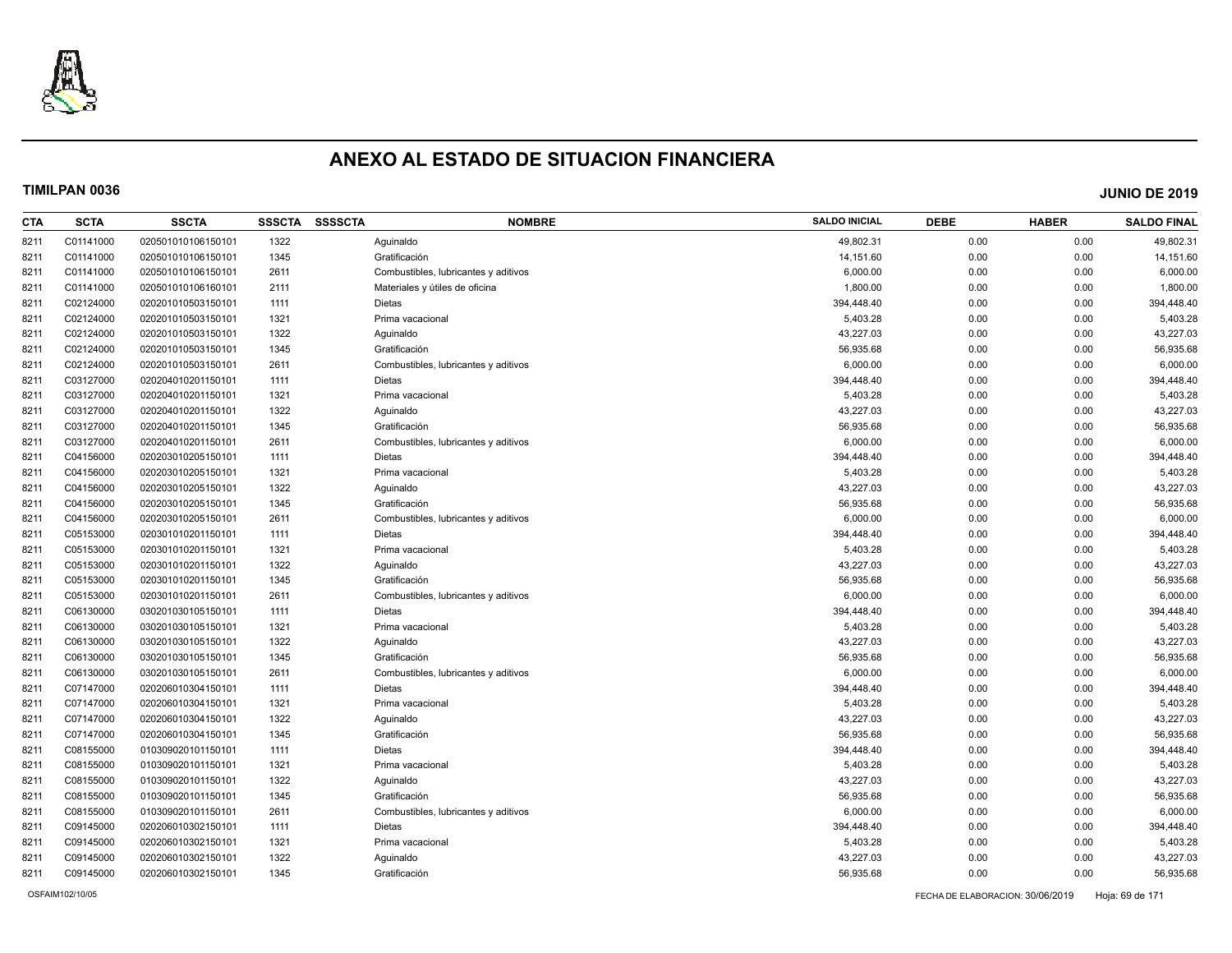

| CTA  | <b>SCTA</b> | <b>SSCTA</b>       | <b>SSSCTA</b> | <b>SSSSCTA</b> | <b>NOMBRE</b>                                                              | <b>SALDO INICIAL</b> | <b>DEBE</b> | <b>HABER</b> | <b>SALDO FINAL</b> |
|------|-------------|--------------------|---------------|----------------|----------------------------------------------------------------------------|----------------------|-------------|--------------|--------------------|
| 8211 | C09145000   | 020206010302150101 | 2611          |                | Combustibles, lubricantes y aditivos                                       | 6,000.00             | 0.00        | 0.00         | 6,000.00           |
| 8211 | C10140000   | 030102010301150101 | 1111          |                | Dietas                                                                     | 394,448.40           | 0.00        | 0.00         | 394,448.40         |
| 8211 | C10140000   | 030102010301150101 | 1321          |                | Prima vacacional                                                           | 5,403.28             | 0.00        | 0.00         | 5,403.28           |
| 8211 | C10140000   | 030102010301150101 | 1322          |                | Aguinaldo                                                                  | 43,227.03            | 0.00        | 0.00         | 43,227.03          |
| 8211 | C10140000   | 030102010301150101 | 1345          |                | Gratificación                                                              | 56,935.68            | 0.00        | 0.00         | 56,935.68          |
| 8211 | C10140000   | 030102010301150101 | 2611          |                | Combustibles, lubricantes y aditivos                                       | 6,000.00             | 0.00        | 0.00         | 6,000.00           |
| 8211 | D00109000   | 010801010302150101 | 1131          |                | Sueldo base                                                                | 213,600.00           | 0.00        | 0.00         | 213,600.00         |
| 8211 | D00109000   | 010801010302150101 | 1321          |                | Prima vacacional                                                           | 2,926.01             | 0.00        | 0.00         | 2,926.01           |
| 8211 | D00109000   | 010801010302150101 | 1322          |                | Aquinaldo                                                                  | 23,408.12            | 0.00        | 0.00         | 23,408.12          |
| 8211 | D00109000   | 010801010302150101 | 1345          |                | Gratificación                                                              | 140,857.92           | 0.00        | 0.00         | 140,857.92         |
| 8211 | D00109000   | 010801010302150101 | 2181          |                | Material para identificación y registro                                    | 136,500.00           | 0.00        | 0.00         | 136,500.00         |
| 8211 | D00109000   | 010801010302150101 | 3231          |                | Arrendamiento de equipo y bienes informáticos                              | 90,000.00            | 0.00        | 0.00         | 90,000.00          |
| 8211 | D00109000   | 010801010302160101 | 2111          |                | Materiales y útiles de oficina                                             | 18,000.00            | 0.00        | 0.00         | 18,000.00          |
| 8211 | D00D00000   | 010502060301150101 | 1131          |                | Sueldo base                                                                | 492,000.00           | 0.00        | 0.00         | 492,000.00         |
| 8211 | D00D00000   | 010502060301150101 | 1222          |                | Sueldos y salarios compactados al personal eventual                        | 144,000.00           | 0.00        | 0.00         | 144,000.00         |
| 8211 | D00D00000   | 010502060301150101 | 1321          |                | Prima vacacional                                                           | 8,712.29             | 0.00        | 0.00         | 8,712.29           |
| 8211 | D00D00000   | 010502060301150101 | 1322          |                | Aquinaldo                                                                  | 69.698.32            | 0.00        | 0.00         | 69,698.32          |
| 8211 | D00D00000   | 010502060301150101 | 1345          |                | Gratificación                                                              | 446,447.28           | 0.00        | 0.00         | 446,447.28         |
| 8211 | D00D00000   | 010502060301150101 | 2611          |                | Combustibles, lubricantes y aditivos                                       | 24,000.00            | 0.00        | 0.00         | 24,000.00          |
| 8211 | D00D00000   | 010502060301150101 | 3992          |                | Gastos de servicios menores                                                | 201,000.00           | 0.00        | 0.00         | 201,000.00         |
| 8211 | D00D00000   | 010502060301160101 | 2111          |                | Materiales y útiles de oficina                                             | 18,000.00            | 0.00        | 0.00         | 18,000.00          |
| 8211 | D00D00000   | 010502060301160101 | 3361          |                | Servicios de apoyo administrativo y fotocopiado                            | 72,000.00            | 0.00        | 0.00         | 72,000.00          |
| 8211 | F00124000   | 010304010101150101 | 3531          |                | Reparación, instalación y mantenimiento de bienes informáticos, microfilma | 6,600.00             | 0.00        | 0.00         | 6,600.00           |
| 8211 | F00124000   | 020201010503150101 | 1131          |                | Sueldo base                                                                | 1,541,851.68         | 0.00        | 0.00         | 1,541,851.68       |
| 8211 | F00124000   | 020201010503150101 | 1222          |                | Sueldos y salarios compactados al personal eventual                        | 417,600.00           | 0.00        | 0.00         | 417,600.00         |
| 8211 | F00124000   | 020201010503150101 | 1311          |                | Prima por año de servicio                                                  | 5,400.00             | 0.00        | 0.00         | 5,400.00           |
| 8211 | F00124000   | 020201010503150101 | 1321          |                | Prima vacacional                                                           | 31,823.41            | 0.00        | 0.00         | 31,823.41          |
| 8211 | F00124000   | 020201010503150101 | 1322          |                | Aguinaldo                                                                  | 219,941.65           | 0.00        | 0.00         | 219,941.65         |
| 8211 | F00124000   | 020201010503150101 | 1345          |                | Gratificación                                                              | 1,224,586.80         | 0.00        | 0.00         | 1,224,586.80       |
| 8211 | F00124000   | 020201010503150101 | 1546          |                | Otros gastos derivados de convenio                                         | 10,200.00            | 0.00        | 0.00         | 10,200.00          |
| 8211 | F00124000   | 020201010503150101 | 2141          |                | Materiales y útiles para el procesamiento en equipos y bienes informáticos | 6,000.00             | 0.00        | 0.00         | 6,000.00           |
| 8211 | F00124000   | 020201010503150101 | 2611          |                | Combustibles, lubricantes y aditivos                                       | 783,710.65           | 0.00        | 0.00         | 783,710.65         |
| 8211 | F00124000   | 020201010503150101 | 2911          |                | Refacciones, accesorios y herramientas                                     | 24,000.00            | 0.00        | 0.00         | 24,000.00          |
| 8211 | F00124000   | 020201010503150101 | 3511          |                | Reparación y mantenimiento de inmuebles                                    | 218,400.00           | 0.00        | 0.00         | 218,400.00         |
| 8211 | F00124000   | 020201010503150101 | 3521          |                | Reparación, mantenimiento e instalación de mobiliario y equipo de oficina  | 18,000.00            | 0.00        | 0.00         | 18,000.00          |
| 8211 | F00124000   | 020201010503150101 | 3551          |                | Reparación y mantenimiento de vehículos terrestres, aéreos y lacustres     | 420,000.00           | 0.00        | 0.00         | 420,000.00         |
| 8211 | F00124000   | 020201010503150101 | 3571          |                | Reparación, instalación y mantenimiento de maquinaria, equipo industrial y | 600,000.00           | 0.00        | 0.00         | 600,000.00         |
| 8211 | F00124000   | 020201010503150101 | 3992          |                | Gastos de servicios menores                                                | 60,000.00            | 0.00        | 0.00         | 60,000.00          |
| 8211 | F00124000   | 020201010503160101 | 2111          |                | Materiales y útiles de oficina                                             | 25,200.00            | 0.00        | 0.00         | 25,200.00          |
| 8211 | F00124000   | 020201010503160101 | 3511          |                | Reparación y mantenimiento de inmuebles                                    | 103,200.00           | 0.00        | 0.00         | 103,200.00         |
| 8211 | F00124000   | 020201010503250101 | 2611          |                | Combustibles, lubricantes y aditivos                                       | 386,847.35           | 0.00        | 0.00         | 386,847.35         |
| 8211 | F00124000   | 020201010503250101 | 3511          |                | Reparación y mantenimiento de inmuebles                                    | 18.877.60            | 0.00        | 0.00         | 18,877.60          |
|      |             |                    |               |                |                                                                            |                      |             |              |                    |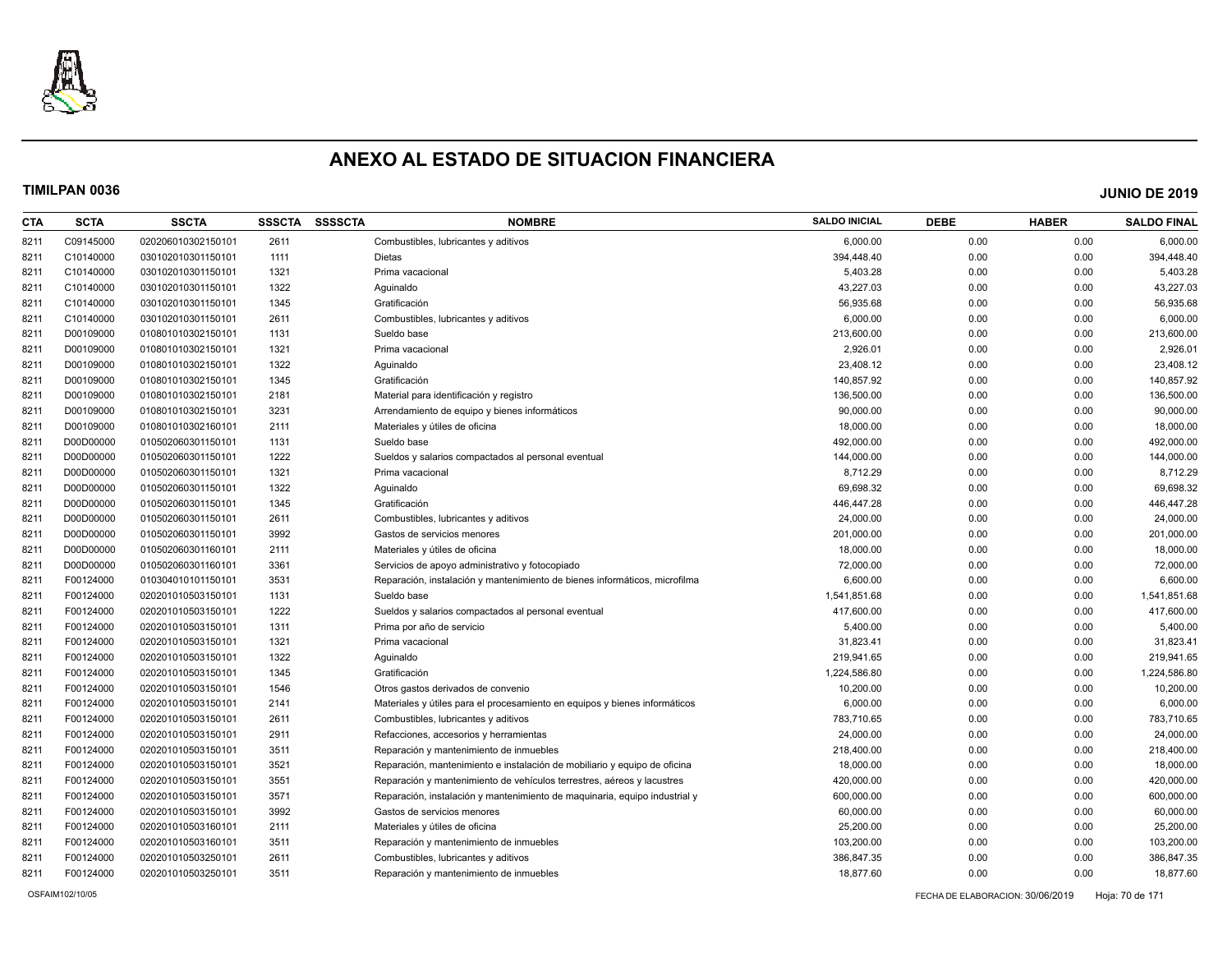

| CTA  | <b>SCTA</b> | <b>SSCTA</b>       | <b>SSSCTA</b> | <b>SSSSCTA</b> | <b>NOMBRE</b>                                                              | <b>SALDO INICIAL</b> | <b>DEBE</b> | <b>HABER</b> | <b>SALDO FINAL</b> |
|------|-------------|--------------------|---------------|----------------|----------------------------------------------------------------------------|----------------------|-------------|--------------|--------------------|
| 8211 | H00125000   | 020203010205150101 | 1131          |                | Sueldo base                                                                | 4,347,011.52         | 0.00        | 0.00         | 4,347,011.52       |
| 8211 | H00125000   | 020203010205150101 | 1222          |                | Sueldos y salarios compactados al personal eventual                        | 3,042,274.32         | 0.00        | 0.00         | 3,042,274.32       |
| 8211 | H00125000   | 020203010205150101 | 1311          |                | Prima por año de servicio                                                  | 28,800.00            | 0.00        | 0.00         | 28,800.00          |
| 8211 | H00125000   | 020203010205150101 | 1321          |                | Prima vacacional                                                           | 119,184.65           | 0.00        | 0.00         | 119,184.65         |
| 8211 | H00125000   | 020203010205150101 | 1322          |                | Aguinaldo                                                                  | 819,413.99           | 0.00        | 0.00         | 819,413.99         |
| 8211 | H00125000   | 020203010205150101 | 1345          |                | Gratificación                                                              | 4,103,580.72         | 0.00        | 0.00         | 4,103,580.72       |
| 8211 | H00125000   | 020203010205150101 | 1546          |                | Otros gastos derivados de convenio                                         | 33,600.00            | 0.00        | 0.00         | 33,600.00          |
| 8211 | H00125000   | 020203010205150101 | 2161          |                | Material y enseres de limpieza                                             | 180,000.00           | 0.00        | 0.00         | 180,000.00         |
| 8211 | H00125000   | 020203010205150101 | 2611          |                | Combustibles, lubricantes y aditivos                                       | 708,000.00           | 0.00        | 0.00         | 708,000.00         |
| 8211 | H00125000   | 020203010205150101 | 2911          |                | Refacciones, accesorios y herramientas                                     | 30,000.00            | 0.00        | 0.00         | 30,000.00          |
| 8211 | H00125000   | 020203010205150101 | 3511          |                | Reparación y mantenimiento de inmuebles                                    | 389,346.08           | 0.00        | 0.00         | 389,346.08         |
| 8211 | H00125000   | 020203010205150101 | 3551          |                | Reparación y mantenimiento de vehículos terrestres, aéreos y lacustres     | 480,000.00           | 0.00        | 0.00         | 480,000.00         |
| 8211 | H00125000   | 020203010205150101 | 3571          |                | Reparación, instalación y mantenimiento de maguinaria, equipo industrial y | 30,000.00            | 0.00        | 0.00         | 30,000.00          |
| 8211 | H00125000   | 020203010205150101 | 3922          |                | Otros impuestos y derechos                                                 | 14,400.00            | 0.00        | 0.00         | 14,400.00          |
| 8211 | H00125000   | 020203010205160101 | 2111          |                | Materiales y útiles de oficina                                             | 18,000.00            | 0.00        | 0.00         | 18,000.00          |
| 8211 | H00125000   | 020203010205250102 | 3551          |                | Reparación y mantenimiento de vehículos terrestres, aéreos y lacustres     | 60,000.00            | 0.00        | 0.00         | 60,000.00          |
| 8211 | 101101000   | 020205010101150101 | 1131          |                | Sueldo base                                                                | 420,000.00           | 0.00        | 0.00         | 420,000.00         |
| 8211 | 101101000   | 020205010101150101 | 1222          |                | Sueldos y salarios compactados al personal eventual                        | 204,000.00           | 0.00        | 0.00         | 204,000.00         |
| 8211 | 101101000   | 020205010101150101 | 1321          |                | Prima vacacional                                                           | 8,547.91             | 0.00        | 0.00         | 8,547.91           |
| 8211 | 101101000   | 020205010101150101 | 1322          |                | Aguinaldo                                                                  | 68,383.26            | 0.00        | 0.00         | 68,383.26          |
| 8211 | 101101000   | 020205010101150101 | 1345          |                | Gratificación                                                              | 487,824.96           | 0.00        | 0.00         | 487,824.96         |
| 8211 | 101101000   | 020205010101150101 | 2611          |                | Combustibles, lubricantes y aditivos                                       | 18,000.00            | 0.00        | 0.00         | 18,000.00          |
| 8211 | 101101000   | 020205010101160101 | 2111          |                | Materiales y útiles de oficina                                             | 10,320.00            | 0.00        | 0.00         | 10,320.00          |
| 8211 | K00K00000   | 010304010101150101 | 1131          |                | Sueldo base                                                                | 576,000.00           | 0.00        | 0.00         | 576,000.00         |
| 8211 | K00K00000   | 010304010101150101 | 1222          |                | Sueldos y salarios compactados al personal eventual                        | 168,000.00           | 0.00        | 0.00         | 168,000.00         |
| 8211 | K00K00000   | 010304010101150101 | 1321          |                | Prima vacacional                                                           | 10,191.74            | 0.00        | 0.00         | 10,191.74          |
| 8211 | K00K00000   | 010304010101150101 | 1322          |                | Aguinaldo                                                                  | 81,533.89            | 0.00        | 0.00         | 81,533.89          |
| 8211 | K00K00000   | 010304010101150101 | 1345          |                | Gratificación                                                              | 402,753.12           | 0.00        | 0.00         | 402,753.12         |
| 8211 | K00K00000   | 010304010101150101 | 2611          |                | Combustibles, lubricantes y aditivos                                       | 24,000.00            | 0.00        | 0.00         | 24,000.00          |
| 8211 | K00K00000   | 010304010101160101 | 2111          |                | Materiales y útiles de oficina                                             | 19,200.00            | 0.00        | 0.00         | 19,200.00          |
| 8211 | L00118000   | 010502020101150101 | 1131          |                | Sueldo base                                                                | 198,460.08           | 0.00        | 0.00         | 198,460.08         |
| 8211 | L00118000   | 010502020101150101 | 1222          |                | Sueldos y salarios compactados al personal eventual                        | 182,151.60           | 0.00        | 0.00         | 182,151.60         |
| 8211 | L00118000   | 010502020101150101 | 1321          |                | Prima vacacional                                                           | 5,213.84             | 0.00        | 0.00         | 5,213.84           |
| 8211 | L00118000   | 010502020101150101 | 1322          |                | Aguinaldo                                                                  | 41,710.69            | 0.00        | 0.00         | 41,710.69          |
| 8211 | L00118000   | 010502020101150101 | 1345          |                | Gratificación                                                              | 239,571.12           | 0.00        | 0.00         | 239,571.12         |
| 8211 | L00118000   | 010502020101150101 | 2611          |                | Combustibles, lubricantes y aditivos                                       | 9,000.00             | 0.00        | 0.00         | 9,000.00           |
| 8211 | L00118000   | 010502020101160101 | 2111          |                | Materiales y útiles de oficina                                             | 18,000.00            | 0.00        | 0.00         | 18,000.00          |
| 8211 | L00119000   | 010502050203150101 | 1131          |                | Sueldo base                                                                | 1,220,670.00         | 0.00        | 0.00         | 1,220,670.00       |
| 8211 | L00119000   | 010502050203150101 | 1222          |                | Sueldos y salarios compactados al personal eventual                        | 482,400.00           | 0.00        | 0.00         | 482,400.00         |
| 8211 | L00119000   | 010502050203150101 | 1311          |                | Prima por año de servicio                                                  | 7,200.00             | 0.00        | 0.00         | 7,200.00           |
| 8211 | L00119000   | 010502050203150101 | 1321          |                | Prima vacacional                                                           | 33,254.90            | 0.00        | 0.00         | 33,254.90          |
| 8211 | L00119000   | 010502050203150101 | 1322          |                | Aquinaldo                                                                  | 204,016.12           | 0.00        | 0.00         | 204,016.12         |
|      |             |                    |               |                |                                                                            |                      |             |              |                    |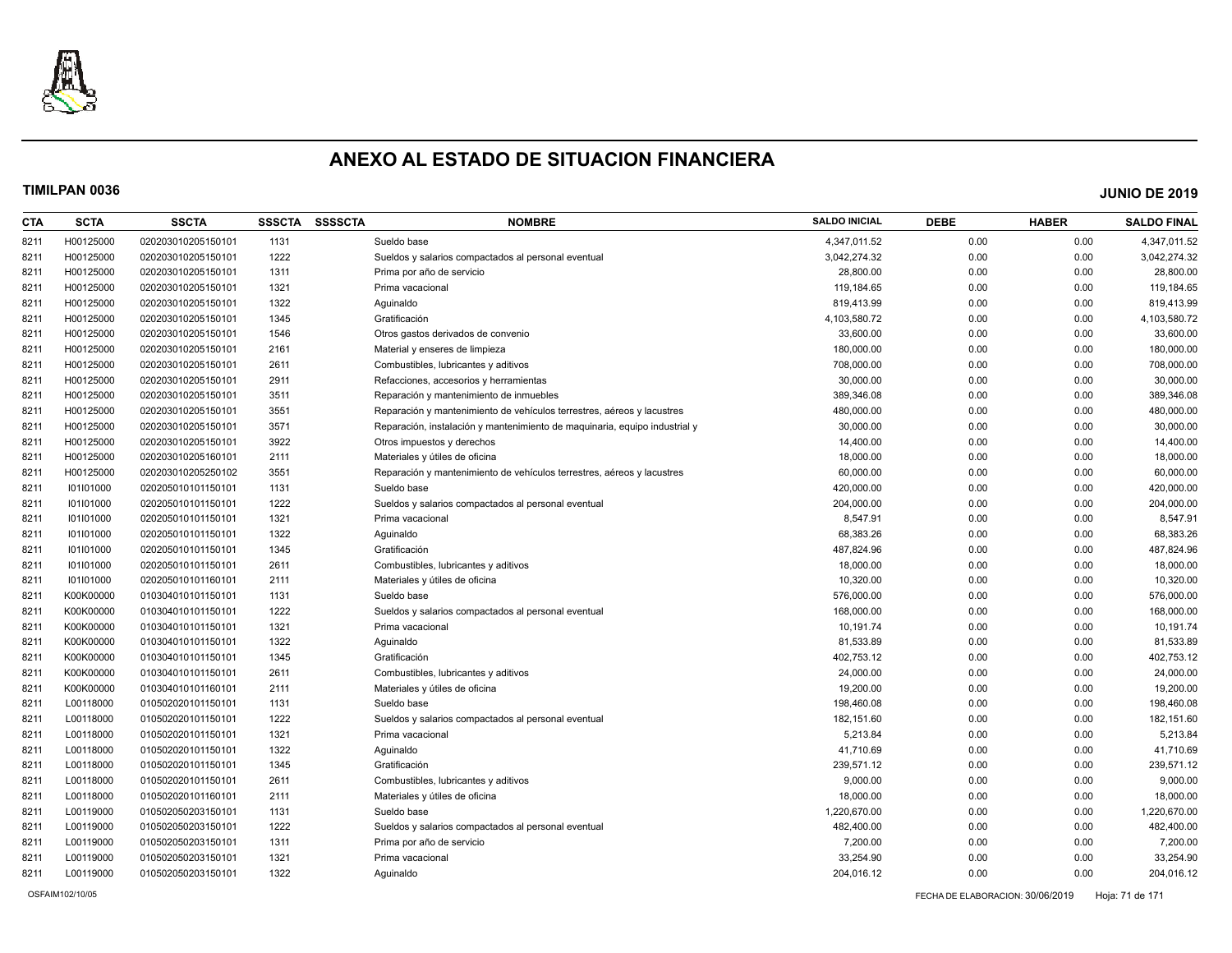

| <b>CTA</b> | <b>SCTA</b> | <b>SSCTA</b>       | <b>SSSCTA</b> | <b>SSSSCTA</b> | <b>NOMBRE</b>                                                               | <b>SALDO INICIAL</b> | <b>DEBE</b> | <b>HABER</b> | <b>SALDO FINAL</b> |
|------------|-------------|--------------------|---------------|----------------|-----------------------------------------------------------------------------|----------------------|-------------|--------------|--------------------|
| 8211       | L00119000   | 010502050203150101 | 1345          |                | Gratificación                                                               | 799,513.92           | 0.00        | 0.00         | 799,513.92         |
| 8211       | L00119000   | 010502050203150101 | 1412          |                | Aportaciones de servicio de salud                                           | 2,751,763.08         | 0.00        | 0.00         | 2,751,763.08       |
| 8211       | L00119000   | 010502050203150101 | 1413          |                | Aportaciones al sistema solidario de reparto                                | 2,041,762.20         | 0.00        | 0.00         | 2,041,762.20       |
| 8211       | L00119000   | 010502050203150101 | 1414          |                | Aportaciones del sistema de capitalización individual                       | 275,169.60           | 0.00        | 0.00         | 275,169.60         |
| 8211       | L00119000   | 010502050203150101 | 1415          |                | Aportaciones para financiar los gastos generales de administración del ISSE | 243,226.80           | 0.00        | 0.00         | 243,226.80         |
| 8211       | L00119000   | 010502050203150101 | 1416          |                | Aportaciones para riesgo de trabajo                                         | 366,922.80           | 0.00        | 0.00         | 366,922.80         |
| 8211       | L00119000   | 010502050203150101 | 1541          |                | Becas para hijos de trabajadores sindicalizados                             | 4,800.00             | 0.00        | 0.00         | 4,800.00           |
| 8211       | L00119000   | 010502050203150101 | 1546          |                | Otros gastos derivados de convenio                                          | 19,200.00            | 0.00        | 0.00         | 19,200.00          |
| 8211       | L00119000   | 010502050203150101 | 2141          |                | Materiales y útiles para el procesamiento en equipos y bienes informáticos  | 30,240.00            | 0.00        | 0.00         | 30,240.00          |
| 8211       | L00119000   | 010502050203150101 | 2611          |                | Combustibles, lubricantes y aditivos                                        | 180,000.00           | 0.00        | 0.00         | 180,000.00         |
| 8211       | L00119000   | 010502050203150101 | 2992          |                | Otros enseres                                                               | 30,000.00            | 0.00        | 0.00         | 30,000.00          |
| 8211       | L00119000   | 010502050203150101 | 3131          |                | Servicio de agua                                                            | 528,000.00           | 0.00        | 0.00         | 528,000.00         |
| 8211       | L00119000   | 010502050203150101 | 3132          |                | Servicio de cloración de agua                                               | 372,000.00           | 0.00        | 0.00         | 372,000.00         |
| 8211       | L00119000   | 010502050203150101 | 3141          |                | Servicio de telefonía convencional                                          | 108,000.00           | 0.00        | 0.00         | 108,000.00         |
| 8211       | L00119000   | 010502050203150101 | 3231          |                | Arrendamiento de equipo y bienes informáticos                               | 180,000.00           | 0.00        | 0.00         | 180,000.00         |
| 8211       | L00119000   | 010502050203150101 | 3311          |                | Asesorías asociadas a convenios o acuerdos                                  | 120,000.00           | 0.00        | 0.00         | 120,000.00         |
| 8211       | L00119000   | 010502050203150101 | 3331          |                | Servicios informáticos                                                      | 70,000.00            | 0.00        | 0.00         | 70,000.00          |
| 8211       | L00119000   | 010502050203150101 | 3411          |                | Servicios bancarios y financieros                                           | 60,000.00            | 0.00        | 0.00         | 60,000.00          |
| 8211       | L00119000   | 010502050203150101 | 3441          |                | Seguros de responsabilidad patrimonial y fianzas                            | 20,000.00            | 0.00        | 0.00         | 20,000.00          |
| 8211       | L00119000   | 010502050203150101 | 3451          |                | Seguros y fianzas                                                           | 20,000.00            | 0.00        | 0.00         | 20,000.00          |
| 8211       | L00119000   | 010502050203150101 | 3511          |                | Reparación y mantenimiento de inmuebles                                     | 38,520.00            | 0.00        | 0.00         | 38,520.00          |
| 8211       | L00119000   | 010502050203150101 | 3611          |                | Gastos de publicidad y propaganda                                           | 402,000.00           | 0.00        | 0.00         | 402,000.00         |
| 8211       | L00119000   | 010502050203150101 | 3721          |                | Gastos de traslado por vía terrestre                                        | 1,440.00             | 0.00        | 0.00         | 1,440.00           |
| 8211       | L00119000   | 010502050203150101 | 3851          |                | Gastos de representación                                                    | 199,296.00           | 0.00        | 0.00         | 199,296.00         |
| 8211       | L00119000   | 010502050203150101 | 3922          |                | Otros impuestos y derechos                                                  | 72,576.00            | 0.00        | 0.00         | 72,576.00          |
| 8211       | L00119000   | 010502050203150101 | 3982          |                | Impuesto sobre erogaciones por remuneraciones al trabajo personal.          | 1,440,000.00         | 0.00        | 0.00         | 1,440,000.00       |
| 8211       | L00119000   | 010502050203150101 | 3992          |                | Gastos de servicios menores                                                 | 60.000.00            | 0.00        | 0.00         | 60,000.00          |
| 8211       | L00119000   | 010502050203160101 | 2111          |                | Materiales y útiles de oficina                                              | 240,000.00           | 0.00        | 0.00         | 240,000.00         |
| 8211       | L00119000   | 010502050203160101 | 3111          |                | Servicio de energía eléctrica                                               | 37,041.00            | 0.00        | 0.00         | 37,041.00          |
| 8211       | L00119000   | 010502050203160101 | 3112          |                | Servicio de energía eléctrica para alumbrado publico                        | 6,000.00             | 0.00        | 0.00         | 6,000.00           |
| 8211       | L00119000   | 010502050203160101 | 3411          |                | Servicios bancarios y financieros                                           | 105,600.00           | 0.00        | 0.00         | 105,600.00         |
| 8211       | L00119000   | 010502050203250101 | 3411          |                | Servicios bancarios y financieros                                           | 1,440.00             | 0.00        | 0.00         | 1,440.00           |
| 8211       | L00119000   | 010502050203250102 | 3111          |                | Servicio de energía eléctrica                                               | 3,466,529.51         | 0.00        | 0.00         | 3,466,529.51       |
| 8211       | L00119000   | 010502050203250102 | 3112          |                | Servicio de energía eléctrica para alumbrado publico                        | 3,360,000.00         | 0.00        | 0.00         | 3,360,000.00       |
| 8211       | L00119000   | 010502050203260103 | 3111          |                | Servicio de energía eléctrica                                               | 247,959.00           | 0.00        | 0.00         | 247,959.00         |
| 8211       | N00130000   | 030201010201150101 | 1131          |                | Sueldo base                                                                 | 432,000.00           | 0.00        | 0.00         | 432,000.00         |
| 8211       | N00130000   | 030201010201150101 | 1222          |                | Sueldos y salarios compactados al personal eventual                         | 254,151.60           | 0.00        | 0.00         | 254,151.60         |
| 8211       | N00130000   | 030201010201150101 | 1321          |                | Prima vacacional                                                            | 9,399.30             | 0.00        | 0.00         | 9,399.30           |
| 8211       | N00130000   | 030201010201150101 | 1322          |                | Aguinaldo                                                                   | 75,194.37            | 0.00        | 0.00         | 75,194.37          |
| 8211       | N00130000   | 030201010201150101 | 1345          |                | Gratificación                                                               | 392,317.20           | 0.00        | 0.00         | 392,317.20         |
| 8211       | N00130000   | 030201010201150101 | 2611          |                | Combustibles, lubricantes y aditivos                                        | 180,000.00           | 0.00        | 0.00         | 180,000.00         |
| 8211       | N00130000   | 030201010201150101 | 2911          |                | Refacciones, accesorios y herramientas                                      | 9,000.00             | 0.00        | 0.00         | 9,000.00           |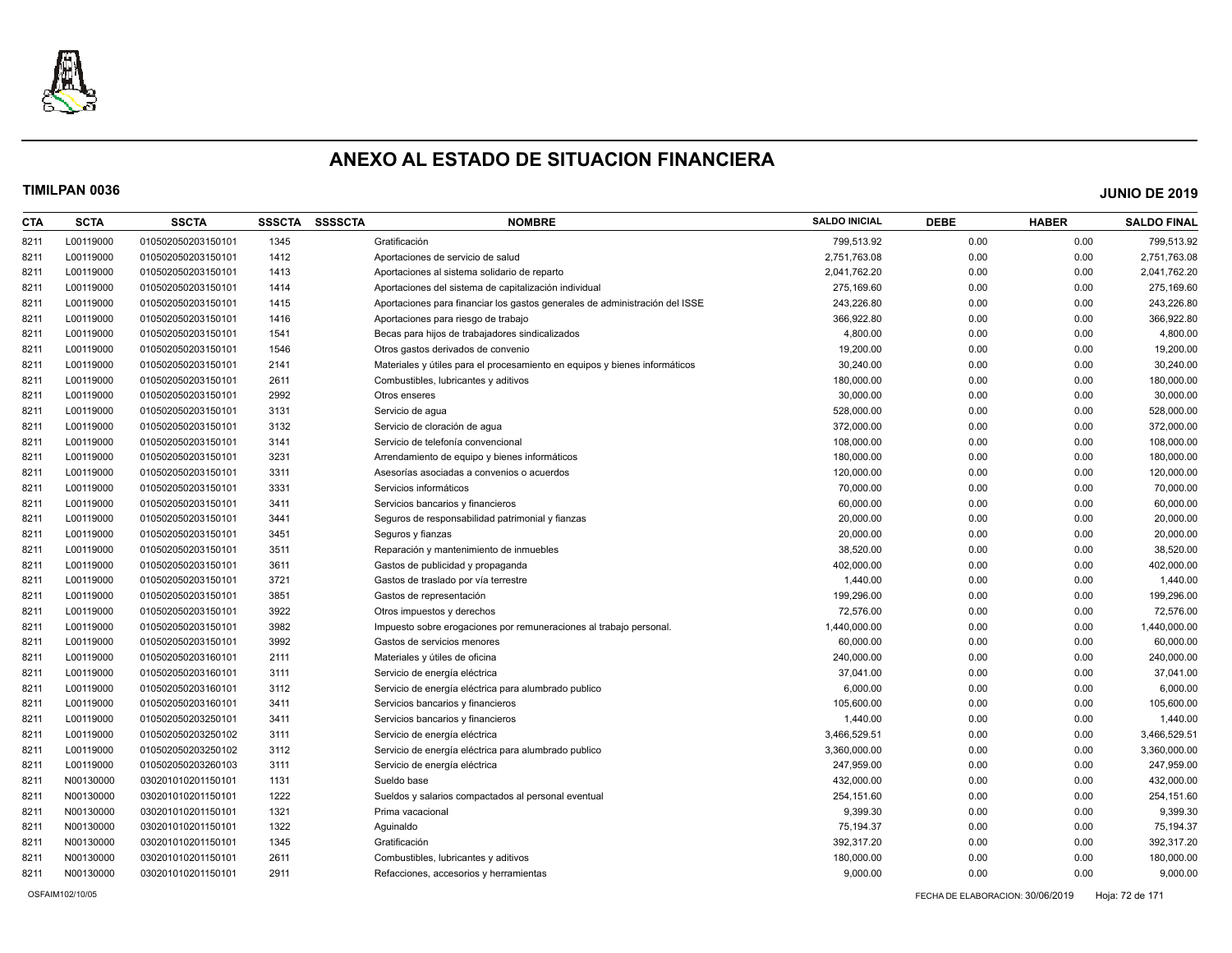

| <b>CTA</b> | <b>SCTA</b> | <b>SSCTA</b>       | <b>SSSCTA</b> | <b>SSSSCTA</b> | <b>NOMBRE</b>                                                              | <b>SALDO INICIAL</b> | <b>DEBE</b> | <b>HABER</b> | <b>SALDO FINAL</b> |
|------------|-------------|--------------------|---------------|----------------|----------------------------------------------------------------------------|----------------------|-------------|--------------|--------------------|
| 8211       | N00130000   | 030201010201150101 | 3571          |                | Reparación, instalación y mantenimiento de maquinaria, equipo industrial y | 273,000.00           | 0.00        | 0.00         | 273,000.00         |
| 8211       | N00132000   | 020206010101150101 | 1131          |                | Sueldo base                                                                | 324.276.00           | 0.00        | 0.00         | 324.276.00         |
| 8211       | N00132000   | 020206010101150101 | 1222          |                | Sueldos y salarios compactados al personal eventual                        | 88,800.00            | 0.00        | 0.00         | 88,800.00          |
| 8211       | N00132000   | 020206010101150101 | 1311          |                | Prima por año de servicio                                                  | 5,400.00             | 0.00        | 0.00         | 5,400.00           |
| 8211       | N00132000   | 020206010101150101 | 1321          |                | Prima vacacional                                                           | 10,738.18            | 0.00        | 0.00         | 10,738.18          |
| 8211       | N00132000   | 020206010101150101 | 1322          |                | Aguinaldo                                                                  | 50,578.92            | 0.00        | 0.00         | 50,578.92          |
| 8211       | N00132000   | 020206010101150101 | 1345          |                | Gratificación                                                              | 215,844.96           | 0.00        | 0.00         | 215,844.96         |
| 8211       | N00132000   | 020206010101150101 | 1541          |                | Becas para hijos de trabajadores sindicalizados                            | 4,800.00             | 0.00        | 0.00         | 4,800.00           |
| 8211       | N00132000   | 020206010101150101 | 1546          |                | Otros gastos derivados de convenio                                         | 5,400.00             | 0.00        | 0.00         | 5,400.00           |
| 8211       | N00132000   | 020206010101150101 | 2611          |                | Combustibles, lubricantes y aditivos                                       | 12,000.00            | 0.00        | 0.00         | 12,000.00          |
| 8211       | N00132000   | 020206010101160101 | 2111          |                | Materiales y útiles de oficina                                             | 13,200.00            | 0.00        | 0.00         | 13,200.00          |
| 8211       | Q00104000   | 010701010101150101 | 2611          |                | Combustibles, lubricantes y aditivos                                       | 756,000.00           | 0.00        | 0.00         | 756,000.00         |
| 8211       | Q00104000   | 010701010101150101 | 2711          |                | Vestuario y uniformes                                                      | 72,000.00            | 0.00        | 0.00         | 72,000.00          |
| 8211       | Q00104000   | 010701010101150101 | 3551          |                | Reparación y mantenimiento de vehículos terrestres, aéreos y lacustres     | 150,000.00           | 0.00        | 0.00         | 150,000.00         |
| 8211       | Q00104000   | 010701010101160101 | 2111          |                | Materiales y útiles de oficina                                             | 12,000.00            | 0.00        | 0.00         | 12,000.00          |
| 8211       | Q00104000   | 010701010101250102 | 1131          |                | Sueldo base                                                                | 2,228,958.48         | 0.00        | 0.00         | 2,228,958.48       |
| 8211       | Q00104000   | 010701010101250102 | 1321          |                | Prima vacacional                                                           | 30,533.54            | 0.00        | 0.00         | 30,533.54          |
| 8211       | Q00104000   | 010701010101250102 | 1322          |                | Aguinaldo                                                                  | 244.268.35           | 0.00        | 0.00         | 244,268.35         |
| 8211       | Q00104000   | 010701010101250102 | 1345          |                | Gratificación                                                              | 1,481,135.76         | 0.00        | 0.00         | 1,481,135.76       |
| 8211       | Q00104000   | 010701010101250102 | 3551          |                | Reparación y mantenimiento de vehículos terrestres, aéreos y lacustres     | 60,000.00            | 0.00        | 0.00         | 60,000.00          |
| 8211       | Q00104000   | 010701010101250105 | 2711          |                | Vestuario y uniformes                                                      | 96.000.00            | 0.00        | 0.00         | 96,000.00          |
| 8211       | Q00104000   | 010701010101250105 | 3341          |                | Capacitación                                                               | 137,000.00           | 0.00        | 0.00         | 137,000.00         |
| 8211       | Q00104000   | 010701010101250105 | 3391          |                | Servicios profesionales                                                    | 266,000.00           | 0.00        | 0.00         | 266,000.00         |
| 8211       | Q00105000   | 010702010303150101 | 2541          |                | Materiales, accesorios y suministros médicos                               | 10,680.00            | 0.00        | 0.00         | 10,680.00          |
| 8211       | Q00105000   | 010702010303150101 | 2611          |                | Combustibles, lubricantes y aditivos                                       | 240.000.00           | 0.00        | 0.00         | 240.000.00         |
| 8211       | Q00105000   | 010702010303250102 | 1131          |                | Sueldo base                                                                | 216,000.00           | 0.00        | 0.00         | 216,000.00         |
| 8211       | Q00105000   | 010702010303250102 | 1321          |                | Prima vacacional                                                           | 2.958.89             | 0.00        | 0.00         | 2.958.89           |
| 8211       | Q00105000   | 010702010303250102 | 1322          |                | Aquinaldo                                                                  | 23,671.13            | 0.00        | 0.00         | 23,671.13          |
| 8211       | Q00105000   | 010702010303250102 | 1345          |                | Gratificación                                                              | 173,069.52           | 0.00        | 0.00         | 173,069.52         |
| 8211       | R00150000   | 020402010102150101 | 1131          |                | Sueldo base                                                                | 289,183.20           | 0.00        | 0.00         | 289,183.20         |
| 8211       | R00150000   | 020402010102150101 | 1222          |                | Sueldos y salarios compactados al personal eventual                        | 438,466.49           | 0.00        | 0.00         | 438,466.49         |
| 8211       | R00150000   | 020402010102150101 | 1321          |                | Prima vacacional                                                           | 9,967.76             | 0.00        | 0.00         | 9,967.76           |
| 8211       | R00150000   | 020402010102150101 | 1322          |                | Aguinaldo                                                                  | 79,742.09            | 0.00        | 0.00         | 79,742.09          |
| 8211       | R00150000   | 020402010102150101 | 1345          |                | Gratificación                                                              | 234,847.72           | 0.00        | 0.00         | 234,847.72         |
| 8211       | R00150000   | 020402010102150101 | 2611          |                | Combustibles, lubricantes y aditivos                                       | 18,000.00            | 0.00        | 0.00         | 18,000.00          |
| 8212       |             |                    |               |                | Presupuesto de Egresos Aprobado de Transferencias, Asignaciones, Subsidios | 7,822,700.00         | 0.00        | 0.00         | 7,822,700.00       |
| 8212       | A00A00000   | 010301010101110101 | 4383          |                | Ofras Avudas<br>Subsidios y apoyos                                         | 3,707,900.00         | 0.00        | 0.00         | 3,707,900.00       |
| 8212       | A00A00000   | 010301010101110101 | 4411          |                | Cooperaciones y ayudas                                                     | 1,894,800.00         | 0.00        | 0.00         | 1,894,800.00       |
| 8212       | A00A00000   | 010301010101260103 | 4411          |                | Cooperaciones y ayudas                                                     | 8,270.83             | 0.00        | 0.00         | 8,270.83           |
| 8212       | L00119000   | 010502050203110101 | 4391          |                | Subsidios por carga fisca                                                  | 2,211,729.17         | 0.00        | 0.00         | 2,211,729.17       |
| 8214       |             |                    |               |                | Presupuesto de Egresos Aprobado de Intereses, Comisiones y Otros Gastos de | 6,396,878.21         | 0.00        | 0.00         | 6,396,878.21       |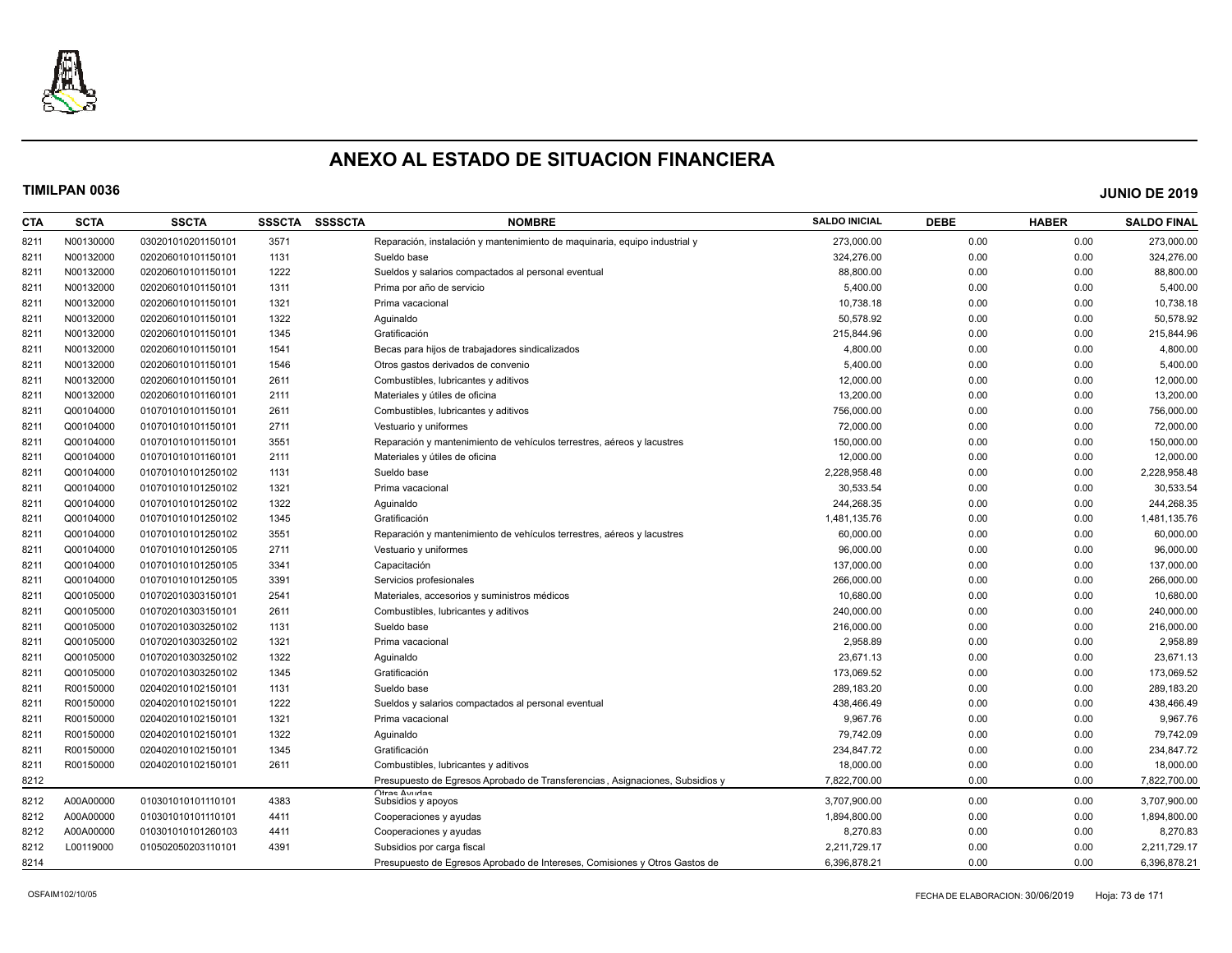

| CTA  | <b>SCTA</b> | <b>SSCTA</b>       | <b>SSSCTA</b> | <b>SSSSCTA</b> | <b>NOMBRE</b>                                                              | <b>SALDO INICIAL</b> | <b>DEBE</b> | <b>HABER</b> | <b>SALDO FINAL</b> |
|------|-------------|--------------------|---------------|----------------|----------------------------------------------------------------------------|----------------------|-------------|--------------|--------------------|
| 8214 | L00119000   | 010502050203150101 | 9911          |                | Por el ejercicio inmediato anterior                                        | 799,999.98           | 0.00        | 0.00         | 799,999.98         |
| 8214 | L00119000   | 010502050203150101 | 9912          |                | Por ejercicios anteriores                                                  | 934,906.83           | 0.00        | 0.00         | 934,906.83         |
| 8214 | L00119000   | 010502050203260102 | 9911          |                | Por el ejercicio inmediato anterior                                        | 2,146,878.23         | 0.00        | 0.00         | 2,146,878.23       |
| 8214 | L00119000   | 010502050203260102 | 9912          |                | Por ejercicios anteriores                                                  | 2,250,000.00         | 0.00        | 0.00         | 2,250,000.00       |
| 8214 | L00119000   | 010502050203260103 | 9912          |                | Por ejercicios anteriores                                                  | 265,093.17           | 0.00        | 0.00         | 265,093.17         |
| 8215 |             |                    |               |                | Presupuesto de Egresos Aprobado de Inversión Pública                       | 69,611,776.63        | 0.00        | 0.00         | 69,611,776.63      |
| 8215 | F00124000   | 010701010102260101 | 6122          |                | Obra estatal o municipal                                                   | 2,744,607.88         | 0.00        | 0.00         | 2,744,607.88       |
| 8215 | F00124000   | 010701010102260101 | 6125          |                | Ejecución de obras por administración                                      | 1,104,188.14         | 0.00        | 0.00         | 1,104,188.14       |
| 8215 | F00124000   | 020103010101250101 | 6122          |                | Obra estatal o municipal                                                   | 5,190,000.00         | 0.00        | 0.00         | 5,190,000.00       |
| 8215 | F00124000   | 020103010101250101 | 6125          |                | Ejecución de obras por administración                                      | 620,000.00           | 0.00        | 0.00         | 620,000.00         |
| 8215 | F00124000   | 020103010101250206 | 6122          |                | Obra estatal o municipal                                                   | 3,500,000.00         | 0.00        | 0.00         | 3,500,000.00       |
| 8215 | F00124000   | 020103010101250210 | 6122          |                | Obra estatal o municipal                                                   | 5,066,543.11         | 0.00        | 0.00         | 5,066,543.11       |
| 8215 | F00124000   | 020103010101260101 | 6122          |                | Obra estatal o municipal                                                   | 2,310,000.00         | 0.00        | 0.00         | 2,310,000.00       |
| 8215 | F00124000   | 020201010201260101 | 6125          |                | Ejecución de obras por administración                                      | 1,400,000.00         | 0.00        | 0.00         | 1,400,000.00       |
| 8215 | F00124000   | 020201010203250101 | 6122          |                | Obra estatal o municipal                                                   | 1,000,000.00         | 0.00        | 0.00         | 1,000,000.00       |
| 8215 | F00124000   | 020201010204260101 | 6125          |                | Ejecución de obras por administración                                      | 150,000.00           | 0.00        | 0.00         | 150,000.00         |
| 8215 | F00124000   | 020201010401260101 | 6122          |                | Obra estatal o municipal                                                   | 16,656,719.10        | 0.00        | 0.00         | 16,656,719.10      |
| 8215 | F00124000   | 020201010401260101 | 6125          |                | Ejecución de obras por administración                                      | 600,000.00           | 0.00        | 0.00         | 600,000.00         |
| 8215 | F00124000   | 020201010503150101 | 6139          |                | Reparación y mantenimiento de infraestructura hidráulica                   | 116,054.21           | 0.00        | 0.00         | 116,054.21         |
| 8215 | F00124000   | 020201010503150101 | 6159          |                | Reparacion y mantenimiento de vialidades y alumbrado                       | 194,593.61           | 0.00        | 0.00         | 194,593.61         |
| 8215 | F00124000   | 020201010503260101 | 6159          |                | Reparacion y mantenimiento de vialidades y alumbrado                       | 269,623.23           | 0.00        | 0.00         | 269,623.23         |
| 8215 | F00124000   | 020203010201250101 | 6122          |                | Obra estatal o municipal                                                   | 4,590,000.00         | 0.00        | 0.00         | 4,590,000.00       |
| 8215 | F00124000   | 020203010201250206 | 6122          |                | Obra estatal o municipal                                                   | 6,206,247.35         | 0.00        | 0.00         | 6,206,247.35       |
| 8215 | F00124000   | 020203010201250210 | 6122          |                | Obra estatal o municipal                                                   | 3,500,000.00         | 0.00        | 0.00         | 3,500,000.00       |
| 8215 | F00124000   | 020203010201260101 | 6122          |                | Obra estatal o municipal                                                   | 1,034,853.00         | 0.00        | 0.00         | 1,034,853.00       |
| 8215 | F00124000   | 020204010201250101 | 6125          |                | Ejecución de obras por administración                                      | 450,000.00           | 0.00        | 0.00         | 450,000.00         |
| 8215 | F00124000   | 020204010201260101 | 6122          |                | Obra estatal o municipal                                                   | 4,000,000.00         | 0.00        | 0.00         | 4,000,000.00       |
| 8215 | F00124000   | 020204010201260101 | 6125          |                | Ejecución de obras por administración                                      | 620,000.00           | 0.00        | 0.00         | 620,000.00         |
| 8215 | F00124000   | 020205010101250101 | 6122          |                | Obra estatal o municipal                                                   | 3,760,000.00         | 0.00        | 0.00         | 3,760,000.00       |
| 8215 | F00124000   | 020501010106250101 | 6122          |                | Obra estatal o municipal                                                   | 2,215,862.96         | 0.00        | 0.00         | 2,215,862.96       |
| 8215 | F00124000   | 020501010106260101 | 6125          |                | Ejecución de obras por administración                                      | 170,000.00           | 0.00        | 0.00         | 170,000.00         |
| 8215 | F00124000   | 020501010106260103 | 6122          |                | Obra estatal o municipal                                                   | 1,206,250.33         | 0.00        | 0.00         | 1,206,250.33       |
| 8215 | F00124000   | 030201010201250101 | 6122          |                | Obra estatal o municipal                                                   | 650,000.00           | 0.00        | 0.00         | 650,000.00         |
| 8215 | F00124000   | 030201010201250101 | 6125          |                | Ejecución de obras por administración                                      | 286,233.71           | 0.00        | 0.00         | 286,233.71         |
| 8216 |             |                    |               |                | Presupuesto de Egresos Aprobado de Bienes Muebles, Inmuebles e Intangibles | 1,950,000.00         | 0.00        | 0.00         | 1,950,000.00       |
| 8216 | B00B00000   | 010305010105150101 | 5411          |                | Vehículos y equipo de transporte terrestre                                 | 1,000,000.00         | 0.00        | 0.00         | 1,000,000.00       |
| 8216 | F00124000   | 020201010503250101 | 5111          |                | Muebles y enseres                                                          | 90,000.00            | 0.00        | 0.00         | 90,000.00          |
| 8216 | F00124000   | 020201010503250101 | 5151          |                | Bienes informáticos                                                        | 90,000.00            | 0.00        | 0.00         | 90,000.00          |
| 8216 | L00119000   | 010502050203150101 | 5111          |                | Muebles y enseres                                                          | 257,462.10           | 0.00        | 0.00         | 257,462.10         |
| 8216 | L00119000   | 010502050203150101 | 5411          |                | Vehículos y equipo de transporte terrestre                                 | 360,000.00           | 0.00        | 0.00         | 360,000.00         |
| 8216 | Q00104000   | 010701010101250105 | 5411          |                | Vehículos y equipo de transporte terrestre                                 | 152,537.90           | 0.00        | 0.00         | 152,537.90         |
|      |             |                    |               |                |                                                                            |                      |             |              |                    |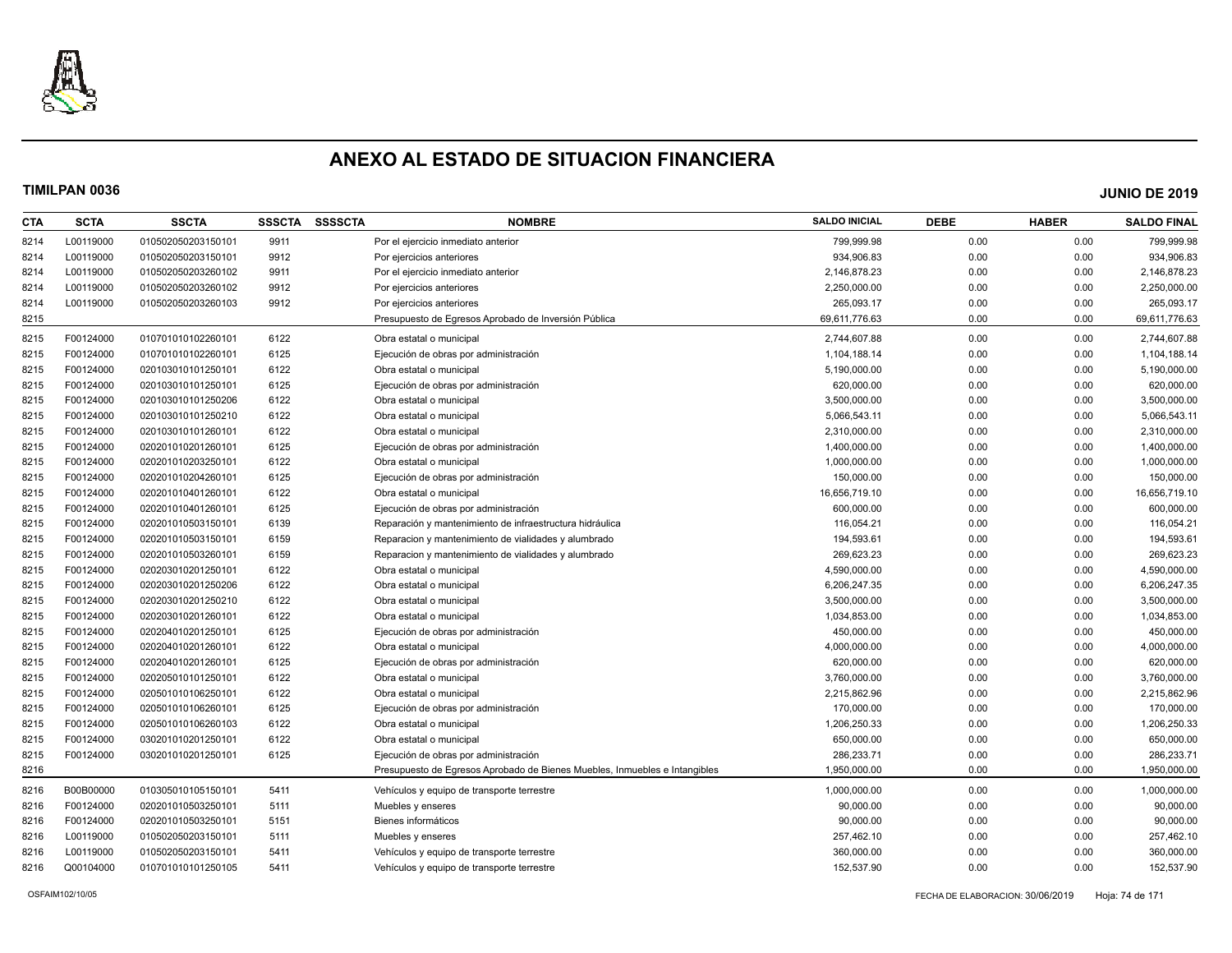

| <b>CTA</b> | <b>SCTA</b> | <b>SSCTA</b><br>SSSCTA SSSSCTA                   |                                | <b>NOMBRE</b>                                                                                                        | <b>SALDO INICIAL</b> | <b>DEBE</b>  | <b>HABER</b>       | <b>SALDO FINAL</b> |
|------------|-------------|--------------------------------------------------|--------------------------------|----------------------------------------------------------------------------------------------------------------------|----------------------|--------------|--------------------|--------------------|
| 8221       |             |                                                  |                                | Presupuesto de Egresos por Ejercer de Gastos de Funcionamiento                                                       | 15,591,941.86        | 0.00         | 2,628,783.86       | 12,963,158.00      |
| 8221       | A00101000   | 010302010103150101<br>2111                       | Materiales y útiles de oficina |                                                                                                                      | 18,851.78            | 0.00         | 0.00               | 18,851.78          |
| 822'       | A00101000   | 2141<br>010302010103150101                       |                                | Materiales y útiles para el procesamiento en equipos y bienes informáticos                                           | 6,000.00             | 0.00         | 0.00               | 6,000.00           |
| 8221       | A00101000   | 010302010103150101<br>2611                       |                                | Combustibles, lubricantes y aditivos                                                                                 | $-550.00$            | 0.00         | 400.00             | $-950.00$          |
|            |             | <b>FECHA</b><br>TIPO<br>REN.                     | N. POL.<br>REF.                | <b>CONCEPTO</b>                                                                                                      |                      | <b>DEBE</b>  | <b>HABER</b>       |                    |
|            |             | 10.0 29/06/2019<br>D                             | 64<br>4372                     | FAC-4372 SERVICIO ESTRELLA JUNA S.A. DE C.V. COMBUSTIBLE                                                             |                      | 0.00         | 400.00             |                    |
|            |             |                                                  |                                | TOTAL:                                                                                                               |                      | 0.00         | 400.00             |                    |
| 8221       | A00101000   | 3821<br>010302010103150101                       |                                | Gastos de ceremonias oficiales y de orden social                                                                     | $-27,903.80$         | 0.00         | 58,450.00          | $-86,353.80$       |
|            |             |                                                  |                                |                                                                                                                      |                      |              |                    |                    |
|            |             | TIPO<br>REN.<br><b>FECHA</b>                     | REF.<br>N. POL.                | <b>CONCEPTO</b>                                                                                                      |                      | <b>DEBE</b>  | <b>HABER</b>       |                    |
|            |             | 3.0 06/06/2019<br>D                              | 42<br>324                      | FAC-324 SERVICIOS PUBLICITARIOS FREELY S.A. DE C.V. DIA DE LA MADRE                                                  |                      | 0.00         | 58,450.00          |                    |
|            |             |                                                  |                                | TOTAL:                                                                                                               |                      | 0.00         | 58,450.00          |                    |
| 8221       | A00102000   | 2611<br>010204010102150101                       |                                | Combustibles, lubricantes y aditivos                                                                                 | 16,360.00            | 0.00         | 0.00               | 16,360.00          |
| 8221       | A00103000   | 1131<br>010301010101150101                       | Sueldo base                    |                                                                                                                      | 2,000.00             | 0.00         | 0.00               | 2,000.00           |
| 8221       | A00103000   | 1222<br>010301010101150101                       |                                | Sueldos y salarios compactados al personal eventual                                                                  | $-3,000.00$          | 0.00         | 0.00               | $-3,000.00$        |
| 8221       | A00103000   | 1345<br>010301010101150101                       | Gratificación                  |                                                                                                                      | 1,287.58             | 0.00         | 0.00               | 1,287.58           |
| 8221       | A00A00000   | 1131<br>010301010101150101                       | Sueldo base                    |                                                                                                                      | 28.375.23            | 0.00         | 0.00               | 28,375.23          |
| 8221       | A00A00000   | 010301010101150101<br>1345                       | Gratificación                  |                                                                                                                      | $-18,165.14$         | 0.00         | 0.00               | $-18,165.14$       |
| 8221       | A00A00000   | 010301010101150101<br>2611                       |                                | Combustibles, lubricantes y aditivos                                                                                 | 175,059.62           | 0.00         | 16,910.17          | 158,149.45         |
|            |             | <b>FECHA</b><br><b>TIPO</b><br>REN.              | REF.<br>N. POL.                | <b>CONCEPTO</b>                                                                                                      |                      | <b>DEBE</b>  | <b>HABER</b>       |                    |
|            |             | 29/06/2019<br>D<br>3.0                           | 4372<br>64                     | FAC-4372 SERVICIO ESTRELLA JUNA S.A. DE C.V. COMBUSTIBLE                                                             |                      | 0.00         | 2,350.07           |                    |
|            |             | 29/06/2019<br>D<br>3.0                           | 65<br>4373                     | FAC-4373 SERVICIO ESTRELLA JUNA S.A. DE C.V. COMBUSTIBLE                                                             |                      | 0.00         | 3,660.02           |                    |
|            |             | 29/06/2019<br>D<br>3.0                           | 67<br>4375                     | SERVICIO ESTRELLA JUNA S.A. DE C.V. FAC-4375 COMBUSTIBLE<br>SERVICIO ESTRELLA JUNA S.A. DE C.V. FAC-4376 COMBUSTIBLE |                      | 0.00         | 2,499.75           |                    |
|            |             | D<br>3.0<br>29/06/2019<br>D<br>3.0<br>29/06/2019 | 68<br>4376<br>69<br>4377       | SERVICIO ESTRELLA JUNA S.A. DE C.V. FAC-4377 COMBUSTIBLE                                                             |                      | 0.00<br>0.00 | 500.00<br>3,700.12 |                    |
|            |             | D<br>29/06/2019<br>3.0                           | 70<br>4378                     | SERVICIO ESTRELLA JUNA S.A. DE C.V. FAC-4378 COMBUSTIBLE                                                             |                      | 0.00         | 4,200.21           |                    |
|            |             |                                                  |                                | TOTAL:                                                                                                               |                      | 0.00         | 16,910.17          |                    |
| 8221       | A00A00000   | 2911<br>010301010101150101                       |                                | Refacciones, accesorios y herramientas                                                                               | 18,000.00            | 0.00         | 0.00               | 18,000.00          |
| 8221       | A00A00000   | 3231<br>010301010101150101                       |                                | Arrendamiento de equipo y bienes informáticos                                                                        | 46,239.58            | 0.00         | 9,512.00           | 36,727.58          |
|            |             | REN.                                             | N. POL.<br>REF.                | <b>CONCEPTO</b>                                                                                                      |                      | <b>DEBE</b>  | <b>HABER</b>       |                    |
|            |             | <b>FECHA</b><br>TIPO                             |                                | COPY CDMX S.A. DE C.V. FACTURA 521 RENTA COPIADORAS                                                                  |                      |              |                    |                    |
|            |             | 03/06/2019<br>D<br>3.0                           | 20<br>521                      | TOTAL:                                                                                                               |                      | 0.00         | 9,512.00           |                    |
|            |             |                                                  |                                |                                                                                                                      |                      | 0.00         | 9,512.00           |                    |
| 8221       | A00A00000   | 3551<br>010301010101150101                       |                                | Reparación y mantenimiento de vehículos terrestres, aéreos y lacustres                                               | $-10.050.92$         | 0.00         | 1,505.00           | $-11.555.92$       |
|            |             | REN.<br><b>FECHA</b><br>TIPO                     | N. POL.<br>REF.                | <b>CONCEPTO</b>                                                                                                      |                      | <b>DEBE</b>  | <b>HABER</b>       |                    |
|            |             | 29/06/2019<br>E<br>38.0                          | 32<br>$\overline{1}$           | CH-1580 HECTOR MANUEL MONROY CRUZ REP FONDO CAJA                                                                     |                      | 0.00         | 1,400.00           |                    |
|            |             | E<br>29/06/2019<br>31.0                          | 32<br>5171                     | CH-1580 HECTOR MANUEL MONROY CRUZ REP FONDO CAJA                                                                     |                      | 0.00         | 105.00             |                    |
|            |             |                                                  |                                | TOTAL:                                                                                                               |                      | 0.00         | 1,505.00           |                    |
| 8221       | A00A00000   | 3571<br>010301010101150101                       |                                | Reparación, instalación y mantenimiento de maquinaria, equipo industrial y                                           | $-1,792.00$          | 0.00         | 0.00               | $-1,792.00$        |
| 8221       | A00A00000   | 3611<br>010301010101150101                       |                                | Gastos de publicidad y propaganda                                                                                    | $-69,524.00$         | 0.00         | 11,600.00          | $-81,124.00$       |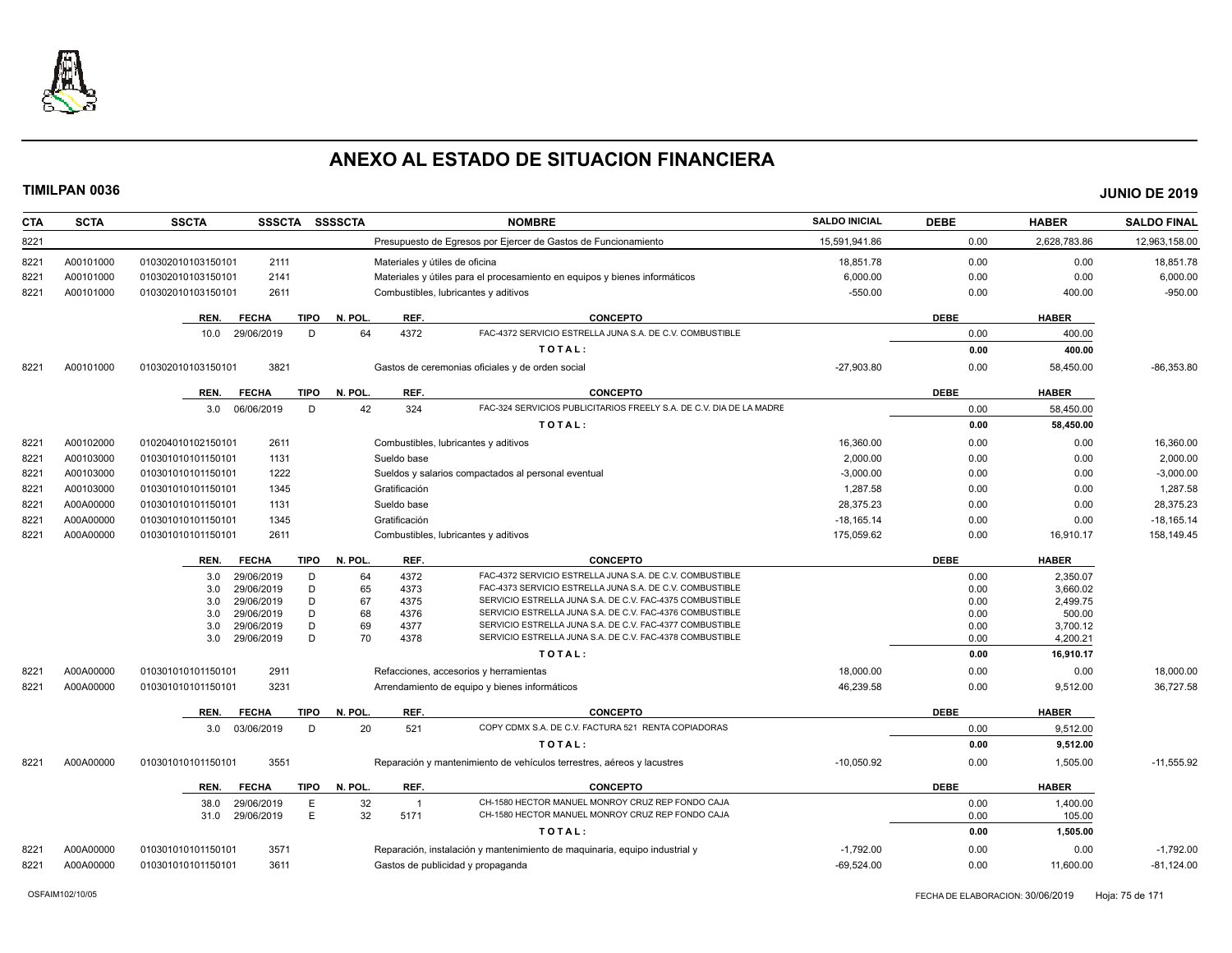

| <b>CTA</b> | <b>SCTA</b> | <b>SSCTA</b>       |                          |        | SSSCTA SSSSCTA |                          | <b>NOMBRE</b>                                                                                                  | <b>SALDO INICIAL</b> | <b>DEBE</b>  | <b>HABER</b>       | <b>SALDO FINAL</b> |
|------------|-------------|--------------------|--------------------------|--------|----------------|--------------------------|----------------------------------------------------------------------------------------------------------------|----------------------|--------------|--------------------|--------------------|
|            |             | REN.               | <b>FECHA</b>             | TIPO   | N. POL.        | REF.                     | <b>CONCEPTO</b>                                                                                                |                      | <b>DEBE</b>  | <b>HABER</b>       |                    |
|            |             | 3.0                | 21/06/2019               | D      | 18             | 79                       | HOMERO MARTINEZ MALDONADO FACT-79 PERIODICO                                                                    |                      | 0.00         | 5.800.00           |                    |
|            |             | 3.0                | 30/06/2019               | D      | 91             | 91                       | FAC-91 HOMERO MARTINEZ MALDONADO PERIODICO                                                                     |                      | 0.00         | 5,800.00           |                    |
|            |             |                    |                          |        |                |                          | TOTAL:                                                                                                         |                      | 0.00         |                    |                    |
|            |             |                    |                          |        |                |                          |                                                                                                                |                      |              | 11,600.00          |                    |
| 8221       | A00A00000   | 010301010101150101 | 3612                     |        |                |                          | Publicaciones oficiales y de información en general para difusión                                              | $-268,362.63$        | 0.00         | 40,000.00          | $-308,362.63$      |
|            |             | REN.               | <b>FECHA</b>             | TIPO   | N. POL.        | REF.                     | <b>CONCEPTO</b>                                                                                                |                      | <b>DEBE</b>  | <b>HABER</b>       |                    |
|            |             | 3.0                | 05/06/2019               | D      | 33             | 18                       | FAC-18 GCHRUBCH CONSULTORES S.A. DE C.V. PLAN DE DESARROLLO                                                    |                      | 0.00         | 40,000.00          |                    |
|            |             |                    |                          |        |                |                          | TOTAL:                                                                                                         |                      | 0.00         | 40,000.00          |                    |
| 8221       | A00A00000   | 010301010101150101 | 3721                     |        |                |                          | Gastos de traslado por vía terrestre                                                                           | 18,000.00            | 0.00         | 0.00               | 18,000.00          |
| 8221       | A00A00000   | 010301010101150101 | 3751                     |        |                |                          | Gastos de alimentación en territorio nacional                                                                  | 46.561.00            | 0.00         | 0.00               | 46,561.00          |
|            | A00A00000   |                    | 3821                     |        |                |                          |                                                                                                                | $-225,508.31$        | 0.00         |                    | -588,505.11        |
| 8221       |             | 010301010101150101 |                          |        |                |                          | Gastos de ceremonias oficiales y de orden social                                                               |                      |              | 362,996.80         |                    |
|            |             | REN.               | <b>FECHA</b>             | TIPO   | N. POL.        | REF.                     | <b>CONCEPTO</b>                                                                                                |                      | <b>DEBE</b>  | <b>HABER</b>       |                    |
|            |             | 3.0                | 13/06/2019               | D      | 12             | 98                       | RODOLFO LINO D ELA CRUZ MARCELO FAC-98 LUCHAS                                                                  |                      | 0.00         | 32.132.00          |                    |
|            |             | 3.0                | 06/06/2019               | D      | 40             | 325                      | FAC-325 SERVICIOS PUBLICITARIOS FREELY S.A. DE C.V. DIA DE LA MADRE                                            |                      | 0.00         | 30,060.00          |                    |
|            |             | 3.0                | 06/06/2019               | D      | 41             | 328                      | FAC-325 SERVICIOS PUBLICITARIOS FREELY S.A. DE C.V. DIA DE LA MADRE                                            |                      | 0.00         | 50,100.00          |                    |
|            |             | 3.0                | 06/06/2019               | D      | 43             | 327                      | FAC-327 SERVICIOS PUBLICITARIOS FREELY S.A. DE C.V. DIA DE LA MADRE                                            |                      | 0.00         | 6,680.00           |                    |
|            |             | 3.0                | 06/06/2019               | D      | 44             | 326                      | FAC-326 SERVICIOS PUBLICITARIOS FREELY S.A. DE C.V. DIA DE LA MADRE                                            |                      | 0.00         | 66,800.00          |                    |
|            |             | 3.0                | 06/06/2019               | D      | 45             | 329                      | FAC-329 Y 333 SERVICIOS PUBLICITARIOS FREELY S.A. DE C.V. DIA DE LA M                                          |                      | 0.00         | 15,030.00          |                    |
|            |             | 3.0                | 06/06/2019               | D      | 46             | 332                      | FAC-332 SERVICIOS PUBLICITARIOS FREELY S.A. DE C.V. DIA DE LA MADRE                                            |                      | 0.00         | 30,060.00          |                    |
|            |             | 3.0                | 06/06/2019               | D      | 47             | 331                      | FAC-331 SERVICIOS PUBLICITARIOS FREELY S.A. DE C.V. DIA DE LA MADRE                                            |                      | 0.00         | 75,150.00          |                    |
|            |             | 3.0                | 06/06/2019               | D      | 48             | 330                      | FAC-330 SERVICIOS PUBLICITARIOS FREELY S.A. DE C.V. DIA DE LA MADRE                                            |                      | 0.00         | 25,050.00          |                    |
|            |             | 70.0               | 30/06/2019               | D      | 87             | 963                      | FAC-963 FELIX GARCIA ANDRES RENTA DE LONA SILLAS Y MESAS                                                       |                      | 0.00         | 2,598.40           |                    |
|            |             | 3.0                | 30/06/2019               | D      | 87             | 949                      | FAC-949 FELIX GARCIA ANDRES RENTA DE LONA Y MESAS                                                              |                      | 0.00         | 3,364.00           |                    |
|            |             | 8.0                | 30/06/2019               | D      | 87             | 950                      | FAC-950 FELIX GARCIA ANDRES RENTA DE MESAS                                                                     |                      | 0.00         | 2,436.00           |                    |
|            |             | 75.0               | 30/06/2019<br>30/06/2019 | D<br>D | 87<br>87       | 964<br>951               | FAC-964 FELIX GARCIA ANDRES RENTA DE LONA Y MESAS<br>FAC-951 FELIX GARCIA ANDRES RENTA DE LONA                 |                      | 0.00<br>0.00 | 1,740.00           |                    |
|            |             | 13.0<br>65.0       | 30/06/2019               | D      | 87             | 961                      | FAC-961 FELIX GARCIA ANDRES RENTA DE LONA SILLAS Y MESAS                                                       |                      | 0.00         | 928.00<br>1.670.40 |                    |
|            |             | 23.0               | 30/06/2019               | D      | 87             | 953                      | FAC-953 FELIX GARCIA ANDRES RENTA DE LONA Y MESAS                                                              |                      | 0.00         | 3,538.00           |                    |
|            |             | 28.0               | 30/06/2019               | D      | 87             | 954                      | FAC-954 FELIX GARCIA ANDRES RENTA DE LONA Y SILLAS                                                             |                      | 0.00         | 1,392.00           |                    |
|            |             | 33.0               | 30/06/2019               | D      | 87             | 956                      | FAC-956 FELIX GARCIA ANDRES RENTA DE LONA, SILLAS Y CORTINAS                                                   |                      | 0.00         | 3,132.00           |                    |
|            |             | 38.0               | 30/06/2019               | D      | 87             | 957                      | FAC-957 FELIX GARCIA ANDRES RENTA DE SILLAS                                                                    |                      | 0.00         | 5,568.00           |                    |
|            |             | 45.0               | 30/06/2019               | D      | 87             | 958                      | FAC-958 FELIX GARCIA ANDRES RENTA DE LONA                                                                      |                      | 0.00         | 928.00             |                    |
|            |             | 55.0               | 30/06/2019               | D      | 87             | 960                      | FAC-960 FELIX GARCIA ANDRES RENTA DE LONA SILLAS Y MESAS                                                       |                      | 0.00         | 3,897.60           |                    |
|            |             | 60.0               | 30/06/2019               | D      | 87             | 962                      | FAC-962 FELIX GARCIA ANDRES RENTA DE SILLAS Y MESAS                                                            |                      | 0.00         | 742.40             |                    |
|            |             |                    |                          |        |                |                          | TOTAL:                                                                                                         |                      | 0.00         | 362,996.80         |                    |
| 8221       | A00A00000   | 010301010101150101 | 3841                     |        |                | Exposiciones y ferias    |                                                                                                                | 400,000.00           | 0.00         | 0.00               | 400,000.00         |
| 8221       | A00A00000   | 010301010101150101 | 3851                     |        |                | Gastos de representación |                                                                                                                | 216,703.25           | 0.00         | 18,128.40          | 198,574.85         |
|            |             |                    |                          |        |                |                          |                                                                                                                |                      |              |                    |                    |
|            |             | REN.               | <b>FECHA</b>             | TIPO   | N. POL.        | REF.                     | <b>CONCEPTO</b>                                                                                                |                      | <b>DEBE</b>  | <b>HABER</b>       |                    |
|            |             | 59.0               | 20/06/2019               | Е      | 21             | 1399                     | CH-1569 REPOSICION FONDO FIJO DE CAJA FAC-1399 CONSUMO ALIMENT                                                 |                      | 0.00         | 1,800.00           |                    |
|            |             | 73.0               | 20/06/2019               | E      | 21             | $\mathbf{1}$             | CH-1569 REPOSICION FONDO FIJO DE CAJA CONSUMO ALIMENTOS                                                        |                      | 0.00         | 1,800.00           |                    |
|            |             | 66.0               | 20/06/2019               | E      | 21             | 1398                     | CH-1569 REPOSICION FONDO FIJO DE CAJA FAC-1398 CONSUMO ALIMENT                                                 |                      | 0.00         | 1,300.00           |                    |
|            |             | 80.0               | 20/06/2019               | E      | 21             |                          | CH-1569 REPOSICION FONDO FIJO DE CAJA CONSUMO ALIMENTOS<br>CH-1579 HECTOR MANUEL MONROY CRUZ FAC-906 CAFETERIA |                      | 0.00         | 1,800.00           |                    |
|            |             | 66.0               | 29/06/2019               | E<br>E | 31<br>31       | 906<br>904               | CH-1579 HECTOR MANUEL MONROY CRUZ FAC-904 CAFETERIA                                                            |                      | 0.00         | 1,969.40           |                    |
|            |             | 73.0               | 29/06/2019               |        |                |                          |                                                                                                                |                      | 0.00         | 1,970.50           |                    |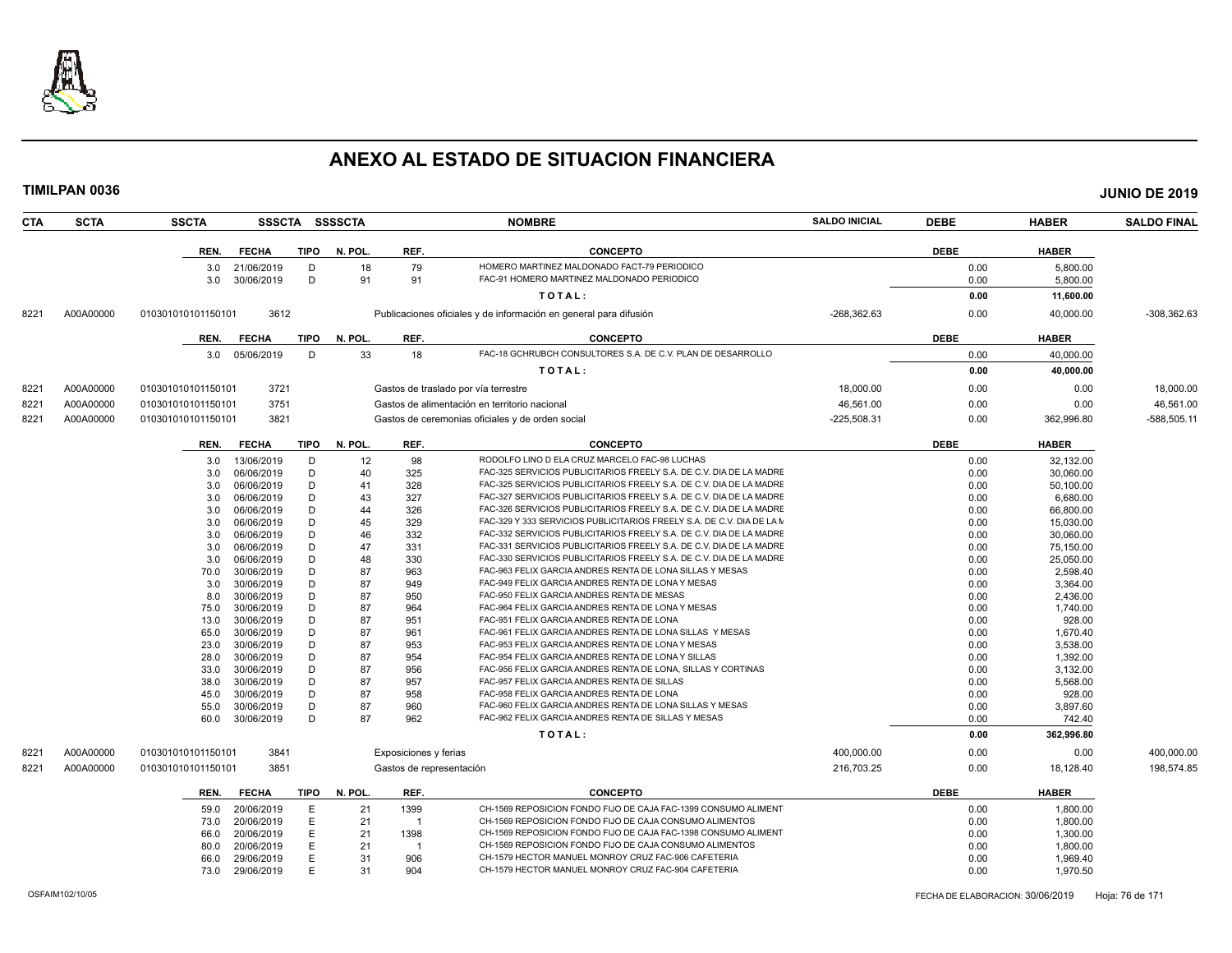

| <b>CTA</b> | <b>SCTA</b> | <b>SSCTA</b>       | SSSCTA SSSSCTA  |             |              |                                | <b>NOMBRE</b>                                                                                              | <b>SALDO INICIAL</b> | <b>DEBE</b>  | <b>HABER</b>          | <b>SALDO FINAL</b> |
|------------|-------------|--------------------|-----------------|-------------|--------------|--------------------------------|------------------------------------------------------------------------------------------------------------|----------------------|--------------|-----------------------|--------------------|
|            |             | 52.0               | 29/06/2019      | E           | 31           | 11393                          | CH-1579 HECTOR MANUEL MONROY CRUZ FAC-11393 CONSUMOS                                                       |                      | 0.00         | 438.00                |                    |
|            |             | 80.0               | 29/06/2019      | E           | 31           | 907                            | CH-1579 HECTOR MANUEL MONROY CRUZ FAC-907 CAFETERIA                                                        |                      | 0.00         | 1.995.00              |                    |
|            |             | 45.0               | 29/06/2019      | E           | 31           | 1411                           | CH-1579 HECTOR MANUEL MONROY CRUZ FAC-1411 CONSUMOS                                                        |                      | 0.00         | 1,940.00              |                    |
|            |             | 87.0               | 29/06/2019      | E.<br>E     | 31<br>31     | 905<br>1410                    | CH-1579 HECTOR MANUEL MONROY CRUZ FAC-905 CAFETERIA<br>CH-1579 HECTOR MANUEL MONROY CRUZ FAC-1410 CONSUMOS |                      | 0.00         | 1,953.50              |                    |
|            |             | 38.0               | 29/06/2019      |             |              |                                | TOTAL:                                                                                                     |                      | 0.00<br>0.00 | 1,162.00<br>18,128.40 |                    |
| 8221       | A00A00000   | 010301010101150101 | 3992            |             |              |                                | Gastos de servicios menores                                                                                | 179,247.06           | 0.00         | 0.00                  | 179,247.06         |
| 8221       | A00A00000   | 010301010101160101 | 2111            |             |              |                                | Materiales y útiles de oficina                                                                             | $-11,281.42$         | 0.00         | 185.60                | $-11,467.02$       |
|            |             | REN.               | <b>FECHA</b>    |             | TIPO N. POL. | REF.                           | <b>CONCEPTO</b>                                                                                            |                      | <b>DEBE</b>  | <b>HABER</b>          |                    |
|            |             |                    | 13.0 30/06/2019 | D           | 89           | 182                            | FACT-182 GLANCOMER S.A. DE C.V. COMPRA PAPELERIA                                                           |                      | 0.00         | 185.60                |                    |
|            |             |                    |                 |             |              |                                | TOTAL:                                                                                                     |                      | 0.00         | 185.60                |                    |
| 8221       | A00A00000   | 010301010101160101 | 3612            |             |              |                                | Publicaciones oficiales y de información en general para difusión                                          | 305,000.00           | 0.00         | 0.00                  | 305,000.00         |
| 8221       | A00A00000   | 010301010101160101 | 3822            |             |              |                                | Espectáculos cívicos y culturales                                                                          | 36,000.00            | 0.00         | 0.00                  | 36,000.00          |
| 8221       | B00108000   | 010309030101160101 | 2111            |             |              | Materiales y útiles de oficina |                                                                                                            | 13,800.00            | 0.00         | 0.00                  | 13,800.00          |
| 8221       | B00B00000   | 010305010105150101 | 1131            |             |              | Sueldo base                    |                                                                                                            | 10,000.00            | 0.00         | 0.00                  | 10,000.00          |
| 8221       | B00B00000   | 010305010105150101 | 1345            |             |              | Gratificación                  |                                                                                                            | 6,122.14             | 0.00         | 0.00                  | 6,122.14           |
| 8221       | B00B00000   | 010305010105150101 | 2611            |             |              |                                | Combustibles, lubricantes y aditivos                                                                       | 5,370.00             | 0.00         | 1,800.00              | 3,570.00           |
|            |             | REN.               | <b>FECHA</b>    | <b>TIPO</b> | N. POL.      | REF.                           | <b>CONCEPTO</b>                                                                                            |                      | <b>DEBE</b>  | <b>HABER</b>          |                    |
|            |             | 17.0               | 29/06/2019      | D           | 64           | 4372                           | FAC-4372 SERVICIO ESTRELLA JUNA S.A. DE C.V. COMBUSTIBLE                                                   |                      | 0.00         | 500.00                |                    |
|            |             | 3.0                | 29/06/2019      | D           | 66           | 4374                           | SERVICIO ESTRELLA JUNA S.A. DE C.V. FAC-4374 COMBUSTIBLE                                                   |                      | 0.00         | 300.00                |                    |
|            |             | 10.0               | 29/06/2019      | D           | 68           | 4376                           | SERVICIO ESTRELLA JUNA S.A. DE C.V. FAC-4376 COMBUSTIBLE                                                   |                      | 0.00         | 500.00                |                    |
|            |             | 10.0               | 29/06/2019      | D           | 69           | 4377                           | SERVICIO ESTRELLA JUNA S.A. DE C.V. FAC-4377 COMBUSTIBLE                                                   |                      | 0.00         | 500.00                |                    |
|            |             |                    |                 |             |              |                                | TOTAL:                                                                                                     |                      | 0.00         | 1,800.00              |                    |
| 8221       | B00B00000   | 010305010105160101 | 2111            |             |              | Materiales y útiles de oficina |                                                                                                            | 16.743.02            | 0.00         | 0.00                  | 16,743.02          |
| 8221       | C01141000   | 020501010106150101 | 1222            |             |              |                                | Sueldos y salarios compactados al personal eventual                                                        | $-289.65$            | 0.00         | 0.00                  | $-289.65$          |
| 822'       | C01141000   | 020501010106150101 | 1345            |             |              | Gratificación                  |                                                                                                            | $-4.071.27$          | 0.00         | 0.00                  | $-4,071.27$        |
| 8221       | C01141000   | 020501010106150101 | 2611            |             |              |                                | Combustibles, lubricantes y aditivos                                                                       | 5,350.00             | 0.00         | 300.00                | 5,050.00           |
|            |             | REN.               | <b>FECHA</b>    | <b>TIPO</b> | N. POL.      | REF.                           | <b>CONCEPTO</b>                                                                                            |                      | <b>DEBE</b>  | <b>HABER</b>          |                    |
|            |             | 24.0               | 29/06/2019      | D           | 64           | 4372                           | FAC-4372 SERVICIO ESTRELLA JUNA S.A. DE C.V. COMBUSTIBLE                                                   |                      | 0.00         | 300.00                |                    |
|            |             |                    |                 |             |              |                                | TOTAL:                                                                                                     |                      | 0.00         | 300.00                |                    |
| 8221       | C01141000   | 020501010106160101 | 2111            |             |              |                                | Materiales y útiles de oficina                                                                             | 1,725.00             | 0.00         | 0.00                  | 1,725.00           |
| 8221       | C02124000   | 020201010503150101 | 1111            |             |              | Dietas                         |                                                                                                            | $-16,435.35$         | 0.00         | 0.00                  | $-16,435.35$       |
| 8221       | C02124000   | 020201010503150101 | 1345            |             |              | Gratificación                  |                                                                                                            | $-2,372.32$          | 0.00         | 0.00                  | $-2,372.32$        |
| 8221       | C02124000   | 020201010503150101 | 2611            |             |              |                                | Combustibles, lubricantes y aditivos                                                                       | 2,250.00             | 0.00         | 0.00                  | 2,250.00           |
| 8221       | C03127000   | 020204010201150101 | 2611            |             |              |                                | Combustibles, lubricantes y aditivos                                                                       | 5,800.00             | 0.00         | 0.00                  | 5,800.00           |
| 8221       | C04156000   | 020203010205150101 | 2611            |             |              |                                | Combustibles, lubricantes y aditivos                                                                       | 4,000.00             | 0.00         | 400.00                | 3,600.00           |
|            |             | REN.               | <b>FECHA</b>    | <b>TIPO</b> | N. POL.      | REF.                           | <b>CONCEPTO</b>                                                                                            |                      | <b>DEBE</b>  | <b>HABER</b>          |                    |
|            |             | 10.0               | 29/06/2019      | D           | 65           | 4373                           | FAC-4373 SERVICIO ESTRELLA JUNA S.A. DE C.V. COMBUSTIBLE                                                   |                      | 0.00         | 200.00                |                    |
|            |             | 10.0               | 29/06/2019      | D           | 66           | 4374                           | SERVICIO ESTRELLA JUNA S.A. DE C.V. FAC-4374 COMBUSTIBLE                                                   |                      | 0.00         | 200.00                |                    |
|            |             |                    |                 |             |              |                                | TOTAL:                                                                                                     |                      | 0.00         | 400.00                |                    |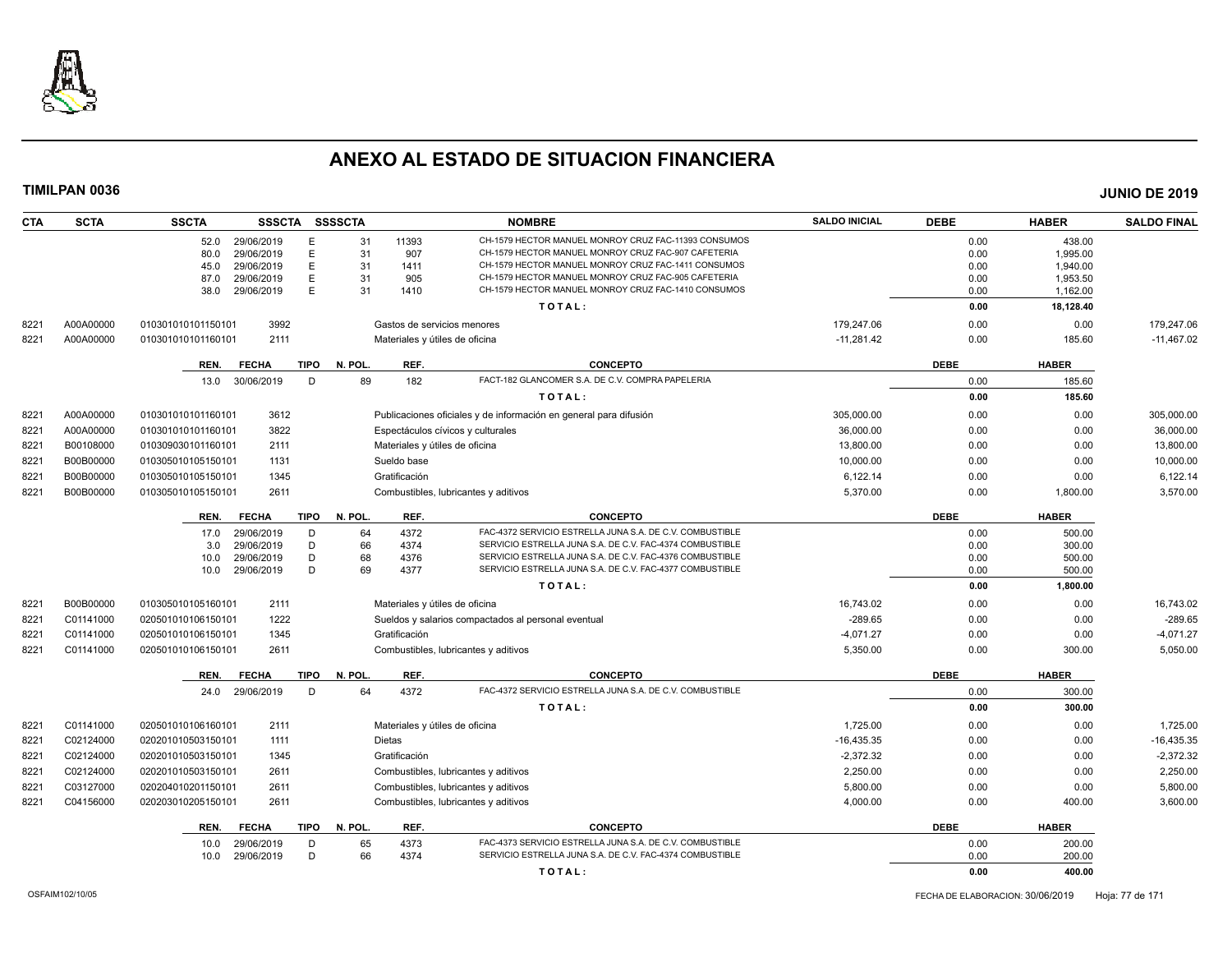

| <b>CTA</b> | <b>SCTA</b> | <b>SSCTA</b><br><b>SSSCTA</b>                      | <b>SSSSCTA</b>           | <b>NOMBRE</b>                                                                                                        | <b>SALDO INICIAL</b> | <b>DEBE</b>  | <b>HABER</b>       | <b>SALDO FINAL</b> |
|------------|-------------|----------------------------------------------------|--------------------------|----------------------------------------------------------------------------------------------------------------------|----------------------|--------------|--------------------|--------------------|
| 8221       | C05153000   | 2611<br>020301010201150101                         |                          | Combustibles, lubricantes y aditivos                                                                                 | 3,370.00             | 0.00         | 250.00             | 3,120.00           |
|            |             | <b>TIPO</b><br>REN.<br><b>FECHA</b>                | N. POL.<br>REF.          | <b>CONCEPTO</b>                                                                                                      |                      | <b>DEBE</b>  | <b>HABER</b>       |                    |
|            |             | D<br>17.0<br>29/06/2019                            | 66<br>4374               | SERVICIO ESTRELLA JUNA S.A. DE C.V. FAC-4374 COMBUSTIBLE                                                             |                      | 0.00         | 250.00             |                    |
|            |             |                                                    |                          | TOTAL:                                                                                                               |                      | 0.00         | 250.00             |                    |
| 8221       | C06130000   | 2611<br>030201030105150101                         |                          | Combustibles, lubricantes y aditivos                                                                                 | 5,500.00             | 0.00         | 0.00               | 5,500.00           |
| 8221       | C07147000   | 2611<br>020206010304150101                         |                          | Combustibles, lubricantes y aditivos                                                                                 | $-1,500.00$          | 0.00         | 0.00               | $-1,500.00$        |
| 8221       | C08155000   | 010309020101150101<br>2611                         |                          | Combustibles, lubricantes y aditivos                                                                                 | 6,000.00             | 0.00         | 0.00               | 6,000.00           |
| 8221       | C09145000   | 020206010302150101<br>2611                         |                          | Combustibles, lubricantes y aditivos                                                                                 | 5,700.00             | 0.00         | 0.00               | 5,700.00           |
| 8221       | C10140000   | 030102010301150101<br>1345                         | Gratificación            |                                                                                                                      | 449.10               | 0.00         | 0.00               | 449.10             |
| 8221       | C10140000   | 030102010301150101<br>2611                         |                          | Combustibles, lubricantes y aditivos                                                                                 | 3,650.00             | 0.00         | 600.00             | 3,050.00           |
|            |             | <b>FECHA</b><br><b>TIPO</b><br>REN.                | N. POL.<br>REF.          | <b>CONCEPTO</b>                                                                                                      |                      | <b>DEBE</b>  | <b>HABER</b>       |                    |
|            |             | 29/06/2019<br>D<br>17.0                            | 65<br>4373               | FAC-4373 SERVICIO ESTRELLA JUNA S.A. DE C.V. COMBUSTIBLE                                                             |                      | 0.00         | 300.00             |                    |
|            |             | D<br>29/06/2019<br>17.0                            | 68<br>4376               | SERVICIO ESTRELLA JUNA S.A. DE C.V. FAC-4376 COMBUSTIBLE                                                             |                      | 0.00         | 300.00             |                    |
|            |             |                                                    |                          | TOTAL:                                                                                                               |                      | 0.00         | 600.00             |                    |
| 8221       | D00109000   | 2181<br>010801010302150101                         |                          | Material para identificación y registro                                                                              | 95,100.00            | 0.00         | 13,000.00          | 82,100.00          |
|            |             | <b>FECHA</b><br><b>TIPO</b><br>REN.                | REF.<br>N. POL.          | <b>CONCEPTO</b>                                                                                                      |                      | <b>DEBE</b>  | <b>HABER</b>       |                    |
|            |             | 18/06/2019<br>D<br>3.0                             | 15<br>$\overline{1}$     | GEM COMPRA DE PAPEL SEGURIDAD PARA REGISTRO CIVIL                                                                    |                      | 0.00         | 13.000.00          |                    |
|            |             |                                                    |                          | TOTAL:                                                                                                               |                      | 0.00         | 13,000.00          |                    |
| 8221       | D00109000   | 3231<br>010801010302150101                         |                          | Arrendamiento de equipo y bienes informáticos                                                                        | 75,121.84            | 0.00         | 3,280.48           | 71,841.36          |
|            |             | <b>FECHA</b><br><b>TIPO</b><br>REN.                | N. POL.<br>REF.          | <b>CONCEPTO</b>                                                                                                      |                      | <b>DEBE</b>  | <b>HABER</b>       |                    |
|            |             | 03/06/2019<br>D<br>10.0                            | 521<br>20                | COPY CDMX S.A. DE C.V. FACTURA 521 RENTA COPIADORAS                                                                  |                      | 0.00         | 3,280.48           |                    |
|            |             |                                                    |                          | TOTAL:                                                                                                               |                      | 0.00         | 3,280.48           |                    |
| 8221       | D00109000   | 2111<br>010801010302160101                         |                          | Materiales y útiles de oficina                                                                                       | 17,250.00            | 0.00         | 0.00               | 17,250.00          |
| 8221       | D00D00000   | 1222<br>010502060301150101                         |                          | Sueldos y salarios compactados al personal eventual                                                                  | $-1,640.68$          | 0.00         | 0.00               | $-1,640.68$        |
| 8221       | D00D00000   | 1345<br>010502060301150101                         | Gratificación            |                                                                                                                      | 11,693.08            | 0.00         | 0.00               | 11,693.08          |
| 8221       | D00D00000   | 010502060301150101<br>2611                         |                          | Combustibles, lubricantes y aditivos                                                                                 | 13,636.64            | 0.00         | 4,601.32           | 9,035.32           |
|            |             | <b>FECHA</b><br><b>TIPO</b><br>REN.                | N. POL.<br>REF.          | <b>CONCEPTO</b>                                                                                                      |                      | <b>DEBE</b>  | <b>HABER</b>       |                    |
|            |             | 29/06/2019<br>D<br>31.0                            | 4372<br>64               | FAC-4372 SERVICIO ESTRELLA JUNA S.A. DE C.V. COMBUSTIBLE                                                             |                      | 0.00         | 850.48             |                    |
|            |             | D<br>29/06/2019<br>24.0                            | 65<br>4373               | FAC-4373 SERVICIO ESTRELLA JUNA S.A. DE C.V. COMBUSTIBLE                                                             |                      | 0.00         | 1,050.18           |                    |
|            |             | D<br>29/06/2019<br>10.0<br>D<br>29/06/2019<br>24.0 | 67<br>4375<br>68<br>4376 | SERVICIO ESTRELLA JUNA S.A. DE C.V. FAC-4375 COMBUSTIBLE<br>SERVICIO ESTRELLA JUNA S.A. DE C.V. FAC-4376 COMBUSTIBLE |                      | 0.00<br>0.00 | 1,100.32<br>900.02 |                    |
|            |             | D<br>29/06/2019<br>17.0                            | 69<br>4377               | SERVICIO ESTRELLA JUNA S.A. DE C.V. FAC-4377 COMBUSTIBLE                                                             |                      | 0.00         | 700.32             |                    |
|            |             |                                                    |                          | TOTAL:                                                                                                               |                      | 0.00         | 4,601.32           |                    |
| 8221       | D00D00000   | 3992<br>010502060301150101                         |                          | Gastos de servicios menores                                                                                          | 173,824.51           | 0.00         | 4,826.65           | 168.997.86         |
|            |             | <b>FECHA</b><br>TIPO<br>REN.                       | REF.<br>N. POL.          | <b>CONCEPTO</b>                                                                                                      |                      | <b>DEBE</b>  | <b>HABER</b>       |                    |
|            |             | E<br>29/06/2019<br>3.0                             | 32<br>53227              | CH-1580 HECTOR MANUEL MONROY CRUZ REP FONDO CAJA                                                                     |                      | 0.00         | 129.15             |                    |
|            |             | D<br>3.0<br>30/06/2019                             | 86<br>737                | FAC-737 JOSE GUADALUPE GARCIA SANDOVAL PINTURAS Y ACCESORIOS                                                         |                      | 0.00         | 4,697.50           |                    |
|            |             |                                                    |                          | TOTAL:                                                                                                               |                      | 0.00         | 4,826.65           |                    |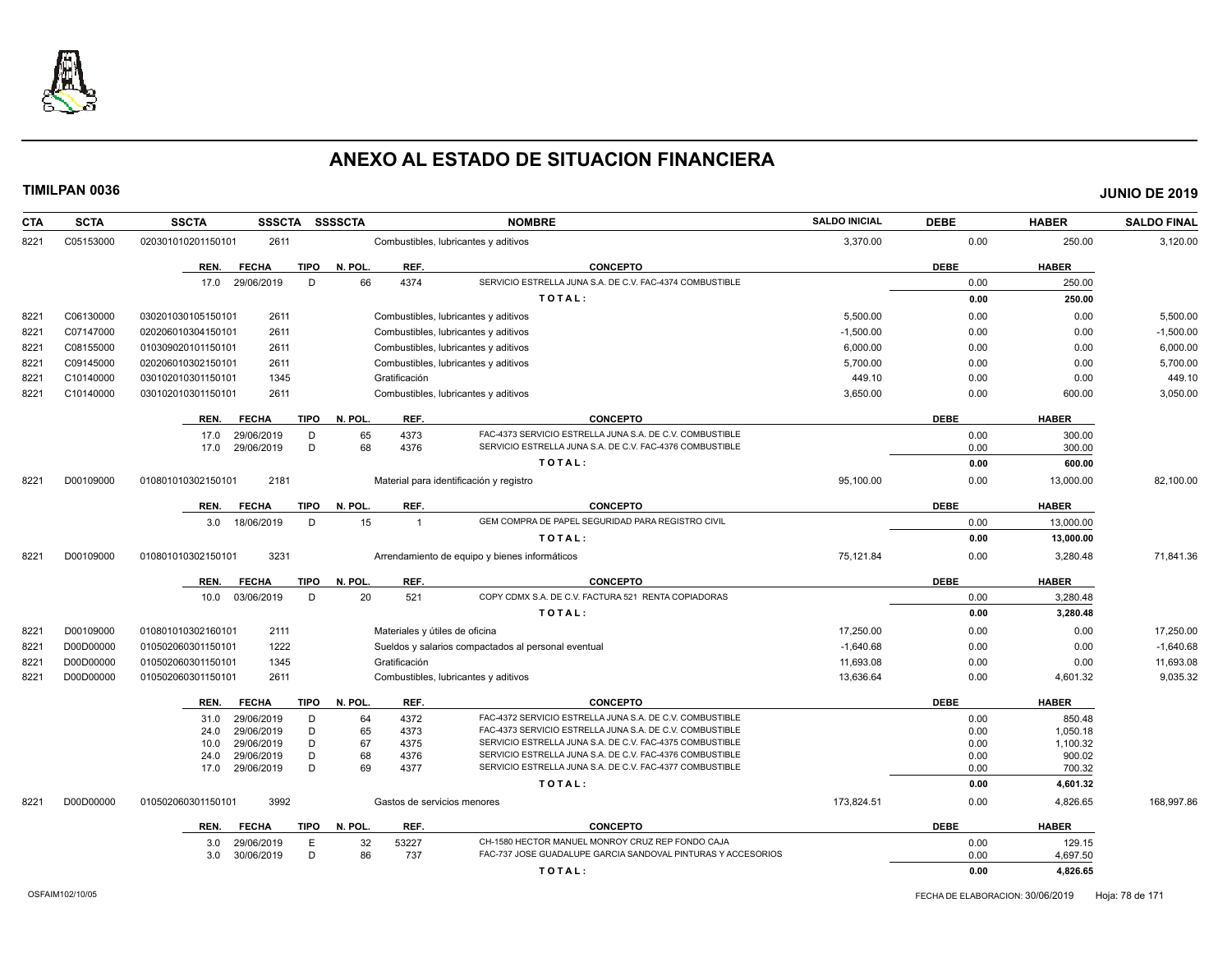

| <b>CTA</b> | <b>SCTA</b> | <b>SSCTA</b>       | <b>SSSCTA</b>            | <b>SSSSCTA</b>         |               | <b>NOMBRE</b>                                                               | <b>SALDO INICIAL</b> | <b>DEBE</b>  | <b>HABER</b>          | <b>SALDO FINAL</b> |
|------------|-------------|--------------------|--------------------------|------------------------|---------------|-----------------------------------------------------------------------------|----------------------|--------------|-----------------------|--------------------|
| 8221       | D00D00000   | 010502060301160101 | 2111                     |                        |               | Materiales y útiles de oficina                                              | -48,088.60           | 0.00         | 51,794.00             | $-99,882.60$       |
|            |             | REN.               | <b>FECHA</b>             | TIPO<br>N. POL.        | REF.          | <b>CONCEPTO</b>                                                             |                      | <b>DEBE</b>  | <b>HABER</b>          |                    |
|            |             | 3.0                | 18/06/2019               | 17<br>D                | 100           | ALVARO MARTINEZ CARRILLO FAC-100 PAPELERIA                                  |                      | 0.00         | 50,924.00             |                    |
|            |             | 8.0                | 30/06/2019               | D<br>89                | 182           | FACT-182 GLANCOMER S.A. DE C.V. COMPRA PAPELERIA                            |                      | 0.00         | 870.00                |                    |
|            |             |                    |                          |                        |               | TOTAL:                                                                      |                      | 0.00         | 51,794.00             |                    |
| 8221       | D00D00000   | 010502060301160101 | 3361                     |                        |               | Servicios de apoyo administrativo y fotocopiado                             | 72,000.00            | 0.00         | 0.00                  | 72,000.00          |
| 8221       | F00124000   | 010304010101150101 | 3531                     |                        |               | Reparación, instalación y mantenimiento de bienes informáticos, microfilma  | 6,600.00             | 0.00         | 0.00                  | 6,600.00           |
| 8221       | F00124000   | 020201010503150101 | 1222                     |                        |               | Sueldos y salarios compactados al personal eventual                         | 5,000.00             | 0.00         | 0.00                  | 5,000.00           |
| 8221       | F00124000   | 020201010503150101 | 1345                     |                        | Gratificación |                                                                             | 4,114.89             | 0.00         | 0.00                  | 4,114.89           |
| 8221       | F00124000   | 020201010503150101 | 1546                     |                        |               | Otros gastos derivados de convenio                                          | 850.00               | 0.00         | 0.00                  | 850.00             |
| 8221       | F00124000   | 020201010503150101 | 2141                     |                        |               | Materiales y útiles para el procesamiento en equipos y bienes informáticos  | 6,000.00             | 0.00         | 0.00                  | 6,000.00           |
| 8221       | F00124000   | 020201010503150101 | 2611                     |                        |               | Combustibles, lubricantes y aditivos                                        | 151,224.42           | 0.00         | 113,293.22            | 37,931.20          |
|            |             |                    |                          |                        |               |                                                                             |                      |              |                       |                    |
|            |             | REN.               | <b>FECHA</b>             | <b>TIPO</b><br>N. POL. | REF.          | <b>CONCEPTO</b><br>FAC-4372 SERVICIO ESTRELLA JUNA S.A. DE C.V. COMBUSTIBLE |                      | <b>DEBE</b>  | <b>HABER</b>          |                    |
|            |             | 38.0<br>31.0       | 29/06/2019<br>29/06/2019 | 64<br>D<br>D<br>65     | 4372<br>4373  | FAC-4373 SERVICIO ESTRELLA JUNA S.A. DE C.V. COMBUSTIBLE                    |                      | 0.00<br>0.00 | 12,500.00<br>8.662.45 |                    |
|            |             | 24.0               | 29/06/2019               | 66<br>D                | 4374          | SERVICIO ESTRELLA JUNA S.A. DE C.V. FAC-4374 COMBUSTIBLE                    |                      | 0.00         | 3,726.50              |                    |
|            |             | 17.0               | 29/06/2019               | D<br>67                | 4375          | SERVICIO ESTRELLA JUNA S.A. DE C.V. FAC-4375 COMBUSTIBLE                    |                      | 0.00         | 19,570.35             |                    |
|            |             | 31.0               | 29/06/2019               | 68<br>D                | 4376          | SERVICIO ESTRELLA JUNA S.A. DE C.V. FAC-4376 COMBUSTIBLE                    |                      | 0.00         | 28,651.56             |                    |
|            |             | 24.0               | 29/06/2019               | 69<br>D                | 4377          | SERVICIO ESTRELLA JUNA S.A. DE C.V. FAC-4377 COMBUSTIBLE                    |                      | 0.00         | 23,255.84             |                    |
|            |             | 10.0               | 29/06/2019               | D<br>70                | 4378          | SERVICIO ESTRELLA JUNA S.A. DE C.V. FAC-4378 COMBUSTIBLE                    |                      | 0.00         | 16,926.52             |                    |
|            |             |                    |                          |                        |               | TOTAL:                                                                      |                      | 0.00         | 113,293.22            |                    |
| 8221       | F00124000   | 020201010503150101 | 2911                     |                        |               | Refacciones, accesorios y herramientas                                      | 22,365.28            | 0.00         | 0.00                  | 22,365.28          |
| 8221       | F00124000   | 020201010503150101 | 3511                     |                        |               | Reparación y mantenimiento de inmuebles                                     | 204.848.27           | 0.00         | 1,308.15              | 203,540.12         |
|            |             | REN.               | <b>FECHA</b>             | <b>TIPO</b><br>N. POL. | REF.          | <b>CONCEPTO</b>                                                             |                      | <b>DEBE</b>  | <b>HABER</b>          |                    |
|            |             |                    | 87.0 20/06/2019          | E<br>21                | 5124          | CH-1569 REPOSICION FONDO FIJO DE CAJA FAC-5124 PISO                         |                      | 0.00         | 1,308.15              |                    |
|            |             |                    |                          |                        |               | TOTAL:                                                                      |                      | 0.00         | 1,308.15              |                    |
| 8221       | F00124000   | 020201010503150101 | 3521                     |                        |               | Reparación, mantenimiento e instalación de mobiliario y equipo de oficina   | 18,000.00            | 0.00         | 0.00                  | 18,000.00          |
| 8221       | F00124000   | 020201010503150101 | 3551                     |                        |               | Reparación y mantenimiento de vehículos terrestres, aéreos y lacustres      | 299.561.32           | 0.00         | 19.648.23             | 279.913.09         |
|            |             | REN.               | <b>FECHA</b>             | TIPO<br>N. POL.        | REF.          | <b>CONCEPTO</b>                                                             |                      | <b>DEBE</b>  | <b>HABER</b>          |                    |
|            |             | 6.0                | 06/06/2019               | 23<br>D                | 634           | JOSE MATUSALEN LEGORRETA SEGUNDO PAGO FACT. 628 Y 634                       |                      | 0.00         | 278.40                |                    |
|            |             | 24.0               | 28/06/2019               | E<br>23                | $\mathbf{1}$  | CH-1571 SIMON MUNGUIA CAMACHO COMPRA DE REFACCIONES                         |                      | 0.00         | 725.40                |                    |
|            |             | 59.0               | 29/06/2019               | E<br>32                | 8359          | CH-1580 HECTOR MANUEL MONROY CRUZ REP FONDO CAJA                            |                      | 0.00         | 1,800.03              |                    |
|            |             | 52.0               | 29/06/2019               | E<br>32                | 8364          | CH-1580 HECTOR MANUEL MONROY CRUZ REP FONDO CAJA                            |                      | 0.00         | 1,300.00              |                    |
|            |             | 45.0               | 29/06/2019               | E<br>32                | 8363          | CH-1580 HECTOR MANUEL MONROY CRUZ REP FONDO CAJA                            |                      | 0.00         | 1,700.00              |                    |
|            |             | 66.0               | 29/06/2019               | E<br>32                | 8360          | CH-1580 HECTOR MANUEL MONROY CRUZ REP FONDO CAJA                            |                      | 0.00         | 400.00                |                    |
|            |             | 3.0                | 30/06/2019               | 85<br>D                | 1042          | FAC-1042 GEOVANNY PEREZ LUGO REFACCIONES PARA LOS VEHICULOS                 |                      | 0.00         | 13,444.40             |                    |
|            |             |                    |                          |                        |               | TOTAL:                                                                      |                      | 0.00         | 19,648.23             |                    |
| 8221       | F00124000   | 020201010503150101 | 3571                     |                        |               | Reparación, instalación y mantenimiento de maquinaria, equipo industrial y  | 532,676.23           | 0.00         | 0.00                  | 532,676.23         |
| 8221       | F00124000   | 020201010503150101 | 3821                     |                        |               | Gastos de ceremonias oficiales y de orden social                            | $-10,334.90$         | 0.00         | 1,740.00              | $-12,074.90$       |
|            |             | REN.               | <b>FECHA</b>             | <b>TIPO</b><br>N. POL. | REF.          | <b>CONCEPTO</b>                                                             |                      | <b>DEBE</b>  | <b>HABER</b>          |                    |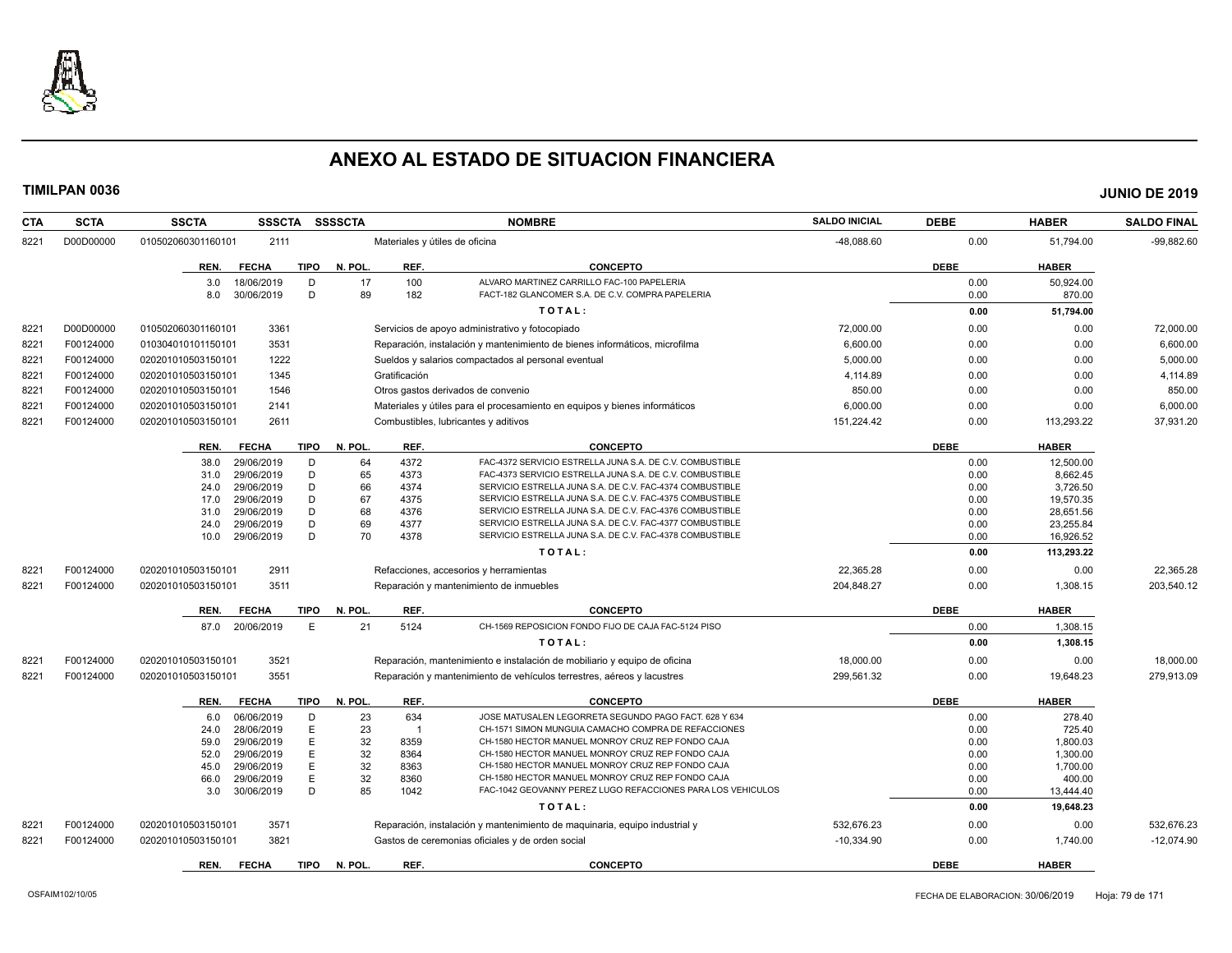

| <b>SCTA</b> | <b>SSCTA</b>                                     |                                                                                                                                                                                               |                                                                                                                                                                                                                                                                                                                                                                                                                     |                                                                                                                                                             | <b>NOMBRE</b>                                                                                                       | <b>SALDO INICIAL</b>                                                                                                                                                                                                                                                                                                                                                                                                                                                                                                                                                                                                                                                                                                                                                                                                                                                                                                                                                                                                     | <b>DEBE</b>                                        | <b>HABER</b>                                                                                                               | <b>SALDO FINAL</b>                                                                                                                                             |
|-------------|--------------------------------------------------|-----------------------------------------------------------------------------------------------------------------------------------------------------------------------------------------------|---------------------------------------------------------------------------------------------------------------------------------------------------------------------------------------------------------------------------------------------------------------------------------------------------------------------------------------------------------------------------------------------------------------------|-------------------------------------------------------------------------------------------------------------------------------------------------------------|---------------------------------------------------------------------------------------------------------------------|--------------------------------------------------------------------------------------------------------------------------------------------------------------------------------------------------------------------------------------------------------------------------------------------------------------------------------------------------------------------------------------------------------------------------------------------------------------------------------------------------------------------------------------------------------------------------------------------------------------------------------------------------------------------------------------------------------------------------------------------------------------------------------------------------------------------------------------------------------------------------------------------------------------------------------------------------------------------------------------------------------------------------|----------------------------------------------------|----------------------------------------------------------------------------------------------------------------------------|----------------------------------------------------------------------------------------------------------------------------------------------------------------|
|             |                                                  | D                                                                                                                                                                                             | 87                                                                                                                                                                                                                                                                                                                                                                                                                  | 952                                                                                                                                                         | FAC-952 FELIX GARCIA ANDRES RENTA DE LONA Y MESAS                                                                   |                                                                                                                                                                                                                                                                                                                                                                                                                                                                                                                                                                                                                                                                                                                                                                                                                                                                                                                                                                                                                          | 0.00                                               | 1,740.00                                                                                                                   |                                                                                                                                                                |
|             |                                                  |                                                                                                                                                                                               |                                                                                                                                                                                                                                                                                                                                                                                                                     |                                                                                                                                                             | TOTAL:                                                                                                              |                                                                                                                                                                                                                                                                                                                                                                                                                                                                                                                                                                                                                                                                                                                                                                                                                                                                                                                                                                                                                          | 0.00                                               | 1,740.00                                                                                                                   |                                                                                                                                                                |
| F00124000   | 020201010503150101                               |                                                                                                                                                                                               |                                                                                                                                                                                                                                                                                                                                                                                                                     |                                                                                                                                                             |                                                                                                                     | 59.148.85                                                                                                                                                                                                                                                                                                                                                                                                                                                                                                                                                                                                                                                                                                                                                                                                                                                                                                                                                                                                                | 0.00                                               | 0.00                                                                                                                       | 59,148.85                                                                                                                                                      |
| F00124000   | 020201010503160101                               |                                                                                                                                                                                               |                                                                                                                                                                                                                                                                                                                                                                                                                     |                                                                                                                                                             |                                                                                                                     | 18,666.91                                                                                                                                                                                                                                                                                                                                                                                                                                                                                                                                                                                                                                                                                                                                                                                                                                                                                                                                                                                                                | 0.00                                               | 870.00                                                                                                                     | 17,796.91                                                                                                                                                      |
|             |                                                  |                                                                                                                                                                                               |                                                                                                                                                                                                                                                                                                                                                                                                                     |                                                                                                                                                             |                                                                                                                     |                                                                                                                                                                                                                                                                                                                                                                                                                                                                                                                                                                                                                                                                                                                                                                                                                                                                                                                                                                                                                          |                                                    |                                                                                                                            |                                                                                                                                                                |
|             |                                                  |                                                                                                                                                                                               |                                                                                                                                                                                                                                                                                                                                                                                                                     |                                                                                                                                                             |                                                                                                                     |                                                                                                                                                                                                                                                                                                                                                                                                                                                                                                                                                                                                                                                                                                                                                                                                                                                                                                                                                                                                                          |                                                    |                                                                                                                            |                                                                                                                                                                |
|             |                                                  |                                                                                                                                                                                               |                                                                                                                                                                                                                                                                                                                                                                                                                     |                                                                                                                                                             |                                                                                                                     |                                                                                                                                                                                                                                                                                                                                                                                                                                                                                                                                                                                                                                                                                                                                                                                                                                                                                                                                                                                                                          |                                                    |                                                                                                                            |                                                                                                                                                                |
|             |                                                  |                                                                                                                                                                                               |                                                                                                                                                                                                                                                                                                                                                                                                                     |                                                                                                                                                             |                                                                                                                     |                                                                                                                                                                                                                                                                                                                                                                                                                                                                                                                                                                                                                                                                                                                                                                                                                                                                                                                                                                                                                          |                                                    |                                                                                                                            |                                                                                                                                                                |
|             |                                                  |                                                                                                                                                                                               |                                                                                                                                                                                                                                                                                                                                                                                                                     |                                                                                                                                                             |                                                                                                                     |                                                                                                                                                                                                                                                                                                                                                                                                                                                                                                                                                                                                                                                                                                                                                                                                                                                                                                                                                                                                                          |                                                    |                                                                                                                            | 103.200.00                                                                                                                                                     |
|             |                                                  |                                                                                                                                                                                               |                                                                                                                                                                                                                                                                                                                                                                                                                     |                                                                                                                                                             |                                                                                                                     |                                                                                                                                                                                                                                                                                                                                                                                                                                                                                                                                                                                                                                                                                                                                                                                                                                                                                                                                                                                                                          |                                                    |                                                                                                                            | 386,847.35                                                                                                                                                     |
|             |                                                  |                                                                                                                                                                                               |                                                                                                                                                                                                                                                                                                                                                                                                                     |                                                                                                                                                             |                                                                                                                     |                                                                                                                                                                                                                                                                                                                                                                                                                                                                                                                                                                                                                                                                                                                                                                                                                                                                                                                                                                                                                          |                                                    |                                                                                                                            | 18,877.60                                                                                                                                                      |
|             | 020203010205150101                               |                                                                                                                                                                                               |                                                                                                                                                                                                                                                                                                                                                                                                                     |                                                                                                                                                             |                                                                                                                     |                                                                                                                                                                                                                                                                                                                                                                                                                                                                                                                                                                                                                                                                                                                                                                                                                                                                                                                                                                                                                          | 0.00                                               | 0.00                                                                                                                       | 18,829.19                                                                                                                                                      |
| H00125000   | 020203010205150101                               |                                                                                                                                                                                               |                                                                                                                                                                                                                                                                                                                                                                                                                     |                                                                                                                                                             |                                                                                                                     | $-2.000.83$                                                                                                                                                                                                                                                                                                                                                                                                                                                                                                                                                                                                                                                                                                                                                                                                                                                                                                                                                                                                              | 0.00                                               | 0.00                                                                                                                       | $-2,000.83$                                                                                                                                                    |
| H00125000   | 020203010205150101                               |                                                                                                                                                                                               |                                                                                                                                                                                                                                                                                                                                                                                                                     |                                                                                                                                                             |                                                                                                                     | 15,688.83                                                                                                                                                                                                                                                                                                                                                                                                                                                                                                                                                                                                                                                                                                                                                                                                                                                                                                                                                                                                                | 0.00                                               | 0.00                                                                                                                       | 15,688.83                                                                                                                                                      |
| H00125000   | 020203010205150101                               |                                                                                                                                                                                               |                                                                                                                                                                                                                                                                                                                                                                                                                     |                                                                                                                                                             |                                                                                                                     | 2,800.00                                                                                                                                                                                                                                                                                                                                                                                                                                                                                                                                                                                                                                                                                                                                                                                                                                                                                                                                                                                                                 | 0.00                                               | 0.00                                                                                                                       | 2,800.00                                                                                                                                                       |
| H00125000   | 020203010205150101                               |                                                                                                                                                                                               |                                                                                                                                                                                                                                                                                                                                                                                                                     |                                                                                                                                                             |                                                                                                                     | 160,728.63                                                                                                                                                                                                                                                                                                                                                                                                                                                                                                                                                                                                                                                                                                                                                                                                                                                                                                                                                                                                               | 0.00                                               | 3,416.51                                                                                                                   | 157,312.12                                                                                                                                                     |
|             | <b>FECHA</b><br>REN.                             |                                                                                                                                                                                               | N. POL.                                                                                                                                                                                                                                                                                                                                                                                                             | REF.                                                                                                                                                        | <b>CONCEPTO</b>                                                                                                     |                                                                                                                                                                                                                                                                                                                                                                                                                                                                                                                                                                                                                                                                                                                                                                                                                                                                                                                                                                                                                          | <b>DEBE</b>                                        | <b>HABER</b>                                                                                                               |                                                                                                                                                                |
|             | 52.0                                             | E                                                                                                                                                                                             | 21                                                                                                                                                                                                                                                                                                                                                                                                                  | 908                                                                                                                                                         | CH-1569 REPOSICION FONDO FIJO DE CAJA FAC-908 MAT. LIMPÍEZA                                                         |                                                                                                                                                                                                                                                                                                                                                                                                                                                                                                                                                                                                                                                                                                                                                                                                                                                                                                                                                                                                                          | 0.00                                               | 1,986.50                                                                                                                   |                                                                                                                                                                |
|             |                                                  |                                                                                                                                                                                               |                                                                                                                                                                                                                                                                                                                                                                                                                     |                                                                                                                                                             |                                                                                                                     |                                                                                                                                                                                                                                                                                                                                                                                                                                                                                                                                                                                                                                                                                                                                                                                                                                                                                                                                                                                                                          | 0.00                                               | 1,430.01                                                                                                                   |                                                                                                                                                                |
|             |                                                  |                                                                                                                                                                                               |                                                                                                                                                                                                                                                                                                                                                                                                                     |                                                                                                                                                             | TOTAL:                                                                                                              |                                                                                                                                                                                                                                                                                                                                                                                                                                                                                                                                                                                                                                                                                                                                                                                                                                                                                                                                                                                                                          | 0.00                                               | 3,416.51                                                                                                                   |                                                                                                                                                                |
| H00125000   | 020203010205150101                               |                                                                                                                                                                                               |                                                                                                                                                                                                                                                                                                                                                                                                                     |                                                                                                                                                             |                                                                                                                     | 415,730.54                                                                                                                                                                                                                                                                                                                                                                                                                                                                                                                                                                                                                                                                                                                                                                                                                                                                                                                                                                                                               | 0.00                                               | 72,609.48                                                                                                                  | 343,121.06                                                                                                                                                     |
|             | <b>FECHA</b><br>REN.                             |                                                                                                                                                                                               | N. POL.                                                                                                                                                                                                                                                                                                                                                                                                             | REF.                                                                                                                                                        | <b>CONCEPTO</b>                                                                                                     |                                                                                                                                                                                                                                                                                                                                                                                                                                                                                                                                                                                                                                                                                                                                                                                                                                                                                                                                                                                                                          | <b>DEBE</b>                                        | <b>HABER</b>                                                                                                               |                                                                                                                                                                |
|             | 45.0                                             | D                                                                                                                                                                                             | 64                                                                                                                                                                                                                                                                                                                                                                                                                  | 4372                                                                                                                                                        | FAC-4372 SERVICIO ESTRELLA JUNA S.A. DE C.V. COMBUSTIBLE                                                            |                                                                                                                                                                                                                                                                                                                                                                                                                                                                                                                                                                                                                                                                                                                                                                                                                                                                                                                                                                                                                          | 0.00                                               | 10,192.45                                                                                                                  |                                                                                                                                                                |
|             | 38.0                                             | D                                                                                                                                                                                             |                                                                                                                                                                                                                                                                                                                                                                                                                     | 4373                                                                                                                                                        |                                                                                                                     |                                                                                                                                                                                                                                                                                                                                                                                                                                                                                                                                                                                                                                                                                                                                                                                                                                                                                                                                                                                                                          | 0.00                                               | 7,006.23                                                                                                                   |                                                                                                                                                                |
|             |                                                  |                                                                                                                                                                                               |                                                                                                                                                                                                                                                                                                                                                                                                                     |                                                                                                                                                             |                                                                                                                     |                                                                                                                                                                                                                                                                                                                                                                                                                                                                                                                                                                                                                                                                                                                                                                                                                                                                                                                                                                                                                          |                                                    |                                                                                                                            |                                                                                                                                                                |
|             |                                                  |                                                                                                                                                                                               |                                                                                                                                                                                                                                                                                                                                                                                                                     |                                                                                                                                                             |                                                                                                                     |                                                                                                                                                                                                                                                                                                                                                                                                                                                                                                                                                                                                                                                                                                                                                                                                                                                                                                                                                                                                                          |                                                    |                                                                                                                            |                                                                                                                                                                |
|             |                                                  |                                                                                                                                                                                               |                                                                                                                                                                                                                                                                                                                                                                                                                     |                                                                                                                                                             |                                                                                                                     |                                                                                                                                                                                                                                                                                                                                                                                                                                                                                                                                                                                                                                                                                                                                                                                                                                                                                                                                                                                                                          |                                                    |                                                                                                                            |                                                                                                                                                                |
|             |                                                  |                                                                                                                                                                                               |                                                                                                                                                                                                                                                                                                                                                                                                                     |                                                                                                                                                             |                                                                                                                     |                                                                                                                                                                                                                                                                                                                                                                                                                                                                                                                                                                                                                                                                                                                                                                                                                                                                                                                                                                                                                          |                                                    |                                                                                                                            |                                                                                                                                                                |
|             |                                                  |                                                                                                                                                                                               |                                                                                                                                                                                                                                                                                                                                                                                                                     |                                                                                                                                                             | TOTAL:                                                                                                              |                                                                                                                                                                                                                                                                                                                                                                                                                                                                                                                                                                                                                                                                                                                                                                                                                                                                                                                                                                                                                          | 0.00                                               | 72,609.48                                                                                                                  |                                                                                                                                                                |
| H00125000   | 020203010205150101                               |                                                                                                                                                                                               |                                                                                                                                                                                                                                                                                                                                                                                                                     |                                                                                                                                                             |                                                                                                                     | 18,929.21                                                                                                                                                                                                                                                                                                                                                                                                                                                                                                                                                                                                                                                                                                                                                                                                                                                                                                                                                                                                                | 0.00                                               | 5,055.28                                                                                                                   | 13,873.93                                                                                                                                                      |
|             |                                                  |                                                                                                                                                                                               |                                                                                                                                                                                                                                                                                                                                                                                                                     |                                                                                                                                                             | <b>CONCEPTO</b>                                                                                                     |                                                                                                                                                                                                                                                                                                                                                                                                                                                                                                                                                                                                                                                                                                                                                                                                                                                                                                                                                                                                                          |                                                    |                                                                                                                            |                                                                                                                                                                |
|             |                                                  |                                                                                                                                                                                               |                                                                                                                                                                                                                                                                                                                                                                                                                     |                                                                                                                                                             |                                                                                                                     |                                                                                                                                                                                                                                                                                                                                                                                                                                                                                                                                                                                                                                                                                                                                                                                                                                                                                                                                                                                                                          |                                                    |                                                                                                                            |                                                                                                                                                                |
|             |                                                  |                                                                                                                                                                                               |                                                                                                                                                                                                                                                                                                                                                                                                                     |                                                                                                                                                             | CH-1580 HECTOR MANUEL MONROY CRUZ REP FONDO CAJA                                                                    |                                                                                                                                                                                                                                                                                                                                                                                                                                                                                                                                                                                                                                                                                                                                                                                                                                                                                                                                                                                                                          |                                                    |                                                                                                                            |                                                                                                                                                                |
|             | 3.0                                              | D                                                                                                                                                                                             | 49                                                                                                                                                                                                                                                                                                                                                                                                                  | 110067                                                                                                                                                      | FAC-11067 J. GUADALUPE CASTAÑEDA COLIN PLANTA DE SOLDAR                                                             |                                                                                                                                                                                                                                                                                                                                                                                                                                                                                                                                                                                                                                                                                                                                                                                                                                                                                                                                                                                                                          | 0.00                                               | 2,488.20                                                                                                                   |                                                                                                                                                                |
|             |                                                  |                                                                                                                                                                                               |                                                                                                                                                                                                                                                                                                                                                                                                                     |                                                                                                                                                             | TOTAL:                                                                                                              |                                                                                                                                                                                                                                                                                                                                                                                                                                                                                                                                                                                                                                                                                                                                                                                                                                                                                                                                                                                                                          | 0.00                                               | 5,055.28                                                                                                                   |                                                                                                                                                                |
| H00125000   | 020203010205150101                               |                                                                                                                                                                                               |                                                                                                                                                                                                                                                                                                                                                                                                                     |                                                                                                                                                             |                                                                                                                     | 312,863.27                                                                                                                                                                                                                                                                                                                                                                                                                                                                                                                                                                                                                                                                                                                                                                                                                                                                                                                                                                                                               | 0.00                                               | 2,664.84                                                                                                                   | 310,198.43                                                                                                                                                     |
|             | <b>FECHA</b><br>REN.                             |                                                                                                                                                                                               | N. POL.                                                                                                                                                                                                                                                                                                                                                                                                             | REF.                                                                                                                                                        | <b>CONCEPTO</b>                                                                                                     |                                                                                                                                                                                                                                                                                                                                                                                                                                                                                                                                                                                                                                                                                                                                                                                                                                                                                                                                                                                                                          | <b>DEBE</b>                                        | <b>HABER</b>                                                                                                               |                                                                                                                                                                |
|             |                                                  | E                                                                                                                                                                                             |                                                                                                                                                                                                                                                                                                                                                                                                                     | 11489                                                                                                                                                       | CH-1581 HECTOR MANUEL MONROY CRUZ REP FONDO CAJA                                                                    |                                                                                                                                                                                                                                                                                                                                                                                                                                                                                                                                                                                                                                                                                                                                                                                                                                                                                                                                                                                                                          | 0.00                                               | 576.84                                                                                                                     |                                                                                                                                                                |
|             | 31.0                                             | E                                                                                                                                                                                             | 33                                                                                                                                                                                                                                                                                                                                                                                                                  | 697                                                                                                                                                         | CH-1581 HECTOR MANUEL MONROY CRUZ REP FONDO CAJA                                                                    |                                                                                                                                                                                                                                                                                                                                                                                                                                                                                                                                                                                                                                                                                                                                                                                                                                                                                                                                                                                                                          | 0.00                                               | 408.00                                                                                                                     |                                                                                                                                                                |
|             | 66.0                                             | E                                                                                                                                                                                             | 33                                                                                                                                                                                                                                                                                                                                                                                                                  | 31166                                                                                                                                                       | CH-1581 HECTOR MANUEL MONROY CRUZ REP FONDO CAJA                                                                    |                                                                                                                                                                                                                                                                                                                                                                                                                                                                                                                                                                                                                                                                                                                                                                                                                                                                                                                                                                                                                          | 0.00                                               | 1,680.00                                                                                                                   |                                                                                                                                                                |
|             | F00124000<br>F00124000<br>F00124000<br>H00125000 | REN.<br><b>FECHA</b><br>3.0<br>020201010503160101<br>020201010503250101<br>020201010503250101<br>73.0<br>31.0<br>24.0<br>38.0<br>31.0<br>17.0<br>REN.<br><b>FECHA</b><br>17.0<br>24.0<br>45.0 | 18.0 30/06/2019<br>3992<br>2111<br>D<br>30/06/2019<br>3511<br>2611<br>3511<br>1131<br>1222<br>1345<br>1546<br>2161<br><b>TIPO</b><br>20/06/2019<br>E<br>29/06/2019<br>2611<br>29/06/2019<br>29/06/2019<br>D<br>29/06/2019<br>29/06/2019<br>D<br>29/06/2019<br>D<br>29/06/2019<br>D<br>D<br>29/06/2019<br>2911<br>29/06/2019<br>Ε<br>29/06/2019<br>Ε<br>07/06/2019<br>3511<br>29/06/2019<br>29/06/2019<br>29/06/2019 | SSSCTA SSSSCTA<br><b>TIPO</b><br>N. POL.<br>89<br>33<br><b>TIPO</b><br>65<br>66<br>67<br>68<br>69<br>70<br><b>TIPO</b><br>N. POL.<br>32<br>32<br>TIPO<br>33 | REF.<br>182<br>Sueldo base<br>Gratificación<br>6918<br>4374<br>4375<br>4376<br>4377<br>4378<br>REF.<br>3790<br>3791 | Gastos de servicios menores<br>Materiales y útiles de oficina<br><b>CONCEPTO</b><br>FACT-182 GLANCOMER S.A. DE C.V. COMPRA PAPELERIA<br>TOTAL:<br>Reparación y mantenimiento de inmuebles<br>Combustibles, lubricantes y aditivos<br>Reparación y mantenimiento de inmuebles<br>Sueldos y salarios compactados al personal eventual<br>Otros gastos derivados de convenio<br>Material y enseres de limpieza<br>CH-1581 HECTOR MANUEL MONROY CRUZ REP FONDO CAJA<br>Combustibles, lubricantes y aditivos<br>FAC-4373 SERVICIO ESTRELLA JUNA S.A. DE C.V. COMBUSTIBLE<br>SERVICIO ESTRELLA JUNA S.A. DE C.V. FAC-4374 COMBUSTIBLE<br>SERVICIO ESTRELLA JUNA S.A. DE C.V. FAC-4375 COMBUSTIBLE<br>SERVICIO ESTRELLA JUNA S.A. DE C.V. FAC-4376 COMBUSTIBLE<br>SERVICIO ESTRELLA JUNA S.A. DE C.V. FAC-4377 COMBUSTIBLE<br>SERVICIO ESTRELLA JUNA S.A. DE C.V. FAC-4378 COMBUSTIBLE<br>Refacciones, accesorios y herramientas<br>CH-1580 HECTOR MANUEL MONROY CRUZ REP FONDO CAJA<br>Reparación y mantenimiento de inmuebles | 103.200.00<br>386.847.35<br>18.877.60<br>18,829.19 | <b>DEBE</b><br>0.00<br>0.00<br>0.00<br>0.00<br>0.00<br>0.00<br>0.00<br>0.00<br>0.00<br>0.00<br><b>DEBE</b><br>0.00<br>0.00 | <b>HABER</b><br>870.00<br>870.00<br>0.00<br>0.00<br>0.00<br>19,601.06<br>6,355.35<br>7,500.19<br>15,604.02<br>6,350.18<br><b>HABER</b><br>1,526.56<br>1,040.52 |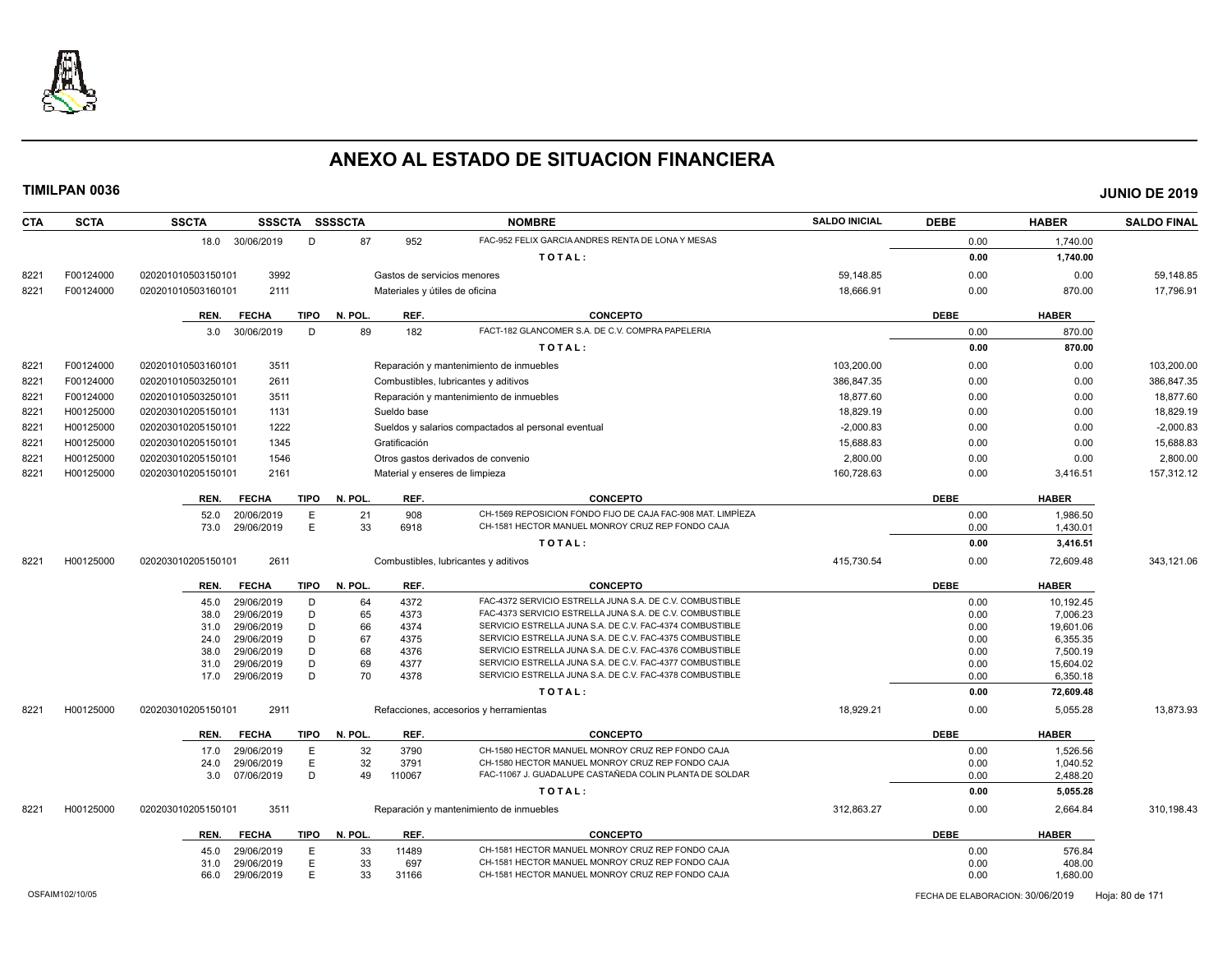

| <b>CTA</b>    | <b>SCTA</b> | <b>SSCTA</b>       |                          |             | SSSCTA SSSSCTA |                | <b>NOMBRE</b>                                                              | <b>SALDO INICIAL</b> | <b>DEBE</b>  | <b>HABER</b>     | <b>SALDO FINAL</b> |
|---------------|-------------|--------------------|--------------------------|-------------|----------------|----------------|----------------------------------------------------------------------------|----------------------|--------------|------------------|--------------------|
|               |             |                    |                          |             |                |                | TOTAL:                                                                     |                      | 0.00         | 2,664.84         |                    |
| 8221          | H00125000   | 020203010205150101 | 3551                     |             |                |                | Reparación y mantenimiento de vehículos terrestres, aéreos y lacustres     | 411,032.79           | 0.00         | 34,737.72        | 376,295.07         |
|               |             | REN.               | <b>FECHA</b>             | TIPO        | N. POL.        | REF.           | <b>CONCEPTO</b>                                                            |                      | <b>DEBE</b>  | <b>HABER</b>     |                    |
|               |             | 3.0                | 28/06/2019               | E           | 23             | $\overline{1}$ | CH-1571 SIMON MUNGUIA CAMACHO COMPRA DE REFACCIONES                        |                      | 0.00         | 812.00           |                    |
|               |             | 31.0               | 28/06/2019               | E           | 23             | $\overline{1}$ | CH-1571 SIMON MUNGUIA CAMACHO COMPRA DE REFACCIONES                        |                      | 0.00         | 1,304.60         |                    |
|               |             | 3.0                | 29/06/2019               | Ε           | 33             | $\overline{1}$ | CH-1581 HECTOR MANUEL MONROY CRUZ REP FONDO CAJA                           |                      | 0.00         | 1,900.00         |                    |
|               |             | 52.0               | 29/06/2019               | E           | 33             | 8387           | CH-1581 HECTOR MANUEL MONROY CRUZ REP FONDO CAJA                           |                      | 0.00         | 1,300.00         |                    |
|               |             | 59.0               | 29/06/2019               | E           | 33             | 8386           | CH-1581 HECTOR MANUEL MONROY CRUZ REP FONDO CAJA                           |                      | 0.00         | 1,450.00         |                    |
|               |             | 8.0                | 30/06/2019               | D           | 85             | 1042           | FAC-1042 GEOVANNY PEREZ LUGO REFACCIONES PARA LOS VEHICULOS                |                      | 0.00         | 6,011.12         |                    |
|               |             | 3.0                | 30/06/2019               | D           | 90             | 9042           | FAC-9042 MIREYA CASTRO LOPEZ COMPRA DE LLANTAS                             |                      | 0.00         | 21,960.00        |                    |
|               |             |                    |                          |             |                |                | TOTAL:                                                                     |                      | 0.00         | 34,737.72        |                    |
| 8221          | H00125000   | 020203010205150101 | 3571                     |             |                |                | Reparación, instalación y mantenimiento de maquinaria, equipo industrial y | 26.348.49            | 0.00         | 7.181.31         | 19.167.18          |
|               |             | REN.               | <b>FECHA</b>             | <b>TIPO</b> | N. POL.        | REF.           | <b>CONCEPTO</b>                                                            |                      | <b>DEBE</b>  | <b>HABER</b>     |                    |
|               |             | 17.0               | 29/06/2019               | E           | 33             | 11040          | CH-1581 HECTOR MANUEL MONROY CRUZ REP FONDO CAJA                           |                      | 0.00         | 698.90           |                    |
|               |             | 10.0               | 29/06/2019               | E           | 33             | 505            | CH-1581 HECTOR MANUEL MONROY CRUZ REP FONDO CAJA                           |                      | 0.00         | 487.20           |                    |
|               |             | 24.0               | 29/06/2019               | E           | 33             | 3792           | CH-1581 HECTOR MANUEL MONROY CRUZ REP FONDO CAJA                           |                      | 0.00         | 1,995.20         |                    |
|               |             | 38.0               | 29/06/2019               | E           | 33             | 3047           | CH-1581 HECTOR MANUEL MONROY CRUZ REP FONDO CAJA                           |                      | 0.00         | 200.01           |                    |
|               |             | 3.0                | 07/06/2019               | D           | 51             | 29677          | FAC-29677 JAIME ISAAC GOMEZ VASQUEZ DISCO DE CORTE                         |                      | 0.00         | 3,800.00         |                    |
|               |             |                    |                          |             |                |                | TOTAL:                                                                     |                      | 0.00         | 7,181.31         |                    |
| $822 -$       | H00125000   | 020203010205150101 | 3922                     |             |                |                | Otros impuestos y derechos                                                 | 14.400.00            | 0.00         | 0.00             | 14,400.00          |
| 8221          | H00125000   | 020203010205160101 | 2111                     |             |                |                | Materiales y útiles de oficina                                             | 9,780.16             | 0.00         | 2,204.00         | 7,576.16           |
|               |             | REN.               | <b>FECHA</b>             | <b>TIPO</b> | N. POL.        | REF.           | <b>CONCEPTO</b>                                                            |                      | <b>DEBE</b>  | <b>HABER</b>     |                    |
|               |             | 20.0               | 06/06/2019               | D           | 23             | 634            | JOSE MATUSALEN LEGORRETA SEGUNDO PAGO FACT. 628 Y 634                      |                      | 0.00         | 2,204.00         |                    |
|               |             |                    |                          |             |                |                | TOTAL:                                                                     |                      | 0.00         | 2,204.00         |                    |
| 8221          | H00125000   | 020203010205250102 | 3551                     |             |                |                | Reparación y mantenimiento de vehículos terrestres, aéreos y lacustres     | 60,000.00            | 0.00         | 0.00             | 60,000.00          |
| 8221          | 101101000   | 020205010101150101 | 1131                     |             |                | Sueldo base    |                                                                            | 5,000.00             | 0.00         | 0.00             | 5,000.00           |
| 8221          | 101101000   | 020205010101150101 | 1345                     |             |                | Gratificación  |                                                                            | 1,620.50             | 0.00         | 0.00             | 1,620.50           |
| 8221          | 101101000   | 020205010101150101 | 2611                     |             |                |                | Combustibles, lubricantes y aditivos                                       | 16,415.00            | 0.00         | 300.00           | 16,115.00          |
|               |             | REN.               | <b>FECHA</b>             | <b>TIPO</b> | N. POL.        | REF.           | <b>CONCEPTO</b>                                                            |                      | <b>DEBE</b>  | <b>HABER</b>     |                    |
|               |             | 45.0               | 29/06/2019               | D           | 65             | 4373           | FAC-4373 SERVICIO ESTRELLA JUNA S.A. DE C.V. COMBUSTIBLE                   |                      | 0.00         | 300.00           |                    |
|               |             |                    |                          |             |                |                | TOTAL:                                                                     |                      | 0.00         | 300.00           |                    |
| 8221          | 101101000   | 020205010101160101 | 2111                     |             |                |                | Materiales y útiles de oficina                                             | 9,610.00             | 0.00         | 0.00             | 9,610.00           |
| 8221          | K00K00000   | 010304010101150101 | 1131                     |             |                | Sueldo base    |                                                                            | $-10,000.00$         | 0.00         | 0.00             | $-10,000.00$       |
| $822^{\circ}$ | K00K00000   | 010304010101150101 | 1345                     |             |                | Gratificación  |                                                                            | $-6,213.66$          | 0.00         | 0.00             | $-6,213.66$        |
| 8221          | K00K00000   | 010304010101150101 | 2611                     |             |                |                | Combustibles, lubricantes y aditivos                                       | 19,612.00            | 0.00         | 1,250.00         | 18,362.00          |
|               |             | REN.               | <b>FECHA</b>             | <b>TIPO</b> | N. POL.        | REF.           | <b>CONCEPTO</b>                                                            |                      | <b>DEBE</b>  | <b>HABER</b>     |                    |
|               |             |                    |                          |             |                |                | FAC-4372 SERVICIO ESTRELLA JUNA S.A. DE C.V. COMBUSTIBLE                   |                      |              |                  |                    |
|               |             | 52.0<br>52.0       | 29/06/2019<br>29/06/2019 | D<br>D      | 64<br>65       | 4372<br>4373   | FAC-4373 SERVICIO ESTRELLA JUNA S.A. DE C.V. COMBUSTIBLE                   |                      | 0.00<br>0.00 | 350.00<br>300.00 |                    |
|               |             | 38.0               | 29/06/2019               | D           | 66             | 4374           | SERVICIO ESTRELLA JUNA S.A. DE C.V. FAC-4374 COMBUSTIBLE                   |                      | 0.00         | 300.00           |                    |
|               |             | 24.0               | 29/06/2019               | D           | 70             | 4378           | SERVICIO ESTRELLA JUNA S.A. DE C.V. FAC-4378 COMBUSTIBLE                   |                      | 0.00         | 300.00           |                    |
|               |             |                    |                          |             |                |                |                                                                            |                      |              |                  |                    |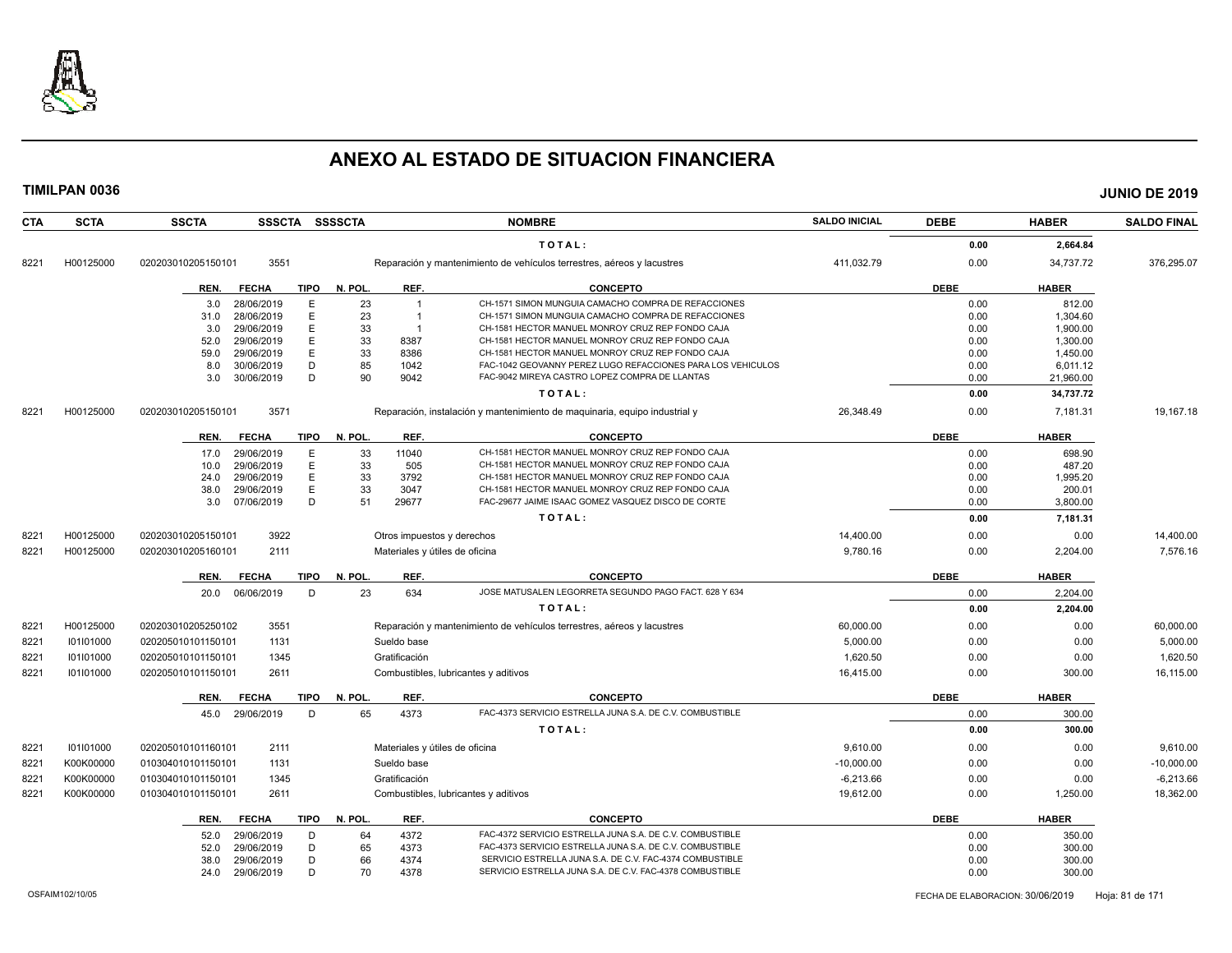

| <b>CTA</b> | <b>SCTA</b> | <b>SSCTA</b><br>SSSCTA SSSSCTA      | <b>NOMBRE</b>                                                                       | <b>SALDO INICIAL</b> | <b>DEBE</b> | <b>HABER</b> | <b>SALDO FINAL</b> |
|------------|-------------|-------------------------------------|-------------------------------------------------------------------------------------|----------------------|-------------|--------------|--------------------|
|            |             |                                     | TOTAL:                                                                              |                      | 0.00        | 1,250.00     |                    |
| 8221       | K00K00000   | 010304010101160101<br>2111          | Materiales y útiles de oficina                                                      | 15,349.20            | 0.00        | 0.00         | 15,349.20          |
| 8221       | L00118000   | 1131<br>010502020101150101          | Sueldo base                                                                         | $-461.66$            | 0.00        | 0.00         | $-461.66$          |
| 8221       | L00118000   | 010502020101150101<br>1345          | Gratificación                                                                       | $-5,466.50$          | 0.00        | 0.00         | $-5,466.50$        |
| 8221       | L00118000   | 010502020101150101<br>2611          | Combustibles, lubricantes y aditivos                                                | 8.550.00             | 0.00        | 0.00         | 8,550.00           |
| 8221       | L00118000   | 010502020101160101<br>2111          | Materiales y útiles de oficina                                                      | 15,578.60            | 0.00        | 0.00         | 15,578.60          |
| 8221       | L00119000   | 1222<br>010502050203150101          | Sueldos y salarios compactados al personal eventual                                 | 10,000.00            | 0.00        | 0.00         | 10,000.00          |
| 8221       | L00119000   | 010502050203150101<br>1311          | Prima por año de servicio                                                           | 300.00               | 0.00        | 0.00         | 300.00             |
| 8221       | L00119000   | 010502050203150101<br>1345          | Gratificación                                                                       | 5.257.46             | 0.00        | 0.00         | 5,257.46           |
| 8221       | L00119000   | 010502050203150101<br>1412          | Aportaciones de servicio de salud                                                   | 1,583,055.35         | 0.00        | 232,198.58   | 1,350,856.77       |
|            |             | REN.<br><b>FECHA</b><br><b>TIPO</b> | N. POL.<br>REF.<br><b>CONCEPTO</b>                                                  |                      | <b>DEBE</b> | <b>HABER</b> |                    |
|            |             | 30/06/2019<br>D<br>8.0              | 75601<br>PAGO DE LAS CUOTAS OBRERO PATRONALES DE JUNIO 19<br>$\overline{7}$         |                      | 0.00        | 232,198.58   |                    |
|            |             |                                     | TOTAL:                                                                              |                      | 0.00        | 232,198.58   |                    |
| 8221       | L00119000   | 010502050203150101<br>1413          | Aportaciones al sistema solidario de reparto                                        | 1,174,581.76         | 0.00        | 172,291.20   | 1,002,290.56       |
|            |             | REN.<br><b>FECHA</b><br><b>TIPO</b> | REF.<br><b>CONCEPTO</b><br>N. POL.                                                  |                      | <b>DEBE</b> | <b>HABER</b> |                    |
|            |             | 30/06/2019<br>D<br>15.0             | PAGO DE LAS CUOTAS OBRERO PATRONALES DE JUNIO 19<br>75601<br>$\overline{7}$         |                      | 0.00        | 172,291.20   |                    |
|            |             |                                     | TOTAL:                                                                              |                      | 0.00        | 172,291.20   |                    |
| 8221       | L00119000   | 1414<br>010502050203150101          | Aportaciones del sistema de capitalización individual                               | 96,811.23            | 0.00        | 35,248.94    | 61,562.29          |
|            |             | <b>FECHA</b><br><b>TIPO</b><br>REN. | REF.<br>N. POL<br><b>CONCEPTO</b>                                                   |                      | <b>DEBE</b> | <b>HABER</b> |                    |
|            |             | 30/06/2019<br>D<br>22.0             | 75601<br>PAGO DE LAS CUOTAS OBRERO PATRONALES DE JUNIO 19<br>$\overline{7}$         |                      | 0.00        | 35,248.94    |                    |
|            |             |                                     | TOTAL:                                                                              |                      | 0.00        | 35,248.94    |                    |
| 8221       | L00119000   | 010502050203150101<br>1415          | Aportaciones para financiar los gastos generales de administración del ISSE         | 140,965.92           | 0.00        | 20,317.14    | 120,648.78         |
|            |             | <b>TIPO</b><br>REN.<br><b>FECHA</b> | REF.<br>N. POL.<br><b>CONCEPTO</b>                                                  |                      | <b>DEBE</b> | <b>HABER</b> |                    |
|            |             | 30/06/2019<br>D<br>29.0             | PAGO DE LAS CUOTAS OBRERO PATRONALES DE JUNIO 19<br>$\overline{7}$<br>75601         |                      | 0.00        | 20,317.14    |                    |
|            |             |                                     | TOTAL:                                                                              |                      | 0.00        | 20,317.14    |                    |
| 8221       | L00119000   | 010502050203150101<br>1416          | Aportaciones para riesgo de trabajo                                                 | 217,186.59           | 0.00        | 30,455.66    | 186,730.93         |
|            |             | <b>TIPO</b><br>REN.<br><b>FECHA</b> | N. POL.<br>REF.<br><b>CONCEPTO</b>                                                  |                      | <b>DEBE</b> | <b>HABER</b> |                    |
|            |             | 30/06/2019<br>D<br>36.0             | PAGO DE LAS CUOTAS OBRERO PATRONALES DE JUNIO 19<br>$\overline{7}$<br>75601         |                      | 0.00        | 30,455.66    |                    |
|            |             |                                     | TOTAL:                                                                              |                      | 0.00        | 30,455.66    |                    |
| 8221       | L00119000   | 1522<br>010502050203150101          | Liquidaciones por indemnizaciones, por sueldos y salarios caídos                    | $-714.736.47$        | 0.00        | 27.866.64    | $-742.603.11$      |
|            |             | <b>TIPO</b><br>REN.<br><b>FECHA</b> | N. POL.<br>REF.<br><b>CONCEPTO</b>                                                  |                      | <b>DEBE</b> | <b>HABER</b> |                    |
|            |             | E<br>3.0<br>01/06/2019              | CH 1562 HAZEL A. ESQUIVEL MTZ LIQUID. LABORAL. 1/1 S/CONVENIO<br>14                 |                      | 0.00        | 25.474.31    |                    |
|            |             | E.<br>28/06/2019<br>3.0             | 30<br>CH-1578 JOSE ARMANDO DE LA CRUZ MIRANDA LIQUIDACION LABORAL<br>$\overline{1}$ |                      | 0.00        | 2,392.33     |                    |
|            |             |                                     | TOTAL:                                                                              |                      | 0.00        | 27,866.64    |                    |
| 8221       | L00119000   | 1541<br>010502050203150101          | Becas para hijos de trabajadores sindicalizados                                     | 400.00               | 0.00        | 0.00         | 400.00             |
| 8221       | L00119000   | 010502050203150101<br>1546          | Otros gastos derivados de convenio                                                  | 900.00               | 0.00        | 0.00         | 900.00             |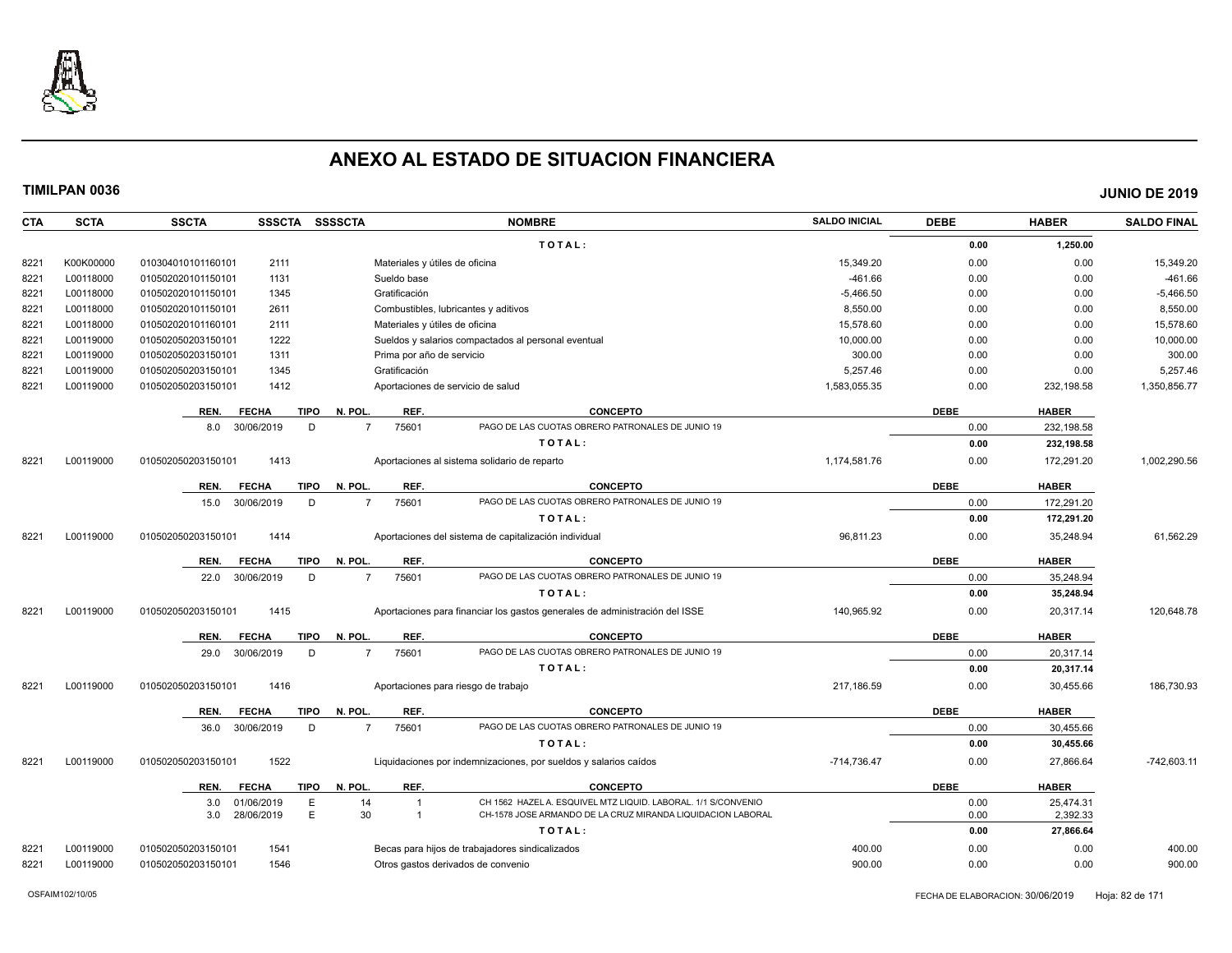

| <b>CTA</b> | <b>SCTA</b> | SSSCTA SSSSCTA<br><b>SSCTA</b>                   |                                      | <b>NOMBRE</b>                                                                        | <b>SALDO INICIAL</b> | <b>DEBE</b>  | <b>HABER</b>     | <b>SALDO FINAL</b> |
|------------|-------------|--------------------------------------------------|--------------------------------------|--------------------------------------------------------------------------------------|----------------------|--------------|------------------|--------------------|
| 8221       | L00119000   | 010502050203150101<br>2141                       |                                      | Materiales y útiles para el procesamiento en equipos y bienes informáticos           | 27,514.00            | 0.00         | 0.00             | 27,514.00          |
| 8221       | L00119000   | 010502050203150101<br>2611                       | Combustibles, lubricantes y aditivos |                                                                                      | 105,289.22           | 0.00         | 28,536.36        | 76,752.86          |
|            |             | <b>TIPO</b><br><b>FECHA</b><br>REN.              | N. POL<br>REF.                       | <b>CONCEPTO</b>                                                                      |                      | <b>DEBE</b>  | <b>HABER</b>     |                    |
|            |             | 29/06/2019<br>D<br>59.0                          | 64<br>4372                           | FAC-4372 SERVICIO ESTRELLA JUNA S.A. DE C.V. COMBUSTIBLE                             |                      | 0.00         | 4,266.06         |                    |
|            |             | D<br>29/06/2019<br>59.0                          | 65<br>4373                           | FAC-4373 SERVICIO ESTRELLA JUNA S.A. DE C.V. COMBUSTIBLE                             |                      | 0.00         | 5,200.13         |                    |
|            |             | D<br>29/06/2019<br>45.0                          | 66<br>4374                           | SERVICIO ESTRELLA JUNA S.A. DE C.V. FAC-4374 COMBUSTIBLE                             |                      | 0.00         | 2,200.00         |                    |
|            |             | D<br>29/06/2019<br>31.0                          | 67<br>4375                           | SERVICIO ESTRELLA JUNA S.A. DE C.V. FAC-4375 COMBUSTIBLE                             |                      | 0.00         | 5,100.02         |                    |
|            |             | D<br>29/06/2019<br>45.0                          | 68<br>4376                           | SERVICIO ESTRELLA JUNA S.A. DE C.V. FAC-4376 COMBUSTIBLE                             |                      | 0.00         | 4,220.03         |                    |
|            |             | 29/06/2019<br>D<br>38.0                          | 69<br>4377                           | SERVICIO ESTRELLA JUNA S.A. DE C.V. FAC-4377 COMBUSTIBLE                             |                      | 0.00         | 3,200.00         |                    |
|            |             | D<br>29/06/2019<br>31.0                          | 70<br>4378                           | SERVICIO ESTRELLA JUNA S.A. DE C.V. FAC-4378 COMBUSTIBLE                             |                      | 0.00         | 4,350.12         |                    |
|            |             |                                                  |                                      | TOTAL:                                                                               |                      | 0.00         | 28,536.36        |                    |
| 8221       | L00119000   | 2992<br>010502050203150101                       | Otros enseres                        |                                                                                      | 29,668.24            | 0.00         | 0.00             | 29,668.24          |
| 8221       | L00119000   | 010502050203150101<br>3131                       | Servicio de agua                     |                                                                                      | 471,591.54           | 0.00         | 53,495.77        | 418,095.77         |
|            |             | <b>FECHA</b><br><b>TIPO</b><br>REN.              | N. POL.<br>REF.                      | <b>CONCEPTO</b>                                                                      |                      | <b>DEBE</b>  | <b>HABER</b>     |                    |
|            |             | 30/06/2019<br>8.0                                | 3<br>$\mathbf{1}$                    | PARTICIPACIONES DE FORTAMUN 2019 DE JUNIO 2019                                       |                      | 0.00         | 53,495.77        |                    |
|            |             |                                                  |                                      | TOTAL:                                                                               |                      | 0.00         | 53,495.77        |                    |
| 8221       | L00119000   | 3132<br>010502050203150101                       | Servicio de cloración de agua        |                                                                                      | 272,830.62           | 0.00         | 0.00             | 272,830.62         |
| 8221       | L00119000   | 010502050203150101<br>3141                       | Servicio de telefonía convencional   |                                                                                      | 54,411.00            | 0.00         | 10,131.00        | 44,280.00          |
|            |             | <b>FECHA</b><br><b>TIPO</b><br>REN.              | N. POL.<br>REF.                      | <b>CONCEPTO</b>                                                                      |                      | <b>DEBE</b>  | <b>HABER</b>     |                    |
|            |             |                                                  | $\overline{1}$                       |                                                                                      |                      |              |                  |                    |
|            |             | 10/06/2019<br>D<br>3.0                           | 10                                   | TELMEX SABCV SERVICIO TELEFONICO MAYO 19<br>TELMEX SABCV SERVICIO TELEFONICO MAYO 19 |                      | 0.00         | 391.00           |                    |
|            |             | 10/06/2019<br>D<br>3.0<br>05/06/2019<br>D<br>3.0 | 11<br>27                             | TELMEX S.A.B. DE C.V. SERVICIO TELEFONICO MAYO 2019                                  |                      | 0.00<br>0.00 | 538.00<br>399.00 |                    |
|            |             | D<br>05/06/2019<br>3.0                           | 28                                   | TELMEX S.A.B. DE C.V. SERVICIO TELEFONICO MAYO 2019                                  |                      | 0.00         | 799.00           |                    |
|            |             | D<br>05/06/2019<br>3.0                           | 29                                   | TELMEX S.A.B. DE C.V. SERVICIO TELEFONICO MAYO 2019                                  |                      | 0.00         | 1,789.00         |                    |
|            |             | D<br>05/06/2019<br>3.0                           | 30                                   | TELMEX S.A.B. DE C.V. SERVICIO TELEFONICO MAYO 2019                                  |                      | 0.00         | 942.00           |                    |
|            |             | 05/06/2019<br>D<br>3.0                           | 31                                   | TELMEX S.A.B. DE C.V. SERVICIO TELEFONICO MAYO 2019                                  |                      | 0.00         | 2,387.00         |                    |
|            |             | D<br>05/06/2019<br>3.0                           | 32<br>$\overline{1}$                 | TELMEX S.A.B. DE C.V. SERVICIO TELEFONICO MAYO 2019                                  |                      | 0.00         | 2,886.00         |                    |
|            |             |                                                  |                                      | TOTAL:                                                                               |                      | 0.00         | 10,131.00        |                    |
| 8221       | L00119000   | 3231<br>010502050203150101                       |                                      | Arrendamiento de equipo y bienes informáticos                                        | 162,849.98           | 0.00         | 4,640.00         | 158,209.98         |
|            |             | <b>TIPO</b><br>REN.<br><b>FECHA</b>              | REF.<br>N. POL.                      | <b>CONCEPTO</b>                                                                      |                      | <b>DEBE</b>  | <b>HABER</b>     |                    |
|            |             | 17.0 03/06/2019<br>D                             | 20<br>521                            | COPY CDMX S.A. DE C.V. FACTURA 521 RENTA COPIADORAS                                  |                      | 0.00         | 4,640.00         |                    |
|            |             |                                                  |                                      | TOTAL:                                                                               |                      | 0.00         | 4,640.00         |                    |
| 8221       | L00119000   | 3311<br>010502050203150101                       |                                      | Asesorías asociadas a convenios o acuerdos                                           | 99,485.00            | 0.00         | 8,748.00         | 90,737.00          |
|            |             | <b>FECHA</b><br>TIPO<br>REN.                     | N. POL.<br>REF.                      | <b>CONCEPTO</b>                                                                      |                      | <b>DEBE</b>  | <b>HABER</b>     |                    |
|            |             | 30/06/2019<br>D<br>3.0                           | $\overline{1}$<br>$\overline{1}$     | APORTACION IHAEM DE JUNIO 2019                                                       |                      | 0.00         | 4,103.00         |                    |
|            |             | 26/06/2019<br>D<br>3.0                           | 60<br>$\overline{1}$                 | IGECEM TABLAS DE VALORES DE CONSTRUCCION 2020                                        |                      | 0.00         | 4,645.00         |                    |
|            |             |                                                  |                                      | TOTAL:                                                                               |                      | 0.00         | 8,748.00         |                    |
| 8221       | L00119000   | 3331<br>010502050203150101                       | Servicios informáticos               |                                                                                      | 21,623.40            | 0.00         | 0.00             | 21,623.40          |
| 8221       | L00119000   | 010502050203150101<br>3391                       | Servicios profesionales              |                                                                                      | $-135,997.44$        | 0.00         | 193,181.22       | $-329,178.66$      |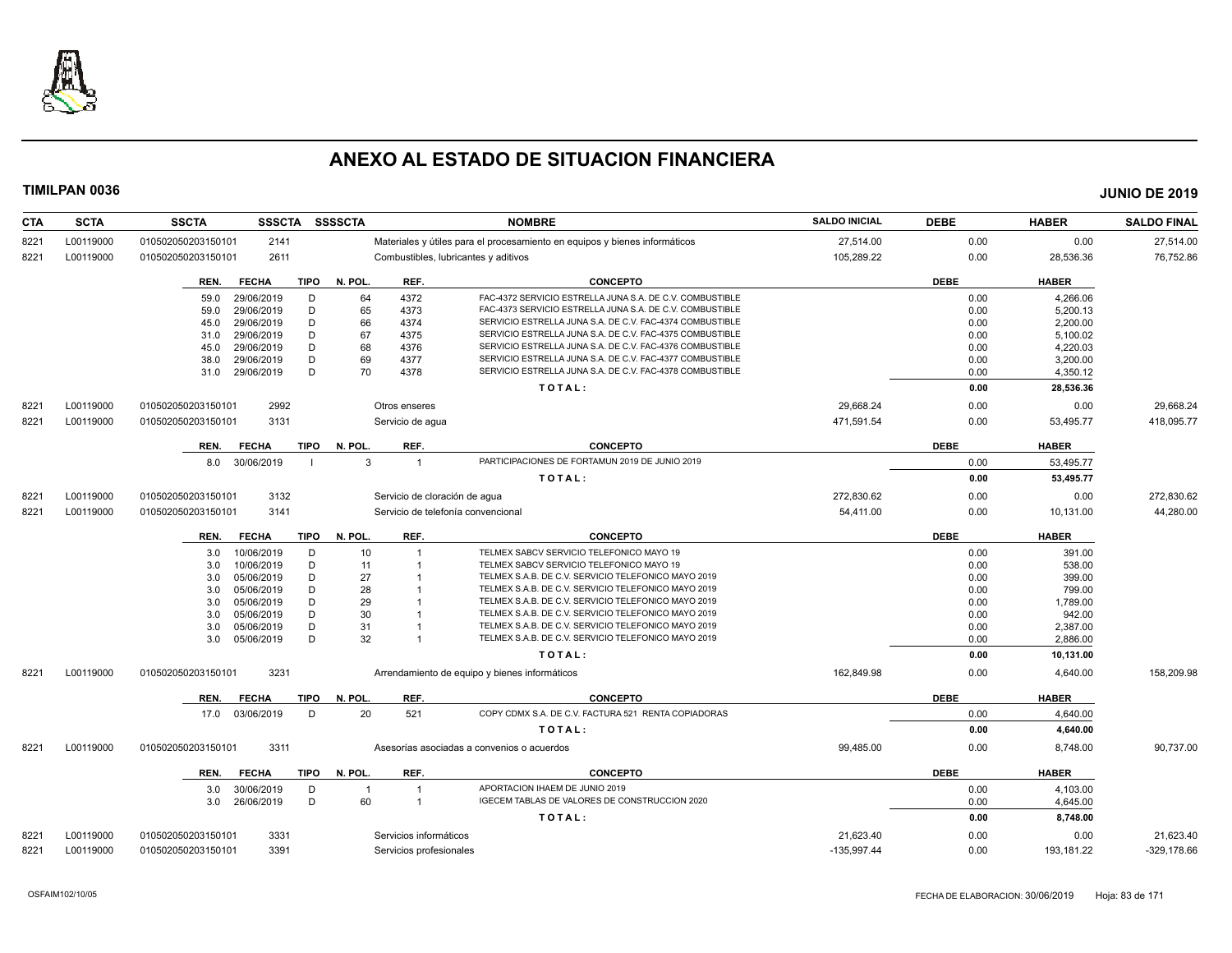

| TIMILPAN 0036      |                                         |                |          |                            |                                                                                                                     |                      |              |                      | <b>JUNIO DE 2019</b> |
|--------------------|-----------------------------------------|----------------|----------|----------------------------|---------------------------------------------------------------------------------------------------------------------|----------------------|--------------|----------------------|----------------------|
| <b>SCTA</b><br>CTA | <b>SSCTA</b>                            | SSSCTA SSSSCTA |          |                            | <b>NOMBRE</b>                                                                                                       | <b>SALDO INICIAL</b> | <b>DEBE</b>  | <b>HABER</b>         | <b>SALDO FINAL</b>   |
|                    | <b>FECHA</b><br>REN.                    | TIPO           | N. POL.  | REF.                       | <b>CONCEPTO</b>                                                                                                     |                      | <b>DEBE</b>  | <b>HABER</b>         |                      |
|                    | 14/06/2019<br>3.0                       | E              | 5        | 8                          | CH. 074 MA GPE GOMEZ RUIZ PAGO REC. 08 HONORARIOS 01-15 JUNIO 19                                                    |                      | 0.00         | 3,790.61             |                      |
|                    | 3.0<br>28/06/2019                       | E              | 29       |                            | CH-1577 MARIA GUADALUPE GOMEZ RUIZ 16-30 JUNIO CRONISTA MUNICIF                                                     |                      | 0.00         | 3,790.61             |                      |
|                    | 26/06/2019<br>3.0                       | D              | 61       |                            | MARIA DEL CARMEN AVILA RIVERO ELABO. CUENTA PUBLICA 2018                                                            |                      | 0.00         | 69,600.00            |                      |
|                    | 26/06/2019<br>3.0                       | D              | 62       |                            | MARIA DEL CARMEN AVILA RIVERO ELABORACION DE PRESUPUESTO                                                            |                      | 0.00         | 116,000.00           |                      |
|                    |                                         |                |          |                            | TOTAL:                                                                                                              |                      | 0.00         | 193,181.22           |                      |
| 8221<br>L00119000  | 010502050203150101<br>3411              |                |          |                            | Servicios bancarios y financieros                                                                                   | $-56.247.88$         | 0.00         | 21,133.28            | $-77,381.16$         |
|                    | <b>FECHA</b><br>REN.                    | TIPO           | N. POL.  | REF.                       | <b>CONCEPTO</b>                                                                                                     |                      | <b>DEBE</b>  | <b>HABER</b>         |                      |
|                    | 3.0<br>30/06/2019                       | D              | 5        |                            | COMISIONES BANCARIAS DE RECURSOS PROPIOS JUNIO 19                                                                   |                      | 0.00         | 439.64               |                      |
|                    | 30/06/2019<br>17.0                      | $\blacksquare$ | 5        |                            | RECAUDACION DEL IMPUESTO PREDIAL DE JUNIO DE 2019                                                                   |                      | 0.00         | 553.79               |                      |
|                    | 30/06/2019<br>3.0                       | D              | 9        |                            | CARGA FINANCIERA DE PRESTAMO ADELANTO DE PARTICPACION DE FEBI                                                       |                      | 0.00         | 19,139.85            |                      |
|                    | 17/06/2019<br>4.0                       | D              | 58       |                            | PAGO DE ISR DEL MES DE SEPTIEMBRE DE 2016                                                                           |                      | 0.00         | 1,000.00             |                      |
|                    |                                         |                |          |                            | TOTAL:                                                                                                              |                      | 0.00         | 21,133.28            |                      |
| 8221<br>L00119000  | 3441<br>010502050203150101              |                |          |                            | Seguros de responsabilidad patrimonial y fianzas                                                                    | 20,000.00            | 0.00         | 0.00                 | 20,000.00            |
| L00119000<br>8221  | 3451<br>010502050203150101              |                |          | Seguros y fianzas          |                                                                                                                     | 185.49               | 0.00         | 0.00                 | 185.49               |
| 8221<br>L00119000  | 3511<br>010502050203150101              |                |          |                            | Reparación y mantenimiento de inmuebles                                                                             | 38,520.00            | 0.00         | 0.00                 | 38,520.00            |
| 8221<br>L00119000  | 3532<br>010502050203150101              |                |          |                            | Reparación y mantenimiento para equipo y redes de tele y radio transmisión                                          | -43,598.60           | 0.00         | 0.00                 | -43,598.60           |
| 8221<br>L00119000  | 3551<br>010502050203150101              |                |          |                            | Reparación y mantenimiento de vehículos terrestres, aéreos y lacustres                                              | $-1,950.00$          | 0.00         | 0.00                 | $-1,950.00$          |
| 8221<br>L00119000  | 3611<br>010502050203150101              |                |          |                            | Gastos de publicidad y propaganda                                                                                   | 402,000.00           | 0.00         | 0.00                 | 402,000.00           |
| 822'<br>L00119000  | 3721<br>010502050203150101              |                |          |                            | Gastos de traslado por vía terrestre                                                                                | 1,440.00             | 0.00         | 176.00               | 1,264.00             |
|                    | REN. FECHA                              | TIPO           | N. POL.  | REF.                       | <b>CONCEPTO</b>                                                                                                     |                      | <b>DEBE</b>  | <b>HABER</b>         |                      |
|                    | 24.0<br>29/06/2019                      | E              | 31       | 338098                     | CH-1579 HECTOR MANUEL MONROY CRUZ FAC-338098 PASAJES                                                                |                      | 0.00         | 176.00               |                      |
|                    |                                         |                |          |                            | TOTAL:                                                                                                              |                      | 0.00         | 176.00               |                      |
| 8221<br>L00119000  | 3851<br>010502050203150101              |                |          | Gastos de representación   |                                                                                                                     | 172,855.75           | 0.00         | 7,146.02             | 165,709.73           |
|                    | <b>FECHA</b><br>REN.                    | <b>TIPO</b>    | N. POL.  | REF.                       | <b>CONCEPTO</b>                                                                                                     |                      | <b>DEBE</b>  | <b>HABER</b>         |                      |
|                    | 20/06/2019<br>17.0                      | E              | 21       | 4864488                    | CH-1569 REPOSICION FONDO FIJO DE CAJA FAC-4864488 CONSUMO ALIMI                                                     |                      | 0.00         | 428.00               |                      |
|                    | 20/06/2019<br>24.0                      | Е              | 21       | 13379                      | CH-1569 REPOSICION FONDO FIJO DE CAJA FAC-13379 CONSUMO ALIMEN                                                      |                      | 0.00         | 649.98               |                      |
|                    | 31.0<br>20/06/2019                      | Е              | 21       |                            | CH-1569 REPOSICION FONDO FIJO DE CAJA DESECHABLES                                                                   |                      | 0.00         | 1,268.02             |                      |
|                    | 38.0<br>20/06/2019<br>20/06/2019<br>3.0 | E<br>E         | 21<br>21 | 629                        | CH-1569 REPOSICION FONDO FIJO DE CAJA DESECHABLES<br>CH-1569 REPOSICION FONDO FIJO DE CAJA FAC-629 CONSUMO ALIMENTC |                      | 0.00<br>0.00 | 1,018.02<br>1,281.00 |                      |
|                    | 20/06/2019<br>10.0                      |                | 21       | 630                        | CH-1569 REPOSICION FONDO FIJO DE CAJA FAC-630 CONSUMO ALIMENTC                                                      |                      | 0.00         | 90.00                |                      |
|                    | 29/06/2019<br>17.0                      | E              | 31       | 3022                       | CH-1579 HECTOR MANUEL MONROY CRUZ FAC-3022 CONSUMOS                                                                 |                      | 0.00         | 649.00               |                      |
|                    | 31.0<br>29/06/2019                      | E              | 31       | 1980                       | CH-1579 HECTOR MANUEL MONROY CRUZ FAC-1980 CONSUMOS                                                                 |                      | 0.00         | 575.00               |                      |
|                    | 3.0<br>29/06/2019                       | Е              | 31       | 52576                      | CH-1579 HECTOR MANUEL MONROY CRUZ FAC-52576 CONSUMOS                                                                |                      | 0.00         | 471.00               |                      |
|                    | 29/06/2019<br>10.0                      | E              | 31       | 16320                      | CH-1579 HECTOR MANUEL MONROY CRUZ FAC-16320 CONSUMOS                                                                |                      | 0.00         | 716.00               |                      |
|                    |                                         |                |          |                            | TOTAL:                                                                                                              |                      | 0.00         | 7,146.02             |                      |
| L00119000<br>8221  | 3922<br>010502050203150101              |                |          | Otros impuestos y derechos |                                                                                                                     | 23,269.00            | 0.00         | 0.00                 | 23,269.00            |
| 8221<br>L00119000  | 3982<br>010502050203150101              |                |          |                            | Impuesto sobre erogaciones por remuneraciones al trabajo personal.                                                  | 1,032,994.00         | 0.00         | 108,049.00           | 924,945.00           |
|                    | <b>FECHA</b><br>REN.                    | <b>TIPO</b>    | N. POL.  | REF.                       | <b>CONCEPTO</b>                                                                                                     |                      | <b>DEBE</b>  | <b>HABER</b>         |                      |

3.0 10/06/2019 D 52 1 GEM IMPUESTO SOBRE EROGACIONES DE MAYO 2019 0.00 0.00 108,049.00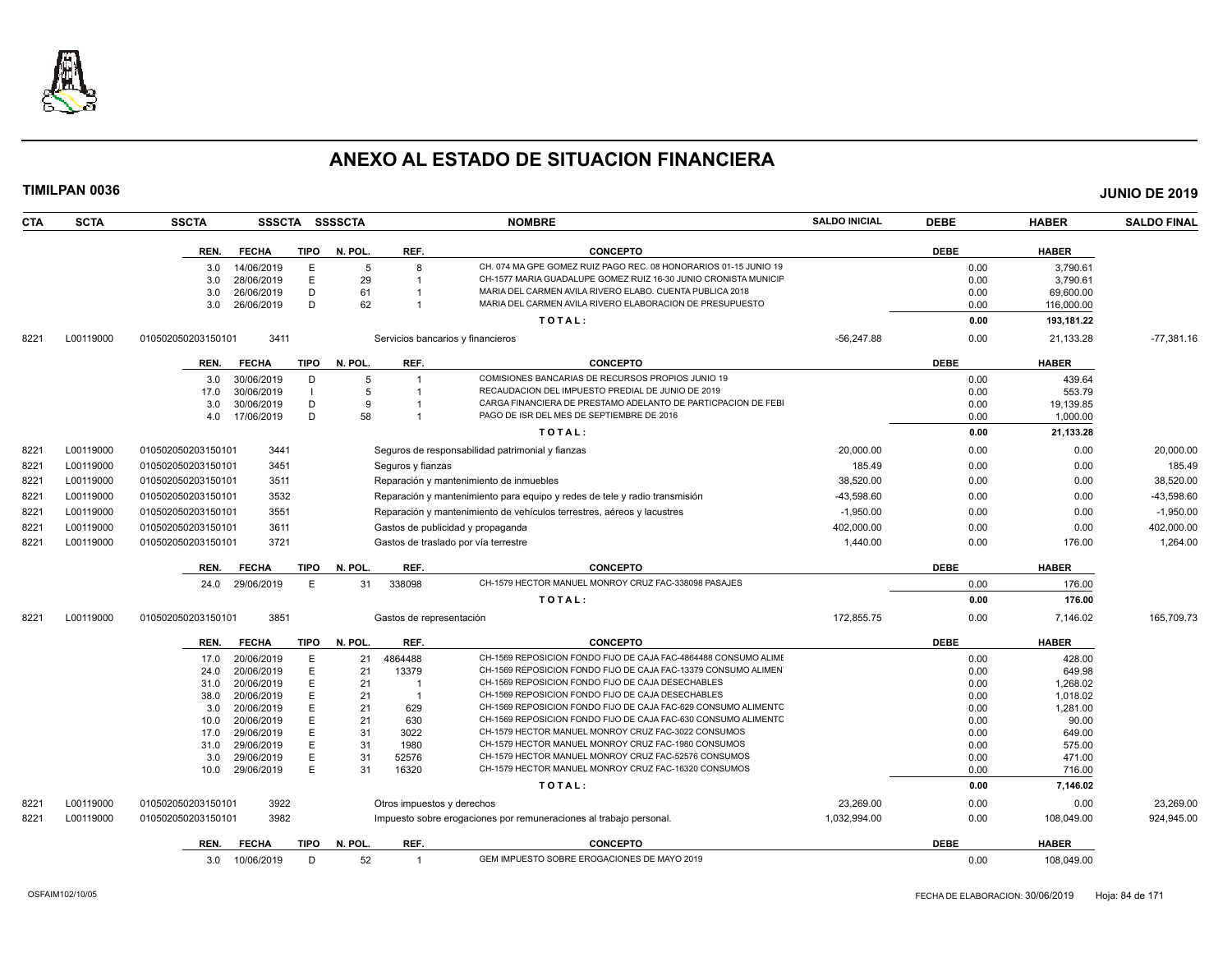

| <b>CTA</b> | <b>SCTA</b> | <b>SSCTA</b><br><b>SSSCTA</b>       | <b>SSSSCTA</b>                 | <b>NOMBRE</b>                                               | <b>SALDO INICIAL</b> | <b>DEBE</b> | <b>HABER</b> | <b>SALDO FINAL</b> |
|------------|-------------|-------------------------------------|--------------------------------|-------------------------------------------------------------|----------------------|-------------|--------------|--------------------|
|            |             |                                     |                                | TOTAL:                                                      |                      | 0.00        | 108,049.00   |                    |
| 8221       | L00119000   | 010502050203150101<br>3992          | Gastos de servicios menores    |                                                             | 58.874.92            | 0.00        | 0.00         | 58.874.92          |
| 8221       | L00119000   | 010502050203160101<br>2111          | Materiales y útiles de oficina |                                                             | 58,483.75            | 0.00        | 8,361.38     | 50,122.37          |
|            |             | <b>FECHA</b><br><b>TIPO</b><br>REN. | N. POL.<br>REF.                | <b>CONCEPTO</b>                                             |                      | <b>DEBE</b> | <b>HABER</b> |                    |
|            |             | 20/06/2019<br>E<br>45.0             | 21<br>1735455                  | CH-1569 REPOSICION FONDO FIJO DE CAJA FAC-1735455 TIMBRES   |                      | 0.00        | 1,577.60     |                    |
|            |             | 20/06/2019<br>Ε<br>94.0             | 21<br>58340                    | CH-1569 REPOSICION FONDO FIJO DE CAJA FAC-58340 PAPELERIA   |                      | 0.00        | 669.42       |                    |
|            |             | D<br>30/06/2019<br>18.0             | 89<br>182                      | FACT-182 GLANCOMER S.A. DE C.V. COMPRA PAPELERIA            |                      | 0.00        | 6,114.36     |                    |
|            |             |                                     |                                | TOTAL:                                                      |                      | 0.00        | 8,361.38     |                    |
| 8221       | L00119000   | 3111<br>010502050203160101          | Servicio de energía eléctrica  |                                                             | $-211,239.00$        | 0.00        | 0.00         | $-211,239.00$      |
| 8221       | L00119000   | 010502050203160101<br>3112          |                                | Servicio de energía eléctrica para alumbrado publico        | $-66.896.00$         | 0.00        | 0.00         | $-66,896.00$       |
| 8221       | L00119000   | 010502050203160101<br>3411          |                                | Servicios bancarios y financieros                           | 103.073.52           | 0.00        | 1,762.04     | 101.311.48         |
|            |             | <b>TIPO</b><br>REN.<br><b>FECHA</b> | N. POL.<br>REF.                | <b>CONCEPTO</b>                                             |                      | <b>DEBE</b> | <b>HABER</b> |                    |
|            |             | 19.0<br>30/06/2019<br>D             | 5<br>$\overline{1}$            | COMISIONES BANCARIAS DE FEFOM 18 DE JUNIO 19                |                      | 0.00        | 83.52        |                    |
|            |             | D<br>30/06/2019<br>11.0             | 5<br>$\overline{1}$            | COMISIONES BANCARIAS DE PARTICIPACIONES JUNIO 19            |                      | 0.00        | 1,678.52     |                    |
|            |             |                                     |                                | TOTAL:                                                      |                      | 0.00        | 1,762.04     |                    |
| 8221       | L00119000   | 010502050203250101<br>3411          |                                | Servicios bancarios y financieros                           | 1.440.00             | 0.00        | 5.80         | 1.434.20           |
|            |             | <b>TIPO</b><br>REN.<br><b>FECHA</b> | REF.<br>N. POL.                | <b>CONCEPTO</b>                                             |                      | <b>DEBE</b> | <b>HABER</b> |                    |
|            |             | 3.0 30/06/2019<br>D                 | 6<br>$\overline{1}$            | COMISIONES BANCARIAS DE FISM 19 DEL MES DE JUNIO 19         |                      | 0.00        | 5.80         |                    |
|            |             |                                     |                                | TOTAL:                                                      |                      | 0.00        | 5.80         |                    |
| 8221       | L00119000   | 3111<br>010502050203250102          | Servicio de energía eléctrica  |                                                             | 2,099,482.16         | 0.00        | 366,996.00   | 1,732,486.16       |
|            |             | <b>FECHA</b><br><b>TIPO</b><br>REN. | REF.<br>N. POL.                | <b>CONCEPTO</b>                                             |                      | <b>DEBE</b> | <b>HABER</b> |                    |
|            |             | 29/06/2019<br>3.0<br>D              | 81<br>$\overline{1}$           | CFE SSB ENERGIA ELECTRICA POZO DE LA CABECERA ,PAL          |                      | 0.00        | 82,616.00    |                    |
|            |             | D<br>29/06/2019<br>3.0              | 82<br>$\overline{1}$           | CFE SSB ENERGIA ELECTRICA POZO DE ZARAGOZA                  |                      | 0.00        | 83,598.00    |                    |
|            |             | D<br>29/06/2019<br>3.0              | 83<br>$\overline{1}$           | CFE SSB ENERGIA ELECTRICA DE LOS POZOS DE AGUA              |                      | 0.00        | 200,782.00   |                    |
|            |             |                                     |                                | TOTAL:                                                      |                      | 0.00        | 366,996.00   |                    |
| 8221       | L00119000   | 3112<br>010502050203250102          |                                | Servicio de energía eléctrica para alumbrado publico        | 1,518,811.18         | 0.00        | 313,923.98   | 1,204,887.20       |
|            |             | REN.<br><b>FECHA</b><br>TIPO        | N. POL.<br>REF.                | <b>CONCEPTO</b>                                             |                      | <b>DEBE</b> | <b>HABER</b> |                    |
|            |             | 3.0<br>10/06/2019<br>D              | 76<br>$\overline{1}$           | CFE SSB SER. ADMINISTRATIVOS ALUMBRADO PUBLICO DE MAYO 2019 |                      | 0.00        | 4.416.85     |                    |
|            |             | D<br>29/06/2019<br>3.0              | 84<br>$\overline{1}$           | CFE SSB SERVICIO ALUMBRADO PUBLICO DE MAYO 2019             |                      | 0.00        | 309,507.13   |                    |
|            |             |                                     |                                | TOTAL:                                                      |                      | 0.00        | 313,923.98   |                    |
| 8221       | L00119000   | 010502050203250102<br>3411          |                                | Servicios bancarios y financieros                           | $-1.727.24$          | 0.00        | 281.88       | $-2.009.12$        |
|            |             | REN.<br><b>FECHA</b><br>TIPO        | N. POL.<br>REF.                | <b>CONCEPTO</b>                                             |                      | <b>DEBE</b> | <b>HABER</b> |                    |
|            |             | 11.0 30/06/2019<br>D                | 6<br>$\overline{1}$            | COMISIONES BANCARIAS DE FORTAMUN 19 DEL MES DE JUNIO 19     |                      | 0.00        | 281.88       |                    |
|            |             |                                     |                                | TOTAL:                                                      |                      | 0.00        | 281.88       |                    |
| 8221       | L00119000   | 010502050203260103<br>3111          | Servicio de energía eléctrica  |                                                             | 247,959.00           | 0.00        | 0.00         | 247,959.00         |
| 8221       | N00130000   | 1131<br>030201010201150101          | Sueldo base                    |                                                             | 17.000.00            | 0.00        | 0.00         | 17,000.00          |
| 8221       | N00130000   | 030201010201150101<br>1345          | Gratificación                  |                                                             | 5,084.28             | 0.00        | 0.00         | 5,084.28           |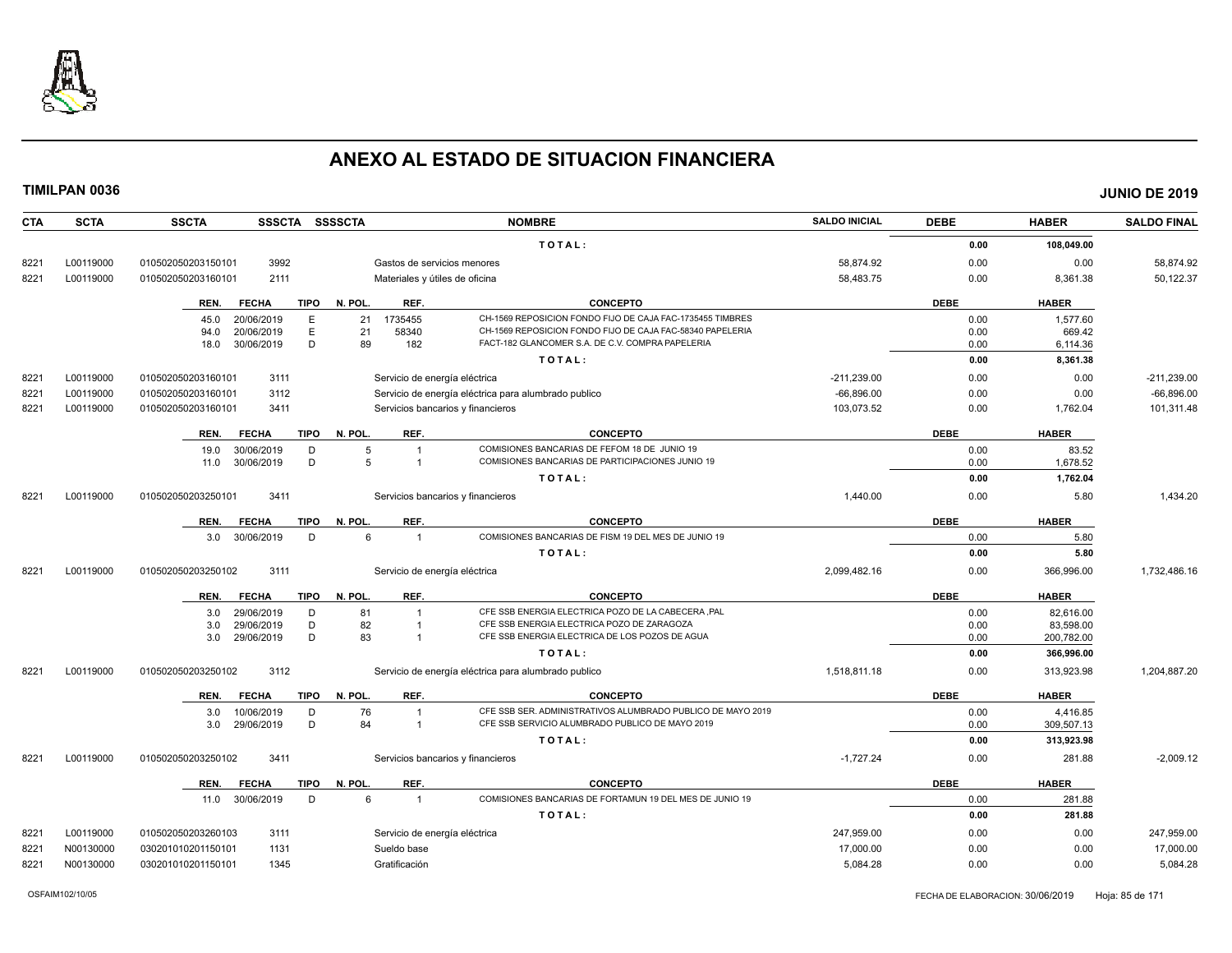

| <b>CTA</b> | <b>SCTA</b> | <b>SSCTA</b>         | <b>SSSCTA</b> | <b>SSSSCTA</b> |                          | <b>NOMBRE</b>                                                              | <b>SALDO INICIAL</b> | <b>DEBE</b> | <b>HABER</b> | <b>SALDO FINAL</b> |
|------------|-------------|----------------------|---------------|----------------|--------------------------|----------------------------------------------------------------------------|----------------------|-------------|--------------|--------------------|
| 8221       | N00130000   | 030201010201150101   | 2611          |                |                          | Combustibles, lubricantes y aditivos                                       | 158,818.81           | 0.00        | 2,400.00     | 156,418.81         |
|            |             | REN.<br><b>FECHA</b> | <b>TIPO</b>   | N. POL.        | REF.                     | <b>CONCEPTO</b>                                                            |                      | <b>DEBE</b> | <b>HABER</b> |                    |
|            |             | 29/06/2019<br>66.0   | D             | 64             | 4372                     | FAC-4372 SERVICIO ESTRELLA JUNA S.A. DE C.V. COMBUSTIBLE                   |                      | 0.00        | 600.00       |                    |
|            |             | 29/06/2019<br>66.0   | D             | 65             | 4373                     | FAC-4373 SERVICIO ESTRELLA JUNA S.A. DE C.V. COMBUSTIBLE                   |                      | 0.00        | 600.00       |                    |
|            |             | 29/06/2019<br>38.0   | D             | 67             | 4375                     | SERVICIO ESTRELLA JUNA S.A. DE C.V. FAC-4375 COMBUSTIBLE                   |                      | 0.00        | 400.00       |                    |
|            |             | 29/06/2019<br>45.0   | D             | 69             | 4377                     | SERVICIO ESTRELLA JUNA S.A. DE C.V. FAC-4377 COMBUSTIBLE                   |                      | 0.00        | 400.00       |                    |
|            |             | 38.0<br>29/06/2019   | D             | 70             | 4378                     | SERVICIO ESTRELLA JUNA S.A. DE C.V. FAC-4378 COMBUSTIBLE                   |                      | 0.00        | 400.00       |                    |
|            |             |                      |               |                |                          | TOTAL:                                                                     |                      | 0.00        | 2,400.00     |                    |
| 8221       | N00130000   | 030201010201150101   | 2911          |                |                          | Refacciones, accesorios y herramientas                                     | 9,000.00             | 0.00        | 0.00         | 9,000.00           |
| 8221       | N00130000   | 030201010201150101   | 3571          |                |                          | Reparación, instalación y mantenimiento de maquinaria, equipo industrial y | 211,179.32           | 0.00        | 17,341.90    | 193,837.42         |
|            |             | REN.<br><b>FECHA</b> | <b>TIPO</b>   | N. POL.        | REF.                     | <b>CONCEPTO</b>                                                            |                      | <b>DEBE</b> | <b>HABER</b> |                    |
|            |             | 03/06/2019<br>3.0    | D             | 21             | 1028                     | GEOVANY PEREZ LUGO FACT. 1028 COMPRA DE REFACCIONES                        |                      | 0.00        | 4,342.85     |                    |
|            |             | 28/06/2019<br>10.0   | E             | 23             |                          | CH-1571 SIMON MUNGUIA CAMACHO COMPRA DE REFACCIONES                        |                      | 0.00        | 162.40       |                    |
|            |             | 19/06/2019<br>3.0    | D             | 59             | 4611943                  | FAC-46119438 CADECO S.A. DE C.V. REFACCIONES MAQUINARIA                    |                      | 0.00        | 2,988.25     |                    |
|            |             | 30/06/2019<br>13.0   | D             | 85             | 1042                     | FAC-1042 GEOVANNY PEREZ LUGO REFACCIONES PARA LOS VEHICULOS                |                      | 0.00        | 7.180.40     |                    |
|            |             | 3.0<br>30/06/2019    | D             | 98             | 447                      | FAC-447 PASIVO DE MA. DEL CARMEN ZUÑIGA ARIAS ACEITE                       |                      | 0.00        | 2,668.00     |                    |
|            |             |                      |               |                |                          | TOTAL:                                                                     |                      | 0.00        | 17,341.90    |                    |
| 8221       | N00130000   | 030201010201150101   | 3851          |                | Gastos de representación |                                                                            | 0.00                 | 0.00        | 4,760.00     | $-4,760.00$        |
|            |             | <b>FECHA</b><br>REN. | <b>TIPO</b>   | N. POL.        | REF.                     | <b>CONCEPTO</b>                                                            |                      | <b>DEBE</b> | <b>HABER</b> |                    |
|            |             | 3.0 30/06/2019       | D             | 88             | 153                      | FAC-153 LIBIA MONTIEL COLIN SERVICIO DE HOSPEDAJE                          |                      | 0.00        | 4,760.00     |                    |
|            |             |                      |               |                |                          | TOTAL:                                                                     |                      | 0.00        | 4,760.00     |                    |
| 8221       | N00132000   | 020206010101150101   | 1541          |                |                          | Becas para hijos de trabajadores sindicalizados                            | 400.00               | 0.00        | 0.00         | 400.00             |
| 8221       | N00132000   | 020206010101150101   | 1546          |                |                          | Otros gastos derivados de convenio                                         | 50.00                | 0.00        | 0.00         | 50.00              |
| 8221       | N00132000   | 020206010101150101   | 2611          |                |                          | Combustibles, lubricantes y aditivos                                       | 10,600.00            | 0.00        | 0.00         | 10,600.00          |
| 8221       | N00132000   | 020206010101150101   | 3821          |                |                          | Gastos de ceremonias oficiales y de orden social                           | $-19,627.20$         | 0.00        | 0.00         | $-19,627.20$       |
| 8221       | N00132000   | 020206010101160101   | 2111          |                |                          | Materiales y útiles de oficina                                             | 5,065.12             | 0.00        | 0.00         | 5,065.12           |
| 8221       | Q00104000   | 010701010101150101   | 2611          |                |                          | Combustibles, lubricantes y aditivos                                       | 393,146.03           | 0.00        | 73,684.88    | 319,461.15         |
|            |             | <b>FECHA</b><br>REN. | <b>TIPO</b>   | N. POL.        | REF.                     | <b>CONCEPTO</b>                                                            |                      | <b>DEBE</b> | <b>HABER</b> |                    |
|            |             | 29/06/2019<br>73.0   | D             | 64             | 4372                     | FAC-4372 SERVICIO ESTRELLA JUNA S.A. DE C.V. COMBUSTIBLE                   |                      | 0.00        | 9.869.00     |                    |
|            |             | 29/06/2019<br>73.0   | D             | 65             | 4373                     | FAC-4373 SERVICIO ESTRELLA JUNA S.A. DE C.V. COMBUSTIBLE                   |                      | 0.00        | 9.700.74     |                    |
|            |             | 29/06/2019<br>52.0   | D             | 66             | 4374                     | SERVICIO ESTRELLA JUNA S.A. DE C.V. FAC-4374 COMBUSTIBLE                   |                      | 0.00        | 8,550.27     |                    |
|            |             | 29/06/2019<br>45.0   | D             | 67             | 4375                     | SERVICIO ESTRELLA JUNA S.A. DE C.V. FAC-4375 COMBUSTIBLE                   |                      | 0.00        | 16,540.82    |                    |
|            |             | 52.0<br>29/06/2019   | D             | 68             | 4376                     | SERVICIO ESTRELLA JUNA S.A. DE C.V. FAC-4376 COMBUSTIBLE                   |                      | 0.00        | 10,600.23    |                    |
|            |             | 52.0<br>29/06/2019   | D             | 69             | 4377                     | SERVICIO ESTRELLA JUNA S.A. DE C.V. FAC-4377 COMBUSTIBLE                   |                      | 0.00        | 7,950.47     |                    |
|            |             | 52.0<br>29/06/2019   | D             | 70             | 4378                     | SERVICIO ESTRELLA JUNA S.A. DE C.V. FAC-4378 COMBUSTIBLE                   |                      | 0.00        | 10,473.35    |                    |
|            |             |                      |               |                |                          | TOTAL:                                                                     |                      | 0.00        | 73,684.88    |                    |
| 822'       | Q00104000   | 010701010101150101   | 2711          |                | Vestuario y uniformes    |                                                                            | 72.000.00            | 0.00        | 0.00         | 72.000.00          |
| 8221       | Q00104000   | 010701010101150101   | 3551          |                |                          | Reparación y mantenimiento de vehículos terrestres, aéreos y lacustres     | 67,852.17            | 0.00        | 3,028.76     | 64,823.41          |
|            |             | REN.<br><b>FECHA</b> | <b>TIPO</b>   | N. POL.        | REF.                     | <b>CONCEPTO</b>                                                            |                      | <b>DEBE</b> | <b>HABER</b> |                    |
|            |             | 28/06/2019<br>17.0   | E             | 23             |                          | CH-1571 SIMON MUNGUIA CAMACHO COMPRA DE REFACCIONES                        |                      | 0.00        | 1,358.36     |                    |
|            |             | 06/06/2019<br>13.0   | D             | 23             | 634                      | JOSE MATUSALEN LEGORRETA SEGUNDO PAGO FACT. 628 Y 634                      |                      | 0.00        | 1,670.40     |                    |
|            |             |                      |               |                |                          |                                                                            |                      |             |              |                    |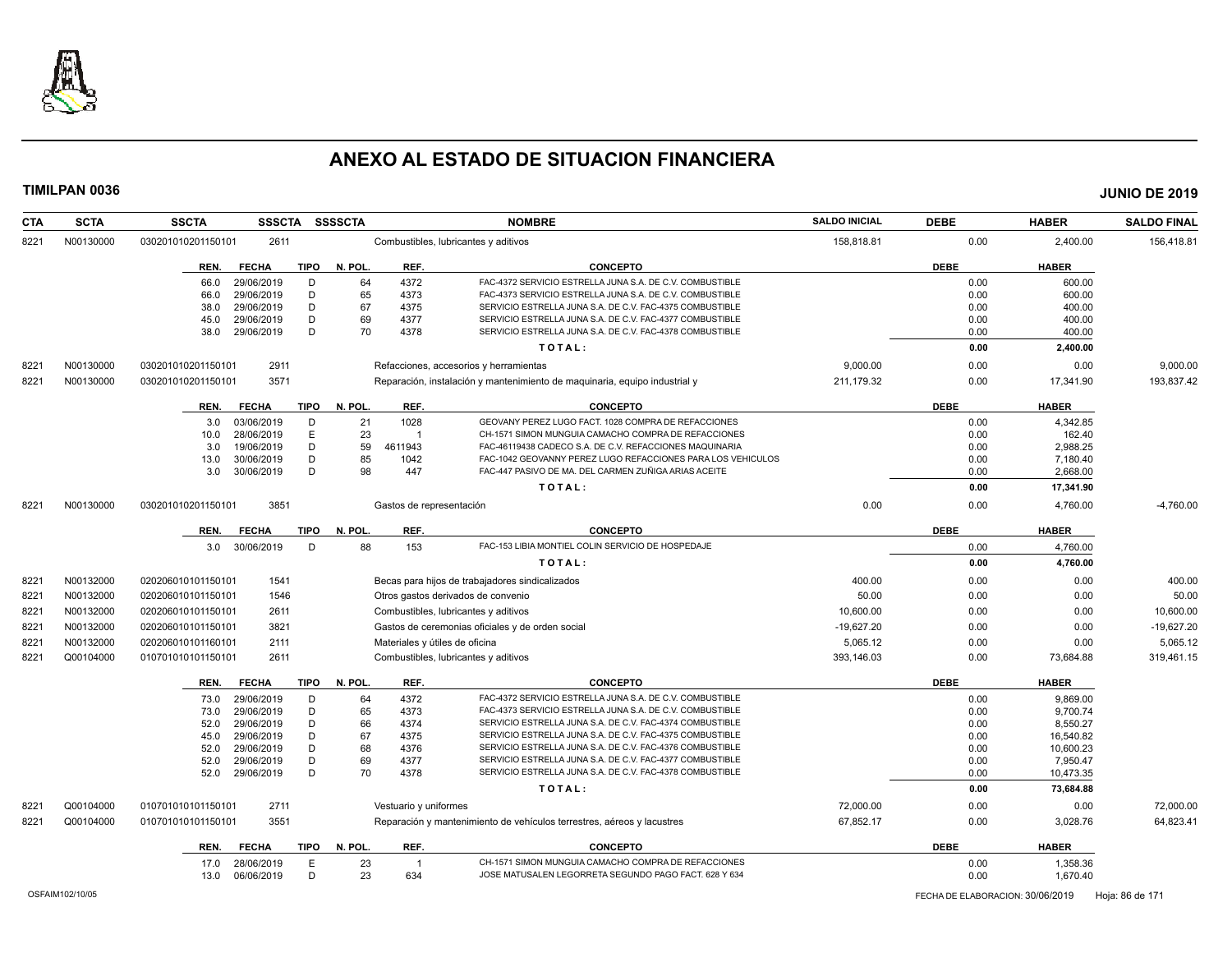

**CTA SCTA SSCTA SSSCTA SSSSCTA NOMBRE SALDO INICIAL DEBE HABER SALDO FINAL**

8222 A00A00000 010301010101110101 4411 Cooperaciones y ayudas 1,791,512.51 0.00 57,040.00 1,734,472.51

**REN. FECHA TIPO N. POL. REF. CONCEPTO DEBE HABER**

**TIMILPAN 0036 JUNIO DE 2019**

**T O T A L : 0.00 3,028.76** 8221 Q00104000 0107010101160101 2111 Materiales y útiles de oficina and a control de controllar en el segundo de controllar en el segundo de el segundo de el segundo de el segundo de el segundo de el segundo de el segundo 8221 Q00104000 010701010101250102 1131 Sueldo base 92,873.27 0.00 0.00 92,873.27 8221 Q00104000 010701010101250102 1345 Gratificación 62,004.99 0.00 0.00 62,004.99 8221 Q00104000 010701010101250102 3551 Reparación y mantenimiento de vehículos terrestres, aéreos y lacustres 60,000.00 0.00 0.00 60,000.00 8221 Q00104000 010701010101250102 3993 Estudios y análisis clínicos -12,064.00 0.00 0.00 -12,064.00 8221 Q00104000 010701010101250105 2711 Vestuario y uniformes external extension of the extension or the extension or the extension or the extendio or the extension of the extendio or the extendio or the extendio or the ext 8221 Q00104000 010701010101250105 3341 Capacitación 137,000.00 0.00 0.00 137,000.00 8221 Q00104000 010701010101250105 3391 Servicios profesionales 266,000.00 0.00 0.00 266,000.00 8221 Q00104000 0107010101250105 3411 Servicios bancarios y financieros -1.00 -1.00 0.00 0.00 0.00 -1.00 0.00 -1.00 8221 Q00105000 010702010303150101 2541 Materiales, accesorios y suministros médicos 10,680.00 0.00 0.00 10,680.00 8221 Q00105000 010702010303150101 2611 Combustibles, lubricantes y aditivos 161,275.72 0.00 15,203.27 146,072.45 **REN. FECHA TIPO N. POL. REF. CONCEPTO DEBE HABER** 80.0 29/06/2019 D 64 4372 FAC-4372 SERVICIO ESTRELLA JUNA S.A. DE C.V. COMBUSTIBLE 0.00 4,153.02 80.0 29/06/2019 D 65 4373 FAC-4373 SERVICIO ESTRELLA JUNA S.A. DE C.V. COMBUSTIBLE 0.00 00 800.00 800.00 59.0 29/06/2019 D 66 4374 SERVICIO ESTRELLA JUNA S.A. DE C.V. FAC-4374 COMBUSTIBLE 0.00 0 2,400.05 52.0 29/06/2019 D 67 4375 SERVICIO ESTRELLA JUNA S.A. DE C.V. FAC-4375 COMBUSTIBLE 0.00 0 3,050.15 59.0 29/06/2019 D 68 4376 SERVICIO ESTRELLA JUNA S.A. DE C.V. FAC-4376 COMBUSTIBLE 0.00 0 1,300.00 1,300.00 59.0 29/06/2019 D 69 4377 SERVICIO ESTRELLA JUNA S.A. DE C.V. FAC-4377 COMBUSTIBLE 0.00 750.00 59.0 29/06/2019 D 70 4378 SERVICIO ESTRELLA JUNA S.A. DE C.V. FAC-4378 COMBUSTIBLE 0.00 2,750.05 **T O T A L** : 0.00 **15,203.27 10.00 15,203.27** 8221 Q00105000 010702010303250102 1131 Sueldo base 9,000.00 9,000.00 9,000.00 8221 Q00105000 010702010303250102 1345 Gratificación 7,211.23 0.00 0.00 7,211.23 8221 R00150000 020402010102150101 1131 Sueldo base 3,000.00 0.00 0.00 3,000.00 8221 R00150000 020402010102150101 1222 Sueldos y salarios compactados al personal eventual 1,640.61 1,640.61 0.00 0.00 0.00 1,640.61 8221 R00150000 020402010102150101 1345 Gratificación -627.22 0.00 0.00 -627.22 8221 R00150000 020402010102150101 2611 Combustibles, lubricantes y aditivos 17,550.00 0.00 600.00 16,950.00 **REN. FECHA TIPO N. POL. REF. CONCEPTO DEBE HABER** 45.0 29/06/2019 D 70 4378 SERVICIO ESTRELLA JUNA S.A. DE C.V. FAC-4378 COMBUSTIBLE **COMBUSTIBLE** 0.00 600.00 600.00 **T O T A L : 0.00 600.00** 8222 Presupuesto de Egresos por Ejercer de Transferencias , Asignaciones, Subsidios y Otras Ayudas<br>Subsidios y apoyos 4,213,646.28 0.00 529,900.01 3,683,746.27 8222 A00A00000 010301010101110101 4383 Subsidios y apoyos 2,162,015.77 0.00 401,155.01 1,760,860.76 **REN. FECHA TIPO N. POL. REF. CONCEPTO DEBE HABER** 3.0 30/06/2019 D 8 1 PAGO ISSEMYM DEL DIF MUNICIPAL JUNIO 2019 0.00 41.155.01 3.0 14/06/2019 D 14 1 COMPLEMENTO DE PARTICIPACION DIF DE MAYO 2019<br>3.0 01/06/2019 D 19 1 PARTICIPACION DIF DEL MES DE MAYO DE 2019 3.0 01/06/2019 D 19 1 PARTICIPACION DIF DEL MES DE MAYO DE 2019 3.0 28/06/2019 D 63 1 PARTICIPACION DIF MUNICIPAL DE JUNIO 2019 0.00 0.00 150,000.00

**T O T A L : 0.00 401,155.01**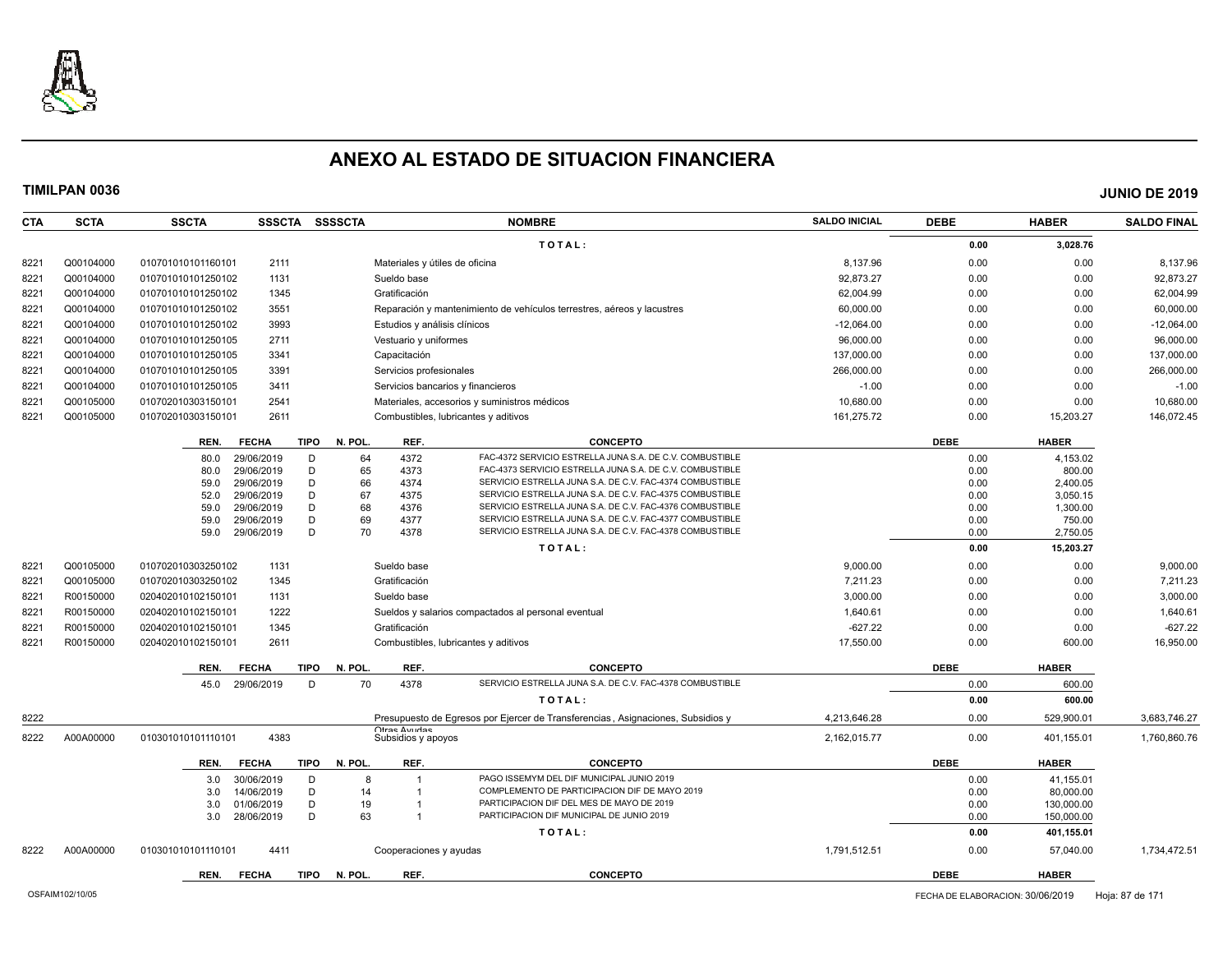

| <b>CTA</b> | <b>SCTA</b> | <b>SSCTA</b>                           | SSSCTA SSSSCTA                 |                                       | <b>NOMBRE</b>                                                                                                                  | <b>SALDO INICIAL</b> | <b>DEBE</b>  | <b>HABER</b>         | <b>SALDO FINAL</b> |
|------------|-------------|----------------------------------------|--------------------------------|---------------------------------------|--------------------------------------------------------------------------------------------------------------------------------|----------------------|--------------|----------------------|--------------------|
|            |             | 10/06/2019<br>3.0                      | E<br>1                         |                                       | CH. 070 DIONICIO CARRASCO A, APOYO ECONOMICO SAN ANTONIO YOND                                                                  |                      | 0.00         | 10,000.00            |                    |
|            |             | 10/06/2019<br>3.0                      | E<br>$\overline{2}$            |                                       | CH. 071 YOLANDA SALAZAR A. APOYO ECONOMICO FESTIVIDAD EL PALMIT                                                                |                      | 0.00         | 7,500.00             |                    |
|            |             | 3.0<br>27/06/2019                      | E<br>6                         |                                       | CH. 075 DANIEL GABRIEL R. APOYO ECONOMICO CAB MPAL FIESTA PATRO                                                                |                      | 0.00         | 7,000.00             |                    |
|            |             | 27/06/2019<br>3.0<br>27/06/2019<br>3.0 | E<br>$\overline{7}$<br>E<br>22 | - 1                                   | CH. 76 EUNICE CHIMAL REYES APOYO ECONOMICO ESC. SEC. MIGUEL HII<br>CH-1570 MARIO SANTIAGO SANTIAGO APOYO ECONOMICO BARRIO OCAN |                      | 0.00<br>0.00 | 6,000.00             |                    |
|            |             | 59.0<br>29/06/2019                     | E<br>31                        |                                       | CH-1579 HECTOR MANUEL MONROY CRUZ APOYO                                                                                        |                      | 0.00         | 3,000.00<br>1,500.00 |                    |
|            |             | 3.0<br>05/06/2019                      | 38<br>D                        | 543                                   | CARLOS HERNANDEZ AGUILA FAC-543 APOYO PREPRA CABECERA                                                                          |                      | 0.00         | 21,112.00            |                    |
|            |             | 30/06/2019<br>50.0                     | D<br>87                        | 959                                   | FAC-959 FELIX GARCIA ANDRES RENTA DE LONA                                                                                      |                      | 0.00         | 928.00               |                    |
|            |             |                                        |                                |                                       | TOTAL:                                                                                                                         |                      | 0.00         | 57,040.00            |                    |
| 8222       | A00A00000   | 4411<br>010301010101260103             |                                | Cooperaciones y ayudas                |                                                                                                                                | 8,270.83             | 0.00         | 0.00                 | 8,270.83           |
| 8222       | L00119000   | 4391<br>010502050203110101             |                                | Subsidios por carga fiscal            |                                                                                                                                | 251,847.17           | 0.00         | 71,705.00            | 180, 142. 17       |
|            |             | <b>FECHA</b><br>REN.                   | TIPO N. POL.                   | REF.                                  | <b>CONCEPTO</b>                                                                                                                |                      | <b>DEBE</b>  | <b>HABER</b>         |                    |
|            |             | 30/06/2019<br>80.0                     |                                | $\overline{1}$                        | INGRESOS DE JUNIO DE 2019 DE LA CAJA DE LA TESORERIA                                                                           |                      | 0.00         | 54.625.00            |                    |
|            |             | 30/06/2019<br>4.0                      | 5                              | $\overline{1}$                        | RECAUDACION DEL IMPUESTO PREDIAL DE JUNIO DE 2019                                                                              |                      | 0.00         | 17,080.00            |                    |
|            |             |                                        |                                |                                       | TOTAL:                                                                                                                         |                      | 0.00         | 71,705.00            |                    |
| 8224       |             |                                        |                                |                                       | Presupuesto de Egresos por Ejercer de Intereses, Comisiones y Otros Gastos                                                     | 6,391,378.21         | 0.00         | 0.00                 | 6,391,378.21       |
| 8224       | L00119000   | 9911<br>010502050203150101             |                                | Por el ejercicio inmediato anterior   |                                                                                                                                | 794.499.98           | 0.00         | 0.00                 | 794,499.98         |
| 8224       | L00119000   | 9912<br>010502050203150101             |                                | Por ejercicios anteriores             |                                                                                                                                | 934,906.83           | 0.00         | 0.00                 | 934,906.83         |
| 8224       | L00119000   | 010502050203260102<br>9911             |                                | Por el ejercicio inmediato anterior   |                                                                                                                                | 2,146,878.23         | 0.00         | 0.00                 | 2,146,878.23       |
| 8224       | L00119000   | 9912<br>010502050203260102             |                                | Por ejercicios anteriores             |                                                                                                                                | 2,250,000.00         | 0.00         | 0.00                 | 2,250,000.00       |
| 8224       | L00119000   | 9912<br>010502050203260103             |                                | Por ejercicios anteriores             |                                                                                                                                | 265.093.17           | 0.00         | 0.00                 | 265.093.17         |
| 8225       |             |                                        |                                |                                       | Presupuesto de Egresos por Ejercer de Inversión Pública                                                                        | 66,846,104.96        | 0.00         | 3,363,794.97         | 63,482,309.99      |
| 8225       | F00124000   | 6122<br>010701010102260101             |                                | Obra estatal o municipal              |                                                                                                                                | 2,744,607.88         | 0.00         | 0.00                 | 2,744,607.88       |
| 8225       | F00124000   | 6125<br>010701010102260101             |                                | Ejecución de obras por administración |                                                                                                                                | 1,104,188.14         | 0.00         | 0.00                 | 1,104,188.14       |
| 8225       | F00124000   | 6122<br>020103010101250101             |                                | Obra estatal o municipal              |                                                                                                                                | 5,190,000.00         | 0.00         | 940.999.68           | 4,249,000.32       |
|            |             | <b>FECHA</b><br>REN.                   | TIPO<br>N. POL.                | REF.                                  | <b>CONCEPTO</b>                                                                                                                |                      | <b>DEBE</b>  | <b>HABER</b>         |                    |
|            |             | 13/06/2019<br>3.0                      | 71<br>D                        | $\overline{1}$                        | ABRAHAM RABADAN LOPEZ ANTICIPO OBRA BARRIO MORELOS                                                                             |                      | 0.00         | 95,930.00            |                    |
|            |             | 26/06/2019<br>3.0                      | 73<br>D                        | 136                                   | FAC-136 MARIBEL SEGUNDO BAUTISTA ESTIMACION 1 FINIQUITO                                                                        |                      | 0.00         | 269,839.22           |                    |
|            |             | 3.0<br>30/06/2019                      | D<br>100                       | 59                                    | FAC-59 OBRA DEL FISM 1 CONS, DRENAJE SANITARIO HUAPANGO                                                                        |                      | 0.00         | 575,230.46           |                    |
|            |             |                                        |                                |                                       | TOTAL:                                                                                                                         |                      | 0.00         | 940,999.68           |                    |
| 8225       | F00124000   | 020103010101250101<br>6125             |                                | Ejecución de obras por administración |                                                                                                                                | 620,000.00           | 0.00         | 0.00                 | 620,000.00         |
| 8225       | F00124000   | 6122<br>020103010101250206             |                                | Obra estatal o municipal              |                                                                                                                                | 3,500,000.00         | 0.00         | 0.00                 | 3,500,000.00       |
| 8225       | F00124000   | 6122<br>020103010101250210             |                                | Obra estatal o municipal              |                                                                                                                                | 5,066,543.11         | 0.00         | 0.00                 | 5,066,543.11       |
| 8225       | F00124000   | 6122<br>020103010101260101             |                                | Obra estatal o municipal              |                                                                                                                                | 2,310,000.00         | 0.00         | 0.00                 | 2,310,000.00       |
| 8225       | F00124000   | 6122<br>020201010201260101             |                                | Obra estatal o municipal              |                                                                                                                                | $-1.099.085.20$      | 0.00         | 1,629,902.23         | $-2.728.987.43$    |
|            |             | REN.<br><b>FECHA</b>                   | <b>TIPO</b><br>N. POL.         | REF.                                  | <b>CONCEPTO</b>                                                                                                                |                      | <b>DEBE</b>  | <b>HABER</b>         |                    |
|            |             | 30/06/2019<br>3.0                      | 96<br>D                        | 119                                   | ESTIMACION UNO OBRA DE CONSTRUCCION ENLOZADO                                                                                   |                      | 0.00         | 969,705.22           |                    |
|            |             | 3.0<br>30/06/2019                      | D<br>97                        | 19                                    | FEFOM 27 REHABILI. CON CONCRETO HIDRAULICO ZARAGOZA                                                                            |                      | 0.00         | 660,197.01           |                    |
|            |             |                                        |                                |                                       | TOTAL:                                                                                                                         |                      | 0.00         | 1,629,902.23         |                    |
| 8225       | F00124000   | 6125<br>020201010201260101             |                                | Ejecución de obras por administración |                                                                                                                                | 1,400,000.00         | 0.00         | 0.00                 | 1,400,000.00       |
| 8225       | F00124000   | 6122<br>020201010203250101             |                                | Obra estatal o municipal              |                                                                                                                                | 1,000,000.00         | 0.00         | 0.00                 | 1,000,000.00       |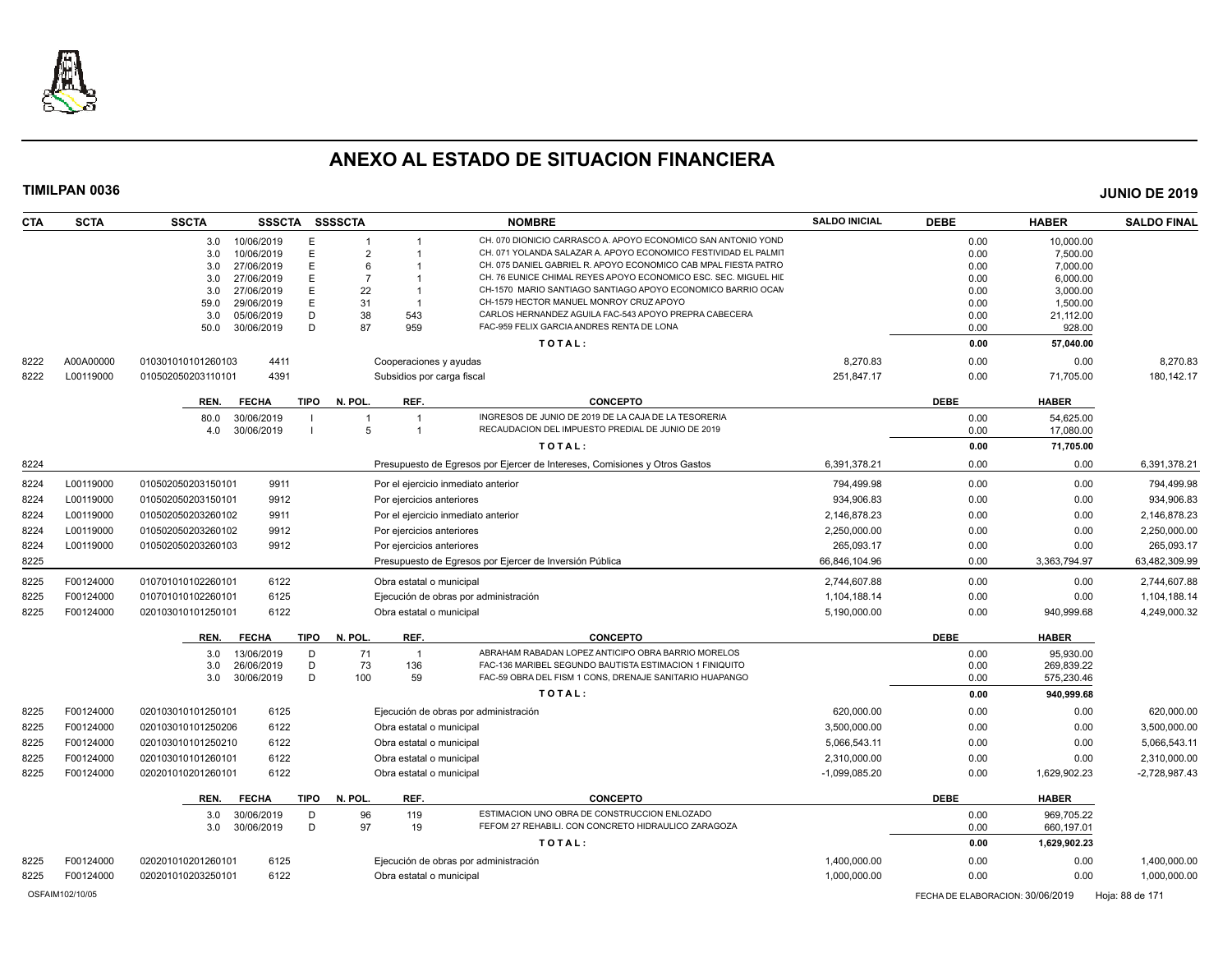

| <b>CTA</b>   | <b>SCTA</b>            | <b>SSCTA</b>                             | <b>SSSCTA</b> | <b>SSSSCTA</b> |                                                                   | <b>NOMBRE</b>                                                                 | <b>SALDO INICIAL</b>       | <b>DEBE</b>  | <b>HABER</b>             | <b>SALDO FINAL</b>         |
|--------------|------------------------|------------------------------------------|---------------|----------------|-------------------------------------------------------------------|-------------------------------------------------------------------------------|----------------------------|--------------|--------------------------|----------------------------|
| 8225         | F00124000              | 020201010204260101                       | 6125          |                | Ejecución de obras por administración                             |                                                                               | 150,000.00                 | 0.00         | 0.00                     | 150,000.00                 |
| 8225         | F00124000              | 020201010401260101                       | 6122          |                | Obra estatal o municipal                                          |                                                                               | 16,656,719.10              | 0.00         | 0.00                     | 16,656,719.10              |
| 8225         | F00124000              | 020201010401260101                       | 6125          |                | Ejecución de obras por administración                             |                                                                               | 600,000.00                 | 0.00         | 0.00                     | 600,000.00                 |
| 8225         | F00124000              | 020201010503150101                       | 6139          |                |                                                                   | Reparación y mantenimiento de infraestructura hidráulica                      | $-23,962.65$               | 0.00         | 187,473.59               | $-211,436.24$              |
|              |                        | REN.<br><b>FECHA</b>                     | <b>TIPO</b>   | N. POL.        | REF.                                                              | <b>CONCEPTO</b>                                                               |                            | <b>DEBE</b>  | <b>HABER</b>             |                            |
|              |                        | 8.0                                      | 18/06/2019    | 16<br>D        | 479                                                               | PAGO FACT 479 MATERIAL HIDRAULICO                                             |                            | 0.00         | 133.59                   |                            |
|              |                        | 3.0                                      | 13/06/2019    | 53<br>D        | 5                                                                 | FAC-5 AUTOPARTES Y REMOLQUES THANOX S.A. DE C.V. RENTA MAQUINA                |                            | 0.00         | 187,340.00               |                            |
|              |                        |                                          |               |                |                                                                   | TOTAL:                                                                        |                            | 0.00         | 187,473.59               |                            |
| 8225         | F00124000              | 020201010503150101                       | 6159          |                |                                                                   | Reparacion y mantenimiento de vialidades y alumbrado                          | -482,110.93                | 0.00         | 539.99                   | -482,650.92                |
|              |                        | REN.<br><b>FECHA</b>                     | <b>TIPO</b>   | N. POL.        | REF.                                                              | <b>CONCEPTO</b>                                                               |                            | <b>DEBE</b>  | <b>HABER</b>             |                            |
|              |                        | 10.0                                     | 29/06/2019    | 32<br>E        | 698                                                               | CH-1580 HECTOR MANUEL MONROY CRUZ REP FONDO CAJA                              |                            | 0.00         | 539.99                   |                            |
|              |                        |                                          |               |                |                                                                   | TOTAL:                                                                        |                            | 0.00         | 539.99                   |                            |
| 8225         | F00124000              | 020201010503260101                       | 6159          |                |                                                                   | Reparacion y mantenimiento de vialidades y alumbrado                          | 269,623.23                 | 0.00         | 0.00                     | 269,623.23                 |
| 8225         | F00124000              | 020203010201250101                       | 6122          |                | Obra estatal o municipal                                          |                                                                               | 4,590,000.00               | 0.00         | 604,879.48               | 3,985,120.52               |
|              |                        | <b>FECHA</b><br>REN.                     | <b>TIPO</b>   | N. POL.        | REF.                                                              | <b>CONCEPTO</b>                                                               |                            | <b>DEBE</b>  | <b>HABER</b>             |                            |
|              |                        | 3.0                                      | 26/06/2019    | D<br>72        | 137                                                               | FAC-137 MARIBEL SEGUNDO BAUTISTA ESTIMACION 1 FINIQUITO                       |                            | 0.00         | 159,902.95               |                            |
|              |                        | 3.0                                      | 30/06/2019    | D<br>99        | 171                                                               | FAC-121 OBRA DEL FISM 18 CONS, SIST. AGUA POTABLE LOS JILGUEROS<br>TOTAL:     |                            | 0.00<br>0.00 | 444,976.53<br>604,879.48 |                            |
|              |                        |                                          |               |                |                                                                   |                                                                               |                            |              |                          |                            |
| 8225         | F00124000              | 020203010201250206                       | 6122          |                | Obra estatal o municipal                                          |                                                                               | 6,206,247.35               | 0.00         | 0.00                     | 6,206,247.35               |
| 8225         | F00124000              | 020203010201250210                       | 6122          |                | Obra estatal o municipal                                          |                                                                               | 3,500,000.00               | 0.00         | 0.00                     | 3,500,000.00               |
| 8225         | F00124000              | 020203010201260101                       | 6122          |                | Obra estatal o municipal                                          |                                                                               | 1,034,853.00               | 0.00         | 0.00                     | 1,034,853.00               |
| 8225         | F00124000              | 020204010201250101                       | 6125          |                | Ejecución de obras por administración                             |                                                                               | 450,000.00                 | 0.00         | 0.00                     | 450,000.00                 |
| 8225         | F00124000              | 020204010201260101                       | 6122          |                | Obra estatal o municipal                                          |                                                                               | 3,150,134.93               | 0.00         | 0.00                     | 3,150,134.93               |
| 8225<br>8225 | F00124000<br>F00124000 | 020204010201260101<br>020205010101250101 | 6125<br>6122  |                | Ejecución de obras por administración<br>Obra estatal o municipal |                                                                               | 620,000.00<br>3,760,000.00 | 0.00<br>0.00 | 0.00<br>0.00             | 620,000.00<br>3,760,000.00 |
| 8225         | F00124000              | 020501010106250101                       | 6122          |                | Obra estatal o municipal                                          |                                                                               | 2,215,862.96               | 0.00         | 0.00                     | 2,215,862.96               |
| 8225         | F00124000              | 020501010106260101                       | 6125          |                | Ejecución de obras por administración                             |                                                                               | 170,000.00                 | 0.00         | 0.00                     | 170,000.00                 |
| 8225         | F00124000              | 020501010106260103                       | 6122          |                | Obra estatal o municipal                                          |                                                                               | 1,206,250.33               | 0.00         | 0.00                     | 1,206,250.33               |
| 8225         | F00124000              | 030201010201250101                       | 6122          |                | Obra estatal o municipal                                          |                                                                               | 650,000.00                 | 0.00         | 0.00                     | 650,000.00                 |
| 8225         | F00124000              | 030201010201250101                       | 6125          |                | Ejecución de obras por administración                             |                                                                               | 286,233.71                 | 0.00         | 0.00                     | 286,233.71                 |
| 8226         |                        |                                          |               |                |                                                                   | Presupuesto de Egresos por Ejercer de Bienes Muebles, Inmuebles e Intangibles | 1,907,872.06               | 0.00         | 0.00                     | 1,907,872.06               |
| 8226         | B00B00000              | 010305010105150101                       | 5411          |                | Vehículos y equipo de transporte terrestre                        |                                                                               | 1,000,000.00               | 0.00         | 0.00                     | 1,000,000.00               |
| 8226         | F00124000              | 020201010503250101                       | 5111          |                | Muebles y enseres                                                 |                                                                               | 90,000.00                  | 0.00         | 0.00                     | 90,000.00                  |
| 8226         | F00124000              | 020201010503250101                       | 5151          |                | Bienes informáticos                                               |                                                                               | 90,000.00                  | 0.00         | 0.00                     | 90,000.00                  |
| 8226         | L00119000              | 010502050203150101                       | 5111          |                | Muebles y enseres                                                 |                                                                               | 257,462.10                 | 0.00         | 0.00                     | 257,462.10                 |
| 8226         | L00119000              | 010502050203150101                       | 5231          |                | Equipo de foto, cine y grabación                                  |                                                                               | $-27,142.96$               | 0.00         | 0.00                     | $-27,142.96$               |
| 8226         | L00119000              | 010502050203150101                       | 5411          |                | Vehículos y equipo de transporte terrestre                        |                                                                               | 360,000.00                 | 0.00         | 0.00                     | 360,000.00                 |
| 8226         | L00119000              | 010502050203150101                       | 5692          |                | Maguinaria y equipo diverso                                       |                                                                               | $-14,984.98$               | 0.00         | 0.00                     | $-14,984.98$               |
| 8226         | Q00104000              | 010701010101250105                       | 5411          |                | Vehículos y equipo de transporte terrestre                        |                                                                               | 152.537.90                 | 0.00         | 0.00                     | 152,537.90                 |
|              |                        |                                          |               |                |                                                                   |                                                                               |                            |              |                          |                            |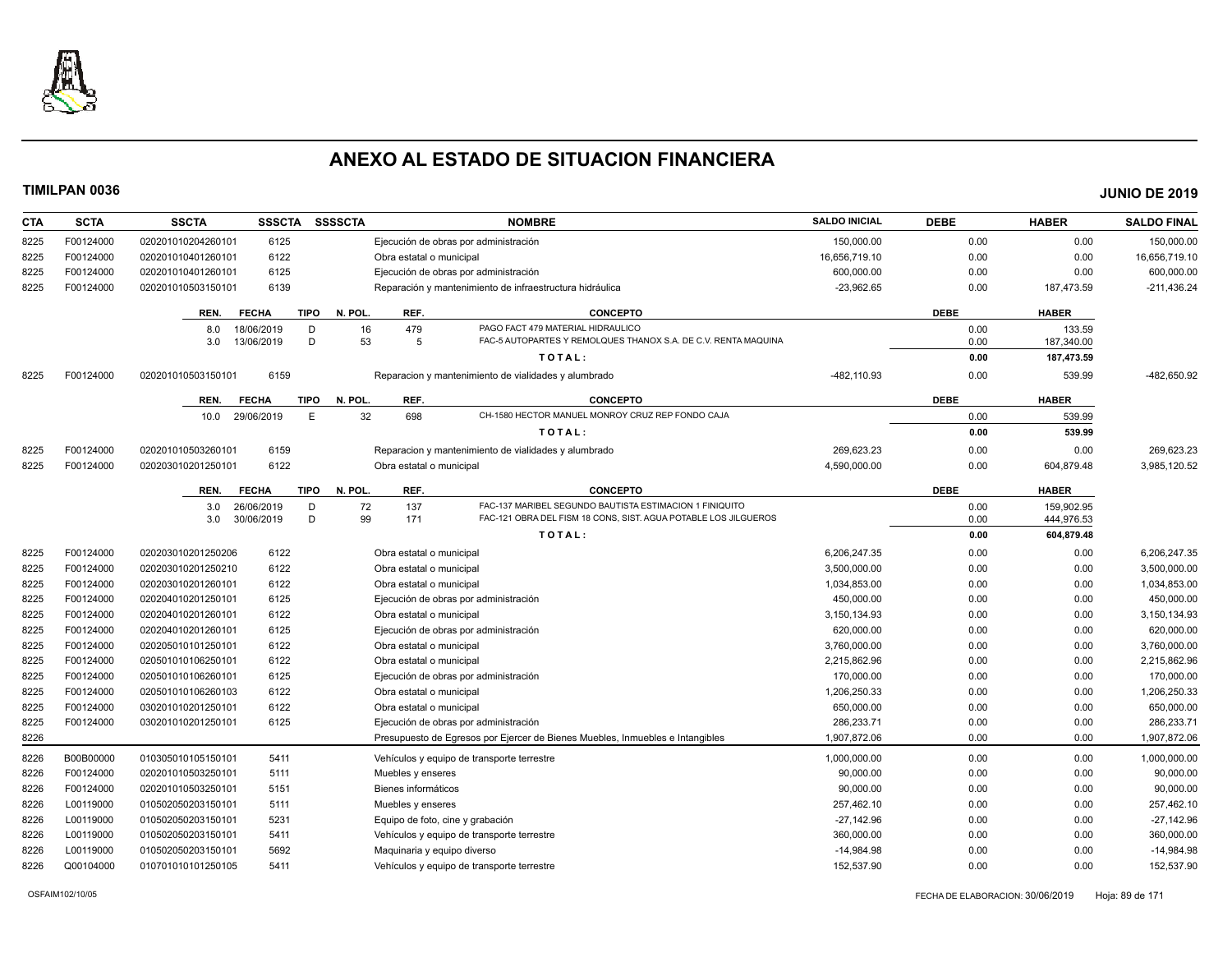

| <b>CTA</b> | <b>SCTA</b> | <b>SSCTA</b><br>SSSCTA SSSSCTA      |                                      | <b>NOMBRE</b>                                                       | <b>SALDO INICIAL</b> | <b>DEBE</b>  | <b>HABER</b> | <b>SALDO FINAL</b> |
|------------|-------------|-------------------------------------|--------------------------------------|---------------------------------------------------------------------|----------------------|--------------|--------------|--------------------|
| 8241       |             |                                     |                                      | Presupuesto de Egresos Comprometido de Gastos de Funcionamiento     | 25,306,177.99        | 2,628,783.86 | 6,223,437.86 | 21,711,523.99      |
| 8241       | A00101000   | 1131<br>010302010103150101          | Sueldo base                          |                                                                     | 35,000.00            | 0.00         | 20,089.65    | 14,910.35          |
|            |             | <b>TIPO</b><br>REN.<br><b>FECHA</b> | REF.<br>N. POL.                      | <b>CONCEPTO</b>                                                     |                      | <b>DEBE</b>  | <b>HABER</b> |                    |
|            |             | 28/06/2019<br>E<br>18.0             | 25<br>$\overline{2}$                 | CH-1573 NOMINA DE LA 2DA QUINCENA DE JUNIO 2019                     |                      | 0.00         | 2,500.00     |                    |
|            |             | D<br>14/06/2019<br>18.0             | 54<br>$\overline{1}$                 | NOMINA DE LA 1RA QUINCENA DE JUNIO 2019                             |                      | 0.00         | 2,500.00     |                    |
|            |             | D<br>13.0<br>14/06/2019             | 55<br>$\overline{1}$                 | NOMINA DE LISTA DE RAYA DE LA 1RA QUINCENA DE JUNIO 2019            |                      | 0.00         | 15,089.65    |                    |
|            |             |                                     |                                      | TOTAL:                                                              |                      | 0.00         | 20,089.65    |                    |
| 8241       | A00101000   | 1222<br>010302010103150101          |                                      | Sueldos y salarios compactados al personal eventual                 | 180,255.10           | 0.00         | 15,089.65    | 165, 165.45        |
|            |             | <b>TIPO</b><br>REN.<br><b>FECHA</b> | REF.<br>N. POL                       | <b>CONCEPTO</b>                                                     |                      | <b>DEBE</b>  | <b>HABER</b> |                    |
|            |             | 28/06/2019<br>Ε<br>13.0             | 26<br>$\overline{2}$                 | CH-1573 LISTA DE RAYA 2DA QUINCENA DE JUNIO 2019                    |                      | 0.00         | 15,089.65    |                    |
|            |             |                                     |                                      | TOTAL:                                                              |                      | 0.00         | 15,089.65    |                    |
| 8241       | A00101000   | 1321<br>010302010103150101          | Prima vacacional                     |                                                                     | 5,782.87             | 0.00         | 0.00         | 5,782.87           |
| 8241       | A00101000   | 1322<br>010302010103150101          | Aguinaldo                            |                                                                     | 46,262.99            | 0.00         | 0.00         | 46,262.99          |
| 8241       | A00101000   | 1345<br>010302010103150101          | Gratificación                        |                                                                     | 96,842.31            | 0.00         | 17,525.88    | 79,316.43          |
|            |             | <b>FECHA</b><br><b>TIPO</b><br>REN. | REF.<br>N. POL.                      | <b>CONCEPTO</b>                                                     |                      | <b>DEBE</b>  | <b>HABER</b> |                    |
|            |             | 28/06/2019<br>E<br>23.0             | 25<br>$\overline{2}$                 | CH-1573 NOMINA DE LA 2DA QUINCENA DE JUNIO 2019                     |                      | 0.00         | 3,311.71     |                    |
|            |             | Е<br>28/06/2019<br>18.0             | 26<br>$\overline{2}$                 | CH-1573 LISTA DE RAYA 2DA QUINCENA DE JUNIO 2019                    |                      | 0.00         | 5,451.23     |                    |
|            |             | D<br>14/06/2019<br>23.0             | 54<br>$\overline{1}$                 | NOMINA DE LA 1RA QUINCENA DE JUNIO 2019                             |                      | 0.00         | 3,311.71     |                    |
|            |             | 14/06/2019<br>D<br>18.0             | 55<br>$\overline{1}$                 | NOMINA DE LISTA DE RAYA DE LA 1RA QUINCENA DE JUNIO 2019            |                      | 0.00         | 5,451.23     |                    |
|            |             |                                     |                                      | TOTAL:                                                              |                      | 0.00         | 17,525.88    |                    |
| 8241       | A00101000   | 2611<br>010302010103150101          | Combustibles, lubricantes y aditivos |                                                                     | 0.00                 | 400.00       | 400.00       | 0.00               |
|            |             | REN.<br><b>FECHA</b><br><b>TIPO</b> | REF.<br>N. POL.                      | <b>CONCEPTO</b>                                                     |                      | <b>DEBE</b>  | <b>HABER</b> |                    |
|            |             | 29/06/2019<br>D<br>12.0             | 64<br>4372                           | FAC-4372 SERVICIO ESTRELLA JUNA S.A. DE C.V. COMBUSTIBLE            |                      | 0.00         | 400.00       |                    |
|            |             | D<br>29/06/2019<br>9.0              | 64<br>4372                           | FAC-4372 SERVICIO ESTRELLA JUNA S.A. DE C.V. COMBUSTIBLE            |                      | 400.00       | 0.00         |                    |
|            |             |                                     |                                      | TOTAL:                                                              |                      | 400.00       | 400.00       |                    |
| 8241       | A00101000   | 3821<br>010302010103150101          |                                      | Gastos de ceremonias oficiales y de orden social                    | 0.00                 | 58,450.00    | 58,450.00    | 0.00               |
|            |             | <b>FECHA</b><br><b>TIPO</b><br>REN. | N. POL.<br>REF.                      | <b>CONCEPTO</b>                                                     |                      | <b>DEBE</b>  | <b>HABER</b> |                    |
|            |             | 06/06/2019<br>D<br>2.0              | 42<br>324                            | FAC-324 SERVICIOS PUBLICITARIOS FREELY S.A. DE C.V. DIA DE LA MADRE |                      | 58,450.00    | 0.00         |                    |
|            |             | D<br>5.0<br>06/06/2019              | 42<br>324                            | FAC-324 SERVICIOS PUBLICITARIOS FREELY S.A. DE C.V. DIA DE LA MADRE |                      | 0.00         | 58,450.00    |                    |
|            |             |                                     |                                      | TOTAL:                                                              |                      | 58,450.00    | 58,450.00    |                    |
| 8241       | A00102000   | 1131<br>010204010102150101          | Sueldo base                          |                                                                     | 42,000.00            | 0.00         | 6,000.00     | 36,000.00          |
|            |             | <b>TIPO</b><br>REN.<br><b>FECHA</b> | N. POL.<br>REF.                      | <b>CONCEPTO</b>                                                     |                      | <b>DEBE</b>  | <b>HABER</b> |                    |
|            |             | E<br>28.0<br>28/06/2019             | 25<br>$\overline{2}$                 | CH-1573 NOMINA DE LA 2DA QUINCENA DE JUNIO 2019                     |                      | 0.00         | 3,000.00     |                    |
|            |             | D<br>14/06/2019<br>28.0             | 54<br>$\overline{1}$                 | NOMINA DE LA 1RA QUINCENA DE JUNIO 2019                             |                      | 0.00         | 3,000.00     |                    |
|            |             |                                     |                                      | TOTAL:                                                              |                      | 0.00         | 6,000.00     |                    |
| 8241       | A00102000   | 010204010102150101<br>1321          | Prima vacacional                     |                                                                     | 986.30               | 0.00         | 0.00         | 986.30             |
| 8241       | A00102000   | 1322<br>010204010102150101          | Aguinaldo                            |                                                                     | 7,890.38             | 0.00         | 0.00         | 7,890.38           |
| 8241       | A00102000   | 1345<br>010204010102150101          | Gratificación                        |                                                                     | 49,807.24            | 0.00         | 7,115.32     | 42,691.92          |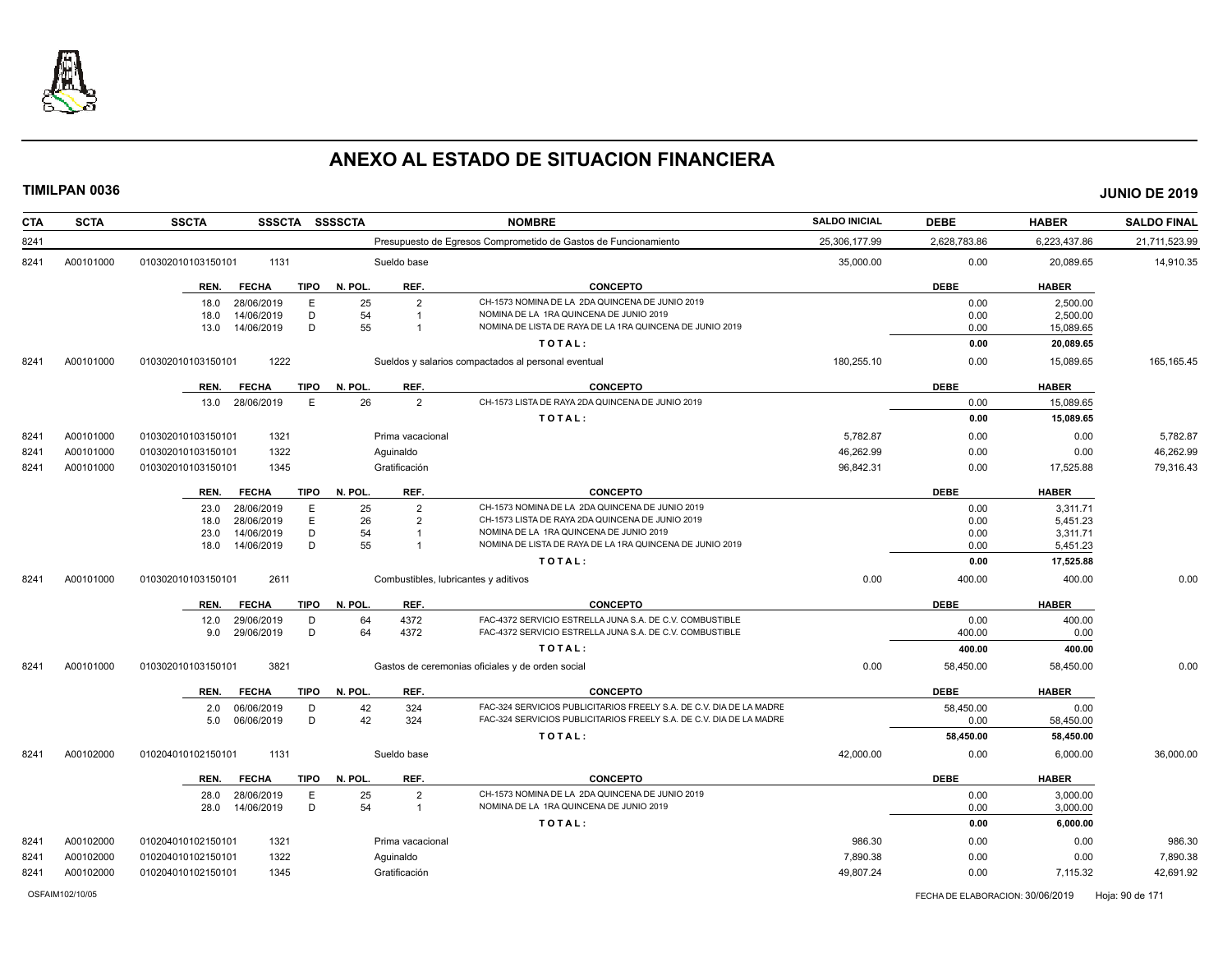

| <b>CTA</b> | <b>SCTA</b> | <b>SSCTA</b>                           | SSSCTA SSSSCTA         |                                              | <b>NOMBRE</b>                                                      | <b>SALDO INICIAL</b> | <b>DEBE</b>  | <b>HABER</b>           | <b>SALDO FINAL</b> |
|------------|-------------|----------------------------------------|------------------------|----------------------------------------------|--------------------------------------------------------------------|----------------------|--------------|------------------------|--------------------|
|            |             | REN.<br><b>FECHA</b>                   | <b>TIPO</b><br>N. POL. | REF.                                         | <b>CONCEPTO</b>                                                    |                      | <b>DEBE</b>  | <b>HABER</b>           |                    |
|            |             | 33.0<br>28/06/2019                     | E                      | 25<br>$\overline{2}$                         | CH-1573 NOMINA DE LA 2DA QUINCENA DE JUNIO 2019                    |                      | 0.00         | 3,557.66               |                    |
|            |             | 14/06/2019<br>33.0                     | D                      | 54<br>$\overline{1}$                         | NOMINA DE LA 1RA QUINCENA DE JUNIO 2019                            |                      | 0.00         | 3,557.66               |                    |
|            |             |                                        |                        |                                              | TOTAL:                                                             |                      | 0.00         | 7,115.32               |                    |
| 8241       | A00103000   | 1131<br>010301010101150101             |                        | Sueldo base                                  |                                                                    | 55,000.00            | 0.00         | 0.00                   | 55,000.00          |
| 8241       | A00103000   | 1222<br>010301010101150101             |                        |                                              | Sueldos y salarios compactados al personal eventual                | $-3,000.00$          | 0.00         | 0.00                   | $-3,000.00$        |
| 8241       | A00103000   | 1321<br>010301010101150101             |                        | Prima vacacional                             |                                                                    | 821.91               | 0.00         | 0.00                   | 821.91             |
| 8241       | A00103000   | 1322<br>010301010101150101             |                        | Aquinaldo                                    |                                                                    | 6.575.31             | 0.00         | 0.00                   | 6.575.31           |
| 8241       | A00103000   | 010301010101150101<br>1345             |                        | Gratificación                                |                                                                    | 55,180.58            | 0.00         | 0.00                   | 55,180.58          |
| 8241       | A00A00000   | 1111<br>010301010101150101             |                        | <b>Dietas</b>                                |                                                                    | 560,000.00           | 0.00         | 80,000.00              | 480,000.00         |
|            |             |                                        |                        |                                              |                                                                    |                      |              |                        |                    |
|            |             | <b>FECHA</b><br>REN.                   | <b>TIPO</b><br>N. POL. | REF.                                         | <b>CONCEPTO</b><br>CH-1573 NOMINA DE LA 2DA QUINCENA DE JUNIO 2019 |                      | <b>DEBE</b>  | <b>HABER</b>           |                    |
|            |             | 28/06/2019<br>3.0<br>3.0<br>14/06/2019 | E<br>D                 | 25<br>$\overline{2}$<br>54<br>$\overline{1}$ | NOMINA DE LA 1RA QUINCENA DE JUNIO 2019                            |                      | 0.00<br>0.00 | 40,000.00<br>40,000.00 |                    |
|            |             |                                        |                        |                                              | TOTAL:                                                             |                      | 0.00         | 80,000.00              |                    |
|            |             |                                        |                        |                                              |                                                                    |                      |              |                        |                    |
| 8241       | A00A00000   | 010301010101150101<br>1131             |                        | Sueldo base                                  |                                                                    | 998,653.22           | 0.00         | 187,950.46             | 810,702.76         |
|            |             | REN.<br><b>FECHA</b>                   | <b>TIPO</b><br>N. POL. | REF.                                         | <b>CONCEPTO</b>                                                    |                      | <b>DEBE</b>  | <b>HABER</b>           |                    |
|            |             | 18/06/2019<br>3.0                      | E                      | 17                                           | CH. 1565 COMPL. NOMINA QUINC. 01 JUN 19                            |                      | 0.00         | 31.875.23              |                    |
|            |             | 28/06/2019<br>8.0                      | $\mathsf E$            | 25<br>$\overline{2}$                         | CH-1573 NOMINA DE LA 2DA QUINCENA DE JUNIO 2019                    |                      | 0.00         | 93,975.23              |                    |
|            |             | 14/06/2019<br>8.0                      | D                      | 54<br>$\overline{1}$                         | NOMINA DE LA 1RA QUINCENA DE JUNIO 2019                            |                      | 0.00         | 62,100.00              |                    |
|            |             |                                        |                        |                                              | TOTAL:                                                             |                      | 0.00         | 187,950.46             |                    |
| 8241       | A00A00000   | 1222<br>010301010101150101             |                        |                                              | Sueldos y salarios compactados al personal eventual                | 56,880.83            | 0.00         | 62.956.40              | $-6,075.57$        |
|            |             | REN.<br><b>FECHA</b>                   | N. POL.<br>TIPO        | REF.                                         | <b>CONCEPTO</b>                                                    |                      | <b>DEBE</b>  | <b>HABER</b>           |                    |
|            |             | 28/06/2019<br>3.0                      | E                      | 26<br>$\overline{2}$                         | CH-1573 LISTA DE RAYA 2DA QUINCENA DE JUNIO 2019                   |                      | 0.00         | 29.046.65              |                    |
|            |             | 14/06/2019<br>3.0                      | D                      | 55<br>$\overline{1}$                         | NOMINA DE LISTA DE RAYA DE LA 1RA QUINCENA DE JUNIO 2019           |                      | 0.00         | 33,909.75              |                    |
|            |             |                                        |                        |                                              | TOTAL:                                                             |                      | 0.00         | 62,956.40              |                    |
| 8241       | A00A00000   | 1321<br>010301010101150101             |                        | Prima vacacional                             |                                                                    | 43,553.31            | 0.00         | 0.00                   | 43,553.31          |
| 8241       | A00A00000   | 1322<br>010301010101150101             |                        | Aguinaldo                                    |                                                                    | 348,426.47           | 0.00         | 0.00                   | 348,426.47         |
| 8241       | A00A00000   | 1345<br>010301010101150101             |                        | Gratificación                                |                                                                    | 514,899.73           | 0.00         | 142,539.56             | 372,360.17         |
|            |             | <b>FECHA</b><br>REN.                   | N. POL.<br>TIPO        | REF.                                         | <b>CONCEPTO</b>                                                    |                      | <b>DEBE</b>  | <b>HABER</b>           |                    |
|            |             | 18/06/2019<br>8.0                      | E                      | 17                                           | CH. 1565 COMPL. NOMINA QUINC. 01 JUN 19                            |                      | 0.00         | 1,115.37               |                    |
|            |             | 28/06/2019<br>13.0                     | E                      | 25<br>$\overline{2}$                         | CH-1573 NOMINA DE LA 2DA QUINCENA DE JUNIO 2019                    |                      | 0.00         | 53.676.25              |                    |
|            |             | 8.0<br>28/06/2019                      | E                      | 26<br>$\overline{2}$                         | CH-1573 LISTA DE RAYA 2DA QUINCENA DE JUNIO 2019                   |                      | 0.00         | 14,898.53              |                    |
|            |             | 14/06/2019<br>13.0                     | D                      | 54                                           | NOMINA DE LA 1RA QUINCENA DE JUNIO 2019                            |                      | 0.00         | 52,560.88              |                    |
|            |             | 14/06/2019<br>8.0                      | D                      | 55                                           | NOMINA DE LISTA DE RAYA DE LA 1RA QUINCENA DE JUNIO 2019           |                      | 0.00         | 20,288.53              |                    |
|            |             |                                        |                        |                                              | TOTAL:                                                             |                      | 0.00         | 142,539.56             |                    |
| 8241       | A00A00000   | 2611<br>010301010101150101             |                        |                                              | Combustibles, lubricantes y aditivos                               | 0.00                 | 16,910.17    | 16,910.17              | 0.00               |
|            |             | <b>FECHA</b><br>REN.                   | <b>TIPO</b><br>N. POL. | REF.                                         | <b>CONCEPTO</b>                                                    |                      | <b>DEBE</b>  | <b>HABER</b>           |                    |
|            |             | 29/06/2019<br>5.0                      | D                      | 4372<br>64                                   | FAC-4372 SERVICIO ESTRELLA JUNA S.A. DE C.V. COMBUSTIBLE           |                      | 0.00         | 2,350.07               |                    |
|            |             | 29/06/2019<br>2.0                      | D                      | 64<br>4372                                   | FAC-4372 SERVICIO ESTRELLA JUNA S.A. DE C.V. COMBUSTIBLE           |                      | 2,350.07     | 0.00                   |                    |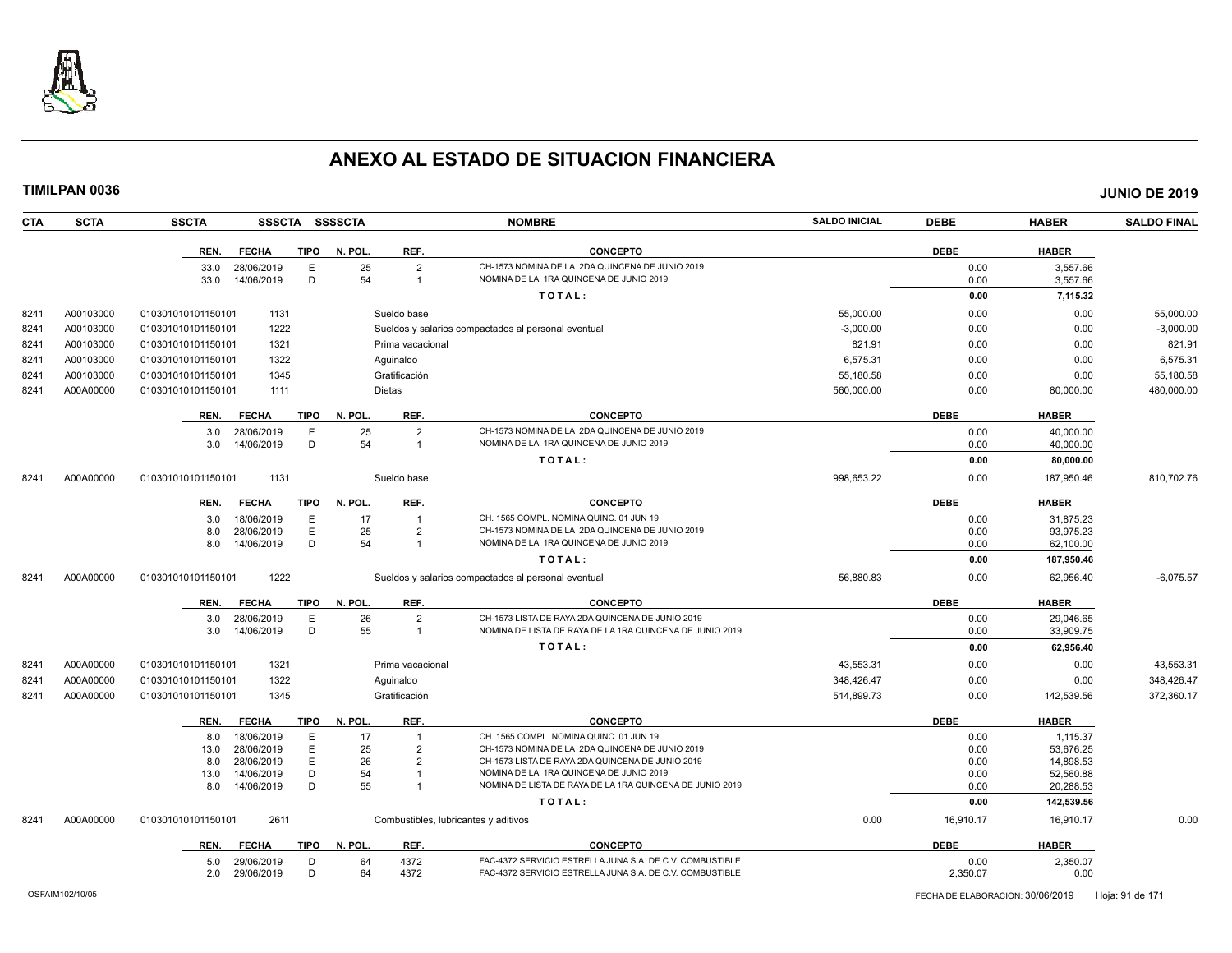

| <b>CTA</b> | <b>SCTA</b> | <b>SSCTA</b>       |                          |             | SSSCTA SSSSCTA |                | <b>NOMBRE</b>                                                          | <b>SALDO INICIAL</b> | <b>DEBE</b>       | <b>HABER</b> | <b>SALDO FINAL</b> |
|------------|-------------|--------------------|--------------------------|-------------|----------------|----------------|------------------------------------------------------------------------|----------------------|-------------------|--------------|--------------------|
|            |             | 2.0                | 29/06/2019               | Ð           | 65             | 4373           | FAC-4373 SERVICIO ESTRELLA JUNA S.A. DE C.V. COMBUSTIBLE               |                      | 3,660.02          | 0.00         |                    |
|            |             | 5.0                | 29/06/2019               | D           | 65             | 4373           | FAC-4373 SERVICIO ESTRELLA JUNA S.A. DE C.V. COMBUSTIBLE               |                      | 0.00              | 3.660.02     |                    |
|            |             | 5.0                | 29/06/2019               | D           | 67             | 4375           | SERVICIO ESTRELLA JUNA S.A. DE C.V. FAC-4375 COMBUSTIBLE               |                      | 0.00              | 2,499.75     |                    |
|            |             | 2.0                | 29/06/2019               | D           | 67             | 4375           | SERVICIO ESTRELLA JUNA S.A. DE C.V. FAC-4375 COMBUSTIBLE               |                      | 2,499.75          | 0.00         |                    |
|            |             | 2.0                | 29/06/2019               | D           | 68             | 4376           | SERVICIO ESTRELLA JUNA S.A. DE C.V. FAC-4376 COMBUSTIBLE               |                      | 500.00            | 0.00         |                    |
|            |             | 5.0                | 29/06/2019               | D           | 68             | 4376           | SERVICIO ESTRELLA JUNA S.A. DE C.V. FAC-4376 COMBUSTIBLE               |                      | 0.00              | 500.00       |                    |
|            |             | 5.0                | 29/06/2019               | D           | 69             | 4377           | SERVICIO ESTRELLA JUNA S.A. DE C.V. FAC-4377 COMBUSTIBLE               |                      | 0.00              | 3,700.12     |                    |
|            |             | 2.0                | 29/06/2019               | D           | 69             | 4377           | SERVICIO ESTRELLA JUNA S.A. DE C.V. FAC-4377 COMBUSTIBLE               |                      | 3,700.12          | 0.00         |                    |
|            |             | 5.0                | 29/06/2019               | D           | 70             | 4378           | SERVICIO ESTRELLA JUNA S.A. DE C.V. FAC-4378 COMBUSTIBLE               |                      | 0.00              | 4,200.21     |                    |
|            |             | 2.0                | 29/06/2019               | D           | 70             | 4378           | SERVICIO ESTRELLA JUNA S.A. DE C.V. FAC-4378 COMBUSTIBLE               |                      | 4,200.21          | 0.00         |                    |
|            |             |                    |                          |             |                |                | TOTAL:                                                                 |                      | 16,910.17         | 16,910.17    |                    |
| 8241       | A00A00000   | 010301010101150101 | 3231                     |             |                |                | Arrendamiento de equipo y bienes informáticos                          | 0.00                 | 9,512.00          | 9,512.00     | 0.00               |
|            |             |                    |                          |             |                |                |                                                                        |                      |                   |              |                    |
|            |             | REN.               | <b>FECHA</b>             | TIPO        | N. POL         | REF.           | <b>CONCEPTO</b>                                                        |                      | <b>DEBE</b>       | <b>HABER</b> |                    |
|            |             | 5.0                | 03/06/2019               | D           | 20             | 521            | COPY CDMX S.A. DE C.V. FACTURA 521 RENTA COPIADORAS                    |                      | 0.00              | 9,512.00     |                    |
|            |             | 2.0                | 03/06/2019               | D           | 20             | 521            | COPY CDMX S.A. DE C.V. FACTURA 521 RENTA COPIADORAS                    |                      | 9,512.00          | 0.00         |                    |
|            |             |                    |                          |             |                |                | TOTAL:                                                                 |                      | 9,512.00          | 9,512.00     |                    |
| 8241       | A00A00000   | 010301010101150101 | 3551                     |             |                |                | Reparación y mantenimiento de vehículos terrestres, aéreos y lacustres | 0.00                 | 1,505.00          | 1,505.00     | 0.00               |
|            |             | REN.               | <b>FECHA</b>             | <b>TIPO</b> | N. POL.        | REF.           | <b>CONCEPTO</b>                                                        |                      | <b>DEBE</b>       | <b>HABER</b> |                    |
|            |             | 33.0               | 29/06/2019               | Ε           | 32             | 5171           | CH-1580 HECTOR MANUEL MONROY CRUZ REP FONDO CAJA                       |                      | 0.00              | 105.00       |                    |
|            |             | 37.0               | 29/06/2019               | Ε           | 32             | $\overline{1}$ | CH-1580 HECTOR MANUEL MONROY CRUZ REP FONDO CAJA                       |                      | 1,400.00          | 0.00         |                    |
|            |             | 40.0               | 29/06/2019               | E           | 32             | $\overline{1}$ | CH-1580 HECTOR MANUEL MONROY CRUZ REP FONDO CAJA                       |                      | 0.00              | 1,400.00     |                    |
|            |             | 30.0               | 29/06/2019               | E           | 32             | 5171           | CH-1580 HECTOR MANUEL MONROY CRUZ REP FONDO CAJA                       |                      | 105.00            | 0.00         |                    |
|            |             |                    |                          |             |                |                | TOTAL:                                                                 |                      | 1,505.00          | 1,505.00     |                    |
|            |             |                    |                          |             |                |                |                                                                        |                      |                   |              | 0.00               |
| 8241       | A00A00000   | 010301010101150101 | 3611                     |             |                |                | Gastos de publicidad y propaganda                                      | 0.00                 | 11,600.00         | 11,600.00    |                    |
|            |             | REN.               | <b>FECHA</b>             | <b>TIPO</b> | N. POL.        | REF.           | <b>CONCEPTO</b>                                                        |                      | <b>DEBE</b>       | <b>HABER</b> |                    |
|            |             | 2.0                | 21/06/2019               | D           | 18             | 79             | HOMERO MARTINEZ MALDONADO FACT-79 PERIODICO                            |                      | 5,800.00          | 0.00         |                    |
|            |             | 5.0                | 21/06/2019               | D           | 18             | 79             | HOMERO MARTINEZ MALDONADO FACT-79 PERIODICO                            |                      | 0.00              | 5,800.00     |                    |
|            |             | 5.0                | 30/06/2019               | D           | 91             | 91             | FAC-91 HOMERO MARTINEZ MALDONADO PERIODICO                             |                      | 0.00              | 5,800.00     |                    |
|            |             | 2.0                | 30/06/2019               | D           | 91             | 91             | FAC-91 HOMERO MARTINEZ MALDONADO PERIODICO                             |                      | 5,800.00          | 0.00         |                    |
|            |             |                    |                          |             |                |                | TOTAL:                                                                 |                      | 11,600.00         | 11,600.00    |                    |
| 8241       | A00A00000   | 010301010101150101 | 3612                     |             |                |                | Publicaciones oficiales y de información en general para difusión      | 0.00                 | 40,000.00         | 40,000.00    | 0.00               |
|            |             | REN.               | <b>FECHA</b>             | <b>TIPO</b> | N. POL.        | REF.           | <b>CONCEPTO</b>                                                        |                      | <b>DEBE</b>       | <b>HABER</b> |                    |
|            |             |                    |                          | D           |                | 18             | FAC-18 GCHRUBCH CONSULTORES S.A. DE C.V. PLAN DE DESARROLLO            |                      |                   | 0.00         |                    |
|            |             | 2.0<br>5.0         | 05/06/2019<br>05/06/2019 | D           | 33<br>33       | 18             | FAC-18 GCHRUBCH CONSULTORES S.A. DE C.V. PLAN DE DESARROLLO            |                      | 40,000.00<br>0.00 | 40,000.00    |                    |
|            |             |                    |                          |             |                |                | TOTAL:                                                                 |                      | 40,000.00         | 40,000.00    |                    |
| 8241       | A00A00000   | 010301010101150101 | 3821                     |             |                |                | Gastos de ceremonias oficiales y de orden social                       | 0.00                 | 362,996.80        | 362,996.80   | 0.00               |
|            |             | REN.               | <b>FECHA</b>             | <b>TIPO</b> | N. POL.        | REF.           | <b>CONCEPTO</b>                                                        |                      | <b>DEBE</b>       | <b>HABER</b> |                    |
|            |             |                    | 13/06/2019               | D           | 12             | 98             | RODOLFO LINO D ELA CRUZ MARCELO FAC-98 LUCHAS                          |                      | 0.00              | 32,132.00    |                    |
|            |             | 5.0                |                          | D           |                |                | RODOLFO LINO D ELA CRUZ MARCELO FAC-98 LUCHAS                          |                      |                   |              |                    |
|            |             | 2.0                | 13/06/2019               |             | 12             | 98             |                                                                        |                      | 32,132.00         | 0.00         |                    |
|            |             | 2.0                | 06/06/2019               | D           | 40             | 325            | FAC-325 SERVICIOS PUBLICITARIOS FREELY S.A. DE C.V. DIA DE LA MADRE    |                      | 30,060.00         | 0.00         |                    |
|            |             | 5.0                | 06/06/2019               | D           | 40             | 325            | FAC-325 SERVICIOS PUBLICITARIOS FREELY S.A. DE C.V. DIA DE LA MADRE    |                      | 0.00              | 30,060.00    |                    |
|            |             | 5.0                | 06/06/2019               | D           | 41             | 328            | FAC-325 SERVICIOS PUBLICITARIOS FREELY S.A. DE C.V. DIA DE LA MADRE    |                      | 0.00              | 50,100.00    |                    |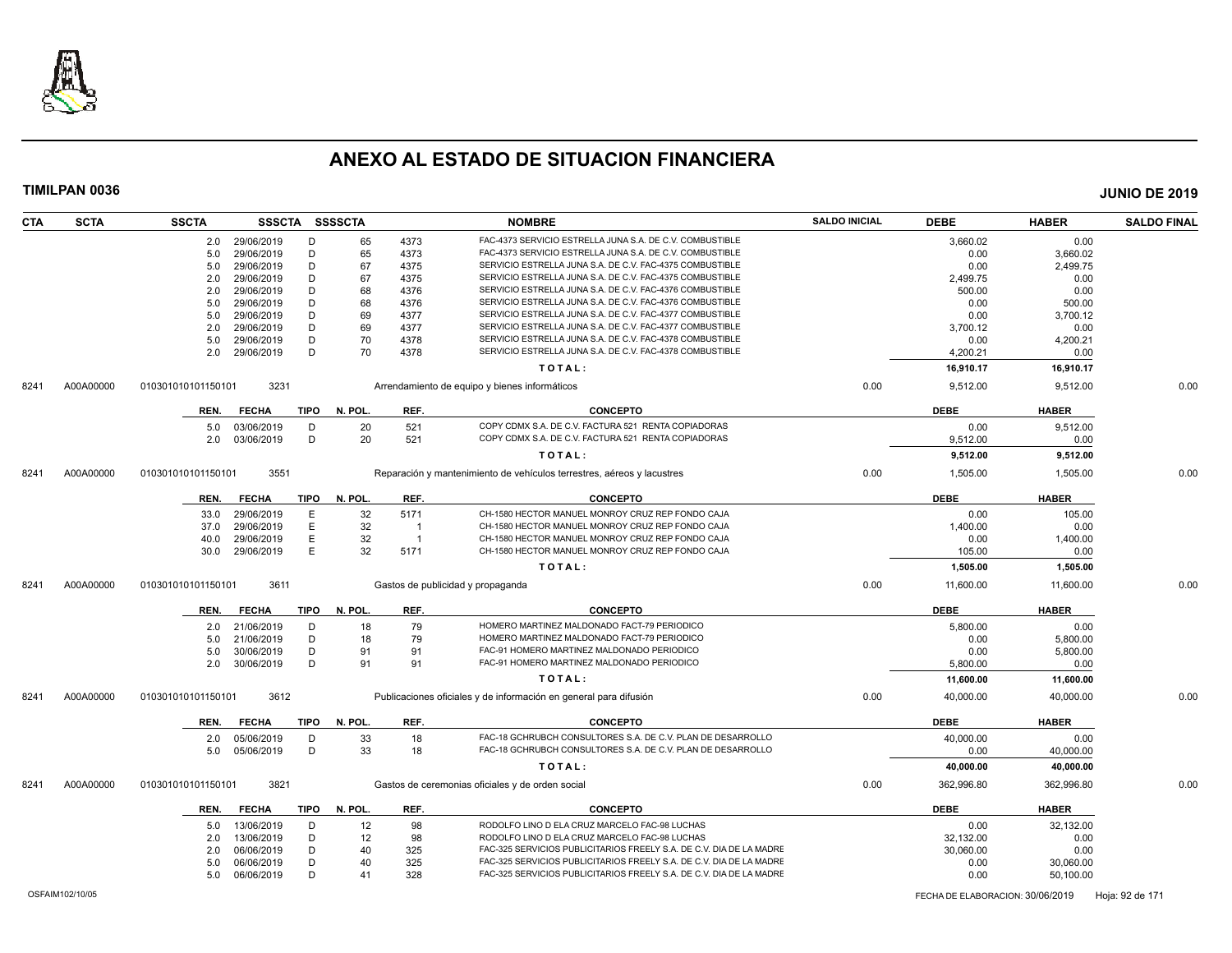

| <b>CTA</b>        | <b>SCTA</b> | <b>SSCTA</b>       | SSSCTA       |      | <b>SSSSCTA</b> |                          | <b>NOMBRE</b>                                                         | <b>SALDO INICIAL</b> | <b>DEBE</b>                      | <b>HABER</b> | <b>SALDO FINAL</b> |
|-------------------|-------------|--------------------|--------------|------|----------------|--------------------------|-----------------------------------------------------------------------|----------------------|----------------------------------|--------------|--------------------|
|                   |             | 2.0                | 06/06/2019   | D    | 41             | 328                      | FAC-325 SERVICIOS PUBLICITARIOS FREELY S.A. DE C.V. DIA DE LA MADRE   |                      | 50.100.00                        | 0.00         |                    |
|                   |             | 2.0                | 06/06/2019   | D    | 43             | 327                      | FAC-327 SERVICIOS PUBLICITARIOS FREELY S.A. DE C.V. DIA DE LA MADRE   |                      | 6,680.00                         | 0.00         |                    |
|                   |             | 5.0                | 06/06/2019   | D    | 43             | 327                      | FAC-327 SERVICIOS PUBLICITARIOS FREELY S.A. DE C.V. DIA DE LA MADRE   |                      | 0.00                             | 6,680.00     |                    |
|                   |             | 5.0                | 06/06/2019   | D    | 44             | 326                      | FAC-326 SERVICIOS PUBLICITARIOS FREELY S.A. DE C.V. DIA DE LA MADRE   |                      | 0.00                             | 66,800.00    |                    |
|                   |             | 2.0                | 06/06/2019   | D    | 44             | 326                      | FAC-326 SERVICIOS PUBLICITARIOS FREELY S.A. DE C.V. DIA DE LA MADRE   |                      | 66,800.00                        | 0.00         |                    |
|                   |             | 2.0                | 06/06/2019   | D    | 45             | 329                      | FAC-329 Y 333 SERVICIOS PUBLICITARIOS FREELY S.A. DE C.V. DIA DE LA M |                      | 15,030.00                        | 0.00         |                    |
|                   |             | 5.0                | 06/06/2019   | D    | 45             | 329                      | FAC-329 Y 333 SERVICIOS PUBLICITARIOS FREELY S.A. DE C.V. DIA DE LA M |                      | 0.00                             | 15,030.00    |                    |
|                   |             | 5.0                | 06/06/2019   | D    | 46             | 332                      | FAC-332 SERVICIOS PUBLICITARIOS FREELY S.A. DE C.V. DIA DE LA MADRE   |                      | 0.00                             | 30.060.00    |                    |
|                   |             | 2.0                | 06/06/2019   | D    | 46             | 332                      | FAC-332 SERVICIOS PUBLICITARIOS FREELY S.A. DE C.V. DIA DE LA MADRE   |                      | 30,060.00                        | 0.00         |                    |
|                   |             | 5.0                | 06/06/2019   | D    | 47             | 331                      | FAC-331 SERVICIOS PUBLICITARIOS FREELY S.A. DE C.V. DIA DE LA MADRE   |                      | 0.00                             | 75,150.00    |                    |
|                   |             | 2.0                | 06/06/2019   | D    | 47             | 331                      | FAC-331 SERVICIOS PUBLICITARIOS FREELY S.A. DE C.V. DIA DE LA MADRE   |                      | 75.150.00                        | 0.00         |                    |
|                   |             | 5.0                | 06/06/2019   | D    | 48             | 330                      | FAC-330 SERVICIOS PUBLICITARIOS FREELY S.A. DE C.V. DIA DE LA MADRE   |                      | 0.00                             | 25,050.00    |                    |
|                   |             | 2.0                | 06/06/2019   | D    | 48             | 330                      | FAC-330 SERVICIOS PUBLICITARIOS FREELY S.A. DE C.V. DIA DE LA MADRE   |                      | 25.050.00                        | 0.00         |                    |
|                   |             | 77.0               | 30/06/2019   | D    | 87             | 964                      | FAC-964 FELIX GARCIA ANDRES RENTA DE LONA Y MESAS                     |                      | 0.00                             | 1,740.00     |                    |
|                   |             | 72.0               | 30/06/2019   | D    | 87             | 963                      | FAC-963 FELIX GARCIA ANDRES RENTA DE LONA SILLAS Y MESAS              |                      | 0.00                             | 2,598.40     |                    |
|                   |             | 44.0               | 30/06/2019   | D    | 87             | 958                      | FAC-958 FELIX GARCIA ANDRES RENTA DE LONA                             |                      | 928.00                           | 0.00         |                    |
|                   |             | 35.0               | 30/06/2019   | Ð    | 87             | 956                      | FAC-956 FELIX GARCIA ANDRES RENTA DE LONA, SILLAS Y CORTINAS          |                      | 0.00                             | 3,132.00     |                    |
|                   |             | 69.0               | 30/06/2019   | D    | 87             | 963                      | FAC-963 FELIX GARCIA ANDRES RENTA DE LONA SILLAS Y MESAS              |                      | 2,598.40                         | 0.00         |                    |
|                   |             | 67.0               | 30/06/2019   | D    | 87             | 961                      | FAC-961 FELIX GARCIA ANDRES RENTA DE LONA SILLAS Y MESAS              |                      | 0.00                             | 1,670.40     |                    |
|                   |             | 40.0               | 30/06/2019   | D    | 87             | 957                      | FAC-957 FELIX GARCIA ANDRES RENTA DE SILLAS                           |                      | 0.00                             | 5,568.00     |                    |
|                   |             | 74.0               | 30/06/2019   | D    | 87             | 964                      | FAC-964 FELIX GARCIA ANDRES RENTA DE LONA Y MESAS                     |                      |                                  | 0.00         |                    |
|                   |             |                    | 30/06/2019   | D    | 87             | 961                      | FAC-961 FELIX GARCIA ANDRES RENTA DE LONA SILLAS Y MESAS              |                      | 1,740.00                         | 0.00         |                    |
|                   |             | 64.0<br>2.0        | 30/06/2019   | D    | 87             | 949                      | FAC-949 FELIX GARCIA ANDRES RENTA DE LONA Y MESAS                     |                      | 1,670.40                         | 0.00         |                    |
|                   |             |                    |              | D    |                |                          | FAC-949 FELIX GARCIA ANDRES RENTA DE LONA Y MESAS                     |                      | 3,364.00                         |              |                    |
|                   |             | 5.0                | 30/06/2019   | D    | 87<br>87       | 949<br>957               | FAC-957 FELIX GARCIA ANDRES RENTA DE SILLAS                           |                      | 0.00                             | 3,364.00     |                    |
|                   |             | 37.0               | 30/06/2019   |      |                |                          | FAC-962 FELIX GARCIA ANDRES RENTA DE SILLAS Y MESAS                   |                      | 5,568.00                         | 0.00         |                    |
|                   |             | 62.0               | 30/06/2019   | D    | 87             | 962                      |                                                                       |                      | 0.00                             | 742.40       |                    |
|                   |             | 7.0                | 30/06/2019   | D    | 87             | 950                      | FAC-950 FELIX GARCIA ANDRES RENTA DE MESAS                            |                      | 2,436.00                         | 0.00         |                    |
|                   |             | 10.0               | 30/06/2019   | D    | 87             | 950                      | FAC-950 FELIX GARCIA ANDRES RENTA DE MESAS                            |                      | 0.00                             | 2,436.00     |                    |
|                   |             | 59.0               | 30/06/2019   | D    | 87             | 962                      | FAC-962 FELIX GARCIA ANDRES RENTA DE SILLAS Y MESAS                   |                      | 742.40                           | 0.00         |                    |
|                   |             | 57.0               | 30/06/2019   | D    | 87             | 960                      | FAC-960 FELIX GARCIA ANDRES RENTA DE LONA SILLAS Y MESAS              |                      | 0.00                             | 3,897.60     |                    |
|                   |             | 54.0               | 30/06/2019   | D    | 87             | 960                      | FAC-960 FELIX GARCIA ANDRES RENTA DE LONA SILLAS Y MESAS              |                      | 3,897.60                         | 0.00         |                    |
|                   |             | 32.0               | 30/06/2019   | D    | 87             | 956                      | FAC-956 FELIX GARCIA ANDRES RENTA DE LONA, SILLAS Y CORTINAS          |                      | 3,132.00                         | 0.00         |                    |
|                   |             | 30.0               | 30/06/2019   | D    | 87             | 954                      | FAC-954 FELIX GARCIA ANDRES RENTA DE LONA Y SILLAS                    |                      | 0.00                             | 1,392.00     |                    |
|                   |             | 27.0               | 30/06/2019   | D    | 87             | 954                      | FAC-954 FELIX GARCIA ANDRES RENTA DE LONA Y SILLAS                    |                      | 1,392.00                         | 0.00         |                    |
|                   |             | 25.0               | 30/06/2019   | D    | 87             | 953                      | FAC-953 FELIX GARCIA ANDRES RENTA DE LONA Y MESAS                     |                      | 0.00                             | 3,538.00     |                    |
|                   |             | 22.0               | 30/06/2019   | D    | 87             | 953                      | FAC-953 FELIX GARCIA ANDRES RENTA DE LONA Y MESAS                     |                      | 3,538.00                         | 0.00         |                    |
|                   |             | 12.0               | 30/06/2019   | D    | 87             | 951                      | FAC-951 FELIX GARCIA ANDRES RENTA DE LONA                             |                      | 928.00                           | 0.00         |                    |
|                   |             | 15.0               | 30/06/2019   | D    | 87             | 951                      | FAC-951 FELIX GARCIA ANDRES RENTA DE LONA                             |                      | 0.00                             | 928.00       |                    |
|                   |             | 47.0               | 30/06/2019   | D    | 87             | 958                      | FAC-958 FELIX GARCIA ANDRES RENTA DE LONA                             |                      | 0.00                             | 928.00       |                    |
|                   |             |                    |              |      |                |                          | TOTAL:                                                                |                      | 362,996.80                       | 362,996.80   |                    |
| A00A00000<br>8241 |             | 010301010101150101 | 3851         |      |                | Gastos de representación |                                                                       | 0.00                 | 18,128.40                        | 18,128.40    | 0.00               |
|                   |             | REN.               | <b>FECHA</b> | TIPO | N. POL         | REF.                     | <b>CONCEPTO</b>                                                       |                      | <b>DEBE</b>                      | <b>HABER</b> |                    |
|                   |             | 68.0               | 20/06/2019   | Е    | 21             | 1398                     | CH-1569 REPOSICION FONDO FIJO DE CAJA FAC-1398 CONSUMO ALIMENT        |                      | 0.00                             | 1,300.00     |                    |
|                   |             | 72.0               | 20/06/2019   | E    | 21             | -1                       | CH-1569 REPOSICION FONDO FIJO DE CAJA CONSUMO ALIMENTOS               |                      | 1,800.00                         | 0.00         |                    |
|                   |             | 82.0               | 20/06/2019   | Ε    | 21             | -1                       | CH-1569 REPOSICION FONDO FIJO DE CAJA CONSUMO ALIMENTOS               |                      | 0.00                             | 1,800.00     |                    |
|                   |             | 75.0               | 20/06/2019   | Е    | 21             | $\overline{1}$           | CH-1569 REPOSICION FONDO FIJO DE CAJA CONSUMO ALIMENTOS               |                      | 0.00                             | 1,800.00     |                    |
|                   |             | 65.0               | 20/06/2019   | Е    | 21             | 1398                     | CH-1569 REPOSICION FONDO FIJO DE CAJA FAC-1398 CONSUMO ALIMENT        |                      | 1,300.00                         | 0.00         |                    |
|                   |             | 61.0               | 20/06/2019   | Е    | 21             | 1399                     | CH-1569 REPOSICION FONDO FIJO DE CAJA FAC-1399 CONSUMO ALIMENT        |                      | 0.00                             | 1,800.00     |                    |
|                   |             | 79.0               | 20/06/2019   | Е    | 21             | -1                       | CH-1569 REPOSICION FONDO FIJO DE CAJA CONSUMO ALIMENTOS               |                      | 1,800.00                         | 0.00         |                    |
|                   |             | 58.0               | 20/06/2019   | Е    | 21             | 1399                     | CH-1569 REPOSICION FONDO FIJO DE CAJA FAC-1399 CONSUMO ALIMENT        |                      | 1.800.00                         | 0.00         |                    |
|                   |             |                    |              |      |                |                          |                                                                       |                      |                                  |              |                    |
| OSFAIM102/10/05   |             |                    |              |      |                |                          |                                                                       |                      | FECHA DE ELABORACION: 30/06/2019 |              | Hoja: 93 de 171    |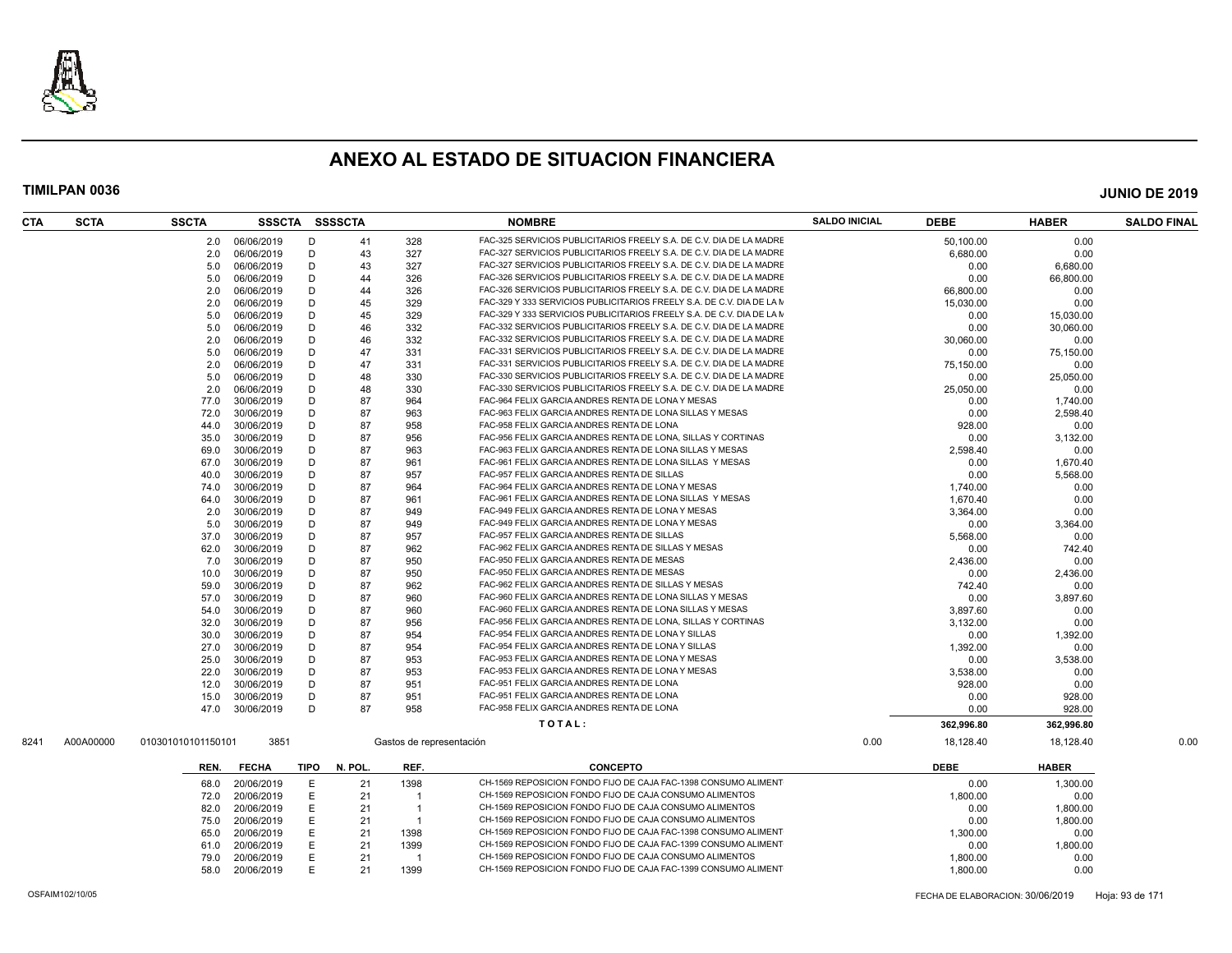

| CTA  | <b>SCTA</b> | <b>SSCTA</b>       | <b>SSSCTA</b>   |             | <b>SSSSCTA</b> |                                | <b>NOMBRE</b>                                            | <b>SALDO INICIAL</b> | <b>DEBE</b> | <b>HABER</b> | <b>SALDO FINAL</b> |
|------|-------------|--------------------|-----------------|-------------|----------------|--------------------------------|----------------------------------------------------------|----------------------|-------------|--------------|--------------------|
|      |             |                    | 47.0 29/06/2019 | E           | 31             | 1411                           | CH-1579 HECTOR MANUEL MONROY CRUZ FAC-1411 CONSUMOS      |                      | 0.00        | 1,940.00     |                    |
|      |             | 44.0               | 29/06/2019      | E           | 31             | 1411                           | CH-1579 HECTOR MANUEL MONROY CRUZ FAC-1411 CONSUMOS      |                      | 1,940.00    | 0.00         |                    |
|      |             | 68.0               | 29/06/2019      | E           | 31             | 906                            | CH-1579 HECTOR MANUEL MONROY CRUZ FAC-906 CAFETERIA      |                      | 0.00        | 1,969.40     |                    |
|      |             | 51.0               | 29/06/2019      | E           | 31             | 11393                          | CH-1579 HECTOR MANUEL MONROY CRUZ FAC-11393 CONSUMOS     |                      | 438.00      | 0.00         |                    |
|      |             | 72.0               | 29/06/2019      | E           | 31             | 904                            | CH-1579 HECTOR MANUEL MONROY CRUZ FAC-904 CAFETERIA      |                      | 1.970.50    | 0.00         |                    |
|      |             | 65.0               | 29/06/2019      | E           | 31             | 906                            | CH-1579 HECTOR MANUEL MONROY CRUZ FAC-906 CAFETERIA      |                      | 1,969.40    | 0.00         |                    |
|      |             | 75.0               | 29/06/2019      | E           | 31             | 904                            | CH-1579 HECTOR MANUEL MONROY CRUZ FAC-904 CAFETERIA      |                      | 0.00        | 1,970.50     |                    |
|      |             | 79.0               | 29/06/2019      | E           | 31             | 907                            | CH-1579 HECTOR MANUEL MONROY CRUZ FAC-907 CAFETERIA      |                      | 1.995.00    | 0.00         |                    |
|      |             | 82.0               | 29/06/2019      | E           | 31             | 907                            | CH-1579 HECTOR MANUEL MONROY CRUZ FAC-907 CAFETERIA      |                      | 0.00        | 1,995.00     |                    |
|      |             | 86.0               | 29/06/2019      | E           | 31             | 905                            | CH-1579 HECTOR MANUEL MONROY CRUZ FAC-905 CAFETERIA      |                      | 1,953.50    | 0.00         |                    |
|      |             | 89.0               | 29/06/2019      | E           | 31             | 905                            | CH-1579 HECTOR MANUEL MONROY CRUZ FAC-905 CAFETERIA      |                      | 0.00        | 1,953.50     |                    |
|      |             | 40.0               | 29/06/2019      | E           | 31             | 1410                           | CH-1579 HECTOR MANUEL MONROY CRUZ FAC-1410 CONSUMOS      |                      | 0.00        | 1,162.00     |                    |
|      |             | 54.0               | 29/06/2019      | E           | 31             | 11393                          | CH-1579 HECTOR MANUEL MONROY CRUZ FAC-11393 CONSUMOS     |                      | 0.00        | 438.00       |                    |
|      |             | 37.0               | 29/06/2019      | E           | 31             | 1410                           | CH-1579 HECTOR MANUEL MONROY CRUZ FAC-1410 CONSUMOS      |                      | 1,162.00    | 0.00         |                    |
|      |             |                    |                 |             |                |                                | TOTAL:                                                   |                      | 18,128.40   | 18,128.40    |                    |
| 8241 | A00A00000   | 010301010101160101 | 2111            |             |                | Materiales y útiles de oficina |                                                          | 0.00                 | 185.60      | 185.60       | 0.00               |
|      |             | REN.               | <b>FECHA</b>    | <b>TIPO</b> | N. POL.        | REF.                           | <b>CONCEPTO</b>                                          |                      | <b>DEBE</b> | <b>HABER</b> |                    |
|      |             | 15.0               | 30/06/2019      | D           | 89             | 182                            | FACT-182 GLANCOMER S.A. DE C.V. COMPRA PAPELERIA         |                      | 0.00        | 185.60       |                    |
|      |             | 12.0               | 30/06/2019      | D           | 89             | 182                            | FACT-182 GLANCOMER S.A. DE C.V. COMPRA PAPELERIA         |                      | 185.60      | 0.00         |                    |
|      |             |                    |                 |             |                |                                | TOTAL:                                                   |                      | 185.60      | 185.60       |                    |
| 8241 | B00108000   | 010309030101150101 | 1222            |             |                |                                | Sueldos y salarios compactados al personal eventual      | 176,255.10           | 0.00        | 25,179.30    | 151,075.80         |
|      |             | REN.               | <b>FECHA</b>    | <b>TIPO</b> | N. POL.        | REF.                           | <b>CONCEPTO</b>                                          |                      | <b>DEBE</b> | <b>HABER</b> |                    |
|      |             | 23.0               | 28/06/2019      | E           | 26             | 2                              | CH-1573 LISTA DE RAYA 2DA QUINCENA DE JUNIO 2019         |                      | 0.00        | 12,589.65    |                    |
|      |             | 23.0               | 14/06/2019      | D           | 55             | $\mathbf{1}$                   | NOMINA DE LISTA DE RAYA DE LA 1RA QUINCENA DE JUNIO 2019 |                      | 0.00        | 12,589.65    |                    |
|      |             |                    |                 |             |                |                                | TOTAL:                                                   |                      | 0.00        | 25,179.30    |                    |
| 8241 | B00108000   | 010309030101150101 | 1321            |             |                | Prima vacacional               |                                                          | 4,139.04             | 0.00        | 0.00         | 4,139.04           |
| 8241 | B00108000   | 010309030101150101 | 1322            |             |                | Aguinaldo                      |                                                          | 33,112.36            | 0.00        | 0.00         | 33,112.36          |
| 8241 | B00108000   | 010309030101150101 | 1345            |             |                | Gratificación                  |                                                          | 83,613.34            | 0.00        | 12,687.62    | 70,925.72          |
|      |             | REN.               | <b>FECHA</b>    | <b>TIPO</b> | N. POL.        | REF.                           | <b>CONCEPTO</b>                                          |                      | <b>DEBE</b> | <b>HABER</b> |                    |
|      |             | 28.0               | 28/06/2019      | E           | 26             | $\overline{2}$                 | CH-1573 LISTA DE RAYA 2DA QUINCENA DE JUNIO 2019         |                      | 0.00        | 6,043.81     |                    |
|      |             | 28.0               | 14/06/2019      | D           | 55             | $\mathbf{1}$                   | NOMINA DE LISTA DE RAYA DE LA 1RA QUINCENA DE JUNIO 2019 |                      | 0.00        | 6,643.81     |                    |
|      |             |                    |                 |             |                |                                | TOTAL:                                                   |                      | 0.00        | 12,687.62    |                    |
| 8241 | B00B00000   | 010305010105150101 | 1111            |             |                | Dietas                         |                                                          | 280,000.00           | 0.00        | 40,000.00    | 240,000.00         |
|      |             | REN.               | <b>FECHA</b>    | <b>TIPO</b> | N. POL.        | REF.                           | <b>CONCEPTO</b>                                          |                      | <b>DEBE</b> | <b>HABER</b> |                    |
|      |             | 38.0               | 28/06/2019      | E           | 25             | $\overline{2}$                 | CH-1573 NOMINA DE LA 2DA QUINCENA DE JUNIO 2019          |                      | 0.00        | 20,000.00    |                    |
|      |             | 38.0               | 14/06/2019      | D           | 54             | $\mathbf{1}$                   | NOMINA DE LA 1RA QUINCENA DE JUNIO 2019                  |                      | 0.00        | 20,000.00    |                    |
|      |             |                    |                 |             |                |                                | TOTAL:                                                   |                      | 0.00        | 40,000.00    |                    |
|      |             |                    |                 |             |                |                                |                                                          |                      |             |              |                    |
| 8241 | B00B00000   | 010305010105150101 | 1131            |             |                | Sueldo base                    |                                                          | 92,400.00            | 0.00        | 9,800.00     | 82,600.00          |
|      |             | REN.               | <b>FECHA</b>    | <b>TIPO</b> | N. POL.        | REF.                           | <b>CONCEPTO</b>                                          |                      | <b>DEBE</b> | <b>HABER</b> |                    |
|      |             | 43.0               | 28/06/2019      | E           | 25             | $\overline{2}$                 | CH-1573 NOMINA DE LA 2DA QUINCENA DE JUNIO 2019          |                      | 0.00        | 6.900.00     |                    |
|      |             | 43.0               | 14/06/2019      | D           | 54             | $\overline{1}$                 | NOMINA DE LA 1RA QUINCENA DE JUNIO 2019                  |                      | 0.00        | 2,900.00     |                    |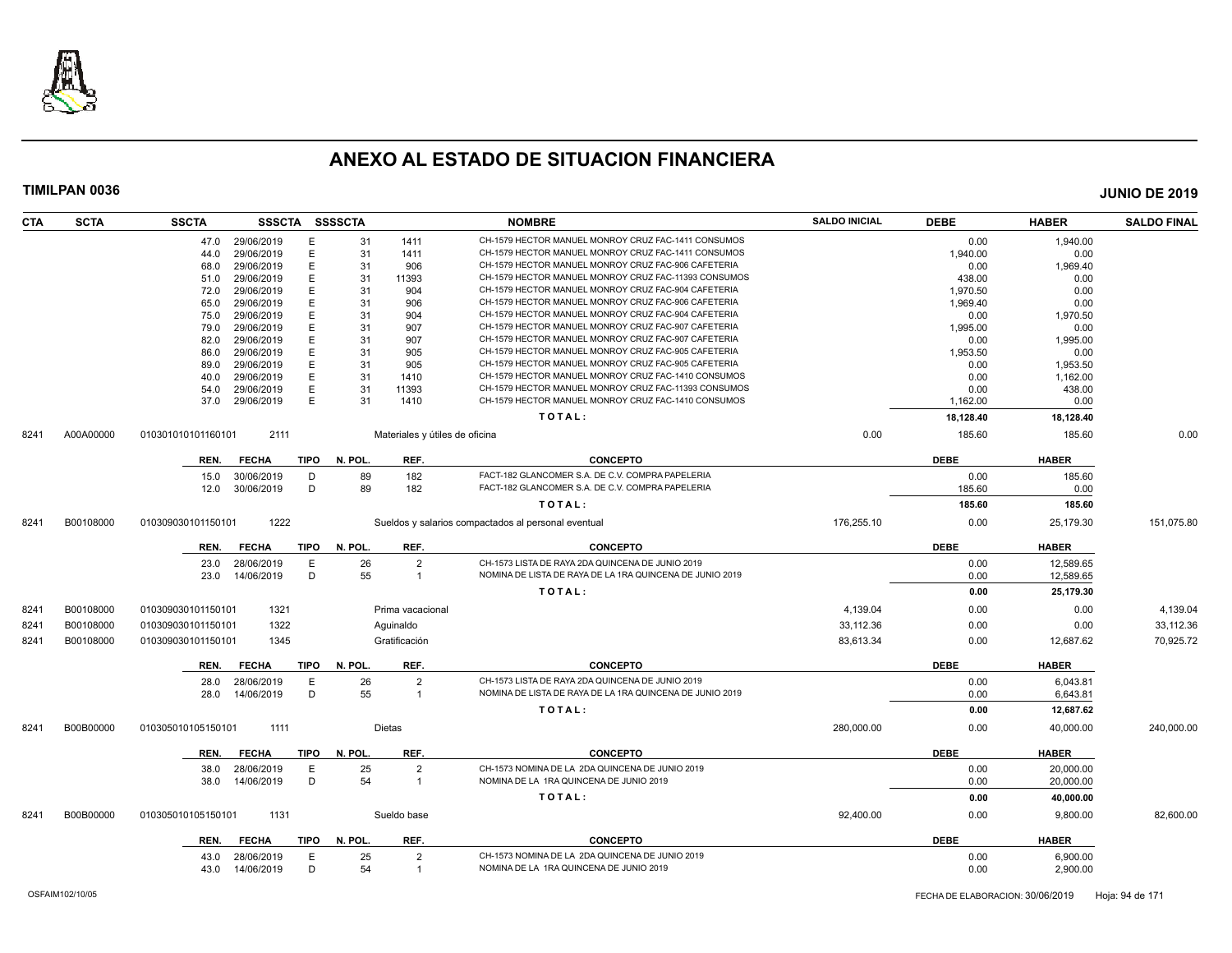

| <b>CTA</b> | <b>SCTA</b> | <b>SSCTA</b>         | <b>SSSCTA</b> | <b>SSSSCTA</b> |                  | <b>NOMBRE</b>                                            | <b>SALDO INICIAL</b> | <b>DEBE</b> | <b>HABER</b> | <b>SALDO FINAL</b> |
|------------|-------------|----------------------|---------------|----------------|------------------|----------------------------------------------------------|----------------------|-------------|--------------|--------------------|
|            |             |                      |               |                |                  | TOTAL:                                                   |                      | 0.00        | 9,800.00     |                    |
| 8241       | B00B00000   | 010305010105150101   | 1321          |                | Prima vacacional |                                                          | 8,219.14             | 0.00        | 0.00         | 8,219.14           |
| 8241       | B00B00000   | 010305010105150101   | 1322          |                | Aquinaldo        |                                                          | 65.753.14            | 0.00        | 0.00         | 65,753.14          |
| 8241       | B00B00000   | 010305010105150101   | 1345          |                | Gratificación    |                                                          | 131,737.12           | 0.00        | 28,162.19    | 103,574.93         |
|            |             | <b>FECHA</b><br>REN. | TIPO          | N. POL.        | REF.             | <b>CONCEPTO</b>                                          |                      | <b>DEBE</b> | <b>HABER</b> |                    |
|            |             | 48.0<br>28/06/2019   | E             | 25             | $\overline{2}$   | CH-1573 NOMINA DE LA 2DA QUINCENA DE JUNIO 2019          |                      | 0.00        | 14,629.59    |                    |
|            |             | 14/06/2019<br>48.0   | D             | 54             | $\overline{1}$   | NOMINA DE LA 1RA QUINCENA DE JUNIO 2019                  |                      | 0.00        | 13,532.60    |                    |
|            |             |                      |               |                |                  | TOTAL:                                                   |                      | 0.00        | 28,162.19    |                    |
| 8241       | B00B00000   | 010305010105150101   | 2611          |                |                  | Combustibles, lubricantes y aditivos                     | 0.00                 | 1,800.00    | 1,800.00     | 0.00               |
|            |             | <b>FECHA</b><br>REN. | <b>TIPO</b>   | N. POL.        | REF.             | <b>CONCEPTO</b>                                          |                      | <b>DEBE</b> | <b>HABER</b> |                    |
|            |             | 29/06/2019<br>19.0   | D             | 64             | 4372             | FAC-4372 SERVICIO ESTRELLA JUNA S.A. DE C.V. COMBUSTIBLE |                      | 0.00        | 500.00       |                    |
|            |             | 29/06/2019<br>16.0   | D             | 64             | 4372             | FAC-4372 SERVICIO ESTRELLA JUNA S.A. DE C.V. COMBUSTIBLE |                      | 500.00      | 0.00         |                    |
|            |             | 29/06/2019<br>5.0    | D             | 66             | 4374             | SERVICIO ESTRELLA JUNA S.A. DE C.V. FAC-4374 COMBUSTIBLE |                      | 0.00        | 300.00       |                    |
|            |             | 29/06/2019<br>2.0    | D             | 66             | 4374             | SERVICIO ESTRELLA JUNA S.A. DE C.V. FAC-4374 COMBUSTIBLE |                      | 300.00      | 0.00         |                    |
|            |             | 29/06/2019<br>9.0    | D             | 68             | 4376             | SERVICIO ESTRELLA JUNA S.A. DE C.V. FAC-4376 COMBUSTIBLE |                      | 500.00      | 0.00         |                    |
|            |             | 29/06/2019<br>12.0   | D             | 68             | 4376             | SERVICIO ESTRELLA JUNA S.A. DE C.V. FAC-4376 COMBUSTIBLE |                      | 0.00        | 500.00       |                    |
|            |             | 12.0<br>29/06/2019   | D             | 69             | 4377             | SERVICIO ESTRELLA JUNA S.A. DE C.V. FAC-4377 COMBUSTIBLE |                      | 0.00        | 500.00       |                    |
|            |             | 29/06/2019<br>9.0    | D             | 69             | 4377             | SERVICIO ESTRELLA JUNA S.A. DE C.V. FAC-4377 COMBUSTIBLE |                      | 500.00      | 0.00         |                    |
|            |             |                      |               |                |                  | TOTAL:                                                   |                      | 1,800.00    | 1,800.00     |                    |
| 8241       | C01141000   | 020501010106150101   | 1111          |                | Dietas           |                                                          | 221,563.02           | 0.00        | 31,651.86    | 189,911.16         |
|            |             | <b>FECHA</b><br>REN. | TIPO          | N. POL.        | REF.             | <b>CONCEPTO</b>                                          |                      | <b>DEBE</b> | <b>HABER</b> |                    |
|            |             | 28/06/2019<br>53.0   | E             | 25             | $\overline{2}$   | CH-1573 NOMINA DE LA 2DA QUINCENA DE JUNIO 2019          |                      | 0.00        | 15,825.93    |                    |
|            |             | 53.0<br>14/06/2019   | D             | 54             | $\mathbf{1}$     | NOMINA DE LA 1RA QUINCENA DE JUNIO 2019                  |                      | 0.00        | 15,825.93    |                    |
|            |             |                      |               |                |                  | TOTAL:                                                   |                      | 0.00        | 31,651.86    |                    |
| 8241       | C01141000   | 020501010106150101   | 1222          |                |                  | Sueldos y salarios compactados al personal eventual      | 51,910.33            | 0.00        | 6,179.34     | 45,730.99          |
|            |             | <b>FECHA</b><br>REN. | <b>TIPO</b>   | N. POL.        | REF.             | <b>CONCEPTO</b>                                          |                      | <b>DEBE</b> | <b>HABER</b> |                    |
|            |             | 28/06/2019<br>33.0   | E             | 26             | $\overline{2}$   | CH-1573 LISTA DE RAYA 2DA QUINCENA DE JUNIO 2019         |                      | 0.00        | 3,089.67     |                    |
|            |             | 33.0<br>14/06/2019   | D             | 55             | $\overline{1}$   | NOMINA DE LISTA DE RAYA DE LA 1RA QUINCENA DE JUNIO 2019 |                      | 0.00        | 3,089.67     |                    |
|            |             |                      |               |                |                  | TOTAL:                                                   |                      | 0.00        | 6,179.34     |                    |
| 8241       | C01141000   | 020501010106150101   | 1321          |                | Prima vacacional |                                                          | 6.224.91             | 0.00        | 0.00         | 6.224.91           |
| 8241       | C01141000   | 020501010106150101   | 1322          |                | Aguinaldo        |                                                          | 49,802.31            | 0.00        | 0.00         | 49,802.31          |
| 8241       | C01141000   | 020501010106150101   | 1345          |                | Gratificación    |                                                          | 12,972.30            | 0.00        | 0.00         | 12,972.30          |
| 8241       | C01141000   | 020501010106150101   | 2611          |                |                  | Combustibles, lubricantes y aditivos                     | 0.00                 | 300.00      | 300.00       | 0.00               |
|            |             | REN.<br><b>FECHA</b> | TIPO          | N. POL.        | REF.             | <b>CONCEPTO</b>                                          |                      | <b>DEBE</b> | <b>HABER</b> |                    |
|            |             | 29/06/2019<br>26.0   | D             | 64             | 4372             | FAC-4372 SERVICIO ESTRELLA JUNA S.A. DE C.V. COMBUSTIBLE |                      | 0.00        | 300.00       |                    |
|            |             | 29/06/2019<br>23.0   | D             | 64             | 4372             | FAC-4372 SERVICIO ESTRELLA JUNA S.A. DE C.V. COMBUSTIBLE |                      | 300.00      | 0.00         |                    |
|            |             |                      |               |                |                  | TOTAL:                                                   |                      | 300.00      | 300.00       |                    |
| 8241       | C02124000   | 020201010503150101   | 1111          |                | Dietas           |                                                          | 230,094.90           | 0.00        | 32,870.70    | 197,224.20         |
|            |             | REN.<br><b>FECHA</b> | TIPO          | N. POL.        | REF.             | <b>CONCEPTO</b>                                          |                      | <b>DEBE</b> | <b>HABER</b> |                    |
|            |             |                      |               |                |                  |                                                          |                      |             |              |                    |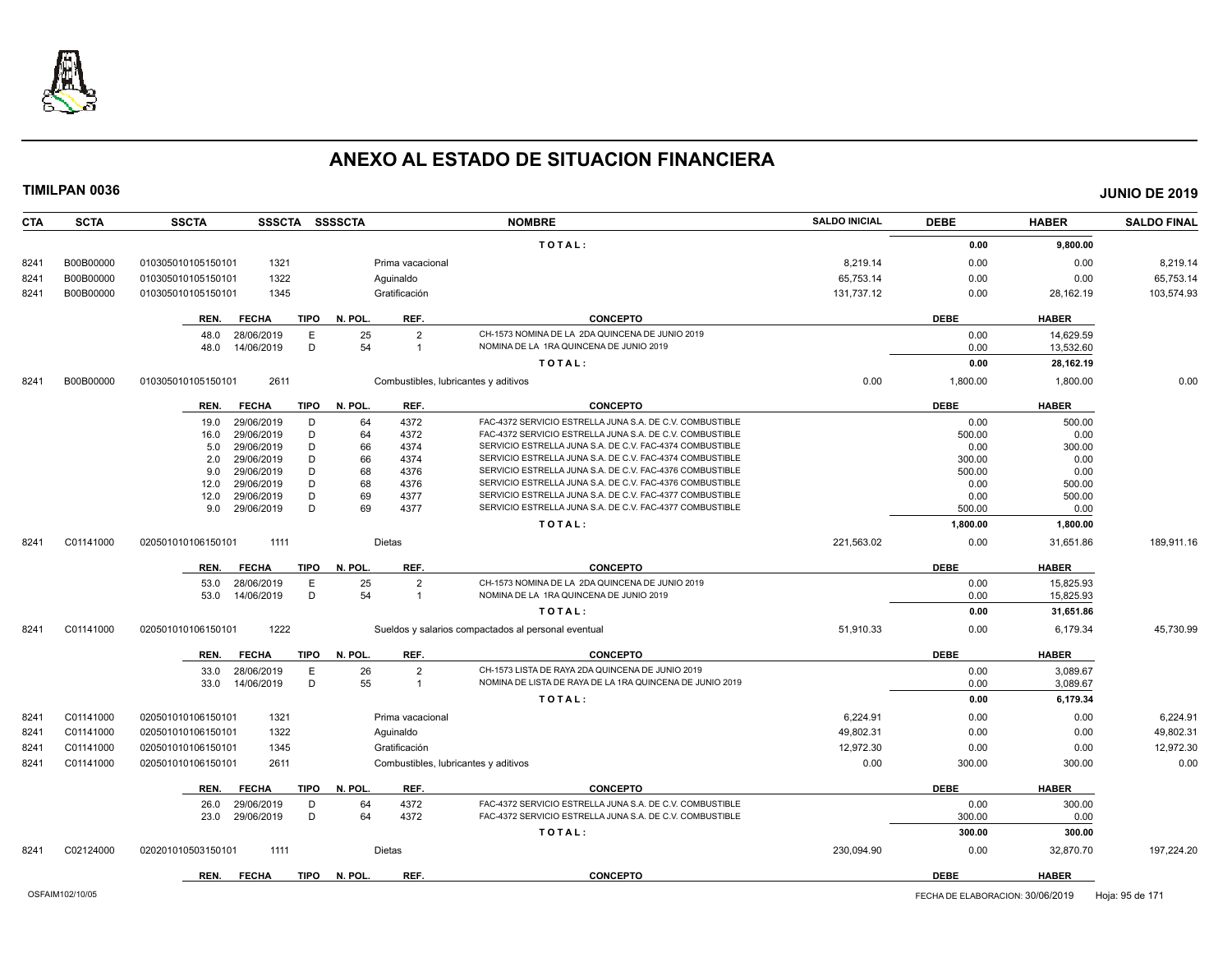

| <b>CTA</b> | <b>SCTA</b> | <b>SSCTA</b><br>SSSCTA SSSSCTA                     |                                              | <b>NOMBRE</b>                                                                              | <b>SALDO INICIAL</b> | <b>DEBE</b>  | <b>HABER</b>           | <b>SALDO FINAL</b> |
|------------|-------------|----------------------------------------------------|----------------------------------------------|--------------------------------------------------------------------------------------------|----------------------|--------------|------------------------|--------------------|
|            |             | 13.0<br>18/06/2019<br>Е<br>E<br>28/06/2019<br>58.0 | 17<br>$\mathbf{1}$<br>25<br>$\overline{2}$   | CH. 1565 COMPL. NOMINA QUINC. 01 JUN 19<br>CH-1573 NOMINA DE LA 2DA QUINCENA DE JUNIO 2019 |                      | 0.00<br>0.00 | 16,435.35<br>16,435.35 |                    |
|            |             |                                                    |                                              | TOTAL:                                                                                     |                      | 0.00         | 32,870.70              |                    |
| 8241       | C02124000   | 1321<br>020201010503150101                         | Prima vacacional                             |                                                                                            | 5,403.28             | 0.00         | 0.00                   | 5,403.28           |
| 8241       | C02124000   | 1322<br>020201010503150101                         | Aguinaldo                                    |                                                                                            | 43,227.03            | 0.00         | 0.00                   | 43,227.03          |
| 8241       | C02124000   | 1345<br>020201010503150101                         | Gratificación                                |                                                                                            | 12,498.50            | 0.00         | 11,649.30              | 849.20             |
|            |             | REN.<br><b>FECHA</b><br>TIPO                       | N. POL.<br>REF.                              | <b>CONCEPTO</b>                                                                            |                      | <b>DEBE</b>  | <b>HABER</b>           |                    |
|            |             | 18.0<br>18/06/2019<br>Е<br>E<br>28/06/2019<br>63.0 | 17<br>$\overline{1}$<br>25<br>$\overline{c}$ | CH. 1565 COMPL. NOMINA QUINC, 01 JUN 19<br>CH-1573 NOMINA DE LA 2DA QUINCENA DE JUNIO 2019 |                      | 0.00<br>0.00 | 5,824.65<br>5,824.65   |                    |
|            |             |                                                    |                                              | TOTAL:                                                                                     |                      | 0.00         | 11,649.30              |                    |
| 8241       | C03127000   | 020204010201150101<br>1111                         | Dietas                                       |                                                                                            | 246,530.25           | 0.00         | 32,870.70              | 213,659.55         |
|            |             | <b>FECHA</b><br><b>TIPO</b><br>REN.                | REF.<br>N. POL.                              | <b>CONCEPTO</b>                                                                            |                      | <b>DEBE</b>  | <b>HABER</b>           |                    |
|            |             | Е<br>28/06/2019<br>68.0<br>D<br>58.0<br>14/06/2019 | 25<br>$\overline{2}$<br>54<br>$\overline{1}$ | CH-1573 NOMINA DE LA 2DA QUINCENA DE JUNIO 2019<br>NOMINA DE LA 1RA QUINCENA DE JUNIO 2019 |                      | 0.00<br>0.00 | 16.435.35<br>16,435.35 |                    |
|            |             |                                                    |                                              | TOTAL:                                                                                     |                      | 0.00         | 32,870.70              |                    |
| 8241       | C03127000   | 1321<br>020204010201150101                         | Prima vacacional                             |                                                                                            | 5,403.28             | 0.00         | 0.00                   | 5,403.28           |
| 8241       | C03127000   | 1322<br>020204010201150101                         | Aguinaldo                                    |                                                                                            | 43,227.03            | 0.00         | 0.00                   | 43,227.03          |
| 8241       | C03127000   | 1345<br>020204010201150101                         | Gratificación                                |                                                                                            | 30,840.16            | 0.00         | 4,744.64               | 26,095.52          |
|            |             |                                                    |                                              |                                                                                            |                      |              |                        |                    |
|            |             | <b>TIPO</b><br>REN.<br><b>FECHA</b>                | N. POL.<br>REF.                              | <b>CONCEPTO</b>                                                                            |                      | <b>DEBE</b>  | <b>HABER</b>           |                    |
|            |             | E<br>28/06/2019<br>73.0<br>D<br>14/06/2019<br>63.0 | 25<br>$\overline{2}$<br>54<br>$\overline{1}$ | CH-1573 NOMINA DE LA 2DA QUINCENA DE JUNIO 2019<br>NOMINA DE LA 1RA QUINCENA DE JUNIO 2019 |                      | 0.00<br>0.00 | 2,372.32<br>2,372.32   |                    |
|            |             |                                                    |                                              | TOTAL:                                                                                     |                      | 0.00         | 4,744.64               |                    |
| 8241       | C04156000   | 1111<br>020203010205150101                         | Dietas                                       |                                                                                            | 230,094.90           | 0.00         | 32,870.70              | 197,224.20         |
|            |             | <b>FECHA</b><br>REN.<br>TIPO                       | N. POL.<br>REF.                              | <b>CONCEPTO</b>                                                                            |                      | <b>DEBE</b>  | <b>HABER</b>           |                    |
|            |             | Е<br>28/06/2019<br>78.0                            | 25<br>$\overline{2}$                         | CH-1573 NOMINA DE LA 2DA QUINCENA DE JUNIO 2019                                            |                      | 0.00         | 16,435.35              |                    |
|            |             | D<br>14/06/2019<br>68.0                            | 54<br>$\overline{1}$                         | NOMINA DE LA 1RA QUINCENA DE JUNIO 2019                                                    |                      | 0.00         | 16,435.35              |                    |
|            |             |                                                    |                                              | TOTAL:                                                                                     |                      | 0.00         | 32,870.70              |                    |
| 8241       | C04156000   | 1321<br>020203010205150101                         | Prima vacacional                             |                                                                                            | 5,403.28             | 0.00         | 0.00                   | 5,403.28           |
| 8241       | C04156000   | 1322<br>020203010205150101                         | Aquinaldo                                    |                                                                                            | 43,227.03            | 0.00         | 0.00                   | 43,227.03          |
| 8241       | C04156000   | 020203010205150101<br>1345                         | Gratificación                                |                                                                                            | 12,498.50            | 0.00         | 11,649.30              | 849.20             |
|            |             | <b>FECHA</b><br>TIPO<br>REN.                       | N. POL.<br>REF.                              | <b>CONCEPTO</b>                                                                            |                      | <b>DEBE</b>  | <b>HABER</b>           |                    |
|            |             | 28/06/2019<br>E<br>83.0                            | 25<br>$\overline{2}$                         | CH-1573 NOMINA DE LA 2DA QUINCENA DE JUNIO 2019                                            |                      | 0.00         | 5.824.65               |                    |
|            |             | D<br>14/06/2019<br>73.0                            | 54<br>$\overline{1}$                         | NOMINA DE LA 1RA QUINCENA DE JUNIO 2019                                                    |                      | 0.00         | 5,824.65               |                    |
|            |             |                                                    |                                              | TOTAL:                                                                                     |                      | 0.00         | 11,649.30              |                    |
| 8241       | C04156000   | 2611<br>020203010205150101                         | Combustibles, lubricantes y aditivos         |                                                                                            | 0.00                 | 400.00       | 400.00                 | 0.00               |
|            |             | TIPO<br><b>FECHA</b><br>REN.                       | N. POL.<br>REF.                              | <b>CONCEPTO</b>                                                                            |                      | <b>DEBE</b>  | <b>HABER</b>           |                    |
|            |             | 29/06/2019<br>D<br>9.0                             | 65<br>4373                                   | FAC-4373 SERVICIO ESTRELLA JUNA S.A. DE C.V. COMBUSTIBLE                                   |                      | 200.00       | 0.00                   |                    |
|            |             | D<br>12.0<br>29/06/2019                            | 65<br>4373                                   | FAC-4373 SERVICIO ESTRELLA JUNA S.A. DE C.V. COMBUSTIBLE                                   |                      | 0.00         | 200.00                 |                    |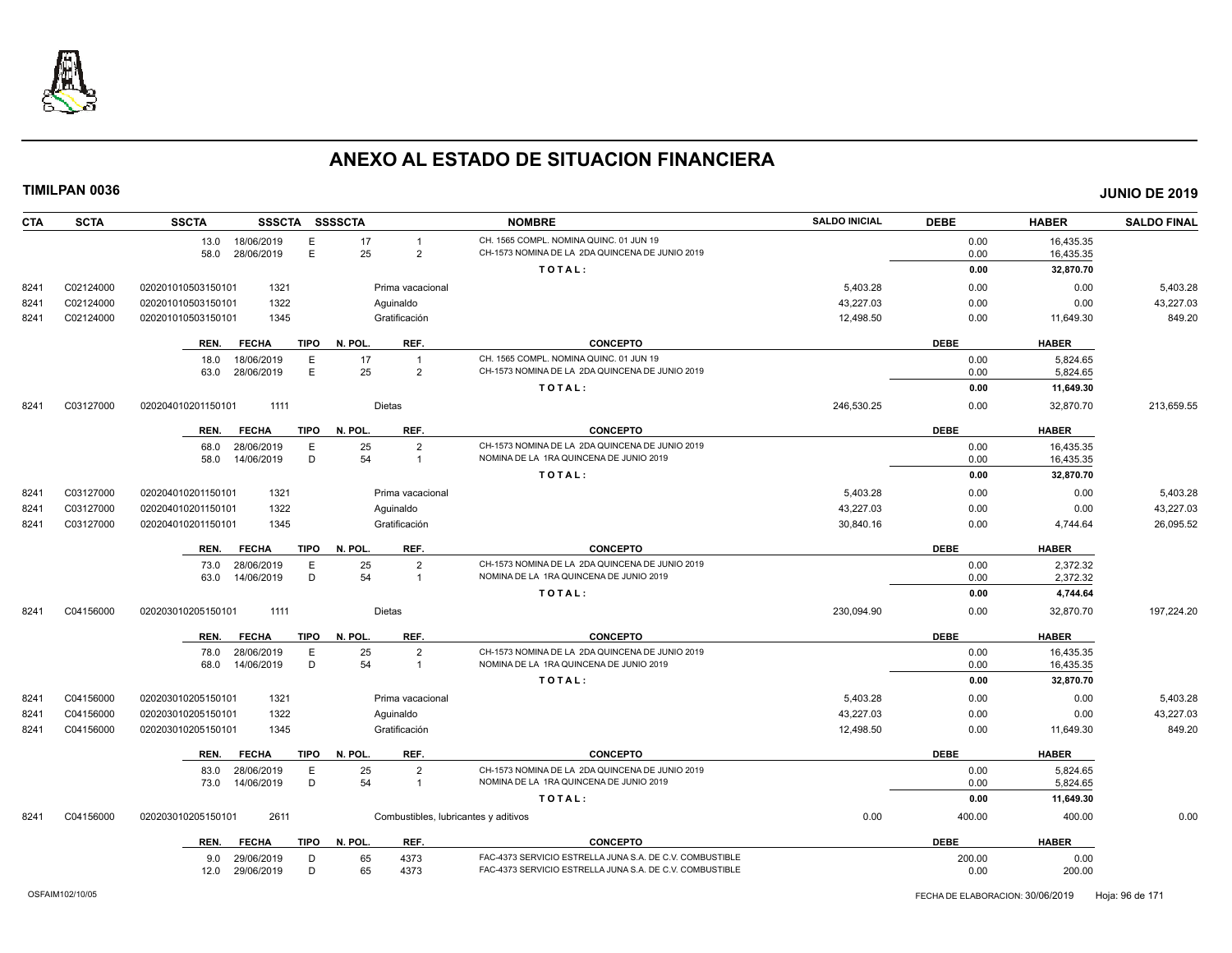

| <b>CTA</b> | <b>SCTA</b> | <b>SSCTA</b>       | <b>SSSCTA</b> | SSSSCTA                |                  | <b>NOMBRE</b>                                            | <b>SALDO INICIAL</b> | <b>DEBE</b> | <b>HABER</b> | <b>SALDO FINAL</b> |
|------------|-------------|--------------------|---------------|------------------------|------------------|----------------------------------------------------------|----------------------|-------------|--------------|--------------------|
|            |             | 12.0 29/06/2019    |               | 66<br>D                | 4374             | SERVICIO ESTRELLA JUNA S.A. DE C.V. FAC-4374 COMBUSTIBLE |                      | 0.00        | 200.00       |                    |
|            |             | 9.0                | 29/06/2019    | D<br>66                | 4374             | SERVICIO ESTRELLA JUNA S.A. DE C.V. FAC-4374 COMBUSTIBLE |                      | 200.00      | 0.00         |                    |
|            |             |                    |               |                        |                  | TOTAL:                                                   |                      | 400.00      | 400.00       |                    |
| 8241       | C05153000   | 020301010201150101 | 1111          |                        | Dietas           |                                                          | 230,094.90           | 0.00        | 32,870.70    | 197,224.20         |
|            |             | REN.               | <b>FECHA</b>  | <b>TIPO</b><br>N. POL. | REF.             | <b>CONCEPTO</b>                                          |                      | <b>DEBE</b> | <b>HABER</b> |                    |
|            |             | 88.0               | 28/06/2019    | 25<br>Ε                | $\overline{2}$   | CH-1573 NOMINA DE LA 2DA QUINCENA DE JUNIO 2019          |                      | 0.00        | 16,435.35    |                    |
|            |             | 78.0               | 14/06/2019    | 54<br>D                | $\overline{1}$   | NOMINA DE LA 1RA QUINCENA DE JUNIO 2019                  |                      | 0.00        | 16,435.35    |                    |
|            |             |                    |               |                        |                  | TOTAL:                                                   |                      | 0.00        | 32,870.70    |                    |
| 8241       | C05153000   | 020301010201150101 | 1321          |                        | Prima vacacional |                                                          | 5,403.28             | 0.00        | 0.00         | 5,403.28           |
| 8241       | C05153000   | 020301010201150101 | 1322          |                        | Aquinaldo        |                                                          | 43,227.03            | 0.00        | 0.00         | 43,227.03          |
| 8241       | C05153000   | 020301010201150101 | 1345          |                        | Gratificación    |                                                          | 33,212.48            | 0.00        | 4,744.64     | 28,467.84          |
|            |             | REN.               | <b>FECHA</b>  | <b>TIPO</b><br>N. POL. | REF.             | <b>CONCEPTO</b>                                          |                      | <b>DEBE</b> | <b>HABER</b> |                    |
|            |             | 93.0               | 28/06/2019    | E<br>25                | $\overline{2}$   | CH-1573 NOMINA DE LA 2DA QUINCENA DE JUNIO 2019          |                      | 0.00        | 2,372.32     |                    |
|            |             | 83.0               | 14/06/2019    | 54<br>D                | $\overline{1}$   | NOMINA DE LA 1RA QUINCENA DE JUNIO 2019                  |                      | 0.00        | 2,372.32     |                    |
|            |             |                    |               |                        |                  | TOTAL:                                                   |                      | 0.00        | 4,744.64     |                    |
| 8241       | C05153000   | 020301010201150101 | 2611          |                        |                  | Combustibles, lubricantes y aditivos                     | 0.00                 | 250.00      | 250.00       | 0.00               |
|            |             | REN.               | <b>FECHA</b>  | <b>TIPO</b><br>N. POL. | REF.             | <b>CONCEPTO</b>                                          |                      | <b>DEBE</b> | <b>HABER</b> |                    |
|            |             | 19.0               | 29/06/2019    | 66<br>D                | 4374             | SERVICIO ESTRELLA JUNA S.A. DE C.V. FAC-4374 COMBUSTIBLE |                      | 0.00        | 250.00       |                    |
|            |             | 16.0               | 29/06/2019    | D<br>66                | 4374             | SERVICIO ESTRELLA JUNA S.A. DE C.V. FAC-4374 COMBUSTIBLE |                      | 250.00      | 0.00         |                    |
|            |             |                    |               |                        |                  | TOTAL:                                                   |                      | 250.00      | 250.00       |                    |
| 8241       | C06130000   | 030201030105150101 | 1111          |                        | <b>Dietas</b>    |                                                          | 246.530.25           | 0.00        | 32,870.70    | 213.659.55         |
|            |             | REN.               | <b>FECHA</b>  | N. POL.<br><b>TIPO</b> | REF.             | <b>CONCEPTO</b>                                          |                      | <b>DEBE</b> | <b>HABER</b> |                    |
|            |             | 98.0               | 28/06/2019    | 25<br>Ε                | $\overline{2}$   | CH-1573 NOMINA DE LA 2DA QUINCENA DE JUNIO 2019          |                      | 0.00        | 16,435.35    |                    |
|            |             | 88.0               | 14/06/2019    | D<br>54                | $\overline{1}$   | NOMINA DE LA 1RA QUINCENA DE JUNIO 2019                  |                      | 0.00        | 16,435.35    |                    |
|            |             |                    |               |                        |                  | TOTAL:                                                   |                      | 0.00        | 32,870.70    |                    |
| 8241       | C06130000   | 030201030105150101 | 1321          |                        | Prima vacacional |                                                          | 5,403.28             | 0.00        | 0.00         | 5,403.28           |
| 8241       | C06130000   | 030201030105150101 | 1322          |                        | Aquinaldo        |                                                          | 43,227.03            | 0.00        | 0.00         | 43,227.03          |
| 8241       | C06130000   | 030201030105150101 | 1345          |                        | Gratificación    |                                                          | 35,584.80            | 0.00        | 4,744.64     | 30,840.16          |
|            |             | REN.               | <b>FECHA</b>  | <b>TIPO</b><br>N. POL. | REF.             | <b>CONCEPTO</b>                                          |                      | <b>DEBE</b> | <b>HABER</b> |                    |
|            |             | 103.0              | 28/06/2019    | 25<br>Ε                | $\overline{2}$   | CH-1573 NOMINA DE LA 2DA QUINCENA DE JUNIO 2019          |                      | 0.00        | 2,372.32     |                    |
|            |             | 93.0               | 14/06/2019    | D<br>54                | $\overline{1}$   | NOMINA DE LA 1RA QUINCENA DE JUNIO 2019                  |                      | 0.00        | 2,372.32     |                    |
|            |             |                    |               |                        |                  | TOTAL:                                                   |                      | 0.00        | 4,744.64     |                    |
| 8241       | C07147000   | 020206010304150101 | 1111          |                        | Dietas           |                                                          | 230,094.90           | 0.00        | 32,870.70    | 197,224.20         |
|            |             | REN.               | <b>FECHA</b>  | <b>TIPO</b><br>N. POL. | REF.             | <b>CONCEPTO</b>                                          |                      | <b>DEBE</b> | <b>HABER</b> |                    |
|            |             | 108.0              | 28/06/2019    | 25<br>Ε                | $\overline{2}$   | CH-1573 NOMINA DE LA 2DA QUINCENA DE JUNIO 2019          |                      | 0.00        | 16,435.35    |                    |
|            |             | 98.0               | 14/06/2019    | D<br>54                | $\overline{1}$   | NOMINA DE LA 1RA QUINCENA DE JUNIO 2019                  |                      | 0.00        | 16,435.35    |                    |
|            |             |                    |               |                        |                  | TOTAL:                                                   |                      | 0.00        | 32,870.70    |                    |
| 8241       | C07147000   | 020206010304150101 | 1321          |                        | Prima vacacional |                                                          | 5.403.28             | 0.00        | 0.00         | 5.403.28           |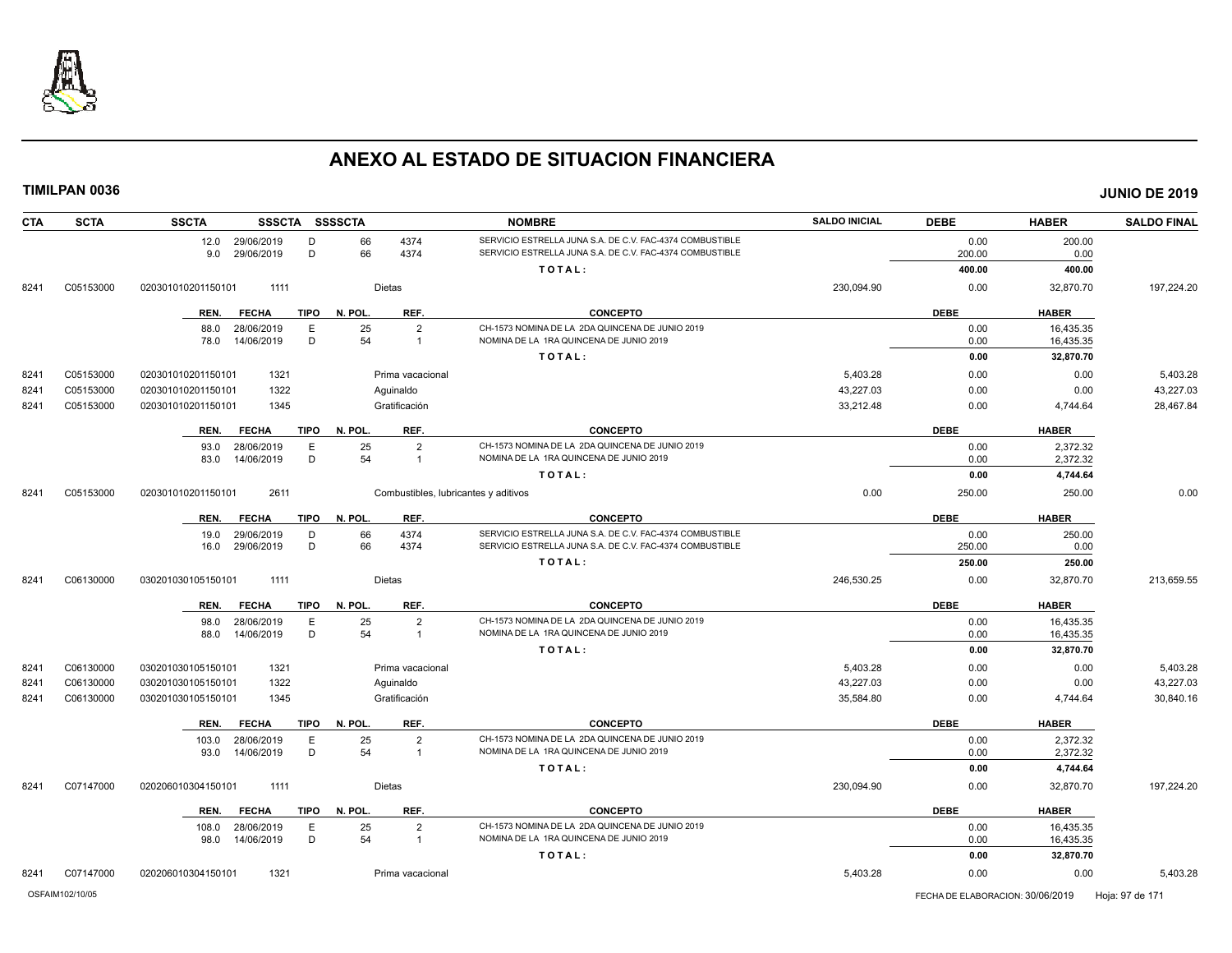

| <b>CTA</b> | <b>SCTA</b> | <b>SSCTA</b><br><b>SSSCTA</b>       | <b>SSSSCTA</b>                               | <b>NOMBRE</b>                                                                              | <b>SALDO INICIAL</b> | <b>DEBE</b>  | <b>HABER</b> | <b>SALDO FINAL</b> |
|------------|-------------|-------------------------------------|----------------------------------------------|--------------------------------------------------------------------------------------------|----------------------|--------------|--------------|--------------------|
| 8241       | C07147000   | 1322<br>020206010304150101          | Aquinaldo                                    |                                                                                            | 43,227.03            | 0.00         | 0.00         | 43,227.03          |
| 8241       | C07147000   | 1345<br>020206010304150101          | Gratificación                                |                                                                                            | 33,212.48            | 0.00         | 4,744.64     | 28,467.84          |
|            |             | <b>FECHA</b><br><b>TIPO</b><br>REN. | REF.<br>N. POL                               | <b>CONCEPTO</b>                                                                            |                      | <b>DEBE</b>  | <b>HABER</b> |                    |
|            |             | 28/06/2019<br>E<br>113.0            | 25<br>$\overline{2}$                         | CH-1573 NOMINA DE LA 2DA QUINCENA DE JUNIO 2019                                            |                      | 0.00         | 2,372.32     |                    |
|            |             | D<br>14/06/2019<br>103.0            | 54<br>$\overline{1}$                         | NOMINA DE LA 1RA QUINCENA DE JUNIO 2019                                                    |                      | 0.00         | 2,372.32     |                    |
|            |             |                                     |                                              | TOTAL:                                                                                     |                      | 0.00         | 4,744.64     |                    |
| 8241       | C08155000   | 1111<br>010309020101150101          | Dietas                                       |                                                                                            | 230,094.90           | 0.00         | 32,870.70    | 197,224.20         |
|            |             | <b>TIPO</b><br>REN.<br><b>FECHA</b> | REF.<br>N. POL                               | <b>CONCEPTO</b>                                                                            |                      | <b>DEBE</b>  | <b>HABER</b> |                    |
|            |             | E<br>28/06/2019<br>118.0            | 25<br>$\overline{2}$                         | CH-1573 NOMINA DE LA 2DA QUINCENA DE JUNIO 2019                                            |                      | 0.00         | 16,435.35    |                    |
|            |             | D<br>14/06/2019<br>108.0            | 54<br>$\overline{1}$                         | NOMINA DE LA 1RA QUINCENA DE JUNIO 2019                                                    |                      | 0.00         | 16,435.35    |                    |
|            |             |                                     |                                              | TOTAL:                                                                                     |                      | 0.00         | 32,870.70    |                    |
| 8241       | C08155000   | 1321<br>010309020101150101          | Prima vacacional                             |                                                                                            | 5,403.28             | 0.00         | 0.00         | 5,403.28           |
| 8241       | C08155000   | 1322<br>010309020101150101          | Aguinaldo                                    |                                                                                            | 43,227.03            | 0.00         | 0.00         | 43,227.03          |
| 8241       | C08155000   | 1345<br>010309020101150101          | Gratificación                                |                                                                                            | 33,212.48            | 0.00         | 4,744.64     | 28,467.84          |
|            |             | <b>FECHA</b><br><b>TIPO</b><br>REN. | N. POL.<br>REF.                              | <b>CONCEPTO</b>                                                                            |                      | <b>DEBE</b>  | <b>HABER</b> |                    |
|            |             | 123.0<br>28/06/2019<br>E            | 25<br>2                                      | CH-1573 NOMINA DE LA 2DA QUINCENA DE JUNIO 2019                                            |                      | 0.00         | 2.372.32     |                    |
|            |             | D<br>14/06/2019<br>113.0            | 54<br>$\overline{1}$                         | NOMINA DE LA 1RA QUINCENA DE JUNIO 2019                                                    |                      | 0.00         | 2,372.32     |                    |
|            |             |                                     |                                              | TOTAL:                                                                                     |                      | 0.00         | 4,744.64     |                    |
| 8241       | C09145000   | 020206010302150101<br>1111          | Dietas                                       |                                                                                            | 230,094.90           | 0.00         | 32,870.70    | 197,224.20         |
|            |             | <b>TIPO</b><br>REN.<br><b>FECHA</b> | REF.<br>N. POL.                              | <b>CONCEPTO</b>                                                                            |                      | <b>DEBE</b>  | <b>HABER</b> |                    |
|            |             | 28/06/2019<br>E<br>128.0            | 25<br>$\overline{2}$                         | CH-1573 NOMINA DE LA 2DA QUINCENA DE JUNIO 2019                                            |                      | 0.00         | 16,435.35    |                    |
|            |             | D<br>118.0<br>14/06/2019            | 54<br>$\overline{1}$                         | NOMINA DE LA 1RA QUINCENA DE JUNIO 2019                                                    |                      | 0.00         | 16,435.35    |                    |
|            |             |                                     |                                              | TOTAL:                                                                                     |                      | 0.00         | 32,870.70    |                    |
| 8241       | C09145000   | 1321<br>020206010302150101          | Prima vacacional                             |                                                                                            | 5,403.28             | 0.00         | 0.00         | 5,403.28           |
| 8241       | C09145000   | 1322<br>020206010302150101          | Aguinaldo                                    |                                                                                            | 43,227.03            | 0.00         | 0.00         | 43,227.03          |
| 8241       | C09145000   | 1345<br>020206010302150101          | Gratificación                                |                                                                                            | 33,212.48            | 0.00         | 4,744.64     | 28,467.84          |
|            |             | <b>TIPO</b><br>REN.<br><b>FECHA</b> | N. POL.<br>REF.                              | <b>CONCEPTO</b>                                                                            |                      | <b>DEBE</b>  | <b>HABER</b> |                    |
|            |             | 28/06/2019<br>E<br>133.0            | 25<br>$\overline{2}$<br>54<br>$\overline{1}$ | CH-1573 NOMINA DE LA 2DA QUINCENA DE JUNIO 2019<br>NOMINA DE LA 1RA QUINCENA DE JUNIO 2019 |                      | 0.00         | 2,372.32     |                    |
|            |             | D<br>123.0<br>14/06/2019            |                                              | TOTAL:                                                                                     |                      | 0.00<br>0.00 | 2,372.32     |                    |
|            |             |                                     |                                              |                                                                                            |                      |              | 4,744.64     |                    |
| 8241       | C10140000   | 1111<br>030102010301150101          | Dietas                                       |                                                                                            | 230,094.90           | 0.00         | 32,870.70    | 197,224.20         |
|            |             | <b>TIPO</b><br>REN.<br><b>FECHA</b> | N. POL<br>REF.                               | <b>CONCEPTO</b>                                                                            |                      | <b>DEBE</b>  | <b>HABER</b> |                    |
|            |             | E<br>28/06/2019<br>138.0            | 25<br>$\overline{2}$                         | CH-1573 NOMINA DE LA 2DA QUINCENA DE JUNIO 2019                                            |                      | 0.00         | 16,435.35    |                    |
|            |             | D<br>128.0<br>14/06/2019            | 54<br>$\overline{1}$                         | NOMINA DE LA 1RA QUINCENA DE JUNIO 2019                                                    |                      | 0.00         | 16,435.35    |                    |
|            |             |                                     |                                              | TOTAL:                                                                                     |                      | 0.00         | 32,870.70    |                    |
| 8241       | C10140000   | 1321<br>030102010301150101          | Prima vacacional                             |                                                                                            | 5,403.28             | 0.00         | 0.00         | 5,403.28           |
| 8241       | C10140000   | 1322<br>030102010301150101          | Aguinaldo                                    |                                                                                            | 43,227.03            | 0.00         | 0.00         | 43,227.03          |
| 8241       | C10140000   | 030102010301150101<br>1345          | Gratificación                                |                                                                                            | 35,008.88            | 0.00         | 4,295.54     | 30,713.34          |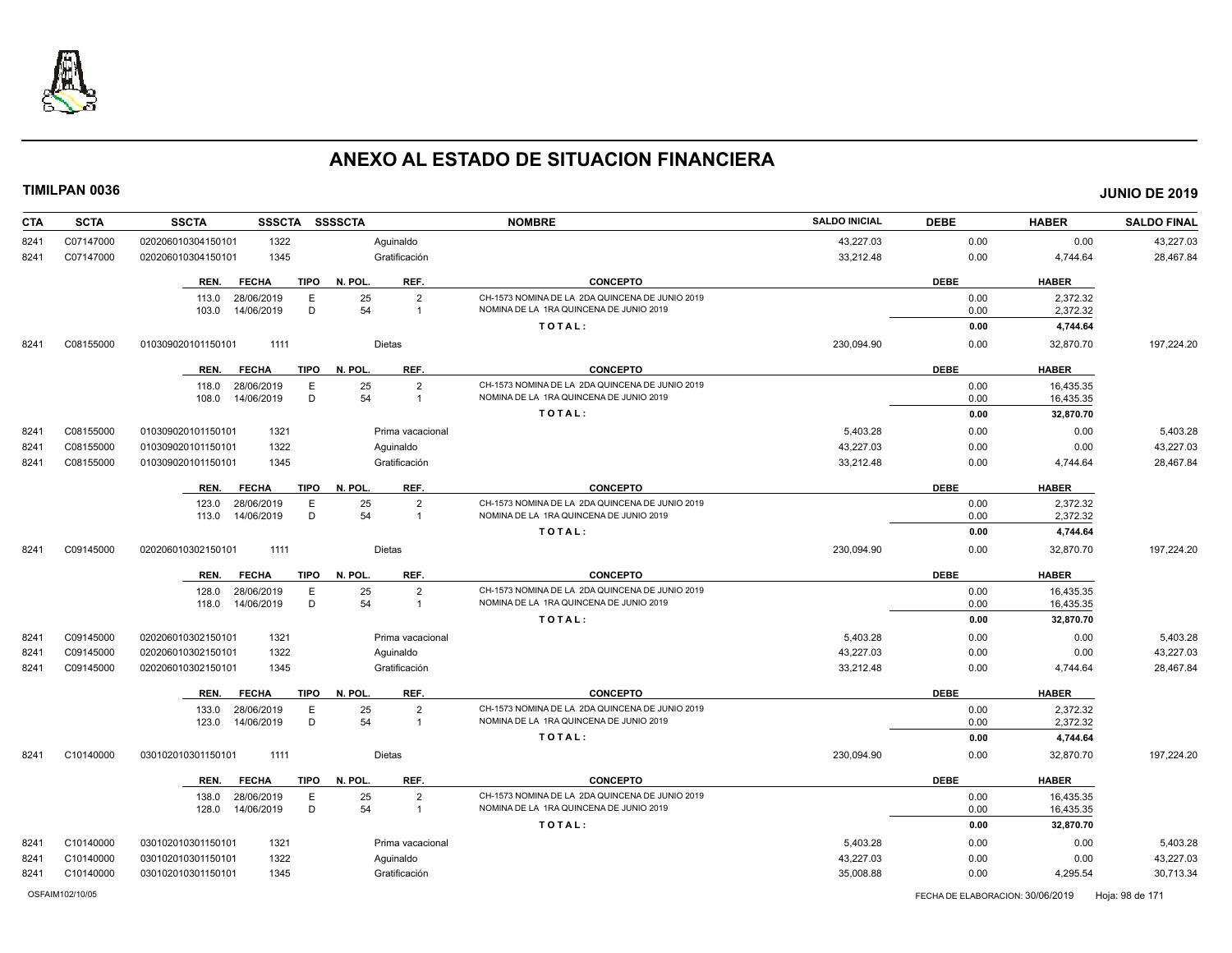

| <b>TIMILPAN 0036</b> |                    |              |             |                |                                         |                                                          |                      |             |              | <b>JUNIO DE 2019</b> |
|----------------------|--------------------|--------------|-------------|----------------|-----------------------------------------|----------------------------------------------------------|----------------------|-------------|--------------|----------------------|
| <b>SCTA</b><br>CTA   | <b>SSCTA</b>       |              |             | SSSCTA SSSSCTA |                                         | <b>NOMBRE</b>                                            | <b>SALDO INICIAL</b> | <b>DEBE</b> | <b>HABER</b> | <b>SALDO FINAL</b>   |
|                      | REN.               | <b>FECHA</b> | <b>TIPO</b> | N. POL.        | REF.                                    | <b>CONCEPTO</b>                                          |                      | <b>DEBE</b> | <b>HABER</b> |                      |
|                      | 143.0              | 28/06/2019   | Е           | 25             | $\overline{2}$                          | CH-1573 NOMINA DE LA 2DA QUINCENA DE JUNIO 2019          |                      | 0.00        | 2,147.77     |                      |
|                      | 133.0              | 14/06/2019   | D           | 54             | $\overline{1}$                          | NOMINA DE LA 1RA QUINCENA DE JUNIO 2019                  |                      | 0.00        | 2,147.77     |                      |
|                      |                    |              |             |                |                                         | TOTAL:                                                   |                      | 0.00        | 4,295.54     |                      |
| 8241<br>C10140000    | 030102010301150101 | 2611         |             |                | Combustibles, lubricantes y aditivos    |                                                          | 0.00                 | 600.00      | 600.00       | 0.00                 |
|                      | REN.               | <b>FECHA</b> |             | TIPO N. POL.   | REF.                                    | <b>CONCEPTO</b>                                          |                      | <b>DEBE</b> | <b>HABER</b> |                      |
|                      | 16.0               | 29/06/2019   | D           | 65             | 4373                                    | FAC-4373 SERVICIO ESTRELLA JUNA S.A. DE C.V. COMBUSTIBLE |                      | 300.00      | 0.00         |                      |
|                      | 19.0               | 29/06/2019   | D           | 65             | 4373                                    | FAC-4373 SERVICIO ESTRELLA JUNA S.A. DE C.V. COMBUSTIBLE |                      | 0.00        | 300.00       |                      |
|                      | 16.0               | 29/06/2019   | D           | 68             | 4376                                    | SERVICIO ESTRELLA JUNA S.A. DE C.V. FAC-4376 COMBUSTIBLE |                      | 300.00      | 0.00         |                      |
|                      | 19.0               | 29/06/2019   | D           | 68             | 4376                                    | SERVICIO ESTRELLA JUNA S.A. DE C.V. FAC-4376 COMBUSTIBLE |                      | 0.00        | 300.00       |                      |
|                      |                    |              |             |                |                                         | TOTAL:                                                   |                      | 600.00      | 600.00       |                      |
| D00109000<br>8241    | 010801010302150101 | 1131         |             |                | Sueldo base                             |                                                          | 136,200.00           | 0.00        | 12,000.00    | 124,200.00           |
|                      | REN.               | <b>FECHA</b> | TIPO        | N. POL.        | REF.                                    | <b>CONCEPTO</b>                                          |                      | <b>DEBE</b> | <b>HABER</b> |                      |
|                      | 158.0              | 28/06/2019   | Ε           | 25             | $\overline{2}$                          | CH-1573 NOMINA DE LA 2DA QUINCENA DE JUNIO 2019          |                      | 0.00        | 6,000.00     |                      |
|                      | 148.0              | 14/06/2019   | D           | 54             | $\overline{1}$                          | NOMINA DE LA 1RA QUINCENA DE JUNIO 2019                  |                      | 0.00        | 6,000.00     |                      |
|                      |                    |              |             |                |                                         | TOTAL:                                                   |                      | 0.00        | 12,000.00    |                      |
| 8241<br>D00109000    | 010801010302150101 | 1321         |             |                | Prima vacacional                        |                                                          | 2,926.01             | 0.00        | 0.00         | 2,926.01             |
| 8241<br>D00109000    | 010801010302150101 | 1322         |             |                | Aguinaldo                               |                                                          | 23,408.12            | 0.00        | 0.00         | 23,408.12            |
| 8241<br>D00109000    | 010801010302150101 | 1345         |             |                | Gratificación                           |                                                          | 96,297.76            | 0.00        | 4,422.84     | 91,874.92            |
|                      | REN.               | <b>FECHA</b> | <b>TIPO</b> | N. POL.        | REF.                                    | <b>CONCEPTO</b>                                          |                      | <b>DEBE</b> | <b>HABER</b> |                      |
|                      | 163.0              | 28/06/2019   | E           | 25             | 2                                       | CH-1573 NOMINA DE LA 2DA QUINCENA DE JUNIO 2019          |                      | 0.00        | 2.211.42     |                      |
|                      | 153.0              | 14/06/2019   | D           | 54             | $\overline{1}$                          | NOMINA DE LA 1RA QUINCENA DE JUNIO 2019                  |                      | 0.00        | 2,211.42     |                      |
|                      |                    |              |             |                |                                         | TOTAL:                                                   |                      | 0.00        | 4,422.84     |                      |
| 8241<br>D00109000    | 010801010302150101 | 2181         |             |                | Material para identificación y registro |                                                          | 0.00                 | 13,000.00   | 13,000.00    | 0.00                 |
|                      | REN.               | <b>FECHA</b> | TIPO        | N. POL.        | REF.                                    | <b>CONCEPTO</b>                                          |                      | <b>DEBE</b> | <b>HABER</b> |                      |
|                      | 5.0                | 18/06/2019   | D           | 15             | $\overline{1}$                          | GEM COMPRA DE PAPEL SEGURIDAD PARA REGISTRO CIVIL        |                      | 0.00        | 13,000.00    |                      |
|                      | 2.0                | 18/06/2019   | D           | 15             | $\overline{1}$                          | GEM COMPRA DE PAPEL SEGURIDAD PARA REGISTRO CIVIL        |                      | 13,000.00   | 0.00         |                      |
|                      |                    |              |             |                |                                         | TOTAL:                                                   |                      | 13,000.00   | 13,000.00    |                      |
| 8241<br>D00109000    | 010801010302150101 | 3231         |             |                |                                         | Arrendamiento de equipo y bienes informáticos            | 0.00                 | 3,280.48    | 3,280.48     | 0.00                 |
|                      | REN.               | <b>FECHA</b> | <b>TIPO</b> | N. POL.        | REF.                                    | <b>CONCEPTO</b>                                          |                      | <b>DEBE</b> | <b>HABER</b> |                      |
|                      | 12.0               | 03/06/2019   | D           | 20             | 521                                     | COPY CDMX S.A. DE C.V. FACTURA 521 RENTA COPIADORAS      |                      | 0.00        | 3,280.48     |                      |
|                      | 9.0                | 03/06/2019   | D           | 20             | 521                                     | COPY CDMX S.A. DE C.V. FACTURA 521 RENTA COPIADORAS      |                      | 3,280.48    | 0.00         |                      |
|                      |                    |              |             |                |                                         | TOTAL:                                                   |                      | 3,280.48    | 3,280.48     |                      |
| D00D00000<br>8241    | 010502060301150101 | 1131         |             |                | Sueldo base                             |                                                          | 278,101.40           | 0.00        | 45,219.30    | 232,882.10           |
|                      | REN.               | <b>FECHA</b> | TIPO        | N. POL.        | REF.                                    | <b>CONCEPTO</b>                                          |                      | <b>DEBE</b> | <b>HABER</b> |                      |
|                      | 148.0              | 28/06/2019   | E           | 25             | $\overline{2}$                          | CH-1573 NOMINA DE LA 2DA QUINCENA DE JUNIO 2019          |                      | 0.00        | 22,724.65    |                      |
|                      | 138.0              | 14/06/2019   | D           | 54             | -1                                      | NOMINA DE LA 1RA QUINCENA DE JUNIO 2019                  |                      | 0.00        | 22,494.65    |                      |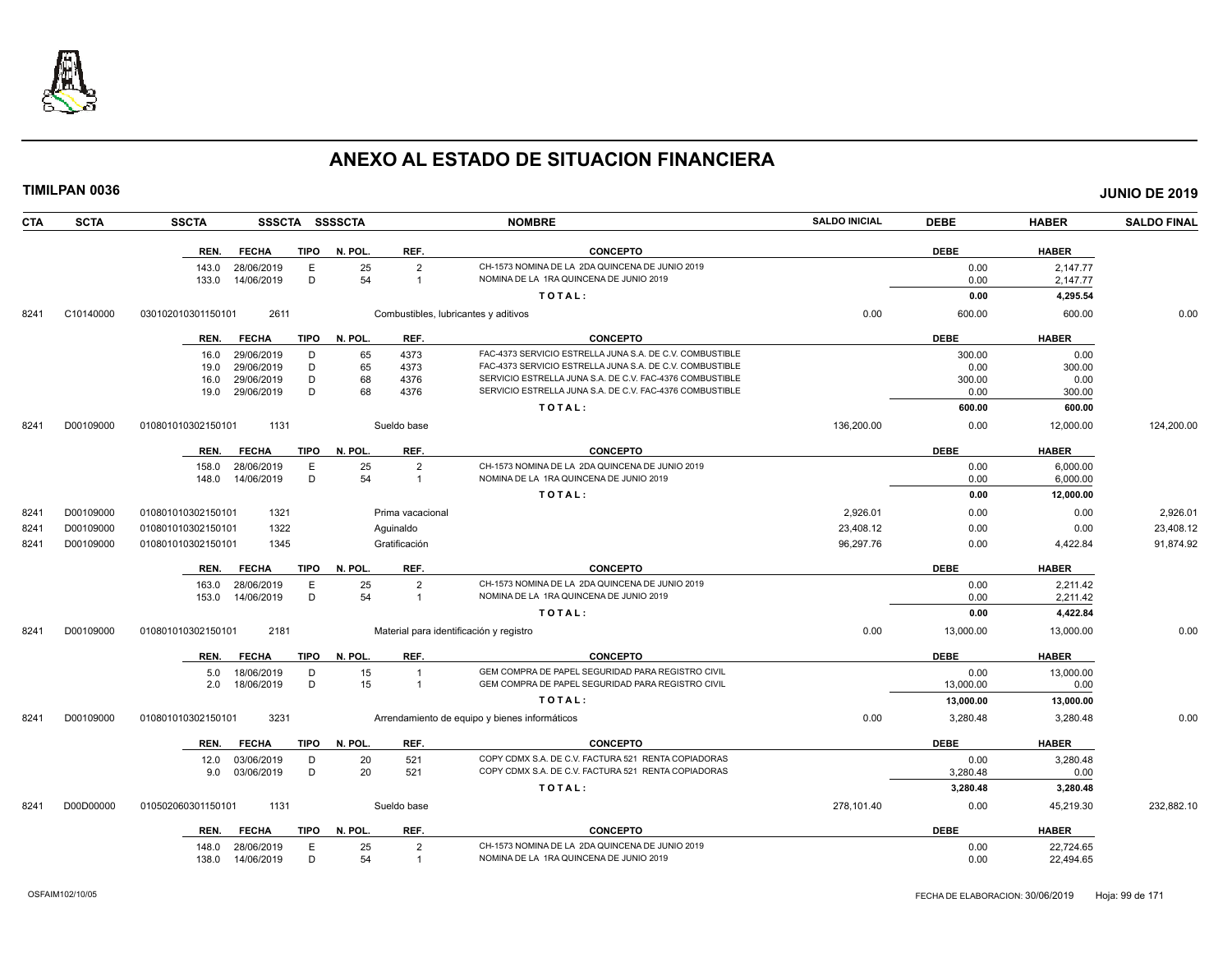

| <b>CTA</b> | <b>SCTA</b> | <b>SSCTA</b>       |                          | SSSCTA SSSSCTA         |                                | <b>NOMBRE</b>                                                                                        | <b>SALDO INICIAL</b> | <b>DEBE</b> | <b>HABER</b> | <b>SALDO FINAL</b> |
|------------|-------------|--------------------|--------------------------|------------------------|--------------------------------|------------------------------------------------------------------------------------------------------|----------------------|-------------|--------------|--------------------|
|            |             |                    |                          |                        |                                | TOTAL:                                                                                               |                      | 0.00        | 45,219.30    |                    |
| 8241       | D00D00000   | 010502060301150101 | 1222                     |                        |                                | Sueldos y salarios compactados al personal eventual                                                  | 84,685.98            | 0.00        | 8,683.65     | 76,002.33          |
|            |             | REN.               | <b>FECHA</b>             | TIPO<br>N. POL.        | REF.                           | <b>CONCEPTO</b>                                                                                      |                      | <b>DEBE</b> | <b>HABER</b> |                    |
|            |             | 38.0               | 28/06/2019               | 26<br>Ε                | $\overline{2}$                 | CH-1573 LISTA DE RAYA 2DA QUINCENA DE JUNIO 2019                                                     |                      | 0.00        | 3,000.00     |                    |
|            |             | 38.0               | 14/06/2019               | D<br>55                | $\overline{1}$                 | NOMINA DE LISTA DE RAYA DE LA 1RA QUINCENA DE JUNIO 2019                                             |                      | 0.00        | 5,683.65     |                    |
|            |             |                    |                          |                        |                                | TOTAL:                                                                                               |                      | 0.00        | 8,683.65     |                    |
| 8241       | D00D00000   | 010502060301150101 | 1321                     |                        | Prima vacacional               |                                                                                                      | 8,712.29             | 0.00        | 0.00         | 8,712.29           |
| 8241       | D00D00000   | 010502060301150101 | 1322                     |                        | Aguinaldo                      |                                                                                                      | 69,698.32            | 0.00        | 0.00         | 69,698.32          |
|            |             |                    | 1345                     |                        | Gratificación                  |                                                                                                      | 310.785.98           | 0.00        |              |                    |
| 8241       | D00D00000   | 010502060301150101 |                          |                        |                                |                                                                                                      |                      |             | 24,364.34    | 286,421.64         |
|            |             | REN.               | <b>FECHA</b>             | N. POL.<br>TIPO        | REF.                           | <b>CONCEPTO</b>                                                                                      |                      | <b>DEBE</b> | <b>HABER</b> |                    |
|            |             | 153.0              | 28/06/2019               | 25<br>Ε                | $\overline{2}$                 | CH-1573 NOMINA DE LA 2DA QUINCENA DE JUNIO 2019                                                      |                      | 0.00        | 11,391.10    |                    |
|            |             | 43.0               | 28/06/2019               | E<br>26                | $\overline{2}$                 | CH-1573 LISTA DE RAYA 2DA QUINCENA DE JUNIO 2019                                                     |                      | 0.00        | 791.07       |                    |
|            |             | 143.0              | 14/06/2019               | 54<br>D                | $\overline{1}$                 | NOMINA DE LA 1RA QUINCENA DE JUNIO 2019                                                              |                      | 0.00        | 11,391.10    |                    |
|            |             | 43.0               | 14/06/2019               | 55<br>D                |                                | NOMINA DE LISTA DE RAYA DE LA 1RA QUINCENA DE JUNIO 2019                                             |                      | 0.00        | 791.07       |                    |
|            |             |                    |                          |                        |                                | TOTAL:                                                                                               |                      | 0.00        | 24,364.34    |                    |
| 8241       | D00D00000   | 010502060301150101 | 2611                     |                        |                                | Combustibles, lubricantes y aditivos                                                                 | 0.00                 | 4,601.32    | 4,601.32     | 0.00               |
|            |             | REN.               | <b>FECHA</b>             | <b>TIPO</b><br>N. POL. | REF.                           | <b>CONCEPTO</b>                                                                                      |                      | <b>DEBE</b> | <b>HABER</b> |                    |
|            |             |                    |                          | 64<br>D                | 4372                           | FAC-4372 SERVICIO ESTRELLA JUNA S.A. DE C.V. COMBUSTIBLE                                             |                      | 850.48      | 0.00         |                    |
|            |             | 30.0<br>33.0       | 29/06/2019<br>29/06/2019 | 64<br>D                | 4372                           | FAC-4372 SERVICIO ESTRELLA JUNA S.A. DE C.V. COMBUSTIBLE                                             |                      | 0.00        | 850.48       |                    |
|            |             | 23.0               | 29/06/2019               | D<br>65                | 4373                           | FAC-4373 SERVICIO ESTRELLA JUNA S.A. DE C.V. COMBUSTIBLE                                             |                      | 1,050.18    | 0.00         |                    |
|            |             | 26.0               | 29/06/2019               | D<br>65                | 4373                           | FAC-4373 SERVICIO ESTRELLA JUNA S.A. DE C.V. COMBUSTIBLE                                             |                      | 0.00        | 1,050.18     |                    |
|            |             | 12.0               | 29/06/2019               | D<br>67                | 4375                           | SERVICIO ESTRELLA JUNA S.A. DE C.V. FAC-4375 COMBUSTIBLE                                             |                      | 0.00        | 1,100.32     |                    |
|            |             | 9.0                | 29/06/2019               | D<br>67                | 4375                           | SERVICIO ESTRELLA JUNA S.A. DE C.V. FAC-4375 COMBUSTIBLE                                             |                      | 1,100.32    | 0.00         |                    |
|            |             | 26.0               | 29/06/2019               | 68<br>D                | 4376                           | SERVICIO ESTRELLA JUNA S.A. DE C.V. FAC-4376 COMBUSTIBLE                                             |                      | 0.00        | 900.02       |                    |
|            |             | 23.0               | 29/06/2019               | 68<br>D                | 4376                           | SERVICIO ESTRELLA JUNA S.A. DE C.V. FAC-4376 COMBUSTIBLE                                             |                      | 900.02      | 0.00         |                    |
|            |             | 19.0               | 29/06/2019               | D<br>69                | 4377                           | SERVICIO ESTRELLA JUNA S.A. DE C.V. FAC-4377 COMBUSTIBLE                                             |                      | 0.00        | 700.32       |                    |
|            |             | 16.0               | 29/06/2019               | D<br>69                | 4377                           | SERVICIO ESTRELLA JUNA S.A. DE C.V. FAC-4377 COMBUSTIBLE                                             |                      | 700.32      | 0.00         |                    |
|            |             |                    |                          |                        |                                | TOTAL:                                                                                               |                      | 4,601.32    | 4,601.32     |                    |
| 8241       | D00D00000   | 010502060301150101 | 3992                     |                        | Gastos de servicios menores    |                                                                                                      | 0.00                 | 4,826.65    | 4,826.65     | 0.00               |
|            |             | REN.               | <b>FECHA</b>             | <b>TIPO</b><br>N. POL. | REF.                           | <b>CONCEPTO</b>                                                                                      |                      | <b>DEBE</b> | <b>HABER</b> |                    |
|            |             | 5.0                | 29/06/2019               | E<br>32                | 53227                          | CH-1580 HECTOR MANUEL MONROY CRUZ REP FONDO CAJA                                                     |                      | 0.00        | 129.15       |                    |
|            |             | 2.0                | 29/06/2019               | E<br>32                | 53227                          | CH-1580 HECTOR MANUEL MONROY CRUZ REP FONDO CAJA                                                     |                      | 129.15      | 0.00         |                    |
|            |             | 2.0                | 30/06/2019               | D<br>86                | 737                            | FAC-737 JOSE GUADALUPE GARCIA SANDOVAL PINTURAS Y ACCESORIOS                                         |                      | 4,697.50    | 0.00         |                    |
|            |             | 5.0                | 30/06/2019               | 86<br>D                | 737                            | FAC-737 JOSE GUADALUPE GARCIA SANDOVAL PINTURAS Y ACCESORIOS                                         |                      | 0.00        | 4,697.50     |                    |
|            |             |                    |                          |                        |                                | TOTAL:                                                                                               |                      | 4,826.65    | 4,826.65     |                    |
| 8241       | D00D00000   | 010502060301160101 | 2111                     |                        | Materiales y útiles de oficina |                                                                                                      | 0.00                 | 51,794.00   | 51,794.00    | 0.00               |
|            |             |                    |                          |                        |                                |                                                                                                      |                      |             |              |                    |
|            |             | REN.               | <b>FECHA</b>             | <b>TIPO</b><br>N. POL. | REF.                           | <b>CONCEPTO</b>                                                                                      |                      | <b>DEBE</b> | <b>HABER</b> |                    |
|            |             | 5.0                | 18/06/2019               | D<br>17                | 100                            | ALVARO MARTINEZ CARRILLO FAC-100 PAPELERIA                                                           |                      | 0.00        | 50,924.00    |                    |
|            |             | 2.0                | 18/06/2019               | D<br>17                | 100                            | ALVARO MARTINEZ CARRILLO FAC-100 PAPELERIA                                                           |                      | 50,924.00   | 0.00         |                    |
|            |             | 7.0                | 30/06/2019               | D<br>89                | 182                            | FACT-182 GLANCOMER S.A. DE C.V. COMPRA PAPELERIA<br>FACT-182 GLANCOMER S.A. DE C.V. COMPRA PAPELERIA |                      | 870.00      | 0.00         |                    |
|            |             | 10.0               | 30/06/2019               | D<br>89                | 182                            |                                                                                                      |                      | 0.00        | 870.00       |                    |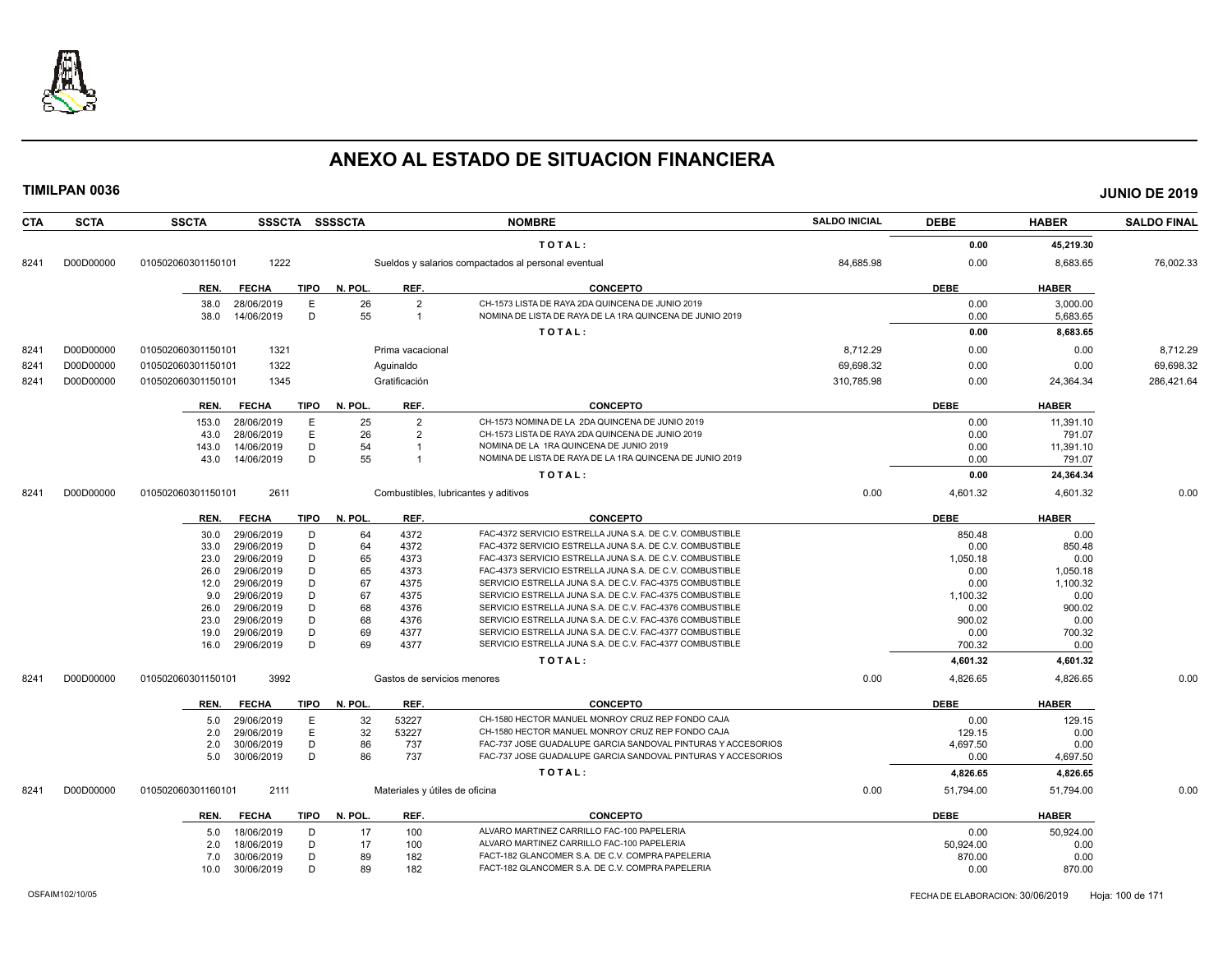

| <b>CTA</b> | <b>SCTA</b> | <b>SSCTA</b><br>SSSCTA SSSSCTA                       |              |                                  | <b>NOMBRE</b>                                                                              | <b>SALDO INICIAL</b> | <b>DEBE</b>  | <b>HABER</b>           | <b>SALDO FINAL</b> |
|------------|-------------|------------------------------------------------------|--------------|----------------------------------|--------------------------------------------------------------------------------------------|----------------------|--------------|------------------------|--------------------|
|            |             |                                                      |              |                                  | TOTAL:                                                                                     |                      | 51,794.00    | 51,794.00              |                    |
| 8241       | F00124000   | 020201010503150101<br>1131                           |              | Sueldo base                      |                                                                                            | 947,413.48           | 0.00         | 108,487.64             | 838,925.84         |
|            |             | <b>FECHA</b><br>TIPO<br>REN.                         | N. POL.      | REF.                             | <b>CONCEPTO</b>                                                                            |                      | <b>DEBE</b>  | <b>HABER</b>           |                    |
|            |             | E<br>28/06/2019<br>168.0                             | 25           | $\overline{2}$                   | CH-1573 NOMINA DE LA 2DA QUINCENA DE JUNIO 2019                                            |                      | 0.00         | 54.243.82              |                    |
|            |             | D<br>158.0<br>14/06/2019                             | 54           | $\overline{1}$                   | NOMINA DE LA 1RA QUINCENA DE JUNIO 2019                                                    |                      | 0.00         | 54,243.82              |                    |
|            |             |                                                      |              |                                  | TOTAL:                                                                                     |                      | 0.00         | 108,487.64             |                    |
| 8241       | F00124000   | 1222<br>020201010503150101                           |              |                                  | Sueldos y salarios compactados al personal eventual                                        | 239,256.00           | 0.00         | 39,700.00              | 199,556.00         |
|            |             | REN.<br><b>FECHA</b>                                 | TIPO N. POL. | REF.                             | <b>CONCEPTO</b>                                                                            |                      | <b>DEBE</b>  | <b>HABER</b>           |                    |
|            |             | Ε<br>48.0<br>28/06/2019                              | 26           | $\overline{2}$                   | CH-1573 LISTA DE RAYA 2DA QUINCENA DE JUNIO 2019                                           |                      | 0.00         | 22,300.00              |                    |
|            |             | D<br>14/06/2019<br>48.0                              | 55           | $\overline{1}$                   | NOMINA DE LISTA DE RAYA DE LA 1RA QUINCENA DE JUNIO 2019                                   |                      | 0.00         | 17,400.00              |                    |
|            |             |                                                      |              |                                  | TOTAL:                                                                                     |                      | 0.00         | 39,700.00              |                    |
| 8241       | F00124000   | 1311<br>020201010503150101                           |              | Prima por año de servicio        |                                                                                            | 3,375.00             | 0.00         | 450.00                 | 2,925.00           |
|            |             | REN.<br><b>FECHA</b><br>TIPO                         | N. POL.      | REF.                             | <b>CONCEPTO</b>                                                                            |                      | <b>DEBE</b>  | <b>HABER</b>           |                    |
|            |             | 28/06/2019<br>E<br>173.0<br>14/06/2019<br>D<br>168.0 | 25<br>54     | $\overline{2}$<br>$\overline{1}$ | CH-1573 NOMINA DE LA 2DA QUINCENA DE JUNIO 2019<br>NOMINA DE LA 1RA QUINCENA DE JUNIO 2019 |                      | 0.00<br>0.00 | 225.00<br>225.00       |                    |
|            |             |                                                      |              |                                  | TOTAL:                                                                                     |                      | 0.00         | 450.00                 |                    |
| 8241       | F00124000   | 1321<br>020201010503150101                           |              | Prima vacacional                 |                                                                                            | 31,823.41            | 0.00         | 0.00                   | 31,823.41          |
| 8241       | F00124000   | 1322<br>020201010503150101                           |              | Aguinaldo                        |                                                                                            | 219,941.65           | 0.00         | 0.00                   | 219,941.65         |
| 8241       | F00124000   | 1345<br>020201010503150101                           |              | Gratificación                    |                                                                                            | 752,432.87           | 0.00         | 90,118.92              | 662,313.95         |
|            |             |                                                      |              |                                  |                                                                                            |                      |              |                        |                    |
|            |             | TIPO<br>REN.<br><b>FECHA</b>                         | N. POL.      | REF.                             | <b>CONCEPTO</b><br>CH-1573 NOMINA DE LA 2DA QUINCENA DE JUNIO 2019                         |                      | <b>DEBE</b>  | <b>HABER</b>           |                    |
|            |             | 178.0<br>28/06/2019<br>E.<br>E<br>28/06/2019<br>53.0 | 25<br>26     | $\overline{2}$<br>$\overline{2}$ | CH-1573 LISTA DE RAYA 2DA QUINCENA DE JUNIO 2019                                           |                      | 0.00<br>0.00 | 35,138.89<br>10.561.76 |                    |
|            |             | D<br>14/06/2019<br>163.0                             | 54           |                                  | NOMINA DE LA 1RA QUINCENA DE JUNIO 2019                                                    |                      | 0.00         | 35,138.89              |                    |
|            |             | 14/06/2019<br>D<br>53.0                              | 55           | $\overline{1}$                   | NOMINA DE LISTA DE RAYA DE LA 1RA QUINCENA DE JUNIO 2019                                   |                      | 0.00         | 9,279.38               |                    |
|            |             |                                                      |              |                                  | TOTAL:                                                                                     |                      | 0.00         | 90,118.92              |                    |
| 8241       | F00124000   | 1546<br>020201010503150101                           |              |                                  | Otros gastos derivados de convenio                                                         | 9,125.00             | 0.00         | 0.00                   | 9,125.00           |
| 8241       | F00124000   | 020201010503150101<br>2611                           |              |                                  | Combustibles, lubricantes y aditivos                                                       | 0.00                 | 113,293.22   | 113,293.22             | 0.00               |
|            |             | <b>FECHA</b><br><b>TIPO</b><br>REN.                  | N. POL.      | REF.                             | <b>CONCEPTO</b>                                                                            |                      | <b>DEBE</b>  | <b>HABER</b>           |                    |
|            |             | 29/06/2019<br>D<br>40.0                              | 64           | 4372                             | FAC-4372 SERVICIO ESTRELLA JUNA S.A. DE C.V. COMBUSTIBLE                                   |                      | 0.00         | 12,500.00              |                    |
|            |             | 29/06/2019<br>D<br>37.0                              | 64           | 4372                             | FAC-4372 SERVICIO ESTRELLA JUNA S.A. DE C.V. COMBUSTIBLE                                   |                      | 12,500.00    | 0.00                   |                    |
|            |             | 29/06/2019<br>D<br>33.0                              | 65           | 4373                             | FAC-4373 SERVICIO ESTRELLA JUNA S.A. DE C.V. COMBUSTIBLE                                   |                      | 0.00         | 8,662.45               |                    |
|            |             | D<br>29/06/2019<br>30.0                              | 65           | 4373                             | FAC-4373 SERVICIO ESTRELLA JUNA S.A. DE C.V. COMBUSTIBLE                                   |                      | 8,662.45     | 0.00                   |                    |
|            |             | D<br>29/06/2019<br>23.0                              | 66           | 4374                             | SERVICIO ESTRELLA JUNA S.A. DE C.V. FAC-4374 COMBUSTIBLE                                   |                      | 3,726.50     | 0.00                   |                    |
|            |             | D<br>29/06/2019<br>26.0                              | 66           | 4374                             | SERVICIO ESTRELLA JUNA S.A. DE C.V. FAC-4374 COMBUSTIBLE                                   |                      | 0.00         | 3,726.50               |                    |
|            |             | 29/06/2019<br>D<br>19.0                              | 67           | 4375                             | SERVICIO ESTRELLA JUNA S.A. DE C.V. FAC-4375 COMBUSTIBLE                                   |                      | 0.00         | 19,570.35              |                    |
|            |             | D<br>29/06/2019<br>16.0                              | 67           | 4375                             | SERVICIO ESTRELLA JUNA S.A. DE C.V. FAC-4375 COMBUSTIBLE                                   |                      | 19,570.35    | 0.00                   |                    |
|            |             | 29/06/2019<br>D<br>30.0                              | 68           | 4376                             | SERVICIO ESTRELLA JUNA S.A. DE C.V. FAC-4376 COMBUSTIBLE                                   |                      | 28,651.56    | 0.00                   |                    |
|            |             | D<br>29/06/2019<br>33.0                              | 68           | 4376                             | SERVICIO ESTRELLA JUNA S.A. DE C.V. FAC-4376 COMBUSTIBLE                                   |                      | 0.00         | 28,651.56              |                    |
|            |             | 29/06/2019<br>D<br>26.0                              | 69           | 4377                             | SERVICIO ESTRELLA JUNA S.A. DE C.V. FAC-4377 COMBUSTIBLE                                   |                      | 0.00         | 23,255.84              |                    |
|            |             | D<br>29/06/2019<br>23.0                              | 69           | 4377                             | SERVICIO ESTRELLA JUNA S.A. DE C.V. FAC-4377 COMBUSTIBLE                                   |                      | 23,255.84    | 0.00                   |                    |
|            |             | D<br>29/06/2019<br>9.0                               | 70           | 4378                             | SERVICIO ESTRELLA JUNA S.A. DE C.V. FAC-4378 COMBUSTIBLE                                   |                      | 16,926.52    | 0.00                   |                    |
|            |             |                                                      |              |                                  |                                                                                            |                      |              |                        |                    |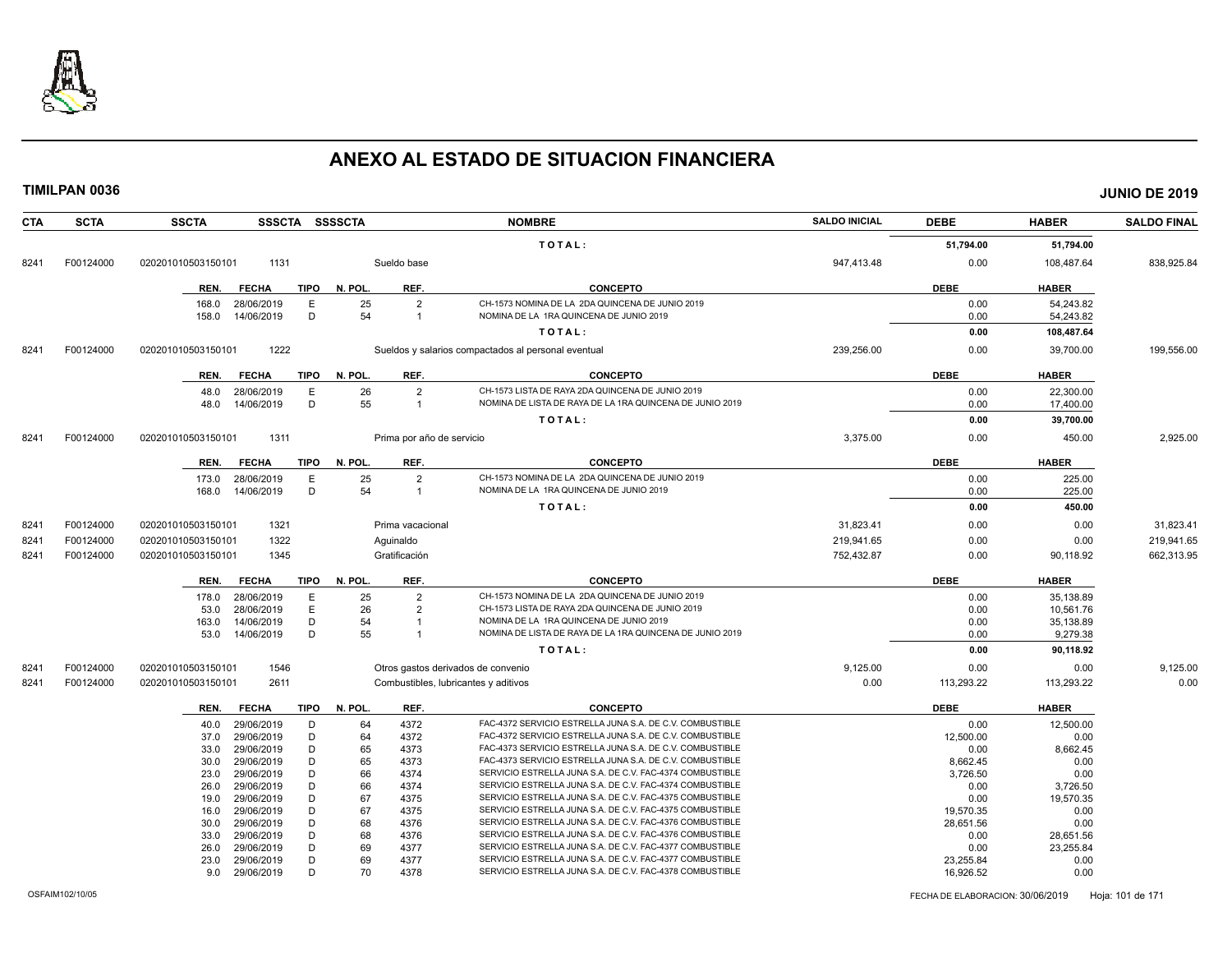

| CTA  | <b>SCTA</b> | <b>SSCTA</b>       |                          |             | SSSCTA SSSSCTA |                                | <b>NOMBRE</b>                                                          | <b>SALDO INICIAL</b> | <b>DEBE</b>      | <b>HABER</b>     | <b>SALDO FINAL</b> |
|------|-------------|--------------------|--------------------------|-------------|----------------|--------------------------------|------------------------------------------------------------------------|----------------------|------------------|------------------|--------------------|
|      |             |                    | 12.0 29/06/2019          | D           | 70             | 4378                           | SERVICIO ESTRELLA JUNA S.A. DE C.V. FAC-4378 COMBUSTIBLE               |                      | 0.00             | 16,926.52        |                    |
|      |             |                    |                          |             |                |                                | TOTAL:                                                                 |                      | 113,293.22       | 113,293.22       |                    |
| 8241 | F00124000   | 020201010503150101 | 3511                     |             |                |                                | Reparación y mantenimiento de inmuebles                                | 0.00                 | 1,308.15         | 1,308.15         | 0.00               |
|      |             | REN.               | <b>FECHA</b>             | <b>TIPO</b> | N. POL.        | REF.                           | <b>CONCEPTO</b>                                                        |                      | <b>DEBE</b>      | <b>HABER</b>     |                    |
|      |             |                    |                          |             |                |                                | CH-1569 REPOSICION FONDO FIJO DE CAJA FAC-5124 PISO                    |                      |                  |                  |                    |
|      |             | 86.0<br>89.0       | 20/06/2019<br>20/06/2019 | Е<br>E      | 21<br>21       | 5124<br>5124                   | CH-1569 REPOSICION FONDO FIJO DE CAJA FAC-5124 PISO                    |                      | 1,308.15<br>0.00 | 0.00<br>1,308.15 |                    |
|      |             |                    |                          |             |                |                                |                                                                        |                      |                  |                  |                    |
|      |             |                    |                          |             |                |                                | TOTAL:                                                                 |                      | 1,308.15         | 1,308.15         |                    |
| 8241 | F00124000   | 020201010503150101 | 3551                     |             |                |                                | Reparación y mantenimiento de vehículos terrestres, aéreos y lacustres | 0.00                 | 19,648.23        | 19,648.23        | 0.00               |
|      |             | REN.               | <b>FECHA</b>             | <b>TIPO</b> | N. POL.        | REF.                           | <b>CONCEPTO</b>                                                        |                      | <b>DEBE</b>      | <b>HABER</b>     |                    |
|      |             | 26.0               | 28/06/2019               | E           | 23             | $\overline{1}$                 | CH-1571 SIMON MUNGUIA CAMACHO COMPRA DE REFACCIONES                    |                      | 0.00             | 725.40           |                    |
|      |             | 5.0                | 06/06/2019               | D           | 23             | 634                            | JOSE MATUSALEN LEGORRETA SEGUNDO PAGO FACT. 628 Y 634                  |                      | 278.40           | 0.00             |                    |
|      |             | 23.0               | 28/06/2019               | E           | 23             |                                | CH-1571 SIMON MUNGUIA CAMACHO COMPRA DE REFACCIONES                    |                      | 725.40           | 0.00             |                    |
|      |             | 8.0                | 06/06/2019               | D           | 23             | 634                            | JOSE MATUSALEN LEGORRETA SEGUNDO PAGO FACT. 628 Y 634                  |                      | 0.00             | 278.40           |                    |
|      |             | 47.0               | 29/06/2019               | Е           | 32             | 8363                           | CH-1580 HECTOR MANUEL MONROY CRUZ REP FONDO CAJA                       |                      | 0.00             | 1,700.00         |                    |
|      |             | 65.0               | 29/06/2019               | E           | 32             | 8360                           | CH-1580 HECTOR MANUEL MONROY CRUZ REP FONDO CAJA                       |                      | 400.00           | 0.00             |                    |
|      |             | 61.0               | 29/06/2019               | E           | 32             | 8359                           | CH-1580 HECTOR MANUEL MONROY CRUZ REP FONDO CAJA                       |                      | 0.00             | 1,800.03         |                    |
|      |             | 58.0               | 29/06/2019               | E           | 32             | 8359                           | CH-1580 HECTOR MANUEL MONROY CRUZ REP FONDO CAJA                       |                      | 1,800.03         | 0.00             |                    |
|      |             | 54.0               | 29/06/2019               | E           | 32             | 8364                           | CH-1580 HECTOR MANUEL MONROY CRUZ REP FONDO CAJA                       |                      | 0.00             | 1,300.00         |                    |
|      |             | 51.0               | 29/06/2019               | Е           | 32             | 8364                           | CH-1580 HECTOR MANUEL MONROY CRUZ REP FONDO CAJA                       |                      | 1,300.00         | 0.00             |                    |
|      |             | 68.0               | 29/06/2019               | E           | 32             | 8360                           | CH-1580 HECTOR MANUEL MONROY CRUZ REP FONDO CAJA                       |                      | 0.00             | 400.00           |                    |
|      |             | 44.0               | 29/06/2019               | Е           | 32             | 8363                           | CH-1580 HECTOR MANUEL MONROY CRUZ REP FONDO CAJA                       |                      | 1.700.00         | 0.00             |                    |
|      |             | 2.0                | 30/06/2019               | D           | 85             | 1042                           | FAC-1042 GEOVANNY PEREZ LUGO REFACCIONES PARA LOS VEHICULOS            |                      | 13,444.40        | 0.00             |                    |
|      |             | 5.0                | 30/06/2019               | D           | 85             | 1042                           | FAC-1042 GEOVANNY PEREZ LUGO REFACCIONES PARA LOS VEHICULOS            |                      | 0.00             | 13,444.40        |                    |
|      |             |                    |                          |             |                |                                | TOTAL:                                                                 |                      | 19,648.23        | 19,648.23        |                    |
| 8241 | F00124000   | 020201010503150101 | 3821                     |             |                |                                | Gastos de ceremonias oficiales y de orden social                       | 0.00                 | 1,740.00         | 1,740.00         | 0.00               |
|      |             | REN.               | <b>FECHA</b>             | <b>TIPO</b> | N. POL.        | REF.                           | <b>CONCEPTO</b>                                                        |                      | <b>DEBE</b>      | <b>HABER</b>     |                    |
|      |             | 20.0               | 30/06/2019               | D           | 87             | 952                            | FAC-952 FELIX GARCIA ANDRES RENTA DE LONA Y MESAS                      |                      | 0.00             | 1,740.00         |                    |
|      |             | 17.0               | 30/06/2019               | D           | 87             | 952                            | FAC-952 FELIX GARCIA ANDRES RENTA DE LONA Y MESAS                      |                      | 1,740.00         | 0.00             |                    |
|      |             |                    |                          |             |                |                                | TOTAL:                                                                 |                      | 1,740.00         | 1,740.00         |                    |
| 8241 | F00124000   | 020201010503160101 | 2111                     |             |                | Materiales y útiles de oficina |                                                                        | 0.00                 | 870.00           | 870.00           | 0.00               |
|      |             | REN.               | <b>FECHA</b>             | <b>TIPO</b> | N. POL.        | REF.                           | <b>CONCEPTO</b>                                                        |                      | <b>DEBE</b>      | <b>HABER</b>     |                    |
|      |             | 5.0                | 30/06/2019               | D           | 89             | 182                            | FACT-182 GLANCOMER S.A. DE C.V. COMPRA PAPELERIA                       |                      | 0.00             | 870.00           |                    |
|      |             | 2.0                | 30/06/2019               | D           | 89             | 182                            | FACT-182 GLANCOMER S.A. DE C.V. COMPRA PAPELERIA                       |                      | 870.00           | 0.00             |                    |
|      |             |                    |                          |             |                |                                | TOTAL:                                                                 |                      | 870.00           | 870.00           |                    |
| 8241 | H00125000   | 020203010205150101 | 1131                     |             |                | Sueldo base                    |                                                                        | 2,437,607.98         | 0.00             | 416,957.44       | 2,020,650.54       |
|      |             | REN.               | <b>FECHA</b>             | <b>TIPO</b> | N. POL.        | REF.                           | <b>CONCEPTO</b>                                                        |                      | <b>DEBE</b>      | <b>HABER</b>     |                    |
|      |             | 23.0               | 18/06/2019               | E           | 17             | $\overline{1}$                 | CH. 1565 COMPL. NOMINA QUINC, 01 JUN 19                                |                      | 0.00             | 22,705.57        |                    |
|      |             | 183.0              | 28/06/2019               | Ε           | 25             | $\overline{2}$                 | CH-1573 NOMINA DE LA 2DA QUINCENA DE JUNIO 2019                        |                      | 0.00             | 208,478.72       |                    |
|      |             | 173.0              | 14/06/2019               | D           | 54             | $\overline{1}$                 | NOMINA DE LA 1RA QUINCENA DE JUNIO 2019                                |                      | 0.00             | 185,773.15       |                    |
|      |             |                    |                          |             |                |                                | TOTAL:                                                                 |                      | 0.00             | 416,957.44       |                    |
| 8241 | H00125000   | 020203010205150101 | 1222                     |             |                |                                | Sueldos y salarios compactados al personal eventual                    | 1,240,619.16         | 0.00             | 429,879.05       | 810,740.11         |
|      |             |                    |                          |             |                |                                |                                                                        |                      |                  |                  |                    |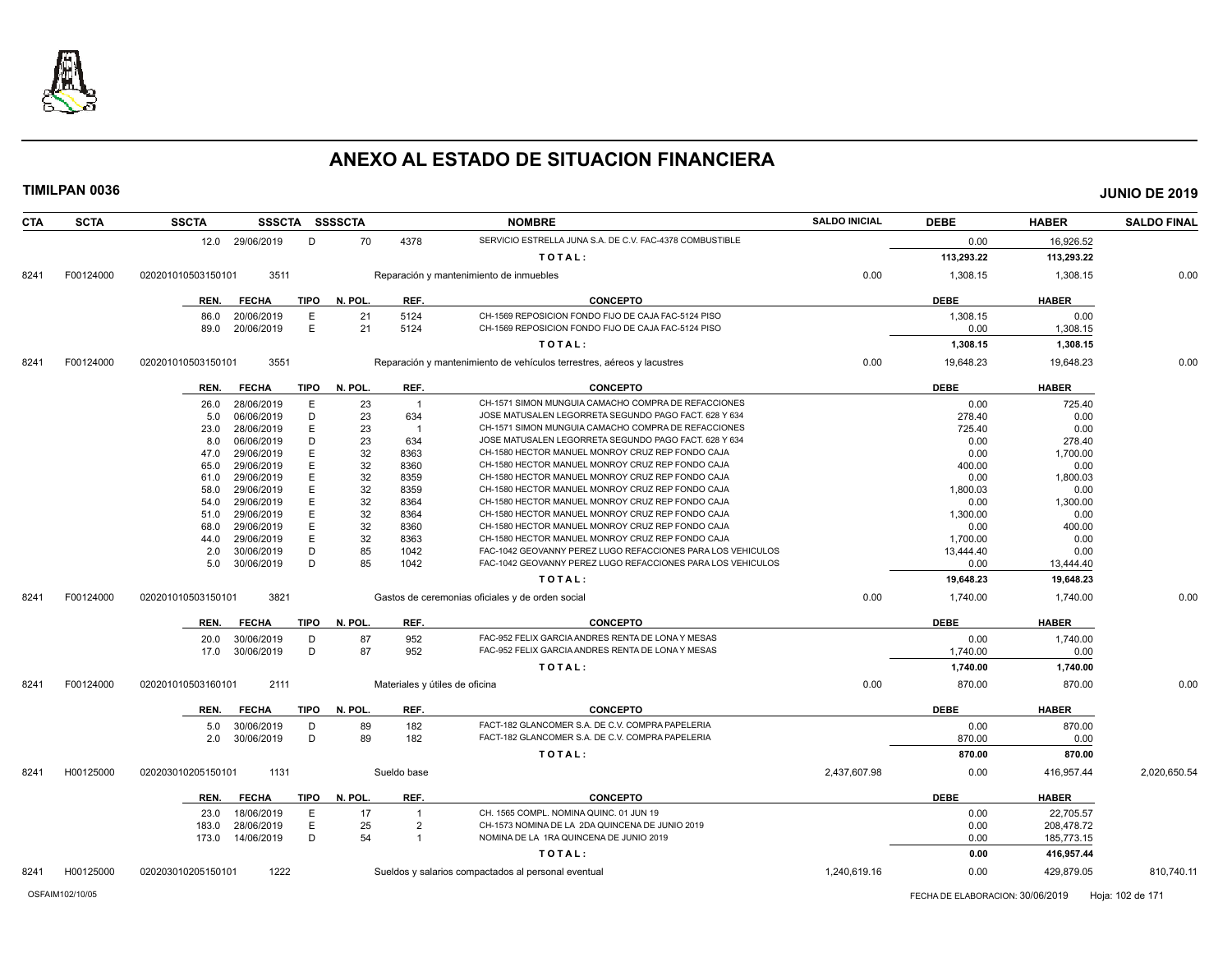

**TIMILPAN 0036 JUNIO DE 2019**

**CTA SCTA SSCTA SSSCTA SSSSCTA NOMBRE SALDO INICIAL DEBE HABER SALDO FINAL REN. FECHA TIPO N. POL. REF. CONCEPTO DEBE HABER** 58.0 28/06/2019 E 26 2 CH-1573 LISTA DE RAYA 2DA QUINCENA DE JUNIO 2019<br>58.0 14/06/2019 D 55 1 NOMINA DE LISTA DE RAYA DE LA 1RA QUINCENA DE JUNIO 2019 DO 2019 0.00 215.394.70 1 NOMINA DE LISTA DE RAYA DE LA 1RA QUINCENA DE JUNIO 2019 **T O T A L : 0.00 429,879.05** 8241 H00125000 020203010205150101 1311 Prima por año de servicio 18,000.00 0.00 2,400.00 15,600.00 **REN. FECHA TIPO N. POL. REF. CONCEPTO DEBE HABER** 188.0 28/06/2019 E 25 2 CH-1573 NOMINA DE LA 2DA QUINCENA DE JUNIO 2019 0.00 1,200.00 1,200.00 178.0 14/06/2019 D 54 1 NOMINA DE LA 1RA QUINCENA DE JUNIO 2019 0.00 1,200.00 1,200.00 **T O T A L : 0.00 2,400.00** 8241 H00125000 020203010205150101 1321 Prima vacacional 119,184.05 119,184.65 0.00 0.00 119,184.65 0.00 119,184.65 8241 H00125000 020203010205150101 1322 Aguinaldo 819,413.99 0.00 0.00 819,413.99 8241 H00125000 020203010205150101 1345 Gratificación 2,202,953.23 0.00 411,019.28 1,791,933.95 **REN. FECHA TIPO N. POL. REF. CONCEPTO DEBE HABER** 28.0 18/06/2019 E 17 1 CH. 1565 COMPL. NOMINA QUINC. 01 JUN 19 0.00 2,912.94 193.0 28/06/2019 E 25 2 CH-1573 NOMINA DE LA 2DA QUINCENA DE JUNIO 2019 0.00 124,652.00 63.0 28/06/2019 E 26 2 CH-1573 LISTA DE RAYA 2DA QUINCENA DE JUNIO 2019 0.00 81,026.46 183.0 14/06/2019 D 54 1 NOMINA DE LA 1RA QUINCENA DE JUNIO 2019 0.00 121,739.06 63.0 14/06/2019 D 55 1 NOMINA DE LISTA DE RAYA DE LA 1RA QUINCENA DE JUNIO 2019 0.00 80,688.82 **T O T A L : 0.00 411,019.28** 8241 H00125000 020203010205150101 1546 Otros gastos derivados de convenio 29,600.00 0.00 0.00 29,600.00 8241 H00125000 020203010205150101 2161 Material y enseres de limpieza 0.00 3,416.51 3,416.51 0.00 **REN. FECHA TIPO N. POL. REF. CONCEPTO DEBE HABER** 51.0 20/06/2019 E 21 908 CH-1569 REPOSICION FONDO FIJO DE CAJA FAC-908 MAT. LIMPÍEZA 1,986.50 1,986.50 0.00 54.0 20/06/2019 E 21 908 CH-1569 REPOSICION FONDO FIJO DE CAJA FAC-908 MAT. LIMPÍEZA 0.00 1,986.50 75.0 29/06/2019 E 33 6918 CH-1581 HECTOR MANUEL MONROY CRUZ REP FONDO CAJA 0.00 1,430.01 72.0 29/06/2019 E 33 6918 CH-1581 HECTOR MANUEL MONROY CRUZ REP FONDO CAJA 1,430.01 0.00 **T O T A L : 3,416.51 3,416.51** 8241 H00125000 020203010205150101 2611 Combustibles, lubricantes y aditivos 0.00 72,609.48 72,609.48 0.00 **REN. FECHA TIPO N. POL. REF. CONCEPTO DEBE HABER** 44.0 29/06/2019 D 64 4372 FAC-4372 SERVICIO ESTRELLA JUNA S.A. DE C.V. COMBUSTIBLE 10,192.45 10,192.45 0.00 47.0 29/06/2019 D 64 4372 FAC-4372 SERVICIO ESTRELLA JUNA S.A. DE C.V. COMBUSTIBLE<br>40.0 29/06/2019 D 65 4373 FAC-4373 SERVICIO ESTRELLA JUNA S.A. DE C.V. COMBUSTIBLE 10.00 0 7,006.23 FAC-4373 SERVICIO ESTRELLA JUNA S.A. DE C.V. COMBUSTIBLE 37.0 29/06/2019 D 65 4373 FAC-4373 SERVICIO ESTRELLA JUNA S.A. DE C.V. COMBUSTIBLE 7,006.23 7,006.23 0.00 33.0 29/06/2019 D 66 4374 SERVICIO ESTRELLA JUNA S.A. DE C.V. FAC-4374 COMBUSTIBLE 0.00 19,601.06 19,601.06 30.0 29/06/2019 D 66 4374 SERVICIO ESTRELLA JUNA S.A. DE C.V. FAC-4374 COMBUSTIBLE 19,601.06 0.00 26.0 29/06/2019 D 67 4375 SERVICIO ESTRELLA JUNA S.A. DE C.V. FAC-4375 COMBUSTIBLE 0.00 6,355.35 23.0 29/06/2019 D 67 4375 SERVICIO ESTRELLA JUNA S.A. DE C.V. FAC-4375 COMBUSTIBLE 6,355.35 6 6,355.35 0.00 40.0 29/06/2019 D 68 4376 SERVICIO ESTRELLA JUNA S.A. DE C.V. FAC-4376 COMBUSTIBLE 0.00 7,500.19

SERVICIO ESTRELLA JUNA S.A. DE C.V. FAC-4376 COMBUSTIBLE

33.0 29/06/2019 D 69 4377 SERVICIO ESTRELLA JUNA S.A. DE C.V. FAC-4377 COMBUSTIBLE 0.00 16,604.02 30.0 29/06/2019 D 69 4377 SERVICIO ESTRELLA JUNA S.A. DE C.V. FAC-4377 COMBUSTIBLE 15,604.02 15,604.02 0.00 16.0 29/06/2019 D 70 4378 SERVICIO ESTRELLA JUNA S.A. DE C.V. FAC-4378 COMBUSTIBLE 6,350.18 6,350.18 0.00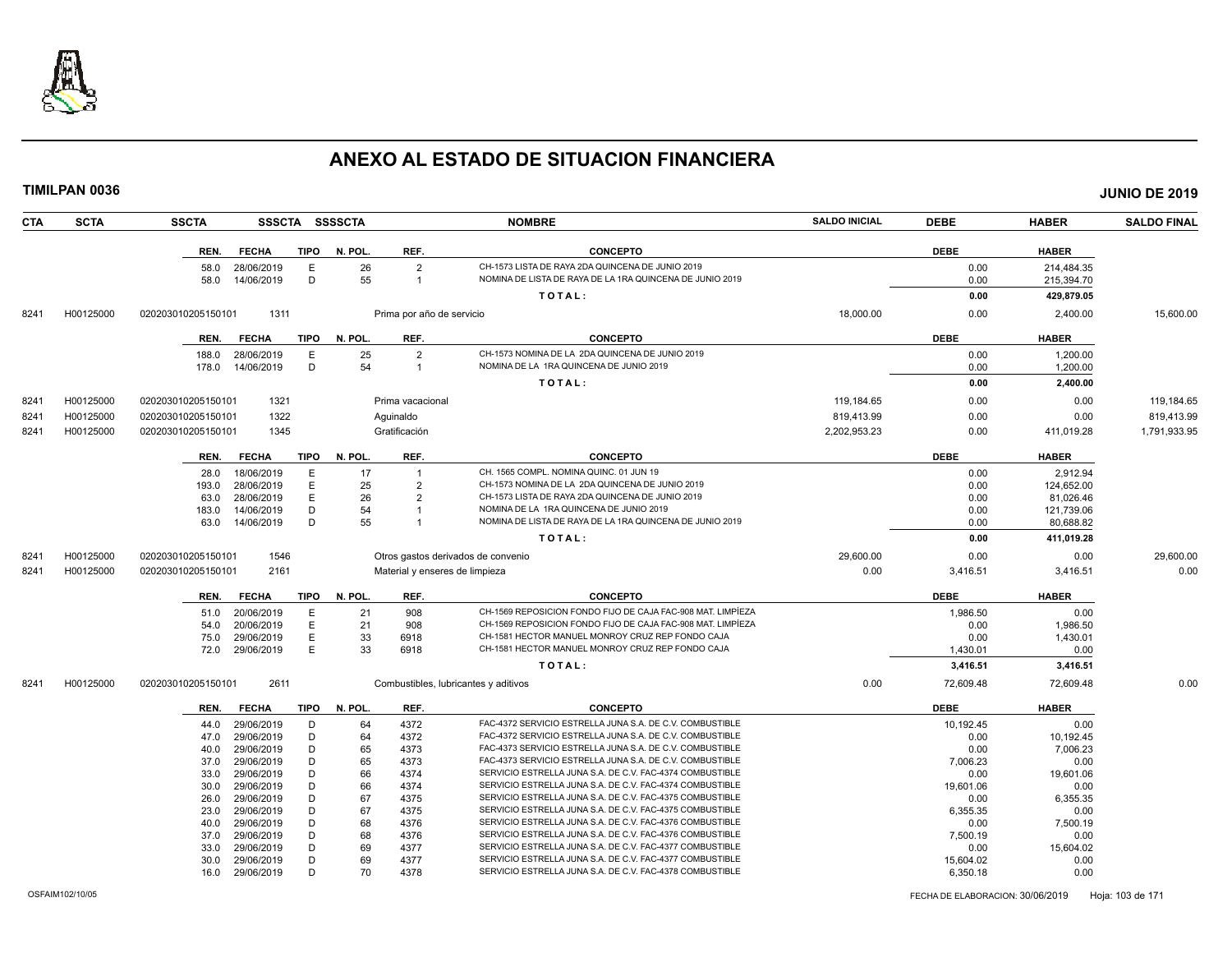

| <b>CTA</b> | <b>SCTA</b> | <b>SSCTA</b>       | <b>SSSCTA</b>   |             | SSSSCTA |        | <b>NOMBRE</b>                                                              | <b>SALDO INICIAL</b> | <b>DEBE</b> | <b>HABER</b> | <b>SALDO FINAL</b> |
|------------|-------------|--------------------|-----------------|-------------|---------|--------|----------------------------------------------------------------------------|----------------------|-------------|--------------|--------------------|
|            |             |                    | 19.0 29/06/2019 | D           | 70      | 4378   | SERVICIO ESTRELLA JUNA S.A. DE C.V. FAC-4378 COMBUSTIBLE                   |                      | 0.00        | 6,350.18     |                    |
|            |             |                    |                 |             |         |        | TOTAL:                                                                     |                      | 72,609.48   | 72,609.48    |                    |
| 8241       | H00125000   | 020203010205150101 | 2911            |             |         |        | Refacciones, accesorios y herramientas                                     | 0.00                 | 5,055.28    | 5,055.28     | 0.00               |
|            |             | REN.               | <b>FECHA</b>    | <b>TIPO</b> | N. POL. | REF.   | <b>CONCEPTO</b>                                                            |                      | <b>DEBE</b> | <b>HABER</b> |                    |
|            |             | 23.0               | 29/06/2019      | E           | 32      | 3791   | CH-1580 HECTOR MANUEL MONROY CRUZ REP FONDO CAJA                           |                      | 1,040.52    | 0.00         |                    |
|            |             | 26.0               | 29/06/2019      | E           | 32      | 3791   | CH-1580 HECTOR MANUEL MONROY CRUZ REP FONDO CAJA                           |                      | 0.00        | 1,040.52     |                    |
|            |             | 16.0               | 29/06/2019      | E           | 32      | 3790   | CH-1580 HECTOR MANUEL MONROY CRUZ REP FONDO CAJA                           |                      | 1,526.56    | 0.00         |                    |
|            |             | 19.0               | 29/06/2019      | E.          | 32      | 3790   | CH-1580 HECTOR MANUEL MONROY CRUZ REP FONDO CAJA                           |                      | 0.00        | 1,526.56     |                    |
|            |             | 2.0                | 07/06/2019      | D           | 49      | 110067 | FAC-11067 J. GUADALUPE CASTAÑEDA COLIN PLANTA DE SOLDAR                    |                      | 2,488.20    | 0.00         |                    |
|            |             | 5.0                | 07/06/2019      | D           | 49      | 110067 | FAC-11067 J. GUADALUPE CASTAÑEDA COLIN PLANTA DE SOLDAR                    |                      | 0.00        | 2,488.20     |                    |
|            |             |                    |                 |             |         |        | TOTAL:                                                                     |                      | 5,055.28    | 5,055.28     |                    |
| 8241       | H00125000   | 020203010205150101 | 3511            |             |         |        | Reparación y mantenimiento de inmuebles                                    | 0.00                 | 2,664.84    | 2,664.84     | 0.00               |
|            |             |                    |                 |             |         |        |                                                                            |                      |             |              |                    |
|            |             | REN.               | <b>FECHA</b>    | <b>TIPO</b> | N. POL. | REF.   | <b>CONCEPTO</b>                                                            |                      | <b>DEBE</b> | <b>HABER</b> |                    |
|            |             | 33.0               | 29/06/2019      | E           | 33      | 697    | CH-1581 HECTOR MANUEL MONROY CRUZ REP FONDO CAJA                           |                      | 0.00        | 408.00       |                    |
|            |             | 65.0               | 29/06/2019      | E           | 33      | 31166  | CH-1581 HECTOR MANUEL MONROY CRUZ REP FONDO CAJA                           |                      | 1,680.00    | 0.00         |                    |
|            |             | 47.0               | 29/06/2019      | E           | 33      | 11489  | CH-1581 HECTOR MANUEL MONROY CRUZ REP FONDO CAJA                           |                      | 0.00        | 576.84       |                    |
|            |             | 68.0               | 29/06/2019      | Е           | 33      | 31166  | CH-1581 HECTOR MANUEL MONROY CRUZ REP FONDO CAJA                           |                      | 0.00        | 1,680.00     |                    |
|            |             | 44.0               | 29/06/2019      | E           | 33      | 11489  | CH-1581 HECTOR MANUEL MONROY CRUZ REP FONDO CAJA                           |                      | 576.84      | 0.00         |                    |
|            |             | 30.0               | 29/06/2019      | E           | 33      | 697    | CH-1581 HECTOR MANUEL MONROY CRUZ REP FONDO CAJA                           |                      | 408.00      | 0.00         |                    |
|            |             |                    |                 |             |         |        | TOTAL:                                                                     |                      | 2,664.84    | 2,664.84     |                    |
| 8241       | H00125000   | 020203010205150101 | 3551            |             |         |        | Reparación y mantenimiento de vehículos terrestres, aéreos y lacustres     | 0.00                 | 34,737.72   | 34,737.72    | 0.00               |
|            |             | REN.               | <b>FECHA</b>    | TIPO        | N. POL. | REF.   | <b>CONCEPTO</b>                                                            |                      | <b>DEBE</b> | <b>HABER</b> |                    |
|            |             | 5.0                | 28/06/2019      | E           | 23      |        | CH-1571 SIMON MUNGUIA CAMACHO COMPRA DE REFACCIONES                        |                      | 0.00        | 812.00       |                    |
|            |             | 2.0                | 28/06/2019      | E           | 23      |        | CH-1571 SIMON MUNGUIA CAMACHO COMPRA DE REFACCIONES                        |                      | 812.00      | 0.00         |                    |
|            |             | 30.0               | 28/06/2019      | E           | 23      | -1     | CH-1571 SIMON MUNGUIA CAMACHO COMPRA DE REFACCIONES                        |                      | 1,304.60    | 0.00         |                    |
|            |             | 33.0               | 28/06/2019      | E           | 23      | - 1    | CH-1571 SIMON MUNGUIA CAMACHO COMPRA DE REFACCIONES                        |                      | 0.00        | 1,304.60     |                    |
|            |             | 61.0               | 29/06/2019      | E           | 33      | 8386   | CH-1581 HECTOR MANUEL MONROY CRUZ REP FONDO CAJA                           |                      | 0.00        | 1,450.00     |                    |
|            |             | 51.0               | 29/06/2019      | E           | 33      | 8387   | CH-1581 HECTOR MANUEL MONROY CRUZ REP FONDO CAJA                           |                      | 1,300.00    | 0.00         |                    |
|            |             | 5.0                | 29/06/2019      | E           | 33      | -1     | CH-1581 HECTOR MANUEL MONROY CRUZ REP FONDO CAJA                           |                      | 0.00        | 1,900.00     |                    |
|            |             | 2.0                | 29/06/2019      | E           | 33      | -1     | CH-1581 HECTOR MANUEL MONROY CRUZ REP FONDO CAJA                           |                      | 1,900.00    | 0.00         |                    |
|            |             | 58.0               | 29/06/2019      | Е           | 33      | 8386   | CH-1581 HECTOR MANUEL MONROY CRUZ REP FONDO CAJA                           |                      | 1,450.00    | 0.00         |                    |
|            |             | 54.0               | 29/06/2019      | E           | 33      | 8387   | CH-1581 HECTOR MANUEL MONROY CRUZ REP FONDO CAJA                           |                      | 0.00        | 1,300.00     |                    |
|            |             | 10.0               | 30/06/2019      | D           | 85      | 1042   | FAC-1042 GEOVANNY PEREZ LUGO REFACCIONES PARA LOS VEHICULOS                |                      | 0.00        | 6,011.12     |                    |
|            |             | 7.0                | 30/06/2019      | D           | 85      | 1042   | FAC-1042 GEOVANNY PEREZ LUGO REFACCIONES PARA LOS VEHICULOS                |                      | 6,011.12    | 0.00         |                    |
|            |             | 5.0                | 30/06/2019      | D           | 90      | 9042   | FAC-9042 MIREYA CASTRO LOPEZ COMPRA DE LLANTAS                             |                      | 0.00        | 21,960.00    |                    |
|            |             | 2.0                | 30/06/2019      | D           | 90      | 9042   | FAC-9042 MIREYA CASTRO LOPEZ COMPRA DE LLANTAS                             |                      | 21,960.00   | 0.00         |                    |
|            |             |                    |                 |             |         |        | TOTAL:                                                                     |                      | 34,737.72   | 34,737.72    |                    |
| 8241       | H00125000   | 020203010205150101 | 3571            |             |         |        | Reparación, instalación y mantenimiento de maquinaria, equipo industrial y | 0.00                 | 7,181.31    | 7,181.31     | 0.00               |
|            |             | REN.               | <b>FECHA</b>    | TIPO        | N. POL. | REF.   | <b>CONCEPTO</b>                                                            |                      | <b>DEBE</b> | <b>HABER</b> |                    |
|            |             | 16.0               | 29/06/2019      | E           | 33      | 11040  | CH-1581 HECTOR MANUEL MONROY CRUZ REP FONDO CAJA                           |                      | 698.90      | 0.00         |                    |
|            |             | 12.0               | 29/06/2019      | E           | 33      | 505    | CH-1581 HECTOR MANUEL MONROY CRUZ REP FONDO CAJA                           |                      | 0.00        | 487.20       |                    |
|            |             | 9.0                | 29/06/2019      | E.          | 33      | 505    | CH-1581 HECTOR MANUEL MONROY CRUZ REP FONDO CAJA                           |                      | 487.20      | 0.00         |                    |
|            |             | 40.0               | 29/06/2019      | E           | 33      | 3047   | CH-1581 HECTOR MANUEL MONROY CRUZ REP FONDO CAJA                           |                      | 0.00        | 200.01       |                    |
|            |             | 23.0               | 29/06/2019      | E           | 33      | 3792   | CH-1581 HECTOR MANUEL MONROY CRUZ REP FONDO CAJA                           |                      | 1,995.20    | 0.00         |                    |
|            |             |                    |                 |             |         |        |                                                                            |                      |             |              |                    |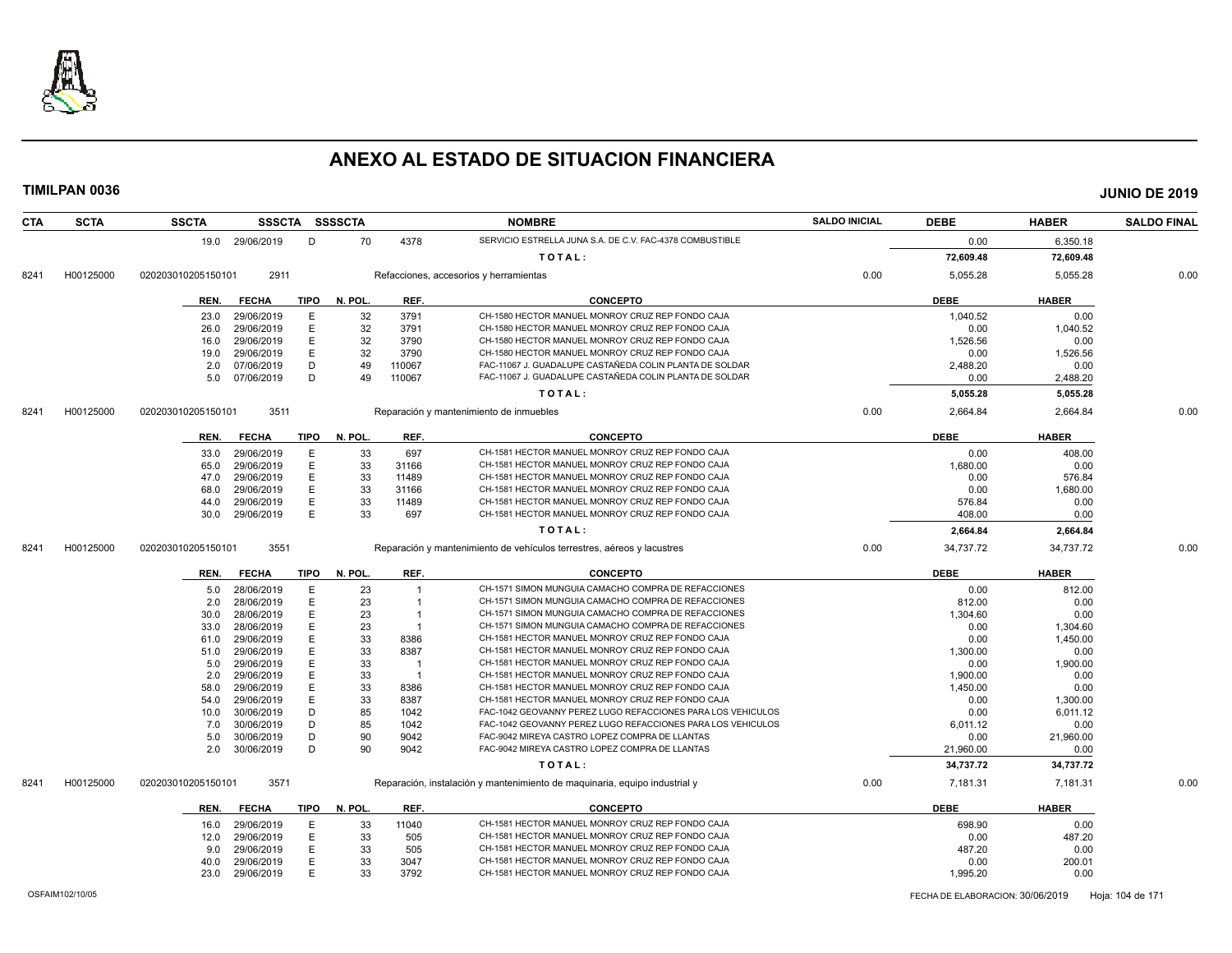

| <b>CTA</b> | <b>SCTA</b> | <b>SSCTA</b>       |                   |             | SSSCTA SSSSCTA |                                | <b>NOMBRE</b>                                            | <b>SALDO INICIAL</b> | <b>DEBE</b> | <b>HABER</b> | <b>SALDO FINAL</b> |
|------------|-------------|--------------------|-------------------|-------------|----------------|--------------------------------|----------------------------------------------------------|----------------------|-------------|--------------|--------------------|
|            |             | 26.0               | 29/06/2019        | Е           | 33             | 3792                           | CH-1581 HECTOR MANUEL MONROY CRUZ REP FONDO CAJA         |                      | 0.00        | 1,995.20     |                    |
|            |             | 37.0               | 29/06/2019        | E           | 33             | 3047                           | CH-1581 HECTOR MANUEL MONROY CRUZ REP FONDO CAJA         |                      | 200.01      | 0.00         |                    |
|            |             | 19.0               | 29/06/2019        | $\mathsf E$ | 33             | 11040                          | CH-1581 HECTOR MANUEL MONROY CRUZ REP FONDO CAJA         |                      | 0.00        | 698.90       |                    |
|            |             | 2.0                | 07/06/2019        | D           | 51             | 29677                          | FAC-29677 JAIME ISAAC GOMEZ VASQUEZ DISCO DE CORTE       |                      | 3,800.00    | 0.00         |                    |
|            |             | 5.0                | 07/06/2019        | D           | 51             | 29677                          | FAC-29677 JAIME ISAAC GOMEZ VASQUEZ DISCO DE CORTE       |                      | 0.00        | 3,800.00     |                    |
|            |             |                    |                   |             |                |                                | TOTAL:                                                   |                      | 7,181.31    | 7,181.31     |                    |
| 8241       | H00125000   | 020203010205160101 | 2111              |             |                | Materiales y útiles de oficina |                                                          | 0.00                 | 2,204.00    | 2,204.00     | 0.00               |
|            |             | REN.               | <b>FECHA</b>      | <b>TIPO</b> | N. POL.        | REF.                           | <b>CONCEPTO</b>                                          |                      | <b>DEBE</b> | <b>HABER</b> |                    |
|            |             | 22.0               | 06/06/2019        | D           | 23             | 634                            | JOSE MATUSALEN LEGORRETA SEGUNDO PAGO FACT. 628 Y 634    |                      | 0.00        | 2,204.00     |                    |
|            |             | 19.0               | 06/06/2019        | D           | 23             | 634                            | JOSE MATUSALEN LEGORRETA SEGUNDO PAGO FACT. 628 Y 634    |                      | 2,204.00    | 0.00         |                    |
|            |             |                    |                   |             |                |                                | TOTAL:                                                   |                      | 2,204.00    | 2,204.00     |                    |
| 8241       | 101101000   | 020205010101150101 | 1131              |             |                | Sueldo base                    |                                                          | 285,000.00           | 0.00        | 25,000.00    | 260,000.00         |
|            |             | REN.               | <b>FECHA</b>      | TIPO        | N. POL.        | REF.                           | <b>CONCEPTO</b>                                          |                      | <b>DEBE</b> | <b>HABER</b> |                    |
|            |             | 198.0              | 28/06/2019        | E           | 25             | $\overline{2}$                 | CH-1573 NOMINA DE LA 2DA QUINCENA DE JUNIO 2019          |                      | 0.00        | 12,500.00    |                    |
|            |             | 188.0              | 14/06/2019        | D           | 54             | $\overline{1}$                 | NOMINA DE LA 1RA QUINCENA DE JUNIO 2019                  |                      | 0.00        | 12,500.00    |                    |
|            |             |                    |                   |             |                |                                | TOTAL:                                                   |                      | 0.00        | 25,000.00    |                    |
| 8241       | 101101000   | 020205010101150101 | 1222              |             |                |                                | Sueldos y salarios compactados al personal eventual      | 94,000.00            | 0.00        | 22,000.00    | 72,000.00          |
|            |             | REN.               | <b>FECHA</b>      | TIPO        | N. POL.        | REF.                           | <b>CONCEPTO</b>                                          |                      | <b>DEBE</b> | <b>HABER</b> |                    |
|            |             | 68.0               | 28/06/2019        | E           | 26             | $\overline{2}$                 | CH-1573 LISTA DE RAYA 2DA QUINCENA DE JUNIO 2019         |                      | 0.00        | 11,000.00    |                    |
|            |             | 68.0               | 14/06/2019        | D           | 55             | $\overline{1}$                 | NOMINA DE LISTA DE RAYA DE LA 1RA QUINCENA DE JUNIO 2019 |                      | 0.00        | 11,000.00    |                    |
|            |             |                    |                   |             |                |                                | TOTAL:                                                   |                      | 0.00        | 22,000.00    |                    |
| 8241       | 101101000   | 020205010101150101 | 1321              |             |                | Prima vacacional               |                                                          | 8.547.91             | 0.00        | 0.00         | 8,547.91           |
| 8241       | 101101000   | 020205010101150101 | 1322              |             |                | Aguinaldo                      |                                                          | 68,383.26            | 0.00        | 0.00         | 68,383.26          |
| 8241       | 101101000   | 020205010101150101 | 1345              |             |                | Gratificación                  |                                                          | 309,360.02           | 0.00        | 36,515.68    | 272,844.34         |
|            |             | REN.               | <b>FECHA</b>      | <b>TIPO</b> | N. POL.        | REF.                           | <b>CONCEPTO</b>                                          |                      | <b>DEBE</b> | <b>HABER</b> |                    |
|            |             | 203.0              | 28/06/2019        | E           | 25             | $\overline{2}$                 | CH-1573 NOMINA DE LA 2DA QUINCENA DE JUNIO 2019          |                      | 0.00        | 12.917.62    |                    |
|            |             | 73.0               | 28/06/2019        | E           | 26             | $\overline{2}$                 | CH-1573 LISTA DE RAYA 2DA QUINCENA DE JUNIO 2019         |                      | 0.00        | 5,090.22     |                    |
|            |             | 193.0              | 14/06/2019        | D           | 54             | -1                             | NOMINA DE LA 1RA QUINCENA DE JUNIO 2019                  |                      | 0.00        | 13,417.62    |                    |
|            |             |                    | 73.0 14/06/2019   | D           | 55             | -1                             | NOMINA DE LISTA DE RAYA DE LA 1RA QUINCENA DE JUNIO 2019 |                      | 0.00        | 5,090.22     |                    |
|            |             |                    |                   |             |                |                                | TOTAL:                                                   |                      | 0.00        | 36,515.68    |                    |
| 8241       | 101101000   | 020205010101150101 | 2611              |             |                |                                | Combustibles, lubricantes y aditivos                     | 0.00                 | 300.00      | 300.00       | 0.00               |
|            |             | REN.               | <b>FECHA</b>      | <b>TIPO</b> | N. POL.        | REF.                           | <b>CONCEPTO</b>                                          |                      | <b>DEBE</b> | <b>HABER</b> |                    |
|            |             | 47.0               | 29/06/2019        | D           | 65             | 4373                           | FAC-4373 SERVICIO ESTRELLA JUNA S.A. DE C.V. COMBUSTIBLE |                      | 0.00        | 300.00       |                    |
|            |             | 44.0               | 29/06/2019        | D           | 65             | 4373                           | FAC-4373 SERVICIO ESTRELLA JUNA S.A. DE C.V. COMBUSTIBLE |                      | 300.00      | 0.00         |                    |
|            |             |                    |                   |             |                |                                | TOTAL:                                                   |                      | 300.00      | 300.00       |                    |
| 8241       | K00K00000   | 010304010101150101 | 1131              |             |                | Sueldo base                    |                                                          | 307,000.00           | 0.00        | 50,000.00    | 257,000.00         |
|            |             | REN.               | <b>FECHA</b>      |             | TIPO N. POL.   | REF.                           | <b>CONCEPTO</b>                                          |                      | <b>DEBE</b> | <b>HABER</b> |                    |
|            |             | 208.0              | 28/06/2019        | Е           | 25             | $\overline{2}$                 | CH-1573 NOMINA DE LA 2DA QUINCENA DE JUNIO 2019          |                      | 0.00        | 25,000.00    |                    |
|            |             |                    | 198.0  14/06/2019 | D           | 54             | $\overline{1}$                 | NOMINA DE LA 1RA QUINCENA DE JUNIO 2019                  |                      | 0.00        | 25,000.00    |                    |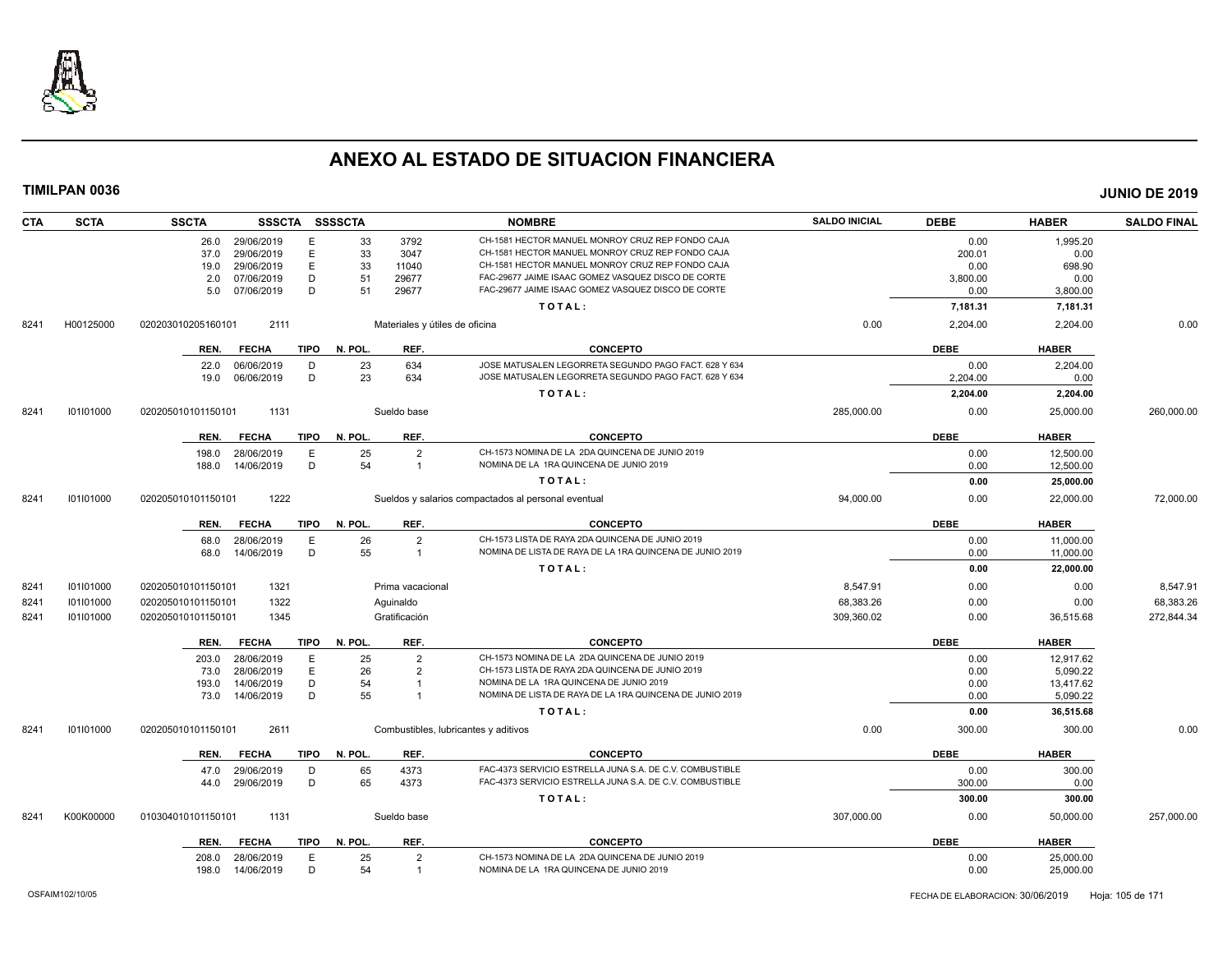

| <b>CTA</b> | <b>SCTA</b> | <b>SSCTA</b><br>SSSCTA SSSSCTA      |                                              | <b>NOMBRE</b>                                                                                                | <b>SALDO INICIAL</b> | <b>DEBE</b> | <b>HABER</b> | <b>SALDO FINAL</b> |
|------------|-------------|-------------------------------------|----------------------------------------------|--------------------------------------------------------------------------------------------------------------|----------------------|-------------|--------------|--------------------|
|            |             |                                     |                                              | TOTAL:                                                                                                       |                      | 0.00        | 50,000.00    |                    |
| 8241       | K00K00000   | 1222<br>010304010101150101          |                                              | Sueldos y salarios compactados al personal eventual                                                          | 69,063.00            | 0.00        | 43,600.00    | 25,463.00          |
|            |             | <b>TIPO</b><br>REN.<br><b>FECHA</b> | N. POL.<br>REF.                              | <b>CONCEPTO</b>                                                                                              |                      | <b>DEBE</b> | <b>HABER</b> |                    |
|            |             | 78.0<br>28/06/2019<br>Ε             | 26<br>$\overline{2}$                         | CH-1573 LISTA DE RAYA 2DA QUINCENA DE JUNIO 2019                                                             |                      | 0.00        | 21,800.00    |                    |
|            |             | D<br>14/06/2019<br>78.0             | 55<br>$\overline{1}$                         | NOMINA DE LISTA DE RAYA DE LA 1RA QUINCENA DE JUNIO 2019                                                     |                      | 0.00        | 21,800.00    |                    |
|            |             |                                     |                                              | TOTAL:                                                                                                       |                      | 0.00        | 43,600.00    |                    |
| 8241       | K00K00000   | 1321<br>010304010101150101          | Prima vacacional                             |                                                                                                              | 10,191.74            | 0.00        | 0.00         | 10,191.74          |
| 8241       | K00K00000   | 1322<br>010304010101150101          | Aguinaldo                                    |                                                                                                              | 81,533.89            | 0.00        | 0.00         | 81,533.89          |
| 8241       | K00K00000   | 1345<br>010304010101150101          | Gratificación                                |                                                                                                              | 203,034.65           | 0.00        | 52,303.86    | 150,730.79         |
|            |             |                                     |                                              |                                                                                                              |                      |             |              |                    |
|            |             | <b>FECHA</b><br><b>TIPO</b><br>REN. | N. POL.<br>REF.                              | <b>CONCEPTO</b>                                                                                              |                      | <b>DEBE</b> | <b>HABER</b> |                    |
|            |             | 28/06/2019<br>Е<br>213.0            | 25<br>$\overline{2}$                         | CH-1573 NOMINA DE LA 2DA QUINCENA DE JUNIO 2019                                                              |                      | 0.00        | 14,364.59    |                    |
|            |             | E<br>28/06/2019<br>83.0             | 26<br>$\overline{2}$                         | CH-1573 LISTA DE RAYA 2DA QUINCENA DE JUNIO 2019                                                             |                      | 0.00        | 11,287.34    |                    |
|            |             | D<br>14/06/2019<br>203.0            | 54                                           | NOMINA DE LA 1RA QUINCENA DE JUNIO 2019                                                                      |                      | 0.00        | 14,364.59    |                    |
|            |             | D<br>14/06/2019<br>83.0             | 55                                           | NOMINA DE LISTA DE RAYA DE LA 1RA QUINCENA DE JUNIO 2019                                                     |                      | 0.00        | 12,287.34    |                    |
|            |             |                                     |                                              | TOTAL:                                                                                                       |                      | 0.00        | 52,303.86    |                    |
| 8241       | K00K00000   | 2611<br>010304010101150101          | Combustibles, lubricantes y aditivos         |                                                                                                              | 0.00                 | 1.250.00    | 1.250.00     | 0.00               |
|            |             | <b>TIPO</b><br>REN.<br><b>FECHA</b> | N. POL.<br>REF.                              | <b>CONCEPTO</b>                                                                                              |                      | <b>DEBE</b> | <b>HABER</b> |                    |
|            |             | 29/06/2019<br>D<br>51.0             | 64<br>4372                                   | FAC-4372 SERVICIO ESTRELLA JUNA S.A. DE C.V. COMBUSTIBLE                                                     |                      | 350.00      | 0.00         |                    |
|            |             | 29/06/2019<br>D<br>54.0             | 64<br>4372                                   | FAC-4372 SERVICIO ESTRELLA JUNA S.A. DE C.V. COMBUSTIBLE                                                     |                      | 0.00        | 350.00       |                    |
|            |             | 29/06/2019<br>D<br>54.0             | 65<br>4373                                   | FAC-4373 SERVICIO ESTRELLA JUNA S.A. DE C.V. COMBUSTIBLE                                                     |                      | 0.00        | 300.00       |                    |
|            |             | D<br>29/06/2019<br>51.0             | 65<br>4373                                   | FAC-4373 SERVICIO ESTRELLA JUNA S.A. DE C.V. COMBUSTIBLE                                                     |                      | 300.00      | 0.00         |                    |
|            |             | D<br>29/06/2019<br>40.0             | 66<br>4374                                   | SERVICIO ESTRELLA JUNA S.A. DE C.V. FAC-4374 COMBUSTIBLE                                                     |                      | 0.00        | 300.00       |                    |
|            |             | 29/06/2019<br>D<br>37.0             | 66<br>4374                                   | SERVICIO ESTRELLA JUNA S.A. DE C.V. FAC-4374 COMBUSTIBLE                                                     |                      | 300.00      | 0.00         |                    |
|            |             | D<br>29/06/2019<br>23.0             | 70<br>4378                                   | SERVICIO ESTRELLA JUNA S.A. DE C.V. FAC-4378 COMBUSTIBLE                                                     |                      | 300.00      | 0.00         |                    |
|            |             | D<br>29/06/2019<br>26.0             | 70<br>4378                                   | SERVICIO ESTRELLA JUNA S.A. DE C.V. FAC-4378 COMBUSTIBLE                                                     |                      | 0.00        | 300.00       |                    |
|            |             |                                     |                                              | TOTAL:                                                                                                       |                      | 1,250.00    | 1,250.00     |                    |
| 8241       | L00118000   | 1131<br>010502020101150101          | Sueldo base                                  |                                                                                                              | 129,921.74           | 0.00        | 10,500.00    | 119,421.74         |
|            |             | <b>FECHA</b><br><b>TIPO</b><br>REN. | REF.<br>N. POL                               | <b>CONCEPTO</b>                                                                                              |                      | <b>DEBE</b> | <b>HABER</b> |                    |
|            |             | 28/06/2019<br>E<br>238.0            | 25<br>$\overline{2}$                         | CH-1573 NOMINA DE LA 2DA QUINCENA DE JUNIO 2019                                                              |                      | 0.00        | 6,000.00     |                    |
|            |             | D<br>14/06/2019<br>228.0            | 54<br>$\overline{1}$                         | NOMINA DE LA 1RA QUINCENA DE JUNIO 2019                                                                      |                      | 0.00        | 4,500.00     |                    |
|            |             |                                     |                                              | TOTAL:                                                                                                       |                      | 0.00        | 10,500.00    |                    |
| 8241       | L00118000   | 1222<br>010502020101150101          |                                              | Sueldos y salarios compactados al personal eventual                                                          | 137,755.10           | 0.00        | 6,179.30     | 131,575.80         |
|            |             |                                     |                                              |                                                                                                              |                      |             |              |                    |
|            |             | REN.<br><b>FECHA</b><br><b>TIPO</b> | N. POL.<br>REF.                              | <b>CONCEPTO</b>                                                                                              |                      | <b>DEBE</b> | <b>HABER</b> |                    |
|            |             | 28/06/2019<br>E<br>98.0<br>D        | 26<br>$\overline{2}$<br>55<br>$\overline{1}$ | CH-1573 LISTA DE RAYA 2DA QUINCENA DE JUNIO 2019<br>NOMINA DE LISTA DE RAYA DE LA 1RA QUINCENA DE JUNIO 2019 |                      | 0.00        | 3,089.65     |                    |
|            |             | 14/06/2019<br>98.0                  |                                              |                                                                                                              |                      | 0.00        | 3,089.65     |                    |
|            |             |                                     |                                              | TOTAL:                                                                                                       |                      | 0.00        | 6,179.30     |                    |
| 8241       | L00118000   | 010502020101150101<br>1321          | Prima vacacional                             |                                                                                                              | 5,213.84             | 0.00        | 0.00         | 5,213.84           |
| 8241       | L00118000   | 1322<br>010502020101150101          | Aquinaldo                                    |                                                                                                              | 41.710.69            | 0.00        | 0.00         | 41,710.69          |
| 8241       | L00118000   | 010502020101150101<br>1345          | Gratificación                                |                                                                                                              | 157,756.77           | 0.00        | 8.629.00     | 149, 127. 77       |
|            |             |                                     |                                              |                                                                                                              |                      |             |              |                    |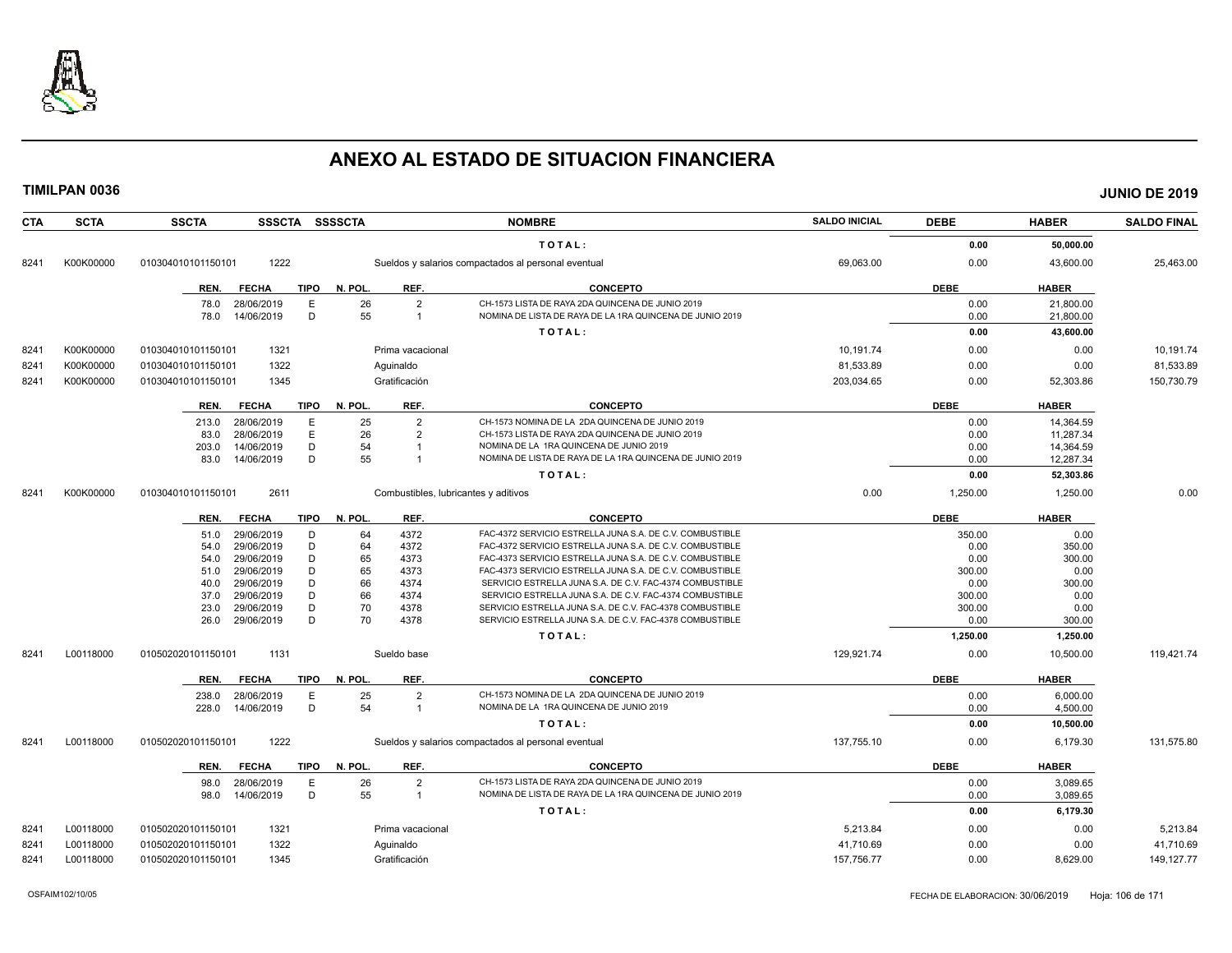

**TIMILPAN 0036 JUNIO DE 2019**

| <b>CTA</b> | <b>SCTA</b> | <b>SSCTA</b>       | <b>SSSCTA</b>            | <b>SSSSCTA</b> |                |                           | <b>NOMBRE</b>                                                                                       | <b>SALDO INICIAL</b> | <b>DEBE</b>  | <b>HABER</b>          | <b>SALDO FINAL</b> |
|------------|-------------|--------------------|--------------------------|----------------|----------------|---------------------------|-----------------------------------------------------------------------------------------------------|----------------------|--------------|-----------------------|--------------------|
|            |             | REN.               | <b>FECHA</b>             | <b>TIPO</b>    | N. POL.        | REF.                      | <b>CONCEPTO</b>                                                                                     |                      | <b>DEBE</b>  | <b>HABER</b>          |                    |
|            |             | 243.0              | 28/06/2019               | E              | 25             | $\overline{2}$            | CH-1573 NOMINA DE LA 2DA QUINCENA DE JUNIO 2019                                                     |                      | 0.00         | 3,564.50              |                    |
|            |             | 233.0              | 14/06/2019               | D              | 54             | $\mathbf{1}$              | NOMINA DE LA 1RA QUINCENA DE JUNIO 2019                                                             |                      | 0.00         | 5,064.50              |                    |
|            |             |                    |                          |                |                |                           | TOTAL:                                                                                              |                      | 0.00         | 8,629.00              |                    |
| 8241       | L00119000   | 010502050203150101 | 1131                     |                |                | Sueldo base               |                                                                                                     | 736,057.50           | 0.00         | 93,222.50             | 642,835.00         |
|            |             | REN.               | <b>FECHA</b>             | <b>TIPO</b>    | N. POL         | REF.                      | <b>CONCEPTO</b>                                                                                     |                      | <b>DEBE</b>  | <b>HABER</b>          |                    |
|            |             | 218.0              | 28/06/2019               | E              | 25             | $\overline{2}$            | CH-1573 NOMINA DE LA 2DA QUINCENA DE JUNIO 2019                                                     |                      | 0.00         | 45,361.25             |                    |
|            |             | 208.0              | 14/06/2019               | D              | 54             | 1                         | NOMINA DE LA 1RA QUINCENA DE JUNIO 2019                                                             |                      | 0.00         | 47,861.25             |                    |
|            |             |                    |                          |                |                |                           | TOTAL:                                                                                              |                      | 0.00         | 93,222.50             |                    |
| 8241       | L00119000   | 010502050203150101 | 1222                     |                |                |                           | Sueldos y salarios compactados al personal eventual                                                 | 318,862.10           | 0.00         | 32,379.30             | 286,482.80         |
|            |             | REN.               | <b>FECHA</b>             | <b>TIPO</b>    | N. POL         | REF.                      | <b>CONCEPTO</b>                                                                                     |                      | <b>DEBE</b>  | <b>HABER</b>          |                    |
|            |             | 88.0               | 28/06/2019               | E              | 26             | $\overline{2}$            | CH-1573 LISTA DE RAYA 2DA QUINCENA DE JUNIO 2019                                                    |                      | 0.00         | 16.189.65             |                    |
|            |             | 88.0               | 14/06/2019               | D              | 55             |                           | NOMINA DE LISTA DE RAYA DE LA 1RA QUINCENA DE JUNIO 2019                                            |                      | 0.00         | 16,189.65             |                    |
|            |             |                    |                          |                |                |                           | TOTAL:                                                                                              |                      | 0.00         | 32,379.30             |                    |
| 8241       | L00119000   | 01050205020315010  | 1311                     |                |                | Prima por año de servicio |                                                                                                     | 5,550.00             | 0.00         | 300.00                | 5,250.00           |
|            |             | REN.               | <b>FECHA</b>             | <b>TIPO</b>    | N. POL         | REF.                      | <b>CONCEPTO</b>                                                                                     |                      | <b>DEBE</b>  | <b>HABER</b>          |                    |
|            |             | 223.0              | 28/06/2019               | E              | 25             | $\overline{2}$            | CH-1573 NOMINA DE LA 2DA QUINCENA DE JUNIO 2019                                                     |                      | 0.00         | 150.00                |                    |
|            |             | 213.0              | 14/06/2019               | D              | 54             | $\overline{1}$            | NOMINA DE LA 1RA QUINCENA DE JUNIO 2019                                                             |                      | 0.00         | 150.00                |                    |
|            |             |                    |                          |                |                |                           | TOTAL:                                                                                              |                      | 0.00         | 300.00                |                    |
| 8241       | L00119000   | 010502050203150101 | 1321                     |                |                | Prima vacacional          |                                                                                                     | 33,254.90            | 0.00         | 0.00                  | 33,254.90          |
| 8241       | L00119000   | 010502050203150101 | 1322                     |                |                | Aquinaldo                 |                                                                                                     | 204,016.12           | 0.00         | 0.00                  | 204,016.12         |
| 8241       | L00119000   | 010502050203150101 | 1345                     |                |                | Gratificación             |                                                                                                     | 480.174.23           | 0.00         | 63,411.77             | 416.762.46         |
|            |             | REN.               | <b>FECHA</b>             | <b>TIPO</b>    | N. POL         | REF.                      | <b>CONCEPTO</b>                                                                                     |                      | <b>DEBE</b>  | <b>HABER</b>          |                    |
|            |             | 228.0              | 28/06/2019               | E              | 25             | $\overline{2}$            | CH-1573 NOMINA DE LA 2DA QUINCENA DE JUNIO 2019                                                     |                      | 0.00         | 20,371.25             |                    |
|            |             | 93.0               | 28/06/2019               | E              | 26             | 2                         | CH-1573 LISTA DE RAYA 2DA QUINCENA DE JUNIO 2019                                                    |                      | 0.00         | 12,186.14             |                    |
|            |             | 218.0<br>93.0      | 14/06/2019<br>14/06/2019 | D<br>D         | 54<br>55       | $\overline{1}$            | NOMINA DE LA 1RA QUINCENA DE JUNIO 2019<br>NOMINA DE LISTA DE RAYA DE LA 1RA QUINCENA DE JUNIO 2019 |                      | 0.00<br>0.00 | 23,468.24<br>7,386.14 |                    |
|            |             |                    |                          |                |                |                           | TOTAL:                                                                                              |                      | 0.00         | 63,411.77             |                    |
| 8241       | L00119000   | 010502050203150101 | 1412                     |                |                |                           | Aportaciones de servicio de salud                                                                   | 0.00                 | 232,198.58   | 232,198.58            | 0.00               |
|            |             | REN.               | <b>FECHA</b>             | <b>TIPO</b>    | N. POL         | REF.                      | <b>CONCEPTO</b>                                                                                     |                      | <b>DEBE</b>  | <b>HABER</b>          |                    |
|            |             | 7.0                | 30/06/2019               | D              |                | 75601                     | PAGO DE LAS CUOTAS OBRERO PATRONALES DE JUNIO 19                                                    |                      | 232,198.58   | 0.00                  |                    |
|            |             | 10.0               | 30/06/2019               | D              | $\overline{7}$ | 75601                     | PAGO DE LAS CUOTAS OBRERO PATRONALES DE JUNIO 19                                                    |                      | 0.00         | 232,198.58            |                    |
|            |             |                    |                          |                |                |                           | TOTAL:                                                                                              |                      | 232,198.58   | 232,198.58            |                    |
| 8241       | L00119000   | 010502050203150101 | 1413                     |                |                |                           | Aportaciones al sistema solidario de reparto                                                        | 0.00                 | 172,291.20   | 172,291.20            | 0.00               |
|            |             | REN.               | <b>FECHA</b>             | <b>TIPO</b>    | N. POL.        | REF.                      | <b>CONCEPTO</b>                                                                                     |                      | <b>DEBE</b>  | <b>HABER</b>          |                    |
|            |             | 17.0 30/06/2019    |                          | D              | $\overline{7}$ | 75601                     | PAGO DE LAS CUOTAS OBRERO PATRONALES DE JUNIO 19                                                    |                      | 0.00         | 172,291.20            |                    |

14.0 30/06/2019 D 7 75601 PAGO DE LAS CUOTAS OBRERO PATRONALES DE JUNIO 19 172,291.20 172,291.20 0.00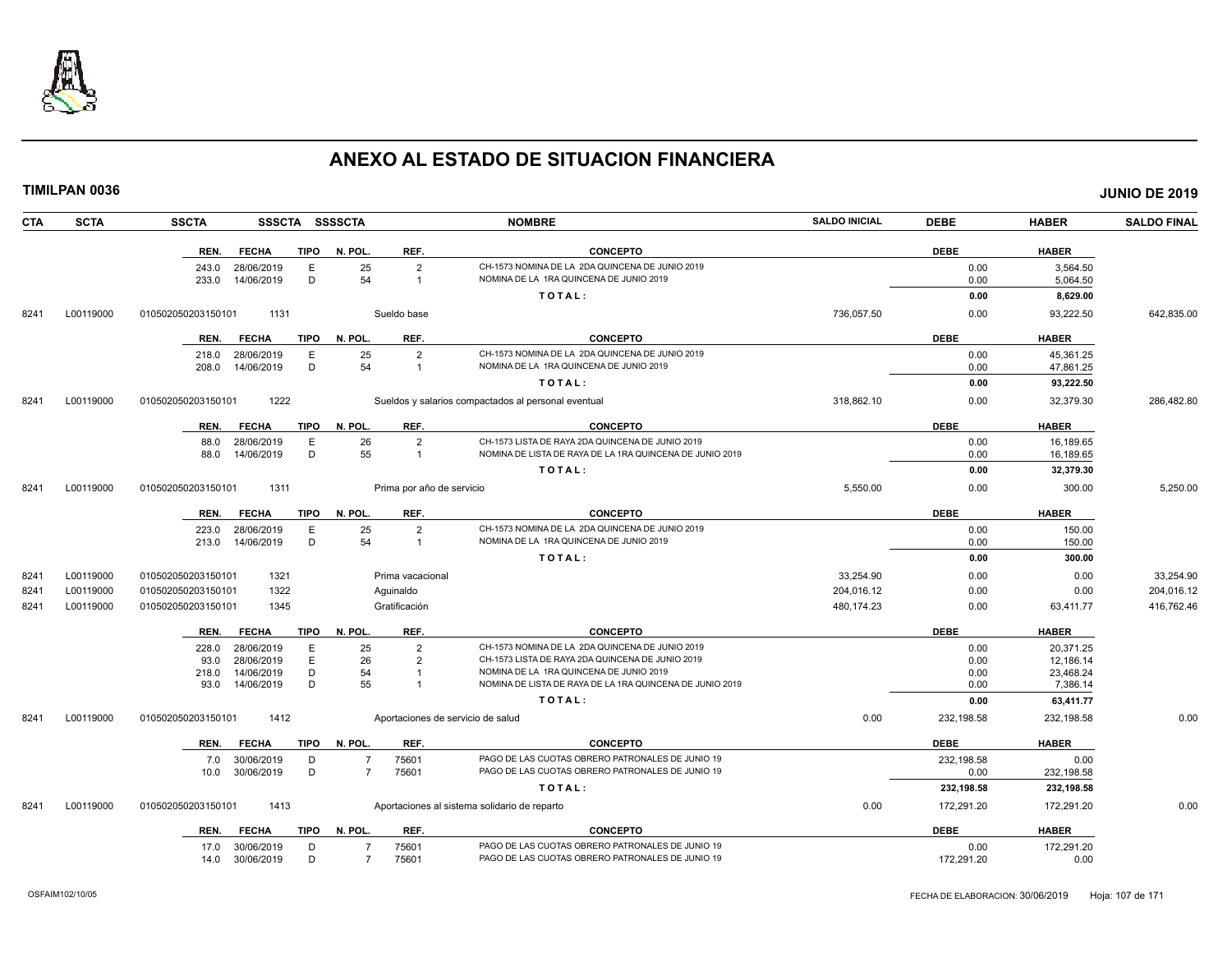

|      | <b>TIMILPAN 0036</b> |                    |                          |             |                |                                |                                                                                                                            |                      |                  |                  | <b>JUNIO DE 2019</b> |
|------|----------------------|--------------------|--------------------------|-------------|----------------|--------------------------------|----------------------------------------------------------------------------------------------------------------------------|----------------------|------------------|------------------|----------------------|
| CTA  | <b>SCTA</b>          | <b>SSCTA</b>       |                          |             | SSSCTA SSSSCTA |                                | <b>NOMBRE</b>                                                                                                              | <b>SALDO INICIAL</b> | <b>DEBE</b>      | <b>HABER</b>     | <b>SALDO FINAL</b>   |
|      |                      |                    |                          |             |                |                                | TOTAL:                                                                                                                     |                      | 172,291.20       | 172,291.20       |                      |
| 8241 | L00119000            | 010502050203150101 | 1414                     |             |                |                                | Aportaciones del sistema de capitalización individual                                                                      | 0.00                 | 35,248.94        | 35,248.94        | 0.00                 |
|      |                      | REN.               | <b>FECHA</b>             | TIPO        | N. POL.        | REF.                           | <b>CONCEPTO</b>                                                                                                            |                      | <b>DEBE</b>      | <b>HABER</b>     |                      |
|      |                      | 21.0               | 30/06/2019               | D           | $\overline{7}$ | 75601                          | PAGO DE LAS CUOTAS OBRERO PATRONALES DE JUNIO 19                                                                           |                      | 35,248.94        | 0.00             |                      |
|      |                      | 24.0               | 30/06/2019               | D           | $\overline{7}$ | 75601                          | PAGO DE LAS CUOTAS OBRERO PATRONALES DE JUNIO 19                                                                           |                      | 0.00             | 35,248.94        |                      |
|      |                      |                    |                          |             |                |                                | TOTAL:                                                                                                                     |                      | 35,248.94        | 35,248.94        |                      |
| 8241 | L00119000            | 010502050203150101 | 1415                     |             |                |                                | Aportaciones para financiar los gastos generales de administración del ISSE                                                | 0.00                 | 20,317.14        | 20,317.14        | 0.00                 |
|      |                      | REN.               | <b>FECHA</b>             | <b>TIPO</b> | N. POL.        | REF.                           | <b>CONCEPTO</b>                                                                                                            |                      | <b>DEBE</b>      | <b>HABER</b>     |                      |
|      |                      | 28.0               | 30/06/2019               | D           | $\overline{7}$ | 75601                          | PAGO DE LAS CUOTAS OBRERO PATRONALES DE JUNIO 19                                                                           |                      | 20,317.14        | 0.00             |                      |
|      |                      | 31.0               | 30/06/2019               | D           | $\overline{7}$ | 75601                          | PAGO DE LAS CUOTAS OBRERO PATRONALES DE JUNIO 19                                                                           |                      | 0.00             | 20,317.14        |                      |
|      |                      |                    |                          |             |                |                                | TOTAL:                                                                                                                     |                      | 20,317.14        | 20,317.14        |                      |
| 8241 | L00119000            | 010502050203150101 | 1416                     |             |                |                                | Aportaciones para riesgo de trabajo                                                                                        | 0.00                 | 30,455.66        | 30,455.66        | 0.00                 |
|      |                      | REN.               | <b>FECHA</b>             | <b>TIPO</b> | N. POL.        | REF.                           | <b>CONCEPTO</b>                                                                                                            |                      | <b>DEBE</b>      | <b>HABER</b>     |                      |
|      |                      | 35.0               | 30/06/2019               | D           | $\overline{7}$ | 75601                          | PAGO DE LAS CUOTAS OBRERO PATRONALES DE JUNIO 19                                                                           |                      | 30,455.66        | 0.00             |                      |
|      |                      | 38.0               | 30/06/2019               | D           | $\overline{7}$ | 75601                          | PAGO DE LAS CUOTAS OBRERO PATRONALES DE JUNIO 19                                                                           |                      | 0.00             | 30,455.66        |                      |
|      |                      |                    |                          |             |                |                                | TOTAL:                                                                                                                     |                      | 30,455.66        | 30,455.66        |                      |
| 8241 | L00119000            | 010502050203150101 | 1522                     |             |                |                                | Liquidaciones por indemnizaciones, por sueldos y salarios caídos                                                           | 0.00                 | 27,866.64        | 27,866.64        | 0.00                 |
|      |                      | REN.               | <b>FECHA</b>             | TIPO        | N. POL.        | REF.                           | <b>CONCEPTO</b>                                                                                                            |                      | <b>DEBE</b>      | <b>HABER</b>     |                      |
|      |                      | 2.0                | 01/06/2019               | E           | 14             | $\overline{1}$                 | CH 1562 HAZEL A. ESQUIVEL MTZ LIQUID. LABORAL. 1/1 S/CONVENIO                                                              |                      | 25,474.31        | 0.00             |                      |
|      |                      | 5.0                | 01/06/2019               | E           | 14             | $\overline{1}$                 | CH 1562 HAZEL A. ESQUIVEL MTZ LIQUID. LABORAL. 1/1 S/CONVENIO                                                              |                      | 0.00             | 25,474.31        |                      |
|      |                      | 5.0<br>2.0         | 28/06/2019<br>28/06/2019 | E<br>E      | 30<br>30       | $\overline{1}$<br>$\mathbf{1}$ | CH-1578 JOSE ARMANDO DE LA CRUZ MIRANDA LIQUIDACION LABORAL<br>CH-1578 JOSE ARMANDO DE LA CRUZ MIRANDA LIQUIDACION LABORAL |                      | 0.00<br>2,392.33 | 2,392.33<br>0.00 |                      |
|      |                      |                    |                          |             |                |                                | TOTAL:                                                                                                                     |                      | 27,866.64        | 27,866.64        |                      |
|      |                      |                    |                          |             |                |                                |                                                                                                                            |                      |                  |                  |                      |
| 8241 | L00119000            | 010502050203150101 | 1541                     |             |                |                                | Becas para hijos de trabajadores sindicalizados                                                                            | 3,000.00             | 0.00             | 0.00             | 3,000.00             |
| 8241 | L00119000            | 010502050203150101 | 1546                     |             |                |                                | Otros gastos derivados de convenio                                                                                         | 16,050.00            | 0.00             | 700.00           | 15,350.00            |
|      |                      | REN.               | FECHA                    | TIPO        | N. POL.        | REF.                           | <b>CONCEPTO</b>                                                                                                            |                      | <b>DEBE</b>      | <b>HABER</b>     |                      |
|      |                      | 233.0              | 28/06/2019               | $\mathsf E$ | 25             | $\overline{2}$                 | CH-1573 NOMINA DE LA 2DA QUINCENA DE JUNIO 2019                                                                            |                      | 0.00             | 350.00           |                      |
|      |                      | 223.0              | 14/06/2019               | D           | 54             | $\mathbf{1}$                   | NOMINA DE LA 1RA QUINCENA DE JUNIO 2019                                                                                    |                      | 0.00             | 350.00           |                      |
|      |                      |                    |                          |             |                |                                | TOTAL:                                                                                                                     |                      | 0.00             | 700.00           |                      |
| 8241 | L00119000            | 010502050203150101 | 2611                     |             |                |                                | Combustibles, lubricantes y aditivos                                                                                       | 0.00                 | 28,536.36        | 28,536.36        | 0.00                 |
|      |                      | REN.               | <b>FECHA</b>             | <b>TIPO</b> | N. POL.        | REF.                           | <b>CONCEPTO</b>                                                                                                            |                      | <b>DEBE</b>      | <b>HABER</b>     |                      |
|      |                      | 58.0               | 29/06/2019               | D           | 64             | 4372                           | FAC-4372 SERVICIO ESTRELLA JUNA S.A. DE C.V. COMBUSTIBLE                                                                   |                      | 4,266.06         | 0.00             |                      |
|      |                      | 61.0               | 29/06/2019               | D           | 64             | 4372                           | FAC-4372 SERVICIO ESTRELLA JUNA S.A. DE C.V. COMBUSTIBLE                                                                   |                      | 0.00             | 4,266.06         |                      |
|      |                      | 58.0               | 29/06/2019               | D           | 65             | 4373                           | FAC-4373 SERVICIO ESTRELLA JUNA S.A. DE C.V. COMBUSTIBLE                                                                   |                      | 5,200.13         | 0.00             |                      |
|      |                      | 61.0<br>44.0       | 29/06/2019<br>29/06/2019 | D<br>D      | 65<br>66       | 4373<br>4374                   | FAC-4373 SERVICIO ESTRELLA JUNA S.A. DE C.V. COMBUSTIBLE<br>SERVICIO ESTRELLA JUNA S.A. DE C.V. FAC-4374 COMBUSTIBLE       |                      | 0.00<br>2,200.00 | 5,200.13<br>0.00 |                      |
|      |                      | 47.0               | 29/06/2019               | D           | 66             | 4374                           | SERVICIO ESTRELLA JUNA S.A. DE C.V. FAC-4374 COMBUSTIBLE                                                                   |                      | 0.00             | 2,200.00         |                      |
|      |                      | 33.0               | 29/06/2019               | D           | 67             | 4375                           | SERVICIO ESTRELLA JUNA S.A. DE C.V. FAC-4375 COMBUSTIBLE                                                                   |                      | 0.00             | 5,100.02         |                      |
|      |                      | 30.0               | 29/06/2019               | D           | 67             | 4375                           | SERVICIO ESTRELLA JUNA S.A. DE C.V. FAC-4375 COMBUSTIBLE                                                                   |                      | 5,100.02         | 0.00             |                      |
|      |                      | 47.0               | 29/06/2019               | D.          | 68             | 4376                           | SERVICIO ESTRELLA JUNA S.A. DE C.V. FAC-4376 COMBUSTIBLE                                                                   |                      | 0.00             | 4.220.03         |                      |
|      |                      |                    |                          |             |                |                                |                                                                                                                            |                      |                  |                  |                      |

OSFAIM102/10/05 FECHA DE ELABORACION: 30/06/2019 Hoja: 108 de 171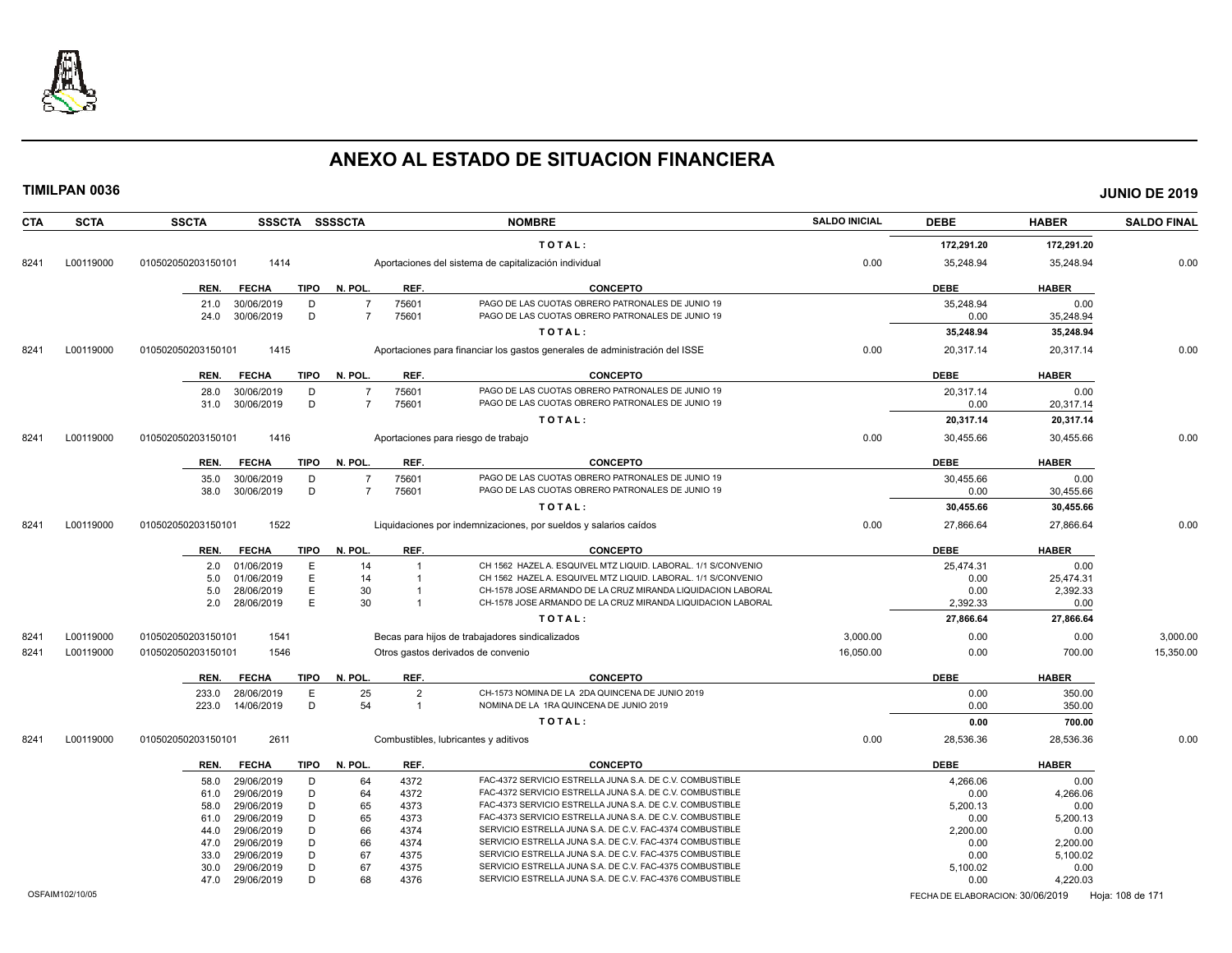

| <b>CTA</b> | <b>SCTA</b> | <b>SSCTA</b>       |              |             | SSSCTA SSSSCTA |                         | <b>NOMBRE</b>                                                                   | <b>SALDO INICIAL</b> | <b>DEBE</b>      | <b>HABER</b>         | <b>SALDO FINAL</b> |
|------------|-------------|--------------------|--------------|-------------|----------------|-------------------------|---------------------------------------------------------------------------------|----------------------|------------------|----------------------|--------------------|
|            |             | 44.0               | 29/06/2019   | D           | 68             | 4376                    | SERVICIO ESTRELLA JUNA S.A. DE C.V. FAC-4376 COMBUSTIBLE                        |                      | 4,220.03         | 0.00                 |                    |
|            |             | 40.0               | 29/06/2019   | D           | 69             | 4377                    | SERVICIO ESTRELLA JUNA S.A. DE C.V. FAC-4377 COMBUSTIBLE                        |                      | 0.00             | 3,200.00             |                    |
|            |             | 37.0               | 29/06/2019   | D           | 69             | 4377                    | SERVICIO ESTRELLA JUNA S.A. DE C.V. FAC-4377 COMBUSTIBLE                        |                      | 3,200.00         | 0.00                 |                    |
|            |             | 33.0               | 29/06/2019   | D           | 70             | 4378                    | SERVICIO ESTRELLA JUNA S.A. DE C.V. FAC-4378 COMBUSTIBLE                        |                      | 0.00             | 4,350.12             |                    |
|            |             | 30.0               | 29/06/2019   | D           | 70             | 4378                    | SERVICIO ESTRELLA JUNA S.A. DE C.V. FAC-4378 COMBUSTIBLE                        |                      | 4,350.12         | 0.00                 |                    |
|            |             |                    |              |             |                |                         | TOTAL:                                                                          |                      | 28,536.36        | 28,536.36            |                    |
| 8241       | L00119000   | 010502050203150101 | 3131         |             |                | Servicio de aqua        |                                                                                 | 0.00                 | 53,495.77        | 53,495.77            | 0.00               |
|            |             | REN.               | <b>FECHA</b> | TIPO        | N. POL.        | REF.                    | <b>CONCEPTO</b>                                                                 |                      | <b>DEBE</b>      | <b>HABER</b>         |                    |
|            |             | 7.0                | 30/06/2019   |             | -3             | $\overline{1}$          | PARTICIPACIONES DE FORTAMUN 2019 DE JUNIO 2019                                  |                      | 53,495.77        | 0.00                 |                    |
|            |             | 10.0               | 30/06/2019   |             | $\mathbf{3}$   | $\overline{1}$          | PARTICIPACIONES DE FORTAMUN 2019 DE JUNIO 2019                                  |                      | 0.00             | 53,495.77            |                    |
|            |             |                    |              |             |                |                         | TOTAL:                                                                          |                      | 53,495.77        | 53,495.77            |                    |
| 8241       | L00119000   | 010502050203150101 | 3141         |             |                |                         | Servicio de telefonía convencional                                              | 0.00                 | 10,131.00        | 10,131.00            | 0.00               |
|            |             | REN.               | <b>FECHA</b> | <b>TIPO</b> | N. POL.        | REF.                    | <b>CONCEPTO</b>                                                                 |                      | <b>DEBE</b>      | <b>HABER</b>         |                    |
|            |             | 2.0                | 10/06/2019   | D           | 10             | -1                      | TELMEX SABCV SERVICIO TELEFONICO MAYO 19                                        |                      | 391.00           | 0.00                 |                    |
|            |             | 5.0                | 10/06/2019   | D           | 10             | -1                      | TELMEX SABCV SERVICIO TELEFONICO MAYO 19                                        |                      | 0.00             | 391.00               |                    |
|            |             | 2.0                | 10/06/2019   | D           | 11             |                         | TELMEX SABCV SERVICIO TELEFONICO MAYO 19                                        |                      | 538.00           | 0.00                 |                    |
|            |             | 5.0                | 10/06/2019   | D           | 11             |                         | TELMEX SABCV SERVICIO TELEFONICO MAYO 19                                        |                      | 0.00             | 538.00               |                    |
|            |             | 2.0                | 05/06/2019   | D           | 27             |                         | TELMEX S.A.B. DE C.V. SERVICIO TELEFONICO MAYO 2019                             |                      | 399.00           | 0.00                 |                    |
|            |             | 5.0                | 05/06/2019   | D           | 27             |                         | TELMEX S.A.B. DE C.V. SERVICIO TELEFONICO MAYO 2019                             |                      | 0.00             | 399.00               |                    |
|            |             | 2.0                | 05/06/2019   | D           | 28             |                         | TELMEX S.A.B. DE C.V. SERVICIO TELEFONICO MAYO 2019                             |                      | 799.00           | 0.00                 |                    |
|            |             | 5.0                | 05/06/2019   | D           | 28             |                         | TELMEX S.A.B. DE C.V. SERVICIO TELEFONICO MAYO 2019                             |                      | 0.00             | 799.00               |                    |
|            |             | 2.0                | 05/06/2019   | D           | 29             |                         | TELMEX S.A.B. DE C.V. SERVICIO TELEFONICO MAYO 2019                             |                      | 1,789.00         | 0.00                 |                    |
|            |             | 5.0                | 05/06/2019   | D           | 29             |                         | TELMEX S.A.B. DE C.V. SERVICIO TELEFONICO MAYO 2019                             |                      | 0.00             | 1,789.00             |                    |
|            |             | 5.0                | 05/06/2019   | D           | 30             |                         | TELMEX S.A.B. DE C.V. SERVICIO TELEFONICO MAYO 2019                             |                      | 0.00             | 942.00               |                    |
|            |             | 2.0                | 05/06/2019   | D           | 30             |                         | TELMEX S.A.B. DE C.V. SERVICIO TELEFONICO MAYO 2019                             |                      | 942.00           | 0.00                 |                    |
|            |             | 2.0                | 05/06/2019   | D           | 31             |                         | TELMEX S.A.B. DE C.V. SERVICIO TELEFONICO MAYO 2019                             |                      | 2,387.00         | 0.00                 |                    |
|            |             | 5.0                | 05/06/2019   | D           | 31             |                         | TELMEX S.A.B. DE C.V. SERVICIO TELEFONICO MAYO 2019                             |                      | 0.00             | 2,387.00             |                    |
|            |             | 5.0                | 05/06/2019   | D           | 32             |                         | TELMEX S.A.B. DE C.V. SERVICIO TELEFONICO MAYO 2019                             |                      | 0.00             | 2,886.00             |                    |
|            |             | 2.0                | 05/06/2019   | D           | 32             | -1                      | TELMEX S.A.B. DE C.V. SERVICIO TELEFONICO MAYO 2019                             |                      | 2,886.00         | 0.00                 |                    |
|            |             |                    |              |             |                |                         | TOTAL:                                                                          |                      | 10,131.00        | 10,131.00            |                    |
| 8241       | L00119000   | 010502050203150101 | 3231         |             |                |                         | Arrendamiento de equipo y bienes informáticos                                   | 0.00                 | 4,640.00         | 4,640.00             | 0.00               |
|            |             | REN.               | <b>FECHA</b> | <b>TIPO</b> | N. POL.        | REF.                    | <b>CONCEPTO</b>                                                                 |                      | <b>DEBE</b>      | <b>HABER</b>         |                    |
|            |             | 16.0               | 03/06/2019   | D           | 20             | 521                     | COPY CDMX S.A. DE C.V. FACTURA 521 RENTA COPIADORAS                             |                      | 4.640.00         | 0.00                 |                    |
|            |             | 19.0               | 03/06/2019   | D           | 20             | 521                     | COPY CDMX S.A. DE C.V. FACTURA 521 RENTA COPIADORAS                             |                      | 0.00             | 4,640.00             |                    |
|            |             |                    |              |             |                |                         | TOTAL:                                                                          |                      | 4,640.00         | 4,640.00             |                    |
| 8241       | L00119000   | 010502050203150101 | 3311         |             |                |                         | Asesorías asociadas a convenios o acuerdos                                      | 0.00                 | 8,748.00         | 8,748.00             | 0.00               |
|            |             | REN.               | <b>FECHA</b> | <b>TIPO</b> | N. POL.        | REF.                    | <b>CONCEPTO</b>                                                                 |                      | <b>DEBE</b>      | <b>HABER</b>         |                    |
|            |             |                    |              |             |                | -1                      | APORTACION IHAEM DE JUNIO 2019                                                  |                      |                  |                      |                    |
|            |             | 5.0                | 30/06/2019   | D           | -1             |                         |                                                                                 |                      | 0.00             | 4,103.00             |                    |
|            |             | 2.0                | 30/06/2019   | D           | $\overline{1}$ | -1                      | APORTACION IHAEM DE JUNIO 2019<br>IGECEM TABLAS DE VALORES DE CONSTRUCCION 2020 |                      | 4,103.00         | 0.00                 |                    |
|            |             | 2.0                | 26/06/2019   | D           | 60             |                         | IGECEM TABLAS DE VALORES DE CONSTRUCCION 2020                                   |                      | 4,645.00         | 0.00                 |                    |
|            |             | 5.0                | 26/06/2019   | D           | 60             | -1                      | TOTAL:                                                                          |                      | 0.00<br>8,748.00 | 4,645.00<br>8,748.00 |                    |
| 8241       | L00119000   | 010502050203150101 | 3391         |             |                |                         |                                                                                 | 0.00                 | 193,181.22       | 193,181.22           | 0.00               |
|            |             |                    |              |             |                | Servicios profesionales |                                                                                 |                      |                  |                      |                    |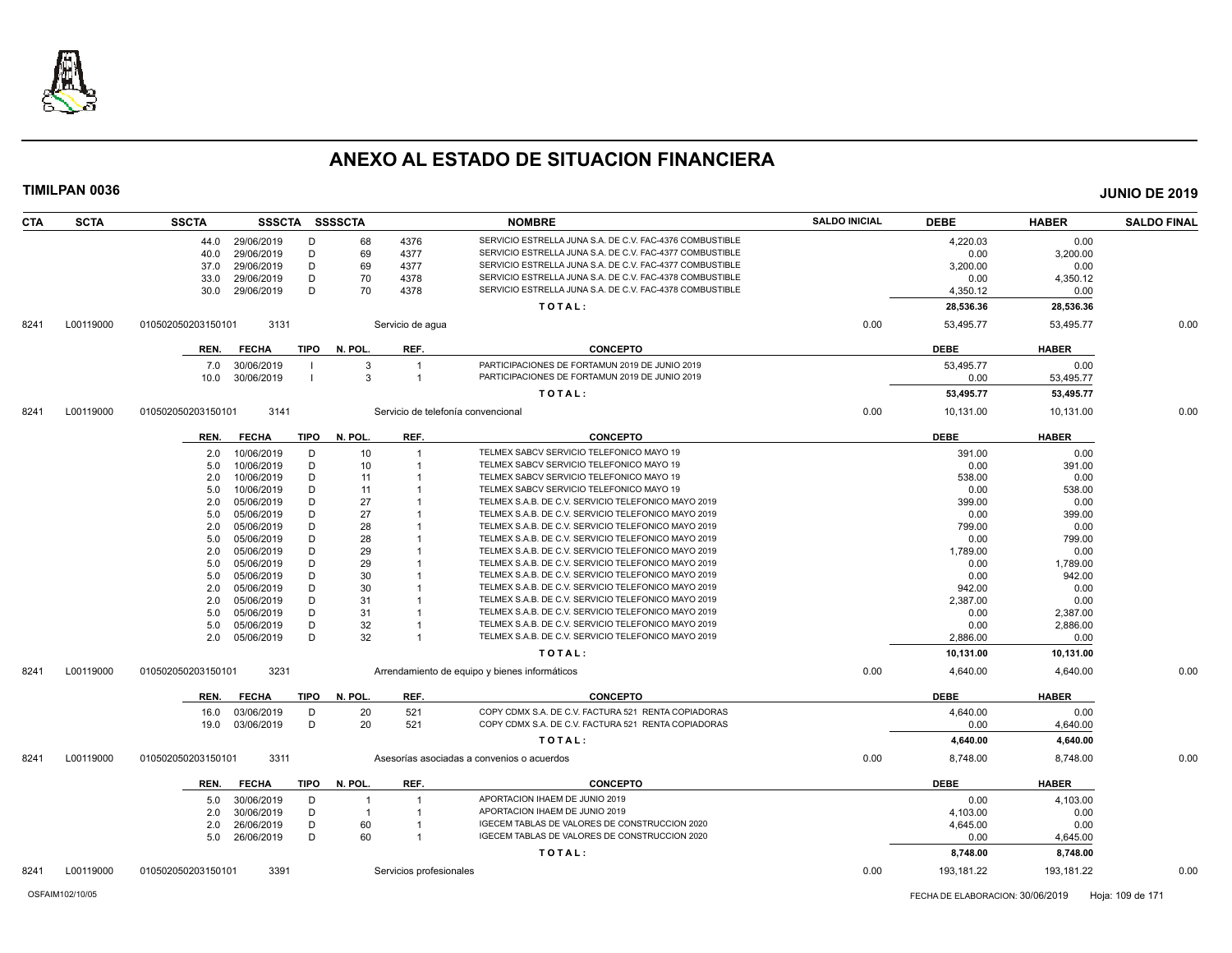

| CTA  | <b>SCTA</b> | <b>SSCTA</b>       |                          |             | SSSCTA SSSSCTA |                          | <b>NOMBRE</b>                                                    | <b>SALDO INICIAL</b> | <b>DEBE</b>    | <b>HABER</b>   | <b>SALDO FINAL</b> |
|------|-------------|--------------------|--------------------------|-------------|----------------|--------------------------|------------------------------------------------------------------|----------------------|----------------|----------------|--------------------|
|      |             | REN.               | FECHA                    | TIPO        | N. POL.        | REF.                     | <b>CONCEPTO</b>                                                  |                      | <b>DEBE</b>    | <b>HABER</b>   |                    |
|      |             | 5.0                | 14/06/2019               | E           | 5              | 8                        | CH. 074 MA GPE GOMEZ RUIZ PAGO REC. 08 HONORARIOS 01-15 JUNIO 19 |                      | 0.00           | 3,790.61       |                    |
|      |             | 2.0                | 14/06/2019               | E           | 5              | -8                       | CH. 074 MA GPE GOMEZ RUIZ PAGO REC. 08 HONORARIOS 01-15 JUNIO 19 |                      | 3.790.61       | 0.00           |                    |
|      |             | 5.0                | 28/06/2019               | E           | 29             |                          | CH-1577 MARIA GUADALUPE GOMEZ RUIZ 16-30 JUNIO CRONISTA MUNICIF  |                      | 0.00           | 3,790.61       |                    |
|      |             | 2.0                | 28/06/2019               | E           | 29             |                          | CH-1577 MARIA GUADALUPE GOMEZ RUIZ 16-30 JUNIO CRONISTA MUNICIF  |                      | 3,790.61       | 0.00           |                    |
|      |             | 2.0                | 26/06/2019               | D           | 61             |                          | MARIA DEL CARMEN AVILA RIVERO ELABO. CUENTA PUBLICA 2018         |                      | 69,600.00      | 0.00           |                    |
|      |             | 5.0                | 26/06/2019               | D           | 61             |                          | MARIA DEL CARMEN AVILA RIVERO ELABO. CUENTA PUBLICA 2018         |                      | 0.00           | 69,600.00      |                    |
|      |             | 2.0                | 26/06/2019               | D           | 62             |                          | MARIA DEL CARMEN AVILA RIVERO ELABORACION DE PRESUPUESTO         |                      | 116,000.00     | 0.00           |                    |
|      |             | 5.0                | 26/06/2019               | D           | 62             |                          | MARIA DEL CARMEN AVILA RIVERO ELABORACION DE PRESUPUESTO         |                      | 0.00           | 116,000.00     |                    |
|      |             |                    |                          |             |                |                          | TOTAL:                                                           |                      | 193,181.22     | 193,181.22     |                    |
| 8241 | L00119000   | 010502050203150101 | 3411                     |             |                |                          | Servicios bancarios y financieros                                | 0.00                 | 21,133.28      | 21,133.28      | 0.00               |
|      |             | REN.               | <b>FECHA</b>             | <b>TIPO</b> | N. POL.        | REF.                     | <b>CONCEPTO</b>                                                  |                      | <b>DEBE</b>    | <b>HABER</b>   |                    |
|      |             |                    |                          | D           | 5              | $\overline{1}$           | COMISIONES BANCARIAS DE RECURSOS PROPIOS JUNIO 19                |                      |                |                |                    |
|      |             | 2.0                | 30/06/2019<br>30/06/2019 | D           | 5              |                          | COMISIONES BANCARIAS DE RECURSOS PROPIOS JUNIO 19                |                      | 439.64<br>0.00 | 0.00<br>439.64 |                    |
|      |             | 5.0<br>16.0        | 30/06/2019               |             | 5              |                          | RECAUDACION DEL IMPUESTO PREDIAL DE JUNIO DE 2019                |                      | 553.79         | 0.00           |                    |
|      |             | 19.0               | 30/06/2019               |             | 5              |                          | RECAUDACION DEL IMPUESTO PREDIAL DE JUNIO DE 2019                |                      | 0.00           | 553.79         |                    |
|      |             | 5.0                | 30/06/2019               | D           | 9              |                          | CARGA FINANCIERA DE PRESTAMO ADELANTO DE PARTICPACION DE FEBI    |                      | 0.00           | 19,139.85      |                    |
|      |             | 2.0                | 30/06/2019               | D           | <b>q</b>       |                          | CARGA FINANCIERA DE PRESTAMO ADELANTO DE PARTICPACION DE FEBI    |                      | 19,139.85      | 0.00           |                    |
|      |             | 6.0                | 17/06/2019               | D           | 58             |                          | PAGO DE ISR DEL MES DE SEPTIEMBRE DE 2016                        |                      | 0.00           | 1,000.00       |                    |
|      |             | 3.0                | 17/06/2019               | D           | 58             |                          | PAGO DE ISR DEL MES DE SEPTIEMBRE DE 2016                        |                      | 1,000.00       | 0.00           |                    |
|      |             |                    |                          |             |                |                          | TOTAL:                                                           |                      | 21,133.28      | 21,133.28      |                    |
|      |             |                    |                          |             |                |                          |                                                                  |                      |                |                |                    |
| 8241 | L00119000   | 010502050203150101 | 3721                     |             |                |                          | Gastos de traslado por vía terrestre                             | 0.00                 | 176.00         | 176.00         | 0.00               |
|      |             | REN.               | <b>FECHA</b>             | TIPO        | N. POL.        | REF.                     | <b>CONCEPTO</b>                                                  |                      | <b>DEBE</b>    | <b>HABER</b>   |                    |
|      |             | 26.0               | 29/06/2019               | E           | 31             | 338098                   | CH-1579 HECTOR MANUEL MONROY CRUZ FAC-338098 PASAJES             |                      | 0.00           | 176.00         |                    |
|      |             | 23.0               | 29/06/2019               | E           | 31             | 338098                   | CH-1579 HECTOR MANUEL MONROY CRUZ FAC-338098 PASAJES             |                      | 176.00         | 0.00           |                    |
|      |             |                    |                          |             |                |                          | TOTAL:                                                           |                      | 176.00         | 176.00         |                    |
| 8241 | L00119000   | 010502050203150101 | 3851                     |             |                | Gastos de representación |                                                                  | 0.00                 | 7,146.02       | 7,146.02       | 0.00               |
|      |             | REN.               | <b>FECHA</b>             | TIPO        | N. POL.        | REF.                     | <b>CONCEPTO</b>                                                  |                      | <b>DEBE</b>    | <b>HABER</b>   |                    |
|      |             |                    | 2.0 20/06/2019           | E           | 21             | 629                      | CH-1569 REPOSICION FONDO FIJO DE CAJA FAC-629 CONSUMO ALIMENTO   |                      | 1,281.00       | 0.00           |                    |
|      |             | 37.0               | 20/06/2019               | E           | 21             | $\overline{1}$           | CH-1569 REPOSICION FONDO FIJO DE CAJA DESECHABLES                |                      | 1.018.02       | 0.00           |                    |
|      |             | 40.0               | 20/06/2019               | E           | 21             | $\overline{1}$           | CH-1569 REPOSICION FONDO FIJO DE CAJA DESECHABLES                |                      | 0.00           | 1,018.02       |                    |
|      |             | 12.0               | 20/06/2019               | E           | 21             | 630                      | CH-1569 REPOSICION FONDO FIJO DE CAJA FAC-630 CONSUMO ALIMENTC   |                      | 0.00           | 90.00          |                    |
|      |             | 16.0               | 20/06/2019               | E           | 21             | 4864488                  | CH-1569 REPOSICION FONDO FIJO DE CAJA FAC-4864488 CONSUMO ALIMI  |                      | 428.00         | 0.00           |                    |
|      |             | 9.0                | 20/06/2019               | E           | 21             | 630                      | CH-1569 REPOSICION FONDO FIJO DE CAJA FAC-630 CONSUMO ALIMENTC   |                      | 90.00          | 0.00           |                    |
|      |             | 23.0               | 20/06/2019               | E           | 21             | 13379                    | CH-1569 REPOSICION FONDO FIJO DE CAJA FAC-13379 CONSUMO ALIMEN   |                      | 649.98         | 0.00           |                    |
|      |             | 26.0               | 20/06/2019               | E           | 21             | 13379                    | CH-1569 REPOSICION FONDO FIJO DE CAJA FAC-13379 CONSUMO ALIMEN   |                      | 0.00           | 649.98         |                    |
|      |             | 30.0               | 20/06/2019               | E           | 21             | $\overline{1}$           | CH-1569 REPOSICION FONDO FIJO DE CAJA DESECHABLES                |                      | 1,268.02       | 0.00           |                    |
|      |             | 33.0               | 20/06/2019               | E           | 21             | $\overline{1}$           | CH-1569 REPOSICION FONDO FIJO DE CAJA DESECHABLES                |                      | 0.00           | 1,268.02       |                    |
|      |             | 5.0                | 20/06/2019               | E           | 21             | 629                      | CH-1569 REPOSICION FONDO FIJO DE CAJA FAC-629 CONSUMO ALIMENTC   |                      | 0.00           | 1,281.00       |                    |
|      |             | 19.0               | 20/06/2019               | E           | 21             | 4864488                  | CH-1569 REPOSICION FONDO FIJO DE CAJA FAC-4864488 CONSUMO ALIME  |                      | 0.00           | 428.00         |                    |
|      |             | 12.0               | 29/06/2019               | E           | 31             | 16320                    | CH-1579 HECTOR MANUEL MONROY CRUZ FAC-16320 CONSUMOS             |                      | 0.00           | 716.00         |                    |
|      |             | 5.0                | 29/06/2019               | E           | 31             | 52576                    | CH-1579 HECTOR MANUEL MONROY CRUZ FAC-52576 CONSUMOS             |                      | 0.00           | 471.00         |                    |
|      |             | 19.0               | 29/06/2019               | E           | 31             | 3022                     | CH-1579 HECTOR MANUEL MONROY CRUZ FAC-3022 CONSUMOS              |                      | 0.00           | 649.00         |                    |
|      |             | 30.0               | 29/06/2019               | E           | 31             | 1980                     | CH-1579 HECTOR MANUEL MONROY CRUZ FAC-1980 CONSUMOS              |                      | 575.00         | 0.00           |                    |
|      |             | 33.0               | 29/06/2019               | E           | 31             | 1980                     | CH-1579 HECTOR MANUEL MONROY CRUZ FAC-1980 CONSUMOS              |                      | 0.00           | 575.00         |                    |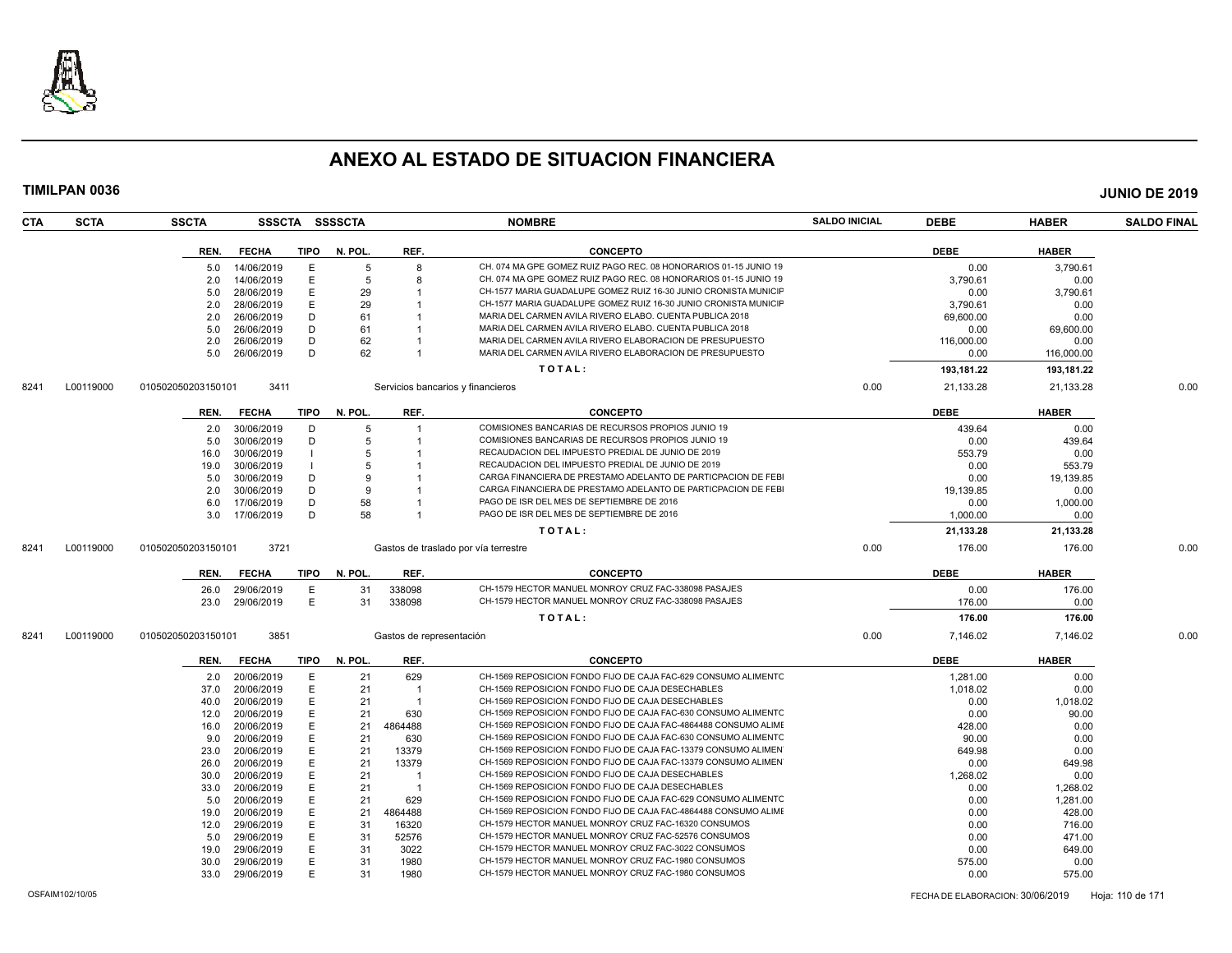

| <b>CTA</b> | <b>SCTA</b> | <b>SSCTA</b>       | SSSCTA SSSSCTA           |             |          |                | <b>NOMBRE</b>                                                                                                 | <b>SALDO INICIAL</b> | <b>DEBE</b>      | <b>HABER</b>     | <b>SALDO FINAL</b> |
|------------|-------------|--------------------|--------------------------|-------------|----------|----------------|---------------------------------------------------------------------------------------------------------------|----------------------|------------------|------------------|--------------------|
|            |             |                    | 9.0 29/06/2019           | E           | 31       | 16320          | CH-1579 HECTOR MANUEL MONROY CRUZ FAC-16320 CONSUMOS                                                          |                      | 716.00           | 0.00             |                    |
|            |             | 16.0               | 29/06/2019               | E.          | 31       | 3022           | CH-1579 HECTOR MANUEL MONROY CRUZ FAC-3022 CONSUMOS                                                           |                      | 649.00           | 0.00             |                    |
|            |             | 2.0                | 29/06/2019               | E           | 31       | 52576          | CH-1579 HECTOR MANUEL MONROY CRUZ FAC-52576 CONSUMOS                                                          |                      | 471.00           | 0.00             |                    |
|            |             |                    |                          |             |          |                | TOTAL:                                                                                                        |                      | 7,146.02         | 7,146.02         |                    |
| 8241       | L00119000   | 010502050203150101 | 3982                     |             |          |                | Impuesto sobre erogaciones por remuneraciones al trabajo personal.                                            | 0.00                 | 108,049.00       | 108,049.00       | 0.00               |
|            |             | REN.               | <b>FECHA</b>             | TIPO        | N. POL.  | REF.           | <b>CONCEPTO</b>                                                                                               |                      | <b>DEBE</b>      | <b>HABER</b>     |                    |
|            |             | 5.0                | 10/06/2019               | D           | 52       | $\overline{1}$ | GEM IMPUESTO SOBRE EROGACIONES DE MAYO 2019                                                                   |                      | 0.00             | 108,049.00       |                    |
|            |             | 2.0                | 10/06/2019               | D           | 52       | $\overline{1}$ | GEM IMPUESTO SOBRE EROGACIONES DE MAYO 2019                                                                   |                      | 108,049.00       | 0.00             |                    |
|            |             |                    |                          |             |          |                | TOTAL:                                                                                                        |                      | 108,049.00       | 108,049.00       |                    |
| 8241       | L00119000   | 010502050203160101 | 2111                     |             |          |                | Materiales y útiles de oficina                                                                                | 0.00                 | 8,361.38         | 8,361.38         | 0.00               |
|            |             |                    |                          |             |          |                |                                                                                                               |                      |                  |                  |                    |
|            |             | REN.               | <b>FECHA</b>             | <b>TIPO</b> | N. POL.  | REF.           | <b>CONCEPTO</b>                                                                                               |                      | <b>DEBE</b>      | <b>HABER</b>     |                    |
|            |             | 93.0               | 20/06/2019               | E           | 21       | 58340          | CH-1569 REPOSICION FONDO FIJO DE CAJA FAC-58340 PAPELERIA                                                     |                      | 669.42           | 0.00             |                    |
|            |             | 47.0               | 20/06/2019               | E           | 21       | 1735455        | CH-1569 REPOSICION FONDO FIJO DE CAJA FAC-1735455 TIMBRES                                                     |                      | 0.00             | 1,577.60         |                    |
|            |             | 96.0               | 20/06/2019               | E           | 21       | 58340          | CH-1569 REPOSICION FONDO FIJO DE CAJA FAC-58340 PAPELERIA                                                     |                      | 0.00             | 669.42           |                    |
|            |             | 44.0               | 20/06/2019               | E           | 21       | 1735455        | CH-1569 REPOSICION FONDO FIJO DE CAJA FAC-1735455 TIMBRES<br>FACT-182 GLANCOMER S.A. DE C.V. COMPRA PAPELERIA |                      | 1,577.60         | 0.00             |                    |
|            |             | 17.0<br>20.0       | 30/06/2019<br>30/06/2019 | D<br>D      | 89<br>89 | 182<br>182     | FACT-182 GLANCOMER S.A. DE C.V. COMPRA PAPELERIA                                                              |                      | 6,114.36<br>0.00 | 0.00<br>6,114.36 |                    |
|            |             |                    |                          |             |          |                |                                                                                                               |                      |                  |                  |                    |
|            |             |                    |                          |             |          |                | TOTAL:                                                                                                        |                      | 8,361.38         | 8,361.38         |                    |
| 8241       | L00119000   | 010502050203160101 | 3411                     |             |          |                | Servicios bancarios y financieros                                                                             | 0.00                 | 1,762.04         | 1,762.04         | 0.00               |
|            |             | REN.               | <b>FECHA</b>             | TIPO        | N. POL.  | REF.           | <b>CONCEPTO</b>                                                                                               |                      | <b>DEBE</b>      | <b>HABER</b>     |                    |
|            |             | 21.0               | 30/06/2019               | D           | 5        |                | COMISIONES BANCARIAS DE FEFOM 18 DE JUNIO 19                                                                  |                      | 0.00             | 83.52            |                    |
|            |             | 18.0               | 30/06/2019               | D           | 5        |                | COMISIONES BANCARIAS DE FEFOM 18 DE JUNIO 19                                                                  |                      | 83.52            | 0.00             |                    |
|            |             | 13.0               | 30/06/2019               | D           | 5        |                | COMISIONES BANCARIAS DE PARTICIPACIONES JUNIO 19                                                              |                      | 0.00             | 1,678.52         |                    |
|            |             | 10.0               | 30/06/2019               | D           | 5        |                | COMISIONES BANCARIAS DE PARTICIPACIONES JUNIO 19                                                              |                      | 1,678.52         | 0.00             |                    |
|            |             |                    |                          |             |          |                | TOTAL:                                                                                                        |                      | 1,762.04         | 1,762.04         |                    |
| 8241       | L00119000   | 010502050203250101 | 3411                     |             |          |                | Servicios bancarios y financieros                                                                             | 0.00                 | 5.80             | 5.80             | 0.00               |
|            |             | REN.               | <b>FECHA</b>             | TIPO        | N. POL.  | REF.           | <b>CONCEPTO</b>                                                                                               |                      | <b>DEBE</b>      | <b>HABER</b>     |                    |
|            |             | 5.0                | 30/06/2019               | D           | 6        |                | COMISIONES BANCARIAS DE FISM 19 DEL MES DE JUNIO 19                                                           |                      | 0.00             | 5.80             |                    |
|            |             | 2.0                | 30/06/2019               | D           | 6        |                | COMISIONES BANCARIAS DE FISM 19 DEL MES DE JUNIO 19                                                           |                      | 5.80             | 0.00             |                    |
|            |             |                    |                          |             |          |                | TOTAL:                                                                                                        |                      | 5.80             | 5.80             |                    |
| 8241       | L00119000   | 010502050203250102 | 3111                     |             |          |                | Servicio de energía eléctrica                                                                                 | 0.00                 | 366,996.00       | 366,996.00       | 0.00               |
|            |             | REN.               | <b>FECHA</b>             | <b>TIPO</b> | N. POL.  | REF.           | <b>CONCEPTO</b>                                                                                               |                      | <b>DEBE</b>      | <b>HABER</b>     |                    |
|            |             | 2.0                | 29/06/2019               | D           | 81       |                | CFE SSB ENERGIA ELECTRICA POZO DE LA CABECERA , PAL                                                           |                      | 82,616.00        | 0.00             |                    |
|            |             | 5.0                | 29/06/2019               | D           | 81       |                | CFE SSB ENERGIA ELECTRICA POZO DE LA CABECERA ,PAL                                                            |                      | 0.00             | 82,616.00        |                    |
|            |             | 5.0                | 29/06/2019               | D           | 82       |                | CFE SSB ENERGIA ELECTRICA POZO DE ZARAGOZA                                                                    |                      | 0.00             | 83,598.00        |                    |
|            |             | 2.0                | 29/06/2019               | D           | 82       |                | CFE SSB ENERGIA ELECTRICA POZO DE ZARAGOZA                                                                    |                      | 83,598.00        | 0.00             |                    |
|            |             | 2.0                | 29/06/2019               | D           | 83       |                | CFE SSB ENERGIA ELECTRICA DE LOS POZOS DE AGUA                                                                |                      | 200,782.00       | 0.00             |                    |
|            |             | 5.0                | 29/06/2019               | D           | 83       | $\overline{1}$ | CFE SSB ENERGIA ELECTRICA DE LOS POZOS DE AGUA                                                                |                      | 0.00             | 200,782.00       |                    |
|            |             |                    |                          |             |          |                | TOTAL:                                                                                                        |                      | 366,996.00       | 366,996.00       |                    |
| 8241       | L00119000   | 010502050203250102 | 3112                     |             |          |                | Servicio de energía eléctrica para alumbrado publico                                                          | 0.00                 | 313,923.98       | 313,923.98       | 0.00               |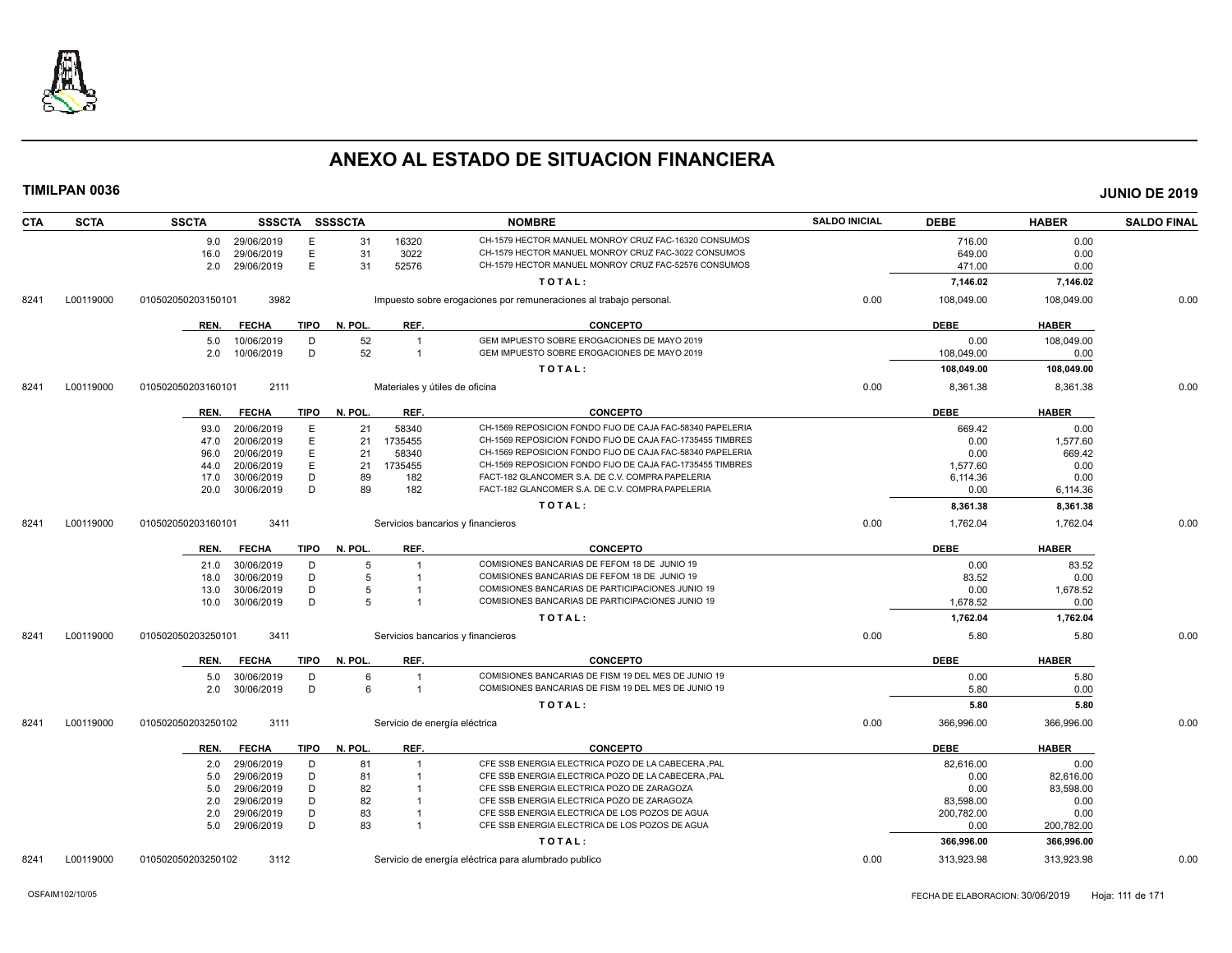

|      | TIMILPAN 0036 |                    |                          |             |                |                                   |                                                                                                                      |                      |              |                  | <b>JUNIO DE 2019</b> |
|------|---------------|--------------------|--------------------------|-------------|----------------|-----------------------------------|----------------------------------------------------------------------------------------------------------------------|----------------------|--------------|------------------|----------------------|
| CTA  | <b>SCTA</b>   | <b>SSCTA</b>       |                          |             | SSSCTA SSSSCTA |                                   | <b>NOMBRE</b>                                                                                                        | <b>SALDO INICIAL</b> | <b>DEBE</b>  | <b>HABER</b>     | <b>SALDO FINAL</b>   |
|      |               | REN.               | <b>FECHA</b>             | TIPO        | N. POL.        | REF.                              | <b>CONCEPTO</b>                                                                                                      |                      | <b>DEBE</b>  | <b>HABER</b>     |                      |
|      |               | 5.0                | 10/06/2019               | D           | 76             |                                   | CFE SSB SER. ADMINISTRATIVOS ALUMBRADO PUBLICO DE MAYO 2019                                                          |                      | 0.00         | 4,416.85         |                      |
|      |               | 2.0                | 10/06/2019               | D           | 76             |                                   | CFE SSB SER. ADMINISTRATIVOS ALUMBRADO PUBLICO DE MAYO 2019                                                          |                      | 4,416.85     | 0.00             |                      |
|      |               | 2.0                | 29/06/2019               | D           | 84             |                                   | CFE SSB SERVICIO ALUMBRADO PUBLICO DE MAYO 2019                                                                      |                      | 309,507.13   | 0.00             |                      |
|      |               | 5.0                | 29/06/2019               | D           | 84             | $\overline{1}$                    | CFE SSB SERVICIO ALUMBRADO PUBLICO DE MAYO 2019                                                                      |                      | 0.00         | 309,507.13       |                      |
|      |               |                    |                          |             |                |                                   | TOTAL:                                                                                                               |                      | 313,923.98   | 313,923.98       |                      |
| 8241 | L00119000     | 010502050203250102 | 3411                     |             |                | Servicios bancarios y financieros |                                                                                                                      | 0.00                 | 281.88       | 281.88           | 0.00                 |
|      |               | REN.               | <b>FECHA</b>             | <b>TIPO</b> | N. POL.        | REF.                              | <b>CONCEPTO</b>                                                                                                      |                      | <b>DEBE</b>  | <b>HABER</b>     |                      |
|      |               | 10.0               | 30/06/2019               | D           | 6              |                                   | COMISIONES BANCARIAS DE FORTAMUN 19 DEL MES DE JUNIO 19                                                              |                      | 281.88       | 0.00             |                      |
|      |               | 13.0               | 30/06/2019               | D           | 6              |                                   | COMISIONES BANCARIAS DE FORTAMUN 19 DEL MES DE JUNIO 19                                                              |                      | 0.00         | 281.88           |                      |
|      |               |                    |                          |             |                |                                   | TOTAL:                                                                                                               |                      | 281.88       | 281.88           |                      |
| 8241 | N00130000     | 030201010201150101 | 1131                     |             |                | Sueldo base                       |                                                                                                                      | 252,000.00           | 0.00         | 36,000.00        | 216,000.00           |
|      |               | REN.               | <b>FECHA</b>             | TIPO        | N. POL.        | REF.                              | <b>CONCEPTO</b>                                                                                                      |                      | <b>DEBE</b>  | <b>HABER</b>     |                      |
|      |               | 248.0              | 28/06/2019               | Ε           | 25             | $\overline{2}$                    | CH-1573 NOMINA DE LA 2DA QUINCENA DE JUNIO 2019                                                                      |                      | 0.00         | 18,000.00        |                      |
|      |               | 238.0              | 14/06/2019               | D           | 54             | $\overline{1}$                    | NOMINA DE LA 1RA QUINCENA DE JUNIO 2019                                                                              |                      | 0.00         | 18,000.00        |                      |
|      |               |                    |                          |             |                |                                   | TOTAL:                                                                                                               |                      | 0.00         | 36,000.00        |                      |
| 8241 | N00130000     | 030201010201150101 | 1222                     |             |                |                                   | Sueldos y salarios compactados al personal eventual                                                                  | 191,893.59           | 0.00         | 8,000.00         | 183,893.59           |
|      |               | REN.               | <b>FECHA</b>             | <b>TIPO</b> | N. POL.        | REF.                              | <b>CONCEPTO</b>                                                                                                      |                      | <b>DEBE</b>  | <b>HABER</b>     |                      |
|      |               | 103.0              | 28/06/2019               | E           | 26             | $\overline{2}$                    | CH-1573 LISTA DE RAYA 2DA QUINCENA DE JUNIO 2019                                                                     |                      | 0.00         | 4,000.00         |                      |
|      |               | 103.0              | 14/06/2019               | D           | 55             | $\overline{1}$                    | NOMINA DE LISTA DE RAYA DE LA 1RA QUINCENA DE JUNIO 2019                                                             |                      | 0.00         | 4,000.00         |                      |
|      |               |                    |                          |             |                |                                   | TOTAL:                                                                                                               |                      | 0.00         | 8,000.00         |                      |
| 8241 | N00130000     | 030201010201150101 | 1321                     |             |                | Prima vacacional                  |                                                                                                                      | 9,399.30             | 0.00         | 0.00             | 9,399.30             |
| 8241 | N00130000     | 030201010201150101 | 1322                     |             |                | Aguinaldo                         |                                                                                                                      | 75,194.37            | 0.00         | 0.00             | 75,194.37            |
| 8241 | N00130000     | 030201010201150101 | 1345                     |             |                | Gratificación                     |                                                                                                                      | 223,128.22           | 0.00         | 29,568.38        | 193,559.84           |
|      |               | REN.               | <b>FECHA</b>             | <b>TIPO</b> | N. POL.        | REF.                              | <b>CONCEPTO</b>                                                                                                      |                      | <b>DEBE</b>  | <b>HABER</b>     |                      |
|      |               | 253.0              | 28/06/2019               | E           | 25             | $\overline{2}$                    | CH-1573 NOMINA DE LA 2DA QUINCENA DE JUNIO 2019                                                                      |                      | 0.00         | 11,466.00        |                      |
|      |               | 108.0              | 28/06/2019               | Ε           | 26             | 2                                 | CH-1573 LISTA DE RAYA 2DA QUINCENA DE JUNIO 2019                                                                     |                      | 0.00         | 3,318.19         |                      |
|      |               | 243.0              | 14/06/2019               | D           | 54             | $\overline{1}$                    | NOMINA DE LA 1RA QUINCENA DE JUNIO 2019                                                                              |                      | 0.00         | 11,466.00        |                      |
|      |               | 108.0              | 14/06/2019               | D           | 55             | $\overline{1}$                    | NOMINA DE LISTA DE RAYA DE LA 1RA QUINCENA DE JUNIO 2019                                                             |                      | 0.00         | 3,318.19         |                      |
|      |               |                    |                          |             |                |                                   | TOTAL:                                                                                                               |                      | 0.00         | 29,568.38        |                      |
| 8241 | N00130000     | 030201010201150101 | 2611                     |             |                |                                   | Combustibles, lubricantes y aditivos                                                                                 | 0.00                 | 2,400.00     | 2.400.00         | 0.00                 |
|      |               | REN.               | <b>FECHA</b>             | <b>TIPO</b> | N. POL.        | REF.                              | <b>CONCEPTO</b>                                                                                                      |                      | <b>DEBE</b>  | <b>HABER</b>     |                      |
|      |               | 65.0               | 29/06/2019               | D           | 64             | 4372                              | FAC-4372 SERVICIO ESTRELLA JUNA S.A. DE C.V. COMBUSTIBLE                                                             |                      | 600.00       | 0.00             |                      |
|      |               | 68.0               | 29/06/2019               | D           | 64             | 4372                              | FAC-4372 SERVICIO ESTRELLA JUNA S.A. DE C.V. COMBUSTIBLE                                                             |                      | 0.00         | 600.00           |                      |
|      |               | 65.0               | 29/06/2019               | D           | 65             | 4373                              | FAC-4373 SERVICIO ESTRELLA JUNA S.A. DE C.V. COMBUSTIBLE                                                             |                      | 600.00       | 0.00             |                      |
|      |               | 68.0               | 29/06/2019               | D           | 65             | 4373                              | FAC-4373 SERVICIO ESTRELLA JUNA S.A. DE C.V. COMBUSTIBLE                                                             |                      | 0.00         | 600.00           |                      |
|      |               | 37.0               | 29/06/2019               | D<br>D      | 67<br>67       | 4375                              | SERVICIO ESTRELLA JUNA S.A. DE C.V. FAC-4375 COMBUSTIBLE<br>SERVICIO ESTRELLA JUNA S.A. DE C.V. FAC-4375 COMBUSTIBLE |                      | 400.00       | 0.00             |                      |
|      |               | 40.0<br>47.0       | 29/06/2019<br>29/06/2019 | D           | 69             | 4375<br>4377                      | SERVICIO ESTRELLA JUNA S.A. DE C.V. FAC-4377 COMBUSTIBLE                                                             |                      | 0.00<br>0.00 | 400.00<br>400.00 |                      |
|      |               |                    |                          |             |                |                                   |                                                                                                                      |                      |              |                  |                      |

44.0 29/06/2019 D 69 4377 SERVICIO ESTRELLA JUNA S.A. DE C.V. FAC-4377 COMBUSTIBLE 400.00 0.00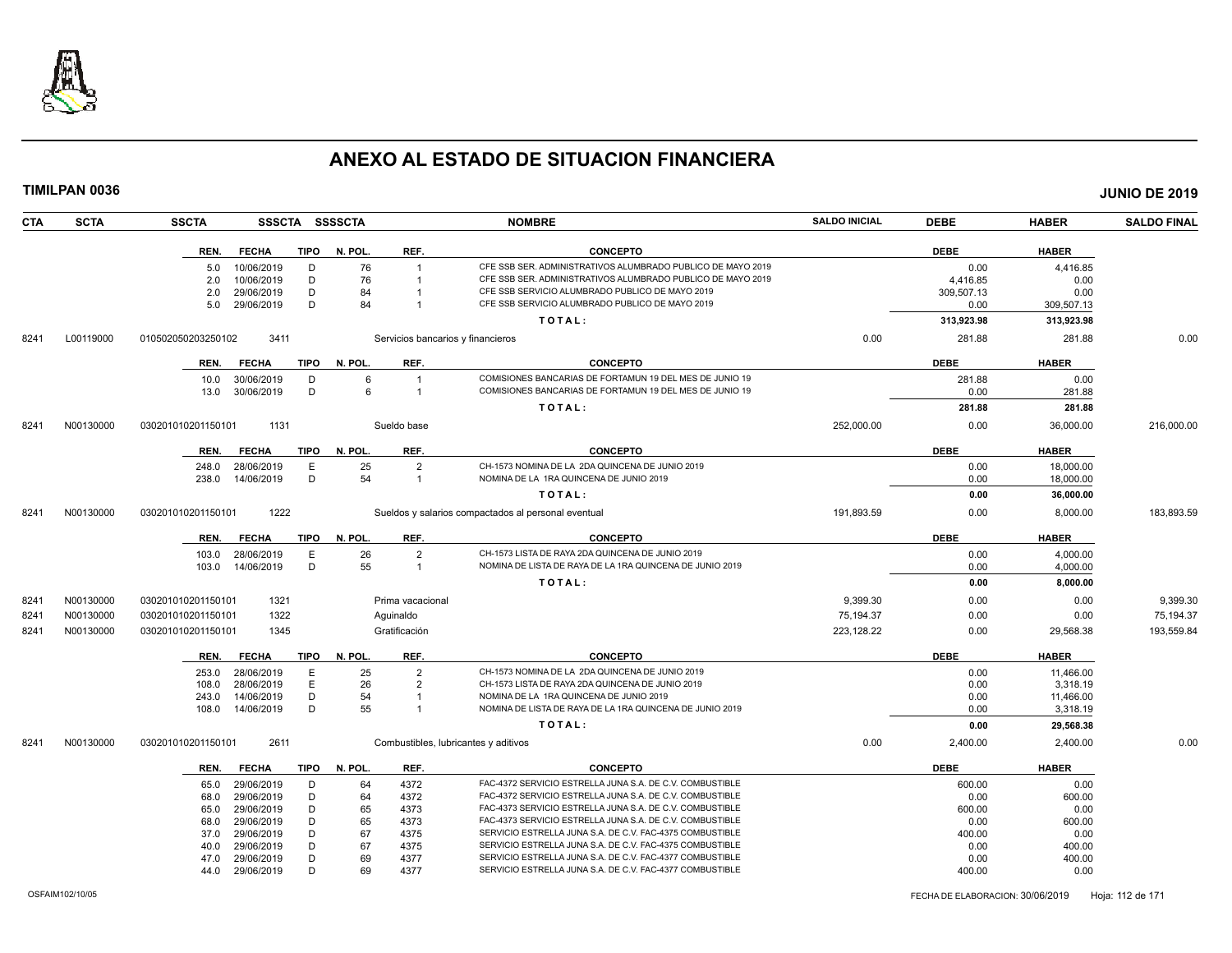

| CTA  | <b>SCTA</b> | <b>SSCTA</b><br>SSSCTA SSSSCTA      |                           | <b>NOMBRE</b>                                                              | <b>SALDO INICIAL</b> | <b>DEBE</b> | <b>HABER</b> | <b>SALDO FINAL</b> |
|------|-------------|-------------------------------------|---------------------------|----------------------------------------------------------------------------|----------------------|-------------|--------------|--------------------|
|      |             | 40.0 29/06/2019<br>D                | 4378<br>70                | SERVICIO ESTRELLA JUNA S.A. DE C.V. FAC-4378 COMBUSTIBLE                   |                      | 0.00        | 400.00       |                    |
|      |             | D<br>29/06/2019<br>37.0             | 70<br>4378                | SERVICIO ESTRELLA JUNA S.A. DE C.V. FAC-4378 COMBUSTIBLE                   |                      | 400.00      | 0.00         |                    |
|      |             |                                     |                           | TOTAL:                                                                     |                      | 2,400.00    | 2,400.00     |                    |
| 8241 | N00130000   | 3571<br>030201010201150101          |                           | Reparación, instalación y mantenimiento de maquinaria, equipo industrial y | 0.00                 | 17,341.90   | 17,341.90    | 0.00               |
|      |             | <b>FECHA</b><br>TIPO<br>REN.        | N. POL.<br>REF.           | <b>CONCEPTO</b>                                                            |                      | <b>DEBE</b> | <b>HABER</b> |                    |
|      |             | 03/06/2019<br>D<br>2.0              | 1028<br>21                | GEOVANY PEREZ LUGO FACT. 1028 COMPRA DE REFACCIONES                        |                      | 4,342.85    | 0.00         |                    |
|      |             | D<br>03/06/2019<br>5.0              | 21<br>1028                | GEOVANY PEREZ LUGO FACT. 1028 COMPRA DE REFACCIONES                        |                      | 0.00        | 4,342.85     |                    |
|      |             | Ε<br>28/06/2019<br>12.0             | 23                        | CH-1571 SIMON MUNGUIA CAMACHO COMPRA DE REFACCIONES                        |                      | 0.00        | 162.40       |                    |
|      |             | E<br>28/06/2019<br>9.0              | 23<br>$\overline{1}$      | CH-1571 SIMON MUNGUIA CAMACHO COMPRA DE REFACCIONES                        |                      | 162.40      | 0.00         |                    |
|      |             | D<br>5.0<br>19/06/2019              | 59<br>4611943             | FAC-46119438 CADECO S.A. DE C.V. REFACCIONES MAQUINARIA                    |                      | 0.00        | 2,988.25     |                    |
|      |             | D<br>19/06/2019<br>2.0              | 59<br>4611943             | FAC-46119438 CADECO S.A. DE C.V. REFACCIONES MAQUINARIA                    |                      | 2.988.25    | 0.00         |                    |
|      |             | 30/06/2019<br>D<br>15.0             | 85<br>1042                | FAC-1042 GEOVANNY PEREZ LUGO REFACCIONES PARA LOS VEHICULOS                |                      | 0.00        | 7,180.40     |                    |
|      |             | D<br>30/06/2019<br>12.0             | 85<br>1042                | FAC-1042 GEOVANNY PEREZ LUGO REFACCIONES PARA LOS VEHICULOS                |                      | 7,180.40    | 0.00         |                    |
|      |             | 30/06/2019<br>D<br>2.0              | 98<br>447                 | FAC-447 PASIVO DE MA. DEL CARMEN ZUÑIGA ARIAS ACEITE                       |                      | 2,668.00    | 0.00         |                    |
|      |             | D<br>30/06/2019<br>5.0              | 98<br>447                 | FAC-447 PASIVO DE MA. DEL CARMEN ZUÑIGA ARIAS ACEITE                       |                      | 0.00        | 2,668.00     |                    |
|      |             |                                     |                           | TOTAL:                                                                     |                      | 17,341.90   | 17,341.90    |                    |
| 8241 | N00130000   | 3851<br>030201010201150101          | Gastos de representación  |                                                                            | 0.00                 | 4.760.00    | 4,760.00     | 0.00               |
|      |             | <b>FECHA</b><br><b>TIPO</b><br>REN. | REF.<br>N. POL.           | <b>CONCEPTO</b>                                                            |                      | <b>DEBE</b> | <b>HABER</b> |                    |
|      |             | 30/06/2019<br>D<br>2.0              | 88<br>153                 | FAC-153 LIBIA MONTIEL COLIN SERVICIO DE HOSPEDAJE                          |                      | 4,760.00    | 0.00         |                    |
|      |             | 30/06/2019<br>D<br>5.0              | 88<br>153                 | FAC-153 LIBIA MONTIEL COLIN SERVICIO DE HOSPEDAJE                          |                      | 0.00        | 4,760.00     |                    |
|      |             |                                     |                           | TOTAL:                                                                     |                      | 4,760.00    | 4,760.00     |                    |
| 8241 | N00132000   | 1131<br>020206010101150101          | Sueldo base               |                                                                            | 189,161.00           | 0.00        | 30,723.00    | 158,438.00         |
|      |             | REN.<br><b>FECHA</b><br><b>TIPO</b> | N. POL.<br>REF.           | <b>CONCEPTO</b>                                                            |                      | <b>DEBE</b> | <b>HABER</b> |                    |
|      |             | 28/06/2019<br>E<br>258.0            | 25<br>$\overline{2}$      | CH-1573 NOMINA DE LA 2DA QUINCENA DE JUNIO 2019                            |                      | 0.00        | 13,511.50    |                    |
|      |             | D<br>14/06/2019<br>248.0            | 54<br>$\overline{1}$      | NOMINA DE LA 1RA QUINCENA DE JUNIO 2019                                    |                      | 0.00        | 13,511.50    |                    |
|      |             | D<br>14/06/2019<br>113.0            | 55<br>$\overline{1}$      | NOMINA DE LISTA DE RAYA DE LA 1RA QUINCENA DE JUNIO 2019                   |                      | 0.00        | 3,700.00     |                    |
|      |             |                                     |                           | TOTAL:                                                                     |                      | 0.00        | 30,723.00    |                    |
| 8241 | N00132000   | 1222<br>020206010101150101          |                           | Sueldos y salarios compactados al personal eventual                        | 51,800.00            | 0.00        | 3,700.00     | 48.100.00          |
|      |             | <b>TIPO</b><br>REN.<br><b>FECHA</b> | REF.<br>N. POL.           | <b>CONCEPTO</b>                                                            |                      | <b>DEBE</b> | <b>HABER</b> |                    |
|      |             | 28/06/2019<br>E<br>113.0            | 26<br>2                   | CH-1573 LISTA DE RAYA 2DA QUINCENA DE JUNIO 2019                           |                      | 0.00        | 3,700.00     |                    |
|      |             |                                     |                           | TOTAL:                                                                     |                      | 0.00        | 3,700.00     |                    |
| 8241 | N00132000   | 1311<br>020206010101150101          | Prima por año de servicio |                                                                            | 3,150.00             | 0.00        | 450.00       | 2,700.00           |
|      |             | <b>TIPO</b><br>REN.<br><b>FECHA</b> | REF.<br>N. POL.           | <b>CONCEPTO</b>                                                            |                      | <b>DEBE</b> | <b>HABER</b> |                    |
|      |             | E<br>28/06/2019<br>263.0            | 25<br>$\overline{2}$      | CH-1573 NOMINA DE LA 2DA QUINCENA DE JUNIO 2019                            |                      | 0.00        | 225.00       |                    |
|      |             | D<br>14/06/2019<br>253.0            | 54<br>$\overline{1}$      | NOMINA DE LA 1RA QUINCENA DE JUNIO 2019                                    |                      | 0.00        | 225.00       |                    |
|      |             |                                     |                           | TOTAL:                                                                     |                      | 0.00        | 450.00       |                    |
| 8241 | N00132000   | 1321<br>020206010101150101          | Prima vacacional          |                                                                            | 10,738.18            | 0.00        | 0.00         | 10,738.18          |
| 8241 | N00132000   | 1322<br>020206010101150101          | Aquinaldo                 |                                                                            | 50,578.92            | 0.00        | 0.00         | 50,578.92          |
| 8241 | N00132000   | 020206010101150101<br>1345          | Gratificación             |                                                                            | 135,609.36           | 0.00        | 7,087.28     | 128,522.08         |
|      |             |                                     |                           |                                                                            |                      |             |              |                    |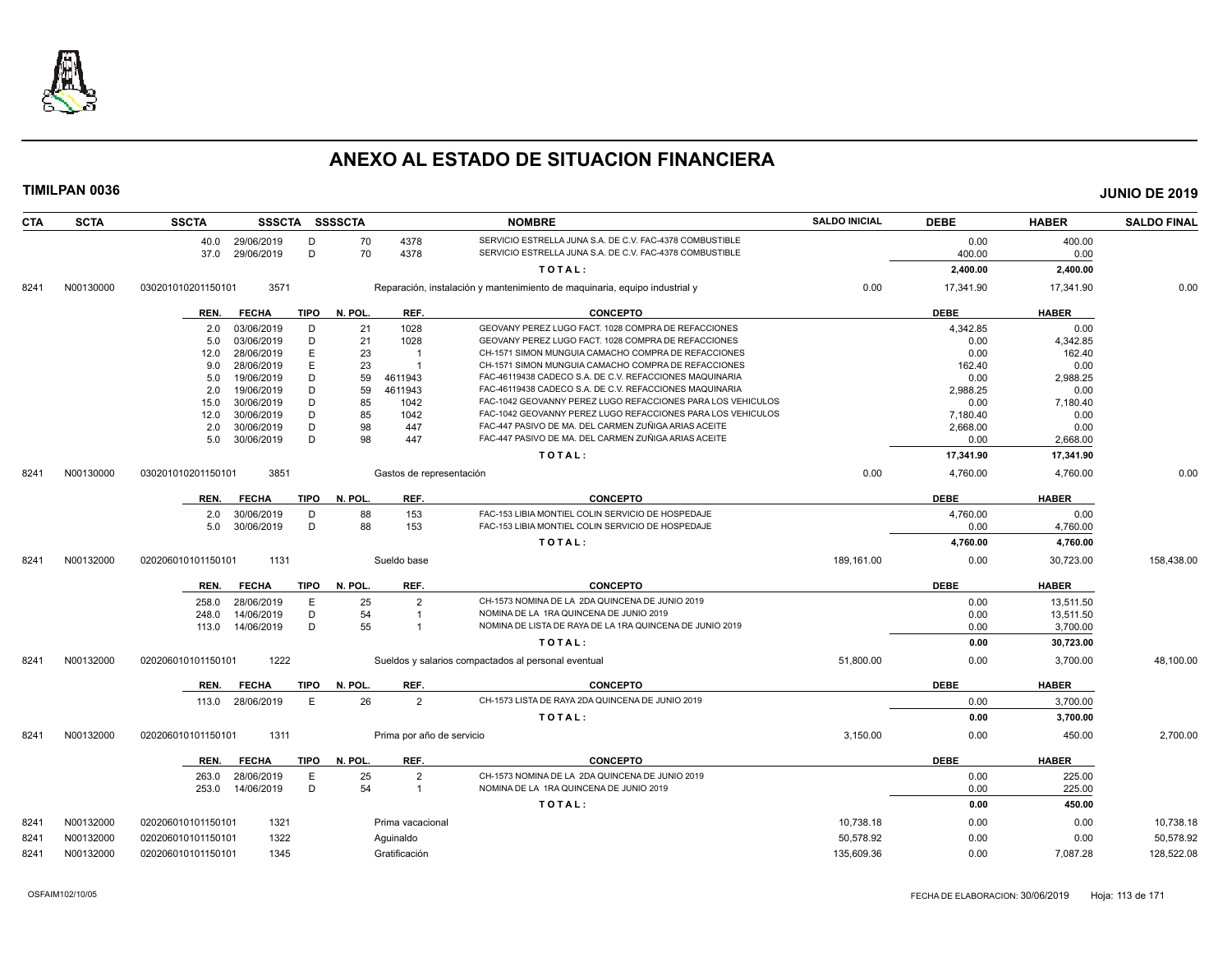

| TIMILPAN 0036      |                    |              |             |                |                |                                                                                                                      |                      |             |              | <b>JUNIO DE 2019</b> |
|--------------------|--------------------|--------------|-------------|----------------|----------------|----------------------------------------------------------------------------------------------------------------------|----------------------|-------------|--------------|----------------------|
| CTA<br><b>SCTA</b> | <b>SSCTA</b>       |              |             | SSSCTA SSSSCTA |                | <b>NOMBRE</b>                                                                                                        | <b>SALDO INICIAL</b> | <b>DEBE</b> | <b>HABER</b> | <b>SALDO FINAL</b>   |
|                    | REN.               | <b>FECHA</b> | <b>TIPO</b> | N. POL.        | REF.           | <b>CONCEPTO</b>                                                                                                      |                      | <b>DEBE</b> | <b>HABER</b> |                      |
|                    | 268.0              | 28/06/2019   | E           | 25             | $\overline{2}$ | CH-1573 NOMINA DE LA 2DA QUINCENA DE JUNIO 2019                                                                      |                      | 0.00        | 2.040.44     |                      |
|                    | 118.0              | 28/06/2019   | Ε           | 26             | $\overline{2}$ | CH-1573 LISTA DE RAYA 2DA QUINCENA DE JUNIO 2019                                                                     |                      | 0.00        | 1,253.20     |                      |
|                    | 258.0              | 14/06/2019   | D           | 54             | $\overline{1}$ | NOMINA DE LA 1RA QUINCENA DE JUNIO 2019                                                                              |                      | 0.00        | 2,540.44     |                      |
|                    | 118.0              | 14/06/2019   | D           | 55             | $\overline{1}$ | NOMINA DE LISTA DE RAYA DE LA 1RA QUINCENA DE JUNIO 2019                                                             |                      | 0.00        | 1,253.20     |                      |
|                    |                    |              |             |                |                | TOTAL:                                                                                                               |                      | 0.00        | 7,087.28     |                      |
| 8241<br>N00132000  | 020206010101150101 | 1541         |             |                |                | Becas para hijos de trabajadores sindicalizados                                                                      | 3,600.00             | 0.00        | 0.00         | 3,600.00             |
| 8241<br>N00132000  | 020206010101150101 | 1546         |             |                |                | Otros gastos derivados de convenio                                                                                   | 4,150.00             | 0.00        | 400.00       | 3,750.00             |
|                    |                    |              |             |                |                |                                                                                                                      |                      |             |              |                      |
|                    | REN.               | <b>FECHA</b> | TIPO        | N. POL.        | REF.           | <b>CONCEPTO</b>                                                                                                      |                      | <b>DEBE</b> | <b>HABER</b> |                      |
|                    | 273.0              | 28/06/2019   | E           | 25             | $\overline{2}$ | CH-1573 NOMINA DE LA 2DA QUINCENA DE JUNIO 2019                                                                      |                      | 0.00        | 200.00       |                      |
|                    | 263.0              | 14/06/2019   | D           | 54             | $\overline{1}$ | NOMINA DE LA 1RA QUINCENA DE JUNIO 2019                                                                              |                      | 0.00        | 200.00       |                      |
|                    |                    |              |             |                |                | TOTAL:                                                                                                               |                      | 0.00        | 400.00       |                      |
| Q00104000<br>8241  | 010701010101150101 | 2611         |             |                |                | Combustibles, lubricantes y aditivos                                                                                 | 0.00                 | 73,684.88   | 73,684.88    | 0.00                 |
|                    | REN.               | <b>FECHA</b> | <b>TIPO</b> | N. POL.        | REF.           | <b>CONCEPTO</b>                                                                                                      |                      | <b>DEBE</b> | <b>HABER</b> |                      |
|                    | 75.0               | 29/06/2019   | D           | 64             | 4372           | FAC-4372 SERVICIO ESTRELLA JUNA S.A. DE C.V. COMBUSTIBLE                                                             |                      | 0.00        | 9,869.00     |                      |
|                    | 72.0               | 29/06/2019   | D           | 64             | 4372           | FAC-4372 SERVICIO ESTRELLA JUNA S.A. DE C.V. COMBUSTIBLE                                                             |                      | 9,869.00    | 0.00         |                      |
|                    | 75.0               | 29/06/2019   | D           | 65             | 4373           | FAC-4373 SERVICIO ESTRELLA JUNA S.A. DE C.V. COMBUSTIBLE                                                             |                      | 0.00        | 9,700.74     |                      |
|                    | 72.0               | 29/06/2019   | D           | 65             | 4373           | FAC-4373 SERVICIO ESTRELLA JUNA S.A. DE C.V. COMBUSTIBLE                                                             |                      | 9,700.74    | 0.00         |                      |
|                    | 51.0               | 29/06/2019   | D           | 66             | 4374           | SERVICIO ESTRELLA JUNA S.A. DE C.V. FAC-4374 COMBUSTIBLE                                                             |                      | 8,550.27    | 0.00         |                      |
|                    | 54.0               | 29/06/2019   | D           | 66             | 4374           | SERVICIO ESTRELLA JUNA S.A. DE C.V. FAC-4374 COMBUSTIBLE                                                             |                      | 0.00        | 8,550.27     |                      |
|                    | 47.0               | 29/06/2019   | D           | 67             | 4375           | SERVICIO ESTRELLA JUNA S.A. DE C.V. FAC-4375 COMBUSTIBLE                                                             |                      | 0.00        | 16,540.82    |                      |
|                    | 44.0               | 29/06/2019   | D           | 67             | 4375           | SERVICIO ESTRELLA JUNA S.A. DE C.V. FAC-4375 COMBUSTIBLE                                                             |                      | 16,540.82   | 0.00         |                      |
|                    | 54.0               | 29/06/2019   | D           | 68             | 4376           | SERVICIO ESTRELLA JUNA S.A. DE C.V. FAC-4376 COMBUSTIBLE                                                             |                      | 0.00        | 10,600.23    |                      |
|                    | 51.0               | 29/06/2019   | D           | 68             | 4376           | SERVICIO ESTRELLA JUNA S.A. DE C.V. FAC-4376 COMBUSTIBLE                                                             |                      | 10,600.23   | 0.00         |                      |
|                    | 54.0               | 29/06/2019   | D           | 69             | 4377           | SERVICIO ESTRELLA JUNA S.A. DE C.V. FAC-4377 COMBUSTIBLE                                                             |                      | 0.00        | 7,950.47     |                      |
|                    | 51.0               | 29/06/2019   | D           | 69             | 4377           | SERVICIO ESTRELLA JUNA S.A. DE C.V. FAC-4377 COMBUSTIBLE                                                             |                      | 7,950.47    | 0.00         |                      |
|                    | 54.0               | 29/06/2019   | D<br>D      | 70<br>70       | 4378           | SERVICIO ESTRELLA JUNA S.A. DE C.V. FAC-4378 COMBUSTIBLE<br>SERVICIO ESTRELLA JUNA S.A. DE C.V. FAC-4378 COMBUSTIBLE |                      | 0.00        | 10,473.35    |                      |
|                    | 51.0               | 29/06/2019   |             |                | 4378           | TOTAL:                                                                                                               |                      | 10,473.35   | 0.00         |                      |
|                    |                    |              |             |                |                |                                                                                                                      |                      | 73,684.88   | 73,684.88    |                      |
| Q00104000<br>8241  | 010701010101150101 | 3551         |             |                |                | Reparación y mantenimiento de vehículos terrestres, aéreos y lacustres                                               | 0.00                 | 3,028.76    | 3,028.76     | 0.00                 |
|                    | REN.               | <b>FECHA</b> | <b>TIPO</b> | N. POL.        | REF.           | <b>CONCEPTO</b>                                                                                                      |                      | <b>DEBE</b> | <b>HABER</b> |                      |
|                    | 12.0               | 06/06/2019   | D           | 23             | 634            | JOSE MATUSALEN LEGORRETA SEGUNDO PAGO FACT. 628 Y 634                                                                |                      | 1,670.40    | 0.00         |                      |
|                    | 15.0               | 06/06/2019   | D           | 23             | 634            | JOSE MATUSALEN LEGORRETA SEGUNDO PAGO FACT. 628 Y 634                                                                |                      | 0.00        | 1,670.40     |                      |
|                    | 16.0               | 28/06/2019   | Ε           | 23             | $\overline{1}$ | CH-1571 SIMON MUNGUIA CAMACHO COMPRA DE REFACCIONES                                                                  |                      | 1,358.36    | 0.00         |                      |
|                    | 19.0               | 28/06/2019   | E           | 23             | $\overline{1}$ | CH-1571 SIMON MUNGUIA CAMACHO COMPRA DE REFACCIONES                                                                  |                      | 0.00        | 1,358.36     |                      |
|                    |                    |              |             |                |                | TOTAL:                                                                                                               |                      | 3,028.76    | 3,028.76     |                      |
| 8241<br>Q00104000  | 010701010101250102 | 1131         |             |                | Sueldo base    |                                                                                                                      | 1,230,901.51         | 0.00        | 172,170.54   | 1,058,730.97         |
|                    | REN.               | <b>FECHA</b> | TIPO        | N. POL.        | REF.           | <b>CONCEPTO</b>                                                                                                      |                      | <b>DEBE</b> | <b>HABER</b> |                      |
|                    | 3.0                | 28/06/2019   | E           | 36             | $\overline{2}$ | CH-20 MUNICIPIO DE TIMILPAN PAGO 2DA QUINCENA JUNIO 2019                                                             |                      | 0.00        | 85,297.27    |                      |
|                    | 3.0                | 14/06/2019   | D           | 77             | $\overline{1}$ | NOMINA 1RA QUINCENA JUNIO 2019 SEGURIDAD PUBLICA                                                                     |                      | 0.00        | 86,873.27    |                      |
|                    |                    |              |             |                |                | TOTAL:                                                                                                               |                      | 0.00        | 172,170.54   |                      |
|                    |                    |              |             |                |                |                                                                                                                      |                      |             |              |                      |

8241 Q00104000 010701010101250102 1321 Prima vacacional 30,533.54 0.00 0.00 30,533.54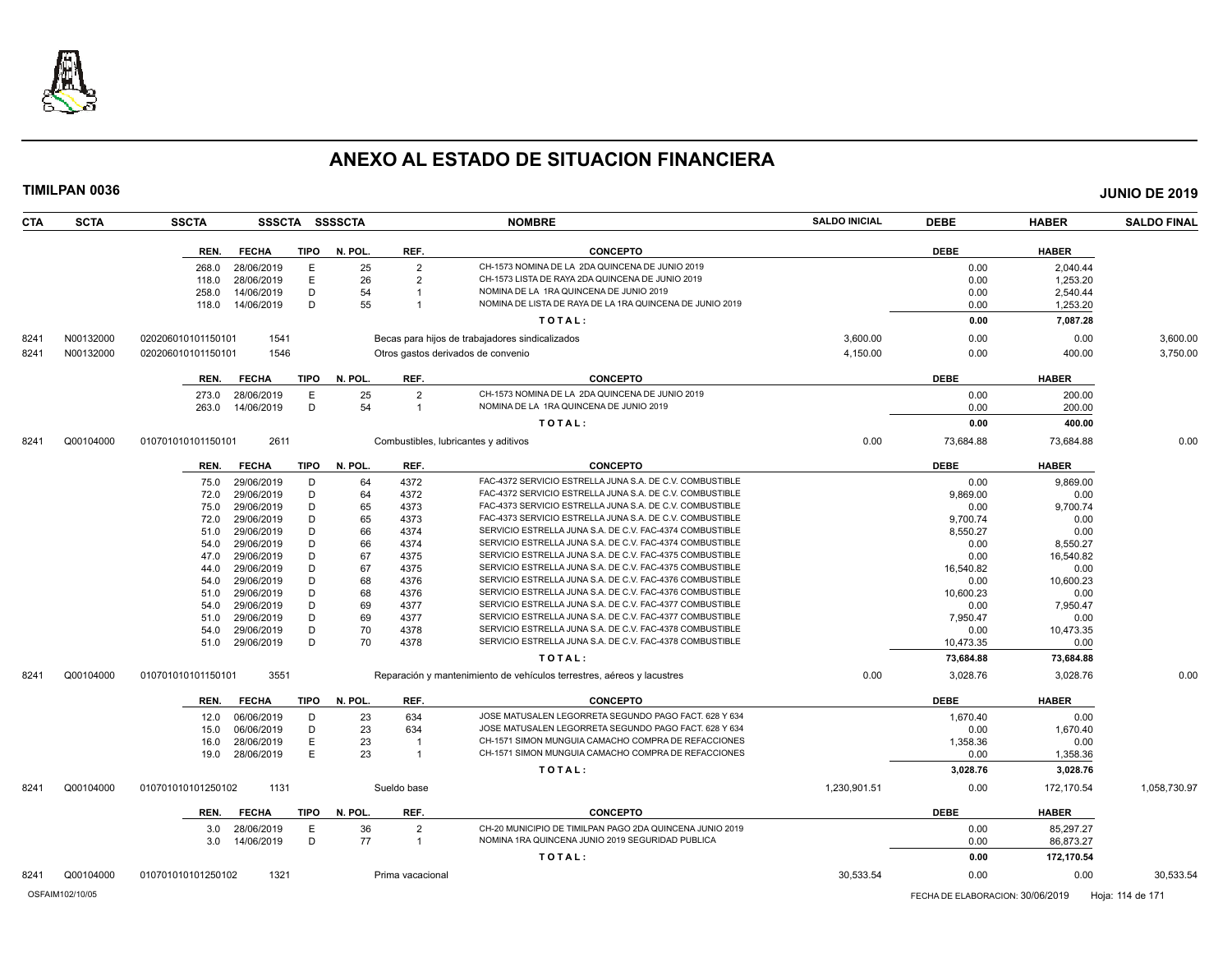

| CTA  | <b>SCTA</b> | <b>SSSCTA</b><br><b>SSCTA</b>       | SSSSCTA                                | <b>NOMBRE</b>                                            | <b>SALDO INICIAL</b> | <b>DEBE</b> | <b>HABER</b> | <b>SALDO FINAL</b> |
|------|-------------|-------------------------------------|----------------------------------------|----------------------------------------------------------|----------------------|-------------|--------------|--------------------|
| 8241 | Q00104000   | 010701010101250102<br>1322          | Aquinaldo                              |                                                          | 244,268.35           | 0.00        | 0.00         | 244,268.35         |
| 8241 | Q00104000   | 1345<br>010701010101250102          | Gratificación                          |                                                          | 807,982.27           | 0.00        | 115,326.70   | 692,655.57         |
|      |             | <b>FECHA</b><br>TIPO<br>REN.        | N. POL.<br>REF.                        | <b>CONCEPTO</b>                                          |                      | <b>DEBE</b> | <b>HABER</b> |                    |
|      |             | 28/06/2019<br>E<br>8.0              | 36<br>$\overline{2}$                   | CH-20 MUNICIPIO DE TIMILPAN PAGO 2DA QUINCENA JUNIO 2019 |                      | 0.00        | 57.663.35    |                    |
|      |             | D<br>8.0<br>14/06/2019              | 77<br>$\overline{1}$                   | NOMINA 1RA QUINCENA JUNIO 2019 SEGURIDAD PUBLICA         |                      | 0.00        | 57,663.35    |                    |
|      |             |                                     |                                        | TOTAL:                                                   |                      | 0.00        | 115,326.70   |                    |
| 8241 | Q00105000   | 2611<br>010702010303150101          | Combustibles, lubricantes y aditivos   |                                                          | 0.00                 | 15,203.27   | 15,203.27    | 0.00               |
|      |             |                                     |                                        |                                                          |                      |             |              |                    |
|      |             | TIPO<br><b>FECHA</b><br>REN.        | N. POL.<br>REF.                        | <b>CONCEPTO</b>                                          |                      | <b>DEBE</b> | <b>HABER</b> |                    |
|      |             | D<br>29/06/2019<br>82.0             | 64<br>4372                             | FAC-4372 SERVICIO ESTRELLA JUNA S.A. DE C.V. COMBUSTIBLE |                      | 0.00        | 4,153.02     |                    |
|      |             | 29/06/2019<br>D<br>79.0             | 64<br>4372                             | FAC-4372 SERVICIO ESTRELLA JUNA S.A. DE C.V. COMBUSTIBLE |                      | 4,153.02    | 0.00         |                    |
|      |             | D<br>29/06/2019<br>82.0             | 65<br>4373                             | FAC-4373 SERVICIO ESTRELLA JUNA S.A. DE C.V. COMBUSTIBLE |                      | 0.00        | 800.00       |                    |
|      |             | D<br>29/06/2019<br>79.0             | 65<br>4373                             | FAC-4373 SERVICIO ESTRELLA JUNA S.A. DE C.V. COMBUSTIBLE |                      | 800.00      | 0.00         |                    |
|      |             | D<br>29/06/2019<br>61.0             | 66<br>4374                             | SERVICIO ESTRELLA JUNA S.A. DE C.V. FAC-4374 COMBUSTIBLE |                      | 0.00        | 2,400.05     |                    |
|      |             | D<br>29/06/2019<br>58.0             | 66<br>4374                             | SERVICIO ESTRELLA JUNA S.A. DE C.V. FAC-4374 COMBUSTIBLE |                      | 2,400.05    | 0.00         |                    |
|      |             | D<br>29/06/2019<br>54.0             | 67<br>4375                             | SERVICIO ESTRELLA JUNA S.A. DE C.V. FAC-4375 COMBUSTIBLE |                      | 0.00        | 3,050.15     |                    |
|      |             | D<br>29/06/2019<br>51.0             | 67<br>4375                             | SERVICIO ESTRELLA JUNA S.A. DE C.V. FAC-4375 COMBUSTIBLE |                      | 3,050.15    | 0.00         |                    |
|      |             | D<br>29/06/2019<br>61.0             | 68<br>4376                             | SERVICIO ESTRELLA JUNA S.A. DE C.V. FAC-4376 COMBUSTIBLE |                      | 0.00        | 1,300.00     |                    |
|      |             | D<br>29/06/2019<br>58.0             | 68<br>4376                             | SERVICIO ESTRELLA JUNA S.A. DE C.V. FAC-4376 COMBUSTIBLE |                      | 1,300.00    | 0.00         |                    |
|      |             | D<br>29/06/2019<br>58.0             | 69<br>4377                             | SERVICIO ESTRELLA JUNA S.A. DE C.V. FAC-4377 COMBUSTIBLE |                      | 750.00      | 0.00         |                    |
|      |             | D<br>29/06/2019<br>61.0             | 69<br>4377                             | SERVICIO ESTRELLA JUNA S.A. DE C.V. FAC-4377 COMBUSTIBLE |                      | 0.00        | 750.00       |                    |
|      |             | D<br>29/06/2019<br>61.0             | 70<br>4378                             | SERVICIO ESTRELLA JUNA S.A. DE C.V. FAC-4378 COMBUSTIBLE |                      | 0.00        | 2,750.05     |                    |
|      |             | D<br>29/06/2019<br>58.0             | 70<br>4378                             | SERVICIO ESTRELLA JUNA S.A. DE C.V. FAC-4378 COMBUSTIBLE |                      | 2,750.05    | 0.00         |                    |
|      |             |                                     |                                        | TOTAL:                                                   |                      | 15,203.27   | 15,203.27    |                    |
| 8241 | Q00105000   | 010702010303250102<br>1131          | Sueldo base                            |                                                          | 117,000.00           | 0.00        | 18.000.00    | 99.000.00          |
|      |             | <b>FECHA</b><br>TIPO<br>REN.        | REF.<br>N. POL.                        | <b>CONCEPTO</b>                                          |                      | <b>DEBE</b> | <b>HABER</b> |                    |
|      |             | 3.0 28/06/2019<br>E                 | 37<br>$\overline{2}$                   | CH-21 MUNICIPIO DE TIMILPAN PAGO 2DA QUINCENA JUNIO 2019 |                      | 0.00        | 9.000.00     |                    |
|      |             | D<br>14/06/2019<br>3.0              | 78<br>$\overline{\mathbf{1}}$          | NOMINA 1RA QUINCENA JUNIO 2019 PROTECION CIVIL           |                      | 0.00        | 9,000.00     |                    |
|      |             |                                     |                                        | TOTAL:                                                   |                      | 0.00        | 18,000.00    |                    |
| 8241 | Q00105000   | 010702010303250102<br>1321          | Prima vacacional                       |                                                          | 2,958.89             | 0.00        | 0.00         | 2,958.89           |
| 8241 | Q00105000   | 1322<br>010702010303250102          | Aquinaldo                              |                                                          | 23,671.13            | 0.00        | 0.00         | 23,671.13          |
|      | Q00105000   | 010702010303250102<br>1345          | Gratificación                          |                                                          | 93,745.99            | 0.00        |              | 79,323.53          |
| 8241 |             |                                     |                                        |                                                          |                      |             | 14,422.46    |                    |
|      |             | <b>FECHA</b><br><b>TIPO</b><br>REN. | N. POL.<br>REF.                        | <b>CONCEPTO</b>                                          |                      | <b>DEBE</b> | <b>HABER</b> |                    |
|      |             | 28/06/2019<br>E<br>8.0              | 37<br>$\overline{2}$                   | CH-21 MUNICIPIO DE TIMILPAN PAGO 2DA QUINCENA JUNIO 2019 |                      | 0.00        | 7,211.23     |                    |
|      |             | D<br>14/06/2019<br>8.0              | 78<br>$\overline{1}$                   | NOMINA 1RA QUINCENA JUNIO 2019 PROTECION CIVIL           |                      | 0.00        | 7,211.23     |                    |
|      |             |                                     |                                        | TOTAL:                                                   |                      | 0.00        | 14,422.46    |                    |
| 8241 | R00150000   | 1131<br>020402010102150101          | Sueldo base                            |                                                          | 200,890.20           | 0.00        | 13,898.60    | 186,991.60         |
|      |             | <b>FECHA</b><br>TIPO<br>REN.        | REF.<br>N. POL.                        | <b>CONCEPTO</b>                                          |                      | <b>DEBE</b> | <b>HABER</b> |                    |
|      |             |                                     |                                        |                                                          |                      |             |              |                    |
|      |             | 18/06/2019<br>Е<br>33.0             | 17<br>$\overline{1}$                   | CH. 1565 COMPL. NOMINA QUINC. 01 JUN 19                  |                      | 0.00        | 2,500.00     |                    |
|      |             | E<br>28/06/2019<br>278.0            | 25<br>$\overline{2}$<br>$\overline{1}$ | CH-1573 NOMINA DE LA 2DA QUINCENA DE JUNIO 2019          |                      | 0.00        | 6,949.30     |                    |
|      |             | D<br>14/06/2019<br>268.0            | 54                                     | NOMINA DE LA 1RA QUINCENA DE JUNIO 2019                  |                      | 0.00        | 4,449.30     |                    |
|      |             |                                     |                                        | TOTAL:                                                   |                      | 0.00        | 13,898.60    |                    |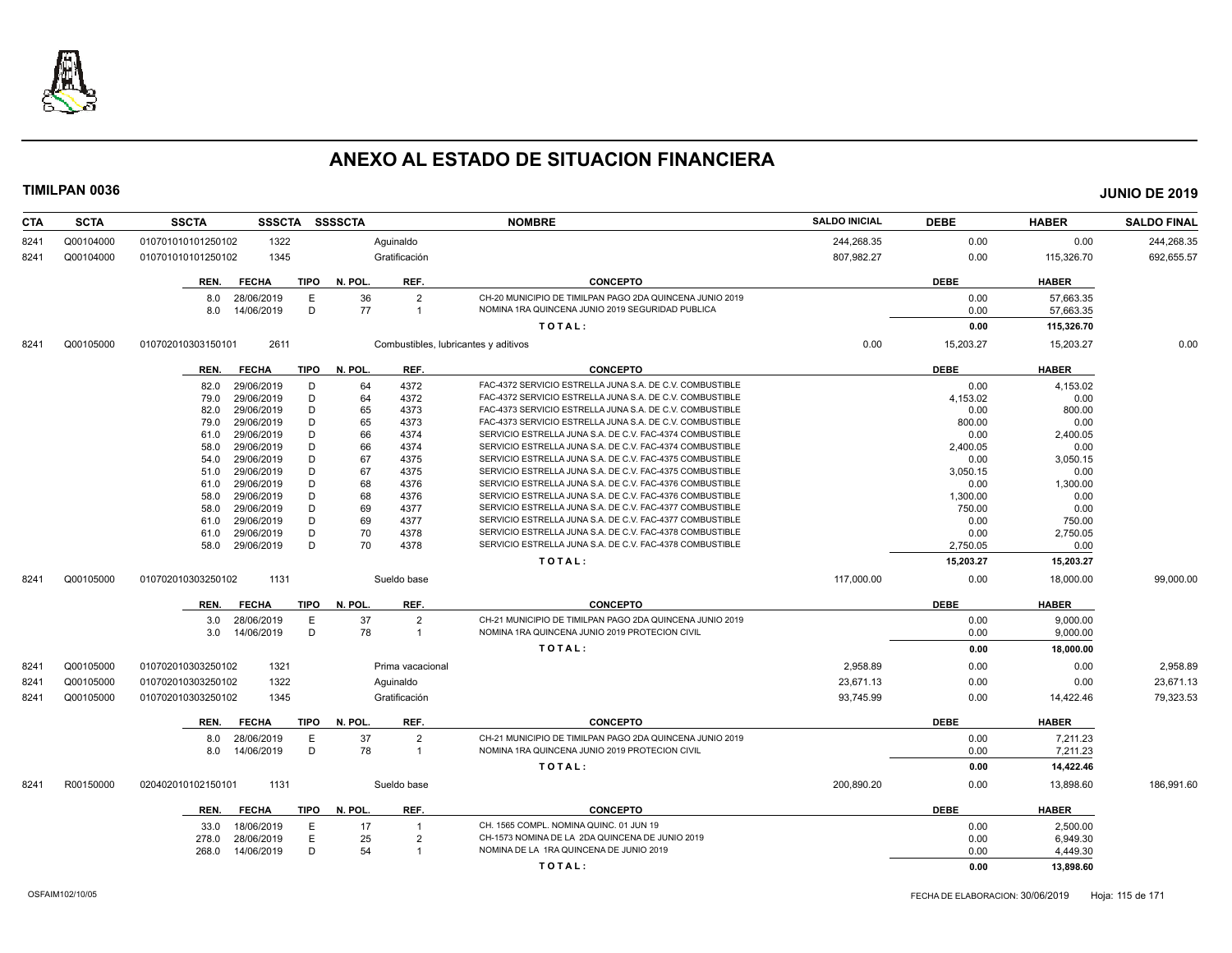

| <b>CTA</b> | <b>SCTA</b> | <b>SSCTA</b>         | <b>SSSCTA</b> | <b>SSSSCTA</b> |                                                | <b>NOMBRE</b>                                                                          | <b>SALDO INICIAL</b> | <b>DEBE</b> | <b>HABER</b> | <b>SALDO FINAL</b> |
|------------|-------------|----------------------|---------------|----------------|------------------------------------------------|----------------------------------------------------------------------------------------|----------------------|-------------|--------------|--------------------|
| 8241       | R00150000   | 020402010102150101   | 1222          |                |                                                | Sueldos y salarios compactados al personal eventual                                    | 217,496.00           | 0.00        | 47,763.74    | 169,732.26         |
|            |             | REN.<br><b>FECHA</b> | <b>TIPO</b>   | N. POL.        | REF.                                           | <b>CONCEPTO</b>                                                                        |                      | <b>DEBE</b> | <b>HABER</b> |                    |
|            |             | 123.0<br>28/06/2019  | E             | 26             | $\overline{2}$                                 | CH-1573 LISTA DE RAYA 2DA QUINCENA DE JUNIO 2019                                       |                      | 0.00        | 23,881.87    |                    |
|            |             | 14/06/2019<br>123.0  | D             | 55             | $\overline{1}$                                 | NOMINA DE LISTA DE RAYA DE LA 1RA QUINCENA DE JUNIO 2019                               |                      | 0.00        | 23,881.87    |                    |
|            |             |                      |               |                |                                                | TOTAL:                                                                                 |                      | 0.00        | 47,763.74    |                    |
| 8241       | R00150000   | 020402010102150101   | 1321          |                | Prima vacacional                               |                                                                                        | 9,967.76             | 0.00        | 0.00         | 9,967.76           |
| 8241       | R00150000   | 020402010102150101   | 1322          |                | Aguinaldo                                      |                                                                                        | 79,742.09            | 0.00        | 0.00         | 79,742.09          |
| 8241       | R00150000   | 020402010102150101   | 1345          |                | Gratificación                                  |                                                                                        | 139,418.57           | 0.00        | 13,873.92    | 125,544.65         |
|            |             | <b>FECHA</b><br>REN. | <b>TIPO</b>   | N. POL.        | REF.                                           | <b>CONCEPTO</b>                                                                        |                      | <b>DEBE</b> | <b>HABER</b> |                    |
|            |             | 18/06/2019<br>38.0   | E             | 17             | $\overline{1}$                                 | CH. 1565 COMPL. NOMINA QUINC, 01 JUN 19                                                |                      | 0.00        | 1.099.19     |                    |
|            |             | 28/06/2019<br>283.0  | E             | 25             | $\overline{2}$                                 | CH-1573 NOMINA DE LA 2DA QUINCENA DE JUNIO 2019                                        |                      | 0.00        | 2,450.91     |                    |
|            |             | 28/06/2019<br>128.0  | E             | 26             | $\mathcal{P}$                                  | CH-1573 LISTA DE RAYA 2DA QUINCENA DE JUNIO 2019                                       |                      | 0.00        | 4,486.05     |                    |
|            |             | 273.0<br>14/06/2019  | D             | 54             |                                                | NOMINA DE LA 1RA QUINCENA DE JUNIO 2019                                                |                      | 0.00        | 1,351.72     |                    |
|            |             | 14/06/2019<br>128.0  | D             | 55             |                                                | NOMINA DE LISTA DE RAYA DE LA 1RA QUINCENA DE JUNIO 2019                               |                      | 0.00        | 4,486.05     |                    |
|            |             |                      |               |                |                                                | TOTAL:                                                                                 |                      | 0.00        | 13,873.92    |                    |
| 8241       | R00150000   | 020402010102150101   | 2611          |                |                                                | Combustibles, lubricantes y aditivos                                                   | 0.00                 | 600.00      | 600.00       | 0.00               |
|            |             | <b>FECHA</b><br>REN. | <b>TIPO</b>   | N. POL.        | REF.                                           | <b>CONCEPTO</b>                                                                        |                      | <b>DEBE</b> | <b>HABER</b> |                    |
|            |             | 29/06/2019<br>47.0   | D             | 70             | 4378                                           | SERVICIO ESTRELLA JUNA S.A. DE C.V. FAC-4378 COMBUSTIBLE                               |                      | 0.00        | 600.00       |                    |
|            |             | 29/06/2019<br>44.0   | D             | 70             | 4378                                           | SERVICIO ESTRELLA JUNA S.A. DE C.V. FAC-4378 COMBUSTIBLE                               |                      | 600.00      | 0.00         |                    |
|            |             |                      |               |                |                                                | TOTAL:                                                                                 |                      | 600.00      | 600.00       |                    |
| 8242       |             |                      |               |                |                                                | Presupuesto de Egresos Comprometido de Transferencias, Asignaciones,                   | 0.00                 | 529,900.01  | 529,900.01   | 0.00               |
| 8242       | A00A00000   | 010301010101110101   | 4383          |                | Subsiding y Otras Avudas<br>Subsidios y apoyos |                                                                                        | 0.00                 | 401,155.01  | 401,155.01   | 0.00               |
|            |             | <b>FECHA</b><br>REN. | <b>TIPO</b>   | N. POL.        | REF.                                           | <b>CONCEPTO</b>                                                                        |                      | <b>DEBE</b> | <b>HABER</b> |                    |
|            |             | 30/06/2019<br>5.0    | D             | 8              |                                                | PAGO ISSEMYM DEL DIF MUNICIPAL JUNIO 2019                                              |                      | 0.00        | 41,155.01    |                    |
|            |             | 30/06/2019<br>2.0    | D             | 8              |                                                | PAGO ISSEMYM DEL DIF MUNICIPAL JUNIO 2019                                              |                      | 41,155.01   | 0.00         |                    |
|            |             | 14/06/2019<br>2.0    | D             | 14             |                                                | COMPLEMENTO DE PARTICIPACION DIF DE MAYO 2019                                          |                      | 80,000.00   | 0.00         |                    |
|            |             | 14/06/2019<br>5.0    | D             | 14             |                                                | COMPLEMENTO DE PARTICIPACION DIF DE MAYO 2019                                          |                      | 0.00        | 80,000.00    |                    |
|            |             | 01/06/2019<br>5.0    | D             | 19             |                                                | PARTICIPACION DIF DEL MES DE MAYO DE 2019                                              |                      | 0.00        | 130,000.00   |                    |
|            |             | 01/06/2019<br>2.0    | D             | 19             |                                                | PARTICIPACION DIF DEL MES DE MAYO DE 2019                                              |                      | 130,000.00  | 0.00         |                    |
|            |             | 5.0<br>28/06/2019    | D             | 63             |                                                | PARTICIPACION DIF MUNICIPAL DE JUNIO 2019<br>PARTICIPACION DIF MUNICIPAL DE JUNIO 2019 |                      | 0.00        | 150,000.00   |                    |
|            |             | 28/06/2019<br>2.0    | D             | 63             |                                                |                                                                                        |                      | 150.000.00  | 0.00         |                    |
|            |             |                      |               |                |                                                | TOTAL:                                                                                 |                      | 401,155.01  | 401,155.01   |                    |
| 8242       | A00A00000   | 010301010101110101   | 4411          |                | Cooperaciones y ayudas                         |                                                                                        | 0.00                 | 57,040.00   | 57,040.00    | 0.00               |
|            |             | <b>FECHA</b><br>REN. | <b>TIPO</b>   | N. POL.        | REF.                                           | <b>CONCEPTO</b>                                                                        |                      | <b>DEBE</b> | <b>HABER</b> |                    |
|            |             | 10/06/2019<br>5.0    | E             |                |                                                | CH. 070 DIONICIO CARRASCO A. APOYO ECONOMICO SAN ANTONIO YOND                          |                      | 0.00        | 10,000.00    |                    |
|            |             | 10/06/2019<br>2.0    | E             |                |                                                | CH. 070 DIONICIO CARRASCO A. APOYO ECONOMICO SAN ANTONIO YOND                          |                      | 10,000.00   | 0.00         |                    |
|            |             | 2.0<br>10/06/2019    | E             | 2              |                                                | CH. 071 YOLANDA SALAZAR A. APOYO ECONOMICO FESTIVIDAD EL PALMIT                        |                      | 7,500.00    | 0.00         |                    |
|            |             | 10/06/2019<br>5.0    | E             | $\mathcal{P}$  |                                                | CH. 071 YOLANDA SALAZAR A. APOYO ECONOMICO FESTIVIDAD EL PALMIT                        |                      | 0.00        | 7,500.00     |                    |
|            |             | 27/06/2019<br>5.0    | F             | ĥ              |                                                | CH. 075 DANIEL GABRIEL R. APOYO ECONOMICO CAB MPAL FIESTA PATRO                        |                      | 0.00        | 7,000.00     |                    |
|            |             | 27/06/2019<br>2.0    | E             | ĥ              |                                                | CH. 075 DANIEL GABRIEL R. APOYO ECONOMICO CAB MPAL FIESTA PATRO                        |                      | 7,000.00    | 0.00         |                    |
|            |             | 27/06/2019<br>5.0    | E             | 7              |                                                | CH. 76 EUNICE CHIMAL REYES APOYO ECONOMICO ESC. SEC. MIGUEL HIL                        |                      | 0.00        | 6,000.00     |                    |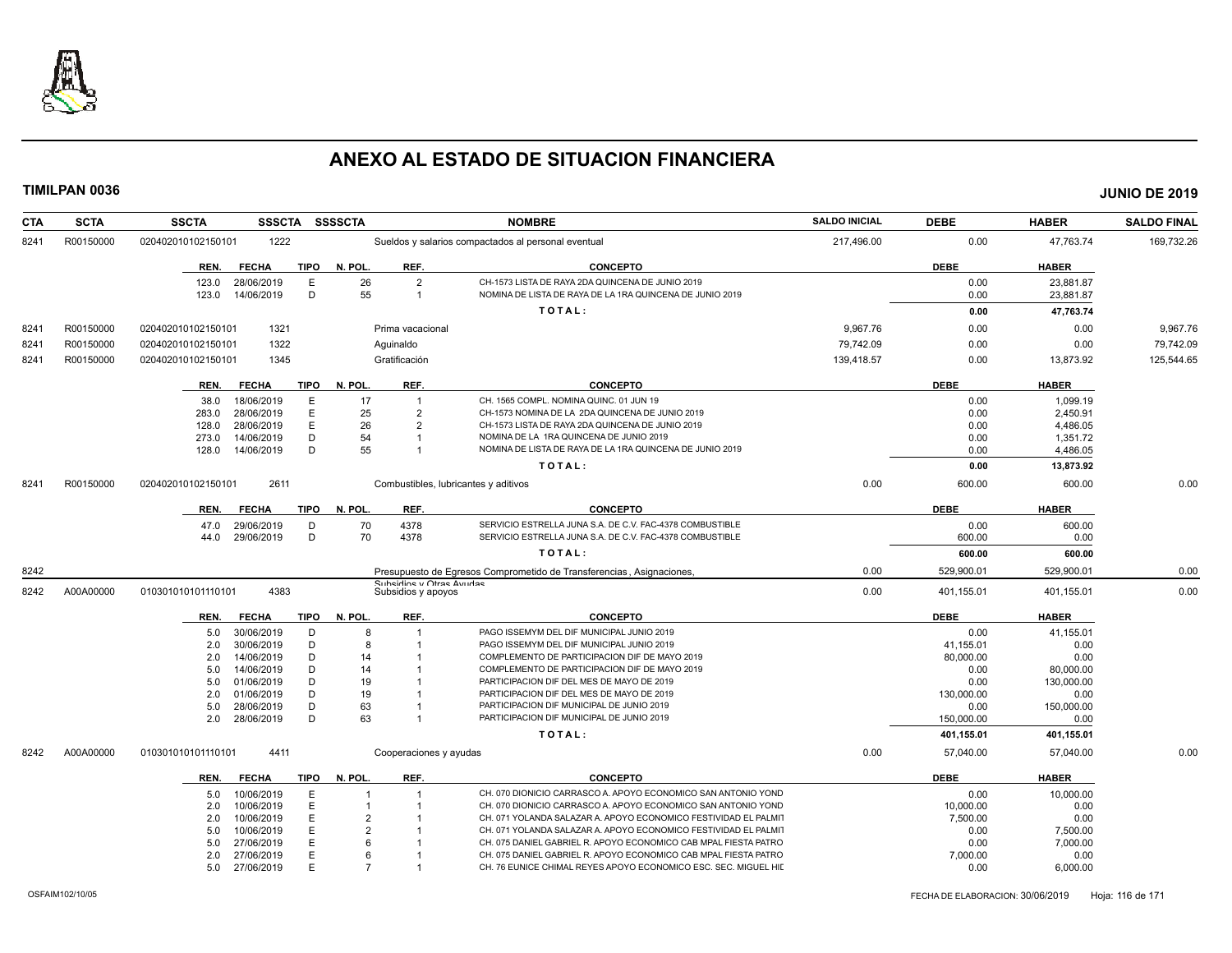

| <b>SCTA</b><br><b>CTA</b> | <b>SSCTA</b>       |                | SSSCTA SSSSCTA |                | <b>NOMBRE</b>                                                        | <b>SALDO INICIAL</b> | <b>DEBE</b>  | <b>HABER</b> | <b>SALDO FINAL</b> |
|---------------------------|--------------------|----------------|----------------|----------------|----------------------------------------------------------------------|----------------------|--------------|--------------|--------------------|
|                           |                    | 2.0 27/06/2019 | E              | $\overline{7}$ | CH. 76 EUNICE CHIMAL REYES APOYO ECONOMICO ESC. SEC. MIGUEL HII      |                      | 6.000.00     | 0.00         |                    |
|                           | 2.0                | 27/06/2019     | E              | 22             | CH-1570 MARIO SANTIAGO SANTIAGO APOYO ECONOMICO BARRIO OCAM          |                      | 3,000.00     | 0.00         |                    |
|                           | 5.0                | 27/06/2019     | E              | 22             | CH-1570 MARIO SANTIAGO SANTIAGO APOYO ECONOMICO BARRIO OCAN          |                      | 0.00         | 3,000.00     |                    |
|                           | 58.0               | 29/06/2019     | E              | 31             | CH-1579 HECTOR MANUEL MONROY CRUZ APOYO                              |                      | 1,500.00     | 0.00         |                    |
|                           | 61.0               | 29/06/2019     | E              | 31             | CH-1579 HECTOR MANUEL MONROY CRUZ APOYO<br>$\overline{1}$            |                      | 0.00         | 1,500.00     |                    |
|                           | 2.0                | 05/06/2019     | D              | 38             | CARLOS HERNANDEZ AGUILA FAC-543 APOYO PREPRA CABECERA<br>543         |                      | 21,112.00    | 0.00         |                    |
|                           | 5.0                | 05/06/2019     | D              | 38             | CARLOS HERNANDEZ AGUILA FAC-543 APOYO PREPRA CABECERA<br>543         |                      | 0.00         | 21,112.00    |                    |
|                           | 49.0               | 30/06/2019     | D              | 87             | FAC-959 FELIX GARCIA ANDRES RENTA DE LONA<br>959                     |                      | 928.00       | 0.00         |                    |
|                           | 52.0               | 30/06/2019     | D              | 87             | FAC-959 FELIX GARCIA ANDRES RENTA DE LONA<br>959                     |                      | 0.00         | 928.00       |                    |
|                           |                    |                |                |                | TOTAL:                                                               |                      | 57,040.00    | 57,040.00    |                    |
| L00119000<br>8242         | 010502050203110101 | 4391           |                |                | Subsidios por carga fiscal                                           | 0.00                 | 71,705.00    | 71,705.00    | 0.00               |
|                           | REN.               | <b>FECHA</b>   | TIPO           | N. POL.        | REF.<br><b>CONCEPTO</b>                                              |                      | <b>DEBE</b>  | <b>HABER</b> |                    |
|                           | 82.0               | 30/06/2019     |                | $\overline{1}$ | INGRESOS DE JUNIO DE 2019 DE LA CAJA DE LA TESORERIA                 |                      | 0.00         | 54,625.00    |                    |
|                           | 79.0               | 30/06/2019     |                |                | INGRESOS DE JUNIO DE 2019 DE LA CAJA DE LA TESORERIA                 |                      | 54,625.00    | 0.00         |                    |
|                           | 6.0                | 30/06/2019     |                | 5              | RECAUDACION DEL IMPUESTO PREDIAL DE JUNIO DE 2019                    |                      | 0.00         | 17,080.00    |                    |
|                           | 3.0                | 30/06/2019     |                | 5              | RECAUDACION DEL IMPUESTO PREDIAL DE JUNIO DE 2019                    |                      | 17,080.00    | 0.00         |                    |
|                           |                    |                |                |                | TOTAL:                                                               |                      | 71.705.00    | 71,705.00    |                    |
| 8245                      |                    |                |                |                | Presupuesto de Egresos Comprometido de Inversión Pública             | 0.00                 | 3,363,794.97 | 3,267,864.97 | 95,930.00          |
| F00124000<br>8245         | 020103010101250101 | 6122           |                |                | Obra estatal o municipal                                             | 0.00                 | 940,999.68   | 845,069.68   | 95,930.00          |
|                           | REN.               | <b>FECHA</b>   | TIPO           | N. POL.        | REF.<br><b>CONCEPTO</b>                                              |                      | <b>DEBE</b>  | <b>HABER</b> |                    |
|                           | 2.0                | 13/06/2019     | D              | 71             | ABRAHAM RABADAN LOPEZ ANTICIPO OBRA BARRIO MORELOS<br>$\overline{1}$ |                      | 95,930.00    | 0.00         |                    |
|                           | 5.0                | 26/06/2019     | D              | 73             | 136<br>FAC-136 MARIBEL SEGUNDO BAUTISTA ESTIMACION 1 FINIQUITO       |                      | 0.00         | 269,839.22   |                    |
|                           | 2.0                | 26/06/2019     | D              | 73             | 136<br>FAC-136 MARIBEL SEGUNDO BAUTISTA ESTIMACION 1 FINIQUITO       |                      | 269.839.22   | 0.00         |                    |
|                           | 2.0                | 30/06/2019     | D              | 100            | 59<br>FAC-59 OBRA DEL FISM 1 CONS, DRENAJE SANITARIO HUAPANGO        |                      | 575,230.46   | 0.00         |                    |
|                           | 5.0                | 30/06/2019     | D              | 100            | FAC-59 OBRA DEL FISM 1 CONS, DRENAJE SANITARIO HUAPANGO<br>59        |                      | 0.00         | 575,230.46   |                    |
|                           |                    |                |                |                | TOTAL:                                                               |                      | 940,999.68   | 845,069.68   |                    |
| F00124000<br>8245         | 020201010201260101 | 6122           |                |                | Obra estatal o municipal                                             | 0.00                 | 1,629,902.23 | 1,629,902.23 | 0.00               |
|                           | REN.               | FECHA          | TIPO N. POL.   |                | REF.<br><b>CONCEPTO</b>                                              |                      | <b>DEBE</b>  | <b>HABER</b> |                    |
|                           | 5.0                | 30/06/2019     | D              | 96             | ESTIMACION UNO OBRA DE CONSTRUCCION ENLOZADO<br>119                  |                      | 0.00         | 969,705.22   |                    |
|                           | 2.0                | 30/06/2019     | D              | 96             | ESTIMACION UNO OBRA DE CONSTRUCCION ENLOZADO<br>119                  |                      | 969,705.22   | 0.00         |                    |
|                           | 2.0                | 30/06/2019     | D              | 97             | FEFOM 27 REHABILI. CON CONCRETO HIDRAULICO ZARAGOZA<br>19            |                      | 660,197.01   | 0.00         |                    |
|                           | 5.0                | 30/06/2019     | D              | 97             | 19<br>FEFOM 27 REHABILI. CON CONCRETO HIDRAULICO ZARAGOZA            |                      | 0.00         | 660,197.01   |                    |
|                           |                    |                |                |                | TOTAL:                                                               |                      | 1,629,902.23 | 1,629,902.23 |                    |
| F00124000<br>8245         | 020201010503150101 | 6139           |                |                | Reparación y mantenimiento de infraestructura hidráulica             | 0.00                 | 187,473.59   | 187,473.59   | 0.00               |
|                           | REN.               | <b>FECHA</b>   | TIPO           | N. POL.        | REF.<br><b>CONCEPTO</b>                                              |                      | <b>DEBE</b>  | <b>HABER</b> |                    |
|                           | 10.0               | 18/06/2019     | D              | 16             | PAGO FACT 479 MATERIAL HIDRAULICO<br>479                             |                      | 0.00         | 133.59       |                    |
|                           | 7.0                | 18/06/2019     | D              | 16             | PAGO FACT 479 MATERIAL HIDRAULICO<br>479                             |                      | 133.59       | 0.00         |                    |
|                           | 2.0                | 13/06/2019     | D              | 53             | FAC-5 AUTOPARTES Y REMOLQUES THANOX S.A. DE C.V. RENTA MAQUINA<br>-5 |                      | 187,340.00   | 0.00         |                    |
|                           | 5.0                | 13/06/2019     | D              | 53             | FAC-5 AUTOPARTES Y REMOLQUES THANOX S.A. DE C.V. RENTA MAQUINA<br>-5 |                      | 0.00         | 187,340.00   |                    |
|                           |                    |                |                |                | TOTAL:                                                               |                      | 187,473.59   | 187,473.59   |                    |
| F00124000<br>8245         | 020201010503150101 | 6159           |                |                | Reparacion y mantenimiento de vialidades y alumbrado                 | 0.00                 | 539.99       | 539.99       | 0.00               |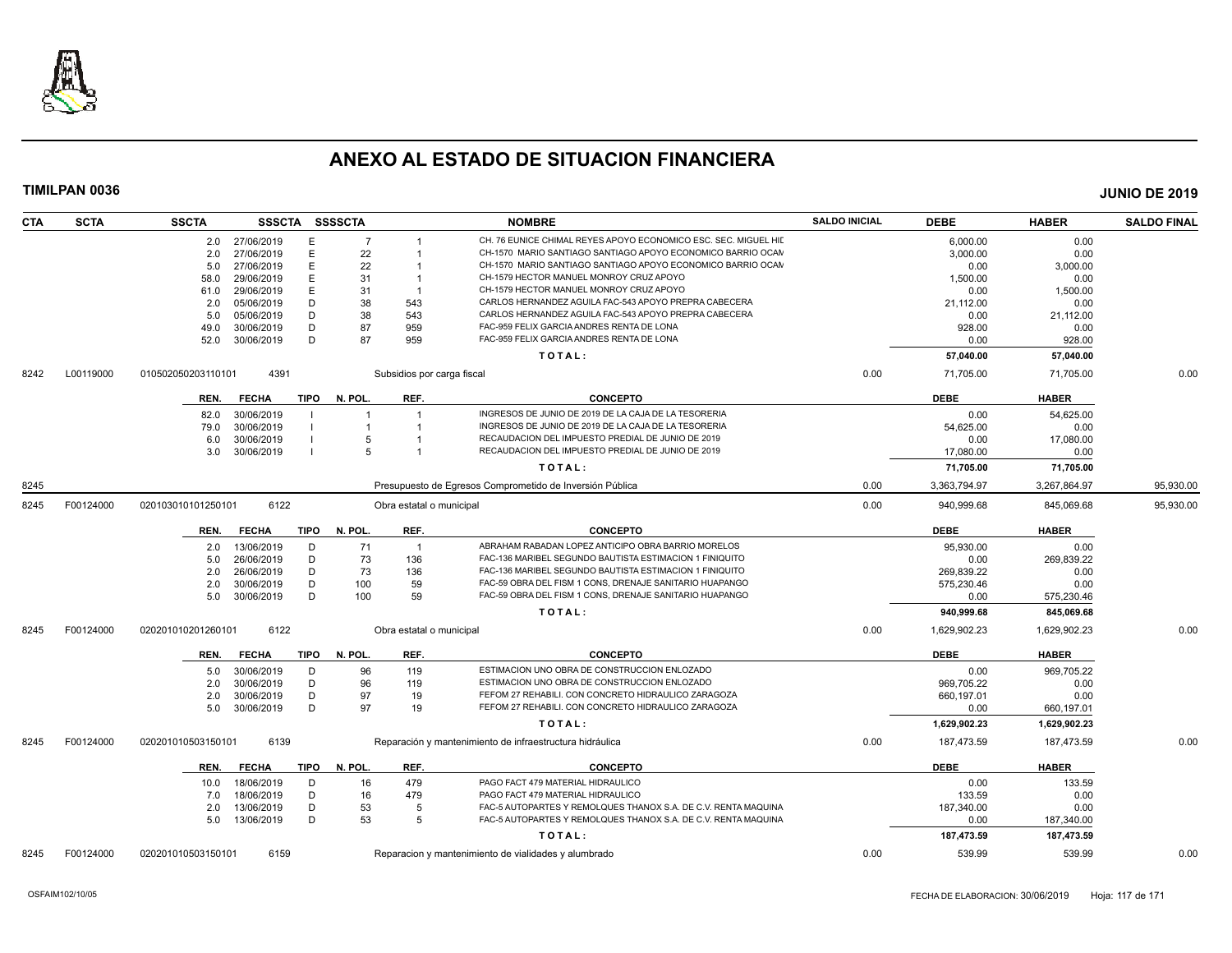

|      | TIMILPAN 0036 |                    |                 |             |                |                                |                                                                                                                      |                      |                       |                   | <b>JUNIO DE 2019</b> |
|------|---------------|--------------------|-----------------|-------------|----------------|--------------------------------|----------------------------------------------------------------------------------------------------------------------|----------------------|-----------------------|-------------------|----------------------|
| CTA  | <b>SCTA</b>   | <b>SSCTA</b>       |                 |             | SSSCTA SSSSCTA |                                | <b>NOMBRE</b>                                                                                                        | <b>SALDO INICIAL</b> | <b>DEBE</b>           | <b>HABER</b>      | <b>SALDO FINAL</b>   |
|      |               | REN.               | <b>FECHA</b>    | <b>TIPO</b> | N. POL.        | REF.                           | <b>CONCEPTO</b>                                                                                                      |                      | <b>DEBE</b>           | <b>HABER</b>      |                      |
|      |               | 9.0                | 29/06/2019      | E           | 32             | 698                            | CH-1580 HECTOR MANUEL MONROY CRUZ REP FONDO CAJA                                                                     |                      | 539.99                | 0.00              |                      |
|      |               | 12.0               | 29/06/2019      | Е           | 32             | 698                            | CH-1580 HECTOR MANUEL MONROY CRUZ REP FONDO CAJA                                                                     |                      | 0.00                  | 539.99            |                      |
|      |               |                    |                 |             |                |                                | TOTAL:                                                                                                               |                      | 539.99                | 539.99            |                      |
| 8245 | F00124000     | 020203010201250101 | 6122            |             |                | Obra estatal o municipal       |                                                                                                                      | 0.00                 | 604,879.48            | 604,879.48        | 0.00                 |
|      |               | REN.               | <b>FECHA</b>    | TIPO        | N. POL.        | REF.                           | <b>CONCEPTO</b>                                                                                                      |                      | <b>DEBE</b>           | <b>HABER</b>      |                      |
|      |               | 2.0                | 26/06/2019      | D           | 72             | 137                            | FAC-137 MARIBEL SEGUNDO BAUTISTA ESTIMACION 1 FINIQUITO                                                              |                      | 159.902.95            | 0.00              |                      |
|      |               | 5.0                | 26/06/2019      | D           | 72             | 137                            | FAC-137 MARIBEL SEGUNDO BAUTISTA ESTIMACION 1 FINIQUITO                                                              |                      | 0.00                  | 159.902.95        |                      |
|      |               | 2.0                | 30/06/2019      | D           | 99             | 171                            | FAC-121 OBRA DEL FISM 18 CONS, SIST. AGUA POTABLE LOS JILGUEROS                                                      |                      | 444,976.53            | 0.00              |                      |
|      |               | 5.0                | 30/06/2019      | D           | 99             | 171                            | FAC-121 OBRA DEL FISM 18 CONS, SIST. AGUA POTABLE LOS JILGUEROS                                                      |                      | 0.00                  | 444,976.53        |                      |
|      |               |                    |                 |             |                |                                | TOTAL:                                                                                                               |                      | 604,879.48            | 604,879.48        |                      |
| 8251 |               |                    |                 |             |                |                                | Presupuesto de Egresos Devengado de Gastos de Funcionamiento                                                         | 611,807.09           | 6,223,437.86          | 6,349,969.40      | 485,275.55           |
| 8251 | A00101000     | 010302010103150101 | 1131            |             |                | Sueldo base                    |                                                                                                                      | 0.00                 | 20,089.65             | 20,089.65         | 0.00                 |
|      |               |                    | REN. FECHA      | TIPO        | N. POL.        | REF.                           | <b>CONCEPTO</b>                                                                                                      |                      | <b>DEBE</b>           | <b>HABER</b>      |                      |
|      |               | 17.0               | 28/06/2019      | E           | 25             | $\overline{2}$                 | CH-1573 NOMINA DE LA 2DA QUINCENA DE JUNIO 2019                                                                      |                      | 2.500.00              | 0.00              |                      |
|      |               | 20.0               | 28/06/2019      | E           | 25             | $\overline{2}$                 | CH-1573 NOMINA DE LA 2DA QUINCENA DE JUNIO 2019                                                                      |                      | 0.00                  | 2,500.00          |                      |
|      |               | 20.0               | 14/06/2019      | D           | 54             |                                | NOMINA DE LA 1RA QUINCENA DE JUNIO 2019                                                                              |                      | 0.00                  | 2,500.00          |                      |
|      |               | 17.0               | 14/06/2019      | D           | 54             |                                | NOMINA DE LA 1RA QUINCENA DE JUNIO 2019                                                                              |                      | 2,500.00              | 0.00              |                      |
|      |               | 15.0               | 14/06/2019      | D           | 55             |                                | NOMINA DE LISTA DE RAYA DE LA 1RA QUINCENA DE JUNIO 2019                                                             |                      | 0.00                  | 15,089.65         |                      |
|      |               | 12.0               | 14/06/2019      | D           | 55             |                                | NOMINA DE LISTA DE RAYA DE LA 1RA QUINCENA DE JUNIO 2019                                                             |                      | 15,089.65             | 0.00              |                      |
|      |               |                    |                 |             |                |                                | TOTAL:                                                                                                               |                      | 20,089.65             | 20,089.65         |                      |
| 8251 | A00101000     | 010302010103150101 | 1222            |             |                |                                | Sueldos y salarios compactados al personal eventual                                                                  | 5,000.00             | 15,089.65             | 15,089.65         | 5,000.00             |
|      |               | REN.               | <b>FECHA</b>    | TIPO        | N. POL.        | REF.                           | <b>CONCEPTO</b>                                                                                                      |                      | <b>DEBE</b>           | <b>HABER</b>      |                      |
|      |               | 15.0               | 28/06/2019      | E           | 26             | $\overline{2}$                 | CH-1573 LISTA DE RAYA 2DA QUINCENA DE JUNIO 2019                                                                     |                      | 0.00                  | 15,089.65         |                      |
|      |               | 12.0               | 28/06/2019      | E           | 26             | $\overline{2}$                 | CH-1573 LISTA DE RAYA 2DA QUINCENA DE JUNIO 2019                                                                     |                      | 15,089.65             | 0.00              |                      |
|      |               |                    |                 |             |                |                                | TOTAL:                                                                                                               |                      | 15,089.65             | 15,089.65         |                      |
| 8251 | A00101000     | 010302010103150101 | 1345            |             |                | Gratificación                  |                                                                                                                      | 2,835.49             | 17,525.88             | 17,525.88         | 2,835.49             |
|      |               | REN.               | <b>FECHA</b>    | <b>TIPO</b> | N. POL.        | REF.                           | <b>CONCEPTO</b>                                                                                                      |                      | <b>DEBE</b>           | <b>HABER</b>      |                      |
|      |               |                    | 22.0 28/06/2019 | Е           | 25             | $\overline{2}$                 | CH-1573 NOMINA DE LA 2DA QUINCENA DE JUNIO 2019                                                                      |                      | 3,311.71              | 0.00              |                      |
|      |               | 25.0               | 28/06/2019      | Е           | 25             | 2                              | CH-1573 NOMINA DE LA 2DA QUINCENA DE JUNIO 2019                                                                      |                      | 0.00                  | 3,311.71          |                      |
|      |               | 17.0               | 28/06/2019      | E           | 26             | $\overline{2}$                 | CH-1573 LISTA DE RAYA 2DA QUINCENA DE JUNIO 2019                                                                     |                      | 5,451.23              | 0.00              |                      |
|      |               | 20.0               | 28/06/2019      | E           | 26             | $\overline{2}$                 | CH-1573 LISTA DE RAYA 2DA QUINCENA DE JUNIO 2019                                                                     |                      | 0.00                  | 5,451.23          |                      |
|      |               | 22.0               | 14/06/2019      | D           | 54             |                                | NOMINA DE LA 1RA QUINCENA DE JUNIO 2019                                                                              |                      | 3,311.71              | 0.00              |                      |
|      |               | 25.0               | 14/06/2019      | D           | 54             |                                | NOMINA DE LA 1RA QUINCENA DE JUNIO 2019                                                                              |                      | 0.00                  | 3,311.71          |                      |
|      |               | 20.0               | 14/06/2019      | D<br>D      | 55<br>55       |                                | NOMINA DE LISTA DE RAYA DE LA 1RA QUINCENA DE JUNIO 2019<br>NOMINA DE LISTA DE RAYA DE LA 1RA QUINCENA DE JUNIO 2019 |                      | 0.00                  | 5,451.23          |                      |
|      |               | 17.0               | 14/06/2019      |             |                |                                | TOTAL:                                                                                                               |                      | 5,451.23<br>17,525.88 | 0.00<br>17,525.88 |                      |
|      |               |                    |                 |             |                |                                |                                                                                                                      |                      |                       |                   |                      |
| 8251 | A00101000     | 010302010103150101 | 2111            |             |                | Materiales y útiles de oficina |                                                                                                                      | 835.20               | 0.00                  | 730.80            | 104.40               |
|      |               |                    |                 |             |                |                                |                                                                                                                      |                      |                       |                   |                      |

| <b>DEM</b><br>KEN. | <b>TIPO</b><br><b>COU</b> | . PO<br>ш.   | <b>REF</b> | CONCL<br>отс.                                    | <b>DEBE</b> | UAREF   |
|--------------------|---------------------------|--------------|------------|--------------------------------------------------|-------------|---------|
| . O.U              | <b>0010</b><br>72019      | ы<br>$\cdot$ |            | <b>TADAS</b><br>$\cdots$<br><b>MEMPD</b><br>אודם | υ.υι        | 7 JU.OU |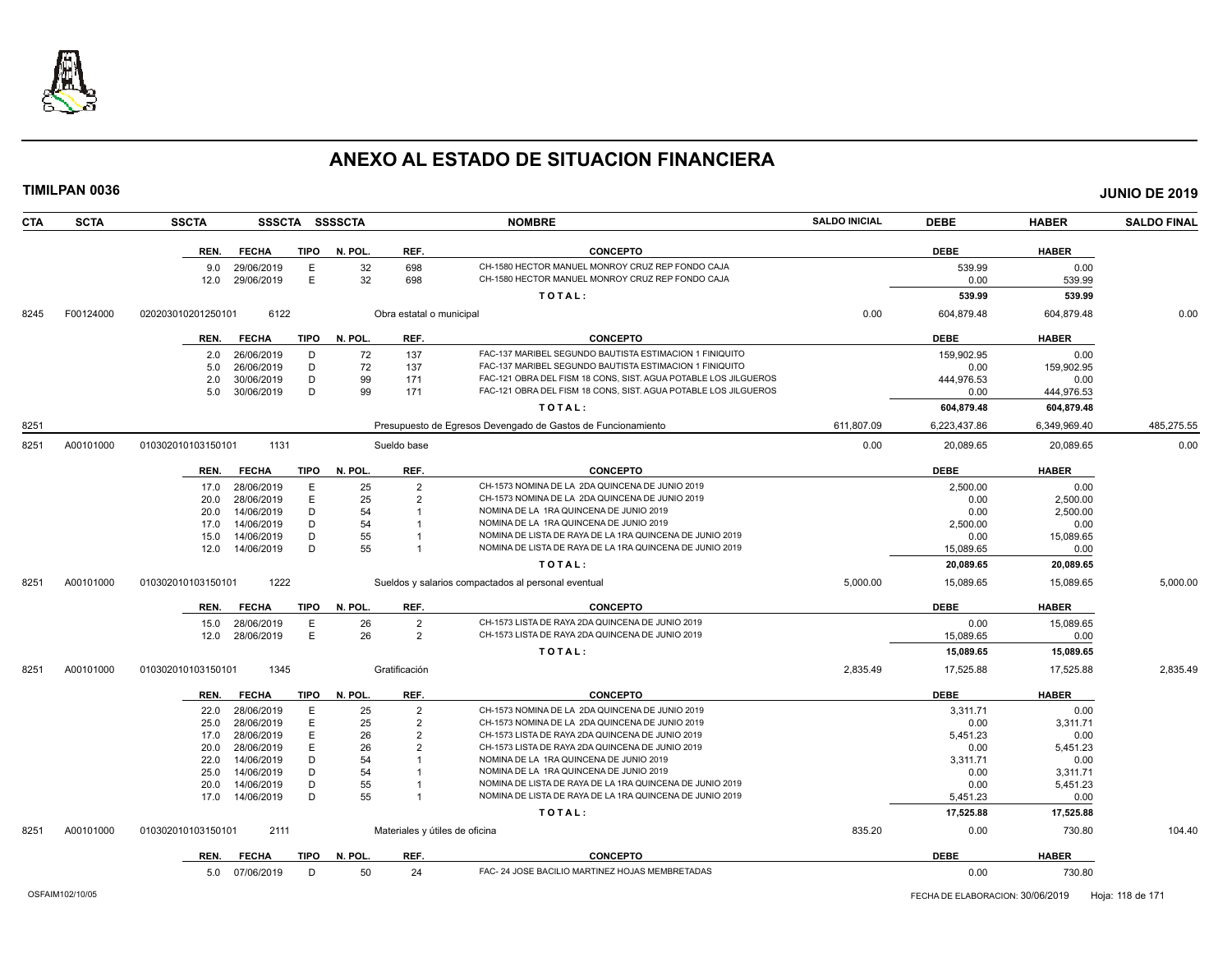

|            | <b>TIMILPAN 0036</b> |                    |                          |             |                |                                  |                                                                                            |                      |                   |                   | <b>JUNIO DE 2019</b> |
|------------|----------------------|--------------------|--------------------------|-------------|----------------|----------------------------------|--------------------------------------------------------------------------------------------|----------------------|-------------------|-------------------|----------------------|
| <b>CTA</b> | <b>SCTA</b>          | <b>SSCTA</b>       |                          |             | SSSCTA SSSSCTA |                                  | <b>NOMBRE</b>                                                                              | <b>SALDO INICIAL</b> | <b>DEBE</b>       | <b>HABER</b>      | <b>SALDO FINAL</b>   |
|            |                      |                    |                          |             |                |                                  | TOTAL:                                                                                     |                      | 0.00              | 730.80            |                      |
| 8251       | A00101000            | 010302010103150101 | 2611                     |             |                |                                  | Combustibles, lubricantes y aditivos                                                       | 0.00                 | 400.00            | 400.00            | 0.00                 |
|            |                      | REN.               | <b>FECHA</b>             | TIPO        | N. POL.        | REF.                             | <b>CONCEPTO</b>                                                                            |                      | <b>DEBE</b>       | <b>HABER</b>      |                      |
|            |                      | 11.0               | 29/06/2019               | D           | 64             | 4372                             | FAC-4372 SERVICIO ESTRELLA JUNA S.A. DE C.V. COMBUSTIBLE                                   |                      | 400.00            | 0.00              |                      |
|            |                      | 14.0               | 29/06/2019               | D           | 64             | 4372                             | FAC-4372 SERVICIO ESTRELLA JUNA S.A. DE C.V. COMBUSTIBLE                                   |                      | 0.00              | 400.00            |                      |
|            |                      |                    |                          |             |                |                                  | TOTAL:                                                                                     |                      | 400.00            | 400.00            |                      |
| 8251       | A00101000            | 010302010103150101 | 3821                     |             |                |                                  | Gastos de ceremonias oficiales y de orden social                                           | 0.00                 | 58,450.00         | 58,450.00         | 0.00                 |
|            |                      | REN.               | <b>FECHA</b>             | <b>TIPO</b> | N. POL.        | REF.                             | <b>CONCEPTO</b>                                                                            |                      | <b>DEBE</b>       | <b>HABER</b>      |                      |
|            |                      |                    | 4.0 06/06/2019           | D           | 42             | 324                              | FAC-324 SERVICIOS PUBLICITARIOS FREELY S.A. DE C.V. DIA DE LA MADRE                        |                      | 58,450.00         | 0.00              |                      |
|            |                      | 7.0                | 06/06/2019               | D           | 42             | 324                              | FAC-324 SERVICIOS PUBLICITARIOS FREELY S.A. DE C.V. DIA DE LA MADRE                        |                      | 0.00              | 58,450.00         |                      |
|            |                      |                    |                          |             |                |                                  | TOTAL:                                                                                     |                      | 58,450.00         | 58,450.00         |                      |
| 8251       | A00102000            | 010204010102150101 | 1131                     |             |                | Sueldo base                      |                                                                                            | 0.00                 | 6,000.00          | 6,000.00          | 0.00                 |
|            |                      | REN.               | FECHA                    | TIPO        | N. POL.        | REF.                             | <b>CONCEPTO</b>                                                                            |                      | <b>DEBE</b>       | <b>HABER</b>      |                      |
|            |                      | 27.0               | 28/06/2019               | E           | 25             | $\overline{2}$                   | CH-1573 NOMINA DE LA 2DA QUINCENA DE JUNIO 2019                                            |                      | 3,000.00          | 0.00              |                      |
|            |                      | 30.0               | 28/06/2019               | E           | 25             | 2                                | CH-1573 NOMINA DE LA 2DA QUINCENA DE JUNIO 2019                                            |                      | 0.00              | 3,000.00          |                      |
|            |                      | 27.0<br>30.0       | 14/06/2019<br>14/06/2019 | D<br>D      | 54<br>54       | $\overline{1}$<br>$\overline{1}$ | NOMINA DE LA 1RA QUINCENA DE JUNIO 2019<br>NOMINA DE LA 1RA QUINCENA DE JUNIO 2019         |                      | 3,000.00<br>0.00  | 0.00<br>3,000.00  |                      |
|            |                      |                    |                          |             |                |                                  | TOTAL:                                                                                     |                      | 6,000.00          | 6,000.00          |                      |
|            |                      |                    |                          |             |                |                                  |                                                                                            |                      |                   |                   |                      |
| 8251       | A00102000            | 010204010102150101 | 1345                     |             |                | Gratificación                    |                                                                                            | 0.00                 | 7,115.32          | 7,115.32          | 0.00                 |
|            |                      | REN.               | FECHA                    | TIPO        | N. POL.        | REF.                             | <b>CONCEPTO</b>                                                                            |                      | <b>DEBE</b>       | <b>HABER</b>      |                      |
|            |                      | 32.0               | 28/06/2019               | E           | 25             | 2                                | CH-1573 NOMINA DE LA 2DA QUINCENA DE JUNIO 2019                                            |                      | 3,557.66          | 0.00              |                      |
|            |                      | 35.0<br>32.0       | 28/06/2019<br>14/06/2019 | E<br>D      | 25<br>54       | 2<br>$\overline{1}$              | CH-1573 NOMINA DE LA 2DA QUINCENA DE JUNIO 2019<br>NOMINA DE LA 1RA QUINCENA DE JUNIO 2019 |                      | 0.00<br>3,557.66  | 3,557.66          |                      |
|            |                      | 35.0               | 14/06/2019               | D           | 54             | $\overline{1}$                   | NOMINA DE LA 1RA QUINCENA DE JUNIO 2019                                                    |                      | 0.00              | 0.00<br>3,557.66  |                      |
|            |                      |                    |                          |             |                |                                  | TOTAL:                                                                                     |                      | 7,115.32          | 7,115.32          |                      |
|            |                      |                    |                          |             |                |                                  |                                                                                            |                      |                   |                   |                      |
| 8251       | A00A00000            | 010301010101150101 | 1111                     |             |                | Dietas                           |                                                                                            | 0.00                 | 80,000.00         | 80,000.00         | 0.00                 |
|            |                      | REN.               | <b>FECHA</b>             | TIPO        | N. POL.        | REF.                             | <b>CONCEPTO</b>                                                                            |                      | <b>DEBE</b>       | <b>HABER</b>      |                      |
|            |                      |                    | 2.0 28/06/2019           | E           | 25             | $\overline{2}$                   | CH-1573 NOMINA DE LA 2DA QUINCENA DE JUNIO 2019                                            |                      | 40,000.00         | 0.00              |                      |
|            |                      | 5.0                | 28/06/2019               | E<br>D      | 25             | 2<br>$\overline{1}$              | CH-1573 NOMINA DE LA 2DA QUINCENA DE JUNIO 2019<br>NOMINA DE LA 1RA QUINCENA DE JUNIO 2019 |                      | 0.00              | 40,000.00         |                      |
|            |                      | 5.0<br>2.0         | 14/06/2019<br>14/06/2019 | D           | 54<br>54       | $\overline{1}$                   | NOMINA DE LA 1RA QUINCENA DE JUNIO 2019                                                    |                      | 0.00<br>40,000.00 | 40,000.00<br>0.00 |                      |
|            |                      |                    |                          |             |                |                                  | TOTAL:                                                                                     |                      | 80,000.00         | 80,000.00         |                      |
| 8251       | A00A00000            | 010301010101150101 | 1131                     |             |                | Sueldo base                      |                                                                                            | $-22,175.23$         | 187,950.46        | 191,950.46        | $-26,175.23$         |
|            |                      | REN.               | <b>FECHA</b>             | TIPO        | N. POL.        | REF.                             | <b>CONCEPTO</b>                                                                            |                      | <b>DEBE</b>       | <b>HABER</b>      |                      |
|            |                      | 2.0                | 18/06/2019               | E           | 17             | $\overline{1}$                   | CH. 1565 COMPL. NOMINA QUINC. 01 JUN 19                                                    |                      | 31,875.23         | 0.00              |                      |
|            |                      | 5.0                | 18/06/2019               | Ε           | 17             | $\overline{1}$                   | CH. 1565 COMPL. NOMINA QUINC. 01 JUN 19                                                    |                      | 0.00              | 31,875.23         |                      |
|            |                      | 3.0                | 20/06/2019               | Ε           | 20             | $\overline{1}$                   | CH. 1568 COMPL. NOMINA 2DA QUINCENA MARZO 2019                                             |                      | 0.00              | 4,000.00          |                      |
|            |                      | 10.0               | 28/06/2019               | E           | 25             | $\overline{2}$                   | CH-1573 NOMINA DE LA 2DA QUINCENA DE JUNIO 2019                                            |                      | 0.00              | 93,975.23         |                      |
|            |                      | 7.0                | 28/06/2019               | E           | 25             | $\overline{2}$                   | CH-1573 NOMINA DE LA 2DA QUINCENA DE JUNIO 2019                                            |                      | 93,975.23         | 0.00              |                      |
|            |                      | 7.0                | 14/06/2019               | D           | 54             |                                  | NOMINA DE LA 1RA QUINCENA DE JUNIO 2019                                                    |                      | 62,100.00         | 0.00              |                      |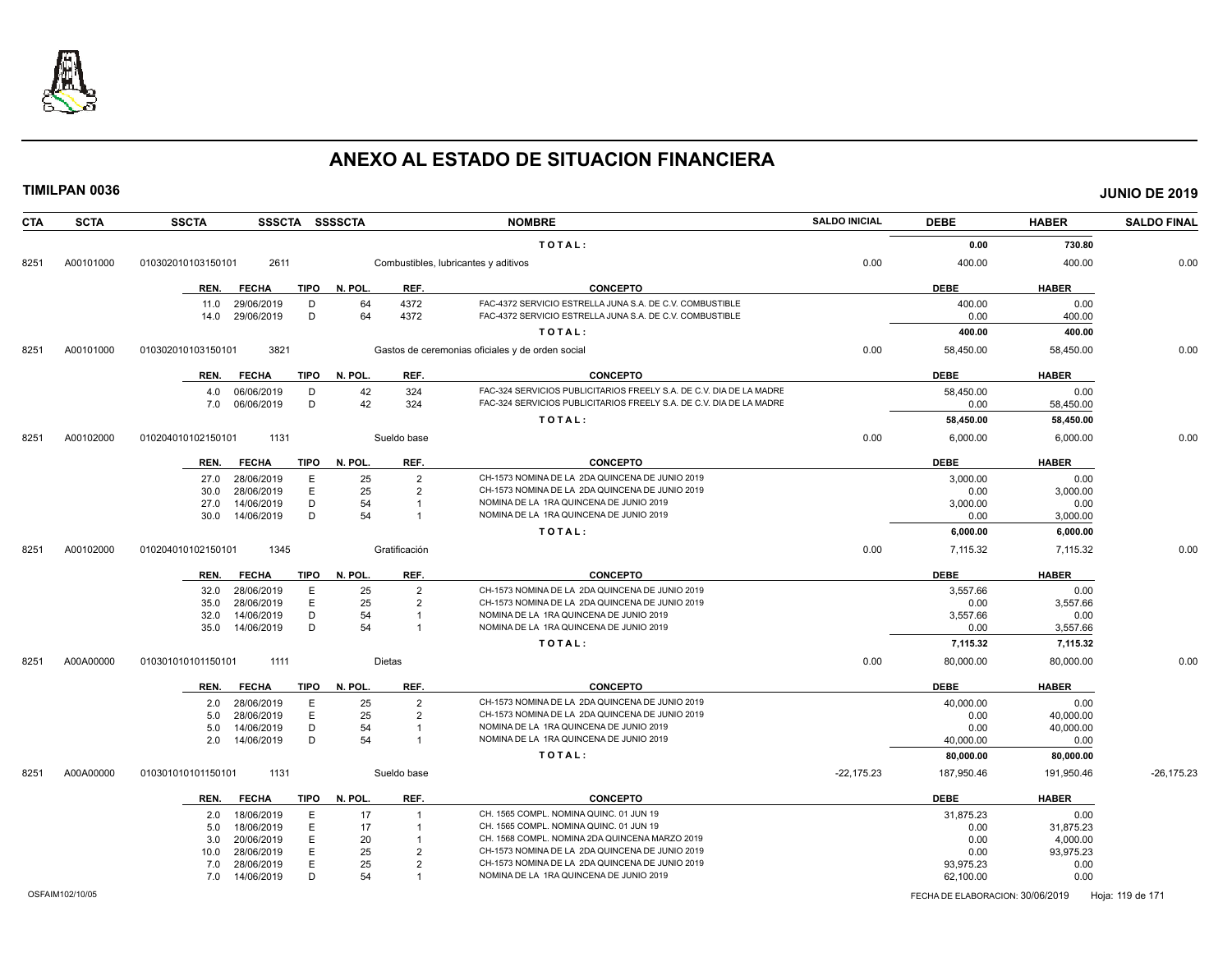

| <b>CTA</b> | <b>SCTA</b> | <b>SSCTA</b>       |                          |             | SSSCTA SSSSCTA |                | <b>NOMBRE</b>                                                                                                        | <b>SALDO INICIAL</b> | <b>DEBE</b>      | <b>HABER</b>          | <b>SALDO FINAL</b> |
|------------|-------------|--------------------|--------------------------|-------------|----------------|----------------|----------------------------------------------------------------------------------------------------------------------|----------------------|------------------|-----------------------|--------------------|
|            |             |                    | 10.0 14/06/2019          | D           | 54             | $\overline{1}$ | NOMINA DE LA 1RA QUINCENA DE JUNIO 2019                                                                              |                      | 0.00             | 62,100.00             |                    |
|            |             |                    |                          |             |                |                | TOTAL:                                                                                                               |                      | 187,950.46       | 191,950.46            |                    |
| 8251       | A00A00000   | 010301010101150101 | 1222                     |             |                |                | Sueldos y salarios compactados al personal eventual                                                                  | $-1,000.00$          | 62,956.40        | 62,956.40             | $-1,000.00$        |
|            |             | REN.               | <b>FECHA</b>             | <b>TIPO</b> | N. POL.        | REF.           | <b>CONCEPTO</b>                                                                                                      |                      | <b>DEBE</b>      | <b>HABER</b>          |                    |
|            |             | 5.0                | 28/06/2019               | E           | 26             | $\overline{2}$ | CH-1573 LISTA DE RAYA 2DA QUINCENA DE JUNIO 2019                                                                     |                      | 0.00             | 29,046.65             |                    |
|            |             | 2.0                | 28/06/2019               | E           | 26             | $\overline{2}$ | CH-1573 LISTA DE RAYA 2DA QUINCENA DE JUNIO 2019                                                                     |                      | 29,046.65        | 0.00                  |                    |
|            |             | 2.0                | 14/06/2019               | D           | 55             |                | NOMINA DE LISTA DE RAYA DE LA 1RA QUINCENA DE JUNIO 2019                                                             |                      | 33,909.75        | 0.00                  |                    |
|            |             | 5.0                | 14/06/2019               | D           | 55             | $\overline{1}$ | NOMINA DE LISTA DE RAYA DE LA 1RA QUINCENA DE JUNIO 2019                                                             |                      | 0.00             | 33,909.75             |                    |
|            |             |                    |                          |             |                |                |                                                                                                                      |                      |                  |                       |                    |
|            |             |                    |                          |             |                |                | TOTAL:                                                                                                               |                      | 62,956.40        | 62,956.40             |                    |
| 8251       | A00A00000   | 010301010101150101 | 1345                     |             |                | Gratificación  |                                                                                                                      | 1,187.13             | 142,539.56       | 144,101.92            | $-375.23$          |
|            |             | REN.               | <b>FECHA</b>             | <b>TIPO</b> | N. POL.        | REF.           | <b>CONCEPTO</b>                                                                                                      |                      | <b>DEBE</b>      | <b>HABER</b>          |                    |
|            |             | 7.0                | 18/06/2019               | Ε           | 17             | $\overline{1}$ | CH. 1565 COMPL. NOMINA QUINC, 01 JUN 19                                                                              |                      | 1,115.37         | 0.00                  |                    |
|            |             | 10.0               | 18/06/2019               | Ε           | 17             |                | CH. 1565 COMPL. NOMINA QUINC. 01 JUN 19                                                                              |                      | 0.00             | 1,115.37              |                    |
|            |             | 5.0                | 20/06/2019               | Ε           | 20             |                | CH. 1568 COMPL. NOMINA 2DA QUINCENA MARZO 2019                                                                       |                      | 0.00             | 1,562.36              |                    |
|            |             | 15.0               | 28/06/2019               | E           | 25             | $\overline{2}$ | CH-1573 NOMINA DE LA 2DA QUINCENA DE JUNIO 2019                                                                      |                      | 0.00             | 53,676.25             |                    |
|            |             | 12.0               | 28/06/2019               | Ε           | 25             | $\overline{2}$ | CH-1573 NOMINA DE LA 2DA QUINCENA DE JUNIO 2019                                                                      |                      | 53,676.25        | 0.00                  |                    |
|            |             | 10.0               | 28/06/2019               | E           | 26             | $\overline{2}$ | CH-1573 LISTA DE RAYA 2DA QUINCENA DE JUNIO 2019                                                                     |                      | 0.00             | 14,898.53             |                    |
|            |             | 7.0                | 28/06/2019               | E           | 26             | $\overline{2}$ | CH-1573 LISTA DE RAYA 2DA QUINCENA DE JUNIO 2019                                                                     |                      | 14,898.53        | 0.00                  |                    |
|            |             | 15.0               | 14/06/2019               | D           | 54             |                | NOMINA DE LA 1RA QUINCENA DE JUNIO 2019                                                                              |                      | 0.00             | 52,560.88             |                    |
|            |             | 12.0               | 14/06/2019               | D           | 54             |                | NOMINA DE LA 1RA QUINCENA DE JUNIO 2019                                                                              |                      | 52,560.88        | 0.00                  |                    |
|            |             | 10.0               | 14/06/2019               | D           | 55             |                | NOMINA DE LISTA DE RAYA DE LA 1RA QUINCENA DE JUNIO 2019                                                             |                      | 0.00             | 20,288.53             |                    |
|            |             | 7.0                | 14/06/2019               | D           | 55             |                | NOMINA DE LISTA DE RAYA DE LA 1RA QUINCENA DE JUNIO 2019                                                             |                      | 20,288.53        | 0.00                  |                    |
|            |             |                    |                          |             |                |                | TOTAL:                                                                                                               |                      | 142,539.56       | 144,101.92            |                    |
| 8251       | A00A00000   | 010301010101150101 | 2611                     |             |                |                | Combustibles, lubricantes y aditivos                                                                                 | 0.00                 | 16,910.17        | 16,910.17             | 0.00               |
|            |             | REN.               | <b>FECHA</b>             | <b>TIPO</b> | N. POL.        | REF.           | <b>CONCEPTO</b>                                                                                                      |                      | <b>DEBE</b>      | <b>HABER</b>          |                    |
|            |             | 4.0                | 29/06/2019               | D           | 64             | 4372           | FAC-4372 SERVICIO ESTRELLA JUNA S.A. DE C.V. COMBUSTIBLE                                                             |                      | 2,350.07         | 0.00                  |                    |
|            |             | 7.0                | 29/06/2019               | D           | 64             | 4372           | FAC-4372 SERVICIO ESTRELLA JUNA S.A. DE C.V. COMBUSTIBLE                                                             |                      | 0.00             | 2,350.07              |                    |
|            |             | 7.0                | 29/06/2019               | D           | 65             | 4373           | FAC-4373 SERVICIO ESTRELLA JUNA S.A. DE C.V. COMBUSTIBLE                                                             |                      | 0.00             | 3,660.02              |                    |
|            |             | 4.0                | 29/06/2019               | D           | 65             | 4373           | FAC-4373 SERVICIO ESTRELLA JUNA S.A. DE C.V. COMBUSTIBLE                                                             |                      | 3,660.02         | 0.00                  |                    |
|            |             | 4.0                | 29/06/2019               | D           | 67             | 4375           | SERVICIO ESTRELLA JUNA S.A. DE C.V. FAC-4375 COMBUSTIBLE                                                             |                      | 2,499.75         | 0.00                  |                    |
|            |             | 7.0                | 29/06/2019               | D           | 67             | 4375           | SERVICIO ESTRELLA JUNA S.A. DE C.V. FAC-4375 COMBUSTIBLE                                                             |                      | 0.00             | 2,499.75              |                    |
|            |             | 7.0                | 29/06/2019               | D           | 68             | 4376           | SERVICIO ESTRELLA JUNA S.A. DE C.V. FAC-4376 COMBUSTIBLE<br>SERVICIO ESTRELLA JUNA S.A. DE C.V. FAC-4376 COMBUSTIBLE |                      | 0.00             | 500.00                |                    |
|            |             | 4.0                | 29/06/2019               | D           | 68             | 4376           | SERVICIO ESTRELLA JUNA S.A. DE C.V. FAC-4377 COMBUSTIBLE                                                             |                      | 500.00           | 0.00                  |                    |
|            |             | 4.0                | 29/06/2019               | D<br>D      | 69<br>69       | 4377<br>4377   | SERVICIO ESTRELLA JUNA S.A. DE C.V. FAC-4377 COMBUSTIBLE                                                             |                      | 3,700.12         | 0.00                  |                    |
|            |             | 7.0                | 29/06/2019               | D           | 70             |                | SERVICIO ESTRELLA JUNA S.A. DE C.V. FAC-4378 COMBUSTIBLE                                                             |                      | 0.00             | 3,700.12              |                    |
|            |             | 4.0<br>7.0         | 29/06/2019<br>29/06/2019 | D           | 70             | 4378<br>4378   | SERVICIO ESTRELLA JUNA S.A. DE C.V. FAC-4378 COMBUSTIBLE                                                             |                      | 4,200.21<br>0.00 | 0.00                  |                    |
|            |             |                    |                          |             |                |                | TOTAL:                                                                                                               |                      | 16,910.17        | 4,200.21<br>16,910.17 |                    |
| 8251       | A00A00000   | 010301010101150101 | 3231                     |             |                |                | Arrendamiento de equipo y bienes informáticos                                                                        | 0.00                 | 9,512.00         | 9,512.00              | 0.00               |
|            |             |                    |                          |             |                |                |                                                                                                                      |                      |                  |                       |                    |
|            |             | REN.               | <b>FECHA</b>             | <b>TIPO</b> | N. POL.        | REF.           | <b>CONCEPTO</b>                                                                                                      |                      | <b>DEBE</b>      | <b>HABER</b>          |                    |
|            |             | 4.0                | 03/06/2019               | D           | 20             | 521            | COPY CDMX S.A. DE C.V. FACTURA 521 RENTA COPIADORAS                                                                  |                      | 9,512.00         | 0.00                  |                    |
|            |             | 7.0                | 03/06/2019               | D           | 20             | 521            | COPY CDMX S.A. DE C.V. FACTURA 521 RENTA COPIADORAS                                                                  |                      | 0.00             | 9,512.00              |                    |
|            |             |                    |                          |             |                |                | TOTAL:                                                                                                               |                      | 9,512.00         | 9,512.00              |                    |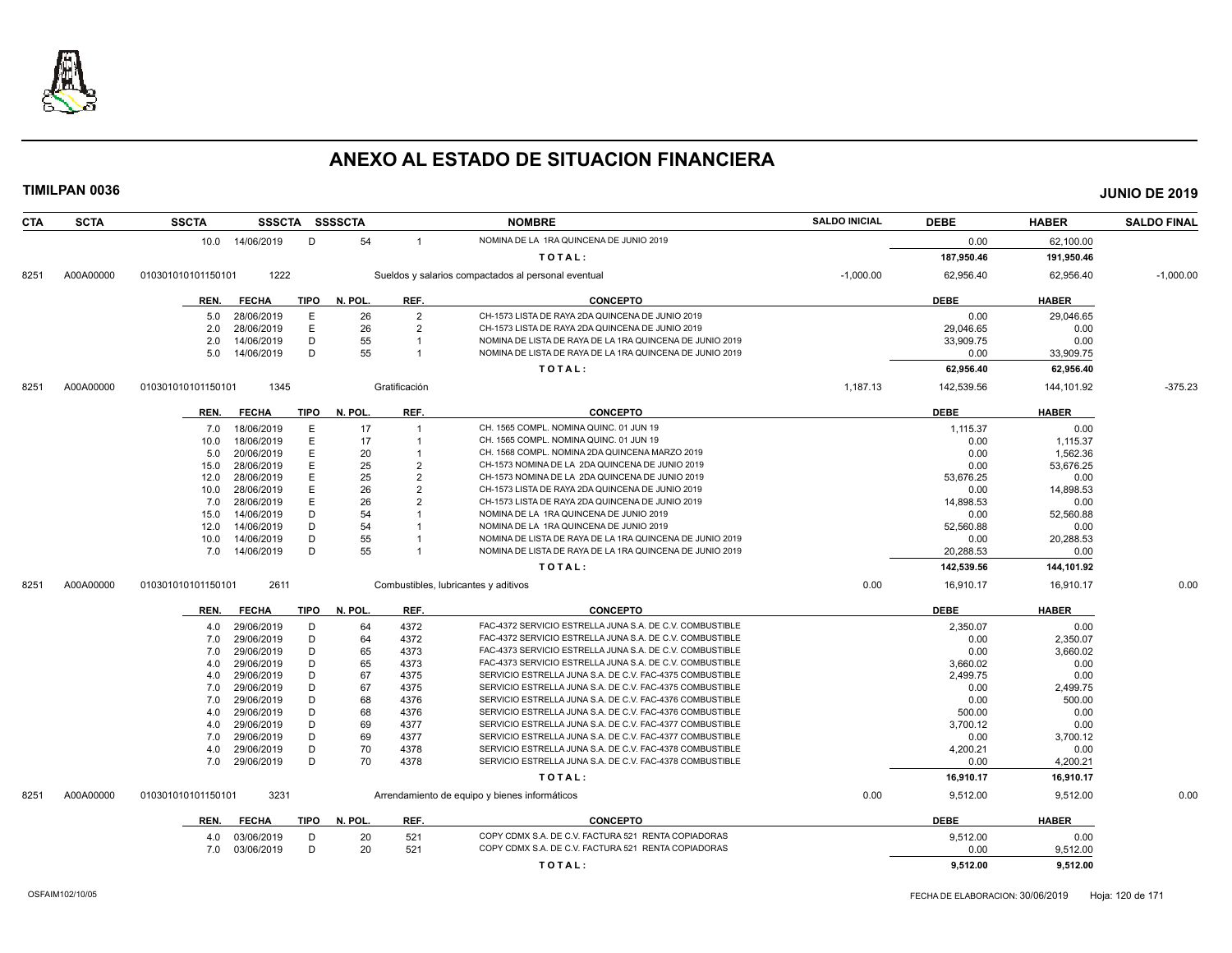

| <b>CTA</b> | <b>SCTA</b> | <b>SSCTA</b>       | <b>SSSCTA</b> |             | <b>SSSSCTA</b> |                | <b>NOMBRE</b>                                                          | <b>SALDO INICIAL</b> | <b>DEBE</b> | <b>HABER</b> | <b>SALDO FINAL</b> |
|------------|-------------|--------------------|---------------|-------------|----------------|----------------|------------------------------------------------------------------------|----------------------|-------------|--------------|--------------------|
| 8251       | A00A00000   | 010301010101150101 | 3551          |             |                |                | Reparación y mantenimiento de vehículos terrestres, aéreos y lacustres | 0.00                 | 1,505.00    | 1,505.00     | 0.00               |
|            |             | REN.               | <b>FECHA</b>  | TIPO        | N. POL.        | REF.           | <b>CONCEPTO</b>                                                        |                      | <b>DEBE</b> | <b>HABER</b> |                    |
|            |             | 32.0               | 29/06/2019    | E           | 32             | 5171           | CH-1580 HECTOR MANUEL MONROY CRUZ REP FONDO CAJA                       |                      | 105.00      | 0.00         |                    |
|            |             | 39.0               | 29/06/2019    | E           | 32             | $\overline{1}$ | CH-1580 HECTOR MANUEL MONROY CRUZ REP FONDO CAJA                       |                      | 1,400.00    | 0.00         |                    |
|            |             | 35.0               | 29/06/2019    | E           | 32             | 5171           | CH-1580 HECTOR MANUEL MONROY CRUZ REP FONDO CAJA                       |                      | 0.00        | 105.00       |                    |
|            |             | 42.0               | 29/06/2019    | E           | 32             | $\overline{1}$ | CH-1580 HECTOR MANUEL MONROY CRUZ REP FONDO CAJA                       |                      | 0.00        | 1,400.00     |                    |
|            |             |                    |               |             |                |                | TOTAL:                                                                 |                      | 1,505.00    | 1,505.00     |                    |
| 8251       | A00A00000   | 010301010101150101 | 3611          |             |                |                | Gastos de publicidad y propaganda                                      | 48,484.00            | 11,600.00   | 38,568.00    | 21,516.00          |
|            |             | REN.               | <b>FECHA</b>  | <b>TIPO</b> | N. POL.        | REF.           | <b>CONCEPTO</b>                                                        |                      | <b>DEBE</b> | <b>HABER</b> |                    |
|            |             | 3.0                | 18/06/2019    | E           | 18             | 79             | CH. 1566 HOMERO MARTINEZ MALDONADO FACT-79 PERIODICO                   |                      | 0.00        | 5.800.00     |                    |
|            |             | 4.0                | 21/06/2019    | D           | 18             | 79             | HOMERO MARTINEZ MALDONADO FACT-79 PERIODICO                            |                      | 5,800.00    | 0.00         |                    |
|            |             | 7.0                | 21/06/2019    | D           | 18             | 79             | HOMERO MARTINEZ MALDONADO FACT-79 PERIODICO                            |                      | 0.00        | 5,800.00     |                    |
|            |             | 4.0                | 18/06/2019    | Е           | 19             | 1093           | CH. 1567 ARTURO R. CHAVEZ VARGAS F/1093-1097 INSERCION PERIODICO       |                      | 0.00        | 11,484.00    |                    |
|            |             | 6.0                | 18/06/2019    | E           | 19             | 1097           | CH. 1567 ARTURO R. CHAVEZ VARGAS F/1093-1097 INSERCION PERIODICO       |                      | 0.00        | 11,484.00    |                    |
|            |             | 3.0                | 05/06/2019    | D           | 37             | 624            | TEOFILO CUENCA GIL FACT-624 PERIODICO LA VOZ DEL ESTADO DE MEXIO       |                      | 0.00        | 4,000.00     |                    |
|            |             | 4.0                | 30/06/2019    | D           | 91             | 91             | FAC-91 HOMERO MARTINEZ MALDONADO PERIODICO                             |                      | 5,800.00    | 0.00         |                    |
|            |             |                    |               |             |                |                | TOTAL:                                                                 |                      | 11,600.00   | 38,568.00    |                    |
|            |             |                    |               |             |                |                |                                                                        |                      |             |              |                    |
| 8251       | A00A00000   | 010301010101150101 | 3612          |             |                |                | Publicaciones oficiales y de información en general para difusión      | 0.00                 | 40,000.00   | 40,000.00    | 0.00               |
|            |             | REN.               | <b>FECHA</b>  | <b>TIPO</b> | N. POL.        | REF.           | <b>CONCEPTO</b>                                                        |                      | <b>DEBE</b> | <b>HABER</b> |                    |
|            |             | 4.0                | 05/06/2019    | D           | 33             | 18             | FAC-18 GCHRUBCH CONSULTORES S.A. DE C.V. PLAN DE DESARROLLO            |                      | 40,000.00   | 0.00         |                    |
|            |             | 7.0                | 05/06/2019    | D           | 33             | 18             | FAC-18 GCHRUBCH CONSULTORES S.A. DE C.V. PLAN DE DESARROLLO            |                      | 0.00        | 40,000.00    |                    |
|            |             |                    |               |             |                |                | TOTAL:                                                                 |                      | 40,000.00   | 40,000.00    |                    |
| 8251       | A00A00000   | 010301010101150101 | 3821          |             |                |                | Gastos de ceremonias oficiales y de orden social                       | 156,780.30           | 362,996.80  | 402,941.90   | 116,835.20         |
|            |             | REN.               | <b>FECHA</b>  | TIPO        | N. POL.        | REF.           | <b>CONCEPTO</b>                                                        |                      | <b>DEBE</b> | <b>HABER</b> |                    |
|            |             | 7.0                | 13/06/2019    | D           | 12             | 98             | RODOLFO LINO D ELA CRUZ MARCELO FAC-98 LUCHAS                          |                      | 0.00        | 32,132.00    |                    |
|            |             | 4.0                | 13/06/2019    | D           | 12             | 98             | RODOLFO LINO D ELA CRUZ MARCELO FAC-98 LUCHAS                          |                      | 32,132.00   | 0.00         |                    |
|            |             | 5.0                | 05/06/2019    | D           | 35             | 799            | SILVANA IRENE DOMINGUEZ COLIN PAGO FAC 798,799,800,801,Y 802           |                      | 0.00        | 30,355.30    |                    |
|            |             | 7.0                | 05/06/2019    | D           | 35             | 800            | SILVANA IRENE DOMINGUEZ COLIN PAGO FAC 798,799,800,801,Y 802           |                      | 0.00        | 9,558.10     |                    |
|            |             | 9.0                | 05/06/2019    | D           | 35             | 801            | SILVANA IRENE DOMINGUEZ COLIN PAGO FAC 798,799,800,801,Y 802           |                      | 0.00        | 11,853.00    |                    |
|            |             | 11.0               | 05/06/2019    | D           | 35             | 802            | SILVANA IRENE DOMINGUEZ COLIN PAGO FAC 798.799.800.801.Y 802           |                      | 0.00        | 14,545.50    |                    |
|            |             | 7.0                | 06/06/2019    | D           | 40             | 325            | FAC-325 SERVICIOS PUBLICITARIOS FREELY S.A. DE C.V. DIA DE LA MADRE    |                      | 0.00        | 30,060.00    |                    |
|            |             | 4.0                | 06/06/2019    | D           | 40             | 325            | FAC-325 SERVICIOS PUBLICITARIOS FREELY S.A. DE C.V. DIA DE LA MADRE    |                      | 30,060.00   | 0.00         |                    |
|            |             | 7.0                | 06/06/2019    | D           | 41             | 328            | FAC-325 SERVICIOS PUBLICITARIOS FREELY S.A. DE C.V. DIA DE LA MADRE    |                      | 0.00        | 50,100.00    |                    |
|            |             | 4.0                | 06/06/2019    | D           | 41             | 328            | FAC-325 SERVICIOS PUBLICITARIOS FREELY S.A. DE C.V. DIA DE LA MADRE    |                      | 50,100.00   | 0.00         |                    |
|            |             | 7.0                | 06/06/2019    | D           | 43             | 327            | FAC-327 SERVICIOS PUBLICITARIOS FREELY S.A. DE C.V. DIA DE LA MADRE    |                      | 0.00        | 6.680.00     |                    |
|            |             | 4.0                | 06/06/2019    | D           | 43             | 327            | FAC-327 SERVICIOS PUBLICITARIOS FREELY S.A. DE C.V. DIA DE LA MADRE    |                      | 6,680.00    | 0.00         |                    |
|            |             | 4.0                | 06/06/2019    | D           | 44             | 326            | FAC-326 SERVICIOS PUBLICITARIOS FREELY S.A. DE C.V. DIA DE LA MADRE    |                      | 66,800.00   | 0.00         |                    |
|            |             | 7.0                | 06/06/2019    | D           | 44             | 326            | FAC-326 SERVICIOS PUBLICITARIOS FREELY S.A. DE C.V. DIA DE LA MADRE    |                      | 0.00        | 66,800.00    |                    |
|            |             | 4.0                | 06/06/2019    | D           | 45             | 329            | FAC-329 Y 333 SERVICIOS PUBLICITARIOS FREELY S.A. DE C.V. DIA DE LA M  |                      | 15,030.00   | 0.00         |                    |
|            |             | 7.0                | 06/06/2019    | D           | 45             | 329            | FAC-329 Y 333 SERVICIOS PUBLICITARIOS FREELY S.A. DE C.V. DIA DE LA M  |                      | 0.00        | 15,030.00    |                    |
|            |             | 7.0                | 06/06/2019    | D           | 46             | 332            | FAC-332 SERVICIOS PUBLICITARIOS FREELY S.A. DE C.V. DIA DE LA MADRE    |                      | 0.00        | 30,060.00    |                    |
|            |             | 4.0                | 06/06/2019    | D           | 46             | 332            | FAC-332 SERVICIOS PUBLICITARIOS FREELY S.A. DE C.V. DIA DE LA MADRE    |                      | 30,060.00   | 0.00         |                    |
|            |             | 4.0                | 06/06/2019    | D           | 47             | 331            | FAC-331 SERVICIOS PUBLICITARIOS FREELY S.A. DE C.V. DIA DE LA MADRE    |                      | 75,150.00   | 0.00         |                    |
|            |             | 7.0                | 06/06/2019    | D           | 47             | 331            | FAC-331 SERVICIOS PUBLICITARIOS FREELY S.A. DE C.V. DIA DE LA MADRE    |                      | 0.00        | 75,150.00    |                    |
|            |             | 4.0                | 06/06/2019    | D           | 48             | 330            | FAC-330 SERVICIOS PUBLICITARIOS FREELY S.A. DE C.V. DIA DE LA MADRE    |                      | 25,050.00   | 0.00         |                    |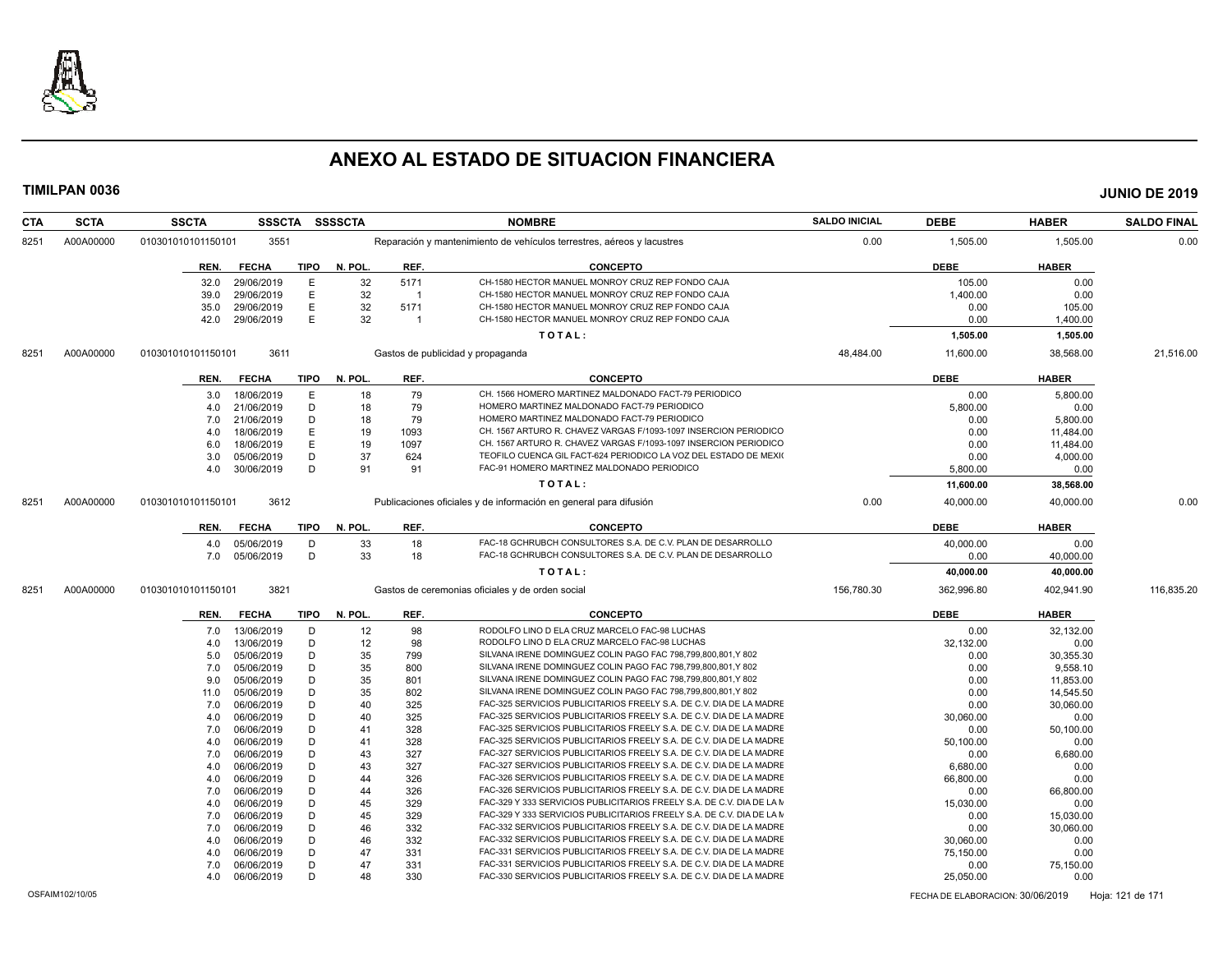

| CTA  | <b>SCTA</b> | <b>SSCTA</b>       |              |             | SSSCTA SSSSCTA |                          | <b>NOMBRE</b>                                                       | <b>SALDO INICIAL</b> | <b>DEBE</b>        | <b>HABER</b>   | <b>SALDO FINAL</b> |
|------|-------------|--------------------|--------------|-------------|----------------|--------------------------|---------------------------------------------------------------------|----------------------|--------------------|----------------|--------------------|
|      |             | 7.0                | 06/06/2019   | D           | 48             | 330                      | FAC-330 SERVICIOS PUBLICITARIOS FREELY S.A. DE C.V. DIA DE LA MADRE |                      | 0.00               | 25,050.00      |                    |
|      |             | 56.0               | 30/06/2019   | D           | 87             | 960                      | FAC-960 FELIX GARCIA ANDRES RENTA DE LONA SILLAS Y MESAS            |                      | 3.897.60           | 0.00           |                    |
|      |             | 61.0               | 30/06/2019   | D           | 87             | 962                      | FAC-962 FELIX GARCIA ANDRES RENTA DE SILLAS Y MESAS                 |                      | 742.40             | 0.00           |                    |
|      |             | 34.0               | 30/06/2019   | D           | 87             | 956                      | FAC-956 FELIX GARCIA ANDRES RENTA DE LONA, SILLAS Y CORTINAS        |                      | 3,132.00           | 0.00           |                    |
|      |             | 66.0               | 30/06/2019   | D           | 87             | 961                      | FAC-961 FELIX GARCIA ANDRES RENTA DE LONA SILLAS Y MESAS            |                      | 1,670.40           | 0.00           |                    |
|      |             | 76.0               | 30/06/2019   | D           | 87             | 964                      | FAC-964 FELIX GARCIA ANDRES RENTA DE LONA Y MESAS                   |                      | 1.740.00           | 0.00           |                    |
|      |             | 71.0               | 30/06/2019   | D           | 87             | 963                      | FAC-963 FELIX GARCIA ANDRES RENTA DE LONA SILLAS Y MESAS            |                      | 2,598.40           | 0.00           |                    |
|      |             | 42.0               | 30/06/2019   | D           | 87             | 957                      | FAC-957 FELIX GARCIA ANDRES RENTA DE SILLAS                         |                      | 0.00               | 5.568.00       |                    |
|      |             | 46.0               | 30/06/2019   | D           | 87             | 958                      | FAC-958 FELIX GARCIA ANDRES RENTA DE LONA                           |                      | 928.00             | 0.00           |                    |
|      |             | 39.0               | 30/06/2019   | D           | 87             | 957                      | FAC-957 FELIX GARCIA ANDRES RENTA DE SILLAS                         |                      | 5,568.00           | 0.00           |                    |
|      |             | 4.0                | 30/06/2019   | D           | 87             | 949                      | FAC-949 FELIX GARCIA ANDRES RENTA DE LONA Y MESAS                   |                      | 3,364.00           | 0.00           |                    |
|      |             |                    | 30/06/2019   | D           | 87             | 950                      | FAC-950 FELIX GARCIA ANDRES RENTA DE MESAS                          |                      |                    |                |                    |
|      |             | 9.0                | 30/06/2019   | D           | 87             | 951                      | FAC-951 FELIX GARCIA ANDRES RENTA DE LONA                           |                      | 2,436.00<br>928.00 | 0.00<br>0.00   |                    |
|      |             | 14.0               |              | D           |                |                          | FAC-953 FELIX GARCIA ANDRES RENTA DE LONA Y MESAS                   |                      |                    |                |                    |
|      |             | 24.0               | 30/06/2019   |             | 87<br>87       | 953                      | FAC-954 FELIX GARCIA ANDRES RENTA DE LONA Y SILLAS                  |                      | 3,538.00           | 0.00           |                    |
|      |             | 29.0               | 30/06/2019   | D           |                | 954                      |                                                                     |                      | 1,392.00           | 0.00           |                    |
|      |             |                    |              |             |                |                          | TOTAL:                                                              |                      | 362,996.80         | 402,941.90     |                    |
| 8251 | A00A00000   | 010301010101150101 | 3851         |             |                | Gastos de representación |                                                                     | 8.615.60             | 18,128.40          | 21.984.00      | 4.760.00           |
|      |             | REN.               | <b>FECHA</b> | <b>TIPO</b> | N. POL.        | REF.                     | <b>CONCEPTO</b>                                                     |                      | <b>DEBE</b>        | <b>HABER</b>   |                    |
|      |             | 70.0               | 20/06/2019   | E           | 21             | 1398                     | CH-1569 REPOSICION FONDO FIJO DE CAJA FAC-1398 CONSUMO ALIMENT      |                      | 0.00               | 1,300.00       |                    |
|      |             | 63.0               | 20/06/2019   | E           | 21             | 1399                     | CH-1569 REPOSICION FONDO FIJO DE CAJA FAC-1399 CONSUMO ALIMENT      |                      | 0.00               | 1,800.00       |                    |
|      |             | 74.0               | 20/06/2019   | Ε           | 21             |                          | CH-1569 REPOSICION FONDO FIJO DE CAJA CONSUMO ALIMENTOS             |                      | 1,800.00           | 0.00           |                    |
|      |             | 84.0               | 20/06/2019   | E           | 21             | $\overline{1}$           | CH-1569 REPOSICION FONDO FIJO DE CAJA CONSUMO ALIMENTOS             |                      | 0.00               | 1,800.00       |                    |
|      |             | 77.0               | 20/06/2019   | E           | 21             | -1                       | CH-1569 REPOSICION FONDO FIJO DE CAJA CONSUMO ALIMENTOS             |                      | 0.00               | 1,800.00       |                    |
|      |             | 67.0               | 20/06/2019   | E           | 21             | 1398                     | CH-1569 REPOSICION FONDO FIJO DE CAJA FAC-1398 CONSUMO ALIMENT      |                      | 1.300.00           | 0.00           |                    |
|      |             | 60.0               | 20/06/2019   | E           | 21             | 1399                     | CH-1569 REPOSICION FONDO FIJO DE CAJA FAC-1399 CONSUMO ALIMENT      |                      | 1,800.00           | 0.00           |                    |
|      |             | 81.0               | 20/06/2019   | E           | 21             | $\overline{1}$           | CH-1569 REPOSICION FONDO FIJO DE CAJA CONSUMO ALIMENTOS             |                      | 1,800.00           | 0.00           |                    |
|      |             | 88.0               | 29/06/2019   | E           | 31             | 905                      | CH-1579 HECTOR MANUEL MONROY CRUZ FAC-905 CAFETERIA                 |                      | 1,953.50           | 0.00           |                    |
|      |             | 39.0               | 29/06/2019   | E           | 31             | 1410                     | CH-1579 HECTOR MANUEL MONROY CRUZ FAC-1410 CONSUMOS                 |                      | 1,162.00           | 0.00           |                    |
|      |             | 53.0               | 29/06/2019   | E           | 31             | 11393                    | CH-1579 HECTOR MANUEL MONROY CRUZ FAC-11393 CONSUMOS                |                      | 438.00             | 0.00           |                    |
|      |             | 67.0               | 29/06/2019   | E           | 31             | 906                      | CH-1579 HECTOR MANUEL MONROY CRUZ FAC-906 CAFETERIA                 |                      | 1,969.40           | 0.00           |                    |
|      |             | 70.0               | 29/06/2019   | E           | 31             | 906                      | CH-1579 HECTOR MANUEL MONROY CRUZ FAC-906 CAFETERIA                 |                      | 0.00               | 1,969.40       |                    |
|      |             | 74.0               | 29/06/2019   | E           | 31             | 904                      | CH-1579 HECTOR MANUEL MONROY CRUZ FAC-904 CAFETERIA                 |                      | 1,970.50           | 0.00           |                    |
|      |             | 77.0               | 29/06/2019   | E           | 31             | 904                      | CH-1579 HECTOR MANUEL MONROY CRUZ FAC-904 CAFETERIA                 |                      | 0.00               | 1,970.50       |                    |
|      |             | 81.0               | 29/06/2019   | E           | 31             | 907                      | CH-1579 HECTOR MANUEL MONROY CRUZ FAC-907 CAFETERIA                 |                      | 1,995.00           | 0.00           |                    |
|      |             | 84.0               | 29/06/2019   | E           | 31             | 907                      | CH-1579 HECTOR MANUEL MONROY CRUZ FAC-907 CAFETERIA                 |                      | 0.00               | 1.995.00       |                    |
|      |             | 49.0               | 29/06/2019   | E           | 31             |                          | CH-1579 HECTOR MANUEL MONROY CRUZ FAC-1411 CONSUMOS                 |                      | 0.00               | 1,940.00       |                    |
|      |             | 91.0               | 29/06/2019   | E           | 31             | 1411<br>905              | CH-1579 HECTOR MANUEL MONROY CRUZ FAC-905 CAFETERIA                 |                      | 0.00               | 1,953.50       |                    |
|      |             | 42.0               | 29/06/2019   | E           | 31             | 1410                     | CH-1579 HECTOR MANUEL MONROY CRUZ FAC-1410 CONSUMOS                 |                      | 0.00               | 1,162.00       |                    |
|      |             |                    |              | E           | 31             |                          | CH-1579 HECTOR MANUEL MONROY CRUZ FAC-1411 CONSUMOS                 |                      |                    |                |                    |
|      |             | 46.0               | 29/06/2019   | E           | 31             | 1411<br>11393            | CH-1579 HECTOR MANUEL MONROY CRUZ FAC-11393 CONSUMOS                |                      | 1,940.00           | 0.00<br>438.00 |                    |
|      |             | 56.0               | 29/06/2019   | D           |                |                          | LIBIA MONTIEL COLIN FACT-146 SERVICIO DE HOSPEDAJE                  |                      | 0.00               |                |                    |
|      |             | 3.0                | 05/06/2019   |             | 34             | 146                      |                                                                     |                      | 0.00               | 3,855.60       |                    |
|      |             |                    |              |             |                |                          | TOTAL:                                                              |                      | 18,128.40          | 21,984.00      |                    |
| 8251 | A00A00000   | 010301010101160101 | 2111         |             |                |                          | Materiales y útiles de oficina                                      | 36,308.00            | 185.60             | 3,654.00       | 32,839.60          |
|      |             | REN.               | <b>FECHA</b> | TIPO        | N. POL.        | REF.                     | <b>CONCEPTO</b>                                                     |                      | <b>DEBE</b>        | <b>HABER</b>   |                    |
|      |             | 3.0                | 07/06/2019   | D           | 50             | 24                       | FAC- 24 JOSE BACILIO MARTINEZ HOJAS MEMBRETADAS                     |                      | 0.00               | 3,654.00       |                    |
|      |             | 14.0               | 30/06/2019   | D           | 89             | 182                      | FACT-182 GLANCOMER S.A. DE C.V. COMPRA PAPELERIA                    |                      | 185.60             | 0.00           |                    |
|      |             |                    |              |             |                |                          | TOTAL:                                                              |                      | 185.60             | 3.654.00       |                    |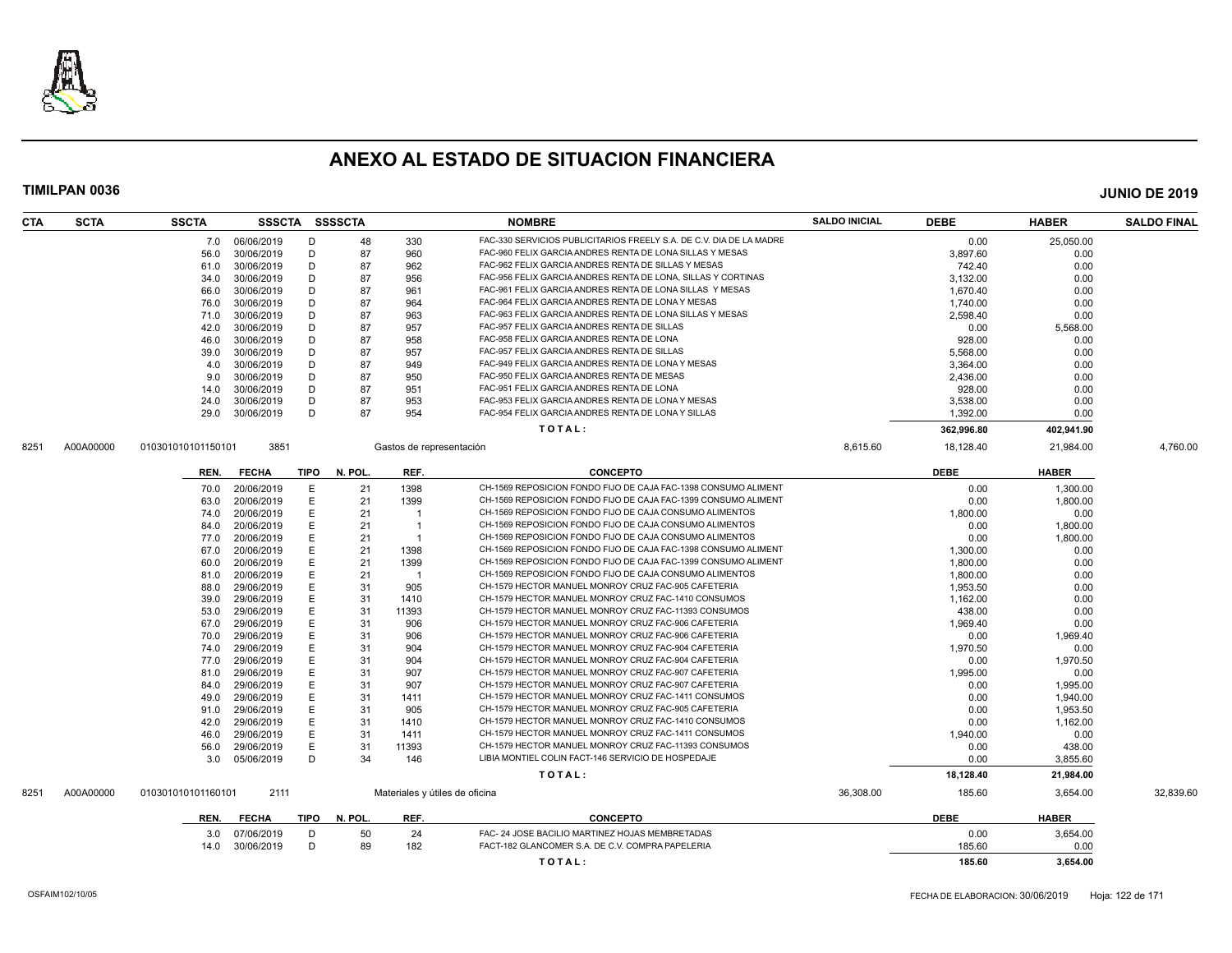

| <b>CTA</b> | <b>SCTA</b>     | <b>SSCTA</b><br>SSSCTA SSSSCTA                     |               | <b>NOMBRE</b>                                                                                        | <b>SALDO INICIAL</b> | <b>DEBE</b>                      | <b>HABER</b> | <b>SALDO FINAL</b> |
|------------|-----------------|----------------------------------------------------|---------------|------------------------------------------------------------------------------------------------------|----------------------|----------------------------------|--------------|--------------------|
| 8251       | B00108000       | 1222<br>010309030101150101                         |               | Sueldos y salarios compactados al personal eventual                                                  | 0.00                 | 25,179.30                        | 25,179.30    | 0.00               |
|            |                 | <b>FECHA</b><br><b>TIPO</b><br>REN.                | N. POL.       | REF.<br><b>CONCEPTO</b>                                                                              |                      | <b>DEBE</b>                      | <b>HABER</b> |                    |
|            |                 | 28/06/2019<br>E<br>25.0                            | 26            | $\overline{2}$<br>CH-1573 LISTA DE RAYA 2DA QUINCENA DE JUNIO 2019                                   |                      | 0.00                             | 12.589.65    |                    |
|            |                 | 28/06/2019<br>E<br>22.0                            | 26            | $\overline{2}$<br>CH-1573 LISTA DE RAYA 2DA QUINCENA DE JUNIO 2019                                   |                      | 12,589.65                        | 0.00         |                    |
|            |                 | D<br>25.0<br>14/06/2019                            | 55            | NOMINA DE LISTA DE RAYA DE LA 1RA QUINCENA DE JUNIO 2019                                             |                      | 0.00                             | 12,589.65    |                    |
|            |                 | D<br>14/06/2019<br>22.0                            | 55            | NOMINA DE LISTA DE RAYA DE LA 1RA QUINCENA DE JUNIO 2019<br>$\overline{1}$                           |                      | 12.589.65                        | 0.00         |                    |
|            |                 |                                                    |               | TOTAL:                                                                                               |                      | 25,179.30                        | 25,179.30    |                    |
| 8251       | B00108000       | 010309030101150101<br>1345                         | Gratificación |                                                                                                      | 0.00                 | 12,687.62                        | 12,687.62    | 0.00               |
|            |                 | <b>FECHA</b><br>TIPO<br>REN.                       | N. POL.       | REF.<br><b>CONCEPTO</b>                                                                              |                      | <b>DEBE</b>                      | <b>HABER</b> |                    |
|            |                 | 28/06/2019<br>E<br>27.0                            | 26            | $\overline{2}$<br>CH-1573 LISTA DE RAYA 2DA QUINCENA DE JUNIO 2019                                   |                      | 6,043.81                         | 0.00         |                    |
|            |                 | E<br>28/06/2019<br>30.0                            | 26            | $\overline{2}$<br>CH-1573 LISTA DE RAYA 2DA QUINCENA DE JUNIO 2019                                   |                      | 0.00                             | 6,043.81     |                    |
|            |                 | D<br>14/06/2019<br>27.0                            | 55            | NOMINA DE LISTA DE RAYA DE LA 1RA QUINCENA DE JUNIO 2019<br>$\overline{1}$                           |                      | 6,643.81                         | 0.00         |                    |
|            |                 | D<br>14/06/2019<br>30.0                            | 55            | NOMINA DE LISTA DE RAYA DE LA 1RA QUINCENA DE JUNIO 2019<br>$\overline{1}$                           |                      | 0.00                             | 6,643.81     |                    |
|            |                 |                                                    |               | TOTAL:                                                                                               |                      | 12,687.62                        | 12,687.62    |                    |
| 8251       | B00B00000       | 1111<br>010305010105150101                         | Dietas        |                                                                                                      | 0.00                 | 40,000.00                        | 40,000.00    | 0.00               |
|            |                 | <b>FECHA</b><br>TIPO<br>REN.                       | N. POL.       | REF.<br><b>CONCEPTO</b>                                                                              |                      | <b>DEBE</b>                      | <b>HABER</b> |                    |
|            |                 |                                                    |               | $\overline{2}$<br>CH-1573 NOMINA DE LA 2DA QUINCENA DE JUNIO 2019                                    |                      | 0.00                             |              |                    |
|            |                 | 28/06/2019<br>E<br>40.0<br>E<br>28/06/2019<br>37.0 | 25<br>25      | CH-1573 NOMINA DE LA 2DA QUINCENA DE JUNIO 2019                                                      |                      | 20,000.00                        | 20,000.00    |                    |
|            |                 | D<br>14/06/2019<br>37.0                            | 54            | $\overline{2}$<br>NOMINA DE LA 1RA QUINCENA DE JUNIO 2019<br>-1                                      |                      | 20,000.00                        | 0.00<br>0.00 |                    |
|            |                 | D<br>14/06/2019<br>40.0                            | 54            | NOMINA DE LA 1RA QUINCENA DE JUNIO 2019                                                              |                      | 0.00                             | 20,000.00    |                    |
|            |                 |                                                    |               | TOTAL:                                                                                               |                      | 40,000.00                        | 40,000.00    |                    |
| 8251       | B00B00000       | 1131<br>010305010105150101                         | Sueldo base   |                                                                                                      | 0.00                 | 9.800.00                         | 9.800.00     | 0.00               |
|            |                 | <b>FECHA</b><br><b>TIPO</b><br>REN.                | N. POL.       | REF.<br><b>CONCEPTO</b>                                                                              |                      | <b>DEBE</b>                      | <b>HABER</b> |                    |
|            |                 |                                                    |               |                                                                                                      |                      |                                  |              |                    |
|            |                 | 28/06/2019<br>Ε<br>42.0                            | 25            | CH-1573 NOMINA DE LA 2DA QUINCENA DE JUNIO 2019<br>$\overline{2}$                                    |                      | 6,900.00                         | 0.00         |                    |
|            |                 | Ε<br>28/06/2019<br>45.0                            | 25            | $\overline{2}$<br>CH-1573 NOMINA DE LA 2DA QUINCENA DE JUNIO 2019                                    |                      | 0.00                             | 6,900.00     |                    |
|            |                 | D<br>14/06/2019<br>45.0<br>D                       | 54<br>54      | NOMINA DE LA 1RA QUINCENA DE JUNIO 2019<br>$\overline{1}$<br>NOMINA DE LA 1RA QUINCENA DE JUNIO 2019 |                      | 0.00                             | 2,900.00     |                    |
|            |                 | 14/06/2019<br>42.0                                 |               | $\overline{1}$                                                                                       |                      | 2.900.00                         | 0.00         |                    |
|            |                 |                                                    |               | TOTAL:                                                                                               |                      | 9,800.00                         | 9,800.00     |                    |
| 8251       | B00B00000       | 010305010105150101<br>1345                         | Gratificación |                                                                                                      | 0.00                 | 28,162.19                        | 28,162.19    | 0.00               |
|            |                 | <b>TIPO</b><br>REN.<br><b>FECHA</b>                | N. POL.       | REF.<br><b>CONCEPTO</b>                                                                              |                      | <b>DEBE</b>                      | <b>HABER</b> |                    |
|            |                 | 28/06/2019<br>E<br>50.0                            | 25            | CH-1573 NOMINA DE LA 2DA QUINCENA DE JUNIO 2019<br>$\overline{2}$                                    |                      | 0.00                             | 14,629.59    |                    |
|            |                 | Ε<br>28/06/2019<br>47.0                            | 25            | CH-1573 NOMINA DE LA 2DA QUINCENA DE JUNIO 2019<br>$\overline{2}$                                    |                      | 14,629.59                        | 0.00         |                    |
|            |                 | D<br>14/06/2019<br>47.0                            | 54            | NOMINA DE LA 1RA QUINCENA DE JUNIO 2019<br>-1                                                        |                      | 13,532.60                        | 0.00         |                    |
|            |                 | D<br>14/06/2019<br>50.0                            | 54            | NOMINA DE LA 1RA QUINCENA DE JUNIO 2019<br>$\overline{1}$                                            |                      | 0.00                             | 13,532.60    |                    |
|            |                 |                                                    |               | TOTAL:                                                                                               |                      | 28,162.19                        | 28,162.19    |                    |
| 8251       | B00B00000       | 2611<br>010305010105150101                         |               | Combustibles, lubricantes y aditivos                                                                 | 0.00                 | 1,800.00                         | 1,800.00     | 0.00               |
|            |                 | <b>FECHA</b><br>TIPO<br>REN.                       | N. POL.       | REF.<br><b>CONCEPTO</b>                                                                              |                      | <b>DEBE</b>                      | <b>HABER</b> |                    |
|            |                 | 29/06/2019<br>D<br>21.0                            | 64            | FAC-4372 SERVICIO ESTRELLA JUNA S.A. DE C.V. COMBUSTIBLE<br>4372                                     |                      | 0.00                             | 500.00       |                    |
|            |                 | 29/06/2019<br>D<br>18.0                            | 64            | FAC-4372 SERVICIO ESTRELLA JUNA S.A. DE C.V. COMBUSTIBLE<br>4372                                     |                      | 500.00                           | 0.00         |                    |
|            |                 | D<br>7.0<br>29/06/2019                             | 66            | SERVICIO ESTRELLA JUNA S.A. DE C.V. FAC-4374 COMBUSTIBLE<br>4374                                     |                      | 0.00                             | 300.00       |                    |
|            |                 | D<br>29/06/2019<br>4.0                             | 66            | SERVICIO ESTRELLA JUNA S.A. DE C.V. FAC-4374 COMBUSTIBLE<br>4374                                     |                      | 300.00                           | 0.00         |                    |
|            | OSFAIM102/10/05 |                                                    |               |                                                                                                      |                      | FECHA DE ELABORACION: 30/06/2019 |              | Hoja: 123 de 171   |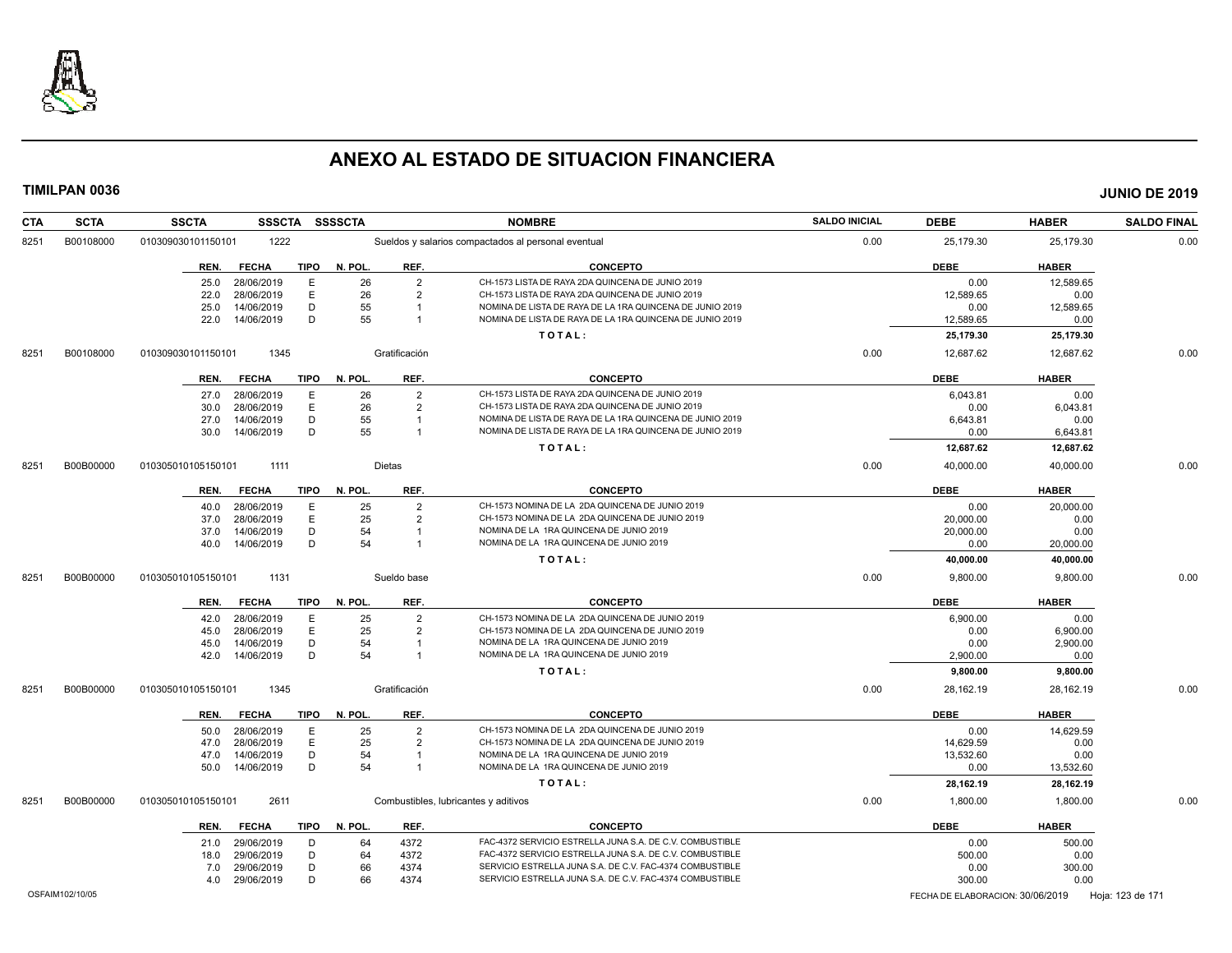

| <b>CTA</b> | <b>SCTA</b> | <b>SSCTA</b>       | <b>SSSCTA</b> |             | <b>SSSSCTA</b> |                | <b>NOMBRE</b>                                            | <b>SALDO INICIAL</b> | <b>DEBE</b> | <b>HABER</b> | <b>SALDO FINAL</b> |
|------------|-------------|--------------------|---------------|-------------|----------------|----------------|----------------------------------------------------------|----------------------|-------------|--------------|--------------------|
|            |             | 11.0 29/06/2019    |               | D           | 68             | 4376           | SERVICIO ESTRELLA JUNA S.A. DE C.V. FAC-4376 COMBUSTIBLE |                      | 500.00      | 0.00         |                    |
|            |             | 14.0               | 29/06/2019    | D           | 68             | 4376           | SERVICIO ESTRELLA JUNA S.A. DE C.V. FAC-4376 COMBUSTIBLE |                      | 0.00        | 500.00       |                    |
|            |             | 11.0               | 29/06/2019    | D           | 69             | 4377           | SERVICIO ESTRELLA JUNA S.A. DE C.V. FAC-4377 COMBUSTIBLE |                      | 500.00      | 0.00         |                    |
|            |             | 14.0               | 29/06/2019    | D           | 69             | 4377           | SERVICIO ESTRELLA JUNA S.A. DE C.V. FAC-4377 COMBUSTIBLE |                      | 0.00        | 500.00       |                    |
|            |             |                    |               |             |                |                | TOTAL:                                                   |                      | 1,800.00    | 1,800.00     |                    |
| 8251       | C01141000   | 020501010106150101 | 1111          |             |                | <b>Dietas</b>  |                                                          | 0.00                 | 31,651.86   | 31,651.86    | 0.00               |
|            |             | REN.               | <b>FECHA</b>  | <b>TIPO</b> | N. POL.        | REF.           | <b>CONCEPTO</b>                                          |                      | <b>DEBE</b> | <b>HABER</b> |                    |
|            |             | 52.0               | 28/06/2019    | Е           | 25             | $\overline{2}$ | CH-1573 NOMINA DE LA 2DA QUINCENA DE JUNIO 2019          |                      | 15,825.93   | 0.00         |                    |
|            |             | 55.0               | 28/06/2019    | Ε           | 25             | $\overline{2}$ | CH-1573 NOMINA DE LA 2DA QUINCENA DE JUNIO 2019          |                      | 0.00        | 15.825.93    |                    |
|            |             | 55.0               | 14/06/2019    | D           | 54             | -1             | NOMINA DE LA 1RA QUINCENA DE JUNIO 2019                  |                      | 0.00        | 15,825.93    |                    |
|            |             | 52.0               | 14/06/2019    | D           | 54             | $\overline{1}$ | NOMINA DE LA 1RA QUINCENA DE JUNIO 2019                  |                      | 15,825.93   | 0.00         |                    |
|            |             |                    |               |             |                |                | TOTAL:                                                   |                      | 31,651.86   | 31,651.86    |                    |
| 8251       | C01141000   | 020501010106150101 | 1222          |             |                |                | Sueldos y salarios compactados al personal eventual      | 0.00                 | 6,179.34    | 6,179.34     | 0.00               |
|            |             | REN.               | <b>FECHA</b>  | TIPO        | N. POL.        | REF.           | <b>CONCEPTO</b>                                          |                      | <b>DEBE</b> | <b>HABER</b> |                    |
|            |             | 32.0               | 28/06/2019    | E           | 26             | $\overline{2}$ | CH-1573 LISTA DE RAYA 2DA QUINCENA DE JUNIO 2019         |                      | 3,089.67    | 0.00         |                    |
|            |             | 35.0               | 28/06/2019    | E           | 26             | $\overline{2}$ | CH-1573 LISTA DE RAYA 2DA QUINCENA DE JUNIO 2019         |                      | 0.00        | 3,089.67     |                    |
|            |             | 35.0               | 14/06/2019    | D           | 55             |                | NOMINA DE LISTA DE RAYA DE LA 1RA QUINCENA DE JUNIO 2019 |                      | 0.00        | 3,089.67     |                    |
|            |             | 32.0               | 14/06/2019    | D           | 55             |                | NOMINA DE LISTA DE RAYA DE LA 1RA QUINCENA DE JUNIO 2019 |                      | 3,089.67    | 0.00         |                    |
|            |             |                    |               |             |                |                | TOTAL:                                                   |                      | 6,179.34    | 6,179.34     |                    |
| 8251       | C01141000   | 020501010106150101 | 2611          |             |                |                | Combustibles, lubricantes y aditivos                     | 0.00                 | 300.00      | 300.00       | 0.00               |
|            |             | REN.               | <b>FECHA</b>  | <b>TIPO</b> | N. POL.        | REF.           | <b>CONCEPTO</b>                                          |                      | <b>DEBE</b> | <b>HABER</b> |                    |
|            |             | 28.0               | 29/06/2019    | D           | 64             | 4372           | FAC-4372 SERVICIO ESTRELLA JUNA S.A. DE C.V. COMBUSTIBLE |                      | 0.00        | 300.00       |                    |
|            |             | 25.0               | 29/06/2019    | D           | 64             | 4372           | FAC-4372 SERVICIO ESTRELLA JUNA S.A. DE C.V. COMBUSTIBLE |                      | 300.00      | 0.00         |                    |
|            |             |                    |               |             |                |                | TOTAL:                                                   |                      | 300.00      | 300.00       |                    |
| 8251       | C02124000   | 020201010503150101 | 1111          |             |                | Dietas         |                                                          | 16,435.35            | 32,870.70   | 32,870.70    | 16,435.35          |
|            |             |                    |               |             |                |                |                                                          |                      |             |              |                    |
|            |             | REN.               | <b>FECHA</b>  | <b>TIPO</b> | N. POL.        | REF.           | <b>CONCEPTO</b>                                          |                      | <b>DEBE</b> | <b>HABER</b> |                    |
|            |             | 15.0               | 18/06/2019    | E           | 17             | $\overline{1}$ | CH. 1565 COMPL. NOMINA QUINC. 01 JUN 19                  |                      | 0.00        | 16.435.35    |                    |
|            |             | 12.0               | 18/06/2019    | E           | 17             | $\overline{1}$ | CH. 1565 COMPL. NOMINA QUINC. 01 JUN 19                  |                      | 16,435.35   | 0.00         |                    |
|            |             | 57.0               | 28/06/2019    | E           | 25             | $\overline{2}$ | CH-1573 NOMINA DE LA 2DA QUINCENA DE JUNIO 2019          |                      | 16,435.35   | 0.00         |                    |
|            |             | 60.0               | 28/06/2019    | E           | 25             | $\overline{2}$ | CH-1573 NOMINA DE LA 2DA QUINCENA DE JUNIO 2019          |                      | 0.00        | 16,435.35    |                    |
|            |             |                    |               |             |                |                | TOTAL:                                                   |                      | 32,870.70   | 32,870.70    |                    |
| 8251       | C02124000   | 020201010503150101 | 1345          |             |                | Gratificación  |                                                          | 2,372.32             | 11,649.30   | 11,689.30    | 2,332.32           |
|            |             | REN.               | <b>FECHA</b>  | <b>TIPO</b> | N. POL.        | REF.           | <b>CONCEPTO</b>                                          |                      | <b>DEBE</b> | <b>HABER</b> |                    |
|            |             | 17.0               | 18/06/2019    | Е           | 17             | $\overline{1}$ | CH. 1565 COMPL. NOMINA QUINC. 01 JUN 19                  |                      | 5,824.65    | 0.00         |                    |
|            |             | 20.0               | 18/06/2019    | E           | 17             | $\overline{1}$ | CH. 1565 COMPL. NOMINA QUINC. 01 JUN 19                  |                      | 0.00        | 5,864.65     |                    |
|            |             | 62.0               | 28/06/2019    | E           | 25             | $\overline{2}$ | CH-1573 NOMINA DE LA 2DA QUINCENA DE JUNIO 2019          |                      | 5,824.65    | 0.00         |                    |
|            |             | 65.0               | 28/06/2019    | Ε           | 25             | $\overline{2}$ | CH-1573 NOMINA DE LA 2DA QUINCENA DE JUNIO 2019          |                      | 0.00        | 5,824.65     |                    |
|            |             |                    |               |             |                |                | TOTAL:                                                   |                      | 11,649.30   | 11,689.30    |                    |
| 8251       | C03127000   | 020204010201150101 | 1111          |             |                | Dietas         |                                                          | $-32,870.70$         | 32,870.70   | 32,870.70    | $-32,870.70$       |
|            |             | REN.               | <b>FECHA</b>  | TIPO        | N. POL.        | REF.           | <b>CONCEPTO</b>                                          |                      | <b>DEBE</b> | <b>HABER</b> |                    |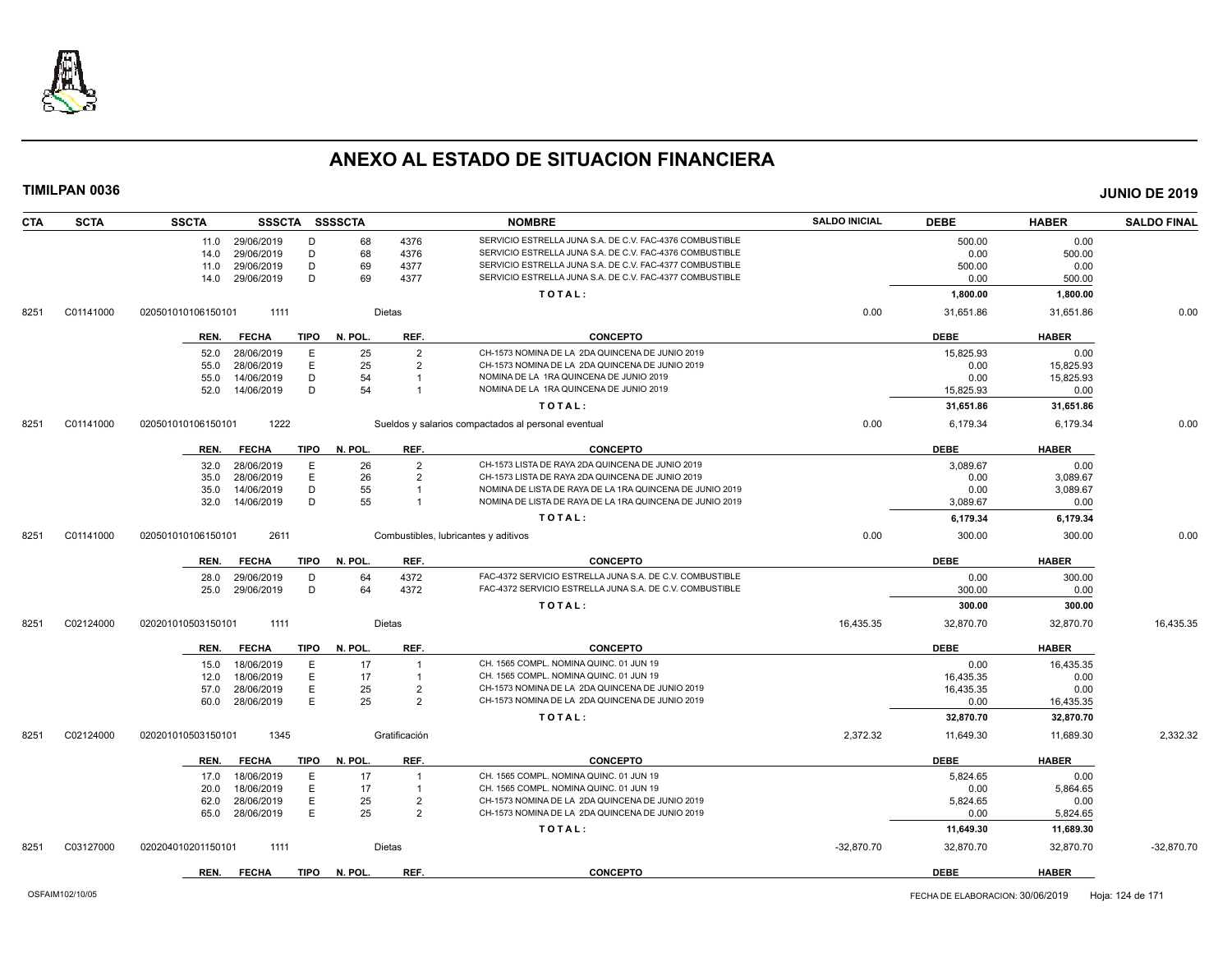

| <b>CTA</b> | <b>SCTA</b> | <b>SSCTA</b>       | SSSCTA SSSSCTA |             |         |                | <b>NOMBRE</b>                                            | <b>SALDO INICIAL</b> | <b>DEBE</b> | <b>HABER</b> | <b>SALDO FINAL</b> |
|------------|-------------|--------------------|----------------|-------------|---------|----------------|----------------------------------------------------------|----------------------|-------------|--------------|--------------------|
|            |             | 67.0               | 28/06/2019     | E           | 25      | $\overline{2}$ | CH-1573 NOMINA DE LA 2DA QUINCENA DE JUNIO 2019          |                      | 16,435.35   | 0.00         |                    |
|            |             | 70.0               | 28/06/2019     | E           | 25      | $\overline{2}$ | CH-1573 NOMINA DE LA 2DA QUINCENA DE JUNIO 2019          |                      | 0.00        | 16,435.35    |                    |
|            |             | 60.0               | 14/06/2019     | D           | 54      |                | NOMINA DE LA 1RA QUINCENA DE JUNIO 2019                  |                      | 0.00        | 16,435.35    |                    |
|            |             | 57.0               | 14/06/2019     | D           | 54      | -1             | NOMINA DE LA 1RA QUINCENA DE JUNIO 2019                  |                      | 16,435.35   | 0.00         |                    |
|            |             |                    |                |             |         |                | TOTAL:                                                   |                      | 32,870.70   | 32,870.70    |                    |
| 8251       | C03127000   | 020204010201150101 | 1345           |             |         | Gratificación  |                                                          | 0.00                 | 4.744.64    | 4.744.64     | 0.00               |
|            |             | REN.               | FECHA          | TIPO        | N. POL. | REF.           | <b>CONCEPTO</b>                                          |                      | <b>DEBE</b> | <b>HABER</b> |                    |
|            |             | 72.0               | 28/06/2019     | E           | 25      | $\overline{2}$ | CH-1573 NOMINA DE LA 2DA QUINCENA DE JUNIO 2019          |                      | 2,372.32    | 0.00         |                    |
|            |             | 75.0               | 28/06/2019     | E           | 25      | $\overline{2}$ | CH-1573 NOMINA DE LA 2DA QUINCENA DE JUNIO 2019          |                      | 0.00        | 2,372.32     |                    |
|            |             | 62.0               | 14/06/2019     | D           | 54      | $\overline{1}$ | NOMINA DE LA 1RA QUINCENA DE JUNIO 2019                  |                      | 2,372.32    | 0.00         |                    |
|            |             | 65.0               | 14/06/2019     | D           | 54      | $\overline{1}$ | NOMINA DE LA 1RA QUINCENA DE JUNIO 2019                  |                      | 0.00        | 2,372.32     |                    |
|            |             |                    |                |             |         |                | TOTAL:                                                   |                      | 4,744.64    | 4,744.64     |                    |
| 8251       | C04156000   | 020203010205150101 | 1111           |             |         | Dietas         |                                                          | 0.00                 | 32,870.70   | 32,870.70    | 0.00               |
|            |             | REN.               | <b>FECHA</b>   | <b>TIPO</b> | N. POL. | REF.           | <b>CONCEPTO</b>                                          |                      | <b>DEBE</b> | <b>HABER</b> |                    |
|            |             | 80.0               | 28/06/2019     | E           | 25      | $\overline{2}$ | CH-1573 NOMINA DE LA 2DA QUINCENA DE JUNIO 2019          |                      | 0.00        | 16.435.35    |                    |
|            |             | 77.0               | 28/06/2019     | E           | 25      | $\overline{2}$ | CH-1573 NOMINA DE LA 2DA QUINCENA DE JUNIO 2019          |                      | 16,435.35   | 0.00         |                    |
|            |             | 67.0               | 14/06/2019     | D           | 54      |                | NOMINA DE LA 1RA QUINCENA DE JUNIO 2019                  |                      | 16,435.35   | 0.00         |                    |
|            |             | 70.0               | 14/06/2019     | D           | 54      | -1             | NOMINA DE LA 1RA QUINCENA DE JUNIO 2019                  |                      | 0.00        | 16,435.35    |                    |
|            |             |                    |                |             |         |                | TOTAL:                                                   |                      | 32,870.70   | 32,870.70    |                    |
| 8251       | C04156000   | 020203010205150101 | 1345           |             |         | Gratificación  |                                                          | 0.00                 | 11,649.30   | 11,649.30    | 0.00               |
|            |             | REN.               | <b>FECHA</b>   | <b>TIPO</b> | N. POL. | REF.           | <b>CONCEPTO</b>                                          |                      | <b>DEBE</b> | <b>HABER</b> |                    |
|            |             | 85.0               | 28/06/2019     | Ε           | 25      | $\overline{2}$ | CH-1573 NOMINA DE LA 2DA QUINCENA DE JUNIO 2019          |                      | 0.00        | 5,824.65     |                    |
|            |             | 82.0               | 28/06/2019     | E           | 25      | $\overline{2}$ | CH-1573 NOMINA DE LA 2DA QUINCENA DE JUNIO 2019          |                      | 5,824.65    | 0.00         |                    |
|            |             | 75.0               | 14/06/2019     | D           | 54      |                | NOMINA DE LA 1RA QUINCENA DE JUNIO 2019                  |                      | 0.00        | 5,824.65     |                    |
|            |             | 72.0               | 14/06/2019     | D           | 54      | $\overline{1}$ | NOMINA DE LA 1RA QUINCENA DE JUNIO 2019                  |                      | 5,824.65    | 0.00         |                    |
|            |             |                    |                |             |         |                | TOTAL:                                                   |                      | 11,649.30   | 11,649.30    |                    |
| 8251       | C04156000   | 020203010205150101 | 2611           |             |         |                | Combustibles, lubricantes y aditivos                     | 0.00                 | 400.00      | 400.00       | 0.00               |
|            |             | REN.               | <b>FECHA</b>   | TIPO        | N. POL. | REF.           | <b>CONCEPTO</b>                                          |                      | <b>DEBE</b> | <b>HABER</b> |                    |
|            |             | 14.0               | 29/06/2019     | D           | 65      | 4373           | FAC-4373 SERVICIO ESTRELLA JUNA S.A. DE C.V. COMBUSTIBLE |                      | 0.00        | 200.00       |                    |
|            |             | 11.0               | 29/06/2019     | D           | 65      | 4373           | FAC-4373 SERVICIO ESTRELLA JUNA S.A. DE C.V. COMBUSTIBLE |                      | 200.00      | 0.00         |                    |
|            |             | 14.0               | 29/06/2019     | D           | 66      | 4374           | SERVICIO ESTRELLA JUNA S.A. DE C.V. FAC-4374 COMBUSTIBLE |                      | 0.00        | 200.00       |                    |
|            |             | 11.0               | 29/06/2019     | D           | 66      | 4374           | SERVICIO ESTRELLA JUNA S.A. DE C.V. FAC-4374 COMBUSTIBLE |                      | 200.00      | 0.00         |                    |
|            |             |                    |                |             |         |                | TOTAL:                                                   |                      | 400.00      | 400.00       |                    |
| 8251       | C05153000   | 020301010201150101 | 1111           |             |         | Dietas         |                                                          | 0.00                 | 32,870.70   | 32,870.70    | 0.00               |
|            |             | REN.               | <b>FECHA</b>   | TIPO        | N. POL. | REF.           | <b>CONCEPTO</b>                                          |                      | <b>DEBE</b> | <b>HABER</b> |                    |
|            |             | 87.0               | 28/06/2019     | Ε           | 25      | $\overline{2}$ | CH-1573 NOMINA DE LA 2DA QUINCENA DE JUNIO 2019          |                      | 16,435.35   | 0.00         |                    |
|            |             | 90.0               | 28/06/2019     | E           | 25      | $\overline{2}$ | CH-1573 NOMINA DE LA 2DA QUINCENA DE JUNIO 2019          |                      | 0.00        | 16,435.35    |                    |
|            |             | 80.0               | 14/06/2019     | D           | 54      | -1             | NOMINA DE LA 1RA QUINCENA DE JUNIO 2019                  |                      | 0.00        | 16,435.35    |                    |
|            |             | 77.0 14/06/2019    |                | D           | 54      | $\overline{1}$ | NOMINA DE LA 1RA QUINCENA DE JUNIO 2019                  |                      | 16,435.35   | 0.00         |                    |
|            |             |                    |                |             |         |                | TOTAL:                                                   |                      | 32,870.70   | 32,870.70    |                    |
| 8251       | C05153000   | 020301010201150101 | 1345           |             |         | Gratificación  |                                                          | 0.00                 | 4,744.64    | 4,744.64     | 0.00               |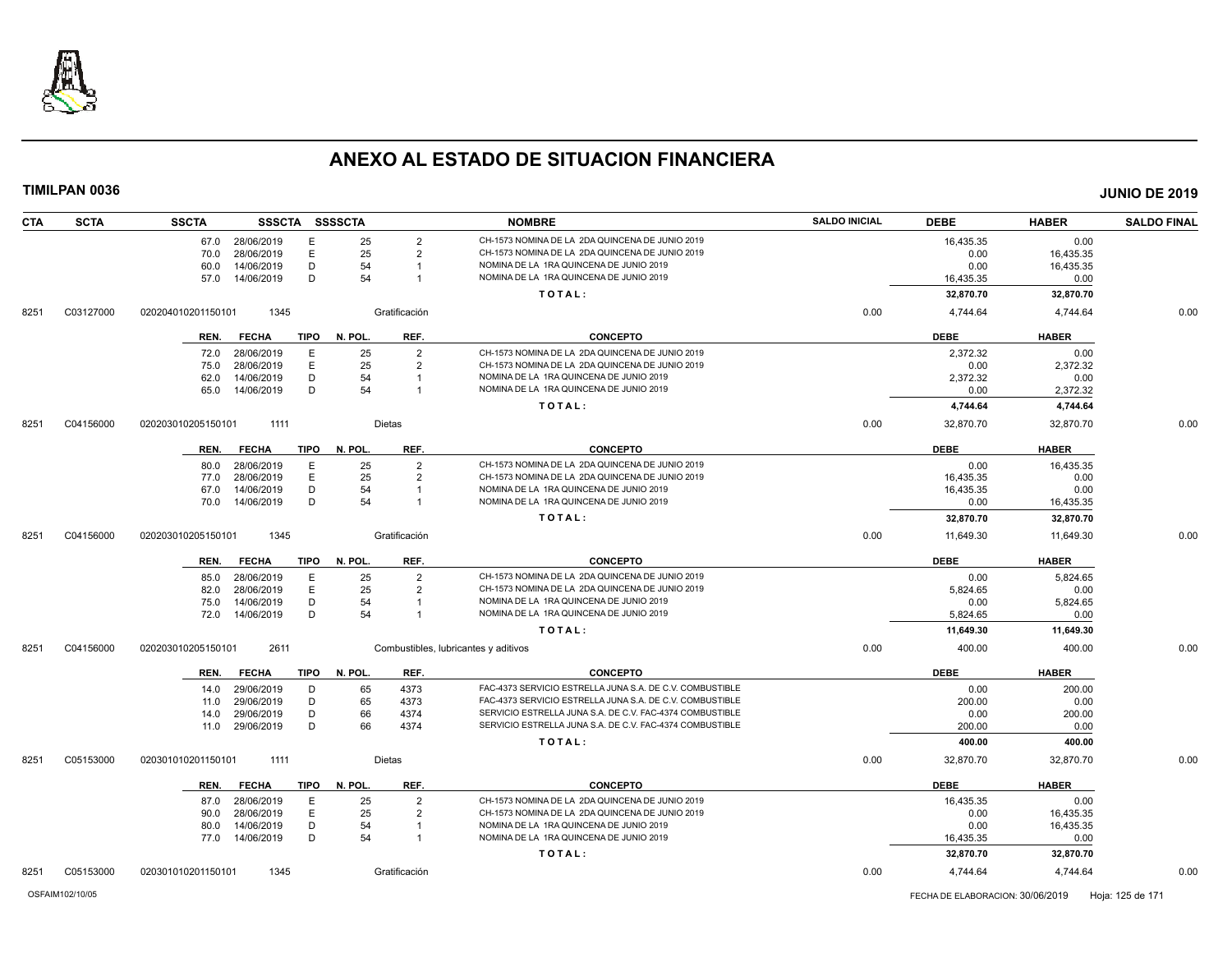

**TIMILPAN 0036 JUNIO DE 2019**

**CTA SCTA SSCTA SSSCTA SSSSCTA NOMBRE SALDO INICIAL DEBE HABER SALDO FINAL REN. FECHA TIPO N. POL. REF. CONCEPTO DEBE HABER** 92.0 28/06/2019 E 25 2 CH-1573 NOMINA DE LA 2DA QUINCENA DE JUNIO 2019 2,372.32 0.00 CH-1573 NOMINA DE LA 2DA QUINCENA DE JUNIO 2019 85.0 14/06/2019 D 54 1 NOMINA DE LA 1RA QUINCENA DE JUNIO 2019 0.00 2,372.32 82.0 14/06/2019 D 54 1 NOMINA DE LA 1RA QUINCENA DE JUNIO 2019 2,372.32 0.00 **T O T A L : 4,744.64 4,744.64** 8251 C05153000 020301010201150101 2611 Combustibles, lubricantes y aditivos 0.00 250.00 250.00 0.00 **REN. FECHA TIPO N. POL. REF. CONCEPTO DEBE HABER** 18.0 29/06/2019 D 66 4374 SERVICIO ESTRELLA JUNA S.A. DE C.V. FAC-4374 COMBUSTIBLE 250.00 29/06/2019 250.00 0.00 21.0 29/06/2019 D 66 4374 SERVICIO ESTRELLA JUNA S.A. DE C.V. FAC-4374 COMBUSTIBLE 0.00 290.00 250.00 **T O T A L : 250.00 250.00** 8251 C06130000 030201030105150101 1111 Dietas 0.00 32,870.70 0.00 **REN. FECHA TIPO N. POL. REF. CONCEPTO DEBE HABER** 97.0 28/06/2019 E 25 2 CH-1573 NOMINA DE LA 2DA QUINCENA DE JUNIO 2019 16,435.35 16,435.35 0.00 100.0 28/06/2019 E 25 2 CH-1573 NOMINA DE LA 2DA QUINCENA DE JUNIO 2019 0.00 16,435.35 87.0 14/06/2019 D 54 1 NOMINA DE LA 1RA QUINCENA DE JUNIO 2019 16,435.35 1 0.00 90.0 14/06/2019 D 54 1 NOMINA DE LA 1RA QUINCENA DE JUNIO 2019 0.00 16,435.35 **T O T A L : 32,870.70 32,870.70** 8251 C06130000 030201030105150101 1345 Gratificación 0.00 4,744.64 4,744.64 0.00 **REN. FECHA TIPO N. POL. REF. CONCEPTO DEBE HABER** 105.0 28/06/2019 E 25 2 CH-1573 NOMINA DE LA 2DA QUINCENA DE JUNIO 2019 0.00 2,372.32 102.0 28/06/2019 E 25 2 CH-1573 NOMINA DE LA 2DA QUINCENA DE JUNIO 2019<br>12.0 14/06/2019 D 54 1 NOMINA DE LA 1RA QUINCENA DE JUNIO 2019 2019 2019 2,372.32 2.372.32 92.0 14/06/2019 D 54 1 NOMINA DE LA 1RA QUINCENA DE JUNIO 2019 95.0 14/06/2019 D 54 1 NOMINA DE LA 1RA QUINCENA DE JUNIO 2019 0.00 2,372.32 **T O T A L : 4,744.64 4,744.64** 8251 C07147000 020206010304150101 1111 Dietas 0.00 32,870.70 32,870.70 0.00 **REN. FECHA TIPO N. POL. REF. CONCEPTO DEBE HABER** 110.0 28/06/2019 E 25 2 CH-1573 NOMINA DE LA 2DA QUINCENA DE JUNIO 2019 0.00 16,435.35 107.0 28/06/2019 E 25 2 CH-1573 NOMINA DE LA 2DA QUINCENA DE JUNIO 2019 16,435.35 0.00 97.0 14/06/2019 D 54 1 NOMINA DE LA 1RA QUINCENA DE JUNIO 2019 16,435.35 0.00 100.0 14/06/2019 D 54 1 NOMINA DE LA 1RA QUINCENA DE JUNIO 2019 0.00 16,435.35 **T O T A L : 32,870.70 32,870.70** 8251 C07147000 020206010304150101 1345 Gratificación 0.00 4,744.64 4,744.64 0.00 **REN. FECHA TIPO N. POL. REF. CONCEPTO DEBE HABER** 115.0 28/06/2019 E 25 2 CH-1573 NOMINA DE LA 2DA QUINCENA DE JUNIO 2019 0.00 2,372.32 112.0 28/06/2019 E 25 2 CH-1573 NOMINA DE LA 2DA QUINCENA DE JUNIO 2019 2,372.32 0.00 105.0 14/06/2019 D 54 1 NOMINA DE LA 1RA QUINCENA DE JUNIO 2019 0.00 2,372.32 102.0 14/06/2019 D 54 1 NOMINA DE LA 1RA QUINCENA DE JUNIO 2019 2,372.32 0.00

8251 C08155000 010309020101150101 1111 Dietas 0.00 32,870.70 32,870.70 0.00

**T O T A L : 4,744.64 4,744.64**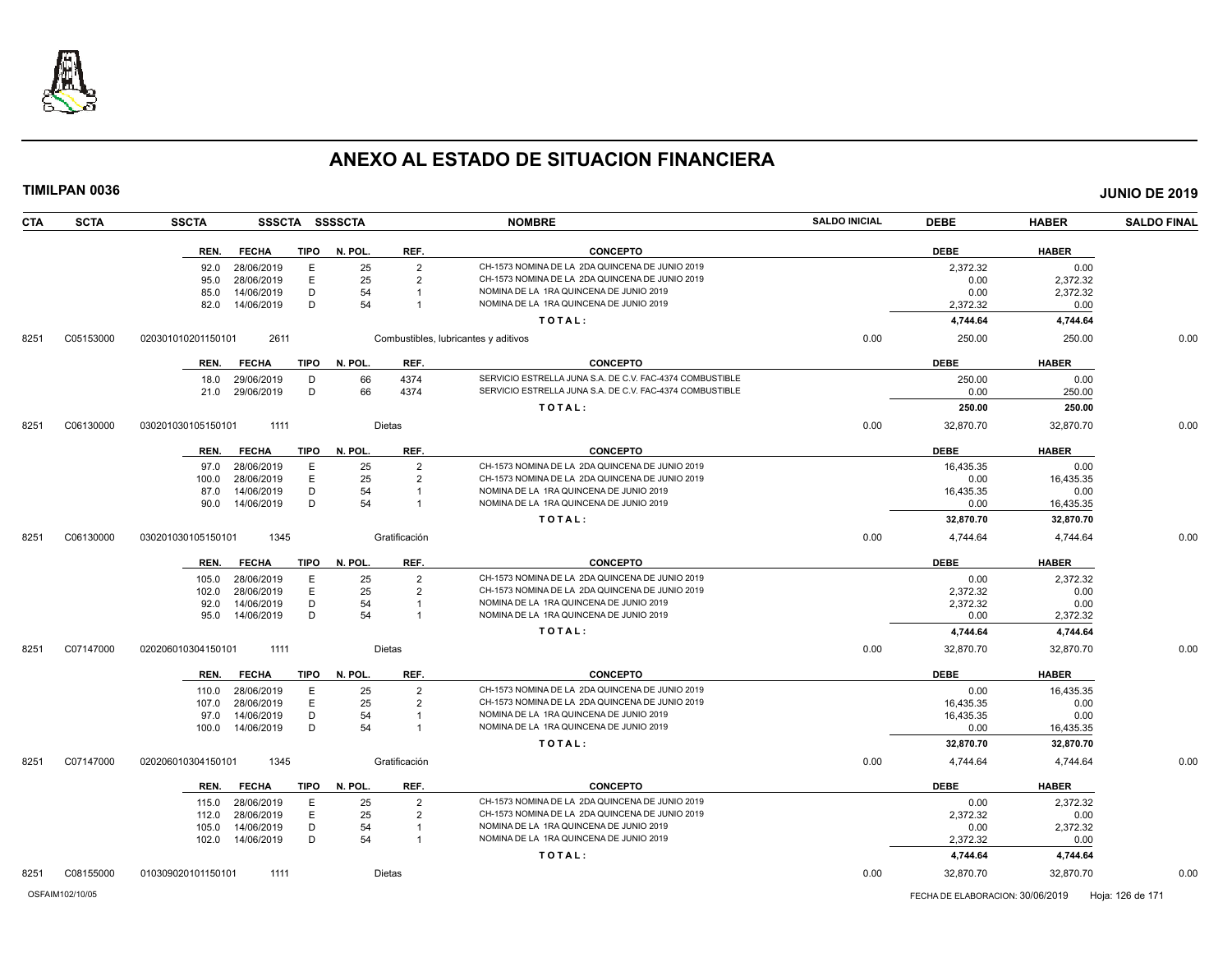

| <b>CTA</b> | <b>SCTA</b> | <b>SSCTA</b>               | SSSCTA SSSSCTA |         |                | <b>NOMBRE</b>                                   | <b>SALDO INICIAL</b> | <b>DEBE</b> | <b>HABER</b> | <b>SALDO FINAL</b> |
|------------|-------------|----------------------------|----------------|---------|----------------|-------------------------------------------------|----------------------|-------------|--------------|--------------------|
|            |             | REN.<br><b>FECHA</b>       | <b>TIPO</b>    | N. POL. | REF.           | <b>CONCEPTO</b>                                 |                      | <b>DEBE</b> | <b>HABER</b> |                    |
|            |             | 28/06/2019<br>117.0        | Ε              | 25      | $\overline{2}$ | CH-1573 NOMINA DE LA 2DA QUINCENA DE JUNIO 2019 |                      | 16,435.35   | 0.00         |                    |
|            |             | 28/06/2019<br>120.0        | Ε              | 25      | $\overline{2}$ | CH-1573 NOMINA DE LA 2DA QUINCENA DE JUNIO 2019 |                      | 0.00        | 16,435.35    |                    |
|            |             | 110.0<br>14/06/2019        | D              | 54      | -1             | NOMINA DE LA 1RA QUINCENA DE JUNIO 2019         |                      | 0.00        | 16,435.35    |                    |
|            |             | 14/06/2019<br>107.0        | D              | 54      | $\overline{1}$ | NOMINA DE LA 1RA QUINCENA DE JUNIO 2019         |                      | 16,435.35   | 0.00         |                    |
|            |             |                            |                |         |                | TOTAL:                                          |                      | 32,870.70   | 32,870.70    |                    |
| 8251       | C08155000   | 1345<br>010309020101150101 |                |         | Gratificación  |                                                 | 0.00                 | 4,744.64    | 4,744.64     | 0.00               |
|            |             | REN.<br><b>FECHA</b>       | <b>TIPO</b>    | N. POL. | REF.           | <b>CONCEPTO</b>                                 |                      | <b>DEBE</b> | <b>HABER</b> |                    |
|            |             | 28/06/2019<br>122.0        | E              | 25      | $\overline{2}$ | CH-1573 NOMINA DE LA 2DA QUINCENA DE JUNIO 2019 |                      | 2,372.32    | 0.00         |                    |
|            |             | 28/06/2019<br>125.0        | E              | 25      | $\overline{2}$ | CH-1573 NOMINA DE LA 2DA QUINCENA DE JUNIO 2019 |                      | 0.00        | 2,372.32     |                    |
|            |             | 14/06/2019<br>115.0        | D              | 54      |                | NOMINA DE LA 1RA QUINCENA DE JUNIO 2019         |                      | 0.00        | 2,372.32     |                    |
|            |             | 14/06/2019<br>112.0        | D              | 54      |                | NOMINA DE LA 1RA QUINCENA DE JUNIO 2019         |                      | 2,372.32    | 0.00         |                    |
|            |             |                            |                |         |                | TOTAL:                                          |                      | 4,744.64    | 4,744.64     |                    |
| 8251       | C09145000   | 1111<br>020206010302150101 |                |         | <b>Dietas</b>  |                                                 | 0.00                 | 32,870.70   | 32,870.70    | 0.00               |
|            |             | <b>FECHA</b><br>REN.       | <b>TIPO</b>    | N. POL. | REF.           | <b>CONCEPTO</b>                                 |                      | <b>DEBE</b> | <b>HABER</b> |                    |
|            |             | 28/06/2019<br>127.0        | Е              | 25      | 2              | CH-1573 NOMINA DE LA 2DA QUINCENA DE JUNIO 2019 |                      | 16,435.35   | 0.00         |                    |
|            |             | 28/06/2019<br>130.0        | E              | 25      | $\overline{2}$ | CH-1573 NOMINA DE LA 2DA QUINCENA DE JUNIO 2019 |                      | 0.00        | 16,435.35    |                    |
|            |             | 14/06/2019<br>120.0        | D              | 54      |                | NOMINA DE LA 1RA QUINCENA DE JUNIO 2019         |                      | 0.00        | 16,435.35    |                    |
|            |             | 14/06/2019<br>117.0        | D              | 54      |                | NOMINA DE LA 1RA QUINCENA DE JUNIO 2019         |                      | 16,435.35   | 0.00         |                    |
|            |             |                            |                |         |                | TOTAL:                                          |                      | 32,870.70   | 32,870.70    |                    |
| 8251       | C09145000   | 1345<br>020206010302150101 |                |         | Gratificación  |                                                 | 0.00                 | 4,744.64    | 4,744.64     | 0.00               |
|            |             | <b>FECHA</b><br>REN.       | TIPO           | N. POL. | REF.           | <b>CONCEPTO</b>                                 |                      | <b>DEBE</b> | <b>HABER</b> |                    |
|            |             | 28/06/2019<br>135.0        | E              | 25      | $\overline{2}$ | CH-1573 NOMINA DE LA 2DA QUINCENA DE JUNIO 2019 |                      | 0.00        | 2,372.32     |                    |
|            |             | 28/06/2019<br>132.0        | Ε              | 25      | $\overline{2}$ | CH-1573 NOMINA DE LA 2DA QUINCENA DE JUNIO 2019 |                      | 2,372.32    | 0.00         |                    |
|            |             | 14/06/2019<br>122.0        | D              | 54      | -1             | NOMINA DE LA 1RA QUINCENA DE JUNIO 2019         |                      | 2,372.32    | 0.00         |                    |
|            |             | 125.0<br>14/06/2019        | D              | 54      | $\overline{1}$ | NOMINA DE LA 1RA QUINCENA DE JUNIO 2019         |                      | 0.00        | 2,372.32     |                    |
|            |             |                            |                |         |                | TOTAL:                                          |                      | 4,744.64    | 4,744.64     |                    |
| 8251       | C10140000   | 1111<br>030102010301150101 |                |         | Dietas         |                                                 | 0.00                 | 32,870.70   | 32,870.70    | 0.00               |
|            |             | FECHA<br>REN.              | TIPO           | N. POL. | REF.           | <b>CONCEPTO</b>                                 |                      | <b>DEBE</b> | <b>HABER</b> |                    |
|            |             | 28/06/2019<br>140.0        | Е              | 25      | 2              | CH-1573 NOMINA DE LA 2DA QUINCENA DE JUNIO 2019 |                      | 0.00        | 16,435.35    |                    |
|            |             | 28/06/2019<br>137.0        | E              | 25      | $\overline{2}$ | CH-1573 NOMINA DE LA 2DA QUINCENA DE JUNIO 2019 |                      | 16,435.35   | 0.00         |                    |
|            |             | 14/06/2019<br>130.0        | D              | 54      |                | NOMINA DE LA 1RA QUINCENA DE JUNIO 2019         |                      | 0.00        | 16,435.35    |                    |
|            |             | 127.0  14/06/2019          | D              | 54      |                | NOMINA DE LA 1RA QUINCENA DE JUNIO 2019         |                      | 16,435.35   | 0.00         |                    |
|            |             |                            |                |         |                | TOTAL:                                          |                      | 32,870.70   | 32,870.70    |                    |
| 8251       | C10140000   | 1345<br>030102010301150101 |                |         | Gratificación  |                                                 | 0.00                 | 4,295.54    | 4,295.54     | 0.00               |
|            |             | <b>FECHA</b><br>REN.       | <b>TIPO</b>    | N. POL. | REF.           | <b>CONCEPTO</b>                                 |                      | <b>DEBE</b> | <b>HABER</b> |                    |
|            |             | 28/06/2019<br>145.0        | E              | 25      | $\overline{2}$ | CH-1573 NOMINA DE LA 2DA QUINCENA DE JUNIO 2019 |                      | 0.00        | 2,147.77     |                    |
|            |             | 28/06/2019<br>142.0        | E              | 25      | $\overline{2}$ | CH-1573 NOMINA DE LA 2DA QUINCENA DE JUNIO 2019 |                      | 2,147.77    | 0.00         |                    |
|            |             | 14/06/2019<br>135.0        | D              | 54      |                | NOMINA DE LA 1RA QUINCENA DE JUNIO 2019         |                      | 0.00        | 2,147.77     |                    |
|            |             | 14/06/2019<br>132.0        | D              | 54      | -1             | NOMINA DE LA 1RA QUINCENA DE JUNIO 2019         |                      | 2,147.77    | 0.00         |                    |
|            |             |                            |                |         |                |                                                 |                      |             |              |                    |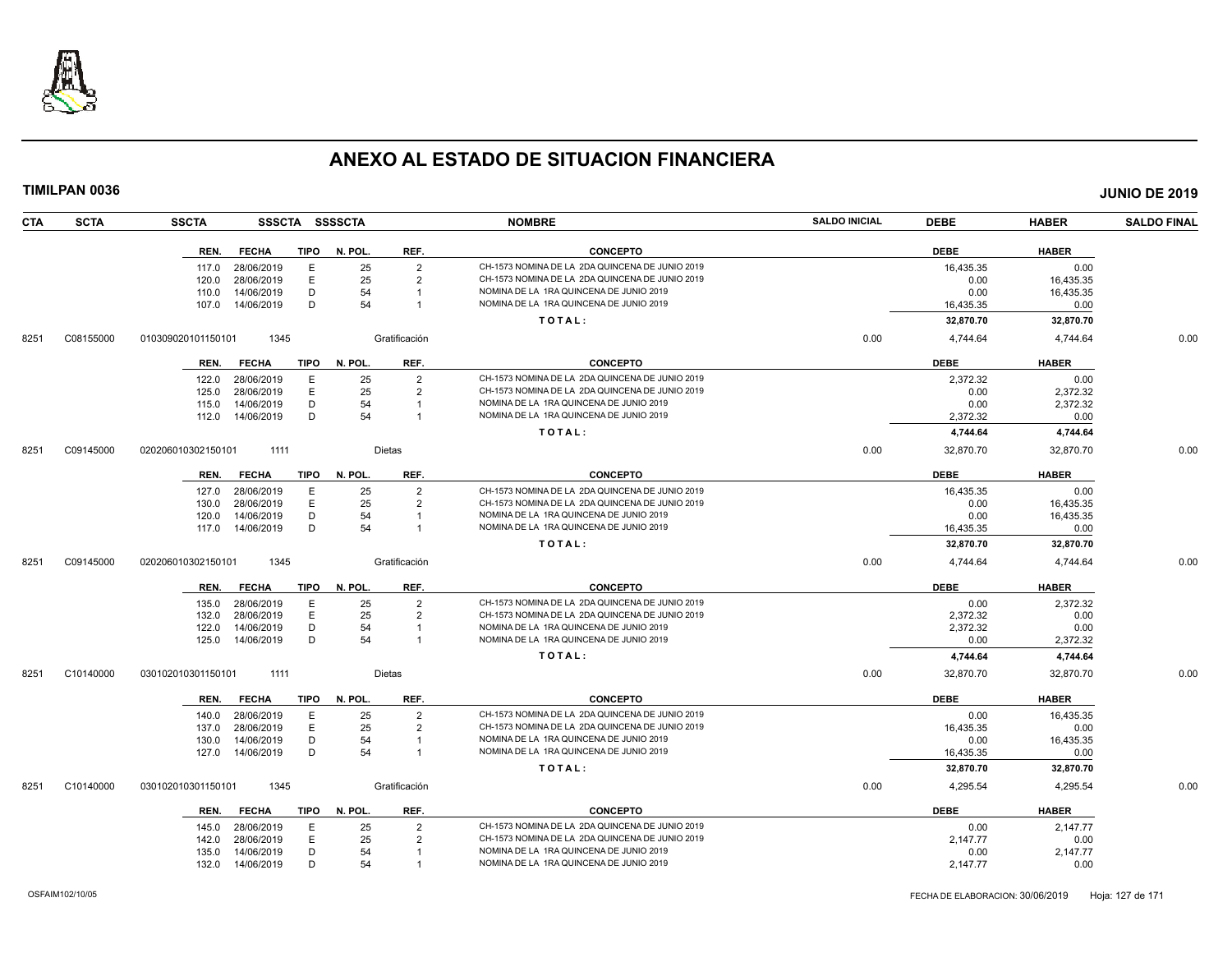

| <b>CTA</b> | <b>SCTA</b> | <b>SSCTA</b>       |              |             | SSSCTA SSSSCTA |                | <b>NOMBRE</b>                                            | <b>SALDO INICIAL</b> | <b>DEBE</b> | <b>HABER</b> | <b>SALDO FINAL</b> |
|------------|-------------|--------------------|--------------|-------------|----------------|----------------|----------------------------------------------------------|----------------------|-------------|--------------|--------------------|
|            |             |                    |              |             |                |                | TOTAL:                                                   |                      | 4,295.54    | 4,295.54     |                    |
| 8251       | C10140000   | 030102010301150101 | 2611         |             |                |                | Combustibles, lubricantes y aditivos                     | 0.00                 | 600.00      | 600.00       | 0.00               |
|            |             | REN.               | <b>FECHA</b> | TIPO        | N. POL.        | REF.           | <b>CONCEPTO</b>                                          |                      | <b>DEBE</b> | <b>HABER</b> |                    |
|            |             | 18.0               | 29/06/2019   | D           | 65             | 4373           | FAC-4373 SERVICIO ESTRELLA JUNA S.A. DE C.V. COMBUSTIBLE |                      | 300.00      | 0.00         |                    |
|            |             | 21.0               | 29/06/2019   | D           | 65             | 4373           | FAC-4373 SERVICIO ESTRELLA JUNA S.A. DE C.V. COMBUSTIBLE |                      | 0.00        | 300.00       |                    |
|            |             | 18.0               | 29/06/2019   | D           | 68             | 4376           | SERVICIO ESTRELLA JUNA S.A. DE C.V. FAC-4376 COMBUSTIBLE |                      | 300.00      | 0.00         |                    |
|            |             | 21.0               | 29/06/2019   | D           | 68             | 4376           | SERVICIO ESTRELLA JUNA S.A. DE C.V. FAC-4376 COMBUSTIBLE |                      | 0.00        | 300.00       |                    |
|            |             |                    |              |             |                |                | TOTAL:                                                   |                      | 600.00      | 600.00       |                    |
| 8251       | D00109000   | 010801010302150101 | 1131         |             |                | Sueldo base    |                                                          | 0.00                 | 12,000.00   | 12,000.00    | 0.00               |
|            |             | REN.               | <b>FECHA</b> | <b>TIPO</b> | N. POL.        | REF.           | <b>CONCEPTO</b>                                          |                      | <b>DEBE</b> | <b>HABER</b> |                    |
|            |             | 160.0              | 28/06/2019   | E           | 25             | $\overline{2}$ | CH-1573 NOMINA DE LA 2DA QUINCENA DE JUNIO 2019          |                      | 0.00        | 6,000.00     |                    |
|            |             | 157.0              | 28/06/2019   | E           | 25             | $\overline{2}$ | CH-1573 NOMINA DE LA 2DA QUINCENA DE JUNIO 2019          |                      | 6,000.00    | 0.00         |                    |
|            |             | 147.0              | 14/06/2019   | D           | 54             | -1             | NOMINA DE LA 1RA QUINCENA DE JUNIO 2019                  |                      | 6,000.00    | 0.00         |                    |
|            |             | 150.0              | 14/06/2019   | D           | 54             | $\overline{1}$ | NOMINA DE LA 1RA QUINCENA DE JUNIO 2019                  |                      | 0.00        | 6,000.00     |                    |
|            |             |                    |              |             |                |                | TOTAL:                                                   |                      | 12,000.00   | 12,000.00    |                    |
| 8251       | D00109000   | 010801010302150101 | 1345         |             |                | Gratificación  |                                                          | 0.00                 | 4,422.84    | 4,422.84     | 0.00               |
|            |             | REN.               | <b>FECHA</b> | TIPO        | N. POL.        | REF.           | <b>CONCEPTO</b>                                          |                      | <b>DEBE</b> | <b>HABER</b> |                    |
|            |             | 165.0              | 28/06/2019   | E           | 25             | $\overline{2}$ | CH-1573 NOMINA DE LA 2DA QUINCENA DE JUNIO 2019          |                      | 0.00        | 2,211.42     |                    |
|            |             | 162.0              | 28/06/2019   | Ε           | 25             | $\overline{2}$ | CH-1573 NOMINA DE LA 2DA QUINCENA DE JUNIO 2019          |                      | 2,211.42    | 0.00         |                    |
|            |             | 152.0              | 14/06/2019   | D           | 54             | $\overline{1}$ | NOMINA DE LA 1RA QUINCENA DE JUNIO 2019                  |                      | 2,211.42    | 0.00         |                    |
|            |             | 155.0              | 14/06/2019   | D           | 54             | $\overline{1}$ | NOMINA DE LA 1RA QUINCENA DE JUNIO 2019                  |                      | 0.00        | 2,211.42     |                    |
|            |             |                    |              |             |                |                | TOTAL:                                                   |                      | 4,422.84    | 4,422.84     |                    |
| 8251       | D00109000   | 010801010302150101 | 2181         |             |                |                | Material para identificación y registro                  | 0.00                 | 13,000.00   | 13,000.00    | 0.00               |
|            |             | REN.               | <b>FECHA</b> | TIPO        | N. POL.        | REF.           | <b>CONCEPTO</b>                                          |                      | <b>DEBE</b> | <b>HABER</b> |                    |
|            |             | 7.0                | 18/06/2019   | D           | 15             | $\overline{1}$ | GEM COMPRA DE PAPEL SEGURIDAD PARA REGISTRO CIVIL        |                      | 0.00        | 13,000.00    |                    |
|            |             | 4.0                | 18/06/2019   | D           | 15             | $\mathbf{1}$   | GEM COMPRA DE PAPEL SEGURIDAD PARA REGISTRO CIVIL        |                      | 13,000.00   | 0.00         |                    |
|            |             |                    |              |             |                |                | TOTAL:                                                   |                      | 13,000.00   | 13,000.00    |                    |
| 8251       | D00109000   | 010801010302150101 | 3231         |             |                |                | Arrendamiento de equipo y bienes informáticos            | 0.00                 | 3,280.48    | 3,280.48     | 0.00               |
|            |             | REN.               | <b>FECHA</b> | TIPO        | N. POL.        | REF.           | <b>CONCEPTO</b>                                          |                      | <b>DEBE</b> | <b>HABER</b> |                    |
|            |             | 14.0               | 03/06/2019   | D           | 20             | 521            | COPY CDMX S.A. DE C.V. FACTURA 521 RENTA COPIADORAS      |                      | 0.00        | 3,280.48     |                    |
|            |             | 11.0               | 03/06/2019   | D           | 20             | 521            | COPY CDMX S.A. DE C.V. FACTURA 521 RENTA COPIADORAS      |                      | 3,280.48    | 0.00         |                    |
|            |             |                    |              |             |                |                | TOTAL:                                                   |                      | 3,280.48    | 3,280.48     |                    |
| 8251       | D00D00000   | 010502060301150101 | 1131         |             |                | Sueldo base    |                                                          | 0.00                 | 45,219.30   | 45,219.30    | 0.00               |
|            |             | REN.               | <b>FECHA</b> | <b>TIPO</b> | N. POL.        | REF.           | <b>CONCEPTO</b>                                          |                      | <b>DEBE</b> | <b>HABER</b> |                    |
|            |             | 150.0              | 28/06/2019   | E           | 25             | $\overline{2}$ | CH-1573 NOMINA DE LA 2DA QUINCENA DE JUNIO 2019          |                      | 0.00        | 22,724.65    |                    |
|            |             | 147.0              | 28/06/2019   | E           | 25             | $\overline{2}$ | CH-1573 NOMINA DE LA 2DA QUINCENA DE JUNIO 2019          |                      | 22,724.65   | 0.00         |                    |
|            |             | 137.0              | 14/06/2019   | D           | 54             |                | NOMINA DE LA 1RA QUINCENA DE JUNIO 2019                  |                      | 22,494.65   | 0.00         |                    |
|            |             | 140.0              | 14/06/2019   | D           | 54             | $\mathbf{1}$   | NOMINA DE LA 1RA QUINCENA DE JUNIO 2019                  |                      | 0.00        | 22,494.65    |                    |
|            |             |                    |              |             |                |                | TOTAL:                                                   |                      | 45,219.30   | 45,219.30    |                    |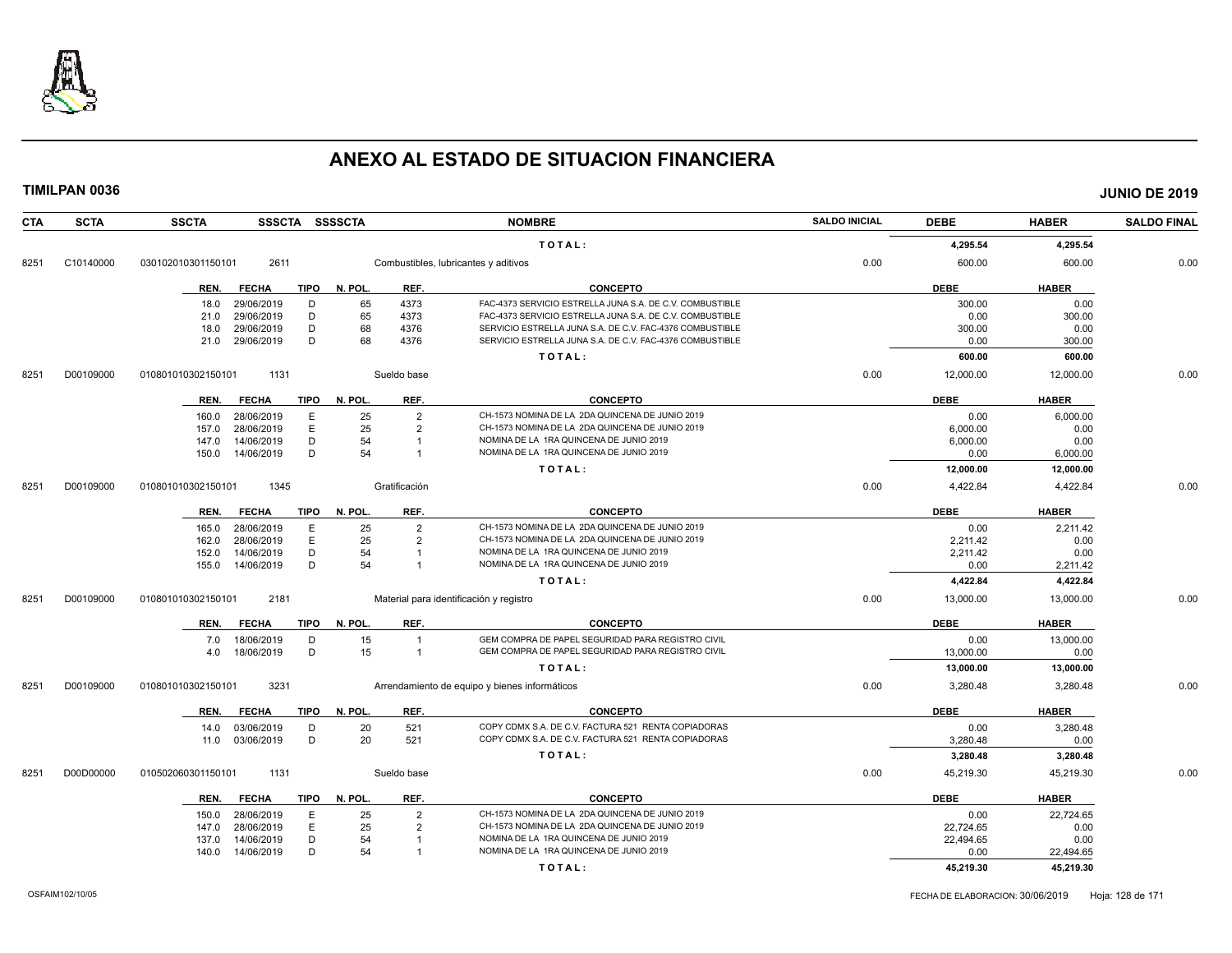

| <b>CTA</b> | <b>SCTA</b> | <b>SSCTA</b><br><b>SSSCTA</b>       | <b>SSSSCTA</b> |                | <b>NOMBRE</b>                                                | <b>SALDO INICIAL</b> | <b>DEBE</b>          | <b>HABER</b>         | <b>SALDO FINAL</b> |
|------------|-------------|-------------------------------------|----------------|----------------|--------------------------------------------------------------|----------------------|----------------------|----------------------|--------------------|
| 8251       | D00D00000   | 1222<br>010502060301150101          |                |                | Sueldos y salarios compactados al personal eventual          | 0.00                 | 8,683.65             | 8,683.65             | 0.00               |
|            |             | <b>FECHA</b><br>TIPO<br>REN.        | N. POL.        | REF.           | <b>CONCEPTO</b>                                              |                      | <b>DEBE</b>          | <b>HABER</b>         |                    |
|            |             | 28/06/2019<br>E<br>37.0             | 26             | $\overline{2}$ | CH-1573 LISTA DE RAYA 2DA QUINCENA DE JUNIO 2019             |                      | 3,000.00             | 0.00                 |                    |
|            |             | E<br>28/06/2019<br>40.0             | 26             | $\overline{2}$ | CH-1573 LISTA DE RAYA 2DA QUINCENA DE JUNIO 2019             |                      | 0.00                 | 3,000.00             |                    |
|            |             | D<br>14/06/2019<br>37.0             | 55             | -1             | NOMINA DE LISTA DE RAYA DE LA 1RA QUINCENA DE JUNIO 2019     |                      | 5,683.65             | 0.00                 |                    |
|            |             | D<br>14/06/2019<br>40.0             | 55             | $\mathbf{1}$   | NOMINA DE LISTA DE RAYA DE LA 1RA QUINCENA DE JUNIO 2019     |                      | 0.00                 | 5,683.65             |                    |
|            |             |                                     |                |                | TOTAL:                                                       |                      | 8,683.65             | 8,683.65             |                    |
| 8251       | D00D00000   | 1345<br>010502060301150101          |                | Gratificación  |                                                              | 0.00                 | 24,364.34            | 24,364.34            | 0.00               |
|            |             | <b>FECHA</b><br><b>TIPO</b><br>REN. | N. POL.        | REF.           | <b>CONCEPTO</b>                                              |                      | <b>DEBE</b>          | <b>HABER</b>         |                    |
|            |             | 28/06/2019<br>Ε<br>152.0            | 25             | $\overline{2}$ | CH-1573 NOMINA DE LA 2DA QUINCENA DE JUNIO 2019              |                      | 11,391.10            | 0.00                 |                    |
|            |             | E<br>155.0<br>28/06/2019            | 25             | $\overline{2}$ | CH-1573 NOMINA DE LA 2DA QUINCENA DE JUNIO 2019              |                      | 0.00                 | 11,391.10            |                    |
|            |             | E<br>28/06/2019<br>42.0             | 26             | $\overline{2}$ | CH-1573 LISTA DE RAYA 2DA QUINCENA DE JUNIO 2019             |                      | 791.07               | 0.00                 |                    |
|            |             | E<br>28/06/2019<br>45.0             | 26             | $\overline{2}$ | CH-1573 LISTA DE RAYA 2DA QUINCENA DE JUNIO 2019             |                      | 0.00                 | 791.07               |                    |
|            |             | D<br>14/06/2019<br>142.0            | 54             |                | NOMINA DE LA 1RA QUINCENA DE JUNIO 2019                      |                      | 11,391.10            | 0.00                 |                    |
|            |             | D<br>14/06/2019<br>145.0            | 54             |                | NOMINA DE LA 1RA QUINCENA DE JUNIO 2019                      |                      | 0.00                 | 11,391.10            |                    |
|            |             | D<br>14/06/2019<br>42.0             | 55             |                | NOMINA DE LISTA DE RAYA DE LA 1RA QUINCENA DE JUNIO 2019     |                      | 791.07               | 0.00                 |                    |
|            |             | D<br>45.0<br>14/06/2019             | 55             | $\overline{1}$ | NOMINA DE LISTA DE RAYA DE LA 1RA QUINCENA DE JUNIO 2019     |                      | 0.00                 | 791.07               |                    |
|            |             |                                     |                |                | TOTAL:                                                       |                      | 24,364.34            | 24,364.34            |                    |
| 8251       | D00D00000   | 2611<br>010502060301150101          |                |                | Combustibles, lubricantes y aditivos                         | 0.00                 | 4,601.32             | 4,601.32             | 0.00               |
|            |             | <b>FECHA</b><br>TIPO<br>REN.        | N. POL.        | REF.           | <b>CONCEPTO</b>                                              |                      | <b>DEBE</b>          | <b>HABER</b>         |                    |
|            |             | 29/06/2019<br>D                     | 64             | 4372           | FAC-4372 SERVICIO ESTRELLA JUNA S.A. DE C.V. COMBUSTIBLE     |                      | 0.00                 | 850.48               |                    |
|            |             | 35.0<br>D<br>29/06/2019<br>32.0     | 64             | 4372           | FAC-4372 SERVICIO ESTRELLA JUNA S.A. DE C.V. COMBUSTIBLE     |                      | 850.48               | 0.00                 |                    |
|            |             | D<br>29/06/2019<br>25.0             | 65             | 4373           | FAC-4373 SERVICIO ESTRELLA JUNA S.A. DE C.V. COMBUSTIBLE     |                      | 1,050.18             | 0.00                 |                    |
|            |             | D                                   | 65             |                | FAC-4373 SERVICIO ESTRELLA JUNA S.A. DE C.V. COMBUSTIBLE     |                      |                      |                      |                    |
|            |             | 28.0<br>29/06/2019<br>D             |                | 4373           | SERVICIO ESTRELLA JUNA S.A. DE C.V. FAC-4375 COMBUSTIBLE     |                      | 0.00                 | 1,050.18             |                    |
|            |             | 29/06/2019<br>14.0<br>D             | 67<br>67       | 4375           | SERVICIO ESTRELLA JUNA S.A. DE C.V. FAC-4375 COMBUSTIBLE     |                      | 0.00                 | 1,100.32             |                    |
|            |             | 29/06/2019<br>11.0                  |                | 4375           | SERVICIO ESTRELLA JUNA S.A. DE C.V. FAC-4376 COMBUSTIBLE     |                      | 1,100.32             | 0.00                 |                    |
|            |             | 29/06/2019<br>D<br>28.0             | 68             | 4376<br>4376   | SERVICIO ESTRELLA JUNA S.A. DE C.V. FAC-4376 COMBUSTIBLE     |                      | 0.00                 | 900.02               |                    |
|            |             | 29/06/2019<br>D<br>25.0<br>D        | 68             |                | SERVICIO ESTRELLA JUNA S.A. DE C.V. FAC-4377 COMBUSTIBLE     |                      | 900.02               | 0.00                 |                    |
|            |             | 29/06/2019<br>18.0<br>D             | 69<br>69       | 4377<br>4377   | SERVICIO ESTRELLA JUNA S.A. DE C.V. FAC-4377 COMBUSTIBLE     |                      | 700.32<br>0.00       | 0.00                 |                    |
|            |             | 29/06/2019<br>21.0                  |                |                |                                                              |                      |                      | 700.32               |                    |
| 8251       | D00D00000   | 3992<br>010502060301150101          |                |                | TOTAL:<br>Gastos de servicios menores                        | 4.418.96             | 4,601.32<br>4,826.65 | 4,601.32<br>4,548.11 | 4.697.50           |
|            |             |                                     |                |                |                                                              |                      |                      |                      |                    |
|            |             | <b>FECHA</b><br><b>TIPO</b><br>REN. | N. POL.        | REF.           | <b>CONCEPTO</b>                                              |                      | <b>DEBE</b>          | <b>HABER</b>         |                    |
|            |             | 06/06/2019<br>D<br>3.0              | 23             | 628            | JOSE MATUSALEN LEGORRETA SEGUNDO PAGO FACT. 628 Y 634        |                      | 0.00                 | 3,468.86             |                    |
|            |             | E<br>29/06/2019<br>7.0              | 32             | 53227          | CH-1580 HECTOR MANUEL MONROY CRUZ REP FONDO CAJA             |                      | 0.00                 | 129.15               |                    |
|            |             | E<br>29/06/2019<br>4.0              | 32             | 53227          | CH-1580 HECTOR MANUEL MONROY CRUZ REP FONDO CAJA             |                      | 129.15               | 0.00                 |                    |
|            |             | D<br>3.0<br>05/06/2019              | 35             | 798            | SILVANA IRENE DOMINGUEZ COLIN PAGO FAC 798,799,800,801,Y 802 |                      | 0.00                 | 950.10               |                    |
|            |             | D<br>30/06/2019<br>4.0              | 86             | 737            | FAC-737 JOSE GUADALUPE GARCIA SANDOVAL PINTURAS Y ACCESORIOS |                      | 4,697.50             | 0.00                 |                    |
|            |             |                                     |                |                | TOTAL:                                                       |                      | 4,826.65             | 4,548.11             |                    |
| 8251       | D00D00000   | 010502060301160101<br>2111          |                |                | Materiales y útiles de oficina                               | 24,877.94            | 51,794.00            | 58,000.00            | 18,671.94          |
|            |             | REN.<br><b>FECHA</b>                | TIPO N. POL.   | REF.           | <b>CONCEPTO</b>                                              |                      | <b>DEBE</b>          | <b>HABER</b>         |                    |
|            |             | D<br>18/06/2019<br>4.0              | 17             | 100            | ALVARO MARTINEZ CARRILLO FAC-100 PAPELERIA                   |                      | 50,924.00            | 0.00                 |                    |
|            |             | 18/06/2019<br>D<br>7.0              | 17             | 100            | ALVARO MARTINEZ CARRILLO FAC-100 PAPELERIA                   |                      | 0.00                 | 50,924.00            |                    |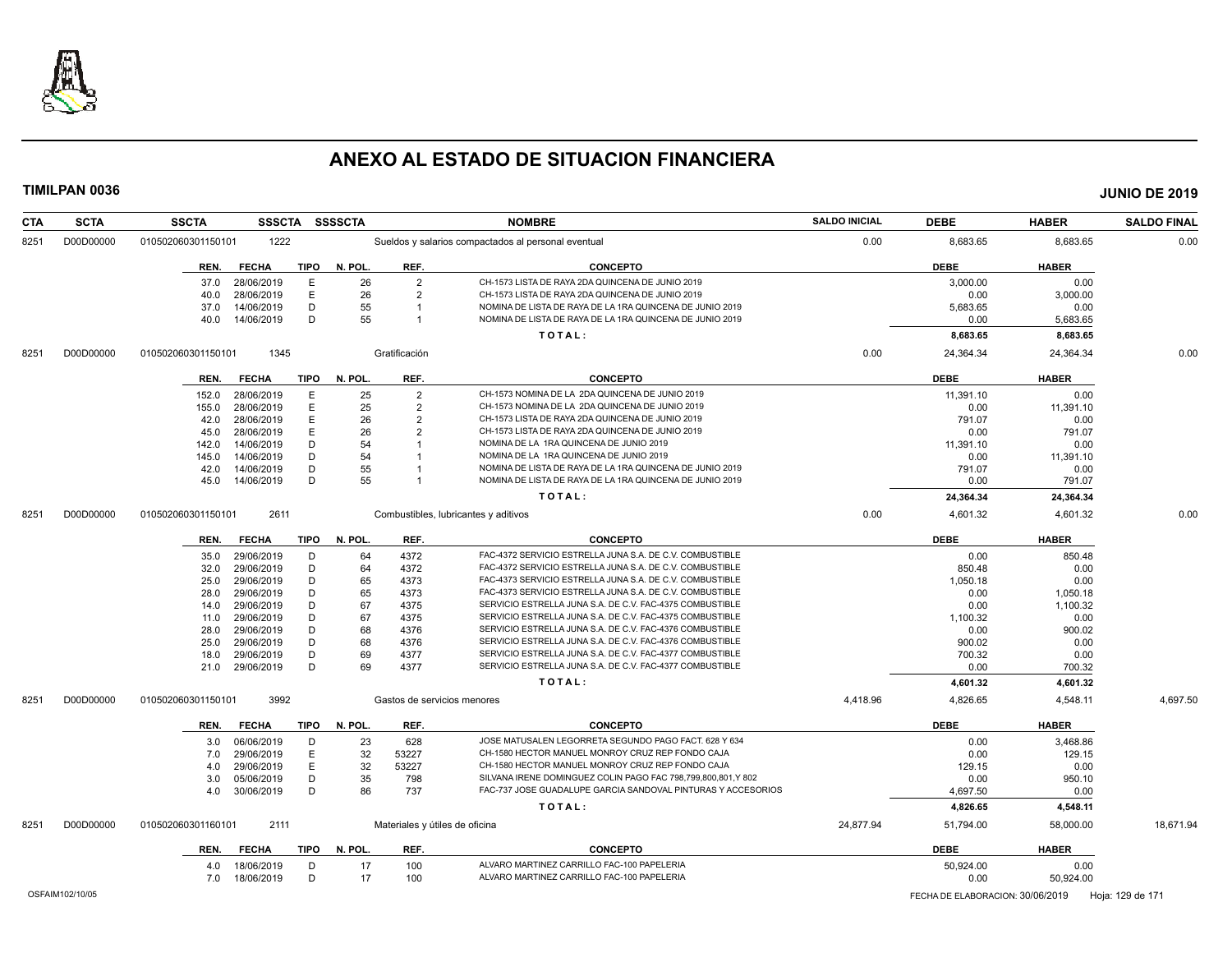

| <b>CTA</b> | <b>SCTA</b> | <b>SSCTA</b>       |                |             | SSSCTA SSSSCTA |                           | <b>NOMBRE</b>                                            | <b>SALDO INICIAL</b> | <b>DEBE</b> | <b>HABER</b> | <b>SALDO FINAL</b> |
|------------|-------------|--------------------|----------------|-------------|----------------|---------------------------|----------------------------------------------------------|----------------------|-------------|--------------|--------------------|
|            |             |                    | 3.0 05/06/2019 | D           | 22             | 298                       | APOLONIO APOLINAR NAVA FACT. 298 TRABAJOS IMPRENTA       |                      | 0.00        | 5,614.40     |                    |
|            |             | 7.0                | 07/06/2019     | D           | 50             | 24                        | FAC- 24 JOSE BACILIO MARTINEZ HOJAS MEMBRETADAS          |                      | 0.00        | 1,461.60     |                    |
|            |             | 9.0                | 30/06/2019     | D           | 89             | 182                       | FACT-182 GLANCOMER S.A. DE C.V. COMPRA PAPELERIA         |                      | 870.00      | 0.00         |                    |
|            |             |                    |                |             |                |                           | TOTAL:                                                   |                      | 51,794.00   | 58,000.00    |                    |
| 8251       | F00124000   | 020201010503150101 | 1131           |             |                | Sueldo base               |                                                          | 2,000.00             | 108,487.64  | 108,487.64   | 2,000.00           |
|            |             | REN.               | <b>FECHA</b>   | <b>TIPO</b> | N. POL.        | REF.                      | <b>CONCEPTO</b>                                          |                      | <b>DEBE</b> | <b>HABER</b> |                    |
|            |             | 167.0              | 28/06/2019     | E           | 25             | $\overline{2}$            | CH-1573 NOMINA DE LA 2DA QUINCENA DE JUNIO 2019          |                      | 54.243.82   | 0.00         |                    |
|            |             | 170.0              | 28/06/2019     | E           | 25             | $\overline{2}$            | CH-1573 NOMINA DE LA 2DA QUINCENA DE JUNIO 2019          |                      | 0.00        | 54,243.82    |                    |
|            |             | 160.0              | 14/06/2019     | D           | 54             | $\overline{\mathbf{1}}$   | NOMINA DE LA 1RA QUINCENA DE JUNIO 2019                  |                      | 0.00        | 54,243.82    |                    |
|            |             | 157.0              | 14/06/2019     | D           | 54             | $\overline{1}$            | NOMINA DE LA 1RA QUINCENA DE JUNIO 2019                  |                      | 54,243.82   | 0.00         |                    |
|            |             |                    |                |             |                |                           | TOTAL:                                                   |                      | 108,487.64  | 108,487.64   |                    |
| 8251       | F00124000   | 020201010503150101 | 1222           |             |                |                           | Sueldos y salarios compactados al personal eventual      | 0.00                 | 39,700.00   | 39,700.00    | 0.00               |
|            |             | REN.               | <b>FECHA</b>   | TIPO        | N. POL.        | REF.                      | <b>CONCEPTO</b>                                          |                      | <b>DEBE</b> | <b>HABER</b> |                    |
|            |             | 47.0               | 28/06/2019     | E           | 26             | $\overline{2}$            | CH-1573 LISTA DE RAYA 2DA QUINCENA DE JUNIO 2019         |                      | 22,300.00   | 0.00         |                    |
|            |             | 50.0               | 28/06/2019     | E           | 26             | $\overline{2}$            | CH-1573 LISTA DE RAYA 2DA QUINCENA DE JUNIO 2019         |                      | 0.00        | 22,300.00    |                    |
|            |             | 47.0               | 14/06/2019     | D           | 55             | $\overline{1}$            | NOMINA DE LISTA DE RAYA DE LA 1RA QUINCENA DE JUNIO 2019 |                      | 17,400.00   | 0.00         |                    |
|            |             | 50.0               | 14/06/2019     | D           | 55             | $\overline{1}$            | NOMINA DE LISTA DE RAYA DE LA 1RA QUINCENA DE JUNIO 2019 |                      | 0.00        | 17,400.00    |                    |
|            |             |                    |                |             |                |                           | TOTAL:                                                   |                      | 39,700.00   | 39,700.00    |                    |
| 8251       | F00124000   | 020201010503150101 | 1311           |             |                | Prima por año de servicio |                                                          | 0.00                 | 450.00      | 450.00       | 0.00               |
|            |             | REN.               | <b>FECHA</b>   | <b>TIPO</b> | N. POL.        | REF.                      | <b>CONCEPTO</b>                                          |                      | <b>DEBE</b> | <b>HABER</b> |                    |
|            |             | 172.0              | 28/06/2019     | Е           | 25             | $\overline{2}$            | CH-1573 NOMINA DE LA 2DA QUINCENA DE JUNIO 2019          |                      | 225.00      | 0.00         |                    |
|            |             | 175.0              | 28/06/2019     | Ε           | 25             | $\overline{2}$            | CH-1573 NOMINA DE LA 2DA QUINCENA DE JUNIO 2019          |                      | 0.00        | 225.00       |                    |
|            |             | 170.0              | 14/06/2019     | D           | 54             |                           | NOMINA DE LA 1RA QUINCENA DE JUNIO 2019                  |                      | 0.00        | 225.00       |                    |
|            |             | 167.0              | 14/06/2019     | D           | 54             | $\mathbf 1$               | NOMINA DE LA 1RA QUINCENA DE JUNIO 2019                  |                      | 225.00      | 0.00         |                    |
|            |             |                    |                |             |                |                           | TOTAL:                                                   |                      | 450.00      | 450.00       |                    |
| 8251       | F00124000   | 020201010503150101 | 1345           |             |                | Gratificación             |                                                          | 3,811.71             | 90,118.92   | 90,118.92    | 3,811.71           |
|            |             | REN.               | <b>FECHA</b>   | TIPO        | N. POL.        | REF.                      | <b>CONCEPTO</b>                                          |                      | <b>DEBE</b> | <b>HABER</b> |                    |
|            |             | 177.0              | 28/06/2019     | Е           | 25             | $\overline{2}$            | CH-1573 NOMINA DE LA 2DA QUINCENA DE JUNIO 2019          |                      | 35,138.89   | 0.00         |                    |
|            |             | 180.0              | 28/06/2019     | E           | 25             | $\overline{2}$            | CH-1573 NOMINA DE LA 2DA QUINCENA DE JUNIO 2019          |                      | 0.00        | 35,138.89    |                    |
|            |             | 55.0               | 28/06/2019     | E           | 26             | $\overline{2}$            | CH-1573 LISTA DE RAYA 2DA QUINCENA DE JUNIO 2019         |                      | 0.00        | 10,561.76    |                    |
|            |             | 52.0               | 28/06/2019     | E           | 26             | $\overline{2}$            | CH-1573 LISTA DE RAYA 2DA QUINCENA DE JUNIO 2019         |                      | 10.561.76   | 0.00         |                    |
|            |             | 165.0              | 14/06/2019     | D           | 54             |                           | NOMINA DE LA 1RA QUINCENA DE JUNIO 2019                  |                      | 0.00        | 35,138.89    |                    |
|            |             | 162.0              | 14/06/2019     | D           | 54             |                           | NOMINA DE LA 1RA QUINCENA DE JUNIO 2019                  |                      | 35,138.89   | 0.00         |                    |
|            |             | 52.0               | 14/06/2019     | D           | 55             |                           | NOMINA DE LISTA DE RAYA DE LA 1RA QUINCENA DE JUNIO 2019 |                      | 9,279.38    | 0.00         |                    |
|            |             | 55.0               | 14/06/2019     | D           | 55             |                           | NOMINA DE LISTA DE RAYA DE LA 1RA QUINCENA DE JUNIO 2019 |                      | 0.00        | 9,279.38     |                    |
|            |             |                    |                |             |                |                           | TOTAL:                                                   |                      | 90,118.92   | 90,118.92    |                    |
| 8251       | F00124000   | 020201010503150101 | 2611           |             |                |                           | Combustibles, lubricantes y aditivos                     | 0.00                 | 113,293.22  | 113,293.22   | 0.00               |
|            |             | REN.               | <b>FECHA</b>   | TIPO        | N. POL.        | REF.                      | <b>CONCEPTO</b>                                          |                      | <b>DEBE</b> | <b>HABER</b> |                    |
|            |             | 39.0               | 29/06/2019     | D           | 64             | 4372                      | FAC-4372 SERVICIO ESTRELLA JUNA S.A. DE C.V. COMBUSTIBLE |                      | 12.500.00   | 0.00         |                    |
|            |             | 42.0               | 29/06/2019     | D           | 64             | 4372                      | FAC-4372 SERVICIO ESTRELLA JUNA S.A. DE C.V. COMBUSTIBLE |                      | 0.00        | 12,500.00    |                    |
|            |             | 32.0               | 29/06/2019     | D           | 65             | 4373                      | FAC-4373 SERVICIO ESTRELLA JUNA S.A. DE C.V. COMBUSTIBLE |                      | 8,662.45    | 0.00         |                    |
|            |             | 35.0               | 29/06/2019     | D           | 65             | 4373                      | FAC-4373 SERVICIO ESTRELLA JUNA S.A. DE C.V. COMBUSTIBLE |                      | 0.00        | 8,662.45     |                    |
|            |             |                    |                |             |                |                           |                                                          |                      |             |              |                    |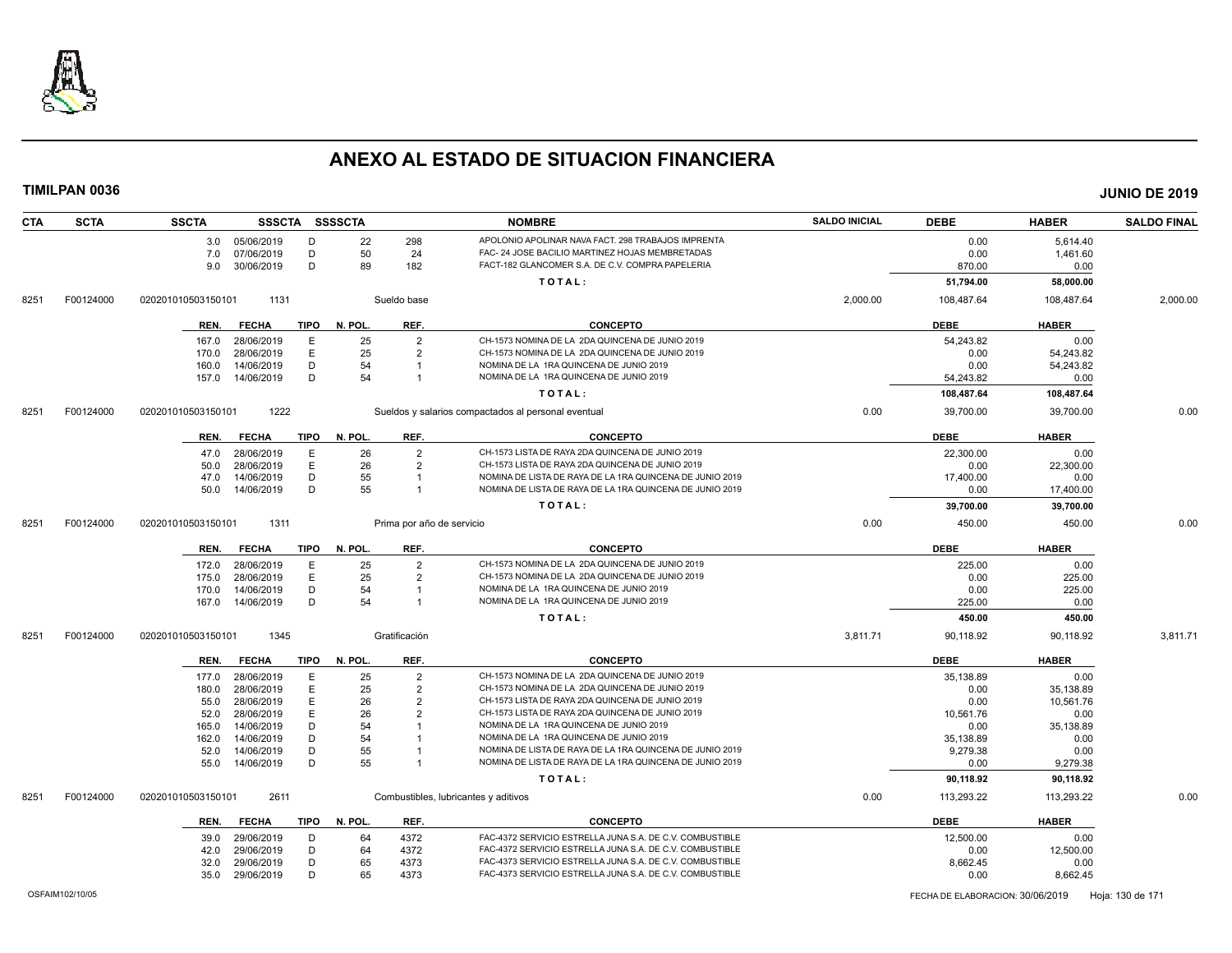

| <b>CTA</b> | <b>SCTA</b> | <b>SSCTA</b>       | SSSCTA SSSSCTA |             |         |             | <b>NOMBRE</b>                                                          | <b>SALDO INICIAL</b> | <b>DEBE</b> | <b>HABER</b> | <b>SALDO FINAL</b> |
|------------|-------------|--------------------|----------------|-------------|---------|-------------|------------------------------------------------------------------------|----------------------|-------------|--------------|--------------------|
|            |             | 25.0               | 29/06/2019     | D           | 66      | 4374        | SERVICIO ESTRELLA JUNA S.A. DE C.V. FAC-4374 COMBUSTIBLE               |                      | 3,726.50    | 0.00         |                    |
|            |             | 28.0               | 29/06/2019     | D           | 66      | 4374        | SERVICIO ESTRELLA JUNA S.A. DE C.V. FAC-4374 COMBUSTIBLE               |                      | 0.00        | 3,726.50     |                    |
|            |             | 18.0               | 29/06/2019     | D           | 67      | 4375        | SERVICIO ESTRELLA JUNA S.A. DE C.V. FAC-4375 COMBUSTIBLE               |                      | 19,570.35   | 0.00         |                    |
|            |             | 21.0               | 29/06/2019     | D           | 67      | 4375        | SERVICIO ESTRELLA JUNA S.A. DE C.V. FAC-4375 COMBUSTIBLE               |                      | 0.00        | 19,570.35    |                    |
|            |             | 32.0               | 29/06/2019     | D           | 68      | 4376        | SERVICIO ESTRELLA JUNA S.A. DE C.V. FAC-4376 COMBUSTIBLE               |                      | 28,651.56   | 0.00         |                    |
|            |             | 35.0               | 29/06/2019     | D           | 68      | 4376        | SERVICIO ESTRELLA JUNA S.A. DE C.V. FAC-4376 COMBUSTIBLE               |                      | 0.00        | 28,651.56    |                    |
|            |             | 28.0               | 29/06/2019     | D           | 69      | 4377        | SERVICIO ESTRELLA JUNA S.A. DE C.V. FAC-4377 COMBUSTIBLE               |                      | 0.00        | 23,255.84    |                    |
|            |             | 25.0               | 29/06/2019     | D           | 69      | 4377        | SERVICIO ESTRELLA JUNA S.A. DE C.V. FAC-4377 COMBUSTIBLE               |                      | 23.255.84   | 0.00         |                    |
|            |             | 14.0               | 29/06/2019     | D           | 70      | 4378        | SERVICIO ESTRELLA JUNA S.A. DE C.V. FAC-4378 COMBUSTIBLE               |                      | 0.00        | 16,926.52    |                    |
|            |             | 11.0               | 29/06/2019     | D           | 70      | 4378        | SERVICIO ESTRELLA JUNA S.A. DE C.V. FAC-4378 COMBUSTIBLE               |                      | 16,926.52   | 0.00         |                    |
|            |             |                    |                |             |         |             | TOTAL:                                                                 |                      | 113,293.22  | 113,293.22   |                    |
| 8251       | F00124000   | 020201010503150101 | 3511           |             |         |             | Reparación y mantenimiento de inmuebles                                | 469.50               | 1,308.15    | 1,308.15     | 469.50             |
|            |             |                    |                | <b>TIPO</b> | N. POL. | REF.        | <b>CONCEPTO</b>                                                        |                      | <b>DEBE</b> | <b>HABER</b> |                    |
|            |             | REN.               | <b>FECHA</b>   |             |         |             | CH-1569 REPOSICION FONDO FIJO DE CAJA FAC-5124 PISO                    |                      |             |              |                    |
|            |             | 91.0               | 20/06/2019     | Е           | 21      | 5124        | CH-1569 REPOSICION FONDO FIJO DE CAJA FAC-5124 PISO                    |                      | 0.00        | 1,308.15     |                    |
|            |             | 88.0               | 20/06/2019     | E           | 21      | 5124        |                                                                        |                      | 1,308.15    | 0.00         |                    |
|            |             |                    |                |             |         |             | TOTAL:                                                                 |                      | 1,308.15    | 1,308.15     |                    |
| 8251       | F00124000   | 020201010503150101 | 3551           |             |         |             | Reparación y mantenimiento de vehículos terrestres, aéreos y lacustres | 0.00                 | 19,648.23   | 6,203.83     | 13,444.40          |
|            |             | REN.               | <b>FECHA</b>   | TIPO        | N. POL. | REF.        | <b>CONCEPTO</b>                                                        |                      | <b>DEBE</b> | <b>HABER</b> |                    |
|            |             | 10.0               | 06/06/2019     | D           | 23      | 634         | JOSE MATUSALEN LEGORRETA SEGUNDO PAGO FACT. 628 Y 634                  |                      | 0.00        | 278.40       |                    |
|            |             | 7.0                | 06/06/2019     | D           | 23      | 634         | JOSE MATUSALEN LEGORRETA SEGUNDO PAGO FACT. 628 Y 634                  |                      | 278.40      | 0.00         |                    |
|            |             | 28.0               | 28/06/2019     | E           | 23      |             | CH-1571 SIMON MUNGUIA CAMACHO COMPRA DE REFACCIONES                    |                      | 0.00        | 725.40       |                    |
|            |             | 25.0               | 28/06/2019     | E           | 23      | - 1         | CH-1571 SIMON MUNGUIA CAMACHO COMPRA DE REFACCIONES                    |                      | 725.40      | 0.00         |                    |
|            |             | 46.0               | 29/06/2019     | E           | 32      | 8363        | CH-1580 HECTOR MANUEL MONROY CRUZ REP FONDO CAJA                       |                      | 1,700.00    | 0.00         |                    |
|            |             | 60.0               | 29/06/2019     | E           | 32      | 8359        | CH-1580 HECTOR MANUEL MONROY CRUZ REP FONDO CAJA                       |                      | 1,800.03    | 0.00         |                    |
|            |             | 63.0               | 29/06/2019     | E           | 32      | 8359        | CH-1580 HECTOR MANUEL MONROY CRUZ REP FONDO CAJA                       |                      | 0.00        | 1,800.03     |                    |
|            |             | 67.0               | 29/06/2019     | E           | 32      | 8360        | CH-1580 HECTOR MANUEL MONROY CRUZ REP FONDO CAJA                       |                      | 400.00      | 0.00         |                    |
|            |             | 70.0               | 29/06/2019     | E           | 32      | 8360        | CH-1580 HECTOR MANUEL MONROY CRUZ REP FONDO CAJA                       |                      | 0.00        | 400.00       |                    |
|            |             | 53.0               | 29/06/2019     | E           | 32      | 8364        | CH-1580 HECTOR MANUEL MONROY CRUZ REP FONDO CAJA                       |                      | 1.300.00    | 0.00         |                    |
|            |             | 49.0               | 29/06/2019     | E           | 32      | 8363        | CH-1580 HECTOR MANUEL MONROY CRUZ REP FONDO CAJA                       |                      | 0.00        | 1,700.00     |                    |
|            |             | 56.0               | 29/06/2019     | E           | 32      | 8364        | CH-1580 HECTOR MANUEL MONROY CRUZ REP FONDO CAJA                       |                      | 0.00        | 1,300.00     |                    |
|            |             | 4.0                | 30/06/2019     | D           | 85      | 1042        | FAC-1042 GEOVANNY PEREZ LUGO REFACCIONES PARA LOS VEHICULOS            |                      | 13,444.40   | 0.00         |                    |
|            |             |                    |                |             |         |             | TOTAL:                                                                 |                      | 19,648.23   | 6,203.83     |                    |
| 8251       | F00124000   | 020201010503150101 | 3821           |             |         |             | Gastos de ceremonias oficiales y de orden social                       | 0.00                 | 1,740.00    | 0.00         | 1,740.00           |
|            |             | REN.               | <b>FECHA</b>   | <b>TIPO</b> | N. POL. | REF.        | <b>CONCEPTO</b>                                                        |                      | <b>DEBE</b> | <b>HABER</b> |                    |
|            |             | 19.0               | 30/06/2019     | D           | 87      | 952         | FAC-952 FELIX GARCIA ANDRES RENTA DE LONA Y MESAS                      |                      | 1,740.00    | 0.00         |                    |
|            |             |                    |                |             |         |             | TOTAL:                                                                 |                      | 1,740.00    | 0.00         |                    |
| 8251       | F00124000   | 020201010503160101 | 2111           |             |         |             | Materiales y útiles de oficina                                         | 1,235.40             | 870.00      | 0.00         | 2,105.40           |
|            |             | REN.               | <b>FECHA</b>   | <b>TIPO</b> | N. POL. | REF.        | <b>CONCEPTO</b>                                                        |                      | <b>DEBE</b> | <b>HABER</b> |                    |
|            |             | 4.0                | 30/06/2019     | D           | 89      | 182         | FACT-182 GLANCOMER S.A. DE C.V. COMPRA PAPELERIA                       |                      | 870.00      | 0.00         |                    |
|            |             |                    |                |             |         |             |                                                                        |                      |             |              |                    |
|            |             |                    |                |             |         |             | TOTAL:                                                                 |                      | 870.00      | 0.00         |                    |
| 8251       | H00125000   | 020203010205150101 | 1131           |             |         | Sueldo base |                                                                        | 6,000.00             | 416,957.44  | 416,957.44   | 6,000.00           |
|            |             | REN.               | <b>FECHA</b>   | <b>TIPO</b> | N. POL. | REF.        | <b>CONCEPTO</b>                                                        |                      | <b>DEBE</b> | <b>HABER</b> |                    |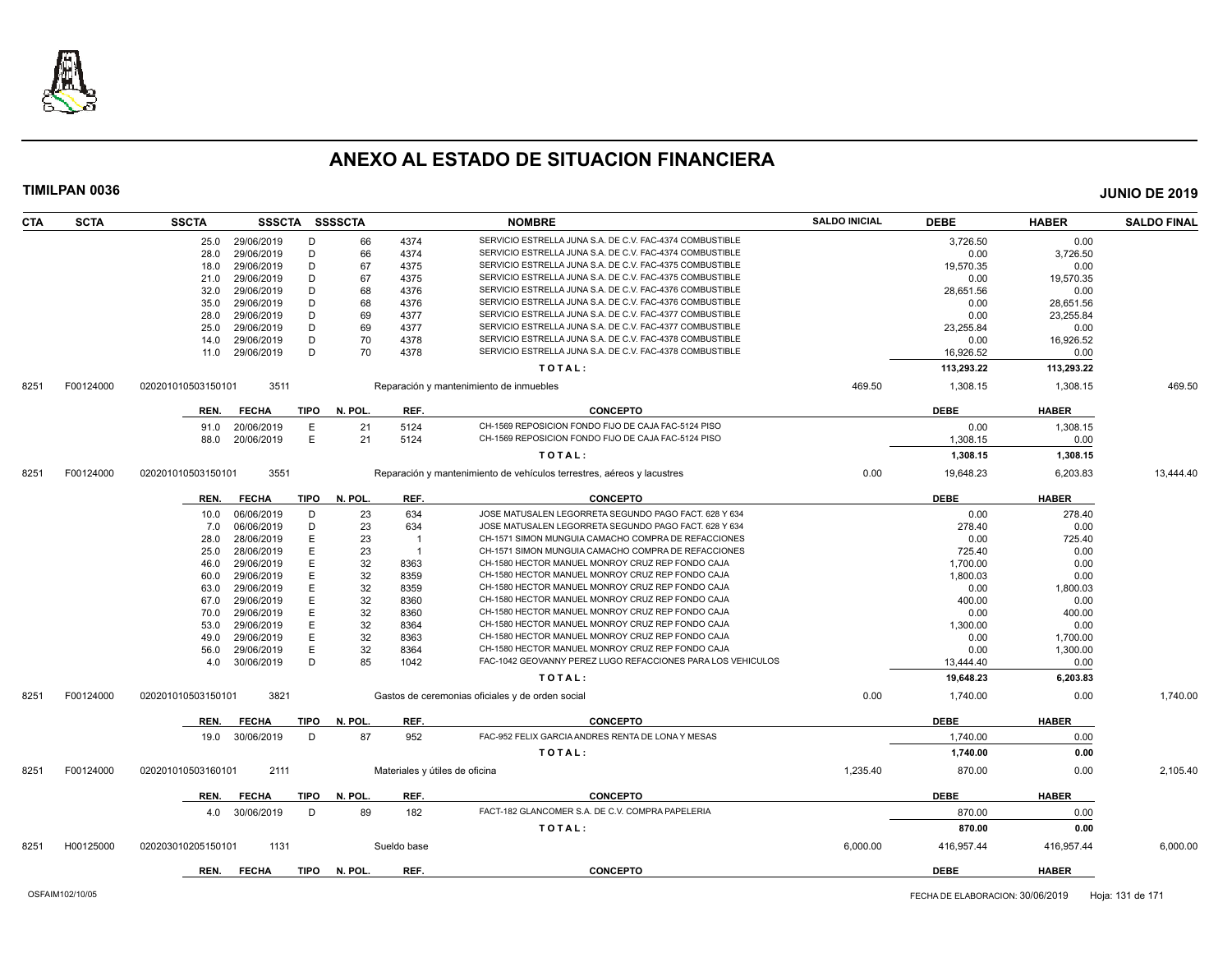

| <b>CTA</b> | <b>SCTA</b> | <b>SSCTA</b>       |              |      | SSSCTA SSSSCTA |                           | <b>NOMBRE</b>                                               | <b>SALDO INICIAL</b> | <b>DEBE</b> | <b>HABER</b> | <b>SALDO FINAL</b> |
|------------|-------------|--------------------|--------------|------|----------------|---------------------------|-------------------------------------------------------------|----------------------|-------------|--------------|--------------------|
|            |             | 25.0               | 18/06/2019   | Е    | 17             |                           | CH. 1565 COMPL. NOMINA QUINC. 01 JUN 19                     |                      | 0.00        | 22,705.57    |                    |
|            |             | 22.0               | 18/06/2019   | E    | 17             | $\overline{1}$            | CH. 1565 COMPL. NOMINA QUINC. 01 JUN 19                     |                      | 22,705.57   | 0.00         |                    |
|            |             | 185.0              | 28/06/2019   | E    | 25             | $\overline{2}$            | CH-1573 NOMINA DE LA 2DA QUINCENA DE JUNIO 2019             |                      | 0.00        | 208,478.72   |                    |
|            |             | 182.0              | 28/06/2019   | E    | 25             | $\overline{2}$            | CH-1573 NOMINA DE LA 2DA QUINCENA DE JUNIO 2019             |                      | 208,478.72  | 0.00         |                    |
|            |             | 175.0              | 14/06/2019   | D    | 54             |                           | NOMINA DE LA 1RA QUINCENA DE JUNIO 2019                     |                      | 0.00        | 185,773.15   |                    |
|            |             | 172.0              | 14/06/2019   | D    | 54             |                           | NOMINA DE LA 1RA QUINCENA DE JUNIO 2019                     |                      | 185,773.15  | 0.00         |                    |
|            |             |                    |              |      |                |                           | TOTAL:                                                      |                      | 416,957.44  | 416,957.44   |                    |
| 8251       | H00125000   | 020203010205150101 | 1222         |      |                |                           | Sueldos y salarios compactados al personal eventual         | 4,000.00             | 429,879.05  | 433,879.05   | 0.00               |
|            |             | REN.               | <b>FECHA</b> | TIPO | N. POL.        | REF.                      | <b>CONCEPTO</b>                                             |                      | <b>DEBE</b> | <b>HABER</b> |                    |
|            |             | 3.0                | 04/06/2019   | E    | 16             | $\overline{1}$            | CH. 1564 COMPL. LISTA RAYA 2DA QUINCENA MAY 2019            |                      | 0.00        | 4.000.00     |                    |
|            |             | 57.0               | 28/06/2019   | E    | 26             | $\overline{2}$            | CH-1573 LISTA DE RAYA 2DA QUINCENA DE JUNIO 2019            |                      | 214,484.35  | 0.00         |                    |
|            |             | 60.0               | 28/06/2019   | Ε    | 26             | $\overline{2}$            | CH-1573 LISTA DE RAYA 2DA QUINCENA DE JUNIO 2019            |                      | 0.00        | 214,484.35   |                    |
|            |             | 60.0               | 14/06/2019   | D    | 55             | $\overline{1}$            | NOMINA DE LISTA DE RAYA DE LA 1RA QUINCENA DE JUNIO 2019    |                      | 0.00        | 215,394.70   |                    |
|            |             | 57.0               | 14/06/2019   | D    | 55             | $\overline{1}$            | NOMINA DE LISTA DE RAYA DE LA 1RA QUINCENA DE JUNIO 2019    |                      | 215,394.70  | 0.00         |                    |
|            |             |                    |              |      |                |                           | TOTAL:                                                      |                      | 429,879.05  | 433,879.05   |                    |
| 8251       | H00125000   | 020203010205150101 | 1311         |      |                | Prima por año de servicio |                                                             | 0.00                 | 2,400.00    | 2,400.00     | 0.00               |
|            |             | REN.               | <b>FECHA</b> | TIPO | N. POL.        | REF.                      | <b>CONCEPTO</b>                                             |                      | <b>DEBE</b> | <b>HABER</b> |                    |
|            |             | 190.0              | 28/06/2019   | E    | 25             | $\overline{2}$            | CH-1573 NOMINA DE LA 2DA QUINCENA DE JUNIO 2019             |                      | 0.00        | 1,200.00     |                    |
|            |             | 187.0              | 28/06/2019   | E    | 25             | $\overline{2}$            | CH-1573 NOMINA DE LA 2DA QUINCENA DE JUNIO 2019             |                      | 1,200.00    | 0.00         |                    |
|            |             | 177.0              | 14/06/2019   | D    | 54             | $\overline{1}$            | NOMINA DE LA 1RA QUINCENA DE JUNIO 2019                     |                      | 1,200.00    | 0.00         |                    |
|            |             | 180.0              | 14/06/2019   | D    | 54             | $\overline{1}$            | NOMINA DE LA 1RA QUINCENA DE JUNIO 2019                     |                      | 0.00        | 1,200.00     |                    |
|            |             |                    |              |      |                |                           | TOTAL:                                                      |                      | 2,400.00    | 2,400.00     |                    |
| 8251       | H00125000   | 020203010205150101 | 1345         |      |                | Gratificación             |                                                             | 2,865.97             | 411,019.28  | 412,581.64   | 1,303.61           |
|            |             | REN.               | <b>FECHA</b> | TIPO | N. POL.        | REF.                      | <b>CONCEPTO</b>                                             |                      | <b>DEBE</b> | <b>HABER</b> |                    |
|            |             | 5.0                | 04/06/2019   | E    | 16             | $\overline{1}$            | CH. 1564 COMPL. LISTA RAYA 2DA QUINCENA MAY 2019            |                      | 0.00        | 1.562.36     |                    |
|            |             | 27.0               | 18/06/2019   | E    | 17             |                           | CH. 1565 COMPL. NOMINA QUINC. 01 JUN 19                     |                      | 2,912.94    | 0.00         |                    |
|            |             | 30.0               | 18/06/2019   | Е    | 17             |                           | CH. 1565 COMPL. NOMINA QUINC. 01 JUN 19                     |                      | 0.00        | 2,912.94     |                    |
|            |             | 192.0              | 28/06/2019   | E    | 25             | $\overline{2}$            | CH-1573 NOMINA DE LA 2DA QUINCENA DE JUNIO 2019             |                      | 124,652.00  | 0.00         |                    |
|            |             | 195.0              | 28/06/2019   | E    | 25             | $\overline{2}$            | CH-1573 NOMINA DE LA 2DA QUINCENA DE JUNIO 2019             |                      | 0.00        | 124,652.00   |                    |
|            |             | 65.0               | 28/06/2019   | E    | 26             | $\overline{2}$            | CH-1573 LISTA DE RAYA 2DA QUINCENA DE JUNIO 2019            |                      | 0.00        | 81,026.46    |                    |
|            |             | 62.0               | 28/06/2019   | E    | 26             | $\overline{2}$            | CH-1573 LISTA DE RAYA 2DA QUINCENA DE JUNIO 2019            |                      | 81.026.46   | 0.00         |                    |
|            |             | 185.0              | 14/06/2019   | D    | 54             |                           | NOMINA DE LA 1RA QUINCENA DE JUNIO 2019                     |                      | 0.00        | 121,739.06   |                    |
|            |             | 182.0              | 14/06/2019   | D    | 54             |                           | NOMINA DE LA 1RA QUINCENA DE JUNIO 2019                     |                      | 121,739.06  | 0.00         |                    |
|            |             | 65.0               | 14/06/2019   | D    | 55             |                           | NOMINA DE LISTA DE RAYA DE LA 1RA QUINCENA DE JUNIO 2019    |                      | 0.00        | 80,688.82    |                    |
|            |             | 62.0               | 14/06/2019   | D    | 55             |                           | NOMINA DE LISTA DE RAYA DE LA 1RA QUINCENA DE JUNIO 2019    |                      | 80,688.82   | 0.00         |                    |
|            |             |                    |              |      |                |                           | TOTAL:                                                      |                      | 411,019.28  | 412,581.64   |                    |
| 8251       | H00125000   | 020203010205150101 | 2161         |      |                |                           | Material y enseres de limpieza                              | 0.00                 | 3,416.51    | 3,416.51     | 0.00               |
|            |             | REN.               | <b>FECHA</b> | TIPO | N. POL.        | REF.                      | <b>CONCEPTO</b>                                             |                      | <b>DEBE</b> | <b>HABER</b> |                    |
|            |             | 56.0               | 20/06/2019   | E    | 21             | 908                       | CH-1569 REPOSICION FONDO FIJO DE CAJA FAC-908 MAT. LIMPÍEZA |                      | 0.00        | 1.986.50     |                    |
|            |             | 53.0               | 20/06/2019   | E    | 21             | 908                       | CH-1569 REPOSICION FONDO FIJO DE CAJA FAC-908 MAT. LIMPIEZA |                      | 1,986.50    | 0.00         |                    |
|            |             | 74.0               | 29/06/2019   | E    | 33             | 6918                      | CH-1581 HECTOR MANUEL MONROY CRUZ REP FONDO CAJA            |                      | 1,430.01    | 0.00         |                    |
|            |             | 77.0               | 29/06/2019   | E    | 33             | 6918                      | CH-1581 HECTOR MANUEL MONROY CRUZ REP FONDO CAJA            |                      | 0.00        | 1,430.01     |                    |
|            |             |                    |              |      |                |                           | TOTAL:                                                      |                      | 3,416.51    | 3,416.51     |                    |
|            |             |                    |              |      |                |                           |                                                             |                      |             |              |                    |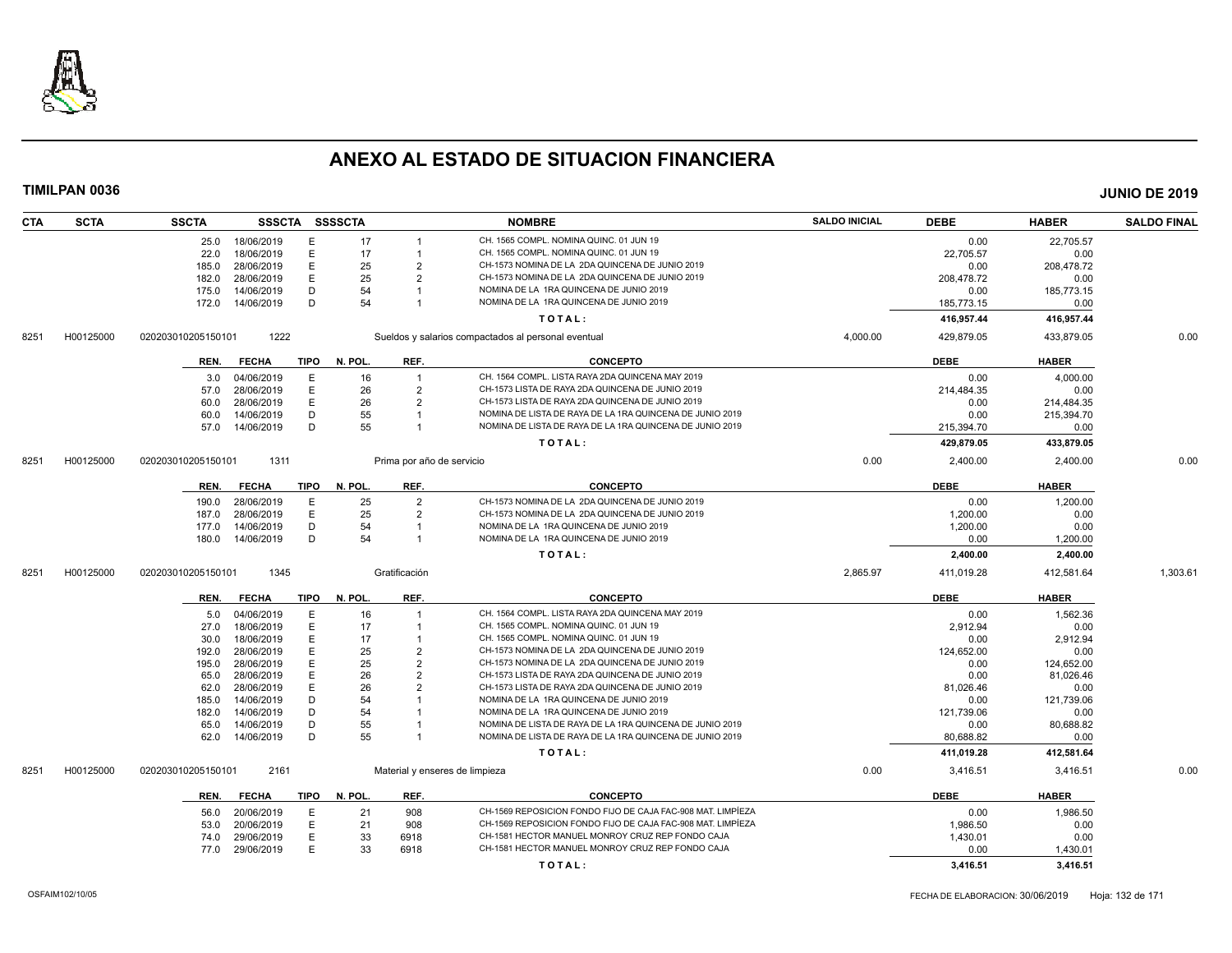

|           | <b>HABER</b> | <b>DEBE</b> | <b>SALDO INICIAL</b> | <b>NOMBRE</b>                                                          |                | SSSCTA SSSSCTA |             |              | <b>SSCTA</b>       | <b>SCTA</b> | <b>CTA</b> |
|-----------|--------------|-------------|----------------------|------------------------------------------------------------------------|----------------|----------------|-------------|--------------|--------------------|-------------|------------|
| 0.00      | 72,609.48    | 72,609.48   | 0.00                 | Combustibles, lubricantes y aditivos                                   |                |                |             | 2611         | 020203010205150101 | H00125000   | 8251       |
|           | <b>HABER</b> | <b>DEBE</b> |                      | <b>CONCEPTO</b>                                                        | REF.           | N. POL         | <b>TIPO</b> | <b>FECHA</b> | REN.               |             |            |
|           | 0.00         | 10,192.45   |                      | FAC-4372 SERVICIO ESTRELLA JUNA S.A. DE C.V. COMBUSTIBLE               | 4372           | 64             | D           | 29/06/2019   | 46.0               |             |            |
|           | 10,192.45    | 0.00        |                      | FAC-4372 SERVICIO ESTRELLA JUNA S.A. DE C.V. COMBUSTIBLE               | 4372           | 64             | D           | 29/06/2019   | 49.0               |             |            |
|           | 7,006.23     | 0.00        |                      | FAC-4373 SERVICIO ESTRELLA JUNA S.A. DE C.V. COMBUSTIBLE               | 4373           | 65             | D           | 29/06/2019   | 42.0               |             |            |
|           | 0.00         | 7,006.23    |                      | FAC-4373 SERVICIO ESTRELLA JUNA S.A. DE C.V. COMBUSTIBLE               | 4373           | 65             | D           | 29/06/2019   | 39.0               |             |            |
|           | 19,601.06    | 0.00        |                      | SERVICIO ESTRELLA JUNA S.A. DE C.V. FAC-4374 COMBUSTIBLE               | 4374           | 66             | D           | 29/06/2019   | 35.0               |             |            |
|           | 0.00         | 19.601.06   |                      | SERVICIO ESTRELLA JUNA S.A. DE C.V. FAC-4374 COMBUSTIBLE               | 4374           | 66             | D           | 29/06/2019   | 32.0               |             |            |
|           | 0.00         | 6,355.35    |                      | SERVICIO ESTRELLA JUNA S.A. DE C.V. FAC-4375 COMBUSTIBLE               | 4375           | 67             | D           | 29/06/2019   | 25.0               |             |            |
|           | 6,355.35     | 0.00        |                      | SERVICIO ESTRELLA JUNA S.A. DE C.V. FAC-4375 COMBUSTIBLE               | 4375           | 67             | D           | 29/06/2019   | 28.0               |             |            |
|           | 0.00         | 7.500.19    |                      | SERVICIO ESTRELLA JUNA S.A. DE C.V. FAC-4376 COMBUSTIBLE               | 4376           | 68             | D           | 29/06/2019   | 39.0               |             |            |
|           | 7,500.19     | 0.00        |                      | SERVICIO ESTRELLA JUNA S.A. DE C.V. FAC-4376 COMBUSTIBLE               | 4376           | 68             | D           | 29/06/2019   | 42.0               |             |            |
|           | 15,604.02    | 0.00        |                      | SERVICIO ESTRELLA JUNA S.A. DE C.V. FAC-4377 COMBUSTIBLE               | 4377           | 69             | D           | 29/06/2019   | 35.0               |             |            |
|           | 0.00         | 15,604.02   |                      | SERVICIO ESTRELLA JUNA S.A. DE C.V. FAC-4377 COMBUSTIBLE               | 4377           | 69             | D           | 29/06/2019   | 32.0               |             |            |
|           | 6,350.18     | 0.00        |                      | SERVICIO ESTRELLA JUNA S.A. DE C.V. FAC-4378 COMBUSTIBLE               | 4378           | 70             | D           | 29/06/2019   | 21.0               |             |            |
|           | 0.00         | 6,350.18    |                      | SERVICIO ESTRELLA JUNA S.A. DE C.V. FAC-4378 COMBUSTIBLE               | 4378           | 70             | D           | 29/06/2019   | 18.0               |             |            |
|           | 72,609.48    | 72,609.48   |                      | TOTAL:                                                                 |                |                |             |              |                    |             |            |
| 0.00      | 5,055.28     | 5,055.28    | 0.00                 | Refacciones, accesorios y herramientas                                 |                |                |             | 2911         | 020203010205150101 | H00125000   | 8251       |
|           | <b>HABER</b> | <b>DEBE</b> |                      | <b>CONCEPTO</b>                                                        | REF.           | N. POL         | <b>TIPO</b> | <b>FECHA</b> | REN.               |             |            |
|           | 0.00         | 1,040.52    |                      | CH-1580 HECTOR MANUEL MONROY CRUZ REP FONDO CAJA                       | 3791           | 32             | E           | 29/06/2019   | 25.0               |             |            |
|           | 1,526.56     | 0.00        |                      | CH-1580 HECTOR MANUEL MONROY CRUZ REP FONDO CAJA                       | 3790           | 32             | E           | 29/06/2019   | 21.0               |             |            |
|           | 0.00         | 1,526.56    |                      | CH-1580 HECTOR MANUEL MONROY CRUZ REP FONDO CAJA                       | 3790           | 32             | E           | 29/06/2019   | 18.0               |             |            |
|           | 1,040.52     | 0.00        |                      | CH-1580 HECTOR MANUEL MONROY CRUZ REP FONDO CAJA                       | 3791           | 32             | E           | 29/06/2019   | 28.0               |             |            |
|           | 2,488.20     | 0.00        |                      | FAC-11067 J. GUADALUPE CASTAÑEDA COLIN PLANTA DE SOLDAR                | 110067         | 49             | D           | 07/06/2019   | 7.0                |             |            |
|           | 0.00         | 2,488.20    |                      | FAC-11067 J. GUADALUPE CASTAÑEDA COLIN PLANTA DE SOLDAR                | 110067         | 49             | D           | 07/06/2019   | 4.0                |             |            |
|           | 5,055.28     | 5,055.28    |                      | TOTAL:                                                                 |                |                |             |              |                    |             |            |
| 0.00      | 2,664.84     | 2,664.84    | 0.00                 | Reparación y mantenimiento de inmuebles                                |                |                |             | 3511         | 020203010205150101 | H00125000   | 8251       |
|           | <b>HABER</b> | <b>DEBE</b> |                      | <b>CONCEPTO</b>                                                        | REF.           | N. POL         | <b>TIPO</b> | <b>FECHA</b> | REN.               |             |            |
|           | 0.00         | 1,680.00    |                      | CH-1581 HECTOR MANUEL MONROY CRUZ REP FONDO CAJA                       | 31166          | 33             | Ε           | 29/06/2019   | 67.0               |             |            |
|           | 0.00         | 408.00      |                      | CH-1581 HECTOR MANUEL MONROY CRUZ REP FONDO CAJA                       | 697            | 33             | Ε           | 29/06/2019   | 32.0               |             |            |
|           |              |             |                      |                                                                        |                |                |             |              |                    |             |            |
|           | 576.84       | 0.00        |                      | CH-1581 HECTOR MANUEL MONROY CRUZ REP FONDO CAJA                       | 11489          | 33             | E           | 29/06/2019   | 49.0               |             |            |
|           | 408.00       | 0.00        |                      | CH-1581 HECTOR MANUEL MONROY CRUZ REP FONDO CAJA                       | 697            | 33             | Ε           | 29/06/2019   | 35.0               |             |            |
|           | 0.00         | 576.84      |                      | CH-1581 HECTOR MANUEL MONROY CRUZ REP FONDO CAJA                       | 11489          | 33             | E           | 29/06/2019   | 46.0               |             |            |
|           | 1,680.00     | 0.00        |                      | CH-1581 HECTOR MANUEL MONROY CRUZ REP FONDO CAJA                       | 31166          | 33             | E           | 29/06/2019   | 70.0               |             |            |
|           | 2,664.84     | 2,664.84    |                      | TOTAL:                                                                 |                |                |             |              |                    |             |            |
| 31,710.96 | 6,766.60     | 34,737.72   | 3,739.84             | Reparación y mantenimiento de vehículos terrestres, aéreos y lacustres |                |                |             | 3551         | 020203010205150101 | H00125000   | 8251       |
|           | <b>HABER</b> | <b>DEBE</b> |                      | <b>CONCEPTO</b>                                                        | REF.           | N. POL         | <b>TIPO</b> | <b>FECHA</b> | REN.               |             |            |
|           | 812.00       | 0.00        |                      | CH-1571 SIMON MUNGUIA CAMACHO COMPRA DE REFACCIONES                    | $\overline{1}$ | 23             | Ε           | 28/06/2019   | 7.0                |             |            |
|           | 0.00         | 1,304.60    |                      | CH-1571 SIMON MUNGUIA CAMACHO COMPRA DE REFACCIONES                    | $\overline{1}$ | 23             | E           | 28/06/2019   | 32.0               |             |            |
|           | 0.00         | 812.00      |                      | CH-1571 SIMON MUNGUIA CAMACHO COMPRA DE REFACCIONES                    | $\overline{1}$ | 23             | Ε           | 28/06/2019   | 4.0                |             |            |
|           | 1,304.60     | 0.00        |                      | CH-1571 SIMON MUNGUIA CAMACHO COMPRA DE REFACCIONES                    |                | 23             | Ε           | 28/06/2019   | 35.0               |             |            |
|           | 1,900.00     | 0.00        |                      | CH-1581 HECTOR MANUEL MONROY CRUZ REP FONDO CAJA                       | $\overline{1}$ | 33             | Ε           | 29/06/2019   | 7.0                |             |            |
|           | 0.00         | 1,900.00    |                      | CH-1581 HECTOR MANUEL MONROY CRUZ REP FONDO CAJA                       | $\overline{1}$ | 33             | E           | 29/06/2019   | 4.0                |             |            |
|           | 0.00         | 1,300.00    |                      | CH-1581 HECTOR MANUEL MONROY CRUZ REP FONDO CAJA                       | 8387           | 33<br>33       | E<br>E      | 29/06/2019   | 53.0               |             |            |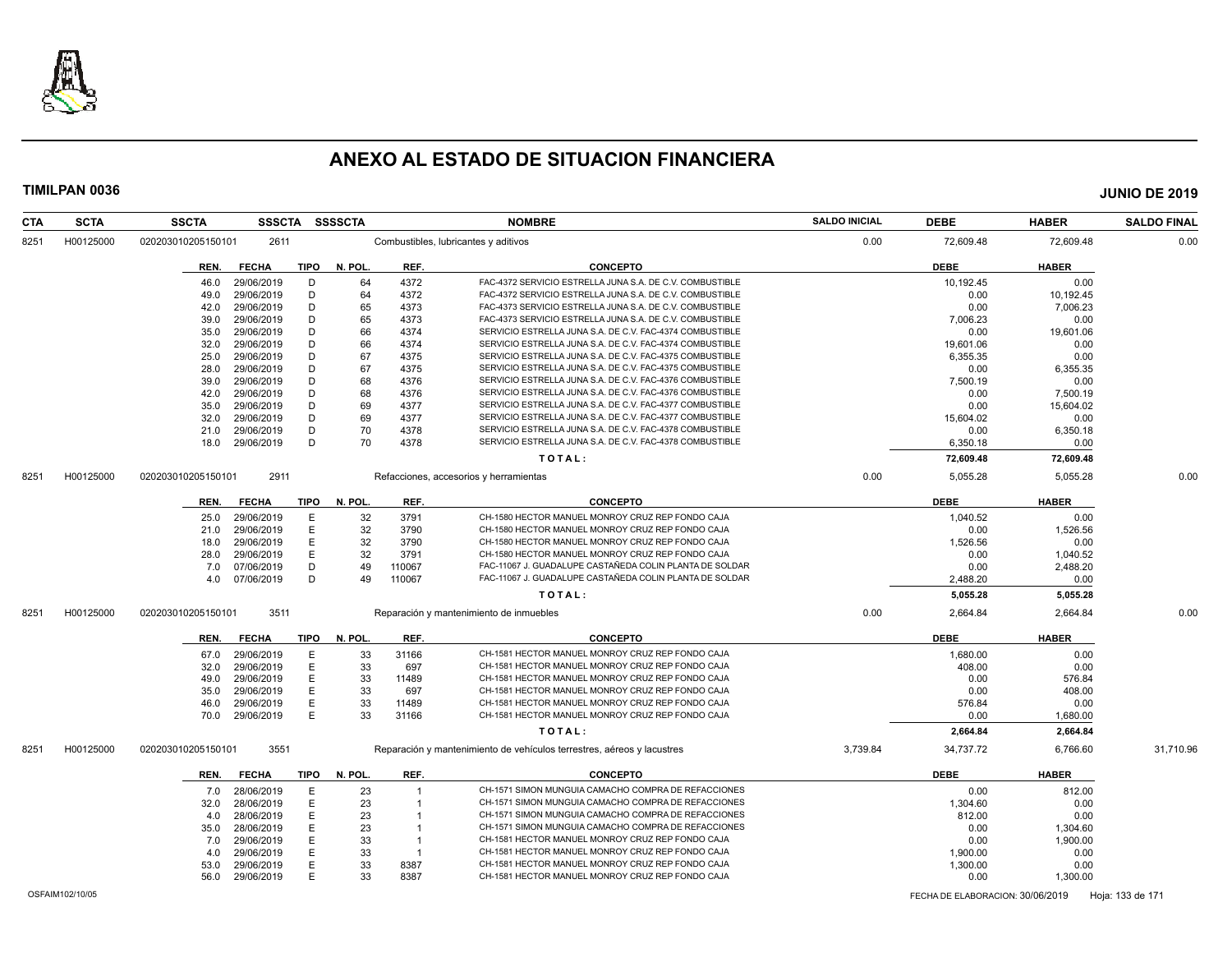

| <b>CTA</b> | <b>SCTA</b> | <b>SSCTA</b>         |             | SSSCTA SSSSCTA |                | <b>NOMBRE</b>                                                              | <b>SALDO INICIAL</b> | <b>DEBE</b> | <b>HABER</b> | <b>SALDO FINAL</b> |
|------------|-------------|----------------------|-------------|----------------|----------------|----------------------------------------------------------------------------|----------------------|-------------|--------------|--------------------|
|            |             | 29/06/2019<br>60.0   | E           | 33             | 8386           | CH-1581 HECTOR MANUEL MONROY CRUZ REP FONDO CAJA                           |                      | 1,450.00    | 0.00         |                    |
|            |             | 29/06/2019<br>63.0   | E           | 33             | 8386           | CH-1581 HECTOR MANUEL MONROY CRUZ REP FONDO CAJA                           |                      | 0.00        | 1,450.00     |                    |
|            |             | 9.0<br>30/06/2019    | D           | 85             | 1042           | FAC-1042 GEOVANNY PEREZ LUGO REFACCIONES PARA LOS VEHICULOS                |                      | 6,011.12    | 0.00         |                    |
|            |             | 30/06/2019<br>4.0    | D           | 90             | 9042           | FAC-9042 MIREYA CASTRO LOPEZ COMPRA DE LLANTAS                             |                      | 21,960.00   | 0.00         |                    |
|            |             |                      |             |                |                | TOTAL:                                                                     |                      | 34,737.72   | 6,766.60     |                    |
| 8251       | H00125000   | 020203010205150101   | 3571        |                |                | Reparación, instalación y mantenimiento de maquinaria, equipo industrial y | 0.00                 | 7,181.31    | 7,181.31     | 0.00               |
|            |             | REN.<br><b>FECHA</b> | TIPO        | N. POL.        | REF.           | <b>CONCEPTO</b>                                                            |                      | <b>DEBE</b> | <b>HABER</b> |                    |
|            |             | 29/06/2019<br>25.0   | E           | 33             | 3792           | CH-1581 HECTOR MANUEL MONROY CRUZ REP FONDO CAJA                           |                      | 1,995.20    | 0.00         |                    |
|            |             | 29/06/2019<br>14.0   | E           | 33             | 505            | CH-1581 HECTOR MANUEL MONROY CRUZ REP FONDO CAJA                           |                      | 0.00        | 487.20       |                    |
|            |             | 29/06/2019<br>28.0   | E           | 33             | 3792           | CH-1581 HECTOR MANUEL MONROY CRUZ REP FONDO CAJA                           |                      | 0.00        | 1,995.20     |                    |
|            |             | 29/06/2019<br>21.0   | E           | 33             | 11040          | CH-1581 HECTOR MANUEL MONROY CRUZ REP FONDO CAJA                           |                      | 0.00        | 698.90       |                    |
|            |             | 29/06/2019<br>39.0   | E           | 33             | 3047           | CH-1581 HECTOR MANUEL MONROY CRUZ REP FONDO CAJA                           |                      | 200.01      | 0.00         |                    |
|            |             | 29/06/2019<br>42.0   | E           | 33             | 3047           | CH-1581 HECTOR MANUEL MONROY CRUZ REP FONDO CAJA                           |                      | 0.00        | 200.01       |                    |
|            |             | 29/06/2019<br>11.0   | E           | 33             | 505            | CH-1581 HECTOR MANUEL MONROY CRUZ REP FONDO CAJA                           |                      | 487.20      | 0.00         |                    |
|            |             | 29/06/2019<br>18.0   | E           | 33             | 11040          | CH-1581 HECTOR MANUEL MONROY CRUZ REP FONDO CAJA                           |                      | 698.90      | 0.00         |                    |
|            |             | 07/06/2019<br>4.0    | D           | 51             | 29677          | FAC-29677 JAIME ISAAC GOMEZ VASQUEZ DISCO DE CORTE                         |                      | 3,800.00    | 0.00         |                    |
|            |             | 07/06/2019<br>7.0    | D           | 51             | 29677          | FAC-29677 JAIME ISAAC GOMEZ VASQUEZ DISCO DE CORTE                         |                      | 0.00        | 3,800.00     |                    |
|            |             |                      |             |                |                | TOTAL:                                                                     |                      |             |              |                    |
|            |             |                      |             |                |                |                                                                            |                      | 7,181.31    | 7,181.31     |                    |
| 8251       | H00125000   | 020203010205160101   | 2111        |                |                | Materiales y útiles de oficina                                             | 0.00                 | 2,204.00    | 2,204.00     | 0.00               |
|            |             | <b>FECHA</b><br>REN. | TIPO        | N. POL.        | REF.           | <b>CONCEPTO</b>                                                            |                      | <b>DEBE</b> | <b>HABER</b> |                    |
|            |             | 06/06/2019<br>24.0   | D           | 23             | 634            | JOSE MATUSALEN LEGORRETA SEGUNDO PAGO FACT. 628 Y 634                      |                      | 0.00        | 2,204.00     |                    |
|            |             | 21.0<br>06/06/2019   | D           | 23             | 634            | JOSE MATUSALEN LEGORRETA SEGUNDO PAGO FACT. 628 Y 634                      |                      | 2.204.00    | 0.00         |                    |
|            |             |                      |             |                |                | TOTAL:                                                                     |                      | 2,204.00    | 2,204.00     |                    |
|            |             |                      |             |                |                |                                                                            |                      |             |              |                    |
| 8251       | 101101000   | 020205010101150101   | 1131        |                | Sueldo base    |                                                                            | 0.00                 | 25,000.00   | 25,000.00    | 0.00               |
|            |             | <b>FECHA</b><br>REN. | TIPO        | N. POL.        | REF.           | <b>CONCEPTO</b>                                                            |                      | <b>DEBE</b> | <b>HABER</b> |                    |
|            |             | 28/06/2019<br>200.0  | E           | 25             | $\overline{2}$ | CH-1573 NOMINA DE LA 2DA QUINCENA DE JUNIO 2019                            |                      | 0.00        | 12,500.00    |                    |
|            |             | 28/06/2019<br>197.0  | E           | 25             | $\overline{2}$ | CH-1573 NOMINA DE LA 2DA QUINCENA DE JUNIO 2019                            |                      | 12,500.00   | 0.00         |                    |
|            |             | 14/06/2019<br>187.0  | D           | 54             |                | NOMINA DE LA 1RA QUINCENA DE JUNIO 2019                                    |                      | 12,500.00   | 0.00         |                    |
|            |             | 14/06/2019<br>190.0  | D           | 54             | -1             | NOMINA DE LA 1RA QUINCENA DE JUNIO 2019                                    |                      | 0.00        | 12,500.00    |                    |
|            |             |                      |             |                |                | TOTAL:                                                                     |                      | 25,000.00   | 25,000.00    |                    |
| 8251       | 101101000   | 020205010101150101   | 1222        |                |                | Sueldos y salarios compactados al personal eventual                        | 0.00                 | 22,000.00   | 22,000.00    | 0.00               |
|            |             | REN.<br><b>FECHA</b> | TIPO        | N. POL.        | REF.           | <b>CONCEPTO</b>                                                            |                      | <b>DEBE</b> | <b>HABER</b> |                    |
|            |             | 28/06/2019<br>70.0   | E           | 26             | $\overline{2}$ | CH-1573 LISTA DE RAYA 2DA QUINCENA DE JUNIO 2019                           |                      | 0.00        | 11,000.00    |                    |
|            |             | 28/06/2019<br>67.0   | E           | 26             | $\overline{2}$ | CH-1573 LISTA DE RAYA 2DA QUINCENA DE JUNIO 2019                           |                      | 11,000.00   | 0.00         |                    |
|            |             | 67.0<br>14/06/2019   | D           | 55             | -1             | NOMINA DE LISTA DE RAYA DE LA 1RA QUINCENA DE JUNIO 2019                   |                      | 11,000.00   | 0.00         |                    |
|            |             | 14/06/2019<br>70.0   | D           | 55             | $\overline{1}$ | NOMINA DE LISTA DE RAYA DE LA 1RA QUINCENA DE JUNIO 2019                   |                      | 0.00        | 11,000.00    |                    |
|            |             |                      |             |                |                | TOTAL:                                                                     |                      | 22,000.00   | 22,000.00    |                    |
| 8251       | 101101000   | 020205010101150101   | 1345        |                | Gratificación  |                                                                            | 0.00                 | 36,515.68   | 36.515.68    | 0.00               |
|            |             |                      |             |                |                |                                                                            |                      |             |              |                    |
|            |             | <b>FECHA</b><br>REN. | <b>TIPO</b> | N. POL.        | REF.           | <b>CONCEPTO</b>                                                            |                      | <b>DEBE</b> | <b>HABER</b> |                    |
|            |             | 28/06/2019<br>205.0  | E           | 25             | $\overline{2}$ | CH-1573 NOMINA DE LA 2DA QUINCENA DE JUNIO 2019                            |                      | 0.00        | 12,917.62    |                    |
|            |             | 28/06/2019<br>202.0  | E           | 25             | $\overline{2}$ | CH-1573 NOMINA DE LA 2DA QUINCENA DE JUNIO 2019                            |                      | 12,917.62   | 0.00         |                    |
|            |             | 75.0<br>28/06/2019   | E           | 26             | $\overline{2}$ | CH-1573 LISTA DE RAYA 2DA QUINCENA DE JUNIO 2019                           |                      | 0.00        | 5,090.22     |                    |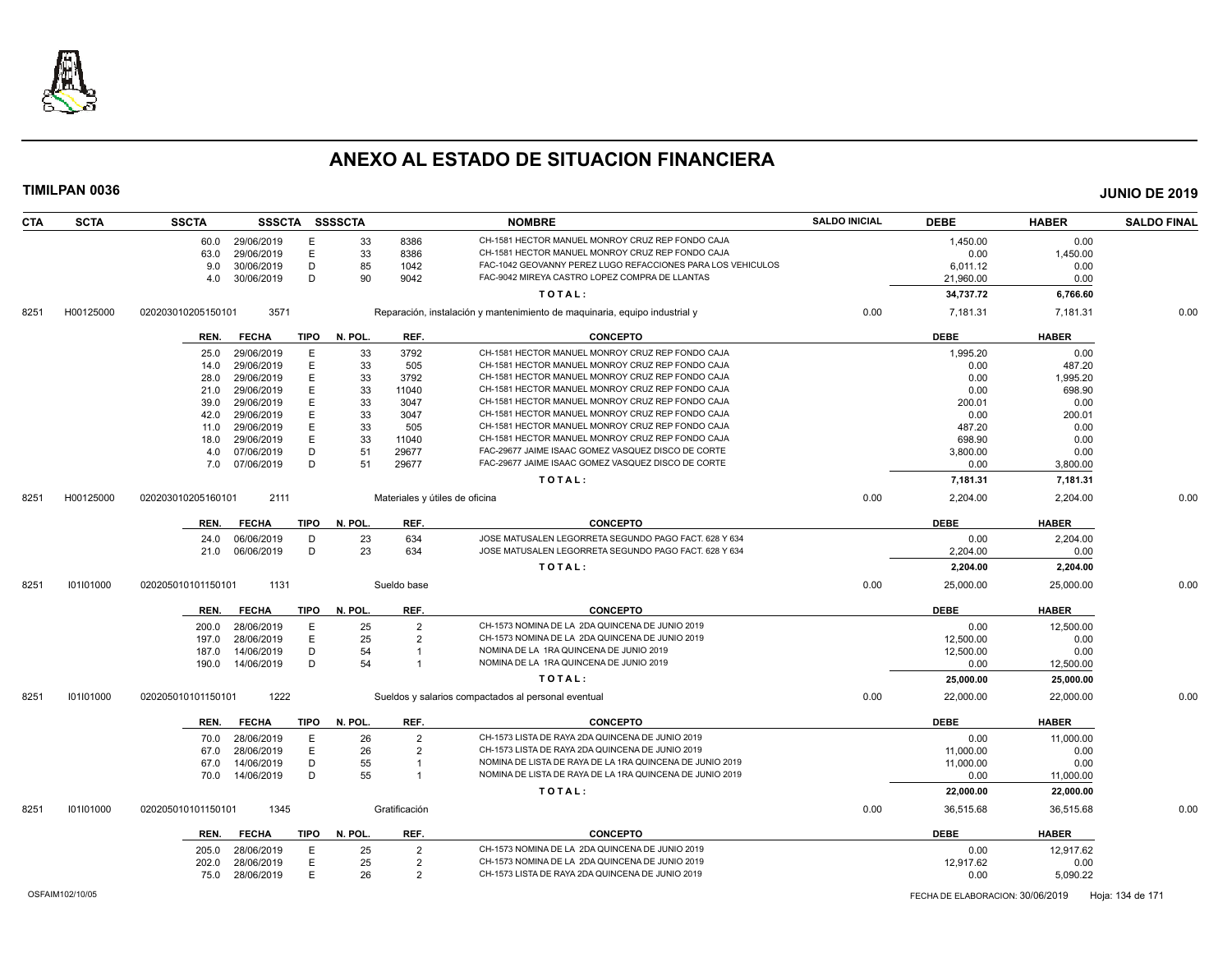

| <b>CTA</b> | <b>SCTA</b> | <b>SSCTA</b>       | <b>SSSCTA</b>   |             | SSSSCTA |                | <b>NOMBRE</b>                                            | <b>SALDO INICIAL</b> | <b>DEBE</b> | <b>HABER</b> | <b>SALDO FINAL</b> |
|------------|-------------|--------------------|-----------------|-------------|---------|----------------|----------------------------------------------------------|----------------------|-------------|--------------|--------------------|
|            |             |                    | 72.0 28/06/2019 | Е           | 26      | $\overline{2}$ | CH-1573 LISTA DE RAYA 2DA QUINCENA DE JUNIO 2019         |                      | 5,090.22    | 0.00         |                    |
|            |             | 192.0              | 14/06/2019      | D           | 54      | -1             | NOMINA DE LA 1RA QUINCENA DE JUNIO 2019                  |                      | 13,417.62   | 0.00         |                    |
|            |             | 195.0              | 14/06/2019      | D           | 54      |                | NOMINA DE LA 1RA QUINCENA DE JUNIO 2019                  |                      | 0.00        | 13.417.62    |                    |
|            |             | 72.0               | 14/06/2019      | D           | 55      |                | NOMINA DE LISTA DE RAYA DE LA 1RA QUINCENA DE JUNIO 2019 |                      | 5,090.22    | 0.00         |                    |
|            |             | 75.0               | 14/06/2019      | D           | 55      |                | NOMINA DE LISTA DE RAYA DE LA 1RA QUINCENA DE JUNIO 2019 |                      | 0.00        | 5,090.22     |                    |
|            |             |                    |                 |             |         |                | TOTAL:                                                   |                      | 36,515.68   | 36,515.68    |                    |
| 8251       | 101101000   | 020205010101150101 | 2611            |             |         |                | Combustibles, lubricantes y aditivos                     | 0.00                 | 300.00      | 300.00       | 0.00               |
|            |             | REN.               | <b>FECHA</b>    | <b>TIPO</b> | N. POL. | REF.           | <b>CONCEPTO</b>                                          |                      | <b>DEBE</b> | <b>HABER</b> |                    |
|            |             | 46.0               | 29/06/2019      | D           | 65      | 4373           | FAC-4373 SERVICIO ESTRELLA JUNA S.A. DE C.V. COMBUSTIBLE |                      | 300.00      | 0.00         |                    |
|            |             | 49.0               | 29/06/2019      | D           | 65      | 4373           | FAC-4373 SERVICIO ESTRELLA JUNA S.A. DE C.V. COMBUSTIBLE |                      | 0.00        | 300.00       |                    |
|            |             |                    |                 |             |         |                | TOTAL:                                                   |                      | 300.00      | 300.00       |                    |
| 8251       | K00K00000   | 010304010101150101 | 1131            |             |         | Sueldo base    |                                                          | 0.00                 | 50.000.00   | 50.000.00    | 0.00               |
|            |             | REN.               | <b>FECHA</b>    | <b>TIPO</b> | N. POL. | REF.           | <b>CONCEPTO</b>                                          |                      | <b>DEBE</b> | <b>HABER</b> |                    |
|            |             | 207.0              | 28/06/2019      | Ε           | 25      | $\overline{2}$ | CH-1573 NOMINA DE LA 2DA QUINCENA DE JUNIO 2019          |                      | 25,000.00   | 0.00         |                    |
|            |             | 210.0              | 28/06/2019      | Ε           | 25      | $\overline{2}$ | CH-1573 NOMINA DE LA 2DA QUINCENA DE JUNIO 2019          |                      | 0.00        | 25,000.00    |                    |
|            |             | 200.0              | 14/06/2019      | D           | 54      | $\overline{1}$ | NOMINA DE LA 1RA QUINCENA DE JUNIO 2019                  |                      | 0.00        | 25,000.00    |                    |
|            |             | 197.0              | 14/06/2019      | D           | 54      | $\overline{1}$ | NOMINA DE LA 1RA QUINCENA DE JUNIO 2019                  |                      | 25,000.00   | 0.00         |                    |
|            |             |                    |                 |             |         |                | TOTAL:                                                   |                      | 50,000.00   | 50,000.00    |                    |
| 8251       | K00K00000   | 010304010101150101 | 1222            |             |         |                | Sueldos y salarios compactados al personal eventual      | 0.00                 | 43,600.00   | 43,600.00    | 0.00               |
|            |             |                    |                 |             |         |                |                                                          |                      |             |              |                    |
|            |             | REN.               | <b>FECHA</b>    | <b>TIPO</b> | N. POL. | REF.           | <b>CONCEPTO</b>                                          |                      | <b>DEBE</b> | <b>HABER</b> |                    |
|            |             | 80.0               | 28/06/2019      | Ε           | 26      | $\overline{2}$ | CH-1573 LISTA DE RAYA 2DA QUINCENA DE JUNIO 2019         |                      | 0.00        | 21,800.00    |                    |
|            |             | 77.0               | 28/06/2019      | E           | 26      | $\overline{2}$ | CH-1573 LISTA DE RAYA 2DA QUINCENA DE JUNIO 2019         |                      | 21,800.00   | 0.00         |                    |
|            |             | 77.0               | 14/06/2019      | D           | 55      | -1             | NOMINA DE LISTA DE RAYA DE LA 1RA QUINCENA DE JUNIO 2019 |                      | 21,800.00   | 0.00         |                    |
|            |             | 80.0               | 14/06/2019      | D           | 55      | $\overline{1}$ | NOMINA DE LISTA DE RAYA DE LA 1RA QUINCENA DE JUNIO 2019 |                      | 0.00        | 21,800.00    |                    |
|            |             |                    |                 |             |         |                | TOTAL:                                                   |                      | 43,600.00   | 43,600.00    |                    |
| 8251       | K00K00000   | 010304010101150101 | 1345            |             |         | Gratificación  |                                                          | 0.00                 | 52,303.86   | 52,303.86    | 0.00               |
|            |             | REN.               | <b>FECHA</b>    | <b>TIPO</b> | N. POL. | REF.           | <b>CONCEPTO</b>                                          |                      | <b>DEBE</b> | <b>HABER</b> |                    |
|            |             | 215.0              | 28/06/2019      | E           | 25      | $\overline{2}$ | CH-1573 NOMINA DE LA 2DA QUINCENA DE JUNIO 2019          |                      | 0.00        | 14,364.59    |                    |
|            |             | 212.0              | 28/06/2019      | E           | 25      | $\overline{2}$ | CH-1573 NOMINA DE LA 2DA QUINCENA DE JUNIO 2019          |                      | 14.364.59   | 0.00         |                    |
|            |             | 85.0               | 28/06/2019      | Ε           | 26      | $\overline{2}$ | CH-1573 LISTA DE RAYA 2DA QUINCENA DE JUNIO 2019         |                      | 0.00        | 11,287.34    |                    |
|            |             | 82.0               | 28/06/2019      | E           | 26      |                | CH-1573 LISTA DE RAYA 2DA QUINCENA DE JUNIO 2019         |                      | 11,287.34   | 0.00         |                    |
|            |             | 205.0              | 14/06/2019      | D           | 54      |                | NOMINA DE LA 1RA QUINCENA DE JUNIO 2019                  |                      | 0.00        | 14,364.59    |                    |
|            |             | 202.0              | 14/06/2019      | D           | 54      |                | NOMINA DE LA 1RA QUINCENA DE JUNIO 2019                  |                      | 14,364.59   | 0.00         |                    |
|            |             | 82.0               | 14/06/2019      | D           | 55      |                | NOMINA DE LISTA DE RAYA DE LA 1RA QUINCENA DE JUNIO 2019 |                      | 12,287.34   | 0.00         |                    |
|            |             | 85.0               | 14/06/2019      | D           | 55      | -1             | NOMINA DE LISTA DE RAYA DE LA 1RA QUINCENA DE JUNIO 2019 |                      | 0.00        | 12,287.34    |                    |
|            |             |                    |                 |             |         |                | TOTAL:                                                   |                      | 52,303.86   | 52,303.86    |                    |
| 8251       | K00K00000   | 010304010101150101 | 2611            |             |         |                | Combustibles, lubricantes y aditivos                     | 0.00                 | 1,250.00    | 1,250.00     | 0.00               |
|            |             | REN.               | <b>FECHA</b>    | <b>TIPO</b> | N. POL. | REF.           | <b>CONCEPTO</b>                                          |                      | <b>DEBE</b> | <b>HABER</b> |                    |
|            |             | 56.0               | 29/06/2019      | D           | 64      | 4372           | FAC-4372 SERVICIO ESTRELLA JUNA S.A. DE C.V. COMBUSTIBLE |                      | 0.00        | 350.00       |                    |
|            |             | 53.0               | 29/06/2019      | D           | 64      | 4372           | FAC-4372 SERVICIO ESTRELLA JUNA S.A. DE C.V. COMBUSTIBLE |                      | 350.00      | 0.00         |                    |
|            |             | 53.0               | 29/06/2019      | D           | 65      | 4373           | FAC-4373 SERVICIO ESTRELLA JUNA S.A. DE C.V. COMBUSTIBLE |                      | 300.00      | 0.00         |                    |
|            |             | 56.0               | 29/06/2019      | D           | 65      | 4373           | FAC-4373 SERVICIO ESTRELLA JUNA S.A. DE C.V. COMBUSTIBLE |                      | 0.00        | 300.00       |                    |
|            |             |                    |                 |             |         |                |                                                          |                      |             |              |                    |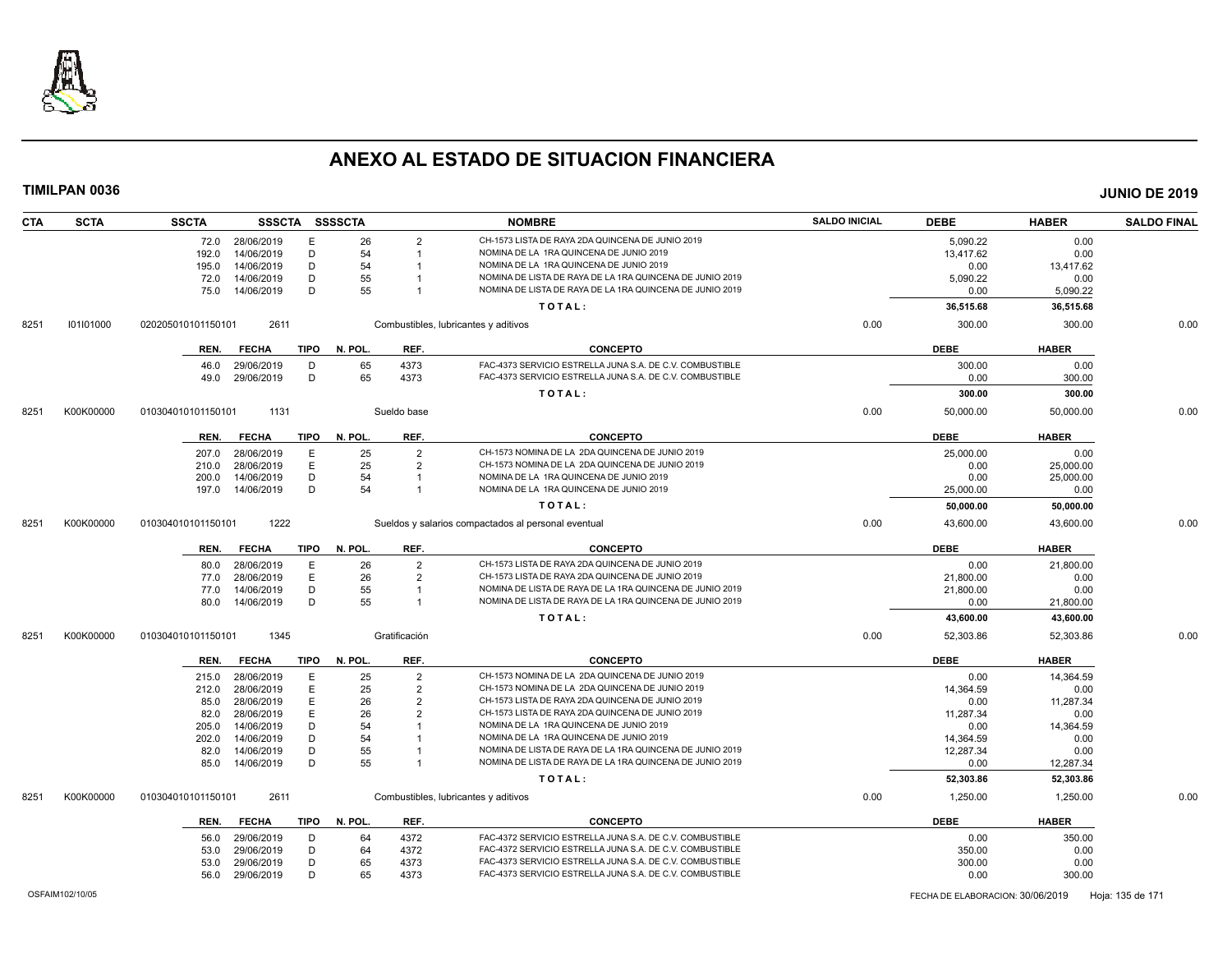

| <b>CTA</b><br><b>SCTA</b> | <b>SSCTA</b>               |             | SSSCTA SSSSCTA |                           | <b>NOMBRE</b>                                            | <b>SALDO INICIAL</b> | <b>DEBE</b> | <b>HABER</b> | <b>SALDO FINAL</b> |
|---------------------------|----------------------------|-------------|----------------|---------------------------|----------------------------------------------------------|----------------------|-------------|--------------|--------------------|
|                           | 29/06/2019<br>42.0         | D           | 66             | 4374                      | SERVICIO ESTRELLA JUNA S.A. DE C.V. FAC-4374 COMBUSTIBLE |                      | 0.00        | 300.00       |                    |
|                           | 29/06/2019<br>39.0         | D           | 66             | 4374                      | SERVICIO ESTRELLA JUNA S.A. DE C.V. FAC-4374 COMBUSTIBLE |                      | 300.00      | 0.00         |                    |
|                           | 29/06/2019<br>28.0         | D           | 70             | 4378                      | SERVICIO ESTRELLA JUNA S.A. DE C.V. FAC-4378 COMBUSTIBLE |                      | 0.00        | 300.00       |                    |
|                           | 29/06/2019<br>25.0         | D           | 70             | 4378                      | SERVICIO ESTRELLA JUNA S.A. DE C.V. FAC-4378 COMBUSTIBLE |                      | 300.00      | 0.00         |                    |
|                           |                            |             |                |                           | TOTAL:                                                   |                      | 1,250.00    | 1,250.00     |                    |
| L00118000<br>8251         | 010502020101150101<br>1131 |             |                | Sueldo base               |                                                          | 0.00                 | 10,500.00   | 10,500.00    | 0.00               |
|                           | <b>FECHA</b><br>REN.       | <b>TIPO</b> | N. POL.        | REF.                      | <b>CONCEPTO</b>                                          |                      | <b>DEBE</b> | <b>HABER</b> |                    |
|                           | 237.0<br>28/06/2019        | E           | 25             | $\overline{2}$            | CH-1573 NOMINA DE LA 2DA QUINCENA DE JUNIO 2019          |                      | 6,000.00    | 0.00         |                    |
|                           | 28/06/2019<br>240.0        | Ε           | 25             | $\overline{2}$            | CH-1573 NOMINA DE LA 2DA QUINCENA DE JUNIO 2019          |                      | 0.00        | 6,000.00     |                    |
|                           | 14/06/2019<br>230.0        | D           | 54             | $\overline{1}$            | NOMINA DE LA 1RA QUINCENA DE JUNIO 2019                  |                      | 0.00        | 4,500.00     |                    |
|                           | 227.0<br>14/06/2019        | D           | 54             |                           | NOMINA DE LA 1RA QUINCENA DE JUNIO 2019                  |                      | 4,500.00    | 0.00         |                    |
|                           |                            |             |                |                           | TOTAL:                                                   |                      | 10,500.00   | 10,500.00    |                    |
| L00118000<br>8251         | 1222<br>010502020101150101 |             |                |                           | Sueldos y salarios compactados al personal eventual      | 0.00                 | 6,179.30    | 6,179.30     | 0.00               |
|                           | <b>FECHA</b><br>REN.       | <b>TIPO</b> | N. POL.        | REF.                      | <b>CONCEPTO</b>                                          |                      | <b>DEBE</b> | <b>HABER</b> |                    |
|                           | 28/06/2019<br>100.0        | E           | 26             | $\overline{2}$            | CH-1573 LISTA DE RAYA 2DA QUINCENA DE JUNIO 2019         |                      | 0.00        | 3,089.65     |                    |
|                           | 28/06/2019<br>97.0         | E           | 26             | $\overline{2}$            | CH-1573 LISTA DE RAYA 2DA QUINCENA DE JUNIO 2019         |                      | 3,089.65    | 0.00         |                    |
|                           | 14/06/2019<br>97.0         | D           | 55             |                           | NOMINA DE LISTA DE RAYA DE LA 1RA QUINCENA DE JUNIO 2019 |                      | 3,089.65    | 0.00         |                    |
|                           | 14/06/2019<br>100.0        | D           | 55             | -1                        | NOMINA DE LISTA DE RAYA DE LA 1RA QUINCENA DE JUNIO 2019 |                      | 0.00        | 3,089.65     |                    |
|                           |                            |             |                |                           | TOTAL:                                                   |                      | 6,179.30    | 6,179.30     |                    |
| 8251<br>L00118000         | 1345<br>010502020101150101 |             |                | Gratificación             |                                                          | 0.00                 | 8,629.00    | 8,629.00     | 0.00               |
|                           | REN.<br><b>FECHA</b>       | <b>TIPO</b> | N. POL.        | REF.                      | <b>CONCEPTO</b>                                          |                      | <b>DEBE</b> | <b>HABER</b> |                    |
|                           | 28/06/2019<br>242.0        | E           | 25             | $\overline{2}$            | CH-1573 NOMINA DE LA 2DA QUINCENA DE JUNIO 2019          |                      | 3,564.50    | 0.00         |                    |
|                           | 245.0<br>28/06/2019        | E           | 25             | $\overline{2}$            | CH-1573 NOMINA DE LA 2DA QUINCENA DE JUNIO 2019          |                      | 0.00        | 3,564.50     |                    |
|                           | 14/06/2019<br>232.0        | D           | 54             |                           | NOMINA DE LA 1RA QUINCENA DE JUNIO 2019                  |                      | 5,064.50    | 0.00         |                    |
|                           | 14/06/2019<br>235.0        | D           | 54             | $\overline{1}$            | NOMINA DE LA 1RA QUINCENA DE JUNIO 2019                  |                      | 0.00        | 5,064.50     |                    |
|                           |                            |             |                |                           | TOTAL:                                                   |                      | 8,629.00    | 8,629.00     |                    |
| L00119000<br>8251         | 1131<br>010502050203150101 |             |                | Sueldo base               |                                                          | 0.00                 | 93.222.50   | 93.222.50    | 0.00               |
|                           | REN.<br><b>FECHA</b>       | <b>TIPO</b> | N. POL.        | REF.                      | <b>CONCEPTO</b>                                          |                      | <b>DEBE</b> | <b>HABER</b> |                    |
|                           | 28/06/2019<br>217.0        | E           | 25             | $\overline{2}$            | CH-1573 NOMINA DE LA 2DA QUINCENA DE JUNIO 2019          |                      | 45,361.25   | 0.00         |                    |
|                           | 28/06/2019<br>220.0        | Ε           | 25             | $\overline{2}$            | CH-1573 NOMINA DE LA 2DA QUINCENA DE JUNIO 2019          |                      | 0.00        | 45,361.25    |                    |
|                           | 14/06/2019<br>210.0        | D           | 54             |                           | NOMINA DE LA 1RA QUINCENA DE JUNIO 2019                  |                      | 0.00        | 47,861.25    |                    |
|                           | 14/06/2019<br>207.0        | D           | 54             |                           | NOMINA DE LA 1RA QUINCENA DE JUNIO 2019                  |                      | 47,861.25   | 0.00         |                    |
|                           |                            |             |                |                           | TOTAL:                                                   |                      | 93,222.50   | 93,222.50    |                    |
| L00119000<br>8251         | 1222<br>010502050203150101 |             |                |                           | Sueldos y salarios compactados al personal eventual      | 0.00                 | 32,379.30   | 32,379.30    | 0.00               |
|                           | <b>FECHA</b><br>REN.       | <b>TIPO</b> | N. POL.        | REF.                      | <b>CONCEPTO</b>                                          |                      | <b>DEBE</b> | <b>HABER</b> |                    |
|                           | 28/06/2019<br>90.0         | E           | 26             | 2                         | CH-1573 LISTA DE RAYA 2DA QUINCENA DE JUNIO 2019         |                      | 0.00        | 16,189.65    |                    |
|                           | 28/06/2019<br>87.0         | E           | 26             | 2                         | CH-1573 LISTA DE RAYA 2DA QUINCENA DE JUNIO 2019         |                      | 16.189.65   | 0.00         |                    |
|                           | 14/06/2019<br>87.0         | D           | 55             | -1                        | NOMINA DE LISTA DE RAYA DE LA 1RA QUINCENA DE JUNIO 2019 |                      | 16,189.65   | 0.00         |                    |
|                           | 14/06/2019<br>90.0         | D           | 55             | $\mathbf{1}$              | NOMINA DE LISTA DE RAYA DE LA 1RA QUINCENA DE JUNIO 2019 |                      | 0.00        | 16,189.65    |                    |
|                           |                            |             |                |                           | TOTAL:                                                   |                      | 32,379.30   | 32,379.30    |                    |
| 8251<br>L00119000         | 1311<br>010502050203150101 |             |                | Prima por año de servicio |                                                          | 0.00                 | 300.00      | 300.00       | 0.00               |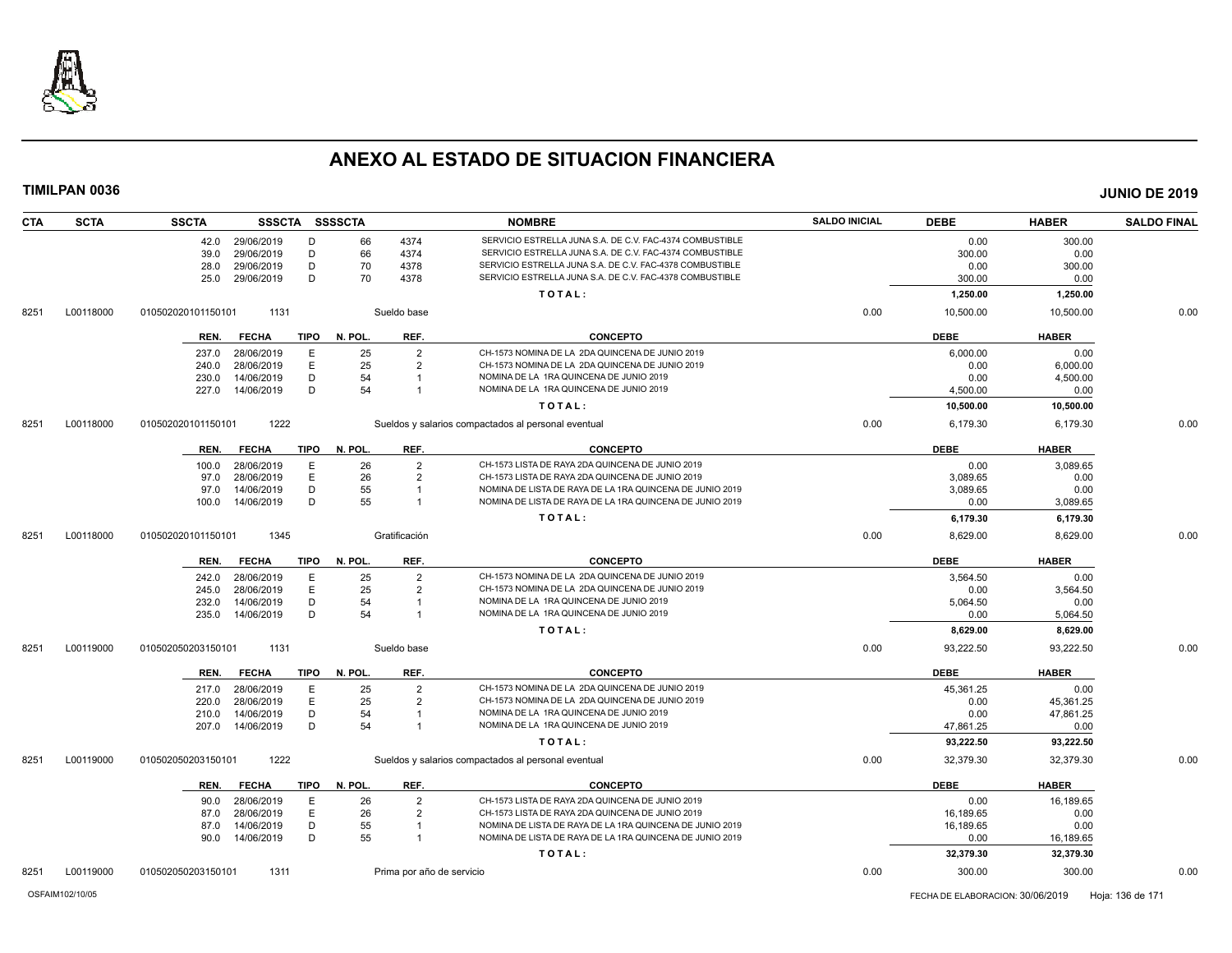

| <b>CTA</b> | <b>SCTA</b> | <b>SSCTA</b><br><b>SSSCTA</b>       | <b>SSSSCTA</b> |                | <b>NOMBRE</b>                                                               | <b>SALDO INICIAL</b> | <b>DEBE</b> | <b>HABER</b> | <b>SALDO FINAL</b> |
|------------|-------------|-------------------------------------|----------------|----------------|-----------------------------------------------------------------------------|----------------------|-------------|--------------|--------------------|
|            |             | REN.<br><b>FECHA</b><br><b>TIPO</b> | N. POL.        | REF.           | <b>CONCEPTO</b>                                                             |                      | <b>DEBE</b> | <b>HABER</b> |                    |
|            |             | 28/06/2019<br>E<br>222.0            | 25             | $\overline{2}$ | CH-1573 NOMINA DE LA 2DA QUINCENA DE JUNIO 2019                             |                      | 150.00      | 0.00         |                    |
|            |             | Ε<br>28/06/2019<br>225.0            | 25             | $\overline{2}$ | CH-1573 NOMINA DE LA 2DA QUINCENA DE JUNIO 2019                             |                      | 0.00        | 150.00       |                    |
|            |             | 14/06/2019<br>D<br>212.0            | 54             |                | NOMINA DE LA 1RA QUINCENA DE JUNIO 2019                                     |                      | 150.00      | 0.00         |                    |
|            |             | D<br>215.0<br>14/06/2019            | 54             |                | NOMINA DE LA 1RA QUINCENA DE JUNIO 2019                                     |                      | 0.00        | 150.00       |                    |
|            |             |                                     |                |                | TOTAL:                                                                      |                      | 300.00      | 300.00       |                    |
| 8251       | L00119000   | 1345<br>010502050203150101          |                | Gratificación  |                                                                             | 0.00                 | 63,411.77   | 63,411.77    | 0.00               |
|            |             | <b>TIPO</b><br>REN.<br><b>FECHA</b> | N. POL.        | REF.           | <b>CONCEPTO</b>                                                             |                      | <b>DEBE</b> | <b>HABER</b> |                    |
|            |             | 28/06/2019<br>Е<br>227.0            | 25             | $\overline{2}$ | CH-1573 NOMINA DE LA 2DA QUINCENA DE JUNIO 2019                             |                      | 20,371.25   | 0.00         |                    |
|            |             | 28/06/2019<br>E<br>230.0            | 25             | $\overline{2}$ | CH-1573 NOMINA DE LA 2DA QUINCENA DE JUNIO 2019                             |                      | 0.00        | 20,371.25    |                    |
|            |             | E<br>28/06/2019<br>95.0             | 26             | $\overline{2}$ | CH-1573 LISTA DE RAYA 2DA QUINCENA DE JUNIO 2019                            |                      | 0.00        | 12,186.14    |                    |
|            |             | E<br>28/06/2019<br>92.0             | 26             | $\overline{2}$ | CH-1573 LISTA DE RAYA 2DA QUINCENA DE JUNIO 2019                            |                      | 12,186.14   | 0.00         |                    |
|            |             | 14/06/2019<br>D<br>220.0            | 54             |                | NOMINA DE LA 1RA QUINCENA DE JUNIO 2019                                     |                      | 0.00        | 23,468.24    |                    |
|            |             | 14/06/2019<br>D<br>217.0            | 54             |                | NOMINA DE LA 1RA QUINCENA DE JUNIO 2019                                     |                      | 23,468.24   | 0.00         |                    |
|            |             | 14/06/2019<br>D<br>95.0             | 55             |                | NOMINA DE LISTA DE RAYA DE LA 1RA QUINCENA DE JUNIO 2019                    |                      | 0.00        | 7,386.14     |                    |
|            |             | D<br>14/06/2019<br>92.0             | 55             |                | NOMINA DE LISTA DE RAYA DE LA 1RA QUINCENA DE JUNIO 2019                    |                      | 7.386.14    | 0.00         |                    |
|            |             |                                     |                |                | TOTAL:                                                                      |                      | 63,411.77   | 63,411.77    |                    |
| 8251       | L00119000   | 1412<br>010502050203150101          |                |                | Aportaciones de servicio de salud                                           | 0.00                 | 232,198.58  | 232,198.58   | 0.00               |
|            |             | <b>TIPO</b><br>REN.<br><b>FECHA</b> | N. POL.        | REF.           | <b>CONCEPTO</b>                                                             |                      | <b>DEBE</b> | <b>HABER</b> |                    |
|            |             | 12.0<br>30/06/2019<br>D             | $\overline{7}$ | 75601          | PAGO DE LAS CUOTAS OBRERO PATRONALES DE JUNIO 19                            |                      | 0.00        | 232,198.58   |                    |
|            |             | D<br>30/06/2019<br>9.0              | $\overline{7}$ | 75601          | PAGO DE LAS CUOTAS OBRERO PATRONALES DE JUNIO 19                            |                      | 232,198.58  | 0.00         |                    |
|            |             |                                     |                |                | TOTAL:                                                                      |                      | 232,198.58  | 232,198.58   |                    |
| 8251       | L00119000   | 1413<br>010502050203150101          |                |                | Aportaciones al sistema solidario de reparto                                | 0.00                 | 172,291.20  | 172.291.20   | 0.00               |
|            |             | REN.<br><b>FECHA</b><br><b>TIPO</b> | N. POL.        | REF.           | <b>CONCEPTO</b>                                                             |                      | <b>DEBE</b> | <b>HABER</b> |                    |
|            |             | 16.0<br>30/06/2019<br>D             | $\overline{7}$ | 75601          | PAGO DE LAS CUOTAS OBRERO PATRONALES DE JUNIO 19                            |                      | 172,291.20  | 0.00         |                    |
|            |             | D<br>30/06/2019<br>19.0             | $\overline{7}$ | 75601          | PAGO DE LAS CUOTAS OBRERO PATRONALES DE JUNIO 19                            |                      | 0.00        | 172,291.20   |                    |
|            |             |                                     |                |                | TOTAL:                                                                      |                      | 172,291.20  | 172,291.20   |                    |
| 8251       | L00119000   | 010502050203150101<br>1414          |                |                | Aportaciones del sistema de capitalización individual                       | 0.00                 | 35,248.94   | 35,248.94    | 0.00               |
|            |             |                                     |                |                |                                                                             |                      |             |              |                    |
|            |             | <b>TIPO</b><br>REN.<br><b>FECHA</b> | N. POL.        | REF.           | <b>CONCEPTO</b>                                                             |                      | <b>DEBE</b> | <b>HABER</b> |                    |
|            |             | 30/06/2019<br>23.0<br>D             | $\overline{7}$ | 75601          | PAGO DE LAS CUOTAS OBRERO PATRONALES DE JUNIO 19                            |                      | 35.248.94   | 0.00         |                    |
|            |             | D<br>26.0<br>30/06/2019             | $\overline{7}$ | 75601          | PAGO DE LAS CUOTAS OBRERO PATRONALES DE JUNIO 19                            |                      | 0.00        | 35,248.94    |                    |
|            |             |                                     |                |                | TOTAL:                                                                      |                      | 35,248.94   | 35,248.94    |                    |
| 8251       | L00119000   | 010502050203150101<br>1415          |                |                | Aportaciones para financiar los gastos generales de administración del ISSE | 0.00                 | 20,317.14   | 20,317.14    | 0.00               |
|            |             | <b>TIPO</b><br>REN.<br><b>FECHA</b> | N. POL.        | REF.           | <b>CONCEPTO</b>                                                             |                      | <b>DEBE</b> | <b>HABER</b> |                    |
|            |             | 30/06/2019<br>30.0<br>D             | -7             | 75601          | PAGO DE LAS CUOTAS OBRERO PATRONALES DE JUNIO 19                            |                      | 20.317.14   | 0.00         |                    |
|            |             | D<br>30/06/2019<br>33.0             | $\overline{7}$ | 75601          | PAGO DE LAS CUOTAS OBRERO PATRONALES DE JUNIO 19                            |                      | 0.00        | 20,317.14    |                    |
|            |             |                                     |                |                | TOTAL:                                                                      |                      | 20,317.14   | 20,317.14    |                    |
| 8251       | L00119000   | 010502050203150101<br>1416          |                |                | Aportaciones para riesgo de trabajo                                         | 0.00                 | 30,455.66   | 30,455.66    | 0.00               |
|            |             | <b>TIPO</b><br>REN.<br><b>FECHA</b> | N. POL         | REF.           | <b>CONCEPTO</b>                                                             |                      | <b>DEBE</b> | <b>HABER</b> |                    |
|            |             |                                     |                |                |                                                                             |                      |             |              |                    |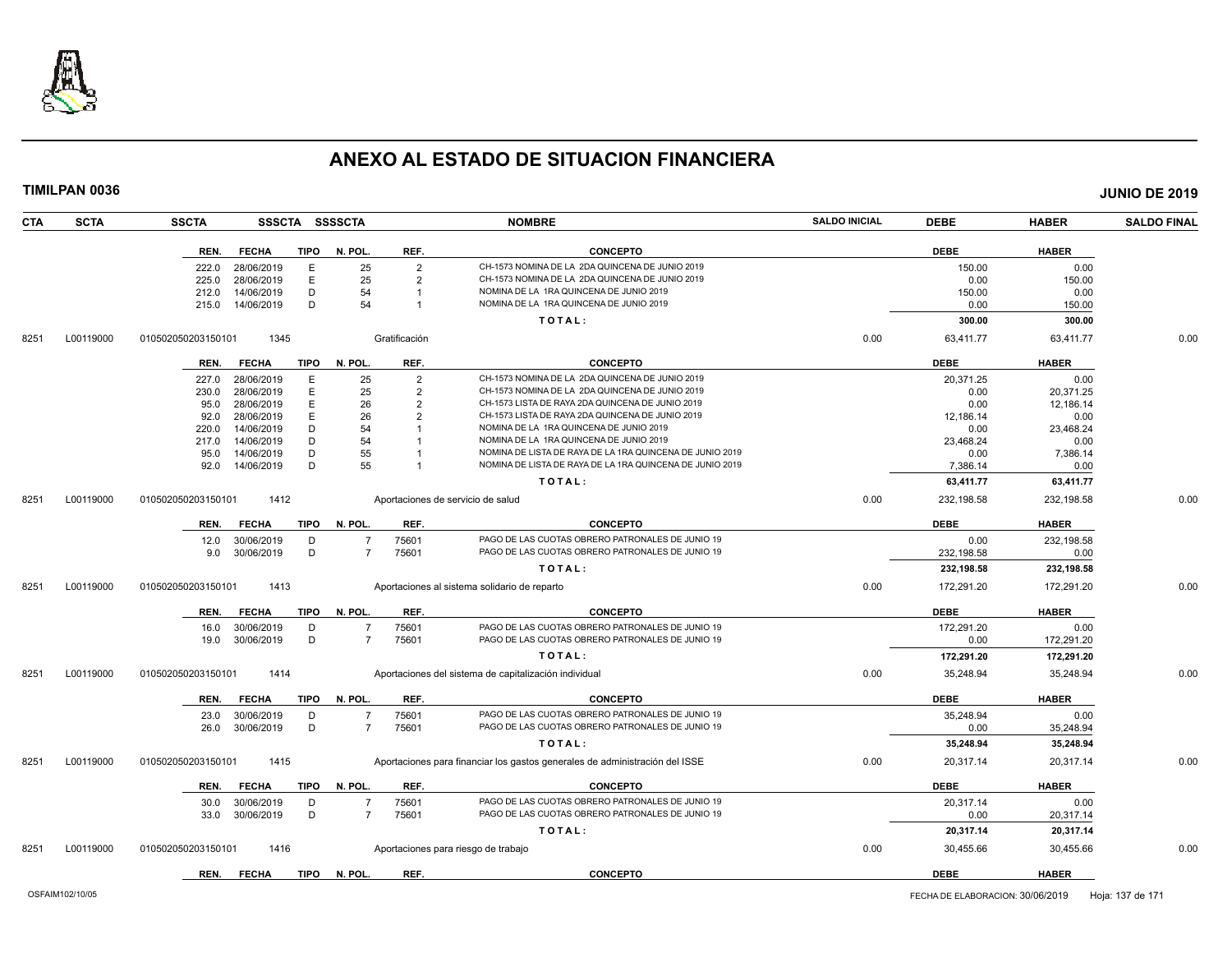

| <b>CTA</b> | <b>SCTA</b> | <b>SSCTA</b>                             |             | SSSCTA SSSSCTA |                  | <b>NOMBRE</b>                                                                                                        | <b>SALDO INICIAL</b> | <b>DEBE</b>      | <b>HABER</b>     | <b>SALDO FINAL</b> |
|------------|-------------|------------------------------------------|-------------|----------------|------------------|----------------------------------------------------------------------------------------------------------------------|----------------------|------------------|------------------|--------------------|
|            |             | 30/06/2019<br>40.0                       | D           | $\overline{7}$ | 75601            | PAGO DE LAS CUOTAS OBRERO PATRONALES DE JUNIO 19                                                                     |                      | 0.00             | 30,455.66        |                    |
|            |             | 30/06/2019<br>37.0                       | D           | $\overline{7}$ | 75601            | PAGO DE LAS CUOTAS OBRERO PATRONALES DE JUNIO 19                                                                     |                      | 30,455.66        | 0.00             |                    |
|            |             |                                          |             |                |                  | TOTAL:                                                                                                               |                      | 30,455.66        | 30,455.66        |                    |
| 8251       | L00119000   | 1522<br>010502050203150101               |             |                |                  | Liquidaciones por indemnizaciones, por sueldos y salarios caídos                                                     | 135,466.41           | 27,866.64        | 102,921.18       | 60,411.87          |
|            |             | <b>FECHA</b><br>REN.                     | <b>TIPO</b> | N. POL.        | REF.             | <b>CONCEPTO</b>                                                                                                      |                      | <b>DEBE</b>      | <b>HABER</b>     |                    |
|            |             | 01/06/2019<br>3.0                        | Е           | 9              | $\overline{1}$   | CH. 1557 JAVIER PICHARDO HDZ LIQ LABORAL 4/4 S/CONVENIO PASIVO RE                                                    |                      | 0.00             | 25,000.00        |                    |
|            |             | 01/06/2019<br>3.0                        | Ε           | 10             |                  | CH. 1558 FELICIANA MARTINEZ DE LA CRUZ PAGO LIQUIDACION 2/2 S/CON                                                    |                      | 0.00             | 15,054.54        |                    |
|            |             | 01/06/2019<br>3.0                        | E           | 11             |                  | CH 1559 CINTHYA MONROY PLATA PAGO 2/2 DE LIQUIDACION LABORAL PO                                                      |                      | 0.00             | 20,000.00        |                    |
|            |             | 01/06/2019<br>3.0                        | E           | 12             |                  | CH-1560 JHOSUNY GERRERO TORAL PAGO 2/2 LIQUIDACION LABORAL POI                                                       |                      | 0.00             | 15,000.00        |                    |
|            |             | 01/06/2019<br>4.0                        | E           | 14             |                  | CH 1562 HAZEL A. ESQUIVEL MTZ LIQUID. LABORAL. 1/1 S/CONVENIO                                                        |                      | 25,474.31        | 0.00             |                    |
|            |             | 01/06/2019<br>7.0                        | E           | 14             |                  | CH 1562 HAZEL A. ESQUIVEL MTZ LIQUID. LABORAL. 1/1 S/CONVENIO                                                        |                      | 0.00             | 25,474.31        |                    |
|            |             | 28/06/2019<br>4.0                        | E           | 30             |                  | CH-1578 JOSE ARMANDO DE LA CRUZ MIRANDA LIQUIDACION LABORAL                                                          |                      | 2,392.33         | 0.00             |                    |
|            |             | 28/06/2019<br>7.0                        | E           | 30             |                  | CH-1578 JOSE ARMANDO DE LA CRUZ MIRANDA LIQUIDACION LABORAL                                                          |                      | 0.00             | 2,392.33         |                    |
|            |             |                                          |             |                |                  | TOTAL:                                                                                                               |                      | 27,866.64        | 102,921.18       |                    |
| 8251       | L00119000   | 1546<br>010502050203150101               |             |                |                  | Otros gastos derivados de convenio                                                                                   | 0.00                 | 700.00           | 700.00           | 0.00               |
|            |             | <b>FECHA</b><br>REN.                     | <b>TIPO</b> | N. POL.        | REF.             | <b>CONCEPTO</b>                                                                                                      |                      | <b>DEBE</b>      | <b>HABER</b>     |                    |
|            |             | 28/06/2019<br>232.0                      | Е           | 25             | $\overline{2}$   | CH-1573 NOMINA DE LA 2DA QUINCENA DE JUNIO 2019                                                                      |                      | 350.00           | 0.00             |                    |
|            |             | 235.0<br>28/06/2019                      | E           | 25             | $\overline{2}$   | CH-1573 NOMINA DE LA 2DA QUINCENA DE JUNIO 2019                                                                      |                      | 0.00             | 350.00           |                    |
|            |             | 222.0<br>14/06/2019                      | D           | 54             |                  | NOMINA DE LA 1RA QUINCENA DE JUNIO 2019                                                                              |                      | 350.00           | 0.00             |                    |
|            |             | 225.0<br>14/06/2019                      | D           | 54             | $\overline{1}$   | NOMINA DE LA 1RA QUINCENA DE JUNIO 2019                                                                              |                      | 0.00             | 350.00           |                    |
|            |             |                                          |             |                |                  | TOTAL:                                                                                                               |                      | 700.00           | 700.00           |                    |
| 8251       | L00119000   | 2611<br>010502050203150101               |             |                |                  | Combustibles, lubricantes y aditivos                                                                                 | 0.00                 | 28,536.36        | 28,536.36        | 0.00               |
|            |             |                                          |             |                |                  |                                                                                                                      |                      |                  |                  |                    |
|            |             | <b>FECHA</b><br>REN.                     | <b>TIPO</b> | N. POL.        | REF.             | <b>CONCEPTO</b>                                                                                                      |                      | <b>DEBE</b>      | <b>HABER</b>     |                    |
|            |             | 29/06/2019<br>60.0                       | D           | 64             | 4372             | FAC-4372 SERVICIO ESTRELLA JUNA S.A. DE C.V. COMBUSTIBLE                                                             |                      | 4.266.06         | 0.00             |                    |
|            |             | 29/06/2019<br>63.0                       | D           | 64             | 4372             | FAC-4372 SERVICIO ESTRELLA JUNA S.A. DE C.V. COMBUSTIBLE                                                             |                      | 0.00             | 4,266.06         |                    |
|            |             | 29/06/2019<br>63.0                       | D           | 65             | 4373             | FAC-4373 SERVICIO ESTRELLA JUNA S.A. DE C.V. COMBUSTIBLE                                                             |                      | 0.00             | 5,200.13         |                    |
|            |             | 29/06/2019<br>60.0                       | D           | 65             | 4373             | FAC-4373 SERVICIO ESTRELLA JUNA S.A. DE C.V. COMBUSTIBLE                                                             |                      | 5,200.13         | 0.00             |                    |
|            |             | 29/06/2019<br>49.0<br>29/06/2019<br>46.0 | D<br>D      | 66<br>66       | 4374<br>4374     | SERVICIO ESTRELLA JUNA S.A. DE C.V. FAC-4374 COMBUSTIBLE<br>SERVICIO ESTRELLA JUNA S.A. DE C.V. FAC-4374 COMBUSTIBLE |                      | 0.00<br>2,200.00 | 2,200.00<br>0.00 |                    |
|            |             | 29/06/2019                               | D           | 67             | 4375             | SERVICIO ESTRELLA JUNA S.A. DE C.V. FAC-4375 COMBUSTIBLE                                                             |                      |                  |                  |                    |
|            |             | 32.0<br>29/06/2019<br>35.0               | D           | 67             | 4375             | SERVICIO ESTRELLA JUNA S.A. DE C.V. FAC-4375 COMBUSTIBLE                                                             |                      | 5,100.02<br>0.00 | 0.00<br>5,100.02 |                    |
|            |             | 29/06/2019<br>46.0                       | D           | 68             | 4376             | SERVICIO ESTRELLA JUNA S.A. DE C.V. FAC-4376 COMBUSTIBLE                                                             |                      | 4,220.03         | 0.00             |                    |
|            |             | 29/06/2019<br>49.0                       | D           | 68             | 4376             | SERVICIO ESTRELLA JUNA S.A. DE C.V. FAC-4376 COMBUSTIBLE                                                             |                      | 0.00             | 4,220.03         |                    |
|            |             | 29/06/2019<br>39.0                       | D           | 69             | 4377             | SERVICIO ESTRELLA JUNA S.A. DE C.V. FAC-4377 COMBUSTIBLE                                                             |                      | 3,200.00         | 0.00             |                    |
|            |             | 29/06/2019<br>42.0                       | D           | 69             | 4377             | SERVICIO ESTRELLA JUNA S.A. DE C.V. FAC-4377 COMBUSTIBLE                                                             |                      | 0.00             | 3,200.00         |                    |
|            |             | 29/06/2019<br>32.0                       | D           | 70             | 4378             | SERVICIO ESTRELLA JUNA S.A. DE C.V. FAC-4378 COMBUSTIBLE                                                             |                      | 4,350.12         | 0.00             |                    |
|            |             | 29/06/2019<br>35.0                       | D           | 70             | 4378             | SERVICIO ESTRELLA JUNA S.A. DE C.V. FAC-4378 COMBUSTIBLE                                                             |                      | 0.00             | 4,350.12         |                    |
|            |             |                                          |             |                |                  | TOTAL:                                                                                                               |                      | 28,536.36        | 28,536.36        |                    |
|            |             |                                          |             |                |                  |                                                                                                                      |                      |                  |                  |                    |
| 8251       | L00119000   | 3131<br>010502050203150101               |             |                | Servicio de agua |                                                                                                                      | 0.00                 | 53,495.77        | 53,495.77        | 0.00               |
|            |             | <b>FECHA</b><br>REN.                     | TIPO        | N. POL.        | REF.             | <b>CONCEPTO</b>                                                                                                      |                      | <b>DEBE</b>      | <b>HABER</b>     |                    |
|            |             | 30/06/2019<br>9.0                        |             | 3              |                  | PARTICIPACIONES DE FORTAMUN 2019 DE JUNIO 2019                                                                       |                      | 53,495.77        | 0.00             |                    |
|            |             | 30/06/2019<br>12.0                       |             | $\mathcal{R}$  | $\mathbf{1}$     | PARTICIPACIONES DE FORTAMUN 2019 DE JUNIO 2019                                                                       |                      | 0.00             | 53,495.77        |                    |
|            |             |                                          |             |                |                  | TOTAL:                                                                                                               |                      | 53,495.77        | 53,495.77        |                    |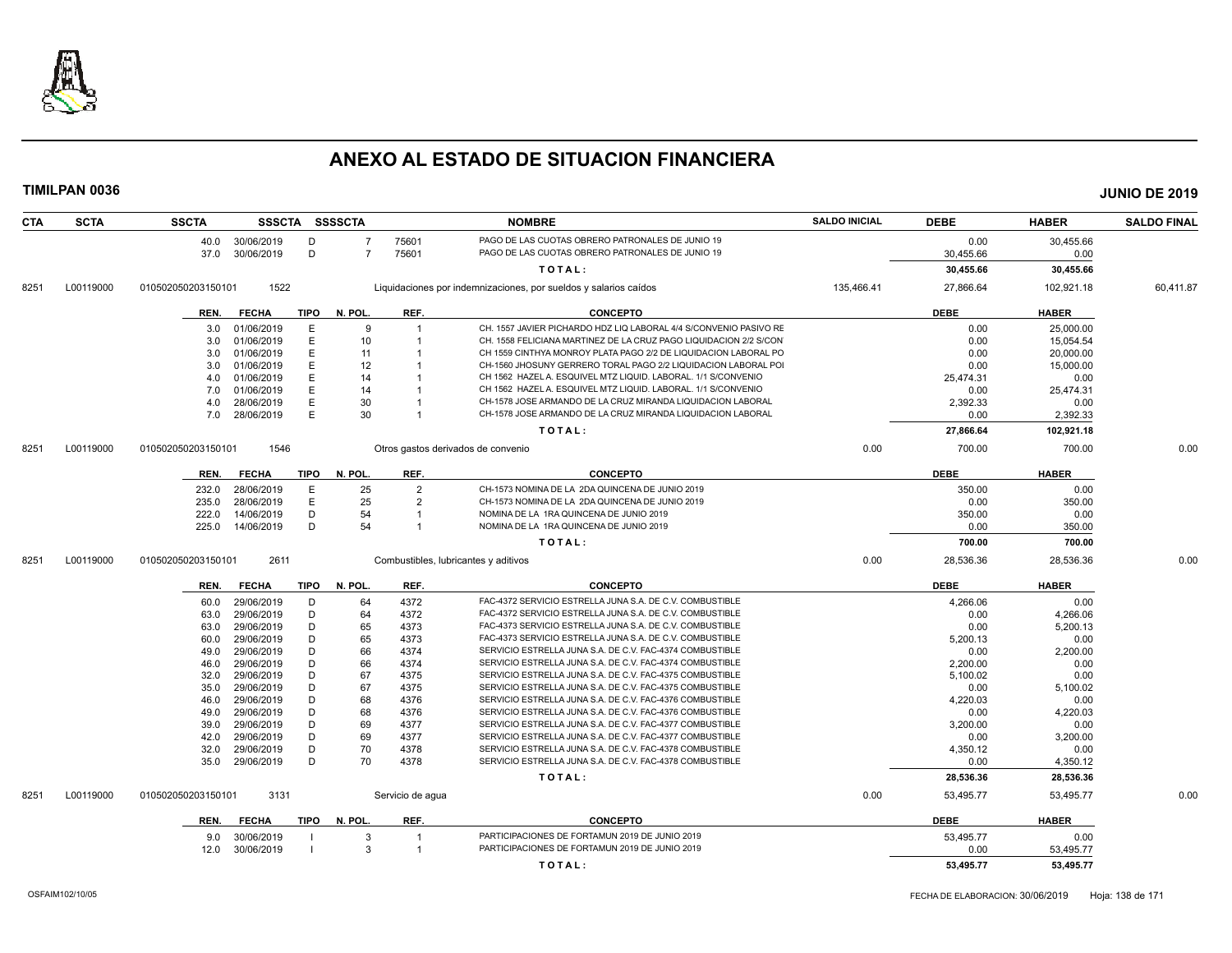

| <b>CTA</b> | <b>SCTA</b> | <b>SSCTA</b>       | <b>SSSCTA</b>   |             | <b>SSSSCTA</b> |                         | <b>NOMBRE</b>                                                    | <b>SALDO INICIAL</b> | <b>DEBE</b> | <b>HABER</b> | <b>SALDO FINAL</b> |
|------------|-------------|--------------------|-----------------|-------------|----------------|-------------------------|------------------------------------------------------------------|----------------------|-------------|--------------|--------------------|
| 8251       | L00119000   | 010502050203150101 | 3141            |             |                |                         | Servicio de telefonía convencional                               | 0.00                 | 10,131.00   | 10,131.00    | 0.00               |
|            |             | REN.               | <b>FECHA</b>    | TIPO        | N. POL.        | REF.                    | <b>CONCEPTO</b>                                                  |                      | <b>DEBE</b> | <b>HABER</b> |                    |
|            |             | 7.0                | 10/06/2019      | D           | 10             |                         | TELMEX SABCV SERVICIO TELEFONICO MAYO 19                         |                      | 0.00        | 391.00       |                    |
|            |             | 4.0                | 10/06/2019      | D           | 10             |                         | TELMEX SABCV SERVICIO TELEFONICO MAYO 19                         |                      | 391.00      | 0.00         |                    |
|            |             | 4.0                | 10/06/2019      | D           | 11             |                         | TELMEX SABCV SERVICIO TELEFONICO MAYO 19                         |                      | 538.00      | 0.00         |                    |
|            |             | 7.0                | 10/06/2019      | D           | 11             |                         | TELMEX SABCV SERVICIO TELEFONICO MAYO 19                         |                      | 0.00        | 538.00       |                    |
|            |             | 7.0                | 05/06/2019      | D           | 27             |                         | TELMEX S.A.B. DE C.V. SERVICIO TELEFONICO MAYO 2019              |                      | 0.00        | 399.00       |                    |
|            |             | 4.0                | 05/06/2019      | D           | 27             |                         | TELMEX S.A.B. DE C.V. SERVICIO TELEFONICO MAYO 2019              |                      | 399.00      | 0.00         |                    |
|            |             | 7.0                | 05/06/2019      | D           | 28             |                         | TELMEX S.A.B. DE C.V. SERVICIO TELEFONICO MAYO 2019              |                      | 0.00        | 799.00       |                    |
|            |             | 4.0                | 05/06/2019      | D           | 28             |                         | TELMEX S.A.B. DE C.V. SERVICIO TELEFONICO MAYO 2019              |                      | 799.00      | 0.00         |                    |
|            |             | 7.0                | 05/06/2019      | D           | 29             |                         | TELMEX S.A.B. DE C.V. SERVICIO TELEFONICO MAYO 2019              |                      | 0.00        | 1,789.00     |                    |
|            |             | 4.0                | 05/06/2019      | D           | 29             |                         | TELMEX S.A.B. DE C.V. SERVICIO TELEFONICO MAYO 2019              |                      | 1,789.00    | 0.00         |                    |
|            |             | 4.0                | 05/06/2019      | D           | 30             |                         | TELMEX S.A.B. DE C.V. SERVICIO TELEFONICO MAYO 2019              |                      | 942.00      | 0.00         |                    |
|            |             | 7.0                | 05/06/2019      | D           | 30             |                         | TELMEX S.A.B. DE C.V. SERVICIO TELEFONICO MAYO 2019              |                      | 0.00        | 942.00       |                    |
|            |             | 4.0                | 05/06/2019      | D           | 31             |                         | TELMEX S.A.B. DE C.V. SERVICIO TELEFONICO MAYO 2019              |                      | 2,387.00    | 0.00         |                    |
|            |             | 7.0                | 05/06/2019      | D           | 31             |                         | TELMEX S.A.B. DE C.V. SERVICIO TELEFONICO MAYO 2019              |                      | 0.00        | 2,387.00     |                    |
|            |             | 7.0                | 05/06/2019      | D           | 32             |                         | TELMEX S.A.B. DE C.V. SERVICIO TELEFONICO MAYO 2019              |                      | 0.00        | 2,886.00     |                    |
|            |             |                    | 4.0 05/06/2019  | D           | 32             | $\overline{1}$          | TELMEX S.A.B. DE C.V. SERVICIO TELEFONICO MAYO 2019              |                      | 2,886.00    | 0.00         |                    |
|            |             |                    |                 |             |                |                         | TOTAL:                                                           |                      | 10,131.00   | 10,131.00    |                    |
| 8251       | L00119000   | 010502050203150101 | 3231            |             |                |                         | Arrendamiento de equipo y bienes informáticos                    | 0.00                 | 4,640.00    | 4.640.00     | 0.00               |
|            |             | REN.               | <b>FECHA</b>    | TIPO        | N. POL.        | REF.                    | <b>CONCEPTO</b>                                                  |                      | <b>DEBE</b> | <b>HABER</b> |                    |
|            |             | 21.0               | 03/06/2019      | D           | 20             | 521                     | COPY CDMX S.A. DE C.V. FACTURA 521 RENTA COPIADORAS              |                      | 0.00        | 4,640.00     |                    |
|            |             |                    | 18.0 03/06/2019 | D           | 20             | 521                     | COPY CDMX S.A. DE C.V. FACTURA 521 RENTA COPIADORAS              |                      | 4,640.00    | 0.00         |                    |
|            |             |                    |                 |             |                |                         |                                                                  |                      |             |              |                    |
|            |             |                    |                 |             |                |                         | TOTAL:                                                           |                      | 4,640.00    | 4,640.00     |                    |
| 8251       | L00119000   | 010502050203150101 | 3311            |             |                |                         | Asesorías asociadas a convenios o acuerdos                       | 4,103.00             | 8,748.00    | 8,748.00     | 4,103.00           |
|            |             | REN.               | <b>FECHA</b>    | <b>TIPO</b> | N. POL.        | REF.                    | <b>CONCEPTO</b>                                                  |                      | <b>DEBE</b> | <b>HABER</b> |                    |
|            |             | 4.0                | 30/06/2019      | D           |                |                         | APORTACION IHAEM DE JUNIO 2019                                   |                      | 4,103.00    | 0.00         |                    |
|            |             | 7.0                | 30/06/2019      | D           | $\overline{1}$ | $\overline{1}$          | APORTACION IHAEM DE JUNIO 2019                                   |                      | 0.00        | 4,103.00     |                    |
|            |             | 4.0                | 26/06/2019      | D           | 60             |                         | IGECEM TABLAS DE VALORES DE CONSTRUCCION 2020                    |                      | 4,645.00    | 0.00         |                    |
|            |             | 7.0                | 26/06/2019      | D           | 60             |                         | IGECEM TABLAS DE VALORES DE CONSTRUCCION 2020                    |                      | 0.00        | 4,645.00     |                    |
|            |             |                    |                 |             |                |                         | TOTAL:                                                           |                      | 8,748.00    | 8,748.00     |                    |
| 8251       | L00119000   | 010502050203150101 | 3391            |             |                | Servicios profesionales |                                                                  | 0.00                 | 193,181.22  | 193,181.22   | 0.00               |
|            |             | REN.               | <b>FECHA</b>    | <b>TIPO</b> | N. POL.        | REF.                    | <b>CONCEPTO</b>                                                  |                      | <b>DEBE</b> | <b>HABER</b> |                    |
|            |             | 7.0                | 14/06/2019      | E           | 5              | 8                       | CH. 074 MA GPE GOMEZ RUIZ PAGO REC. 08 HONORARIOS 01-15 JUNIO 19 |                      | 0.00        | 3,790.61     |                    |
|            |             | 4.0                | 14/06/2019      | E.          | 5              | $\mathsf{R}$            | CH. 074 MA GPE GOMEZ RUIZ PAGO REC. 08 HONORARIOS 01-15 JUNIO 19 |                      | 3.790.61    | 0.00         |                    |
|            |             | 4.0                | 28/06/2019      | E           | 29             |                         | CH-1577 MARIA GUADALUPE GOMEZ RUIZ 16-30 JUNIO CRONISTA MUNICIF  |                      | 3,790.61    | 0.00         |                    |
|            |             | 7.0                | 28/06/2019      | E           | 29             |                         | CH-1577 MARIA GUADALUPE GOMEZ RUIZ 16-30 JUNIO CRONISTA MUNICIF  |                      | 0.00        | 3,790.61     |                    |
|            |             | 4.0                | 26/06/2019      | D           | 61             |                         | MARIA DEL CARMEN AVILA RIVERO ELABO. CUENTA PUBLICA 2018         |                      | 69,600.00   | 0.00         |                    |
|            |             | 7.0                | 26/06/2019      | D           | 61             |                         | MARIA DEL CARMEN AVILA RIVERO ELABO. CUENTA PUBLICA 2018         |                      | 0.00        | 69,600.00    |                    |
|            |             | 4.0                | 26/06/2019      | D           | 62             |                         | MARIA DEL CARMEN AVILA RIVERO ELABORACION DE PRESUPUESTO         |                      | 116,000.00  | 0.00         |                    |
|            |             |                    | 7.0 26/06/2019  | D           | 62             | $\overline{1}$          | MARIA DEL CARMEN AVILA RIVERO ELABORACION DE PRESUPUESTO         |                      | 0.00        | 116,000.00   |                    |
|            |             |                    |                 |             |                |                         | TOTAL:                                                           |                      | 193,181.22  | 193,181.22   |                    |
| 8251       | L00119000   | 010502050203150101 | 3411            |             |                |                         | Servicios bancarios y financieros                                | 0.00                 | 21,133.28   | 21,133.28    | 0.00               |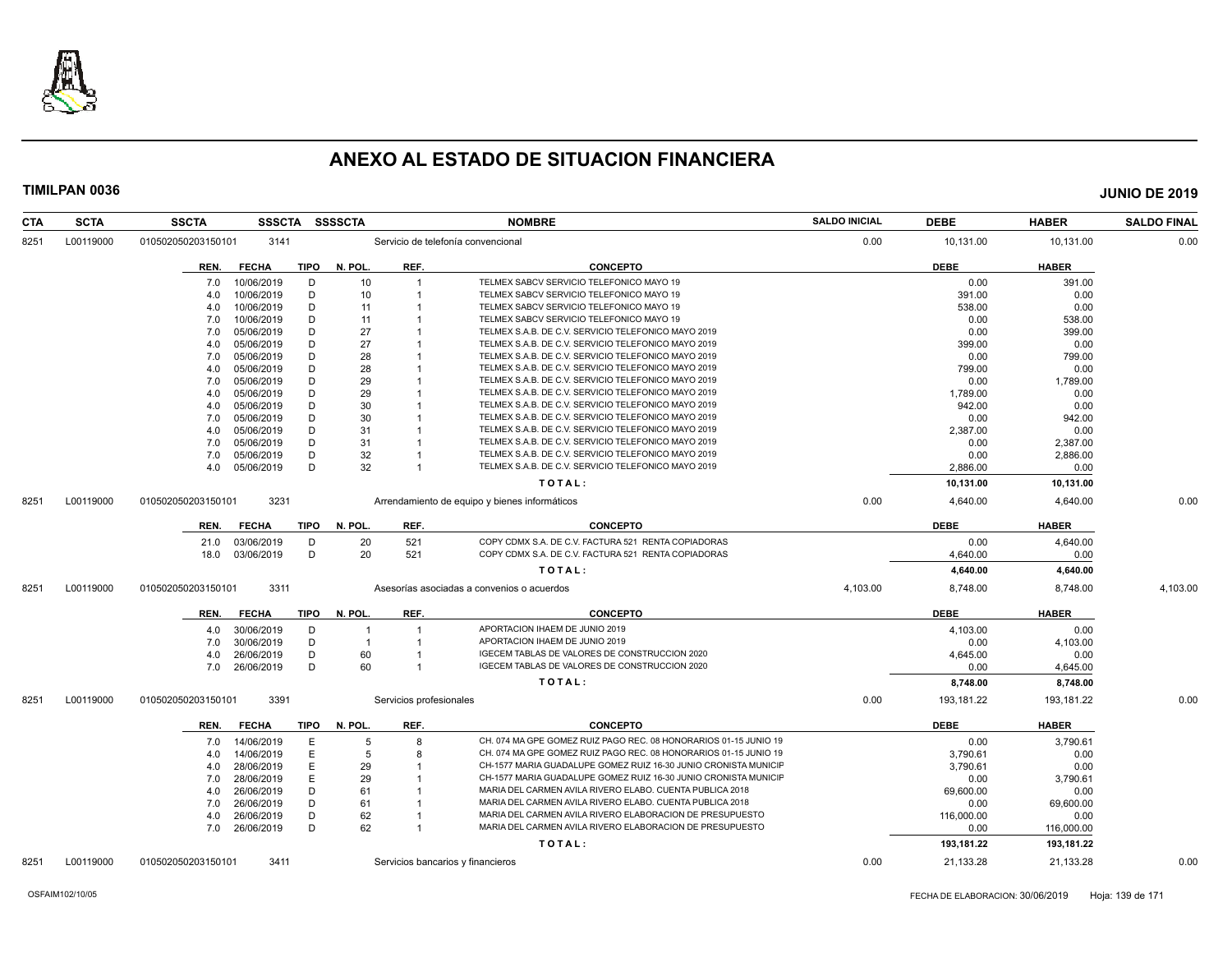

| TIMILPAN 0036      |                    |              |              |                |                          |                                                                    |                      |             |              | <b>JUNIO DE 2019</b> |
|--------------------|--------------------|--------------|--------------|----------------|--------------------------|--------------------------------------------------------------------|----------------------|-------------|--------------|----------------------|
| CTA<br><b>SCTA</b> | <b>SSCTA</b>       |              |              | SSSCTA SSSSCTA |                          | <b>NOMBRE</b>                                                      | <b>SALDO INICIAL</b> | <b>DEBE</b> | <b>HABER</b> | <b>SALDO FINAL</b>   |
|                    | REN.               | <b>FECHA</b> | <b>TIPO</b>  | N. POL.        | REF.                     | <b>CONCEPTO</b>                                                    |                      | <b>DEBE</b> | <b>HABER</b> |                      |
|                    | 18.0               | 30/06/2019   | - 1          | 5              |                          | RECAUDACION DEL IMPUESTO PREDIAL DE JUNIO DE 2019                  |                      | 553.79      | 0.00         |                      |
|                    | 7.0                | 30/06/2019   | D            | 5              |                          | COMISIONES BANCARIAS DE RECURSOS PROPIOS JUNIO 19                  |                      | 0.00        | 439.64       |                      |
|                    | 4.0                | 30/06/2019   | D            | 5              |                          | COMISIONES BANCARIAS DE RECURSOS PROPIOS JUNIO 19                  |                      | 439.64      | 0.00         |                      |
|                    | 21.0               | 30/06/2019   | $\mathbf{I}$ | 5              |                          | RECAUDACION DEL IMPUESTO PREDIAL DE JUNIO DE 2019                  |                      | 0.00        | 553.79       |                      |
|                    | 7.0                | 30/06/2019   | D            | 9              |                          | CARGA FINANCIERA DE PRESTAMO ADELANTO DE PARTICPACION DE FEBI      |                      | 0.00        | 19,139.85    |                      |
|                    | 4.0                | 30/06/2019   | D            | 9              |                          | CARGA FINANCIERA DE PRESTAMO ADELANTO DE PARTICPACION DE FEBI      |                      | 19,139.85   | 0.00         |                      |
|                    | 5.0                | 17/06/2019   | D            | 58             |                          | PAGO DE ISR DEL MES DE SEPTIEMBRE DE 2016                          |                      | 1,000.00    | 0.00         |                      |
|                    | 8.0                | 17/06/2019   | D            | 58             |                          | PAGO DE ISR DEL MES DE SEPTIEMBRE DE 2016                          |                      | 0.00        | 1,000.00     |                      |
|                    |                    |              |              |                |                          | TOTAL:                                                             |                      | 21,133.28   | 21,133.28    |                      |
| L00119000<br>8251  | 010502050203150101 | 3721         |              |                |                          | Gastos de traslado por vía terrestre                               | 0.00                 | 176.00      | 176.00       | 0.00                 |
|                    | REN.               | <b>FECHA</b> | <b>TIPO</b>  | N. POL.        | REF.                     | <b>CONCEPTO</b>                                                    |                      | <b>DEBE</b> | <b>HABER</b> |                      |
|                    | 28.0               | 29/06/2019   | E            | 31             | 338098                   | CH-1579 HECTOR MANUEL MONROY CRUZ FAC-338098 PASAJES               |                      | 0.00        | 176.00       |                      |
|                    | 25.0               | 29/06/2019   | E            | 31             | 338098                   | CH-1579 HECTOR MANUEL MONROY CRUZ FAC-338098 PASAJES               |                      | 176.00      | 0.00         |                      |
|                    |                    |              |              |                |                          | TOTAL:                                                             |                      | 176.00      | 176.00       |                      |
| L00119000<br>8251  | 010502050203150101 | 3851         |              |                | Gastos de representación |                                                                    | 0.00                 | 7,146.02    | 7,146.02     | 0.00                 |
|                    |                    |              |              |                |                          |                                                                    |                      |             |              |                      |
|                    | REN.               | <b>FECHA</b> | TIPO         | N. POL.        | REF.                     | <b>CONCEPTO</b>                                                    |                      | <b>DEBE</b> | <b>HABER</b> |                      |
|                    | 14.0               | 20/06/2019   | E            | 21             | 630                      | CH-1569 REPOSICION FONDO FIJO DE CAJA FAC-630 CONSUMO ALIMENTO     |                      | 0.00        | 90.00        |                      |
|                    | 18.0               | 20/06/2019   | E            | 21             | 4864488                  | CH-1569 REPOSICION FONDO FIJO DE CAJA FAC-4864488 CONSUMO ALIME    |                      | 428.00      | 0.00         |                      |
|                    | 21.0               | 20/06/2019   | E            | 21             | 4864488                  | CH-1569 REPOSICION FONDO FIJO DE CAJA FAC-4864488 CONSUMO ALIMI    |                      | 0.00        | 428.00       |                      |
|                    | 42.0               | 20/06/2019   | E            | 21             |                          | CH-1569 REPOSICION FONDO FIJO DE CAJA DESECHABLES                  |                      | 0.00        | 1,018.02     |                      |
|                    | 11.0               | 20/06/2019   | E            | 21             | 630                      | CH-1569 REPOSICION FONDO FIJO DE CAJA FAC-630 CONSUMO ALIMENTC     |                      | 90.00       | 0.00         |                      |
|                    | 39.0               | 20/06/2019   | E            | 21             | -1                       | CH-1569 REPOSICION FONDO FIJO DE CAJA DESECHABLES                  |                      | 1,018.02    | 0.00         |                      |
|                    | 7.0                | 20/06/2019   | E            | 21             | 629                      | CH-1569 REPOSICION FONDO FIJO DE CAJA FAC-629 CONSUMO ALIMENTC     |                      | 0.00        | 1,281.00     |                      |
|                    | 4.0                | 20/06/2019   | E            | 21             | 629                      | CH-1569 REPOSICION FONDO FIJO DE CAJA FAC-629 CONSUMO ALIMENTC     |                      | 1,281.00    | 0.00         |                      |
|                    | 25.0               | 20/06/2019   | Е            | 21             | 13379                    | CH-1569 REPOSICION FONDO FIJO DE CAJA FAC-13379 CONSUMO ALIMEN     |                      | 649.98      | 0.00         |                      |
|                    | 28.0               | 20/06/2019   | E            | 21             | 13379                    | CH-1569 REPOSICION FONDO FIJO DE CAJA FAC-13379 CONSUMO ALIMEN     |                      | 0.00        | 649.98       |                      |
|                    | 32.0               | 20/06/2019   | E            | 21             | - 1                      | CH-1569 REPOSICION FONDO FIJO DE CAJA DESECHABLES                  |                      | 1,268.02    | 0.00         |                      |
|                    | 35.0               | 20/06/2019   | E            | 21             |                          | CH-1569 REPOSICION FONDO FIJO DE CAJA DESECHABLES                  |                      | 0.00        | 1,268.02     |                      |
|                    | 18.0               | 29/06/2019   | E            | 31             | 3022                     | CH-1579 HECTOR MANUEL MONROY CRUZ FAC-3022 CONSUMOS                |                      | 649.00      | 0.00         |                      |
|                    | 14.0               | 29/06/2019   | E            | 31             | 16320                    | CH-1579 HECTOR MANUEL MONROY CRUZ FAC-16320 CONSUMOS               |                      | 0.00        | 716.00       |                      |
|                    | 11.0               | 29/06/2019   | E            | 31             | 16320                    | CH-1579 HECTOR MANUEL MONROY CRUZ FAC-16320 CONSUMOS               |                      | 716.00      | 0.00         |                      |
|                    | 35.0               | 29/06/2019   | E            | 31             | 1980                     | CH-1579 HECTOR MANUEL MONROY CRUZ FAC-1980 CONSUMOS                |                      | 0.00        | 575.00       |                      |
|                    | 32.0               | 29/06/2019   | E            | 31             | 1980                     | CH-1579 HECTOR MANUEL MONROY CRUZ FAC-1980 CONSUMOS                |                      | 575.00      | 0.00         |                      |
|                    | 21.0               | 29/06/2019   | E            | 31             | 3022                     | CH-1579 HECTOR MANUEL MONROY CRUZ FAC-3022 CONSUMOS                |                      | 0.00        | 649.00       |                      |
|                    | 7.0                | 29/06/2019   | Е            | 31             | 52576                    | CH-1579 HECTOR MANUEL MONROY CRUZ FAC-52576 CONSUMOS               |                      | 0.00        | 471.00       |                      |
|                    | 4.0                | 29/06/2019   | E            | 31             | 52576                    | CH-1579 HECTOR MANUEL MONROY CRUZ FAC-52576 CONSUMOS               |                      | 471.00      | 0.00         |                      |
|                    |                    |              |              |                |                          | TOTAL:                                                             |                      | 7,146.02    | 7,146.02     |                      |
| L00119000<br>8251  | 010502050203150101 | 3982         |              |                |                          | Impuesto sobre erogaciones por remuneraciones al trabajo personal. | 0.00                 | 108,049.00  | 108,049.00   | 0.00                 |
|                    | REN.               | <b>FECHA</b> | TIPO         | N. POL.        | REF.                     | <b>CONCEPTO</b>                                                    |                      | <b>DEBE</b> | <b>HABER</b> |                      |
|                    | 7.0                | 10/06/2019   | D            | 52             | $\overline{1}$           | GEM IMPUESTO SOBRE EROGACIONES DE MAYO 2019                        |                      | 0.00        | 108,049.00   |                      |
|                    | 4.0                | 10/06/2019   | D            | 52             | $\overline{1}$           | GEM IMPUESTO SOBRE EROGACIONES DE MAYO 2019                        |                      | 108,049.00  | 0.00         |                      |
|                    |                    |              |              |                |                          | TOTAL:                                                             |                      | 108,049.00  | 108,049.00   |                      |
|                    |                    |              |              |                |                          |                                                                    |                      |             |              |                      |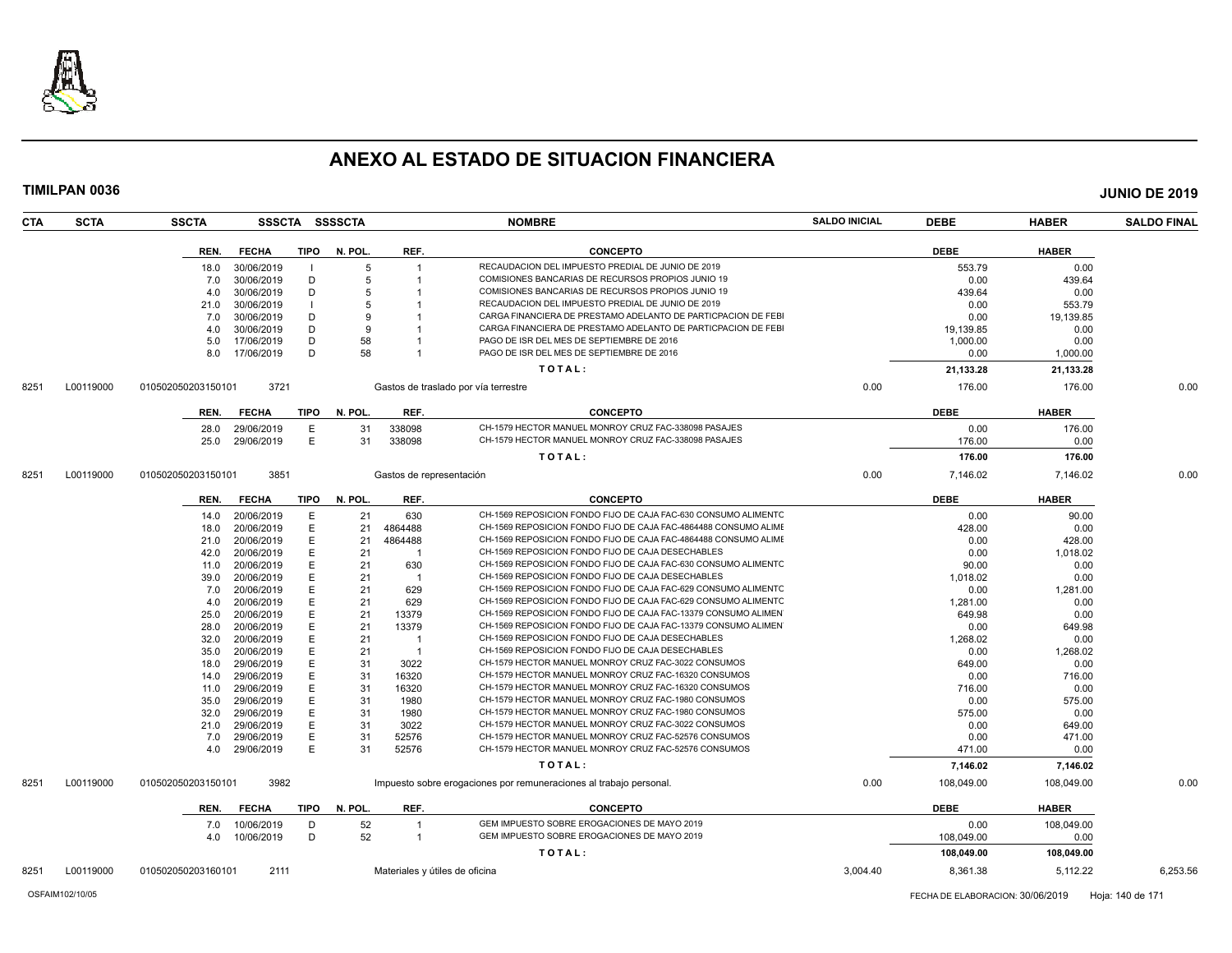

| <b>CTA</b> | <b>SCTA</b> | <b>SSCTA</b>       |                             | SSSCTA SSSSCTA |                | <b>NOMBRE</b>                                                                                | <b>SALDO INICIAL</b> | <b>DEBE</b> | <b>HABER</b> | <b>SALDO FINAL</b> |
|------------|-------------|--------------------|-----------------------------|----------------|----------------|----------------------------------------------------------------------------------------------|----------------------|-------------|--------------|--------------------|
|            |             | REN.               | <b>FECHA</b><br>TIPO        | N. POL.        | REF.           | <b>CONCEPTO</b>                                                                              |                      | <b>DEBE</b> | <b>HABER</b> |                    |
|            |             | 95.0               | 20/06/2019                  | 21<br>Е        | 58340          | CH-1569 REPOSICION FONDO FIJO DE CAJA FAC-58340 PAPELERIA                                    |                      | 669.42      | 0.00         |                    |
|            |             | 49.0               | 20/06/2019                  | E<br>21        | 1735455        | CH-1569 REPOSICION FONDO FIJO DE CAJA FAC-1735455 TIMBRES                                    |                      | 0.00        | 1.577.60     |                    |
|            |             | 98.0               | 20/06/2019                  | E<br>21        | 58340          | CH-1569 REPOSICION FONDO FIJO DE CAJA FAC-58340 PAPELERIA                                    |                      | 0.00        | 669.42       |                    |
|            |             | 46.0               | 20/06/2019                  | E<br>21        | 1735455        | CH-1569 REPOSICION FONDO FIJO DE CAJA FAC-1735455 TIMBRES                                    |                      | 1.577.60    | 0.00         |                    |
|            |             | 5.0                | 05/06/2019                  | D<br>22        | 298            | APOLONIO APOLINAR NAVA FACT. 298 TRABAJOS IMPRENTA                                           |                      | 0.00        | 1,403.60     |                    |
|            |             | 9.0                | 07/06/2019                  | D<br>50        | 24             | FAC- 24 JOSE BACILIO MARTINEZ HOJAS MEMBRETADAS                                              |                      | 0.00        | 1,461.60     |                    |
|            |             | 19.0               | 30/06/2019                  | D<br>89        | 182            | FACT-182 GLANCOMER S.A. DE C.V. COMPRA PAPELERIA                                             |                      | 6,114.36    | 0.00         |                    |
|            |             |                    |                             |                |                | TOTAL:                                                                                       |                      | 8,361.38    | 5,112.22     |                    |
| 8251       | L00119000   | 010502050203160101 | 3411                        |                |                | Servicios bancarios y financieros                                                            | 0.00                 | 1,762.04    | 1,762.04     | 0.00               |
|            |             | REN.               | <b>FECHA</b><br>TIPO        | N. POL.        | REF.           | <b>CONCEPTO</b>                                                                              |                      | <b>DEBE</b> | <b>HABER</b> |                    |
|            |             |                    |                             |                |                |                                                                                              |                      |             |              |                    |
|            |             | 15.0               | 30/06/2019                  | D<br>5         | $\overline{1}$ | COMISIONES BANCARIAS DE PARTICIPACIONES JUNIO 19                                             |                      | 0.00        | 1,678.52     |                    |
|            |             | 12.0               | 30/06/2019                  | D<br>5         |                | COMISIONES BANCARIAS DE PARTICIPACIONES JUNIO 19                                             |                      | 1,678.52    | 0.00         |                    |
|            |             | 20.0               | 30/06/2019                  | D<br>5<br>D    |                | COMISIONES BANCARIAS DE FEFOM 18 DE JUNIO 19<br>COMISIONES BANCARIAS DE FEFOM 18 DE JUNIO 19 |                      | 83.52       | 0.00         |                    |
|            |             | 23.0               | 30/06/2019                  | 5              |                |                                                                                              |                      | 0.00        | 83.52        |                    |
|            |             |                    |                             |                |                | TOTAL:                                                                                       |                      | 1,762.04    | 1,762.04     |                    |
| 8251       | L00119000   | 010502050203250101 | 3411                        |                |                | Servicios bancarios y financieros                                                            | 0.00                 | 5.80        | 5.80         | 0.00               |
|            |             | REN.               | <b>FECHA</b><br>TIPO        | N. POL.        | REF.           | <b>CONCEPTO</b>                                                                              |                      | <b>DEBE</b> | <b>HABER</b> |                    |
|            |             | 4.0                | 30/06/2019                  | D<br>6         | $\overline{1}$ | COMISIONES BANCARIAS DE FISM 19 DEL MES DE JUNIO 19                                          |                      | 5.80        | 0.00         |                    |
|            |             | 7.0                | 30/06/2019                  | D<br>6         | $\overline{1}$ | COMISIONES BANCARIAS DE FISM 19 DEL MES DE JUNIO 19                                          |                      | 0.00        | 5.80         |                    |
|            |             |                    |                             |                |                | TOTAL:                                                                                       |                      | 5.80        | 5.80         |                    |
| 8251       | L00119000   | 010502050203250102 | 3111                        |                |                | Servicio de energía eléctrica                                                                | 0.00                 | 366.996.00  | 366.996.00   | 0.00               |
|            |             | REN.               | <b>FECHA</b><br>TIPO        | N. POL.        | REF.           | <b>CONCEPTO</b>                                                                              |                      | <b>DEBE</b> | <b>HABER</b> |                    |
|            |             | 7.0                | 29/06/2019                  | D<br>81        |                | CFE SSB ENERGIA ELECTRICA POZO DE LA CABECERA ,PAL                                           |                      | 0.00        | 82,616.00    |                    |
|            |             | 4.0                | 29/06/2019                  | D<br>81        |                | CFE SSB ENERGIA ELECTRICA POZO DE LA CABECERA ,PAL                                           |                      | 82.616.00   | 0.00         |                    |
|            |             | 4.0                | 29/06/2019                  | D<br>82        |                | CFE SSB ENERGIA ELECTRICA POZO DE ZARAGOZA                                                   |                      | 83,598.00   | 0.00         |                    |
|            |             | 7.0                | 29/06/2019                  | D<br>82        |                | CFE SSB ENERGIA ELECTRICA POZO DE ZARAGOZA                                                   |                      | 0.00        | 83,598.00    |                    |
|            |             | 7.0                | 29/06/2019                  | D<br>83        |                | CFE SSB ENERGIA ELECTRICA DE LOS POZOS DE AGUA                                               |                      | 0.00        | 200,782.00   |                    |
|            |             | 4.0                | 29/06/2019                  | D<br>83        |                | CFE SSB ENERGIA ELECTRICA DE LOS POZOS DE AGUA                                               |                      | 200,782.00  | 0.00         |                    |
|            |             |                    |                             |                |                | TOTAL:                                                                                       |                      | 366,996.00  | 366,996.00   |                    |
| 8251       | L00119000   | 010502050203250102 | 3112                        |                |                | Servicio de energía eléctrica para alumbrado publico                                         | 150,000.00           | 313,923.98  | 313,923.98   | 150,000.00         |
|            |             | REN.               | <b>FECHA</b><br><b>TIPO</b> | N. POL.        | REF.           | <b>CONCEPTO</b>                                                                              |                      | <b>DEBE</b> | <b>HABER</b> |                    |
|            |             | 4.0                | 10/06/2019                  | 76<br>D        |                | CFE SSB SER. ADMINISTRATIVOS ALUMBRADO PUBLICO DE MAYO 2019                                  |                      | 4,416.85    | 0.00         |                    |
|            |             | 7.0                | 10/06/2019                  | D<br>76        | $\overline{1}$ | CFE SSB SER. ADMINISTRATIVOS ALUMBRADO PUBLICO DE MAYO 2019                                  |                      | 0.00        | 4,416.85     |                    |
|            |             | 4.0                | 29/06/2019                  | D<br>84        |                | CFE SSB SERVICIO ALUMBRADO PUBLICO DE MAYO 2019                                              |                      | 309,507.13  | 0.00         |                    |
|            |             | 7.0                | 29/06/2019                  | 84<br>D        | $\overline{1}$ | CFE SSB SERVICIO ALUMBRADO PUBLICO DE MAYO 2019                                              |                      | 0.00        | 309,507.13   |                    |
|            |             |                    |                             |                |                | TOTAL:                                                                                       |                      | 313,923.98  | 313,923.98   |                    |
| 8251       | L00119000   | 010502050203250102 | 3411                        |                |                | Servicios bancarios y financieros                                                            | 0.00                 | 281.88      | 281.88       | 0.00               |
|            |             |                    |                             |                |                |                                                                                              |                      |             |              |                    |
|            |             | REN.               | <b>FECHA</b><br><b>TIPO</b> | N. POL.        | REF.           | <b>CONCEPTO</b>                                                                              |                      | <b>DEBE</b> | <b>HABER</b> |                    |
|            |             | 12.0               | 30/06/2019                  | D<br>6         | $\mathbf{1}$   | COMISIONES BANCARIAS DE FORTAMUN 19 DEL MES DE JUNIO 19                                      |                      | 281.88      | 0.00         |                    |
|            |             | 15.0               | 30/06/2019                  | D<br>6         | $\overline{1}$ | COMISIONES BANCARIAS DE FORTAMUN 19 DEL MES DE JUNIO 19                                      |                      | 0.00        | 281.88       |                    |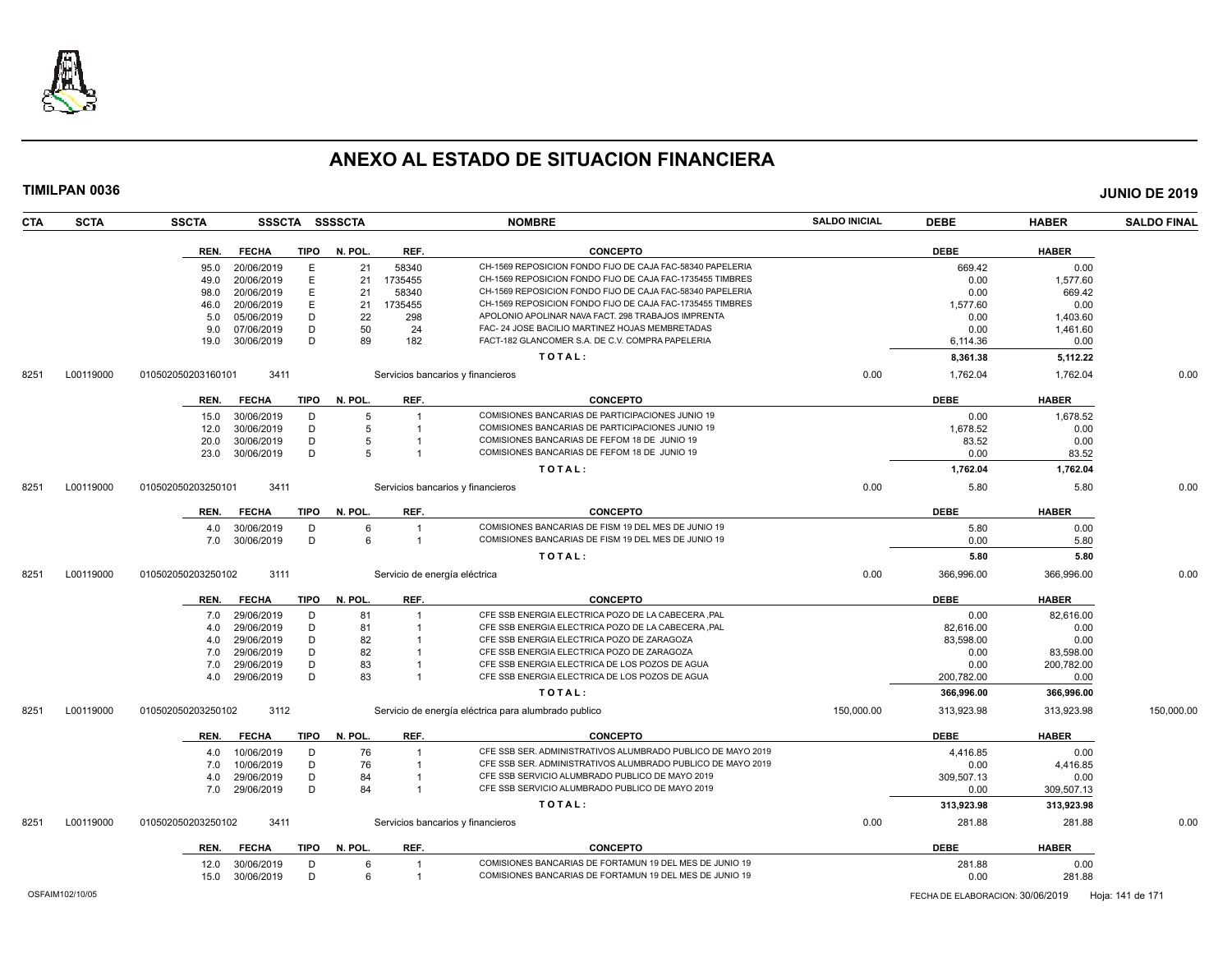

| <b>CTA</b> | <b>SCTA</b> | <b>SSCTA</b>         | SSSCTA SSSSCTA |         |                | <b>NOMBRE</b>                                                              | <b>SALDO INICIAL</b> | <b>DEBE</b> | <b>HABER</b> | <b>SALDO FINAL</b> |
|------------|-------------|----------------------|----------------|---------|----------------|----------------------------------------------------------------------------|----------------------|-------------|--------------|--------------------|
|            |             |                      |                |         |                | TOTAL:                                                                     |                      | 281.88      | 281.88       |                    |
| 8251       | N00130000   | 030201010201150101   | 1131           |         | Sueldo base    |                                                                            | 0.00                 | 36,000.00   | 36,000.00    | 0.00               |
|            |             |                      |                |         |                |                                                                            |                      |             |              |                    |
|            |             | <b>FECHA</b><br>REN. | <b>TIPO</b>    | N. POL. | REF.           | <b>CONCEPTO</b>                                                            |                      | <b>DEBE</b> | <b>HABER</b> |                    |
|            |             | 28/06/2019<br>247.0  | $\mathsf E$    | 25      | $\overline{2}$ | CH-1573 NOMINA DE LA 2DA QUINCENA DE JUNIO 2019                            |                      | 18,000.00   | 0.00         |                    |
|            |             | 250.0<br>28/06/2019  | E              | 25      | $\overline{2}$ | CH-1573 NOMINA DE LA 2DA QUINCENA DE JUNIO 2019                            |                      | 0.00        | 18,000.00    |                    |
|            |             | 14/06/2019<br>240.0  | D              | 54      |                | NOMINA DE LA 1RA QUINCENA DE JUNIO 2019                                    |                      | 0.00        | 18,000.00    |                    |
|            |             | 14/06/2019<br>237.0  | D              | 54      | $\overline{1}$ | NOMINA DE LA 1RA QUINCENA DE JUNIO 2019                                    |                      | 18,000.00   | 0.00         |                    |
|            |             |                      |                |         |                | TOTAL:                                                                     |                      | 36,000.00   | 36,000.00    |                    |
| 8251       | N00130000   | 030201010201150101   | 1222           |         |                | Sueldos y salarios compactados al personal eventual                        | 0.00                 | 8,000.00    | 8,000.00     | 0.00               |
|            |             | <b>FECHA</b><br>REN. | <b>TIPO</b>    | N. POL. | REF.           | <b>CONCEPTO</b>                                                            |                      | <b>DEBE</b> | <b>HABER</b> |                    |
|            |             | 28/06/2019<br>105.0  | E              | 26      | $\overline{2}$ | CH-1573 LISTA DE RAYA 2DA QUINCENA DE JUNIO 2019                           |                      | 0.00        | 4,000.00     |                    |
|            |             | 102.0<br>28/06/2019  | E              | 26      | $\overline{2}$ | CH-1573 LISTA DE RAYA 2DA QUINCENA DE JUNIO 2019                           |                      | 4,000.00    | 0.00         |                    |
|            |             | 14/06/2019<br>102.0  | D              | 55      | $\mathbf{1}$   | NOMINA DE LISTA DE RAYA DE LA 1RA QUINCENA DE JUNIO 2019                   |                      | 4,000.00    | 0.00         |                    |
|            |             | 105.0<br>14/06/2019  | D              | 55      | $\mathbf{1}$   | NOMINA DE LISTA DE RAYA DE LA 1RA QUINCENA DE JUNIO 2019                   |                      | 0.00        | 4,000.00     |                    |
|            |             |                      |                |         |                | TOTAL:                                                                     |                      | 8,000.00    | 8,000.00     |                    |
| 8251       | N00130000   | 030201010201150101   | 1345           |         | Gratificación  |                                                                            | 0.00                 | 29,568.38   | 29,568.38    | 0.00               |
|            |             |                      |                |         |                |                                                                            |                      |             |              |                    |
|            |             | <b>FECHA</b><br>REN. | <b>TIPO</b>    | N. POL. | REF.           | <b>CONCEPTO</b>                                                            |                      | <b>DEBE</b> | <b>HABER</b> |                    |
|            |             | 28/06/2019<br>252.0  | E              | 25      | $\overline{2}$ | CH-1573 NOMINA DE LA 2DA QUINCENA DE JUNIO 2019                            |                      | 11,466.00   | 0.00         |                    |
|            |             | 28/06/2019<br>255.0  | E              | 25      | $\overline{2}$ | CH-1573 NOMINA DE LA 2DA QUINCENA DE JUNIO 2019                            |                      | 0.00        | 11,466.00    |                    |
|            |             | 28/06/2019<br>107.0  | E              | 26      | $\overline{2}$ | CH-1573 LISTA DE RAYA 2DA QUINCENA DE JUNIO 2019                           |                      | 3,318.19    | 0.00         |                    |
|            |             | 28/06/2019<br>110.0  | E              | 26      | $\overline{2}$ | CH-1573 LISTA DE RAYA 2DA QUINCENA DE JUNIO 2019                           |                      | 0.00        | 3,318.19     |                    |
|            |             | 14/06/2019<br>245.0  | D              | 54      |                | NOMINA DE LA 1RA QUINCENA DE JUNIO 2019                                    |                      | 0.00        | 11,466.00    |                    |
|            |             | 14/06/2019<br>242.0  | D              | 54      |                | NOMINA DE LA 1RA QUINCENA DE JUNIO 2019                                    |                      | 11,466.00   | 0.00         |                    |
|            |             | 14/06/2019<br>107.0  | D              | 55      |                | NOMINA DE LISTA DE RAYA DE LA 1RA QUINCENA DE JUNIO 2019                   |                      | 3,318.19    | 0.00         |                    |
|            |             | 14/06/2019<br>110.0  | D              | 55      |                | NOMINA DE LISTA DE RAYA DE LA 1RA QUINCENA DE JUNIO 2019                   |                      | 0.00        | 3,318.19     |                    |
|            |             |                      |                |         |                | TOTAL:                                                                     |                      | 29,568.38   | 29,568.38    |                    |
| 8251       | N00130000   | 030201010201150101   | 2611           |         |                | Combustibles, lubricantes y aditivos                                       | 0.00                 | 2,400.00    | 2,400.00     | 0.00               |
|            |             | <b>FECHA</b><br>REN. | <b>TIPO</b>    | N. POL. | REF.           | <b>CONCEPTO</b>                                                            |                      | <b>DEBE</b> | <b>HABER</b> |                    |
|            |             | 29/06/2019<br>70.0   | D              | 64      | 4372           | FAC-4372 SERVICIO ESTRELLA JUNA S.A. DE C.V. COMBUSTIBLE                   |                      | 0.00        | 600.00       |                    |
|            |             | 29/06/2019<br>67.0   | D              | 64      | 4372           | FAC-4372 SERVICIO ESTRELLA JUNA S.A. DE C.V. COMBUSTIBLE                   |                      | 600.00      | 0.00         |                    |
|            |             | 29/06/2019<br>67.0   | D              | 65      | 4373           | FAC-4373 SERVICIO ESTRELLA JUNA S.A. DE C.V. COMBUSTIBLE                   |                      | 600.00      | 0.00         |                    |
|            |             | 29/06/2019<br>70.0   | D              | 65      | 4373           | FAC-4373 SERVICIO ESTRELLA JUNA S.A. DE C.V. COMBUSTIBLE                   |                      | 0.00        | 600.00       |                    |
|            |             | 29/06/2019<br>39.0   | D              | 67      | 4375           | SERVICIO ESTRELLA JUNA S.A. DE C.V. FAC-4375 COMBUSTIBLE                   |                      | 400.00      | 0.00         |                    |
|            |             | 29/06/2019<br>42.0   | D              | 67      | 4375           | SERVICIO ESTRELLA JUNA S.A. DE C.V. FAC-4375 COMBUSTIBLE                   |                      | 0.00        | 400.00       |                    |
|            |             | 29/06/2019<br>49.0   | D              | 69      | 4377           | SERVICIO ESTRELLA JUNA S.A. DE C.V. FAC-4377 COMBUSTIBLE                   |                      | 0.00        | 400.00       |                    |
|            |             | 29/06/2019<br>46.0   | D              | 69      | 4377           | SERVICIO ESTRELLA JUNA S.A. DE C.V. FAC-4377 COMBUSTIBLE                   |                      | 400.00      | 0.00         |                    |
|            |             | 29/06/2019<br>39.0   | D              | 70      | 4378           | SERVICIO ESTRELLA JUNA S.A. DE C.V. FAC-4378 COMBUSTIBLE                   |                      | 400.00      | 0.00         |                    |
|            |             | 29/06/2019<br>42.0   | D              | 70      | 4378           | SERVICIO ESTRELLA JUNA S.A. DE C.V. FAC-4378 COMBUSTIBLE                   |                      | 0.00        | 400.00       |                    |
|            |             |                      |                |         |                | TOTAL:                                                                     |                      | 2,400.00    | 2,400.00     |                    |
| 8251       | N00130000   | 030201010201150101   | 3571           |         |                | Reparación, instalación y mantenimiento de maquinaria, equipo industrial y | 21,300.00            | 17,341.90   | 28,793.50    | 9,848.40           |
|            |             | <b>FECHA</b><br>REN. | TIPO           | N. POL. | REF.           | <b>CONCEPTO</b>                                                            |                      | <b>DEBE</b> | <b>HABER</b> |                    |
|            |             | 03/06/2019<br>4.0    | D              | 21      | 1028           | GEOVANY PEREZ LUGO FACT. 1028 COMPRA DE REFACCIONES                        |                      | 4.342.85    | 0.00         |                    |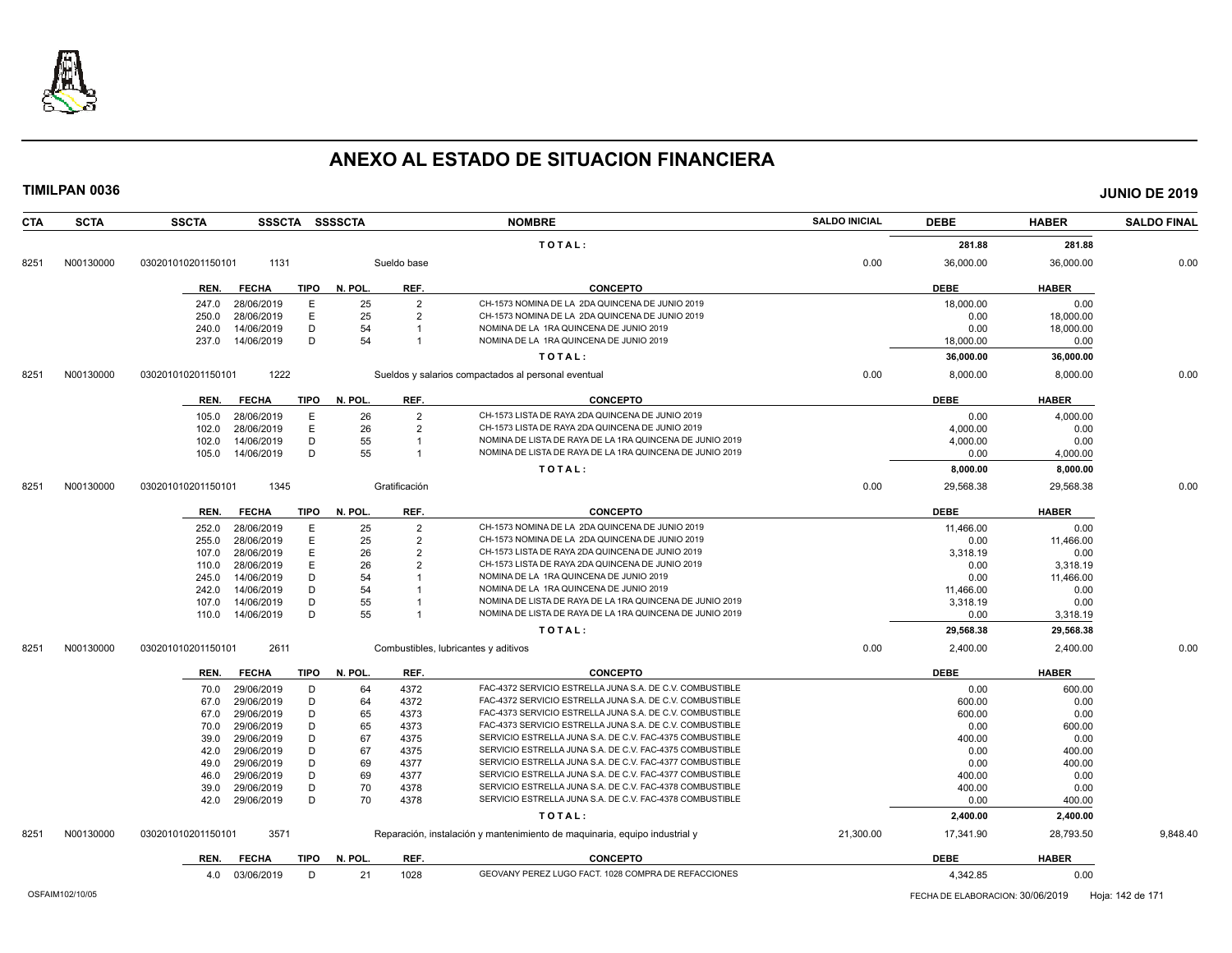

| <b>CTA</b> | <b>SCTA</b> | <b>SSCTA</b>       | SSSCTA SSSSCTA |             |         |                           | <b>NOMBRE</b>                                               | <b>SALDO INICIAL</b> | <b>DEBE</b> | <b>HABER</b> | <b>SALDO FINAL</b> |
|------------|-------------|--------------------|----------------|-------------|---------|---------------------------|-------------------------------------------------------------|----------------------|-------------|--------------|--------------------|
|            |             | 7.0                | 03/06/2019     | D           | 21      | 1028                      | GEOVANY PEREZ LUGO FACT. 1028 COMPRA DE REFACCIONES         |                      | 0.00        | 4.342.85     |                    |
|            |             | 14.0               | 28/06/2019     | Е           | 23      | $\overline{1}$            | CH-1571 SIMON MUNGUIA CAMACHO COMPRA DE REFACCIONES         |                      | 0.00        | 162.40       |                    |
|            |             | 11.0               | 28/06/2019     | E           | 23      | $\overline{1}$            | CH-1571 SIMON MUNGUIA CAMACHO COMPRA DE REFACCIONES         |                      | 162.40      | 0.00         |                    |
|            |             | 5.0                | 05/06/2019     | D           | 36      | 9001                      | MIREYA CASTRO LOPEZ COMPRA LLANTAS FAC 8916 Y 9001          |                      | 0.00        | 19,600.00    |                    |
|            |             | 3.0                | 05/06/2019     | D           | 36      | 8916                      | MIREYA CASTRO LOPEZ COMPRA LLANTAS FAC 8916 Y 9001          |                      | 0.00        | 1,700.00     |                    |
|            |             | 7.0                | 19/06/2019     | D           | 59      | 4611943                   | FAC-46119438 CADECO S.A. DE C.V. REFACCIONES MAQUINARIA     |                      | 0.00        | 2,988.25     |                    |
|            |             | 4.0                | 19/06/2019     | D           | 59      | 4611943                   | FAC-46119438 CADECO S.A. DE C.V. REFACCIONES MAQUINARIA     |                      | 2,988.25    | 0.00         |                    |
|            |             | 14.0               | 30/06/2019     | D           | 85      | 1042                      | FAC-1042 GEOVANNY PEREZ LUGO REFACCIONES PARA LOS VEHICULOS |                      | 7,180.40    | 0.00         |                    |
|            |             | 4.0                | 30/06/2019     | D           | 98      | 447                       | FAC-447 PASIVO DE MA. DEL CARMEN ZUÑIGA ARIAS ACEITE        |                      | 2,668.00    | 0.00         |                    |
|            |             |                    |                |             |         |                           | TOTAL:                                                      |                      | 17,341.90   | 28,793.50    |                    |
| 8251       | N00130000   | 030201010201150101 | 3851           |             |         | Gastos de representación  |                                                             | 0.00                 | 4,760.00    | 0.00         | 4,760.00           |
|            |             | REN.               | <b>FECHA</b>   | TIPO        | N. POL. | REF.                      | <b>CONCEPTO</b>                                             |                      | <b>DEBE</b> | <b>HABER</b> |                    |
|            |             | 4.0                | 30/06/2019     | D           | 88      | 153                       | FAC-153 LIBIA MONTIEL COLIN SERVICIO DE HOSPEDAJE           |                      | 4,760.00    | 0.00         |                    |
|            |             |                    |                |             |         |                           | TOTAL:                                                      |                      |             | 0.00         |                    |
|            |             |                    |                |             |         |                           |                                                             |                      | 4,760.00    |              |                    |
| 8251       | N00132000   | 020206010101150101 | 1131           |             |         | Sueldo base               |                                                             | 0.00                 | 30,723.00   | 30,723.00    | 0.00               |
|            |             | REN.               | <b>FECHA</b>   | <b>TIPO</b> | N. POL. | REF.                      | <b>CONCEPTO</b>                                             |                      | <b>DEBE</b> | <b>HABER</b> |                    |
|            |             | 257.0              | 28/06/2019     | Ε           | 25      | $\overline{2}$            | CH-1573 NOMINA DE LA 2DA QUINCENA DE JUNIO 2019             |                      | 13.511.50   | 0.00         |                    |
|            |             | 260.0              | 28/06/2019     | E           | 25      | $\overline{2}$            | CH-1573 NOMINA DE LA 2DA QUINCENA DE JUNIO 2019             |                      | 0.00        | 13,511.50    |                    |
|            |             | 250.0              | 14/06/2019     | D           | 54      |                           | NOMINA DE LA 1RA QUINCENA DE JUNIO 2019                     |                      | 0.00        | 13,511.50    |                    |
|            |             | 247.0              | 14/06/2019     | D           | 54      |                           | NOMINA DE LA 1RA QUINCENA DE JUNIO 2019                     |                      | 13,511.50   | 0.00         |                    |
|            |             | 112.0              | 14/06/2019     | D           | 55      |                           | NOMINA DE LISTA DE RAYA DE LA 1RA QUINCENA DE JUNIO 2019    |                      | 3,700.00    | 0.00         |                    |
|            |             | 115.0              | 14/06/2019     | D           | 55      |                           | NOMINA DE LISTA DE RAYA DE LA 1RA QUINCENA DE JUNIO 2019    |                      | 0.00        | 3,700.00     |                    |
|            |             |                    |                |             |         |                           | TOTAL:                                                      |                      | 30,723.00   | 30,723.00    |                    |
| 8251       | N00132000   | 020206010101150101 | 1222           |             |         |                           | Sueldos y salarios compactados al personal eventual         | 0.00                 | 3,700.00    | 3,700.00     | 0.00               |
|            |             |                    |                |             |         |                           |                                                             |                      |             |              |                    |
|            |             | REN.               | <b>FECHA</b>   | <b>TIPO</b> | N. POL. | REF.                      | <b>CONCEPTO</b>                                             |                      | <b>DEBE</b> | <b>HABER</b> |                    |
|            |             | 115.0              | 28/06/2019     | E           | 26      | $\overline{2}$            | CH-1573 LISTA DE RAYA 2DA QUINCENA DE JUNIO 2019            |                      | 0.00        | 3.700.00     |                    |
|            |             | 112.0              | 28/06/2019     | E           | 26      | $\overline{2}$            | CH-1573 LISTA DE RAYA 2DA QUINCENA DE JUNIO 2019            |                      | 3,700.00    | 0.00         |                    |
|            |             |                    |                |             |         |                           | TOTAL:                                                      |                      | 3,700.00    | 3,700.00     |                    |
| 8251       | N00132000   | 020206010101150101 | 1311           |             |         | Prima por año de servicio |                                                             | 0.00                 | 450.00      | 450.00       | 0.00               |
|            |             | REN.               | <b>FECHA</b>   | <b>TIPO</b> | N. POL. | REF.                      | <b>CONCEPTO</b>                                             |                      | <b>DEBE</b> | <b>HABER</b> |                    |
|            |             | 265.0              | 28/06/2019     | Ε           | 25      | 2                         | CH-1573 NOMINA DE LA 2DA QUINCENA DE JUNIO 2019             |                      | 0.00        | 225.00       |                    |
|            |             | 262.0              | 28/06/2019     | E           | 25      | $\overline{2}$            | CH-1573 NOMINA DE LA 2DA QUINCENA DE JUNIO 2019             |                      | 225.00      | 0.00         |                    |
|            |             | 255.0              | 14/06/2019     | D           | 54      |                           | NOMINA DE LA 1RA QUINCENA DE JUNIO 2019                     |                      | 0.00        | 225.00       |                    |
|            |             | 252.0              | 14/06/2019     | D           | 54      | $\overline{1}$            | NOMINA DE LA 1RA QUINCENA DE JUNIO 2019                     |                      | 225.00      | 0.00         |                    |
|            |             |                    |                |             |         |                           | TOTAL:                                                      |                      | 450.00      | 450.00       |                    |
|            |             |                    |                |             |         |                           |                                                             |                      |             |              |                    |
| 8251       | N00132000   | 020206010101150101 | 1345           |             |         | Gratificación             |                                                             | 0.00                 | 7,087.28    | 7,087.28     | 0.00               |
|            |             | REN.               | <b>FECHA</b>   | <b>TIPO</b> | N. POL. | REF.                      | <b>CONCEPTO</b>                                             |                      | <b>DEBE</b> | <b>HABER</b> |                    |
|            |             | 270.0              | 28/06/2019     | Ε           | 25      | 2                         | CH-1573 NOMINA DE LA 2DA QUINCENA DE JUNIO 2019             |                      | 0.00        | 2,040.44     |                    |
|            |             | 267.0              | 28/06/2019     | E           | 25      | $\overline{2}$            | CH-1573 NOMINA DE LA 2DA QUINCENA DE JUNIO 2019             |                      | 2.040.44    | 0.00         |                    |
|            |             | 120.0              | 28/06/2019     | Ε           | 26      | $\overline{2}$            | CH-1573 LISTA DE RAYA 2DA QUINCENA DE JUNIO 2019            |                      | 0.00        | 1,253.20     |                    |
|            |             | 117.0              | 28/06/2019     | E           | 26      | $\overline{2}$            | CH-1573 LISTA DE RAYA 2DA QUINCENA DE JUNIO 2019            |                      | 1,253.20    | 0.00         |                    |
|            |             | 260.0              | 14/06/2019     | D           | 54      | $\overline{1}$            | NOMINA DE LA 1RA QUINCENA DE JUNIO 2019                     |                      | 0.00        | 2,540.44     |                    |
|            |             |                    |                |             |         |                           |                                                             |                      |             |              |                    |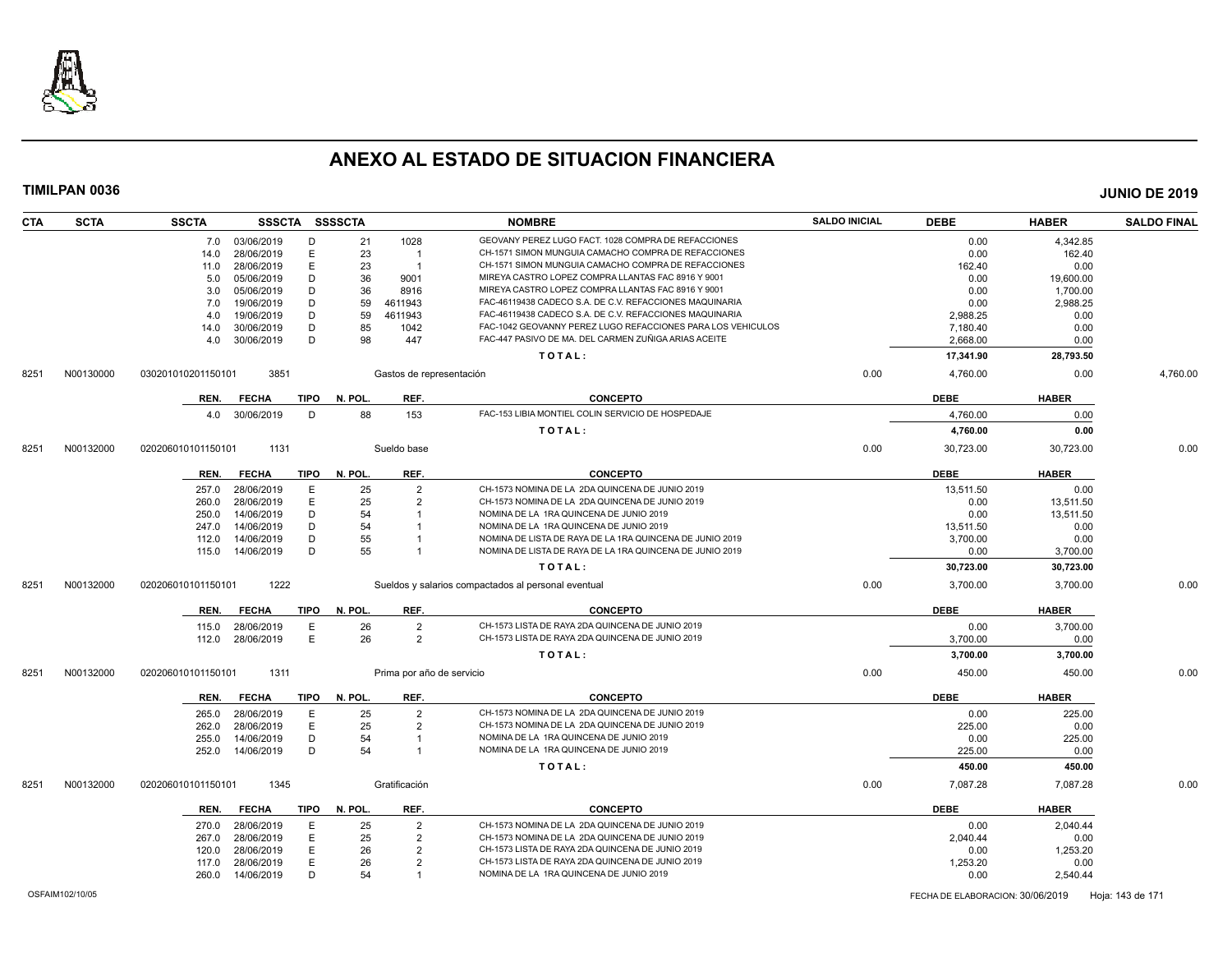

| <b>CTA</b> | <b>SCTA</b> | <b>SSCTA</b>       | <b>SSSCTA</b> |             | <b>SSSSCTA</b> |                                | <b>NOMBRE</b>                                                          | <b>SALDO INICIAL</b> | <b>DEBE</b> | <b>HABER</b> | <b>SALDO FINAL</b> |
|------------|-------------|--------------------|---------------|-------------|----------------|--------------------------------|------------------------------------------------------------------------|----------------------|-------------|--------------|--------------------|
|            |             | 257.0              | 14/06/2019    | D           | 54             | $\overline{1}$                 | NOMINA DE LA 1RA QUINCENA DE JUNIO 2019                                |                      | 2,540.44    | 0.00         |                    |
|            |             | 117.0              | 14/06/2019    | D           | 55             |                                | NOMINA DE LISTA DE RAYA DE LA 1RA QUINCENA DE JUNIO 2019               |                      | 1,253.20    | 0.00         |                    |
|            |             | 120.0              | 14/06/2019    | D           | 55             | $\overline{1}$                 | NOMINA DE LISTA DE RAYA DE LA 1RA QUINCENA DE JUNIO 2019               |                      | 0.00        | 1,253.20     |                    |
|            |             |                    |               |             |                |                                | TOTAL:                                                                 |                      | 7,087.28    | 7,087.28     |                    |
| 8251       | N00132000   | 020206010101150101 | 1546          |             |                |                                | Otros gastos derivados de convenio                                     | 0.00                 | 400.00      | 400.00       | 0.00               |
|            |             | REN.               | <b>FECHA</b>  | <b>TIPO</b> | N. POL.        | REF.                           | <b>CONCEPTO</b>                                                        |                      | <b>DEBE</b> | <b>HABER</b> |                    |
|            |             | 275.0              | 28/06/2019    | Е           | 25             | $\overline{2}$                 | CH-1573 NOMINA DE LA 2DA QUINCENA DE JUNIO 2019                        |                      | 0.00        | 200.00       |                    |
|            |             | 272.0              | 28/06/2019    | E           | 25             | $\overline{2}$                 | CH-1573 NOMINA DE LA 2DA QUINCENA DE JUNIO 2019                        |                      | 200.00      | 0.00         |                    |
|            |             | 262.0              | 14/06/2019    | D           | 54             | $\overline{1}$                 | NOMINA DE LA 1RA QUINCENA DE JUNIO 2019                                |                      | 200.00      | 0.00         |                    |
|            |             | 265.0              | 14/06/2019    | D           | 54             | -1                             | NOMINA DE LA 1RA QUINCENA DE JUNIO 2019                                |                      | 0.00        | 200.00       |                    |
|            |             |                    |               |             |                |                                | TOTAL:                                                                 |                      | 400.00      | 400.00       |                    |
| 8251       | N00132000   | 020206010101160101 | 2111          |             |                | Materiales y útiles de oficina |                                                                        | 1,578.18             | 0.00        | 0.00         | 1,578.18           |
| 8251       | Q00104000   | 010701010101150101 | 2611          |             |                |                                | Combustibles, lubricantes y aditivos                                   | 0.00                 | 73,684.88   | 73,684.88    | 0.00               |
|            |             | REN.               | <b>FECHA</b>  | <b>TIPO</b> | N. POL.        | REF.                           | <b>CONCEPTO</b>                                                        |                      | <b>DEBE</b> | <b>HABER</b> |                    |
|            |             | 77.0               | 29/06/2019    | D           | 64             | 4372                           | FAC-4372 SERVICIO ESTRELLA JUNA S.A. DE C.V. COMBUSTIBLE               |                      | 0.00        | 9,869.00     |                    |
|            |             | 74.0               | 29/06/2019    | D           | 64             | 4372                           | FAC-4372 SERVICIO ESTRELLA JUNA S.A. DE C.V. COMBUSTIBLE               |                      | 9,869.00    | 0.00         |                    |
|            |             | 74.0               | 29/06/2019    | D           | 65             | 4373                           | FAC-4373 SERVICIO ESTRELLA JUNA S.A. DE C.V. COMBUSTIBLE               |                      | 9,700.74    | 0.00         |                    |
|            |             | 77.0               | 29/06/2019    | D           | 65             | 4373                           | FAC-4373 SERVICIO ESTRELLA JUNA S.A. DE C.V. COMBUSTIBLE               |                      | 0.00        | 9,700.74     |                    |
|            |             | 53.0               | 29/06/2019    | D           | 66             | 4374                           | SERVICIO ESTRELLA JUNA S.A. DE C.V. FAC-4374 COMBUSTIBLE               |                      | 8,550.27    | 0.00         |                    |
|            |             | 56.0               | 29/06/2019    | D           | 66             | 4374                           | SERVICIO ESTRELLA JUNA S.A. DE C.V. FAC-4374 COMBUSTIBLE               |                      | 0.00        | 8,550.27     |                    |
|            |             | 49.0               | 29/06/2019    | D           | 67             | 4375                           | SERVICIO ESTRELLA JUNA S.A. DE C.V. FAC-4375 COMBUSTIBLE               |                      | 0.00        | 16,540.82    |                    |
|            |             | 46.0               | 29/06/2019    | D           | 67             | 4375                           | SERVICIO ESTRELLA JUNA S.A. DE C.V. FAC-4375 COMBUSTIBLE               |                      | 16.540.82   | 0.00         |                    |
|            |             | 56.0               | 29/06/2019    | D           | 68             | 4376                           | SERVICIO ESTRELLA JUNA S.A. DE C.V. FAC-4376 COMBUSTIBLE               |                      | 0.00        | 10,600.23    |                    |
|            |             | 53.0               | 29/06/2019    | D           | 68             | 4376                           | SERVICIO ESTRELLA JUNA S.A. DE C.V. FAC-4376 COMBUSTIBLE               |                      | 10,600.23   | 0.00         |                    |
|            |             | 56.0               | 29/06/2019    | D           | 69             | 4377                           | SERVICIO ESTRELLA JUNA S.A. DE C.V. FAC-4377 COMBUSTIBLE               |                      | 0.00        | 7,950.47     |                    |
|            |             | 53.0               | 29/06/2019    | D           | 69             | 4377                           | SERVICIO ESTRELLA JUNA S.A. DE C.V. FAC-4377 COMBUSTIBLE               |                      | 7,950.47    | 0.00         |                    |
|            |             | 56.0               | 29/06/2019    | D           | 70             | 4378                           | SERVICIO ESTRELLA JUNA S.A. DE C.V. FAC-4378 COMBUSTIBLE               |                      | 0.00        | 10,473.35    |                    |
|            |             | 53.0               | 29/06/2019    | D           | 70             | 4378                           | SERVICIO ESTRELLA JUNA S.A. DE C.V. FAC-4378 COMBUSTIBLE               |                      | 10,473.35   | 0.00         |                    |
|            |             |                    |               |             |                |                                | TOTAL:                                                                 |                      | 73,684.88   | 73,684.88    |                    |
| 8251       | Q00104000   | 010701010101150101 | 3551          |             |                |                                | Reparación y mantenimiento de vehículos terrestres, aéreos y lacustres | 20,128.32            | 3,028.76    | 3,028.76     | 20,128.32          |
|            |             | REN.               | <b>FECHA</b>  | <b>TIPO</b> | N. POL.        | REF.                           | <b>CONCEPTO</b>                                                        |                      | <b>DEBE</b> | <b>HABER</b> |                    |
|            |             | 21.0               | 28/06/2019    | E           | 23             | $\overline{1}$                 | CH-1571 SIMON MUNGUIA CAMACHO COMPRA DE REFACCIONES                    |                      | 0.00        | 1,358.36     |                    |
|            |             | 18.0               | 28/06/2019    | E           | 23             | $\overline{1}$                 | CH-1571 SIMON MUNGUIA CAMACHO COMPRA DE REFACCIONES                    |                      | 1,358.36    | 0.00         |                    |
|            |             | 14.0               | 06/06/2019    | D           | 23             | 634                            | JOSE MATUSALEN LEGORRETA SEGUNDO PAGO FACT. 628 Y 634                  |                      | 1,670.40    | 0.00         |                    |
|            |             | 17.0               | 06/06/2019    | D           | 23             | 634                            | JOSE MATUSALEN LEGORRETA SEGUNDO PAGO FACT. 628 Y 634                  |                      | 0.00        | 1,670.40     |                    |
|            |             |                    |               |             |                |                                | TOTAL:                                                                 |                      | 3,028.76    | 3,028.76     |                    |
| 8251       | Q00104000   | 010701010101250102 | 1131          |             |                | Sueldo base                    |                                                                        | 0.00                 | 172,170.54  | 172,170.54   | 0.00               |
|            |             | REN.               | <b>FECHA</b>  | <b>TIPO</b> | N. POL.        | REF.                           | <b>CONCEPTO</b>                                                        |                      | <b>DEBE</b> | <b>HABER</b> |                    |
|            |             | 2.0                | 28/06/2019    | Е           | 36             | $\overline{2}$                 | CH-20 MUNICIPIO DE TIMILPAN PAGO 2DA QUINCENA JUNIO 2019               |                      | 85,297.27   | 0.00         |                    |
|            |             | 5.0                | 28/06/2019    | E           | 36             | $\overline{2}$                 | CH-20 MUNICIPIO DE TIMILPAN PAGO 2DA QUINCENA JUNIO 2019               |                      | 0.00        | 85,297.27    |                    |
|            |             | 5.0                | 14/06/2019    | D           | 77             |                                | NOMINA 1RA QUINCENA JUNIO 2019 SEGURIDAD PUBLICA                       |                      | 0.00        | 86,873.27    |                    |
|            |             | 2.0                | 14/06/2019    | D           | 77             | $\overline{1}$                 | NOMINA 1RA QUINCENA JUNIO 2019 SEGURIDAD PUBLICA                       |                      | 86,873.27   | 0.00         |                    |
|            |             |                    |               |             |                |                                | TOTAL:                                                                 |                      | 172,170.54  | 172,170.54   |                    |
|            |             |                    |               |             |                |                                |                                                                        |                      |             |              |                    |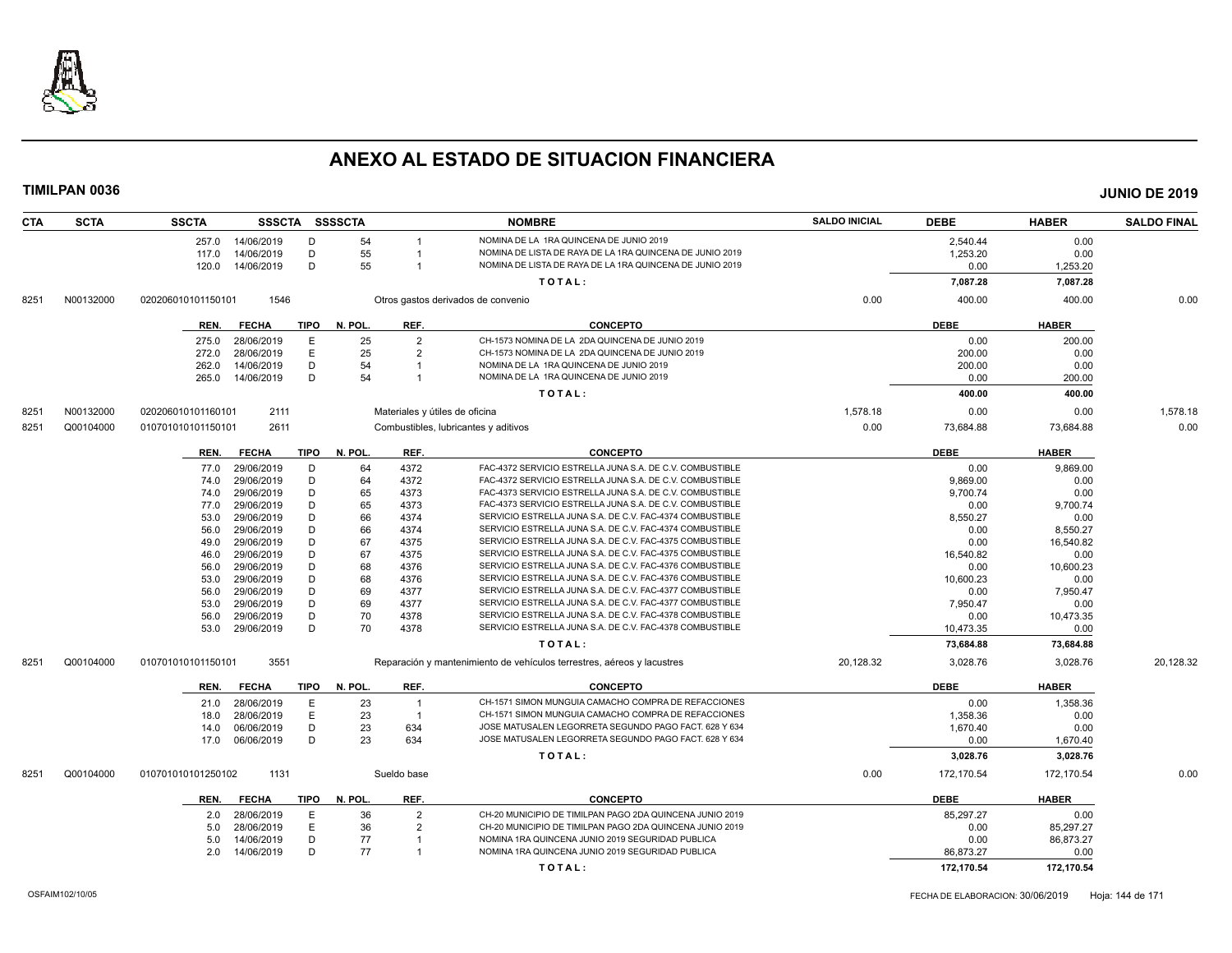

| <b>CTA</b> | <b>SCTA</b> | <b>SSCTA</b><br><b>SSSCTA</b> | <b>SSSSCTA</b>         |                | <b>NOMBRE</b>                                            | <b>SALDO INICIAL</b> | <b>DEBE</b> | <b>HABER</b> | <b>SALDO FINAL</b> |
|------------|-------------|-------------------------------|------------------------|----------------|----------------------------------------------------------|----------------------|-------------|--------------|--------------------|
| 8251       | Q00104000   | 010701010101250102<br>1345    |                        | Gratificación  |                                                          | 0.00                 | 115,326.70  | 115,326.70   | 0.00               |
|            |             | REN. FECHA                    | <b>TIPO</b><br>N. POL. | REF.           | <b>CONCEPTO</b>                                          |                      | <b>DEBE</b> | <b>HABER</b> |                    |
|            |             | 28/06/2019<br>7.0             | E<br>36                | $\overline{2}$ | CH-20 MUNICIPIO DE TIMILPAN PAGO 2DA QUINCENA JUNIO 2019 |                      | 57,663.35   | 0.00         |                    |
|            |             | 28/06/2019<br>10.0            | E<br>36                | $\overline{2}$ | CH-20 MUNICIPIO DE TIMILPAN PAGO 2DA QUINCENA JUNIO 2019 |                      | 0.00        | 57,663.35    |                    |
|            |             | 14/06/2019<br>7.0             | D<br>77                | -1             | NOMINA 1RA QUINCENA JUNIO 2019 SEGURIDAD PUBLICA         |                      | 57,663.35   | 0.00         |                    |
|            |             | 14/06/2019<br>10.0            | D<br>77                | $\overline{1}$ | NOMINA 1RA QUINCENA JUNIO 2019 SEGURIDAD PUBLICA         |                      | 0.00        | 57,663.35    |                    |
|            |             |                               |                        |                | TOTAL:                                                   |                      | 115,326.70  | 115,326.70   |                    |
| 8251       | Q00105000   | 2611<br>010702010303150101    |                        |                | Combustibles, lubricantes y aditivos                     | 0.00                 | 15,203.27   | 15,203.27    | 0.00               |
|            |             | REN.<br><b>FECHA</b>          | TIPO<br>N. POL.        | REF.           | <b>CONCEPTO</b>                                          |                      | <b>DEBE</b> | <b>HABER</b> |                    |
|            |             | 29/06/2019<br>84.0            | D<br>64                | 4372           | FAC-4372 SERVICIO ESTRELLA JUNA S.A. DE C.V. COMBUSTIBLE |                      | 0.00        | 4,153.02     |                    |
|            |             | 29/06/2019<br>81.0            | D<br>64                | 4372           | FAC-4372 SERVICIO ESTRELLA JUNA S.A. DE C.V. COMBUSTIBLE |                      | 4,153.02    | 0.00         |                    |
|            |             | 29/06/2019<br>84.0            | D<br>65                | 4373           | FAC-4373 SERVICIO ESTRELLA JUNA S.A. DE C.V. COMBUSTIBLE |                      | 0.00        | 800.00       |                    |
|            |             | 29/06/2019<br>81.0            | D<br>65                | 4373           | FAC-4373 SERVICIO ESTRELLA JUNA S.A. DE C.V. COMBUSTIBLE |                      | 800.00      | 0.00         |                    |
|            |             | 29/06/2019<br>63.0            | D<br>66                | 4374           | SERVICIO ESTRELLA JUNA S.A. DE C.V. FAC-4374 COMBUSTIBLE |                      | 0.00        | 2,400.05     |                    |
|            |             | 29/06/2019<br>60.0            | 66<br>D                | 4374           | SERVICIO ESTRELLA JUNA S.A. DE C.V. FAC-4374 COMBUSTIBLE |                      | 2,400.05    | 0.00         |                    |
|            |             | 29/06/2019<br>53.0            | D<br>67                | 4375           | SERVICIO ESTRELLA JUNA S.A. DE C.V. FAC-4375 COMBUSTIBLE |                      | 3,050.15    | 0.00         |                    |
|            |             | 29/06/2019<br>56.0            | D<br>67                | 4375           | SERVICIO ESTRELLA JUNA S.A. DE C.V. FAC-4375 COMBUSTIBLE |                      | 0.00        | 3,050.15     |                    |
|            |             | 29/06/2019<br>63.0            | D<br>68                | 4376           | SERVICIO ESTRELLA JUNA S.A. DE C.V. FAC-4376 COMBUSTIBLE |                      | 0.00        | 1,300.00     |                    |
|            |             | 29/06/2019<br>60.0            | D<br>68                | 4376           | SERVICIO ESTRELLA JUNA S.A. DE C.V. FAC-4376 COMBUSTIBLE |                      | 1,300.00    | 0.00         |                    |
|            |             | 29/06/2019<br>63.0            | D<br>69                | 4377           | SERVICIO ESTRELLA JUNA S.A. DE C.V. FAC-4377 COMBUSTIBLE |                      | 0.00        | 750.00       |                    |
|            |             | 29/06/2019<br>60.0            | D<br>69                | 4377           | SERVICIO ESTRELLA JUNA S.A. DE C.V. FAC-4377 COMBUSTIBLE |                      | 750.00      | 0.00         |                    |
|            |             | 29/06/2019<br>60.0            | D<br>70                | 4378           | SERVICIO ESTRELLA JUNA S.A. DE C.V. FAC-4378 COMBUSTIBLE |                      | 2,750.05    | 0.00         |                    |
|            |             | 29/06/2019<br>63.0            | D<br>70                | 4378           | SERVICIO ESTRELLA JUNA S.A. DE C.V. FAC-4378 COMBUSTIBLE |                      | 0.00        | 2,750.05     |                    |
|            |             |                               |                        |                | TOTAL:                                                   |                      | 15,203.27   | 15,203.27    |                    |
| 8251       | Q00105000   | 1131<br>010702010303250102    |                        | Sueldo base    |                                                          | 0.00                 | 18,000.00   | 18,000.00    | 0.00               |
|            |             | <b>FECHA</b><br>REN.          | TIPO<br>N. POL.        | REF.           | <b>CONCEPTO</b>                                          |                      | <b>DEBE</b> | <b>HABER</b> |                    |
|            |             | 28/06/2019<br>5.0             | E<br>37                | $\overline{2}$ | CH-21 MUNICIPIO DE TIMILPAN PAGO 2DA QUINCENA JUNIO 2019 |                      | 0.00        | 9,000.00     |                    |
|            |             | 28/06/2019<br>2.0             | E<br>37                | $\overline{2}$ | CH-21 MUNICIPIO DE TIMILPAN PAGO 2DA QUINCENA JUNIO 2019 |                      | 9,000.00    | 0.00         |                    |
|            |             | 14/06/2019<br>2.0             | D<br>78                | -1             | NOMINA 1RA QUINCENA JUNIO 2019 PROTECION CIVIL           |                      | 9,000.00    | 0.00         |                    |
|            |             | 14/06/2019<br>5.0             | D<br>78                | $\overline{1}$ | NOMINA 1RA QUINCENA JUNIO 2019 PROTECION CIVIL           |                      | 0.00        | 9,000.00     |                    |
|            |             |                               |                        |                | TOTAL:                                                   |                      | 18,000.00   | 18,000.00    |                    |
| 8251       | Q00105000   | 1345<br>010702010303250102    |                        | Gratificación  |                                                          | 0.00                 | 14,422.46   | 14,422.46    | 0.00               |
|            |             | <b>FECHA</b><br>REN.          | <b>TIPO</b><br>N. POL. | REF.           | <b>CONCEPTO</b>                                          |                      | <b>DEBE</b> | <b>HABER</b> |                    |
|            |             | 28/06/2019<br>7.0             | Ε<br>37                | $\overline{2}$ | CH-21 MUNICIPIO DE TIMILPAN PAGO 2DA QUINCENA JUNIO 2019 |                      | 7,211.23    | 0.00         |                    |
|            |             | 28/06/2019<br>10.0            | E<br>37                | $\overline{2}$ | CH-21 MUNICIPIO DE TIMILPAN PAGO 2DA QUINCENA JUNIO 2019 |                      | 0.00        | 7,211.23     |                    |
|            |             | 14/06/2019<br>10.0            | D<br>78                | -1             | NOMINA 1RA QUINCENA JUNIO 2019 PROTECION CIVIL           |                      | 0.00        | 7,211.23     |                    |
|            |             | 14/06/2019<br>7.0             | D<br>78                | -1             | NOMINA 1RA QUINCENA JUNIO 2019 PROTECION CIVIL           |                      | 7,211.23    | 0.00         |                    |
|            |             |                               |                        |                | TOTAL:                                                   |                      | 14,422.46   | 14,422.46    |                    |
| 8251       | R00150000   | 020402010102150101<br>1131    |                        | Sueldo base    |                                                          | 0.00                 | 13,898.60   | 13,898.60    | 0.00               |
|            |             | <b>FECHA</b><br>REN.          | TIPO<br>N. POL.        | REF.           | <b>CONCEPTO</b>                                          |                      | <b>DEBE</b> | <b>HABER</b> |                    |
|            |             | 18/06/2019<br>35.0            | 17<br>Е                |                | CH. 1565 COMPL. NOMINA QUINC. 01 JUN 19                  |                      | 0.00        | 2,500.00     |                    |
|            |             | 32.0<br>18/06/2019            | E<br>17                | $\overline{1}$ | CH. 1565 COMPL. NOMINA QUINC. 01 JUN 19                  |                      | 2,500.00    | 0.00         |                    |
|            |             | 28/06/2019<br>280.0           | E<br>25                | $\overline{2}$ | CH-1573 NOMINA DE LA 2DA QUINCENA DE JUNIO 2019          |                      | 0.00        | 6,949.30     |                    |
|            |             |                               |                        |                |                                                          |                      |             |              |                    |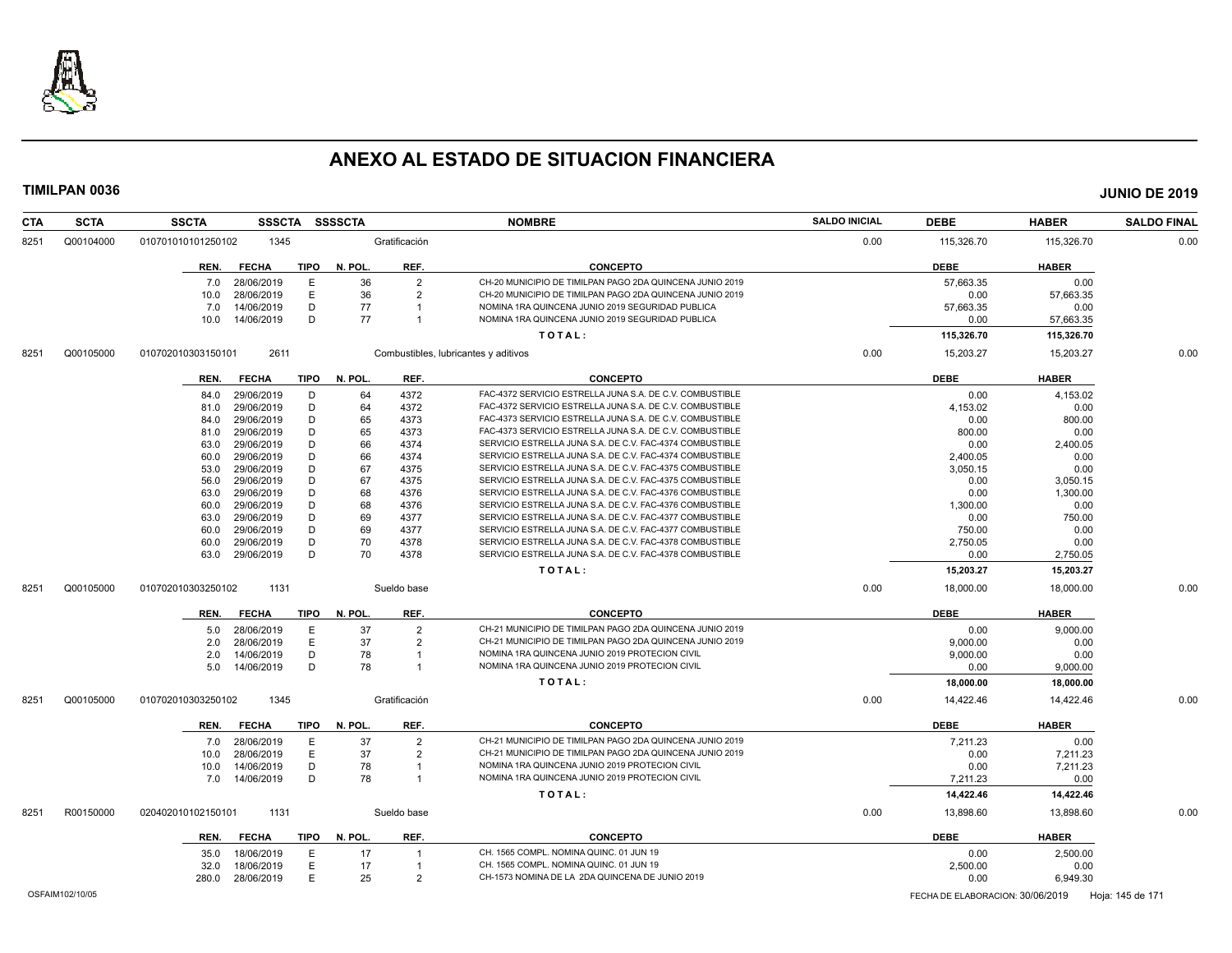

| <b>CTA</b> | <b>SCTA</b> | <b>SSCTA</b>       |                          |             | SSSCTA SSSSCTA |                                     | <b>NOMBRE</b>                                                                      | <b>SALDO INICIAL</b> | <b>DEBE</b>      | <b>HABER</b>     | <b>SALDO FINAL</b> |
|------------|-------------|--------------------|--------------------------|-------------|----------------|-------------------------------------|------------------------------------------------------------------------------------|----------------------|------------------|------------------|--------------------|
|            |             | 277.0              | 28/06/2019               | Е           | 25             | 2                                   | CH-1573 NOMINA DE LA 2DA QUINCENA DE JUNIO 2019                                    |                      | 6,949.30         | 0.00             |                    |
|            |             | 270.0              | 14/06/2019               | D           | 54             | -1                                  | NOMINA DE LA 1RA QUINCENA DE JUNIO 2019                                            |                      | 0.00             | 4,449.30         |                    |
|            |             | 267.0              | 14/06/2019               | D           | 54             | -1                                  | NOMINA DE LA 1RA QUINCENA DE JUNIO 2019                                            |                      | 4,449.30         | 0.00             |                    |
|            |             |                    |                          |             |                |                                     | TOTAL:                                                                             |                      | 13,898.60        | 13,898.60        |                    |
| 8251       | R00150000   | 020402010102150101 | 1222                     |             |                |                                     | Sueldos y salarios compactados al personal eventual                                | 0.00                 | 47,763.74        | 47,763.74        | 0.00               |
|            |             | REN.               | <b>FECHA</b>             | TIPO        | N. POL.        | REF.                                | <b>CONCEPTO</b>                                                                    |                      | <b>DEBE</b>      | <b>HABER</b>     |                    |
|            |             | 122.0              | 28/06/2019               | Ε           | 26             | 2                                   | CH-1573 LISTA DE RAYA 2DA QUINCENA DE JUNIO 2019                                   |                      | 23,881.87        | 0.00             |                    |
|            |             | 125.0              | 28/06/2019               | Ε           | 26             | $\overline{2}$                      | CH-1573 LISTA DE RAYA 2DA QUINCENA DE JUNIO 2019                                   |                      | 0.00             | 23,881.87        |                    |
|            |             | 125.0              | 14/06/2019               | D           | 55             |                                     | NOMINA DE LISTA DE RAYA DE LA 1RA QUINCENA DE JUNIO 2019                           |                      | 0.00             | 23,881.87        |                    |
|            |             | 122.0              | 14/06/2019               | D           | 55             | -1                                  | NOMINA DE LISTA DE RAYA DE LA 1RA QUINCENA DE JUNIO 2019                           |                      | 23,881.87        | 0.00             |                    |
|            |             |                    |                          |             |                |                                     | TOTAL:                                                                             |                      | 47,763.74        | 47,763.74        |                    |
| 8251       | R00150000   | 020402010102150101 | 1345                     |             |                | Gratificación                       |                                                                                    | 0.00                 | 13,873.92        | 13,873.92        | 0.00               |
|            |             | REN.               | <b>FECHA</b>             | <b>TIPO</b> | N. POL.        | REF.                                | <b>CONCEPTO</b>                                                                    |                      | <b>DEBE</b>      | <b>HABER</b>     |                    |
|            |             |                    |                          |             |                |                                     |                                                                                    |                      |                  |                  |                    |
|            |             | 40.0               | 18/06/2019<br>18/06/2019 | Ε<br>Ε      | 17<br>17       | $\mathbf 1$                         | CH. 1565 COMPL. NOMINA QUINC. 01 JUN 19<br>CH. 1565 COMPL. NOMINA QUINC. 01 JUN 19 |                      | 0.00<br>1,099.19 | 1,099.19<br>0.00 |                    |
|            |             | 37.0<br>285.0      |                          | E           | 25             | $\overline{2}$                      | CH-1573 NOMINA DE LA 2DA QUINCENA DE JUNIO 2019                                    |                      | 0.00             |                  |                    |
|            |             | 282.0              | 28/06/2019<br>28/06/2019 | E           | 25             | $\mathcal{P}$                       | CH-1573 NOMINA DE LA 2DA QUINCENA DE JUNIO 2019                                    |                      | 2.450.91         | 2,450.91<br>0.00 |                    |
|            |             | 127.0              | 28/06/2019               | E           | 26             | 2                                   | CH-1573 LISTA DE RAYA 2DA QUINCENA DE JUNIO 2019                                   |                      | 4,486.05         | 0.00             |                    |
|            |             | 130.0              | 28/06/2019               | E           | 26             | $\mathcal{P}$                       | CH-1573 LISTA DE RAYA 2DA QUINCENA DE JUNIO 2019                                   |                      | 0.00             | 4,486.05         |                    |
|            |             | 275.0              | 14/06/2019               | D           | 54             |                                     | NOMINA DE LA 1RA QUINCENA DE JUNIO 2019                                            |                      | 0.00             | 1,351.72         |                    |
|            |             | 272.0              | 14/06/2019               | D           | 54             |                                     | NOMINA DE LA 1RA QUINCENA DE JUNIO 2019                                            |                      | 1,351.72         | 0.00             |                    |
|            |             | 130.0              | 14/06/2019               | D           | 55             |                                     | NOMINA DE LISTA DE RAYA DE LA 1RA QUINCENA DE JUNIO 2019                           |                      | 0.00             | 4,486.05         |                    |
|            |             | 127.0              | 14/06/2019               | D           | 55             |                                     | NOMINA DE LISTA DE RAYA DE LA 1RA QUINCENA DE JUNIO 2019                           |                      | 4,486.05         | 0.00             |                    |
|            |             |                    |                          |             |                |                                     | TOTAL:                                                                             |                      | 13,873.92        | 13,873.92        |                    |
| 8251       | R00150000   | 020402010102150101 | 2611                     |             |                |                                     | Combustibles, lubricantes y aditivos                                               | 0.00                 | 600.00           | 600.00           | 0.00               |
|            |             | REN.               | <b>FECHA</b>             | TIPO        | N. POL.        | REF.                                | <b>CONCEPTO</b>                                                                    |                      | <b>DEBE</b>      | <b>HABER</b>     |                    |
|            |             | 49.0               | 29/06/2019               | D           | 70             | 4378                                | SERVICIO ESTRELLA JUNA S.A. DE C.V. FAC-4378 COMBUSTIBLE                           |                      | 0.00             | 600.00           |                    |
|            |             | 46.0               | 29/06/2019               | D           | 70             | 4378                                | SERVICIO ESTRELLA JUNA S.A. DE C.V. FAC-4378 COMBUSTIBLE                           |                      | 600.00           | 0.00             |                    |
|            |             |                    |                          |             |                |                                     | TOTAL:                                                                             |                      | 600.00           | 600.00           |                    |
| 8252       |             |                    |                          |             |                |                                     | Presupuesto de Egresos Devengado de Transferencias, Asignaciones, Subsidios y      | 0.00                 | 529,900.01       | 528,972.01       | 928.00             |
| 8252       | A00A00000   | 010301010101110101 | 4383                     |             |                | Ofrae Avurdae<br>Subsidios y apoyos |                                                                                    | 0.00                 | 401,155.01       | 401,155.01       | 0.00               |
|            |             | REN.               | <b>FECHA</b>             | <b>TIPO</b> | N. POL.        | REF.                                | <b>CONCEPTO</b>                                                                    |                      | <b>DEBE</b>      | <b>HABER</b>     |                    |
|            |             | 7.0                | 30/06/2019               | D           | 8              | -1                                  | PAGO ISSEMYM DEL DIF MUNICIPAL JUNIO 2019                                          |                      | 0.00             | 41,155.01        |                    |
|            |             | 4.0                | 30/06/2019               | D           | 8              |                                     | PAGO ISSEMYM DEL DIF MUNICIPAL JUNIO 2019                                          |                      | 41.155.01        | 0.00             |                    |
|            |             | 4.0                | 14/06/2019               | D           | 14             |                                     | COMPLEMENTO DE PARTICIPACION DIF DE MAYO 2019                                      |                      | 80,000.00        | 0.00             |                    |
|            |             | 7.0                | 14/06/2019               | D           | 14             |                                     | COMPLEMENTO DE PARTICIPACION DIF DE MAYO 2019                                      |                      | 0.00             | 80,000.00        |                    |
|            |             | 7.0                | 01/06/2019               | D           | 19             |                                     | PARTICIPACION DIF DEL MES DE MAYO DE 2019                                          |                      | 0.00             | 130,000.00       |                    |
|            |             | 4.0                | 01/06/2019               | D           | 19             |                                     | PARTICIPACION DIF DEL MES DE MAYO DE 2019                                          |                      | 130,000.00       | 0.00             |                    |
|            |             | 7.0                | 28/06/2019               | D           | 63             | -1                                  | PARTICIPACION DIF MUNICIPAL DE JUNIO 2019                                          |                      | 0.00             | 150,000.00       |                    |
|            |             | 4.0                | 28/06/2019               | D           | 63             | -1                                  | PARTICIPACION DIF MUNICIPAL DE JUNIO 2019                                          |                      | 150,000.00       | 0.00             |                    |
|            |             |                    |                          |             |                |                                     | TOTAL:                                                                             |                      | 401,155.01       | 401,155.01       |                    |
| 8252       | A00A00000   | 010301010101110101 | 4411                     |             |                | Cooperaciones y ayudas              |                                                                                    | 0.00                 | 57.040.00        | 56,112.00        | 928.00             |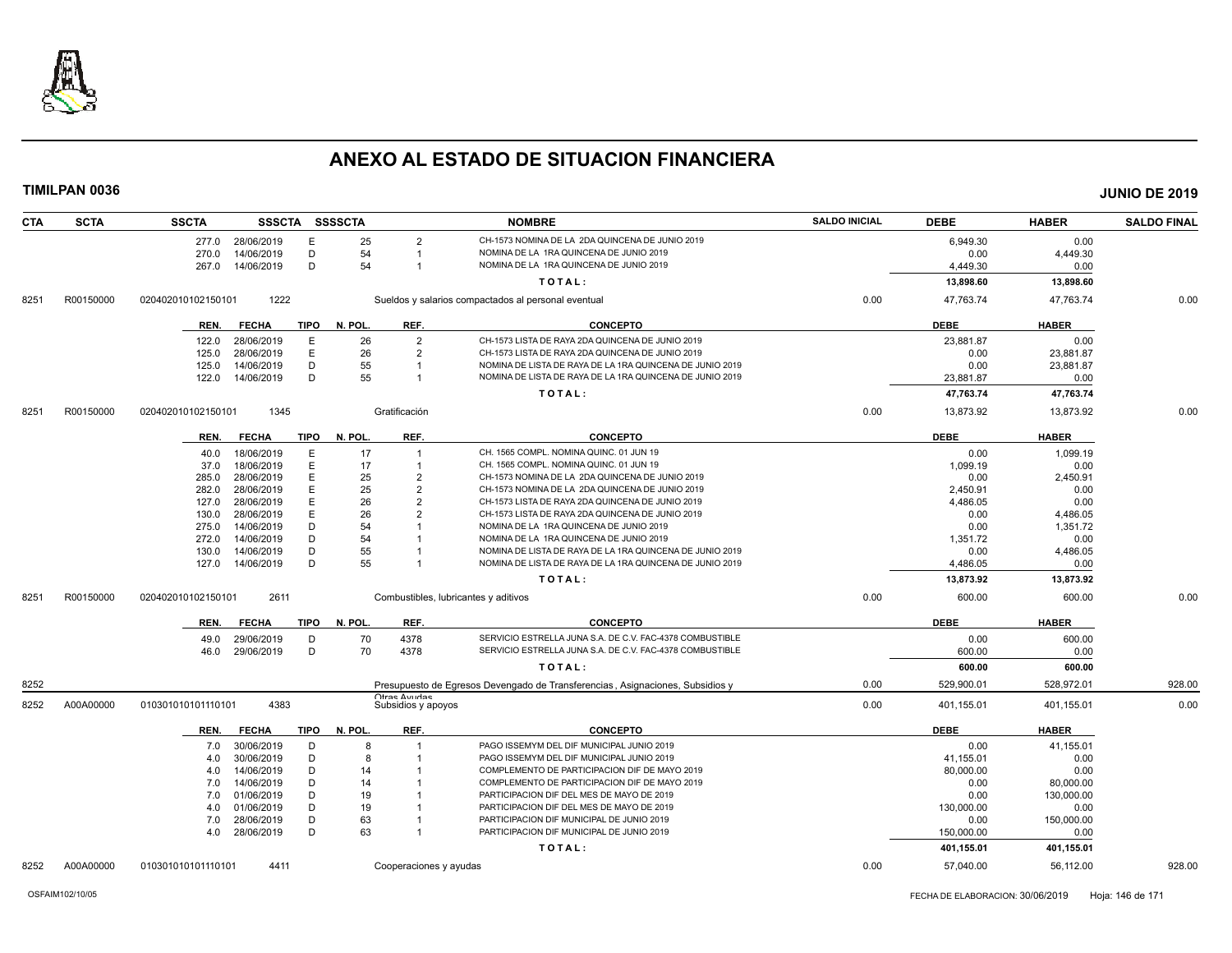

| <b>CTA</b> | <b>SCTA</b> | <b>SSCTA</b>       |              |             | SSSCTA SSSSCTA |                            | <b>NOMBRE</b>                                                                                             | <b>SALDO INICIAL</b> | <b>DEBE</b>  | <b>HABER</b> | <b>SALDO FINAL</b> |
|------------|-------------|--------------------|--------------|-------------|----------------|----------------------------|-----------------------------------------------------------------------------------------------------------|----------------------|--------------|--------------|--------------------|
|            |             | REN.               | <b>FECHA</b> | <b>TIPO</b> | N. POL.        | REF.                       | <b>CONCEPTO</b>                                                                                           |                      | <b>DEBE</b>  | <b>HABER</b> |                    |
|            |             | 4.0                | 10/06/2019   | E           |                | $\overline{1}$             | CH. 070 DIONICIO CARRASCO A. APOYO ECONOMICO SAN ANTONIO YOND                                             |                      | 10.000.00    | 0.00         |                    |
|            |             | 7.0                | 10/06/2019   | Ε           |                |                            | CH. 070 DIONICIO CARRASCO A. APOYO ECONOMICO SAN ANTONIO YOND                                             |                      | 0.00         | 10,000.00    |                    |
|            |             | 4.0                | 10/06/2019   | E           |                |                            | CH. 071 YOLANDA SALAZAR A. APOYO ECONOMICO FESTIVIDAD EL PALMIT                                           |                      | 7,500.00     | 0.00         |                    |
|            |             | 7.0                | 10/06/2019   | E           | $\mathcal{P}$  |                            | CH. 071 YOLANDA SALAZAR A. APOYO ECONOMICO FESTIVIDAD EL PALMIT                                           |                      | 0.00         | 7,500.00     |                    |
|            |             | 7.0                | 27/06/2019   | E           |                |                            | CH. 075 DANIEL GABRIEL R. APOYO ECONOMICO CAB MPAL FIESTA PATRO                                           |                      | 0.00         | 7,000.00     |                    |
|            |             | 4.0                | 27/06/2019   | E           |                |                            | CH. 075 DANIEL GABRIEL R. APOYO ECONOMICO CAB MPAL FIESTA PATRO                                           |                      | 7,000.00     | 0.00         |                    |
|            |             | 7.0                | 27/06/2019   | Е           |                |                            | CH. 76 EUNICE CHIMAL REYES APOYO ECONOMICO ESC. SEC. MIGUEL HIL                                           |                      | 0.00         | 6,000.00     |                    |
|            |             | 4.0                | 27/06/2019   | Е           | -7             |                            | CH. 76 EUNICE CHIMAL REYES APOYO ECONOMICO ESC. SEC. MIGUEL HIL                                           |                      | 6,000.00     | 0.00         |                    |
|            |             | 7.0                | 27/06/2019   | E           | 22             |                            | CH-1570 MARIO SANTIAGO SANTIAGO APOYO ECONOMICO BARRIO OCAN                                               |                      | 0.00         | 3,000.00     |                    |
|            |             | 4.0                | 27/06/2019   | E           | 22             |                            | CH-1570 MARIO SANTIAGO SANTIAGO APOYO ECONOMICO BARRIO OCAN                                               |                      | 3,000.00     | 0.00         |                    |
|            |             | 60.0               | 29/06/2019   | E           | 31             | -1                         | CH-1579 HECTOR MANUEL MONROY CRUZ APOYO                                                                   |                      | 1,500.00     | 0.00         |                    |
|            |             | 63.0               | 29/06/2019   | E           | 31             | -1                         | CH-1579 HECTOR MANUEL MONROY CRUZ APOYO                                                                   |                      | 0.00         | 1,500.00     |                    |
|            |             | 4.0                | 05/06/2019   | D           | 38             | 543                        | CARLOS HERNANDEZ AGUILA FAC-543 APOYO PREPRA CABECERA                                                     |                      | 21,112.00    | 0.00         |                    |
|            |             | 7.0                | 05/06/2019   | D           | 38             | 543                        | CARLOS HERNANDEZ AGUILA FAC-543 APOYO PREPRA CABECERA                                                     |                      | 0.00         | 21,112.00    |                    |
|            |             | 51.0               | 30/06/2019   | D           | 87             | 959                        | FAC-959 FELIX GARCIA ANDRES RENTA DE LONA                                                                 |                      | 928.00       | 0.00         |                    |
|            |             |                    |              |             |                |                            | TOTAL:                                                                                                    |                      | 57,040.00    | 56,112.00    |                    |
| 8252       | L00119000   | 010502050203110101 | 4391         |             |                | Subsidios por carga fiscal |                                                                                                           | 0.00                 | 71,705.00    | 71,705.00    | 0.00               |
|            |             | REN.               | <b>FECHA</b> | TIPO        | N. POL.        | REF.                       | <b>CONCEPTO</b>                                                                                           |                      | <b>DEBE</b>  | <b>HABER</b> |                    |
|            |             |                    |              |             |                |                            | INGRESOS DE JUNIO DE 2019 DE LA CAJA DE LA TESORERIA                                                      |                      |              |              |                    |
|            |             | 84.0               | 30/06/2019   |             |                |                            |                                                                                                           |                      | 0.00         | 54,625.00    |                    |
|            |             | 81.0               | 30/06/2019   |             |                |                            | INGRESOS DE JUNIO DE 2019 DE LA CAJA DE LA TESORERIA<br>RECAUDACION DEL IMPUESTO PREDIAL DE JUNIO DE 2019 |                      | 54,625.00    | 0.00         |                    |
|            |             | 8.0                | 30/06/2019   |             |                |                            | RECAUDACION DEL IMPUESTO PREDIAL DE JUNIO DE 2019                                                         |                      | 0.00         | 17,080.00    |                    |
|            |             | 5.0                | 30/06/2019   |             |                | -1                         |                                                                                                           |                      | 17,080.00    | 0.00         |                    |
|            |             |                    |              |             |                |                            | TOTAL:                                                                                                    |                      | 71,705.00    | 71,705.00    |                    |
| 8255       |             |                    |              |             |                |                            | Presupuesto de Egresos Devengado de Inversión Pública                                                     | 2,015,427.56         | 3,267,864.97 | 673,091.99   | 4,610,200.54       |
| 8255       | F00124000   | 020103010101250101 | 6122         |             |                | Obra estatal o municipal   |                                                                                                           | 0.00                 | 845,069.68   | 269,839.22   | 575,230.46         |
|            |             | REN.               | <b>FECHA</b> | <b>TIPO</b> | N. POL.        | REF.                       | <b>CONCEPTO</b>                                                                                           |                      | <b>DEBE</b>  | <b>HABER</b> |                    |
|            |             | 7.0                | 26/06/2019   | D           | 73             | 136                        | FAC-136 MARIBEL SEGUNDO BAUTISTA ESTIMACION 1 FINIQUITO                                                   |                      | 0.00         | 269,839.22   |                    |
|            |             | 4.0                | 26/06/2019   | D           | 73             | 136                        | FAC-136 MARIBEL SEGUNDO BAUTISTA ESTIMACION 1 FINIQUITO                                                   |                      | 269,839.22   | 0.00         |                    |
|            |             | 4.0                | 30/06/2019   | D           | 100            | 59                         | FAC-59 OBRA DEL FISM 1 CONS, DRENAJE SANITARIO HUAPANGO                                                   |                      | 575,230.46   | 0.00         |                    |
|            |             |                    |              |             |                |                            | TOTAL:                                                                                                    |                      | 845,069.68   | 269,839.22   |                    |
| 8255       | F00124000   | 020201010201260101 | 6122         |             |                | Obra estatal o municipal   |                                                                                                           | 1,099,085.20         | 1,629,902.23 | 0.00         | 2,728,987.43       |
|            |             | REN.               | <b>FECHA</b> | TIPO        | N. POL.        | REF.                       | <b>CONCEPTO</b>                                                                                           |                      | <b>DEBE</b>  | <b>HABER</b> |                    |
|            |             | 4.0                | 30/06/2019   | D           | 96             | 119                        | ESTIMACION UNO OBRA DE CONSTRUCCION ENLOZADO                                                              |                      | 969,705.22   | 0.00         |                    |
|            |             | 4.0                | 30/06/2019   | D           | 97             | 19                         | FEFOM 27 REHABILI. CON CONCRETO HIDRAULICO ZARAGOZA                                                       |                      | 660,197.01   | 0.00         |                    |
|            |             |                    |              |             |                |                            | TOTAL:                                                                                                    |                      | 1,629,902.23 | 0.00         |                    |
| 8255       | F00124000   | 020201010503150101 | 6139         |             |                |                            | Reparación y mantenimiento de infraestructura hidráulica                                                  | 55,336.27            | 187,473.59   | 242,809.83   | 0.03               |
|            |             |                    |              |             |                |                            |                                                                                                           |                      |              |              |                    |
|            |             | REN.               | <b>FECHA</b> | <b>TIPO</b> | N. POL.        | REF.                       | <b>CONCEPTO</b>                                                                                           |                      | <b>DEBE</b>  | <b>HABER</b> |                    |
|            |             | 9.0                | 18/06/2019   | D           | 16             | 479                        | PAGO FACT 479 MATERIAL HIDRAULICO                                                                         |                      | 133.59       | 0.00         |                    |
|            |             | 5.0                | 18/06/2019   | D           | 16             | 478                        | PAGO FACT 478 MATERIAL HIDRAULICO PD 79 MAY 19                                                            |                      | 0.00         | 8,824.04     |                    |
|            |             | 12.0               | 18/06/2019   | D           | 16             | 479                        | PAGO FACT 479 MATERIAL HIDRAULICO                                                                         |                      | 0.00         | 133.59       |                    |
|            |             | 3.0                | 18/06/2019   | D           | 16             | 473                        | PAGO FACT 473 MATERIAL HIDRAULICO PD 79 MAY 19                                                            |                      | 0.00         | 2,500.56     |                    |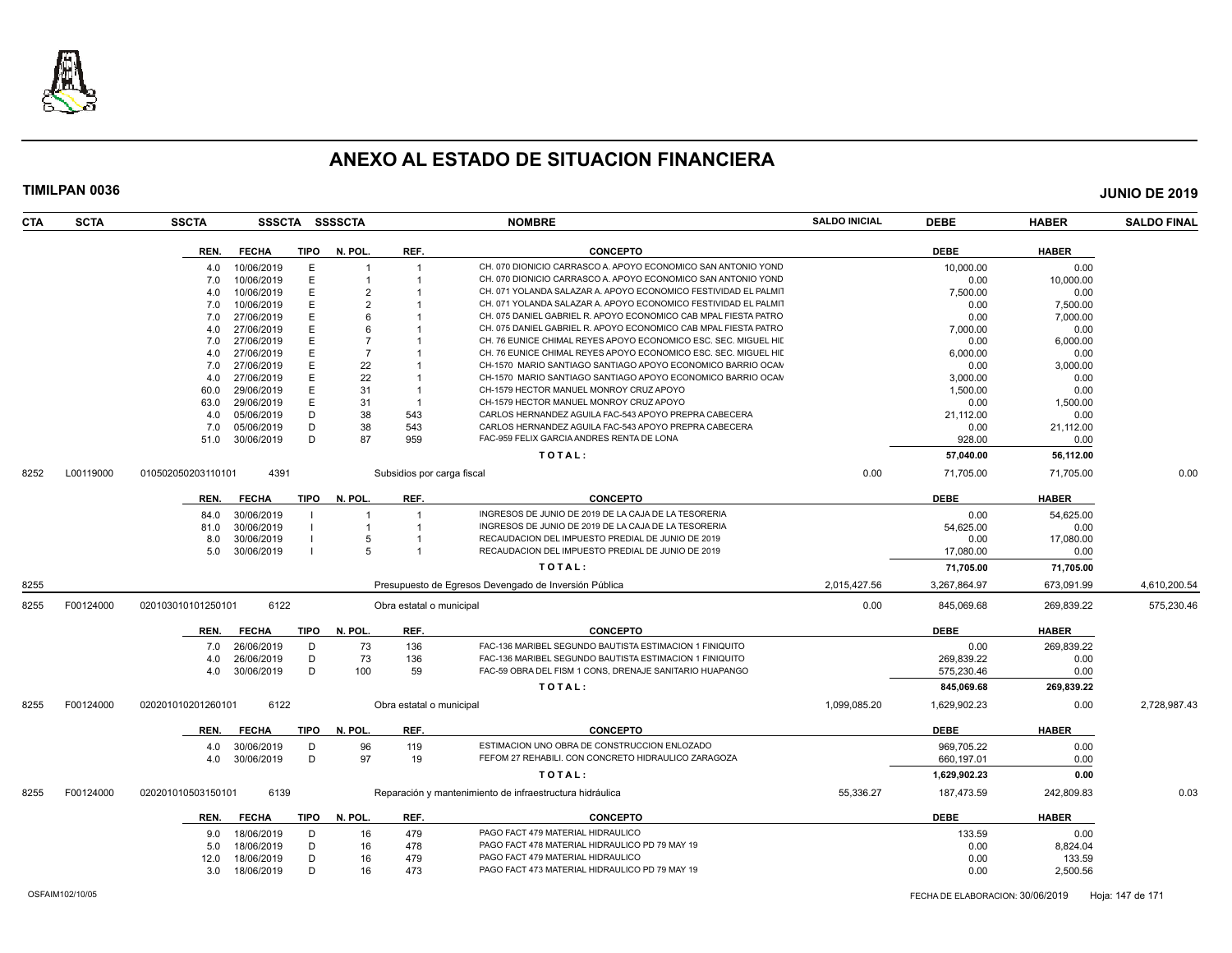

| <b>CTA</b> | <b>SCTA</b> | <b>SSCTA</b>               | SSSCTA SSSSCTA         |                          | <b>NOMBRE</b>                                                    | <b>SALDO INICIAL</b> | <b>DEBE</b>  | <b>HABER</b> | <b>SALDO FINAL</b> |
|------------|-------------|----------------------------|------------------------|--------------------------|------------------------------------------------------------------|----------------------|--------------|--------------|--------------------|
|            |             | 06/06/2019<br>3.0          | D<br>39                | 474                      | DISTRIBUIDORA HIDRAULICA NACIONAL SA DE CV FAC-474 MAT HIDRAULIC |                      | 0.00         | 44,011.64    |                    |
|            |             | 13/06/2019<br>4.0          | D<br>53                | -5                       | FAC-5 AUTOPARTES Y REMOLQUES THANOX S.A. DE C.V. RENTA MAQUINA   |                      | 187,340.00   | 0.00         |                    |
|            |             | 7.0<br>13/06/2019          | 53<br>D                | 5                        | FAC-5 AUTOPARTES Y REMOLQUES THANOX S.A. DE C.V. RENTA MAQUINA   |                      | 0.00         | 187,340.00   |                    |
|            |             |                            |                        |                          | TOTAL:                                                           |                      | 187,473.59   | 242,809.83   |                    |
| 8255       | F00124000   | 6159<br>020201010503150101 |                        |                          | Reparacion y mantenimiento de vialidades y alumbrado             | 11,141.02            | 539.99       | 539.99       | 11,141.02          |
|            |             | REN.<br><b>FECHA</b>       | <b>TIPO</b><br>N. POL. | REF.                     | <b>CONCEPTO</b>                                                  |                      | <b>DEBE</b>  | <b>HABER</b> |                    |
|            |             | 29/06/2019<br>11.0         | E<br>32                | 698                      | CH-1580 HECTOR MANUEL MONROY CRUZ REP FONDO CAJA                 |                      | 539.99       | 0.00         |                    |
|            |             | 29/06/2019<br>14.0         | E<br>32                | 698                      | CH-1580 HECTOR MANUEL MONROY CRUZ REP FONDO CAJA                 |                      | 0.00         | 539.99       |                    |
|            |             |                            |                        |                          | TOTAL:                                                           |                      | 539.99       | 539.99       |                    |
| 8255       | F00124000   | 6122<br>020203010201250101 |                        | Obra estatal o municipal |                                                                  | 0.00                 | 604,879.48   | 159,902.95   | 444,976.53         |
|            |             | <b>FECHA</b><br>REN.       | TIPO<br>N. POL.        | REF.                     | <b>CONCEPTO</b>                                                  |                      | <b>DEBE</b>  | <b>HABER</b> |                    |
|            |             | 26/06/2019<br>4.0          | 72<br>D                | 137                      | FAC-137 MARIBEL SEGUNDO BAUTISTA ESTIMACION 1 FINIQUITO          |                      | 159.902.95   | 0.00         |                    |
|            |             | 7.0<br>26/06/2019          | 72<br>D                | 137                      | FAC-137 MARIBEL SEGUNDO BAUTISTA ESTIMACION 1 FINIQUITO          |                      | 0.00         | 159,902.95   |                    |
|            |             | 30/06/2019<br>4.0          | D<br>99                | 171                      | FAC-121 OBRA DEL FISM 18 CONS, SIST. AGUA POTABLE LOS JILGUEROS  |                      | 444,976.53   | 0.00         |                    |
|            |             |                            |                        |                          | TOTAL:                                                           |                      | 604,879.48   | 159,902.95   |                    |
| 8255       | F00124000   | 6122<br>020204010201260101 |                        | Obra estatal o municipal |                                                                  | 849,865.07           | 0.00         | 0.00         | 849,865.07         |
| 8271       |             |                            |                        |                          | Presupuesto de Egresos Pagado de Gastos de Funcionamiento        | 28,329,191.02        | 6,349,969.40 | 0.00         | 34,679,160.42      |
| 8271       | A00101000   | 1131<br>010302010103150101 |                        | Sueldo base              |                                                                  | 25,000.00            | 20,089.65    | 0.00         | 45,089.65          |
|            |             | <b>FECHA</b><br>REN.       | TIPO<br>N. POL         | REF.                     | <b>CONCEPTO</b>                                                  |                      | <b>DEBE</b>  | <b>HABER</b> |                    |
|            |             | 28/06/2019<br>19.0         | E<br>25                | $\overline{2}$           | CH-1573 NOMINA DE LA 2DA QUINCENA DE JUNIO 2019                  |                      | 2.500.00     | 0.00         |                    |
|            |             | 14/06/2019<br>19.0         | 54<br>D                | $\overline{1}$           | NOMINA DE LA 1RA QUINCENA DE JUNIO 2019                          |                      | 2,500.00     | 0.00         |                    |
|            |             | 14/06/2019<br>14.0         | 55<br>D                |                          | NOMINA DE LISTA DE RAYA DE LA 1RA QUINCENA DE JUNIO 2019         |                      | 15,089.65    | 0.00         |                    |
|            |             |                            |                        |                          | TOTAL:                                                           |                      | 20,089.65    | 0.00         |                    |
| 8271       | A00101000   | 1222<br>010302010103150101 |                        |                          | Sueldos y salarios compactados al personal eventual              | 176,896.50           | 15,089.65    | 0.00         | 191,986.15         |
|            |             | <b>FECHA</b><br>REN.       | <b>TIPO</b><br>N. POL. | REF.                     | <b>CONCEPTO</b>                                                  |                      | <b>DEBE</b>  | <b>HABER</b> |                    |
|            |             | 28/06/2019<br>14.0         | 26<br>E                | $\overline{2}$           | CH-1573 LISTA DE RAYA 2DA QUINCENA DE JUNIO 2019                 |                      | 15,089.65    | 0.00         |                    |
|            |             |                            |                        |                          | TOTAL:                                                           |                      | 15,089.65    | 0.00         |                    |
| 8271       | A00101000   | 1345<br>010302010103150101 |                        | Gratificación            |                                                                  | 110,632.76           | 17,525.88    | 0.00         | 128,158.64         |
|            |             | REN.<br><b>FECHA</b>       | <b>TIPO</b><br>N. POL. | REF.                     | <b>CONCEPTO</b>                                                  |                      | <b>DEBE</b>  | <b>HABER</b> |                    |
|            |             | 28/06/2019<br>24.0         | Ε<br>25                | $\overline{2}$           | CH-1573 NOMINA DE LA 2DA QUINCENA DE JUNIO 2019                  |                      | 3,311.71     | 0.00         |                    |
|            |             | 28/06/2019<br>19.0         | E<br>26                | $\overline{2}$           | CH-1573 LISTA DE RAYA 2DA QUINCENA DE JUNIO 2019                 |                      | 5,451.23     | 0.00         |                    |
|            |             | 14/06/2019<br>24.0         | D<br>54                | $\overline{1}$           | NOMINA DE LA 1RA QUINCENA DE JUNIO 2019                          |                      | 3.311.71     | 0.00         |                    |
|            |             | 14/06/2019<br>19.0         | 55<br>D                | $\overline{1}$           | NOMINA DE LISTA DE RAYA DE LA 1RA QUINCENA DE JUNIO 2019         |                      | 5,451.23     | 0.00         |                    |
|            |             |                            |                        |                          | TOTAL:                                                           |                      | 17,525.88    | 0.00         |                    |
| 8271       | A00101000   | 2111<br>010302010103150101 |                        |                          | Materiales y útiles de oficina                                   | 3,113.02             | 730.80       | 0.00         | 3,843.82           |
|            |             | REN.<br><b>FECHA</b>       | TIPO<br>N. POL.        | REF.                     | <b>CONCEPTO</b>                                                  |                      | <b>DEBE</b>  | <b>HABER</b> |                    |
|            |             | 07/06/2019<br>4.0          | 50<br>D                | 24                       | FAC- 24 JOSE BACILIO MARTINEZ HOJAS MEMBRETADAS                  |                      | 730.80       | 0.00         |                    |
|            |             |                            |                        |                          | TOTAL:                                                           |                      | 730.80       | 0.00         |                    |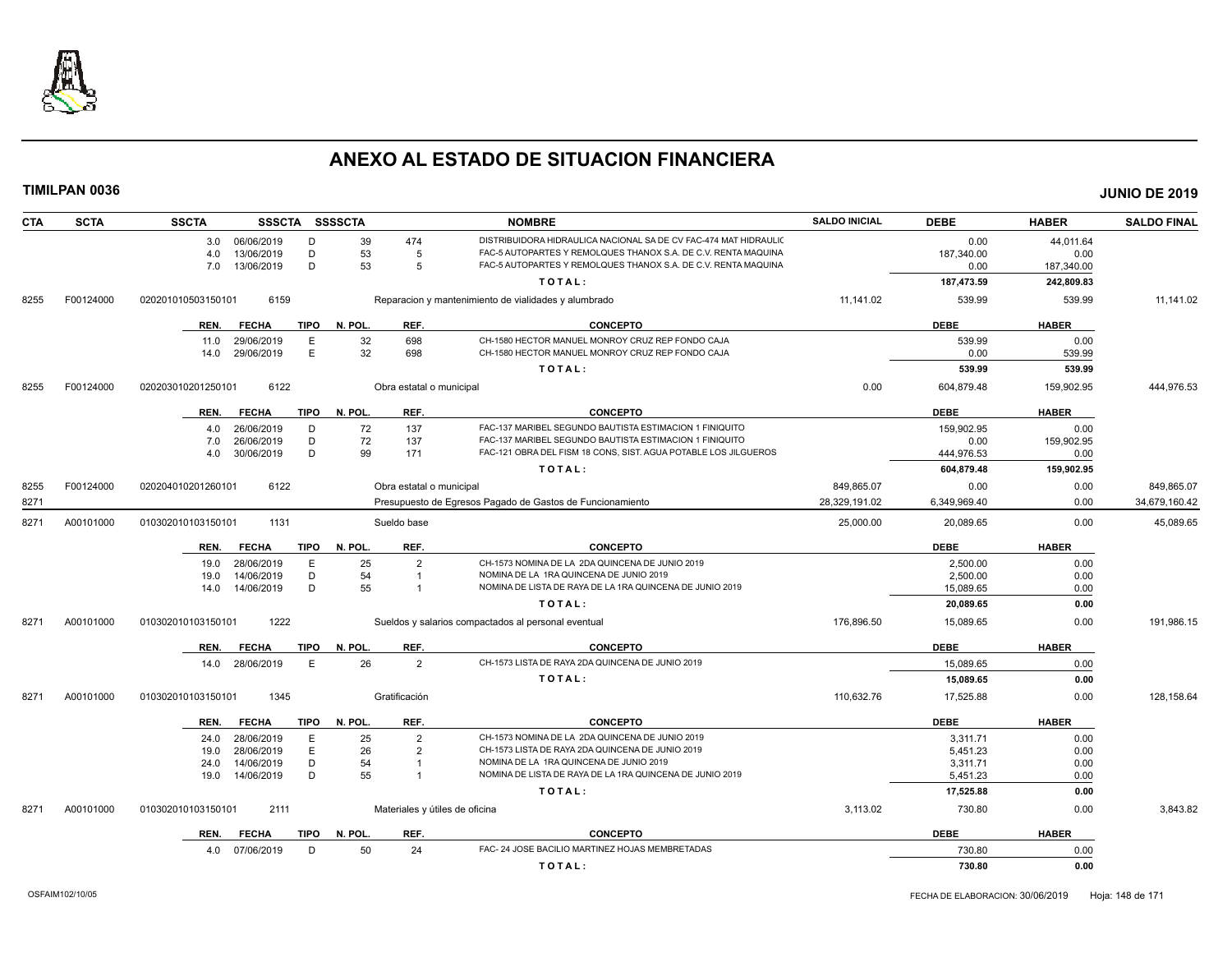

| <b>CTA</b> | <b>SCTA</b> | <b>SSCTA</b><br>SSSCTA SSSSCTA      |                                              | <b>NOMBRE</b>                                                                              | <b>SALDO INICIAL</b> | <b>DEBE</b>             | <b>HABER</b> | <b>SALDO FINAL</b> |
|------------|-------------|-------------------------------------|----------------------------------------------|--------------------------------------------------------------------------------------------|----------------------|-------------------------|--------------|--------------------|
| 8271       | A00101000   | 010302010103150101<br>2611          | Combustibles, lubricantes y aditivos         |                                                                                            | 550.00               | 400.00                  | 0.00         | 950.00             |
|            |             | <b>TIPO</b><br>REN.<br><b>FECHA</b> | REF.<br>N. POL.                              | <b>CONCEPTO</b>                                                                            |                      | <b>DEBE</b>             | <b>HABER</b> |                    |
|            |             | 29/06/2019<br>D<br>13.0             | 4372<br>64                                   | FAC-4372 SERVICIO ESTRELLA JUNA S.A. DE C.V. COMBUSTIBLE                                   |                      | 400.00                  | 0.00         |                    |
|            |             |                                     |                                              | TOTAL:                                                                                     |                      | 400.00                  | 0.00         |                    |
| 8271       | A00101000   | 010302010103150101<br>3821          |                                              | Gastos de ceremonias oficiales y de orden social                                           | 27,903.80            | 58,450.00               | 0.00         | 86,353.80          |
|            |             | REN.<br><b>FECHA</b><br><b>TIPO</b> | REF.<br>N. POL.                              | <b>CONCEPTO</b>                                                                            |                      | <b>DEBE</b>             | <b>HABER</b> |                    |
|            |             | 6.0 06/06/2019<br>D                 | 42<br>324                                    | FAC-324 SERVICIOS PUBLICITARIOS FREELY S.A. DE C.V. DIA DE LA MADRE                        |                      | 58,450.00               | 0.00         |                    |
|            |             |                                     |                                              | TOTAL:                                                                                     |                      | 58,450.00               | 0.00         |                    |
| 8271       | A00102000   | 1131<br>010204010102150101          | Sueldo base                                  |                                                                                            | 30,000.00            | 6,000.00                | 0.00         | 36,000.00          |
|            |             | <b>FECHA</b><br>TIPO<br>REN.        | N. POL.<br>REF.                              | <b>CONCEPTO</b>                                                                            |                      | <b>DEBE</b>             | <b>HABER</b> |                    |
|            |             | 29.0<br>28/06/2019<br>E             | 25<br>$\overline{2}$                         | CH-1573 NOMINA DE LA 2DA QUINCENA DE JUNIO 2019                                            |                      | 3,000.00                | 0.00         |                    |
|            |             | D<br>29.0<br>14/06/2019             | 54<br>$\overline{1}$                         | NOMINA DE LA 1RA QUINCENA DE JUNIO 2019                                                    |                      | 3,000.00                | 0.00         |                    |
|            |             |                                     |                                              | TOTAL:                                                                                     |                      | 6,000.00                | 0.00         |                    |
| 8271       | A00102000   | 1345<br>010204010102150101          | Gratificación                                |                                                                                            | 35,576.60            | 7,115.32                | 0.00         | 42,691.92          |
|            |             | REN.<br><b>FECHA</b><br><b>TIPO</b> | N. POL.<br>REF.                              | <b>CONCEPTO</b>                                                                            |                      | <b>DEBE</b>             | <b>HABER</b> |                    |
|            |             | 28/06/2019<br>E<br>34.0             | 25<br>$\overline{2}$                         | CH-1573 NOMINA DE LA 2DA QUINCENA DE JUNIO 2019                                            |                      | 3,557.66                | 0.00         |                    |
|            |             | D<br>14/06/2019<br>34.0             | 54<br>$\overline{1}$                         | NOMINA DE LA 1RA QUINCENA DE JUNIO 2019                                                    |                      | 3,557.66                | 0.00         |                    |
|            |             |                                     |                                              | TOTAL:                                                                                     |                      | 7,115.32                | 0.00         |                    |
| 8271       | A00102000   | 010204010102150101<br>2611          | Combustibles, lubricantes y aditivos         |                                                                                            | 200.00               | 0.00                    | 0.00         | 200.00             |
| 8271       | A00103000   | 1131<br>010301010101150101          | Sueldo base                                  |                                                                                            | 3,000.00             | 0.00                    | 0.00         | 3,000.00           |
| 8271       | A00103000   | 1222<br>010301010101150101          |                                              | Sueldos y salarios compactados al personal eventual                                        | 6,000.00             | 0.00                    | 0.00         | 6,000.00           |
| 8271       | A00103000   | 1345<br>010301010101150101          | Gratificación                                |                                                                                            | 5,859.60             | 0.00                    | 0.00         | 5,859.60           |
| 8271       | A00A00000   | 1111<br>010301010101150101          | <b>Dietas</b>                                |                                                                                            | 400,000.00           | 80,000.00               | 0.00         | 480,000.00         |
|            |             | <b>FECHA</b><br><b>TIPO</b><br>REN. | N. POL.<br>REF.                              | <b>CONCEPTO</b>                                                                            |                      | <b>DEBE</b>             | <b>HABER</b> |                    |
|            |             | 28/06/2019<br>Е<br>4.0              | 25<br>$\overline{2}$                         | CH-1573 NOMINA DE LA 2DA QUINCENA DE JUNIO 2019                                            |                      | 40,000.00               | 0.00         |                    |
|            |             | D<br>14/06/2019<br>4.0              | 54<br>$\overline{1}$                         | NOMINA DE LA 1RA QUINCENA DE JUNIO 2019                                                    |                      | 40,000.00               | 0.00         |                    |
|            |             |                                     |                                              | TOTAL:                                                                                     |                      | 80,000.00               | 0.00         |                    |
| 8271       | A00A00000   | 010301010101150101<br>1131          | Sueldo base                                  |                                                                                            | 854,552.30           | 191,950.46              | 0.00         | 1,046,502.76       |
|            |             | <b>TIPO</b><br>REN.<br><b>FECHA</b> | N. POL<br>REF.                               | <b>CONCEPTO</b>                                                                            |                      | <b>DEBE</b>             | <b>HABER</b> |                    |
|            |             | 18/06/2019<br>4.0<br>Е              | 17<br>$\overline{\mathbf{1}}$                | CH. 1565 COMPL. NOMINA QUINC. 01 JUN 19                                                    |                      | 31,875.23               | 0.00         |                    |
|            |             | Ε<br>20/06/2019<br>2.0              | 20<br>$\overline{1}$                         | CH. 1568 COMPL. NOMINA 2DA QUINCENA MARZO 2019                                             |                      | 4,000.00                | 0.00         |                    |
|            |             | Ε<br>28/06/2019<br>9.0<br>D         | 25<br>$\overline{2}$<br>54<br>$\overline{1}$ | CH-1573 NOMINA DE LA 2DA QUINCENA DE JUNIO 2019<br>NOMINA DE LA 1RA QUINCENA DE JUNIO 2019 |                      | 93,975.23               | 0.00         |                    |
|            |             | 14/06/2019<br>9.0                   |                                              | TOTAL:                                                                                     |                      | 62,100.00<br>191,950.46 | 0.00<br>0.00 |                    |
|            |             |                                     |                                              |                                                                                            |                      |                         |              |                    |
| 8271       | A00A00000   | 1222<br>010301010101150101          |                                              | Sueldos y salarios compactados al personal eventual                                        | 304,119.17           | 62,956.40               | 0.00         | 367,075.57         |
|            |             | <b>TIPO</b><br>REN.<br><b>FECHA</b> | N. POL.<br>REF.                              | <b>CONCEPTO</b>                                                                            |                      | <b>DEBE</b>             | <b>HABER</b> |                    |
|            |             | 4.0 28/06/2019<br>E                 | 26<br>$\overline{2}$                         | CH-1573 LISTA DE RAYA 2DA QUINCENA DE JUNIO 2019                                           |                      | 29,046.65               | 0.00         |                    |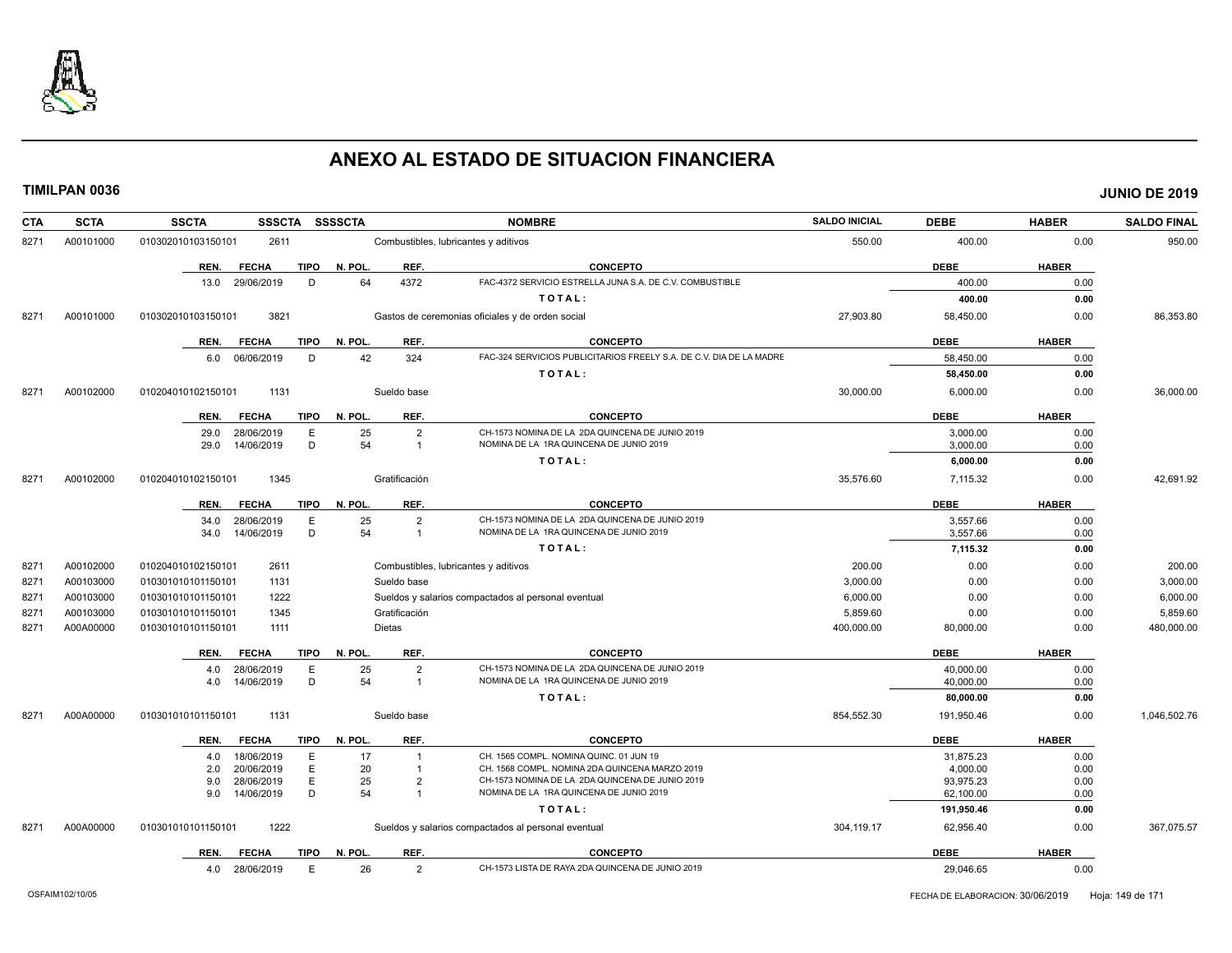

| <b>CTA</b> | <b>SCTA</b> | <b>SSCTA</b><br><b>SSSCTA</b> |             | <b>SSSSCTA</b> |                | <b>NOMBRE</b>                                                              | <b>SALDO INICIAL</b> | <b>DEBE</b> | <b>HABER</b> | <b>SALDO FINAL</b> |
|------------|-------------|-------------------------------|-------------|----------------|----------------|----------------------------------------------------------------------------|----------------------|-------------|--------------|--------------------|
|            |             | 4.0 14/06/2019                | D           | 55             | $\overline{1}$ | NOMINA DE LISTA DE RAYA DE LA 1RA QUINCENA DE JUNIO 2019                   |                      | 33,909.75   | 0.00         |                    |
|            |             |                               |             |                |                | TOTAL:                                                                     |                      | 62,956.40   | 0.00         |                    |
| 8271       | A00A00000   | 1345<br>010301010101150101    |             |                | Gratificación  |                                                                            | 684,306.04           | 144,101.92  | 0.00         | 828,407.96         |
|            |             | <b>FECHA</b><br>REN.          | <b>TIPO</b> | N. POL.        | REF.           | <b>CONCEPTO</b>                                                            |                      | <b>DEBE</b> | <b>HABER</b> |                    |
|            |             | 18/06/2019<br>9.0             | Ε           | 17             | $\overline{1}$ | CH. 1565 COMPL. NOMINA QUINC, 01 JUN 19                                    |                      | 1,115.37    | 0.00         |                    |
|            |             | 20/06/2019<br>4.0             | Ε           | 20             | -1             | CH. 1568 COMPL. NOMINA 2DA QUINCENA MARZO 2019                             |                      | 1,562.36    | 0.00         |                    |
|            |             | 28/06/2019<br>14.0            | Ε           | 25             | $\overline{2}$ | CH-1573 NOMINA DE LA 2DA QUINCENA DE JUNIO 2019                            |                      | 53,676.25   | 0.00         |                    |
|            |             | 28/06/2019<br>9.0             | E           | 26             | $\overline{2}$ | CH-1573 LISTA DE RAYA 2DA QUINCENA DE JUNIO 2019                           |                      | 14,898.53   | 0.00         |                    |
|            |             | 14/06/2019<br>14.0            | D           | 54             | $\overline{1}$ | NOMINA DE LA 1RA QUINCENA DE JUNIO 2019                                    |                      | 52,560.88   | 0.00         |                    |
|            |             | 14/06/2019<br>9.0             | D           | 55             | -1             | NOMINA DE LISTA DE RAYA DE LA 1RA QUINCENA DE JUNIO 2019                   |                      | 20.288.53   | 0.00         |                    |
|            |             |                               |             |                |                | TOTAL:                                                                     |                      | 144,101.92  | 0.00         |                    |
| 8271       | A00A00000   | 2611<br>010301010101150101    |             |                |                | Combustibles, lubricantes y aditivos                                       | 64,940.38            | 16,910.17   | 0.00         | 81,850.55          |
|            |             | <b>FECHA</b>                  | <b>TIPO</b> | N. POL.        | REF.           | <b>CONCEPTO</b>                                                            |                      | <b>DEBE</b> | <b>HABER</b> |                    |
|            |             | REN.                          |             |                |                |                                                                            |                      |             |              |                    |
|            |             | 29/06/2019<br>6.0             | D           | 64             | 4372           | FAC-4372 SERVICIO ESTRELLA JUNA S.A. DE C.V. COMBUSTIBLE                   |                      | 2,350.07    | 0.00         |                    |
|            |             | 29/06/2019<br>6.0             | D           | 65             | 4373           | FAC-4373 SERVICIO ESTRELLA JUNA S.A. DE C.V. COMBUSTIBLE                   |                      | 3,660.02    | 0.00         |                    |
|            |             | 29/06/2019<br>6.0             | D           | 67             | 4375           | SERVICIO ESTRELLA JUNA S.A. DE C.V. FAC-4375 COMBUSTIBLE                   |                      | 2,499.75    | 0.00         |                    |
|            |             | 29/06/2019<br>6.0             | D           | 68             | 4376           | SERVICIO ESTRELLA JUNA S.A. DE C.V. FAC-4376 COMBUSTIBLE                   |                      | 500.00      | 0.00         |                    |
|            |             | 29/06/2019<br>6.0             | D<br>D      | 69<br>70       | 4377           | SERVICIO ESTRELLA JUNA S.A. DE C.V. FAC-4377 COMBUSTIBLE                   |                      | 3,700.12    | 0.00         |                    |
|            |             | 29/06/2019<br>6.0             |             |                | 4378           | SERVICIO ESTRELLA JUNA S.A. DE C.V. FAC-4378 COMBUSTIBLE                   |                      | 4,200.21    | 0.00         |                    |
|            |             |                               |             |                |                | TOTAL:                                                                     |                      | 16,910.17   | 0.00         |                    |
| 8271       | A00A00000   | 010301010101150101<br>3231    |             |                |                | Arrendamiento de equipo y bienes informáticos                              | 43,760.42            | 9,512.00    | 0.00         | 53,272.42          |
|            |             | REN.<br><b>FECHA</b>          | <b>TIPO</b> | N. POL.        | REF.           | <b>CONCEPTO</b>                                                            |                      | <b>DEBE</b> | <b>HABER</b> |                    |
|            |             | 6.0 03/06/2019                | D           | 20             | 521            | COPY CDMX S.A. DE C.V. FACTURA 521 RENTA COPIADORAS                        |                      | 9.512.00    | 0.00         |                    |
|            |             |                               |             |                |                | TOTAL:                                                                     |                      | 9,512.00    | 0.00         |                    |
| 8271       | A00A00000   | 3551<br>010301010101150101    |             |                |                | Reparación y mantenimiento de vehículos terrestres, aéreos y lacustres     | 10,050.92            | 1,505.00    | 0.00         | 11,555.92          |
|            |             | REN.<br><b>FECHA</b>          |             | TIPO N. POL.   | REF.           | <b>CONCEPTO</b>                                                            |                      | <b>DEBE</b> | <b>HABER</b> |                    |
|            |             | 29/06/2019<br>34.0            | Ε           | 32             | 5171           | CH-1580 HECTOR MANUEL MONROY CRUZ REP FONDO CAJA                           |                      | 105.00      | 0.00         |                    |
|            |             | 29/06/2019<br>41.0            | Ε           | 32             | $\overline{1}$ | CH-1580 HECTOR MANUEL MONROY CRUZ REP FONDO CAJA                           |                      | 1,400.00    | 0.00         |                    |
|            |             |                               |             |                |                | TOTAL:                                                                     |                      | 1.505.00    | 0.00         |                    |
| 8271       | A00A00000   | 3571<br>010301010101150101    |             |                |                | Reparación, instalación y mantenimiento de maquinaria, equipo industrial y | 1,792.00             | 0.00        | 0.00         | 1,792.00           |
| 8271       | A00A00000   | 3611<br>010301010101150101    |             |                |                | Gastos de publicidad y propaganda                                          | 81,040.00            | 38,568.00   | 0.00         | 119,608.00         |
|            |             | REN.<br><b>FECHA</b>          | <b>TIPO</b> | N. POL.        | REF.           | <b>CONCEPTO</b>                                                            |                      | <b>DEBE</b> | <b>HABER</b> |                    |
|            |             | 18/06/2019<br>2.0             | Ε           | 18             | 79             | CH. 1566 HOMERO MARTINEZ MALDONADO FACT-79 PERIODICO                       |                      | 5,800.00    | 0.00         |                    |
|            |             | 21/06/2019<br>6.0             | D           | 18             | 79             | HOMERO MARTINEZ MALDONADO FACT-79 PERIODICO                                |                      | 5,800.00    | 0.00         |                    |
|            |             | 18/06/2019<br>5.0             | Ε           | 19             | 1097           | CH. 1567 ARTURO R. CHAVEZ VARGAS F/1093-1097 INSERCION PERIODICO           |                      | 11,484.00   | 0.00         |                    |
|            |             | 18/06/2019<br>3.0             | Ε           | 19             | 1093           | CH. 1567 ARTURO R. CHAVEZ VARGAS F/1093-1097 INSERCION PERIODICO           |                      | 11,484.00   | 0.00         |                    |
|            |             | 05/06/2019<br>2.0             | D           | 37             | 624            | TEOFILO CUENCA GIL FACT-624 PERIODICO LA VOZ DEL ESTADO DE MEXIO           |                      | 4,000.00    | 0.00         |                    |
|            |             |                               |             |                |                | TOTAL:                                                                     |                      | 38,568.00   | 0.00         |                    |
| 8271       | A00A00000   | 010301010101150101<br>3612    |             |                |                | Publicaciones oficiales y de información en general para difusión          | 433,376.80           | 40,000.00   | 0.00         | 473,376.80         |
|            |             | REN.<br><b>FECHA</b>          | <b>TIPO</b> | N. POL.        | REF.           | <b>CONCEPTO</b>                                                            |                      | <b>DEBE</b> | <b>HABER</b> |                    |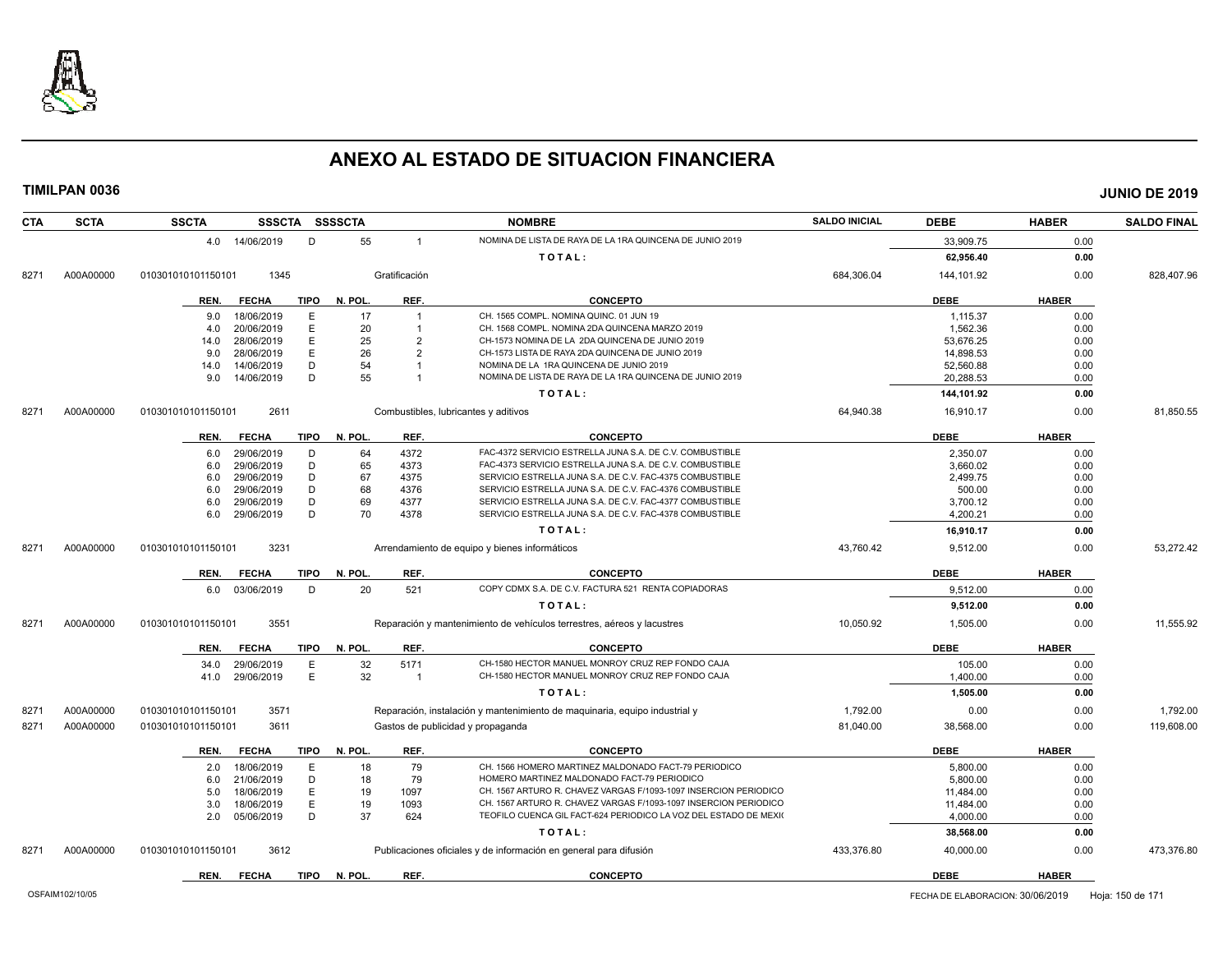

| <b>CTA</b> | <b>SCTA</b> | <b>SSCTA</b>       |                 |             | SSSCTA SSSSCTA |                          | <b>NOMBRE</b>                                                                                             | <b>SALDO INICIAL</b> | <b>DEBE</b> | <b>HABER</b> | <b>SALDO FINAL</b> |
|------------|-------------|--------------------|-----------------|-------------|----------------|--------------------------|-----------------------------------------------------------------------------------------------------------|----------------------|-------------|--------------|--------------------|
|            |             |                    | 6.0 05/06/2019  | D           | 33             | 18                       | FAC-18 GCHRUBCH CONSULTORES S.A. DE C.V. PLAN DE DESARROLLO                                               |                      | 40,000.00   | 0.00         |                    |
|            |             |                    |                 |             |                |                          | TOTAL:                                                                                                    |                      | 40,000.00   | 0.00         |                    |
| 8271       | A00A00000   | 010301010101150101 | 3751            |             |                |                          | Gastos de alimentación en territorio nacional                                                             | 13,439.00            | 0.00        | 0.00         | 13,439.00          |
| 8271       | A00A00000   | 010301010101150101 | 3821            |             |                |                          | Gastos de ceremonias oficiales y de orden social                                                          | 458,728.01           | 402,941.90  | 0.00         | 861,669.91         |
|            |             | REN.               | <b>FECHA</b>    | TIPO        | N. POL.        | REF.                     | <b>CONCEPTO</b>                                                                                           |                      | <b>DEBE</b> | <b>HABER</b> |                    |
|            |             | 6.0                | 13/06/2019      | D           | 12             | 98                       | RODOLFO LINO D ELA CRUZ MARCELO FAC-98 LUCHAS                                                             |                      | 32,132.00   | 0.00         |                    |
|            |             | 4.0                | 05/06/2019      | D           | 35             | 799                      | SILVANA IRENE DOMINGUEZ COLIN PAGO FAC 798,799,800,801,Y 802                                              |                      | 30.355.30   | 0.00         |                    |
|            |             | 6.0                | 05/06/2019      | D           | 35             | 800                      | SILVANA IRENE DOMINGUEZ COLIN PAGO FAC 798,799,800,801,Y 802                                              |                      | 9,558.10    | 0.00         |                    |
|            |             | 8.0                | 05/06/2019      | D           | 35             | 801                      | SILVANA IRENE DOMINGUEZ COLIN PAGO FAC 798,799,800,801,Y 802                                              |                      | 11,853.00   | 0.00         |                    |
|            |             | 10.0               | 05/06/2019      | D           | 35             | 802                      | SILVANA IRENE DOMINGUEZ COLIN PAGO FAC 798.799.800.801.Y 802                                              |                      | 14,545.50   | 0.00         |                    |
|            |             | 6.0                | 06/06/2019      | D           | 40             | 325                      | FAC-325 SERVICIOS PUBLICITARIOS FREELY S.A. DE C.V. DIA DE LA MADRE                                       |                      | 30,060.00   | 0.00         |                    |
|            |             | 6.0                | 06/06/2019      | D           | 41             | 328                      | FAC-325 SERVICIOS PUBLICITARIOS FREELY S.A. DE C.V. DIA DE LA MADRE                                       |                      | 50,100.00   | 0.00         |                    |
|            |             | 6.0                | 06/06/2019      | D           | 43             | 327                      | FAC-327 SERVICIOS PUBLICITARIOS FREELY S.A. DE C.V. DIA DE LA MADRE                                       |                      | 6,680.00    | 0.00         |                    |
|            |             | 6.0                | 06/06/2019      | D           | 44             | 326                      | FAC-326 SERVICIOS PUBLICITARIOS FREELY S.A. DE C.V. DIA DE LA MADRE                                       |                      | 66,800.00   | 0.00         |                    |
|            |             | 6.0                | 06/06/2019      | D           | 45             | 329                      | FAC-329 Y 333 SERVICIOS PUBLICITARIOS FREELY S.A. DE C.V. DIA DE LA M                                     |                      | 15,030.00   | 0.00         |                    |
|            |             | 6.0                | 06/06/2019      | D           | 46             | 332                      | FAC-332 SERVICIOS PUBLICITARIOS FREELY S.A. DE C.V. DIA DE LA MADRE                                       |                      | 30.060.00   | 0.00         |                    |
|            |             | 6.0                | 06/06/2019      | D           | 47             | 331                      | FAC-331 SERVICIOS PUBLICITARIOS FREELY S.A. DE C.V. DIA DE LA MADRE                                       |                      | 75,150.00   | 0.00         |                    |
|            |             | 6.0                | 06/06/2019      | D           | 48             | 330                      | FAC-330 SERVICIOS PUBLICITARIOS FREELY S.A. DE C.V. DIA DE LA MADRE                                       |                      | 25,050.00   | 0.00         |                    |
|            |             | 41.0               | 30/06/2019      | D           | 87             | 957                      | FAC-957 FELIX GARCIA ANDRES RENTA DE SILLAS                                                               |                      | 5,568.00    | 0.00         |                    |
|            |             |                    |                 |             |                |                          | TOTAL:                                                                                                    |                      | 402,941.90  | 0.00         |                    |
| 8271       | A00A00000   | 010301010101150101 | 3851            |             |                | Gastos de representación |                                                                                                           | 14,681.15            | 21,984.00   | 0.00         | 36,665.15          |
|            |             |                    |                 |             |                |                          |                                                                                                           |                      |             |              |                    |
|            |             | REN.               | <b>FECHA</b>    | <b>TIPO</b> | N. POL.        | REF.                     | <b>CONCEPTO</b>                                                                                           |                      | <b>DEBE</b> | <b>HABER</b> |                    |
|            |             | 69.0               | 20/06/2019      | Е           | 21             | 1398                     | CH-1569 REPOSICION FONDO FIJO DE CAJA FAC-1398 CONSUMO ALIMENT                                            |                      | 1.300.00    | 0.00         |                    |
|            |             | 83.0               | 20/06/2019      | E           | 21             | $\overline{1}$           | CH-1569 REPOSICION FONDO FIJO DE CAJA CONSUMO ALIMENTOS                                                   |                      | 1.800.00    | 0.00         |                    |
|            |             | 62.0               | 20/06/2019      | E           | 21             | 1399                     | CH-1569 REPOSICION FONDO FIJO DE CAJA FAC-1399 CONSUMO ALIMENT                                            |                      | 1,800.00    | 0.00         |                    |
|            |             | 76.0               | 20/06/2019      | E           | 21             | $\overline{\mathbf{1}}$  | CH-1569 REPOSICION FONDO FIJO DE CAJA CONSUMO ALIMENTOS                                                   |                      | 1,800.00    | 0.00         |                    |
|            |             | 90.0               | 29/06/2019      | E           | 31             | 905                      | CH-1579 HECTOR MANUEL MONROY CRUZ FAC-905 CAFETERIA                                                       |                      | 1,953.50    | 0.00         |                    |
|            |             | 69.0               | 29/06/2019      | E           | 31             | 906                      | CH-1579 HECTOR MANUEL MONROY CRUZ FAC-906 CAFETERIA                                                       |                      | 1.969.40    | 0.00         |                    |
|            |             | 41.0               | 29/06/2019      | Е           | 31             | 1410                     | CH-1579 HECTOR MANUEL MONROY CRUZ FAC-1410 CONSUMOS                                                       |                      | 1,162.00    | 0.00         |                    |
|            |             | 48.0               | 29/06/2019      | E           | 31             | 1411                     | CH-1579 HECTOR MANUEL MONROY CRUZ FAC-1411 CONSUMOS                                                       |                      | 1,940.00    | 0.00         |                    |
|            |             | 55.0               | 29/06/2019      | E           | 31             | 11393                    | CH-1579 HECTOR MANUEL MONROY CRUZ FAC-11393 CONSUMOS                                                      |                      | 438.00      | 0.00         |                    |
|            |             | 76.0               | 29/06/2019      | E           | 31             | 904                      | CH-1579 HECTOR MANUEL MONROY CRUZ FAC-904 CAFETERIA                                                       |                      | 1,970.50    | 0.00         |                    |
|            |             | 83.0               | 29/06/2019      | E<br>D      | 31             | 907                      | CH-1579 HECTOR MANUEL MONROY CRUZ FAC-907 CAFETERIA<br>LIBIA MONTIEL COLIN FACT-146 SERVICIO DE HOSPEDAJE |                      | 1,995.00    | 0.00         |                    |
|            |             | 2.0                | 05/06/2019      |             | 34             | 146                      |                                                                                                           |                      | 3,855.60    | 0.00         |                    |
|            |             |                    |                 |             |                |                          | TOTAL:                                                                                                    |                      | 21,984.00   | 0.00         |                    |
| 8271       | A00A00000   | 010301010101150101 | 3992            |             |                |                          | Gastos de servicios menores                                                                               | 752.94               | 0.00        | 0.00         | 752.94             |
| 8271       | A00A00000   | 010301010101160101 | 2111            |             |                |                          | Materiales y útiles de oficina                                                                            | 28,973.42            | 3,654.00    | 0.00         | 32,627.42          |
|            |             | REN.               | <b>FECHA</b>    | <b>TIPO</b> | N. POL.        | REF.                     | <b>CONCEPTO</b>                                                                                           |                      | <b>DEBE</b> | <b>HABER</b> |                    |
|            |             | 2.0                | 07/06/2019      | D           | 50             | 24                       | FAC- 24 JOSE BACILIO MARTINEZ HOJAS MEMBRETADAS                                                           |                      | 3.654.00    | 0.00         |                    |
|            |             |                    |                 |             |                |                          | TOTAL:                                                                                                    |                      | 3,654.00    | 0.00         |                    |
| 8271       | B00108000   | 010309030101150101 | 1222            |             |                |                          | Sueldos y salarios compactados al personal eventual                                                       | 125,896.50           | 25,179.30   | 0.00         | 151,075.80         |
|            |             | REN.               | <b>FECHA</b>    | <b>TIPO</b> | N. POL.        | REF.                     | <b>CONCEPTO</b>                                                                                           |                      | <b>DEBE</b> | <b>HABER</b> |                    |
|            |             |                    | 24.0 28/06/2019 | E           | 26             | $\overline{2}$           | CH-1573 LISTA DE RAYA 2DA QUINCENA DE JUNIO 2019                                                          |                      | 12,589.65   | 0.00         |                    |
|            |             |                    |                 |             |                |                          |                                                                                                           |                      |             |              |                    |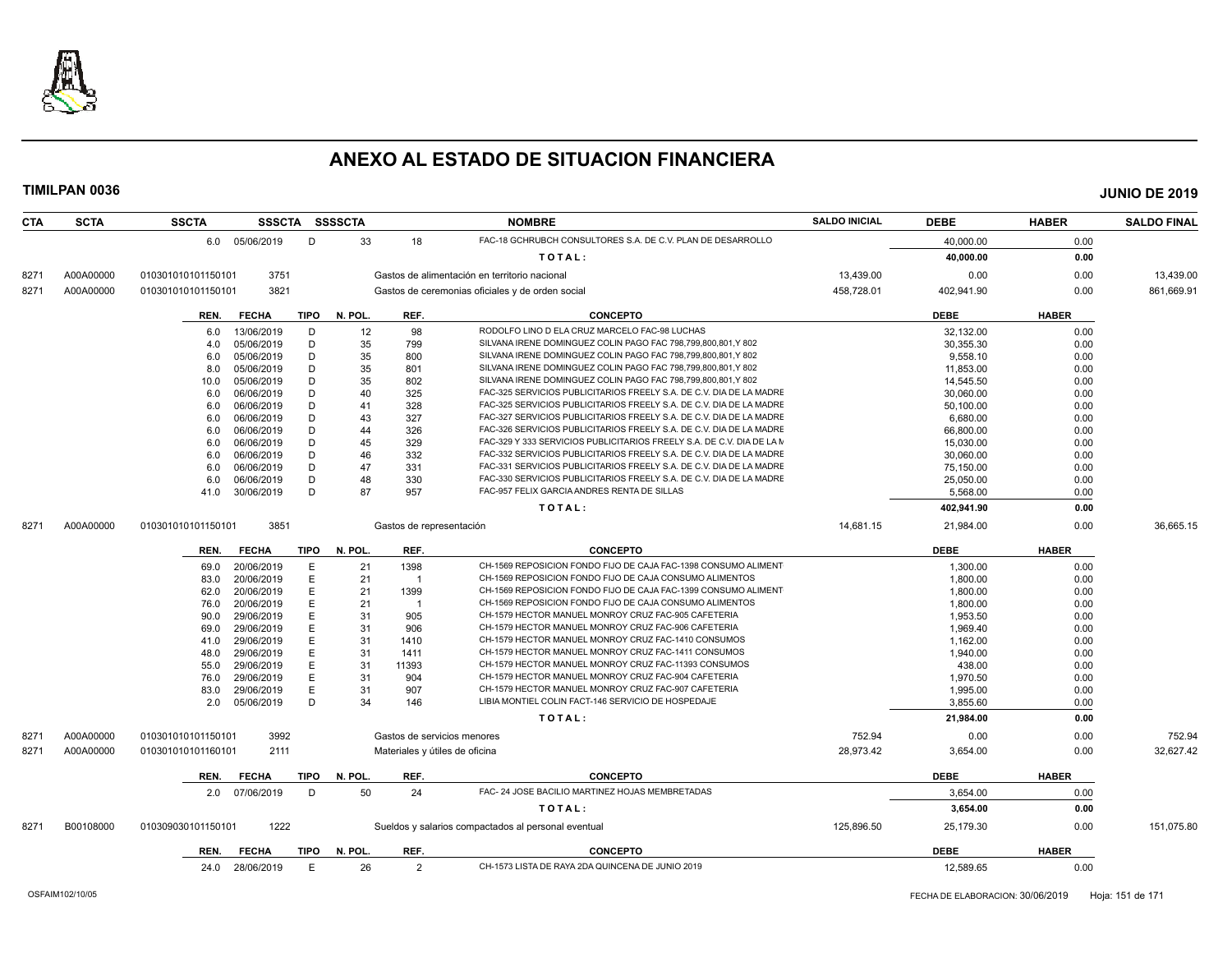

| <b>CTA</b> | <b>SCTA</b> | <b>SSCTA</b><br>SSSCTA SSSSCTA                     |                                | <b>NOMBRE</b>                                                                                                        | <b>SALDO INICIAL</b> | <b>DEBE</b>      | <b>HABER</b> | <b>SALDO FINAL</b> |
|------------|-------------|----------------------------------------------------|--------------------------------|----------------------------------------------------------------------------------------------------------------------|----------------------|------------------|--------------|--------------------|
|            |             | 14/06/2019<br>D<br>24.0                            | 55<br>$\mathbf{1}$             | NOMINA DE LISTA DE RAYA DE LA 1RA QUINCENA DE JUNIO 2019                                                             |                      | 12,589.65        | 0.00         |                    |
|            |             |                                                    |                                | TOTAL:                                                                                                               |                      | 25,179.30        | 0.00         |                    |
| 8271       | B00108000   | 1345<br>010309030101150101                         | Gratificación                  |                                                                                                                      | 61,438.10            | 12,687.62        | 0.00         | 74,125.72          |
|            |             | <b>FECHA</b><br>TIPO<br>REN.                       | REF.<br>N. POL.                | <b>CONCEPTO</b>                                                                                                      |                      | <b>DEBE</b>      | <b>HABER</b> |                    |
|            |             | 28/06/2019<br>E<br>29.0                            | 26<br>2                        | CH-1573 LISTA DE RAYA 2DA QUINCENA DE JUNIO 2019                                                                     |                      | 6,043.81         | 0.00         |                    |
|            |             | D<br>14/06/2019<br>29.0                            | 55<br>$\mathbf{1}$             | NOMINA DE LISTA DE RAYA DE LA 1RA QUINCENA DE JUNIO 2019                                                             |                      | 6,643.81         | 0.00         |                    |
|            |             |                                                    |                                | TOTAL:                                                                                                               |                      | 12,687.62        | 0.00         |                    |
| 8271       | B00108000   | 2111<br>010309030101160101                         | Materiales y útiles de oficina |                                                                                                                      | 600.00               | 0.00             | 0.00         | 600.00             |
| 8271       | B00B00000   | 1111<br>010305010105150101                         | Dietas                         |                                                                                                                      | 200,000.00           | 40,000.00        | 0.00         | 240,000.00         |
|            |             | REN.<br><b>FECHA</b><br>TIPO                       | REF.<br>N. POL.                | <b>CONCEPTO</b>                                                                                                      |                      | <b>DEBE</b>      | <b>HABER</b> |                    |
|            |             | 28/06/2019<br>E<br>39.0                            | 25<br>$\overline{2}$           | CH-1573 NOMINA DE LA 2DA QUINCENA DE JUNIO 2019                                                                      |                      | 20,000.00        | 0.00         |                    |
|            |             | D<br>14/06/2019<br>39.0                            | 54<br>$\mathbf{1}$             | NOMINA DE LA 1RA QUINCENA DE JUNIO 2019                                                                              |                      | 20,000.00        | 0.00         |                    |
|            |             |                                                    |                                | TOTAL:                                                                                                               |                      | 40,000.00        | 0.00         |                    |
| 8271       | B00B00000   | 1131<br>010305010105150101                         | Sueldo base                    |                                                                                                                      | 17,600.00            | 9,800.00         | 0.00         | 27,400.00          |
|            |             | <b>FECHA</b><br><b>TIPO</b><br>REN.                | N. POL.<br>REF.                | <b>CONCEPTO</b>                                                                                                      |                      | <b>DEBE</b>      | <b>HABER</b> |                    |
|            |             | E<br>28/06/2019<br>44.0                            | 25<br>$\overline{2}$           | CH-1573 NOMINA DE LA 2DA QUINCENA DE JUNIO 2019                                                                      |                      | 6,900.00         | 0.00         |                    |
|            |             | D<br>14/06/2019<br>44.0                            | 54<br>$\mathbf{1}$             | NOMINA DE LA 1RA QUINCENA DE JUNIO 2019                                                                              |                      | 2,900.00         | 0.00         |                    |
|            |             |                                                    |                                | TOTAL:                                                                                                               |                      | 9,800.00         | 0.00         |                    |
| 8271       | B00B00000   | 010305010105150101<br>1345                         | Gratificación                  |                                                                                                                      | 104,033.62           | 28,162.19        | 0.00         | 132,195.81         |
|            |             | <b>FECHA</b><br>TIPO<br>REN.                       | N. POL.<br>REF.                | <b>CONCEPTO</b>                                                                                                      |                      | <b>DEBE</b>      | <b>HABER</b> |                    |
|            |             | 28/06/2019<br>E<br>49.0                            | 25<br>$\overline{2}$           | CH-1573 NOMINA DE LA 2DA QUINCENA DE JUNIO 2019                                                                      |                      | 14,629.59        | 0.00         |                    |
|            |             | D<br>14/06/2019<br>49.0                            | 54<br>$\mathbf{1}$             | NOMINA DE LA 1RA QUINCENA DE JUNIO 2019                                                                              |                      | 13,532.60        | 0.00         |                    |
|            |             |                                                    |                                | TOTAL:                                                                                                               |                      | 28,162.19        | 0.00         |                    |
| 8271       | B00B00000   | 2611<br>010305010105150101                         |                                | Combustibles, lubricantes y aditivos                                                                                 | 6,630.00             | 1,800.00         | 0.00         | 8,430.00           |
|            |             | <b>FECHA</b><br>REN.<br>TIPO                       | N. POL.<br>REF.                | <b>CONCEPTO</b>                                                                                                      |                      | <b>DEBE</b>      | <b>HABER</b> |                    |
|            |             | 29/06/2019<br>D<br>20.0                            | 4372<br>64                     | FAC-4372 SERVICIO ESTRELLA JUNA S.A. DE C.V. COMBUSTIBLE                                                             |                      | 500.00           | 0.00         |                    |
|            |             | 29/06/2019<br>D<br>6.0                             | 66<br>4374                     | SERVICIO ESTRELLA JUNA S.A. DE C.V. FAC-4374 COMBUSTIBLE                                                             |                      | 300.00           | 0.00         |                    |
|            |             | 29/06/2019<br>D<br>13.0<br>29/06/2019<br>D<br>13.0 | 68<br>4376<br>69<br>4377       | SERVICIO ESTRELLA JUNA S.A. DE C.V. FAC-4376 COMBUSTIBLE<br>SERVICIO ESTRELLA JUNA S.A. DE C.V. FAC-4377 COMBUSTIBLE |                      | 500.00<br>500.00 | 0.00         |                    |
|            |             |                                                    |                                |                                                                                                                      |                      |                  | 0.00         |                    |
|            |             |                                                    |                                | TOTAL:                                                                                                               |                      | 1,800.00         | 0.00         |                    |
| 8271       | B00B00000   | 2111<br>010305010105160101                         | Materiales y útiles de oficina |                                                                                                                      | 1,256.98             | 0.00             | 0.00         | 1,256.98           |
| 8271       | C01141000   | 1111<br>020501010106150101                         | Dietas                         |                                                                                                                      | 158,259.30           | 31,651.86        | 0.00         | 189,911.16         |
|            |             | REN.<br><b>FECHA</b><br>TIPO                       | N. POL.<br>REF.                | <b>CONCEPTO</b>                                                                                                      |                      | <b>DEBE</b>      | <b>HABER</b> |                    |
|            |             | 28/06/2019<br>E<br>54.0                            | 25<br>2                        | CH-1573 NOMINA DE LA 2DA QUINCENA DE JUNIO 2019                                                                      |                      | 15.825.93        | 0.00         |                    |
|            |             | D<br>14/06/2019<br>54.0                            | 54<br>$\mathbf{1}$             | NOMINA DE LA 1RA QUINCENA DE JUNIO 2019                                                                              |                      | 15,825.93        | 0.00         |                    |
|            |             |                                                    |                                | TOTAL:                                                                                                               |                      | 31,651.86        | 0.00         |                    |
| 8271       | C01141000   | 020501010106150101<br>1222                         |                                | Sueldos y salarios compactados al personal eventual                                                                  | 8,379.32             | 6,179.34         | 0.00         | 14,558.66          |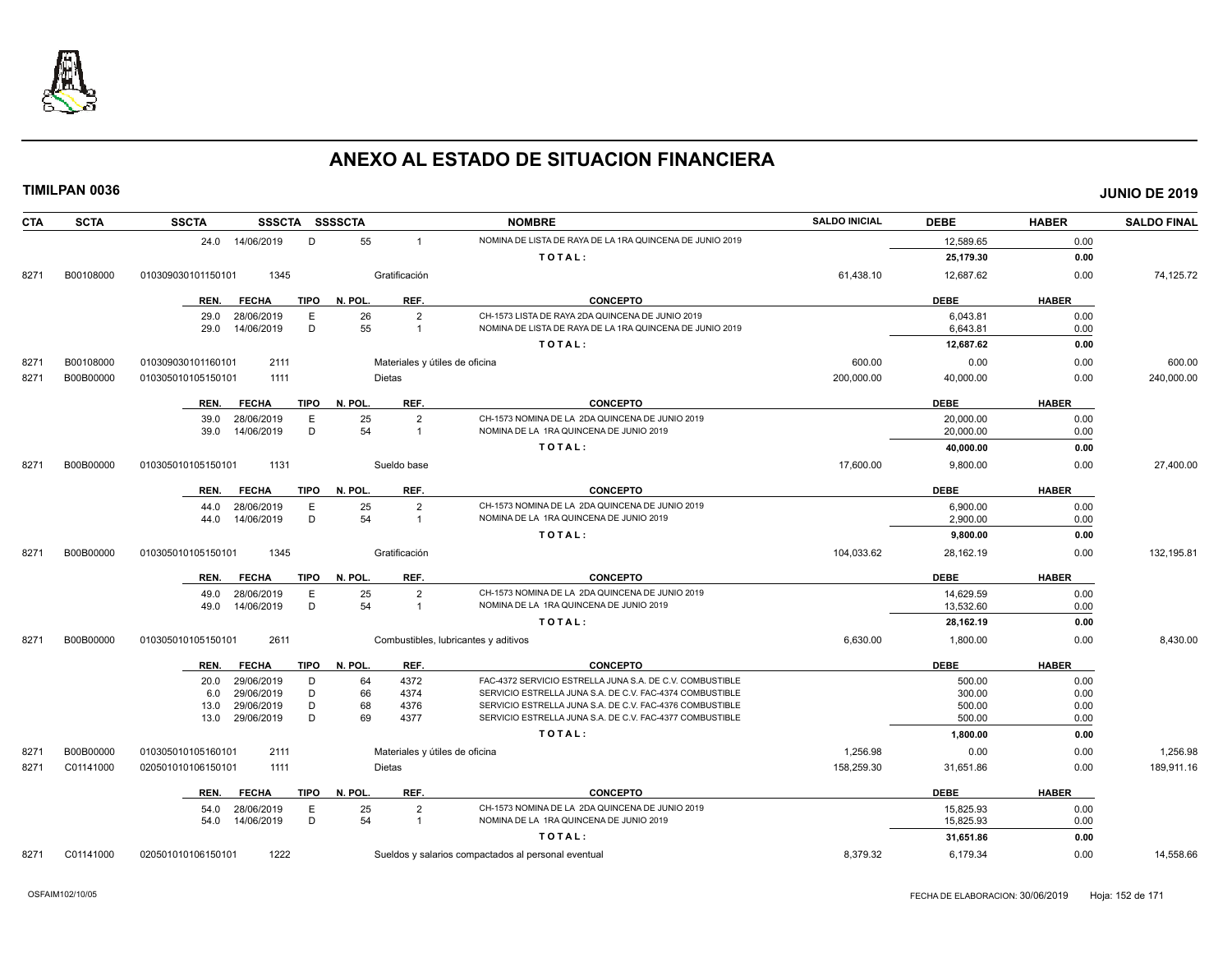

| TIMILPAN 0036 |             |                    |                 |             |                |                                |                                                          |                      |             |              | <b>JUNIO DE 2019</b> |
|---------------|-------------|--------------------|-----------------|-------------|----------------|--------------------------------|----------------------------------------------------------|----------------------|-------------|--------------|----------------------|
| CTA           | <b>SCTA</b> | <b>SSCTA</b>       |                 |             | SSSCTA SSSSCTA |                                | <b>NOMBRE</b>                                            | <b>SALDO INICIAL</b> | <b>DEBE</b> | <b>HABER</b> | <b>SALDO FINAL</b>   |
|               |             | REN.               | <b>FECHA</b>    | <b>TIPO</b> | N. POL.        | REF.                           | <b>CONCEPTO</b>                                          |                      | <b>DEBE</b> | <b>HABER</b> |                      |
|               |             |                    | 34.0 28/06/2019 | E           | 26             | $\overline{2}$                 | CH-1573 LISTA DE RAYA 2DA QUINCENA DE JUNIO 2019         |                      | 3,089.67    | 0.00         |                      |
|               |             | 34.0               | 14/06/2019      | D           | 55             | $\overline{1}$                 | NOMINA DE LISTA DE RAYA DE LA 1RA QUINCENA DE JUNIO 2019 |                      | 3,089.67    | 0.00         |                      |
|               |             |                    |                 |             |                |                                | TOTAL:                                                   |                      | 6,179.34    | 0.00         |                      |
| 8271          | C01141000   | 020501010106150101 | 1345            |             |                | Gratificación                  |                                                          | 5,250.57             | 0.00        | 0.00         | 5,250.57             |
| 8271          | C01141000   | 020501010106150101 | 2611            |             |                |                                | Combustibles, lubricantes y aditivos                     | 650.00               | 300.00      | 0.00         | 950.00               |
|               |             | REN.               | <b>FECHA</b>    | <b>TIPO</b> | N. POL.        | REF.                           | <b>CONCEPTO</b>                                          |                      | <b>DEBE</b> | <b>HABER</b> |                      |
|               |             |                    | 27.0 29/06/2019 | D           | 64             | 4372                           | FAC-4372 SERVICIO ESTRELLA JUNA S.A. DE C.V. COMBUSTIBLE |                      | 300.00      | 0.00         |                      |
|               |             |                    |                 |             |                |                                | TOTAL:                                                   |                      | 300.00      | 0.00         |                      |
| 8271          | C01141000   | 020501010106160101 | 2111            |             |                | Materiales y útiles de oficina |                                                          | 75.00                | 0.00        | 0.00         | 75.00                |
| 8271          | C02124000   | 020201010503150101 | 1111            |             |                | <b>Dietas</b>                  |                                                          | 164,353.50           | 32,870.70   | 0.00         | 197,224.20           |
|               |             | REN.               | <b>FECHA</b>    | <b>TIPO</b> | N. POL.        | REF.                           | <b>CONCEPTO</b>                                          |                      | <b>DEBE</b> | <b>HABER</b> |                      |
|               |             | 14.0               | 18/06/2019      | Е           | 17             | $\overline{1}$                 | CH. 1565 COMPL. NOMINA QUINC. 01 JUN 19                  |                      | 16,435.35   | 0.00         |                      |
|               |             |                    | 59.0 28/06/2019 | E           | 25             | $\overline{2}$                 | CH-1573 NOMINA DE LA 2DA QUINCENA DE JUNIO 2019          |                      | 16,435.35   | 0.00         |                      |
|               |             |                    |                 |             |                |                                | TOTAL:                                                   |                      | 32,870.70   | 0.00         |                      |
| 8271          | C02124000   | 020201010503150101 | 1345            |             |                | Gratificación                  |                                                          | 44,437.18            | 11,689.30   | 0.00         | 56,126.48            |
|               |             | REN.               | <b>FECHA</b>    | <b>TIPO</b> | N. POL.        | REF.                           | <b>CONCEPTO</b>                                          |                      | <b>DEBE</b> | <b>HABER</b> |                      |
|               |             | 19.0               | 18/06/2019      | E           | 17             | $\overline{1}$                 | CH. 1565 COMPL. NOMINA QUINC. 01 JUN 19                  |                      | 5,864.65    | 0.00         |                      |
|               |             | 64.0               | 28/06/2019      | E           | 25             | $\overline{2}$                 | CH-1573 NOMINA DE LA 2DA QUINCENA DE JUNIO 2019          |                      | 5,824.65    | 0.00         |                      |
|               |             |                    |                 |             |                |                                | TOTAL:                                                   |                      | 11,689.30   | 0.00         |                      |
| 8271          | C02124000   | 020201010503150101 | 2611            |             |                |                                | Combustibles, lubricantes y aditivos                     | 3,750.00             | 0.00        | 0.00         | 3,750.00             |
| 8271          | C03127000   | 020204010201150101 | 1111            |             |                | <b>Dietas</b>                  |                                                          | 180,788.85           | 32,870.70   | 0.00         | 213,659.55           |
|               |             | REN.               | <b>FECHA</b>    | <b>TIPO</b> | N. POL.        | REF.                           | <b>CONCEPTO</b>                                          |                      | <b>DEBE</b> | <b>HABER</b> |                      |
|               |             | 69.0               | 28/06/2019      | E           | 25             | $\overline{2}$                 | CH-1573 NOMINA DE LA 2DA QUINCENA DE JUNIO 2019          |                      | 16,435.35   | 0.00         |                      |
|               |             | 59.0               | 14/06/2019      | D           | 54             | $\overline{1}$                 | NOMINA DE LA 1RA QUINCENA DE JUNIO 2019                  |                      | 16,435.35   | 0.00         |                      |
|               |             |                    |                 |             |                |                                | TOTAL:                                                   |                      | 32,870.70   | 0.00         |                      |
| 8271          | C03127000   | 020204010201150101 | 1345            |             |                | Gratificación                  |                                                          | 26,095.52            | 4,744.64    | 0.00         | 30,840.16            |
|               |             | REN.               | <b>FECHA</b>    | <b>TIPO</b> | N. POL.        | REF.                           | <b>CONCEPTO</b>                                          |                      | <b>DEBE</b> | <b>HABER</b> |                      |
|               |             |                    | 74.0 28/06/2019 | E           | 25             | $\overline{2}$                 | CH-1573 NOMINA DE LA 2DA QUINCENA DE JUNIO 2019          |                      | 2,372.32    | 0.00         |                      |
|               |             | 64.0               | 14/06/2019      | D           | 54             | $\overline{1}$                 | NOMINA DE LA 1RA QUINCENA DE JUNIO 2019                  |                      | 2,372.32    | 0.00         |                      |
|               |             |                    |                 |             |                |                                | TOTAL:                                                   |                      | 4,744.64    | 0.00         |                      |
| 8271          | C03127000   | 020204010201150101 | 2611            |             |                |                                | Combustibles, lubricantes y aditivos                     | 200.00               | 0.00        | 0.00         | 200.00               |
| 8271          | C04156000   | 020203010205150101 | 1111            |             |                | <b>Dietas</b>                  |                                                          | 164,353.50           | 32,870.70   | 0.00         | 197,224.20           |
|               |             | REN.               | <b>FECHA</b>    | <b>TIPO</b> | N. POL.        | REF.                           | <b>CONCEPTO</b>                                          |                      | <b>DEBE</b> | <b>HABER</b> |                      |
|               |             |                    | 79.0 28/06/2019 | E           | 25             | $\overline{2}$                 | CH-1573 NOMINA DE LA 2DA QUINCENA DE JUNIO 2019          |                      | 16,435.35   | 0.00         |                      |
|               |             | 69.0               | 14/06/2019      | D           | 54             |                                | NOMINA DE LA 1RA QUINCENA DE JUNIO 2019                  |                      | 16,435.35   | 0.00         |                      |

**T O T A L : 32,870.70 0.00**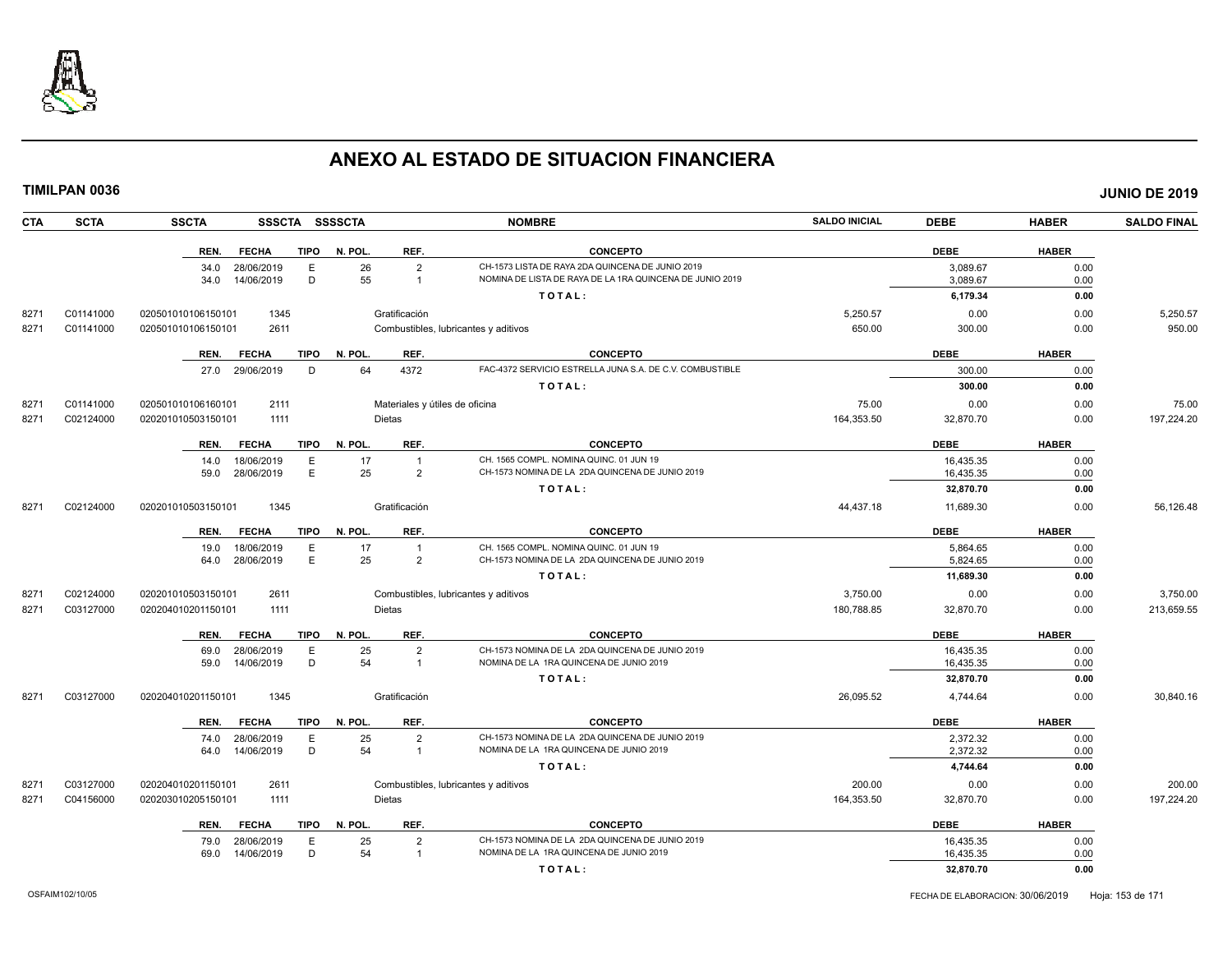

| <b>CTA</b> | <b>SCTA</b> | <b>SSCTA</b><br><b>SSSCTA</b>       | <b>SSSSCTA</b>                | <b>NOMBRE</b>                                            | <b>SALDO INICIAL</b> | <b>DEBE</b> | <b>HABER</b> | <b>SALDO FINAL</b> |
|------------|-------------|-------------------------------------|-------------------------------|----------------------------------------------------------|----------------------|-------------|--------------|--------------------|
| 8271       | C04156000   | 1345<br>020203010205150101          | Gratificación                 |                                                          | 44,437.18            | 11,649.30   | 0.00         | 56,086.48          |
|            |             | <b>FECHA</b><br><b>TIPO</b><br>REN. | N. POL.<br>REF.               | <b>CONCEPTO</b>                                          |                      | <b>DEBE</b> | <b>HABER</b> |                    |
|            |             | 28/06/2019<br>Ε<br>84.0             | 25<br>$\overline{2}$          | CH-1573 NOMINA DE LA 2DA QUINCENA DE JUNIO 2019          |                      | 5,824.65    | 0.00         |                    |
|            |             | 14/06/2019<br>D<br>74.0             | 54<br>$\overline{1}$          | NOMINA DE LA 1RA QUINCENA DE JUNIO 2019                  |                      | 5,824.65    | 0.00         |                    |
|            |             |                                     |                               | TOTAL:                                                   |                      | 11,649.30   | 0.00         |                    |
| 8271       | C04156000   | 2611<br>020203010205150101          |                               | Combustibles, lubricantes y aditivos                     | 2,000.00             | 400.00      | 0.00         | 2,400.00           |
|            |             | <b>FECHA</b><br><b>TIPO</b><br>REN. | N. POL.<br>REF.               | <b>CONCEPTO</b>                                          |                      | <b>DEBE</b> | <b>HABER</b> |                    |
|            |             | 29/06/2019<br>13.0<br>D             | 65<br>4373                    | FAC-4373 SERVICIO ESTRELLA JUNA S.A. DE C.V. COMBUSTIBLE |                      | 200.00      | 0.00         |                    |
|            |             | 29/06/2019<br>D<br>13.0             | 66<br>4374                    | SERVICIO ESTRELLA JUNA S.A. DE C.V. FAC-4374 COMBUSTIBLE |                      | 200.00      | 0.00         |                    |
|            |             |                                     |                               | TOTAL:                                                   |                      | 400.00      | 0.00         |                    |
| 8271       | C05153000   | 020301010201150101<br>1111          | Dietas                        |                                                          | 164,353.50           | 32,870.70   | 0.00         | 197,224.20         |
|            |             | <b>FECHA</b><br><b>TIPO</b><br>REN. | N. POL.<br>REF.               | <b>CONCEPTO</b>                                          |                      | <b>DEBE</b> | <b>HABER</b> |                    |
|            |             | 28/06/2019<br>Ε<br>89.0             | 25<br>$\overline{2}$          | CH-1573 NOMINA DE LA 2DA QUINCENA DE JUNIO 2019          |                      | 16,435.35   | 0.00         |                    |
|            |             | 14/06/2019<br>D<br>79.0             | 54<br>$\overline{1}$          | NOMINA DE LA 1RA QUINCENA DE JUNIO 2019                  |                      | 16,435.35   | 0.00         |                    |
|            |             |                                     |                               | TOTAL:                                                   |                      | 32,870.70   | 0.00         |                    |
| 8271       | C05153000   | 020301010201150101<br>1345          | Gratificación                 |                                                          | 23,723.20            | 4,744.64    | 0.00         | 28,467.84          |
|            |             | <b>FECHA</b><br>TIPO<br>REN.        | N. POL.<br>REF.               | <b>CONCEPTO</b>                                          |                      | <b>DEBE</b> | <b>HABER</b> |                    |
|            |             | 28/06/2019<br>E<br>94.0             | 25<br>$\overline{2}$          | CH-1573 NOMINA DE LA 2DA QUINCENA DE JUNIO 2019          |                      | 2,372.32    | 0.00         |                    |
|            |             | 14/06/2019<br>D<br>84.0             | 54<br>$\overline{1}$          | NOMINA DE LA 1RA QUINCENA DE JUNIO 2019                  |                      | 2,372.32    | 0.00         |                    |
|            |             |                                     |                               | TOTAL:                                                   |                      | 4,744.64    | 0.00         |                    |
| 8271       | C05153000   | 2611<br>020301010201150101          |                               | Combustibles, lubricantes y aditivos                     | 2,630.00             | 250.00      | 0.00         | 2,880.00           |
|            |             | REN.<br><b>FECHA</b><br>TIPO        | N. POL.<br>REF.               | <b>CONCEPTO</b>                                          |                      | <b>DEBE</b> | <b>HABER</b> |                    |
|            |             | 20.0 29/06/2019<br>D                | 66<br>4374                    | SERVICIO ESTRELLA JUNA S.A. DE C.V. FAC-4374 COMBUSTIBLE |                      | 250.00      | 0.00         |                    |
|            |             |                                     |                               | TOTAL:                                                   |                      | 250.00      | 0.00         |                    |
| 8271       | C06130000   | 1111<br>030201030105150101          | Dietas                        |                                                          | 147,918.15           | 32,870.70   | 0.00         | 180,788.85         |
|            |             | <b>FECHA</b><br>TIPO<br>REN.        | REF.<br>N. POL.               | <b>CONCEPTO</b>                                          |                      | <b>DEBE</b> | <b>HABER</b> |                    |
|            |             | 28/06/2019<br>Ε<br>99.0             | 25<br>$\overline{2}$          | CH-1573 NOMINA DE LA 2DA QUINCENA DE JUNIO 2019          |                      | 16,435.35   | 0.00         |                    |
|            |             | D<br>14/06/2019<br>89.0             | 54<br>$\overline{\mathbf{1}}$ | NOMINA DE LA 1RA QUINCENA DE JUNIO 2019                  |                      | 16,435.35   | 0.00         |                    |
|            |             |                                     |                               | TOTAL:                                                   |                      | 32,870.70   | 0.00         |                    |
| 8271       | C06130000   | 030201030105150101<br>1345          | Gratificación                 |                                                          | 21,350.88            | 4,744.64    | 0.00         | 26,095.52          |
|            |             | <b>TIPO</b><br>REN.<br><b>FECHA</b> | N. POL.<br>REF.               | <b>CONCEPTO</b>                                          |                      | <b>DEBE</b> | <b>HABER</b> |                    |
|            |             | 28/06/2019<br>Ε<br>104.0            | 25<br>$\overline{2}$          | CH-1573 NOMINA DE LA 2DA QUINCENA DE JUNIO 2019          |                      | 2,372.32    | 0.00         |                    |
|            |             | D<br>94.0 14/06/2019                | 54<br>$\overline{1}$          | NOMINA DE LA 1RA QUINCENA DE JUNIO 2019                  |                      | 2,372.32    | 0.00         |                    |
|            |             |                                     |                               | TOTAL:                                                   |                      | 4,744.64    | 0.00         |                    |
| 8271       | C06130000   | 030201030105150101<br>2611          |                               | Combustibles, lubricantes y aditivos                     | 500.00               | 0.00        | 0.00         | 500.00             |
| 8271       | C07147000   | 020206010304150101<br>1111          | Dietas                        |                                                          | 164,353.50           | 32,870.70   | 0.00         | 197,224.20         |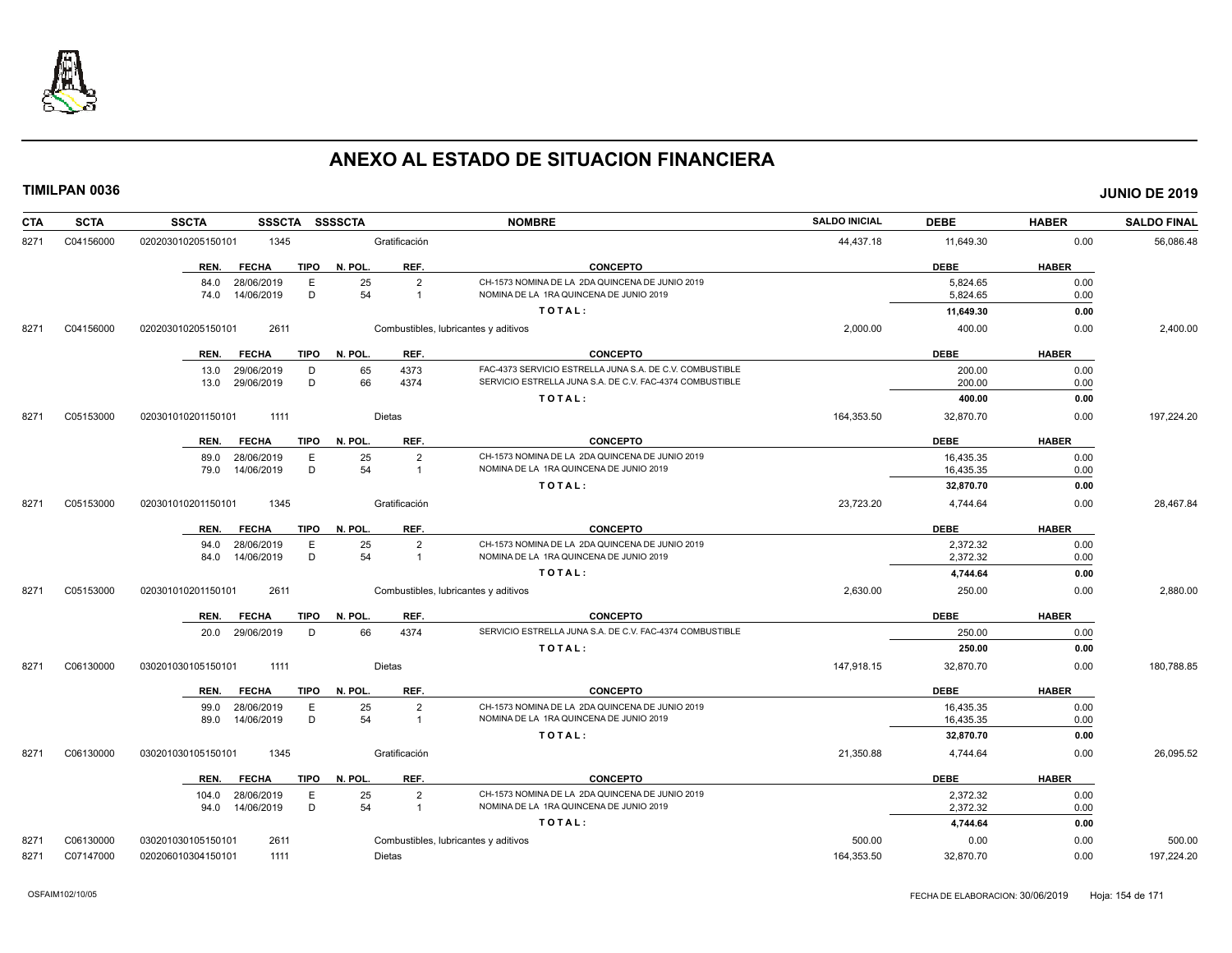

| <b>CTA</b> | <b>SCTA</b> | <b>SSCTA</b>       |                          |             | SSSCTA SSSSCTA |                                  | <b>NOMBRE</b>                                                                              | <b>SALDO INICIAL</b> | <b>DEBE</b>            | <b>HABER</b> | <b>SALDO FINAL</b>   |
|------------|-------------|--------------------|--------------------------|-------------|----------------|----------------------------------|--------------------------------------------------------------------------------------------|----------------------|------------------------|--------------|----------------------|
|            |             | REN.               | <b>FECHA</b>             | <b>TIPO</b> | N. POL.        | REF.                             | <b>CONCEPTO</b>                                                                            |                      | <b>DEBE</b>            | <b>HABER</b> |                      |
|            |             | 109.0              | 28/06/2019               | E           | 25             | $\overline{2}$                   | CH-1573 NOMINA DE LA 2DA QUINCENA DE JUNIO 2019                                            |                      | 16,435.35              | 0.00         |                      |
|            |             | 99.0               | 14/06/2019               | D           | 54             | $\overline{1}$                   | NOMINA DE LA 1RA QUINCENA DE JUNIO 2019                                                    |                      | 16,435.35              | 0.00         |                      |
|            |             |                    |                          |             |                |                                  | TOTAL:                                                                                     |                      | 32,870.70              | 0.00         |                      |
| 8271       | C07147000   | 020206010304150101 | 1345                     |             |                | Gratificación                    |                                                                                            | 23,723.20            | 4,744.64               | 0.00         | 28,467.84            |
|            |             | REN.               | <b>FECHA</b>             | <b>TIPO</b> | N. POL.        | REF.                             | <b>CONCEPTO</b>                                                                            |                      | <b>DEBE</b>            | <b>HABER</b> |                      |
|            |             | 114.0              | 28/06/2019               | Ε           | 25             | $\overline{2}$                   | CH-1573 NOMINA DE LA 2DA QUINCENA DE JUNIO 2019                                            |                      | 2,372.32               | 0.00         |                      |
|            |             | 104.0              | 14/06/2019               | D           | 54             | $\overline{1}$                   | NOMINA DE LA 1RA QUINCENA DE JUNIO 2019                                                    |                      | 2,372.32               | 0.00         |                      |
|            |             |                    |                          |             |                |                                  | TOTAL:                                                                                     |                      | 4,744.64               | 0.00         |                      |
| 8271       | C07147000   | 020206010304150101 | 2611                     |             |                |                                  | Combustibles, lubricantes y aditivos                                                       | 1,500.00             | 0.00                   | 0.00         | 1,500.00             |
| 8271       | C08155000   | 010309020101150101 | 1111                     |             |                | <b>Dietas</b>                    |                                                                                            | 164,353.50           | 32,870.70              | 0.00         | 197,224.20           |
|            |             | REN.               | <b>FECHA</b>             | <b>TIPO</b> | N. POL.        | REF.                             | <b>CONCEPTO</b>                                                                            |                      | <b>DEBE</b>            | <b>HABER</b> |                      |
|            |             | 119.0              | 28/06/2019               | E           | 25             | $\overline{2}$                   | CH-1573 NOMINA DE LA 2DA QUINCENA DE JUNIO 2019                                            |                      | 16,435.35              | 0.00         |                      |
|            |             | 109.0              | 14/06/2019               | D           | 54             | $\overline{1}$                   | NOMINA DE LA 1RA QUINCENA DE JUNIO 2019                                                    |                      | 16,435.35              | 0.00         |                      |
|            |             |                    |                          |             |                |                                  | TOTAL:                                                                                     |                      | 32,870.70              | 0.00         |                      |
| 8271       | C08155000   | 010309020101150101 | 1345                     |             |                | Gratificación                    |                                                                                            | 23,723.20            | 4,744.64               | 0.00         | 28,467.84            |
|            |             | REN.               | <b>FECHA</b>             | TIPO        | N. POL.        | REF.                             | <b>CONCEPTO</b>                                                                            |                      | <b>DEBE</b>            | <b>HABER</b> |                      |
|            |             | 124.0              | 28/06/2019               | E           | 25             | $\overline{2}$                   | CH-1573 NOMINA DE LA 2DA QUINCENA DE JUNIO 2019                                            |                      | 2,372.32               | 0.00         |                      |
|            |             | 114.0              | 14/06/2019               | D           | 54             | $\overline{1}$                   | NOMINA DE LA 1RA QUINCENA DE JUNIO 2019                                                    |                      | 2,372.32               | 0.00         |                      |
|            |             |                    |                          |             |                |                                  | TOTAL:                                                                                     |                      | 4,744.64               | 0.00         |                      |
| 8271       | C09145000   | 020206010302150101 | 1111                     |             |                | <b>Dietas</b>                    |                                                                                            | 164,353.50           | 32,870.70              | 0.00         | 197,224.20           |
|            |             | REN.               | <b>FECHA</b>             | <b>TIPO</b> | N. POL.        | REF.                             | <b>CONCEPTO</b>                                                                            |                      | <b>DEBE</b>            | <b>HABER</b> |                      |
|            |             | 129.0              | 28/06/2019               | E           | 25             | $\overline{2}$                   | CH-1573 NOMINA DE LA 2DA QUINCENA DE JUNIO 2019                                            |                      | 16,435.35              | 0.00         |                      |
|            |             | 119.0              | 14/06/2019               | D           | 54             | $\overline{1}$                   | NOMINA DE LA 1RA QUINCENA DE JUNIO 2019                                                    |                      | 16,435.35              | 0.00         |                      |
|            |             |                    |                          |             |                |                                  | TOTAL:                                                                                     |                      | 32,870.70              | 0.00         |                      |
| 8271       | C09145000   | 020206010302150101 | 1345                     |             |                | Gratificación                    |                                                                                            | 23,723.20            | 4,744.64               | 0.00         | 28,467.84            |
|            |             | REN.               | <b>FECHA</b>             | <b>TIPO</b> | N. POL.        | REF.                             | <b>CONCEPTO</b>                                                                            |                      | <b>DEBE</b>            | <b>HABER</b> |                      |
|            |             | 134.0              | 28/06/2019               | Ε           | 25             | $\overline{2}$                   | CH-1573 NOMINA DE LA 2DA QUINCENA DE JUNIO 2019                                            |                      | 2,372.32               | 0.00         |                      |
|            |             | 124.0              | 14/06/2019               | D           | 54             | $\overline{1}$                   | NOMINA DE LA 1RA QUINCENA DE JUNIO 2019                                                    |                      | 2,372.32               | 0.00         |                      |
|            |             |                    |                          |             |                |                                  | TOTAL:                                                                                     |                      | 4,744.64               | 0.00         |                      |
| 8271       | C09145000   | 020206010302150101 | 2611<br>1111             |             |                | <b>Dietas</b>                    | Combustibles, lubricantes y aditivos                                                       | 300.00<br>164,353.50 | 0.00<br>32,870.70      | 0.00<br>0.00 | 300.00<br>197,224.20 |
| 8271       | C10140000   | 030102010301150101 |                          |             |                |                                  |                                                                                            |                      |                        |              |                      |
|            |             | REN.               | <b>FECHA</b>             | TIPO        | N. POL.        | REF.                             | <b>CONCEPTO</b>                                                                            |                      | <b>DEBE</b>            | <b>HABER</b> |                      |
|            |             | 139.0<br>129.0     | 28/06/2019<br>14/06/2019 | E<br>D      | 25<br>54       | $\overline{2}$<br>$\overline{1}$ | CH-1573 NOMINA DE LA 2DA QUINCENA DE JUNIO 2019<br>NOMINA DE LA 1RA QUINCENA DE JUNIO 2019 |                      | 16,435.35<br>16,435.35 | 0.00<br>0.00 |                      |
|            |             |                    |                          |             |                |                                  | TOTAL:                                                                                     |                      | 32,870.70              | 0.00         |                      |
|            |             |                    |                          |             |                |                                  |                                                                                            |                      |                        |              |                      |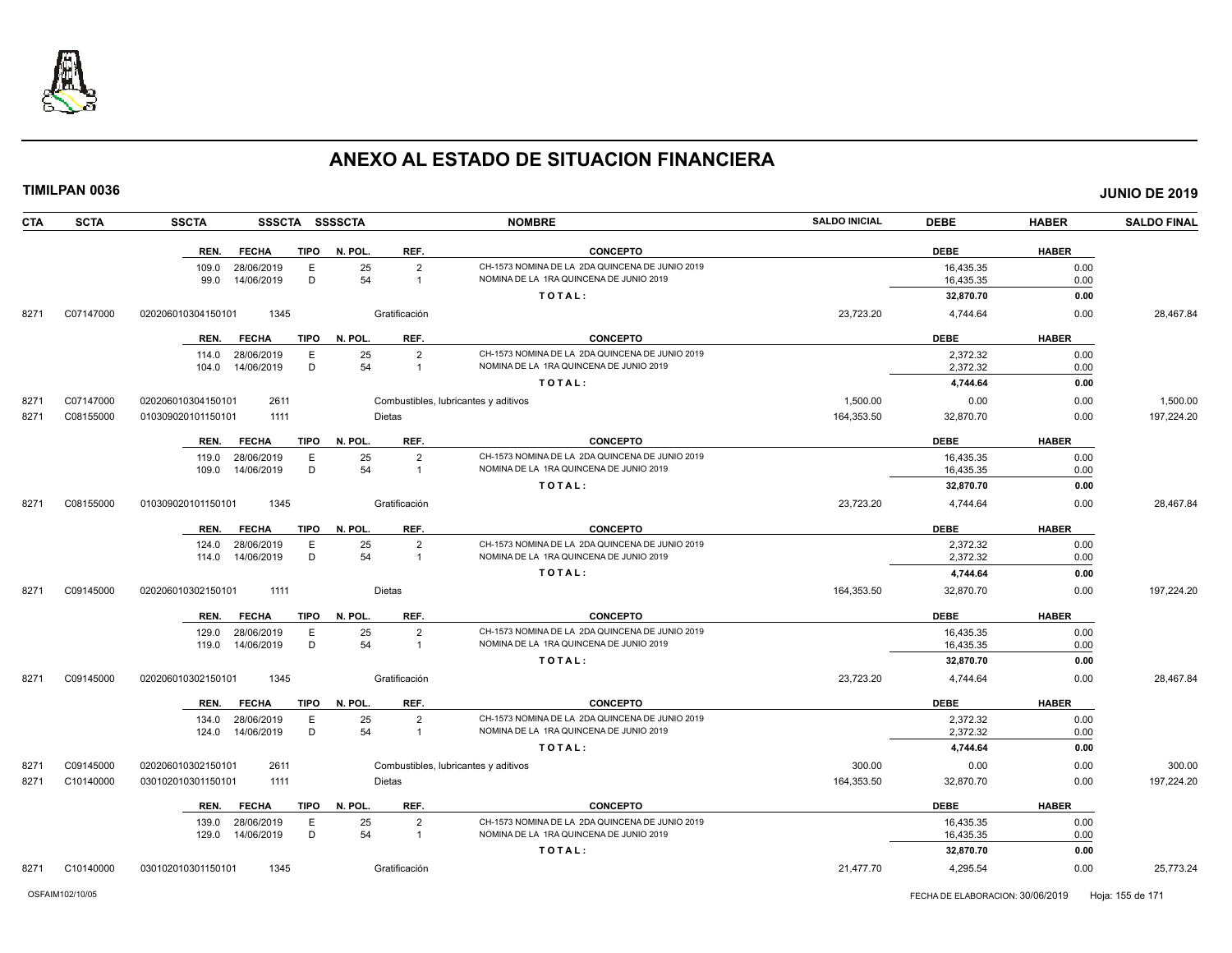

**TIMILPAN 0036 JUNIO DE 2019**

**CTA SCTA SSCTA SSSCTA SSSSCTA NOMBRE SALDO INICIAL DEBE HABER SALDO FINAL REN. FECHA TIPO N. POL. REF. CONCEPTO DEBE HABER** 144.0 28/06/2019 E 25 2 CH-1573 NOMINA DE LA 2DA QUINCENA DE JUNIO 2019<br>134.0 14/06/2019 D 54 1 NOMINA DE LA 1RA QUINCENA DE JUNIO 2019 2019 2019 2019 2,147.77 2000 134.0 14/06/2019 NOMINA DE JUNIO 2019 **T O T A L : 4,295.54 0.00** 8271 C10140000 030102010301150101 2611 Combustibles, lubricantes y aditivos 2,350.00 600.00 0.00 2,950.00 **REN. FECHA TIPO N. POL. REF. CONCEPTO DEBE HABER** 20.0 29/06/2019 D 65 4373 FAC-4373 SERVICIO ESTRELLA JUNA S.A. DE C.V. COMBUSTIBLE 300.00 0.00 20.0 29/06/2019 D 68 4376 SERVICIO ESTRELLA JUNA S.A. DE C.V. FAC-4376 COMBUSTIBLE 300.00 0.00 **T O T A L : 600.00 0.00** 8271 D00109000 010801010302150101 1131 Sueldo base 77,400.00 89,400.00 89,400.00 **REN. FECHA TIPO N. POL. REF. CONCEPTO DEBE HABER** 159.0 28/06/2019 E 25 2 CH-1573 NOMINA DE LA 2DA QUINCENA DE JUNIO 2019 6,000.00 6,000 6,000 0.00 149.0 14/06/2019 D 54 1 NOMINA DE LA 1RA QUINCENA DE JUNIO 2019 6,000.00 0.00 **T O T A L : 12,000.00 0.00** 8271 D00109000 010801010302150101 1345 Gratificación 44,560.16 4,422.84 0.00 48,983.00 **REN. FECHA TIPO N. POL. REF. CONCEPTO DEBE HABER** 164.0 28/06/2019 E 25 2 CH-1573 NOMINA DE LA 2DA QUINCENA DE JUNIO 2019 2,211.42 0.00 154.0 14/06/2019 D 54 1 NOMINA DE LA 1RA QUINCENA DE JUNIO 2019 2,211.42 0.00 **T O T A L : 4,422.84 0.00** 8271 D00109000 010801010302150101 2181 Material para identificación y registro 41,400.00 13,000.00 0.00 54,400.00 **REN. FECHA TIPO N. POL. REF. CONCEPTO DEBE HABER** 6.0 18/06/2019 D 15 1 GEM COMPRA DE PAPEL SEGURIDAD PARA REGISTRO CIVIL NETRA AND 13,000.00 0.00 **T O T A L : 13,000.00 0.00** 8271 D00109000 010801010302150101 3231 Arrendamiento de equipo y bienes informáticos 14,878.16 3,280.48 0.00 18,158.64 **REN. FECHA TIPO N. POL. REF. CONCEPTO DEBE HABER** 13.0 03/06/2019 D 20 521 COPY CDMX S.A. DE C.V. FACTURA 521 RENTA COPIADORAS 3,280.48 3,280.48 0.00 **T O T A L** : **3,280.48** 0.00 8271 D00109000 010801010302160101 2111 Materiales y útiles de oficina reconectival de contentes de orientales y útiles de oficina reconectival de contentes de orientales y útiles de oficina reconectival de contentes de ori 8271 D00D00000 010502060301150101 1131 Sueldo base 213,898.60 45,219.30 259,117.90 **REN. FECHA TIPO N. POL. REF. CONCEPTO DEBE HABER** 149.0 28/06/2019 E 25 2 CH-1573 NOMINA DE LA 2DA QUINCENA DE JUNIO 2019<br>139.0 14/06/2019 D 54 1 NOMINA DE LA 1RA QUINCENA DE JUNIO 2019 2019 2019 22,494.65 22,494.65 0.00 139.0 14/06/2019 D 54 1 NOMINA DE LA 1RA QUINCENA DE JUNIO 2019 22,494.65 0.00 **T O T A L : 45,219.30 0.00** 8271 D00D00000 010502060301150101 1222 Sueldos y salarios compactados al personal eventual 60,954.70 8,683.65 0.00 69,638.35 **REN. FECHA TIPO N. POL. REF. CONCEPTO DEBE HABER**

39.0 28/06/2019 E 26 2 CH-1573 LISTA DE RAYA 2DA QUINCENA DE JUNIO 2019 3,000.00 0.00

OSFAIM102/10/05 FECHA DE ELABORACION: 30/06/2019 Hoja: 156 de 171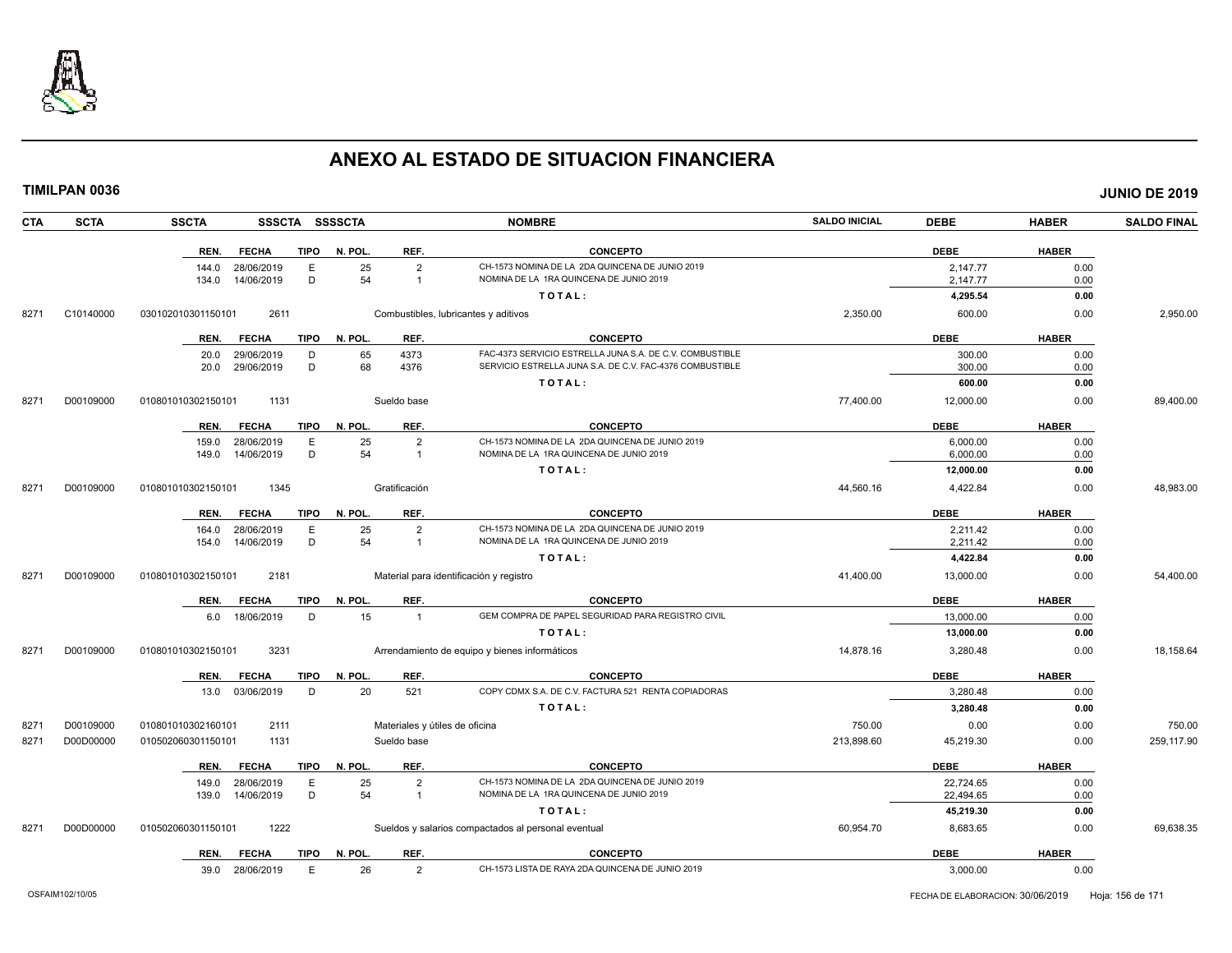

| <b>CTA</b> | <b>SCTA</b> | <b>SSCTA</b><br><b>SSSCTA</b>       | <b>SSSSCTA</b>                 | <b>NOMBRE</b>                                                                                                        | <b>SALDO INICIAL</b> | <b>DEBE</b> | <b>HABER</b> | <b>SALDO FINAL</b> |
|------------|-------------|-------------------------------------|--------------------------------|----------------------------------------------------------------------------------------------------------------------|----------------------|-------------|--------------|--------------------|
|            |             | 39.0 14/06/2019<br>D                | 55<br>$\overline{1}$           | NOMINA DE LISTA DE RAYA DE LA 1RA QUINCENA DE JUNIO 2019                                                             |                      | 5,683.65    | 0.00         |                    |
|            |             |                                     |                                | TOTAL:                                                                                                               |                      | 8,683.65    | 0.00         |                    |
| 8271       | D00D00000   | 1345<br>010502060301150101          | Gratificación                  |                                                                                                                      | 123,968.22           | 24,364.34   | 0.00         | 148,332.56         |
|            |             | <b>TIPO</b><br><b>FECHA</b><br>REN. | REF.<br>N. POL.                | <b>CONCEPTO</b>                                                                                                      |                      | <b>DEBE</b> | <b>HABER</b> |                    |
|            |             | E.<br>154.0<br>28/06/2019           | 25<br>$\overline{2}$           | CH-1573 NOMINA DE LA 2DA QUINCENA DE JUNIO 2019                                                                      |                      | 11,391.10   | 0.00         |                    |
|            |             | E<br>28/06/2019<br>44.0             | 26<br>$\overline{2}$           | CH-1573 LISTA DE RAYA 2DA QUINCENA DE JUNIO 2019                                                                     |                      | 791.07      | 0.00         |                    |
|            |             | D<br>14/06/2019<br>144.0            | 54<br>$\mathbf{1}$             | NOMINA DE LA 1RA QUINCENA DE JUNIO 2019                                                                              |                      | 11,391.10   | 0.00         |                    |
|            |             | 14/06/2019<br>D<br>44.0             | 55<br>$\overline{1}$           | NOMINA DE LISTA DE RAYA DE LA 1RA QUINCENA DE JUNIO 2019                                                             |                      | 791.07      | 0.00         |                    |
|            |             |                                     |                                | TOTAL:                                                                                                               |                      | 24,364.34   | 0.00         |                    |
| 8271       | D00D00000   | 2611<br>010502060301150101          |                                | Combustibles, lubricantes y aditivos                                                                                 | 10,363.36            | 4,601.32    | 0.00         | 14,964.68          |
|            |             |                                     |                                |                                                                                                                      |                      |             |              |                    |
|            |             | <b>FECHA</b><br>TIPO<br>REN.        | N. POL.<br>REF.                | <b>CONCEPTO</b>                                                                                                      |                      | <b>DEBE</b> | <b>HABER</b> |                    |
|            |             | 29/06/2019<br>D<br>34.0             | 4372<br>64                     | FAC-4372 SERVICIO ESTRELLA JUNA S.A. DE C.V. COMBUSTIBLE                                                             |                      | 850.48      | 0.00         |                    |
|            |             | 29/06/2019<br>D<br>27.0             | 65<br>4373                     | FAC-4373 SERVICIO ESTRELLA JUNA S.A. DE C.V. COMBUSTIBLE                                                             |                      | 1,050.18    | 0.00         |                    |
|            |             | 29/06/2019<br>D<br>13.0             | 67<br>4375                     | SERVICIO ESTRELLA JUNA S.A. DE C.V. FAC-4375 COMBUSTIBLE                                                             |                      | 1,100.32    | 0.00         |                    |
|            |             | D<br>29/06/2019<br>27.0<br>D        | 68<br>4376<br>69               | SERVICIO ESTRELLA JUNA S.A. DE C.V. FAC-4376 COMBUSTIBLE<br>SERVICIO ESTRELLA JUNA S.A. DE C.V. FAC-4377 COMBUSTIBLE |                      | 900.02      | 0.00         |                    |
|            |             | 29/06/2019<br>20.0                  | 4377                           |                                                                                                                      |                      | 700.32      | 0.00         |                    |
|            |             |                                     |                                | TOTAL:                                                                                                               |                      | 4,601.32    | 0.00         |                    |
| 8271       | D00D00000   | 3992<br>010502060301150101          | Gastos de servicios menores    |                                                                                                                      | 22,756.53            | 4,548.11    | 0.00         | 27,304.64          |
|            |             | <b>FECHA</b><br><b>TIPO</b><br>REN. | REF.<br>N. POL.                | <b>CONCEPTO</b>                                                                                                      |                      | <b>DEBE</b> | <b>HABER</b> |                    |
|            |             | 06/06/2019<br>D<br>2.0              | 23<br>628                      | JOSE MATUSALEN LEGORRETA SEGUNDO PAGO FACT. 628 Y 634                                                                |                      | 3,468.86    | 0.00         |                    |
|            |             | E<br>29/06/2019<br>6.0              | 32<br>53227                    | CH-1580 HECTOR MANUEL MONROY CRUZ REP FONDO CAJA                                                                     |                      | 129.15      | 0.00         |                    |
|            |             | D<br>05/06/2019<br>2.0              | 35<br>798                      | SILVANA IRENE DOMINGUEZ COLIN PAGO FAC 798,799,800,801,Y 802                                                         |                      | 950.10      | 0.00         |                    |
|            |             |                                     |                                | TOTAL:                                                                                                               |                      | 4,548.11    | 0.00         |                    |
| 8271       | D00D00000   | 2111<br>010502060301160101          | Materiales y útiles de oficina |                                                                                                                      | 41,210.66            | 58,000.00   | 0.00         | 99,210.66          |
|            |             | <b>TIPO</b><br>REN.<br><b>FECHA</b> | N. POL.<br>REF.                | <b>CONCEPTO</b>                                                                                                      |                      | <b>DEBE</b> | <b>HABER</b> |                    |
|            |             | 18/06/2019<br>D<br>6.0              | 17<br>100                      | ALVARO MARTINEZ CARRILLO FAC-100 PAPELERIA                                                                           |                      | 50,924.00   | 0.00         |                    |
|            |             | D<br>05/06/2019<br>2.0              | 22<br>298                      | APOLONIO APOLINAR NAVA FACT. 298 TRABAJOS IMPRENTA                                                                   |                      | 5,614.40    | 0.00         |                    |
|            |             | 07/06/2019<br>D<br>6.0              | 50<br>24                       | FAC- 24 JOSE BACILIO MARTINEZ HOJAS MEMBRETADAS                                                                      |                      | 1,461.60    | 0.00         |                    |
|            |             |                                     |                                | TOTAL:                                                                                                               |                      | 58.000.00   | 0.00         |                    |
| 8271       | F00124000   | 1131<br>020201010503150101          | Sueldo base                    |                                                                                                                      | 592,438.20           | 108,487.64  | 0.00         | 700,925.84         |
|            |             | <b>TIPO</b><br>REN.<br><b>FECHA</b> | N. POL.<br>REF.                | <b>CONCEPTO</b>                                                                                                      |                      | <b>DEBE</b> | <b>HABER</b> |                    |
|            |             | 28/06/2019<br>E<br>169.0            | 25<br>$\overline{2}$           | CH-1573 NOMINA DE LA 2DA QUINCENA DE JUNIO 2019                                                                      |                      | 54,243.82   | 0.00         |                    |
|            |             | D<br>14/06/2019<br>159.0            | 54<br>$\overline{1}$           | NOMINA DE LA 1RA QUINCENA DE JUNIO 2019                                                                              |                      | 54,243.82   | 0.00         |                    |
|            |             |                                     |                                | TOTAL:                                                                                                               |                      | 108,487.64  | 0.00         |                    |
| 8271       | F00124000   | 020201010503150101<br>1222          |                                | Sueldos y salarios compactados al personal eventual                                                                  | 173,344.00           | 39,700.00   | 0.00         | 213,044.00         |
|            |             |                                     |                                |                                                                                                                      |                      |             |              |                    |
|            |             | <b>FECHA</b><br><b>TIPO</b><br>REN. | N. POL.<br>REF.                | <b>CONCEPTO</b>                                                                                                      |                      | <b>DEBE</b> | <b>HABER</b> |                    |
|            |             | E<br>28/06/2019<br>49.0             | 26<br>$\overline{2}$           | CH-1573 LISTA DE RAYA 2DA QUINCENA DE JUNIO 2019                                                                     |                      | 22,300.00   | 0.00         |                    |
|            |             | D<br>14/06/2019<br>49.0             | 55<br>$\overline{1}$           | NOMINA DE LISTA DE RAYA DE LA 1RA QUINCENA DE JUNIO 2019                                                             |                      | 17,400.00   | 0.00         |                    |
|            |             |                                     |                                | TOTAL:                                                                                                               |                      | 39,700.00   | 0.00         |                    |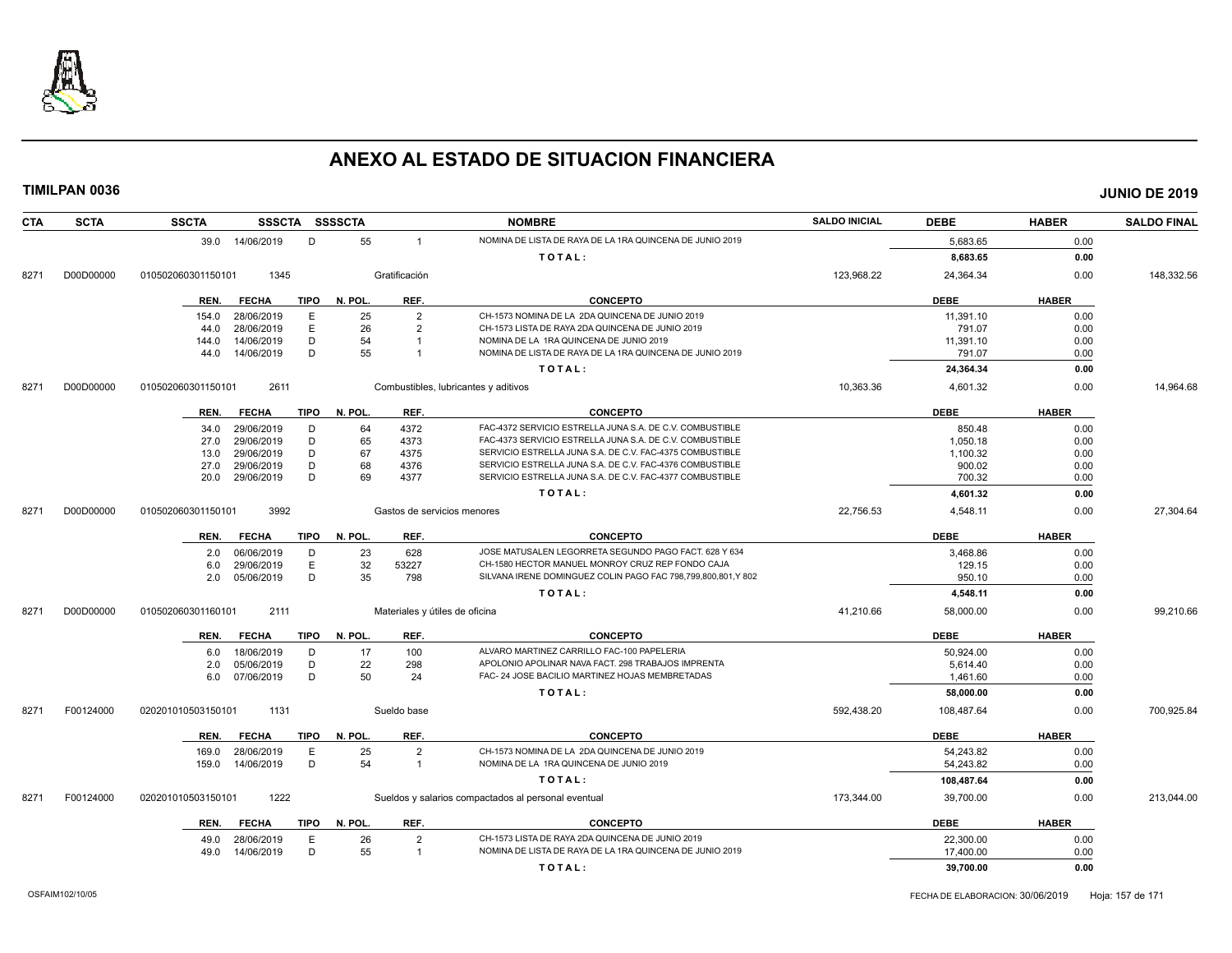

| <b>CTA</b> | <b>SCTA</b> | <b>SSCTA</b><br><b>SSSCTA</b>                        | <b>SSSSCTA</b> | <b>NOMBRE</b>                                                                                                                  | <b>SALDO INICIAL</b> | <b>DEBE</b>      | <b>HABER</b> | <b>SALDO FINAL</b> |
|------------|-------------|------------------------------------------------------|----------------|--------------------------------------------------------------------------------------------------------------------------------|----------------------|------------------|--------------|--------------------|
| 8271       | F00124000   | 1311<br>020201010503150101                           |                | Prima por año de servicio                                                                                                      | 2,025.00             | 450.00           | 0.00         | 2,475.00           |
|            |             | <b>FECHA</b><br><b>TIPO</b><br>REN.                  | N. POL.        | <b>CONCEPTO</b><br>REF.                                                                                                        |                      | <b>DEBE</b>      | <b>HABER</b> |                    |
|            |             | 174.0<br>28/06/2019<br>Ε<br>D<br>14/06/2019<br>169.0 | 25<br>54       | CH-1573 NOMINA DE LA 2DA QUINCENA DE JUNIO 2019<br>$\overline{2}$<br>NOMINA DE LA 1RA QUINCENA DE JUNIO 2019<br>$\overline{1}$ |                      | 225.00<br>225.00 | 0.00<br>0.00 |                    |
|            |             |                                                      |                | TOTAL:                                                                                                                         |                      | 450.00           | 0.00         |                    |
| 8271       | F00124000   | 1345<br>020201010503150101                           |                | Gratificación                                                                                                                  | 464,227.33           | 90,118.92        | 0.00         | 554,346.25         |
|            |             | <b>TIPO</b><br>REN.<br><b>FECHA</b>                  | N. POL.        | REF.<br><b>CONCEPTO</b>                                                                                                        |                      | <b>DEBE</b>      | <b>HABER</b> |                    |
|            |             | 179.0<br>28/06/2019<br>E                             | 25             | CH-1573 NOMINA DE LA 2DA QUINCENA DE JUNIO 2019<br>$\overline{2}$                                                              |                      | 35,138.89        | 0.00         |                    |
|            |             | E<br>28/06/2019<br>54.0                              | 26             | $\overline{2}$<br>CH-1573 LISTA DE RAYA 2DA QUINCENA DE JUNIO 2019                                                             |                      | 10,561.76        | 0.00         |                    |
|            |             | 14/06/2019<br>D<br>164.0                             | 54             | NOMINA DE LA 1RA QUINCENA DE JUNIO 2019                                                                                        |                      | 35,138.89        | 0.00         |                    |
|            |             | D<br>14/06/2019<br>54.0                              | 55             | NOMINA DE LISTA DE RAYA DE LA 1RA QUINCENA DE JUNIO 2019<br>$\overline{1}$                                                     |                      | 9,279.38         | 0.00         |                    |
|            |             |                                                      |                | TOTAL:                                                                                                                         |                      | 90,118.92        | 0.00         |                    |
| 8271       | F00124000   | 1546<br>020201010503150101                           |                | Otros gastos derivados de convenio                                                                                             | 225.00               | 0.00             | 0.00         | 225.00             |
| 8271       | F00124000   | 2611<br>020201010503150101                           |                | Combustibles, lubricantes y aditivos                                                                                           | 632.486.23           | 113,293.22       | 0.00         | 745.779.45         |
|            |             | <b>FECHA</b><br>TIPO<br>REN.                         | N. POL.        | REF.<br><b>CONCEPTO</b>                                                                                                        |                      | <b>DEBE</b>      | <b>HABER</b> |                    |
|            |             | 29/06/2019<br>D<br>41.0                              | 64             | 4372<br>FAC-4372 SERVICIO ESTRELLA JUNA S.A. DE C.V. COMBUSTIBLE                                                               |                      | 12,500.00        | 0.00         |                    |
|            |             | 29/06/2019<br>D<br>34.0                              | 65             | 4373<br>FAC-4373 SERVICIO ESTRELLA JUNA S.A. DE C.V. COMBUSTIBLE                                                               |                      | 8,662.45         | 0.00         |                    |
|            |             | 29/06/2019<br>D<br>27.0                              | 66             | SERVICIO ESTRELLA JUNA S.A. DE C.V. FAC-4374 COMBUSTIBLE<br>4374                                                               |                      | 3,726.50         | 0.00         |                    |
|            |             | D<br>20.0<br>29/06/2019                              | 67             | SERVICIO ESTRELLA JUNA S.A. DE C.V. FAC-4375 COMBUSTIBLE<br>4375                                                               |                      | 19,570.35        | 0.00         |                    |
|            |             | D<br>29/06/2019<br>34.0                              | 68             | SERVICIO ESTRELLA JUNA S.A. DE C.V. FAC-4376 COMBUSTIBLE<br>4376                                                               |                      | 28.651.56        | 0.00         |                    |
|            |             | D<br>29/06/2019<br>27.0                              | 69             | SERVICIO ESTRELLA JUNA S.A. DE C.V. FAC-4377 COMBUSTIBLE<br>4377                                                               |                      | 23,255.84        | 0.00         |                    |
|            |             | D<br>29/06/2019<br>13.0                              | 70             | SERVICIO ESTRELLA JUNA S.A. DE C.V. FAC-4378 COMBUSTIBLE<br>4378                                                               |                      | 16,926.52        | 0.00         |                    |
|            |             |                                                      |                | TOTAL:                                                                                                                         |                      | 113,293.22       | 0.00         |                    |
| 8271       | F00124000   | 2911<br>020201010503150101                           |                | Refacciones, accesorios y herramientas                                                                                         | 1,634.72             | 0.00             | 0.00         | 1,634.72           |
| 8271       | F00124000   | 020201010503150101<br>3511                           |                | Reparación y mantenimiento de inmuebles                                                                                        | 13,082.23            | 1,308.15         | 0.00         | 14,390.38          |
|            |             | REN.<br><b>FECHA</b><br><b>TIPO</b>                  | N. POL.        | <b>CONCEPTO</b><br>REF.                                                                                                        |                      | <b>DEBE</b>      | <b>HABER</b> |                    |
|            |             | 20/06/2019<br>E<br>90.0                              | 21             | CH-1569 REPOSICION FONDO FIJO DE CAJA FAC-5124 PISO<br>5124                                                                    |                      | 1,308.15         | 0.00         |                    |
|            |             |                                                      |                | TOTAL:                                                                                                                         |                      | 1,308.15         | 0.00         |                    |
| 8271       | F00124000   | 3551<br>020201010503150101                           |                | Reparación y mantenimiento de vehículos terrestres, aéreos y lacustres                                                         | 120,438.68           | 6,203.83         | 0.00         | 126,642.51         |
|            |             | <b>FECHA</b><br><b>TIPO</b><br>REN.                  | N. POL.        | REF.<br><b>CONCEPTO</b>                                                                                                        |                      | <b>DEBE</b>      | <b>HABER</b> |                    |
|            |             | 06/06/2019<br>D<br>9.0                               | 23             | JOSE MATUSALEN LEGORRETA SEGUNDO PAGO FACT. 628 Y 634<br>634                                                                   |                      | 278.40           | 0.00         |                    |
|            |             | 28/06/2019<br>E<br>27.0                              | 23             | CH-1571 SIMON MUNGUIA CAMACHO COMPRA DE REFACCIONES<br>$\overline{1}$                                                          |                      | 725.40           | 0.00         |                    |
|            |             | E<br>29/06/2019<br>55.0                              | 32             | 8364<br>CH-1580 HECTOR MANUEL MONROY CRUZ REP FONDO CAJA                                                                       |                      | 1,300.00         | 0.00         |                    |
|            |             | E<br>29/06/2019<br>69.0                              | 32             | CH-1580 HECTOR MANUEL MONROY CRUZ REP FONDO CAJA<br>8360                                                                       |                      | 400.00           | 0.00         |                    |
|            |             | E<br>62.0<br>29/06/2019                              | 32             | CH-1580 HECTOR MANUEL MONROY CRUZ REP FONDO CAJA<br>8359                                                                       |                      | 1,800.03         | 0.00         |                    |
|            |             | E<br>29/06/2019<br>48.0                              | 32             | CH-1580 HECTOR MANUEL MONROY CRUZ REP FONDO CAJA<br>8363                                                                       |                      | 1.700.00         | 0.00         |                    |
|            |             |                                                      |                | TOTAL:                                                                                                                         |                      | 6,203.83         | 0.00         |                    |
| 8271       | F00124000   | 3571<br>020201010503150101                           |                | Reparación, instalación y mantenimiento de maquinaria, equipo industrial y                                                     | 67,323.77            | 0.00             | 0.00         | 67,323.77          |
| 8271       | F00124000   | 3821<br>020201010503150101                           |                | Gastos de ceremonias oficiales y de orden social                                                                               | 10.334.90            | 0.00             | 0.00         | 10,334.90          |
| 8271       | F00124000   | 3992<br>020201010503150101                           |                | Gastos de servicios menores                                                                                                    | 851.15               | 0.00             | 0.00         | 851.15             |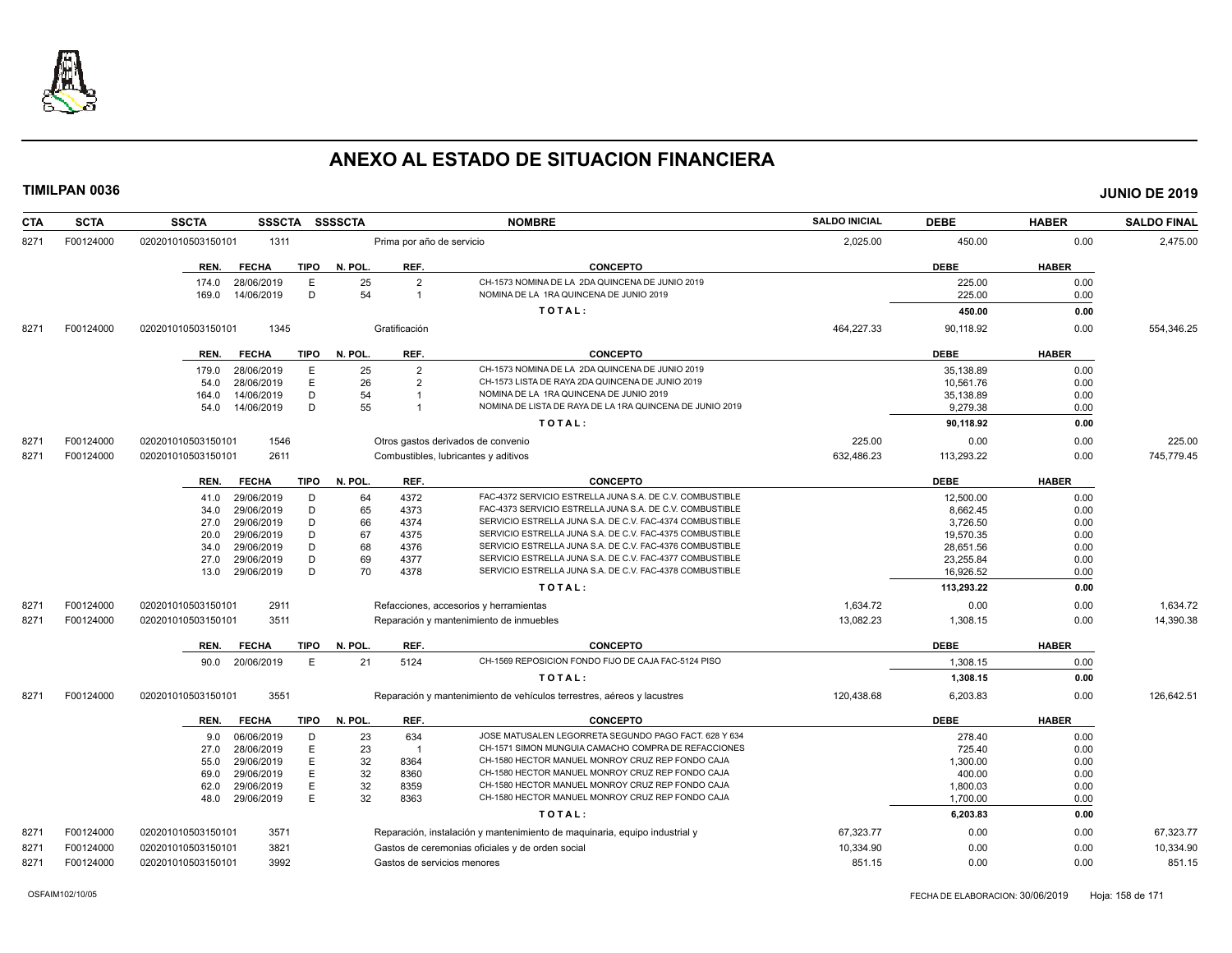

| <b>CTA</b> | <b>SCTA</b> | <b>SSCTA</b>                     |             | SSSCTA SSSSCTA |                           | <b>NOMBRE</b>                                               | <b>SALDO INICIAL</b> | <b>DEBE</b>           | <b>HABER</b> | <b>SALDO FINAL</b> |
|------------|-------------|----------------------------------|-------------|----------------|---------------------------|-------------------------------------------------------------|----------------------|-----------------------|--------------|--------------------|
| 8271       | F00124000   | 020201010503160101<br>2111       |             |                |                           | Materiales y útiles de oficina                              | 5,297.69             | 0.00                  | 0.00         | 5,297.69           |
| 8271       | H00125000   | 1131<br>020203010205150101       |             |                | Sueldo base               |                                                             | 1,884,574.35         | 416,957.44            | 0.00         | 2,301,531.79       |
|            |             | <b>FECHA</b><br>REN.             | <b>TIPO</b> | N. POL.        | REF.                      | <b>CONCEPTO</b>                                             |                      | <b>DEBE</b>           | <b>HABER</b> |                    |
|            |             | 18/06/2019<br>24.0               | E           | 17             | $\overline{1}$            | CH. 1565 COMPL. NOMINA QUINC. 01 JUN 19                     |                      | 22,705.57             | 0.00         |                    |
|            |             | 28/06/2019<br>184.0              | E           | 25             | $\overline{2}$            | CH-1573 NOMINA DE LA 2DA QUINCENA DE JUNIO 2019             |                      | 208,478.72            | 0.00         |                    |
|            |             | 14/06/2019<br>174.0              | D           | 54             | $\overline{1}$            | NOMINA DE LA 1RA QUINCENA DE JUNIO 2019                     |                      | 185,773.15            | 0.00         |                    |
|            |             |                                  |             |                |                           | TOTAL:                                                      |                      | 416,957.44            | 0.00         |                    |
| 8271       | H00125000   | 1222<br>020203010205150101       |             |                |                           | Sueldos y salarios compactados al personal eventual         | 1,799,655.99         | 433,879.05            | 0.00         | 2,233,535.04       |
|            |             | <b>FECHA</b><br>REN.             |             | TIPO N. POL.   | REF.                      | <b>CONCEPTO</b>                                             |                      | <b>DEBE</b>           | <b>HABER</b> |                    |
|            |             | 04/06/2019<br>2.0                | E.          | 16             | $\overline{1}$            | CH. 1564 COMPL. LISTA RAYA 2DA QUINCENA MAY 2019            |                      | 4,000.00              | 0.00         |                    |
|            |             | 28/06/2019<br>59.0               | E           | 26             | $\overline{2}$            | CH-1573 LISTA DE RAYA 2DA QUINCENA DE JUNIO 2019            |                      | 214,484.35            | 0.00         |                    |
|            |             | 14/06/2019<br>59.0               | D           | 55             | $\overline{1}$            | NOMINA DE LISTA DE RAYA DE LA 1RA QUINCENA DE JUNIO 2019    |                      | 215,394.70            | 0.00         |                    |
|            |             |                                  |             |                |                           |                                                             |                      |                       |              |                    |
|            |             |                                  |             |                |                           | TOTAL:                                                      |                      | 433,879.05            | 0.00         |                    |
| 8271       | H00125000   | 020203010205150101<br>1311       |             |                | Prima por año de servicio |                                                             | 10,800.00            | 2,400.00              | 0.00         | 13,200.00          |
|            |             | REN.<br><b>FECHA</b>             | <b>TIPO</b> | N. POL.        | REF.                      | <b>CONCEPTO</b>                                             |                      | <b>DEBE</b>           | <b>HABER</b> |                    |
|            |             | 28/06/2019<br>189.0              | E           | 25             | $\overline{2}$            | CH-1573 NOMINA DE LA 2DA QUINCENA DE JUNIO 2019             |                      | 1,200.00              | 0.00         |                    |
|            |             | 14/06/2019<br>179.0              | D           | 54             | $\overline{1}$            | NOMINA DE LA 1RA QUINCENA DE JUNIO 2019                     |                      | 1,200.00              | 0.00         |                    |
|            |             |                                  |             |                |                           | TOTAL:                                                      |                      | 2,400.00              | 0.00         |                    |
| 8271       | H00125000   | 1345<br>020203010205150101       |             |                | Gratificación             |                                                             | 1,882,072.69         | 412,581.64            | 0.00         | 2,294,654.33       |
|            |             | <b>FECHA</b><br>REN.             | <b>TIPO</b> | N. POL.        | REF.                      | <b>CONCEPTO</b>                                             |                      | <b>DEBE</b>           | <b>HABER</b> |                    |
|            |             | 04/06/2019<br>4.0                | E           | 16             |                           | CH. 1564 COMPL. LISTA RAYA 2DA QUINCENA MAY 2019            |                      | 1,562.36              | 0.00         |                    |
|            |             | 29.0<br>18/06/2019               | E           | 17             |                           | CH. 1565 COMPL. NOMINA QUINC. 01 JUN 19                     |                      | 2,912.94              | 0.00         |                    |
|            |             | 28/06/2019<br>194.0              | E           | 25             | $\overline{2}$            | CH-1573 NOMINA DE LA 2DA QUINCENA DE JUNIO 2019             |                      | 124,652.00            | 0.00         |                    |
|            |             | 28/06/2019<br>64.0               | E           | 26             | $\overline{2}$            | CH-1573 LISTA DE RAYA 2DA QUINCENA DE JUNIO 2019            |                      | 81,026.46             | 0.00         |                    |
|            |             | 14/06/2019<br>184.0              | D           | 54             |                           | NOMINA DE LA 1RA QUINCENA DE JUNIO 2019                     |                      | 121,739.06            | 0.00         |                    |
|            |             | 14/06/2019<br>64.0               | D           | 55             |                           | NOMINA DE LISTA DE RAYA DE LA 1RA QUINCENA DE JUNIO 2019    |                      | 80,688.82             | 0.00         |                    |
|            |             |                                  |             |                |                           | TOTAL:                                                      |                      | 412,581.64            | 0.00         |                    |
| 827'       | H00125000   | 1546<br>020203010205150101       |             |                |                           | Otros gastos derivados de convenio                          | 1,200.00             | 0.00                  | 0.00         | 1,200.00           |
| 8271       | H00125000   | 020203010205150101<br>2161       |             |                |                           | Material y enseres de limpieza                              | 19,271.37            | 3,416.51              | 0.00         | 22,687.88          |
|            |             |                                  |             |                |                           |                                                             |                      |                       |              |                    |
|            |             | <b>FECHA</b><br>REN.             | <b>TIPO</b> | N. POL.        | REF.                      | <b>CONCEPTO</b>                                             |                      | <b>DEBE</b>           | <b>HABER</b> |                    |
|            |             | 20/06/2019<br>55.0               | E.          | 21             | 908                       | CH-1569 REPOSICION FONDO FIJO DE CAJA FAC-908 MAT. LIMPÍEZA |                      | 1,986.50              | 0.00         |                    |
|            |             | 29/06/2019<br>76.0               | E           | 33             | 6918                      | CH-1581 HECTOR MANUEL MONROY CRUZ REP FONDO CAJA            |                      | 1,430.01              | 0.00         |                    |
|            |             |                                  |             |                |                           | TOTAL:                                                      |                      | 3,416.51              | 0.00         |                    |
| 8271       | H00125000   | 020203010205150101<br>2611       |             |                |                           | Combustibles, lubricantes y aditivos                        | 292,269.46           | 72,609.48             | 0.00         | 364,878.94         |
|            |             | REN.<br><b>FECHA</b>             | <b>TIPO</b> | N. POL.        | REF.                      | <b>CONCEPTO</b>                                             |                      | <b>DEBE</b>           | <b>HABER</b> |                    |
|            |             |                                  |             |                |                           | FAC-4372 SERVICIO ESTRELLA JUNA S.A. DE C.V. COMBUSTIBLE    |                      |                       |              |                    |
|            |             | 29/06/2019<br>48.0<br>29/06/2019 | D<br>D      | 64<br>65       | 4372<br>4373              | FAC-4373 SERVICIO ESTRELLA JUNA S.A. DE C.V. COMBUSTIBLE    |                      | 10,192.45<br>7,006.23 | 0.00<br>0.00 |                    |
|            |             | 41.0<br>29/06/2019<br>34.0       | D           | 66             | 4374                      | SERVICIO ESTRELLA JUNA S.A. DE C.V. FAC-4374 COMBUSTIBLE    |                      | 19,601.06             | 0.00         |                    |
|            |             | 29/06/2019<br>27.0               | D           | 67             | 4375                      | SERVICIO ESTRELLA JUNA S.A. DE C.V. FAC-4375 COMBUSTIBLE    |                      | 6,355.35              | 0.00         |                    |
|            |             | 41.0<br>29/06/2019               | D           | 68             | 4376                      | SERVICIO ESTRELLA JUNA S.A. DE C.V. FAC-4376 COMBUSTIBLE    |                      | 7,500.19              | 0.00         |                    |
|            |             |                                  |             |                |                           |                                                             |                      |                       |              |                    |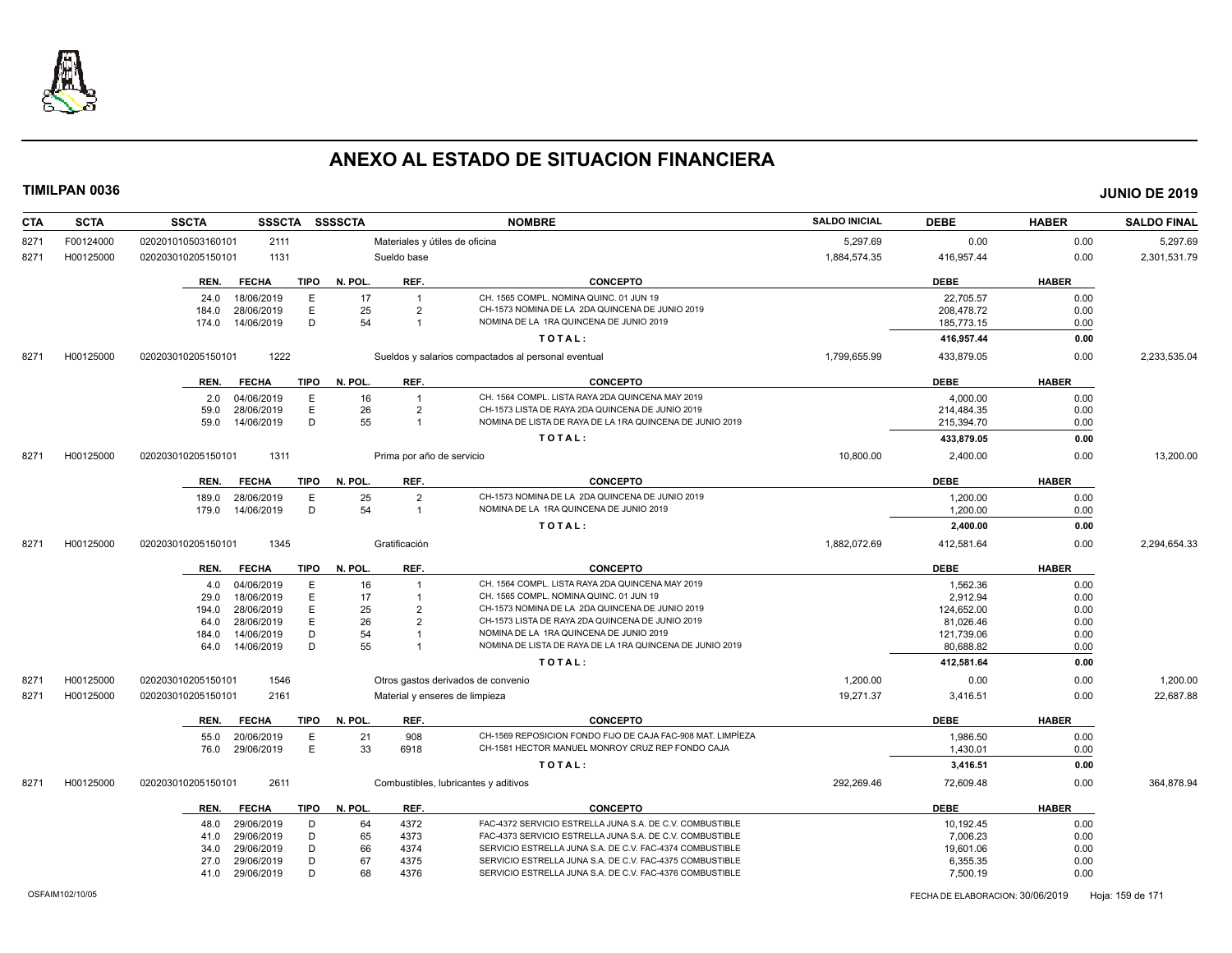

| <b>CTA</b> | <b>SCTA</b> | <b>SSCTA</b>         |             | SSSCTA SSSSCTA |                | <b>NOMBRE</b>                                                              | <b>SALDO INICIAL</b> | <b>DEBE</b> | <b>HABER</b> | <b>SALDO FINAL</b> |
|------------|-------------|----------------------|-------------|----------------|----------------|----------------------------------------------------------------------------|----------------------|-------------|--------------|--------------------|
|            |             | 34.0 29/06/2019      | D           | 69             | 4377           | SERVICIO ESTRELLA JUNA S.A. DE C.V. FAC-4377 COMBUSTIBLE                   |                      | 15,604.02   | 0.00         |                    |
|            |             | 29/06/2019<br>20.0   | D           | 70             | 4378           | SERVICIO ESTRELLA JUNA S.A. DE C.V. FAC-4378 COMBUSTIBLE                   |                      | 6,350.18    | 0.00         |                    |
|            |             |                      |             |                |                | TOTAL:                                                                     |                      | 72,609.48   | 0.00         |                    |
| 8271       | H00125000   | 020203010205150101   | 2911        |                |                | Refacciones, accesorios y herramientas                                     | 11,070.79            | 5,055.28    | 0.00         | 16,126.07          |
|            |             | <b>FECHA</b><br>REN. | <b>TIPO</b> | N. POL.        | REF.           | <b>CONCEPTO</b>                                                            |                      | <b>DEBE</b> | <b>HABER</b> |                    |
|            |             | 29/06/2019<br>20.0   | E           | 32             | 3790           | CH-1580 HECTOR MANUEL MONROY CRUZ REP FONDO CAJA                           |                      | 1,526.56    | 0.00         |                    |
|            |             | 29/06/2019<br>27.0   | Ε           | 32             | 3791           | CH-1580 HECTOR MANUEL MONROY CRUZ REP FONDO CAJA                           |                      | 1,040.52    | 0.00         |                    |
|            |             | 07/06/2019<br>6.0    | D           | 49             | 110067         | FAC-11067 J. GUADALUPE CASTAÑEDA COLIN PLANTA DE SOLDAR                    |                      | 2,488.20    | 0.00         |                    |
|            |             |                      |             |                |                | TOTAL:                                                                     |                      | 5,055.28    | 0.00         |                    |
| 8271       | H00125000   | 020203010205150101   | 3511        |                |                | Reparación y mantenimiento de inmuebles                                    | 76,482.81            | 2,664.84    | 0.00         | 79,147.65          |
|            |             | REN.<br><b>FECHA</b> | TIPO        | N. POL.        | REF.           | <b>CONCEPTO</b>                                                            |                      | <b>DEBE</b> | <b>HABER</b> |                    |
|            |             | 29/06/2019<br>34.0   | E           | 33             | 697            | CH-1581 HECTOR MANUEL MONROY CRUZ REP FONDO CAJA                           |                      | 408.00      | 0.00         |                    |
|            |             | 48.0<br>29/06/2019   | E           | 33             | 11489          | CH-1581 HECTOR MANUEL MONROY CRUZ REP FONDO CAJA                           |                      | 576.84      | 0.00         |                    |
|            |             | 29/06/2019<br>69.0   | E           | 33             | 31166          | CH-1581 HECTOR MANUEL MONROY CRUZ REP FONDO CAJA                           |                      | 1.680.00    | 0.00         |                    |
|            |             |                      |             |                |                | TOTAL:                                                                     |                      | 2,664.84    | 0.00         |                    |
| 8271       | H00125000   | 020203010205150101   | 3551        |                |                | Reparación y mantenimiento de vehículos terrestres, aéreos y lacustres     | 65,227.37            | 6,766.60    | 0.00         | 71,993.97          |
|            |             | <b>FECHA</b><br>REN. | <b>TIPO</b> | N. POL.        | REF.           | <b>CONCEPTO</b>                                                            |                      | <b>DEBE</b> | <b>HABER</b> |                    |
|            |             | 28/06/2019<br>6.0    | E           | 23             | $\overline{1}$ | CH-1571 SIMON MUNGUIA CAMACHO COMPRA DE REFACCIONES                        |                      | 812.00      | 0.00         |                    |
|            |             | 28/06/2019<br>34.0   | E           | 23             | $\overline{1}$ | CH-1571 SIMON MUNGUIA CAMACHO COMPRA DE REFACCIONES                        |                      | 1.304.60    | 0.00         |                    |
|            |             | 29/06/2019<br>6.0    | E           | 33             | $\overline{1}$ | CH-1581 HECTOR MANUEL MONROY CRUZ REP FONDO CAJA                           |                      | 1,900.00    | 0.00         |                    |
|            |             | 29/06/2019<br>62.0   | E           | 33             | 8386           | CH-1581 HECTOR MANUEL MONROY CRUZ REP FONDO CAJA                           |                      | 1,450.00    | 0.00         |                    |
|            |             | 55.0<br>29/06/2019   | E           | 33             | 8387           | CH-1581 HECTOR MANUEL MONROY CRUZ REP FONDO CAJA                           |                      | 1,300.00    | 0.00         |                    |
|            |             |                      |             |                |                | TOTAL:                                                                     |                      | 6,766.60    | 0.00         |                    |
| 8271       | H00125000   | 020203010205150101   | 3571        |                |                | Reparación, instalación y mantenimiento de maquinaria, equipo industrial y | 3,651.51             | 7,181.31    | 0.00         | 10,832.82          |
|            |             | <b>FECHA</b><br>REN. | TIPO        | N. POL.        | REF.           | <b>CONCEPTO</b>                                                            |                      | <b>DEBE</b> | <b>HABER</b> |                    |
|            |             | 29/06/2019<br>27.0   | E           | 33             | 3792           | CH-1581 HECTOR MANUEL MONROY CRUZ REP FONDO CAJA                           |                      | 1,995.20    | 0.00         |                    |
|            |             | 29/06/2019<br>41.0   | Ε           | 33             | 3047           | CH-1581 HECTOR MANUEL MONROY CRUZ REP FONDO CAJA                           |                      | 200.01      | 0.00         |                    |
|            |             | 29/06/2019<br>13.0   | Е           | 33             | 505            | CH-1581 HECTOR MANUEL MONROY CRUZ REP FONDO CAJA                           |                      | 487.20      | 0.00         |                    |
|            |             | 29/06/2019<br>20.0   | E           | 33             | 11040          | CH-1581 HECTOR MANUEL MONROY CRUZ REP FONDO CAJA                           |                      | 698.90      | 0.00         |                    |
|            |             | 07/06/2019<br>6.0    | D           | 51             | 29677          | FAC-29677 JAIME ISAAC GOMEZ VASQUEZ DISCO DE CORTE                         |                      | 3,800.00    | 0.00         |                    |
|            |             |                      |             |                |                | TOTAL:                                                                     |                      | 7,181.31    | 0.00         |                    |
| 8271       | H00125000   | 020203010205160101   | 2111        |                |                | Materiales y útiles de oficina                                             | 8,219.84             | 2,204.00    | 0.00         | 10,423.84          |
|            |             | <b>FECHA</b><br>REN. | TIPO        | N. POL.        | REF.           | <b>CONCEPTO</b>                                                            |                      | <b>DEBE</b> | <b>HABER</b> |                    |
|            |             | 23.0<br>06/06/2019   | D           | 23             | 634            | JOSE MATUSALEN LEGORRETA SEGUNDO PAGO FACT. 628 Y 634                      |                      | 2,204.00    | 0.00         |                    |
|            |             |                      |             |                |                | TOTAL:                                                                     |                      | 2,204.00    | 0.00         |                    |
| 8271       | 101101000   | 020205010101150101   | 1131        |                | Sueldo base    |                                                                            | 130,000.00           | 25,000.00   | 0.00         | 155,000.00         |
|            |             | <b>FECHA</b><br>REN. | TIPO        | N. POL.        | REF.           | <b>CONCEPTO</b>                                                            |                      | <b>DEBE</b> | <b>HABER</b> |                    |
|            |             | 28/06/2019<br>199.0  | E           | 25             | $\overline{2}$ | CH-1573 NOMINA DE LA 2DA QUINCENA DE JUNIO 2019                            |                      | 12,500.00   | 0.00         |                    |
|            |             | 189.0<br>14/06/2019  | D           | 54             | $\overline{1}$ | NOMINA DE LA 1RA QUINCENA DE JUNIO 2019                                    |                      | 12,500.00   | 0.00         |                    |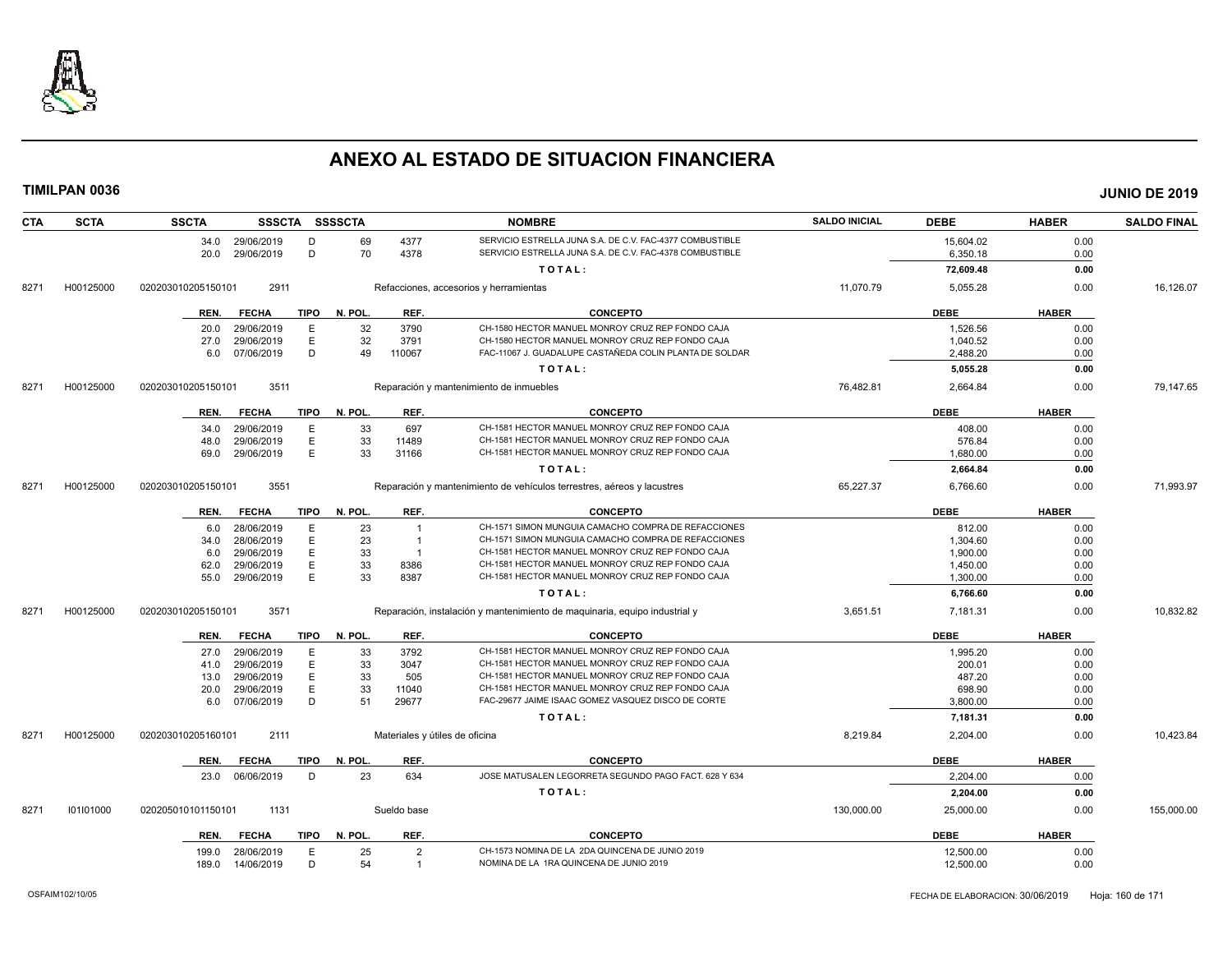

| <b>CTA</b> | <b>SCTA</b> | <b>SSCTA</b><br>SSSCTA SSSSCTA      |                                | <b>NOMBRE</b>                                            | <b>SALDO INICIAL</b> | <b>DEBE</b> | <b>HABER</b> | <b>SALDO FINAL</b> |
|------------|-------------|-------------------------------------|--------------------------------|----------------------------------------------------------|----------------------|-------------|--------------|--------------------|
|            |             |                                     |                                | TOTAL:                                                   |                      | 25,000.00   | 0.00         |                    |
| 8271       | 101101000   | 1222<br>020205010101150101          |                                | Sueldos y salarios compactados al personal eventual      | 110,000.00           | 22,000.00   | 0.00         | 132,000.00         |
|            |             | <b>TIPO</b><br><b>FECHA</b><br>REN. | REF.<br>N. POL.                | <b>CONCEPTO</b>                                          |                      | <b>DEBE</b> | <b>HABER</b> |                    |
|            |             | E<br>69.0<br>28/06/2019             | 26<br>$\overline{2}$           | CH-1573 LISTA DE RAYA 2DA QUINCENA DE JUNIO 2019         |                      | 11,000.00   | 0.00         |                    |
|            |             | D<br>14/06/2019<br>69.0             | 55<br>$\overline{1}$           | NOMINA DE LISTA DE RAYA DE LA 1RA QUINCENA DE JUNIO 2019 |                      | 11,000.00   | 0.00         |                    |
|            |             |                                     |                                | TOTAL:                                                   |                      | 22,000.00   | 0.00         |                    |
| 8271       | 101101000   | 020205010101150101<br>1345          | Gratificación                  |                                                          | 176,844.44           | 36,515.68   | 0.00         | 213,360.12         |
|            |             | FECHA<br>TIPO<br>REN.               | REF.<br>N. POL.                | <b>CONCEPTO</b>                                          |                      | <b>DEBE</b> | <b>HABER</b> |                    |
|            |             | 28/06/2019<br>E.<br>204.0           | 25<br>$\overline{2}$           | CH-1573 NOMINA DE LA 2DA QUINCENA DE JUNIO 2019          |                      | 12.917.62   | 0.00         |                    |
|            |             | E<br>28/06/2019<br>74.0             | 26<br>$\overline{2}$           | CH-1573 LISTA DE RAYA 2DA QUINCENA DE JUNIO 2019         |                      | 5,090.22    | 0.00         |                    |
|            |             | 14/06/2019<br>D<br>194.0            | 54                             | NOMINA DE LA 1RA QUINCENA DE JUNIO 2019                  |                      | 13,417.62   | 0.00         |                    |
|            |             | 74.0 14/06/2019<br>D                | 55                             | NOMINA DE LISTA DE RAYA DE LA 1RA QUINCENA DE JUNIO 2019 |                      | 5,090.22    | 0.00         |                    |
|            |             |                                     |                                | TOTAL:                                                   |                      | 36,515.68   | 0.00         |                    |
| 8271       | 101101000   | 2611<br>020205010101150101          |                                | Combustibles, lubricantes y aditivos                     | 1,585.00             | 300.00      | 0.00         | 1,885.00           |
|            |             | <b>TIPO</b><br>REN.<br><b>FECHA</b> | N. POL.<br>REF.                | <b>CONCEPTO</b>                                          |                      | <b>DEBE</b> | <b>HABER</b> |                    |
|            |             | 29/06/2019<br>D<br>48.0             | 65<br>4373                     | FAC-4373 SERVICIO ESTRELLA JUNA S.A. DE C.V. COMBUSTIBLE |                      | 300.00      | 0.00         |                    |
|            |             |                                     |                                | TOTAL:                                                   |                      | 300.00      | 0.00         |                    |
| 8271       | 101101000   | 020205010101160101<br>2111          | Materiales y útiles de oficina |                                                          | 710.00               | 0.00        | 0.00         | 710.00             |
| 8271       | K00K00000   | 1131<br>010304010101150101          | Sueldo base                    |                                                          | 279.000.00           | 50,000.00   | 0.00         | 329,000.00         |
|            |             | <b>TIPO</b><br>REN.<br><b>FECHA</b> | N. POL.<br>REF.                | <b>CONCEPTO</b>                                          |                      | <b>DEBE</b> | <b>HABER</b> |                    |
|            |             | E<br>28/06/2019<br>209.0            | 25<br>$\overline{2}$           | CH-1573 NOMINA DE LA 2DA QUINCENA DE JUNIO 2019          |                      | 25,000.00   | 0.00         |                    |
|            |             | 14/06/2019<br>D<br>199.0            | 54<br>$\overline{1}$           | NOMINA DE LA 1RA QUINCENA DE JUNIO 2019                  |                      | 25,000.00   | 0.00         |                    |
|            |             |                                     |                                | TOTAL:                                                   |                      | 50,000.00   | 0.00         |                    |
| 8271       | K00K00000   | 1222<br>010304010101150101          |                                | Sueldos y salarios compactados al personal eventual      | 98,937.00            | 43,600.00   | 0.00         | 142,537.00         |
|            |             | <b>FECHA</b><br><b>TIPO</b><br>REN. | REF.<br>N. POL.                | <b>CONCEPTO</b>                                          |                      | <b>DEBE</b> | <b>HABER</b> |                    |
|            |             | Ε<br>28/06/2019<br>79.0             | 26<br>$\overline{2}$           | CH-1573 LISTA DE RAYA 2DA QUINCENA DE JUNIO 2019         |                      | 21,800.00   | 0.00         |                    |
|            |             | D<br>79.0<br>14/06/2019             | 55<br>$\overline{1}$           | NOMINA DE LISTA DE RAYA DE LA 1RA QUINCENA DE JUNIO 2019 |                      | 21,800.00   | 0.00         |                    |
|            |             |                                     |                                | TOTAL:                                                   |                      | 43,600.00   | 0.00         |                    |
| 8271       | K00K00000   | 1345<br>010304010101150101          | Gratificación                  |                                                          | 205,932.13           | 52,303.86   | 0.00         | 258,235.99         |
|            |             | <b>TIPO</b><br>REN.<br><b>FECHA</b> | REF.<br>N. POL.                | <b>CONCEPTO</b>                                          |                      | <b>DEBE</b> | <b>HABER</b> |                    |
|            |             | 28/06/2019<br>E<br>214.0            | 25<br>$\overline{2}$           | CH-1573 NOMINA DE LA 2DA QUINCENA DE JUNIO 2019          |                      | 14,364.59   | 0.00         |                    |
|            |             | E<br>28/06/2019<br>84.0             | 26<br>$\overline{2}$           | CH-1573 LISTA DE RAYA 2DA QUINCENA DE JUNIO 2019         |                      | 11,287.34   | 0.00         |                    |
|            |             | D<br>14/06/2019<br>204.0            | 54<br>$\overline{1}$           | NOMINA DE LA 1RA QUINCENA DE JUNIO 2019                  |                      | 14,364.59   | 0.00         |                    |
|            |             | D<br>14/06/2019<br>84.0             | 55                             | NOMINA DE LISTA DE RAYA DE LA 1RA QUINCENA DE JUNIO 2019 |                      | 12,287.34   | 0.00         |                    |
|            |             |                                     |                                | TOTAL:                                                   |                      | 52,303.86   | 0.00         |                    |
| 8271       | K00K00000   | 2611<br>010304010101150101          |                                | Combustibles, lubricantes y aditivos                     | 4,388.00             | 1,250.00    | 0.00         | 5,638.00           |
|            |             | REN.<br><b>FECHA</b><br><b>TIPO</b> | N. POL.<br>REF.                | <b>CONCEPTO</b>                                          |                      | <b>DEBE</b> | <b>HABER</b> |                    |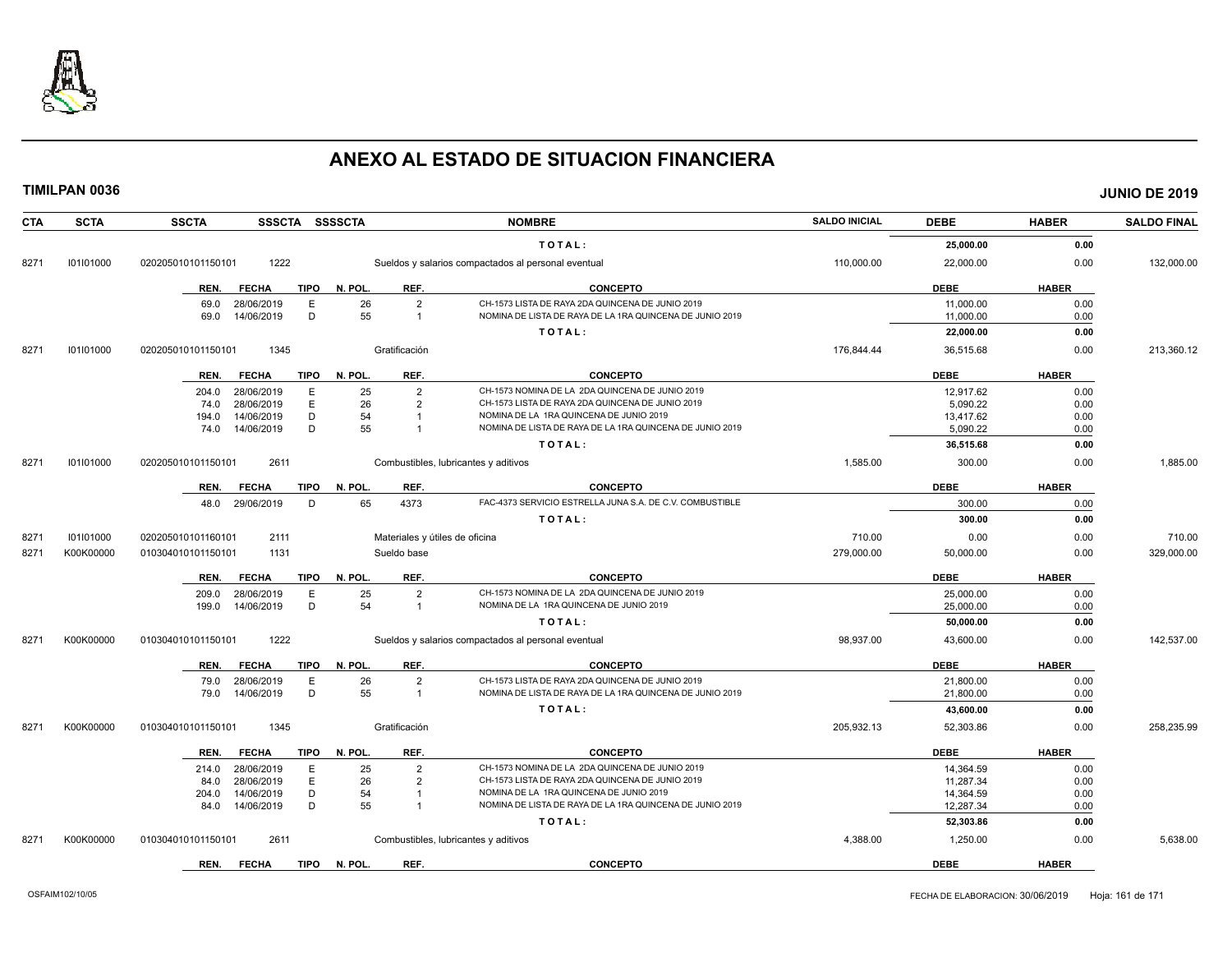

| CTA  | <b>SCTA</b> | <b>SSCTA</b><br>SSSCTA SSSSCTA      |                                | <b>NOMBRE</b>                                            | <b>SALDO INICIAL</b> | <b>DEBE</b> | <b>HABER</b> | <b>SALDO FINAL</b> |
|------|-------------|-------------------------------------|--------------------------------|----------------------------------------------------------|----------------------|-------------|--------------|--------------------|
|      |             | 55.0 29/06/2019<br>D                | 64<br>4372                     | FAC-4372 SERVICIO ESTRELLA JUNA S.A. DE C.V. COMBUSTIBLE |                      | 350.00      | 0.00         |                    |
|      |             | D<br>55.0<br>29/06/2019             | 65<br>4373                     | FAC-4373 SERVICIO ESTRELLA JUNA S.A. DE C.V. COMBUSTIBLE |                      | 300.00      | 0.00         |                    |
|      |             | D<br>41.0<br>29/06/2019             | 66<br>4374                     | SERVICIO ESTRELLA JUNA S.A. DE C.V. FAC-4374 COMBUSTIBLE |                      | 300.00      | 0.00         |                    |
|      |             | 29/06/2019<br>D<br>27.0             | 70<br>4378                     | SERVICIO ESTRELLA JUNA S.A. DE C.V. FAC-4378 COMBUSTIBLE |                      | 300.00      | 0.00         |                    |
|      |             |                                     |                                | TOTAL:                                                   |                      | 1,250.00    | 0.00         |                    |
| 8271 | K00K00000   | 2111<br>010304010101160101          | Materiales y útiles de oficina |                                                          | 3,850.80             | 0.00        | 0.00         | 3,850.80           |
| 8271 | L00118000   | 1131<br>010502020101150101          | Sueldo base                    |                                                          | 69,000.00            | 10,500.00   | 0.00         | 79,500.00          |
|      |             | <b>TIPO</b><br>REN.<br><b>FECHA</b> | N. POL.<br>REF.                | <b>CONCEPTO</b>                                          |                      | <b>DEBE</b> | <b>HABER</b> |                    |
|      |             | 28/06/2019<br>Ε<br>239.0            | 25<br>$\overline{2}$           | CH-1573 NOMINA DE LA 2DA QUINCENA DE JUNIO 2019          |                      | 6,000.00    | 0.00         |                    |
|      |             | 14/06/2019<br>D<br>229.0            | 54<br>$\overline{1}$           | NOMINA DE LA 1RA QUINCENA DE JUNIO 2019                  |                      | 4,500.00    | 0.00         |                    |
|      |             |                                     |                                | TOTAL:                                                   |                      | 10,500.00   | 0.00         |                    |
| 8271 | L00118000   | 1222<br>010502020101150101          |                                | Sueldos y salarios compactados al personal eventual      | 44,396.50            | 6,179.30    | 0.00         | 50.575.80          |
|      |             | <b>FECHA</b><br><b>TIPO</b><br>REN. | N. POL.<br>REF.                | <b>CONCEPTO</b>                                          |                      | <b>DEBE</b> | <b>HABER</b> |                    |
|      |             | Ε<br>99.0<br>28/06/2019             | 26<br>$\overline{2}$           | CH-1573 LISTA DE RAYA 2DA QUINCENA DE JUNIO 2019         |                      | 3,089.65    | 0.00         |                    |
|      |             | D<br>99.0<br>14/06/2019             | 55<br>$\overline{1}$           | NOMINA DE LISTA DE RAYA DE LA 1RA QUINCENA DE JUNIO 2019 |                      | 3,089.65    | 0.00         |                    |
|      |             |                                     |                                | TOTAL:                                                   |                      | 6,179.30    | 0.00         |                    |
| 8271 | L00118000   | 1345<br>010502020101150101          | Gratificación                  |                                                          | 87,280.85            | 8,629.00    | 0.00         | 95,909.85          |
|      |             | <b>TIPO</b><br>REN.<br><b>FECHA</b> | N. POL.<br>REF.                | <b>CONCEPTO</b>                                          |                      | <b>DEBE</b> | <b>HABER</b> |                    |
|      |             | 28/06/2019<br>Ε<br>244.0            | 25<br>$\overline{2}$           | CH-1573 NOMINA DE LA 2DA QUINCENA DE JUNIO 2019          |                      | 3,564.50    | 0.00         |                    |
|      |             | D<br>234.0<br>14/06/2019            | 54<br>$\overline{\mathbf{1}}$  | NOMINA DE LA 1RA QUINCENA DE JUNIO 2019                  |                      | 5,064.50    | 0.00         |                    |
|      |             |                                     |                                | TOTAL:                                                   |                      | 8,629.00    | 0.00         |                    |
| 8271 | L00118000   | 2611<br>010502020101150101          |                                | Combustibles, lubricantes y aditivos                     | 450.00               | 0.00        | 0.00         | 450.00             |
| 8271 | L00118000   | 2111<br>010502020101160101          | Materiales y útiles de oficina |                                                          | 2,421.40             | 0.00        | 0.00         | 2,421.40           |
| 8271 | L00119000   | 010502050203150101<br>1131          | Sueldo base                    |                                                          | 484,612.50           | 93,222.50   | 0.00         | 577,835.00         |
|      |             | <b>TIPO</b><br>REN.<br><b>FECHA</b> | N. POL.<br>REF.                | <b>CONCEPTO</b>                                          |                      | <b>DEBE</b> | <b>HABER</b> |                    |
|      |             | 28/06/2019<br>E<br>219.0            | 25<br>$\overline{2}$           | CH-1573 NOMINA DE LA 2DA QUINCENA DE JUNIO 2019          |                      | 45,361.25   | 0.00         |                    |
|      |             | D<br>14/06/2019<br>209.0            | 54<br>$\overline{1}$           | NOMINA DE LA 1RA QUINCENA DE JUNIO 2019                  |                      | 47,861.25   | 0.00         |                    |
|      |             |                                     |                                | TOTAL:                                                   |                      | 93,222.50   | 0.00         |                    |
| 8271 | L00119000   | 1222<br>010502050203150101          |                                | Sueldos y salarios compactados al personal eventual      | 153,537.90           | 32,379.30   | 0.00         | 185,917.20         |
|      |             | <b>TIPO</b><br>REN.<br><b>FECHA</b> | N. POL.<br>REF.                | <b>CONCEPTO</b>                                          |                      | <b>DEBE</b> | <b>HABER</b> |                    |
|      |             | E<br>28/06/2019<br>89.0             | 26<br>$\overline{2}$           | CH-1573 LISTA DE RAYA 2DA QUINCENA DE JUNIO 2019         |                      | 16,189.65   | 0.00         |                    |
|      |             | 14/06/2019<br>D<br>89.0             | 55<br>$\overline{1}$           | NOMINA DE LISTA DE RAYA DE LA 1RA QUINCENA DE JUNIO 2019 |                      | 16,189.65   | 0.00         |                    |
|      |             |                                     |                                | TOTAL:                                                   |                      | 32,379.30   | 0.00         |                    |
| 8271 | L00119000   | 1311<br>010502050203150101          | Prima por año de servicio      |                                                          | 1,350.00             | 300.00      | 0.00         | 1,650.00           |
|      |             | <b>TIPO</b><br>REN.<br><b>FECHA</b> | N. POL.<br>REF.                | <b>CONCEPTO</b>                                          |                      | <b>DEBE</b> | <b>HABER</b> |                    |
|      |             | 28/06/2019<br>224.0<br>E            | 25<br>$\overline{2}$           | CH-1573 NOMINA DE LA 2DA QUINCENA DE JUNIO 2019          |                      | 150.00      | 0.00         |                    |
|      |             | D.<br>14/06/2019<br>214.0           | 54<br>$\overline{1}$           | NOMINA DE LA 1RA QUINCENA DE JUNIO 2019                  |                      | 150.00      | 0.00         |                    |
|      |             |                                     |                                | TOTAL:                                                   |                      | 300.00      | 0.00         |                    |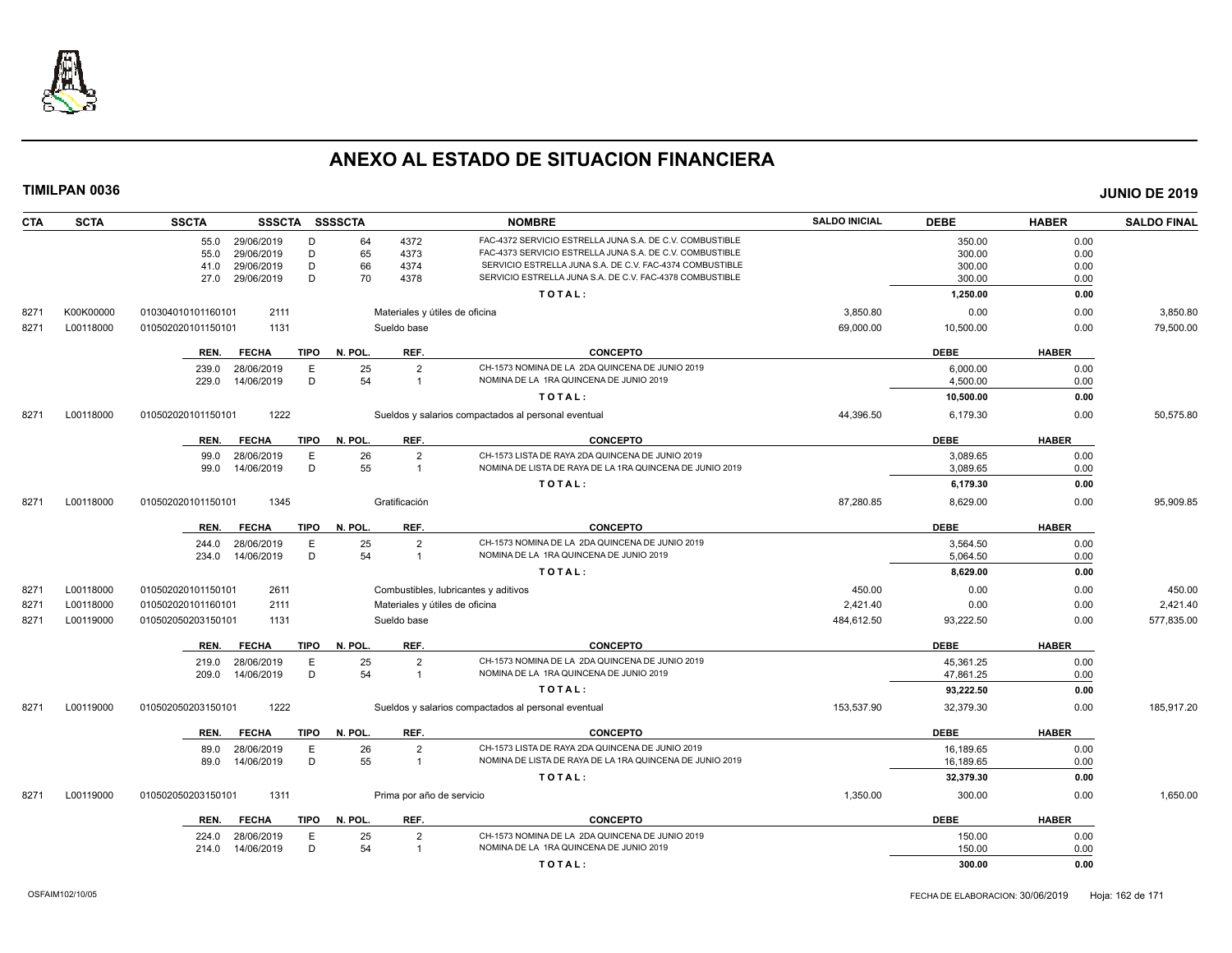

| <b>SCTA</b><br>CTA | <b>SSCTA</b><br><b>SSSCTA</b> |             | SSSSCTA        |                | <b>NOMBRE</b>                                                               | <b>SALDO INICIAL</b> | <b>DEBE</b> | <b>HABER</b> | <b>SALDO FINAL</b> |
|--------------------|-------------------------------|-------------|----------------|----------------|-----------------------------------------------------------------------------|----------------------|-------------|--------------|--------------------|
| L00119000<br>8271  | 1345<br>010502050203150101    |             |                | Gratificación  |                                                                             | 314,082.23           | 63,411.77   | 0.00         | 377,494.00         |
|                    | <b>FECHA</b><br>REN.          | <b>TIPO</b> | N. POL.        | REF.           | <b>CONCEPTO</b>                                                             |                      | <b>DEBE</b> | <b>HABER</b> |                    |
|                    | 229.0<br>28/06/2019           | E           | 25             | $\overline{2}$ | CH-1573 NOMINA DE LA 2DA QUINCENA DE JUNIO 2019                             |                      | 20.371.25   | 0.00         |                    |
|                    | 28/06/2019<br>94.0            | Ε           | 26             | $\overline{2}$ | CH-1573 LISTA DE RAYA 2DA QUINCENA DE JUNIO 2019                            |                      | 12,186.14   | 0.00         |                    |
|                    | 14/06/2019<br>219.0           | D           | 54             |                | NOMINA DE LA 1RA QUINCENA DE JUNIO 2019                                     |                      | 23,468.24   | 0.00         |                    |
|                    | 14/06/2019<br>94.0            | D           | 55             |                | NOMINA DE LISTA DE RAYA DE LA 1RA QUINCENA DE JUNIO 2019                    |                      | 7.386.14    | 0.00         |                    |
|                    |                               |             |                |                | TOTAL:                                                                      |                      | 63,411.77   | 0.00         |                    |
| L00119000<br>8271  | 1412<br>010502050203150101    |             |                |                | Aportaciones de servicio de salud                                           | 1,168,707.73         | 232,198.58  | 0.00         | 1,400,906.31       |
|                    | REN.<br><b>FECHA</b>          | <b>TIPO</b> | N. POL.        | REF.           | <b>CONCEPTO</b>                                                             |                      | <b>DEBE</b> | <b>HABER</b> |                    |
|                    | 11.0 30/06/2019               | D           | $\overline{7}$ | 75601          | PAGO DE LAS CUOTAS OBRERO PATRONALES DE JUNIO 19                            |                      | 232.198.58  | 0.00         |                    |
|                    |                               |             |                |                | TOTAL:                                                                      |                      | 232,198.58  | 0.00         |                    |
| L00119000<br>8271  | 010502050203150101<br>1413    |             |                |                | Aportaciones al sistema solidario de reparto                                | 867,180.44           | 172,291.20  | 0.00         | 1,039,471.64       |
|                    | REN.<br><b>FECHA</b>          | <b>TIPO</b> | N. POL.        | REF.           | <b>CONCEPTO</b>                                                             |                      | <b>DEBE</b> | <b>HABER</b> |                    |
|                    | 30/06/2019<br>18.0            | D           | $\overline{7}$ | 75601          | PAGO DE LAS CUOTAS OBRERO PATRONALES DE JUNIO 19                            |                      | 172,291.20  | 0.00         |                    |
|                    |                               |             |                |                | TOTAL:                                                                      |                      | 172,291.20  | 0.00         |                    |
| L00119000<br>8271  | 1414<br>010502050203150101    |             |                |                | Aportaciones del sistema de capitalización individual                       | 178,358.37           | 35,248.94   | 0.00         | 213,607.31         |
|                    | REN.<br><b>FECHA</b>          | <b>TIPO</b> | N. POL.        | REF.           | <b>CONCEPTO</b>                                                             |                      | <b>DEBE</b> | <b>HABER</b> |                    |
|                    | 30/06/2019<br>25.0            | D           | $\overline{7}$ | 75601          | PAGO DE LAS CUOTAS OBRERO PATRONALES DE JUNIO 19                            |                      | 35,248.94   | 0.00         |                    |
|                    |                               |             |                |                | TOTAL:                                                                      |                      | 35,248.94   | 0.00         |                    |
| L00119000<br>8271  | 1415<br>010502050203150101    |             |                |                | Aportaciones para financiar los gastos generales de administración del ISSE | 102,260.88           | 20,317.14   | 0.00         | 122,578.02         |
|                    | <b>FECHA</b><br>REN.          | <b>TIPO</b> | N. POL.        | REF.           | <b>CONCEPTO</b>                                                             |                      | <b>DEBE</b> | <b>HABER</b> |                    |
|                    | 32.0 30/06/2019               | D           |                | 75601          | PAGO DE LAS CUOTAS OBRERO PATRONALES DE JUNIO 19                            |                      | 20,317.14   | 0.00         |                    |
|                    |                               |             |                |                | TOTAL:                                                                      |                      | 20,317.14   | 0.00         |                    |
| L00119000<br>8271  | 1416<br>010502050203150101    |             |                |                | Aportaciones para riesgo de trabajo                                         | 149,736.21           | 30,455.66   | 0.00         | 180,191.87         |
|                    | REN.<br><b>FECHA</b>          | <b>TIPO</b> | N. POL.        | REF.           | <b>CONCEPTO</b>                                                             |                      | <b>DEBE</b> | <b>HABER</b> |                    |
|                    | 30/06/2019<br>39.0            | D           | $\overline{7}$ | 75601          | PAGO DE LAS CUOTAS OBRERO PATRONALES DE JUNIO 19                            |                      | 30,455.66   | 0.00         |                    |
|                    |                               |             |                |                | TOTAL:                                                                      |                      | 30,455.66   | 0.00         |                    |
| 8271<br>L00119000  | 1522<br>010502050203150101    |             |                |                | Liquidaciones por indemnizaciones, por sueldos y salarios caídos            | 579,270.06           | 102,921.18  | 0.00         | 682,191.24         |
|                    | REN.<br><b>FECHA</b>          | TIPO        | N. POL.        | REF.           | <b>CONCEPTO</b>                                                             |                      | <b>DEBE</b> | <b>HABER</b> |                    |
|                    | 01/06/2019<br>2.0             | E           | $\mathbf{q}$   | 1              | CH. 1557 JAVIER PICHARDO HDZ LIQ LABORAL 4/4 S/CONVENIO PASIVO RE           |                      | 25,000.00   | 0.00         |                    |
|                    | 01/06/2019<br>2.0             | Ε           | 10             | $\overline{1}$ | CH. 1558 FELICIANA MARTINEZ DE LA CRUZ PAGO LIQUIDACION 2/2 S/CON           |                      | 15,054.54   | 0.00         |                    |
|                    | 2.0<br>01/06/2019             | E           | 11             |                | CH 1559 CINTHYA MONROY PLATA PAGO 2/2 DE LIQUIDACION LABORAL PO             |                      | 20,000.00   | 0.00         |                    |
|                    | 01/06/2019<br>2.0             | E           | 12             |                | CH-1560 JHOSUNY GERRERO TORAL PAGO 2/2 LIQUIDACION LABORAL POI              |                      | 15,000.00   | 0.00         |                    |
|                    | 01/06/2019<br>6.0             | Ε           | 14             |                | CH 1562 HAZEL A. ESQUIVEL MTZ LIQUID. LABORAL. 1/1 S/CONVENIO               |                      | 25,474.31   | 0.00         |                    |
|                    | 6.0 28/06/2019                | E           | 30             | $\overline{1}$ | CH-1578 JOSE ARMANDO DE LA CRUZ MIRANDA LIQUIDACION LABORAL                 |                      | 2.392.33    | 0.00         |                    |
|                    |                               |             |                |                | TOTAL:                                                                      |                      | 102,921.18  | 0.00         |                    |
| 8271<br>L00119000  | 1541<br>010502050203150101    |             |                |                | Becas para hijos de trabajadores sindicalizados                             | 1.400.00             | 0.00        | 0.00         | 1,400.00           |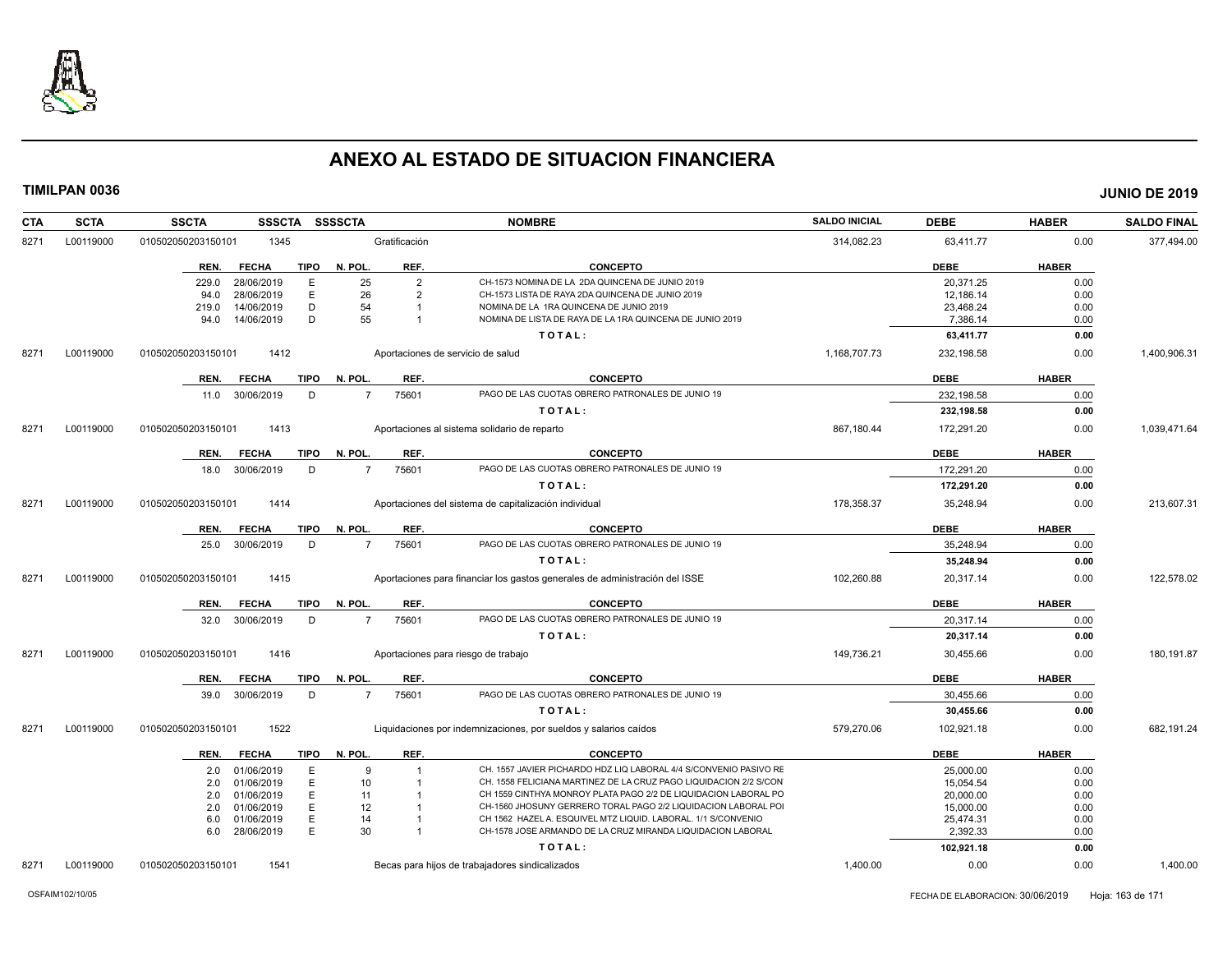

| <b>CTA</b> | <b>SCTA</b> | <b>SSCTA</b><br><b>SSSCTA</b>       | <b>SSSSCTA</b>                   | <b>NOMBRE</b>                                                              | <b>SALDO INICIAL</b> | <b>DEBE</b> | <b>HABER</b> | <b>SALDO FINAL</b> |
|------------|-------------|-------------------------------------|----------------------------------|----------------------------------------------------------------------------|----------------------|-------------|--------------|--------------------|
| 8271       | L00119000   | 1546<br>010502050203150101          |                                  | Otros gastos derivados de convenio                                         | 2,250.00             | 700.00      | 0.00         | 2,950.00           |
|            |             | <b>TIPO</b><br>REN.<br><b>FECHA</b> | N. POL<br>REF.                   | <b>CONCEPTO</b>                                                            |                      | <b>DEBE</b> | <b>HABER</b> |                    |
|            |             | 234.0<br>28/06/2019<br>Е            | 25<br>$\overline{2}$             | CH-1573 NOMINA DE LA 2DA QUINCENA DE JUNIO 2019                            |                      | 350.00      | 0.00         |                    |
|            |             | D<br>14/06/2019<br>224.0            | 54<br>$\overline{1}$             | NOMINA DE LA 1RA QUINCENA DE JUNIO 2019                                    |                      | 350.00      | 0.00         |                    |
|            |             |                                     |                                  | TOTAL:                                                                     |                      | 700.00      | 0.00         |                    |
| 8271       | L00119000   | 2141<br>010502050203150101          |                                  | Materiales y útiles para el procesamiento en equipos y bienes informáticos | 2,726.00             | 0.00        | 0.00         | 2,726.00           |
| 8271       | L00119000   | 2611<br>010502050203150101          |                                  | Combustibles, lubricantes y aditivos                                       | 74,710.78            | 28,536.36   | 0.00         | 103,247.14         |
|            |             |                                     |                                  |                                                                            |                      |             |              |                    |
|            |             | <b>FECHA</b><br><b>TIPO</b><br>REN. | N. POL<br>REF.                   | <b>CONCEPTO</b>                                                            |                      | <b>DEBE</b> | <b>HABER</b> |                    |
|            |             | 29/06/2019<br>D<br>62.0             | 4372<br>64                       | FAC-4372 SERVICIO ESTRELLA JUNA S.A. DE C.V. COMBUSTIBLE                   |                      | 4.266.06    | 0.00         |                    |
|            |             | 29/06/2019<br>D<br>62.0             | 65<br>4373                       | FAC-4373 SERVICIO ESTRELLA JUNA S.A. DE C.V. COMBUSTIBLE                   |                      | 5,200.13    | 0.00         |                    |
|            |             | D<br>29/06/2019<br>48.0             | 66<br>4374                       | SERVICIO ESTRELLA JUNA S.A. DE C.V. FAC-4374 COMBUSTIBLE                   |                      | 2,200.00    | 0.00         |                    |
|            |             | D<br>29/06/2019<br>34.0             | 67<br>4375                       | SERVICIO ESTRELLA JUNA S.A. DE C.V. FAC-4375 COMBUSTIBLE                   |                      | 5,100.02    | 0.00         |                    |
|            |             | 29/06/2019<br>D<br>48.0             | 68<br>4376                       | SERVICIO ESTRELLA JUNA S.A. DE C.V. FAC-4376 COMBUSTIBLE                   |                      | 4,220.03    | 0.00         |                    |
|            |             | D<br>41.0<br>29/06/2019             | 69<br>4377                       | SERVICIO ESTRELLA JUNA S.A. DE C.V. FAC-4377 COMBUSTIBLE                   |                      | 3,200.00    | 0.00         |                    |
|            |             | D<br>29/06/2019<br>34.0             | 70<br>4378                       | SERVICIO ESTRELLA JUNA S.A. DE C.V. FAC-4378 COMBUSTIBLE                   |                      | 4,350.12    | 0.00         |                    |
|            |             |                                     |                                  | TOTAL:                                                                     |                      | 28,536.36   | 0.00         |                    |
| 8271       | L00119000   | 010502050203150101<br>2992          | Otros enseres                    |                                                                            | 331.76               | 0.00        | 0.00         | 331.76             |
| 8271       | L00119000   | 3131<br>010502050203150101          | Servicio de aqua                 |                                                                            | 56,408.46            | 53,495.77   | 0.00         | 109,904.23         |
|            |             | <b>TIPO</b><br>REN.<br><b>FECHA</b> | N. POL<br>REF.                   | <b>CONCEPTO</b>                                                            |                      | <b>DEBE</b> | <b>HABER</b> |                    |
|            |             | 30/06/2019<br>11.0                  | 3<br>$\overline{1}$              | PARTICIPACIONES DE FORTAMUN 2019 DE JUNIO 2019                             |                      | 53.495.77   | 0.00         |                    |
|            |             |                                     |                                  | TOTAL:                                                                     |                      | 53,495.77   | 0.00         |                    |
| 8271       | L00119000   | 010502050203150101<br>3132          | Servicio de cloración de agua    |                                                                            | 99,169.38            | 0.00        | 0.00         | 99,169.38          |
| 8271       | L00119000   | 010502050203150101<br>3141          |                                  | Servicio de telefonía convencional                                         | 53,589.00            | 10,131.00   | 0.00         | 63,720.00          |
|            |             | <b>TIPO</b><br>REN.<br><b>FECHA</b> | REF.<br>N. POL.                  | <b>CONCEPTO</b>                                                            |                      | <b>DEBE</b> | <b>HABER</b> |                    |
|            |             | 10/06/2019                          | 10<br>$\overline{1}$             | TELMEX SABCV SERVICIO TELEFONICO MAYO 19                                   |                      | 391.00      | 0.00         |                    |
|            |             | D<br>6.0<br>10/06/2019<br>D         | 11                               | TELMEX SABCV SERVICIO TELEFONICO MAYO 19                                   |                      | 538.00      | 0.00         |                    |
|            |             | 6.0<br>05/06/2019<br>D<br>6.0       | 27                               | TELMEX S.A.B. DE C.V. SERVICIO TELEFONICO MAYO 2019                        |                      | 399.00      | 0.00         |                    |
|            |             | D<br>05/06/2019<br>6.0              | 28                               | TELMEX S.A.B. DE C.V. SERVICIO TELEFONICO MAYO 2019                        |                      | 799.00      | 0.00         |                    |
|            |             | 05/06/2019<br>D<br>6.0              | 29                               | TELMEX S.A.B. DE C.V. SERVICIO TELEFONICO MAYO 2019                        |                      | 1,789.00    | 0.00         |                    |
|            |             | D<br>05/06/2019<br>6.0              | 30                               | TELMEX S.A.B. DE C.V. SERVICIO TELEFONICO MAYO 2019                        |                      | 942.00      | 0.00         |                    |
|            |             | D<br>05/06/2019<br>6.0              | 31                               | TELMEX S.A.B. DE C.V. SERVICIO TELEFONICO MAYO 2019                        |                      | 2,387.00    | 0.00         |                    |
|            |             | D<br>05/06/2019<br>6.0              | 32                               | TELMEX S.A.B. DE C.V. SERVICIO TELEFONICO MAYO 2019                        |                      | 2,886.00    | 0.00         |                    |
|            |             |                                     |                                  | TOTAL:                                                                     |                      | 10,131.00   | 0.00         |                    |
|            |             |                                     |                                  |                                                                            |                      |             |              |                    |
| 8271       | L00119000   | 3231<br>010502050203150101          |                                  | Arrendamiento de equipo y bienes informáticos                              | 17,150.02            | 4,640.00    | 0.00         | 21,790.02          |
|            |             | <b>FECHA</b><br><b>TIPO</b><br>REN. | REF.<br>N. POL                   | <b>CONCEPTO</b>                                                            |                      | <b>DEBE</b> | <b>HABER</b> |                    |
|            |             | 20.0 03/06/2019<br>D                | 20<br>521                        | COPY CDMX S.A. DE C.V. FACTURA 521 RENTA COPIADORAS                        |                      | 4,640.00    | 0.00         |                    |
|            |             |                                     |                                  | TOTAL:                                                                     |                      | 4,640.00    | 0.00         |                    |
| 8271       | L00119000   | 3311<br>010502050203150101          |                                  | Asesorías asociadas a convenios o acuerdos                                 | 16,412.00            | 8,748.00    | 0.00         | 25,160.00          |
|            |             | <b>TIPO</b><br><b>FECHA</b><br>REN. | N. POL.<br>REF.                  | <b>CONCEPTO</b>                                                            |                      | <b>DEBE</b> | <b>HABER</b> |                    |
|            |             | 30/06/2019<br>D<br>6.0              | $\overline{1}$<br>$\overline{1}$ | APORTACION IHAEM DE JUNIO 2019                                             |                      | 4,103.00    | 0.00         |                    |
|            |             |                                     |                                  |                                                                            |                      |             |              |                    |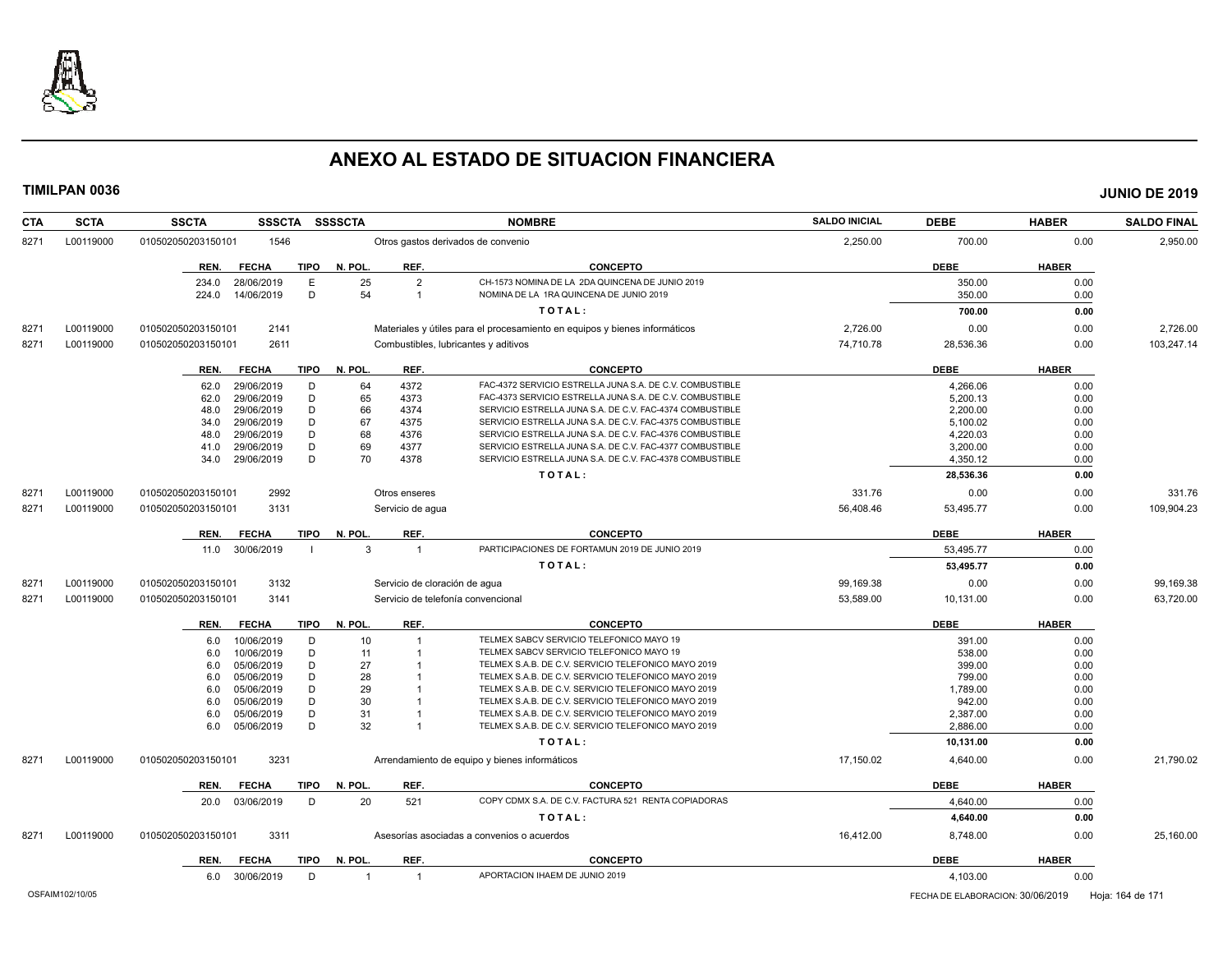

| <b>CTA</b>      | <b>SCTA</b> | <b>SSCTA</b>       |                            |             | SSSCTA SSSSCTA |                            | <b>NOMBRE</b>                                                                                                        | <b>SALDO INICIAL</b> | <b>DEBE</b>                      | <b>HABER</b> | <b>SALDO FINAL</b> |
|-----------------|-------------|--------------------|----------------------------|-------------|----------------|----------------------------|----------------------------------------------------------------------------------------------------------------------|----------------------|----------------------------------|--------------|--------------------|
|                 |             |                    | 6.0 26/06/2019             | D           | 60             | $\mathbf{1}$               | IGECEM TABLAS DE VALORES DE CONSTRUCCION 2020                                                                        |                      | 4,645.00                         | 0.00         |                    |
|                 |             |                    |                            |             |                |                            | TOTAL:                                                                                                               |                      | 8,748.00                         | 0.00         |                    |
| 8271            | L00119000   | 010502050203150101 | 3331                       |             |                | Servicios informáticos     |                                                                                                                      | 48,376.60            | 0.00                             | 0.00         | 48,376.60          |
| 8271            | L00119000   | 010502050203150101 | 3391                       |             |                | Servicios profesionales    |                                                                                                                      | 135,997.44           | 193,181.22                       | 0.00         | 329,178.66         |
|                 |             |                    |                            |             |                |                            |                                                                                                                      |                      |                                  |              |                    |
|                 |             | REN.               | <b>FECHA</b>               | <b>TIPO</b> | N. POL.        | REF.                       | <b>CONCEPTO</b>                                                                                                      |                      | <b>DEBE</b>                      | <b>HABER</b> |                    |
|                 |             | 6.0                | 14/06/2019                 | Ε           | -5             | 8                          | CH. 074 MA GPE GOMEZ RUIZ PAGO REC. 08 HONORARIOS 01-15 JUNIO 19                                                     |                      | 3,790.61                         | 0.00         |                    |
|                 |             | 6.0                | 28/06/2019                 | E           | 29             |                            | CH-1577 MARIA GUADALUPE GOMEZ RUIZ 16-30 JUNIO CRONISTA MUNICIF                                                      |                      | 3,790.61                         | 0.00         |                    |
|                 |             | 6.0                | 26/06/2019                 | D           | 61             |                            | MARIA DEL CARMEN AVILA RIVERO ELABO. CUENTA PUBLICA 2018<br>MARIA DEL CARMEN AVILA RIVERO ELABORACION DE PRESUPUESTO |                      | 69,600.00                        | 0.00         |                    |
|                 |             | 6.0                | 26/06/2019                 | D           | 62             | $\overline{1}$             |                                                                                                                      |                      | 116,000.00                       | 0.00         |                    |
|                 |             |                    |                            |             |                |                            | TOTAL:                                                                                                               |                      | 193,181.22                       | 0.00         |                    |
| 8271            | L00119000   | 010502050203150101 | 3411                       |             |                |                            | Servicios bancarios y financieros                                                                                    | 116.247.88           | 21,133.28                        | 0.00         | 137.381.16         |
|                 |             | REN.               | <b>FECHA</b>               | <b>TIPO</b> | N. POL.        | REF.                       | <b>CONCEPTO</b>                                                                                                      |                      | <b>DEBE</b>                      | <b>HABER</b> |                    |
|                 |             | 20.0               | 30/06/2019                 |             | 5              | $\overline{1}$             | RECAUDACION DEL IMPUESTO PREDIAL DE JUNIO DE 2019                                                                    |                      | 553.79                           | 0.00         |                    |
|                 |             | 6.0                | 30/06/2019                 | D           | 5              |                            | COMISIONES BANCARIAS DE RECURSOS PROPIOS JUNIO 19                                                                    |                      | 439.64                           | 0.00         |                    |
|                 |             | 6.0                | 30/06/2019                 | D           | 9              |                            | CARGA FINANCIERA DE PRESTAMO ADELANTO DE PARTICPACION DE FEBI                                                        |                      | 19,139.85                        | 0.00         |                    |
|                 |             | 7.0                | 17/06/2019                 | D           | 58             | $\overline{1}$             | PAGO DE ISR DEL MES DE SEPTIEMBRE DE 2016                                                                            |                      | 1,000.00                         | 0.00         |                    |
|                 |             |                    |                            |             |                |                            | TOTAL:                                                                                                               |                      | 21,133.28                        | 0.00         |                    |
| 8271            | L00119000   | 010502050203150101 | 3451                       |             |                | Seguros y fianzas          |                                                                                                                      | 19.814.51            | 0.00                             | 0.00         | 19.814.51          |
| 8271            | L00119000   | 010502050203150101 | 3532                       |             |                |                            | Reparación y mantenimiento para equipo y redes de tele y radio transmisión                                           | 43,598.60            | 0.00                             | 0.00         | 43,598.60          |
| 8271            | L00119000   | 010502050203150101 | 3551                       |             |                |                            | Reparación y mantenimiento de vehículos terrestres, aéreos y lacustres                                               | 1,950.00             | 0.00                             | 0.00         | 1,950.00           |
| 8271            | L00119000   | 010502050203150101 | 3721                       |             |                |                            | Gastos de traslado por vía terrestre                                                                                 | 0.00                 | 176.00                           | 0.00         | 176.00             |
|                 |             | REN.               | <b>FECHA</b>               | TIPO        | N. POL.        | REF.                       | <b>CONCEPTO</b>                                                                                                      |                      | <b>DEBE</b>                      | <b>HABER</b> |                    |
|                 |             | 27.0               | 29/06/2019                 | E           | 31             | 338098                     | CH-1579 HECTOR MANUEL MONROY CRUZ FAC-338098 PASAJES                                                                 |                      | 176.00                           | 0.00         |                    |
|                 |             |                    |                            |             |                |                            | TOTAL:                                                                                                               |                      | 176.00                           | 0.00         |                    |
| 8271            | L00119000   | 010502050203150101 | 3851                       |             |                | Gastos de representación   |                                                                                                                      | 26,440.25            | 7,146.02                         | 0.00         | 33,586.27          |
|                 |             | REN.               | <b>FECHA</b>               | TIPO        | N. POL.        | REF.                       | <b>CONCEPTO</b>                                                                                                      |                      | <b>DEBE</b>                      | <b>HABER</b> |                    |
|                 |             | 6.0                | 20/06/2019                 | E           | 21             | 629                        | CH-1569 REPOSICION FONDO FIJO DE CAJA FAC-629 CONSUMO ALIMENTC                                                       |                      | 1,281.00                         | 0.00         |                    |
|                 |             | 41.0               | 20/06/2019                 | E           | 21             | -1                         | CH-1569 REPOSICION FONDO FIJO DE CAJA DESECHABLES                                                                    |                      | 1,018.02                         | 0.00         |                    |
|                 |             | 13.0               | 20/06/2019                 | E           | 21             | 630                        | CH-1569 REPOSICION FONDO FIJO DE CAJA FAC-630 CONSUMO ALIMENTO                                                       |                      | 90.00                            | 0.00         |                    |
|                 |             | 27.0               | 20/06/2019                 | E           | 21             | 13379                      | CH-1569 REPOSICION FONDO FIJO DE CAJA FAC-13379 CONSUMO ALIMEN                                                       |                      | 649.98                           | 0.00         |                    |
|                 |             | 20.0               | 20/06/2019                 | E           | 21             | 4864488                    | CH-1569 REPOSICION FONDO FIJO DE CAJA FAC-4864488 CONSUMO ALIMI                                                      |                      | 428.00                           | 0.00         |                    |
|                 |             | 34.0               | 20/06/2019                 | Е           | 21             | $\overline{1}$             | CH-1569 REPOSICION FONDO FIJO DE CAJA DESECHABLES                                                                    |                      | 1,268.02                         | 0.00         |                    |
|                 |             | 6.0                | 29/06/2019                 | E           | 31             | 52576                      | CH-1579 HECTOR MANUEL MONROY CRUZ FAC-52576 CONSUMOS                                                                 |                      | 471.00                           | 0.00         |                    |
|                 |             | 20.0               | 29/06/2019                 | E           | 31             | 3022                       | CH-1579 HECTOR MANUEL MONROY CRUZ FAC-3022 CONSUMOS                                                                  |                      | 649.00                           | 0.00         |                    |
|                 |             | 34.0               | 29/06/2019                 | E           | 31             | 1980                       | CH-1579 HECTOR MANUEL MONROY CRUZ FAC-1980 CONSUMOS                                                                  |                      | 575.00                           | 0.00         |                    |
|                 |             | 13.0               | 29/06/2019                 | E           | 31             | 16320                      | CH-1579 HECTOR MANUEL MONROY CRUZ FAC-16320 CONSUMOS                                                                 |                      | 716.00                           | 0.00         |                    |
|                 |             |                    |                            |             |                |                            | TOTAL:                                                                                                               |                      | 7,146.02                         | 0.00         |                    |
| 8271            | L00119000   | 010502050203150101 | 3922                       |             |                | Otros impuestos y derechos |                                                                                                                      | 49,307.00            | 0.00                             | 0.00         | 49,307.00          |
| 8271            | L00119000   | 010502050203150101 | 3982                       |             |                |                            | Impuesto sobre erogaciones por remuneraciones al trabajo personal.                                                   | 407,006.00           | 108,049.00                       | 0.00         | 515,055.00         |
|                 |             |                    |                            |             | N. POL.        | REF.                       | <b>CONCEPTO</b>                                                                                                      |                      | <b>DEBE</b>                      | <b>HABER</b> |                    |
|                 |             | REN.<br>6.0        | <b>FECHA</b><br>10/06/2019 | TIPO<br>D   | 52             | $\mathbf{1}$               | GEM IMPUESTO SOBRE EROGACIONES DE MAYO 2019                                                                          |                      | 108,049.00                       | 0.00         |                    |
|                 |             |                    |                            |             |                |                            |                                                                                                                      |                      |                                  |              |                    |
| OSFAIM102/10/05 |             |                    |                            |             |                |                            |                                                                                                                      |                      | FECHA DE ELABORACION: 30/06/2019 |              | Hoja: 165 de 171   |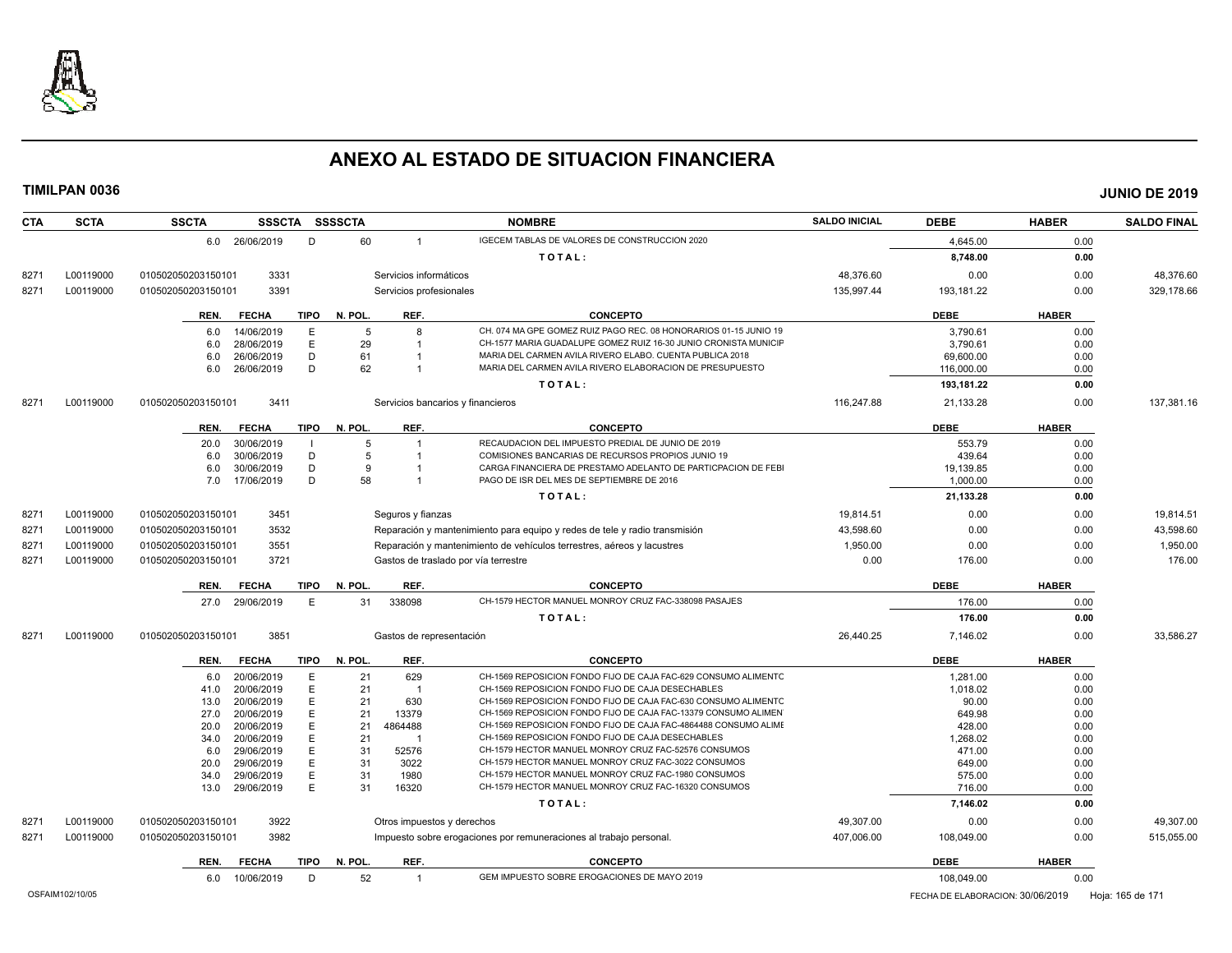

| <b>CTA</b> | <b>SCTA</b> | <b>SSCTA</b><br><b>SSSCTA</b>       | <b>SSSSCTA</b>                    | <b>NOMBRE</b>                                               | <b>SALDO INICIAL</b> | <b>DEBE</b> | <b>HABER</b> | <b>SALDO FINAL</b> |
|------------|-------------|-------------------------------------|-----------------------------------|-------------------------------------------------------------|----------------------|-------------|--------------|--------------------|
|            |             |                                     |                                   | TOTAL:                                                      |                      | 108,049.00  | 0.00         |                    |
| 8271       | L00119000   | 3992<br>010502050203150101          | Gastos de servicios menores       |                                                             | 1,125.08             | 0.00        | 0.00         | 1,125.08           |
| 8271       | L00119000   | 010502050203160101<br>2111          | Materiales y útiles de oficina    |                                                             | 178.511.85           | 5.112.22    | 0.00         | 183.624.07         |
|            |             | <b>FECHA</b><br><b>TIPO</b><br>REN. | N. POL.<br>REF.                   | <b>CONCEPTO</b>                                             |                      | <b>DEBE</b> | <b>HABER</b> |                    |
|            |             | 20/06/2019<br>E<br>48.0             | 1735455<br>21                     | CH-1569 REPOSICION FONDO FIJO DE CAJA FAC-1735455 TIMBRES   |                      | 1,577.60    | 0.00         |                    |
|            |             | E<br>20/06/2019<br>97.0             | 58340<br>21                       | CH-1569 REPOSICION FONDO FIJO DE CAJA FAC-58340 PAPELERIA   |                      | 669.42      | 0.00         |                    |
|            |             | D<br>4.0<br>05/06/2019              | 22<br>298                         | APOLONIO APOLINAR NAVA FACT. 298 TRABAJOS IMPRENTA          |                      | 1.403.60    | 0.00         |                    |
|            |             | D<br>8.0<br>07/06/2019              | 50<br>24                          | FAC- 24 JOSE BACILIO MARTINEZ HOJAS MEMBRETADAS             |                      | 1.461.60    | 0.00         |                    |
|            |             |                                     |                                   | TOTAL:                                                      |                      | 5,112.22    | 0.00         |                    |
| 8271       | L00119000   | 010502050203160101<br>3111          | Servicio de energía eléctrica     |                                                             | 248.280.00           | 0.00        | 0.00         | 248.280.00         |
| 8271       | L00119000   | 3112<br>010502050203160101          |                                   | Servicio de energía eléctrica para alumbrado publico        | 72.896.00            | 0.00        | 0.00         | 72,896.00          |
| 8271       | L00119000   | 010502050203160101<br>3411          | Servicios bancarios y financieros |                                                             | 2,526.48             | 1,762.04    | 0.00         | 4,288.52           |
|            |             | <b>FECHA</b><br><b>TIPO</b><br>REN. | REF.<br>N. POL.                   | <b>CONCEPTO</b>                                             |                      | <b>DEBE</b> | <b>HABER</b> |                    |
|            |             | 22.0<br>30/06/2019<br>D             | 5                                 | COMISIONES BANCARIAS DE FEFOM 18 DE JUNIO 19                |                      | 83.52       | 0.00         |                    |
|            |             | 30/06/2019<br>D<br>14.0             | 5                                 | COMISIONES BANCARIAS DE PARTICIPACIONES JUNIO 19            |                      | 1,678.52    | 0.00         |                    |
|            |             |                                     |                                   | TOTAL:                                                      |                      | 1,762.04    | 0.00         |                    |
| 8271       | L00119000   | 3411<br>010502050203250101          | Servicios bancarios y financieros |                                                             | 0.00                 | 5.80        | 0.00         | 5.80               |
|            |             | <b>FECHA</b><br><b>TIPO</b><br>REN. | REF.<br>N. POL.                   | <b>CONCEPTO</b>                                             |                      | <b>DEBE</b> | <b>HABER</b> |                    |
|            |             | 6.0 30/06/2019<br>D                 | 6<br>$\overline{1}$               | COMISIONES BANCARIAS DE FISM 19 DEL MES DE JUNIO 19         |                      | 5.80        | 0.00         |                    |
|            |             |                                     |                                   | TOTAL:                                                      |                      | 5.80        | 0.00         |                    |
| 8271       | L00119000   | 3111<br>010502050203250102          | Servicio de energía eléctrica     |                                                             | 1,367,047.35         | 366,996.00  | 0.00         | 1,734,043.35       |
|            |             | <b>FECHA</b><br><b>TIPO</b><br>REN. | REF.<br>N. POL.                   | <b>CONCEPTO</b>                                             |                      | <b>DEBE</b> | <b>HABER</b> |                    |
|            |             | 6.0<br>29/06/2019<br>D              | 81<br>$\overline{1}$              | CFE SSB ENERGIA ELECTRICA POZO DE LA CABECERA ,PAL          |                      | 82,616.00   | 0.00         |                    |
|            |             | D<br>29/06/2019<br>6.0              | 82                                | CFE SSB ENERGIA ELECTRICA POZO DE ZARAGOZA                  |                      | 83.598.00   | 0.00         |                    |
|            |             | D<br>29/06/2019<br>6.0              | 83<br>$\overline{1}$              | CFE SSB ENERGIA ELECTRICA DE LOS POZOS DE AGUA              |                      | 200,782.00  | 0.00         |                    |
|            |             |                                     |                                   | TOTAL:                                                      |                      | 366,996.00  | 0.00         |                    |
| 8271       | L00119000   | 010502050203250102<br>3112          |                                   | Servicio de energía eléctrica para alumbrado publico        | 1,691,188.82         | 313,923.98  | 0.00         | 2,005,112.80       |
|            |             | REN.<br><b>FECHA</b><br><b>TIPO</b> | N. POL.<br>REF.                   | <b>CONCEPTO</b>                                             |                      | <b>DEBE</b> | <b>HABER</b> |                    |
|            |             | 10/06/2019<br>D<br>6.0              | 76<br>$\overline{1}$              | CFE SSB SER. ADMINISTRATIVOS ALUMBRADO PUBLICO DE MAYO 2019 |                      | 4.416.85    | 0.00         |                    |
|            |             | D<br>29/06/2019<br>6.0              | 84<br>$\overline{1}$              | CFE SSB SERVICIO ALUMBRADO PUBLICO DE MAYO 2019             |                      | 309,507.13  | 0.00         |                    |
|            |             |                                     |                                   | TOTAL:                                                      |                      | 313,923.98  | 0.00         |                    |
| 8271       | L00119000   | 010502050203250102<br>3411          | Servicios bancarios y financieros |                                                             | 1,727.24             | 281.88      | 0.00         | 2,009.12           |
|            |             | <b>FECHA</b><br><b>TIPO</b><br>REN. | N. POL.<br>REF.                   | <b>CONCEPTO</b>                                             |                      | <b>DEBE</b> | <b>HABER</b> |                    |
|            |             | 30/06/2019<br>D<br>14.0             | 6<br>$\overline{1}$               | COMISIONES BANCARIAS DE FORTAMUN 19 DEL MES DE JUNIO 19     |                      | 281.88      | 0.00         |                    |
|            |             |                                     |                                   | TOTAL:                                                      |                      | 281.88      | 0.00         |                    |
| 8271       | N00130000   | 030201010201150101<br>1131          | Sueldo base                       |                                                             | 163,000.00           | 36,000.00   | 0.00         | 199,000.00         |
|            |             | <b>FECHA</b><br><b>TIPO</b><br>REN. | N. POL.<br>REF.                   | <b>CONCEPTO</b>                                             |                      | <b>DEBE</b> | <b>HABER</b> |                    |
|            |             |                                     |                                   |                                                             |                      |             |              |                    |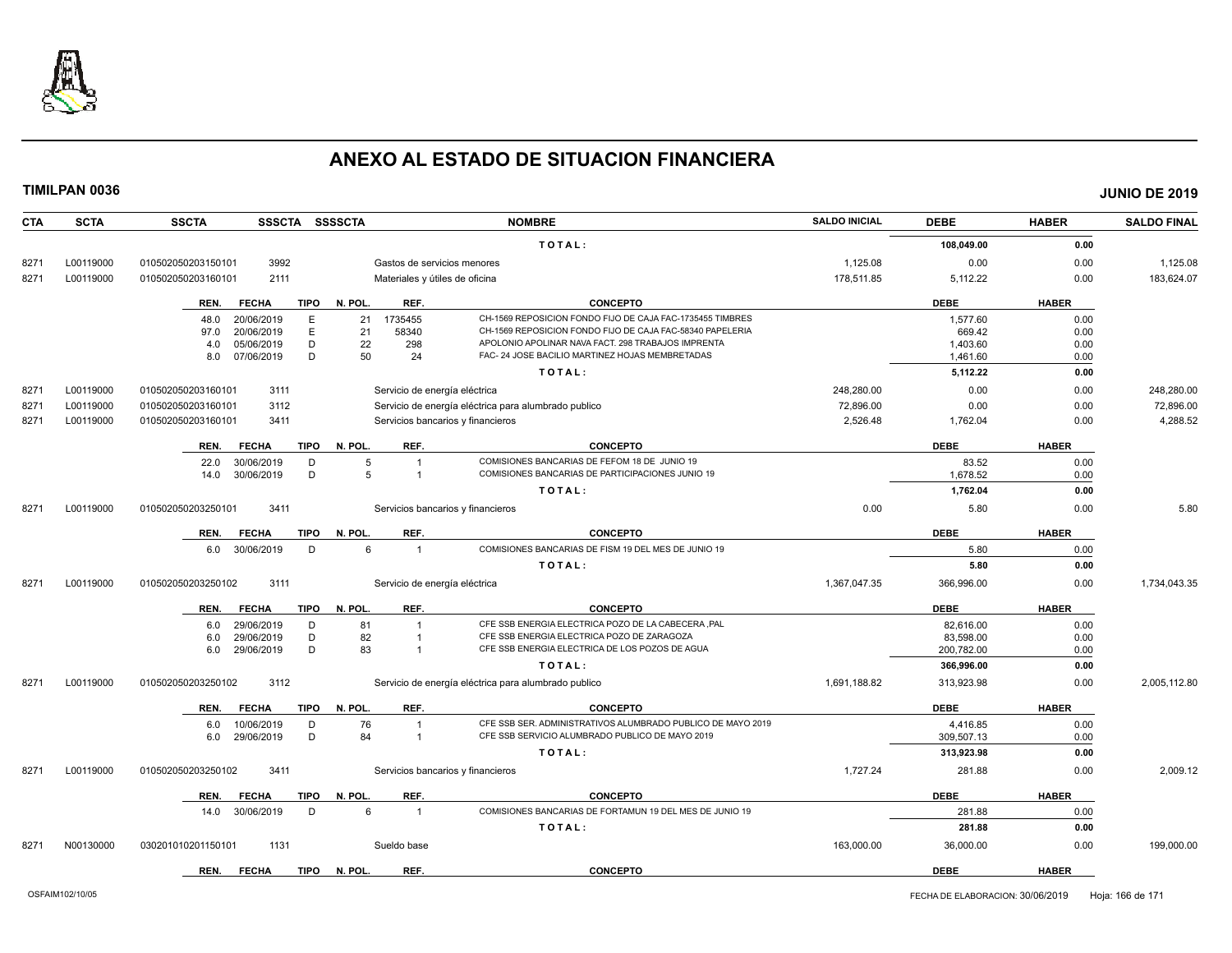

| <b>SCTA</b><br><b>CTA</b> | <b>SSCTA</b><br><b>SSSCTA</b>       | <b>SSSSCTA</b>                       | <b>NOMBRE</b>                                                              | <b>SALDO INICIAL</b> | <b>DEBE</b>                      | <b>HABER</b> | <b>SALDO FINAL</b> |
|---------------------------|-------------------------------------|--------------------------------------|----------------------------------------------------------------------------|----------------------|----------------------------------|--------------|--------------------|
|                           | 28/06/2019<br>E<br>249.0            | 25<br>$\overline{2}$                 | CH-1573 NOMINA DE LA 2DA QUINCENA DE JUNIO 2019                            |                      | 18,000.00                        | 0.00         |                    |
|                           | D<br>14/06/2019<br>239.0            | 54<br>$\overline{1}$                 | NOMINA DE LA 1RA QUINCENA DE JUNIO 2019                                    |                      | 18,000.00                        | 0.00         |                    |
|                           |                                     |                                      | TOTAL:                                                                     |                      | 36,000.00                        | 0.00         |                    |
| N00130000<br>8271         | 1222<br>030201010201150101          |                                      | Sueldos y salarios compactados al personal eventual                        | 62,258.01            | 8,000.00                         | 0.00         | 70,258.01          |
|                           | REN.<br><b>FECHA</b><br>TIPO        | N. POL.<br>REF.                      | <b>CONCEPTO</b>                                                            |                      | <b>DEBE</b>                      | <b>HABER</b> |                    |
|                           | E<br>28/06/2019<br>104.0            | $\overline{2}$<br>26                 | CH-1573 LISTA DE RAYA 2DA QUINCENA DE JUNIO 2019                           |                      | 4,000.00                         | 0.00         |                    |
|                           | 14/06/2019<br>D<br>104.0            | 55<br>$\overline{1}$                 | NOMINA DE LISTA DE RAYA DE LA 1RA QUINCENA DE JUNIO 2019                   |                      | 4,000.00                         | 0.00         |                    |
|                           |                                     |                                      | TOTAL:                                                                     |                      | 8,000.00                         | 0.00         |                    |
| N00130000<br>8271         | 1345<br>030201010201150101          | Gratificación                        |                                                                            | 164,104.70           | 29,568.38                        | 0.00         | 193,673.08         |
|                           | <b>FECHA</b><br>TIPO<br>REN.        | N. POL.<br>REF.                      | <b>CONCEPTO</b>                                                            |                      | <b>DEBE</b>                      | <b>HABER</b> |                    |
|                           | E<br>28/06/2019<br>254.0            | $\overline{2}$<br>25                 | CH-1573 NOMINA DE LA 2DA QUINCENA DE JUNIO 2019                            |                      | 11,466.00                        | 0.00         |                    |
|                           | E<br>28/06/2019<br>109.0            | 26<br>$\overline{2}$                 | CH-1573 LISTA DE RAYA 2DA QUINCENA DE JUNIO 2019                           |                      | 3,318.19                         | 0.00         |                    |
|                           | D<br>14/06/2019<br>244.0            | 54                                   | NOMINA DE LA 1RA QUINCENA DE JUNIO 2019                                    |                      | 11,466.00                        | 0.00         |                    |
|                           | D<br>14/06/2019<br>109.0            | 55<br>$\overline{1}$                 | NOMINA DE LISTA DE RAYA DE LA 1RA QUINCENA DE JUNIO 2019                   |                      | 3,318.19                         | 0.00         |                    |
|                           |                                     |                                      | TOTAL:                                                                     |                      | 29,568.38                        | 0.00         |                    |
| N00130000<br>8271         | 2611<br>030201010201150101          | Combustibles, lubricantes y aditivos |                                                                            | 21,181.19            | 2.400.00                         | 0.00         | 23.581.19          |
|                           | <b>FECHA</b><br><b>TIPO</b><br>REN. | REF.<br>N. POL.                      | <b>CONCEPTO</b>                                                            |                      | <b>DEBE</b>                      | <b>HABER</b> |                    |
|                           | 29/06/2019<br>D<br>69.0             | 64<br>4372                           | FAC-4372 SERVICIO ESTRELLA JUNA S.A. DE C.V. COMBUSTIBLE                   |                      | 600.00                           | 0.00         |                    |
|                           | 29/06/2019<br>D<br>69.0             | 65<br>4373                           | FAC-4373 SERVICIO ESTRELLA JUNA S.A. DE C.V. COMBUSTIBLE                   |                      | 600.00                           | 0.00         |                    |
|                           | D<br>29/06/2019<br>41.0             | 67<br>4375                           | SERVICIO ESTRELLA JUNA S.A. DE C.V. FAC-4375 COMBUSTIBLE                   |                      | 400.00                           | 0.00         |                    |
|                           | D<br>29/06/2019<br>48.0             | 69<br>4377                           | SERVICIO ESTRELLA JUNA S.A. DE C.V. FAC-4377 COMBUSTIBLE                   |                      | 400.00                           | 0.00         |                    |
|                           | D<br>29/06/2019<br>41.0             | 70<br>4378                           | SERVICIO ESTRELLA JUNA S.A. DE C.V. FAC-4378 COMBUSTIBLE                   |                      | 400.00                           | 0.00         |                    |
|                           |                                     |                                      | TOTAL:                                                                     |                      | 2,400.00                         | 0.00         |                    |
| N00130000<br>8271         | 3571<br>030201010201150101          |                                      | Reparación, instalación y mantenimiento de maquinaria, equipo industrial y | 40,520.68            | 28,793.50                        | 0.00         | 69,314.18          |
|                           | <b>TIPO</b><br>REN.<br><b>FECHA</b> | N. POL.<br>REF.                      | <b>CONCEPTO</b>                                                            |                      | <b>DEBE</b>                      | <b>HABER</b> |                    |
|                           | 03/06/2019<br>D<br>6.0              | 21<br>1028                           | GEOVANY PEREZ LUGO FACT. 1028 COMPRA DE REFACCIONES                        |                      | 4,342.85                         | 0.00         |                    |
|                           | 28/06/2019<br>E<br>13.0             | 23<br>$\overline{1}$                 | CH-1571 SIMON MUNGUIA CAMACHO COMPRA DE REFACCIONES                        |                      | 162.40                           | 0.00         |                    |
|                           | D<br>05/06/2019<br>2.0              | 36<br>8916                           | MIREYA CASTRO LOPEZ COMPRA LLANTAS FAC 8916 Y 9001                         |                      | 1,700.00                         | 0.00         |                    |
|                           | D<br>05/06/2019<br>4.0              | 36<br>9001                           | MIREYA CASTRO LOPEZ COMPRA LLANTAS FAC 8916 Y 9001                         |                      | 19,600.00                        | 0.00         |                    |
|                           | D<br>19/06/2019<br>6.0              | 59<br>4611943                        | FAC-46119438 CADECO S.A. DE C.V. REFACCIONES MAQUINARIA                    |                      | 2,988.25                         | 0.00         |                    |
|                           |                                     |                                      | TOTAL:                                                                     |                      | 28,793.50                        | 0.00         |                    |
| N00132000<br>8271         | 1131<br>020206010101150101          | Sueldo base                          |                                                                            | 135,115.00           | 30,723.00                        | 0.00         | 165,838.00         |
|                           | TIPO<br>REN.<br><b>FECHA</b>        | N. POL.<br>REF.                      | <b>CONCEPTO</b>                                                            |                      | <b>DEBE</b>                      | <b>HABER</b> |                    |
|                           | 259.0<br>28/06/2019<br>E            | 25<br>$\overline{2}$                 | CH-1573 NOMINA DE LA 2DA QUINCENA DE JUNIO 2019                            |                      | 13,511.50                        | 0.00         |                    |
|                           | 14/06/2019<br>D<br>249.0            | 54<br>$\overline{1}$                 | NOMINA DE LA 1RA QUINCENA DE JUNIO 2019                                    |                      | 13,511.50                        | 0.00         |                    |
|                           | 14/06/2019<br>D<br>114.0            | 55<br>$\overline{1}$                 | NOMINA DE LISTA DE RAYA DE LA 1RA QUINCENA DE JUNIO 2019                   |                      | 3,700.00                         | 0.00         |                    |
|                           |                                     |                                      | TOTAL:                                                                     |                      | 30,723.00                        | 0.00         |                    |
| N00132000<br>8271         | 1222<br>020206010101150101          |                                      | Sueldos y salarios compactados al personal eventual                        | 37,000.00            | 3,700.00                         | 0.00         | 40.700.00          |
|                           | <b>FECHA</b><br>TIPO<br>REN.        | REF.<br>N. POL.                      | <b>CONCEPTO</b>                                                            |                      | <b>DEBE</b>                      | <b>HABER</b> |                    |
|                           | 28/06/2019<br>E<br>114.0            | 26<br>2                              | CH-1573 LISTA DE RAYA 2DA QUINCENA DE JUNIO 2019                           |                      | 3,700.00                         | 0.00         |                    |
| OSFAIM102/10/05           |                                     |                                      |                                                                            |                      | FECHA DE ELABORACION: 30/06/2019 |              | Hoja: 167 de 171   |
|                           |                                     |                                      |                                                                            |                      |                                  |              |                    |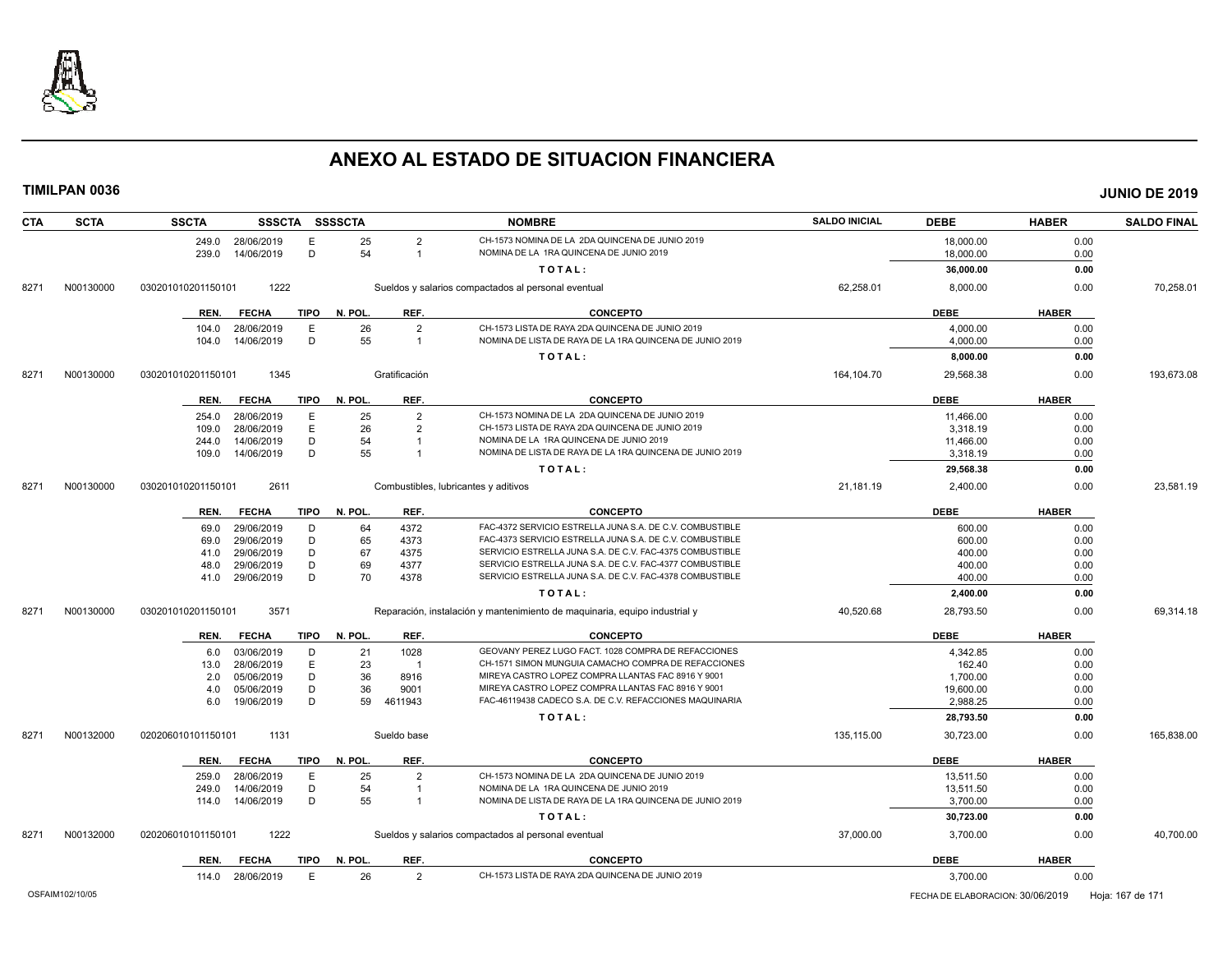

| <b>CTA</b> | <b>SCTA</b> | <b>SSCTA</b><br>SSSCTA SSSSCTA      |         |                           | <b>NOMBRE</b>                                                          | <b>SALDO INICIAL</b> | <b>DEBE</b> | <b>HABER</b> | <b>SALDO FINAL</b> |
|------------|-------------|-------------------------------------|---------|---------------------------|------------------------------------------------------------------------|----------------------|-------------|--------------|--------------------|
|            |             |                                     |         |                           | TOTAL:                                                                 |                      | 3,700.00    | 0.00         |                    |
| 8271       | N00132000   | 1311<br>020206010101150101          |         | Prima por año de servicio |                                                                        | 2,250.00             | 450.00      | 0.00         | 2,700.00           |
|            |             | <b>FECHA</b><br><b>TIPO</b><br>REN. | N. POL. | REF.                      | <b>CONCEPTO</b>                                                        |                      | <b>DEBE</b> | <b>HABER</b> |                    |
|            |             | 28/06/2019<br>Ε<br>264.0            | 25      | $\overline{2}$            | CH-1573 NOMINA DE LA 2DA QUINCENA DE JUNIO 2019                        |                      | 225.00      | 0.00         |                    |
|            |             | D<br>254.0<br>14/06/2019            | 54      | $\overline{1}$            | NOMINA DE LA 1RA QUINCENA DE JUNIO 2019                                |                      | 225.00      | 0.00         |                    |
|            |             |                                     |         |                           | TOTAL:                                                                 |                      | 450.00      | 0.00         |                    |
| 8271       | N00132000   | 020206010101150101<br>1345          |         | Gratificación             |                                                                        | 80,235.60            | 7,087.28    | 0.00         | 87,322.88          |
|            |             | REN.<br><b>FECHA</b><br>TIPO        | N. POL. | REF.                      | <b>CONCEPTO</b>                                                        |                      | <b>DEBE</b> | <b>HABER</b> |                    |
|            |             | 28/06/2019<br>Ε<br>269.0            | 25      | $\overline{2}$            | CH-1573 NOMINA DE LA 2DA QUINCENA DE JUNIO 2019                        |                      | 2.040.44    | 0.00         |                    |
|            |             | E<br>28/06/2019<br>119.0            | 26      | $\overline{2}$            | CH-1573 LISTA DE RAYA 2DA QUINCENA DE JUNIO 2019                       |                      | 1,253.20    | 0.00         |                    |
|            |             | D<br>14/06/2019<br>259.0            | 54      | $\mathbf{1}$              | NOMINA DE LA 1RA QUINCENA DE JUNIO 2019                                |                      | 2,540.44    | 0.00         |                    |
|            |             | D<br>14/06/2019<br>119.0            | 55      | $\overline{1}$            | NOMINA DE LISTA DE RAYA DE LA 1RA QUINCENA DE JUNIO 2019               |                      | 1,253.20    | 0.00         |                    |
|            |             |                                     |         |                           | TOTAL:                                                                 |                      | 7,087.28    | 0.00         |                    |
| 8271       | N00132000   | 1541<br>020206010101150101          |         |                           | Becas para hijos de trabajadores sindicalizados                        | 800.00               | 0.00        | 0.00         | 800.00             |
| 8271       | N00132000   | 1546<br>020206010101150101          |         |                           | Otros gastos derivados de convenio                                     | 1,200.00             | 400.00      | 0.00         | 1,600.00           |
|            |             | <b>TIPO</b><br>REN.<br><b>FECHA</b> | N. POL. | REF.                      | <b>CONCEPTO</b>                                                        |                      | <b>DEBE</b> | <b>HABER</b> |                    |
|            |             | E<br>28/06/2019<br>274.0            | 25      | $\overline{2}$            | CH-1573 NOMINA DE LA 2DA QUINCENA DE JUNIO 2019                        |                      | 200.00      | 0.00         |                    |
|            |             | D<br>14/06/2019<br>264.0            | 54      | $\overline{1}$            | NOMINA DE LA 1RA QUINCENA DE JUNIO 2019                                |                      | 200.00      | 0.00         |                    |
|            |             |                                     |         |                           | TOTAL:                                                                 |                      | 400.00      | 0.00         |                    |
| 8271       | N00132000   | 2611<br>020206010101150101          |         |                           | Combustibles, lubricantes y aditivos                                   | 1,400.00             | 0.00        | 0.00         | 1,400.00           |
| 8271       | N00132000   | 3821<br>020206010101150101          |         |                           | Gastos de ceremonias oficiales y de orden social                       | 19.627.20            | 0.00        | 0.00         | 19,627.20          |
| 8271       | N00132000   | 020206010101160101<br>2111          |         |                           | Materiales y útiles de oficina                                         | 6,556.70             | 0.00        | 0.00         | 6,556.70           |
| 8271       | Q00104000   | 2611<br>010701010101150101          |         |                           | Combustibles, lubricantes y aditivos                                   | 362,853.97           | 73,684.88   | 0.00         | 436,538.85         |
|            |             | <b>FECHA</b><br>TIPO<br>REN.        | N. POL. | REF.                      | <b>CONCEPTO</b>                                                        |                      | <b>DEBE</b> | <b>HABER</b> |                    |
|            |             | 29/06/2019<br>D<br>76.0             | 64      | 4372                      | FAC-4372 SERVICIO ESTRELLA JUNA S.A. DE C.V. COMBUSTIBLE               |                      | 9,869.00    | 0.00         |                    |
|            |             | D<br>29/06/2019<br>76.0             | 65      | 4373                      | FAC-4373 SERVICIO ESTRELLA JUNA S.A. DE C.V. COMBUSTIBLE               |                      | 9,700.74    | 0.00         |                    |
|            |             | 29/06/2019<br>D<br>55.0             | 66      | 4374                      | SERVICIO ESTRELLA JUNA S.A. DE C.V. FAC-4374 COMBUSTIBLE               |                      | 8,550.27    | 0.00         |                    |
|            |             | D<br>29/06/2019<br>48.0             | 67      | 4375                      | SERVICIO ESTRELLA JUNA S.A. DE C.V. FAC-4375 COMBUSTIBLE               |                      | 16,540.82   | 0.00         |                    |
|            |             | 29/06/2019<br>D<br>55.0             | 68      | 4376                      | SERVICIO ESTRELLA JUNA S.A. DE C.V. FAC-4376 COMBUSTIBLE               |                      | 10,600.23   | 0.00         |                    |
|            |             | D<br>29/06/2019<br>55.0             | 69      | 4377                      | SERVICIO ESTRELLA JUNA S.A. DE C.V. FAC-4377 COMBUSTIBLE               |                      | 7,950.47    | 0.00         |                    |
|            |             | D<br>55.0<br>29/06/2019             | 70      | 4378                      | SERVICIO ESTRELLA JUNA S.A. DE C.V. FAC-4378 COMBUSTIBLE               |                      | 10,473.35   | 0.00         |                    |
|            |             |                                     |         |                           | TOTAL:                                                                 |                      | 73,684.88   | 0.00         |                    |
| 8271       | Q00104000   | 3551<br>010701010101150101          |         |                           | Reparación y mantenimiento de vehículos terrestres, aéreos y lacustres | 62,019.51            | 3,028.76    | 0.00         | 65,048.27          |
|            |             | <b>FECHA</b><br><b>TIPO</b><br>REN. | N. POL. | REF.                      | <b>CONCEPTO</b>                                                        |                      | <b>DEBE</b> | <b>HABER</b> |                    |
|            |             | 16.0<br>06/06/2019<br>D             | 23      | 634                       | JOSE MATUSALEN LEGORRETA SEGUNDO PAGO FACT. 628 Y 634                  |                      | 1,670.40    | 0.00         |                    |
|            |             | E<br>28/06/2019<br>20.0             | 23      | $\overline{1}$            | CH-1571 SIMON MUNGUIA CAMACHO COMPRA DE REFACCIONES                    |                      | 1,358.36    | 0.00         |                    |
|            |             |                                     |         |                           | TOTAL:                                                                 |                      | 3,028.76    | 0.00         |                    |
| 827'       | Q00104000   | 2111<br>010701010101160101          |         |                           | Materiales y útiles de oficina                                         | 3.862.04             | 0.00        | 0.00         | 3,862.04           |
| 8271       | Q00104000   | 010701010101250102<br>1131          |         | Sueldo base               |                                                                        | 905,183.70           | 172,170.54  | 0.00         | 1,077,354.24       |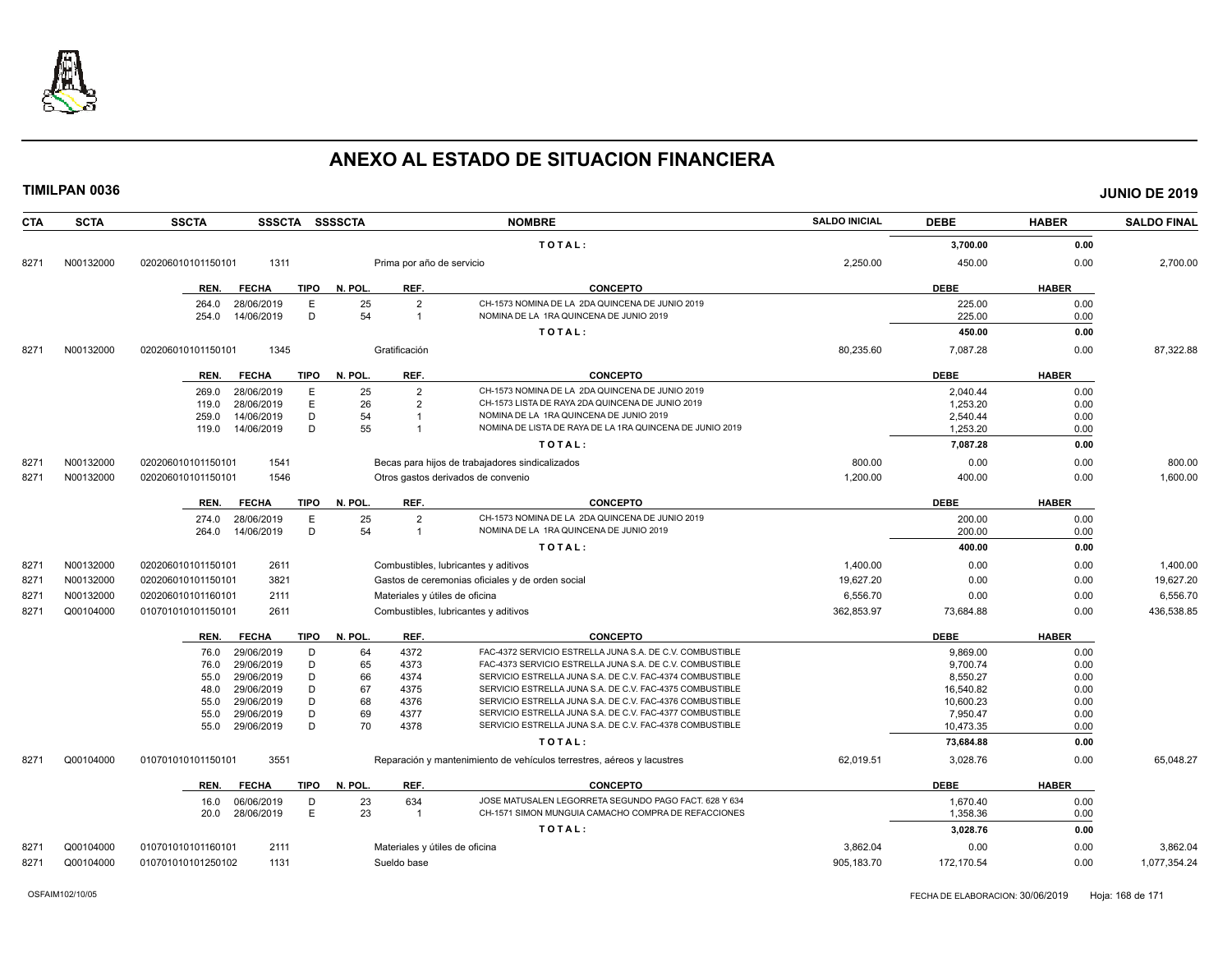

**TIMILPAN 0036 JUNIO DE 2019**

**CTA SCTA SSCTA SSSCTA SSSSCTA NOMBRE SALDO INICIAL DEBE HABER SALDO FINAL**

| DEBE<br><b>HABER</b>                                                          |
|-------------------------------------------------------------------------------|
| CH-20 MUNICIPIO DE TIMILPAN PAGO 2DA QUINCENA JUNIO 2019<br>85,297.27<br>0.00 |
| NOMINA 1RA QUINCENA JUNIO 2019 SEGURIDAD PUBLICA<br>86,873.27<br>0.00         |
| 172,170.54<br>0.00                                                            |
| 611.148.50<br>115,326.70<br>0.00<br>726,475.20                                |
| <b>DEBE</b><br><b>HABER</b>                                                   |
| CH-20 MUNICIPIO DE TIMILPAN PAGO 2DA QUINCENA JUNIO 2019<br>57,663.35<br>0.00 |
| NOMINA 1RA QUINCENA JUNIO 2019 SEGURIDAD PUBLICA<br>57,663.35<br>0.00         |
| 115,326.70<br>0.00                                                            |
| 12,064.00<br>0.00<br>12,064.00<br>0.00                                        |
| 1.00<br>0.00<br>0.00<br>1.00                                                  |
| 15,203.27<br>93,927.55<br>78,724.28<br>0.00                                   |
| <b>DEBE</b><br><b>HABER</b>                                                   |
| FAC-4372 SERVICIO ESTRELLA JUNA S.A. DE C.V. COMBUSTIBLE<br>4,153.02<br>0.00  |
| FAC-4373 SERVICIO ESTRELLA JUNA S.A. DE C.V. COMBUSTIBLE<br>800.00<br>0.00    |
| SERVICIO ESTRELLA JUNA S.A. DE C.V. FAC-4374 COMBUSTIBLE<br>2,400.05<br>0.00  |
| SERVICIO ESTRELLA JUNA S.A. DE C.V. FAC-4375 COMBUSTIBLE<br>3,050.15<br>0.00  |
| SERVICIO ESTRELLA JUNA S.A. DE C.V. FAC-4376 COMBUSTIBLE<br>1,300.00<br>0.00  |
| SERVICIO ESTRELLA JUNA S.A. DE C.V. FAC-4377 COMBUSTIBLE<br>750.00<br>0.00    |
| SERVICIO ESTRELLA JUNA S.A. DE C.V. FAC-4378 COMBUSTIBLE<br>2,750.05<br>0.00  |
| 15,203.27<br>0.00                                                             |
| 90,000.00<br>18,000.00<br>0.00<br>108,000.00                                  |
| <b>DEBE</b><br><b>HABER</b>                                                   |
| CH-21 MUNICIPIO DE TIMILPAN PAGO 2DA QUINCENA JUNIO 2019<br>0.00<br>9.000.00  |
| NOMINA 1RA QUINCENA JUNIO 2019 PROTECION CIVIL<br>9,000.00<br>0.00            |
| 18,000.00<br>0.00                                                             |
| 72,112.30<br>14,422.46<br>0.00<br>86,534.76                                   |
| <b>DEBE</b><br><b>HABER</b>                                                   |
| CH-21 MUNICIPIO DE TIMILPAN PAGO 2DA QUINCENA JUNIO 2019<br>7,211.23<br>0.00  |
| NOMINA 1RA QUINCENA JUNIO 2019 PROTECION CIVIL<br>7,211.23<br>0.00            |
| 14,422.46<br>0.00                                                             |
| 85,293.00<br>13,898.60<br>0.00<br>99,191.60                                   |
| <b>DEBE</b><br><b>HABER</b>                                                   |
|                                                                               |
| 2,500.00<br>0.00                                                              |
| CH-1573 NOMINA DE LA 2DA QUINCENA DE JUNIO 2019<br>6,949.30<br>0.00           |
| 4,449.30<br>0.00                                                              |
| 13,898.60<br>0.00                                                             |
|                                                                               |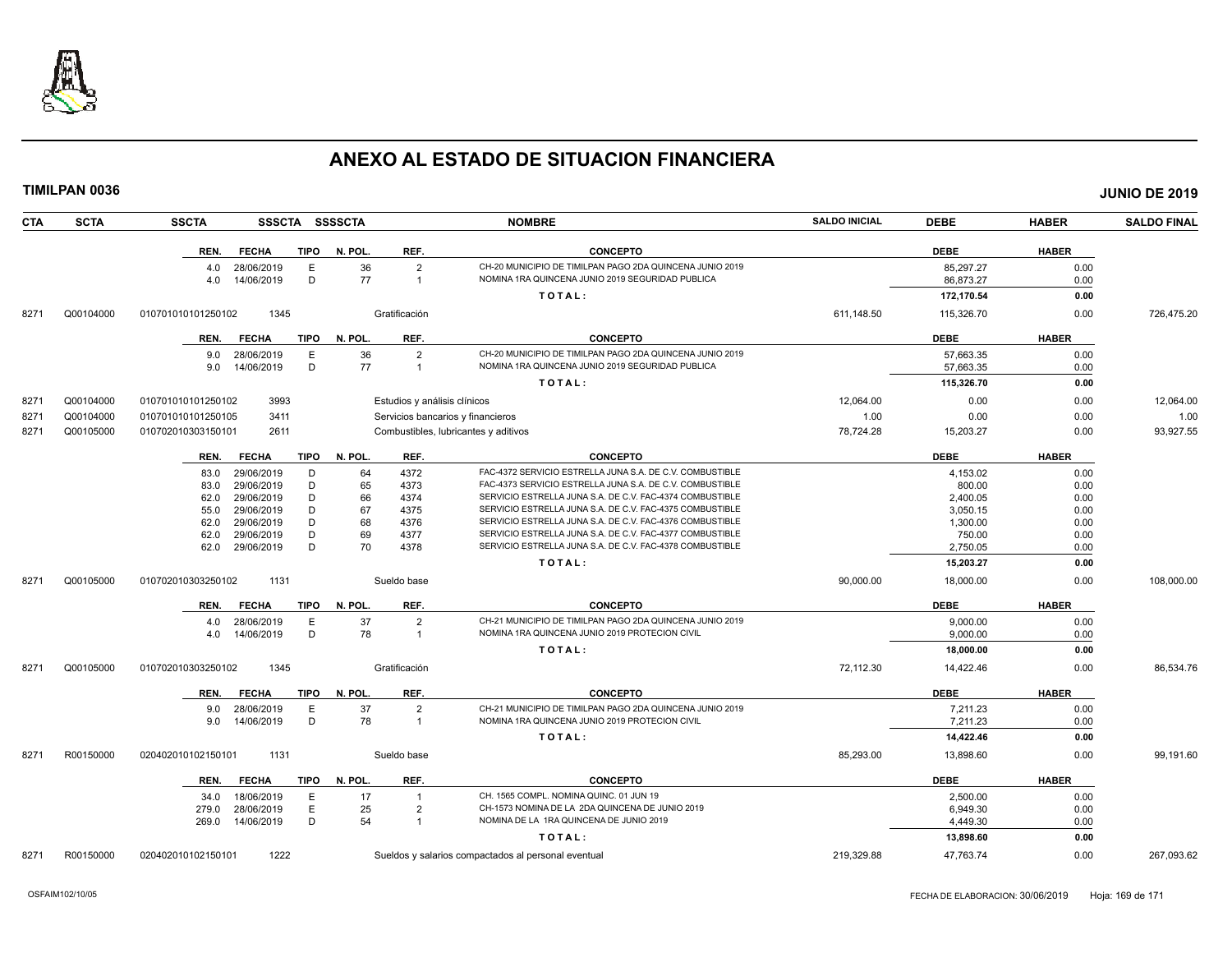

|      | <b>TIMILPAN 0036</b> |                    |                 |             |                |                                      |                                                                            |                      |             |              | <b>JUNIO DE 2019</b> |
|------|----------------------|--------------------|-----------------|-------------|----------------|--------------------------------------|----------------------------------------------------------------------------|----------------------|-------------|--------------|----------------------|
| CTA  | <b>SCTA</b>          | <b>SSCTA</b>       |                 |             | SSSCTA SSSSCTA |                                      | <b>NOMBRE</b>                                                              | <b>SALDO INICIAL</b> | <b>DEBE</b> | <b>HABER</b> | <b>SALDO FINAL</b>   |
|      |                      | REN.               | <b>FECHA</b>    | <b>TIPO</b> | N. POL.        | REF.                                 | <b>CONCEPTO</b>                                                            |                      | <b>DEBE</b> | <b>HABER</b> |                      |
|      |                      | 124.0              | 28/06/2019      | E           | 26             | $\overline{2}$                       | CH-1573 LISTA DE RAYA 2DA QUINCENA DE JUNIO 2019                           |                      | 23,881.87   | 0.00         |                      |
|      |                      | 124.0              | 14/06/2019      | D           | 55             | $\mathbf{1}$                         | NOMINA DE LISTA DE RAYA DE LA 1RA QUINCENA DE JUNIO 2019                   |                      | 23,881.87   | 0.00         |                      |
|      |                      |                    |                 |             |                |                                      | TOTAL:                                                                     |                      | 47,763.74   | 0.00         |                      |
| 8271 | R00150000            | 020402010102150101 | 1345            |             |                | Gratificación                        |                                                                            | 96,056.37            | 13,873.92   | 0.00         | 109,930.29           |
|      |                      | REN.               | <b>FECHA</b>    | TIPO        | N. POL.        | REF.                                 | <b>CONCEPTO</b>                                                            |                      | <b>DEBE</b> | <b>HABER</b> |                      |
|      |                      | 39.0               | 18/06/2019      | $\mathsf E$ | 17             | $\overline{1}$                       | CH. 1565 COMPL. NOMINA QUINC. 01 JUN 19                                    |                      | 1,099.19    | 0.00         |                      |
|      |                      | 284.0              | 28/06/2019      | E           | 25             | $\overline{2}$                       | CH-1573 NOMINA DE LA 2DA QUINCENA DE JUNIO 2019                            |                      | 2,450.91    | 0.00         |                      |
|      |                      | 129.0              | 28/06/2019      | E           | 26             | $\overline{2}$                       | CH-1573 LISTA DE RAYA 2DA QUINCENA DE JUNIO 2019                           |                      | 4,486.05    | 0.00         |                      |
|      |                      | 274.0              | 14/06/2019      | D           | 54             | $\mathbf{1}$                         | NOMINA DE LA 1RA QUINCENA DE JUNIO 2019                                    |                      | 1,351.72    | 0.00         |                      |
|      |                      | 129.0              | 14/06/2019      | D           | 55             | $\mathbf{1}$                         | NOMINA DE LISTA DE RAYA DE LA 1RA QUINCENA DE JUNIO 2019                   |                      | 4,486.05    | 0.00         |                      |
|      |                      |                    |                 |             |                |                                      | TOTAL:                                                                     |                      | 13,873.92   | 0.00         |                      |
| 8271 | R00150000            | 020402010102150101 | 2611            |             |                | Combustibles, lubricantes y aditivos |                                                                            | 450.00               | 600.00      | 0.00         | 1,050.00             |
|      |                      | REN.               | <b>FECHA</b>    | TIPO        | N. POL.        | REF.                                 | <b>CONCEPTO</b>                                                            |                      | <b>DEBE</b> | <b>HABER</b> |                      |
|      |                      |                    | 48.0 29/06/2019 | D           | 70             | 4378                                 | SERVICIO ESTRELLA JUNA S.A. DE C.V. FAC-4378 COMBUSTIBLE                   |                      | 600.00      | 0.00         |                      |
|      |                      |                    |                 |             |                |                                      | TOTAL:                                                                     |                      | 600.00      | 0.00         |                      |
| 8272 |                      |                    |                 |             |                |                                      | Presupuesto de Egresos Pagado de Transferencias, Asignaciones, Subsidios y | 3,609,053.72         | 528,972.01  | 0.00         | 4,138,025.73         |
| 8272 | A00A00000            | 010301010101110101 | 4383            |             |                | Otras Avudas<br>Subsidios y apoyos   |                                                                            | 1.545.884.23         | 401,155.01  | 0.00         | 1,947,039.24         |
|      |                      | REN.               | <b>FECHA</b>    | TIPO        | N. POL.        | REF.                                 | <b>CONCEPTO</b>                                                            |                      | <b>DEBE</b> | <b>HABER</b> |                      |
|      |                      | 6.0                | 30/06/2019      | D           | 8              | $\overline{1}$                       | PAGO ISSEMYM DEL DIF MUNICIPAL JUNIO 2019                                  |                      | 41,155.01   | 0.00         |                      |
|      |                      | 6.0                | 14/06/2019      | D           | 14             | $\overline{1}$                       | COMPLEMENTO DE PARTICIPACION DIF DE MAYO 2019                              |                      | 80.000.00   | 0.00         |                      |
|      |                      | 6.0                | 01/06/2019      | D           | 19             | $\mathbf{1}$                         | PARTICIPACION DIF DEL MES DE MAYO DE 2019                                  |                      | 130,000.00  | 0.00         |                      |
|      |                      | 6.0                | 28/06/2019      | D           | 63             | $\mathbf{1}$                         | PARTICIPACION DIF MUNICIPAL DE JUNIO 2019                                  |                      | 150,000.00  | 0.00         |                      |
|      |                      |                    |                 |             |                |                                      | TOTAL:                                                                     |                      | 401,155.01  | 0.00         |                      |
| 8272 | A00A00000            | 010301010101110101 | 4411            |             |                | Cooperaciones y ayudas               |                                                                            | 103,287.49           | 56,112.00   | 0.00         | 159,399.49           |
|      |                      | REN.               | <b>FECHA</b>    | <b>TIPO</b> | N. POL.        | REF.                                 | <b>CONCEPTO</b>                                                            |                      | <b>DEBE</b> | <b>HABER</b> |                      |
|      |                      | 6.0                | 10/06/2019      | E           |                |                                      | CH. 070 DIONICIO CARRASCO A, APOYO ECONOMICO SAN ANTONIO YOND              |                      | 10,000.00   | 0.00         |                      |
|      |                      | 6.0                | 10/06/2019      | E           | $\overline{2}$ |                                      | CH. 071 YOLANDA SALAZAR A. APOYO ECONOMICO FESTIVIDAD EL PALMIT            |                      | 7,500.00    | 0.00         |                      |
|      |                      | 6.0                | 27/06/2019      | E           | 6              |                                      | CH. 075 DANIEL GABRIEL R. APOYO ECONOMICO CAB MPAL FIESTA PATRO            |                      | 7,000.00    | 0.00         |                      |
|      |                      | 6.0                | 27/06/2019      | E           | $\overline{7}$ | $\mathbf{1}$                         | CH. 76 EUNICE CHIMAL REYES APOYO ECONOMICO ESC. SEC. MIGUEL HID            |                      | 6,000.00    | 0.00         |                      |
|      |                      | 6.0                | 27/06/2019      | $\mathsf E$ | 22             | $\overline{1}$                       | CH-1570 MARIO SANTIAGO SANTIAGO APOYO ECONOMICO BARRIO OCAN                |                      | 3,000.00    | 0.00         |                      |
|      |                      | 62.0               | 29/06/2019      | E           | 31             | $\overline{1}$                       | CH-1579 HECTOR MANUEL MONROY CRUZ APOYO                                    |                      | 1,500.00    | 0.00         |                      |
|      |                      | 6.0                | 05/06/2019      | D           | 38             | 543                                  | CARLOS HERNANDEZ AGUILA FAC-543 APOYO PREPRA CABECERA                      |                      | 21,112.00   | 0.00         |                      |
|      |                      |                    |                 |             |                |                                      | TOTAL:                                                                     |                      | 56,112.00   | 0.00         |                      |
| 8272 | L00119000            | 010502050203110101 | 4391            |             |                | Subsidios por carga fiscal           |                                                                            | 1,959,882.00         | 71,705.00   | 0.00         | 2,031,587.00         |
|      |                      | REN.               | <b>FECHA</b>    | TIPO        | N. POL.        | REF.                                 | <b>CONCEPTO</b>                                                            |                      | <b>DEBE</b> | <b>HABER</b> |                      |
|      |                      | 83.0               | 30/06/2019      |             | $\overline{1}$ | $\overline{1}$                       | INGRESOS DE JUNIO DE 2019 DE LA CAJA DE LA TESORERIA                       |                      | 54,625.00   | 0.00         |                      |
|      |                      | 7.0                | 30/06/2019      |             | 5              |                                      | RECAUDACION DEL IMPUESTO PREDIAL DE JUNIO DE 2019                          |                      | 17,080.00   | 0.00         |                      |